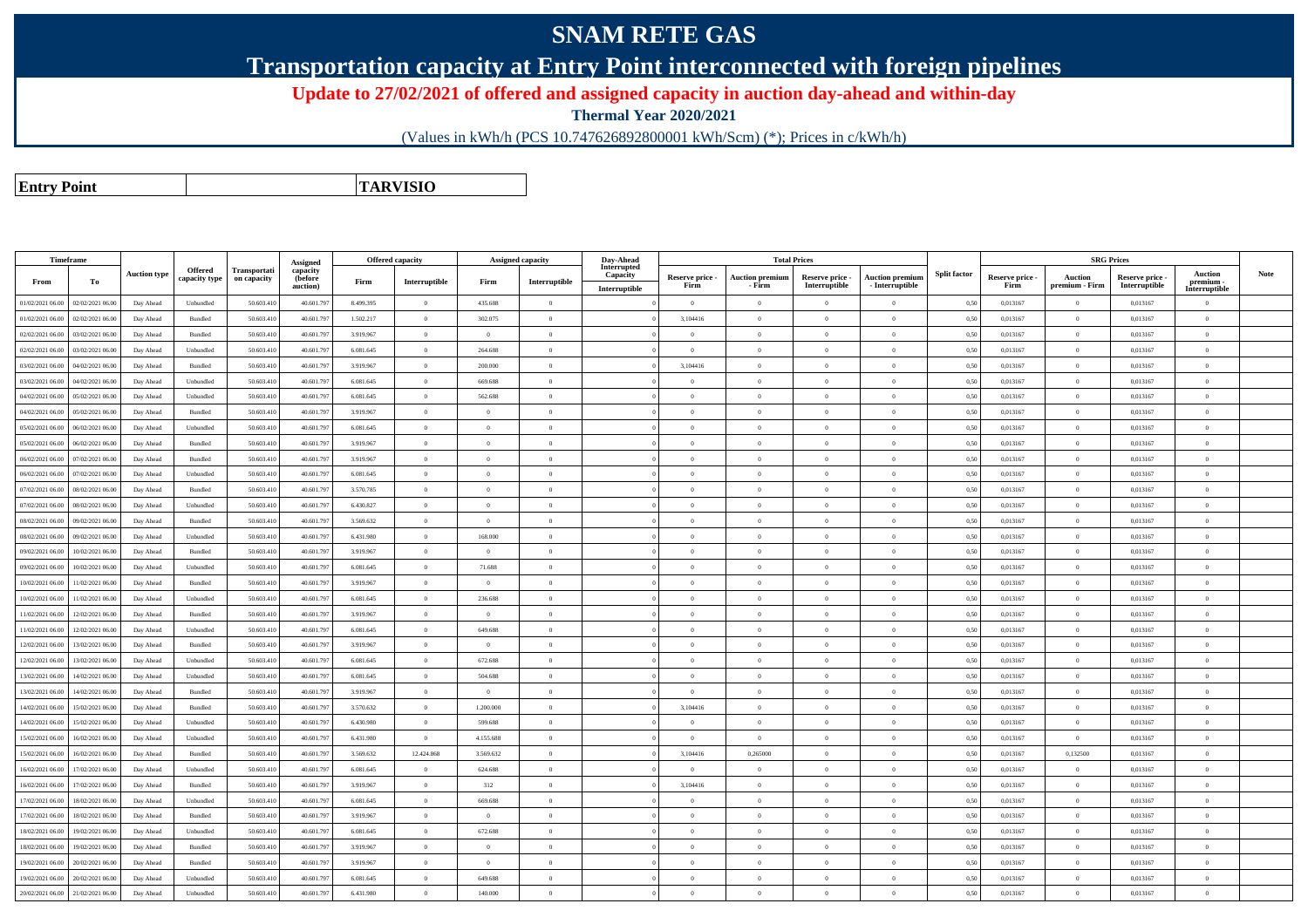| 20/02/2021 06:00 21/02/2021 06:00                  | Day Ahead  | Bundled           | 50.603.410 | 40.601.797 | 3.569.632 | $\overline{0}$ | $\overline{0}$ |                | $\overline{0}$ | $\theta$       |                | $\theta$       | 0,50 | 0,013167 | $\theta$       | 0,013167       | $\overline{0}$ |  |
|----------------------------------------------------|------------|-------------------|------------|------------|-----------|----------------|----------------|----------------|----------------|----------------|----------------|----------------|------|----------|----------------|----------------|----------------|--|
| 21/02/2021 06:00<br>22/02/2021 06:00               | Day Ahead  | Unbundled         | 50.603.41  | 40.601.79  | 6.431.980 | $\bf{0}$       | 140.000        | $\bf{0}$       | $\bf{0}$       | $\overline{0}$ | $\overline{0}$ | $\bf{0}$       | 0,50 | 0,013167 | $\,$ 0 $\,$    | 0,013167       | $\overline{0}$ |  |
| 21/02/2021 06:00<br>22/02/2021 06:00               | Day Ahead  | Bundled           | 50.603.41  | 40.601.79  | 3.569.632 | $\overline{0}$ | $\overline{0}$ | $\overline{0}$ | $\bf{0}$       | $\bf{0}$       | $\overline{0}$ | $\bf{0}$       | 0.50 | 0.013167 | $\overline{0}$ | 0.013167       | $\overline{0}$ |  |
| 22/02/2021 06:00<br>23/02/2021 06:00               | Day Ahead  | Bundled           | 50.603.41  | 40.601.797 | 3.569.632 | $\overline{0}$ | $\bf{0}$       | $\overline{0}$ | $\theta$       | $\theta$       | $\overline{0}$ | $\bf{0}$       | 0,50 | 0,013167 | $\,$ 0 $\,$    | 0,013167       | $\overline{0}$ |  |
| 22/02/2021 06:00<br>23/02/2021 06.00               | Day Ahead  | Unbundled         | 50.603.41  | 40.601.79  | 6.431.980 | $\bf{0}$       | 329.688        | $\bf{0}$       | $\overline{0}$ | $\theta$       | $\overline{0}$ | $\bf{0}$       | 0,50 | 0,013167 | $\,$ 0 $\,$    | 0,013167       | $\overline{0}$ |  |
|                                                    |            |                   |            |            |           |                |                |                |                |                |                |                |      |          |                |                |                |  |
| 23/02/2021 06:00<br>24/02/2021 06:00               | Day Ahead  | Bundled           | 50.603.41  | 40.601.79  | 3.919.967 | $\overline{0}$ | $\overline{0}$ | $\overline{0}$ | $\bf{0}$       | $\overline{0}$ | $\theta$       | $\bf{0}$       | 0.50 | 0.013167 | $\bf{0}$       | 0.013167       | $\overline{0}$ |  |
| 23/02/2021 06:00<br>24/02/2021 06:00               | Day Ahead  | Unbundled         | 50.603.41  | 40.601.79  | 6.081.645 | $\overline{0}$ | 451.688        | $\overline{0}$ | $\overline{0}$ | $\overline{0}$ | $\overline{0}$ | $\bf{0}$       | 0,50 | 0,013167 | $\,$ 0 $\,$    | 0,013167       | $\overline{0}$ |  |
| 24/02/2021 06:00<br>25/02/2021 06.00               | Day Ahead  | Unbundled         | 50.603.41  | 40.601.79  | 6.081.645 | $\bf{0}$       | 140.000        | $\bf{0}$       | $\overline{0}$ | $\overline{0}$ | $\overline{0}$ | $\bf{0}$       | 0,50 | 0,013167 | $\,$ 0 $\,$    | 0,013167       | $\overline{0}$ |  |
| 24/02/2021 06:00<br>25/02/2021 06:00               | Day Ahead  | Bundled           | 50.603.41  | 40.601.79  | 3.919.967 | $\overline{0}$ | $\overline{0}$ | $\overline{0}$ | $\bf{0}$       | $\overline{0}$ | $\overline{0}$ | $\bf{0}$       | 0.50 | 0.013167 | $\overline{0}$ | 0.013167       | $\overline{0}$ |  |
| 25/02/2021 06:00<br>26/02/2021 06:00               | Day Ahead  | Unbundled         | 50.603.410 | 40.601.797 | 6.025.473 | $\overline{0}$ | 140,000        | $\overline{0}$ | $\overline{0}$ | $\overline{0}$ | $\overline{0}$ | $\bf{0}$       | 0,50 | 0,013167 | $\bf{0}$       | 0,013167       | $\overline{0}$ |  |
| 25/02/2021 06:00<br>26/02/2021 06.00               | Day Ahead  | Bundled           | 50.603.41  | 40.601.79  | 3.976.139 | $\bf{0}$       | $\theta$       | $\bf{0}$       | $\bf{0}$       | $\bf{0}$       | $\overline{0}$ | $\bf{0}$       | 0,50 | 0,013167 | $\,$ 0 $\,$    | 0,013167       | $\overline{0}$ |  |
| 26/02/2021 06:00<br>27/02/2021 06:00               | Day Ahead  | Unbundled         | 50.603.41  | 40.601.79  | 6.025.473 | $\overline{0}$ | $\bf{0}$       | $\overline{0}$ | $\overline{0}$ | $\bf{0}$       | $\overline{0}$ | $\bf{0}$       | 0.50 | 0.013167 | $\overline{0}$ | 0.013167       | $\overline{0}$ |  |
|                                                    |            |                   |            |            |           | $\overline{0}$ |                |                |                |                |                |                |      |          |                |                |                |  |
| 26/02/2021 06:00<br>27/02/2021 06:00               | Day Ahead  | Bundled           | 50.603.41  | 40.601.797 | 3.976.139 |                | $\overline{0}$ | $\overline{0}$ | $\theta$       | $\theta$       | $\overline{0}$ | $\bf{0}$       | 0,50 | 0,013167 | $\,$ 0 $\,$    | 0,013167       | $\overline{0}$ |  |
| 27/02/2021 06:00<br>28/02/2021 06:00               | Day Ahead  | Bundled           | 50.603.41  | 40.601.79  | 3.976.139 | $\bf{0}$       | $\overline{0}$ | $\bf{0}$       | $\overline{0}$ | $\bf{0}$       | $\overline{0}$ | $\bf{0}$       | 0,50 | 0,013167 | $\,$ 0 $\,$    | 0,013167       | $\overline{0}$ |  |
| 27/02/2021 06:00<br>28/02/2021 06:00               | Day Ahead  | Unbundled         | 50.603.41  | 40.601.79  | 6.025.473 | $\overline{0}$ | $\bf{0}$       | $\overline{0}$ | $\bf{0}$       | $\overline{0}$ | $\theta$       | $\bf{0}$       | 0.50 | 0.013167 | $\bf{0}$       | 0.013167       | $\overline{0}$ |  |
| 28/02/2021 06:00<br>01/03/2021 06:00               | Day Ahead  | Unbundled         | 50.603.410 | 40.601.797 | 6.374.808 | $\overline{0}$ | $\overline{0}$ | $\overline{0}$ | $\overline{0}$ | $\overline{0}$ | $\overline{0}$ | $\bf{0}$       | 0,50 | 0,013167 | $\bf{0}$       | 0,013167       | $\overline{0}$ |  |
| 28/02/2021 06:00<br>01/03/2021 06.00               | Day Ahead  | Bundled           | 50.603.41  | 40.601.79  | 3.626.804 | $\bf{0}$       | $\bf{0}$       | $\bf{0}$       | $\overline{0}$ | $\bf{0}$       | $\overline{0}$ | $\bf{0}$       | 0,50 | 0,013167 | $\,$ 0 $\,$    | 0,013167       | $\overline{0}$ |  |
| 01/02/2021 06:00<br>02/02/2021 06:00               | Within Day | Unbundled         | 50.603.41  | 41.339.56  | 8.063.707 | $\overline{0}$ | $\bf{0}$       | $\overline{0}$ | $\bf{0}$       | $\overline{0}$ | $\overline{0}$ | $\bf{0}$       | 0.50 | 1.316716 | $\bf{0}$       | $\overline{0}$ | $\overline{0}$ |  |
| 01/02/2021 06:00<br>02/02/2021 06:00               | Within Day | Bundled           | 50.603.410 | 41.339.560 | 1.200.142 | $\overline{0}$ | $\bf{0}$       | $\overline{0}$ | $\overline{0}$ | $\overline{0}$ | $\overline{0}$ | $\bf{0}$       | 0,50 | 1,316716 | $\,$ 0 $\,$    | $\bf{0}$       | $\overline{0}$ |  |
|                                                    |            |                   |            |            |           |                |                |                |                |                |                |                |      |          |                |                |                |  |
| 01/02/2021 07:00<br>02/02/2021 06.00               | Within Day | Unbundled         | 50.603.41  | 41.339.560 | 8.063.707 | $\bf{0}$       | $\bf{0}$       | $\bf{0}$       | $\bf{0}$       | $\overline{0}$ | $\overline{0}$ | $\bf{0}$       | 0,50 | 1,261853 | $\,$ 0 $\,$    | $\bf{0}$       | $\overline{0}$ |  |
| 01/02/2021 07:00<br>02/02/2021 06:00               | Within Day | Bundled           | 50.603.41  | 41.339.560 | 1.200.142 | $\overline{0}$ | $\bf{0}$       | $\overline{0}$ | $\overline{0}$ | $\bf{0}$       | $\overline{0}$ | $\bf{0}$       | 0.50 | 1.261853 | $\bf{0}$       | $\overline{0}$ | $\,$ 0         |  |
| 01/02/2021 08:00<br>02/02/2021 06:00               | Within Day | Bundled           | 50.603.41  | 41.339.560 | 1.200.142 | $\overline{0}$ | $\overline{0}$ | $\overline{0}$ | $\theta$       | $\theta$       | $\overline{0}$ | $\bf{0}$       | 0,50 | 1,206990 | $\theta$       | $\theta$       | $\overline{0}$ |  |
| 01/02/2021 08:00<br>02/02/2021 06.00               | Within Day | Unbundled         | 50.603.41  | 41.339.560 | 8.063.707 | $\bf{0}$       | $\bf{0}$       | $\bf{0}$       | $\bf{0}$       | $\overline{0}$ | $\overline{0}$ | $\bf{0}$       | 0,50 | 1,206990 | $\,$ 0 $\,$    | $\bf{0}$       | $\overline{0}$ |  |
| 01/02/2021 09:00<br>02/02/2021 06:00               | Within Day | Unbundled         | 50.603.41  | 41.339.560 | 8.063.707 | $\overline{0}$ | $\bf{0}$       | $\overline{0}$ | $\bf{0}$       | $\overline{0}$ | $\theta$       | $\bf{0}$       | 0.50 | 1,152127 | $\bf{0}$       | $\theta$       | $\overline{0}$ |  |
| 01/02/2021 09:00<br>02/02/2021 06:00               | Within Day | Bundled           | 50.603.410 | 41.339.560 | 1.200.142 | $\overline{0}$ | $\overline{0}$ | $\overline{0}$ | $\overline{0}$ | $\overline{0}$ | $\overline{0}$ | $\bf{0}$       | 0,50 | 1,152127 | $\,$ 0 $\,$    | $\theta$       | $\overline{0}$ |  |
| 01/02/2021 10:00<br>02/02/2021 06.00               | Within Day | Unbundled         | 50.603.41  | 41.339.56  | 8.063.707 | $\bf{0}$       | $\overline{0}$ | $\bf{0}$       | $\overline{0}$ | $\bf{0}$       | $\overline{0}$ | $\bf{0}$       | 0,50 | 1,097263 | $\,$ 0 $\,$    | $\bf{0}$       | $\overline{0}$ |  |
|                                                    |            |                   |            |            |           |                |                |                |                |                |                |                |      |          |                |                |                |  |
| 01/02/2021 10:00<br>02/02/2021 06:00               | Within Day | Bundled           | 50.603.41  | 41.339.560 | 1.200.142 | $\overline{0}$ | $\bf{0}$       | $\overline{0}$ | $\bf{0}$       | $\overline{0}$ | $\overline{0}$ | $\bf{0}$       | 0.50 | 1.097263 | $\bf{0}$       | $\overline{0}$ | $\overline{0}$ |  |
| 01/02/2021 11:00<br>02/02/2021 06:00               | Within Day | Unbundled         | 50.603.410 | 41.339.560 | 8.063.707 | $\overline{0}$ | $\bf{0}$       | $\overline{0}$ | $\overline{0}$ | $\overline{0}$ | $\overline{0}$ | $\bf{0}$       | 0,50 | 1,042400 | $\theta$       | $\theta$       | $\overline{0}$ |  |
| 01/02/2021 11:00<br>02/02/2021 06.00               | Within Day | Bundled           | 50.603.41  | 41.339.560 | 1.200.142 | $\bf{0}$       | $\bf{0}$       | $\bf{0}$       | $\bf{0}$       | $\overline{0}$ | $\overline{0}$ | $\bf{0}$       | 0,50 | 1,042400 | $\,$ 0 $\,$    | $\bf{0}$       | $\overline{0}$ |  |
| 01/02/2021 12:00<br>02/02/2021 06:00               | Within Day | Unbundled         | 50.603.41  | 41.339.560 | 8.063.707 | $\overline{0}$ | $\bf{0}$       | $\overline{0}$ | $\bf{0}$       | $\bf{0}$       | $\overline{0}$ | $\bf{0}$       | 0.50 | 0.987537 | $\bf{0}$       | $\overline{0}$ | $\,$ 0         |  |
| 01/02/2021 12:00<br>02/02/2021 06:00               | Within Day | Bundled           | 50.603.41  | 41.339.560 | 1.200.142 | $\overline{0}$ | $\overline{0}$ | $\overline{0}$ | $\overline{0}$ | $\overline{0}$ | $\overline{0}$ | $\bf{0}$       | 0.5( | 0,987537 | $\theta$       | $\theta$       | $\overline{0}$ |  |
| 01/02/2021 13:00<br>02/02/2021 06.00               | Within Day | Bundled           | 50.603.41  | 41.339.560 | 1.200.142 | $\bf{0}$       | $\overline{0}$ | $\bf{0}$       | $\bf{0}$       | $\overline{0}$ | $\overline{0}$ | $\bf{0}$       | 0,50 | 0,932674 | $\,$ 0 $\,$    | $\bf{0}$       | $\overline{0}$ |  |
| 01/02/2021 13:00<br>02/02/2021 06:00               | Within Day | Unbundled         | 50.603.41  | 41.339.560 | 8.063.707 | $\overline{0}$ | $\bf{0}$       | $\overline{0}$ | $\bf{0}$       | $\overline{0}$ | $\overline{0}$ | $\bf{0}$       | 0.50 | 0.932674 | $\,$ 0 $\,$    | $\bf{0}$       | $\overline{0}$ |  |
|                                                    |            |                   |            |            |           |                |                |                |                |                |                |                |      |          |                |                |                |  |
| 01/02/2021 14:00<br>02/02/2021 06:00               | Within Dav | Bundled           | 50.603.410 | 41.339.560 | 1.200.142 | $\overline{0}$ | $\overline{0}$ | $\overline{0}$ | $\overline{0}$ | $\overline{0}$ | $\overline{0}$ | $\bf{0}$       | 0.50 | 0,877811 | $\theta$       | $\theta$       | $\overline{0}$ |  |
| 01/02/2021 14:00<br>02/02/2021 06.00               | Within Day | Unbundled         | 50.603.41  | 41.339.560 | 8.063.707 | $\bf{0}$       | $\bf{0}$       | $\bf{0}$       | $\bf{0}$       | $\overline{0}$ | $\overline{0}$ | $\bf{0}$       | 0,50 | 0,877811 | $\,$ 0 $\,$    | $\bf{0}$       | $\overline{0}$ |  |
| 01/02/2021 15:00<br>02/02/2021 06:00               | Within Day | Bundled           | 50.603.41  | 41.339.56  | 1.200.142 | $\overline{0}$ | $\bf{0}$       | $\overline{0}$ | $\bf{0}$       | $\overline{0}$ | $\overline{0}$ | $\bf{0}$       | 0.50 | 0.822948 | $\bf{0}$       | $\overline{0}$ | $\overline{0}$ |  |
| 01/02/2021 15:00<br>02/02/2021 06:00               | Within Day | Unbundled         | 50.603.41  | 41.339.560 | 8.063.707 | $\overline{0}$ | $\overline{0}$ | $\overline{0}$ | $\overline{0}$ | $\overline{0}$ | $\overline{0}$ | $\bf{0}$       | 0.50 | 0,822948 | $\theta$       | $\theta$       | $\overline{0}$ |  |
| 01/02/2021 16:00<br>02/02/2021 06.00               | Within Day | Bundled           | 50.603.41  | 41.339.56  | 1.200.142 | $\bf{0}$       | $\bf{0}$       | $\bf{0}$       | $\bf{0}$       | $\overline{0}$ | $\overline{0}$ | $\bf{0}$       | 0,50 | 0,768084 | $\,$ 0 $\,$    | $\bf{0}$       | $\overline{0}$ |  |
| 01/02/2021 16:00<br>02/02/2021 06:00               | Within Day | Unbundled         | 50.603.41  | 41.339.560 | 8.063.707 | $\overline{0}$ | $\overline{0}$ | $\overline{0}$ | $\overline{0}$ | $\bf{0}$       | $\overline{0}$ | $\bf{0}$       | 0.50 | 0.768084 | $\,$ 0 $\,$    | $\overline{0}$ | $\,$ 0         |  |
| 01/02/2021 17:00<br>02/02/2021 06:00               | Within Day | Unbundled         | 50.603.41  | 41.339.560 | 8.063.707 | $\overline{0}$ | 290.000        | $\overline{0}$ | $\overline{0}$ | $\overline{0}$ | $\overline{0}$ | $\bf{0}$       | 0.5( | 0,713221 | $\theta$       | $\theta$       | $\overline{0}$ |  |
| 01/02/2021 17:00<br>02/02/2021 06.00               | Within Day | Bundled           | 50.603.41  | 41.339.560 | 1.200.142 | $\bf{0}$       | $\theta$       | $\bf{0}$       | $\bf{0}$       | $\overline{0}$ | $\overline{0}$ | $\bf{0}$       | 0,50 | 0,713221 | $\,$ 0 $\,$    | $\bf{0}$       | $\overline{0}$ |  |
|                                                    |            |                   | 50.603.41  |            |           |                |                |                |                |                | $\Omega$       |                |      | 0.658358 |                | $\theta$       | $\overline{0}$ |  |
| 01/02/2021 18:00<br>02/02/2021 06:00               | Within Day | Unbundled         |            | 41.629.56  | 7.773.707 | $\overline{0}$ | $\overline{0}$ | $\overline{0}$ | $\bf{0}$       | $\overline{0}$ |                | $\bf{0}$       | 0.50 |          | $\bf{0}$       |                |                |  |
| 01/02/2021 18:00<br>02/02/2021 06:00               | Within Dav | Bundled           | 50.603.41  | 41.629.560 | 1.200.142 | $\overline{0}$ | $\overline{0}$ | $\Omega$       | $\overline{0}$ | $\theta$       | $\overline{0}$ | $\overline{0}$ | 0.5( | 0,658358 | $\theta$       | $\theta$       | $\overline{0}$ |  |
| 01/02/2021 19:00<br>02/02/2021 06:00               | Within Day | Bundled           | 50.603.41  | 41.629.560 | 1.200.142 | $\bf{0}$       | $\bf{0}$       | $\bf{0}$       | $\bf{0}$       | $\bf{0}$       | $\overline{0}$ | $\bf{0}$       | 0,50 | 0,603495 | $\,$ 0 $\,$    | $\bf{0}$       | $\overline{0}$ |  |
| $01/02/2021 \ 19.00 \qquad 02/02/2021 \ 06.00$     | Within Day | ${\sf Unbundred}$ | 50.603.410 | 41.629.560 | 7.773.707 | $\bf{0}$       | $\theta$       |                | $\Omega$       |                |                |                | 0,50 | 0.603495 | $\bf{0}$       | $\overline{0}$ |                |  |
| 01/02/2021 20:00 02/02/2021 06:00                  | Within Day | Unbundled         | 50.603.410 | 41.629.560 | 7.773.707 | $\overline{0}$ | $\overline{0}$ | $\Omega$       | $\theta$       | $\overline{0}$ | $\overline{0}$ | $\bf{0}$       | 0,50 | 0,548632 | $\theta$       | $\theta$       | $\overline{0}$ |  |
| 01/02/2021 20:00<br>02/02/2021 06:00               | Within Day | Bundled           | 50.603.41  | 41.629.560 | 1.200.142 | $\overline{0}$ | $\bf{0}$       | $\overline{0}$ | $\overline{0}$ | $\bf{0}$       | $\overline{0}$ | $\bf{0}$       | 0,50 | 0,548632 | $\bf{0}$       | $\overline{0}$ | $\bf{0}$       |  |
| $01/02/2021\,\, 21.00 \qquad 02/02/2021\,\, 06.00$ | Within Day | Unbundled         | 50,603.410 | 41.629.560 | 7.773.707 | $\overline{0}$ | $\bf{0}$       | $\overline{0}$ | $\overline{0}$ | $\mathbf{0}$   | $\overline{0}$ | $\,$ 0 $\,$    | 0.50 | 0.493769 | $\overline{0}$ | $\bf{0}$       | $\,$ 0 $\,$    |  |
| 01/02/2021 21:00 02/02/2021 06:00                  | Within Dav | Bundled           | 50.603.410 | 41.629.560 | 1.200.142 | $\overline{0}$ | $\overline{0}$ | $\overline{0}$ | $\overline{0}$ | $\overline{0}$ | $\overline{0}$ | $\bf{0}$       | 0,50 | 0,493769 | $\theta$       | $\theta$       | $\overline{0}$ |  |
|                                                    |            |                   |            |            |           |                |                |                |                |                |                |                |      |          |                |                |                |  |
| 01/02/2021 22:00<br>02/02/2021 06:00               | Within Day | Unbundled         | 50.603.41  | 41.629.560 | 7.773.707 | $\overline{0}$ | $\bf{0}$       | $\overline{0}$ | $\overline{0}$ | $\overline{0}$ | $\overline{0}$ | $\bf{0}$       | 0,50 | 0,438905 | $\bf{0}$       | $\overline{0}$ | $\overline{0}$ |  |
| 01/02/2021 22:00 02/02/2021 06:00                  | Within Day | Bundled           | 50,603.410 | 41.629.560 | 1.200.142 | $\overline{0}$ | $\bf{0}$       | $\overline{0}$ | $\overline{0}$ | $\overline{0}$ | $\overline{0}$ | $\bf{0}$       | 0.50 | 0.438905 | $\,$ 0 $\,$    | $\overline{0}$ | $\overline{0}$ |  |
| 01/02/2021 23:00<br>02/02/2021 06:00               | Within Dav | Unbundled         | 50.603.410 | 41.629.560 | 7.773.707 | $\overline{0}$ | $\overline{0}$ | $\overline{0}$ | $\overline{0}$ | $\overline{0}$ | $\overline{0}$ | $\bf{0}$       | 0.50 | 0,384042 | $\overline{0}$ | $\theta$       | $\overline{0}$ |  |
| 01/02/2021 23:00<br>02/02/2021 06:00               | Within Day | Bundled           | 50.603.41  | 41.629.560 | 1.200.142 | $\overline{0}$ | $\overline{0}$ | $\overline{0}$ | $\overline{0}$ | $\overline{0}$ | $\overline{0}$ | $\bf{0}$       | 0,50 | 0,384042 | $\bf{0}$       | $\overline{0}$ | $\overline{0}$ |  |
| 02/02/2021 00:00 02/02/2021 06:00                  | Within Day | Unbundled         | 50,603.410 | 41.629.560 | 7.773.707 | $\overline{0}$ | $\overline{0}$ | $\overline{0}$ | $\overline{0}$ | $\overline{0}$ | $\overline{0}$ | $\bf{0}$       | 0.50 | 0.329179 | $\mathbf{0}$   | $\bf{0}$       | $\,$ 0         |  |
| 02/02/2021 00:00 02/02/2021 06:00                  | Within Dav | Bundled           | 50.603.410 | 41.629.560 | 1.200.142 | $\overline{0}$ | $\overline{0}$ | $\overline{0}$ | $\overline{0}$ | $\overline{0}$ | $\overline{0}$ | $\bf{0}$       | 0,50 | 0,329179 | $\overline{0}$ | $\theta$       | $\overline{0}$ |  |
|                                                    |            |                   |            |            |           |                | $\bf{0}$       |                | $\bf{0}$       | $\overline{0}$ |                |                |      |          | $\bf{0}$       | $\bf{0}$       | $\bf{0}$       |  |
| 02/02/2021 01:00<br>02/02/2021 06:00               | Within Day | Bundled           | 50.603.41  | 41.629.560 | 1.200.142 | $\overline{0}$ |                | $\overline{0}$ |                |                | $\bf{0}$       | $\bf{0}$       | 0,50 | 0,274316 |                |                |                |  |
| $02/02/2021$ 01.00 $02/02/2021$ 06.00              | Within Day | Unbundled         | 50.603.410 | 41.629.560 | 7.773.707 | $\,$ 0 $\,$    | $\bf{0}$       | $\overline{0}$ | $\overline{0}$ | $\,$ 0 $\,$    | $\overline{0}$ | $\bf{0}$       | 0,50 | 0,274316 | $\overline{0}$ | $\,$ 0 $\,$    | $\,$ 0 $\,$    |  |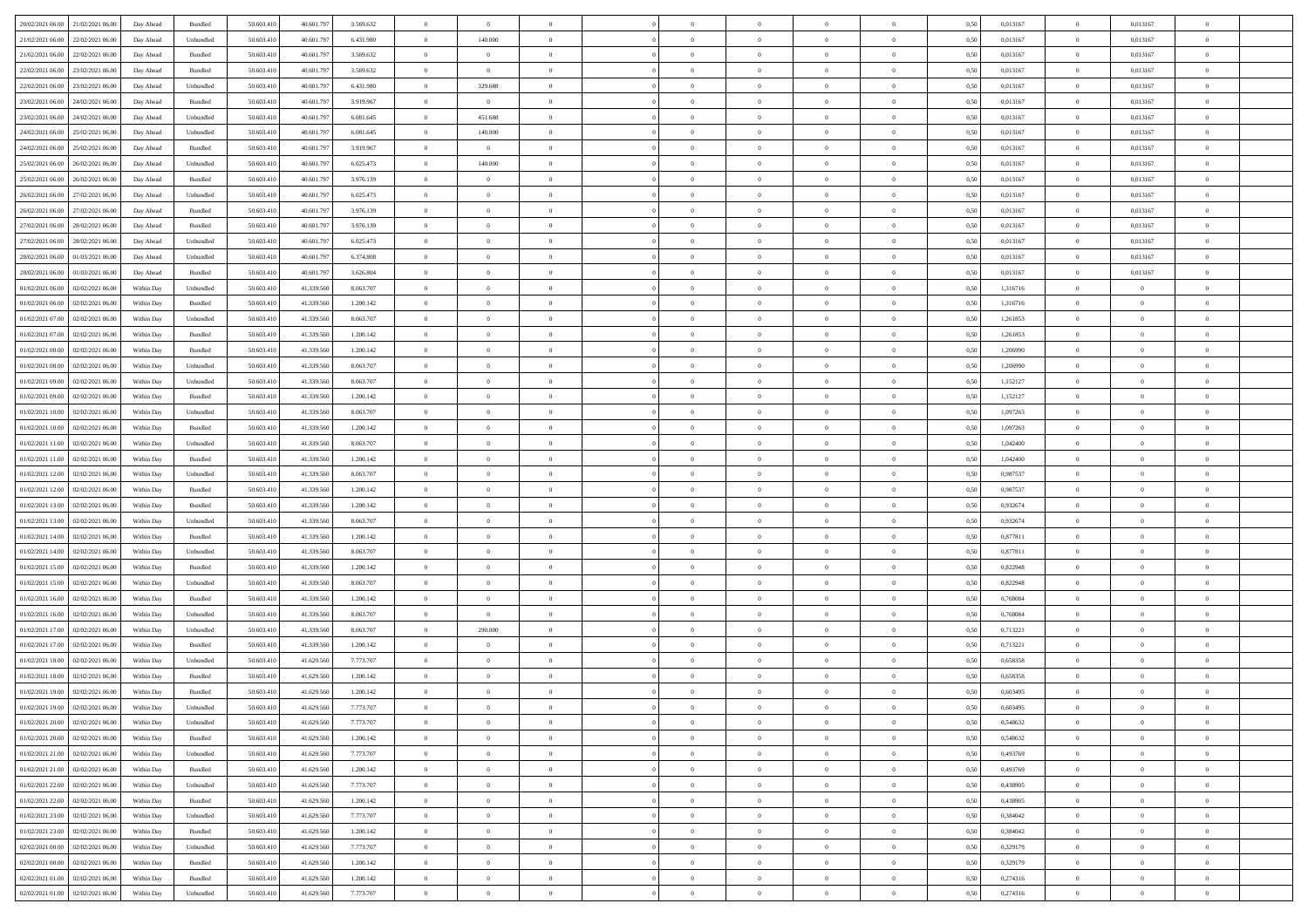| 02/02/2021 02:00 | 02/02/2021 06:00                                       | Within Day               | Unbundled                   | 50.603.410              | 41.629.560               | 7.773.707              | $\overline{0}$                   | $\theta$                      |                                  | $\overline{0}$             | $\bf{0}$             | $\overline{0}$                   | $\theta$                | 0,50         | 0,219453             | $\theta$                   | $\theta$                      | $\overline{0}$           |  |
|------------------|--------------------------------------------------------|--------------------------|-----------------------------|-------------------------|--------------------------|------------------------|----------------------------------|-------------------------------|----------------------------------|----------------------------|----------------------|----------------------------------|-------------------------|--------------|----------------------|----------------------------|-------------------------------|--------------------------|--|
|                  |                                                        |                          |                             |                         |                          |                        | $\overline{0}$                   | $\overline{0}$                |                                  |                            |                      |                                  |                         |              |                      |                            |                               |                          |  |
| 02/02/2021 02:00 | 02/02/2021 06.00                                       | Within Day               | Bundled                     | 50.603.41               | 41.629.560               | 1.200.142              |                                  |                               | $\overline{0}$                   | $\overline{0}$             | $\,$ 0               | $\overline{0}$                   | $\bf{0}$                | 0,50         | 0,219453             | $\,$ 0 $\,$                | $\overline{0}$                | $\overline{0}$           |  |
| 02/02/2021 03:00 | 02/02/2021 06:00                                       | Within Day               | Unbundled                   | 50.603.410              | 41.629.560               | 7.773.707              | $\overline{0}$                   | $\overline{0}$                | $\overline{0}$                   | $\overline{0}$             | $\bf{0}$             | $\overline{0}$                   | $\mathbf{0}$            | 0.50         | 0.164590             | $\bf{0}$                   | $\overline{0}$                | $\overline{0}$           |  |
| 02/02/2021 03:00 | 02/02/2021 06:00                                       | Within Day               | Bundled                     | 50.603.410              | 41.629.560               | 1.200.142              | $\overline{0}$                   | $\overline{0}$                | $\overline{0}$                   | $\overline{0}$             | $\bf{0}$             | $\overline{0}$                   | $\overline{0}$          | 0,50         | 0,164590             | $\,$ 0 $\,$                | $\overline{0}$                | $\overline{0}$           |  |
| 02/02/2021 04:00 | 02/02/2021 06.00                                       | Within Day               | Unbundled                   | 50.603.41               | 41.629.560               | 7.773.707              | $\overline{0}$                   | $\theta$                      | $\overline{0}$                   |                            | $\bf{0}$             | $\overline{0}$                   | $\bf{0}$                | 0,50         | 0,109726             | $\,$ 0 $\,$                | $\overline{0}$                | $\overline{0}$           |  |
| 02/02/2021 04:00 | 02/02/2021 06:00                                       | Within Day               | Bundled                     | 50.603.410              | 41.629.560               | 1.200.142              | $\overline{0}$                   | $\overline{0}$                | $\overline{0}$                   | $\overline{0}$             | $\bf{0}$             | $\overline{0}$                   | $\bf{0}$                | 0.50         | 0.109726             | $\,0\,$                    | $\theta$                      | $\overline{0}$           |  |
| 02/02/2021 05:00 | 02/02/2021 06:00                                       | Within Day               | Bundled                     | 50.603.410              | 41.629.560               | 1.200.142              | $\overline{0}$                   | $\overline{0}$                | $\overline{0}$                   | $\overline{0}$             | $\bf{0}$             | $\overline{0}$                   | $\overline{0}$          | 0,50         | 0,054863             | $\,$ 0 $\,$                | $\theta$                      | $\overline{0}$           |  |
| 02/02/2021 05:00 | 02/02/2021 06.00                                       | Within Day               | Unbundled                   | 50.603.41               | 41.629.560               | 7.773.707              | $\overline{0}$                   | $\theta$                      | $\overline{0}$                   |                            | $\,$ 0               | $\overline{0}$                   | $\bf{0}$                | 0,50         | 0,054863             | $\,$ 0 $\,$                | $\overline{0}$                | $\overline{0}$           |  |
|                  |                                                        |                          |                             |                         |                          |                        |                                  |                               |                                  |                            |                      |                                  |                         |              |                      |                            |                               |                          |  |
| 02/02/2021 06:00 | 03/02/2021 06:00                                       | Within Day               | Unbundled                   | 50.603.410              | 40,866,485               | 5.816.957              | $\overline{0}$                   | $\overline{0}$                | $\overline{0}$                   | $\overline{0}$             | $\bf{0}$             | $\overline{0}$                   | $\bf{0}$                | 0.50         | 1.316716             | $\,0\,$                    | $\overline{0}$                | $\overline{0}$           |  |
| 02/02/2021 06:00 | 03/02/2021 06:00                                       | Within Day               | Bundled                     | 50.603.410              | 40.866.485               | 3.919.967              | $\overline{0}$                   | $\overline{0}$                | $\overline{0}$                   | $\overline{0}$             | $\bf{0}$             | $\overline{0}$                   | $\bf{0}$                | 0,50         | 1,316716             | $\,$ 0 $\,$                | $\overline{0}$                | $\overline{0}$           |  |
| 02/02/2021 07:00 | 03/02/2021 06.00                                       | Within Day               | Unbundled                   | 50.603.41               | 40.866.485               | 5.816.957              | $\bf{0}$                         | $\theta$                      | $\overline{0}$                   | $\overline{0}$             | $\,$ 0               | $\overline{0}$                   | $\bf{0}$                | 0,50         | 1,261853             | $\,$ 0 $\,$                | $\overline{0}$                | $\overline{0}$           |  |
| 02/02/2021 07:00 | 03/02/2021 06:00                                       | Within Day               | Bundled                     | 50.603.410              | 40,866,485               | 3.919.967              | $\overline{0}$                   | $\overline{0}$                | $\overline{0}$                   | $\overline{0}$             | $\bf{0}$             | $\overline{0}$                   | $\mathbf{0}$            | 0.50         | 1.261853             | $\,$ 0 $\,$                | $\overline{0}$                | $\bf{0}$                 |  |
| 02/02/2021 08:00 | 03/02/2021 06:00                                       | Within Day               | Unbundled                   | 50.603.410              | 40.866.485               | 5.816.957              | $\overline{0}$                   | $\overline{0}$                | $\overline{0}$                   | $\overline{0}$             | $\,$ 0               | $\overline{0}$                   | $\overline{0}$          | 0,50         | 1,206990             | $\,$ 0 $\,$                | $\overline{0}$                | $\overline{0}$           |  |
| 02/02/2021 08:00 | 03/02/2021 06.00                                       | Within Day               | Bundled                     | 50.603.41               | 40.866.485               | 3.919.967              | $\overline{0}$                   | $\theta$                      | $\overline{0}$                   |                            | $\,$ 0               | $\overline{0}$                   | $\bf{0}$                | 0,50         | 1,206990             | $\,$ 0 $\,$                | $\overline{0}$                | $\overline{0}$           |  |
|                  |                                                        |                          |                             |                         |                          |                        |                                  |                               |                                  |                            |                      |                                  |                         |              |                      |                            |                               |                          |  |
| 02/02/2021 09:00 | 03/02/2021 06:00                                       | Within Day               | Unbundled                   | 50.603.410              | 40,866,485               | 5.816.957              | $\overline{0}$                   | $\overline{0}$                | $\overline{0}$                   | $\overline{0}$             | $\bf{0}$             | $\overline{0}$                   | $\bf{0}$                | 0.50         | 1,152127             | $\,0\,$                    | $\theta$                      | $\overline{0}$           |  |
| 02/02/2021 09:00 | 03/02/2021 06:00                                       | Within Day               | Bundled                     | 50.603.410              | 40.866.485               | 3.919.967              | $\overline{0}$                   | $\overline{0}$                | $\overline{0}$                   | $\overline{0}$             | $\bf{0}$             | $\overline{0}$                   | $\overline{0}$          | 0,50         | 1,152127             | $\,$ 0 $\,$                | $\theta$                      | $\overline{0}$           |  |
| 02/02/2021 10:00 | 03/02/2021 06.00                                       | Within Day               | Unbundled                   | 50.603.41               | 40.866.485               | 5.816.957              | $\overline{0}$                   | $\theta$                      | $\overline{0}$                   |                            | $\,$ 0               | $\overline{0}$                   | $\bf{0}$                | 0,50         | 1,097263             | $\,$ 0 $\,$                | $\overline{0}$                | $\overline{0}$           |  |
| 02/02/2021 10:00 | 03/02/2021 06:00                                       | Within Day               | Bundled                     | 50.603.410              | 40,866,485               | 3.919.967              | $\overline{0}$                   | $\overline{0}$                | $\overline{0}$                   | $\overline{0}$             | $\bf{0}$             | $\overline{0}$                   | $\bf{0}$                | 0.50         | 1.097263             | $\,0\,$                    | $\overline{0}$                | $\overline{\phantom{a}}$ |  |
| 02/02/2021 11:00 | 03/02/2021 06:00                                       | Within Day               | Unbundled                   | 50.603.410              | 40.866.485               | 5.816.957              | $\overline{0}$                   | $\overline{0}$                | $\overline{0}$                   | $\overline{0}$             | $\,$ 0               | $\overline{0}$                   | $\bf{0}$                | 0,50         | 1,042400             | $\,$ 0 $\,$                | $\overline{0}$                | $\overline{0}$           |  |
| 02/02/2021 11:00 | 03/02/2021 06.00                                       | Within Day               | Bundled                     | 50.603.41               | 40.866.485               | 3.919.967              | $\bf{0}$                         | $\,$ 0 $\,$                   | $\overline{0}$                   | $\overline{0}$             | $\,$ 0               | $\bf{0}$                         | $\bf{0}$                | 0,50         | 1,042400             | $\,$ 0 $\,$                | $\overline{0}$                | $\overline{0}$           |  |
| 02/02/2021 12:00 | 03/02/2021 06:00                                       | Within Day               | Unbundled                   | 50.603.410              | 40,866,485               | 5.816.957              | $\overline{0}$                   | $\overline{0}$                | $\overline{0}$                   | $\overline{0}$             | $\bf{0}$             | $\overline{0}$                   | $\mathbf{0}$            | 0.50         | 0.987537             | $\,$ 0 $\,$                | $\overline{0}$                | $\overline{\phantom{a}}$ |  |
|                  |                                                        |                          |                             |                         |                          |                        |                                  | $\overline{0}$                |                                  |                            | $\bf{0}$             |                                  |                         |              |                      | $\theta$                   | $\overline{0}$                |                          |  |
| 02/02/2021 12:00 | 03/02/2021 06:00                                       | Within Day               | Bundled                     | 50.603.410              | 40.866.485               | 3.919.967              | $\overline{0}$                   |                               | $\overline{0}$                   | $\overline{0}$             |                      | $\overline{0}$                   | $\overline{0}$          | 0,50         | 0,987537             |                            |                               | $\overline{0}$           |  |
| 02/02/2021 13:00 | 03/02/2021 06.00                                       | Within Day               | Unbundled                   | 50.603.41               | 40.866.485               | 5.816.957              | $\overline{0}$                   | $\theta$                      | $\overline{0}$                   | $\overline{0}$             | $\,$ 0               | $\overline{0}$                   | $\bf{0}$                | 0,50         | 0,932674             | $\,$ 0 $\,$                | $\overline{0}$                | $\overline{0}$           |  |
| 02/02/2021 13:00 | 03/02/2021 06:00                                       | Within Day               | Bundled                     | 50.603.410              | 40,866,485               | 3.919.967              | $\overline{0}$                   | $\overline{0}$                | $\overline{0}$                   | $\overline{0}$             | $\bf{0}$             | $\overline{0}$                   | $\bf{0}$                | 0.50         | 0.932674             | $\,0\,$                    | $\theta$                      | $\overline{0}$           |  |
| 02/02/2021 14:00 | 03/02/2021 06:00                                       | Within Day               | Unbundled                   | 50.603.410              | 40.866.485               | 5.816.957              | $\overline{0}$                   | $\overline{0}$                | $\overline{0}$                   | $\overline{0}$             | $\bf{0}$             | $\overline{0}$                   | $\overline{0}$          | 0,50         | 0,877811             | $\,$ 0 $\,$                | $\theta$                      | $\overline{0}$           |  |
| 02/02/2021 14:00 | 03/02/2021 06.00                                       | Within Day               | Bundled                     | 50.603.41               | 40.866.485               | 3.919.967              | $\overline{0}$                   | $\overline{0}$                | $\overline{0}$                   | $\overline{0}$             | $\bf{0}$             | $\overline{0}$                   | $\bf{0}$                | 0,50         | 0,877811             | $\,$ 0 $\,$                | $\overline{0}$                | $\overline{0}$           |  |
| 02/02/2021 15:00 | 03/02/2021 06:00                                       | Within Day               | Bundled                     | 50.603.410              | 40,866,485               | 3.919.967              | $\overline{0}$                   | 920,000                       | $\overline{0}$                   | 2,312748                   | $\bf{0}$             | $\overline{0}$                   | $\bf{0}$                | 0.50         | 0.822948             | $\,0\,$                    | $\overline{0}$                | $\overline{0}$           |  |
| 02/02/2021 15:00 | 03/02/2021 06:00                                       | Within Day               | Unbundled                   | 50.603.410              | 40.866.485               | 5.816.957              | $\overline{0}$                   | 23.000                        | $\overline{0}$                   | $\overline{0}$             | $\bf{0}$             | $\overline{0}$                   | $\bf{0}$                | 0,50         | 0,822948             | $\,$ 0 $\,$                | $\theta$                      | $\overline{0}$           |  |
|                  |                                                        |                          |                             |                         |                          |                        |                                  |                               |                                  |                            |                      |                                  |                         |              |                      |                            |                               |                          |  |
| 02/02/2021 16:00 | 03/02/2021 06.00                                       | Within Day               | Unbundled                   | 50.603.41               | 41.809.485               | 5.793.957              | $\overline{0}$                   | $\overline{0}$                | $\overline{0}$                   | $\overline{0}$             | $\,$ 0               | $\bf{0}$                         | $\bf{0}$                | 0,50         | 0,768084             | $\,$ 0 $\,$                | $\overline{0}$                | $\overline{0}$           |  |
| 02/02/2021 16:00 | 03/02/2021 06:00                                       | Within Day               | Bundled                     | 50.603.410              | 41,809,485               | 2.999.967              | $\overline{0}$                   | 171.000                       | $\overline{0}$                   | 2,158484                   | $\bf{0}$             | $\overline{0}$                   | $\mathbf{0}$            | 0.50         | 0.768084             | $\,$ 0 $\,$                | $\overline{0}$                | $\bf{0}$                 |  |
| 02/02/2021 17:00 | 03/02/2021 06:00                                       | Within Dav               | Unbundled                   | 50.603.410              | 41.980.485               | 5.793.957              | $\overline{0}$                   | $\overline{0}$                | $\overline{0}$                   | $\overline{0}$             | $\mathbf{0}$         | $\overline{0}$                   | $\overline{0}$          | 0.50         | 0,713221             | $\theta$                   | $\overline{0}$                | $\overline{0}$           |  |
| 02/02/2021 17:00 | 03/02/2021 06.00                                       | Within Day               | Bundled                     | 50.603.41               | 41.980.485               | 2.828.967              | $\overline{0}$                   | 800.000                       | $\overline{0}$                   | 2,004321                   | $\bf{0}$             | $\overline{0}$                   | $\bf{0}$                | 0,50         | 0,713221             | $\,$ 0 $\,$                | $\overline{0}$                | $\overline{0}$           |  |
| 02/02/2021 18:00 | 03/02/2021 06:00                                       | Within Day               | Unbundled                   | 50.603.410              | 42,780,485               | 5.793.957              | $\overline{0}$                   | $\overline{0}$                | $\overline{0}$                   | $\overline{0}$             | $\bf{0}$             | $\overline{0}$                   | $\bf{0}$                | 0.50         | 0.658358             | $\,0\,$                    | $\theta$                      | $\overline{0}$           |  |
| 02/02/2021 18:00 | 03/02/2021 06:00                                       | Within Dav               | Bundled                     | 50.603.410              | 42.780.485               | 2.028.967              | $\overline{0}$                   | $\overline{0}$                | $\Omega$                         | $\Omega$                   | $\mathbf{0}$         | $\overline{0}$                   | $\overline{0}$          | 0.50         | 0,658358             | $\theta$                   | $\overline{0}$                | $\overline{0}$           |  |
| 02/02/2021 19:00 | 03/02/2021 06.00                                       | Within Day               | Unbundled                   | 50.603.41               | 42.780.485               | 5.793.957              | $\overline{0}$                   | $\theta$                      | $\overline{0}$                   |                            | $\,$ 0               | $\overline{0}$                   | $\bf{0}$                | 0,50         | 0,603495             | $\,$ 0 $\,$                | $\overline{0}$                | $\overline{0}$           |  |
|                  | 03/02/2021 06:00                                       |                          | Bundled                     | 50.603.410              | 42,780,485               | 2.028.967              |                                  | $\overline{0}$                |                                  |                            |                      | $\overline{0}$                   |                         |              | 0.603495             |                            | $\overline{0}$                |                          |  |
| 02/02/2021 19:00 |                                                        | Within Day               |                             |                         |                          |                        | $\overline{0}$                   |                               | $\overline{0}$                   | $\overline{0}$             | $\bf{0}$             |                                  | $\bf{0}$                | 0.50         |                      | $\,0\,$                    |                               | $\overline{0}$           |  |
| 02/02/2021 20:00 | 03/02/2021 06:00                                       | Within Dav               | Unbundled                   | 50.603.410              | 42.780.485               | 5.793.957              | $\overline{0}$                   | $\overline{0}$                | $\overline{0}$                   | $\Omega$                   | $\overline{0}$       | $\overline{0}$                   | $\overline{0}$          | 0.50         | 0,548632             | $\theta$                   | $\overline{0}$                | $\overline{0}$           |  |
| 02/02/2021 20:00 | 03/02/2021 06.00                                       | Within Day               | Bundled                     | 50.603.41               | 42.780.485               | 2.028.967              | $\overline{0}$                   | $\overline{0}$                | $\overline{0}$                   | $\overline{0}$             | $\bf{0}$             | $\bf{0}$                         | $\bf{0}$                | 0,50         | 0,548632             | $\,$ 0 $\,$                | $\overline{0}$                | $\overline{0}$           |  |
| 02/02/2021 21:00 | 03/02/2021 06:00                                       | Within Day               | Unbundled                   | 50.603.410              | 42,780,485               | 5.793.957              | $\overline{0}$                   | $\overline{0}$                | $\overline{0}$                   | $\overline{0}$             | $\bf{0}$             | $\overline{0}$                   | $\mathbf{0}$            | 0.50         | 0,493769             | $\,$ 0 $\,$                | $\overline{0}$                | $\overline{0}$           |  |
| 02/02/2021 21:00 | 03/02/2021 06:00                                       | Within Dav               | Bundled                     | 50.603.410              | 42.780.485               | 2.028.967              | $\overline{0}$                   | $\overline{0}$                | $\Omega$                         | $\overline{0}$             | $\mathbf{0}$         | $\overline{0}$                   | $\overline{0}$          | 0.50         | 0,493769             | $\theta$                   | $\overline{0}$                | $\overline{0}$           |  |
| 02/02/2021 22.00 | 03/02/2021 06.00                                       | Within Day               | Unbundled                   | 50.603.41               | 42.780.485               | 5.793.957              | $\overline{0}$                   | $\overline{0}$                | $\overline{0}$                   | $\overline{0}$             | $\,$ 0               | $\overline{0}$                   | $\bf{0}$                | 0,50         | 0,438905             | $\,$ 0 $\,$                | $\overline{0}$                | $\overline{0}$           |  |
| 02/02/2021 22.00 | 03/02/2021 06:00                                       | Within Day               | Bundled                     | 50.603.410              | 42,780,485               | 2.028.967              | $\overline{0}$                   | $\overline{0}$                | $\overline{0}$                   | $\overline{0}$             | $\bf{0}$             | $\overline{0}$                   | $\overline{0}$          | 0.50         | 0.438905             | $\,0\,$                    | $\theta$                      | $\overline{0}$           |  |
| 02/02/2021 23:00 | 03/02/2021 06:00                                       | Within Dav               | Unbundled                   | 50.603.410              | 42.780.485               | 5.793.957              | $\overline{0}$                   | $\Omega$                      | $\Omega$                         | $\Omega$                   | $\bf{0}$             | $\overline{0}$                   | $\theta$                | 0.50         | 0,384042             | $\theta$                   | $\overline{0}$                | $\overline{0}$           |  |
|                  |                                                        |                          |                             |                         |                          |                        |                                  | $\,$ 0 $\,$                   | $\overline{0}$                   |                            | $\,$ 0               | $\overline{0}$                   | $\bf{0}$                |              |                      | $\,$ 0 $\,$                | $\overline{0}$                | $\overline{0}$           |  |
| 02/02/2021 23:00 | 03/02/2021 06:00                                       | Within Day               | Bundled                     | 50.603.410              | 42.780.485               | 2.028.967              | $\overline{0}$                   |                               |                                  | $\bf{0}$                   |                      |                                  |                         | 0,50         | 0,384042             |                            |                               |                          |  |
| 03/02/2021 00:00 | 03/02/2021 06:00                                       | Within Day               | $\ensuremath{\mathsf{Unb}}$ | 50.603.410              | 42.780.485               | 5 793 957              | $\bf{0}$                         | $\theta$                      |                                  |                            |                      |                                  |                         | 0,50         | 0,329179             | $\,$ 0                     | $\theta$                      |                          |  |
| 03/02/2021 00:00 | 03/02/2021 06:00                                       | Within Day               | Bundled                     | 50.603.410              | 42.780.485               | 2.028.967              | $\Omega$                         | $\overline{0}$                | $\overline{0}$                   | $\Omega$                   | $\mathbf{0}$         | $\overline{0}$                   | $\overline{0}$          | 0.50         | 0,329179             | $\theta$                   | $\theta$                      | $\overline{0}$           |  |
| 03/02/2021 01:00 | 03/02/2021 06:00                                       | Within Day               | Bundled                     | 50.603.41               | 42.780.485               | 2.028.967              | $\overline{0}$                   | $\overline{0}$                | $\overline{0}$                   | $\bf{0}$                   | $\overline{0}$       | $\overline{0}$                   | $\mathbf{0}$            | 0,50         | 0,274316             | $\overline{0}$             | $\overline{0}$                | $\bf{0}$                 |  |
| 03/02/2021 01:00 | 03/02/2021 06:00                                       | Within Day               | Unbundled                   | 50,603.410              | 42.780.485               | 5.793.957              | $\overline{0}$                   | 320.000                       | $\overline{0}$                   | $\overline{0}$             | $\overline{0}$       | $\overline{0}$                   | $\mathbf{0}$            | 0.50         | 0,274316             | $\overline{0}$             | $\bf{0}$                      | $\bf{0}$                 |  |
| 03/02/2021 02:00 | 03/02/2021 06:00                                       | Within Day               | Unbundled                   | 50.603.410              | 43.100.485               | 5.473.957              | $\overline{0}$                   | $\overline{0}$                | $\overline{0}$                   | $\overline{0}$             | $\overline{0}$       | $\overline{0}$                   | $\overline{0}$          | 0.50         | 0,219453             | $\overline{0}$             | $\theta$                      | $\overline{0}$           |  |
| 03/02/2021 02:00 | 03/02/2021 06:00                                       | Within Day               | Bundled                     | 50.603.410              | 43.100.485               | 2.028.967              | $\overline{0}$                   | $\overline{0}$                | $\overline{0}$                   | $\overline{0}$             | $\bf{0}$             | $\overline{0}$                   | $\bf{0}$                | 0,50         | 0,219453             | $\bf{0}$                   | $\overline{0}$                | $\overline{0}$           |  |
|                  |                                                        |                          |                             |                         |                          |                        |                                  |                               |                                  |                            |                      |                                  |                         |              |                      |                            |                               |                          |  |
| 03/02/2021 03:00 | 03/02/2021 06:00                                       | Within Day               | Unbundled                   | 50.603.410              | 43,100,485               | 5.473.957              | $\overline{0}$                   | $\overline{0}$                | $\overline{0}$                   | $\overline{0}$             | $\bf{0}$             | $\overline{0}$                   | $\mathbf{0}$            | 0.50         | 0.164590             | $\,$ 0 $\,$                | $\overline{0}$                | $\overline{0}$           |  |
| 03/02/2021 03:00 | 03/02/2021 06:00                                       | Within Day               | Bundled                     | 50.603.410              | 43.100.485               | 2.028.967              | $\overline{0}$                   | $\overline{0}$                | $\overline{0}$                   | $\overline{0}$             | $\overline{0}$       | $\overline{0}$                   | $\overline{0}$          | 0.50         | 0,164590             | $\overline{0}$             | $\theta$                      | $\overline{0}$           |  |
| 03/02/2021 04:00 | 03/02/2021 06:00                                       | Within Day               | Unbundled                   | 50.603.41               | 43.100.485               | 5.473.957              | $\overline{0}$                   | $\,$ 0                        | $\overline{0}$                   | $\bf{0}$                   | $\,$ 0 $\,$          | $\overline{0}$                   | $\bf{0}$                | 0,50         | 0,109726             | $\,$ 0 $\,$                | $\overline{0}$                | $\overline{0}$           |  |
| 03/02/2021 04:00 | 03/02/2021 06:00                                       | Within Day               | Bundled                     | 50.603.410              | 43,100,485               | 2.028.967              | $\overline{0}$                   | $\overline{0}$                | $\overline{0}$                   | $\overline{0}$             | $\bf{0}$             | $\overline{0}$                   | $\mathbf{0}$            | 0.50         | 0.109726             | $\mathbf{0}$               | $\bf{0}$                      | $\overline{0}$           |  |
|                  |                                                        |                          |                             |                         |                          |                        |                                  |                               |                                  |                            |                      |                                  |                         |              |                      |                            |                               |                          |  |
| 03/02/2021 05:00 | 03/02/2021 06:00                                       | Within Day               | Unbundled                   | 50.603.410              | 43.100.485               | 5.473.957              | $\overline{0}$                   | $\overline{0}$                | $\overline{0}$                   | $\overline{0}$             | $\overline{0}$       | $\overline{0}$                   | $\overline{0}$          | 0,50         | 0,054863             | $\overline{0}$             | $\theta$                      | $\overline{0}$           |  |
|                  |                                                        |                          |                             |                         |                          |                        |                                  |                               |                                  |                            |                      |                                  |                         |              |                      |                            |                               |                          |  |
| 03/02/2021 05:00 | 03/02/2021 06.00<br>03/02/2021 06:00  04/02/2021 06:00 | Within Day<br>Within Day | Bundled<br>Bundled          | 50.603.41<br>50.603.410 | 43.100.485<br>41.471.485 | 2.028.967<br>3.719.967 | $\overline{0}$<br>$\overline{0}$ | $\overline{0}$<br>$\,$ 0 $\,$ | $\overline{0}$<br>$\overline{0}$ | $\bf{0}$<br>$\overline{0}$ | $\bf{0}$<br>$\bf{0}$ | $\overline{0}$<br>$\overline{0}$ | $\bf{0}$<br>$\,$ 0 $\,$ | 0,50<br>0,50 | 0,054863<br>1,316716 | $\bf{0}$<br>$\overline{0}$ | $\overline{0}$<br>$\,$ 0 $\,$ | $\bf{0}$<br>$\,$ 0 $\,$  |  |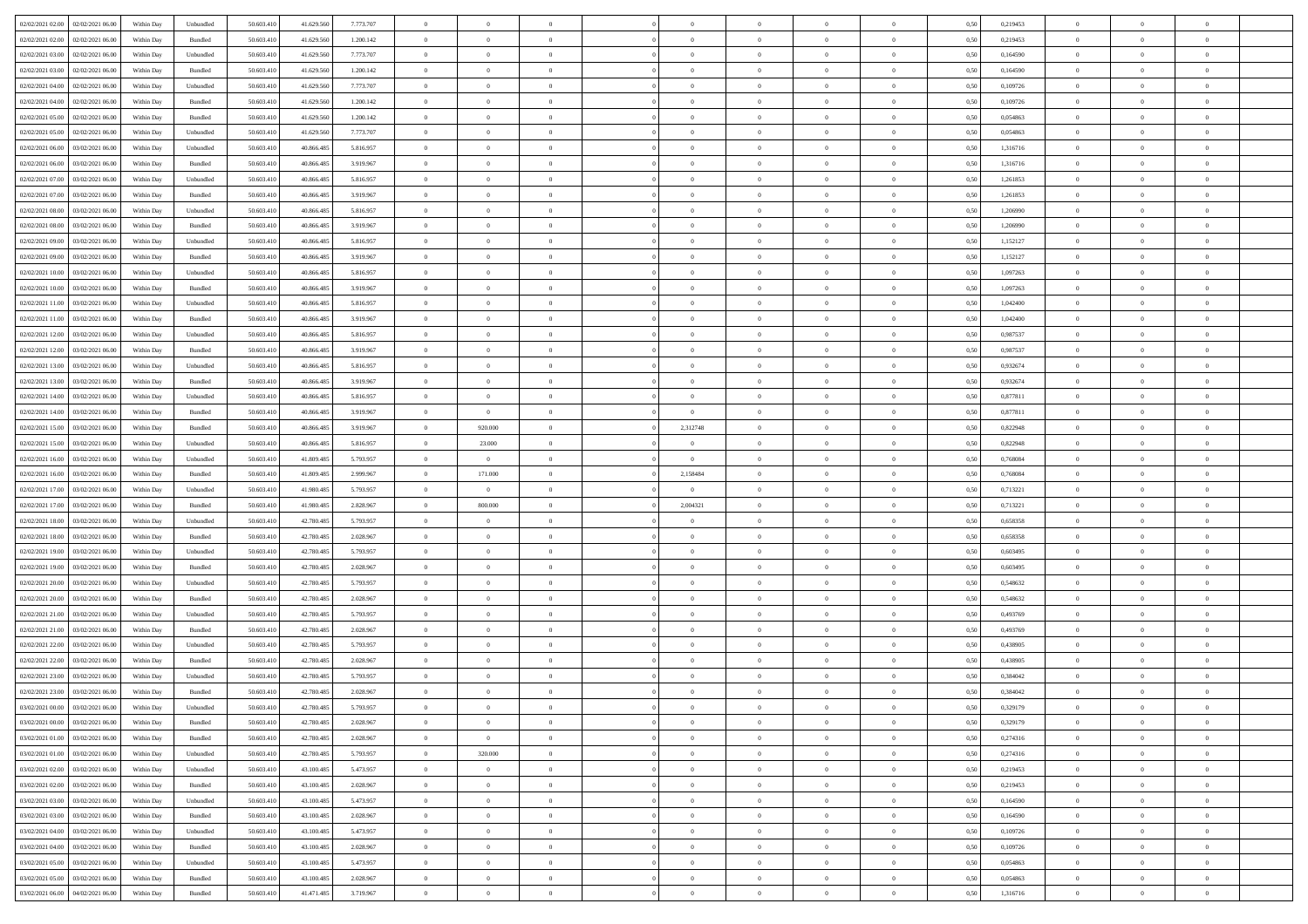| 03/02/2021 06:00 04/02/2021 06:00            | Within Day | Unbundled | 50.603.410 | 41.471.485 | 5.411.957 | $\overline{0}$ | 1.300.000      |                | $\overline{0}$ | $\theta$       |                | $\theta$       | 0,50 | 1,316716 | $\theta$       | $\theta$       | $\theta$       |  |
|----------------------------------------------|------------|-----------|------------|------------|-----------|----------------|----------------|----------------|----------------|----------------|----------------|----------------|------|----------|----------------|----------------|----------------|--|
| 03/02/2021 07:00<br>04/02/2021 06.00         | Within Day | Unbundled | 50.603.41  | 42.771.485 | 4.111.957 | $\bf{0}$       | $\bf{0}$       | $\bf{0}$       | $\bf{0}$       | $\overline{0}$ | $\overline{0}$ | $\bf{0}$       | 0,50 | 1,261853 | $\,$ 0 $\,$    | $\bf{0}$       | $\overline{0}$ |  |
| 03/02/2021 07:00<br>04/02/2021 06:00         | Within Day | Bundled   | 50.603.41  | 42.771.485 | 3.719.967 | $\overline{0}$ | $\overline{0}$ | $\overline{0}$ | $\bf{0}$       | $\bf{0}$       | $\overline{0}$ | $\bf{0}$       | 0.50 | 1,261853 | $\bf{0}$       | $\overline{0}$ | $\bf{0}$       |  |
| 03/02/2021 08:00<br>04/02/2021 06:00         | Within Day | Unbundled | 50.603.41  | 42.771.485 | 4.111.957 | $\overline{0}$ | $\overline{0}$ | $\overline{0}$ | $\overline{0}$ | $\theta$       | $\overline{0}$ | $\bf{0}$       | 0,50 | 1,206990 | $\theta$       | $\theta$       | $\overline{0}$ |  |
| 03/02/2021 08:00<br>04/02/2021 06.00         | Within Day | Bundled   | 50.603.41  | 42.771.485 | 3.719.967 | $\bf{0}$       | $\overline{0}$ | $\bf{0}$       | $\overline{0}$ | $\theta$       | $\overline{0}$ | $\bf{0}$       | 0,50 | 1,206990 | $\,$ 0 $\,$    | $\bf{0}$       | $\overline{0}$ |  |
| 03/02/2021 09:00                             |            |           | 50,603.41  |            |           |                | $\bf{0}$       | $\overline{0}$ |                | $\overline{0}$ | $\theta$       |                | 0.50 |          | $\,$ 0 $\,$    | $\theta$       | $\overline{0}$ |  |
| 04/02/2021 06:00                             | Within Day | Unbundled |            | 42.771.485 | 4.111.957 | $\overline{0}$ |                |                | $\bf{0}$       |                |                | $\bf{0}$       |      | 1,152127 |                |                |                |  |
| 03/02/2021 09:00<br>04/02/2021 06:00         | Within Day | Bundled   | 50.603.41  | 42.771.485 | 3.719.967 | $\overline{0}$ | $\overline{0}$ | $\overline{0}$ | $\overline{0}$ | $\overline{0}$ | $\overline{0}$ | $\bf{0}$       | 0,50 | 1,152127 | $\theta$       | $\theta$       | $\overline{0}$ |  |
| 03/02/2021 10:00<br>04/02/2021 06.00         | Within Day | Unbundled | 50.603.41  | 42.771.485 | 4.111.957 | $\bf{0}$       | $\bf{0}$       | $\bf{0}$       | $\overline{0}$ | $\overline{0}$ | $\overline{0}$ | $\bf{0}$       | 0,50 | 1,097263 | $\,$ 0 $\,$    | $\bf{0}$       | $\overline{0}$ |  |
| 03/02/2021 10:00<br>04/02/2021 06:00         | Within Day | Bundled   | 50.603.41  | 42.771.485 | 3.719.967 | $\overline{0}$ | $\bf{0}$       | $\overline{0}$ | $\bf{0}$       | $\overline{0}$ | $\overline{0}$ | $\bf{0}$       | 0.50 | 1.097263 | $\bf{0}$       | $\overline{0}$ | $\overline{0}$ |  |
| 03/02/2021 11:00<br>04/02/2021 06:00         | Within Day | Unbundled | 50.603.410 | 42.771.485 | 4.111.957 | $\bf{0}$       | $\bf{0}$       | $\overline{0}$ | $\overline{0}$ | $\overline{0}$ | $\overline{0}$ | $\bf{0}$       | 0,50 | 1,042400 | $\,$ 0 $\,$    | $\,$ 0 $\,$    | $\overline{0}$ |  |
| 03/02/2021 11:00<br>04/02/2021 06.00         | Within Day | Bundled   | 50.603.41  | 42.771.485 | 3.719.967 | $\bf{0}$       | $\bf{0}$       | $\bf{0}$       | $\bf{0}$       | $\overline{0}$ | $\overline{0}$ | $\bf{0}$       | 0,50 | 1,042400 | $\,$ 0 $\,$    | $\bf{0}$       | $\overline{0}$ |  |
| 03/02/2021 12:00<br>04/02/2021 06:00         | Within Day | Bundled   | 50.603.41  | 42.771.485 | 3.719.967 | $\overline{0}$ | $\bf{0}$       | $\overline{0}$ | $\overline{0}$ | $\bf{0}$       | $\overline{0}$ | $\bf{0}$       | 0.50 | 0.987537 | $\bf{0}$       | $\,$ 0 $\,$    | $\,$ 0         |  |
| 03/02/2021 12:00<br>04/02/2021 06:00         | Within Day | Unbundled | 50.603.41  | 42.771.485 | 4.111.957 | $\overline{0}$ | $\overline{0}$ | $\overline{0}$ | $\theta$       | $\theta$       | $\overline{0}$ | $\bf{0}$       | 0,50 | 0,987537 | $\theta$       | $\theta$       | $\overline{0}$ |  |
| 03/02/2021 13:00<br>04/02/2021 06.00         | Within Day | Unbundled | 50.603.41  | 42.771.485 | 4.111.957 | $\bf{0}$       | $\overline{0}$ | $\bf{0}$       | $\bf{0}$       | $\bf{0}$       | $\overline{0}$ | $\bf{0}$       | 0,50 | 0,932674 | $\,$ 0 $\,$    | $\bf{0}$       | $\overline{0}$ |  |
| 03/02/2021 13:00<br>04/02/2021 06:00         |            |           | 50.603.41  |            |           |                | $\bf{0}$       | $\overline{0}$ |                | $\overline{0}$ | $\theta$       |                | 0.50 | 0.932674 | $\,$ 0 $\,$    | $\theta$       | $\overline{0}$ |  |
|                                              | Within Day | Bundled   |            | 42.771.485 | 3.719.967 | $\overline{0}$ |                |                | $\bf{0}$       |                |                | $\bf{0}$       |      |          |                |                |                |  |
| 03/02/2021 14:00<br>04/02/2021 06:00         | Within Day | Unbundled | 50.603.410 | 42.771.485 | 4.111.957 | $\overline{0}$ | $\overline{0}$ | $\overline{0}$ | $\overline{0}$ | $\overline{0}$ | $\overline{0}$ | $\bf{0}$       | 0,50 | 0,877811 | $\theta$       | $\theta$       | $\overline{0}$ |  |
| 03/02/2021 14:00<br>04/02/2021 06.00         | Within Day | Bundled   | 50.603.41  | 42.771.485 | 3.719.967 | $\bf{0}$       | $\bf{0}$       | $\bf{0}$       | $\overline{0}$ | $\overline{0}$ | $\overline{0}$ | $\bf{0}$       | 0,50 | 0,877811 | $\,$ 0 $\,$    | $\bf{0}$       | $\overline{0}$ |  |
| 03/02/2021 15:00<br>04/02/2021 06:00         | Within Day | Unbundled | 50,603.41  | 42.771.48  | 4.111.957 | $\overline{0}$ | $\bf{0}$       | $\overline{0}$ | $\bf{0}$       | $\overline{0}$ | $\overline{0}$ | $\bf{0}$       | 0.50 | 0.822948 | $\bf{0}$       | $\overline{0}$ | $\bf{0}$       |  |
| 03/02/2021 15:00<br>04/02/2021 06:00         | Within Day | Bundled   | 50.603.410 | 42.771.485 | 3.719.967 | $\overline{0}$ | $\bf{0}$       | $\overline{0}$ | $\overline{0}$ | $\overline{0}$ | $\overline{0}$ | $\bf{0}$       | 0,50 | 0,822948 | $\,$ 0 $\,$    | $\bf{0}$       | $\overline{0}$ |  |
| 03/02/2021 16:00<br>04/02/2021 06.00         | Within Day | Unbundled | 50.603.41  | 42.771.485 | 4.111.957 | $\bf{0}$       | $\bf{0}$       | $\bf{0}$       | $\bf{0}$       | $\overline{0}$ | $\overline{0}$ | $\bf{0}$       | 0,50 | 0,768084 | $\,$ 0 $\,$    | $\bf{0}$       | $\overline{0}$ |  |
| 03/02/2021 16:00<br>04/02/2021 06:00         | Within Day | Bundled   | 50.603.41  | 42.771.485 | 3.719.967 | $\overline{0}$ | $\bf{0}$       | $\overline{0}$ | $\overline{0}$ | $\bf{0}$       | $\overline{0}$ | $\bf{0}$       | 0.50 | 0.768084 | $\bf{0}$       | $\overline{0}$ | $\,$ 0         |  |
| 03/02/2021 17:00<br>04/02/2021 06:00         | Within Day | Unbundled | 50.603.41  | 42.771.485 | 4.111.957 | $\overline{0}$ | $\overline{0}$ | $\overline{0}$ | $\overline{0}$ | $\theta$       | $\overline{0}$ | $\bf{0}$       | 0,50 | 0,713221 | $\theta$       | $\theta$       | $\overline{0}$ |  |
| 03/02/2021 17:00<br>04/02/2021 06.00         | Within Day | Bundled   | 50.603.41  | 42.771.485 | 3.719.967 | $\bf{0}$       | $\bf{0}$       | $\bf{0}$       | $\bf{0}$       | $\overline{0}$ | $\overline{0}$ | $\bf{0}$       | 0,50 | 0,713221 | $\,$ 0 $\,$    | $\bf{0}$       | $\overline{0}$ |  |
| 03/02/2021 18:00<br>04/02/2021 06:00         |            | Unbundled | 50.603.41  | 42.771.485 | 4.111.957 | $\overline{0}$ | $\bf{0}$       | $\overline{0}$ | $\bf{0}$       | $\overline{0}$ | $\theta$       | $\bf{0}$       | 0.50 | 0.658358 | $\,$ 0 $\,$    | $\theta$       | $\overline{0}$ |  |
|                                              | Within Day |           |            |            |           |                |                |                |                |                |                |                |      |          |                |                |                |  |
| 03/02/2021 18:00<br>04/02/2021 06:00         | Within Day | Bundled   | 50.603.410 | 42.771.485 | 3.719.967 | $\overline{0}$ | $\overline{0}$ | $\overline{0}$ | $\overline{0}$ | $\overline{0}$ | $\overline{0}$ | $\bf{0}$       | 0,50 | 0,658358 | $\theta$       | $\theta$       | $\overline{0}$ |  |
| 03/02/2021 19:00<br>04/02/2021 06.00         | Within Day | Unbundled | 50.603.41  | 42.771.485 | 4.111.957 | $\bf{0}$       | $\overline{0}$ | $\bf{0}$       | $\overline{0}$ | $\bf{0}$       | $\overline{0}$ | $\bf{0}$       | 0,50 | 0,603495 | $\,$ 0 $\,$    | $\bf{0}$       | $\overline{0}$ |  |
| 03/02/2021 19:00<br>04/02/2021 06:00         | Within Day | Bundled   | 50,603.41  | 42.771.485 | 3.719.967 | $\overline{0}$ | $\bf{0}$       | $\overline{0}$ | $\bf{0}$       | $\overline{0}$ | $\overline{0}$ | $\bf{0}$       | 0.50 | 0.603495 | $\bf{0}$       | $\overline{0}$ | $\overline{0}$ |  |
| 03/02/2021 20:00<br>04/02/2021 06:00         | Within Day | Unbundled | 50.603.410 | 42.771.485 | 4.111.957 | $\overline{0}$ | $\bf{0}$       | $\overline{0}$ | $\overline{0}$ | $\overline{0}$ | $\overline{0}$ | $\bf{0}$       | 0,50 | 0,548632 | $\theta$       | $\theta$       | $\overline{0}$ |  |
| 03/02/2021 20:00<br>04/02/2021 06.00         | Within Day | Bundled   | 50.603.41  | 42.771.485 | 3.719.967 | $\bf{0}$       | $\bf{0}$       | $\bf{0}$       | $\bf{0}$       | $\overline{0}$ | $\overline{0}$ | $\bf{0}$       | 0,50 | 0,548632 | $\,$ 0 $\,$    | $\bf{0}$       | $\overline{0}$ |  |
| 03/02/2021 21:00<br>04/02/2021 06:00         | Within Day | Unbundled | 50.603.41  | 42.771.485 | 4.111.957 | $\overline{0}$ | $\bf{0}$       | $\overline{0}$ | $\overline{0}$ | $\bf{0}$       | $\overline{0}$ | $\bf{0}$       | 0.50 | 0.493769 | $\bf{0}$       | $\,$ 0 $\,$    | $\,$ 0         |  |
| 03/02/2021 21:00<br>04/02/2021 06:00         | Within Day | Bundled   | 50.603.41  | 42.771.485 | 3.719.967 | $\overline{0}$ | $\overline{0}$ | $\overline{0}$ | $\overline{0}$ | $\overline{0}$ | $\overline{0}$ | $\bf{0}$       | 0.50 | 0,493769 | $\theta$       | $\theta$       | $\overline{0}$ |  |
| 03/02/2021 22.00<br>04/02/2021 06.00         | Within Day | Bundled   | 50.603.41  | 42.771.485 | 3.719.967 | $\bf{0}$       | $\overline{0}$ | $\bf{0}$       | $\bf{0}$       | $\overline{0}$ | $\overline{0}$ | $\bf{0}$       | 0,50 | 0,438905 | $\,$ 0 $\,$    | $\bf{0}$       | $\overline{0}$ |  |
| 03/02/2021 22:00<br>04/02/2021 06.00         | Within Day | Unbundled | 50.603.41  | 42.771.485 | 4.111.957 | $\overline{0}$ | $\bf{0}$       | $\overline{0}$ | $\bf{0}$       | $\overline{0}$ | $\overline{0}$ | $\bf{0}$       | 0.50 | 0.438905 | $\,$ 0 $\,$    | $\bf{0}$       | $\overline{0}$ |  |
| 03/02/2021 23:00<br>04/02/2021 06:00         | Within Dav | Unbundled | 50.603.41  | 42.771.485 | 4.111.957 | $\overline{0}$ | $\overline{0}$ | $\overline{0}$ | $\overline{0}$ | $\overline{0}$ | $\overline{0}$ | $\bf{0}$       | 0.50 | 0,384042 | $\theta$       | $\theta$       | $\overline{0}$ |  |
| 04/02/2021 06.00                             | Within Day | Bundled   | 50.603.41  | 42.771.485 | 3.719.967 | $\bf{0}$       | $\bf{0}$       | $\bf{0}$       | $\bf{0}$       | $\overline{0}$ | $\overline{0}$ | $\bf{0}$       | 0,50 | 0,384042 | $\,$ 0 $\,$    | $\bf{0}$       | $\overline{0}$ |  |
| 03/02/2021 23:00                             |            |           |            |            |           |                |                |                |                |                |                |                |      |          |                |                |                |  |
| 04/02/2021 00:00<br>04/02/2021 06:00         | Within Day | Unbundled | 50,603.41  | 42.771.48  | 4.111.957 | $\overline{0}$ | $\bf{0}$       | $\overline{0}$ | $\bf{0}$       | $\overline{0}$ | $\overline{0}$ | $\bf{0}$       | 0.50 | 0.329179 | $\bf{0}$       | $\overline{0}$ | $\bf{0}$       |  |
| 04/02/2021 00:00<br>04/02/2021 06:00         | Within Day | Bundled   | 50.603.41  | 42.771.485 | 3.719.967 | $\overline{0}$ | $\overline{0}$ | $\overline{0}$ | $\overline{0}$ | $\overline{0}$ | $\overline{0}$ | $\bf{0}$       | 0.50 | 0,329179 | $\theta$       | $\theta$       | $\overline{0}$ |  |
| 04/02/2021 01:00<br>04/02/2021 06.00         | Within Day | Unbundled | 50.603.41  | 42.771.485 | 4.111.957 | $\bf{0}$       | $\bf{0}$       | $\bf{0}$       | $\bf{0}$       | $\overline{0}$ | $\overline{0}$ | $\bf{0}$       | 0,50 | 0,274316 | $\,$ 0 $\,$    | $\bf{0}$       | $\overline{0}$ |  |
| 04/02/2021 01:00<br>04/02/2021 06:00         | Within Day | Bundled   | 50.603.41  | 42.771.485 | 3.719.967 | $\overline{0}$ | $\bf{0}$       | $\overline{0}$ | $\overline{0}$ | $\bf{0}$       | $\overline{0}$ | $\bf{0}$       | 0.50 | 0,274316 | $\,$ 0 $\,$    | $\,$ 0 $\,$    | $\,$ 0         |  |
| 04/02/2021 02:00<br>04/02/2021 06:00         | Within Dav | Unbundled | 50.603.41  | 42.771.485 | 4.111.957 | $\overline{0}$ | $\overline{0}$ | $\overline{0}$ | $\overline{0}$ | $\overline{0}$ | $\overline{0}$ | $\bf{0}$       | 0.5( | 0,219453 | $\theta$       | $\theta$       | $\overline{0}$ |  |
| 04/02/2021 02:00<br>04/02/2021 06.00         | Within Day | Bundled   | 50.603.41  | 42.771.485 | 3.719.967 | $\bf{0}$       | $\bf{0}$       | $\bf{0}$       | $\bf{0}$       | $\overline{0}$ | $\overline{0}$ | $\bf{0}$       | 0,50 | 0,219453 | $\,$ 0 $\,$    | $\bf{0}$       | $\overline{0}$ |  |
| 04/02/2021 03:00<br>04/02/2021 06.00         | Within Day | Unbundled | 50.603.41  | 42.771.485 | 4.111.957 | $\overline{0}$ | $\overline{0}$ | $\overline{0}$ | $\bf{0}$       | $\overline{0}$ | $\Omega$       | $\bf{0}$       | 0.50 | 0.164590 | $\bf{0}$       | $\theta$       | $\overline{0}$ |  |
| 04/02/2021 03:00<br>04/02/2021 06:00         | Within Dav | Bundled   | 50.603.41  | 42.771.485 | 3.719.967 | $\overline{0}$ | $\overline{0}$ | $\Omega$       | $\overline{0}$ | $\theta$       | $\overline{0}$ | $\overline{0}$ | 0.5( | 0,164590 | $\theta$       | $\theta$       | $\overline{0}$ |  |
| 04/02/2021 04:00<br>04/02/2021 06:00         | Within Day | Unbundled | 50.603.41  | 42.771.485 | 4.111.957 | $\bf{0}$       | $\bf{0}$       | $\bf{0}$       | $\bf{0}$       | $\bf{0}$       | $\overline{0}$ | $\bf{0}$       | 0,50 | 0,109726 | $\overline{0}$ | $\overline{0}$ | $\overline{0}$ |  |
| $04/02/2021\ 04.00 \qquad 04/02/2021\ 06.00$ | Within Day | Bundled   | 50.603.410 | 42.771.485 | 3.719.967 | $\bf{0}$       | $\Omega$       |                | $\Omega$       |                |                |                | 0,50 | 0,109726 | $\bf{0}$       | $\overline{0}$ |                |  |
| 04/02/2021 05:00 04/02/2021 06:00            |            |           |            |            |           | $\overline{0}$ | $\overline{0}$ | $\Omega$       | $\theta$       | $\overline{0}$ |                |                |      |          | $\theta$       | $\theta$       | $\overline{0}$ |  |
|                                              | Within Day | Unbundled | 50.603.410 | 42.771.485 | 4.111.957 |                |                |                |                |                | $\overline{0}$ | $\bf{0}$       | 0,50 | 0,054863 |                |                |                |  |
| 04/02/2021 05:00<br>04/02/2021 06:00         | Within Day | Bundled   | 50.603.41  | 42.771.485 | 3.719.967 | $\overline{0}$ | $\bf{0}$       | $\overline{0}$ | $\overline{0}$ | $\bf{0}$       | $\overline{0}$ | $\bf{0}$       | 0,50 | 0,054863 | $\bf{0}$       | $\overline{0}$ | $\bf{0}$       |  |
| 04/02/2021 06:00 05/02/2021 06:00            | Within Day | Unbundled | 50,603.410 | 41.164.485 | 5.518.957 | $\overline{0}$ | $\bf{0}$       | $\overline{0}$ | $\overline{0}$ | $\mathbf{0}$   | $\overline{0}$ | $\,$ 0 $\,$    | 0.50 | 1,316716 | $\overline{0}$ | $\bf{0}$       | $\,$ 0 $\,$    |  |
| 04/02/2021 06:00 05/02/2021 06:00            | Within Dav | Bundled   | 50.603.410 | 41.164.485 | 3.919.967 | $\overline{0}$ | $\overline{0}$ | $\overline{0}$ | $\overline{0}$ | $\overline{0}$ | $\overline{0}$ | $\bf{0}$       | 0,50 | 1,316716 | $\overline{0}$ | $\theta$       | $\overline{0}$ |  |
| 04/02/2021 07:00<br>05/02/2021 06:00         | Within Day | Unbundled | 50.603.41  | 41.164.485 | 5.518.957 | $\overline{0}$ | $\bf{0}$       | $\overline{0}$ | $\overline{0}$ | $\bf{0}$       | $\overline{0}$ | $\bf{0}$       | 0,50 | 1,261853 | $\bf{0}$       | $\overline{0}$ | $\overline{0}$ |  |
| 04/02/2021 07:00 05/02/2021 06:00            | Within Day | Bundled   | 50,603.410 | 41.164.485 | 3.919.967 | $\overline{0}$ | $\bf{0}$       | $\overline{0}$ | $\overline{0}$ | $\bf{0}$       | $\overline{0}$ | $\bf{0}$       | 0.50 | 1.261853 | $\,$ 0 $\,$    | $\overline{0}$ | $\overline{0}$ |  |
| 04/02/2021 08:00<br>05/02/2021 06:00         | Within Dav | Bundled   | 50.603.410 | 41.164.485 | 3.919.967 | $\overline{0}$ | $\overline{0}$ | $\overline{0}$ | $\overline{0}$ | $\overline{0}$ | $\overline{0}$ | $\bf{0}$       | 0,50 | 1,206990 | $\overline{0}$ | $\theta$       | $\overline{0}$ |  |
| 04/02/2021 08:00<br>05/02/2021 06:00         | Within Day | Unbundled | 50.603.41  | 41.164.485 | 5.518.957 | $\overline{0}$ | $\overline{0}$ | $\overline{0}$ | $\overline{0}$ | $\overline{0}$ | $\overline{0}$ | $\bf{0}$       | 0,50 | 1,206990 | $\bf{0}$       | $\overline{0}$ | $\overline{0}$ |  |
| 04/02/2021 09:00 05/02/2021 06:00            | Within Day | Unbundled | 50,603.410 | 41.164.485 | 5.518.957 | $\overline{0}$ | $\overline{0}$ | $\overline{0}$ | $\overline{0}$ | $\overline{0}$ | $\overline{0}$ | $\bf{0}$       | 0.50 | 1.152127 | $\mathbf{0}$   | $\bf{0}$       | $\,$ 0         |  |
|                                              |            |           |            |            |           |                |                |                |                |                |                |                |      |          |                |                |                |  |
| 04/02/2021 09:00 05/02/2021 06:00            | Within Dav | Bundled   | 50.603.410 | 41.164.485 | 3.919.967 | $\overline{0}$ | $\overline{0}$ | $\overline{0}$ | $\overline{0}$ | $\overline{0}$ | $\overline{0}$ | $\bf{0}$       | 0,50 | 1,152127 | $\overline{0}$ | $\theta$       | $\overline{0}$ |  |
| 04/02/2021 10:00<br>05/02/2021 06:00         | Within Day | Unbundled | 50.603.41  | 41.164.485 | 5.518.957 | $\overline{0}$ | $\bf{0}$       | $\overline{0}$ | $\bf{0}$       | $\overline{0}$ | $\overline{0}$ | $\bf{0}$       | 0,50 | 1,097263 | $\bf{0}$       | $\overline{0}$ | $\bf{0}$       |  |
| 04/02/2021 10:00 05/02/2021 06:00            | Within Day | Bundled   | 50.603.410 | 41.164.485 | 3.919.967 | $\overline{0}$ | $\bf{0}$       | $\overline{0}$ | $\overline{0}$ | $\,$ 0 $\,$    | $\overline{0}$ | $\bf{0}$       | 0,50 | 1,097263 | $\overline{0}$ | $\,$ 0 $\,$    | $\,$ 0 $\,$    |  |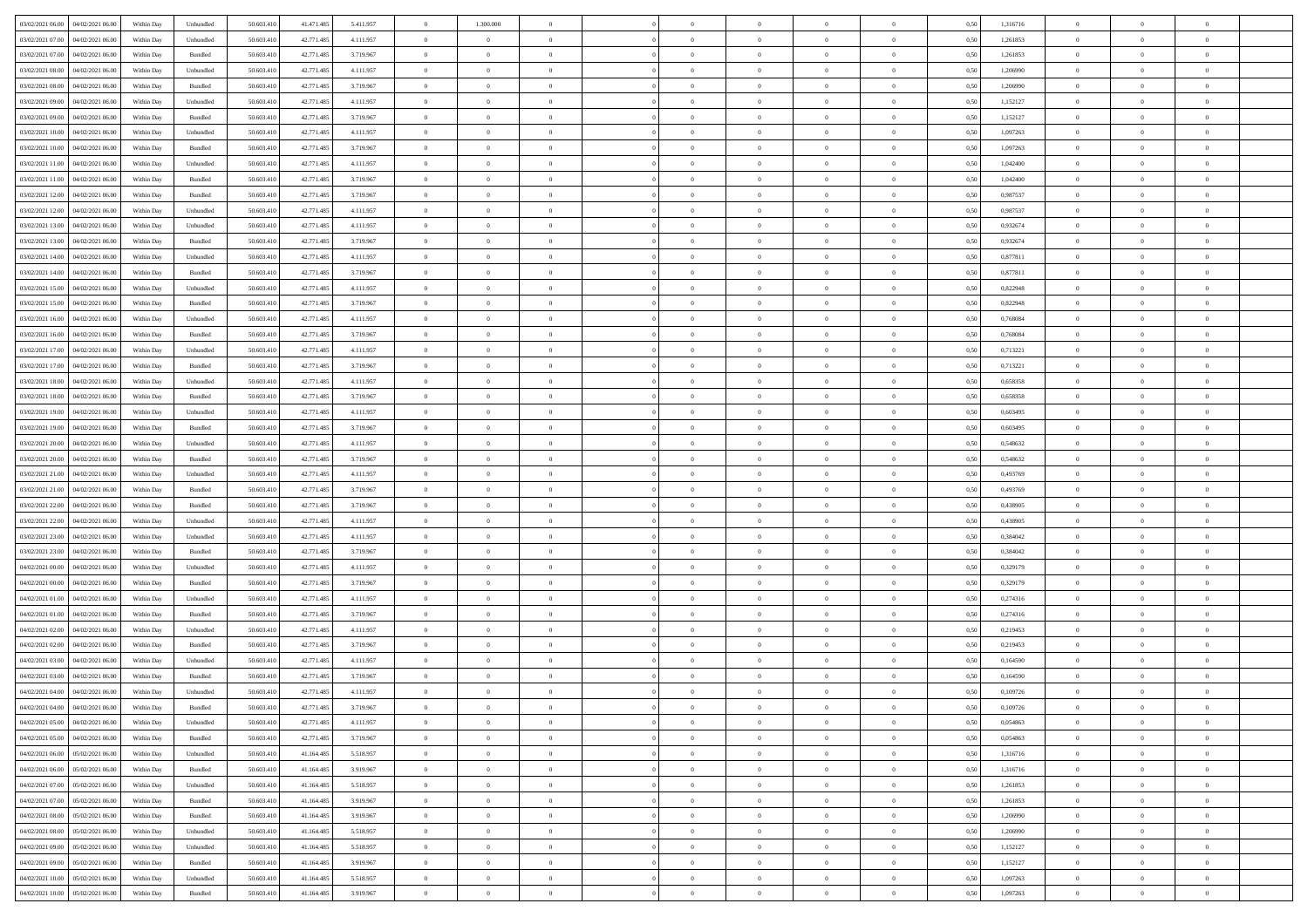| 04/02/2021 11:00  05/02/2021 06:00           | Within Day | Unbundled                   | 50.603.410 | 41.164.485 | 5.518.957 | $\overline{0}$ | $\theta$       |                | $\overline{0}$ | $\bf{0}$       |                | $\theta$       | 0,50 | 1,042400 | $\theta$       | $\theta$       | $\theta$       |  |
|----------------------------------------------|------------|-----------------------------|------------|------------|-----------|----------------|----------------|----------------|----------------|----------------|----------------|----------------|------|----------|----------------|----------------|----------------|--|
| 04/02/2021 11:00<br>05/02/2021 06:00         | Within Day | Bundled                     | 50.603.41  | 41.164.485 | 3.919.967 | $\bf{0}$       | $\bf{0}$       | $\bf{0}$       | $\overline{0}$ | $\overline{0}$ | $\overline{0}$ | $\bf{0}$       | 0,50 | 1,042400 | $\,$ 0 $\,$    | $\bf{0}$       | $\overline{0}$ |  |
| 04/02/2021 12:00<br>05/02/2021 06:00         | Within Day | Unbundled                   | 50.603.41  | 41.164.485 | 5.518.957 | $\overline{0}$ | $\bf{0}$       | $\overline{0}$ | $\bf{0}$       | $\bf{0}$       | $\overline{0}$ | $\bf{0}$       | 0.50 | 0.987537 | $\bf{0}$       | $\overline{0}$ | $\overline{0}$ |  |
| 04/02/2021 12:00<br>05/02/2021 06:00         |            |                             | 50.603.41  |            |           | $\overline{0}$ | $\overline{0}$ | $\overline{0}$ | $\theta$       | $\theta$       | $\overline{0}$ |                |      | 0,987537 | $\theta$       | $\theta$       | $\overline{0}$ |  |
|                                              | Within Day | Bundled                     |            | 41.164.485 | 3.919.967 |                |                |                |                |                |                | $\bf{0}$       | 0,50 |          |                |                |                |  |
| 04/02/2021 13:00<br>05/02/2021 06.00         | Within Day | Unbundled                   | 50.603.41  | 41.164.485 | 5.518.957 | $\bf{0}$       | $\overline{0}$ | $\bf{0}$       | $\overline{0}$ | $\theta$       | $\overline{0}$ | $\bf{0}$       | 0,50 | 0,932674 | $\,$ 0 $\,$    | $\bf{0}$       | $\overline{0}$ |  |
| 04/02/2021 13:00<br>05/02/2021 06:00         | Within Day | Bundled                     | 50.603.41  | 41.164.485 | 3.919.967 | $\overline{0}$ | $\overline{0}$ | $\overline{0}$ | $\bf{0}$       | $\overline{0}$ | $\theta$       | $\bf{0}$       | 0.50 | 0.932674 | $\,$ 0 $\,$    | $\theta$       | $\overline{0}$ |  |
| 04/02/2021 14:00<br>05/02/2021 06:00         | Within Day | Unbundled                   | 50.603.41  | 41.164.485 | 5.518.957 | $\overline{0}$ | $\overline{0}$ | $\overline{0}$ | $\overline{0}$ | $\overline{0}$ | $\overline{0}$ | $\bf{0}$       | 0,50 | 0,877811 | $\theta$       | $\theta$       | $\overline{0}$ |  |
|                                              |            |                             |            |            |           |                |                |                |                |                |                |                |      |          |                |                |                |  |
| 04/02/2021 14:00<br>05/02/2021 06.00         | Within Day | Bundled                     | 50.603.41  | 41.164.485 | 3.919.967 | $\overline{0}$ | $\overline{0}$ | $\bf{0}$       | $\overline{0}$ | $\overline{0}$ | $\overline{0}$ | $\bf{0}$       | 0,50 | 0,877811 | $\,$ 0 $\,$    | $\bf{0}$       | $\overline{0}$ |  |
| 04/02/2021 15:00<br>05/02/2021 06:00         | Within Day | Unbundled                   | 50.603.41  | 41.164.48  | 5.518.957 | $\overline{0}$ | $\bf{0}$       | $\overline{0}$ | $\bf{0}$       | $\overline{0}$ | $\overline{0}$ | $\bf{0}$       | 0.50 | 0.822948 | $\bf{0}$       | $\overline{0}$ | $\overline{0}$ |  |
| 04/02/2021 15:00<br>05/02/2021 06:00         | Within Day | Bundled                     | 50.603.410 | 41.164.485 | 3.919.967 | $\bf{0}$       | $\bf{0}$       | $\overline{0}$ | $\overline{0}$ | $\overline{0}$ | $\overline{0}$ | $\bf{0}$       | 0,50 | 0,822948 | $\,$ 0 $\,$    | $\bf{0}$       | $\overline{0}$ |  |
| 04/02/2021 16:00<br>05/02/2021 06.00         | Within Day | Unbundled                   | 50.603.41  | 41.164.485 | 5.518.957 | $\bf{0}$       | $\overline{0}$ | $\bf{0}$       | $\bf{0}$       | $\bf{0}$       | $\overline{0}$ | $\bf{0}$       | 0,50 | 0,768084 | $\,$ 0 $\,$    | $\bf{0}$       | $\overline{0}$ |  |
|                                              |            |                             |            |            |           |                |                |                |                |                |                |                |      |          |                |                |                |  |
| 04/02/2021 16:00<br>05/02/2021 06:00         | Within Day | Bundled                     | 50,603.41  | 41.164.485 | 3.919.967 | $\overline{0}$ | $\bf{0}$       | $\overline{0}$ | $\bf{0}$       | $\bf{0}$       | $\overline{0}$ | $\bf{0}$       | 0.50 | 0.768084 | $\bf{0}$       | $\overline{0}$ | $\bf{0}$       |  |
| 04/02/2021 17:00<br>05/02/2021 06:00         | Within Day | Unbundled                   | 50.603.41  | 41.164.485 | 5.518.957 | $\overline{0}$ | $\overline{0}$ | $\overline{0}$ | $\theta$       | $\theta$       | $\overline{0}$ | $\bf{0}$       | 0,50 | 0,713221 | $\,$ 0 $\,$    | $\theta$       | $\overline{0}$ |  |
| 04/02/2021 17:00<br>05/02/2021 06.00         | Within Day | Bundled                     | 50.603.41  | 41.164.485 | 3.919.967 | $\bf{0}$       | $\overline{0}$ | $\bf{0}$       | $\overline{0}$ | $\bf{0}$       | $\overline{0}$ | $\bf{0}$       | 0,50 | 0,713221 | $\,$ 0 $\,$    | $\bf{0}$       | $\overline{0}$ |  |
|                                              |            |                             |            |            |           |                |                |                |                |                | $\theta$       |                |      |          |                |                |                |  |
| 04/02/2021 18:00<br>05/02/2021 06:00         | Within Day | Bundled                     | 50.603.41  | 41.164.485 | 3.919.967 | $\overline{0}$ | $\overline{0}$ | $\overline{0}$ | $\bf{0}$       | $\overline{0}$ |                | $\bf{0}$       | 0.50 | 0.658358 | $\,$ 0 $\,$    | $\theta$       | $\overline{0}$ |  |
| 04/02/2021 18:00<br>05/02/2021 06:00         | Within Day | Unbundled                   | 50.603.410 | 41.164.485 | 5.518.957 | $\overline{0}$ | $\overline{0}$ | $\overline{0}$ | $\overline{0}$ | $\overline{0}$ | $\overline{0}$ | $\bf{0}$       | 0,50 | 0,658358 | $\theta$       | $\theta$       | $\overline{0}$ |  |
| 04/02/2021 19:00<br>05/02/2021 06.00         | Within Day | Unbundled                   | 50.603.41  | 41.164.485 | 5.518.957 | $\bf{0}$       | $\overline{0}$ | $\bf{0}$       | $\overline{0}$ | $\bf{0}$       | $\overline{0}$ | $\bf{0}$       | 0,50 | 0,603495 | $\,$ 0 $\,$    | $\bf{0}$       | $\overline{0}$ |  |
| 04/02/2021 19:00<br>05/02/2021 06:00         | Within Day | Bundled                     | 50.603.41  | 41.164.48  | 3.919.967 | $\overline{0}$ | $\bf{0}$       | $\overline{0}$ | $\bf{0}$       | $\overline{0}$ | $\overline{0}$ | $\bf{0}$       | 0.50 | 0.603495 | $\bf{0}$       | $\overline{0}$ | $\overline{0}$ |  |
| 04/02/2021 20:00<br>05/02/2021 06:00         | Within Day | Unbundled                   | 50.603.410 | 41.164.485 | 5.518.957 | $\overline{0}$ | $\bf{0}$       | $\overline{0}$ | $\overline{0}$ | $\overline{0}$ | $\overline{0}$ | $\bf{0}$       | 0,50 | 0,548632 | $\,$ 0 $\,$    | $\bf{0}$       | $\overline{0}$ |  |
|                                              |            |                             |            |            |           |                |                |                |                |                |                |                |      |          |                |                |                |  |
| 04/02/2021 20:00<br>05/02/2021 06.00         | Within Day | Bundled                     | 50.603.41  | 41.164.485 | 3.919.967 | $\bf{0}$       | $\bf{0}$       | $\bf{0}$       | $\bf{0}$       | $\overline{0}$ | $\overline{0}$ | $\bf{0}$       | 0,50 | 0,548632 | $\,$ 0 $\,$    | $\bf{0}$       | $\overline{0}$ |  |
| 04/02/2021 21:00<br>05/02/2021 06:00         | Within Day | Unbundled                   | 50.603.41  | 41.164.485 | 5.518.957 | $\overline{0}$ | $\bf{0}$       | $\overline{0}$ | $\bf{0}$       | $\bf{0}$       | $\overline{0}$ | $\bf{0}$       | 0.50 | 0.493769 | $\bf{0}$       | $\overline{0}$ | $\overline{0}$ |  |
| 04/02/2021 21:00<br>05/02/2021 06:00         | Within Day | Bundled                     | 50.603.41  | 41.164.485 | 3.919.967 | $\overline{0}$ | $\overline{0}$ | $\overline{0}$ | $\theta$       | $\theta$       | $\overline{0}$ | $\bf{0}$       | 0,50 | 0,493769 | $\theta$       | $\theta$       | $\overline{0}$ |  |
|                                              |            |                             |            |            |           |                | $\overline{0}$ |                |                | $\,$ 0 $\,$    | $\overline{0}$ |                |      |          | $\,$ 0 $\,$    | $\bf{0}$       | $\overline{0}$ |  |
| 04/02/2021 22.00<br>05/02/2021 06.00         | Within Day | Unbundled                   | 50.603.41  | 41.164.485 | 5.518.957 | $\bf{0}$       |                | $\bf{0}$       | $\bf{0}$       |                |                | $\bf{0}$       | 0,50 | 0,438905 |                |                |                |  |
| 04/02/2021 22:00<br>05/02/2021 06:00         | Within Day | Bundled                     | 50,603.41  | 41.164.485 | 3.919.967 | $\overline{0}$ | $\overline{0}$ | $\overline{0}$ | $\bf{0}$       | $\overline{0}$ | $\theta$       | $\bf{0}$       | 0.50 | 0.438905 | $\bf{0}$       | $\theta$       | $\overline{0}$ |  |
| 04/02/2021 23:00<br>05/02/2021 06:00         | Within Day | Bundled                     | 50.603.41  | 41.164.485 | 3.919.967 | $\overline{0}$ | $\overline{0}$ | $\overline{0}$ | $\overline{0}$ | $\overline{0}$ | $\overline{0}$ | $\bf{0}$       | 0,50 | 0,384042 | $\theta$       | $\theta$       | $\overline{0}$ |  |
| 04/02/2021 23:00<br>05/02/2021 06.00         | Within Day | Unbundled                   | 50.603.41  | 41.164.485 | 5.518.957 | $\bf{0}$       | $\overline{0}$ | $\bf{0}$       | $\overline{0}$ | $\bf{0}$       | $\overline{0}$ | $\bf{0}$       | 0,50 | 0,384042 | $\,$ 0 $\,$    | $\bf{0}$       | $\overline{0}$ |  |
| 05/02/2021 00:00<br>05/02/2021 06:00         | Within Day | Unbundled                   | 50,603.41  | 41.164.48  | 5.518.957 | $\overline{0}$ | $\bf{0}$       | $\overline{0}$ | $\bf{0}$       | $\overline{0}$ | $\overline{0}$ | $\bf{0}$       | 0.50 | 0,329179 | $\bf{0}$       | $\overline{0}$ | $\overline{0}$ |  |
|                                              |            |                             |            |            |           |                |                |                |                |                |                |                |      |          |                |                |                |  |
| 05/02/2021 00:00<br>05/02/2021 06:00         | Within Day | Bundled                     | 50.603.410 | 41.164.485 | 3.919.967 | $\overline{0}$ | $\overline{0}$ | $\overline{0}$ | $\overline{0}$ | $\overline{0}$ | $\overline{0}$ | $\bf{0}$       | 0,50 | 0,329179 | $\theta$       | $\theta$       | $\overline{0}$ |  |
| 05/02/2021 01:00<br>05/02/2021 06.00         | Within Day | Unbundled                   | 50.603.41  | 41.164.485 | 5.518.957 | $\bf{0}$       | $\bf{0}$       | $\bf{0}$       | $\bf{0}$       | $\overline{0}$ | $\overline{0}$ | $\bf{0}$       | 0,50 | 0,274316 | $\,$ 0 $\,$    | $\bf{0}$       | $\overline{0}$ |  |
| 05/02/2021 01:00<br>05/02/2021 06:00         | Within Day | Bundled                     | 50.603.41  | 41.164.485 | 3.919.967 | $\overline{0}$ | $\bf{0}$       | $\overline{0}$ | $\bf{0}$       | $\bf{0}$       | $\overline{0}$ | $\bf{0}$       | 0.50 | 0,274316 | $\bf{0}$       | $\overline{0}$ | $\bf{0}$       |  |
| 05/02/2021 02:00<br>05/02/2021 06:00         | Within Day | Unbundled                   | 50.603.41  | 41.164.48  | 5.518.957 | $\overline{0}$ | $\overline{0}$ | $\overline{0}$ | $\overline{0}$ | $\overline{0}$ | $\overline{0}$ | $\bf{0}$       | 0.5( | 0,219453 | $\theta$       | $\theta$       | $\overline{0}$ |  |
|                                              |            |                             |            |            |           |                |                |                |                |                |                |                |      |          |                |                |                |  |
| 05/02/2021 02:00<br>05/02/2021 06.00         | Within Day | Bundled                     | 50.603.41  | 41.164.485 | 3.919.967 | $\bf{0}$       | $\overline{0}$ | $\bf{0}$       | $\bf{0}$       | $\,$ 0 $\,$    | $\overline{0}$ | $\bf{0}$       | 0,50 | 0,219453 | $\,$ 0 $\,$    | $\bf{0}$       | $\overline{0}$ |  |
| 05/02/2021 03:00<br>05/02/2021 06:00         | Within Day | Unbundled                   | 50,603.41  | 41.164.485 | 5.518.957 | $\overline{0}$ | $\bf{0}$       | $\overline{0}$ | $\bf{0}$       | $\overline{0}$ | $\Omega$       | $\bf{0}$       | 0.50 | 0.164590 | $\,$ 0 $\,$    | $\theta$       | $\overline{0}$ |  |
| 05/02/2021 03:00<br>05/02/2021 06:00         | Within Dav | Bundled                     | 50.603.41  | 41.164.485 | 3.919.967 | $\overline{0}$ | $\overline{0}$ | $\overline{0}$ | $\overline{0}$ | $\overline{0}$ | $\overline{0}$ | $\bf{0}$       | 0.50 | 0,164590 | $\theta$       | $\theta$       | $\overline{0}$ |  |
| 05/02/2021 04:00<br>05/02/2021 06.00         | Within Day | Unbundled                   | 50.603.41  | 41.164.485 | 5.518.957 | $\bf{0}$       | $\bf{0}$       | $\bf{0}$       | $\overline{0}$ | $\bf{0}$       | $\overline{0}$ | $\bf{0}$       | 0,50 | 0,109726 | $\,$ 0 $\,$    | $\bf{0}$       | $\overline{0}$ |  |
| 05/02/2021 04:00<br>05/02/2021 06:00         |            | Bundled                     | 50,603.41  | 41.164.48  | 3.919.967 |                | $\bf{0}$       | $\overline{0}$ |                | $\overline{0}$ | $\overline{0}$ |                | 0.50 | 0.109726 | $\bf{0}$       | $\overline{0}$ | $\overline{0}$ |  |
|                                              | Within Day |                             |            |            |           | $\overline{0}$ |                |                | $\bf{0}$       |                |                | $\bf{0}$       |      |          |                |                |                |  |
| 05/02/2021 05:00<br>05/02/2021 06:00         | Within Dav | Bundled                     | 50.603.41  | 41.164.48  | 3.919.967 | $\overline{0}$ | $\overline{0}$ | $\overline{0}$ | $\overline{0}$ | $\overline{0}$ | $\overline{0}$ | $\bf{0}$       | 0.50 | 0,054863 | $\theta$       | $\theta$       | $\overline{0}$ |  |
| 05/02/2021 05:00<br>05/02/2021 06.00         | Within Day | Unbundled                   | 50.603.41  | 41.164.485 | 5.518.957 | $\bf{0}$       | $\bf{0}$       | $\bf{0}$       | $\bf{0}$       | $\overline{0}$ | $\overline{0}$ | $\bf{0}$       | 0,50 | 0,054863 | $\,$ 0 $\,$    | $\bf{0}$       | $\overline{0}$ |  |
| 05/02/2021 06:00<br>06/02/2021 06:00         | Within Day | Unbundled                   | 50.603.41  | 40.601.797 | 6.081.645 | $\overline{0}$ | $\bf{0}$       | $\overline{0}$ | $\overline{0}$ | $\bf{0}$       | $\overline{0}$ | $\bf{0}$       | 0.50 | 1.316716 | $\bf{0}$       | $\overline{0}$ | $\overline{0}$ |  |
| 05/02/2021 06:00<br>06/02/2021 06:00         | Within Dav | Bundled                     | 50.603.41  | 40.601.797 | 3.919.967 | $\overline{0}$ | $\overline{0}$ | $\overline{0}$ | $\overline{0}$ | $\overline{0}$ | $\overline{0}$ | $\bf{0}$       | 0.50 | 1,316716 | $\theta$       | $\theta$       | $\overline{0}$ |  |
|                                              |            |                             |            |            |           |                |                |                |                |                |                |                |      |          |                |                |                |  |
| 05/02/2021 07:00<br>06/02/2021 06.00         | Within Day | Unbundled                   | 50.603.41  | 40.601.79  | 6.081.645 | $\bf{0}$       | $\bf{0}$       | $\bf{0}$       | $\bf{0}$       | $\overline{0}$ | $\overline{0}$ | $\bf{0}$       | 0,50 | 1,261853 | $\,$ 0 $\,$    | $\bf{0}$       | $\overline{0}$ |  |
| 05/02/2021 07:00<br>06/02/2021 06:00         | Within Day | Bundled                     | 50.603.41  | 40.601.79  | 3.919.967 | $\overline{0}$ | $\overline{0}$ | $\overline{0}$ | $\bf{0}$       | $\overline{0}$ | $\Omega$       | $\bf{0}$       | 0.50 | 1.261853 | $\bf{0}$       | $\theta$       | $\overline{0}$ |  |
| 05/02/2021 08:00<br>06/02/2021 06:00         | Within Dav | Unbundled                   | 50.603.41  | 40.601.79  | 6.081.645 | $\overline{0}$ | $\overline{0}$ | $\Omega$       | $\overline{0}$ | $\theta$       | $\overline{0}$ | $\overline{0}$ | 0.5( | 1.206990 | $\theta$       | $\theta$       | $\overline{0}$ |  |
| 05/02/2021 08:00<br>06/02/2021 06:00         | Within Day | Bundled                     | 50.603.41  | 40.601.79  | 3.919.967 | $\bf{0}$       | $\bf{0}$       | $\overline{0}$ | $\bf{0}$       | $\bf{0}$       | $\overline{0}$ | $\bf{0}$       | 0,50 | 1,206990 | $\,$ 0 $\,$    | $\bf{0}$       | $\overline{0}$ |  |
|                                              |            |                             | 50.603.410 |            | 6.081.645 |                |                |                |                |                |                |                |      |          |                |                |                |  |
| $05/02/2021\;09.00 \qquad 06/02/2021\;06.00$ | Within Day | $\ensuremath{\mathsf{Unb}}$ |            | 40.601.797 |           | $\overline{0}$ | $\Omega$       |                | $\Omega$       |                |                |                | 0,50 | 1,152127 | $\theta$       | $\overline{0}$ |                |  |
| 05/02/2021 09:00   06/02/2021 06:00          | Within Day | Bundled                     | 50.603.410 | 40.601.797 | 3.919.967 | $\overline{0}$ | $\overline{0}$ | $\overline{0}$ | $\overline{0}$ | $\overline{0}$ | $\overline{0}$ | $\bf{0}$       | 0,50 | 1,152127 | $\theta$       | $\theta$       | $\overline{0}$ |  |
| 05/02/2021 10:00<br>06/02/2021 06:00         | Within Day | Unbundled                   | 50.603.41  | 40.601.79  | 6.081.645 | $\overline{0}$ | $\bf{0}$       | $\overline{0}$ | $\overline{0}$ | $\bf{0}$       | $\overline{0}$ | $\bf{0}$       | 0,50 | 1,097263 | $\bf{0}$       | $\overline{0}$ | $\bf{0}$       |  |
| 05/02/2021 10:00   06/02/2021 06:00          | Within Day | Bundled                     | 50,603.410 | 40,601.797 | 3.919.967 | $\overline{0}$ | $\bf{0}$       | $\overline{0}$ | $\overline{0}$ | $\mathbf{0}$   | $\overline{0}$ | $\,$ 0 $\,$    | 0.50 | 1,097263 | $\overline{0}$ | $\bf{0}$       | $\overline{0}$ |  |
|                                              |            |                             |            |            |           |                |                |                |                |                |                |                |      |          |                |                |                |  |
| 05/02/2021 11:00   06/02/2021 06:00          | Within Dav | Unbundled                   | 50.603.410 | 40.601.797 | 6.081.645 | $\overline{0}$ | $\overline{0}$ | $\overline{0}$ | $\overline{0}$ | $\overline{0}$ | $\overline{0}$ | $\bf{0}$       | 0,50 | 1,042400 | $\overline{0}$ | $\theta$       | $\overline{0}$ |  |
| 05/02/2021 11:00<br>06/02/2021 06:00         | Within Day | Bundled                     | 50.603.41  | 40.601.797 | 3.919.967 | $\overline{0}$ | $\bf{0}$       | $\overline{0}$ | $\overline{0}$ | $\bf{0}$       | $\overline{0}$ | $\bf{0}$       | 0,50 | 1,042400 | $\bf{0}$       | $\overline{0}$ | $\overline{0}$ |  |
| 05/02/2021 12:00<br>06/02/2021 06:00         | Within Day | Unbundled                   | 50,603.410 | 40.601.797 | 6.081.645 | $\overline{0}$ | $\bf{0}$       | $\overline{0}$ | $\overline{0}$ | $\bf{0}$       | $\overline{0}$ | $\bf{0}$       | 0.50 | 0.987537 | $\,$ 0 $\,$    | $\overline{0}$ | $\,$ 0         |  |
| 05/02/2021 12:00<br>06/02/2021 06:00         | Within Dav | Bundled                     | 50.603.410 | 40.601.797 | 3.919.967 | $\overline{0}$ | $\overline{0}$ | $\overline{0}$ | $\overline{0}$ | $\overline{0}$ | $\overline{0}$ | $\bf{0}$       | 0.50 | 0,987537 | $\overline{0}$ | $\theta$       | $\overline{0}$ |  |
|                                              |            |                             |            |            |           |                |                |                |                |                |                |                |      |          |                |                |                |  |
| 05/02/2021 13:00<br>06/02/2021 06:00         | Within Day | Unbundled                   | 50.603.41  | 40.601.79  | 6.081.645 | $\overline{0}$ | $\overline{0}$ | $\overline{0}$ | $\overline{0}$ | $\overline{0}$ | $\overline{0}$ | $\bf{0}$       | 0,50 | 0,932674 | $\bf{0}$       | $\overline{0}$ | $\overline{0}$ |  |
| 05/02/2021 13:00<br>06/02/2021 06:00         | Within Day | Bundled                     | 50,603.410 | 40.601.797 | 3.919.967 | $\overline{0}$ | $\overline{0}$ | $\overline{0}$ | $\overline{0}$ | $\overline{0}$ | $\overline{0}$ | $\bf{0}$       | 0.50 | 0.932674 | $\mathbf{0}$   | $\bf{0}$       | $\,$ 0         |  |
| 05/02/2021 14:00   06/02/2021 06:00          | Within Dav | Unbundled                   | 50.603.410 | 40.601.797 | 6.081.645 | $\overline{0}$ | $\overline{0}$ | $\overline{0}$ | $\overline{0}$ | $\overline{0}$ | $\overline{0}$ | $\bf{0}$       | 0,50 | 0,877811 | $\overline{0}$ | $\theta$       | $\overline{0}$ |  |
| 05/02/2021 14:00<br>06/02/2021 06:00         | Within Day | Bundled                     | 50.603.41  | 40.601.79  | 3.919.967 | $\overline{0}$ | $\bf{0}$       | $\overline{0}$ | $\overline{0}$ | $\overline{0}$ | $\overline{0}$ | $\bf{0}$       | 0,50 | 0,877811 | $\bf{0}$       | $\overline{0}$ | $\bf{0}$       |  |
|                                              |            |                             |            |            |           |                |                |                |                |                |                |                |      |          |                |                |                |  |
| 05/02/2021 15:00 06/02/2021 06:00            | Within Day | Bundled                     | 50.603.410 | 40.601.797 | 3.919.967 | $\overline{0}$ | $\bf{0}$       | $\overline{0}$ | $\overline{0}$ | $\,$ 0 $\,$    | $\overline{0}$ | $\bf{0}$       | 0,50 | 0,822948 | $\overline{0}$ | $\,$ 0 $\,$    | $\,$ 0 $\,$    |  |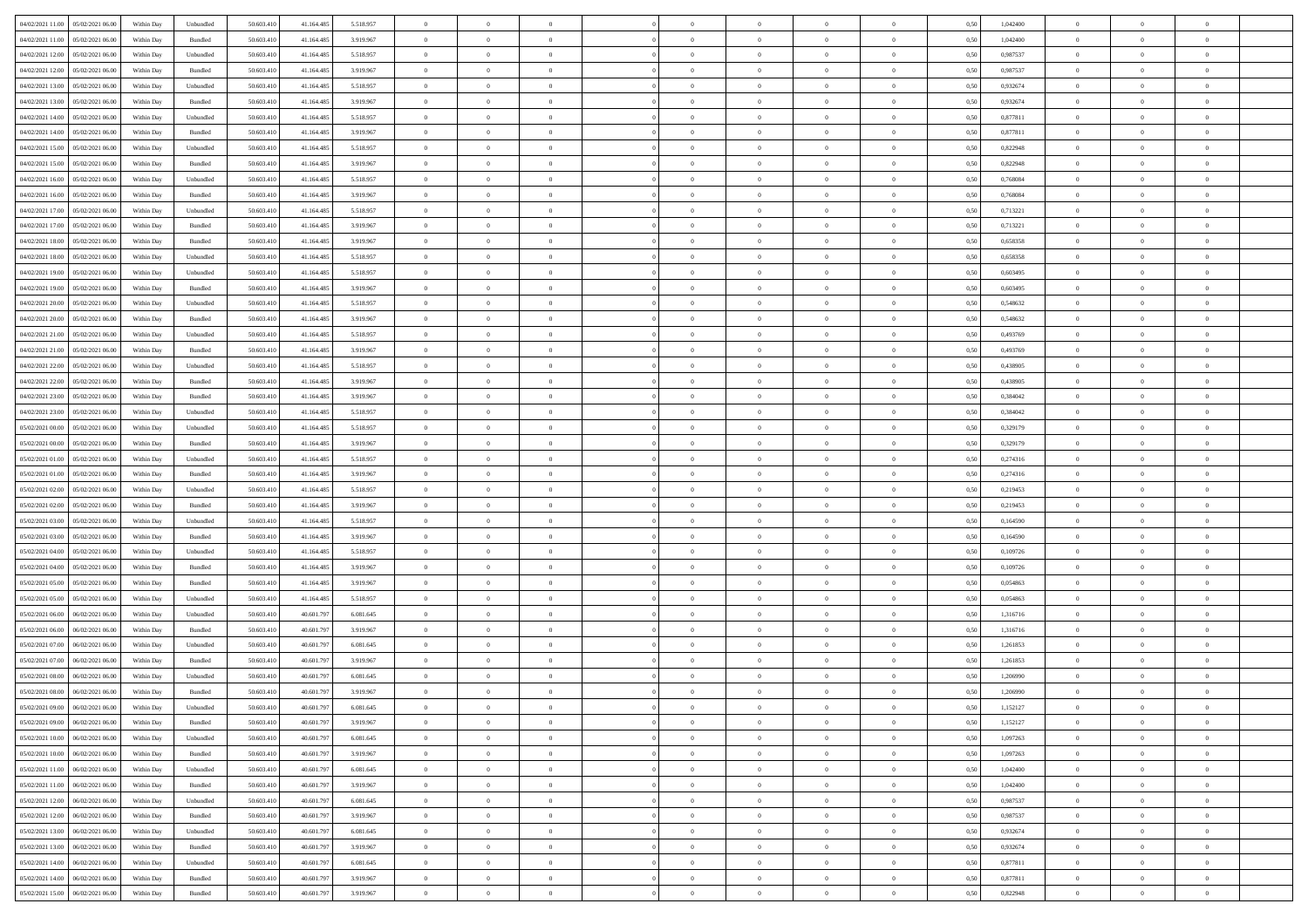| 05/02/2021 15:00   06/02/2021 06:00  | Within Day | Unbundled          | 50.603.410 | 40.601.797 | 6.081.645 | $\overline{0}$ | $\theta$       |                | $\overline{0}$ | $\theta$       |                | $\theta$       | 0,50 | 0,822948 | $\theta$       | $\theta$       | $\theta$       |  |
|--------------------------------------|------------|--------------------|------------|------------|-----------|----------------|----------------|----------------|----------------|----------------|----------------|----------------|------|----------|----------------|----------------|----------------|--|
| 05/02/2021 16:00<br>06/02/2021 06.00 | Within Day | Unbundled          | 50.603.41  | 40.601.79  | 6.081.645 | $\bf{0}$       | $\bf{0}$       | $\bf{0}$       | $\bf{0}$       | $\overline{0}$ | $\overline{0}$ | $\bf{0}$       | 0,50 | 0,768084 | $\,$ 0 $\,$    | $\bf{0}$       | $\overline{0}$ |  |
| 05/02/2021 16:00<br>06/02/2021 06:00 | Within Day | Bundled            | 50.603.41  | 40.601.79  | 3.919.967 | $\overline{0}$ | $\bf{0}$       | $\overline{0}$ | $\bf{0}$       | $\bf{0}$       | $\overline{0}$ | $\bf{0}$       | 0.50 | 0.768084 | $\bf{0}$       | $\overline{0}$ | $\bf{0}$       |  |
| 05/02/2021 17:00<br>06/02/2021 06:00 |            |                    | 50.603.41  | 40.601.797 |           | $\overline{0}$ | $\overline{0}$ | $\overline{0}$ | $\overline{0}$ | $\theta$       | $\overline{0}$ |                |      | 0,713221 | $\theta$       | $\theta$       | $\overline{0}$ |  |
|                                      | Within Day | Unbundled          |            |            | 6.081.645 |                |                |                |                |                |                | $\bf{0}$       | 0,50 |          |                |                |                |  |
| 05/02/2021 17:00<br>06/02/2021 06.00 | Within Day | Bundled            | 50.603.41  | 40.601.79  | 3.919.967 | $\overline{0}$ | $\overline{0}$ | $\bf{0}$       | $\overline{0}$ | $\theta$       | $\overline{0}$ | $\bf{0}$       | 0,50 | 0,713221 | $\,$ 0 $\,$    | $\bf{0}$       | $\overline{0}$ |  |
| 05/02/2021 18:00<br>06/02/2021 06:00 | Within Day | Unbundled          | 50.603.41  | 40.601.79  | 6.081.645 | $\overline{0}$ | $\overline{0}$ | $\overline{0}$ | $\bf{0}$       | $\overline{0}$ | $\theta$       | $\bf{0}$       | 0.50 | 0.658358 | $\,$ 0 $\,$    | $\theta$       | $\overline{0}$ |  |
| 05/02/2021 18:00<br>06/02/2021 06:00 | Within Day | Bundled            | 50.603.41  | 40.601.79  | 3.919.967 | $\overline{0}$ | $\overline{0}$ | $\overline{0}$ | $\overline{0}$ | $\overline{0}$ | $\overline{0}$ | $\bf{0}$       | 0,50 | 0,658358 | $\theta$       | $\theta$       | $\overline{0}$ |  |
|                                      |            |                    |            |            |           |                |                |                |                |                |                |                |      |          |                |                |                |  |
| 05/02/2021 19:00<br>06/02/2021 06.00 | Within Day | Unbundled          | 50.603.41  | 40.601.79  | 6.081.645 | $\bf{0}$       | $\bf{0}$       | $\bf{0}$       | $\overline{0}$ | $\overline{0}$ | $\overline{0}$ | $\bf{0}$       | 0,50 | 0,603495 | $\,$ 0 $\,$    | $\bf{0}$       | $\overline{0}$ |  |
| 05/02/2021 19:00<br>06/02/2021 06:00 | Within Day | Bundled            | 50.603.41  | 40.601.79  | 3.919.967 | $\overline{0}$ | $\bf{0}$       | $\overline{0}$ | $\bf{0}$       | $\overline{0}$ | $\overline{0}$ | $\bf{0}$       | 0.50 | 0.603495 | $\bf{0}$       | $\overline{0}$ | $\overline{0}$ |  |
| 05/02/2021 20:00<br>06/02/2021 06:00 | Within Day | Unbundled          | 50.603.410 | 40.601.797 | 6.081.645 | $\overline{0}$ | $\bf{0}$       | $\overline{0}$ | $\overline{0}$ | $\overline{0}$ | $\overline{0}$ | $\bf{0}$       | 0,50 | 0,548632 | $\,$ 0 $\,$    | $\bf{0}$       | $\overline{0}$ |  |
| 05/02/2021 20:00<br>06/02/2021 06.00 | Within Day | Bundled            | 50.603.41  | 40.601.79  | 3.919.967 | $\bf{0}$       | $\bf{0}$       | $\bf{0}$       | $\bf{0}$       | $\bf{0}$       | $\overline{0}$ | $\bf{0}$       | 0,50 | 0,548632 | $\,$ 0 $\,$    | $\bf{0}$       | $\overline{0}$ |  |
|                                      |            |                    |            |            |           |                |                |                |                |                |                |                |      |          |                |                |                |  |
| 05/02/2021 21:00<br>06/02/2021 06:00 | Within Day | Unbundled          | 50.603.41  | 40.601.79  | 6.081.645 | $\overline{0}$ | $\bf{0}$       | $\overline{0}$ | $\overline{0}$ | $\bf{0}$       | $\overline{0}$ | $\bf{0}$       | 0.50 | 0.493769 | $\bf{0}$       | $\overline{0}$ | $\,$ 0         |  |
| 05/02/2021 21:00<br>06/02/2021 06:00 | Within Day | Bundled            | 50.603.41  | 40.601.79  | 3.919.967 | $\overline{0}$ | $\overline{0}$ | $\overline{0}$ | $\theta$       | $\theta$       | $\overline{0}$ | $\bf{0}$       | 0,50 | 0,493769 | $\theta$       | $\theta$       | $\overline{0}$ |  |
| 05/02/2021 22.00<br>06/02/2021 06.00 | Within Day | Unbundled          | 50.603.41  | 40.601.79  | 6.081.645 | $\bf{0}$       | $\overline{0}$ | $\bf{0}$       | $\overline{0}$ | $\bf{0}$       | $\overline{0}$ | $\bf{0}$       | 0,50 | 0,438905 | $\,$ 0 $\,$    | $\bf{0}$       | $\overline{0}$ |  |
|                                      |            |                    |            |            |           |                |                |                |                |                | $\theta$       |                |      |          |                |                |                |  |
| 05/02/2021 22.00<br>06/02/2021 06:00 | Within Day | Bundled            | 50.603.41  | 40.601.79  | 3.919.967 | $\overline{0}$ | $\overline{0}$ | $\overline{0}$ | $\bf{0}$       | $\overline{0}$ |                | $\bf{0}$       | 0.50 | 0.438905 | $\,$ 0 $\,$    | $\theta$       | $\overline{0}$ |  |
| 05/02/2021 23:00<br>06/02/2021 06:00 | Within Day | Unbundled          | 50.603.410 | 40.601.797 | 6.081.645 | $\overline{0}$ | $\overline{0}$ | $\overline{0}$ | $\overline{0}$ | $\overline{0}$ | $\overline{0}$ | $\bf{0}$       | 0,50 | 0,384042 | $\theta$       | $\theta$       | $\overline{0}$ |  |
| 05/02/2021 23:00<br>06/02/2021 06.00 | Within Day | Bundled            | 50.603.41  | 40.601.79  | 3.919.967 | $\bf{0}$       | $\bf{0}$       | $\bf{0}$       | $\overline{0}$ | $\overline{0}$ | $\overline{0}$ | $\bf{0}$       | 0,50 | 0,384042 | $\,$ 0 $\,$    | $\bf{0}$       | $\overline{0}$ |  |
| 06/02/2021 00:00<br>06/02/2021 06:00 | Within Day | Unbundled          | 50.603.41  | 40.601.79  | 6.081.645 | $\overline{0}$ | $\bf{0}$       | $\overline{0}$ | $\bf{0}$       | $\overline{0}$ | $\overline{0}$ | $\bf{0}$       | 0.50 | 0.329179 | $\bf{0}$       | $\overline{0}$ | $\bf{0}$       |  |
| 06/02/2021 00:00<br>06/02/2021 06:00 | Within Day | Bundled            | 50.603.410 | 40.601.797 | 3.919.967 | $\overline{0}$ | $\bf{0}$       | $\overline{0}$ | $\overline{0}$ | $\overline{0}$ | $\overline{0}$ | $\bf{0}$       | 0,50 | 0,329179 | $\,$ 0 $\,$    | $\bf{0}$       | $\overline{0}$ |  |
|                                      |            |                    |            |            |           |                |                |                |                |                |                |                |      |          |                |                |                |  |
| 06/02/2021 01:00<br>06/02/2021 06.00 | Within Day | Bundled            | 50.603.41  | 40.601.79  | 3.919.967 | $\bf{0}$       | $\bf{0}$       | $\bf{0}$       | $\bf{0}$       | $\overline{0}$ | $\overline{0}$ | $\bf{0}$       | 0,50 | 0,274316 | $\,$ 0 $\,$    | $\bf{0}$       | $\overline{0}$ |  |
| 06/02/2021 01:00<br>06/02/2021 06:00 | Within Day | Unbundled          | 50.603.41  | 40.601.79  | 6.081.645 | $\overline{0}$ | $\bf{0}$       | $\overline{0}$ | $\overline{0}$ | $\bf{0}$       | $\overline{0}$ | $\bf{0}$       | 0.50 | 0,274316 | $\bf{0}$       | $\overline{0}$ | $\,$ 0         |  |
| 06/02/2021 02:00<br>06/02/2021 06:00 | Within Day | Unbundled          | 50.603.41  | 40.601.797 | 6.081.645 | $\overline{0}$ | $\overline{0}$ | $\overline{0}$ | $\theta$       | $\theta$       | $\overline{0}$ | $\bf{0}$       | 0,50 | 0,219453 | $\theta$       | $\theta$       | $\overline{0}$ |  |
|                                      |            |                    |            |            |           |                | $\bf{0}$       |                |                | $\overline{0}$ | $\overline{0}$ |                |      |          | $\,$ 0 $\,$    | $\bf{0}$       | $\overline{0}$ |  |
| 06/02/2021 02:00<br>06/02/2021 06.00 | Within Day | Bundled            | 50.603.41  | 40.601.79  | 3.919.967 | $\bf{0}$       |                | $\bf{0}$       | $\bf{0}$       |                |                | $\bf{0}$       | 0,50 | 0,219453 |                |                |                |  |
| 06/02/2021 03:00<br>06/02/2021 06:00 | Within Day | Unbundled          | 50.603.41  | 40.601.79  | 6.081.645 | $\overline{0}$ | $\overline{0}$ | $\overline{0}$ | $\bf{0}$       | $\overline{0}$ | $\theta$       | $\bf{0}$       | 0.50 | 0.164590 | $\,$ 0 $\,$    | $\theta$       | $\overline{0}$ |  |
| 06/02/2021 03:00<br>06/02/2021 06:00 | Within Day | Bundled            | 50.603.41  | 40.601.797 | 3.919.967 | $\overline{0}$ | $\overline{0}$ | $\overline{0}$ | $\overline{0}$ | $\overline{0}$ | $\overline{0}$ | $\bf{0}$       | 0,50 | 0,164590 | $\theta$       | $\theta$       | $\overline{0}$ |  |
| 06/02/2021 04:00<br>06/02/2021 06.00 | Within Day | Unbundled          | 50.603.41  | 40.601.79  | 6.081.645 | $\bf{0}$       | $\overline{0}$ | $\bf{0}$       | $\overline{0}$ | $\bf{0}$       | $\overline{0}$ | $\bf{0}$       | 0,50 | 0,109726 | $\,$ 0 $\,$    | $\bf{0}$       | $\overline{0}$ |  |
| 06/02/2021 04:00<br>06/02/2021 06:00 | Within Day | Bundled            | 50,603.41  | 40.601.79  | 3.919.967 | $\overline{0}$ | $\bf{0}$       | $\overline{0}$ | $\bf{0}$       | $\overline{0}$ | $\overline{0}$ | $\bf{0}$       | 0.50 | 0.109726 | $\bf{0}$       | $\overline{0}$ | $\overline{0}$ |  |
|                                      |            |                    |            |            |           |                |                |                |                |                |                |                |      |          |                |                |                |  |
| 06/02/2021 05:00<br>06/02/2021 06:00 | Within Day | Unbundled          | 50.603.410 | 40.601.797 | 6.081.645 | $\overline{0}$ | $\bf{0}$       | $\overline{0}$ | $\overline{0}$ | $\overline{0}$ | $\overline{0}$ | $\bf{0}$       | 0,50 | 0,054863 | $\theta$       | $\theta$       | $\overline{0}$ |  |
| 06/02/2021 05:00<br>06/02/2021 06.00 | Within Day | Bundled            | 50.603.41  | 40.601.79  | 3.919.967 | $\bf{0}$       | $\bf{0}$       | $\bf{0}$       | $\bf{0}$       | $\overline{0}$ | $\overline{0}$ | $\bf{0}$       | 0,50 | 0,054863 | $\,$ 0 $\,$    | $\bf{0}$       | $\overline{0}$ |  |
| 06/02/2021 06:00<br>07/02/2021 06:00 | Within Day | Unbundled          | 50.603.41  | 40.601.79  | 6.081.645 | $\overline{0}$ | $\bf{0}$       | $\overline{0}$ | $\bf{0}$       | $\bf{0}$       | $\overline{0}$ | $\bf{0}$       | 0.50 | 1.316716 | $\bf{0}$       | $\overline{0}$ | $\,$ 0         |  |
| 06/02/2021 06:00<br>07/02/2021 06:00 | Within Day | Bundled            | 50.603.41  | 40.601.79  | 3.919.967 | $\overline{0}$ | $\overline{0}$ | $\overline{0}$ | $\overline{0}$ | $\overline{0}$ | $\overline{0}$ | $\bf{0}$       | 0.50 | 1,316716 | $\theta$       | $\theta$       | $\overline{0}$ |  |
|                                      |            |                    |            |            |           |                |                |                |                |                |                |                |      |          |                |                |                |  |
| 06/02/2021 07:00<br>07/02/2021 06.00 | Within Day | Unbundled          | 50.603.41  | 40.601.79  | 6.081.645 | $\bf{0}$       | $\overline{0}$ | $\bf{0}$       | $\bf{0}$       | $\overline{0}$ | $\overline{0}$ | $\bf{0}$       | 0,50 | 1,261853 | $\,$ 0 $\,$    | $\bf{0}$       | $\overline{0}$ |  |
| 06/02/2021 07:00<br>07/02/2021 06:00 | Within Day | Bundled            | 50.603.41  | 40.601.79  | 3.919.967 | $\overline{0}$ | $\bf{0}$       | $\overline{0}$ | $\bf{0}$       | $\overline{0}$ | $\overline{0}$ | $\bf{0}$       | 0.50 | 1.261853 | $\,$ 0 $\,$    | $\theta$       | $\overline{0}$ |  |
| 06/02/2021 08:00<br>07/02/2021 06:00 | Within Dav | Unbundled          | 50.603.41  | 40.601.797 | 6.081.645 | $\overline{0}$ | $\overline{0}$ | $\overline{0}$ | $\overline{0}$ | $\overline{0}$ | $\overline{0}$ | $\bf{0}$       | 0.50 | 1,206990 | $\theta$       | $\theta$       | $\overline{0}$ |  |
| 06/02/2021 08:00<br>07/02/2021 06.00 | Within Day | Bundled            | 50.603.41  | 40.601.79  | 3.919.967 | $\bf{0}$       | $\bf{0}$       | $\bf{0}$       | $\bf{0}$       | $\overline{0}$ | $\overline{0}$ | $\bf{0}$       | 0,50 | 1,206990 | $\,$ 0 $\,$    | $\bf{0}$       | $\overline{0}$ |  |
| 06/02/2021 09:00<br>07/02/2021 06:00 | Within Day | Unbundled          | 50,603.41  | 40.601.79  | 6.081.645 | $\overline{0}$ | $\bf{0}$       | $\overline{0}$ | $\bf{0}$       | $\overline{0}$ | $\overline{0}$ | $\bf{0}$       | 0.50 | 1.152127 | $\bf{0}$       | $\overline{0}$ | $\bf{0}$       |  |
|                                      |            |                    |            |            |           |                |                |                |                |                |                |                |      |          |                |                |                |  |
| 06/02/2021 09:00<br>07/02/2021 06:00 | Within Day | Bundled            | 50.603.41  | 40.601.79  | 3.919.967 | $\overline{0}$ | $\overline{0}$ | $\overline{0}$ | $\overline{0}$ | $\overline{0}$ | $\overline{0}$ | $\bf{0}$       | 0.50 | 1,152127 | $\theta$       | $\theta$       | $\overline{0}$ |  |
| 06/02/2021 10:00<br>07/02/2021 06.00 | Within Day | Unbundled          | 50.603.41  | 40.601.79  | 6.081.645 | $\bf{0}$       | $\bf{0}$       | $\bf{0}$       | $\bf{0}$       | $\overline{0}$ | $\overline{0}$ | $\bf{0}$       | 0,50 | 1,097263 | $\,$ 0 $\,$    | $\bf{0}$       | $\overline{0}$ |  |
| 06/02/2021 10:00<br>07/02/2021 06:00 | Within Day | Bundled            | 50.603.41  | 40.601.797 | 3.919.967 | $\overline{0}$ | $\bf{0}$       | $\overline{0}$ | $\overline{0}$ | $\bf{0}$       | $\overline{0}$ | $\bf{0}$       | 0.50 | 1.097263 | $\,$ 0 $\,$    | $\overline{0}$ | $\,$ 0         |  |
| 06/02/2021 11:00<br>07/02/2021 06:00 | Within Dav | Bundled            | 50.603.41  | 40.601.797 | 3.919.967 | $\overline{0}$ | $\overline{0}$ | $\overline{0}$ | $\overline{0}$ | $\overline{0}$ | $\overline{0}$ | $\bf{0}$       | 0.50 | 1,042400 | $\theta$       | $\theta$       | $\overline{0}$ |  |
|                                      |            |                    |            |            |           |                |                |                |                |                |                |                |      |          |                |                |                |  |
| 06/02/2021 11:00<br>07/02/2021 06.00 | Within Day | Unbundled          | 50.603.41  | 40.601.79  | 6.081.645 | $\bf{0}$       | $\bf{0}$       | $\bf{0}$       | $\bf{0}$       | $\overline{0}$ | $\overline{0}$ | $\bf{0}$       | 0,50 | 1,042400 | $\,$ 0 $\,$    | $\bf{0}$       | $\overline{0}$ |  |
| 06/02/2021 12:00<br>07/02/2021 06:00 | Within Day | Unbundled          | 50.603.41  | 40.601.79  | 6.081.645 | $\overline{0}$ | $\overline{0}$ | $\overline{0}$ | $\bf{0}$       | $\overline{0}$ | $\Omega$       | $\bf{0}$       | 0.50 | 0.987537 | $\bf{0}$       | $\theta$       | $\overline{0}$ |  |
| 06/02/2021 12:00<br>07/02/2021 06:00 | Within Dav | Bundled            | 50.603.41  | 40.601.79  | 3.919.967 | $\overline{0}$ | $\overline{0}$ | $\Omega$       | $\overline{0}$ | $\theta$       | $\overline{0}$ | $\overline{0}$ | 0.5( | 0,987537 | $\theta$       | $\theta$       | $\overline{0}$ |  |
| 06/02/2021 13:00<br>07/02/2021 06:00 | Within Day | Unbundled          | 50.603.41  | 40.601.79  | 6.081.645 | $\bf{0}$       | $\bf{0}$       | $\bf{0}$       | $\bf{0}$       | $\bf{0}$       | $\overline{0}$ | $\bf{0}$       | 0,50 | 0,932674 | $\overline{0}$ | $\bf{0}$       | $\overline{0}$ |  |
| 06/02/2021 13:00 07/02/2021 06:00    |            |                    |            |            | 3 919 967 |                |                |                |                |                |                |                |      |          |                |                |                |  |
|                                      | Within Day | $\mathbf B$ undled | 50.603.410 | 40.601.797 |           | $\bf{0}$       | $\Omega$       |                | $\Omega$       |                |                |                | 0,50 | 0,932674 | $\bf{0}$       | $\overline{0}$ |                |  |
| 06/02/2021 14:00 07/02/2021 06:00    | Within Day | Unbundled          | 50.603.410 | 40.601.797 | 6.081.645 | $\overline{0}$ | $\overline{0}$ | $\overline{0}$ | $\theta$       | $\overline{0}$ | $\overline{0}$ | $\bf{0}$       | 0,50 | 0,877811 | $\theta$       | $\overline{0}$ | $\overline{0}$ |  |
| 06/02/2021 14:00<br>07/02/2021 06:00 | Within Day | Bundled            | 50.603.41  | 40.601.79  | 3.919.967 | $\overline{0}$ | $\bf{0}$       | $\overline{0}$ | $\overline{0}$ | $\bf{0}$       | $\overline{0}$ | $\bf{0}$       | 0,50 | 0,877811 | $\bf{0}$       | $\overline{0}$ | $\bf{0}$       |  |
| 06/02/2021 15:00 07/02/2021 06:00    | Within Day | Unbundled          | 50,603.410 | 40,601.797 | 6.081.645 | $\overline{0}$ | $\overline{0}$ | $\overline{0}$ | $\overline{0}$ | $\mathbf{0}$   | $\overline{0}$ | $\,$ 0 $\,$    | 0.50 | 0,822948 | $\overline{0}$ | $\bf{0}$       | $\overline{0}$ |  |
|                                      |            |                    |            |            |           |                | $\overline{0}$ |                |                | $\overline{0}$ |                |                |      |          |                | $\theta$       | $\overline{0}$ |  |
| 06/02/2021 15:00 07/02/2021 06:00    | Within Day | Bundled            | 50.603.410 | 40.601.797 | 3.919.967 | $\overline{0}$ |                | $\overline{0}$ | $\overline{0}$ |                | $\overline{0}$ | $\bf{0}$       | 0,50 | 0,822948 | $\overline{0}$ |                |                |  |
| 06/02/2021 16:00<br>07/02/2021 06:00 | Within Day | Bundled            | 50.603.41  | 40.601.797 | 3.919.967 | $\overline{0}$ | $\bf{0}$       | $\overline{0}$ | $\overline{0}$ | $\bf{0}$       | $\overline{0}$ | $\bf{0}$       | 0,50 | 0,768084 | $\bf{0}$       | $\overline{0}$ | $\overline{0}$ |  |
| 06/02/2021 16:00 07/02/2021 06:00    | Within Day | Unbundled          | 50,603.410 | 40.601.797 | 6.081.645 | $\overline{0}$ | $\bf{0}$       | $\overline{0}$ | $\overline{0}$ | $\bf{0}$       | $\overline{0}$ | $\bf{0}$       | 0.50 | 0.768084 | $\,$ 0 $\,$    | $\overline{0}$ | $\,$ 0         |  |
| 06/02/2021 17:00 07/02/2021 06:00    | Within Day | Unbundled          | 50.603.410 | 40.601.797 | 6.081.645 | $\overline{0}$ | $\overline{0}$ | $\overline{0}$ | $\overline{0}$ | $\overline{0}$ | $\overline{0}$ | $\bf{0}$       | 0.50 | 0,713221 | $\overline{0}$ | $\theta$       | $\overline{0}$ |  |
| 07/02/2021 06:00<br>06/02/2021 17:00 |            |                    |            |            |           |                | $\overline{0}$ |                |                | $\overline{0}$ |                |                |      |          | $\bf{0}$       | $\overline{0}$ | $\,$ 0         |  |
|                                      | Within Day | Bundled            | 50.603.41  | 40.601.79  | 3.919.967 | $\overline{0}$ |                | $\overline{0}$ | $\overline{0}$ |                | $\overline{0}$ | $\bf{0}$       | 0,50 | 0,713221 |                |                |                |  |
| 06/02/2021 18:00 07/02/2021 06:00    | Within Day | Unbundled          | 50,603.410 | 40.601.797 | 6.081.645 | $\overline{0}$ | $\overline{0}$ | $\overline{0}$ | $\overline{0}$ | $\overline{0}$ | $\overline{0}$ | $\bf{0}$       | 0.50 | 0.658358 | $\mathbf{0}$   | $\bf{0}$       | $\,$ 0         |  |
| 06/02/2021 18:00 07/02/2021 06:00    | Within Dav | Bundled            | 50.603.410 | 40.601.797 | 3.919.967 | $\overline{0}$ | $\overline{0}$ | $\overline{0}$ | $\overline{0}$ | $\overline{0}$ | $\overline{0}$ | $\bf{0}$       | 0,50 | 0,658358 | $\overline{0}$ | $\theta$       | $\overline{0}$ |  |
| 06/02/2021 19:00<br>07/02/2021 06:00 | Within Day | Unbundled          | 50.603.41  | 40.601.79  | 6.081.645 | $\overline{0}$ | $\bf{0}$       | $\overline{0}$ | $\overline{0}$ | $\overline{0}$ | $\overline{0}$ | $\bf{0}$       | 0,50 | 0,603495 | $\bf{0}$       | $\overline{0}$ | $\bf{0}$       |  |
|                                      |            |                    |            |            |           |                |                |                |                |                |                |                |      |          |                |                |                |  |
| 06/02/2021 19:00 07/02/2021 06:00    | Within Day | Bundled            | 50.603.410 | 40.601.797 | 3.919.967 | $\,$ 0 $\,$    | $\bf{0}$       | $\overline{0}$ | $\overline{0}$ | $\,$ 0 $\,$    | $\overline{0}$ | $\,$ 0 $\,$    | 0,50 | 0,603495 | $\overline{0}$ | $\,$ 0 $\,$    | $\,$ 0 $\,$    |  |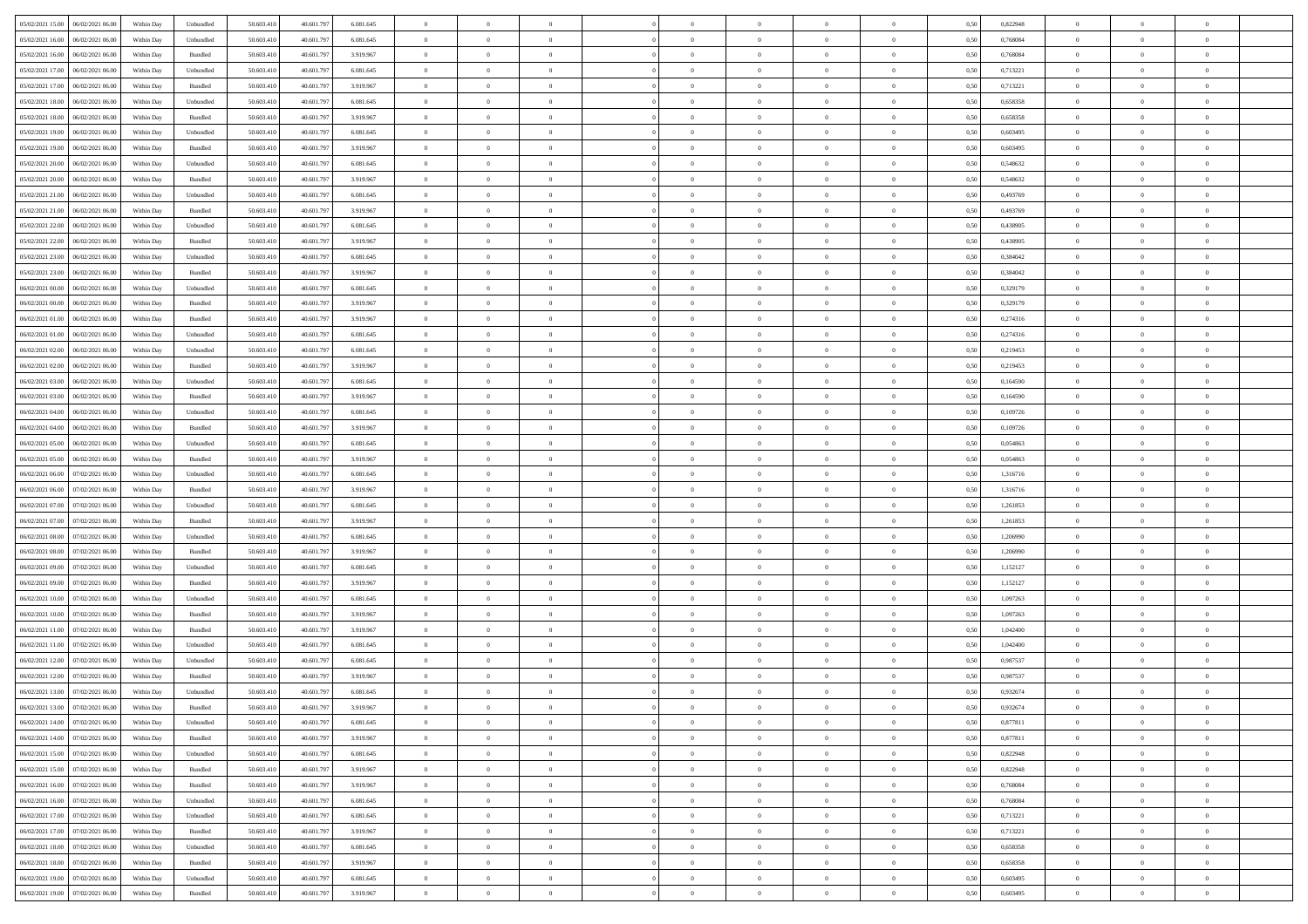| 06/02/2021 20:00 07/02/2021 06:00            | Within Day | Unbundled | 50.603.410 | 40.601.797 | 6.081.645 | $\overline{0}$ | $\overline{0}$ |                | $\overline{0}$ | $\theta$       |                | $\theta$       | 0,50 | 0,548632 | $\theta$       | $\theta$       | $\overline{0}$ |  |
|----------------------------------------------|------------|-----------|------------|------------|-----------|----------------|----------------|----------------|----------------|----------------|----------------|----------------|------|----------|----------------|----------------|----------------|--|
| 06/02/2021 20:00<br>07/02/2021 06:00         | Within Day | Bundled   | 50.603.41  | 40.601.79  | 3.919.967 | $\bf{0}$       | $\bf{0}$       | $\bf{0}$       | $\bf{0}$       | $\overline{0}$ | $\overline{0}$ | $\bf{0}$       | 0,50 | 0,548632 | $\,$ 0 $\,$    | $\bf{0}$       | $\overline{0}$ |  |
| 06/02/2021 21:00<br>07/02/2021 06:00         | Within Day | Unbundled | 50.603.41  | 40.601.79  | 6.081.645 | $\overline{0}$ | $\bf{0}$       | $\overline{0}$ | $\bf{0}$       | $\bf{0}$       | $\overline{0}$ | $\bf{0}$       | 0.50 | 0.493769 | $\bf{0}$       | $\overline{0}$ | $\overline{0}$ |  |
| 06/02/2021 21:00<br>07/02/2021 06:00         | Within Day | Bundled   | 50.603.41  | 40.601.797 | 3.919.967 | $\overline{0}$ | $\overline{0}$ | $\overline{0}$ | $\theta$       | $\theta$       | $\overline{0}$ | $\bf{0}$       | 0,50 | 0,493769 | $\theta$       | $\theta$       | $\overline{0}$ |  |
|                                              |            |           |            |            |           |                |                |                |                |                |                |                |      |          |                |                |                |  |
| 06/02/2021 22:00<br>07/02/2021 06.00         | Within Day | Bundled   | 50.603.41  | 40.601.79  | 3.919.967 | $\overline{0}$ | $\overline{0}$ | $\bf{0}$       | $\overline{0}$ | $\theta$       | $\overline{0}$ | $\bf{0}$       | 0,50 | 0,438905 | $\,$ 0 $\,$    | $\bf{0}$       | $\overline{0}$ |  |
| 06/02/2021 22:00<br>07/02/2021 06:00         | Within Day | Unbundled | 50.603.41  | 40.601.79  | 6.081.645 | $\overline{0}$ | $\overline{0}$ | $\overline{0}$ | $\bf{0}$       | $\overline{0}$ | $\theta$       | $\bf{0}$       | 0.50 | 0.438905 | $\,$ 0 $\,$    | $\theta$       | $\overline{0}$ |  |
| 06/02/2021 23:00<br>07/02/2021 06:00         | Within Day | Unbundled | 50.603.41  | 40.601.79  | 6.081.645 | $\overline{0}$ | $\overline{0}$ | $\overline{0}$ | $\overline{0}$ | $\overline{0}$ | $\overline{0}$ | $\bf{0}$       | 0,50 | 0,384042 | $\theta$       | $\theta$       | $\overline{0}$ |  |
| 06/02/2021 23:00<br>07/02/2021 06.00         | Within Day | Bundled   | 50.603.41  | 40.601.79  | 3.919.967 | $\bf{0}$       | $\bf{0}$       | $\bf{0}$       | $\overline{0}$ | $\overline{0}$ | $\overline{0}$ | $\bf{0}$       | 0,50 | 0,384042 | $\,$ 0 $\,$    | $\bf{0}$       | $\overline{0}$ |  |
| 07/02/2021 00:00<br>07/02/2021 06:00         | Within Day | Unbundled | 50.603.41  | 40.601.79  | 6.081.645 | $\overline{0}$ | $\bf{0}$       | $\overline{0}$ | $\bf{0}$       | $\overline{0}$ | $\overline{0}$ | $\bf{0}$       | 0.50 | 0,329179 | $\bf{0}$       | $\overline{0}$ | $\overline{0}$ |  |
| 07/02/2021 00:00<br>07/02/2021 06:00         | Within Day | Bundled   | 50.603.410 | 40.601.797 | 3.919.967 | $\bf{0}$       | $\bf{0}$       | $\overline{0}$ | $\overline{0}$ | $\overline{0}$ | $\overline{0}$ | $\bf{0}$       | 0,50 | 0,329179 | $\,$ 0 $\,$    | $\bf{0}$       | $\overline{0}$ |  |
|                                              |            |           |            |            |           |                |                |                |                |                |                |                |      |          |                |                |                |  |
| 07/02/2021 01:00<br>07/02/2021 06.00         | Within Day | Unbundled | 50.603.41  | 40.601.79  | 6.081.645 | $\bf{0}$       | $\overline{0}$ | $\bf{0}$       | $\bf{0}$       | $\overline{0}$ | $\overline{0}$ | $\bf{0}$       | 0,50 | 0,274316 | $\,$ 0 $\,$    | $\bf{0}$       | $\overline{0}$ |  |
| 07/02/2021 01:00<br>07/02/2021 06:00         | Within Day | Bundled   | 50.603.41  | 40.601.797 | 3.919.967 | $\overline{0}$ | $\bf{0}$       | $\overline{0}$ | $\overline{0}$ | $\bf{0}$       | $\overline{0}$ | $\bf{0}$       | 0.50 | 0,274316 | $\bf{0}$       | $\overline{0}$ | $\,$ 0         |  |
| 07/02/2021 02:00<br>07/02/2021 06:00         | Within Day | Unbundled | 50.603.41  | 40.601.797 | 6.081.645 | $\overline{0}$ | $\overline{0}$ | $\overline{0}$ | $\theta$       | $\theta$       | $\overline{0}$ | $\bf{0}$       | 0,50 | 0,219453 | $\,$ 0 $\,$    | $\theta$       | $\overline{0}$ |  |
| 07/02/2021 02:00<br>07/02/2021 06.00         | Within Day | Bundled   | 50.603.41  | 40.601.79  | 3.919.967 | $\bf{0}$       | $\overline{0}$ | $\bf{0}$       | $\overline{0}$ | $\bf{0}$       | $\overline{0}$ | $\bf{0}$       | 0,50 | 0,219453 | $\,$ 0 $\,$    | $\bf{0}$       | $\overline{0}$ |  |
| 07/02/2021 03:00<br>07/02/2021 06:00         | Within Day | Unbundled | 50.603.41  | 40.601.79  | 6.081.645 | $\overline{0}$ | $\overline{0}$ | $\overline{0}$ | $\bf{0}$       | $\overline{0}$ | $\theta$       | $\bf{0}$       | 0.50 | 0.164590 | $\,$ 0 $\,$    | $\theta$       | $\overline{0}$ |  |
|                                              |            |           |            |            |           |                |                |                |                |                |                |                |      |          |                |                |                |  |
| 07/02/2021 03:00<br>07/02/2021 06:00         | Within Day | Bundled   | 50.603.410 | 40.601.797 | 3.919.967 | $\overline{0}$ | $\overline{0}$ | $\overline{0}$ | $\overline{0}$ | $\overline{0}$ | $\overline{0}$ | $\bf{0}$       | 0,50 | 0,164590 | $\theta$       | $\theta$       | $\overline{0}$ |  |
| 07/02/2021 04:00<br>07/02/2021 06.00         | Within Day | Unbundled | 50.603.41  | 40.601.79  | 6.081.645 | $\bf{0}$       | $\bf{0}$       | $\bf{0}$       | $\overline{0}$ | $\overline{0}$ | $\overline{0}$ | $\bf{0}$       | 0,50 | 0,109726 | $\,$ 0 $\,$    | $\bf{0}$       | $\overline{0}$ |  |
| 07/02/2021 04:00<br>07/02/2021 06:00         | Within Day | Bundled   | 50.603.41  | 40.601.79  | 3.919.967 | $\overline{0}$ | $\bf{0}$       | $\overline{0}$ | $\bf{0}$       | $\overline{0}$ | $\overline{0}$ | $\bf{0}$       | 0.50 | 0.109726 | $\bf{0}$       | $\overline{0}$ | $\overline{0}$ |  |
| 07/02/2021 05:00<br>07/02/2021 06:00         | Within Day | Unbundled | 50.603.410 | 40.601.797 | 6.081.645 | $\overline{0}$ | $\bf{0}$       | $\overline{0}$ | $\overline{0}$ | $\overline{0}$ | $\overline{0}$ | $\bf{0}$       | 0,50 | 0,054863 | $\,$ 0 $\,$    | $\bf{0}$       | $\overline{0}$ |  |
| 07/02/2021 05:00<br>07/02/2021 06.00         | Within Day | Bundled   | 50.603.41  | 40.601.79  | 3.919.967 | $\bf{0}$       | $\bf{0}$       | $\bf{0}$       | $\bf{0}$       | $\overline{0}$ | $\overline{0}$ | $\bf{0}$       | 0,50 | 0,054863 | $\,$ 0 $\,$    | $\bf{0}$       | $\overline{0}$ |  |
| 07/02/2021 06:00<br>08/02/2021 06:00         | Within Day | Unbundled | 50.603.41  | 40.601.79  | 6.430.827 | $\overline{0}$ | $\bf{0}$       | $\overline{0}$ | $\overline{0}$ | $\bf{0}$       | $\overline{0}$ | $\bf{0}$       | 0.50 | 1.316716 | $\bf{0}$       | $\overline{0}$ | $\,$ 0         |  |
| 07/02/2021 06:00<br>08/02/2021 06:00         |            |           | 50.603.41  | 40.601.797 |           | $\overline{0}$ | $\overline{0}$ | $\overline{0}$ | $\overline{0}$ | $\theta$       | $\overline{0}$ |                |      | 1,316716 | $\theta$       | $\theta$       | $\overline{0}$ |  |
|                                              | Within Day | Bundled   |            |            | 3.570.785 |                |                |                |                |                |                | $\bf{0}$       | 0,50 |          |                |                |                |  |
| 07/02/2021 07:00<br>08/02/2021 06:00         | Within Day | Unbundled | 50.603.41  | 40.601.79  | 6.430.827 | $\bf{0}$       | $\overline{0}$ | $\bf{0}$       | $\bf{0}$       | $\overline{0}$ | $\overline{0}$ | $\bf{0}$       | 0,50 | 1,261853 | $\,$ 0 $\,$    | $\bf{0}$       | $\overline{0}$ |  |
| 07/02/2021 07:00<br>08/02/2021 06:00         | Within Day | Bundled   | 50,603.41  | 40.601.79  | 3.570.785 | $\overline{0}$ | $\overline{0}$ | $\overline{0}$ | $\bf{0}$       | $\overline{0}$ | $\theta$       | $\bf{0}$       | 0.50 | 1.261853 | $\,$ 0 $\,$    | $\theta$       | $\overline{0}$ |  |
| 07/02/2021 08:00<br>08/02/2021 06:00         | Within Day | Bundled   | 50.603.41  | 40.601.797 | 3.570.785 | $\overline{0}$ | $\overline{0}$ | $\overline{0}$ | $\overline{0}$ | $\overline{0}$ | $\overline{0}$ | $\bf{0}$       | 0,50 | 1,206990 | $\,$ 0 $\,$    | $\theta$       | $\overline{0}$ |  |
| 07/02/2021 08:00<br>08/02/2021 06:00         | Within Day | Unbundled | 50.603.41  | 40.601.79  | 6.430.827 | $\bf{0}$       | $\overline{0}$ | $\bf{0}$       | $\overline{0}$ | $\bf{0}$       | $\overline{0}$ | $\bf{0}$       | 0,50 | 1,206990 | $\,$ 0 $\,$    | $\bf{0}$       | $\overline{0}$ |  |
| 07/02/2021 09:00<br>08/02/2021 06:00         | Within Day | Unbundled | 50,603.41  | 40.601.79  | 6.430.827 | $\overline{0}$ | $\bf{0}$       | $\overline{0}$ | $\bf{0}$       | $\overline{0}$ | $\overline{0}$ | $\bf{0}$       | 0.50 | 1.152127 | $\bf{0}$       | $\overline{0}$ | $\overline{0}$ |  |
| 07/02/2021 09:00<br>08/02/2021 06:00         | Within Day | Bundled   | 50.603.410 | 40.601.797 | 3.570.785 | $\overline{0}$ | $\bf{0}$       | $\overline{0}$ | $\overline{0}$ | $\overline{0}$ | $\overline{0}$ | $\bf{0}$       | 0,50 | 1,152127 | $\theta$       | $\theta$       | $\overline{0}$ |  |
|                                              |            |           |            |            |           |                |                |                |                |                |                |                |      |          |                |                |                |  |
| 07/02/2021 11:00<br>08/02/2021 06:00         | Within Day | Unbundled | 50.603.41  | 40.601.79  | 6.430.827 | $\bf{0}$       | $\bf{0}$       | $\bf{0}$       | $\bf{0}$       | $\overline{0}$ | $\overline{0}$ | $\bf{0}$       | 0,50 | 1,042400 | $\,$ 0 $\,$    | $\bf{0}$       | $\overline{0}$ |  |
| 07/02/2021 11:00<br>08/02/2021 06:00         | Within Day | Bundled   | 50.603.41  | 40.601.79  | 3.570.785 | $\overline{0}$ | $\bf{0}$       | $\overline{0}$ | $\bf{0}$       | $\bf{0}$       | $\overline{0}$ | $\bf{0}$       | 0.50 | 1.042400 | $\bf{0}$       | $\overline{0}$ | $\,$ 0         |  |
| 07/02/2021 12:00<br>08/02/2021 06:00         | Within Day | Unbundled | 50.603.41  | 40.601.79  | 6.430.827 | $\overline{0}$ | $\overline{0}$ | $\overline{0}$ | $\overline{0}$ | $\overline{0}$ | $\overline{0}$ | $\bf{0}$       | 0.50 | 0,987537 | $\theta$       | $\theta$       | $\overline{0}$ |  |
| 07/02/2021 12:00<br>08/02/2021 06:00         | Within Day | Bundled   | 50.603.41  | 40.601.79  | 3.570.785 | $\bf{0}$       | $\overline{0}$ | $\bf{0}$       | $\bf{0}$       | $\overline{0}$ | $\overline{0}$ | $\bf{0}$       | 0,50 | 0,987537 | $\,$ 0 $\,$    | $\bf{0}$       | $\overline{0}$ |  |
| 07/02/2021 13:00<br>08/02/2021 06:00         | Within Day | Unbundled | 50.603.41  | 40.601.79  | 6.430.827 | $\overline{0}$ | $\bf{0}$       | $\overline{0}$ | $\bf{0}$       | $\overline{0}$ | $\overline{0}$ | $\bf{0}$       | 0.50 | 0.932674 | $\,$ 0 $\,$    | $\bf{0}$       | $\overline{0}$ |  |
| 07/02/2021 13:00<br>08/02/2021 06:00         | Within Dav | Bundled   | 50.603.41  | 40.601.797 | 3.570.785 | $\overline{0}$ | $\overline{0}$ | $\overline{0}$ | $\overline{0}$ | $\overline{0}$ | $\overline{0}$ | $\bf{0}$       | 0.50 | 0,932674 | $\theta$       | $\theta$       | $\overline{0}$ |  |
| 08/02/2021 06:00                             | Within Day | Unbundled | 50.603.41  | 40.601.79  | 6.430.827 | $\bf{0}$       | $\bf{0}$       | $\bf{0}$       | $\bf{0}$       | $\overline{0}$ | $\overline{0}$ | $\bf{0}$       | 0,50 | 0,877811 | $\,$ 0 $\,$    | $\bf{0}$       | $\overline{0}$ |  |
| 07/02/2021 14:00                             |            |           |            |            |           |                |                |                |                |                |                |                |      |          |                |                |                |  |
| 07/02/2021 14:00<br>08/02/2021 06:00         | Within Day | Bundled   | 50,603.41  | 40.601.79  | 3.570.785 | $\overline{0}$ | $\bf{0}$       | $\overline{0}$ | $\bf{0}$       | $\overline{0}$ | $\overline{0}$ | $\bf{0}$       | 0.50 | 0.877811 | $\bf{0}$       | $\overline{0}$ | $\overline{0}$ |  |
| 07/02/2021 15:00<br>08/02/2021 06:00         | Within Day | Unbundled | 50.603.41  | 40.601.797 | 6.430.827 | $\overline{0}$ | $\overline{0}$ | $\overline{0}$ | $\overline{0}$ | $\overline{0}$ | $\overline{0}$ | $\bf{0}$       | 0.50 | 0,822948 | $\theta$       | $\theta$       | $\overline{0}$ |  |
| 07/02/2021 15:00<br>08/02/2021 06:00         | Within Day | Bundled   | 50.603.41  | 40.601.79  | 3.570.785 | $\bf{0}$       | $\bf{0}$       | $\bf{0}$       | $\bf{0}$       | $\overline{0}$ | $\overline{0}$ | $\bf{0}$       | 0,50 | 0,822948 | $\,$ 0 $\,$    | $\bf{0}$       | $\overline{0}$ |  |
| 07/02/2021 16:00<br>08/02/2021 06:00         | Within Day | Unbundled | 50.603.41  | 40.601.797 | 6.430.827 | $\overline{0}$ | $\bf{0}$       | $\overline{0}$ | $\overline{0}$ | $\bf{0}$       | $\overline{0}$ | $\bf{0}$       | 0.50 | 0.768084 | $\bf{0}$       | $\overline{0}$ | $\,$ 0         |  |
| 07/02/2021 16:00<br>08/02/2021 06:00         | Within Day | Bundled   | 50.603.41  | 40.601.797 | 3.570.785 | $\overline{0}$ | $\overline{0}$ | $\overline{0}$ | $\overline{0}$ | $\overline{0}$ | $\overline{0}$ | $\bf{0}$       | 0.5( | 0,768084 | $\theta$       | $\theta$       | $\overline{0}$ |  |
| 07/02/2021 17:00<br>08/02/2021 06:00         | Within Day | Unbundled | 50.603.41  | 40.601.79  | 6.430.827 | $\bf{0}$       | $\bf{0}$       | $\bf{0}$       | $\bf{0}$       | $\overline{0}$ | $\overline{0}$ | $\bf{0}$       | 0,50 | 0,713221 | $\,$ 0 $\,$    | $\bf{0}$       | $\overline{0}$ |  |
|                                              |            |           | 50.603.41  | 40.601.79  |           |                | $\overline{0}$ | $\overline{0}$ |                | $\overline{0}$ | $\Omega$       |                | 0.50 |          | $\bf{0}$       | $\theta$       | $\overline{0}$ |  |
| 07/02/2021 17:00<br>08/02/2021 06:00         | Within Day | Bundled   |            |            | 3.570.785 | $\overline{0}$ |                |                | $\bf{0}$       |                |                | $\bf{0}$       |      | 0,713221 |                |                |                |  |
| 07/02/2021 18:00<br>08/02/2021 06:00         | Within Dav | Unbundled | 50.603.41  | 40.601.79  | 6.430.827 | $\overline{0}$ | $\overline{0}$ | $\Omega$       | $\overline{0}$ | $\theta$       | $\overline{0}$ | $\overline{0}$ | 0.5( | 0,658358 | $\theta$       | $\theta$       | $\overline{0}$ |  |
| 07/02/2021 18:00<br>08/02/2021 06:00         | Within Day | Bundled   | 50.603.41  | 40.601.79  | 3.570.785 | $\bf{0}$       | $\bf{0}$       | $\overline{0}$ | $\bf{0}$       | $\bf{0}$       | $\overline{0}$ | $\bf{0}$       | 0,50 | 0,658358 | $\overline{0}$ | $\bf{0}$       | $\overline{0}$ |  |
| $07/02/2021\ 19.00 \qquad 08/02/2021\ 06.00$ | Within Day | Bundled   | 50.603.410 | 40.601.797 | 3.570.785 | $\bf{0}$       | $\Omega$       |                | $\Omega$       |                |                |                | 0,50 | 0.603495 | $\bf{0}$       | $\overline{0}$ |                |  |
| 07/02/2021 19:00 08/02/2021 06:00            | Within Day | Unbundled | 50.603.410 | 40.601.797 | 6.430.827 | $\overline{0}$ | $\overline{0}$ | $\Omega$       | $\theta$       | $\overline{0}$ | $\overline{0}$ | $\bf{0}$       | 0,50 | 0,603495 | $\theta$       | $\overline{0}$ | $\overline{0}$ |  |
| 07/02/2021 20:00<br>08/02/2021 06:00         | Within Day | Unbundled | 50.603.41  | 40.601.79  | 6.430.827 | $\overline{0}$ | $\bf{0}$       | $\overline{0}$ | $\overline{0}$ | $\bf{0}$       | $\overline{0}$ | $\bf{0}$       | 0,50 | 0,548632 | $\bf{0}$       | $\overline{0}$ | $\bf{0}$       |  |
| 07/02/2021 20:00 08/02/2021 06:00            | Within Day | Bundled   | 50,603.410 | 40,601.797 | 3.570.785 | $\overline{0}$ | $\bf{0}$       | $\overline{0}$ | $\overline{0}$ | $\mathbf{0}$   | $\overline{0}$ | $\,$ 0 $\,$    | 0.50 | 0.548632 | $\overline{0}$ | $\bf{0}$       | $\bf{0}$       |  |
|                                              |            |           |            |            |           |                |                |                |                |                |                |                |      |          |                |                |                |  |
| 07/02/2021 21:00  08/02/2021 06:00           | Within Day | Unbundled | 50.603.410 | 40.601.797 | 6.430.827 | $\overline{0}$ | $\overline{0}$ | $\overline{0}$ | $\overline{0}$ | $\overline{0}$ | $\overline{0}$ | $\bf{0}$       | 0,50 | 0,493769 | $\overline{0}$ | $\theta$       | $\overline{0}$ |  |
| 07/02/2021 21:00<br>08/02/2021 06:00         | Within Day | Bundled   | 50.603.41  | 40.601.797 | 3.570.785 | $\overline{0}$ | $\bf{0}$       | $\overline{0}$ | $\overline{0}$ | $\bf{0}$       | $\overline{0}$ | $\bf{0}$       | 0,50 | 0,493769 | $\bf{0}$       | $\overline{0}$ | $\overline{0}$ |  |
| 07/02/2021 22:00<br>08/02/2021 06:00         | Within Day | Unbundled | 50,603.410 | 40.601.797 | 6.430.827 | $\overline{0}$ | $\bf{0}$       | $\overline{0}$ | $\overline{0}$ | $\bf{0}$       | $\overline{0}$ | $\bf{0}$       | 0.50 | 0.438905 | $\,$ 0 $\,$    | $\overline{0}$ | $\,$ 0         |  |
| 07/02/2021 22:00<br>08/02/2021 06:00         | Within Dav | Bundled   | 50.603.410 | 40.601.797 | 3.570.785 | $\overline{0}$ | $\overline{0}$ | $\overline{0}$ | $\overline{0}$ | $\overline{0}$ | $\overline{0}$ | $\bf{0}$       | 0.50 | 0,438905 | $\overline{0}$ | $\theta$       | $\overline{0}$ |  |
| 07/02/2021 23:00<br>08/02/2021 06:00         | Within Day | Unbundled | 50.603.41  | 40.601.79  | 6.430.827 | $\overline{0}$ | $\overline{0}$ | $\overline{0}$ | $\overline{0}$ | $\overline{0}$ | $\overline{0}$ | $\bf{0}$       | 0,50 | 0,384042 | $\bf{0}$       | $\overline{0}$ | $\,$ 0         |  |
| 07/02/2021 23:00<br>08/02/2021 06:00         | Within Day | Bundled   | 50,603.410 | 40.601.797 | 3.570.785 | $\overline{0}$ | $\overline{0}$ | $\overline{0}$ | $\overline{0}$ | $\overline{0}$ | $\overline{0}$ | $\bf{0}$       | 0.50 | 0.384042 | $\mathbf{0}$   | $\bf{0}$       | $\,$ 0         |  |
|                                              |            |           |            |            |           |                |                |                |                |                |                |                |      |          |                |                |                |  |
| 08/02/2021 00:00 08/02/2021 06:00            | Within Dav | Unbundled | 50.603.410 | 40.601.797 | 6.430.827 | $\overline{0}$ | $\overline{0}$ | $\overline{0}$ | $\overline{0}$ | $\overline{0}$ | $\overline{0}$ | $\bf{0}$       | 0,50 | 0,329179 | $\overline{0}$ | $\theta$       | $\overline{0}$ |  |
| 08/02/2021 00:00<br>08/02/2021 06:00         | Within Day | Bundled   | 50.603.41  | 40.601.79  | 3.570.785 | $\overline{0}$ | $\bf{0}$       | $\overline{0}$ | $\bf{0}$       | $\overline{0}$ | $\overline{0}$ | $\bf{0}$       | 0,50 | 0,329179 | $\bf{0}$       | $\,$ 0 $\,$    | $\bf{0}$       |  |
| 08/02/2021 01:00 08/02/2021 06:00            | Within Day | Unbundled | 50.603.410 | 40.601.797 | 6.430.827 | $\overline{0}$ | $\bf{0}$       | $\overline{0}$ | $\overline{0}$ | $\,$ 0 $\,$    | $\overline{0}$ | $\bf{0}$       | 0,50 | 0,274316 | $\overline{0}$ | $\,$ 0 $\,$    | $\,$ 0 $\,$    |  |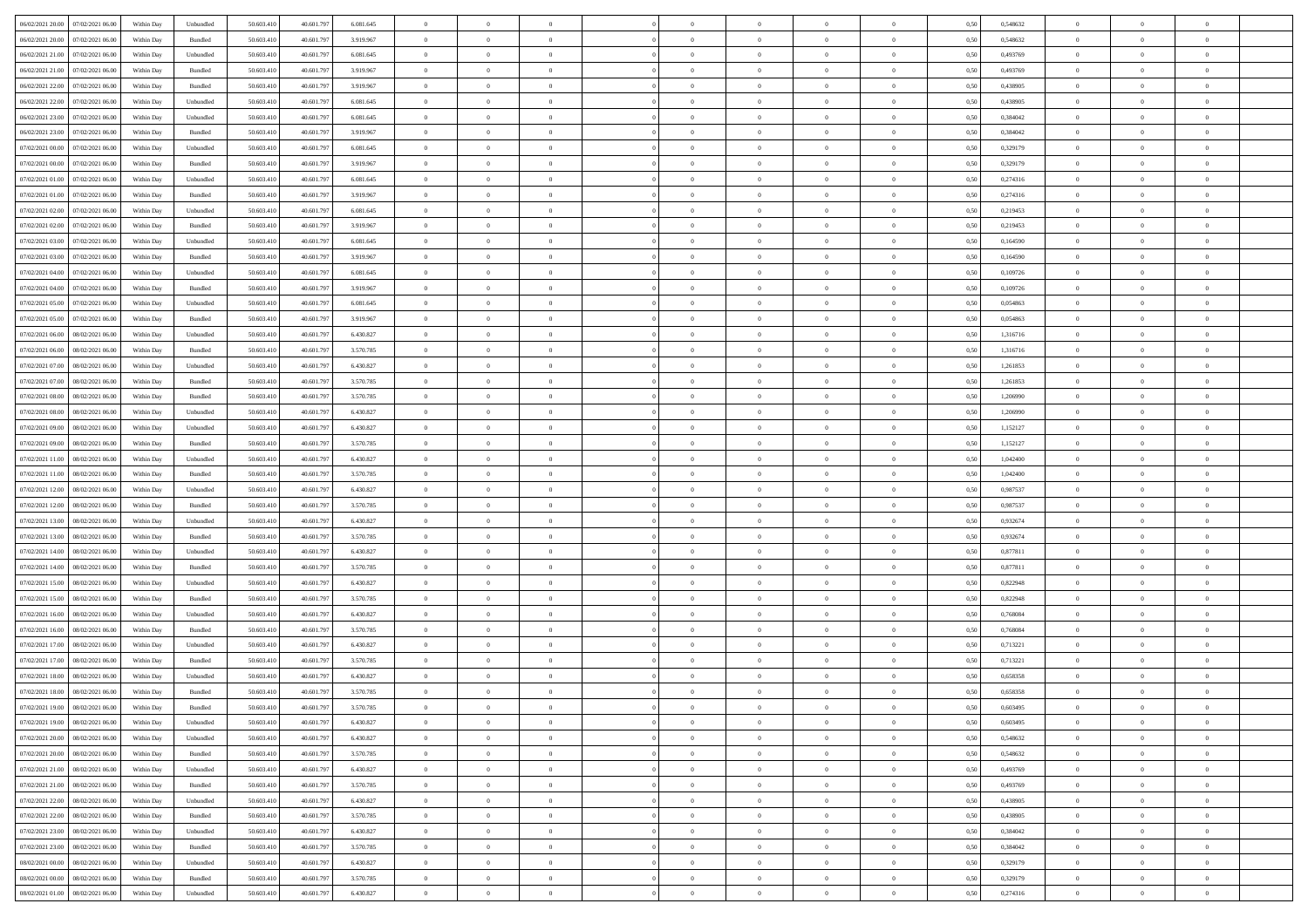| 08/02/2021 01:00 08/02/2021 06:00                                                                                         | Within Day | Bundled   | 50.603.410 | 40.601.797 | 3.570.785 | $\overline{0}$ | $\theta$       |                | $\overline{0}$ | $\theta$       |                | $\theta$       | 0,50 | 0,274316 | $\theta$       | $\theta$       | $\theta$       |  |
|---------------------------------------------------------------------------------------------------------------------------|------------|-----------|------------|------------|-----------|----------------|----------------|----------------|----------------|----------------|----------------|----------------|------|----------|----------------|----------------|----------------|--|
| 08/02/2021 02:00<br>08/02/2021 06:00                                                                                      | Within Day | Unbundled | 50.603.41  | 40.601.79  | 6.430.827 | $\bf{0}$       | $\bf{0}$       | $\bf{0}$       | $\bf{0}$       | $\overline{0}$ | $\overline{0}$ | $\bf{0}$       | 0,50 | 0,219453 | $\,$ 0 $\,$    | $\bf{0}$       | $\overline{0}$ |  |
| 08/02/2021 02:00<br>08/02/2021 06:00                                                                                      | Within Day | Bundled   | 50.603.41  | 40.601.79  | 3.570.785 | $\overline{0}$ | $\bf{0}$       | $\overline{0}$ | $\bf{0}$       | $\bf{0}$       | $\overline{0}$ | $\bf{0}$       | 0.50 | 0,219453 | $\overline{0}$ | $\overline{0}$ | $\bf{0}$       |  |
| 08/02/2021 03:00<br>08/02/2021 06:00                                                                                      |            |           | 50.603.41  | 40.601.797 |           | $\overline{0}$ | $\overline{0}$ | $\overline{0}$ | $\theta$       | $\theta$       | $\overline{0}$ |                |      | 0,164590 | $\theta$       | $\theta$       | $\overline{0}$ |  |
|                                                                                                                           | Within Day | Unbundled |            |            | 6.430.827 |                |                |                |                |                |                | $\bf{0}$       | 0,50 |          |                |                |                |  |
| 08/02/2021 03:00<br>08/02/2021 06:00                                                                                      | Within Day | Bundled   | 50.603.41  | 40.601.79  | 3.570.785 | $\bf{0}$       | $\overline{0}$ | $\bf{0}$       | $\overline{0}$ | $\theta$       | $\overline{0}$ | $\bf{0}$       | 0,50 | 0,164590 | $\,$ 0 $\,$    | $\bf{0}$       | $\overline{0}$ |  |
| 08/02/2021 04:00<br>08/02/2021 06:00                                                                                      | Within Day | Unbundled | 50.603.41  | 40.601.79  | 6.430.827 | $\overline{0}$ | $\overline{0}$ | $\overline{0}$ | $\bf{0}$       | $\overline{0}$ | $\theta$       | $\bf{0}$       | 0.50 | 0.109726 | $\,$ 0 $\,$    | $\theta$       | $\overline{0}$ |  |
| 08/02/2021 04:00<br>08/02/2021 06:00                                                                                      | Within Day | Bundled   | 50.603.41  | 40.601.797 | 3.570.785 | $\overline{0}$ | $\overline{0}$ | $\overline{0}$ | $\overline{0}$ | $\overline{0}$ | $\overline{0}$ | $\bf{0}$       | 0,50 | 0,109726 | $\theta$       | $\theta$       | $\overline{0}$ |  |
|                                                                                                                           |            |           |            |            |           |                |                |                |                |                |                |                |      |          |                |                |                |  |
| 08/02/2021 05:00<br>08/02/2021 06:00                                                                                      | Within Day | Bundled   | 50.603.41  | 40.601.79  | 3.570.785 | $\bf{0}$       | $\overline{0}$ | $\bf{0}$       | $\overline{0}$ | $\overline{0}$ | $\overline{0}$ | $\bf{0}$       | 0,50 | 0,054863 | $\,$ 0 $\,$    | $\bf{0}$       | $\overline{0}$ |  |
| 08/02/2021 05:00<br>08/02/2021 06:00                                                                                      | Within Day | Unbundled | 50.603.41  | 40.601.79  | 6.430.827 | $\overline{0}$ | $\bf{0}$       | $\overline{0}$ | $\bf{0}$       | $\overline{0}$ | $\overline{0}$ | $\bf{0}$       | 0.50 | 0.054863 | $\bf{0}$       | $\overline{0}$ | $\overline{0}$ |  |
| 08/02/2021 06:00<br>09/02/2021 06:00                                                                                      | Within Day | Unbundled | 50.603.410 | 40.769.797 | 6.263.980 | $\bf{0}$       | $\bf{0}$       | $\overline{0}$ | $\overline{0}$ | $\overline{0}$ | $\overline{0}$ | $\bf{0}$       | 0,50 | 1,316716 | $\,$ 0 $\,$    | $\bf{0}$       | $\overline{0}$ |  |
| 08/02/2021 06:00<br>09/02/2021 06.00                                                                                      | Within Day | Bundled   | 50.603.41  | 40.769.79  | 3.569.632 | $\bf{0}$       | $\overline{0}$ | $\bf{0}$       | $\bf{0}$       | $\bf{0}$       | $\overline{0}$ | $\bf{0}$       | 0,50 | 1,316716 | $\,$ 0 $\,$    | $\bf{0}$       | $\overline{0}$ |  |
|                                                                                                                           |            |           |            |            |           |                |                |                |                |                |                |                |      |          |                |                |                |  |
| 08/02/2021 07:00<br>09/02/2021 06:00                                                                                      | Within Day | Unbundled | 50.603.41  | 40.769.797 | 6.263.980 | $\overline{0}$ | $\bf{0}$       | $\overline{0}$ | $\overline{0}$ | $\bf{0}$       | $\overline{0}$ | $\bf{0}$       | 0.50 | 1.261853 | $\bf{0}$       | $\overline{0}$ | $\,$ 0         |  |
| 08/02/2021 07:00<br>09/02/2021 06:00                                                                                      | Within Day | Bundled   | 50.603.41  | 40.769.797 | 3.569.632 | $\overline{0}$ | $\overline{0}$ | $\overline{0}$ | $\theta$       | $\theta$       | $\overline{0}$ | $\bf{0}$       | 0,50 | 1,261853 | $\,$ 0 $\,$    | $\theta$       | $\overline{0}$ |  |
| 08/02/2021 08:00<br>09/02/2021 06.00                                                                                      | Within Day | Unbundled | 50.603.41  | 40.769.79  | 6.263.980 | $\bf{0}$       | $\overline{0}$ | $\bf{0}$       | $\overline{0}$ | $\bf{0}$       | $\overline{0}$ | $\bf{0}$       | 0,50 | 1,206990 | $\,$ 0 $\,$    | $\bf{0}$       | $\overline{0}$ |  |
|                                                                                                                           |            |           |            |            |           |                |                |                |                |                | $\theta$       |                |      |          |                |                |                |  |
| 08/02/2021 08:00<br>09/02/2021 06:00                                                                                      | Within Day | Bundled   | 50.603.41  | 40.769.79  | 3.569.632 | $\overline{0}$ | $\overline{0}$ | $\overline{0}$ | $\bf{0}$       | $\overline{0}$ |                | $\bf{0}$       | 0.50 | 1.206990 | $\,$ 0 $\,$    | $\theta$       | $\overline{0}$ |  |
| 08/02/2021 09:00<br>09/02/2021 06:00                                                                                      | Within Day | Unbundled | 50.603.410 | 40.769.797 | 6.263.980 | $\overline{0}$ | $\overline{0}$ | $\overline{0}$ | $\overline{0}$ | $\overline{0}$ | $\overline{0}$ | $\bf{0}$       | 0,50 | 1,152127 | $\theta$       | $\theta$       | $\overline{0}$ |  |
| 08/02/2021 09:00<br>09/02/2021 06.00                                                                                      | Within Day | Bundled   | 50.603.41  | 40.769.79  | 3.569.632 | $\bf{0}$       | $\overline{0}$ | $\bf{0}$       | $\overline{0}$ | $\bf{0}$       | $\overline{0}$ | $\bf{0}$       | 0,50 | 1,152127 | $\,$ 0 $\,$    | $\bf{0}$       | $\overline{0}$ |  |
| 08/02/2021 10:00<br>09/02/2021 06:00                                                                                      | Within Day | Bundled   | 50.603.41  | 40.769.79  | 3.569.632 | $\overline{0}$ | $\bf{0}$       | $\overline{0}$ | $\bf{0}$       | $\overline{0}$ | $\overline{0}$ | $\bf{0}$       | 0.50 | 1.097263 | $\bf{0}$       | $\overline{0}$ | $\bf{0}$       |  |
| 08/02/2021 10:00<br>09/02/2021 06:00                                                                                      | Within Day | Unbundled | 50.603.410 | 40.769.797 | 6.263.980 | $\overline{0}$ | $\bf{0}$       | $\overline{0}$ | $\overline{0}$ | $\overline{0}$ | $\overline{0}$ | $\bf{0}$       | 0,50 | 1,097263 | $\,$ 0 $\,$    | $\bf{0}$       | $\overline{0}$ |  |
|                                                                                                                           |            |           |            |            |           |                |                |                |                |                |                |                |      |          |                |                |                |  |
| 08/02/2021 11:00<br>09/02/2021 06.00                                                                                      | Within Day | Bundled   | 50.603.41  | 40.769.79  | 3.569.632 | $\bf{0}$       | $\bf{0}$       | $\bf{0}$       | $\bf{0}$       | $\overline{0}$ | $\overline{0}$ | $\bf{0}$       | 0,50 | 1,042400 | $\,$ 0 $\,$    | $\bf{0}$       | $\overline{0}$ |  |
| 08/02/2021 11:00<br>09/02/2021 06:00                                                                                      | Within Day | Unbundled | 50.603.41  | 40.769.797 | 6.263.980 | $\overline{0}$ | $\bf{0}$       | $\overline{0}$ | $\overline{0}$ | $\bf{0}$       | $\overline{0}$ | $\bf{0}$       | 0.50 | 1.042400 | $\bf{0}$       | $\overline{0}$ | $\,$ 0         |  |
| 08/02/2021 12:00<br>09/02/2021 06:00                                                                                      | Within Day | Bundled   | 50.603.41  | 40.769.797 | 3.569.632 | $\overline{0}$ | $\overline{0}$ | $\overline{0}$ | $\overline{0}$ | $\theta$       | $\overline{0}$ | $\bf{0}$       | 0,50 | 0,987537 | $\theta$       | $\theta$       | $\overline{0}$ |  |
| 08/02/2021 12:00<br>09/02/2021 06.00                                                                                      | Within Day | Unbundled | 50.603.41  | 40.769.79  | 6.263.980 | $\bf{0}$       | $\overline{0}$ | $\bf{0}$       | $\bf{0}$       | $\,$ 0 $\,$    | $\overline{0}$ | $\bf{0}$       | 0,50 | 0,987537 | $\,$ 0 $\,$    | $\bf{0}$       | $\overline{0}$ |  |
|                                                                                                                           |            |           |            |            |           |                |                |                |                |                |                |                |      |          |                |                |                |  |
| 08/02/2021 13:00<br>09/02/2021 06:00                                                                                      | Within Day | Bundled   | 50.603.41  | 40.769.79  | 3.569.632 | $\overline{0}$ | $\overline{0}$ | $\overline{0}$ | $\bf{0}$       | $\overline{0}$ | $\theta$       | $\bf{0}$       | 0.50 | 0.932674 | $\,$ 0 $\,$    | $\theta$       | $\overline{0}$ |  |
| 08/02/2021 13:00<br>09/02/2021 06:00                                                                                      | Within Day | Unbundled | 50.603.410 | 40.769.797 | 6.263.980 | $\overline{0}$ | $\overline{0}$ | $\overline{0}$ | $\overline{0}$ | $\overline{0}$ | $\overline{0}$ | $\bf{0}$       | 0,50 | 0,932674 | $\theta$       | $\theta$       | $\overline{0}$ |  |
| 08/02/2021 14:00<br>09/02/2021 06.00                                                                                      | Within Day | Unbundled | 50.603.41  | 40.769.79  | 6.263.980 | $\bf{0}$       | $\overline{0}$ | $\bf{0}$       | $\overline{0}$ | $\bf{0}$       | $\overline{0}$ | $\bf{0}$       | 0,50 | 0,877811 | $\,$ 0 $\,$    | $\bf{0}$       | $\overline{0}$ |  |
| 08/02/2021 14:00<br>09/02/2021 06:00                                                                                      | Within Day | Bundled   | 50,603.41  | 40.769.79  | 3.569.632 | $\overline{0}$ | $\bf{0}$       | $\overline{0}$ | $\bf{0}$       | $\overline{0}$ | $\overline{0}$ | $\bf{0}$       | 0.50 | 0.877811 | $\bf{0}$       | $\overline{0}$ | $\overline{0}$ |  |
|                                                                                                                           |            |           |            |            |           |                |                |                |                |                |                |                |      |          |                |                |                |  |
| 08/02/2021 15:00<br>09/02/2021 06:00                                                                                      | Within Day | Unbundled | 50.603.410 | 40.769.797 | 6.263.980 | $\overline{0}$ | $\bf{0}$       | $\overline{0}$ | $\overline{0}$ | $\overline{0}$ | $\overline{0}$ | $\bf{0}$       | 0,50 | 0,822948 | $\theta$       | $\theta$       | $\overline{0}$ |  |
| 08/02/2021 15:00<br>09/02/2021 06.00                                                                                      | Within Day | Bundled   | 50.603.41  | 40.769.79  | 3.569.632 | $\bf{0}$       | $\bf{0}$       | $\bf{0}$       | $\bf{0}$       | $\overline{0}$ | $\overline{0}$ | $\bf{0}$       | 0,50 | 0,822948 | $\,$ 0 $\,$    | $\bf{0}$       | $\overline{0}$ |  |
| 08/02/2021 16:00<br>09/02/2021 06:00                                                                                      | Within Day | Bundled   | 50.603.41  | 40.769.79  | 3.569.632 | $\overline{0}$ | $\bf{0}$       | $\overline{0}$ | $\bf{0}$       | $\bf{0}$       | $\overline{0}$ | $\bf{0}$       | 0.50 | 0.768084 | $\bf{0}$       | $\overline{0}$ | $\,$ 0         |  |
| 08/02/2021 16:00<br>09/02/2021 06:00                                                                                      | Within Day | Unbundled | 50.603.41  | 40.769.79  | 6.263.980 | $\overline{0}$ | $\overline{0}$ | $\overline{0}$ | $\overline{0}$ | $\overline{0}$ | $\overline{0}$ | $\bf{0}$       | 0.50 | 0.768084 | $\theta$       | $\theta$       | $\overline{0}$ |  |
|                                                                                                                           |            |           |            |            |           |                |                |                |                |                |                |                |      |          |                |                |                |  |
| 08/02/2021 17:00<br>09/02/2021 06.00                                                                                      | Within Day | Unbundled | 50.603.41  | 40.769.79  | 6.263.980 | $\bf{0}$       | $\overline{0}$ | $\bf{0}$       | $\bf{0}$       | $\,$ 0 $\,$    | $\overline{0}$ | $\bf{0}$       | 0,50 | 0,713221 | $\,$ 0 $\,$    | $\bf{0}$       | $\overline{0}$ |  |
| 08/02/2021 17:00<br>09/02/2021 06:00                                                                                      | Within Day | Bundled   | 50.603.41  | 40.769.79  | 3.569.632 | $\overline{0}$ | $\bf{0}$       | $\overline{0}$ | $\bf{0}$       | $\overline{0}$ | $\Omega$       | $\bf{0}$       | 0.50 | 0,713221 | $\,$ 0 $\,$    | $\theta$       | $\overline{0}$ |  |
| 08/02/2021 18:00<br>09/02/2021 06:00                                                                                      | Within Dav | Unbundled | 50.603.410 | 40.769.797 | 6.263.980 | $\overline{0}$ | $\overline{0}$ | $\overline{0}$ | $\overline{0}$ | $\overline{0}$ | $\overline{0}$ | $\bf{0}$       | 0.50 | 0,658358 | $\theta$       | $\theta$       | $\overline{0}$ |  |
| 08/02/2021 18:00<br>09/02/2021 06.00                                                                                      | Within Day | Bundled   | 50.603.41  | 40.769.79  | 3.569.632 | $\bf{0}$       | $\bf{0}$       | $\bf{0}$       | $\bf{0}$       | $\bf{0}$       | $\overline{0}$ | $\bf{0}$       | 0,50 | 0,658358 | $\,$ 0 $\,$    | $\bf{0}$       | $\overline{0}$ |  |
|                                                                                                                           |            |           |            |            |           |                |                |                |                |                |                |                |      |          |                |                |                |  |
| 08/02/2021 19:00<br>09/02/2021 06:00                                                                                      | Within Day | Unbundled | 50,603.41  | 40.769.79  | 6.263.980 | $\overline{0}$ | $\bf{0}$       | $\overline{0}$ | $\bf{0}$       | $\overline{0}$ | $\overline{0}$ | $\bf{0}$       | 0.50 | 0.603495 | $\bf{0}$       | $\overline{0}$ | $\overline{0}$ |  |
| 08/02/2021 19:00<br>09/02/2021 06:00                                                                                      | Within Dav | Bundled   | 50.603.41  | 40.769.797 | 3.569.632 | $\overline{0}$ | $\overline{0}$ | $\overline{0}$ | $\overline{0}$ | $\overline{0}$ | $\overline{0}$ | $\bf{0}$       | 0.50 | 0,603495 | $\theta$       | $\theta$       | $\overline{0}$ |  |
| 08/02/2021 20:00<br>09/02/2021 06.00                                                                                      | Within Day | Unbundled | 50.603.41  | 40.769.79  | 6.263.980 | $\bf{0}$       | $\bf{0}$       | $\bf{0}$       | $\bf{0}$       | $\overline{0}$ | $\overline{0}$ | $\bf{0}$       | 0,50 | 0,548632 | $\,$ 0 $\,$    | $\bf{0}$       | $\overline{0}$ |  |
| 08/02/2021 20:00<br>09/02/2021 06:00                                                                                      | Within Day | Bundled   | 50.603.41  | 40.769.797 | 3.569.632 | $\overline{0}$ | $\bf{0}$       | $\overline{0}$ | $\overline{0}$ | $\bf{0}$       | $\overline{0}$ | $\bf{0}$       | 0.50 | 0.548632 | $\bf{0}$       | $\overline{0}$ | $\,$ 0         |  |
| 09/02/2021 06:00                                                                                                          | Within Dav | Unbundled | 50.603.41  | 40.769.797 | 6.263.980 | $\overline{0}$ | $\overline{0}$ | $\overline{0}$ | $\overline{0}$ | $\overline{0}$ | $\overline{0}$ | $\bf{0}$       | 0.50 | 0,493769 | $\theta$       | $\theta$       | $\overline{0}$ |  |
| 08/02/2021 21:00                                                                                                          |            |           |            |            |           |                |                |                |                |                |                |                |      |          |                |                |                |  |
| 08/02/2021 21:00<br>09/02/2021 06.00                                                                                      | Within Day | Bundled   | 50.603.41  | 40.769.79  | 3.569.632 | $\bf{0}$       | $\bf{0}$       | $\bf{0}$       | $\bf{0}$       | $\overline{0}$ | $\overline{0}$ | $\bf{0}$       | 0,50 | 0,493769 | $\,$ 0 $\,$    | $\bf{0}$       | $\overline{0}$ |  |
| 08/02/2021 22:00<br>09/02/2021 06:00                                                                                      | Within Day | Unbundled | 50.603.41  | 40.769.79  | 6.263.980 | $\overline{0}$ | $\overline{0}$ | $\overline{0}$ | $\bf{0}$       | $\overline{0}$ | $\Omega$       | $\bf{0}$       | 0.50 | 0.438905 | $\bf{0}$       | $\theta$       | $\overline{0}$ |  |
| 08/02/2021 22:00<br>09/02/2021 06:00                                                                                      | Within Day | Bundled   | 50.603.41  | 40.769.79  | 3.569.632 | $\overline{0}$ | $\overline{0}$ | $\Omega$       | $\overline{0}$ | $\theta$       | $\overline{0}$ | $\overline{0}$ | 0.5( | 0,438905 | $\theta$       | $\theta$       | $\overline{0}$ |  |
| 08/02/2021 23:00<br>09/02/2021 06:00                                                                                      | Within Day | Unbundled | 50.603.41  | 40.769.79  | 6.263.980 | $\bf{0}$       | $\bf{0}$       | $\bf{0}$       | $\bf{0}$       | $\bf{0}$       | $\overline{0}$ | $\bf{0}$       | 0,50 | 0,384042 | $\overline{0}$ | $\bf{0}$       | $\overline{0}$ |  |
|                                                                                                                           |            |           |            |            |           |                |                |                |                |                |                |                |      |          |                |                |                |  |
| ${\color{red} 08}/{\color{red} 02}/{\color{red} 2021~23.00} = {\color{red} 09}/{\color{red} 02}/{\color{red} 2021~06.00}$ | Within Day | Bundled   | 50.603.410 | 40.769.797 | 3 569 632 | $\bf{0}$       | $\Omega$       |                | $\Omega$       |                |                |                | 0,50 | 0.384042 | $\theta$       | $\overline{0}$ |                |  |
| 09/02/2021 00:00 09/02/2021 06:00                                                                                         | Within Day | Unbundled | 50.603.410 | 40.769.797 | 6.263.980 | $\overline{0}$ | $\overline{0}$ | $\overline{0}$ | $\overline{0}$ | $\overline{0}$ | $\overline{0}$ | $\bf{0}$       | 0,50 | 0,329179 | $\theta$       | $\overline{0}$ | $\overline{0}$ |  |
| 09/02/2021 00:00<br>09/02/2021 06:00                                                                                      | Within Day | Bundled   | 50.603.41  | 40.769.79  | 3.569.632 | $\overline{0}$ | $\bf{0}$       | $\overline{0}$ | $\overline{0}$ | $\bf{0}$       | $\overline{0}$ | $\bf{0}$       | 0,50 | 0,329179 | $\bf{0}$       | $\overline{0}$ | $\bf{0}$       |  |
| 09/02/2021 01:00 09/02/2021 06:00                                                                                         | Within Day | Unbundled | 50,603.410 | 40.769.797 | 6.263.980 | $\overline{0}$ | $\bf{0}$       | $\overline{0}$ | $\overline{0}$ | $\mathbf{0}$   | $\overline{0}$ | $\,$ 0 $\,$    | 0.50 | 0,274316 | $\overline{0}$ | $\bf{0}$       | $\bf{0}$       |  |
|                                                                                                                           |            |           |            |            |           |                |                |                |                |                |                |                |      |          |                |                |                |  |
| 09/02/2021 01:00 09/02/2021 06:00                                                                                         | Within Dav | Bundled   | 50.603.410 | 40.769.797 | 3.569.632 | $\overline{0}$ | $\overline{0}$ | $\overline{0}$ | $\overline{0}$ | $\overline{0}$ | $\overline{0}$ | $\bf{0}$       | 0,50 | 0,274316 | $\overline{0}$ | $\theta$       | $\overline{0}$ |  |
| 09/02/2021 02:00<br>09/02/2021 06:00                                                                                      | Within Day | Bundled   | 50.603.41  | 40.769.797 | 3.569.632 | $\overline{0}$ | $\bf{0}$       | $\overline{0}$ | $\overline{0}$ | $\bf{0}$       | $\overline{0}$ | $\bf{0}$       | 0,50 | 0,219453 | $\bf{0}$       | $\overline{0}$ | $\overline{0}$ |  |
| 09/02/2021 02:00<br>09/02/2021 06:00                                                                                      | Within Day | Unbundled | 50,603.410 | 40.769.797 | 6.263.980 | $\overline{0}$ | $\bf{0}$       | $\overline{0}$ | $\overline{0}$ | $\bf{0}$       | $\overline{0}$ | $\bf{0}$       | 0.50 | 0,219453 | $\,$ 0 $\,$    | $\overline{0}$ | $\,$ 0         |  |
| 09/02/2021 03:00<br>09/02/2021 06:00                                                                                      | Within Dav | Unbundled | 50.603.410 | 40.769.797 | 6.263.980 | $\overline{0}$ | $\overline{0}$ | $\overline{0}$ | $\overline{0}$ | $\overline{0}$ | $\overline{0}$ | $\bf{0}$       | 0.50 | 0,164590 | $\overline{0}$ | $\theta$       | $\overline{0}$ |  |
|                                                                                                                           |            |           |            |            |           |                |                |                |                |                |                |                |      |          |                |                |                |  |
| 09/02/2021 03:00<br>09/02/2021 06:00                                                                                      | Within Day | Bundled   | 50.603.41  | 40.769.79  | 3.569.632 | $\overline{0}$ | $\overline{0}$ | $\overline{0}$ | $\overline{0}$ | $\overline{0}$ | $\overline{0}$ | $\bf{0}$       | 0,50 | 0,164590 | $\bf{0}$       | $\overline{0}$ | $\,$ 0         |  |
| 09/02/2021 04:00<br>09/02/2021 06:00                                                                                      | Within Day | Unbundled | 50,603.410 | 40.769.797 | 6.263.980 | $\overline{0}$ | $\overline{0}$ | $\overline{0}$ | $\overline{0}$ | $\overline{0}$ | $\overline{0}$ | $\bf{0}$       | 0.50 | 0.109726 | $\mathbf{0}$   | $\bf{0}$       | $\,$ 0         |  |
| 09/02/2021 04:00<br>09/02/2021 06:00                                                                                      | Within Dav | Bundled   | 50.603.410 | 40.769.797 | 3.569.632 | $\overline{0}$ | $\overline{0}$ | $\overline{0}$ | $\overline{0}$ | $\overline{0}$ | $\overline{0}$ | $\bf{0}$       | 0,50 | 0,109726 | $\overline{0}$ | $\theta$       | $\overline{0}$ |  |
| 09/02/2021 05:00<br>09/02/2021 06.00                                                                                      | Within Day | Unbundled | 50.603.41  | 40.769.79  | 6.263.980 | $\overline{0}$ | $\bf{0}$       | $\overline{0}$ | $\overline{0}$ | $\overline{0}$ | $\overline{0}$ | $\bf{0}$       | 0,50 | 0,054863 | $\bf{0}$       | $\overline{0}$ | $\bf{0}$       |  |
|                                                                                                                           |            |           |            |            |           |                |                |                |                |                |                |                |      |          |                |                |                |  |
| 09/02/2021 05:00 09/02/2021 06:00                                                                                         | Within Day | Bundled   | 50.603.410 | 40.769.797 | 3.569.632 | $\,$ 0 $\,$    | $\bf{0}$       | $\overline{0}$ | $\overline{0}$ | $\,$ 0 $\,$    | $\overline{0}$ | $\,$ 0 $\,$    | 0,50 | 0,054863 | $\overline{0}$ | $\,$ 0 $\,$    | $\,$ 0 $\,$    |  |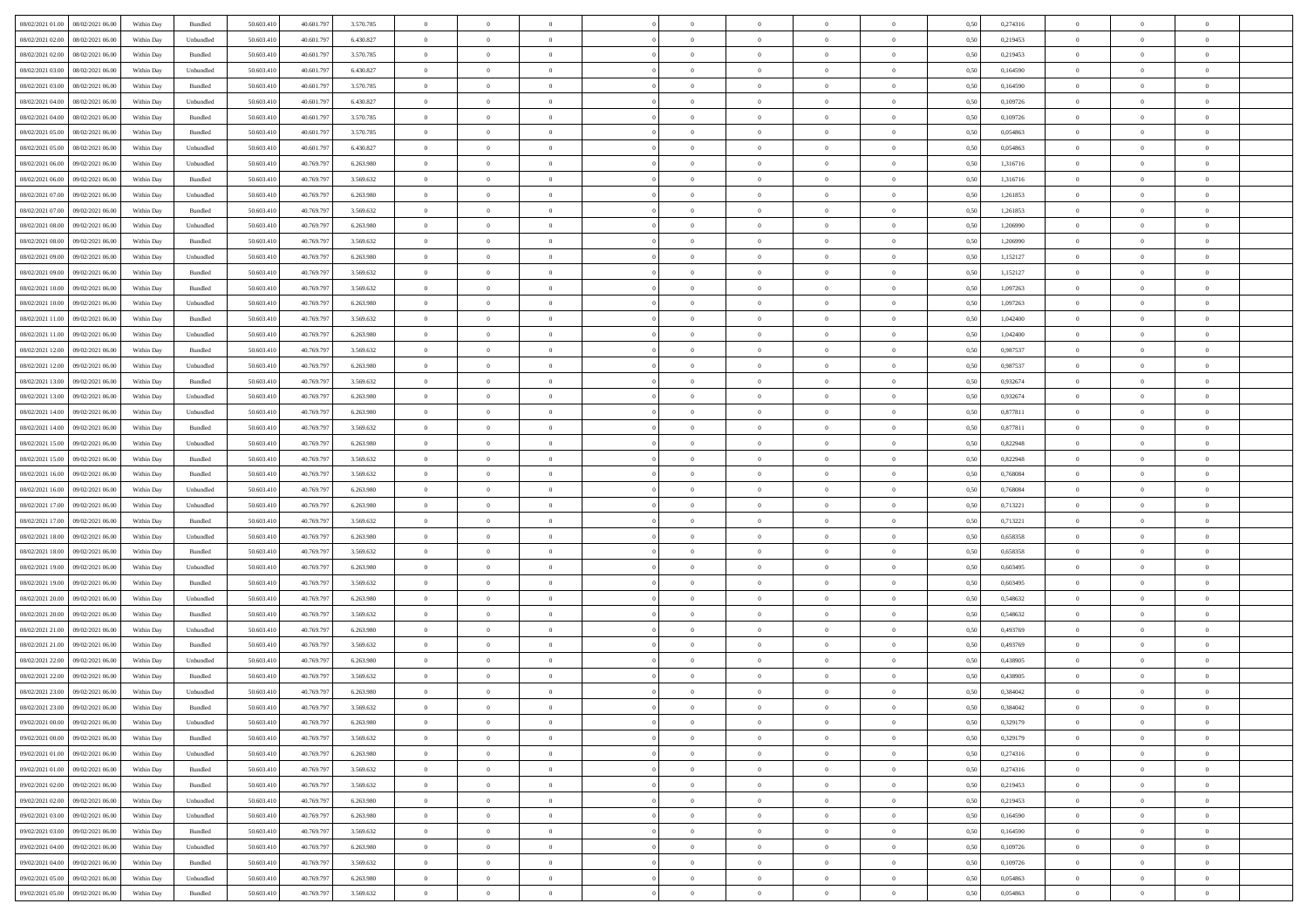| 09/02/2021 06:00 | 10/02/2021 06:00                  | Within Day | Unbundled | 50.603.410 | 40.673.485 | 6.009.957 | $\overline{0}$ | $\theta$       |                | $\overline{0}$ | $\bf{0}$       | $\overline{0}$ | $\theta$       | 0,50 | 1,316716 | $\theta$       | $\theta$       | $\overline{0}$           |  |
|------------------|-----------------------------------|------------|-----------|------------|------------|-----------|----------------|----------------|----------------|----------------|----------------|----------------|----------------|------|----------|----------------|----------------|--------------------------|--|
| 09/02/2021 06.00 | 10/02/2021 06:00                  | Within Day | Bundled   | 50.603.41  | 40.673.485 | 3.919.967 | $\overline{0}$ | $\overline{0}$ | $\overline{0}$ | $\overline{0}$ | $\,$ 0         | $\overline{0}$ | $\bf{0}$       | 0,50 | 1,316716 | $\,$ 0 $\,$    | $\overline{0}$ | $\overline{0}$           |  |
|                  |                                   |            |           |            |            |           |                |                |                |                |                |                |                |      |          |                |                |                          |  |
| 09/02/2021 07:00 | 10/02/2021 06:00                  | Within Day | Unbundled | 50.603.410 | 40.673.485 | 6.009.957 | $\overline{0}$ | $\overline{0}$ | $\overline{0}$ | $\overline{0}$ | $\bf{0}$       | $\overline{0}$ | $\mathbf{0}$   | 0.50 | 1,261853 | $\overline{0}$ | $\overline{0}$ | $\overline{0}$           |  |
| 09/02/2021 07:00 | 10/02/2021 06:00                  | Within Day | Bundled   | 50.603.410 | 40.673.485 | 3.919.967 | $\overline{0}$ | $\overline{0}$ | $\overline{0}$ | $\overline{0}$ | $\bf{0}$       | $\overline{0}$ | $\overline{0}$ | 0,50 | 1,261853 | $\,$ 0 $\,$    | $\overline{0}$ | $\overline{0}$           |  |
| 09/02/2021 08:00 | 10/02/2021 06:00                  | Within Day | Unbundled | 50.603.41  | 40.673.485 | 6.009.957 | $\overline{0}$ | $\theta$       | $\overline{0}$ |                | $\,$ 0         | $\overline{0}$ | $\bf{0}$       | 0,50 | 1,206990 | $\,$ 0 $\,$    | $\overline{0}$ | $\overline{0}$           |  |
| 09/02/2021 08:00 | 10/02/2021 06:00                  | Within Day | Bundled   | 50.603.410 | 40.673.485 | 3.919.967 | $\overline{0}$ | $\overline{0}$ | $\overline{0}$ | $\overline{0}$ | $\bf{0}$       | $\overline{0}$ | $\bf{0}$       | 0.50 | 1.206990 | $\,0\,$        | $\theta$       | $\overline{0}$           |  |
| 09/02/2021 09:00 | 10/02/2021 06:00                  | Within Day | Unbundled | 50.603.410 | 40.673.485 | 6.009.957 | $\overline{0}$ | $\overline{0}$ | $\overline{0}$ | $\overline{0}$ | $\bf{0}$       | $\overline{0}$ | $\overline{0}$ | 0,50 | 1,152127 | $\,$ 0 $\,$    | $\theta$       | $\overline{0}$           |  |
| 09/02/2021 09:00 | 10/02/2021 06:00                  | Within Day | Bundled   | 50.603.41  | 40.673.485 | 3.919.967 | $\overline{0}$ | $\theta$       | $\overline{0}$ |                | $\,$ 0         | $\overline{0}$ | $\bf{0}$       | 0,50 | 1,152127 | $\,$ 0 $\,$    | $\overline{0}$ | $\overline{0}$           |  |
| 09/02/2021 10:00 | 10/02/2021 06:00                  | Within Day | Unbundled | 50.603.410 | 40.673.485 | 6.009.957 | $\overline{0}$ | $\overline{0}$ | $\overline{0}$ | $\overline{0}$ | $\bf{0}$       | $\overline{0}$ | $\bf{0}$       | 0.50 | 1.097263 | $\,0\,$        | $\overline{0}$ | $\overline{0}$           |  |
| 09/02/2021 10:00 | 10/02/2021 06:00                  | Within Day | Bundled   | 50.603.410 | 40.673.485 | 3.919.967 | $\overline{0}$ | $\overline{0}$ | $\overline{0}$ | $\overline{0}$ | $\bf{0}$       | $\overline{0}$ | $\bf{0}$       | 0,50 | 1,097263 | $\,$ 0 $\,$    | $\overline{0}$ | $\overline{0}$           |  |
| 09/02/2021 11:00 | 10/02/2021 06:00                  | Within Day | Unbundled | 50.603.41  | 40.673.485 | 6.009.957 | $\bf{0}$       | $\theta$       | $\overline{0}$ | $\overline{0}$ | $\,$ 0         | $\overline{0}$ | $\bf{0}$       | 0,50 | 1,042400 | $\,$ 0 $\,$    | $\overline{0}$ | $\overline{0}$           |  |
|                  | 10/02/2021 06:00                  |            | Bundled   | 50.603.410 | 40.673.485 | 3.919.967 | $\overline{0}$ | $\overline{0}$ |                | $\overline{0}$ | $\bf{0}$       | $\overline{0}$ |                | 0.50 | 1.042400 | $\,$ 0 $\,$    | $\overline{0}$ | $\bf{0}$                 |  |
| 09/02/2021 11:00 |                                   | Within Day |           |            |            |           |                |                | $\overline{0}$ |                |                |                | $\mathbf{0}$   |      |          |                |                |                          |  |
| 09/02/2021 12:00 | 10/02/2021 06:00                  | Within Day | Bundled   | 50.603.410 | 40.673.485 | 3.919.967 | $\overline{0}$ | $\overline{0}$ | $\overline{0}$ | $\overline{0}$ | $\bf{0}$       | $\overline{0}$ | $\overline{0}$ | 0,50 | 0,987537 | $\,$ 0 $\,$    | $\overline{0}$ | $\overline{0}$           |  |
| 09/02/2021 12:00 | 10/02/2021 06:00                  | Within Day | Unbundled | 50.603.41  | 40.673.485 | 6.009.957 | $\overline{0}$ | $\theta$       | $\overline{0}$ |                | $\,$ 0         | $\overline{0}$ | $\bf{0}$       | 0,50 | 0,987537 | $\,$ 0 $\,$    | $\overline{0}$ | $\overline{0}$           |  |
| 09/02/2021 13:00 | 10/02/2021 06:00                  | Within Day | Unbundled | 50.603.410 | 40.673.485 | 6.009.957 | $\overline{0}$ | $\overline{0}$ | $\overline{0}$ | $\overline{0}$ | $\bf{0}$       | $\overline{0}$ | $\bf{0}$       | 0.50 | 0.932674 | $\,0\,$        | $\theta$       | $\overline{0}$           |  |
| 09/02/2021 13:00 | 10/02/2021 06:00                  | Within Day | Bundled   | 50.603.410 | 40.673.485 | 3.919.967 | $\overline{0}$ | $\overline{0}$ | $\overline{0}$ | $\overline{0}$ | $\,$ 0         | $\overline{0}$ | $\overline{0}$ | 0,50 | 0,932674 | $\theta$       | $\theta$       | $\overline{0}$           |  |
| 09/02/2021 14:00 | 10/02/2021 06:00                  | Within Day | Unbundled | 50.603.41  | 40.673.485 | 6.009.957 | $\overline{0}$ | $\theta$       | $\overline{0}$ |                | $\,$ 0         | $\overline{0}$ | $\bf{0}$       | 0,50 | 0,877811 | $\,$ 0 $\,$    | $\overline{0}$ | $\overline{0}$           |  |
| 09/02/2021 14:00 | 10/02/2021 06:00                  | Within Day | Bundled   | 50.603.410 | 40.673.485 | 3.919.967 | $\overline{0}$ | $\overline{0}$ | $\overline{0}$ | $\overline{0}$ | $\bf{0}$       | $\overline{0}$ | $\bf{0}$       | 0.50 | 0.877811 | $\,0\,$        | $\overline{0}$ | $\bf{0}$                 |  |
| 09/02/2021 15:00 | 10/02/2021 06:00                  | Within Day | Unbundled | 50.603.410 | 40.673.485 | 6.009.957 | $\overline{0}$ | $\overline{0}$ | $\overline{0}$ | $\overline{0}$ | $\bf{0}$       | $\overline{0}$ | $\bf{0}$       | 0,50 | 0,822948 | $\,$ 0 $\,$    | $\overline{0}$ | $\overline{0}$           |  |
| 09/02/2021 15:00 | 10/02/2021 06:00                  | Within Day | Bundled   | 50.603.41  | 40.673.485 | 3.919.967 | $\bf{0}$       | $\overline{0}$ | $\overline{0}$ | $\overline{0}$ | $\,$ 0         | $\overline{0}$ | $\bf{0}$       | 0,50 | 0,822948 | $\,$ 0 $\,$    | $\overline{0}$ | $\overline{0}$           |  |
| 09/02/2021 16:00 | 10/02/2021 06:00                  | Within Day | Unbundled | 50.603.410 | 40.673.485 | 6.009.957 | $\overline{0}$ | $\overline{0}$ | $\overline{0}$ | $\overline{0}$ | $\bf{0}$       | $\overline{0}$ | $\mathbf{0}$   | 0.50 | 0.768084 | $\,$ 0 $\,$    | $\overline{0}$ | $\overline{0}$           |  |
| 09/02/2021 16:00 | 10/02/2021 06:00                  | Within Day | Bundled   | 50.603.410 | 40.673.485 | 3.919.967 | $\overline{0}$ | $\overline{0}$ | $\overline{0}$ | $\overline{0}$ | $\bf{0}$       | $\overline{0}$ | $\overline{0}$ | 0,50 | 0,768084 | $\,$ 0 $\,$    | $\overline{0}$ | $\overline{0}$           |  |
|                  |                                   |            |           |            |            |           |                |                |                |                |                |                |                |      |          |                |                |                          |  |
| 09/02/2021 17:00 | 10/02/2021 06:00                  | Within Day | Unbundled | 50.603.41  | 40.673.485 | 6.009.957 | $\overline{0}$ | $\theta$       | $\overline{0}$ | $\overline{0}$ | $\,$ 0         | $\overline{0}$ | $\bf{0}$       | 0,50 | 0,713221 | $\,$ 0 $\,$    | $\overline{0}$ | $\overline{0}$           |  |
| 09/02/2021 17:00 | 10/02/2021 06:00                  | Within Day | Bundled   | 50.603.410 | 40.673.485 | 3.919.967 | $\overline{0}$ | $\overline{0}$ | $\overline{0}$ | $\overline{0}$ | $\bf{0}$       | $\overline{0}$ | $\bf{0}$       | 0.50 | 0.713221 | $\,0\,$        | $\theta$       | $\overline{0}$           |  |
| 09/02/2021 18:00 | 10/02/2021 06:00                  | Within Day | Unbundled | 50.603.410 | 40.673.485 | 6.009.957 | $\overline{0}$ | $\overline{0}$ | $\overline{0}$ | $\overline{0}$ | $\,$ 0         | $\overline{0}$ | $\overline{0}$ | 0,50 | 0,658358 | $\,$ 0 $\,$    | $\theta$       | $\overline{0}$           |  |
| 09/02/2021 18:00 | 10/02/2021 06:00                  | Within Day | Bundled   | 50.603.41  | 40.673.485 | 3.919.967 | $\overline{0}$ | $\theta$       | $\overline{0}$ |                | $\,$ 0         | $\overline{0}$ | $\bf{0}$       | 0,50 | 0,658358 | $\,$ 0 $\,$    | $\overline{0}$ | $\overline{0}$           |  |
| 09/02/2021 19:00 | 10/02/2021 06:00                  | Within Day | Unbundled | 50.603.410 | 40.673.485 | 6 009 957 | $\overline{0}$ | $\overline{0}$ | $\overline{0}$ | $\overline{0}$ | $\bf{0}$       | $\overline{0}$ | $\bf{0}$       | 0.50 | 0.603495 | $\,0\,$        | $\overline{0}$ | $\overline{0}$           |  |
| 09/02/2021 19:00 | 10/02/2021 06:00                  | Within Day | Bundled   | 50.603.410 | 40.673.485 | 3.919.967 | $\overline{0}$ | $\overline{0}$ | $\overline{0}$ | $\overline{0}$ | $\bf{0}$       | $\overline{0}$ | $\bf{0}$       | 0,50 | 0,603495 | $\,$ 0 $\,$    | $\theta$       | $\overline{0}$           |  |
| 09/02/2021 20:00 | 10/02/2021 06:00                  | Within Day | Unbundled | 50.603.41  | 40.673.485 | 6.009.957 | $\overline{0}$ | 191.000        | $\overline{0}$ | $\overline{0}$ | $\bf{0}$       | $\bf{0}$       | $\bf{0}$       | 0,50 | 0,548632 | $\,$ 0 $\,$    | $\overline{0}$ | $\overline{0}$           |  |
| 09/02/2021 20:00 | 10/02/2021 06:00                  | Within Day | Bundled   | 50.603.410 | 40.673.485 | 3.919.967 | $\overline{0}$ | $\overline{0}$ | $\overline{0}$ | $\overline{0}$ | $\bf{0}$       | $\overline{0}$ | $\mathbf{0}$   | 0.50 | 0.548632 | $\,$ 0 $\,$    | $\overline{0}$ | $\bf{0}$                 |  |
| 09/02/2021 21:00 | 10/02/2021 06:00                  | Within Dav | Unbundled | 50.603.410 | 40.864.485 | 5.818.957 | $\overline{0}$ | $\overline{0}$ | $\overline{0}$ | $\overline{0}$ | $\overline{0}$ | $\overline{0}$ | $\overline{0}$ | 0.50 | 0,493769 | $\theta$       | $\overline{0}$ | $\overline{0}$           |  |
| 09/02/2021 21.00 | 10/02/2021 06:00                  | Within Day | Bundled   | 50.603.41  | 40.864.485 | 3.919.967 | $\overline{0}$ | $\theta$       | $\overline{0}$ |                | $\,$ 0         | $\overline{0}$ | $\bf{0}$       | 0,50 | 0,493769 | $\,$ 0 $\,$    | $\overline{0}$ | $\overline{0}$           |  |
| 09/02/2021 22.00 | 10/02/2021 06:00                  | Within Day | Bundled   | 50.603.410 | 40,864,485 | 3.919.967 | $\overline{0}$ | $\overline{0}$ | $\overline{0}$ | $\overline{0}$ | $\bf{0}$       | $\overline{0}$ | $\bf{0}$       | 0.50 | 0.438905 | $\,0\,$        | $\theta$       | $\overline{0}$           |  |
|                  |                                   |            |           |            |            |           |                |                |                |                |                |                |                |      |          |                |                |                          |  |
| 09/02/2021 22.00 | 10/02/2021 06:00                  | Within Dav | Unbundled | 50.603.410 | 40.864.485 | 5.818.957 | $\overline{0}$ | $\overline{0}$ | $\Omega$       | $\Omega$       | $\mathbf{0}$   | $\overline{0}$ | $\overline{0}$ | 0.50 | 0,438905 | $\theta$       | $\overline{0}$ | $\overline{0}$           |  |
| 09/02/2021 23:00 | 10/02/2021 06:00                  | Within Day | Unbundled | 50.603.41  | 40.864.485 | 5.818.957 | $\overline{0}$ | $\theta$       | $\overline{0}$ |                | $\,$ 0         | $\overline{0}$ | $\bf{0}$       | 0,50 | 0,384042 | $\,$ 0 $\,$    | $\overline{0}$ | $\overline{0}$           |  |
| 09/02/2021 23:00 | 10/02/2021 06:00                  | Within Day | Bundled   | 50.603.410 | 40,864,485 | 3.919.967 | $\overline{0}$ | $\overline{0}$ | $\overline{0}$ | $\overline{0}$ | $\bf{0}$       | $\overline{0}$ | $\bf{0}$       | 0.50 | 0.384042 | $\,0\,$        | $\overline{0}$ | $\overline{\phantom{a}}$ |  |
| 10/02/2021 00:00 | 10/02/2021 06:00                  | Within Dav | Unbundled | 50.603.410 | 40.864.485 | 5.818.957 | $\overline{0}$ | $\overline{0}$ | $\overline{0}$ | $\overline{0}$ | $\overline{0}$ | $\overline{0}$ | $\overline{0}$ | 0.50 | 0,329179 | $\theta$       | $\overline{0}$ | $\overline{0}$           |  |
| 10/02/2021 00:00 | 10/02/2021 06:00                  | Within Day | Bundled   | 50.603.41  | 40.864.485 | 3.919.967 | $\overline{0}$ | $\overline{0}$ | $\overline{0}$ | $\overline{0}$ | $\bf{0}$       | $\bf{0}$       | $\bf{0}$       | 0,50 | 0,329179 | $\,$ 0 $\,$    | $\overline{0}$ | $\overline{0}$           |  |
| 10/02/2021 01:00 | 10/02/2021 06:00                  | Within Day | Unbundled | 50.603.410 | 40,864,485 | 5.818.957 | $\overline{0}$ | $\overline{0}$ | $\overline{0}$ | $\overline{0}$ | $\bf{0}$       | $\overline{0}$ | $\mathbf{0}$   | 0.50 | 0,274316 | $\,$ 0 $\,$    | $\overline{0}$ | $\overline{0}$           |  |
| 10/02/2021 01:00 | 10/02/2021 06:00                  | Within Dav | Bundled   | 50.603.410 | 40.864.485 | 3.919.967 | $\overline{0}$ | $\overline{0}$ | $\Omega$       | $\overline{0}$ | $\mathbf{0}$   | $\overline{0}$ | $\mathbf{0}$   | 0.50 | 0,274316 | $\theta$       | $\overline{0}$ | $\overline{0}$           |  |
| 10/02/2021 02:00 | 10/02/2021 06:00                  | Within Day | Unbundled | 50.603.41  | 40.864.485 | 5.818.957 | $\overline{0}$ | $\overline{0}$ | $\overline{0}$ | $\overline{0}$ | $\,$ 0         | $\bf{0}$       | $\bf{0}$       | 0,50 | 0,219453 | $\,$ 0 $\,$    | $\overline{0}$ | $\overline{0}$           |  |
| 10/02/2021 02:00 | 10/02/2021 06:00                  | Within Day | Bundled   | 50.603.410 | 40,864,485 | 3.919.967 | $\overline{0}$ | $\overline{0}$ | $\overline{0}$ | $\overline{0}$ | $\bf{0}$       | $\overline{0}$ | $\overline{0}$ | 0.50 | 0,219453 | $\,0\,$        | $\theta$       | $\overline{0}$           |  |
| 10/02/2021 03:00 | 10/02/2021 06:00                  | Within Dav | Bundled   | 50.603.410 | 40,864,485 | 3.919.967 | $\overline{0}$ | $\Omega$       | $\Omega$       | $\Omega$       | $\bf{0}$       | $\overline{0}$ | $\mathbf{0}$   | 0.50 | 0,164590 | $\theta$       | $\overline{0}$ | $\overline{0}$           |  |
| 10/02/2021 03:00 | 10/02/2021 06:00                  | Within Day | Unbundled | 50.603.41  | 40.864.485 | 5.818.957 | $\bf{0}$       | $\overline{0}$ | $\overline{0}$ | $\bf{0}$       | $\,$ 0         | $\overline{0}$ | $\bf{0}$       | 0,50 | 0,164590 | $\overline{0}$ | $\overline{0}$ | $\overline{0}$           |  |
|                  |                                   | Within Day |           | 50.603.410 | 40.864.485 | 5818957   |                |                |                |                |                |                |                |      | 0,109726 |                |                |                          |  |
| 10/02/2021 04:00 | 10/02/2021 06:00                  |            | Unbundled |            |            |           | $\bf{0}$       | $\theta$       |                |                |                |                |                | 0,50 |          | $\,0\,$        | $\theta$       |                          |  |
| 10/02/2021 04:00 | 10/02/2021 06:00                  | Within Day | Bundled   | 50.603.410 | 40.864.485 | 3.919.967 | $\Omega$       | $\overline{0}$ | $\overline{0}$ | $\Omega$       | $\mathbf{0}$   | $\overline{0}$ | $\overline{0}$ | 0,50 | 0,109726 | $\theta$       | $\overline{0}$ | $\overline{0}$           |  |
| 10/02/2021 05:00 | 10/02/2021 06:00                  | Within Day | Unbundled | 50.603.41  | 40.864.485 | 5.818.957 | $\overline{0}$ | $\bf{0}$       | $\overline{0}$ | $\bf{0}$       | $\overline{0}$ | $\overline{0}$ | $\mathbf{0}$   | 0,50 | 0,054863 | $\bf{0}$       | $\overline{0}$ | $\bf{0}$                 |  |
| 10/02/2021 05:00 | 10/02/2021 06:00                  | Within Day | Bundled   | 50,603.410 | 40.864.485 | 3.919.967 | $\overline{0}$ | $\overline{0}$ | $\overline{0}$ | $\overline{0}$ | $\overline{0}$ | $\overline{0}$ | $\mathbf{0}$   | 0.50 | 0.054863 | $\overline{0}$ | $\bf{0}$       | $\bf{0}$                 |  |
| 10/02/2021 06:00 | 11/02/2021 06:00                  | Within Day | Unbundled | 50.603.410 | 40.838.485 | 5.844.957 | $\overline{0}$ | $\overline{0}$ | $\overline{0}$ | $\overline{0}$ | $\overline{0}$ | $\overline{0}$ | $\overline{0}$ | 0.50 | 1,316716 | $\overline{0}$ | $\theta$       | $\overline{0}$           |  |
| 10/02/2021 06:00 | 11/02/2021 06:00                  | Within Day | Bundled   | 50.603.410 | 40.838.485 | 3.919.967 | $\bf{0}$       | $\overline{0}$ | $\overline{0}$ | $\overline{0}$ | $\bf{0}$       | $\overline{0}$ | $\bf{0}$       | 0,50 | 1,316716 | $\bf{0}$       | $\overline{0}$ | $\overline{0}$           |  |
| 10/02/2021 07:00 | 11/02/2021 06:00                  | Within Day | Unbundled | 50.603.410 | 40.838.485 | 5.844.957 | $\overline{0}$ | $\overline{0}$ | $\overline{0}$ | $\overline{0}$ | $\bf{0}$       | $\overline{0}$ | $\mathbf{0}$   | 0.50 | 1.261853 | $\,$ 0 $\,$    | $\overline{0}$ | $\overline{0}$           |  |
| 10/02/2021 07:00 | 11/02/2021 06:00                  | Within Day | Bundled   | 50.603.410 | 40.838.485 | 3.919.967 | $\overline{0}$ | $\overline{0}$ | $\overline{0}$ | $\overline{0}$ | $\overline{0}$ | $\overline{0}$ | $\overline{0}$ | 0.50 | 1,261853 | $\overline{0}$ | $\theta$       | $\overline{0}$           |  |
| 10/02/2021 08:00 | 11/02/2021 06:00                  | Within Day | Unbundled | 50.603.41  | 40.838.485 | 5.844.957 | $\overline{0}$ | $\,$ 0         | $\overline{0}$ | $\bf{0}$       | $\,$ 0 $\,$    | $\overline{0}$ | $\bf{0}$       | 0,50 | 1,206990 | $\,$ 0 $\,$    | $\overline{0}$ | $\overline{0}$           |  |
| 10/02/2021 08:00 | 11/02/2021 06:00                  | Within Day | Bundled   | 50.603.410 | 40.838.485 | 3.919.967 | $\overline{0}$ | $\overline{0}$ | $\overline{0}$ | $\overline{0}$ | $\bf{0}$       | $\overline{0}$ | $\mathbf{0}$   | 0.50 | 1.206990 | $\mathbf{0}$   | $\bf{0}$       | $\overline{0}$           |  |
|                  |                                   |            |           |            |            |           |                |                |                |                |                |                |                |      |          |                |                |                          |  |
| 10/02/2021 09:00 | 11/02/2021 06:00                  | Within Day | Bundled   | 50.603.410 | 40.838.485 | 3.919.967 | $\overline{0}$ | $\overline{0}$ | $\overline{0}$ | $\overline{0}$ | $\overline{0}$ | $\overline{0}$ | $\overline{0}$ | 0,50 | 1,152127 | $\overline{0}$ | $\theta$       | $\overline{0}$           |  |
| 10/02/2021 09:00 | 11/02/2021 06:00                  | Within Day | Unbundled | 50.603.41  | 40.838.485 | 5.844.957 | $\overline{0}$ | $\overline{0}$ | $\overline{0}$ | $\bf{0}$       | $\bf{0}$       | $\bf{0}$       | $\bf{0}$       | 0,50 | 1,152127 | $\overline{0}$ | $\overline{0}$ | $\bf{0}$                 |  |
|                  | 10/02/2021 10:00 11/02/2021 06:00 | Within Day | Unbundled | 50.603.410 | 40.838.485 | 5.844.957 | $\overline{0}$ | $\,$ 0 $\,$    | $\overline{0}$ | $\overline{0}$ | $\bf{0}$       | $\overline{0}$ | $\,$ 0 $\,$    | 0,50 | 1,097263 | $\overline{0}$ | $\,$ 0 $\,$    | $\,$ 0 $\,$              |  |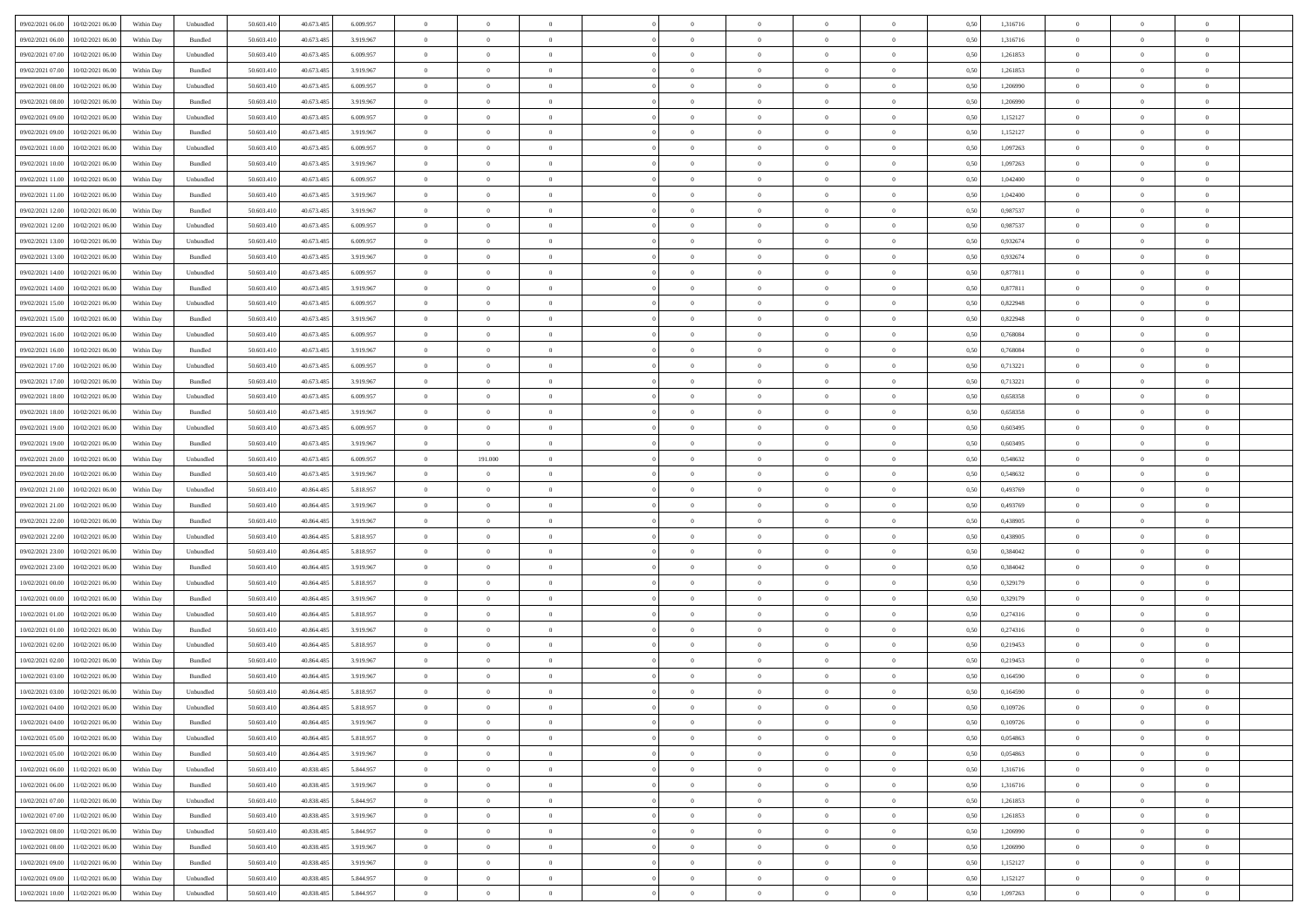|                                               |            |           |            |            |           | $\overline{0}$ | $\overline{0}$ |                | $\overline{0}$ | $\theta$       |                | $\theta$       |      |          | $\theta$       | $\theta$       | $\overline{0}$ |  |
|-----------------------------------------------|------------|-----------|------------|------------|-----------|----------------|----------------|----------------|----------------|----------------|----------------|----------------|------|----------|----------------|----------------|----------------|--|
| 10/02/2021 10:00 11/02/2021 06:00             | Within Day | Bundled   | 50.603.410 | 40.838.485 | 3.919.967 |                |                |                |                |                |                |                | 0,50 | 1,097263 |                |                |                |  |
| 10/02/2021 11:00<br>11/02/2021 06:00          | Within Day | Unbundled | 50.603.41  | 40.838.485 | 5.844.957 | $\bf{0}$       | $\bf{0}$       | $\bf{0}$       | $\bf{0}$       | $\overline{0}$ | $\bf{0}$       | $\bf{0}$       | 0,50 | 1,042400 | $\,$ 0 $\,$    | $\bf{0}$       | $\overline{0}$ |  |
| 10/02/2021 11:00<br>11/02/2021 06:00          | Within Day | Bundled   | 50,603,410 | 40.838.485 | 3.919.967 | $\overline{0}$ | $\bf{0}$       | $\overline{0}$ | $\overline{0}$ | $\overline{0}$ | $\overline{0}$ | $\bf{0}$       | 0.50 | 1.042400 | $\overline{0}$ | $\overline{0}$ | $\bf{0}$       |  |
| 10/02/2021 12:00<br>11/02/2021 06:00          |            |           | 50.603.410 |            |           | $\overline{0}$ | $\overline{0}$ | $\overline{0}$ | $\overline{0}$ | $\theta$       | $\overline{0}$ |                |      | 0,987537 | $\theta$       | $\,$ 0 $\,$    | $\overline{0}$ |  |
|                                               | Within Day | Unbundled |            | 40.838.485 | 5.844.957 |                |                |                |                |                |                | $\bf{0}$       | 0,50 |          |                |                |                |  |
| 10/02/2021 12:00<br>11/02/2021 06:00          | Within Day | Bundled   | 50.603.41  | 40.838.485 | 3.919.967 | $\bf{0}$       | $\overline{0}$ | $\bf{0}$       | $\overline{0}$ | $\bf{0}$       | $\overline{0}$ | $\bf{0}$       | 0,50 | 0,987537 | $\,$ 0 $\,$    | $\bf{0}$       | $\overline{0}$ |  |
| 10/02/2021 13:00<br>11/02/2021 06:00          | Within Day | Unbundled | 50.603.41  | 40.838.485 | 5.844.957 | $\overline{0}$ | $\bf{0}$       | $\overline{0}$ | $\bf{0}$       | $\overline{0}$ | $\overline{0}$ | $\bf{0}$       | 0.50 | 0.932674 | $\,$ 0 $\,$    | $\overline{0}$ | $\overline{0}$ |  |
| 10/02/2021 13:00<br>11/02/2021 06:00          | Within Day | Bundled   | 50.603.41  | 40.838.485 | 3.919.967 | $\overline{0}$ | $\overline{0}$ | $\overline{0}$ | $\overline{0}$ | $\overline{0}$ | $\overline{0}$ | $\bf{0}$       | 0,50 | 0,932674 | $\,$ 0 $\,$    | $\theta$       | $\overline{0}$ |  |
|                                               |            |           |            |            |           |                |                |                |                |                |                |                |      |          |                |                |                |  |
| 10/02/2021 14:00<br>11/02/2021 06:00          | Within Day | Unbundled | 50.603.41  | 40.838.485 | 5.844.957 | $\bf{0}$       | $\bf{0}$       | $\bf{0}$       | $\overline{0}$ | $\overline{0}$ | $\overline{0}$ | $\bf{0}$       | 0,50 | 0,877811 | $\,$ 0 $\,$    | $\bf{0}$       | $\overline{0}$ |  |
| 10/02/2021 14:00<br>11/02/2021 06:00          | Within Day | Bundled   | 50.603.41  | 40.838.485 | 3.919.967 | $\overline{0}$ | $\bf{0}$       | $\overline{0}$ | $\bf{0}$       | $\overline{0}$ | $\overline{0}$ | $\bf{0}$       | 0.50 | 0.877811 | $\bf{0}$       | $\overline{0}$ | $\bf{0}$       |  |
| 10/02/2021 15:00<br>11/02/2021 06:00          | Within Day | Unbundled | 50.603.410 | 40.838.485 | 5.844.957 | $\bf{0}$       | $\bf{0}$       | $\overline{0}$ | $\overline{0}$ | $\overline{0}$ | $\overline{0}$ | $\bf{0}$       | 0,50 | 0,822948 | $\,$ 0 $\,$    | $\,$ 0 $\,$    | $\overline{0}$ |  |
|                                               |            |           |            |            |           |                |                |                |                |                |                |                |      |          |                |                |                |  |
| 10/02/2021 15:00<br>11/02/2021 06:00          | Within Day | Bundled   | 50.603.41  | 40.838.485 | 3.919.967 | $\bf{0}$       | $\bf{0}$       | $\bf{0}$       | $\bf{0}$       | $\overline{0}$ | $\overline{0}$ | $\bf{0}$       | 0,50 | 0,822948 | $\,$ 0 $\,$    | $\bf{0}$       | $\overline{0}$ |  |
| 10/02/2021 16:00<br>11/02/2021 06:00          | Within Day | Unbundled | 50.603.41  | 40.838.485 | 5.844.957 | $\overline{0}$ | $\bf{0}$       | $\overline{0}$ | $\overline{0}$ | $\overline{0}$ | $\overline{0}$ | $\bf{0}$       | 0.50 | 0.768084 | $\bf{0}$       | $\,$ 0 $\,$    | $\,$ 0         |  |
| 10/02/2021 16:00<br>11/02/2021 06:00          | Within Day | Bundled   | 50.603.41  | 40.838.485 | 3.919.967 | $\overline{0}$ | $\bf{0}$       | $\overline{0}$ | $\theta$       | $\theta$       | $\overline{0}$ | $\bf{0}$       | 0,50 | 0,768084 | $\,$ 0 $\,$    | $\,$ 0 $\,$    | $\overline{0}$ |  |
| 10/02/2021 17:00<br>11/02/2021 06:00          | Within Day | Unbundled | 50.603.41  | 40.838.485 | 5.844.957 | $\bf{0}$       | $\overline{0}$ | $\bf{0}$       | $\bf{0}$       | $\overline{0}$ | $\overline{0}$ | $\bf{0}$       | 0,50 | 0,713221 | $\,$ 0 $\,$    | $\bf{0}$       | $\overline{0}$ |  |
|                                               |            |           |            |            |           |                |                |                |                |                |                |                |      |          |                |                |                |  |
| 10/02/2021 17:00<br>11/02/2021 06:00          | Within Day | Bundled   | 50.603.41  | 40.838.485 | 3.919.967 | $\overline{0}$ | $\bf{0}$       | $\overline{0}$ | $\bf{0}$       | $\overline{0}$ | $\overline{0}$ | $\bf{0}$       | 0.50 | 0,713221 | $\,$ 0 $\,$    | $\bf{0}$       | $\overline{0}$ |  |
| 10/02/2021 18:00<br>11/02/2021 06:00          | Within Day | Unbundled | 50.603.410 | 40.838.485 | 5.844.957 | $\overline{0}$ | $\bf{0}$       | $\overline{0}$ | $\overline{0}$ | $\overline{0}$ | $\overline{0}$ | $\bf{0}$       | 0,50 | 0,658358 | $\theta$       | $\theta$       | $\overline{0}$ |  |
| 10/02/2021 18:00<br>11/02/2021 06:00          | Within Day | Bundled   | 50.603.41  | 40.838.485 | 3.919.967 | $\bf{0}$       | $\bf{0}$       | $\bf{0}$       | $\overline{0}$ | $\overline{0}$ | $\overline{0}$ | $\bf{0}$       | 0,50 | 0,658358 | $\,$ 0 $\,$    | $\bf{0}$       | $\overline{0}$ |  |
| 10/02/2021 19:00<br>11/02/2021 06:00          | Within Day | Bundled   | 50,603.41  | 40.838.485 | 3.919.967 | $\overline{0}$ | $\bf{0}$       | $\overline{0}$ | $\bf{0}$       | $\overline{0}$ | $\overline{0}$ | $\bf{0}$       | 0.50 | 0.603495 | $\bf{0}$       | $\overline{0}$ | $\bf{0}$       |  |
|                                               |            |           |            |            |           |                |                |                |                |                |                |                |      |          |                |                |                |  |
| 10/02/2021 19:00<br>11/02/2021 06:00          | Within Day | Unbundled | 50.603.410 | 40.838.485 | 5.844.957 | $\overline{0}$ | $\bf{0}$       | $\overline{0}$ | $\overline{0}$ | $\overline{0}$ | $\overline{0}$ | $\bf{0}$       | 0,50 | 0,603495 | $\,$ 0 $\,$    | $\bf{0}$       | $\overline{0}$ |  |
| 10/02/2021 20:00<br>11/02/2021 06:00          | Within Day | Unbundled | 50.603.41  | 40.838.485 | 5.844.957 | $\bf{0}$       | $\bf{0}$       | $\bf{0}$       | $\bf{0}$       | $\overline{0}$ | $\overline{0}$ | $\bf{0}$       | 0,50 | 0,548632 | $\,$ 0 $\,$    | $\bf{0}$       | $\overline{0}$ |  |
| 10/02/2021 20:00<br>11/02/2021 06:00          | Within Day | Bundled   | 50.603.41  | 40.838.485 | 3.919.967 | $\overline{0}$ | $\bf{0}$       | $\overline{0}$ | $\overline{0}$ | $\bf{0}$       | $\overline{0}$ | $\bf{0}$       | 0.50 | 0.548632 | $\bf{0}$       | $\,$ 0 $\,$    | $\,$ 0         |  |
| 10/02/2021 21:00<br>11/02/2021 06:00          | Within Day | Unbundled | 50.603.41  | 40.838.485 | 5.844.957 | $\overline{0}$ | $\overline{0}$ | $\overline{0}$ | $\overline{0}$ | $\theta$       | $\overline{0}$ | $\bf{0}$       | 0,50 | 0,493769 | $\theta$       | $\theta$       | $\overline{0}$ |  |
|                                               |            |           |            |            |           |                |                |                |                |                |                |                |      |          |                |                |                |  |
| 10/02/2021 21:00<br>11/02/2021 06:00          | Within Day | Bundled   | 50.603.41  | 40.838.485 | 3.919.967 | $\bf{0}$       | $\bf{0}$       | $\bf{0}$       | $\bf{0}$       | $\overline{0}$ | $\overline{0}$ | $\bf{0}$       | 0,50 | 0,493769 | $\,$ 0 $\,$    | $\bf{0}$       | $\overline{0}$ |  |
| 10/02/2021 22:00<br>11/02/2021 06:00          | Within Day | Unbundled | 50.603.41  | 40.838.485 | 5.844.957 | $\overline{0}$ | $\bf{0}$       | $\overline{0}$ | $\bf{0}$       | $\overline{0}$ | $\overline{0}$ | $\bf{0}$       | 0.50 | 0.438905 | $\,$ 0 $\,$    | $\overline{0}$ | $\overline{0}$ |  |
| 10/02/2021 22:00<br>11/02/2021 06:00          | Within Day | Bundled   | 50.603.410 | 40.838.485 | 3.919.967 | $\overline{0}$ | $\overline{0}$ | $\overline{0}$ | $\overline{0}$ | $\overline{0}$ | $\overline{0}$ | $\bf{0}$       | 0,50 | 0,438905 | $\,$ 0 $\,$    | $\theta$       | $\overline{0}$ |  |
| 10/02/2021 23:00<br>11/02/2021 06:00          | Within Day | Unbundled | 50.603.41  | 40.838.485 | 5.844.957 | $\bf{0}$       | $\overline{0}$ | $\bf{0}$       | $\overline{0}$ | $\overline{0}$ | $\overline{0}$ | $\bf{0}$       | 0,50 | 0,384042 | $\,$ 0 $\,$    | $\bf{0}$       | $\overline{0}$ |  |
|                                               |            |           |            |            |           |                |                |                |                |                |                |                |      |          |                |                |                |  |
| 10/02/2021 23:00<br>11/02/2021 06:00          | Within Day | Bundled   | 50,603.41  | 40.838.485 | 3.919.967 | $\overline{0}$ | $\bf{0}$       | $\overline{0}$ | $\bf{0}$       | $\overline{0}$ | $\overline{0}$ | $\bf{0}$       | 0.50 | 0.384042 | $\bf{0}$       | $\overline{0}$ | $\bf{0}$       |  |
| 11/02/2021 00:00<br>11/02/2021 06:00          | Within Day | Unbundled | 50.603.410 | 40.838.485 | 5.844.957 | $\overline{0}$ | $\bf{0}$       | $\overline{0}$ | $\overline{0}$ | $\overline{0}$ | $\overline{0}$ | $\bf{0}$       | 0,50 | 0,329179 | $\theta$       | $\,$ 0 $\,$    | $\overline{0}$ |  |
| 11/02/2021 00:00<br>11/02/2021 06:00          | Within Day | Bundled   | 50.603.41  | 40.838.485 | 3.919.967 | $\bf{0}$       | $\bf{0}$       | $\bf{0}$       | $\bf{0}$       | $\overline{0}$ | $\bf{0}$       | $\bf{0}$       | 0,50 | 0,329179 | $\,$ 0 $\,$    | $\bf{0}$       | $\overline{0}$ |  |
| 11/02/2021 01:00<br>11/02/2021 06:00          | Within Day | Unbundled | 50.603.41  | 40.838.485 | 5.844.957 | $\overline{0}$ | $\bf{0}$       | $\overline{0}$ | $\overline{0}$ | $\overline{0}$ | $\overline{0}$ | $\bf{0}$       | 0.50 | 0,274316 | $\bf{0}$       | $\,$ 0 $\,$    | $\,$ 0         |  |
|                                               |            |           |            |            |           |                |                |                |                |                |                |                |      |          |                |                |                |  |
| 11/02/2021 01:00<br>11/02/2021 06:00          | Within Day | Bundled   | 50.603.41  | 40.838.485 | 3.919.967 | $\overline{0}$ | $\overline{0}$ | $\overline{0}$ | $\overline{0}$ | $\overline{0}$ | $\overline{0}$ | $\bf{0}$       | 0.5( | 0,274316 | $\theta$       | $\theta$       | $\overline{0}$ |  |
| 11/02/2021 02:00<br>11/02/2021 06:00          | Within Day | Unbundled | 50.603.41  | 40.838.485 | 5.844.957 | $\bf{0}$       | $\bf{0}$       | $\bf{0}$       | $\bf{0}$       | $\overline{0}$ | $\overline{0}$ | $\bf{0}$       | 0,50 | 0,219453 | $\,$ 0 $\,$    | $\bf{0}$       | $\overline{0}$ |  |
| 11/02/2021 02:00<br>11/02/2021 06:00          | Within Day | Bundled   | 50,603.41  | 40.838.485 | 3.919.967 | $\overline{0}$ | $\bf{0}$       | $\overline{0}$ | $\bf{0}$       | $\overline{0}$ | $\overline{0}$ | $\bf{0}$       | 0.50 | 0,219453 | $\,$ 0 $\,$    | $\bf{0}$       | $\overline{0}$ |  |
| 11/02/2021 03:00<br>11/02/2021 06:00          | Within Dav | Unbundled | 50.603.41  | 40.838.485 | 5.844.957 | $\overline{0}$ | $\overline{0}$ | $\overline{0}$ | $\overline{0}$ | $\overline{0}$ | $\overline{0}$ | $\bf{0}$       | 0.50 | 0,164590 | $\theta$       | $\theta$       | $\overline{0}$ |  |
|                                               |            |           |            |            |           |                |                |                |                |                |                |                |      |          |                |                |                |  |
| 11/02/2021 03:00<br>11/02/2021 06:00          | Within Day | Bundled   | 50.603.41  | 40.838.485 | 3.919.967 | $\bf{0}$       | $\bf{0}$       | $\bf{0}$       | $\bf{0}$       | $\overline{0}$ | $\overline{0}$ | $\bf{0}$       | 0,50 | 0,164590 | $\,$ 0 $\,$    | $\bf{0}$       | $\overline{0}$ |  |
| 11/02/2021 04:00<br>11/02/2021 06:00          | Within Day | Unbundled | 50,603.41  | 40.838.485 | 5.844.957 | $\overline{0}$ | $\bf{0}$       | $\overline{0}$ | $\bf{0}$       | $\overline{0}$ | $\overline{0}$ | $\bf{0}$       | 0.50 | 0.109726 | $\bf{0}$       | $\overline{0}$ | $\bf{0}$       |  |
| 11/02/2021 04:00<br>11/02/2021 06:00          | Within Day | Bundled   | 50.603.41  | 40.838.485 | 3.919.967 | $\overline{0}$ | $\overline{0}$ | $\overline{0}$ | $\overline{0}$ | $\overline{0}$ | $\overline{0}$ | $\bf{0}$       | 0.50 | 0,109726 | $\theta$       | $\theta$       | $\overline{0}$ |  |
| 11/02/2021 05:00<br>11/02/2021 06:00          | Within Day | Bundled   | 50.603.41  | 40.838.485 | 3.919.967 | $\bf{0}$       | $\bf{0}$       | $\bf{0}$       | $\bf{0}$       | $\overline{0}$ | $\bf{0}$       | $\bf{0}$       | 0,50 | 0,054863 | $\,$ 0 $\,$    | $\bf{0}$       | $\overline{0}$ |  |
|                                               |            |           | 50.603.41  | 40.838.485 | 5.844.957 |                | $\bf{0}$       |                |                | $\bf{0}$       | $\overline{0}$ |                | 0.50 | 0.054863 | $\bf{0}$       | $\,$ 0 $\,$    | $\,$ 0         |  |
| 11/02/2021 05:00<br>11/02/2021 06:00          | Within Day | Unbundled |            |            |           | $\overline{0}$ |                | $\overline{0}$ | $\overline{0}$ |                |                | $\bf{0}$       |      |          |                |                |                |  |
| 11/02/2021 06:00<br>12/02/2021 06:00          | Within Dav | Unbundled | 50.603.41  | 41.251.485 | 5.431.957 | $\overline{0}$ | $\overline{0}$ | $\overline{0}$ | $\overline{0}$ | $\overline{0}$ | $\overline{0}$ | $\bf{0}$       | 0.5( | 1,316716 | $\theta$       | $\theta$       | $\overline{0}$ |  |
| 11/02/2021 06:00<br>12/02/2021 06:00          | Within Day | Bundled   | 50.603.41  | 41.251.485 | 3.919.967 | $\bf{0}$       | $\bf{0}$       | $\bf{0}$       | $\bf{0}$       | $\overline{0}$ | $\overline{0}$ | $\bf{0}$       | 0,50 | 1,316716 | $\,$ 0 $\,$    | $\bf{0}$       | $\overline{0}$ |  |
| 11/02/2021 07:00<br>12/02/2021 06:00          | Within Day | Unbundled | 50.603.41  | 41.251.48  | 5.431.957 | $\overline{0}$ | $\bf{0}$       | $\overline{0}$ | $\bf{0}$       | $\overline{0}$ | $\overline{0}$ | $\bf{0}$       | 0.50 | 1.261853 | $\bf{0}$       | $\theta$       | $\overline{0}$ |  |
| 11/02/2021 07:00<br>12/02/2021 06:00          | Within Day | Bundled   | 50.603.41  | 41.251.485 | 3.919.967 | $\overline{0}$ | $\overline{0}$ | $\overline{0}$ | $\theta$       | $\theta$       | $\overline{0}$ | $\overline{0}$ | 0.5( | 1,261853 | $\theta$       | $\theta$       | $\overline{0}$ |  |
|                                               |            |           |            |            |           |                |                |                |                |                |                |                |      |          |                |                |                |  |
| 11/02/2021 08:00<br>12/02/2021 06:00          | Within Day | Unbundled | 50.603.41  | 41.251.485 | 5.431.957 | $\bf{0}$       | $\bf{0}$       | $\bf{0}$       | $\bf{0}$       | $\bf{0}$       | $\overline{0}$ | $\bf{0}$       | 0,50 | 1,206990 | $\overline{0}$ | $\overline{0}$ | $\overline{0}$ |  |
| $11/02/2021\;08.00\quad \  12/02/2021\;06.00$ | Within Day | Bundled   | 50.603.410 | 41.251.485 | 3 919 967 | $\bf{0}$       | $\theta$       |                | $\overline{0}$ |                |                |                | 0,50 | 1.206990 | $\bf{0}$       | $\bf{0}$       |                |  |
| 11/02/2021 09:00 12/02/2021 06:00             | Within Day | Unbundled | 50.603.410 | 41.251.485 | 5.431.957 | $\overline{0}$ | $\overline{0}$ | $\Omega$       | $\theta$       | $\overline{0}$ | $\overline{0}$ | $\bf{0}$       | 0,50 | 1,152127 | $\theta$       | $\overline{0}$ | $\overline{0}$ |  |
| 11/02/2021 09:00<br>12/02/2021 06:00          | Within Day | Bundled   | 50.603.41  | 41.251.485 | 3.919.967 | $\overline{0}$ | $\bf{0}$       | $\overline{0}$ | $\overline{0}$ | $\bf{0}$       | $\overline{0}$ | $\bf{0}$       | 0,50 | 1,152127 | $\overline{0}$ | $\overline{0}$ | $\bf{0}$       |  |
|                                               |            |           |            |            |           |                |                |                |                |                |                |                |      |          |                |                |                |  |
| 11/02/2021 10:00 12/02/2021 06:00             | Within Day | Unbundled | 50,603.410 | 41.251.485 | 5.431.957 | $\overline{0}$ | $\bf{0}$       | $\overline{0}$ | $\overline{0}$ | $\mathbf{0}$   | $\overline{0}$ | $\,$ 0 $\,$    | 0.50 | 1,097263 | $\overline{0}$ | $\bf{0}$       | $\,$ 0 $\,$    |  |
| 11/02/2021 10:00 12/02/2021 06:00             | Within Dav | Bundled   | 50.603.410 | 41.251.485 | 3.919.967 | $\overline{0}$ | $\overline{0}$ | $\overline{0}$ | $\overline{0}$ | $\overline{0}$ | $\overline{0}$ | $\bf{0}$       | 0,50 | 1,097263 | $\overline{0}$ | $\theta$       | $\overline{0}$ |  |
| 11/02/2021 11:00<br>12/02/2021 06:00          | Within Day | Unbundled | 50.603.41  | 41.251.485 | 5.431.957 | $\overline{0}$ | $\bf{0}$       | $\overline{0}$ | $\overline{0}$ | $\bf{0}$       | $\overline{0}$ | $\bf{0}$       | 0,50 | 1,042400 | $\bf{0}$       | $\overline{0}$ | $\overline{0}$ |  |
| 12/02/2021 06:00<br>11/02/2021 11:00          | Within Day | Bundled   | 50,603.410 | 41.251.485 | 3.919.967 | $\overline{0}$ | $\bf{0}$       | $\overline{0}$ | $\overline{0}$ | $\bf{0}$       | $\overline{0}$ | $\bf{0}$       | 0.50 | 1.042400 | $\,$ 0 $\,$    | $\overline{0}$ | $\,$ 0         |  |
|                                               |            |           |            |            |           |                |                |                |                |                |                |                |      |          |                |                |                |  |
| 11/02/2021 12:00<br>12/02/2021 06:00          | Within Dav | Unbundled | 50.603.410 | 41.251.485 | 5.431.957 | $\overline{0}$ | $\overline{0}$ | $\overline{0}$ | $\overline{0}$ | $\overline{0}$ | $\overline{0}$ | $\bf{0}$       | 0.50 | 0,987537 | $\overline{0}$ | $\theta$       | $\overline{0}$ |  |
| 11/02/2021 12:00<br>12/02/2021 06:00          | Within Day | Bundled   | 50.603.41  | 41.251.485 | 3.919.967 | $\overline{0}$ | $\overline{0}$ | $\overline{0}$ | $\overline{0}$ | $\overline{0}$ | $\overline{0}$ | $\bf{0}$       | 0,50 | 0,987537 | $\bf{0}$       | $\overline{0}$ | $\overline{0}$ |  |
| 11/02/2021 13:00<br>12/02/2021 06:00          | Within Day | Unbundled | 50,603.410 | 41.251.485 | 5.431.957 | $\overline{0}$ | $\overline{0}$ | $\overline{0}$ | $\overline{0}$ | $\overline{0}$ | $\overline{0}$ | $\bf{0}$       | 0.50 | 0.932674 | $\mathbf{0}$   | $\bf{0}$       | $\,$ 0         |  |
| 11/02/2021 13:00<br>12/02/2021 06:00          | Within Dav | Bundled   | 50.603.410 | 41.251.485 | 3.919.967 | $\overline{0}$ | $\overline{0}$ | $\overline{0}$ | $\overline{0}$ | $\overline{0}$ | $\overline{0}$ | $\bf{0}$       | 0,50 | 0,932674 | $\overline{0}$ | $\theta$       | $\overline{0}$ |  |
|                                               |            |           |            |            |           |                |                |                |                |                |                |                |      |          |                |                |                |  |
| 11/02/2021 14:00<br>12/02/2021 06:00          | Within Day | Unbundled | 50.603.41  | 41.251.485 | 5.431.957 | $\overline{0}$ | $\bf{0}$       | $\overline{0}$ | $\bf{0}$       | $\overline{0}$ | $\overline{0}$ | $\bf{0}$       | 0,50 | 0,877811 | $\bf{0}$       | $\overline{0}$ | $\bf{0}$       |  |
| 11/02/2021 14:00 12/02/2021 06:00             | Within Day | Bundled   | 50.603.410 | 41.251.485 | 3.919.967 | $\,$ 0 $\,$    | $\bf{0}$       | $\overline{0}$ | $\overline{0}$ | $\,$ 0 $\,$    | $\overline{0}$ | $\bf{0}$       | 0,50 | 0,877811 | $\overline{0}$ | $\,$ 0 $\,$    | $\,$ 0 $\,$    |  |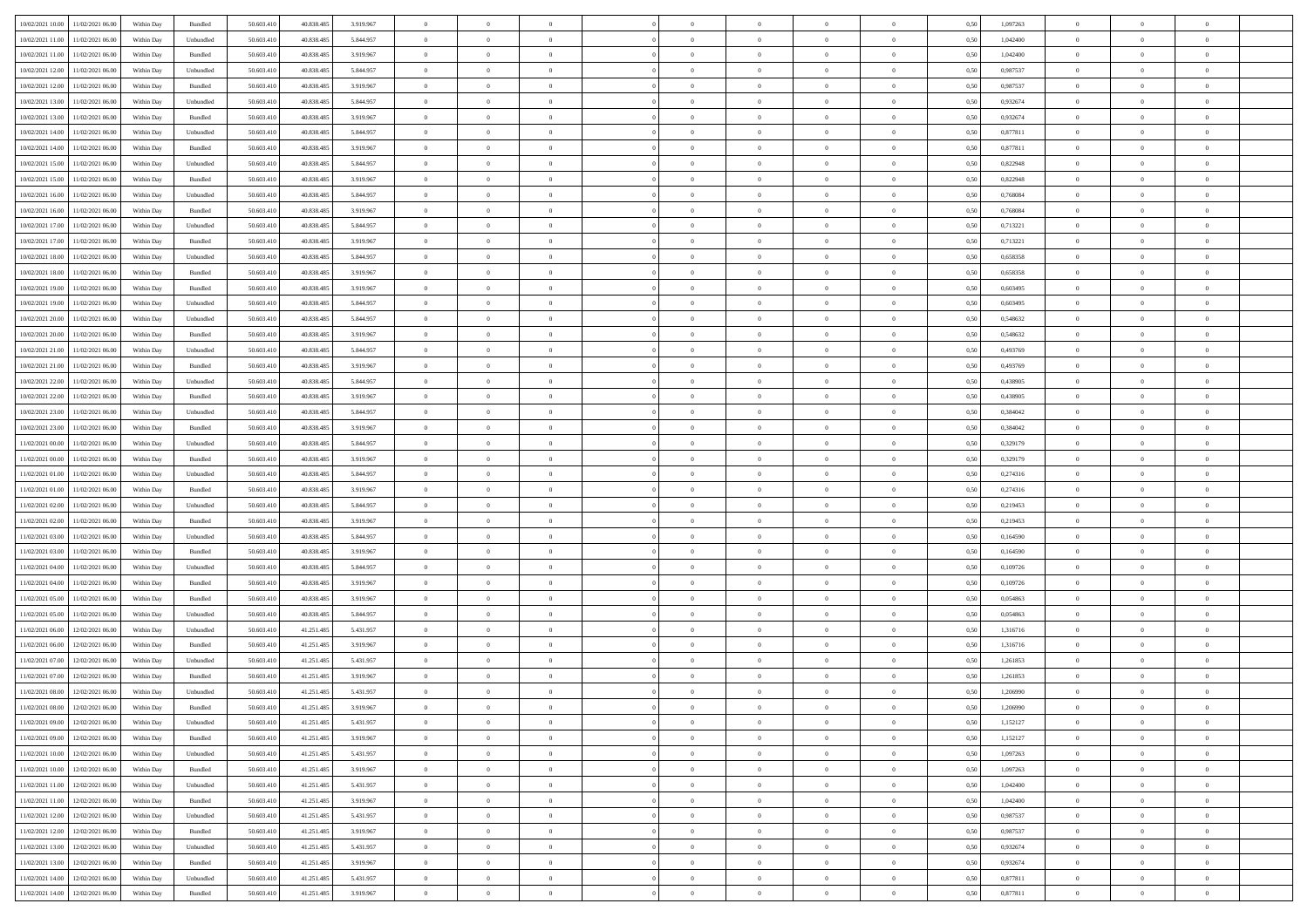| 11/02/2021 15:00 12/02/2021 06:00    | Within Day | Bundled           | 50.603.410 | 41.251.485 | 3.919.967 | $\overline{0}$ | $\overline{0}$ |                | $\overline{0}$ | $\theta$       |                | $\theta$       | 0,50 | 0,822948 | $\theta$       | $\theta$       | $\overline{0}$ |  |
|--------------------------------------|------------|-------------------|------------|------------|-----------|----------------|----------------|----------------|----------------|----------------|----------------|----------------|------|----------|----------------|----------------|----------------|--|
|                                      |            |                   |            |            |           |                |                |                |                |                |                |                |      |          |                |                |                |  |
| 11/02/2021 15:00<br>12/02/2021 06:00 | Within Day | Unbundled         | 50.603.41  | 41.251.485 | 5.431.957 | $\bf{0}$       | $\bf{0}$       | $\bf{0}$       | $\bf{0}$       | $\overline{0}$ | $\bf{0}$       | $\bf{0}$       | 0,50 | 0,822948 | $\,$ 0 $\,$    | $\bf{0}$       | $\overline{0}$ |  |
| 11/02/2021 16:00<br>12/02/2021 06:00 | Within Day | Unbundled         | 50.603.41  | 41.251.485 | 5.431.957 | $\overline{0}$ | $\bf{0}$       | $\overline{0}$ | $\bf{0}$       | $\overline{0}$ | $\overline{0}$ | $\bf{0}$       | 0.50 | 0.768084 | $\overline{0}$ | $\overline{0}$ | $\bf{0}$       |  |
| 11/02/2021 16:00<br>12/02/2021 06:00 | Within Day | Bundled           | 50.603.41  | 41.251.485 | 3.919.967 | $\overline{0}$ | $\overline{0}$ | $\overline{0}$ | $\overline{0}$ | $\theta$       | $\overline{0}$ | $\bf{0}$       | 0,50 | 0,768084 | $\theta$       | $\theta$       | $\overline{0}$ |  |
| 11/02/2021 17:00<br>12/02/2021 06:00 | Within Day | Unbundled         | 50.603.41  | 41.251.485 | 5.431.957 | $\bf{0}$       | $\overline{0}$ | $\bf{0}$       | $\overline{0}$ | $\bf{0}$       | $\overline{0}$ | $\bf{0}$       | 0,50 | 0,713221 | $\,$ 0 $\,$    | $\bf{0}$       | $\overline{0}$ |  |
| 11/02/2021 17:00<br>12/02/2021 06:00 | Within Day | Bundled           | 50.603.41  | 41.251.48  | 3.919.967 | $\overline{0}$ | $\bf{0}$       | $\overline{0}$ | $\bf{0}$       | $\overline{0}$ | $\overline{0}$ | $\bf{0}$       | 0.50 | 0,713221 | $\bf{0}$       | $\theta$       | $\overline{0}$ |  |
|                                      |            |                   |            |            |           | $\overline{0}$ | $\overline{0}$ | $\overline{0}$ | $\overline{0}$ | $\overline{0}$ | $\overline{0}$ |                |      |          |                | $\theta$       |                |  |
| 11/02/2021 18:00<br>12/02/2021 06:00 | Within Day | Unbundled         | 50.603.41  | 41.251.485 | 5.431.957 |                |                |                |                |                |                | $\bf{0}$       | 0,50 | 0,658358 | $\,$ 0 $\,$    |                | $\overline{0}$ |  |
| 11/02/2021 18:00<br>12/02/2021 06:00 | Within Day | Bundled           | 50.603.41  | 41.251.485 | 3.919.967 | $\bf{0}$       | $\bf{0}$       | $\bf{0}$       | $\overline{0}$ | $\overline{0}$ | $\overline{0}$ | $\bf{0}$       | 0,50 | 0,658358 | $\,$ 0 $\,$    | $\bf{0}$       | $\overline{0}$ |  |
| 11/02/2021 19:00<br>12/02/2021 06:00 | Within Day | Unbundled         | 50.603.41  | 41.251.48  | 5.431.957 | $\overline{0}$ | $\bf{0}$       | $\overline{0}$ | $\bf{0}$       | $\overline{0}$ | $\overline{0}$ | $\bf{0}$       | 0.50 | 0.603495 | $\bf{0}$       | $\overline{0}$ | $\bf{0}$       |  |
| 11/02/2021 19:00<br>12/02/2021 06:00 | Within Day | Bundled           | 50.603.410 | 41.251.485 | 3.919.967 | $\bf{0}$       | $\bf{0}$       | $\overline{0}$ | $\overline{0}$ | $\overline{0}$ | $\overline{0}$ | $\bf{0}$       | 0,50 | 0,603495 | $\,$ 0 $\,$    | $\,$ 0 $\,$    | $\overline{0}$ |  |
| 11/02/2021 20:00<br>12/02/2021 06:00 | Within Day | Bundled           | 50.603.41  | 41.251.485 | 3.919.967 | $\bf{0}$       | $\bf{0}$       | $\bf{0}$       | $\bf{0}$       | $\overline{0}$ | $\overline{0}$ | $\bf{0}$       | 0,50 | 0,548632 | $\,$ 0 $\,$    | $\bf{0}$       | $\overline{0}$ |  |
| 11/02/2021 20:00<br>12/02/2021 06:00 | Within Day | Unbundled         | 50.603.41  | 41.251.485 | 5.431.957 | $\overline{0}$ | $\bf{0}$       | $\overline{0}$ | $\overline{0}$ | $\overline{0}$ | $\overline{0}$ | $\bf{0}$       | 0.50 | 0.548632 | $\bf{0}$       | $\,$ 0 $\,$    | $\,$ 0         |  |
| 11/02/2021 21:00<br>12/02/2021 06:00 | Within Day | Unbundled         | 50.603.41  | 41.251.485 | 5.431.957 | $\overline{0}$ | $\bf{0}$       | $\overline{0}$ | $\theta$       | $\theta$       | $\overline{0}$ | $\bf{0}$       | 0,50 | 0,493769 | $\,$ 0 $\,$    | $\theta$       | $\overline{0}$ |  |
|                                      |            |                   |            |            |           |                | $\bf{0}$       |                |                | $\overline{0}$ | $\overline{0}$ |                |      |          | $\,$ 0 $\,$    | $\bf{0}$       | $\overline{0}$ |  |
| 11/02/2021 21:00<br>12/02/2021 06:00 | Within Day | Bundled           | 50.603.41  | 41.251.485 | 3.919.967 | $\bf{0}$       |                | $\bf{0}$       | $\bf{0}$       |                |                | $\bf{0}$       | 0,50 | 0,493769 |                |                |                |  |
| 11/02/2021 22:00<br>12/02/2021 06:00 | Within Day | Unbundled         | 50.603.41  | 41.251.48  | 5.431.957 | $\overline{0}$ | $\bf{0}$       | $\overline{0}$ | $\bf{0}$       | $\overline{0}$ | $\overline{0}$ | $\bf{0}$       | 0.50 | 0.438905 | $\,$ 0 $\,$    | $\theta$       | $\overline{0}$ |  |
| 11/02/2021 22:00<br>12/02/2021 06:00 | Within Day | Bundled           | 50.603.410 | 41.251.485 | 3.919.967 | $\overline{0}$ | $\overline{0}$ | $\overline{0}$ | $\overline{0}$ | $\overline{0}$ | $\overline{0}$ | $\bf{0}$       | 0,50 | 0,438905 | $\theta$       | $\theta$       | $\overline{0}$ |  |
| 11/02/2021 23:00<br>12/02/2021 06:00 | Within Day | Unbundled         | 50.603.41  | 41.251.485 | 5.431.957 | $\bf{0}$       | $\bf{0}$       | $\bf{0}$       | $\overline{0}$ | $\overline{0}$ | $\overline{0}$ | $\bf{0}$       | 0,50 | 0,384042 | $\,$ 0 $\,$    | $\bf{0}$       | $\overline{0}$ |  |
| 11/02/2021 23:00<br>12/02/2021 06:00 | Within Day | Bundled           | 50.603.41  | 41.251.48  | 3.919.967 | $\overline{0}$ | $\bf{0}$       | $\overline{0}$ | $\bf{0}$       | $\overline{0}$ | $\overline{0}$ | $\bf{0}$       | 0.50 | 0.384042 | $\bf{0}$       | $\overline{0}$ | $\bf{0}$       |  |
| 12/02/2021 00:00<br>12/02/2021 06:00 | Within Day | Unbundled         | 50.603.410 | 41.251.485 | 5.431.957 | $\overline{0}$ | $\bf{0}$       | $\overline{0}$ | $\overline{0}$ | $\overline{0}$ | $\overline{0}$ | $\bf{0}$       | 0,50 | 0,329179 | $\,$ 0 $\,$    | $\bf{0}$       | $\overline{0}$ |  |
| 12/02/2021 00:00<br>12/02/2021 06:00 | Within Day | Bundled           | 50.603.41  | 41.251.485 | 3.919.967 | $\bf{0}$       | $\bf{0}$       | $\bf{0}$       | $\bf{0}$       | $\overline{0}$ | $\overline{0}$ | $\bf{0}$       | 0,50 | 0,329179 | $\,$ 0 $\,$    | $\bf{0}$       | $\overline{0}$ |  |
| 12/02/2021 01:00<br>12/02/2021 06:00 | Within Day | Unbundled         | 50.603.41  | 41.251.485 | 5.431.957 | $\overline{0}$ | $\bf{0}$       | $\overline{0}$ | $\overline{0}$ | $\bf{0}$       | $\overline{0}$ | $\bf{0}$       | 0.50 | 0,274316 | $\bf{0}$       | $\,$ 0 $\,$    | $\,$ 0         |  |
|                                      |            |                   |            |            |           | $\overline{0}$ | $\overline{0}$ | $\overline{0}$ | $\overline{0}$ | $\theta$       | $\overline{0}$ |                |      |          | $\theta$       | $\theta$       |                |  |
| 12/02/2021 01:00<br>12/02/2021 06:00 | Within Day | Bundled           | 50.603.41  | 41.251.485 | 3.919.967 |                |                |                |                |                |                | $\bf{0}$       | 0,50 | 0,274316 |                |                | $\overline{0}$ |  |
| 12/02/2021 02:00<br>12/02/2021 06:00 | Within Day | Bundled           | 50.603.41  | 41.251.485 | 3.919.967 | $\bf{0}$       | $\bf{0}$       | $\bf{0}$       | $\bf{0}$       | $\overline{0}$ | $\overline{0}$ | $\bf{0}$       | 0,50 | 0,219453 | $\,$ 0 $\,$    | $\bf{0}$       | $\overline{0}$ |  |
| 12/02/2021 02:00<br>12/02/2021 06:00 | Within Day | Unbundled         | 50.603.41  | 41.251.485 | 5.431.957 | $\overline{0}$ | $\bf{0}$       | $\overline{0}$ | $\bf{0}$       | $\overline{0}$ | $\overline{0}$ | $\bf{0}$       | 0.50 | 0.219453 | $\,$ 0 $\,$    | $\overline{0}$ | $\overline{0}$ |  |
| 12/02/2021 03:00<br>12/02/2021 06:00 | Within Day | Unbundled         | 50.603.41  | 41.251.485 | 5.431.957 | $\overline{0}$ | $\overline{0}$ | $\overline{0}$ | $\overline{0}$ | $\overline{0}$ | $\overline{0}$ | $\bf{0}$       | 0,50 | 0,164590 | $\,$ 0 $\,$    | $\theta$       | $\overline{0}$ |  |
| 12/02/2021 03:00<br>12/02/2021 06:00 | Within Day | Bundled           | 50.603.41  | 41.251.485 | 3.919.967 | $\bf{0}$       | $\overline{0}$ | $\bf{0}$       | $\overline{0}$ | $\overline{0}$ | $\overline{0}$ | $\bf{0}$       | 0,50 | 0,164590 | $\,$ 0 $\,$    | $\bf{0}$       | $\overline{0}$ |  |
| 12/02/2021 04:00<br>12/02/2021 06:00 | Within Day | Unbundled         | 50,603.41  | 41.251.48  | 5.431.957 | $\overline{0}$ | $\bf{0}$       | $\overline{0}$ | $\bf{0}$       | $\overline{0}$ | $\overline{0}$ | $\bf{0}$       | 0.50 | 0.109726 | $\bf{0}$       | $\overline{0}$ | $\bf{0}$       |  |
| 12/02/2021 04:00<br>12/02/2021 06:00 | Within Day | Bundled           | 50.603.410 | 41.251.485 | 3.919.967 | $\overline{0}$ | $\bf{0}$       | $\overline{0}$ | $\overline{0}$ | $\overline{0}$ | $\overline{0}$ | $\bf{0}$       | 0,50 | 0,109726 | $\theta$       | $\bf{0}$       | $\overline{0}$ |  |
| 12/02/2021 05:00<br>12/02/2021 06:00 | Within Day | Unbundled         | 50.603.41  | 41.251.485 | 5.431.957 | $\bf{0}$       | $\bf{0}$       | $\bf{0}$       | $\bf{0}$       | $\overline{0}$ | $\bf{0}$       | $\bf{0}$       | 0,50 | 0,054863 | $\,$ 0 $\,$    | $\bf{0}$       | $\overline{0}$ |  |
|                                      |            |                   |            |            |           |                |                |                |                |                |                |                |      |          |                |                |                |  |
| 12/02/2021 05:00<br>12/02/2021 06:00 | Within Day | Bundled           | 50.603.41  | 41.251.485 | 3.919.967 | $\overline{0}$ | $\bf{0}$       | $\overline{0}$ | $\overline{0}$ | $\overline{0}$ | $\overline{0}$ | $\bf{0}$       | 0.50 | 0.054863 | $\bf{0}$       | $\,$ 0 $\,$    | $\,$ 0         |  |
| 12/02/2021 06:00<br>13/02/2021 06:00 | Within Day | Unbundled         | 50.603.41  | 41.274.485 | 5.408.957 | $\overline{0}$ | $\overline{0}$ | $\overline{0}$ | $\overline{0}$ | $\overline{0}$ | $\overline{0}$ | $\bf{0}$       | 0.5( | 1,316716 | $\theta$       | $\theta$       | $\overline{0}$ |  |
| 12/02/2021 06:00<br>13/02/2021 06:00 | Within Day | Bundled           | 50.603.41  | 41.274.485 | 3.919.967 | $\bf{0}$       | $\bf{0}$       | $\bf{0}$       | $\bf{0}$       | $\overline{0}$ | $\overline{0}$ | $\bf{0}$       | 0,50 | 1,316716 | $\,$ 0 $\,$    | $\bf{0}$       | $\overline{0}$ |  |
| 12/02/2021 07:00<br>13/02/2021 06:00 | Within Day | Unbundled         | 50.603.41  | 41.274.485 | 5.408.957 | $\overline{0}$ | $\bf{0}$       | $\overline{0}$ | $\bf{0}$       | $\overline{0}$ | $\overline{0}$ | $\bf{0}$       | 0.50 | 1.261853 | $\,$ 0 $\,$    | $\bf{0}$       | $\overline{0}$ |  |
| 12/02/2021 07:00<br>13/02/2021 06:00 | Within Dav | Bundled           | 50.603.41  | 41.274.485 | 3.919.967 | $\overline{0}$ | $\overline{0}$ | $\overline{0}$ | $\overline{0}$ | $\overline{0}$ | $\overline{0}$ | $\bf{0}$       | 0.50 | 1,261853 | $\theta$       | $\theta$       | $\overline{0}$ |  |
| 12/02/2021 08:00<br>13/02/2021 06:00 | Within Day | Unbundled         | 50.603.41  | 41.274.485 | 5.408.957 | $\bf{0}$       | $\bf{0}$       | $\bf{0}$       | $\bf{0}$       | $\overline{0}$ | $\overline{0}$ | $\bf{0}$       | 0,50 | 1,206990 | $\,$ 0 $\,$    | $\bf{0}$       | $\overline{0}$ |  |
| 12/02/2021 08:00<br>13/02/2021 06:00 | Within Day | Bundled           | 50,603.41  | 41.274.485 | 3.919.967 | $\overline{0}$ | $\bf{0}$       | $\overline{0}$ | $\bf{0}$       | $\overline{0}$ | $\overline{0}$ | $\bf{0}$       | 0.50 | 1.206990 | $\bf{0}$       | $\overline{0}$ | $\bf{0}$       |  |
| 12/02/2021 09:00<br>13/02/2021 06:00 | Within Day | Unbundled         | 50.603.41  | 41.274.485 | 5.408.957 | $\overline{0}$ | $\overline{0}$ | $\overline{0}$ | $\overline{0}$ | $\overline{0}$ | $\overline{0}$ | $\bf{0}$       | 0.50 | 1,152127 | $\theta$       | $\theta$       | $\overline{0}$ |  |
| 13/02/2021 06:00                     | Within Day | Bundled           | 50.603.41  | 41.274.485 | 3.919.967 | $\bf{0}$       | $\bf{0}$       | $\bf{0}$       | $\bf{0}$       | $\overline{0}$ | $\bf{0}$       | $\bf{0}$       | 0,50 | 1,152127 | $\,$ 0 $\,$    | $\bf{0}$       | $\overline{0}$ |  |
| 12/02/2021 09:00                     |            |                   |            |            |           |                |                |                |                |                |                |                |      |          |                |                |                |  |
| 12/02/2021 10:00<br>13/02/2021 06:00 | Within Day | Unbundled         | 50.603.41  | 41.274.485 | 5.408.957 | $\overline{0}$ | $\bf{0}$       | $\overline{0}$ | $\overline{0}$ | $\bf{0}$       | $\overline{0}$ | $\bf{0}$       | 0.50 | 1.097263 | $\,$ 0 $\,$    | $\,$ 0 $\,$    | $\,$ 0         |  |
| 12/02/2021 10:00<br>13/02/2021 06:00 | Within Dav | Bundled           | 50.603.41  | 41.274.485 | 3.919.967 | $\overline{0}$ | $\overline{0}$ | $\overline{0}$ | $\overline{0}$ | $\overline{0}$ | $\overline{0}$ | $\bf{0}$       | 0.50 | 1,097263 | $\theta$       | $\theta$       | $\overline{0}$ |  |
| 12/02/2021 11:00<br>13/02/2021 06:00 | Within Day | Unbundled         | 50.603.41  | 41.274.485 | 5.408.957 | $\bf{0}$       | $\bf{0}$       | $\bf{0}$       | $\bf{0}$       | $\overline{0}$ | $\overline{0}$ | $\bf{0}$       | 0,50 | 1,042400 | $\,$ 0 $\,$    | $\bf{0}$       | $\overline{0}$ |  |
| 12/02/2021 11:00<br>13/02/2021 06:00 | Within Day | Bundled           | 50,603.41  | 41.274.485 | 3.919.967 | $\overline{0}$ | $\overline{0}$ | $\overline{0}$ | $\bf{0}$       | $\overline{0}$ | $\overline{0}$ | $\bf{0}$       | 0.50 | 1.042400 | $\bf{0}$       | $\theta$       | $\overline{0}$ |  |
| 12/02/2021 12:00<br>13/02/2021 06:00 | Within Dav | Bundled           | 50.603.41  | 41.274.485 | 3.919.967 | $\overline{0}$ | $\overline{0}$ | $\overline{0}$ | $\theta$       | $\theta$       | $\overline{0}$ | $\overline{0}$ | 0.5( | 0,987537 | $\theta$       | $\theta$       | $\overline{0}$ |  |
| 12/02/2021 12:00<br>13/02/2021 06:00 | Within Day | Unbundled         | 50.603.41  | 41.274.485 | 5.408.957 | $\bf{0}$       | $\bf{0}$       | $\bf{0}$       | $\bf{0}$       | $\bf{0}$       | $\overline{0}$ | $\bf{0}$       | 0,50 | 0,987537 | $\overline{0}$ | $\overline{0}$ | $\overline{0}$ |  |
| 12/02/2021 13:00 13/02/2021 06:00    | Within Day | ${\sf Unbundred}$ | 50.603.410 | 41.274.485 | 5 408 957 | $\bf{0}$       | $\bf{0}$       |                | $\overline{0}$ | $\Omega$       |                |                | 0,50 | 0,932674 | $\bf{0}$       | $\bf{0}$       |                |  |
| 12/02/2021 13:00 13/02/2021 06:00    | Within Day | Bundled           | 50.603.410 | 41.274.485 | 3.919.967 | $\overline{0}$ | $\overline{0}$ | $\Omega$       | $\theta$       | $\overline{0}$ | $\overline{0}$ | $\bf{0}$       | 0,50 | 0,932674 | $\theta$       | $\theta$       | $\overline{0}$ |  |
|                                      |            |                   |            |            |           |                |                |                |                |                |                |                |      |          |                |                |                |  |
| 12/02/2021 14:00<br>13/02/2021 06:00 | Within Day | Unbundled         | 50.603.41  | 41.274.485 | 5.408.957 | $\overline{0}$ | $\bf{0}$       | $\overline{0}$ | $\overline{0}$ | $\bf{0}$       | $\overline{0}$ | $\bf{0}$       | 0,50 | 0,877811 | $\bf{0}$       | $\overline{0}$ | $\bf{0}$       |  |
| 12/02/2021 14:00 13/02/2021 06:00    | Within Day | Bundled           | 50,603.410 | 41.274.485 | 3.919.967 | $\overline{0}$ | $\bf{0}$       | $\overline{0}$ | $\overline{0}$ | $\mathbf{0}$   | $\overline{0}$ | $\,$ 0 $\,$    | 0.50 | 0.877811 | $\overline{0}$ | $\bf{0}$       | $\bf{0}$       |  |
| 12/02/2021 15:00 13/02/2021 06:00    | Within Dav | Unbundled         | 50.603.410 | 41.274.485 | 5.408.957 | $\overline{0}$ | $\overline{0}$ | $\overline{0}$ | $\overline{0}$ | $\overline{0}$ | $\overline{0}$ | $\bf{0}$       | 0.50 | 0,822948 | $\overline{0}$ | $\theta$       | $\overline{0}$ |  |
| 12/02/2021 15:00<br>13/02/2021 06:00 | Within Day | Bundled           | 50.603.41  | 41.274.485 | 3.919.967 | $\overline{0}$ | $\bf{0}$       | $\overline{0}$ | $\overline{0}$ | $\bf{0}$       | $\overline{0}$ | $\bf{0}$       | 0,50 | 0,822948 | $\bf{0}$       | $\overline{0}$ | $\overline{0}$ |  |
| 12/02/2021 16:00<br>13/02/2021 06:00 | Within Day | Unbundled         | 50,603.410 | 41.274.485 | 5.408.957 | $\overline{0}$ | $\overline{0}$ | $\overline{0}$ | $\overline{0}$ | $\bf{0}$       | $\overline{0}$ | $\bf{0}$       | 0.50 | 0.768084 | $\,$ 0 $\,$    | $\overline{0}$ | $\,$ 0         |  |
| 12/02/2021 16:00<br>13/02/2021 06:00 | Within Dav | Bundled           | 50.603.410 | 41.274.485 | 3.919.967 | $\overline{0}$ | 92.000         | $\overline{0}$ | 2,158484       | $\overline{0}$ | $\overline{0}$ | $\bf{0}$       | 0.50 | 0,768084 | $\overline{0}$ | $\theta$       | $\overline{0}$ |  |
| 12/02/2021 17:00<br>13/02/2021 06:00 | Within Day | Unbundled         | 50.603.41  | 41.366.485 | 5.408.957 | $\overline{0}$ | $\bf{0}$       | $\overline{0}$ | $\overline{0}$ | $\overline{0}$ | $\overline{0}$ | $\bf{0}$       | 0,50 | 0,713221 | $\bf{0}$       | $\overline{0}$ | $\overline{0}$ |  |
|                                      |            | Bundled           | 50,603.410 | 41.366.485 | 3.827.967 |                | 300,000        | $\overline{0}$ | 2,004321       |                | $\overline{0}$ |                | 0.50 | 0.713221 |                |                | $\,$ 0         |  |
| 12/02/2021 17:00<br>13/02/2021 06:00 | Within Day |                   |            |            |           | $\overline{0}$ |                |                |                | $\overline{0}$ |                | $\bf{0}$       |      |          | $\mathbf{0}$   | $\bf{0}$       |                |  |
| 12/02/2021 18:00<br>13/02/2021 06:00 | Within Dav | Unbundled         | 50.603.410 | 41.666.485 | 5.408.957 | $\overline{0}$ | $\overline{0}$ | $\overline{0}$ | $\overline{0}$ | $\overline{0}$ | $\overline{0}$ | $\bf{0}$       | 0.50 | 0,658358 | $\overline{0}$ | $\theta$       | $\overline{0}$ |  |
| 12/02/2021 18:00<br>13/02/2021 06:00 | Within Day | Bundled           | 50.603.41  | 41.666.485 | 3.527.967 | $\overline{0}$ | $\bf{0}$       | $\overline{0}$ | $\overline{0}$ | $\overline{0}$ | $\overline{0}$ | $\bf{0}$       | 0,50 | 0,658358 | $\bf{0}$       | $\,$ 0 $\,$    | $\bf{0}$       |  |
| 12/02/2021 19:00 13/02/2021 06:00    | Within Day | Unbundled         | 50.603.410 | 41.666.485 | 5.408.957 | $\overline{0}$ | $\bf{0}$       | $\overline{0}$ | $\overline{0}$ | $\,$ 0 $\,$    | $\overline{0}$ | $\bf{0}$       | 0,50 | 0,603495 | $\overline{0}$ | $\,$ 0 $\,$    | $\,$ 0 $\,$    |  |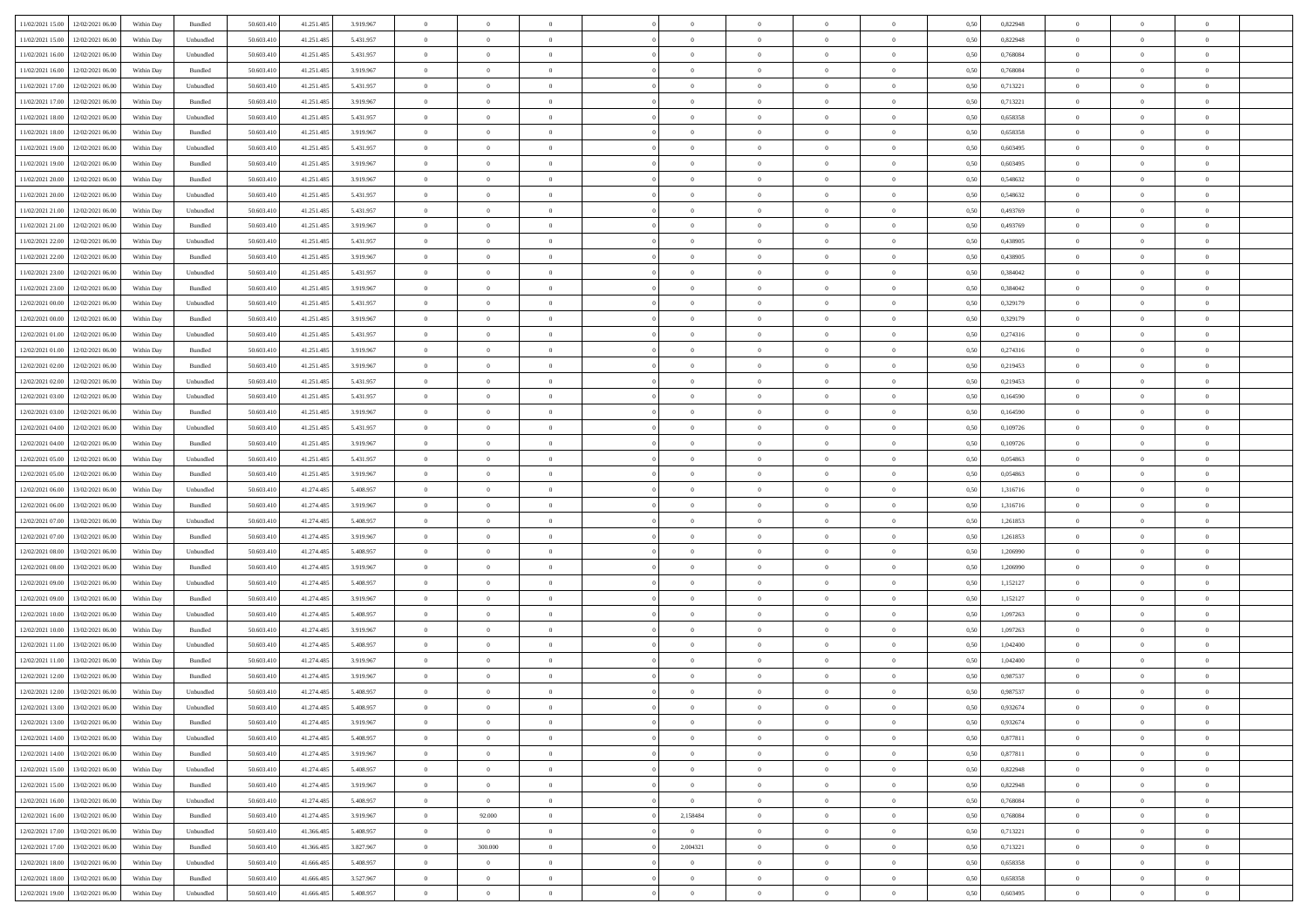| 12/02/2021 19:00 | 13/02/2021 06:00 | Within Dav | Bundled            | 50.603.410 | 41.666.485 | 3.527.967 | $\overline{0}$ | 404.318        |                | 1,695995       | $\Omega$       | $\Omega$       | $\theta$       | 0,50 | 0,603495 | $\theta$       | $\theta$       | $\theta$       |  |
|------------------|------------------|------------|--------------------|------------|------------|-----------|----------------|----------------|----------------|----------------|----------------|----------------|----------------|------|----------|----------------|----------------|----------------|--|
|                  |                  |            |                    |            |            |           |                |                |                |                |                |                |                |      |          |                |                |                |  |
| 12/02/2021 20:00 | 13/02/2021 06:00 | Within Day | Unbundled          | 50.603.410 | 42.070.803 | 5.408.957 | $\overline{0}$ | $\overline{0}$ | $\overline{0}$ | $\overline{0}$ | $\bf{0}$       | $\overline{0}$ | $\overline{0}$ | 0,50 | 0,548632 | $\theta$       | $\theta$       | $\overline{0}$ |  |
| 12/02/2021 20:00 | 13/02/2021 06:00 | Within Day | Bundled            | 50.603.410 | 42.070.803 | 3.123.649 | $\overline{0}$ | 270.000        | $\overline{0}$ | 1,541832       | $\bf{0}$       | $\bf{0}$       | $\mathbf{0}$   | 0,50 | 0,548632 | $\overline{0}$ | $\overline{0}$ | $\overline{0}$ |  |
| 12/02/2021 21:00 | 13/02/2021 06:00 | Within Dav | Unbundled          | 50.603.410 | 42.340.803 | 5.408.957 | $\overline{0}$ | $\overline{0}$ | $\overline{0}$ | $\overline{0}$ | $\bf{0}$       | $\overline{0}$ | $\overline{0}$ | 0.50 | 0,493769 | $\theta$       | $\theta$       | $\overline{0}$ |  |
| 12/02/2021 21:00 | 13/02/2021 06:00 | Within Day | Bundled            | 50.603.410 | 42.340.803 | 2.853.649 | $\overline{0}$ | 1.038.723      | $\overline{0}$ | 1,387669       | $\bf{0}$       | $\overline{0}$ | $\bf{0}$       | 0,50 | 0,493769 | $\theta$       | $\overline{0}$ | $\overline{0}$ |  |
| 12/02/2021 22:00 | 13/02/2021 06:00 | Within Day | Bundled            | 50.603.410 | 43.379.526 | 1.814.926 | $\overline{0}$ | 163.000        | $\overline{0}$ | 1,233405       | $\overline{0}$ | $\overline{0}$ | $\mathbf{0}$   | 0,50 | 0,438905 | $\bf{0}$       | $\overline{0}$ | $\bf{0}$       |  |
|                  |                  |            |                    |            |            |           |                |                |                |                | $\overline{0}$ |                |                |      |          | $\theta$       | $\overline{0}$ | $\overline{0}$ |  |
| 12/02/2021 22:00 | 13/02/2021 06:00 | Within Dav | Unbundled          | 50.603.410 | 43.379.526 | 5.408.957 | $\overline{0}$ | $\overline{0}$ | $\overline{0}$ | $\overline{0}$ |                | $\overline{0}$ | $\overline{0}$ | 0.50 | 0,438905 |                |                |                |  |
| 12/02/2021 23:00 | 13/02/2021 06:00 | Within Day | Unbundled          | 50.603.410 | 43.542.526 | 5.408.957 | $\overline{0}$ | $\theta$       | $\overline{0}$ | $\overline{0}$ | $\bf{0}$       | $\overline{0}$ | $\bf{0}$       | 0,50 | 0,384042 | $\theta$       | $\theta$       | $\overline{0}$ |  |
| 12/02/2021 23:00 | 13/02/2021 06:00 | Within Day | Bundled            | 50.603.410 | 43.542.526 | 1.651.926 | $\overline{0}$ | $\overline{0}$ | $\overline{0}$ | $\bf{0}$       | $\bf{0}$       | $\bf{0}$       | $\bf{0}$       | 0,50 | 0,384042 | $\,0\,$        | $\overline{0}$ | $\overline{0}$ |  |
| 13/02/2021 00:00 | 13/02/2021 06:00 | Within Dav | Unbundled          | 50.603.410 | 43.542.526 | 5.408.957 | $\overline{0}$ | $\overline{0}$ | $\overline{0}$ | $\overline{0}$ | $\overline{0}$ | $\overline{0}$ | $\overline{0}$ | 0.50 | 0,329179 | $\theta$       | $\overline{0}$ | $\overline{0}$ |  |
| 13/02/2021 00:00 | 13/02/2021 06:00 | Within Day | Bundled            | 50.603.410 | 43.542.526 | 1.651.926 | $\overline{0}$ | $\theta$       | $\overline{0}$ | $\overline{0}$ | $\bf{0}$       | $\overline{0}$ | $\bf{0}$       | 0,50 | 0,329179 | $\,$ 0 $\,$    | $\overline{0}$ | $\overline{0}$ |  |
| 13/02/2021 01:00 | 13/02/2021 06:00 | Within Day | Unbundled          | 50.603.410 | 43.542.526 | 5.408.957 | $\overline{0}$ | $\overline{0}$ | $\overline{0}$ | $\bf{0}$       | $\bf{0}$       | $\bf{0}$       | $\mathbf{0}$   | 0,50 | 0,274316 | $\overline{0}$ | $\overline{0}$ | $\overline{0}$ |  |
| 13/02/2021 01:00 | 13/02/2021 06:00 | Within Dav | Bundled            | 50.603.410 | 43.542.526 | 1.651.926 | $\overline{0}$ | $\overline{0}$ | $\overline{0}$ | $\overline{0}$ | $\overline{0}$ | $\overline{0}$ | $\overline{0}$ | 0.50 | 0,274316 | $\theta$       | $\theta$       | $\overline{0}$ |  |
|                  |                  |            |                    |            |            |           |                |                |                |                |                |                |                |      |          |                |                |                |  |
| 13/02/2021 02:00 | 13/02/2021 06:00 | Within Day | Unbundled          | 50.603.410 | 43.542.526 | 5.408.957 | $\overline{0}$ | $\overline{0}$ | $\overline{0}$ | $\overline{0}$ | $\bf{0}$       | $\overline{0}$ | $\bf{0}$       | 0,50 | 0,219453 | $\theta$       | $\overline{0}$ | $\overline{0}$ |  |
| 13/02/2021 02:00 | 13/02/2021 06:00 | Within Day | Bundled            | 50.603.410 | 43.542.526 | 1.651.926 | $\overline{0}$ | 588.753        | $\overline{0}$ | 0,616753       | $\bf{0}$       | $\overline{0}$ | $\mathbf{0}$   | 0,50 | 0,219453 | $\overline{0}$ | $\overline{0}$ | $\bf{0}$       |  |
| 13/02/2021 03:00 | 13/02/2021 06:00 | Within Dav | Unbundled          | 50.603.410 | 44.131.279 | 5.408.957 | $\overline{0}$ | $\overline{0}$ | $\overline{0}$ | $\overline{0}$ | $\overline{0}$ | $\overline{0}$ | $\overline{0}$ | 0.50 | 0,164590 | $\theta$       | $\overline{0}$ | $\overline{0}$ |  |
| 13/02/2021 03:00 | 13/02/2021 06:00 | Within Day | Bundled            | 50.603.410 | 44.131.279 | 1.063.173 | $\overline{0}$ | $\theta$       | $\overline{0}$ | $\overline{0}$ | $\bf{0}$       | $\overline{0}$ | $\bf{0}$       | 0,50 | 0,164590 | $\theta$       | $\theta$       | $\overline{0}$ |  |
| 13/02/2021 04:00 | 13/02/2021 06:00 | Within Day | Unbundled          | 50.603.410 | 44.131.279 | 5.408.957 | $\overline{0}$ | $\overline{0}$ | $\overline{0}$ | $\bf{0}$       | $\bf{0}$       | $\bf{0}$       | $\mathbf{0}$   | 0,50 | 0,109726 | $\,0\,$        | $\overline{0}$ | $\overline{0}$ |  |
| 13/02/2021 04:00 | 13/02/2021 06:00 | Within Dav | Bundled            | 50.603.410 | 44.131.279 | 1.063.173 | $\overline{0}$ | $\overline{0}$ | $\overline{0}$ | $\overline{0}$ | $\overline{0}$ | $\overline{0}$ | $\overline{0}$ | 0.50 | 0,109726 | $\theta$       | $\overline{0}$ | $\overline{0}$ |  |
| 13/02/2021 05:00 | 13/02/2021 06:00 | Within Day | Unbundled          | 50.603.410 | 44.131.279 | 5.408.957 | $\overline{0}$ | $\theta$       | $\overline{0}$ | $\overline{0}$ | $\bf{0}$       | $\overline{0}$ | $\bf{0}$       | 0,50 | 0,054863 | $\,$ 0 $\,$    | $\theta$       | $\overline{0}$ |  |
|                  |                  |            |                    |            |            |           |                |                |                |                |                |                |                |      |          |                |                |                |  |
| 13/02/2021 05:00 | 13/02/2021 06:00 | Within Day | Bundled            | 50.603.410 | 44.131.279 | 1.063.173 | $\overline{0}$ | $\overline{0}$ | $\overline{0}$ | $\bf{0}$       | $\bf{0}$       | $\bf{0}$       | $\bf{0}$       | 0,50 | 0,054863 | $\bf{0}$       | $\overline{0}$ | $\overline{0}$ |  |
| 13/02/2021 06:00 | 14/02/2021 06:00 | Within Day | Unbundled          | 50.603.410 | 41.106.485 | 5.576.957 | $\overline{0}$ | $\overline{0}$ | $\overline{0}$ | $\overline{0}$ | $\overline{0}$ | $\overline{0}$ | $\overline{0}$ | 0.50 | 1,316716 | $\theta$       | $\overline{0}$ | $\overline{0}$ |  |
| 13/02/2021 06:00 | 14/02/2021 06:00 | Within Day | Bundled            | 50.603.410 | 41.106.485 | 3.919.967 | $\overline{0}$ | $\theta$       | $\overline{0}$ | $\overline{0}$ | $\bf{0}$       | $\overline{0}$ | $\,$ 0 $\,$    | 0,50 | 1,316716 | $\,$ 0 $\,$    | $\overline{0}$ | $\overline{0}$ |  |
| 13/02/2021 07:00 | 14/02/2021 06:00 | Within Day | Unbundled          | 50.603.410 | 41.106.485 | 5.576.957 | $\overline{0}$ | $\bf{0}$       | $\overline{0}$ | $\bf{0}$       | $\overline{0}$ | $\overline{0}$ | $\mathbf{0}$   | 0,50 | 1,261853 | $\bf{0}$       | $\overline{0}$ | $\bf{0}$       |  |
| 13/02/2021 07:00 | 14/02/2021 06:00 | Within Dav | Bundled            | 50.603.410 | 41.106.485 | 3.919.967 | $\overline{0}$ | $\overline{0}$ | $\overline{0}$ | $\overline{0}$ | $\overline{0}$ | $\overline{0}$ | $\overline{0}$ | 0.50 | 1,261853 | $\theta$       | $\overline{0}$ | $\overline{0}$ |  |
| 13/02/2021 08:00 | 14/02/2021 06:00 | Within Day | Bundled            | 50.603.410 | 41.106.485 | 3.919.967 | $\overline{0}$ | $\theta$       | $\overline{0}$ | $\overline{0}$ | $\bf{0}$       | $\overline{0}$ | $\bf{0}$       | 0,50 | 1,206990 | $\theta$       | $\theta$       | $\overline{0}$ |  |
| 13/02/2021 08:00 | 14/02/2021 06:00 | Within Day | Unbundled          | 50.603.410 | 41.106.485 | 5.576.957 | $\overline{0}$ | $\overline{0}$ | $\overline{0}$ | $\bf{0}$       | $\bf{0}$       | $\bf{0}$       | $\bf{0}$       | 0,50 | 1,206990 | $\,0\,$        | $\overline{0}$ | $\overline{0}$ |  |
|                  |                  |            |                    |            |            |           |                |                |                |                |                |                |                |      |          |                |                |                |  |
| 13/02/2021 09:00 | 14/02/2021 06:00 | Within Day | Unbundled          | 50.603.410 | 41.106.485 | 5.576.957 | $\overline{0}$ | $\overline{0}$ | $\overline{0}$ | $\overline{0}$ | $\overline{0}$ | $\overline{0}$ | $\overline{0}$ | 0.50 | 1,152127 | $\theta$       | $\overline{0}$ | $\overline{0}$ |  |
| 13/02/2021 09:00 | 14/02/2021 06:00 | Within Day | Bundled            | 50.603.410 | 41.106.485 | 3.919.967 | $\overline{0}$ | $\theta$       | $\overline{0}$ | $\overline{0}$ | $\bf{0}$       | $\overline{0}$ | $\bf{0}$       | 0,50 | 1,152127 | $\,$ 0 $\,$    | $\theta$       | $\overline{0}$ |  |
| 13/02/2021 10:00 | 14/02/2021 06:00 | Within Day | Unbundled          | 50.603.410 | 41.106.485 | 5.576.957 | $\overline{0}$ | $\overline{0}$ | $\overline{0}$ | $\bf{0}$       | $\bf{0}$       | $\bf{0}$       | $\mathbf{0}$   | 0,50 | 1,097263 | $\bf{0}$       | $\overline{0}$ | $\overline{0}$ |  |
| 13/02/2021 10:00 | 14/02/2021 06:00 | Within Day | Bundled            | 50.603.410 | 41.106.485 | 3.919.967 | $\overline{0}$ | $\Omega$       | $\overline{0}$ | $\Omega$       | $\overline{0}$ | $\overline{0}$ | $\overline{0}$ | 0,50 | 1,097263 | $\,0\,$        | $\theta$       | $\theta$       |  |
| 13/02/2021 11:00 | 14/02/2021 06:00 | Within Day | Unbundled          | 50.603.410 | 41.106.485 | 5.576.957 | $\overline{0}$ | $\theta$       | $\overline{0}$ | $\overline{0}$ | $\bf{0}$       | $\overline{0}$ | $\bf{0}$       | 0,50 | 1,042400 | $\theta$       | $\overline{0}$ | $\overline{0}$ |  |
| 13/02/2021 11:00 | 14/02/2021 06:00 | Within Day | Bundled            | 50.603.410 | 41.106.485 | 3.919.967 | $\overline{0}$ | $\overline{0}$ | $\overline{0}$ | $\bf{0}$       | $\bf{0}$       | $\overline{0}$ | $\mathbf{0}$   | 0,50 | 1,042400 | $\bf{0}$       | $\overline{0}$ | $\bf{0}$       |  |
| 13/02/2021 12:00 | 14/02/2021 06:00 | Within Day | Unbundled          | 50,603.41  | 41.106.485 | 5.576.957 | $\overline{0}$ | $\Omega$       | $\Omega$       | $\Omega$       | $\overline{0}$ | $\overline{0}$ | $\overline{0}$ | 0.50 | 0.987537 | $\,0\,$        | $\theta$       | $\theta$       |  |
|                  |                  |            |                    |            |            |           | $\overline{0}$ | $\theta$       | $\overline{0}$ |                | $\bf{0}$       | $\overline{0}$ |                |      |          | $\theta$       | $\theta$       | $\overline{0}$ |  |
| 13/02/2021 12:00 | 14/02/2021 06:00 | Within Day | Bundled            | 50.603.410 | 41.106.485 | 3.919.967 |                |                |                | $\overline{0}$ |                |                | $\bf{0}$       | 0,50 | 0,987537 |                |                |                |  |
| 13/02/2021 13:00 | 14/02/2021 06:00 | Within Day | Bundled            | 50.603.410 | 41.106.485 | 3.919.967 | $\overline{0}$ | $\overline{0}$ | $\overline{0}$ | $\bf{0}$       | $\bf{0}$       | $\bf{0}$       | $\mathbf{0}$   | 0,50 | 0,932674 | $\,0\,$        | $\overline{0}$ | $\overline{0}$ |  |
| 13/02/2021 13:00 | 14/02/2021 06:00 | Within Day | Unbundled          | 50,603.41  | 41.106.485 | 5.576.957 | $\overline{0}$ | $\Omega$       | $\overline{0}$ | $\Omega$       | $\overline{0}$ | $\overline{0}$ | $\overline{0}$ | 0.50 | 0.932674 | $\,$ 0 $\,$    | $\theta$       | $\theta$       |  |
| 13/02/2021 14:00 | 14/02/2021 06:00 | Within Day | Unbundled          | 50.603.410 | 41.106.485 | 5.576.957 | $\overline{0}$ | $\theta$       | $\overline{0}$ | $\overline{0}$ | $\bf{0}$       | $\overline{0}$ | $\bf{0}$       | 0,50 | 0,877811 | $\,$ 0 $\,$    | $\overline{0}$ | $\overline{0}$ |  |
| 13/02/2021 14:00 | 14/02/2021 06:00 | Within Day | Bundled            | 50.603.410 | 41.106.485 | 3.919.967 | $\overline{0}$ | $\overline{0}$ | $\overline{0}$ | $\bf{0}$       | $\bf{0}$       | $\bf{0}$       | $\mathbf{0}$   | 0,50 | 0,877811 | $\bf{0}$       | $\overline{0}$ | $\overline{0}$ |  |
| 13/02/2021 15:00 | 14/02/2021 06:00 | Within Day | Unbundled          | 50.603.410 | 41.106.485 | 5.576.957 | $\overline{0}$ | $\Omega$       | $\overline{0}$ | $\Omega$       | $\bf{0}$       | $\overline{0}$ | $\overline{0}$ | 0.50 | 0,822948 | $\,0\,$        | $\theta$       | $\theta$       |  |
| 13/02/2021 15:00 | 14/02/2021 06:00 | Within Day | Bundled            | 50.603.410 | 41.106.485 | 3.919.967 | $\overline{0}$ | $\overline{0}$ | $\overline{0}$ | $\overline{0}$ | $\bf{0}$       | $\overline{0}$ | $\bf{0}$       | 0,50 | 0,822948 | $\,$ 0 $\,$    | $\overline{0}$ | $\overline{0}$ |  |
| 13/02/2021 16:00 | 14/02/2021 06:00 | Within Day | Unbundled          | 50.603.410 | 41.106.485 | 5.576.957 | $\overline{0}$ | $\overline{0}$ | $\overline{0}$ | $\overline{0}$ | $\overline{0}$ | $\overline{0}$ | $\mathbf{0}$   | 0,50 | 0,768084 | $\bf{0}$       | $\overline{0}$ | $\bf{0}$       |  |
|                  |                  |            |                    |            |            |           |                |                |                |                |                |                |                |      |          |                |                | $\theta$       |  |
| 13/02/2021 16:00 | 14/02/2021 06:00 | Within Day | Bundled            | 50.603.41  | 41.106.485 | 3.919.967 | $\overline{0}$ | $\Omega$       | $\Omega$       | $\Omega$       | $\Omega$       | $\overline{0}$ | $\overline{0}$ | 0.50 | 0.768084 | $\theta$       | $\theta$       |                |  |
| 13/02/2021 17:00 | 14/02/2021 06:00 | Within Day | Unbundled          | 50.603.410 | 41.106.485 | 5.576.957 | $\overline{0}$ | $\overline{0}$ | $\overline{0}$ | $\overline{0}$ | $\,$ 0         | $\bf{0}$       | $\bf{0}$       | 0,50 | 0,713221 | $\,0\,$        | $\,$ 0 $\,$    | $\overline{0}$ |  |
| 13/02/2021 17:00 | 14/02/2021 06:00 | Within Day | $\mathbf B$ undled | 50.603.410 | 41.106.485 | 3.919.967 | $\bf{0}$       | $\bf{0}$       |                |                |                |                |                | 0,50 | 0,713221 | $\bf{0}$       | $\overline{0}$ |                |  |
| 13/02/2021 18:00 | 14/02/2021 06:00 | Within Day | Unbundled          | 50.603.410 | 41.106.485 | 5.576.957 | $\overline{0}$ | 95,000         | $\overline{0}$ | $\Omega$       | $\overline{0}$ | $\overline{0}$ | $\overline{0}$ | 0.50 | 0.658358 | $\theta$       | $\theta$       | $\theta$       |  |
| 13/02/2021 18:00 | 14/02/2021 06:00 | Within Day | Bundled            | 50.603.410 | 41.106.485 | 3.919.967 | $\overline{0}$ | 266.000        | $\overline{0}$ | 1,850158       | $\bf{0}$       | $\bf{0}$       | $\mathbf{0}$   | 0,50 | 0,658358 | $\,$ 0 $\,$    | $\,$ 0 $\,$    | $\bf{0}$       |  |
| 13/02/2021 19:00 | 14/02/2021 06:00 | Within Day | Bundled            | 50.603.410 | 41.467.485 | 3.653.967 | $\overline{0}$ | 1.168.040      | $\overline{0}$ | 1,695995       | $\overline{0}$ | $\overline{0}$ | $\mathbf{0}$   | 0,50 | 0,603495 | $\overline{0}$ | $\bf{0}$       | $\bf{0}$       |  |
| 13/02/2021 19:00 | 14/02/2021 06:00 | Within Day | Unbundled          | 50.603.410 | 41.467.485 | 5.481.957 | $\overline{0}$ | $\overline{0}$ | $\overline{0}$ | $\overline{0}$ | $\overline{0}$ | $\overline{0}$ | $\bf{0}$       | 0.50 | 0.603495 | $\bf{0}$       | $\theta$       | $\overline{0}$ |  |
| 13/02/2021 20:00 | 14/02/2021 06:00 |            |                    | 50.603.410 | 42.635.525 | 5.481.957 | $\overline{0}$ | $\overline{0}$ | $\overline{0}$ |                | $\bf{0}$       |                |                |      | 0,548632 | $\,$ 0 $\,$    | $\overline{0}$ | $\overline{0}$ |  |
|                  |                  | Within Day | Unbundled          |            |            |           |                |                |                | $\bf{0}$       |                | $\bf{0}$       | $\mathbf{0}$   | 0,50 |          |                |                |                |  |
| 13/02/2021 20:00 | 14/02/2021 06:00 | Within Day | Bundled            | 50.603.410 | 42.635.525 | 2.485.927 | $\overline{0}$ | 716.000        | $\overline{0}$ | 1,541832       | $\overline{0}$ | $\overline{0}$ | $\mathbf{0}$   | 0,50 | 0,548632 | $\overline{0}$ | $\bf{0}$       | $\bf{0}$       |  |
| 13/02/2021 21.00 | 14/02/2021 06:00 | Within Day | Unbundled          | 50.603.410 | 43.351.525 | 5.481.957 | $\overline{0}$ | $\overline{0}$ | $\overline{0}$ | $\overline{0}$ | $\overline{0}$ | $\overline{0}$ | $\bf{0}$       | 0.50 | 0,493769 | $\overline{0}$ | $\theta$       | $\overline{0}$ |  |
| 13/02/2021 21:00 | 14/02/2021 06:00 | Within Day | Bundled            | 50.603.410 | 43.351.525 | 1.769.927 | $\overline{0}$ | 105.000        | $\overline{0}$ | 1,387669       | $\bf{0}$       | $\bf{0}$       | $\bf{0}$       | 0,50 | 0,493769 | $\,$ 0 $\,$    | $\overline{0}$ | $\overline{0}$ |  |
| 13/02/2021 22:00 | 14/02/2021 06:00 | Within Day | Unbundled          | 50.603.410 | 43.456.525 | 5.481.957 | $\overline{0}$ | $\overline{0}$ | $\overline{0}$ | $\overline{0}$ | $\overline{0}$ | $\bf{0}$       | $\mathbf{0}$   | 0,50 | 0,438905 | $\overline{0}$ | $\overline{0}$ | $\bf{0}$       |  |
| 13/02/2021 22:00 | 14/02/2021 06:00 | Within Day | Bundled            | 50.603.410 | 43.456.525 | 1.664.927 | $\overline{0}$ | $\overline{0}$ | $\overline{0}$ | $\Omega$       | $\overline{0}$ | $\overline{0}$ | $\overline{0}$ | 0.50 | 0.438905 | $\overline{0}$ | $\theta$       | $\overline{0}$ |  |
| 13/02/2021 23:00 | 14/02/2021 06:00 | Within Day | Unbundled          | 50.603.410 | 43.456.525 | 5.481.957 | $\overline{0}$ | $\bf{0}$       | $\overline{0}$ | $\overline{0}$ | $\bf{0}$       | $\bf{0}$       | $\mathbf{0}$   | 0,50 | 0,384042 | $\,$ 0 $\,$    | $\,$ 0 $\,$    | $\bf{0}$       |  |
|                  |                  |            |                    |            |            |           |                |                |                |                |                |                |                |      |          |                |                |                |  |
| 13/02/2021 23:00 | 14/02/2021 06:00 | Within Day | Bundled            | 50.603.410 | 43.456.525 | 1.664.927 | $\overline{0}$ | 491.500        | $\overline{0}$ | 1,079242       | $\bf{0}$       | $\bf{0}$       | $\mathbf{0}$   | 0,50 | 0,384042 | $\overline{0}$ | $\bf{0}$       | $\bf{0}$       |  |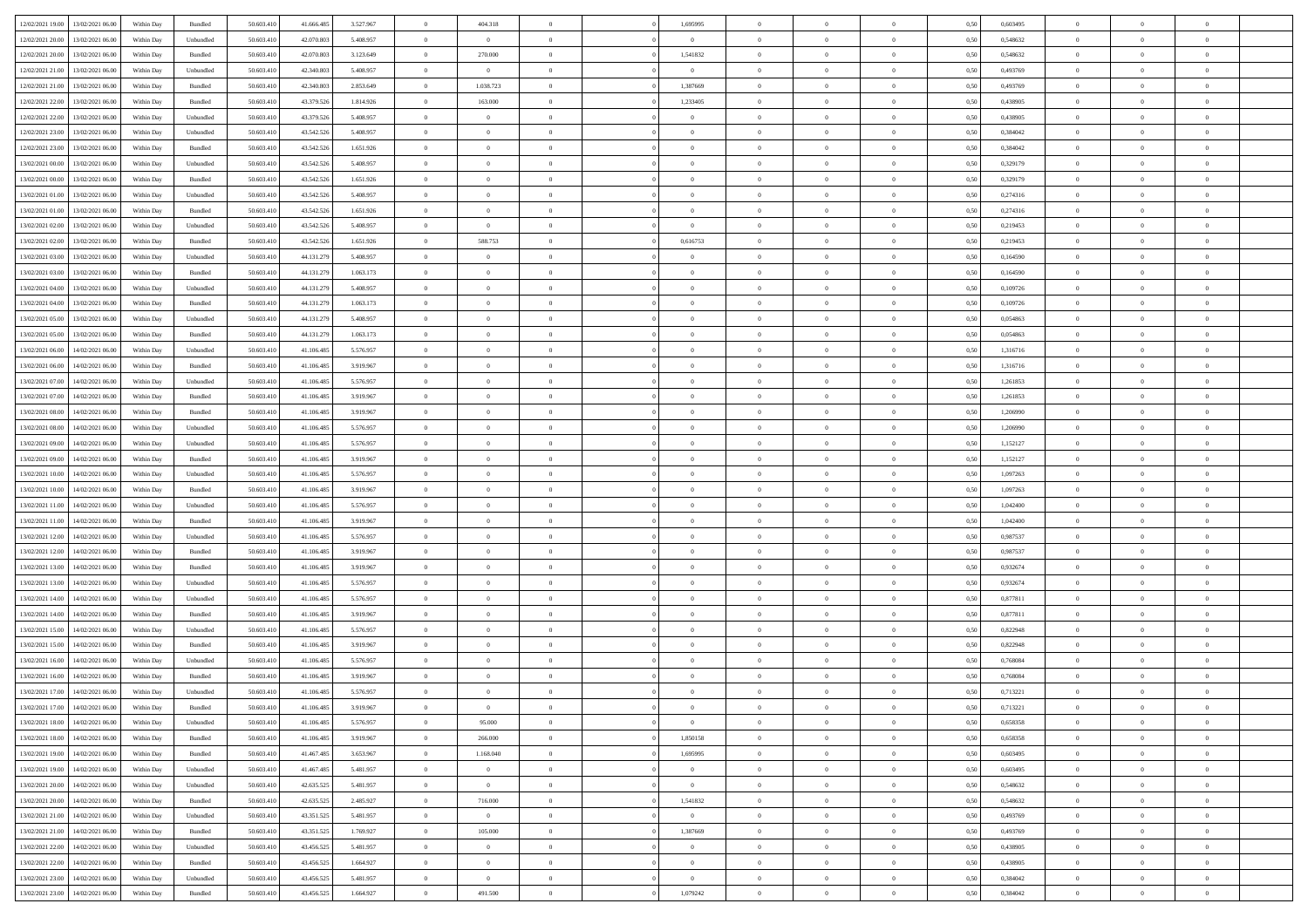|                  | 14/02/2021 06:00 | Within Dav | Unbundled | 50.603.410 | 43.948.025 | 5.481.957 | $\theta$       | $\theta$       |                | $\Omega$       | $\Omega$       | $\Omega$       | $\theta$       | 0.50 | 0,329179 | $\theta$       | $\theta$       | $\theta$       |  |
|------------------|------------------|------------|-----------|------------|------------|-----------|----------------|----------------|----------------|----------------|----------------|----------------|----------------|------|----------|----------------|----------------|----------------|--|
| 14/02/2021 00:00 |                  |            |           |            |            |           |                |                |                |                |                |                |                |      |          |                |                |                |  |
| 14/02/2021 00:00 | 14/02/2021 06:00 | Within Day | Bundled   | 50.603.410 | 43.948.025 | 1.173.427 | $\overline{0}$ | 702.000        | $\overline{0}$ | 0,925079       | $\bf{0}$       | $\overline{0}$ | $\overline{0}$ | 0,50 | 0,329179 | $\theta$       | $\theta$       | $\overline{0}$ |  |
| 14/02/2021 01:00 | 14/02/2021 06:00 | Within Day | Unbundled | 50.603.410 | 44.650.025 | 5.481.957 | $\overline{0}$ | $\bf{0}$       | $\overline{0}$ | $\bf{0}$       | $\bf{0}$       | $\bf{0}$       | $\mathbf{0}$   | 0,50 | 0,274316 | $\overline{0}$ | $\overline{0}$ | $\overline{0}$ |  |
| 14/02/2021 01:00 | 14/02/2021 06:00 | Within Dav | Bundled   | 50.603.410 | 44.650.025 | 471.427   | $\overline{0}$ | 28.700         | $\overline{0}$ | 0,770916       | $\bf{0}$       | $\overline{0}$ | $\overline{0}$ | 0.50 | 0,274316 | $\theta$       | $\theta$       | $\overline{0}$ |  |
|                  |                  |            |           |            |            |           |                |                |                |                |                |                |                |      |          |                |                |                |  |
| 14/02/2021 02:00 | 14/02/2021 06:00 | Within Day | Unbundled | 50.603.410 | 44.678.725 | 5.481.957 | $\overline{0}$ | $\theta$       | $\overline{0}$ | $\overline{0}$ | $\bf{0}$       | $\overline{0}$ | $\bf{0}$       | 0,50 | 0,219453 | $\theta$       | $\overline{0}$ | $\overline{0}$ |  |
| 14/02/2021 02:00 | 14/02/2021 06:00 | Within Day | Bundled   | 50.603.410 | 44.678.725 | 442.727   | $\overline{0}$ | $\bf{0}$       | $\overline{0}$ | $\overline{0}$ | $\overline{0}$ | $\overline{0}$ | $\mathbf{0}$   | 0,50 | 0,219453 | $\overline{0}$ | $\overline{0}$ | $\bf{0}$       |  |
| 14/02/2021 03:00 | 14/02/2021 06:00 | Within Dav | Unbundled | 50.603.410 | 44.678.725 | 5.481.957 | $\overline{0}$ | $\overline{0}$ | $\overline{0}$ | $\overline{0}$ | $\overline{0}$ | $\overline{0}$ | $\overline{0}$ | 0.50 | 0,164590 | $\theta$       | $\overline{0}$ | $\overline{0}$ |  |
| 14/02/2021 03:00 | 14/02/2021 06:00 | Within Day | Bundled   | 50.603.410 | 44.678.725 | 442.727   | $\overline{0}$ | $\theta$       | $\overline{0}$ | $\overline{0}$ | $\bf{0}$       | $\overline{0}$ | $\bf{0}$       | 0,50 | 0,164590 | $\theta$       | $\theta$       | $\overline{0}$ |  |
| 14/02/2021 04:00 | 14/02/2021 06:00 | Within Day | Unbundled | 50.603.410 | 44.678.725 | 5.481.957 | $\overline{0}$ | $\overline{0}$ | $\overline{0}$ | $\bf{0}$       | $\bf{0}$       | $\overline{0}$ | $\bf{0}$       | 0,50 | 0,109726 | $\,0\,$        | $\overline{0}$ | $\overline{0}$ |  |
|                  |                  |            |           |            |            |           |                |                |                |                |                |                |                |      |          |                |                |                |  |
| 14/02/2021 04:00 | 14/02/2021 06:00 | Within Dav | Bundled   | 50.603.410 | 44.678.725 | 442.727   | $\overline{0}$ | $\overline{0}$ | $\overline{0}$ | $\overline{0}$ | $\overline{0}$ | $\overline{0}$ | $\overline{0}$ | 0.50 | 0,109726 | $\theta$       | $\overline{0}$ | $\overline{0}$ |  |
| 14/02/2021 05:00 | 14/02/2021 06:00 | Within Day | Bundled   | 50.603.410 | 44.678.725 | 442.727   | $\overline{0}$ | $\theta$       | $\overline{0}$ | $\overline{0}$ | $\bf{0}$       | $\overline{0}$ | $\bf{0}$       | 0,50 | 0,054863 | $\theta$       | $\theta$       | $\overline{0}$ |  |
| 14/02/2021 05:00 | 14/02/2021 06:00 | Within Day | Unbundled | 50.603.410 | 44.678.725 | 5.481.957 | $\overline{0}$ | $\overline{0}$ | $\overline{0}$ | $\overline{0}$ | $\bf{0}$       | $\overline{0}$ | $\mathbf{0}$   | 0,50 | 0,054863 | $\overline{0}$ | $\overline{0}$ | $\overline{0}$ |  |
| 14/02/2021 06:00 | 15/02/2021 06:00 | Within Day | Unbundled | 50.603.410 | 42.401.485 | 5.831.292 | $\overline{0}$ | $\overline{0}$ | $\overline{0}$ | $\overline{0}$ | $\overline{0}$ | $\overline{0}$ | $\overline{0}$ | 0.50 | 1,316716 | $\theta$       | $\theta$       | $\overline{0}$ |  |
| 14/02/2021 06:00 | 15/02/2021 06:00 | Within Day | Bundled   | 50.603.410 | 42.401.485 | 2.370.632 | $\overline{0}$ | $\theta$       | $\overline{0}$ | $\overline{0}$ | $\bf{0}$       | $\overline{0}$ | $\bf{0}$       | 0,50 | 1,316716 | $\theta$       | $\overline{0}$ | $\overline{0}$ |  |
|                  |                  |            |           |            |            |           |                |                |                |                |                |                |                |      |          |                |                |                |  |
| 14/02/2021 07:00 | 15/02/2021 06:00 | Within Day | Unbundled | 50.603.410 | 42.401.485 | 5.831.292 | $\overline{0}$ | $\overline{0}$ | $\overline{0}$ | $\overline{0}$ | $\overline{0}$ | $\overline{0}$ | $\mathbf{0}$   | 0,50 | 1,261853 | $\overline{0}$ | $\overline{0}$ | $\bf{0}$       |  |
| 14/02/2021 07:00 | 15/02/2021 06:00 | Within Dav | Bundled   | 50.603.410 | 42.401.485 | 2.370.632 | $\overline{0}$ | $\overline{0}$ | $\overline{0}$ | $\overline{0}$ | $\overline{0}$ | $\overline{0}$ | $\overline{0}$ | 0.50 | 1,261853 | $\theta$       | $\overline{0}$ | $\overline{0}$ |  |
| 14/02/2021 08:00 | 15/02/2021 06:00 | Within Day | Unbundled | 50.603.410 | 42.401.485 | 5.831.292 | $\overline{0}$ | $\theta$       | $\overline{0}$ | $\overline{0}$ | $\bf{0}$       | $\overline{0}$ | $\bf{0}$       | 0,50 | 1,206990 | $\theta$       | $\theta$       | $\overline{0}$ |  |
| 14/02/2021 08:00 | 15/02/2021 06:00 | Within Day | Bundled   | 50.603.410 | 42.401.485 | 2.370.632 | $\overline{0}$ | $\overline{0}$ | $\overline{0}$ | $\bf{0}$       | $\bf{0}$       | $\overline{0}$ | $\mathbf{0}$   | 0,50 | 1,206990 | $\,0\,$        | $\overline{0}$ | $\overline{0}$ |  |
| 14/02/2021 09:00 | 15/02/2021 06:00 | Within Day | Unbundled | 50.603.410 | 42.401.485 | 5.831.292 | $\overline{0}$ | $\overline{0}$ | $\overline{0}$ | $\overline{0}$ | $\overline{0}$ | $\overline{0}$ | $\overline{0}$ | 0.50 | 1,152127 | $\theta$       | $\overline{0}$ | $\overline{0}$ |  |
|                  |                  |            |           |            |            |           |                |                |                |                |                |                |                |      |          |                |                |                |  |
| 14/02/2021 09:00 | 15/02/2021 06:00 | Within Day | Bundled   | 50.603.410 | 42.401.485 | 2.370.632 | $\overline{0}$ | $\theta$       | $\overline{0}$ | $\overline{0}$ | $\bf{0}$       | $\overline{0}$ | $\bf{0}$       | 0,50 | 1,152127 | $\,$ 0 $\,$    | $\theta$       | $\overline{0}$ |  |
| 14/02/2021 11:00 | 15/02/2021 06:00 | Within Day | Unbundled | 50.603.410 | 42.401.485 | 5.831.292 | $\overline{0}$ | $\overline{0}$ | $\overline{0}$ | $\bf{0}$       | $\bf{0}$       | $\overline{0}$ | $\bf{0}$       | 0,50 | 1,042400 | $\bf{0}$       | $\overline{0}$ | $\overline{0}$ |  |
| 14/02/2021 11:00 | 15/02/2021 06:00 | Within Day | Bundled   | 50.603.410 | 42.401.485 | 2.370.632 | $\overline{0}$ | $\overline{0}$ | $\overline{0}$ | $\overline{0}$ | $\overline{0}$ | $\overline{0}$ | $\overline{0}$ | 0.50 | 1.042400 | $\theta$       | $\theta$       | $\overline{0}$ |  |
| 14/02/2021 12:00 | 15/02/2021 06:00 | Within Day | Unbundled | 50.603.410 | 42.401.485 | 5.831.292 | $\overline{0}$ | $\theta$       | $\overline{0}$ | $\overline{0}$ | $\bf{0}$       | $\overline{0}$ | $\bf{0}$       | 0,50 | 0,987537 | $\theta$       | $\overline{0}$ | $\overline{0}$ |  |
| 14/02/2021 12:00 | 15/02/2021 06:00 | Within Day | Bundled   | 50.603.410 | 42.401.485 | 2.370.632 | $\overline{0}$ | $\bf{0}$       | $\overline{0}$ | $\overline{0}$ | $\overline{0}$ | $\overline{0}$ | $\mathbf{0}$   | 0,50 | 0,987537 | $\bf{0}$       | $\overline{0}$ | $\bf{0}$       |  |
|                  |                  |            |           |            |            |           |                |                |                |                |                |                |                |      |          |                |                |                |  |
| 14/02/2021 13:00 | 15/02/2021 06:00 | Within Dav | Unbundled | 50.603.410 | 42.401.485 | 5.831.292 | $\overline{0}$ | $\overline{0}$ | $\overline{0}$ | $\overline{0}$ | $\overline{0}$ | $\overline{0}$ | $\overline{0}$ | 0.50 | 0,932674 | $\theta$       | $\overline{0}$ | $\overline{0}$ |  |
| 14/02/2021 13:00 | 15/02/2021 06:00 | Within Day | Bundled   | 50.603.410 | 42.401.485 | 2.370.632 | $\overline{0}$ | $\theta$       | $\overline{0}$ | $\overline{0}$ | $\bf{0}$       | $\overline{0}$ | $\bf{0}$       | 0,50 | 0,932674 | $\theta$       | $\theta$       | $\overline{0}$ |  |
| 14/02/2021 14:00 | 15/02/2021 06:00 | Within Day | Unbundled | 50.603.410 | 42.401.485 | 5.831.292 | $\bf{0}$       | $\overline{0}$ | $\overline{0}$ | $\bf{0}$       | $\bf{0}$       | $\overline{0}$ | $\bf{0}$       | 0,50 | 0,877811 | $\,0\,$        | $\overline{0}$ | $\overline{0}$ |  |
| 14/02/2021 14:00 | 15/02/2021 06:00 | Within Day | Bundled   | 50.603.410 | 42.401.485 | 2.370.632 | $\overline{0}$ | $\overline{0}$ | $\overline{0}$ | $\overline{0}$ | $\overline{0}$ | $\overline{0}$ | $\overline{0}$ | 0.50 | 0,877811 | $\theta$       | $\overline{0}$ | $\overline{0}$ |  |
| 14/02/2021 15:00 | 15/02/2021 06:00 | Within Day | Unbundled | 50.603.410 | 42.401.485 | 5.831.292 | $\overline{0}$ | $\theta$       | $\overline{0}$ | $\overline{0}$ | $\bf{0}$       | $\overline{0}$ | $\bf{0}$       | 0,50 | 0,822948 | $\,$ 0 $\,$    | $\theta$       | $\overline{0}$ |  |
|                  |                  |            |           |            |            |           |                |                |                |                |                |                |                |      |          |                |                |                |  |
| 14/02/2021 15:00 | 15/02/2021 06:00 | Within Day | Bundled   | 50.603.410 | 42.401.485 | 2.370.632 | $\overline{0}$ | $\overline{0}$ | $\overline{0}$ | $\bf{0}$       | $\bf{0}$       | $\bf{0}$       | $\bf{0}$       | 0,50 | 0,822948 | $\bf{0}$       | $\overline{0}$ | $\overline{0}$ |  |
| 14/02/2021 16:00 | 15/02/2021 06:00 | Within Day | Bundled   | 50.603.410 | 42.401.485 | 2.370.632 | $\overline{0}$ | $\Omega$       | $\overline{0}$ | $\Omega$       | $\overline{0}$ | $\overline{0}$ | $\overline{0}$ | 0.50 | 0.768084 | $\,0\,$        | $\theta$       | $\theta$       |  |
| 14/02/2021 16:00 | 15/02/2021 06:00 | Within Day | Unbundled | 50.603.410 | 42.401.485 | 5.831.292 | $\overline{0}$ | $\theta$       | $\overline{0}$ | $\overline{0}$ | $\bf{0}$       | $\overline{0}$ | $\bf{0}$       | 0,50 | 0,768084 | $\theta$       | $\overline{0}$ | $\overline{0}$ |  |
| 14/02/2021 17:00 | 15/02/2021 06:00 | Within Day | Unbundled | 50.603.410 | 42.401.485 | 5.831.292 | $\overline{0}$ | $\bf{0}$       | $\overline{0}$ | $\bf{0}$       | $\bf{0}$       | $\overline{0}$ | $\mathbf{0}$   | 0,50 | 0,713221 | $\overline{0}$ | $\overline{0}$ | $\bf{0}$       |  |
| 14/02/2021 17:00 | 15/02/2021 06:00 | Within Day | Bundled   | 50,603.41  | 42.401.485 | 2.370.632 | $\overline{0}$ | $\overline{0}$ | $\Omega$       | $\Omega$       | $\overline{0}$ | $\overline{0}$ | $\overline{0}$ | 0.50 | 0,713221 | $\,0\,$        | $\theta$       | $\theta$       |  |
|                  |                  |            |           |            |            |           |                |                |                |                |                |                |                |      |          |                |                |                |  |
| 14/02/2021 18:00 | 15/02/2021 06:00 | Within Day | Unbundled | 50.603.410 | 42.401.485 | 5.831.292 | $\overline{0}$ | <sup>1</sup>   | $\overline{0}$ | $\overline{0}$ | $\bf{0}$       | $\overline{0}$ | $\bf{0}$       | 0,50 | 0,658358 | $\theta$       | $\theta$       | $\overline{0}$ |  |
| 14/02/2021 18:00 | 15/02/2021 06:00 | Within Day | Bundled   | 50.603.410 | 42.401.485 | 2.370.632 | $\overline{0}$ | $\overline{0}$ | $\overline{0}$ | $\bf{0}$       | $\bf{0}$       | $\bf{0}$       | $\bf{0}$       | 0,50 | 0,658358 | $\,0\,$        | $\overline{0}$ | $\overline{0}$ |  |
| 14/02/2021 19:00 | 15/02/2021 06:00 | Within Day | Unbundled | 50,603.41  | 42,401,486 | 5.831.291 | $\overline{0}$ | $\Omega$       | $\overline{0}$ | $\Omega$       | $\overline{0}$ | $\overline{0}$ | $\overline{0}$ | 0.50 | 0.603495 | $\,$ 0 $\,$    | $\theta$       | $\theta$       |  |
| 14/02/2021 19:00 | 15/02/2021 06:00 | Within Day | Bundled   | 50.603.410 | 42.401.486 | 2.370.632 | $\overline{0}$ | $\theta$       | $\overline{0}$ | $\overline{0}$ | $\bf{0}$       | $\overline{0}$ | $\bf{0}$       | 0,50 | 0,603495 | $\,$ 0 $\,$    | $\overline{0}$ | $\overline{0}$ |  |
| 14/02/2021 20:00 | 15/02/2021 06:00 | Within Day | Unbundled | 50.603.410 | 42.401.486 | 5.831.291 | $\overline{0}$ | $\overline{0}$ | $\overline{0}$ | $\bf{0}$       | $\bf{0}$       | $\bf{0}$       | $\bf{0}$       | 0,50 | 0,548632 | $\bf{0}$       | $\overline{0}$ | $\overline{0}$ |  |
|                  |                  |            |           |            |            |           | $\overline{0}$ | $\Omega$       | $\overline{0}$ | $\Omega$       | $\bf{0}$       | $\overline{0}$ | $\overline{0}$ | 0.50 |          | $\,0\,$        | $\theta$       | $\theta$       |  |
| 14/02/2021 20:00 | 15/02/2021 06:00 | Within Day | Bundled   | 50.603.410 | 42.401.486 | 2.370.632 |                |                |                |                |                |                |                |      | 0,548632 |                |                |                |  |
| 14/02/2021 21:00 | 15/02/2021 06:00 | Within Day | Unbundled | 50.603.410 | 42.401.486 | 5.831.291 | $\overline{0}$ | $\theta$       | $\overline{0}$ | $\overline{0}$ | $\bf{0}$       | $\overline{0}$ | $\bf{0}$       | 0,50 | 0,493769 | $\,$ 0 $\,$    | $\overline{0}$ | $\overline{0}$ |  |
| 14/02/2021 21.00 | 15/02/2021 06:00 | Within Day | Bundled   | 50.603.410 | 42.401.486 | 2.370.632 | $\overline{0}$ | $\overline{0}$ | $\overline{0}$ | $\overline{0}$ | $\bf{0}$       | $\bf{0}$       | $\mathbf{0}$   | 0,50 | 0,493769 | $\overline{0}$ | $\overline{0}$ | $\bf{0}$       |  |
| 14/02/2021 22.00 | 15/02/2021 06:00 | Within Day | Unbundled | 50,603.41  | 42.401.48  | 5.831.291 | $\overline{0}$ | $\Omega$       | $\Omega$       | $\Omega$       | $\Omega$       | $\overline{0}$ | $\overline{0}$ | 0.50 | 0.438905 | $\theta$       | $\theta$       | $\theta$       |  |
| 14/02/2021 22.00 | 15/02/2021 06:00 | Within Day | Bundled   | 50.603.410 | 42.401.486 | 2.370.632 | $\overline{0}$ | $\overline{0}$ | $\overline{0}$ | $\overline{0}$ | $\,$ 0         | $\overline{0}$ | $\bf{0}$       | 0,50 | 0,438905 | $\,0\,$        | $\,$ 0 $\,$    | $\overline{0}$ |  |
| 14/02/2021 23:00 | 15/02/2021 06:00 | Within Day | Unbundled | 50.603.410 | 42.401.486 | 5.831.291 | $\bf{0}$       | $\bf{0}$       |                |                |                |                |                | 0,50 | 0,384042 | $\bf{0}$       | $\overline{0}$ |                |  |
|                  |                  |            |           |            |            |           |                |                |                |                |                |                |                |      |          |                |                |                |  |
| 14/02/2021 23:00 | 15/02/2021 06:00 | Within Day | Bundled   | 50.603.410 | 42,401,486 | 2.370.632 | $\overline{0}$ | $\theta$       | $\Omega$       | $\Omega$       | $\theta$       | $\overline{0}$ | $\overline{0}$ | 0.50 | 0.384042 | $\theta$       | $\theta$       | $\theta$       |  |
| 15/02/2021 00:00 | 15/02/2021 06:00 | Within Day | Unbundled | 50.603.410 | 42.401.486 | 5.831.291 | $\overline{0}$ | $\,$ 0         | $\overline{0}$ | $\overline{0}$ | $\,$ 0 $\,$    | $\overline{0}$ | $\mathbf{0}$   | 0,50 | 0,329179 | $\,$ 0 $\,$    | $\,$ 0 $\,$    | $\bf{0}$       |  |
| 15/02/2021 00:00 | 15/02/2021 06:00 | Within Day | Bundled   | 50.603.410 | 42.401.486 | 2.370.632 | $\overline{0}$ | $\overline{0}$ | $\overline{0}$ | $\overline{0}$ | $\overline{0}$ | $\overline{0}$ | $\mathbf{0}$   | 0,50 | 0,329179 | $\overline{0}$ | $\bf{0}$       | $\bf{0}$       |  |
| 15/02/2021 01:00 | 15/02/2021 06:00 | Within Day | Unbundled | 50.603.410 | 42.401.486 | 5.831.291 | $\overline{0}$ | $\overline{0}$ | $\overline{0}$ | $\Omega$       | $\theta$       | $\overline{0}$ | $\bf{0}$       | 0.50 | 0,274316 | $\bf{0}$       | $\theta$       | $\overline{0}$ |  |
| 15/02/2021 01:00 | 15/02/2021 06:00 | Within Day | Bundled   | 50.603.410 | 42.401.486 | 2.370.632 | $\overline{0}$ | $\overline{0}$ | $\overline{0}$ | $\overline{0}$ | $\,$ 0 $\,$    | $\overline{0}$ | $\bf{0}$       | 0,50 | 0,274316 | $\,$ 0 $\,$    | $\overline{0}$ | $\overline{0}$ |  |
|                  |                  |            |           |            |            |           |                |                |                |                |                |                |                |      |          |                |                |                |  |
| 15/02/2021 02:00 | 15/02/2021 06:00 | Within Day | Bundled   | 50.603.410 | 42.401.486 | 2.370.632 | $\overline{0}$ | $\overline{0}$ | $\overline{0}$ | $\overline{0}$ | $\overline{0}$ | $\overline{0}$ | $\mathbf{0}$   | 0,50 | 0,219453 | $\overline{0}$ | $\bf{0}$       | $\bf{0}$       |  |
| 15/02/2021 02:00 | 15/02/2021 06:00 | Within Day | Unbundled | 50.603.410 | 42.401.486 | 5.831.291 | $\overline{0}$ | $\overline{0}$ | $\overline{0}$ | $\Omega$       | $\overline{0}$ | $\overline{0}$ | $\bf{0}$       | 0.50 | 0,219453 | $\overline{0}$ | $\theta$       | $\overline{0}$ |  |
| 15/02/2021 03:00 | 15/02/2021 06:00 | Within Day | Unbundled | 50.603.410 | 42.401.486 | 5.831.291 | $\overline{0}$ | $\bf{0}$       | $\overline{0}$ | $\bf{0}$       | $\,$ 0         | $\bf{0}$       | $\bf{0}$       | 0,50 | 0,164590 | $\,$ 0 $\,$    | $\overline{0}$ | $\overline{0}$ |  |
| 15/02/2021 03:00 | 15/02/2021 06:00 | Within Day | Bundled   | 50.603.410 | 42.401.486 | 2.370.632 | $\overline{0}$ | 1.020.000      | $\overline{0}$ | 0,462590       | $\overline{0}$ | $\bf{0}$       | $\mathbf{0}$   | 0,50 | 0,164590 | $\overline{0}$ | $\overline{0}$ | $\bf{0}$       |  |
| 15/02/2021 04:00 | 15/02/2021 06:00 | Within Day | Unbundled | 50.603.410 | 43.421.486 | 5.831.291 | $\overline{0}$ | $\overline{0}$ | $\overline{0}$ | $\Omega$       | $\overline{0}$ | $\overline{0}$ | $\overline{0}$ | 0.50 | 0,109726 | $\overline{0}$ | $\theta$       | $\overline{0}$ |  |
| 15/02/2021 04:00 | 15/02/2021 06:00 | Within Day | Bundled   | 50.603.410 | 43.421.486 | 1.350.632 | $\overline{0}$ | $\bf{0}$       | $\overline{0}$ | $\overline{0}$ | $\bf{0}$       | $\bf{0}$       | $\mathbf{0}$   | 0,50 | 0,109726 | $\,$ 0 $\,$    | $\,$ 0 $\,$    | $\bf{0}$       |  |
|                  |                  |            |           |            |            |           |                |                |                |                |                |                |                |      |          |                |                |                |  |
| 15/02/2021 05:00 | 15/02/2021 06:00 | Within Day | Unbundled | 50.603.410 | 43.421.486 | 5.831.291 | $\overline{0}$ | $\overline{0}$ | $\overline{0}$ | $\overline{0}$ | $\bf{0}$       | $\bf{0}$       | $\mathbf{0}$   | 0,50 | 0,054863 | $\overline{0}$ | $\bf{0}$       | $\bf{0}$       |  |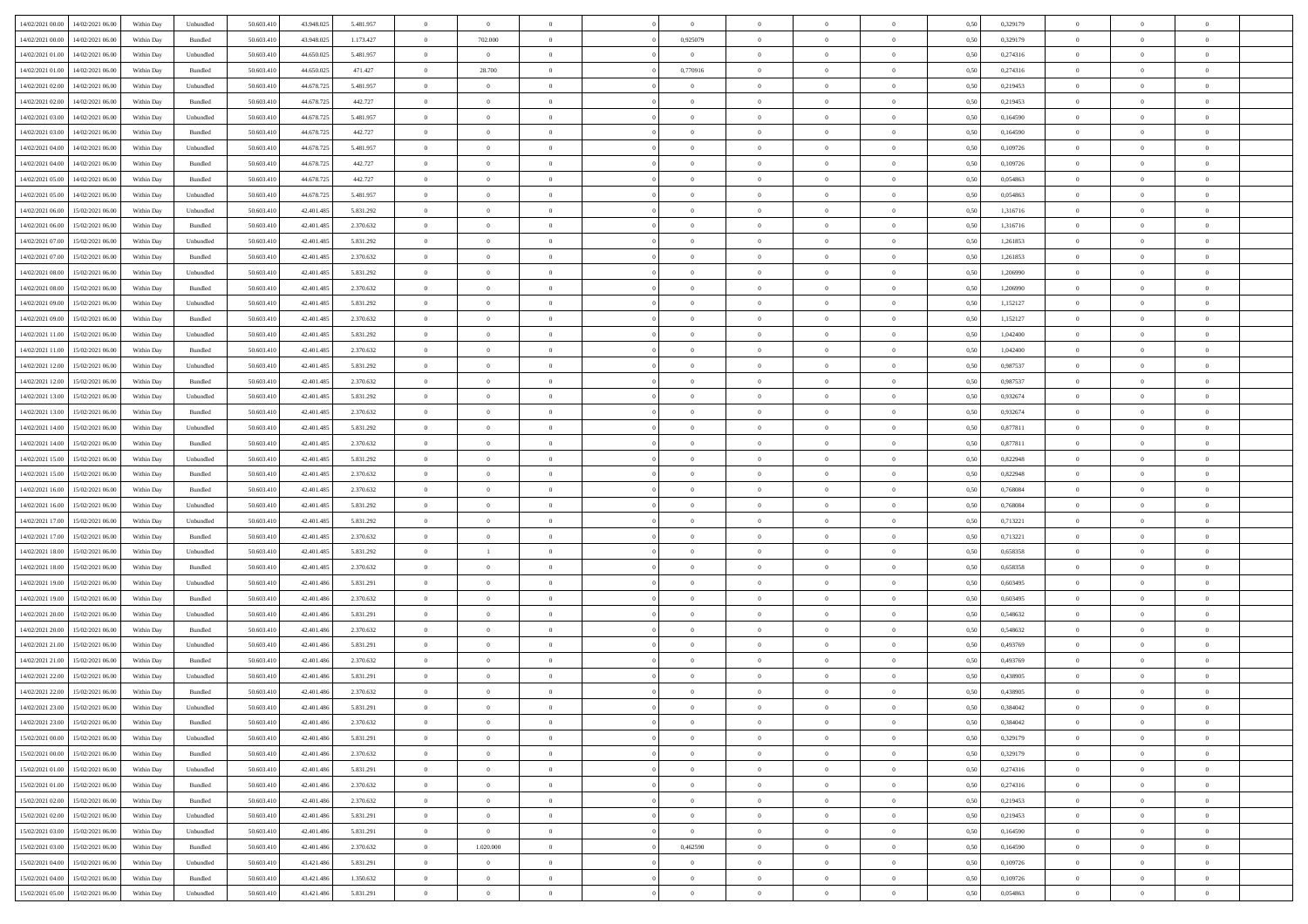|                                            |            |           |            |            |           | $\overline{0}$ | $\overline{0}$ |                | $\overline{0}$ | $\theta$       |                | $\theta$       |      |          | $\theta$       | $\theta$       | $\overline{0}$ |  |
|--------------------------------------------|------------|-----------|------------|------------|-----------|----------------|----------------|----------------|----------------|----------------|----------------|----------------|------|----------|----------------|----------------|----------------|--|
| 15/02/2021 05:00<br>15/02/2021 06:00       | Within Day | Bundled   | 50.603.410 | 43.421.486 | 1.350.632 |                |                |                |                |                |                |                | 0,50 | 0,054863 |                |                |                |  |
| 15/02/2021 06:00<br>16/02/2021 06:00       | Within Day | Unbundled | 50.603.41  | 48.327.117 | 2.276.292 | $\bf{0}$       | $\bf{0}$       | $\bf{0}$       | $\bf{0}$       | $\overline{0}$ | $\overline{0}$ | $\bf{0}$       | 0,50 | 1,316716 | $\,$ 0 $\,$    | $\bf{0}$       | $\overline{0}$ |  |
| 15/02/2021 07:00<br>16/02/2021 06:00       | Within Day | Unbundled | 50.603.41  | 48.327.117 | 2.276.292 | $\overline{0}$ | $\bf{0}$       | $\overline{0}$ | $\bf{0}$       | $\bf{0}$       | $\overline{0}$ | $\bf{0}$       | 0.50 | 1,261853 | $\bf{0}$       | $\overline{0}$ | $\bf{0}$       |  |
| 15/02/2021 08:00<br>16/02/2021 06:00       | Within Day | Unbundled | 50.603.41  | 48.327.117 | 2.276.292 | $\overline{0}$ | $\overline{0}$ | $\overline{0}$ | $\theta$       | $\theta$       | $\overline{0}$ | $\bf{0}$       | 0,50 | 1,206990 | $\theta$       | $\theta$       | $\overline{0}$ |  |
| 15/02/2021 09:00<br>16/02/2021 06:00       | Within Day | Unbundled | 50.603.41  | 48.327.117 | 2.276.292 | $\bf{0}$       | $\overline{0}$ | $\bf{0}$       | $\overline{0}$ | $\bf{0}$       | $\overline{0}$ | $\bf{0}$       | 0,50 | 1,152127 | $\,$ 0 $\,$    | $\bf{0}$       | $\overline{0}$ |  |
| 15/02/2021 10:00<br>16/02/2021 06:00       |            | Unbundled | 50.603.41  | 48.327.117 | 2.276.292 | $\overline{0}$ | $\bf{0}$       | $\overline{0}$ | $\bf{0}$       | $\overline{0}$ | $\theta$       | $\bf{0}$       | 0.50 | 1.097263 | $\,$ 0 $\,$    | $\theta$       | $\overline{0}$ |  |
|                                            | Within Day |           |            |            |           |                |                |                |                |                |                |                |      |          |                |                |                |  |
| 15/02/2021 11:00<br>16/02/2021 06:00       | Within Day | Unbundled | 50.603.41  | 48.327.117 | 2.276.292 | $\overline{0}$ | $\overline{0}$ | $\overline{0}$ | $\overline{0}$ | $\overline{0}$ | $\overline{0}$ | $\bf{0}$       | 0,50 | 1,042400 | $\,$ 0 $\,$    | $\theta$       | $\overline{0}$ |  |
| 15/02/2021 12:00<br>16/02/2021 06:00       | Within Day | Unbundled | 50.603.41  | 48.327.11  | 2.276.292 | $\bf{0}$       | $\bf{0}$       | $\bf{0}$       | $\overline{0}$ | $\overline{0}$ | $\overline{0}$ | $\bf{0}$       | 0,50 | 0,987537 | $\,$ 0 $\,$    | $\bf{0}$       | $\overline{0}$ |  |
| 15/02/2021 13:00<br>16/02/2021 06:00       | Within Day | Unbundled | 50.603.41  | 48.327.117 | 2.276.292 | $\overline{0}$ | $\bf{0}$       | $\overline{0}$ | $\bf{0}$       | $\overline{0}$ | $\overline{0}$ | $\bf{0}$       | 0.50 | 0.932674 | $\bf{0}$       | $\overline{0}$ | $\overline{0}$ |  |
| 15/02/2021 14:00<br>16/02/2021 06:00       | Within Day | Unbundled | 50.603.410 | 48.327.117 | 2.276.292 | $\bf{0}$       | $\bf{0}$       | $\overline{0}$ | $\overline{0}$ | $\overline{0}$ | $\overline{0}$ | $\bf{0}$       | 0,50 | 0,877811 | $\,$ 0 $\,$    | $\bf{0}$       | $\overline{0}$ |  |
| 15/02/2021 15:00<br>16/02/2021 06:00       | Within Day | Unbundled | 50.603.41  | 48.327.117 | 2.276.292 | $\bf{0}$       | $\bf{0}$       | $\bf{0}$       | $\bf{0}$       | $\overline{0}$ | $\overline{0}$ | $\bf{0}$       | 0,50 | 0,822948 | $\,$ 0 $\,$    | $\bf{0}$       | $\overline{0}$ |  |
| 15/02/2021 16:00<br>16/02/2021 06:00       | Within Day | Unbundled | 50.603.41  | 48.327.117 | 2.276.292 | $\overline{0}$ | $\bf{0}$       | $\overline{0}$ | $\overline{0}$ | $\bf{0}$       | $\overline{0}$ | $\bf{0}$       | 0.50 | 0.768084 | $\bf{0}$       | $\overline{0}$ | $\,$ 0         |  |
| 15/02/2021 17:00<br>16/02/2021 06:00       | Within Day | Unbundled | 50.603.41  | 48.327.117 | 2.276.292 | $\overline{0}$ | $\overline{0}$ | $\overline{0}$ | $\theta$       | $\theta$       | $\overline{0}$ | $\bf{0}$       | 0,50 | 0,713221 | $\,$ 0 $\,$    | $\theta$       | $\overline{0}$ |  |
|                                            |            |           |            |            |           |                |                |                |                |                |                |                |      |          |                |                |                |  |
| 15/02/2021 18:00<br>16/02/2021 06:00       | Within Day | Unbundled | 50.603.41  | 48.327.11  | 2.276.292 | $\bf{0}$       | $\overline{0}$ | $\bf{0}$       | $\bf{0}$       | $\bf{0}$       | $\overline{0}$ | $\bf{0}$       | 0,50 | 0,658358 | $\,$ 0 $\,$    | $\bf{0}$       | $\overline{0}$ |  |
| 15/02/2021 19:00<br>16/02/2021 06:00       | Within Day | Unbundled | 50.603.41  | 48.327.117 | 2.276.292 | $\overline{0}$ | $\bf{0}$       | $\overline{0}$ | $\bf{0}$       | $\overline{0}$ | $\theta$       | $\bf{0}$       | 0.50 | 0.603495 | $\,$ 0 $\,$    | $\theta$       | $\overline{0}$ |  |
| 15/02/2021 20:00<br>16/02/2021 06:00       | Within Day | Unbundled | 50.603.410 | 48.327.117 | 2.276.292 | $\overline{0}$ | $\overline{0}$ | $\overline{0}$ | $\overline{0}$ | $\overline{0}$ | $\overline{0}$ | $\bf{0}$       | 0,50 | 0,548632 | $\theta$       | $\theta$       | $\overline{0}$ |  |
| 15/02/2021 21:00<br>16/02/2021 06:00       | Within Day | Unbundled | 50.603.41  | 48.327.117 | 2.276.292 | $\bf{0}$       | $\bf{0}$       | $\bf{0}$       | $\overline{0}$ | $\overline{0}$ | $\overline{0}$ | $\bf{0}$       | 0,50 | 0,493769 | $\,$ 0 $\,$    | $\bf{0}$       | $\overline{0}$ |  |
| 15/02/2021 22:00<br>16/02/2021 06:00       | Within Day | Unbundled | 50.603.41  | 48.327.11  | 2.276.292 | $\overline{0}$ | $\bf{0}$       | $\overline{0}$ | $\bf{0}$       | $\overline{0}$ | $\overline{0}$ | $\bf{0}$       | 0.50 | 0.438905 | $\bf{0}$       | $\overline{0}$ | $\bf{0}$       |  |
| 15/02/2021 23:00<br>16/02/2021 06:00       | Within Day | Unbundled | 50.603.410 | 48.327.117 | 2.276.292 | $\bf{0}$       | $\bf{0}$       | $\overline{0}$ | $\overline{0}$ | $\overline{0}$ | $\overline{0}$ | $\bf{0}$       | 0,50 | 0,384042 | $\,$ 0 $\,$    | $\bf{0}$       | $\overline{0}$ |  |
| 16/02/2021 00:00<br>16/02/2021 06:00       | Within Day | Unbundled | 50.603.41  | 48.327.117 | 2.276.292 | $\bf{0}$       | $\bf{0}$       | $\bf{0}$       | $\bf{0}$       | $\overline{0}$ | $\overline{0}$ | $\bf{0}$       | 0,50 | 0,329179 | $\,$ 0 $\,$    | $\bf{0}$       | $\overline{0}$ |  |
| 16/02/2021 01:00<br>16/02/2021 06:00       | Within Day | Unbundled | 50.603.41  | 48.327.117 |           | $\overline{0}$ | $\bf{0}$       | $\overline{0}$ | $\overline{0}$ | $\bf{0}$       | $\overline{0}$ | $\bf{0}$       | 0.50 | 0,274316 | $\bf{0}$       | $\overline{0}$ | $\,$ 0         |  |
|                                            |            |           |            |            | 2.276.292 | $\overline{0}$ | $\overline{0}$ |                |                |                |                |                |      |          | $\theta$       | $\theta$       |                |  |
| 16/02/2021 02:00<br>16/02/2021 06:00       | Within Day | Unbundled | 50.603.41  | 48.327.117 | 2.276.292 |                |                | $\overline{0}$ | $\overline{0}$ | $\theta$       | $\overline{0}$ | $\bf{0}$       | 0,50 | 0,219453 |                |                | $\overline{0}$ |  |
| 16/02/2021 03:00<br>16/02/2021 06:00       | Within Day | Unbundled | 50.603.41  | 48.327.11  | 2.276.292 | $\bf{0}$       | $\bf{0}$       | $\bf{0}$       | $\bf{0}$       | $\overline{0}$ | $\overline{0}$ | $\bf{0}$       | 0,50 | 0,164590 | $\,$ 0 $\,$    | $\bf{0}$       | $\overline{0}$ |  |
| 16/02/2021 04:00<br>16/02/2021 06:00       | Within Day | Unbundled | 50.603.41  | 48.327.11  | 2.276.292 | $\overline{0}$ | $\bf{0}$       | $\overline{0}$ | $\bf{0}$       | $\overline{0}$ | $\theta$       | $\bf{0}$       | 0.50 | 0.109726 | $\,$ 0 $\,$    | $\theta$       | $\overline{0}$ |  |
| 16/02/2021 05:00<br>16/02/2021 06:00       | Within Day | Unbundled | 50.603.410 | 48.327.117 | 2.276.292 | $\overline{0}$ | $\bf{0}$       | $\overline{0}$ | $\overline{0}$ | $\overline{0}$ | $\overline{0}$ | $\bf{0}$       | 0,50 | 0,054863 | $\,$ 0 $\,$    | $\theta$       | $\overline{0}$ |  |
| 16/02/2021 06:00<br>17/02/2021 06:00       | Within Day | Unbundled | 50.603.41  | 41.226.79  | 5.456.957 | $\bf{0}$       | 1.793.000      | $\bf{0}$       | $\overline{0}$ | $\bf{0}$       | $\overline{0}$ | $\bf{0}$       | 0,50 | 1,316716 | $\,$ 0 $\,$    | $\bf{0}$       | $\overline{0}$ |  |
| 16/02/2021 06:00<br>17/02/2021 06:00       | Within Day | Bundled   | 50.603.41  | 41.226.797 | 3.919.655 | $\overline{0}$ | $\bf{0}$       | $\overline{0}$ | $\bf{0}$       | $\overline{0}$ | $\overline{0}$ | $\bf{0}$       | 0.50 | 1.316716 | $\bf{0}$       | $\overline{0}$ | $\overline{0}$ |  |
| 16/02/2021 07:00<br>17/02/2021 06:00       | Within Day | Unbundled | 50.603.410 | 43.019.797 | 3.663.957 | $\overline{0}$ | $\bf{0}$       | $\overline{0}$ | $\overline{0}$ | $\overline{0}$ | $\overline{0}$ | $\bf{0}$       | 0,50 | 1,261853 | $\theta$       | $\theta$       | $\overline{0}$ |  |
| 16/02/2021 07:00<br>17/02/2021 06:00       | Within Day | Bundled   | 50.603.41  | 43.019.79  | 3.919.655 | $\bf{0}$       | $\bf{0}$       | $\bf{0}$       | $\bf{0}$       | $\overline{0}$ | $\overline{0}$ | $\bf{0}$       | 0,50 | 1,261853 | $\,$ 0 $\,$    | $\bf{0}$       | $\overline{0}$ |  |
| 16/02/2021 08:00<br>17/02/2021 06:00       | Within Day | Unbundled | 50.603.41  | 43,019,797 | 3.663.957 | $\overline{0}$ | $\bf{0}$       | $\overline{0}$ | $\bf{0}$       | $\bf{0}$       | $\overline{0}$ | $\bf{0}$       | 0.50 | 1.206990 | $\bf{0}$       | $\overline{0}$ | $\,$ 0         |  |
|                                            |            |           |            |            |           |                |                |                |                |                |                |                |      |          |                |                |                |  |
| 16/02/2021 08:00<br>17/02/2021 06:00       | Within Day | Bundled   | 50.603.41  | 43.019.797 | 3.919.655 | $\overline{0}$ | $\overline{0}$ | $\overline{0}$ | $\overline{0}$ | $\overline{0}$ | $\overline{0}$ | $\bf{0}$       | 0.5( | 1.206990 | $\theta$       | $\theta$       | $\overline{0}$ |  |
| 16/02/2021 09:00<br>17/02/2021 06:00       | Within Day | Unbundled | 50.603.41  | 43.019.79  | 3.663.957 | $\bf{0}$       | $\overline{0}$ | $\bf{0}$       | $\bf{0}$       | $\overline{0}$ | $\overline{0}$ | $\bf{0}$       | 0,50 | 1,152127 | $\,$ 0 $\,$    | $\bf{0}$       | $\overline{0}$ |  |
| 16/02/2021 09:00<br>17/02/2021 06:00       | Within Day | Bundled   | 50,603.41  | 43,019,797 | 3.919.655 | $\overline{0}$ | $\bf{0}$       | $\overline{0}$ | $\bf{0}$       | $\overline{0}$ | $\overline{0}$ | $\bf{0}$       | 0.50 | 1,152127 | $\,$ 0 $\,$    | $\bf{0}$       | $\overline{0}$ |  |
| 16/02/2021 10:00<br>17/02/2021 06:00       | Within Dav | Unbundled | 50.603.41  | 43.019.797 | 3.663.957 | $\overline{0}$ | $\overline{0}$ | $\overline{0}$ | $\overline{0}$ | $\overline{0}$ | $\overline{0}$ | $\bf{0}$       | 0.50 | 1,097263 | $\theta$       | $\theta$       | $\overline{0}$ |  |
| 16/02/2021 10:00<br>17/02/2021 06.00       | Within Day | Bundled   | 50.603.41  | 43.019.79  | 3.919.655 | $\bf{0}$       | $\bf{0}$       | $\bf{0}$       | $\bf{0}$       | $\overline{0}$ | $\overline{0}$ | $\bf{0}$       | 0,50 | 1,097263 | $\,$ 0 $\,$    | $\bf{0}$       | $\overline{0}$ |  |
| 16/02/2021 11:00<br>17/02/2021 06:00       | Within Day | Bundled   | 50,603.41  | 43.019.79  | 3.919.655 | $\overline{0}$ | $\bf{0}$       | $\overline{0}$ | $\bf{0}$       | $\overline{0}$ | $\overline{0}$ | $\bf{0}$       | 0.50 | 1.042400 | $\bf{0}$       | $\overline{0}$ | $\overline{0}$ |  |
| 16/02/2021 11:00<br>17/02/2021 06:00       | Within Dav | Unbundled | 50.603.41  | 43.019.797 | 3.663.957 | $\overline{0}$ | $\overline{0}$ | $\overline{0}$ | $\overline{0}$ | $\overline{0}$ | $\overline{0}$ | $\bf{0}$       | 0.50 | 1,042400 | $\theta$       | $\theta$       | $\overline{0}$ |  |
| 16/02/2021 12:00<br>17/02/2021 06:00       | Within Day | Unbundled | 50.603.41  | 43.019.79  | 3.663.957 | $\bf{0}$       | $\bf{0}$       | $\bf{0}$       | $\bf{0}$       | $\overline{0}$ | $\overline{0}$ | $\bf{0}$       | 0,50 | 0,987537 | $\,$ 0 $\,$    | $\bf{0}$       | $\overline{0}$ |  |
|                                            |            | Bundled   | 50.603.41  | 43,019,797 | 3.919.655 |                |                |                |                |                | $\overline{0}$ |                | 0.50 | 0.987537 |                |                | $\,$ 0         |  |
| 16/02/2021 12:00<br>17/02/2021 06:00       | Within Day |           |            |            |           | $\overline{0}$ | $\bf{0}$       | $\overline{0}$ | $\overline{0}$ | $\bf{0}$       |                | $\bf{0}$       |      |          | $\bf{0}$       | $\overline{0}$ |                |  |
| 16/02/2021 13:00<br>17/02/2021 06:00       | Within Dav | Unbundled | 50.603.41  | 43.019.797 | 3.663.957 | $\overline{0}$ | $\overline{0}$ | $\overline{0}$ | $\overline{0}$ | $\overline{0}$ | $\overline{0}$ | $\bf{0}$       | 0.50 | 0,932674 | $\theta$       | $\theta$       | $\overline{0}$ |  |
| 16/02/2021 13:00<br>17/02/2021 06:00       | Within Day | Bundled   | 50.603.41  | 43.019.79  | 3.919.655 | $\bf{0}$       | $\bf{0}$       | $\bf{0}$       | $\bf{0}$       | $\overline{0}$ | $\overline{0}$ | $\bf{0}$       | 0,50 | 0,932674 | $\,$ 0 $\,$    | $\bf{0}$       | $\overline{0}$ |  |
| 16/02/2021 14:00<br>17/02/2021 06:00       | Within Day | Unbundled | 50.603.41  | 43.019.79  | 3.663.957 | $\overline{0}$ | $\overline{0}$ | $\overline{0}$ | $\overline{0}$ | $\overline{0}$ | $\overline{0}$ | $\bf{0}$       | 0.50 | 0.877811 | $\bf{0}$       | $\theta$       | $\overline{0}$ |  |
| 16/02/2021 14:00<br>17/02/2021 06:00       | Within Dav | Bundled   | 50.603.41  | 43.019.797 | 3.919.655 | $\overline{0}$ | 550.000        | $\overline{0}$ | 2,466911       | $\theta$       | $\overline{0}$ | $\overline{0}$ | 0.5( | 0,877811 | $\theta$       | $\theta$       | $\overline{0}$ |  |
| 16/02/2021 15:00<br>17/02/2021 06:00       | Within Day | Unbundled | 50.603.41  | 43.569.79  | 3.663.957 | $\bf{0}$       | $\bf{0}$       | $\bf{0}$       | $\overline{0}$ | $\bf{0}$       | $\overline{0}$ | $\bf{0}$       | 0,50 | 0,822948 | $\overline{0}$ | $\bf{0}$       | $\overline{0}$ |  |
| $16/02/2021\;15.00\qquad17/02/2021\;06.00$ | Within Day | Bundled   | 50.603.410 | 43.569.797 | 3.369.655 | $\bf{0}$       | 788,000        |                | 2,312748       | $\theta$       |                |                | 0,50 | 0,822948 | $\theta$       | $\overline{0}$ |                |  |
| 16/02/2021 16:00 17/02/2021 06:00          | Within Day | Unbundled | 50.603.410 | 44.357.797 | 3.663.957 | $\overline{0}$ | $\overline{0}$ | $\Omega$       | $\theta$       | $\overline{0}$ | $\overline{0}$ | $\bf{0}$       | 0,50 | 0,768084 | $\theta$       | $\theta$       | $\overline{0}$ |  |
|                                            |            |           |            |            |           |                |                |                |                |                |                |                |      |          |                |                |                |  |
| 16/02/2021 16:00<br>17/02/2021 06:00       | Within Day | Bundled   | 50.603.41  | 44.357.79  | 2.581.655 | $\overline{0}$ | $\bf{0}$       | $\overline{0}$ | $\overline{0}$ | $\bf{0}$       | $\overline{0}$ | $\bf{0}$       | 0,50 | 0,768084 | $\bf{0}$       | $\overline{0}$ | $\bf{0}$       |  |
| 16/02/2021 17:00 17/02/2021 06:00          | Within Day | Unbundled | 50,603.410 | 44.357.797 | 3.663.957 | $\overline{0}$ | $\bf{0}$       | $\overline{0}$ | $\overline{0}$ | $\mathbf{0}$   | $\overline{0}$ | $\,$ 0 $\,$    | 0.50 | 0,713221 | $\overline{0}$ | $\bf{0}$       | $\,$ 0 $\,$    |  |
| 16/02/2021 17:00 17/02/2021 06:00          | Within Dav | Bundled   | 50.603.410 | 44.357.797 | 2.581.655 | $\overline{0}$ | $\overline{0}$ | $\overline{0}$ | $\overline{0}$ | $\overline{0}$ | $\overline{0}$ | $\bf{0}$       | 0.50 | 0,713221 | $\overline{0}$ | $\theta$       | $\overline{0}$ |  |
| 16/02/2021 18:00<br>17/02/2021 06:00       | Within Day | Unbundled | 50.603.41  | 44.357.797 | 3.663.957 | $\overline{0}$ | $\bf{0}$       | $\overline{0}$ | $\overline{0}$ | $\bf{0}$       | $\overline{0}$ | $\bf{0}$       | 0,50 | 0,658358 | $\bf{0}$       | $\overline{0}$ | $\overline{0}$ |  |
| 17/02/2021 06:00<br>16/02/2021 18:00       | Within Day | Bundled   | 50.603.410 | 44.357.797 | 2.581.655 | $\overline{0}$ | $\bf{0}$       | $\overline{0}$ | $\overline{0}$ | $\bf{0}$       | $\overline{0}$ | $\bf{0}$       | 0.50 | 0.658358 | $\,$ 0 $\,$    | $\overline{0}$ | $\,$ 0         |  |
| 16/02/2021 19:00<br>17/02/2021 06:00       | Within Dav | Unbundled | 50.603.410 | 44.357.797 | 3.663.957 | $\overline{0}$ | $\overline{0}$ | $\overline{0}$ | $\overline{0}$ | $\overline{0}$ | $\overline{0}$ | $\bf{0}$       | 0.50 | 0,603495 | $\overline{0}$ | $\theta$       | $\overline{0}$ |  |
| 16/02/2021 19:00<br>17/02/2021 06:00       | Within Day | Bundled   | 50.603.41  | 44.357.79  | 2.581.655 | $\overline{0}$ | 100.000        | $\overline{0}$ | 1,695995       | $\bf{0}$       | $\overline{0}$ | $\bf{0}$       | 0,50 | 0,603495 | $\bf{0}$       | $\overline{0}$ | $\,$ 0         |  |
| 16/02/2021 20:00<br>17/02/2021 06:00       | Within Day | Unbundled | 50,603.410 | 44,457,797 | 3.663.957 | $\overline{0}$ | $\overline{0}$ | $\overline{0}$ | $\overline{0}$ | $\overline{0}$ | $\overline{0}$ | $\bf{0}$       | 0.50 | 0.548632 | $\mathbf{0}$   | $\bf{0}$       | $\,$ 0         |  |
|                                            | Within Dav | Bundled   | 50.603.410 | 44.457.797 | 2.481.655 | $\overline{0}$ | 103.700        | $\overline{0}$ | 1,541832       | $\overline{0}$ | $\overline{0}$ | $\bf{0}$       | 0,50 | 0,548632 | $\overline{0}$ | $\theta$       | $\overline{0}$ |  |
| 16/02/2021 20:00 17/02/2021 06:00          |            |           |            |            |           |                |                |                |                |                |                |                |      |          |                |                |                |  |
| 16/02/2021 21:00<br>17/02/2021 06:00       | Within Day | Bundled   | 50.603.41  | 44.561.497 | 2.377.955 | $\overline{0}$ | $\bf{0}$       | $\overline{0}$ | $\bf{0}$       | $\bf{0}$       | $\overline{0}$ | $\bf{0}$       | 0,50 | 0,493769 | $\bf{0}$       | $\,$ 0 $\,$    | $\bf{0}$       |  |
| 16/02/2021 21:00 17/02/2021 06:00          | Within Day | Unbundled | 50.603.410 | 44.561.497 | 3.663.957 | $\overline{0}$ | $\bf{0}$       | $\overline{0}$ | $\overline{0}$ | $\,$ 0 $\,$    | $\overline{0}$ | $\bf{0}$       | 0,50 | 0,493769 | $\overline{0}$ | $\,$ 0 $\,$    | $\,$ 0 $\,$    |  |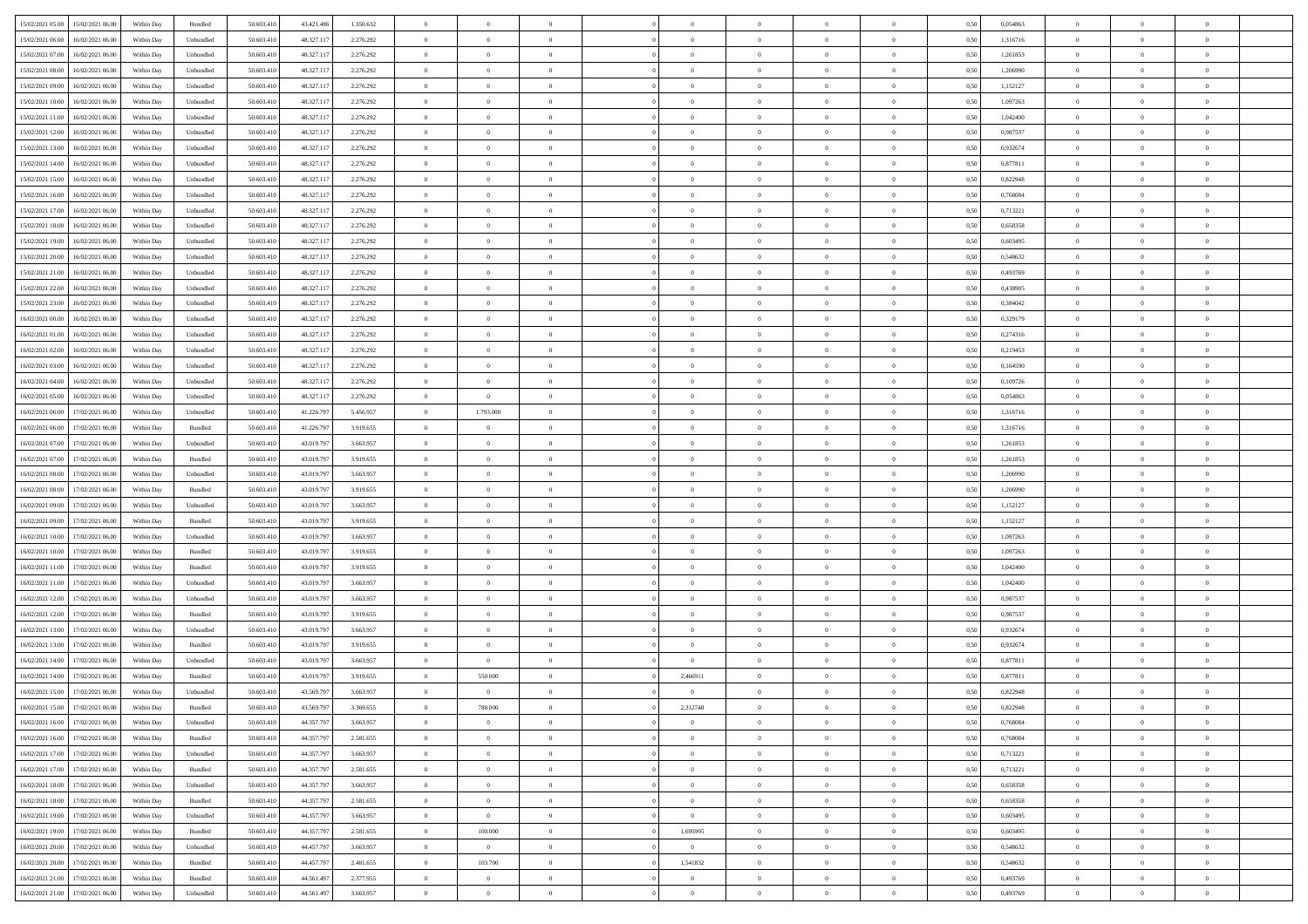| 16/02/2021 22:00 | 17/02/2021 06:00                  | Within Day | Unbundled                   | 50.603.410 | 44.561.497 | 3.663.957 | $\overline{0}$ | $\theta$       |                | $\overline{0}$ | $\bf{0}$       | $\overline{0}$ | $\theta$       | 0,50 | 0,438905 | $\theta$       | $\theta$       | $\sqrt{a}$     |  |
|------------------|-----------------------------------|------------|-----------------------------|------------|------------|-----------|----------------|----------------|----------------|----------------|----------------|----------------|----------------|------|----------|----------------|----------------|----------------|--|
| 16/02/2021 22:00 | 17/02/2021 06:00                  | Within Day | Bundled                     | 50.603.41  | 44.561.497 | 2.377.955 | $\overline{0}$ | $\overline{0}$ | $\overline{0}$ | $\overline{0}$ | $\,$ 0         | $\overline{0}$ | $\bf{0}$       | 0,50 | 0,438905 | $\,$ 0 $\,$    | $\overline{0}$ | $\overline{0}$ |  |
|                  |                                   |            |                             |            |            |           |                |                |                |                |                |                |                |      |          |                |                |                |  |
| 16/02/2021 23:00 | 17/02/2021 06:00                  | Within Day | Unbundled                   | 50.603.410 | 44.561.497 | 3.663.957 | $\overline{0}$ | $\overline{0}$ | $\overline{0}$ | $\overline{0}$ | $\bf{0}$       | $\overline{0}$ | $\mathbf{0}$   | 0.50 | 0.384042 | $\bf{0}$       | $\overline{0}$ | $\overline{0}$ |  |
| 16/02/2021 23:00 | 17/02/2021 06:00                  | Within Day | Bundled                     | 50.603.410 | 44.561.497 | 2.377.955 | $\overline{0}$ | 914.286        | $\overline{0}$ | 1,079242       | $\bf{0}$       | $\overline{0}$ | $\overline{0}$ | 0,50 | 0,384042 | $\theta$       | $\overline{0}$ | $\overline{0}$ |  |
| 17/02/2021 00:00 | 17/02/2021 06.00                  | Within Day | Unbundled                   | 50.603.41  | 45.475.783 | 3.663.957 | $\overline{0}$ | $\theta$       | $\overline{0}$ |                | $\overline{0}$ | $\overline{0}$ | $\bf{0}$       | 0,50 | 0,329179 | $\,$ 0 $\,$    | $\overline{0}$ | $\overline{0}$ |  |
| 17/02/2021 00:00 | 17/02/2021 06:00                  | Within Day | Bundled                     | 50.603.410 | 45.475.783 | 1.463.669 | $\overline{0}$ | $\overline{0}$ | $\overline{0}$ | $\overline{0}$ | $\bf{0}$       | $\overline{0}$ | $\overline{0}$ | 0.50 | 0,329179 | $\,0\,$        | $\theta$       | $\overline{0}$ |  |
| 17/02/2021 01:00 | 17/02/2021 06:00                  | Within Day | Unbundled                   | 50.603.410 | 45.475.783 | 3.663.957 | $\overline{0}$ | $\overline{0}$ | $\overline{0}$ | $\overline{0}$ | $\bf{0}$       | $\overline{0}$ | $\overline{0}$ | 0,50 | 0,274316 | $\,0\,$        | $\theta$       | $\overline{0}$ |  |
| 17/02/2021 01:00 | 17/02/2021 06.00                  | Within Day | Bundled                     | 50.603.41  | 45.475.783 | 1.463.669 | $\overline{0}$ | 559.000        | $\overline{0}$ | 0,770916       | $\bf{0}$       | $\overline{0}$ | $\bf{0}$       | 0,50 | 0,274316 | $\,$ 0 $\,$    | $\overline{0}$ | $\overline{0}$ |  |
| 17/02/2021 02:00 | 17/02/2021 06:00                  | Within Day | Unbundled                   | 50.603.410 | 46.034.783 | 3.663.957 | $\overline{0}$ | $\overline{0}$ | $\overline{0}$ | $\overline{0}$ | $\bf{0}$       | $\overline{0}$ | $\bf{0}$       | 0.50 | 0.219453 | $\,0\,$        | $\overline{0}$ | $\overline{0}$ |  |
| 17/02/2021 02:00 | 17/02/2021 06:00                  | Within Day | Bundled                     | 50.603.410 | 46.034.783 | 904.669   | $\overline{0}$ | $\overline{0}$ | $\overline{0}$ | $\overline{0}$ | $\,$ 0         | $\overline{0}$ | $\bf{0}$       | 0,50 | 0,219453 | $\,$ 0 $\,$    | $\theta$       | $\overline{0}$ |  |
| 17/02/2021 03:00 | 17/02/2021 06.00                  | Within Day | Unbundled                   | 50.603.41  | 46.034.783 | 3.663.957 | $\bf{0}$       | $\overline{0}$ | $\overline{0}$ | $\overline{0}$ | $\,$ 0         | $\overline{0}$ | $\bf{0}$       | 0,50 | 0,164590 | $\,$ 0 $\,$    | $\overline{0}$ | $\overline{0}$ |  |
| 17/02/2021 03:00 | 17/02/2021 06:00                  | Within Day | Bundled                     | 50.603.410 | 46.034.783 | 904,669   | $\overline{0}$ | 333.377        | $\overline{0}$ | 0,462590       | $\bf{0}$       | $\overline{0}$ | $\mathbf{0}$   | 0.50 | 0.164590 | $\bf{0}$       | $\overline{0}$ | $\bf{0}$       |  |
| 17/02/2021 04:00 | 17/02/2021 06:00                  | Within Day | Unbundled                   | 50.603.410 | 46.368.160 | 3.663.957 | $\overline{0}$ | $\overline{0}$ | $\overline{0}$ | $\overline{0}$ | $\bf{0}$       | $\overline{0}$ | $\mathbf{0}$   | 0,50 | 0,109726 | $\,$ 0 $\,$    | $\theta$       | $\overline{0}$ |  |
| 17/02/2021 04:00 | 17/02/2021 06.00                  | Within Day | Bundled                     | 50.603.41  | 46.368.160 | 571.292   | $\overline{0}$ | $\theta$       | $\overline{0}$ |                | $\overline{0}$ | $\overline{0}$ | $\bf{0}$       | 0,50 | 0,109726 | $\,$ 0 $\,$    | $\overline{0}$ | $\overline{0}$ |  |
| 17/02/2021 05:00 | 17/02/2021 06:00                  | Within Day | Unbundled                   | 50,603.410 | 46,368,160 | 3.663.957 | $\overline{0}$ | $\overline{0}$ | $\overline{0}$ | $\overline{0}$ | $\,$ 0         | $\overline{0}$ | $\bf{0}$       | 0.50 | 0.054863 | $\,0\,$        | $\theta$       | $\overline{0}$ |  |
|                  |                                   |            |                             |            |            |           | $\overline{0}$ | $\overline{0}$ | $\overline{0}$ | $\overline{0}$ | $\bf{0}$       | $\overline{0}$ | $\overline{0}$ |      |          | $\theta$       | $\theta$       | $\overline{0}$ |  |
| 17/02/2021 05:00 | 17/02/2021 06:00                  | Within Day | Bundled                     | 50.603.410 | 46.368.160 | 571.292   |                |                |                |                |                |                |                | 0,50 | 0,054863 |                |                |                |  |
| 17/02/2021 06:00 | 18/02/2021 06:00                  | Within Day | Unbundled                   | 50.603.41  | 41.271.485 | 5.411.957 | $\overline{0}$ | $\overline{0}$ | $\overline{0}$ | $\overline{0}$ | $\bf{0}$       | $\overline{0}$ | $\bf{0}$       | 0,50 | 1,316716 | $\,$ 0 $\,$    | $\overline{0}$ | $\overline{0}$ |  |
| 17/02/2021 06:00 | 18/02/2021 06:00                  | Within Day | Bundled                     | 50.603.410 | 41.271.485 | 3.919.967 | $\overline{0}$ | 2.790.522      | $\overline{0}$ | 3,700316       | $\bf{0}$       | $\overline{0}$ | $\bf{0}$       | 0.50 | 1.316716 | $\,0\,$        | $\overline{0}$ | $\overline{0}$ |  |
| 17/02/2021 07:00 | 18/02/2021 06:00                  | Within Day | Bundled                     | 50.603.410 | 44.062.007 | 1.129.445 | $\overline{0}$ | $\overline{0}$ | $\overline{0}$ | $\overline{0}$ | $\bf{0}$       | $\overline{0}$ | $\overline{0}$ | 0,50 | 1,261853 | $\,$ 0 $\,$    | $\theta$       | $\overline{0}$ |  |
| 17/02/2021 07:00 | 18/02/2021 06:00                  | Within Day | Unbundled                   | 50.603.41  | 44.062.007 | 5.411.957 | $\bf{0}$       | $\theta$       | $\overline{0}$ |                | $\bf{0}$       | $\overline{0}$ | $\bf{0}$       | 0,50 | 1,261853 | $\,$ 0 $\,$    | $\overline{0}$ | $\overline{0}$ |  |
| 17/02/2021 08:00 | 18/02/2021 06:00                  | Within Day | Unbundled                   | 50.603.410 | 44.062.007 | 5.411.957 | $\overline{0}$ | $\overline{0}$ | $\overline{0}$ | $\overline{0}$ | $\bf{0}$       | $\overline{0}$ | $\mathbf{0}$   | 0.50 | 1.206990 | $\,$ 0 $\,$    | $\overline{0}$ | $\overline{0}$ |  |
| 17/02/2021 08:00 | 18/02/2021 06:00                  | Within Day | Bundled                     | 50.603.410 | 44.062.007 | 1.129.445 | $\overline{0}$ | $\overline{0}$ | $\overline{0}$ | $\overline{0}$ | $\bf{0}$       | $\overline{0}$ | $\overline{0}$ | 0,50 | 1,206990 | $\theta$       | $\overline{0}$ | $\overline{0}$ |  |
| 17/02/2021 09:00 | 18/02/2021 06:00                  | Within Day | Unbundled                   | 50.603.41  | 44.062.007 | 5.411.957 | $\overline{0}$ | $\theta$       | $\overline{0}$ | $\overline{0}$ | $\,$ 0         | $\overline{0}$ | $\bf{0}$       | 0,50 | 1,152127 | $\,$ 0 $\,$    | $\overline{0}$ | $\overline{0}$ |  |
| 17/02/2021 09:00 | 18/02/2021 06:00                  | Within Day | Bundled                     | 50,603.410 | 44,062,007 | 1.129.445 | $\overline{0}$ | $\overline{0}$ | $\overline{0}$ | $\overline{0}$ | $\bf{0}$       | $\overline{0}$ | $\bf{0}$       | 0.50 | 1,152127 | $\,0\,$        | $\theta$       | $\overline{0}$ |  |
| 17/02/2021 10:00 | 18/02/2021 06:00                  | Within Day | Unbundled                   | 50.603.410 | 44.062.007 | 5.411.957 | $\overline{0}$ | $\theta$       | $\overline{0}$ | $\overline{0}$ | $\bf{0}$       | $\overline{0}$ | $\overline{0}$ | 0,50 | 1,097263 | $\,$ 0 $\,$    | $\theta$       | $\overline{0}$ |  |
| 17/02/2021 10:00 | 18/02/2021 06:00                  | Within Day | Bundled                     | 50.603.41  | 44.062.007 | 1.129.445 | $\overline{0}$ | $\theta$       | $\overline{0}$ |                | $\bf{0}$       | $\overline{0}$ | $\bf{0}$       | 0,50 | 1,097263 | $\,$ 0 $\,$    | $\overline{0}$ | $\overline{0}$ |  |
| 17/02/2021 11:00 | 18/02/2021 06:00                  | Within Day | Unbundled                   | 50.603.410 | 44,062,007 | 5.411.957 | $\overline{0}$ | $\overline{0}$ | $\overline{0}$ | $\overline{0}$ | $\bf{0}$       | $\overline{0}$ | $\bf{0}$       | 0.50 | 1.042400 | $\,0\,$        | $\overline{0}$ | $\overline{0}$ |  |
| 17/02/2021 11:00 | 18/02/2021 06:00                  | Within Day | Bundled                     | 50.603.410 | 44.062.007 | 1.129.445 | $\overline{0}$ | $\overline{0}$ | $\overline{0}$ | $\overline{0}$ | $\,$ 0         | $\overline{0}$ | $\overline{0}$ | 0,50 | 1,042400 | $\theta$       | $\theta$       | $\overline{0}$ |  |
| 17/02/2021 12:00 | 18/02/2021 06:00                  | Within Day | Bundled                     | 50.603.41  | 44.062.007 | 1.129.445 | $\bf{0}$       | $\overline{0}$ | $\overline{0}$ | $\overline{0}$ | $\,$ 0         | $\overline{0}$ | $\bf{0}$       | 0,50 | 0,987537 | $\,$ 0 $\,$    | $\overline{0}$ | $\overline{0}$ |  |
| 17/02/2021 12:00 | 18/02/2021 06:00                  | Within Day | Unbundled                   | 50.603.410 | 44,062,007 | 5.411.957 | $\overline{0}$ | $\overline{0}$ | $\overline{0}$ | $\overline{0}$ | $\bf{0}$       | $\overline{0}$ | $\mathbf{0}$   | 0.50 | 0.987537 | $\bf{0}$       | $\overline{0}$ | $\bf{0}$       |  |
|                  |                                   |            |                             |            |            |           |                | $\overline{0}$ | $\theta$       |                | $\mathbf{0}$   |                |                |      |          | $\theta$       | $\overline{0}$ | $\overline{0}$ |  |
| 17/02/2021 13:00 | 18/02/2021 06:00                  | Within Dav | Bundled                     | 50.603.410 | 44,062,007 | 1.129.445 | $\overline{0}$ |                |                | $\overline{0}$ |                | $\overline{0}$ | $\overline{0}$ | 0.50 | 0,932674 |                |                |                |  |
| 17/02/2021 13:00 | 18/02/2021 06:00                  | Within Day | Unbundled                   | 50.603.41  | 44.062.007 | 5.411.957 | $\overline{0}$ | $\theta$       | $\overline{0}$ | $\overline{0}$ | $\bf{0}$       | $\overline{0}$ | $\bf{0}$       | 0,50 | 0,932674 | $\,$ 0 $\,$    | $\overline{0}$ | $\overline{0}$ |  |
| 17/02/2021 14:00 | 18/02/2021 06:00                  | Within Day | Bundled                     | 50.603.410 | 44,062,007 | 1.129.445 | $\overline{0}$ | $\overline{0}$ | $\overline{0}$ | $\overline{0}$ | $\,$ 0         | $\overline{0}$ | $\bf{0}$       | 0.50 | 0.877811 | $\,0\,$        | $\theta$       | $\overline{0}$ |  |
| 17/02/2021 14:00 | 18/02/2021 06:00                  | Within Dav | Unbundled                   | 50.603.410 | 44.062.007 | 5.411.957 | $\overline{0}$ | $\overline{0}$ | $\Omega$       | $\Omega$       | $\mathbf{0}$   | $\overline{0}$ | $\overline{0}$ | 0.50 | 0,877811 | $\theta$       | $\overline{0}$ | $\overline{0}$ |  |
| 17/02/2021 15:00 | 18/02/2021 06:00                  | Within Day | Bundled                     | 50.603.41  | 44.062.007 | 1.129.445 | $\overline{0}$ | 200.000        | $\overline{0}$ | 2,312748       | $\,$ 0         | $\overline{0}$ | $\bf{0}$       | 0,50 | 0,822948 | $\,$ 0 $\,$    | $\overline{0}$ | $\overline{0}$ |  |
| 17/02/2021 15:00 | 18/02/2021 06:00                  | Within Day | Unbundled                   | 50.603.410 | 44,062,007 | 5.411.957 | $\overline{0}$ | $\overline{0}$ | $\overline{0}$ | $\overline{0}$ | $\bf{0}$       | $\overline{0}$ | $\bf{0}$       | 0.50 | 0.822948 | $\,0\,$        | $\overline{0}$ | $\overline{0}$ |  |
| 17/02/2021 16:00 | 18/02/2021 06:00                  | Within Dav | Unbundled                   | 50.603.410 | 44.262.007 | 5.411.957 | $\overline{0}$ | $\overline{0}$ | $\overline{0}$ | $\overline{0}$ | $\bf{0}$       | $\overline{0}$ | $\overline{0}$ | 0.50 | 0,768084 | $\theta$       | $\overline{0}$ | $\overline{0}$ |  |
| 17/02/2021 16:00 | 18/02/2021 06:00                  | Within Day | Bundled                     | 50.603.41  | 44.262.007 | 929.445   | $\overline{0}$ | 100.000        | $\overline{0}$ | 2,158484       | $\,$ 0         | $\overline{0}$ | $\bf{0}$       | 0,50 | 0,768084 | $\,$ 0 $\,$    | $\overline{0}$ | $\overline{0}$ |  |
| 17/02/2021 17:00 | 18/02/2021 06:00                  | Within Day | Unbundled                   | 50.603.410 | 44,362,007 | 5.411.957 | $\overline{0}$ | $\overline{0}$ | $\overline{0}$ | $\overline{0}$ | $\bf{0}$       | $\overline{0}$ | $\mathbf{0}$   | 0.50 | 0,713221 | $\,$ 0 $\,$    | $\overline{0}$ | $\overline{0}$ |  |
| 17/02/2021 17:00 | 18/02/2021 06:00                  | Within Dav | Bundled                     | 50.603.410 | 44.362.007 | 829,445   | $\overline{0}$ | 123.000        | $\Omega$       | 2,004321       | $\bf{0}$       | $\overline{0}$ | $\overline{0}$ | 0.50 | 0,713221 | $\theta$       | $\overline{0}$ | $\overline{0}$ |  |
| 17/02/2021 18:00 | 18/02/2021 06:00                  | Within Day | Bundled                     | 50.603.41  | 44.485.007 | 706.445   | $\overline{0}$ | 370.000        | $\overline{0}$ | 1,850158       | $\,$ 0         | $\overline{0}$ | $\bf{0}$       | 0,50 | 0,658358 | $\,$ 0 $\,$    | $\overline{0}$ | $\overline{0}$ |  |
| 17/02/2021 18:00 | 18/02/2021 06:00                  | Within Day | Unbundled                   | 50.603.410 | 44,485,007 | 5.411.957 | $\overline{0}$ | $\overline{0}$ | $\overline{0}$ | $\overline{0}$ | $\overline{0}$ | $\Omega$       | $\overline{0}$ | 0.50 | 0.658358 | $\,0\,$        | $\theta$       | $\overline{0}$ |  |
| 17/02/2021 19:00 | 18/02/2021 06:00                  | Within Dav | Unbundled                   | 50.603.410 | 44,855,007 | 5.411.957 | $\overline{0}$ | $\Omega$       | $\Omega$       | $\Omega$       | $\bf{0}$       | $\overline{0}$ | $\Omega$       | 0.50 | 0,603495 | $\theta$       | $\theta$       | $\overline{0}$ |  |
| 17/02/2021 19:00 | 18/02/2021 06:00                  | Within Day | Bundled                     | 50.603.41  | 44.855.007 | 336.445   | $\overline{0}$ | $\,$ 0 $\,$    | $\overline{0}$ | $\overline{0}$ | $\,$ 0         | $\bf{0}$       | $\bf{0}$       | 0,50 | 0,603495 | $\,$ 0 $\,$    | $\overline{0}$ | $\overline{0}$ |  |
| 17/02/2021 20:00 | 18/02/2021 06:00                  | Within Day | $\ensuremath{\mathsf{Unb}}$ | 50.603.410 | 44.855.007 | 5.411.957 | $\bf{0}$       | $\theta$       |                |                |                |                |                | 0,50 | 0.548632 | $\bf{0}$       | $\theta$       |                |  |
| 17/02/2021 20:00 | 18/02/2021 06:00                  | Within Day | Bundled                     | 50.603.410 | 44.855.007 | 336.445   | $\Omega$       | $\overline{0}$ | $\overline{0}$ | $\Omega$       | $\overline{0}$ | $\overline{0}$ | $\mathbf{0}$   | 0.50 | 0,548632 | $\theta$       | $\overline{0}$ | $\overline{0}$ |  |
| 17/02/2021 21:00 | 18/02/2021 06:00                  | Within Day | Unbundled                   | 50.603.41  | 44.855.007 | 5.411.957 | $\overline{0}$ | $\overline{0}$ | $\overline{0}$ | $\bf{0}$       | $\mathbf{0}$   | $\overline{0}$ | $\mathbf{0}$   | 0,50 | 0,493769 | $\overline{0}$ | $\overline{0}$ | $\bf{0}$       |  |
|                  | 18/02/2021 06:00                  |            |                             | 50,603.410 | 44,855,007 | 336.445   | $\overline{0}$ | 336.445        | $\overline{0}$ | 1,387669       | 0,155000       | $\overline{0}$ |                | 0.50 | 0,493769 | 0,077500       | $\bf{0}$       | $\bf{0}$       |  |
| 17/02/2021 21:00 |                                   | Within Day | Bundled                     |            |            |           |                | $\overline{0}$ |                |                |                |                | $\mathbf{0}$   |      |          |                | $\theta$       | $\overline{0}$ |  |
| 17/02/2021 22:00 | 18/02/2021 06:00                  | Within Day | Unbundled                   | 50.603.410 | 45.191.452 | 5.411.957 | $\overline{0}$ |                | $\overline{0}$ | $\overline{0}$ | $\bf{0}$       | $\overline{0}$ | $\mathbf{0}$   | 0.50 | 0,438905 | $\overline{0}$ |                |                |  |
| 17/02/2021 23:00 | 18/02/2021 06:00                  | Within Day | Unbundled                   | 50.603.410 | 45.191.452 | 5.411.957 | $\overline{0}$ | $\overline{0}$ | $\overline{0}$ | $\overline{0}$ | $\bf{0}$       | $\bf{0}$       | $\bf{0}$       | 0,50 | 0,384042 | $\bf{0}$       | $\overline{0}$ | $\overline{0}$ |  |
| 18/02/2021 00:00 | 18/02/2021 06:00                  | Within Day | Unbundled                   | 50.603.410 | 45.191.452 | 5.411.957 | $\overline{0}$ | $\overline{0}$ | $\overline{0}$ | $\overline{0}$ | $\bf{0}$       | $\overline{0}$ | $\mathbf{0}$   | 0.50 | 0,329179 | $\,$ 0 $\,$    | $\overline{0}$ | $\overline{0}$ |  |
| 18/02/2021 01:00 | 18/02/2021 06:00                  | Within Day | Unbundled                   | 50.603.410 | 45.191.452 | 5.411.957 | $\overline{0}$ | $\overline{0}$ | $\overline{0}$ | $\overline{0}$ | $\overline{0}$ | $\overline{0}$ | $\overline{0}$ | 0.50 | 0,274316 | $\overline{0}$ | $\theta$       | $\overline{0}$ |  |
| 18/02/2021 02:00 | 18/02/2021 06:00                  | Within Day | Unbundled                   | 50.603.41  | 45.191.452 | 5.411.957 | $\overline{0}$ | $\,$ 0         | $\overline{0}$ | $\bf{0}$       | $\,$ 0 $\,$    | $\bf{0}$       | $\bf{0}$       | 0,50 | 0,219453 | $\,$ 0 $\,$    | $\overline{0}$ | $\overline{0}$ |  |
| 18/02/2021 03:00 | 18/02/2021 06:00                  | Within Day | Unbundled                   | 50.603.410 | 45.191.452 | 5.411.957 | $\overline{0}$ | $\overline{0}$ | $\overline{0}$ | $\overline{0}$ | $\bf{0}$       | $\overline{0}$ | $\mathbf{0}$   | 0.50 | 0.164590 | $\mathbf{0}$   | $\bf{0}$       | $\overline{0}$ |  |
| 18/02/2021 04:00 | 18/02/2021 06:00                  | Within Day | Unbundled                   | 50.603.410 | 45.191.452 | 5.411.957 | $\overline{0}$ | $\overline{0}$ | $\overline{0}$ | $\overline{0}$ | $\overline{0}$ | $\overline{0}$ | $\overline{0}$ | 0,50 | 0,109726 | $\overline{0}$ | $\theta$       | $\overline{0}$ |  |
| 18/02/2021 05:00 | 18/02/2021 06:00                  | Within Day | Unbundled                   | 50.603.41  | 45.191.452 | 5.411.957 | $\overline{0}$ | $\overline{0}$ | $\overline{0}$ | $\bf{0}$       | $\bf{0}$       | $\bf{0}$       | $\bf{0}$       | 0,50 | 0,054863 | $\bf{0}$       | $\overline{0}$ | $\bf{0}$       |  |
|                  | 18/02/2021 06:00 19/02/2021 06:00 | Within Day | Unbundled                   | 50.603.410 | 41.274.485 | 5.408.957 | $\overline{0}$ | 478.391        | $\overline{0}$ | $\overline{0}$ | $\bf{0}$       | $\overline{0}$ | $\,$ 0 $\,$    | 0,50 | 1,316716 | $\overline{0}$ | $\,$ 0 $\,$    | $\,$ 0 $\,$    |  |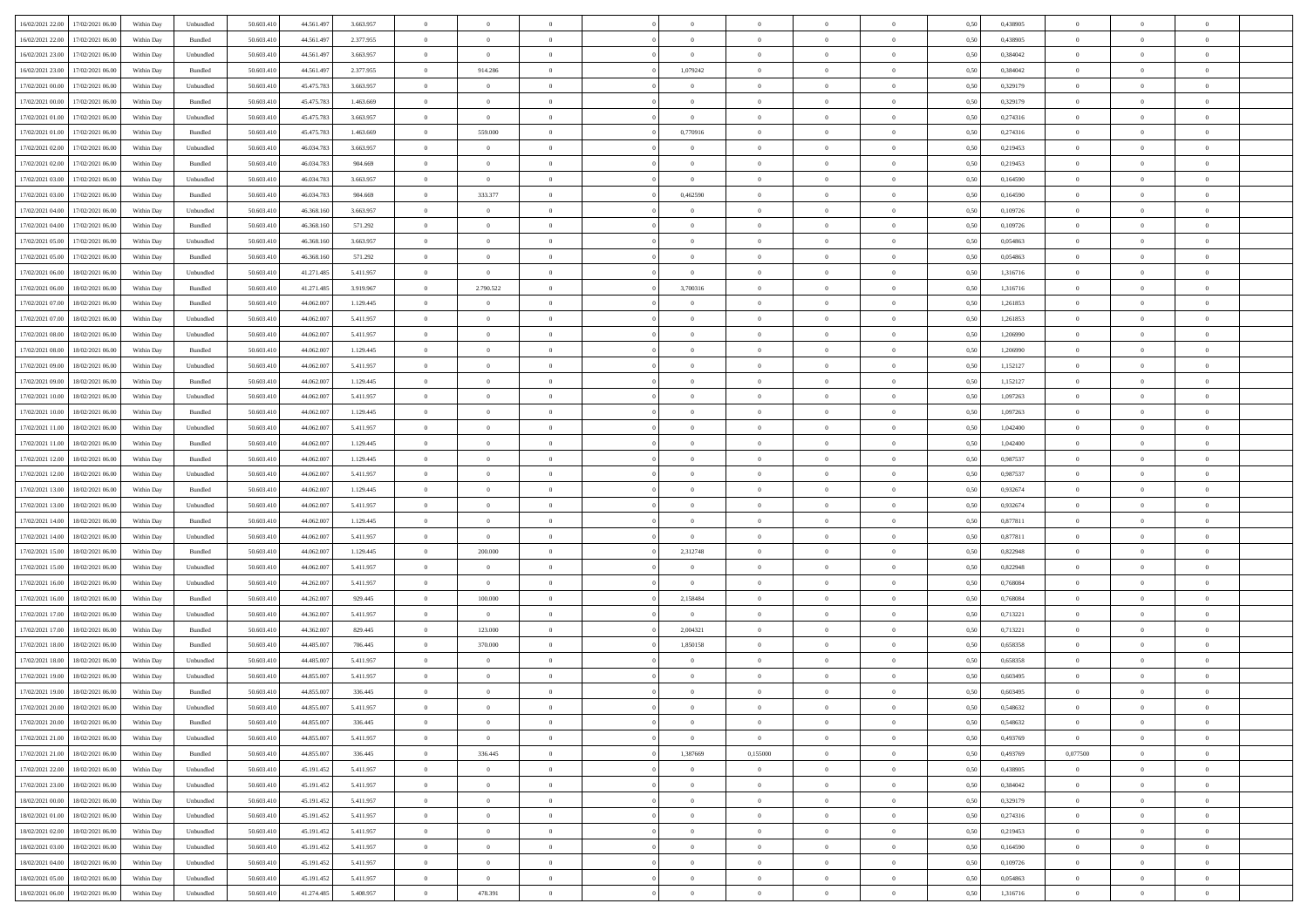| 18/02/2021 06:00<br>19/02/2021 06:00         | Within Day | Bundled           | 50.603.410 | 41.274.485 | 3.919.967 | $\overline{0}$ | 210.000        |                | 3,700316       | $\theta$       |                | $\overline{0}$ | 0,50 | 1,316716 | $\theta$       | $\theta$       | $\overline{0}$ |  |
|----------------------------------------------|------------|-------------------|------------|------------|-----------|----------------|----------------|----------------|----------------|----------------|----------------|----------------|------|----------|----------------|----------------|----------------|--|
| 18/02/2021 07:00<br>19/02/2021 06:00         | Within Day | Unbundled         | 50.603.41  | 41.962.876 | 4.930.566 | $\bf{0}$       | $\bf{0}$       | $\bf{0}$       | $\bf{0}$       | $\overline{0}$ | $\bf{0}$       | $\bf{0}$       | 0,50 | 1,261853 | $\,$ 0 $\,$    | $\overline{0}$ | $\overline{0}$ |  |
| 18/02/2021 07:00<br>19/02/2021 06:00         | Within Day | Bundled           | 50.603.41  | 41.962.876 | 3.709.967 | $\overline{0}$ | $\bf{0}$       | $\overline{0}$ | $\overline{0}$ | $\overline{0}$ | $\overline{0}$ | $\bf{0}$       | 0.50 | 1.261853 | $\overline{0}$ | $\,$ 0 $\,$    | $\,$ 0         |  |
| 18/02/2021 08:00<br>19/02/2021 06:00         |            |                   | 50.603.41  |            |           | $\overline{0}$ | $\overline{0}$ | $\overline{0}$ | $\overline{0}$ | $\theta$       | $\overline{0}$ |                |      |          | $\,$ 0 $\,$    | $\overline{0}$ | $\overline{0}$ |  |
|                                              | Within Day | Bundled           |            | 41.962.876 | 3.709.967 |                |                |                |                |                |                | $\bf{0}$       | 0,50 | 1,206990 |                |                |                |  |
| 18/02/2021 08:00<br>19/02/2021 06:00         | Within Day | Unbundled         | 50.603.41  | 41.962.876 | 4.930.566 | $\bf{0}$       | $\bf{0}$       | $\bf{0}$       | $\overline{0}$ | $\bf{0}$       | $\overline{0}$ | $\bf{0}$       | 0,50 | 1,206990 | $\,$ 0 $\,$    | $\bf{0}$       | $\overline{0}$ |  |
| 18/02/2021 09:00<br>19/02/2021 06:00         | Within Day | Unbundled         | 50.603.41  | 41.962.87  | 4.930.566 | $\overline{0}$ | $\bf{0}$       | $\overline{0}$ | $\bf{0}$       | $\overline{0}$ | $\overline{0}$ | $\bf{0}$       | 0.50 | 1,152127 | $\bf{0}$       | $\bf{0}$       | $\overline{0}$ |  |
| 18/02/2021 09:00<br>19/02/2021 06:00         | Within Day | Bundled           | 50.603.41  | 41.962.876 | 3.709.967 | $\overline{0}$ | $\bf{0}$       | $\overline{0}$ | $\overline{0}$ | $\overline{0}$ | $\overline{0}$ | $\bf{0}$       | 0,50 | 1,152127 | $\,$ 0 $\,$    | $\theta$       | $\overline{0}$ |  |
|                                              |            |                   |            |            |           |                |                |                |                |                |                |                |      |          |                |                |                |  |
| 18/02/2021 10:00<br>19/02/2021 06:00         | Within Day | Unbundled         | 50.603.41  | 41.962.876 | 4.930.566 | $\bf{0}$       | $\bf{0}$       | $\overline{0}$ | $\bf{0}$       | $\overline{0}$ | $\overline{0}$ | $\bf{0}$       | 0,50 | 1,097263 | $\,$ 0 $\,$    | $\bf{0}$       | $\overline{0}$ |  |
| 18/02/2021 10:00<br>19/02/2021 06:00         | Within Day | Bundled           | 50.603.41  | 41.962.87  | 3.709.967 | $\overline{0}$ | $\bf{0}$       | $\overline{0}$ | $\overline{0}$ | $\overline{0}$ | $\overline{0}$ | $\bf{0}$       | 0.50 | 1.097263 | $\bf{0}$       | $\overline{0}$ | $\bf{0}$       |  |
| 18/02/2021 11:00<br>19/02/2021 06:00         | Within Day | Unbundled         | 50.603.410 | 41.962.876 | 4.930.566 | $\overline{0}$ | $\bf{0}$       | $\overline{0}$ | $\overline{0}$ | $\overline{0}$ | $\overline{0}$ | $\bf{0}$       | 0,50 | 1,042400 | $\,$ 0 $\,$    | $\,$ 0 $\,$    | $\overline{0}$ |  |
| 18/02/2021 11:00<br>19/02/2021 06:00         | Within Day | Bundled           | 50.603.41  | 41.962.876 | 3.709.967 | $\bf{0}$       | $\bf{0}$       | $\bf{0}$       | $\bf{0}$       | $\overline{0}$ | $\overline{0}$ | $\bf{0}$       | 0,50 | 1,042400 | $\,$ 0 $\,$    | $\bf{0}$       | $\overline{0}$ |  |
|                                              |            |                   |            |            |           |                |                |                |                |                |                |                |      |          |                |                |                |  |
| 18/02/2021 12:00<br>19/02/2021 06:00         | Within Day | Unbundled         | 50,603.41  | 41.962.876 | 4.930.566 | $\overline{0}$ | $\bf{0}$       | $\overline{0}$ | $\overline{0}$ | $\overline{0}$ | $\overline{0}$ | $\bf{0}$       | 0.50 | 0.987537 | $\,$ 0 $\,$    | $\,$ 0 $\,$    | $\,$ 0         |  |
| 18/02/2021 12:00<br>19/02/2021 06:00         | Within Day | Bundled           | 50.603.41  | 41.962.876 | 3.709.967 | $\overline{0}$ | $\overline{0}$ | $\overline{0}$ | $\overline{0}$ | $\theta$       | $\overline{0}$ | $\bf{0}$       | 0,50 | 0,987537 | $\,$ 0 $\,$    | $\,$ 0 $\,$    | $\overline{0}$ |  |
| 18/02/2021 13:00<br>19/02/2021 06:00         | Within Day | Unbundled         | 50.603.41  | 41.962.876 | 4.930.566 | $\bf{0}$       | $\bf{0}$       | $\bf{0}$       | $\bf{0}$       | $\overline{0}$ | $\overline{0}$ | $\bf{0}$       | 0,50 | 0,932674 | $\,$ 0 $\,$    | $\bf{0}$       | $\overline{0}$ |  |
|                                              |            |                   |            |            |           |                |                |                |                |                |                |                |      |          |                |                |                |  |
| 18/02/2021 13:00<br>19/02/2021 06:00         | Within Day | Bundled           | 50.603.41  | 41.962.876 | 3.709.967 | $\overline{0}$ | $\bf{0}$       | $\overline{0}$ | $\bf{0}$       | $\overline{0}$ | $\overline{0}$ | $\bf{0}$       | 0.50 | 0.932674 | $\,$ 0 $\,$    | $\theta$       | $\overline{0}$ |  |
| 18/02/2021 14:00<br>19/02/2021 06:00         | Within Day | Unbundled         | 50.603.41  | 41.962.876 | 4.930.566 | $\overline{0}$ | $\bf{0}$       | $\overline{0}$ | $\overline{0}$ | $\overline{0}$ | $\overline{0}$ | $\bf{0}$       | 0,50 | 0,877811 | $\theta$       | $\theta$       | $\overline{0}$ |  |
| 18/02/2021 14:00<br>19/02/2021 06:00         | Within Day | Bundled           | 50.603.41  | 41.962.876 | 3.709.967 | $\bf{0}$       | $\bf{0}$       | $\bf{0}$       | $\overline{0}$ | $\overline{0}$ | $\overline{0}$ | $\bf{0}$       | 0,50 | 0,877811 | $\,$ 0 $\,$    | $\bf{0}$       | $\overline{0}$ |  |
| 18/02/2021 15:00<br>19/02/2021 06:00         | Within Day | Unbundled         | 50,603.41  | 41.962.87  | 4.930.566 | $\overline{0}$ | $\overline{0}$ | $\overline{0}$ | $\overline{0}$ | $\bf{0}$       | $\overline{0}$ | $\bf{0}$       | 0.50 | 0.822948 | $\bf{0}$       | $\overline{0}$ | $\bf{0}$       |  |
|                                              |            |                   |            |            |           |                |                | $\overline{0}$ |                |                | $\overline{0}$ |                |      |          | $\,$ 0 $\,$    | $\,$ 0 $\,$    |                |  |
| 18/02/2021 15:00<br>19/02/2021 06:00         | Within Day | Bundled           | 50.603.410 | 41.962.876 | 3.709.967 | $\overline{0}$ | 2.886.000      |                | 2,312748       | $\overline{0}$ |                | $\bf{0}$       | 0,50 | 0,822948 |                |                | $\overline{0}$ |  |
| 18/02/2021 16:00<br>19/02/2021 06:00         | Within Day | Unbundled         | 50.603.41  | 44.848.876 | 4.930.566 | $\bf{0}$       | $\bf{0}$       | $\overline{0}$ | $\bf{0}$       | $\overline{0}$ | $\overline{0}$ | $\bf{0}$       | 0,50 | 0,768084 | $\,$ 0 $\,$    | $\bf{0}$       | $\overline{0}$ |  |
| 18/02/2021 16:00<br>19/02/2021 06:00         | Within Day | Bundled           | 50.603.41  | 44,848,876 | 823.967   | $\overline{0}$ | $\bf{0}$       | $\overline{0}$ | $\overline{0}$ | $\overline{0}$ | $\overline{0}$ | $\bf{0}$       | 0.50 | 0.768084 | $\,$ 0 $\,$    | $\,$ 0 $\,$    | $\,$ 0         |  |
| 18/02/2021 17:00<br>19/02/2021 06:00         | Within Day | Unbundled         | 50.603.41  | 44.848.876 | 4.930.566 | $\overline{0}$ | $\overline{0}$ | $\overline{0}$ | $\overline{0}$ | $\overline{0}$ | $\overline{0}$ | $\bf{0}$       | 0,50 | 0,713221 | $\,$ 0 $\,$    | $\overline{0}$ | $\overline{0}$ |  |
|                                              |            |                   |            |            |           |                |                |                |                |                | $\overline{0}$ |                |      |          |                |                |                |  |
| 18/02/2021 17:00<br>19/02/2021 06:00         | Within Day | Bundled           | 50.603.41  | 44.848.876 | 823.967   | $\bf{0}$       | $\bf{0}$       | $\bf{0}$       | $\bf{0}$       | $\overline{0}$ |                | $\bf{0}$       | 0,50 | 0,713221 | $\,$ 0 $\,$    | $\bf{0}$       | $\overline{0}$ |  |
| 18/02/2021 18:00<br>19/02/2021 06:00         | Within Day | Bundled           | 50,603.41  | 44.848.876 | 823.967   | $\overline{0}$ | $\bf{0}$       | $\overline{0}$ | $\bf{0}$       | $\overline{0}$ | $\overline{0}$ | $\bf{0}$       | 0.50 | 0.658358 | $\bf{0}$       | $\bf{0}$       | $\overline{0}$ |  |
| 18/02/2021 18:00<br>19/02/2021 06:00         | Within Day | Unbundled         | 50.603.41  | 44.848.876 | 4.930.566 | $\overline{0}$ | $\bf{0}$       | $\overline{0}$ | $\overline{0}$ | $\overline{0}$ | $\overline{0}$ | $\bf{0}$       | 0,50 | 0,658358 | $\,$ 0 $\,$    | $\theta$       | $\overline{0}$ |  |
| 18/02/2021 19:00<br>19/02/2021 06:00         | Within Day | Unbundled         | 50.603.41  | 44.848.876 | 4.930.566 | $\bf{0}$       | $\overline{0}$ | $\bf{0}$       | $\bf{0}$       | $\overline{0}$ | $\overline{0}$ | $\bf{0}$       | 0,50 | 0,603495 | $\,$ 0 $\,$    | $\bf{0}$       | $\overline{0}$ |  |
| 18/02/2021 19:00<br>19/02/2021 06:00         | Within Day | Bundled           | 50,603.41  | 44.848.876 | 823.967   | $\overline{0}$ | $\bf{0}$       | $\overline{0}$ | $\overline{0}$ | $\overline{0}$ | $\overline{0}$ | $\bf{0}$       | 0.50 | 0.603495 | $\bf{0}$       | $\overline{0}$ | $\bf{0}$       |  |
|                                              |            |                   |            |            |           |                |                |                |                |                |                |                |      |          |                |                |                |  |
| 18/02/2021 20:00<br>19/02/2021 06:00         | Within Day | Unbundled         | 50.603.410 | 44.848.876 | 4.930.566 | $\overline{0}$ | $\bf{0}$       | $\overline{0}$ | $\overline{0}$ | $\overline{0}$ | $\overline{0}$ | $\bf{0}$       | 0,50 | 0,548632 | $\theta$       | $\,$ 0 $\,$    | $\overline{0}$ |  |
| 18/02/2021 20:00<br>19/02/2021 06:00         | Within Day | Bundled           | 50.603.41  | 44.848.876 | 823.967   | $\bf{0}$       | $\bf{0}$       | $\bf{0}$       | $\bf{0}$       | $\overline{0}$ | $\overline{0}$ | $\bf{0}$       | 0,50 | 0,548632 | $\,$ 0 $\,$    | $\bf{0}$       | $\overline{0}$ |  |
| 18/02/2021 21:00<br>19/02/2021 06:00         | Within Day | Unbundled         | 50.603.41  | 44,848,876 | 4.930.566 | $\overline{0}$ | $\bf{0}$       | $\overline{0}$ | $\overline{0}$ | $\overline{0}$ | $\overline{0}$ | $\bf{0}$       | 0.50 | 0.493769 | $\,$ 0 $\,$    | $\,$ 0 $\,$    | $\,$ 0         |  |
| 18/02/2021 21:00<br>19/02/2021 06:00         | Within Day | Bundled           | 50.603.41  | 44.848.876 | 823.967   | $\overline{0}$ | $\overline{0}$ | $\overline{0}$ | $\overline{0}$ | $\overline{0}$ | $\overline{0}$ | $\bf{0}$       | 0.50 | 0,493769 | $\theta$       | $\theta$       | $\overline{0}$ |  |
|                                              |            |                   |            |            |           |                |                |                |                |                |                |                |      |          |                |                |                |  |
| 18/02/2021 22:00<br>19/02/2021 06:00         | Within Day | Unbundled         | 50.603.41  | 44.848.876 | 4.930.566 | $\bf{0}$       | $\bf{0}$       | $\bf{0}$       | $\bf{0}$       | $\overline{0}$ | $\overline{0}$ | $\bf{0}$       | 0,50 | 0,438905 | $\,$ 0 $\,$    | $\bf{0}$       | $\overline{0}$ |  |
| 18/02/2021 22:00<br>19/02/2021 06:00         | Within Day | Bundled           | 50,603.41  | 44.848.876 | 823.967   | $\overline{0}$ | $\bf{0}$       | $\overline{0}$ | $\bf{0}$       | $\overline{0}$ | $\overline{0}$ | $\bf{0}$       | 0.50 | 0.438905 | $\,$ 0 $\,$    | $\bf{0}$       | $\overline{0}$ |  |
| 18/02/2021 23:00<br>19/02/2021 06:00         | Within Dav | Unbundled         | 50.603.41  | 44.848.876 | 4.930.566 | $\overline{0}$ | $\overline{0}$ | $\overline{0}$ | $\overline{0}$ | $\overline{0}$ | $\overline{0}$ | $\bf{0}$       | 0.50 | 0,384042 | $\theta$       | $\theta$       | $\overline{0}$ |  |
| 18/02/2021 23:00<br>19/02/2021 06:00         | Within Day | Bundled           | 50.603.41  | 44.848.876 | 823.967   | $\bf{0}$       | $\bf{0}$       | $\bf{0}$       | $\bf{0}$       | $\overline{0}$ | $\overline{0}$ | $\bf{0}$       | 0,50 | 0,384042 | $\,$ 0 $\,$    | $\bf{0}$       | $\overline{0}$ |  |
| 19/02/2021 00:00<br>19/02/2021 06:00         | Within Day | Unbundled         | 50,603.41  | 44.848.876 | 4.930.566 | $\overline{0}$ | $\bf{0}$       | $\overline{0}$ | $\bf{0}$       | $\overline{0}$ | $\overline{0}$ | $\bf{0}$       | 0.50 | 0.329179 | $\bf{0}$       | $\overline{0}$ | $\bf{0}$       |  |
|                                              |            |                   |            |            |           |                |                |                |                |                |                |                |      |          |                |                |                |  |
| 19/02/2021 00:00<br>19/02/2021 06:00         | Within Dav | Bundled           | 50.603.41  | 44,848,876 | 823.967   | $\overline{0}$ | $\overline{0}$ | $\overline{0}$ | $\overline{0}$ | $\overline{0}$ | $\overline{0}$ | $\bf{0}$       | 0.50 | 0,329179 | $\theta$       | $\theta$       | $\overline{0}$ |  |
| 19/02/2021 01:00<br>19/02/2021 06:00         | Within Day | Unbundled         | 50.603.41  | 44.848.876 | 4.930.566 | $\bf{0}$       | $\bf{0}$       | $\overline{0}$ | $\bf{0}$       | $\overline{0}$ | $\overline{0}$ | $\bf{0}$       | 0,50 | 0,274316 | $\,$ 0 $\,$    | $\bf{0}$       | $\overline{0}$ |  |
| 19/02/2021 01:00<br>19/02/2021 06:00         | Within Day | Bundled           | 50.603.41  | 44,848,876 | 823.967   | $\overline{0}$ | $\bf{0}$       | $\overline{0}$ | $\overline{0}$ | $\bf{0}$       | $\overline{0}$ | $\bf{0}$       | 0.50 | 0,274316 | $\bf{0}$       | $\,$ 0 $\,$    | $\,$ 0         |  |
| 19/02/2021 02:00<br>19/02/2021 06:00         | Within Day | Unbundled         | 50.603.41  | 44.848.876 | 4.930.566 | $\overline{0}$ | $\overline{0}$ | $\overline{0}$ | $\overline{0}$ | $\overline{0}$ | $\overline{0}$ | $\bf{0}$       | 0.5( | 0,219453 | $\theta$       | $\theta$       | $\overline{0}$ |  |
|                                              |            |                   |            |            |           |                |                |                |                |                |                |                |      |          |                |                |                |  |
| 19/02/2021 02:00<br>19/02/2021 06:00         | Within Day | Bundled           | 50.603.41  | 44.848.876 | 823.967   | $\bf{0}$       | $\bf{0}$       | $\bf{0}$       | $\bf{0}$       | $\overline{0}$ | $\overline{0}$ | $\bf{0}$       | 0,50 | 0,219453 | $\,$ 0 $\,$    | $\bf{0}$       | $\overline{0}$ |  |
| 19/02/2021 03:00<br>19/02/2021 06:00         | Within Day | Unbundled         | 50,603.41  | 44.848.876 | 4.930.566 | $\overline{0}$ | $\bf{0}$       | $\overline{0}$ | $\bf{0}$       | $\overline{0}$ | $\overline{0}$ | $\bf{0}$       | 0.50 | 0.164590 | $\bf{0}$       | $\theta$       | $\overline{0}$ |  |
| 19/02/2021 03:00<br>19/02/2021 06:00         | Within Dav | Bundled           | 50.603.41  | 44.848.876 | 823.967   | $\overline{0}$ | $\overline{0}$ | $\overline{0}$ | $\overline{0}$ | $\theta$       | $\overline{0}$ | $\overline{0}$ | 0.50 | 0,164590 | $\theta$       | $\theta$       | $\overline{0}$ |  |
| 19/02/2021 04:00<br>19/02/2021 06:00         | Within Day | Bundled           | 50.603.41  | 44.848.876 | 823.967   | $\bf{0}$       | $\bf{0}$       | $\bf{0}$       | $\bf{0}$       | $\overline{0}$ | $\overline{0}$ | $\bf{0}$       | 0,50 | 0,109726 | $\overline{0}$ | $\overline{0}$ | $\overline{0}$ |  |
| $19/02/2021\;04.00 \qquad 19/02/2021\;06.00$ |            | ${\sf Unbundred}$ | 50.603.410 | 44.848.876 | 4.930.566 |                | $\Omega$       |                | $\overline{0}$ | $\Omega$       |                |                |      | 0,109726 |                | $\overline{0}$ |                |  |
|                                              | Within Day |                   |            |            |           | $\bf{0}$       |                |                |                |                |                |                | 0,50 |          | $\bf{0}$       |                |                |  |
| 19/02/2021 05:00 19/02/2021 06:00            | Within Day | Unbundled         | 50.603.410 | 44.848.876 | 4.930.566 | $\overline{0}$ | $\overline{0}$ | $\Omega$       | $\overline{0}$ | $\overline{0}$ | $\overline{0}$ | $\bf{0}$       | 0,50 | 0,054863 | $\theta$       | $\theta$       | $\overline{0}$ |  |
| 19/02/2021 05:00<br>19/02/2021 06:00         | Within Day | Bundled           | 50.603.41  | 44.848.876 | 823.967   | $\overline{0}$ | $\bf{0}$       | $\overline{0}$ | $\overline{0}$ | $\bf{0}$       | $\overline{0}$ | $\bf{0}$       | 0,50 | 0,054863 | $\bf{0}$       | $\overline{0}$ | $\bf{0}$       |  |
| 19/02/2021 06:00 20/02/2021 06:00            | Within Day | Unbundled         | 50,603.410 | 41.251.485 | 5.431.957 | $\overline{0}$ | $\overline{0}$ | $\overline{0}$ | $\overline{0}$ | $\mathbf{0}$   | $\overline{0}$ | $\,$ 0 $\,$    | 0.50 | 1,316716 | $\overline{0}$ | $\bf{0}$       | $\bf{0}$       |  |
| 19/02/2021 06:00 20/02/2021 06:00            | Within Dav | Bundled           | 50.603.410 | 41.251.485 | 3.919.967 | $\overline{0}$ | $\overline{0}$ | $\overline{0}$ | $\overline{0}$ | $\overline{0}$ | $\overline{0}$ | $\bf{0}$       | 0,50 | 1,316716 | $\overline{0}$ | $\theta$       | $\overline{0}$ |  |
|                                              |            |                   |            |            |           |                |                |                |                |                |                |                |      |          |                |                |                |  |
| 19/02/2021 07:00<br>20/02/2021 06:00         | Within Day | Unbundled         | 50.603.41  | 41.251.485 | 5.431.957 | $\overline{0}$ | $\bf{0}$       | $\overline{0}$ | $\overline{0}$ | $\bf{0}$       | $\overline{0}$ | $\bf{0}$       | 0,50 | 1,261853 | $\bf{0}$       | $\overline{0}$ | $\overline{0}$ |  |
| 19/02/2021 07:00<br>20/02/2021 06:00         | Within Day | Bundled           | 50,603.410 | 41.251.485 | 3.919.967 | $\overline{0}$ | $\bf{0}$       | $\overline{0}$ | $\overline{0}$ | $\bf{0}$       | $\overline{0}$ | $\bf{0}$       | 0.50 | 1.261853 | $\,$ 0 $\,$    | $\overline{0}$ | $\overline{0}$ |  |
| 19/02/2021 08:00<br>20/02/2021 06:00         | Within Dav | Unbundled         | 50.603.410 | 41.251.485 | 5.431.957 | $\overline{0}$ | $\overline{0}$ | $\overline{0}$ | $\overline{0}$ | $\overline{0}$ | $\overline{0}$ | $\bf{0}$       | 0.50 | 1,206990 | $\overline{0}$ | $\theta$       | $\overline{0}$ |  |
|                                              |            |                   |            |            |           |                | $\overline{0}$ |                |                | $\overline{0}$ |                |                |      |          | $\bf{0}$       | $\overline{0}$ | $\,$ 0         |  |
| 19/02/2021 08:00<br>20/02/2021 06:00         | Within Day | Bundled           | 50.603.41  | 41.251.485 | 3.919.967 | $\overline{0}$ |                | $\overline{0}$ | $\overline{0}$ |                | $\overline{0}$ | $\bf{0}$       | 0,50 | 1,206990 |                |                |                |  |
| 20/02/2021 06:00<br>19/02/2021 09:00         | Within Day | Bundled           | 50,603.410 | 41.251.485 | 3.919.967 | $\overline{0}$ | $\overline{0}$ | $\overline{0}$ | $\overline{0}$ | $\overline{0}$ | $\overline{0}$ | $\bf{0}$       | 0.50 | 1.152127 | $\mathbf{0}$   | $\bf{0}$       | $\,$ 0         |  |
| 19/02/2021 09:00 20/02/2021 06:00            | Within Dav | Unbundled         | 50.603.410 | 41.251.485 | 5.431.957 | $\overline{0}$ | $\overline{0}$ | $\overline{0}$ | $\overline{0}$ | $\overline{0}$ | $\overline{0}$ | $\bf{0}$       | 0,50 | 1,152127 | $\overline{0}$ | $\theta$       | $\overline{0}$ |  |
| 19/02/2021 10:00<br>20/02/2021 06:00         | Within Day | Unbundled         | 50.603.41  | 41.251.485 | 5.431.957 | $\overline{0}$ | $\bf{0}$       | $\overline{0}$ | $\overline{0}$ | $\overline{0}$ | $\overline{0}$ | $\bf{0}$       | 0,50 | 1,097263 | $\bf{0}$       | $\overline{0}$ | $\bf{0}$       |  |
|                                              |            |                   |            |            |           |                |                |                |                |                |                |                |      |          |                |                |                |  |
| 19/02/2021 10:00 20/02/2021 06:00            | Within Day | Bundled           | 50.603.410 | 41.251.485 | 3.919.967 | $\,$ 0 $\,$    | $\bf{0}$       | $\overline{0}$ | $\overline{0}$ | $\,$ 0 $\,$    | $\overline{0}$ | $\bf{0}$       | 0,50 | 1,097263 | $\overline{0}$ | $\,$ 0 $\,$    | $\,$ 0 $\,$    |  |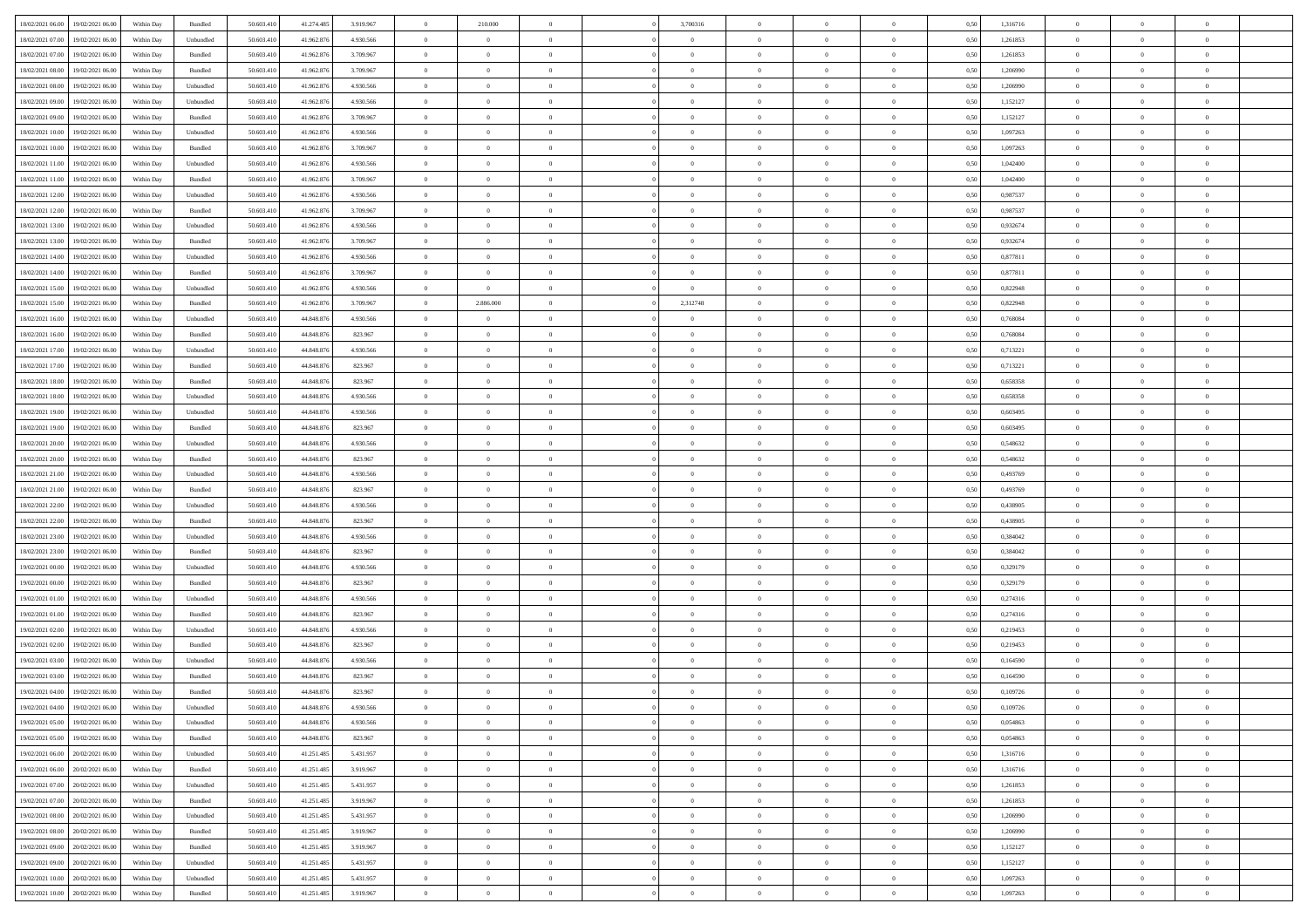|                                      |            |                             |            |            |           | $\overline{0}$ | $\overline{0}$ |                | $\overline{0}$ | $\theta$       |                | $\theta$       |      |          | $\theta$       | $\theta$       | $\overline{0}$ |  |
|--------------------------------------|------------|-----------------------------|------------|------------|-----------|----------------|----------------|----------------|----------------|----------------|----------------|----------------|------|----------|----------------|----------------|----------------|--|
| 19/02/2021 11:00 20/02/2021 06:00    | Within Day | Unbundled                   | 50.603.410 | 41.251.485 | 5.431.957 |                |                |                |                |                |                |                | 0,50 | 1,042400 |                |                |                |  |
| 19/02/2021 11:00<br>20/02/2021 06:00 | Within Day | Bundled                     | 50.603.41  | 41.251.485 | 3.919.967 | $\bf{0}$       | $\bf{0}$       | $\bf{0}$       | $\bf{0}$       | $\overline{0}$ | $\overline{0}$ | $\bf{0}$       | 0,50 | 1,042400 | $\,$ 0 $\,$    | $\bf{0}$       | $\overline{0}$ |  |
| 19/02/2021 12:00<br>20/02/2021 06:00 | Within Day | Unbundled                   | 50.603.41  | 41.251.485 | 5.431.957 | $\overline{0}$ | $\bf{0}$       | $\overline{0}$ | $\bf{0}$       | $\bf{0}$       | $\overline{0}$ | $\bf{0}$       | 0.50 | 0.987537 | $\overline{0}$ | $\overline{0}$ | $\bf{0}$       |  |
| 19/02/2021 12:00<br>20/02/2021 06:00 | Within Day | Bundled                     | 50.603.41  | 41.251.485 | 3.919.967 | $\overline{0}$ | $\overline{0}$ | $\overline{0}$ | $\overline{0}$ | $\theta$       | $\overline{0}$ | $\bf{0}$       | 0,50 | 0,987537 | $\theta$       | $\theta$       | $\overline{0}$ |  |
|                                      |            |                             |            |            |           |                |                |                |                |                |                |                |      |          |                |                |                |  |
| 19/02/2021 13:00<br>20/02/2021 06:00 | Within Day | Unbundled                   | 50.603.41  | 41.251.485 | 5.431.957 | $\bf{0}$       | $\overline{0}$ | $\bf{0}$       | $\overline{0}$ | $\bf{0}$       | $\overline{0}$ | $\bf{0}$       | 0,50 | 0,932674 | $\,$ 0 $\,$    | $\bf{0}$       | $\overline{0}$ |  |
| 19/02/2021 13:00<br>20/02/2021 06:00 | Within Day | Bundled                     | 50.603.41  | 41.251.485 | 3.919.967 | $\overline{0}$ | $\bf{0}$       | $\overline{0}$ | $\bf{0}$       | $\overline{0}$ | $\theta$       | $\bf{0}$       | 0.50 | 0.932674 | $\,$ 0 $\,$    | $\theta$       | $\overline{0}$ |  |
| 19/02/2021 14:00<br>20/02/2021 06:00 | Within Day | Unbundled                   | 50.603.41  | 41.251.485 | 5.431.957 | $\overline{0}$ | $\overline{0}$ | $\overline{0}$ | $\overline{0}$ | $\overline{0}$ | $\overline{0}$ | $\bf{0}$       | 0,50 | 0,877811 | $\theta$       | $\theta$       | $\overline{0}$ |  |
| 19/02/2021 14:00<br>20/02/2021 06:00 | Within Day | Bundled                     | 50.603.41  | 41.251.485 | 3.919.967 | $\bf{0}$       | $\bf{0}$       | $\bf{0}$       | $\overline{0}$ | $\overline{0}$ | $\overline{0}$ | $\bf{0}$       | 0,50 | 0,877811 | $\,$ 0 $\,$    | $\bf{0}$       | $\overline{0}$ |  |
|                                      |            |                             |            |            |           |                |                |                |                |                |                |                |      |          |                |                |                |  |
| 19/02/2021 15:00<br>20/02/2021 06:00 | Within Day | Bundled                     | 50.603.41  | 41.251.48  | 3.919.967 | $\overline{0}$ | $\bf{0}$       | $\overline{0}$ | $\bf{0}$       | $\overline{0}$ | $\overline{0}$ | $\bf{0}$       | 0.50 | 0.822948 | $\bf{0}$       | $\overline{0}$ | $\overline{0}$ |  |
| 19/02/2021 15:00<br>20/02/2021 06:00 | Within Day | Unbundled                   | 50.603.410 | 41.251.485 | 5.431.957 | $\overline{0}$ | $\bf{0}$       | $\overline{0}$ | $\overline{0}$ | $\overline{0}$ | $\overline{0}$ | $\bf{0}$       | 0,50 | 0,822948 | $\,$ 0 $\,$    | $\,$ 0 $\,$    | $\overline{0}$ |  |
| 19/02/2021 16:00<br>20/02/2021 06:00 | Within Day | Unbundled                   | 50.603.41  | 41.251.485 | 5.431.957 | $\bf{0}$       | $\bf{0}$       | $\bf{0}$       | $\bf{0}$       | $\overline{0}$ | $\overline{0}$ | $\bf{0}$       | 0,50 | 0,768084 | $\,$ 0 $\,$    | $\bf{0}$       | $\overline{0}$ |  |
| 19/02/2021 16:00<br>20/02/2021 06:00 | Within Day | Bundled                     | 50.603.41  | 41.251.485 | 3.919.967 | $\overline{0}$ | $\bf{0}$       | $\overline{0}$ | $\overline{0}$ | $\bf{0}$       | $\overline{0}$ | $\bf{0}$       | 0.50 | 0.768084 | $\bf{0}$       | $\,$ 0 $\,$    | $\,$ 0         |  |
| 19/02/2021 17:00<br>20/02/2021 06:00 | Within Day | Unbundled                   | 50.603.41  | 41.251.485 | 5.431.957 | $\overline{0}$ | $\overline{0}$ | $\overline{0}$ | $\theta$       | $\theta$       | $\overline{0}$ | $\bf{0}$       | 0,50 | 0,713221 | $\,$ 0 $\,$    | $\theta$       | $\overline{0}$ |  |
|                                      |            |                             |            |            |           |                |                |                |                |                |                |                |      |          |                |                |                |  |
| 19/02/2021 17:00<br>20/02/2021 06:00 | Within Day | Bundled                     | 50.603.41  | 41.251.485 | 3.919.967 | $\bf{0}$       | $\overline{0}$ | $\bf{0}$       | $\bf{0}$       | $\bf{0}$       | $\overline{0}$ | $\bf{0}$       | 0,50 | 0,713221 | $\,$ 0 $\,$    | $\bf{0}$       | $\overline{0}$ |  |
| 19/02/2021 18:00<br>20/02/2021 06:00 | Within Day | Unbundled                   | 50.603.41  | 41.251.48  | 5.431.957 | $\overline{0}$ | $\bf{0}$       | $\overline{0}$ | $\bf{0}$       | $\overline{0}$ | $\theta$       | $\bf{0}$       | 0.50 | 0.658358 | $\,$ 0 $\,$    | $\theta$       | $\overline{0}$ |  |
| 19/02/2021 18:00<br>20/02/2021 06:00 | Within Day | Bundled                     | 50.603.410 | 41.251.485 | 3.919.967 | $\overline{0}$ | $\overline{0}$ | $\overline{0}$ | $\overline{0}$ | $\overline{0}$ | $\overline{0}$ | $\bf{0}$       | 0,50 | 0,658358 | $\theta$       | $\theta$       | $\overline{0}$ |  |
| 19/02/2021 19:00<br>20/02/2021 06:00 | Within Day | Unbundled                   | 50.603.41  | 41.251.485 | 5.431.957 | $\bf{0}$       | $\bf{0}$       | $\bf{0}$       | $\overline{0}$ | $\overline{0}$ | $\overline{0}$ | $\bf{0}$       | 0,50 | 0,603495 | $\,$ 0 $\,$    | $\bf{0}$       | $\overline{0}$ |  |
|                                      |            |                             |            |            |           |                |                |                |                |                |                |                |      |          |                |                |                |  |
| 19/02/2021 19:00<br>20/02/2021 06:00 | Within Day | Bundled                     | 50.603.41  | 41.251.48  | 3.919.967 | $\overline{0}$ | $\bf{0}$       | $\overline{0}$ | $\bf{0}$       | $\overline{0}$ | $\overline{0}$ | $\bf{0}$       | 0.50 | 0.603495 | $\bf{0}$       | $\overline{0}$ | $\bf{0}$       |  |
| 19/02/2021 20:00<br>20/02/2021 06:00 | Within Day | Unbundled                   | 50.603.410 | 41.251.485 | 5.431.957 | $\overline{0}$ | $\bf{0}$       | $\overline{0}$ | $\overline{0}$ | $\overline{0}$ | $\overline{0}$ | $\bf{0}$       | 0,50 | 0,548632 | $\,$ 0 $\,$    | $\bf{0}$       | $\overline{0}$ |  |
| 19/02/2021 20:00<br>20/02/2021 06:00 | Within Day | Bundled                     | 50.603.41  | 41.251.485 | 3.919.967 | $\bf{0}$       | $\bf{0}$       | $\bf{0}$       | $\bf{0}$       | $\overline{0}$ | $\overline{0}$ | $\bf{0}$       | 0,50 | 0,548632 | $\,$ 0 $\,$    | $\bf{0}$       | $\overline{0}$ |  |
| 19/02/2021 21:00<br>20/02/2021 06:00 | Within Day | Unbundled                   | 50.603.41  | 41.251.485 | 5.431.957 | $\overline{0}$ | $\bf{0}$       | $\overline{0}$ | $\overline{0}$ | $\bf{0}$       | $\overline{0}$ | $\bf{0}$       | 0.50 | 0.493769 | $\bf{0}$       | $\overline{0}$ | $\,$ 0         |  |
| 19/02/2021 21:00<br>20/02/2021 06:00 | Within Day | Bundled                     | 50.603.41  | 41.251.485 | 3.919.967 | $\overline{0}$ | $\overline{0}$ | $\overline{0}$ | $\overline{0}$ | $\theta$       | $\overline{0}$ | $\bf{0}$       | 0,50 | 0,493769 | $\theta$       | $\theta$       | $\overline{0}$ |  |
|                                      |            |                             |            |            |           |                |                |                |                |                |                |                |      |          |                |                |                |  |
| 19/02/2021 22:00<br>20/02/2021 06:00 | Within Day | Unbundled                   | 50.603.41  | 41.251.485 | 5.431.957 | $\bf{0}$       | $\bf{0}$       | $\bf{0}$       | $\bf{0}$       | $\overline{0}$ | $\overline{0}$ | $\bf{0}$       | 0,50 | 0,438905 | $\,$ 0 $\,$    | $\bf{0}$       | $\overline{0}$ |  |
| 19/02/2021 22:00<br>20/02/2021 06:00 | Within Day | Bundled                     | 50.603.41  | 41.251.48  | 3.919.967 | $\overline{0}$ | $\bf{0}$       | $\overline{0}$ | $\bf{0}$       | $\overline{0}$ | $\theta$       | $\bf{0}$       | 0.50 | 0.438905 | $\,$ 0 $\,$    | $\theta$       | $\overline{0}$ |  |
| 19/02/2021 23:00<br>20/02/2021 06:00 | Within Day | Unbundled                   | 50.603.41  | 41.251.485 | 5.431.957 | $\overline{0}$ | $\overline{0}$ | $\overline{0}$ | $\overline{0}$ | $\overline{0}$ | $\overline{0}$ | $\bf{0}$       | 0,50 | 0,384042 | $\,$ 0 $\,$    | $\theta$       | $\overline{0}$ |  |
| 19/02/2021 23:00<br>20/02/2021 06:00 | Within Day | Bundled                     | 50.603.41  | 41.251.485 | 3.919.967 | $\bf{0}$       | $\overline{0}$ | $\bf{0}$       | $\overline{0}$ | $\overline{0}$ | $\overline{0}$ | $\bf{0}$       | 0,50 | 0,384042 | $\,$ 0 $\,$    | $\bf{0}$       | $\overline{0}$ |  |
| 20/02/2021 00:00<br>20/02/2021 06:00 | Within Day | Unbundled                   | 50,603.41  | 41.251.48  | 5.431.957 | $\overline{0}$ | $\bf{0}$       | $\overline{0}$ | $\bf{0}$       | $\overline{0}$ | $\overline{0}$ | $\bf{0}$       | 0.50 | 0,329179 | $\bf{0}$       | $\overline{0}$ | $\overline{0}$ |  |
| 20/02/2021 00:00<br>20/02/2021 06:00 | Within Day | Bundled                     | 50.603.410 | 41.251.485 | 3.919.967 | $\overline{0}$ | $\bf{0}$       | $\overline{0}$ | $\overline{0}$ | $\overline{0}$ | $\overline{0}$ | $\bf{0}$       | 0,50 | 0,329179 | $\theta$       | $\theta$       | $\overline{0}$ |  |
|                                      |            |                             |            |            |           |                |                |                |                |                |                |                |      |          |                |                |                |  |
| 20/02/2021 01:00<br>20/02/2021 06:00 | Within Day | Bundled                     | 50.603.41  | 41.251.485 | 3.919.967 | $\bf{0}$       | $\bf{0}$       | $\bf{0}$       | $\bf{0}$       | $\overline{0}$ | $\overline{0}$ | $\bf{0}$       | 0,50 | 0,274316 | $\,$ 0 $\,$    | $\bf{0}$       | $\overline{0}$ |  |
| 20/02/2021 01:00<br>20/02/2021 06:00 | Within Day | Unbundled                   | 50.603.41  | 41.251.485 | 5.431.957 | $\overline{0}$ | $\bf{0}$       | $\overline{0}$ | $\overline{0}$ | $\bf{0}$       | $\overline{0}$ | $\bf{0}$       | 0.50 | 0,274316 | $\bf{0}$       | $\,$ 0 $\,$    | $\,$ 0         |  |
| 20/02/2021 02:00<br>20/02/2021 06:00 | Within Day | Unbundled                   | 50.603.41  | 41.251.48  | 5.431.957 | $\overline{0}$ | $\overline{0}$ | $\overline{0}$ | $\overline{0}$ | $\overline{0}$ | $\overline{0}$ | $\bf{0}$       | 0.5( | 0,219453 | $\theta$       | $\theta$       | $\overline{0}$ |  |
| 20/02/2021 02:00<br>20/02/2021 06:00 | Within Day | Bundled                     | 50.603.41  | 41.251.485 | 3.919.967 | $\bf{0}$       | $\bf{0}$       | $\bf{0}$       | $\bf{0}$       | $\overline{0}$ | $\overline{0}$ | $\bf{0}$       | 0,50 | 0,219453 | $\,$ 0 $\,$    | $\bf{0}$       | $\overline{0}$ |  |
| 20/02/2021 03:00<br>20/02/2021 06:00 |            | Unbundled                   | 50,603.41  | 41.251.485 | 5.431.957 | $\overline{0}$ | $\bf{0}$       | $\overline{0}$ | $\bf{0}$       | $\overline{0}$ | $\overline{0}$ | $\bf{0}$       | 0.50 | 0.164590 | $\,$ 0 $\,$    | $\bf{0}$       | $\overline{0}$ |  |
|                                      | Within Day |                             |            |            |           |                |                |                |                |                |                |                |      |          |                |                |                |  |
| 20/02/2021 03:00<br>20/02/2021 06:00 | Within Dav | Bundled                     | 50.603.41  | 41.251.485 | 3.919.967 | $\overline{0}$ | $\overline{0}$ | $\overline{0}$ | $\overline{0}$ | $\overline{0}$ | $\overline{0}$ | $\bf{0}$       | 0.50 | 0,164590 | $\theta$       | $\theta$       | $\overline{0}$ |  |
| 20/02/2021 04:00<br>20/02/2021 06:00 | Within Day | Unbundled                   | 50.603.41  | 41.251.485 | 5.431.957 | $\bf{0}$       | $\bf{0}$       | $\bf{0}$       | $\bf{0}$       | $\overline{0}$ | $\overline{0}$ | $\bf{0}$       | 0,50 | 0,109726 | $\,$ 0 $\,$    | $\bf{0}$       | $\overline{0}$ |  |
| 20/02/2021 04:00<br>20/02/2021 06:00 | Within Day | Bundled                     | 50,603.41  | 41.251.48  | 3.919.967 | $\overline{0}$ | $\bf{0}$       | $\overline{0}$ | $\bf{0}$       | $\overline{0}$ | $\overline{0}$ | $\bf{0}$       | 0.50 | 0.109726 | $\bf{0}$       | $\overline{0}$ | $\overline{0}$ |  |
| 20/02/2021 05:00<br>20/02/2021 06:00 | Within Dav | Unbundled                   | 50.603.41  | 41.251.485 | 5.431.957 | $\overline{0}$ | $\overline{0}$ | $\overline{0}$ | $\overline{0}$ | $\overline{0}$ | $\overline{0}$ | $\bf{0}$       | 0.50 | 0,054863 | $\theta$       | $\theta$       | $\overline{0}$ |  |
| 20/02/2021 05:00<br>20/02/2021 06:00 | Within Day | Bundled                     | 50.603.41  | 41.251.485 | 3.919.967 | $\bf{0}$       | $\bf{0}$       | $\bf{0}$       | $\bf{0}$       | $\overline{0}$ | $\bf{0}$       | $\bf{0}$       | 0,50 | 0,054863 | $\,$ 0 $\,$    | $\bf{0}$       | $\overline{0}$ |  |
|                                      |            |                             |            |            |           |                |                |                |                |                |                |                |      |          |                |                |                |  |
| 20/02/2021 06:00<br>21/02/2021 06:00 | Within Day | Unbundled                   | 50.603.41  | 40.741.797 | 6.291.980 | $\overline{0}$ | $\bf{0}$       | $\overline{0}$ | $\overline{0}$ | $\bf{0}$       | $\overline{0}$ | $\bf{0}$       | 0.50 | 1.316716 | $\bf{0}$       | $\,$ 0 $\,$    | $\,$ 0         |  |
| 20/02/2021 06:00<br>21/02/2021 06:00 | Within Dav | Bundled                     | 50.603.41  | 40.741.797 | 3.569.632 | $\overline{0}$ | $\overline{0}$ | $\overline{0}$ | $\overline{0}$ | $\overline{0}$ | $\overline{0}$ | $\bf{0}$       | 0.50 | 1,316716 | $\theta$       | $\theta$       | $\overline{0}$ |  |
| 20/02/2021 07:00<br>21/02/2021 06.00 | Within Day | Unbundled                   | 50.603.41  | 40.741.79  | 6.291.980 | $\bf{0}$       | $\bf{0}$       | $\bf{0}$       | $\bf{0}$       | $\overline{0}$ | $\overline{0}$ | $\bf{0}$       | 0,50 | 1,261853 | $\,$ 0 $\,$    | $\bf{0}$       | $\overline{0}$ |  |
| 20/02/2021 07:00<br>21/02/2021 06:00 | Within Day | Bundled                     | 50.603.41  | 40.741.79  | 3.569.632 | $\overline{0}$ | $\overline{0}$ | $\overline{0}$ | $\bf{0}$       | $\overline{0}$ | $\overline{0}$ | $\bf{0}$       | 0.50 | 1.261853 | $\bf{0}$       | $\theta$       | $\overline{0}$ |  |
| 20/02/2021 08:00<br>21/02/2021 06:00 | Within Dav | Unbundled                   | 50.603.41  | 40.741.797 | 6.291.980 | $\overline{0}$ | $\overline{0}$ | $\Omega$       | $\overline{0}$ | $\theta$       | $\overline{0}$ | $\overline{0}$ | 0.5( | 1.206990 | $\theta$       | $\theta$       | $\overline{0}$ |  |
| 20/02/2021 08:00                     |            |                             |            |            |           | $\bf{0}$       | $\bf{0}$       | $\bf{0}$       | $\bf{0}$       | $\bf{0}$       | $\overline{0}$ |                |      |          | $\overline{0}$ | $\bf{0}$       | $\overline{0}$ |  |
| 21/02/2021 06:00                     | Within Day | Bundled                     | 50.603.41  | 40.741.79  | 3.569.632 |                |                |                |                |                |                | $\bf{0}$       | 0,50 | 1,206990 |                |                |                |  |
| 20/02/2021 09:00 21/02/2021 06:00    | Within Day | $\ensuremath{\mathsf{Unb}}$ | 50.603.410 | 40.741.797 | 6.291.980 | $\bf{0}$       | $\theta$       |                | $\overline{0}$ |                |                |                | 0,50 | 1,152127 | $\bf{0}$       | $\overline{0}$ |                |  |
| 20/02/2021 09:00 21/02/2021 06:00    | Within Day | Bundled                     | 50.603.410 | 40.741.797 | 3.569.632 | $\overline{0}$ | $\overline{0}$ | $\overline{0}$ | $\theta$       | $\overline{0}$ | $\overline{0}$ | $\bf{0}$       | 0,50 | 1,152127 | $\theta$       | $\theta$       | $\overline{0}$ |  |
| 20/02/2021 10:00<br>21/02/2021 06:00 | Within Day | Unbundled                   | 50.603.41  | 40.741.79  | 6.291.980 | $\overline{0}$ | $\bf{0}$       | $\overline{0}$ | $\overline{0}$ | $\bf{0}$       | $\overline{0}$ | $\bf{0}$       | 0,50 | 1,097263 | $\bf{0}$       | $\overline{0}$ | $\bf{0}$       |  |
| 20/02/2021 10:00 21/02/2021 06:00    | Within Day | Bundled                     | 50,603.410 | 40.741.797 | 3.569.632 | $\overline{0}$ | $\overline{0}$ | $\overline{0}$ | $\overline{0}$ | $\mathbf{0}$   | $\overline{0}$ | $\,$ 0 $\,$    | 0.50 | 1,097263 | $\overline{0}$ | $\bf{0}$       | $\bf{0}$       |  |
|                                      |            |                             |            |            |           |                |                |                |                |                |                |                |      |          |                |                |                |  |
| 20/02/2021 11:00 21/02/2021 06:00    | Within Dav | Bundled                     | 50.603.410 | 40.741.797 | 3.569.632 | $\overline{0}$ | $\overline{0}$ | $\overline{0}$ | $\overline{0}$ | $\overline{0}$ | $\overline{0}$ | $\bf{0}$       | 0,50 | 1,042400 | $\overline{0}$ | $\theta$       | $\overline{0}$ |  |
| 20/02/2021 11:00<br>21/02/2021 06:00 | Within Day | Unbundled                   | 50.603.41  | 40.741.797 | 6.291.980 | $\overline{0}$ | $\bf{0}$       | $\overline{0}$ | $\overline{0}$ | $\bf{0}$       | $\overline{0}$ | $\bf{0}$       | 0,50 | 1,042400 | $\bf{0}$       | $\overline{0}$ | $\overline{0}$ |  |
| 20/02/2021 12:00 21/02/2021 06:00    | Within Day | Unbundled                   | 50.603.410 | 40.741.797 | 6.291.980 | $\overline{0}$ | $\bf{0}$       | $\overline{0}$ | $\overline{0}$ | $\bf{0}$       | $\overline{0}$ | $\bf{0}$       | 0.50 | 0.987537 | $\,$ 0 $\,$    | $\overline{0}$ | $\,$ 0         |  |
| 20/02/2021 12:00 21/02/2021 06:00    | Within Dav | Bundled                     | 50.603.410 | 40.741.797 | 3.569.632 | $\overline{0}$ | $\overline{0}$ | $\overline{0}$ | $\overline{0}$ | $\overline{0}$ | $\overline{0}$ | $\bf{0}$       | 0.50 | 0,987537 | $\overline{0}$ | $\theta$       | $\overline{0}$ |  |
| 20/02/2021 13:00<br>21/02/2021 06:00 | Within Day | Unbundled                   | 50.603.41  | 40.741.797 | 6.291.980 | $\overline{0}$ | $\overline{0}$ | $\overline{0}$ | $\overline{0}$ | $\overline{0}$ | $\overline{0}$ | $\bf{0}$       | 0,50 | 0,932674 | $\bf{0}$       | $\overline{0}$ | $\,$ 0         |  |
|                                      |            |                             |            |            |           |                |                |                |                |                |                |                |      |          |                |                |                |  |
| 20/02/2021 13:00 21/02/2021 06:00    | Within Day | Bundled                     | 50,603.410 | 40.741.797 | 3.569.632 | $\overline{0}$ | $\overline{0}$ | $\overline{0}$ | $\overline{0}$ | $\overline{0}$ | $\overline{0}$ | $\bf{0}$       | 0.50 | 0.932674 | $\mathbf{0}$   | $\bf{0}$       | $\,$ 0         |  |
| 20/02/2021 14:00 21/02/2021 06:00    | Within Dav | Unbundled                   | 50.603.410 | 40.741.797 | 6.291.980 | $\overline{0}$ | $\overline{0}$ | $\overline{0}$ | $\overline{0}$ | $\overline{0}$ | $\overline{0}$ | $\bf{0}$       | 0,50 | 0,877811 | $\overline{0}$ | $\theta$       | $\overline{0}$ |  |
| 20/02/2021 14:00<br>21/02/2021 06:00 | Within Day | Bundled                     | 50.603.41  | 40.741.79  | 3.569.632 | $\overline{0}$ | $\bf{0}$       | $\overline{0}$ | $\overline{0}$ | $\overline{0}$ | $\overline{0}$ | $\bf{0}$       | 0,50 | 0,877811 | $\bf{0}$       | $\overline{0}$ | $\bf{0}$       |  |
| 20/02/2021 15:00 21/02/2021 06:00    | Within Day | Unbundled                   | 50.603.410 | 40.741.797 | 6.291.980 | $\,$ 0 $\,$    | $\bf{0}$       | $\overline{0}$ | $\overline{0}$ | $\,$ 0 $\,$    | $\overline{0}$ | $\,$ 0 $\,$    | 0,50 | 0,822948 | $\overline{0}$ | $\,$ 0 $\,$    | $\,$ 0 $\,$    |  |
|                                      |            |                             |            |            |           |                |                |                |                |                |                |                |      |          |                |                |                |  |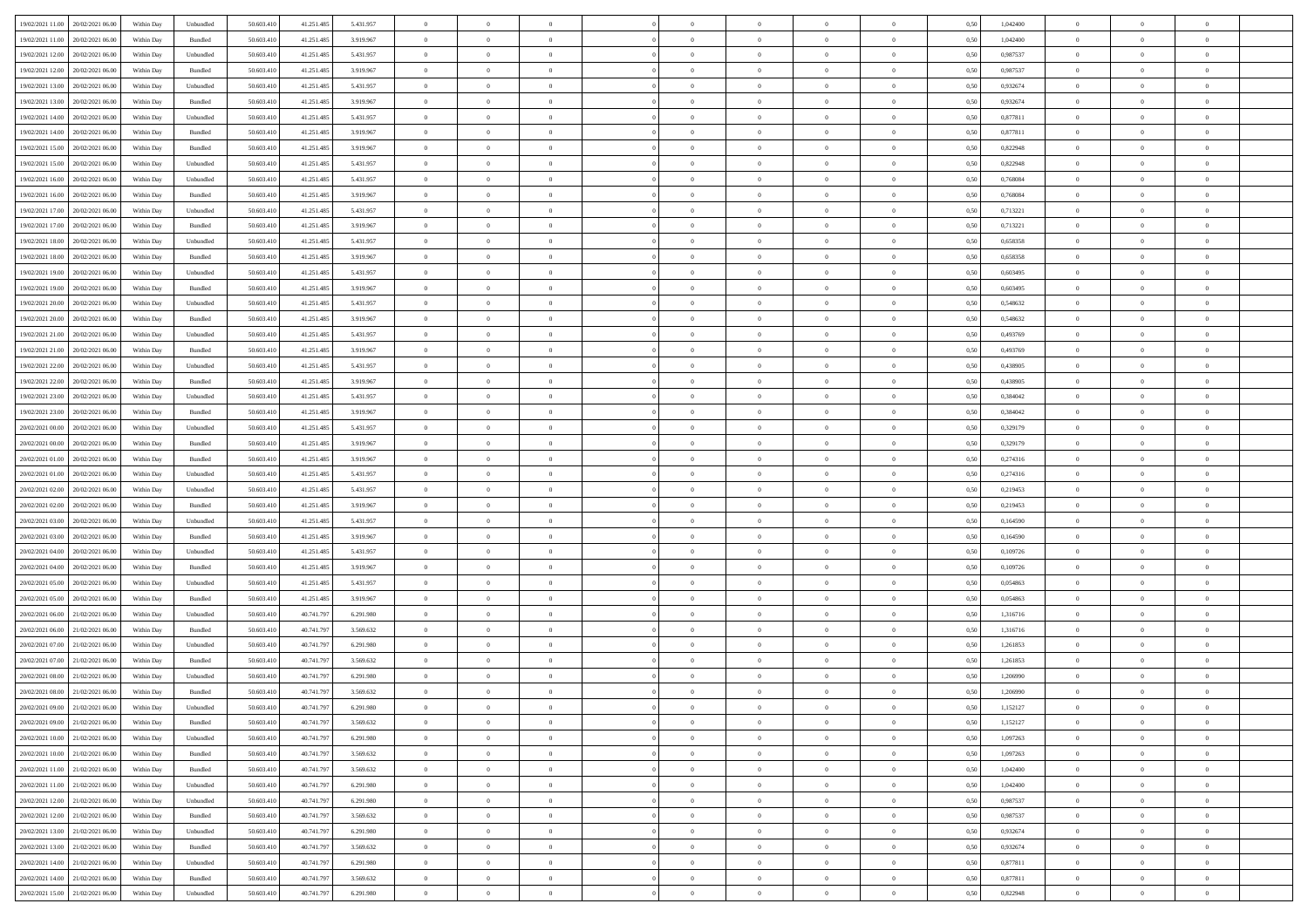|                                      |            |                    |            |            |           | $\overline{0}$ | $\overline{0}$ |                | $\overline{0}$ | $\theta$       |                | $\theta$       |      |          | $\theta$       | $\theta$       | $\overline{0}$ |  |
|--------------------------------------|------------|--------------------|------------|------------|-----------|----------------|----------------|----------------|----------------|----------------|----------------|----------------|------|----------|----------------|----------------|----------------|--|
| 20/02/2021 15:00 21/02/2021 06:00    | Within Day | Bundled            | 50.603.410 | 40.741.797 | 3.569.632 |                |                |                |                |                |                |                | 0,50 | 0,822948 |                |                |                |  |
| 20/02/2021 16:00<br>21/02/2021 06:00 | Within Day | Unbundled          | 50.603.41  | 40.741.79  | 6.291.980 | $\bf{0}$       | $\bf{0}$       | $\bf{0}$       | $\bf{0}$       | $\overline{0}$ | $\overline{0}$ | $\bf{0}$       | 0,50 | 0,768084 | $\,$ 0 $\,$    | $\bf{0}$       | $\overline{0}$ |  |
| 20/02/2021 16:00<br>21/02/2021 06:00 | Within Day | Bundled            | 50,603,410 | 40.741.797 | 3.569.632 | $\overline{0}$ | $\bf{0}$       | $\overline{0}$ | $\bf{0}$       | $\overline{0}$ | $\overline{0}$ | $\bf{0}$       | 0.50 | 0.768084 | $\overline{0}$ | $\overline{0}$ | $\bf{0}$       |  |
| 20/02/2021 17:00<br>21/02/2021 06:00 | Within Day | Unbundled          | 50.603.410 | 40.741.797 | 6.291.980 | $\overline{0}$ | $\overline{0}$ | $\overline{0}$ | $\overline{0}$ | $\theta$       | $\overline{0}$ | $\bf{0}$       | 0,50 | 0,713221 | $\,$ 0 $\,$    | $\,$ 0 $\,$    | $\overline{0}$ |  |
| 20/02/2021 17:00<br>21/02/2021 06.00 | Within Day | Bundled            | 50.603.41  | 40.741.79  | 3.569.632 | $\bf{0}$       | $\overline{0}$ | $\bf{0}$       | $\overline{0}$ | $\bf{0}$       | $\overline{0}$ | $\bf{0}$       | 0,50 | 0,713221 | $\,$ 0 $\,$    | $\bf{0}$       | $\overline{0}$ |  |
|                                      |            |                    |            |            |           |                |                |                |                |                |                |                |      |          |                |                |                |  |
| 20/02/2021 18:00<br>21/02/2021 06:00 | Within Day | Unbundled          | 50.603.41  | 40.741.79  | 6.291.980 | $\overline{0}$ | $\bf{0}$       | $\overline{0}$ | $\bf{0}$       | $\overline{0}$ | $\overline{0}$ | $\bf{0}$       | 0.50 | 0.658358 | $\bf{0}$       | $\theta$       | $\overline{0}$ |  |
| 20/02/2021 18:00<br>21/02/2021 06:00 | Within Day | Bundled            | 50.603.41  | 40.741.797 | 3.569.632 | $\overline{0}$ | $\overline{0}$ | $\overline{0}$ | $\overline{0}$ | $\overline{0}$ | $\overline{0}$ | $\bf{0}$       | 0,50 | 0,658358 | $\,$ 0 $\,$    | $\theta$       | $\overline{0}$ |  |
| 20/02/2021 19:00<br>21/02/2021 06:00 | Within Day | Unbundled          | 50.603.41  | 40.741.79  | 6.291.980 | $\bf{0}$       | $\bf{0}$       | $\bf{0}$       | $\overline{0}$ | $\overline{0}$ | $\overline{0}$ | $\bf{0}$       | 0,50 | 0,603495 | $\,$ 0 $\,$    | $\bf{0}$       | $\overline{0}$ |  |
| 20/02/2021 19:00<br>21/02/2021 06:00 | Within Day | Bundled            | 50.603.41  | 40.741.79  | 3.569.632 | $\overline{0}$ | $\bf{0}$       | $\overline{0}$ | $\bf{0}$       | $\overline{0}$ | $\overline{0}$ | $\bf{0}$       | 0.50 | 0.603495 | $\bf{0}$       | $\overline{0}$ | $\overline{0}$ |  |
| 20/02/2021 20:00<br>21/02/2021 06:00 | Within Day | Unbundled          | 50.603.410 | 40.741.797 | 6.291.980 | $\overline{0}$ | $\bf{0}$       | $\overline{0}$ | $\overline{0}$ | $\overline{0}$ | $\overline{0}$ | $\bf{0}$       | 0,50 | 0,548632 | $\,$ 0 $\,$    | $\,$ 0 $\,$    | $\overline{0}$ |  |
| 20/02/2021 20:00<br>21/02/2021 06:00 | Within Day | Bundled            | 50.603.41  | 40.741.79  | 3.569.632 | $\bf{0}$       | $\bf{0}$       | $\bf{0}$       | $\bf{0}$       | $\overline{0}$ | $\overline{0}$ | $\bf{0}$       | 0,50 | 0,548632 | $\,$ 0 $\,$    | $\bf{0}$       | $\overline{0}$ |  |
| 20/02/2021 21:00<br>21/02/2021 06:00 | Within Day | Bundled            | 50,603.41  | 40.741.797 | 3.569.632 | $\overline{0}$ | $\bf{0}$       | $\overline{0}$ | $\overline{0}$ | $\overline{0}$ | $\overline{0}$ | $\bf{0}$       | 0.50 | 0.493769 | $\bf{0}$       | $\,$ 0 $\,$    | $\,$ 0         |  |
| 20/02/2021 21:00<br>21/02/2021 06:00 | Within Day | Unbundled          | 50.603.41  | 40.741.797 | 6.291.980 | $\overline{0}$ | $\bf{0}$       | $\overline{0}$ | $\theta$       | $\theta$       | $\overline{0}$ | $\bf{0}$       | 0,50 | 0,493769 | $\,$ 0 $\,$    | $\,$ 0 $\,$    | $\overline{0}$ |  |
|                                      |            |                    |            |            |           |                |                |                |                |                |                |                |      |          |                |                |                |  |
| 20/02/2021 22:00<br>21/02/2021 06:00 | Within Day | Unbundled          | 50.603.41  | 40.741.79  | 6.291.980 | $\bf{0}$       | $\overline{0}$ | $\bf{0}$       | $\bf{0}$       | $\bf{0}$       | $\overline{0}$ | $\bf{0}$       | 0,50 | 0,438905 | $\,$ 0 $\,$    | $\bf{0}$       | $\overline{0}$ |  |
| 20/02/2021 22:00<br>21/02/2021 06:00 | Within Day | Bundled            | 50.603.41  | 40.741.797 | 3.569.632 | $\overline{0}$ | $\bf{0}$       | $\overline{0}$ | $\bf{0}$       | $\overline{0}$ | $\overline{0}$ | $\bf{0}$       | 0.50 | 0.438905 | $\,$ 0 $\,$    | $\bf{0}$       | $\overline{0}$ |  |
| 20/02/2021 23:00<br>21/02/2021 06:00 | Within Day | Unbundled          | 50.603.410 | 40.741.797 | 6.291.980 | $\overline{0}$ | $\overline{0}$ | $\overline{0}$ | $\overline{0}$ | $\overline{0}$ | $\overline{0}$ | $\bf{0}$       | 0,50 | 0,384042 | $\theta$       | $\theta$       | $\overline{0}$ |  |
| 20/02/2021 23:00<br>21/02/2021 06.00 | Within Day | Bundled            | 50.603.41  | 40.741.79  | 3.569.632 | $\bf{0}$       | $\bf{0}$       | $\bf{0}$       | $\overline{0}$ | $\overline{0}$ | $\overline{0}$ | $\bf{0}$       | 0,50 | 0,384042 | $\,$ 0 $\,$    | $\bf{0}$       | $\overline{0}$ |  |
| 21/02/2021 00:00<br>21/02/2021 06:00 | Within Day | Unbundled          | 50,603.41  | 40.741.79  | 6.291.980 | $\overline{0}$ | $\bf{0}$       | $\overline{0}$ | $\bf{0}$       | $\overline{0}$ | $\overline{0}$ | $\bf{0}$       | 0.50 | 0.329179 | $\bf{0}$       | $\overline{0}$ | $\bf{0}$       |  |
| 21/02/2021 00:00<br>21/02/2021 06:00 | Within Day | Bundled            | 50.603.410 | 40.741.797 | 3.569.632 | $\overline{0}$ | $\bf{0}$       | $\overline{0}$ | $\overline{0}$ | $\overline{0}$ | $\overline{0}$ | $\bf{0}$       | 0,50 | 0,329179 | $\,$ 0 $\,$    | $\bf{0}$       | $\overline{0}$ |  |
| 21/02/2021 01:00<br>21/02/2021 06:00 | Within Day | Unbundled          | 50.603.41  | 40.741.79  | 6.291.980 | $\bf{0}$       | $\bf{0}$       | $\bf{0}$       | $\bf{0}$       | $\overline{0}$ | $\overline{0}$ | $\bf{0}$       | 0,50 | 0,274316 | $\,$ 0 $\,$    | $\bf{0}$       | $\overline{0}$ |  |
|                                      |            |                    |            |            |           |                |                |                |                |                |                |                |      |          |                |                |                |  |
| 21/02/2021 01:00<br>21/02/2021 06:00 | Within Day | Bundled            | 50,603,410 | 40.741.797 | 3.569.632 | $\overline{0}$ | $\bf{0}$       | $\overline{0}$ | $\overline{0}$ | $\bf{0}$       | $\overline{0}$ | $\bf{0}$       | 0.50 | 0,274316 | $\bf{0}$       | $\,$ 0 $\,$    | $\,$ 0         |  |
| 21/02/2021 02:00<br>21/02/2021 06:00 | Within Day | Bundled            | 50.603.41  | 40.741.797 | 3.569.632 | $\overline{0}$ | $\overline{0}$ | $\overline{0}$ | $\overline{0}$ | $\theta$       | $\overline{0}$ | $\bf{0}$       | 0,50 | 0,219453 | $\theta$       | $\theta$       | $\overline{0}$ |  |
| 21/02/2021 02:00<br>21/02/2021 06:00 | Within Day | Unbundled          | 50.603.41  | 40.741.79  | 6.291.980 | $\bf{0}$       | $\bf{0}$       | $\bf{0}$       | $\bf{0}$       | $\overline{0}$ | $\overline{0}$ | $\bf{0}$       | 0,50 | 0,219453 | $\,$ 0 $\,$    | $\bf{0}$       | $\overline{0}$ |  |
| 21/02/2021 03:00<br>21/02/2021 06:00 | Within Day | Unbundled          | 50.603.41  | 40.741.79  | 6.291.980 | $\overline{0}$ | $\bf{0}$       | $\overline{0}$ | $\bf{0}$       | $\overline{0}$ | $\overline{0}$ | $\bf{0}$       | 0.50 | 0.164590 | $\,$ 0 $\,$    | $\overline{0}$ | $\overline{0}$ |  |
| 21/02/2021 03:00<br>21/02/2021 06:00 | Within Day | Bundled            | 50.603.410 | 40.741.797 | 3.569.632 | $\overline{0}$ | $\overline{0}$ | $\overline{0}$ | $\overline{0}$ | $\overline{0}$ | $\overline{0}$ | $\bf{0}$       | 0,50 | 0,164590 | $\,$ 0 $\,$    | $\theta$       | $\overline{0}$ |  |
| 21/02/2021 04:00<br>21/02/2021 06.00 | Within Day | Unbundled          | 50.603.41  | 40.741.79  | 6.291.980 | $\bf{0}$       | $\overline{0}$ | $\bf{0}$       | $\overline{0}$ | $\overline{0}$ | $\overline{0}$ | $\bf{0}$       | 0,50 | 0,109726 | $\,$ 0 $\,$    | $\bf{0}$       | $\overline{0}$ |  |
| 21/02/2021 04:00<br>21/02/2021 06:00 | Within Day | Bundled            | 50,603.41  | 40.741.79  | 3.569.632 | $\overline{0}$ | $\bf{0}$       | $\overline{0}$ | $\bf{0}$       | $\overline{0}$ | $\overline{0}$ | $\bf{0}$       | 0.50 | 0.109726 | $\bf{0}$       | $\overline{0}$ | $\overline{0}$ |  |
| 21/02/2021 05:00<br>21/02/2021 06:00 | Within Day | Unbundled          | 50.603.410 | 40.741.797 | 6.291.980 | $\overline{0}$ | $\bf{0}$       | $\overline{0}$ | $\overline{0}$ | $\overline{0}$ | $\overline{0}$ | $\bf{0}$       | 0,50 | 0,054863 | $\theta$       | $\bf{0}$       | $\overline{0}$ |  |
|                                      |            |                    |            |            |           |                |                |                |                |                |                |                |      |          |                |                |                |  |
| 21/02/2021 05:00<br>21/02/2021 06:00 | Within Day | Bundled            | 50.603.41  | 40.741.79  | 3.569.632 | $\bf{0}$       | $\bf{0}$       | $\bf{0}$       | $\bf{0}$       | $\overline{0}$ | $\overline{0}$ | $\bf{0}$       | 0,50 | 0,054863 | $\,$ 0 $\,$    | $\bf{0}$       | $\overline{0}$ |  |
| 21/02/2021 06:00<br>22/02/2021 06:00 | Within Day | Unbundled          | 50.603.41  | 40.741.797 | 6.291.980 | $\overline{0}$ | $\bf{0}$       | $\overline{0}$ | $\overline{0}$ | $\overline{0}$ | $\overline{0}$ | $\bf{0}$       | 0.50 | 1.316716 | $\bf{0}$       | $\,$ 0 $\,$    | $\,$ 0         |  |
| 21/02/2021 06:00<br>22/02/2021 06:00 | Within Day | Bundled            | 50.603.41  | 40.741.797 | 3.569.632 | $\overline{0}$ | $\overline{0}$ | $\overline{0}$ | $\overline{0}$ | $\overline{0}$ | $\overline{0}$ | $\bf{0}$       | 0.50 | 1,316716 | $\theta$       | $\theta$       | $\overline{0}$ |  |
| 21/02/2021 07:00<br>22/02/2021 06.00 | Within Day | Unbundled          | 50.603.41  | 40.741.79  | 6.291.980 | $\bf{0}$       | $\bf{0}$       | $\bf{0}$       | $\bf{0}$       | $\overline{0}$ | $\overline{0}$ | $\bf{0}$       | 0,50 | 1,261853 | $\,$ 0 $\,$    | $\bf{0}$       | $\overline{0}$ |  |
| 21/02/2021 07:00<br>22/02/2021 06:00 | Within Day | Bundled            | 50,603.41  | 40.741.797 | 3.569.632 | $\overline{0}$ | $\bf{0}$       | $\overline{0}$ | $\bf{0}$       | $\overline{0}$ | $\overline{0}$ | $\bf{0}$       | 0.50 | 1.261853 | $\,$ 0 $\,$    | $\bf{0}$       | $\overline{0}$ |  |
| 21/02/2021 08:00<br>22/02/2021 06:00 | Within Dav | Bundled            | 50.603.410 | 40.741.797 | 3.569.632 | $\overline{0}$ | $\overline{0}$ | $\overline{0}$ | $\overline{0}$ | $\overline{0}$ | $\overline{0}$ | $\bf{0}$       | 0.50 | 1.206990 | $\theta$       | $\theta$       | $\overline{0}$ |  |
| 21/02/2021 08:00<br>22/02/2021 06:00 | Within Day | Unbundled          | 50.603.41  | 40.741.79  | 6.291.980 | $\bf{0}$       | $\bf{0}$       | $\bf{0}$       | $\bf{0}$       | $\overline{0}$ | $\overline{0}$ | $\bf{0}$       | 0,50 | 1,206990 | $\,$ 0 $\,$    | $\bf{0}$       | $\overline{0}$ |  |
| 21/02/2021 09:00<br>22/02/2021 06:00 | Within Day | Unbundled          | 50,603.41  | 40.741.79  | 6.291.980 | $\overline{0}$ | $\bf{0}$       | $\overline{0}$ | $\bf{0}$       | $\overline{0}$ | $\overline{0}$ | $\bf{0}$       | 0.50 | 1.152127 | $\bf{0}$       | $\overline{0}$ | $\bf{0}$       |  |
|                                      |            |                    |            |            |           |                |                |                |                |                |                |                |      |          |                |                |                |  |
| 21/02/2021 09:00<br>22/02/2021 06:00 | Within Dav | Bundled            | 50.603.41  | 40.741.797 | 3.569.632 | $\overline{0}$ | $\overline{0}$ | $\overline{0}$ | $\overline{0}$ | $\overline{0}$ | $\overline{0}$ | $\bf{0}$       | 0.50 | 1,152127 | $\theta$       | $\theta$       | $\overline{0}$ |  |
| 21/02/2021 11:00<br>22/02/2021 06.00 | Within Day | Unbundled          | 50.603.41  | 40.741.79  | 6.291.980 | $\bf{0}$       | $\bf{0}$       | $\bf{0}$       | $\bf{0}$       | $\overline{0}$ | $\bf{0}$       | $\bf{0}$       | 0,50 | 1,042400 | $\,$ 0 $\,$    | $\bf{0}$       | $\overline{0}$ |  |
| 21/02/2021 11:00<br>22/02/2021 06:00 | Within Day | Bundled            | 50.603.41  | 40.741.797 | 3.569.632 | $\overline{0}$ | $\bf{0}$       | $\overline{0}$ | $\overline{0}$ | $\bf{0}$       | $\overline{0}$ | $\bf{0}$       | 0.50 | 1.042400 | $\bf{0}$       | $\,$ 0 $\,$    | $\,$ 0         |  |
| 21/02/2021 12:00<br>22/02/2021 06:00 | Within Dav | Unbundled          | 50.603.410 | 40.741.797 | 6.291.980 | $\overline{0}$ | $\overline{0}$ | $\overline{0}$ | $\overline{0}$ | $\overline{0}$ | $\overline{0}$ | $\bf{0}$       | 0.50 | 0,987537 | $\theta$       | $\theta$       | $\overline{0}$ |  |
| 21/02/2021 12:00<br>22/02/2021 06:00 | Within Day | Bundled            | 50.603.41  | 40.741.79  | 3.569.632 | $\bf{0}$       | $\bf{0}$       | $\bf{0}$       | $\bf{0}$       | $\overline{0}$ | $\overline{0}$ | $\bf{0}$       | 0,50 | 0,987537 | $\,$ 0 $\,$    | $\bf{0}$       | $\overline{0}$ |  |
| 21/02/2021 13:00<br>22/02/2021 06:00 | Within Day | Unbundled          | 50.603.41  | 40.741.79  | 6.291.980 | $\overline{0}$ | $\bf{0}$       | $\overline{0}$ | $\bf{0}$       | $\overline{0}$ | $\overline{0}$ | $\bf{0}$       | 0.50 | 0.932674 | $\bf{0}$       | $\theta$       | $\overline{0}$ |  |
| 21/02/2021 13:00<br>22/02/2021 06:00 | Within Day | Bundled            | 50.603.41  | 40.741.797 | 3.569.632 | $\overline{0}$ | $\overline{0}$ | $\Omega$       | $\overline{0}$ | $\theta$       | $\overline{0}$ | $\overline{0}$ | 0.5( | 0,932674 | $\theta$       | $\theta$       | $\overline{0}$ |  |
| 21/02/2021 14:00<br>22/02/2021 06:00 | Within Day | Unbundled          | 50.603.41  | 40.741.79  | 6.291.980 | $\bf{0}$       | $\bf{0}$       | $\bf{0}$       | $\bf{0}$       | $\bf{0}$       | $\overline{0}$ | $\bf{0}$       | 0,50 | 0,877811 | $\overline{0}$ | $\bf{0}$       | $\overline{0}$ |  |
| 21/02/2021 14:00 22/02/2021 06:00    | Within Day | $\mathbf B$ undled | 50.603.410 | 40.741.797 | 3 569 632 | $\bf{0}$       | $\theta$       |                | $\overline{0}$ |                |                |                | 0,50 | 0,877811 | $\bf{0}$       | $\bf{0}$       |                |  |
|                                      |            |                    |            |            |           |                |                |                |                |                |                |                |      |          |                |                |                |  |
| 21/02/2021 15:00 22/02/2021 06:00    | Within Day | Unbundled          | 50.603.410 | 40.741.797 | 6.291.980 | $\overline{0}$ | $\overline{0}$ | $\Omega$       | $\theta$       | $\overline{0}$ | $\overline{0}$ | $\bf{0}$       | 0,50 | 0,822948 | $\theta$       | $\theta$       | $\overline{0}$ |  |
| 21/02/2021 15:00<br>22/02/2021 06:00 | Within Day | Bundled            | 50.603.41  | 40.741.79  | 3.569.632 | $\overline{0}$ | $\bf{0}$       | $\overline{0}$ | $\overline{0}$ | $\bf{0}$       | $\overline{0}$ | $\bf{0}$       | 0,50 | 0,822948 | $\bf{0}$       | $\overline{0}$ | $\bf{0}$       |  |
| 21/02/2021 16:00 22/02/2021 06:00    | Within Day | Unbundled          | 50,603.410 | 40.741.797 | 6.291.980 | $\overline{0}$ | $\overline{0}$ | $\overline{0}$ | $\overline{0}$ | $\mathbf{0}$   | $\overline{0}$ | $\,$ 0 $\,$    | 0.50 | 0.768084 | $\overline{0}$ | $\bf{0}$       | $\bf{0}$       |  |
| 21/02/2021 16:00 22/02/2021 06:00    | Within Dav | Bundled            | 50.603.410 | 40.741.797 | 3.569.632 | $\overline{0}$ | $\overline{0}$ | $\overline{0}$ | $\overline{0}$ | $\overline{0}$ | $\overline{0}$ | $\bf{0}$       | 0,50 | 0,768084 | $\overline{0}$ | $\theta$       | $\overline{0}$ |  |
| 21/02/2021 17:00<br>22/02/2021 06:00 | Within Day | Unbundled          | 50.603.41  | 40.741.797 | 6.291.980 | $\overline{0}$ | $\bf{0}$       | $\overline{0}$ | $\overline{0}$ | $\bf{0}$       | $\overline{0}$ | $\bf{0}$       | 0,50 | 0,713221 | $\bf{0}$       | $\overline{0}$ | $\overline{0}$ |  |
| 21/02/2021 17:00 22/02/2021 06:00    | Within Day | Bundled            | 50,603.410 | 40.741.797 | 3.569.632 | $\overline{0}$ | $\bf{0}$       | $\overline{0}$ | $\overline{0}$ | $\bf{0}$       | $\overline{0}$ | $\bf{0}$       | 0.50 | 0,713221 | $\,$ 0 $\,$    | $\overline{0}$ | $\,$ 0         |  |
| 21/02/2021 18:00 22/02/2021 06:00    | Within Dav | Unbundled          | 50.603.410 | 40.741.797 | 6.291.980 | $\overline{0}$ | $\overline{0}$ | $\overline{0}$ | $\overline{0}$ | $\overline{0}$ | $\overline{0}$ | $\bf{0}$       | 0.50 | 0,658358 | $\overline{0}$ | $\theta$       | $\overline{0}$ |  |
|                                      |            |                    |            |            |           |                |                |                |                |                |                |                |      |          |                |                |                |  |
| 22/02/2021 06:00<br>21/02/2021 18:00 | Within Day | Bundled            | 50.603.41  | 40.741.797 | 3.569.632 | $\overline{0}$ | $\overline{0}$ | $\overline{0}$ | $\overline{0}$ | $\overline{0}$ | $\overline{0}$ | $\bf{0}$       | 0,50 | 0,658358 | $\bf{0}$       | $\overline{0}$ | $\,$ 0         |  |
| 21/02/2021 19:00 22/02/2021 06:00    | Within Day | Bundled            | 50,603.410 | 40.741.797 | 3.569.632 | $\overline{0}$ | $\overline{0}$ | $\overline{0}$ | $\overline{0}$ | $\overline{0}$ | $\overline{0}$ | $\bf{0}$       | 0.50 | 0.603495 | $\mathbf{0}$   | $\bf{0}$       | $\,$ 0         |  |
| 21/02/2021 19:00 22/02/2021 06:00    | Within Dav | Unbundled          | 50.603.410 | 40.741.797 | 6.291.980 | $\overline{0}$ | $\overline{0}$ | $\overline{0}$ | $\overline{0}$ | $\overline{0}$ | $\overline{0}$ | $\bf{0}$       | 0,50 | 0,603495 | $\overline{0}$ | $\theta$       | $\overline{0}$ |  |
| 21/02/2021 20:00<br>22/02/2021 06:00 | Within Day | Unbundled          | 50.603.41  | 40.741.79  | 6.291.980 | $\overline{0}$ | $\bf{0}$       | $\overline{0}$ | $\overline{0}$ | $\overline{0}$ | $\overline{0}$ | $\bf{0}$       | 0,50 | 0,548632 | $\bf{0}$       | $\,$ 0 $\,$    | $\bf{0}$       |  |
| 21/02/2021 20:00 22/02/2021 06:00    | Within Day | Bundled            | 50.603.410 | 40.741.797 | 3.569.632 | $\,$ 0 $\,$    | $\bf{0}$       | $\overline{0}$ | $\overline{0}$ | $\,$ 0 $\,$    | $\overline{0}$ | $\,$ 0 $\,$    | 0,50 | 0,548632 | $\overline{0}$ | $\,$ 0 $\,$    | $\,$ 0 $\,$    |  |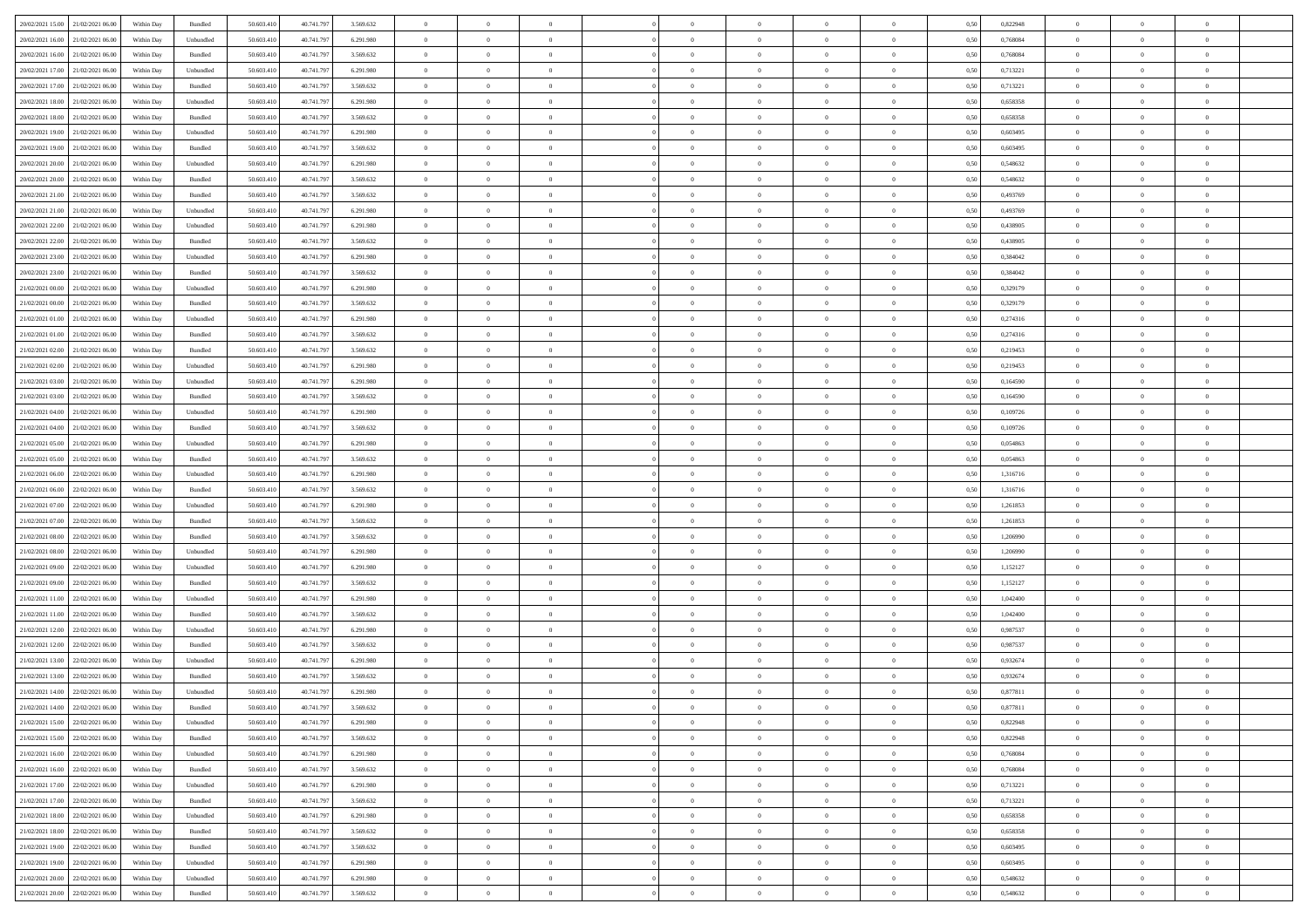| 21/02/2021 21:00 22/02/2021 06:00    | Within Day | Unbundled                   | 50.603.410 | 40.741.797 | 6.291.980 | $\overline{0}$ | $\overline{0}$ |                | $\overline{0}$ | $\theta$       |                | $\theta$       | 0,50 | 0,493769 | $\theta$       | $\theta$       | $\overline{0}$ |  |
|--------------------------------------|------------|-----------------------------|------------|------------|-----------|----------------|----------------|----------------|----------------|----------------|----------------|----------------|------|----------|----------------|----------------|----------------|--|
| 21/02/2021 21:00<br>22/02/2021 06:00 | Within Day | Bundled                     | 50.603.41  | 40.741.79  | 3.569.632 | $\bf{0}$       | $\bf{0}$       | $\bf{0}$       | $\bf{0}$       | $\overline{0}$ | $\overline{0}$ | $\bf{0}$       | 0,50 | 0,493769 | $\,$ 0 $\,$    | $\bf{0}$       | $\overline{0}$ |  |
| 21/02/2021 22:00<br>22/02/2021 06:00 | Within Day | Unbundled                   | 50.603.41  | 40.741.797 | 6.291.980 | $\overline{0}$ | $\bf{0}$       | $\overline{0}$ | $\bf{0}$       | $\bf{0}$       | $\overline{0}$ | $\bf{0}$       | 0.50 | 0.438905 | $\bf{0}$       | $\overline{0}$ | $\bf{0}$       |  |
| 21/02/2021 22:00<br>22/02/2021 06:00 | Within Day | Bundled                     | 50.603.41  | 40.741.797 | 3.569.632 | $\overline{0}$ | $\overline{0}$ | $\overline{0}$ | $\overline{0}$ | $\theta$       | $\overline{0}$ | $\bf{0}$       | 0,50 | 0,438905 | $\theta$       | $\,$ 0 $\,$    | $\overline{0}$ |  |
| 21/02/2021 23:00<br>22/02/2021 06.00 | Within Day | Unbundled                   | 50.603.41  | 40.741.79  | 6.291.980 | $\bf{0}$       | $\overline{0}$ | $\bf{0}$       | $\overline{0}$ | $\bf{0}$       | $\overline{0}$ | $\bf{0}$       | 0,50 | 0,384042 | $\,$ 0 $\,$    | $\bf{0}$       | $\overline{0}$ |  |
|                                      |            |                             |            |            |           |                |                |                |                |                |                |                |      |          |                |                |                |  |
| 21/02/2021 23:00<br>22/02/2021 06:00 | Within Day | Bundled                     | 50.603.41  | 40.741.797 | 3.569.632 | $\overline{0}$ | $\bf{0}$       | $\overline{0}$ | $\bf{0}$       | $\overline{0}$ | $\overline{0}$ | $\bf{0}$       | 0.50 | 0.384042 | $\,$ 0 $\,$    | $\theta$       | $\overline{0}$ |  |
| 22/02/2021 00:00<br>22/02/2021 06:00 | Within Day | Unbundled                   | 50.603.41  | 40.741.797 | 6.291.980 | $\overline{0}$ | $\overline{0}$ | $\overline{0}$ | $\overline{0}$ | $\overline{0}$ | $\overline{0}$ | $\bf{0}$       | 0,50 | 0,329179 | $\,$ 0 $\,$    | $\theta$       | $\overline{0}$ |  |
| 22/02/2021 00:00<br>22/02/2021 06:00 | Within Day | Bundled                     | 50.603.41  | 40.741.79  | 3.569.632 | $\bf{0}$       | $\bf{0}$       | $\bf{0}$       | $\overline{0}$ | $\overline{0}$ | $\overline{0}$ | $\bf{0}$       | 0,50 | 0,329179 | $\,$ 0 $\,$    | $\bf{0}$       | $\overline{0}$ |  |
| 22/02/2021 01:00<br>22/02/2021 06:00 | Within Day | Unbundled                   | 50.603.41  | 40.741.79  | 6.291.980 | $\overline{0}$ | $\bf{0}$       | $\overline{0}$ | $\bf{0}$       | $\overline{0}$ | $\overline{0}$ | $\bf{0}$       | 0.50 | 0,274316 | $\bf{0}$       | $\overline{0}$ | $\overline{0}$ |  |
| 22/02/2021 01:00<br>22/02/2021 06:00 | Within Day | Bundled                     | 50.603.410 | 40.741.797 | 3.569.632 | $\overline{0}$ | $\bf{0}$       | $\overline{0}$ | $\overline{0}$ | $\overline{0}$ | $\overline{0}$ | $\bf{0}$       | 0,50 | 0,274316 | $\,$ 0 $\,$    | $\,$ 0 $\,$    | $\overline{0}$ |  |
| 22/02/2021 02:00<br>22/02/2021 06.00 | Within Day | Unbundled                   | 50.603.41  | 40.741.79  | 6.291.980 | $\bf{0}$       | $\bf{0}$       | $\bf{0}$       | $\bf{0}$       | $\overline{0}$ | $\overline{0}$ | $\bf{0}$       | 0,50 | 0,219453 | $\,$ 0 $\,$    | $\bf{0}$       | $\overline{0}$ |  |
| 22/02/2021 02:00<br>22/02/2021 06:00 | Within Day | Bundled                     | 50.603.41  | 40.741.797 | 3.569.632 | $\overline{0}$ | $\bf{0}$       | $\overline{0}$ | $\overline{0}$ | $\overline{0}$ | $\overline{0}$ | $\bf{0}$       | 0.50 | 0,219453 | $\bf{0}$       | $\,$ 0 $\,$    | $\,$ 0         |  |
|                                      |            |                             |            |            |           | $\overline{0}$ |                | $\overline{0}$ | $\theta$       | $\theta$       | $\overline{0}$ |                |      |          | $\,$ 0 $\,$    | $\,$ 0 $\,$    |                |  |
| 22/02/2021 03:00<br>22/02/2021 06:00 | Within Day | Unbundled                   | 50.603.41  | 40.741.797 | 6.291.980 |                | $\bf{0}$       |                |                |                |                | $\bf{0}$       | 0,50 | 0,164590 |                |                | $\overline{0}$ |  |
| 22/02/2021 03:00<br>22/02/2021 06:00 | Within Day | Bundled                     | 50.603.41  | 40.741.79  | 3.569.632 | $\bf{0}$       | $\overline{0}$ | $\bf{0}$       | $\bf{0}$       | $\overline{0}$ | $\overline{0}$ | $\bf{0}$       | 0,50 | 0,164590 | $\,$ 0 $\,$    | $\bf{0}$       | $\overline{0}$ |  |
| 22/02/2021 04:00<br>22/02/2021 06:00 | Within Day | Unbundled                   | 50.603.41  | 40.741.797 | 6.291.980 | $\overline{0}$ | $\bf{0}$       | $\overline{0}$ | $\bf{0}$       | $\overline{0}$ | $\overline{0}$ | $\bf{0}$       | 0.50 | 0.109726 | $\,$ 0 $\,$    | $\bf{0}$       | $\overline{0}$ |  |
| 22/02/2021 04:00<br>22/02/2021 06:00 | Within Day | Bundled                     | 50.603.410 | 40.741.797 | 3.569.632 | $\overline{0}$ | $\overline{0}$ | $\overline{0}$ | $\overline{0}$ | $\overline{0}$ | $\overline{0}$ | $\bf{0}$       | 0,50 | 0,109726 | $\theta$       | $\theta$       | $\overline{0}$ |  |
| 22/02/2021 05:00<br>22/02/2021 06.00 | Within Day | Bundled                     | 50.603.41  | 40.741.79  | 3.569.632 | $\bf{0}$       | $\bf{0}$       | $\bf{0}$       | $\overline{0}$ | $\overline{0}$ | $\overline{0}$ | $\bf{0}$       | 0,50 | 0,054863 | $\,$ 0 $\,$    | $\bf{0}$       | $\overline{0}$ |  |
| 22/02/2021 05:00<br>22/02/2021 06:00 | Within Day | Unbundled                   | 50.603.41  | 40.741.79  | 6.291.980 | $\overline{0}$ | $\bf{0}$       | $\overline{0}$ | $\bf{0}$       | $\bf{0}$       | $\overline{0}$ | $\bf{0}$       | 0.50 | 0.054863 | $\bf{0}$       | $\overline{0}$ | $\bf{0}$       |  |
| 22/02/2021 06:00<br>23/02/2021 06:00 | Within Day | Unbundled                   | 50.603.410 | 40.931.485 | 6.102.292 | $\bf{0}$       | $\bf{0}$       | $\overline{0}$ | $\overline{0}$ | $\overline{0}$ | $\overline{0}$ | $\bf{0}$       | 0,50 | 1,316716 | $\,$ 0 $\,$    | $\bf{0}$       | $\overline{0}$ |  |
| 22/02/2021 06:00<br>23/02/2021 06:00 | Within Day | Bundled                     | 50.603.41  | 40.931.485 | 3.569.632 | $\bf{0}$       | $\bf{0}$       | $\bf{0}$       | $\bf{0}$       | $\overline{0}$ | $\overline{0}$ | $\bf{0}$       | 0,50 | 1,316716 | $\,$ 0 $\,$    | $\bf{0}$       | $\overline{0}$ |  |
|                                      |            |                             |            |            |           |                |                |                |                |                |                |                |      |          |                |                |                |  |
| 22/02/2021 07:00<br>23/02/2021 06:00 | Within Day | Unbundled                   | 50.603.41  | 40.931.485 | 6.102.292 | $\overline{0}$ | $\bf{0}$       | $\overline{0}$ | $\overline{0}$ | $\bf{0}$       | $\overline{0}$ | $\bf{0}$       | 0.50 | 1.261853 | $\,$ 0 $\,$    | $\,$ 0 $\,$    | $\,$ 0         |  |
| 22/02/2021 07:00<br>23/02/2021 06:00 | Within Day | Bundled                     | 50.603.41  | 40.931.485 | 3.569.632 | $\overline{0}$ | $\overline{0}$ | $\overline{0}$ | $\overline{0}$ | $\theta$       | $\overline{0}$ | $\bf{0}$       | 0,50 | 1,261853 | $\,$ 0 $\,$    | $\theta$       | $\overline{0}$ |  |
| 22/02/2021 08:00<br>23/02/2021 06.00 | Within Day | Unbundled                   | 50.603.41  | 40.931.485 | 6.102.292 | $\bf{0}$       | $\bf{0}$       | $\bf{0}$       | $\bf{0}$       | $\overline{0}$ | $\overline{0}$ | $\bf{0}$       | 0,50 | 1,206990 | $\,$ 0 $\,$    | $\bf{0}$       | $\overline{0}$ |  |
| 22/02/2021 08:00<br>23/02/2021 06:00 | Within Day | Bundled                     | 50.603.41  | 40.931.485 | 3.569.632 | $\overline{0}$ | $\bf{0}$       | $\overline{0}$ | $\bf{0}$       | $\overline{0}$ | $\overline{0}$ | $\bf{0}$       | 0.50 | 1.206990 | $\bf{0}$       | $\bf{0}$       | $\overline{0}$ |  |
| 22/02/2021 09:00<br>23/02/2021 06:00 | Within Day | Unbundled                   | 50.603.410 | 40.931.485 | 6.102.292 | $\overline{0}$ | $\overline{0}$ | $\overline{0}$ | $\overline{0}$ | $\overline{0}$ | $\overline{0}$ | $\bf{0}$       | 0,50 | 1,152127 | $\,$ 0 $\,$    | $\theta$       | $\overline{0}$ |  |
| 22/02/2021 09:00<br>23/02/2021 06.00 | Within Day | Bundled                     | 50.603.41  | 40.931.485 | 3.569.632 | $\bf{0}$       | $\overline{0}$ | $\bf{0}$       | $\overline{0}$ | $\overline{0}$ | $\overline{0}$ | $\bf{0}$       | 0,50 | 1,152127 | $\,$ 0 $\,$    | $\bf{0}$       | $\overline{0}$ |  |
| 22/02/2021 10:00<br>23/02/2021 06:00 | Within Day | Unbundled                   | 50,603.41  | 40.931.485 | 6.102.292 | $\overline{0}$ | $\bf{0}$       | $\overline{0}$ | $\bf{0}$       | $\overline{0}$ | $\overline{0}$ | $\bf{0}$       | 0.50 | 1.097263 | $\bf{0}$       | $\overline{0}$ | $\overline{0}$ |  |
| 22/02/2021 10:00<br>23/02/2021 06:00 | Within Day | Bundled                     | 50.603.410 | 40.931.485 | 3.569.632 | $\overline{0}$ | $\bf{0}$       | $\overline{0}$ | $\overline{0}$ | $\overline{0}$ | $\overline{0}$ | $\bf{0}$       | 0,50 | 1,097263 | $\,$ 0 $\,$    | $\bf{0}$       | $\overline{0}$ |  |
|                                      |            |                             |            |            |           |                |                |                |                |                |                |                |      |          |                |                |                |  |
| 22/02/2021 11:00<br>23/02/2021 06:00 | Within Day | Unbundled                   | 50.603.41  | 40.931.485 | 6.102.292 | $\bf{0}$       | $\bf{0}$       | $\bf{0}$       | $\bf{0}$       | $\overline{0}$ | $\overline{0}$ | $\bf{0}$       | 0,50 | 1,042400 | $\,$ 0 $\,$    | $\bf{0}$       | $\overline{0}$ |  |
| 22/02/2021 11:00<br>23/02/2021 06:00 | Within Day | Bundled                     | 50.603.41  | 40.931.485 | 3.569.632 | $\overline{0}$ | $\bf{0}$       | $\overline{0}$ | $\overline{0}$ | $\bf{0}$       | $\overline{0}$ | $\bf{0}$       | 0.50 | 1.042400 | $\bf{0}$       | $\,$ 0 $\,$    | $\,$ 0         |  |
| 22/02/2021 12:00<br>23/02/2021 06:00 | Within Day | Unbundled                   | 50.603.41  | 40.931.485 | 6.102.292 | $\overline{0}$ | $\overline{0}$ | $\overline{0}$ | $\overline{0}$ | $\overline{0}$ | $\overline{0}$ | $\bf{0}$       | 0.50 | 0,987537 | $\theta$       | $\theta$       | $\overline{0}$ |  |
| 22/02/2021 12:00<br>23/02/2021 06.00 | Within Day | Bundled                     | 50.603.41  | 40.931.485 | 3.569.632 | $\bf{0}$       | $\bf{0}$       | $\bf{0}$       | $\bf{0}$       | $\overline{0}$ | $\overline{0}$ | $\bf{0}$       | 0,50 | 0,987537 | $\,$ 0 $\,$    | $\bf{0}$       | $\overline{0}$ |  |
| 22/02/2021 13:00<br>23/02/2021 06:00 | Within Day | Unbundled                   | 50.603.41  | 40.931.485 | 6.102.292 | $\overline{0}$ | $\bf{0}$       | $\overline{0}$ | $\bf{0}$       | $\overline{0}$ | $\overline{0}$ | $\bf{0}$       | 0.50 | 0.932674 | $\bf{0}$       | $\bf{0}$       | $\overline{0}$ |  |
| 22/02/2021 13:00<br>23/02/2021 06:00 | Within Dav | Bundled                     | 50.603.410 | 40.931.485 | 3.569.632 | $\overline{0}$ | $\overline{0}$ | $\overline{0}$ | $\overline{0}$ | $\overline{0}$ | $\overline{0}$ | $\bf{0}$       | 0.50 | 0,932674 | $\theta$       | $\theta$       | $\overline{0}$ |  |
| 22/02/2021 14:00<br>23/02/2021 06.00 | Within Day | Unbundled                   | 50.603.41  | 40.931.485 | 6.102.292 | $\bf{0}$       | $\bf{0}$       | $\bf{0}$       | $\bf{0}$       | $\overline{0}$ | $\overline{0}$ | $\bf{0}$       | 0,50 | 0,877811 | $\,$ 0 $\,$    | $\bf{0}$       | $\overline{0}$ |  |
| 22/02/2021 14:00<br>23/02/2021 06:00 | Within Day | Bundled                     | 50,603.41  | 40.931.485 | 3.569.632 | $\overline{0}$ | $\bf{0}$       | $\overline{0}$ | $\bf{0}$       | $\overline{0}$ | $\overline{0}$ | $\bf{0}$       | 0.50 | 0.877811 | $\bf{0}$       | $\overline{0}$ | $\overline{0}$ |  |
| 22/02/2021 15:00<br>23/02/2021 06:00 | Within Dav | Bundled                     | 50.603.41  | 40.931.485 | 3.569.632 | $\overline{0}$ | $\overline{0}$ | $\overline{0}$ | $\overline{0}$ | $\overline{0}$ | $\overline{0}$ | $\bf{0}$       | 0.50 | 0,822948 | $\theta$       | $\theta$       | $\overline{0}$ |  |
|                                      |            |                             |            |            |           |                |                |                |                |                |                |                |      |          |                |                |                |  |
| 22/02/2021 15:00<br>23/02/2021 06.00 | Within Day | Unbundled                   | 50.603.41  | 40.931.485 | 6.102.292 | $\bf{0}$       | $\bf{0}$       | $\bf{0}$       | $\bf{0}$       | $\overline{0}$ | $\bf{0}$       | $\bf{0}$       | 0,50 | 0,822948 | $\,$ 0 $\,$    | $\bf{0}$       | $\overline{0}$ |  |
| 22/02/2021 16:00<br>23/02/2021 06:00 | Within Day | Unbundled                   | 50.603.41  | 40.931.485 | 6.102.292 | $\overline{0}$ | $\bf{0}$       | $\overline{0}$ | $\overline{0}$ | $\bf{0}$       | $\overline{0}$ | $\bf{0}$       | 0.50 | 0.768084 | $\,$ 0 $\,$    | $\,$ 0 $\,$    | $\,$ 0         |  |
| 22/02/2021 16:00<br>23/02/2021 06:00 | Within Day | Bundled                     | 50.603.41  | 40.931.485 | 3.569.632 | $\overline{0}$ | $\overline{0}$ | $\overline{0}$ | $\overline{0}$ | $\overline{0}$ | $\overline{0}$ | $\bf{0}$       | 0.50 | 0,768084 | $\theta$       | $\theta$       | $\overline{0}$ |  |
| 22/02/2021 17:00<br>23/02/2021 06.00 | Within Day | Unbundled                   | 50.603.41  | 40.931.485 | 6.102.292 | $\bf{0}$       | $\bf{0}$       | $\bf{0}$       | $\bf{0}$       | $\overline{0}$ | $\overline{0}$ | $\bf{0}$       | 0,50 | 0,713221 | $\,$ 0 $\,$    | $\bf{0}$       | $\overline{0}$ |  |
| 22/02/2021 17:00<br>23/02/2021 06:00 | Within Day | Bundled                     | 50.603.41  | 40.931.485 | 3.569.632 | $\overline{0}$ | $\bf{0}$       | $\overline{0}$ | $\bf{0}$       | $\overline{0}$ | $\overline{0}$ | $\bf{0}$       | 0.50 | 0,713221 | $\bf{0}$       | $\bf{0}$       | $\overline{0}$ |  |
| 22/02/2021 18:00<br>23/02/2021 06:00 | Within Day | Unbundled                   | 50.603.41  | 40.931.485 | 6.102.292 | $\overline{0}$ | $\overline{0}$ | $\overline{0}$ | $\theta$       | $\theta$       | $\overline{0}$ | $\overline{0}$ | 0.5( | 0,658358 | $\theta$       | $\theta$       | $\overline{0}$ |  |
| 22/02/2021 18:00<br>23/02/2021 06:00 | Within Day | Bundled                     | 50.603.41  | 40.931.485 | 3.569.632 | $\bf{0}$       | $\bf{0}$       | $\bf{0}$       | $\bf{0}$       | $\bf{0}$       | $\overline{0}$ | $\bf{0}$       | 0,50 | 0,658358 | $\overline{0}$ | $\bf{0}$       | $\overline{0}$ |  |
| 22/02/2021 19:00 23/02/2021 06:00    | Within Day | $\ensuremath{\mathsf{Unb}}$ | 50.603.410 | 40.931.485 | 6.102.292 | $\bf{0}$       | $\theta$       |                | $\overline{0}$ |                |                |                | 0,50 | 0.603495 | $\bf{0}$       | $\bf{0}$       |                |  |
|                                      |            |                             |            |            |           |                |                |                |                |                |                |                |      |          |                |                |                |  |
| 22/02/2021 19:00 23/02/2021 06:00    | Within Day | Bundled                     | 50.603.410 | 40.931.485 | 3.569.632 | $\overline{0}$ | $\overline{0}$ | $\Omega$       | $\theta$       | $\overline{0}$ | $\overline{0}$ | $\bf{0}$       | 0,50 | 0,603495 | $\theta$       | $\theta$       | $\overline{0}$ |  |
| 22/02/2021 20:00<br>23/02/2021 06:00 | Within Day | Bundled                     | 50.603.41  | 40.931.485 | 3.569.632 | $\overline{0}$ | $\bf{0}$       | $\overline{0}$ | $\overline{0}$ | $\bf{0}$       | $\overline{0}$ | $\bf{0}$       | 0,50 | 0,548632 | $\bf{0}$       | $\overline{0}$ | $\bf{0}$       |  |
| 22/02/2021 20:00 23/02/2021 06:00    | Within Day | Unbundled                   | 50,603.410 | 40.931.485 | 6.102.292 | $\overline{0}$ | $\overline{0}$ | $\overline{0}$ | $\overline{0}$ | $\mathbf{0}$   | $\overline{0}$ | $\,$ 0 $\,$    | 0.50 | 0.548632 | $\overline{0}$ | $\bf{0}$       | $\,$ 0 $\,$    |  |
| 22/02/2021 21:00 23/02/2021 06:00    | Within Dav | Unbundled                   | 50.603.410 | 40.931.485 | 6.102.292 | $\overline{0}$ | $\overline{0}$ | $\overline{0}$ | $\overline{0}$ | $\overline{0}$ | $\overline{0}$ | $\bf{0}$       | 0,50 | 0,493769 | $\overline{0}$ | $\theta$       | $\overline{0}$ |  |
| 22/02/2021 21:00<br>23/02/2021 06:00 | Within Day | Bundled                     | 50.603.41  | 40.931.485 | 3.569.632 | $\overline{0}$ | $\bf{0}$       | $\overline{0}$ | $\overline{0}$ | $\bf{0}$       | $\overline{0}$ | $\bf{0}$       | 0,50 | 0,493769 | $\bf{0}$       | $\overline{0}$ | $\overline{0}$ |  |
| 22/02/2021 22:00 23/02/2021 06:00    | Within Day | Unbundled                   | 50,603.410 | 40.931.485 | 6.102.292 | $\overline{0}$ | $\bf{0}$       | $\overline{0}$ | $\overline{0}$ | $\bf{0}$       | $\overline{0}$ | $\bf{0}$       | 0.50 | 0.438905 | $\,$ 0 $\,$    | $\overline{0}$ | $\,$ 0         |  |
| 22/02/2021 22:00 23/02/2021 06:00    | Within Dav | Bundled                     | 50.603.410 | 40.931.485 | 3.569.632 | $\overline{0}$ | $\overline{0}$ | $\overline{0}$ | $\overline{0}$ | $\overline{0}$ | $\overline{0}$ | $\bf{0}$       | 0.50 | 0,438905 | $\overline{0}$ | $\theta$       | $\overline{0}$ |  |
| 22/02/2021 23:00<br>23/02/2021 06:00 | Within Day | Unbundled                   | 50.603.41  | 40.931.485 | 6.102.292 | $\overline{0}$ | $\overline{0}$ | $\overline{0}$ | $\overline{0}$ | $\overline{0}$ | $\overline{0}$ | $\bf{0}$       | 0,50 | 0,384042 | $\bf{0}$       | $\overline{0}$ | $\,$ 0         |  |
|                                      |            |                             |            |            |           |                |                |                |                |                |                |                |      |          |                |                |                |  |
| 22/02/2021 23:00 23/02/2021 06:00    | Within Day | Bundled                     | 50,603.410 | 40.931.485 | 3.569.632 | $\overline{0}$ | $\overline{0}$ | $\overline{0}$ | $\overline{0}$ | $\overline{0}$ | $\overline{0}$ | $\bf{0}$       | 0.50 | 0.384042 | $\mathbf{0}$   | $\bf{0}$       | $\,$ 0         |  |
| 23/02/2021 00:00 23/02/2021 06:00    | Within Dav | Unbundled                   | 50.603.410 | 40.931.485 | 6.102.292 | $\overline{0}$ | $\overline{0}$ | $\overline{0}$ | $\overline{0}$ | $\overline{0}$ | $\overline{0}$ | $\bf{0}$       | 0,50 | 0,329179 | $\overline{0}$ | $\theta$       | $\overline{0}$ |  |
| 23/02/2021 00:00<br>23/02/2021 06:00 | Within Day | Bundled                     | 50.603.41  | 40.931.485 | 3.569.632 | $\overline{0}$ | $\bf{0}$       | $\overline{0}$ | $\bf{0}$       | $\overline{0}$ | $\overline{0}$ | $\bf{0}$       | 0,50 | 0,329179 | $\bf{0}$       | $\,$ 0 $\,$    | $\bf{0}$       |  |
| 23/02/2021 01:00 23/02/2021 06:00    | Within Day | Unbundled                   | 50.603.410 | 40.931.485 | 6.102.292 | $\,$ 0 $\,$    | $\bf{0}$       | $\overline{0}$ | $\overline{0}$ | $\,$ 0 $\,$    | $\overline{0}$ | $\,$ 0 $\,$    | 0,50 | 0,274316 | $\overline{0}$ | $\,$ 0 $\,$    | $\,$ 0 $\,$    |  |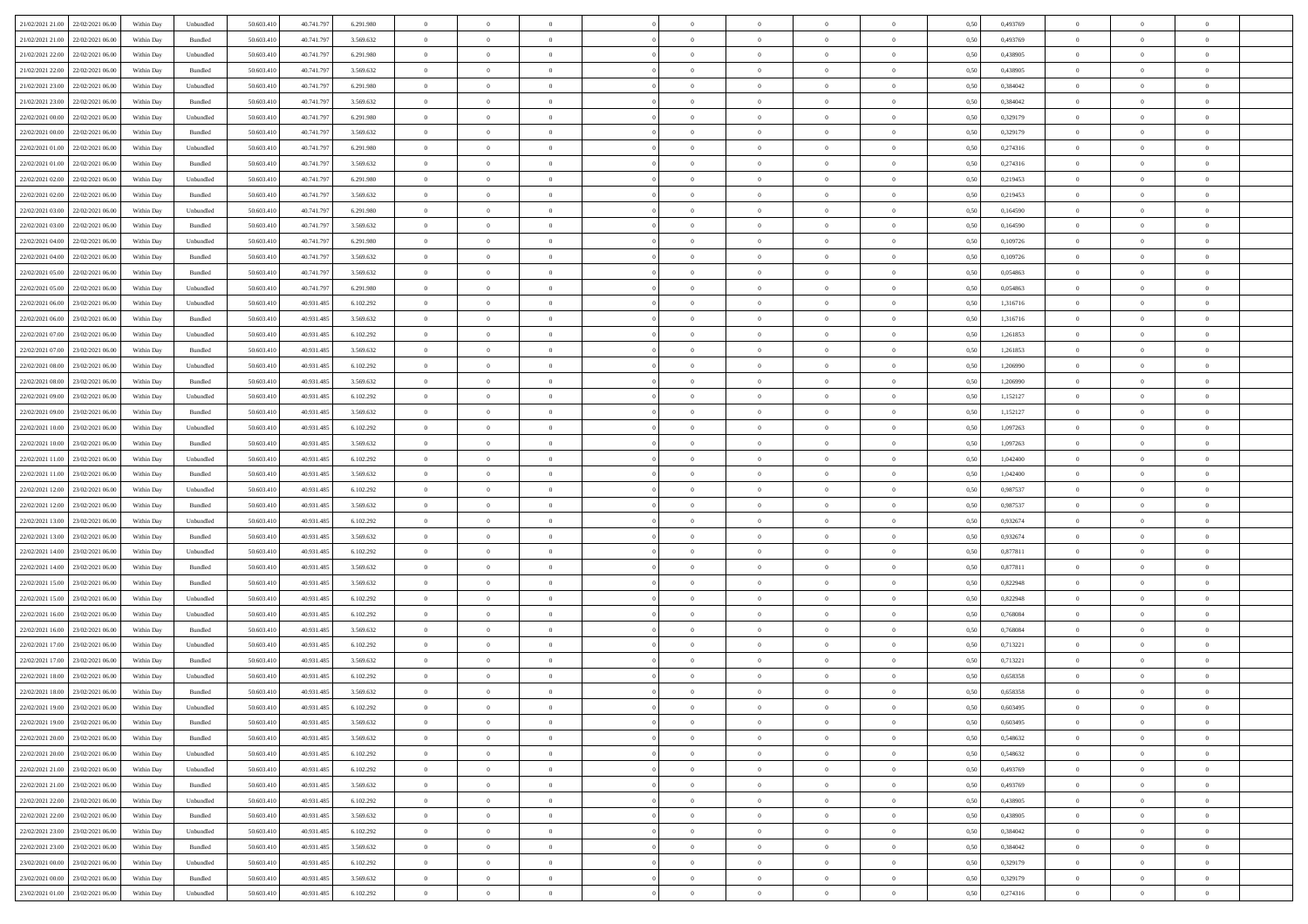| 23/02/2021 01:00 23/02/2021 06:00    | Within Day | Bundled   | 50.603.410 | 40.931.485 | 3.569.632 | $\overline{0}$ | $\overline{0}$ |                | $\overline{0}$ | $\theta$       |                | $\theta$       | 0,50 | 0,274316 | $\theta$       | $\theta$       | $\overline{0}$ |  |
|--------------------------------------|------------|-----------|------------|------------|-----------|----------------|----------------|----------------|----------------|----------------|----------------|----------------|------|----------|----------------|----------------|----------------|--|
| 23/02/2021 02:00<br>23/02/2021 06:00 | Within Day | Bundled   | 50.603.41  | 40.931.485 | 3.569.632 | $\bf{0}$       | $\bf{0}$       | $\bf{0}$       | $\bf{0}$       | $\overline{0}$ | $\bf{0}$       | $\bf{0}$       | 0,50 | 0,219453 | $\,$ 0 $\,$    | $\bf{0}$       | $\overline{0}$ |  |
| 23/02/2021 02:00<br>23/02/2021 06:00 | Within Day | Unbundled | 50.603.41  | 40.931.485 | 6.102.292 | $\overline{0}$ | $\bf{0}$       | $\overline{0}$ | $\overline{0}$ | $\bf{0}$       | $\overline{0}$ | $\bf{0}$       | 0.50 | 0,219453 | $\overline{0}$ | $\overline{0}$ | $\bf{0}$       |  |
| 23/02/2021 03:00<br>23/02/2021 06:00 | Within Day | Unbundled | 50.603.410 | 40.931.485 | 6.102.292 | $\overline{0}$ | $\overline{0}$ | $\overline{0}$ | $\overline{0}$ | $\theta$       | $\overline{0}$ | $\bf{0}$       | 0,50 | 0,164590 | $\theta$       | $\theta$       | $\overline{0}$ |  |
| 23/02/2021 03:00<br>23/02/2021 06:00 | Within Day | Bundled   | 50.603.41  | 40.931.485 | 3.569.632 | $\bf{0}$       | $\overline{0}$ | $\bf{0}$       | $\overline{0}$ | $\bf{0}$       | $\overline{0}$ | $\bf{0}$       | 0,50 | 0,164590 | $\,$ 0 $\,$    | $\bf{0}$       | $\overline{0}$ |  |
|                                      |            |           |            |            |           |                |                |                |                |                |                |                |      |          |                |                |                |  |
| 23/02/2021 04:00<br>23/02/2021 06:00 | Within Day | Unbundled | 50.603.41  | 40.931.485 | 6.102.292 | $\overline{0}$ | $\bf{0}$       | $\overline{0}$ | $\bf{0}$       | $\overline{0}$ | $\overline{0}$ | $\bf{0}$       | 0.50 | 0.109726 | $\,$ 0 $\,$    | $\theta$       | $\overline{0}$ |  |
| 23/02/2021 04:00<br>23/02/2021 06:00 | Within Day | Bundled   | 50.603.41  | 40.931.485 | 3.569.632 | $\overline{0}$ | $\overline{0}$ | $\overline{0}$ | $\overline{0}$ | $\overline{0}$ | $\overline{0}$ | $\bf{0}$       | 0,50 | 0,109726 | $\theta$       | $\theta$       | $\overline{0}$ |  |
| 23/02/2021 05:00<br>23/02/2021 06.00 | Within Day | Unbundled | 50.603.41  | 40.931.485 | 6.102.292 | $\bf{0}$       | $\bf{0}$       | $\bf{0}$       | $\overline{0}$ | $\overline{0}$ | $\overline{0}$ | $\bf{0}$       | 0,50 | 0,054863 | $\,$ 0 $\,$    | $\bf{0}$       | $\overline{0}$ |  |
| 23/02/2021 05:00<br>23/02/2021 06:00 | Within Day | Bundled   | 50.603.41  | 40.931.485 | 3.569.632 | $\overline{0}$ | $\bf{0}$       | $\overline{0}$ | $\bf{0}$       | $\overline{0}$ | $\overline{0}$ | $\bf{0}$       | 0.50 | 0.054863 | $\bf{0}$       | $\overline{0}$ | $\bf{0}$       |  |
| 23/02/2021 06:00<br>24/02/2021 06:00 | Within Day | Unbundled | 50.603.410 | 41.053.485 | 5.629.957 | $\overline{0}$ | $\bf{0}$       | $\overline{0}$ | $\overline{0}$ | $\overline{0}$ | $\overline{0}$ | $\bf{0}$       | 0,50 | 1,316716 | $\,$ 0 $\,$    | $\,$ 0 $\,$    | $\overline{0}$ |  |
| 23/02/2021 06:00<br>24/02/2021 06.00 | Within Day | Bundled   | 50.603.41  | 41.053.485 | 3.919.967 | $\bf{0}$       | $\bf{0}$       | $\bf{0}$       | $\bf{0}$       | $\overline{0}$ | $\overline{0}$ | $\bf{0}$       | 0,50 | 1,316716 | $\,$ 0 $\,$    | $\bf{0}$       | $\overline{0}$ |  |
|                                      |            |           |            |            |           |                |                |                |                |                |                |                |      |          |                |                |                |  |
| 23/02/2021 07:00<br>24/02/2021 06:00 | Within Day | Unbundled | 50,603.41  | 41.053.485 | 5.629.957 | $\overline{0}$ | $\bf{0}$       | $\overline{0}$ | $\overline{0}$ | $\overline{0}$ | $\overline{0}$ | $\bf{0}$       | 0.50 | 1.261853 | $\,$ 0 $\,$    | $\,$ 0 $\,$    | $\,$ 0         |  |
| 23/02/2021 07:00<br>24/02/2021 06:00 | Within Day | Bundled   | 50.603.41  | 41.053.485 | 3.919.967 | $\overline{0}$ | $\bf{0}$       | $\overline{0}$ | $\theta$       | $\theta$       | $\overline{0}$ | $\bf{0}$       | 0,50 | 1,261853 | $\,$ 0 $\,$    | $\theta$       | $\overline{0}$ |  |
| 23/02/2021 08:00<br>24/02/2021 06.00 | Within Day | Unbundled | 50.603.41  | 41.053.485 | 5.629.957 | $\bf{0}$       | $\overline{0}$ | $\bf{0}$       | $\bf{0}$       | $\overline{0}$ | $\overline{0}$ | $\bf{0}$       | 0,50 | 1,206990 | $\,$ 0 $\,$    | $\bf{0}$       | $\overline{0}$ |  |
| 23/02/2021 08:00<br>24/02/2021 06.00 | Within Day | Bundled   | 50.603.41  | 41.053.485 | 3.919.967 | $\overline{0}$ | $\bf{0}$       | $\overline{0}$ | $\bf{0}$       | $\overline{0}$ | $\overline{0}$ | $\bf{0}$       | 0.50 | 1.206990 | $\,$ 0 $\,$    | $\theta$       | $\overline{0}$ |  |
| 23/02/2021 09:00<br>24/02/2021 06:00 | Within Day | Unbundled | 50.603.410 | 41.053.485 | 5.629.957 | $\overline{0}$ | $\overline{0}$ | $\overline{0}$ | $\overline{0}$ | $\overline{0}$ | $\overline{0}$ | $\bf{0}$       | 0,50 | 1,152127 | $\theta$       | $\theta$       | $\overline{0}$ |  |
| 23/02/2021 09:00<br>24/02/2021 06.00 | Within Day | Bundled   | 50.603.41  | 41.053.485 | 3.919.967 | $\bf{0}$       | $\bf{0}$       | $\bf{0}$       | $\overline{0}$ | $\overline{0}$ | $\overline{0}$ | $\bf{0}$       | 0,50 | 1,152127 | $\,$ 0 $\,$    | $\bf{0}$       | $\overline{0}$ |  |
| 23/02/2021 10:00<br>24/02/2021 06:00 | Within Day | Unbundled | 50,603.41  | 41.053.48  | 5.629.957 | $\overline{0}$ | $\bf{0}$       | $\overline{0}$ | $\bf{0}$       | $\bf{0}$       | $\overline{0}$ | $\bf{0}$       | 0.50 | 1.097263 | $\bf{0}$       | $\overline{0}$ | $\bf{0}$       |  |
| 23/02/2021 10:00<br>24/02/2021 06:00 |            |           |            |            |           | $\overline{0}$ | $\bf{0}$       | $\overline{0}$ | $\overline{0}$ | $\overline{0}$ | $\overline{0}$ |                |      | 1,097263 | $\,$ 0 $\,$    | $\bf{0}$       | $\overline{0}$ |  |
|                                      | Within Day | Bundled   | 50.603.410 | 41.053.485 | 3.919.967 |                |                |                |                |                |                | $\bf{0}$       | 0,50 |          |                |                |                |  |
| 23/02/2021 11:00<br>24/02/2021 06.00 | Within Day | Unbundled | 50.603.41  | 41.053.485 | 5.629.957 | $\bf{0}$       | $\bf{0}$       | $\bf{0}$       | $\bf{0}$       | $\overline{0}$ | $\overline{0}$ | $\bf{0}$       | 0,50 | 1,042400 | $\,$ 0 $\,$    | $\bf{0}$       | $\overline{0}$ |  |
| 23/02/2021 11:00<br>24/02/2021 06:00 | Within Day | Bundled   | 50,603.41  | 41.053.485 | 3.919.967 | $\overline{0}$ | $\bf{0}$       | $\overline{0}$ | $\overline{0}$ | $\bf{0}$       | $\overline{0}$ | $\bf{0}$       | 0.50 | 1.042400 | $\bf{0}$       | $\,$ 0 $\,$    | $\,$ 0         |  |
| 23/02/2021 12:00<br>24/02/2021 06:00 | Within Day | Bundled   | 50.603.41  | 41.053.485 | 3.919.967 | $\overline{0}$ | $\overline{0}$ | $\overline{0}$ | $\overline{0}$ | $\overline{0}$ | $\overline{0}$ | $\bf{0}$       | 0,50 | 0,987537 | $\theta$       | $\theta$       | $\overline{0}$ |  |
| 23/02/2021 12:00<br>24/02/2021 06.00 | Within Day | Unbundled | 50.603.41  | 41.053.485 | 5.629.957 | $\bf{0}$       | $\bf{0}$       | $\bf{0}$       | $\bf{0}$       | $\overline{0}$ | $\overline{0}$ | $\bf{0}$       | 0,50 | 0,987537 | $\,$ 0 $\,$    | $\bf{0}$       | $\overline{0}$ |  |
| 23/02/2021 13:00<br>24/02/2021 06.00 | Within Day | Unbundled | 50.603.41  | 41.053.485 | 5.629.957 | $\overline{0}$ | $\bf{0}$       | $\overline{0}$ | $\bf{0}$       | $\overline{0}$ | $\overline{0}$ | $\bf{0}$       | 0.50 | 0.932674 | $\,$ 0 $\,$    | $\overline{0}$ | $\overline{0}$ |  |
| 23/02/2021 13:00<br>24/02/2021 06:00 | Within Day | Bundled   | 50.603.41  | 41.053.485 | 3.919.967 | $\overline{0}$ | $\overline{0}$ | $\overline{0}$ | $\overline{0}$ | $\overline{0}$ | $\overline{0}$ | $\bf{0}$       | 0,50 | 0,932674 | $\,$ 0 $\,$    | $\theta$       | $\overline{0}$ |  |
| 23/02/2021 14:00<br>24/02/2021 06.00 | Within Day | Unbundled | 50.603.41  | 41.053.485 | 5.629.957 | $\bf{0}$       | $\overline{0}$ | $\bf{0}$       | $\overline{0}$ | $\overline{0}$ | $\overline{0}$ | $\bf{0}$       | 0,50 | 0,877811 | $\,$ 0 $\,$    | $\bf{0}$       | $\overline{0}$ |  |
|                                      |            |           |            |            |           |                |                |                |                |                |                |                |      |          |                |                |                |  |
| 23/02/2021 14:00<br>24/02/2021 06:00 | Within Day | Bundled   | 50,603.41  | 41.053.485 | 3.919.967 | $\overline{0}$ | $\bf{0}$       | $\overline{0}$ | $\bf{0}$       | $\overline{0}$ | $\overline{0}$ | $\bf{0}$       | 0.50 | 0.877811 | $\bf{0}$       | $\overline{0}$ | $\bf{0}$       |  |
| 23/02/2021 15:00<br>24/02/2021 06:00 | Within Day | Unbundled | 50.603.410 | 41.053.485 | 5.629.957 | $\overline{0}$ | $\bf{0}$       | $\overline{0}$ | $\overline{0}$ | $\overline{0}$ | $\overline{0}$ | $\bf{0}$       | 0,50 | 0,822948 | $\theta$       | $\theta$       | $\overline{0}$ |  |
| 23/02/2021 15:00<br>24/02/2021 06.00 | Within Day | Bundled   | 50.603.41  | 41.053.485 | 3.919.967 | $\bf{0}$       | $\bf{0}$       | $\bf{0}$       | $\bf{0}$       | $\overline{0}$ | $\bf{0}$       | $\bf{0}$       | 0,50 | 0,822948 | $\,$ 0 $\,$    | $\bf{0}$       | $\overline{0}$ |  |
| 23/02/2021 16:00<br>24/02/2021 06:00 | Within Day | Unbundled | 50.603.41  | 41.053.485 | 5.629.957 | $\overline{0}$ | $\bf{0}$       | $\overline{0}$ | $\overline{0}$ | $\bf{0}$       | $\overline{0}$ | $\bf{0}$       | 0.50 | 0.768084 | $\,$ 0 $\,$    | $\,$ 0 $\,$    | $\,$ 0         |  |
| 23/02/2021 16:00<br>24/02/2021 06:00 | Within Day | Bundled   | 50.603.41  | 41.053.485 | 3.919.967 | $\overline{0}$ | $\overline{0}$ | $\overline{0}$ | $\overline{0}$ | $\overline{0}$ | $\overline{0}$ | $\bf{0}$       | 0.50 | 0.768084 | $\theta$       | $\theta$       | $\overline{0}$ |  |
| 23/02/2021 17:00<br>24/02/2021 06.00 | Within Day | Unbundled | 50.603.41  | 41.053.485 | 5.629.957 | $\bf{0}$       | $\bf{0}$       | $\bf{0}$       | $\bf{0}$       | $\overline{0}$ | $\overline{0}$ | $\bf{0}$       | 0,50 | 0,713221 | $\,$ 0 $\,$    | $\bf{0}$       | $\overline{0}$ |  |
| 23/02/2021 17:00<br>24/02/2021 06.00 | Within Day | Bundled   | 50,603.41  | 41.053.485 | 3.919.967 | $\overline{0}$ | $\bf{0}$       | $\overline{0}$ | $\bf{0}$       | $\overline{0}$ | $\overline{0}$ | $\bf{0}$       | 0.50 | 0,713221 | $\bf{0}$       | $\bf{0}$       | $\overline{0}$ |  |
| 23/02/2021 18:00<br>24/02/2021 06:00 | Within Dav | Unbundled | 50.603.41  | 41.053.485 | 5.629.957 | $\overline{0}$ | $\overline{0}$ | $\overline{0}$ | $\overline{0}$ | $\overline{0}$ | $\overline{0}$ | $\bf{0}$       | 0.50 | 0,658358 | $\theta$       | $\theta$       | $\overline{0}$ |  |
|                                      |            |           |            |            |           |                |                |                |                |                |                |                |      |          |                |                |                |  |
| 23/02/2021 18:00<br>24/02/2021 06.00 | Within Day | Bundled   | 50.603.41  | 41.053.485 | 3.919.967 | $\bf{0}$       | $\bf{0}$       | $\bf{0}$       | $\bf{0}$       | $\overline{0}$ | $\overline{0}$ | $\bf{0}$       | 0,50 | 0,658358 | $\,$ 0 $\,$    | $\bf{0}$       | $\overline{0}$ |  |
| 23/02/2021 19:00<br>24/02/2021 06:00 | Within Day | Unbundled | 50,603.41  | 41.053.485 | 5.629.957 | $\overline{0}$ | $\bf{0}$       | $\overline{0}$ | $\bf{0}$       | $\overline{0}$ | $\overline{0}$ | $\bf{0}$       | 0.50 | 0.603495 | $\bf{0}$       | $\overline{0}$ | $\bf{0}$       |  |
| 23/02/2021 19:00<br>24/02/2021 06:00 | Within Day | Bundled   | 50.603.41  | 41.053.485 | 3.919.967 | $\overline{0}$ | $\overline{0}$ | $\overline{0}$ | $\overline{0}$ | $\overline{0}$ | $\overline{0}$ | $\bf{0}$       | 0.50 | 0,603495 | $\theta$       | $\theta$       | $\overline{0}$ |  |
| 23/02/2021 20:00<br>24/02/2021 06.00 | Within Day | Unbundled | 50.603.41  | 41.053.485 | 5.629.957 | $\bf{0}$       | $\bf{0}$       | $\bf{0}$       | $\bf{0}$       | $\overline{0}$ | $\bf{0}$       | $\bf{0}$       | 0,50 | 0,548632 | $\,$ 0 $\,$    | $\bf{0}$       | $\overline{0}$ |  |
| 23/02/2021 20:00<br>24/02/2021 06:00 | Within Day | Bundled   | 50.603.41  | 41.053.485 | 3.919.967 | $\overline{0}$ | $\bf{0}$       | $\overline{0}$ | $\overline{0}$ | $\bf{0}$       | $\overline{0}$ | $\bf{0}$       | 0.50 | 0.548632 | $\,$ 0 $\,$    | $\,$ 0 $\,$    | $\,$ 0         |  |
| 23/02/2021 21:00<br>24/02/2021 06:00 | Within Dav | Unbundled | 50.603.41  | 41.053.485 | 5.629.957 | $\overline{0}$ | $\overline{0}$ | $\overline{0}$ | $\overline{0}$ | $\overline{0}$ | $\overline{0}$ | $\bf{0}$       | 0.50 | 0,493769 | $\theta$       | $\theta$       | $\overline{0}$ |  |
| 23/02/2021 21:00<br>24/02/2021 06.00 | Within Day | Bundled   | 50.603.41  | 41.053.485 | 3.919.967 | $\bf{0}$       | $\bf{0}$       | $\bf{0}$       | $\bf{0}$       | $\overline{0}$ | $\overline{0}$ | $\bf{0}$       | 0,50 | 0,493769 | $\,$ 0 $\,$    | $\bf{0}$       | $\overline{0}$ |  |
| 23/02/2021 22:00<br>24/02/2021 06.00 | Within Day | Bundled   | 50,603.41  | 41.053.485 | 3.919.967 | $\overline{0}$ | $\overline{0}$ | $\overline{0}$ | $\bf{0}$       | $\overline{0}$ | $\overline{0}$ | $\bf{0}$       | 0.50 | 0.438905 | $\bf{0}$       | $\theta$       | $\overline{0}$ |  |
| 23/02/2021 22:00<br>24/02/2021 06:00 | Within Dav | Unbundled | 50.603.41  | 41.053.485 | 5.629.957 | $\overline{0}$ | $\overline{0}$ | $\Omega$       | $\theta$       | $\theta$       | $\overline{0}$ | $\overline{0}$ | 0.5( | 0,438905 | $\theta$       | $\theta$       | $\overline{0}$ |  |
|                                      |            |           |            |            |           |                |                |                |                |                |                |                |      |          |                |                |                |  |
| 23/02/2021 23:00<br>24/02/2021 06:00 | Within Day | Unbundled | 50.603.41  | 41.053.485 | 5.629.957 | $\bf{0}$       | $\bf{0}$       | $\bf{0}$       | $\bf{0}$       | $\bf{0}$       | $\overline{0}$ | $\bf{0}$       | 0,50 | 0,384042 | $\overline{0}$ | $\overline{0}$ | $\overline{0}$ |  |
| 23/02/2021 23:00 24/02/2021 06:00    | Within Day | Bundled   | 50.603.410 | 41.053.485 | 3919967   | $\bf{0}$       | $\theta$       |                | $\overline{0}$ |                |                |                | 0,50 | 0.384042 | $\,$ 0         | $\bf{0}$       |                |  |
| 24/02/2021 00:00 24/02/2021 06:00    | Within Day | Unbundled | 50.603.410 | 41.053.485 | 5.629.957 | $\overline{0}$ | $\overline{0}$ | $\Omega$       | $\theta$       | $\overline{0}$ | $\overline{0}$ | $\bf{0}$       | 0,50 | 0,329179 | $\theta$       | $\overline{0}$ | $\overline{0}$ |  |
| 24/02/2021 00:00<br>24/02/2021 06:00 | Within Day | Bundled   | 50.603.41  | 41.053.485 | 3.919.967 | $\overline{0}$ | $\bf{0}$       | $\overline{0}$ | $\overline{0}$ | $\bf{0}$       | $\overline{0}$ | $\bf{0}$       | 0,50 | 0,329179 | $\bf{0}$       | $\overline{0}$ | $\bf{0}$       |  |
| 24/02/2021 01:00 24/02/2021 06:00    | Within Day | Unbundled | 50,603.410 | 41.053.485 | 5.629.957 | $\overline{0}$ | $\bf{0}$       | $\overline{0}$ | $\overline{0}$ | $\mathbf{0}$   | $\overline{0}$ | $\,$ 0 $\,$    | 0.50 | 0,274316 | $\overline{0}$ | $\bf{0}$       | $\,$ 0 $\,$    |  |
| 24/02/2021 01:00 24/02/2021 06:00    | Within Dav | Bundled   | 50.603.410 | 41.053.485 | 3.919.967 | $\overline{0}$ | $\overline{0}$ | $\overline{0}$ | $\overline{0}$ | $\overline{0}$ | $\overline{0}$ | $\bf{0}$       | 0.50 | 0,274316 | $\overline{0}$ | $\theta$       | $\overline{0}$ |  |
| 24/02/2021 02:00<br>24/02/2021 06:00 | Within Day | Unbundled | 50.603.41  | 41.053.485 | 5.629.957 | $\overline{0}$ | $\bf{0}$       | $\overline{0}$ | $\overline{0}$ | $\bf{0}$       | $\overline{0}$ | $\bf{0}$       | 0,50 | 0,219453 | $\bf{0}$       | $\overline{0}$ | $\overline{0}$ |  |
|                                      |            |           | 50,603.410 | 41.053.485 | 3.919.967 |                |                | $\overline{0}$ |                |                | $\overline{0}$ |                | 0.50 | 0.219453 | $\,$ 0 $\,$    | $\overline{0}$ | $\,$ 0         |  |
| 24/02/2021 02:00<br>24/02/2021 06:00 | Within Day | Bundled   |            |            |           | $\overline{0}$ | $\bf{0}$       |                | $\overline{0}$ | $\bf{0}$       |                | $\bf{0}$       |      |          |                |                |                |  |
| 24/02/2021 03:00 24/02/2021 06:00    | Within Dav | Unbundled | 50.603.410 | 41.053.485 | 5.629.957 | $\overline{0}$ | $\overline{0}$ | $\overline{0}$ | $\overline{0}$ | $\overline{0}$ | $\overline{0}$ | $\bf{0}$       | 0.50 | 0,164590 | $\overline{0}$ | $\theta$       | $\overline{0}$ |  |
| 24/02/2021 03:00<br>24/02/2021 06:00 | Within Day | Bundled   | 50.603.41  | 41.053.485 | 3.919.967 | $\overline{0}$ | $\overline{0}$ | $\overline{0}$ | $\overline{0}$ | $\overline{0}$ | $\overline{0}$ | $\bf{0}$       | 0,50 | 0,164590 | $\bf{0}$       | $\overline{0}$ | $\,$ 0         |  |
| 24/02/2021 04:00<br>24/02/2021 06:00 | Within Day | Unbundled | 50,603.410 | 41.053.485 | 5.629.957 | $\overline{0}$ | $\overline{0}$ | $\overline{0}$ | $\overline{0}$ | $\overline{0}$ | $\overline{0}$ | $\bf{0}$       | 0.50 | 0.109726 | $\mathbf{0}$   | $\bf{0}$       | $\,$ 0         |  |
| 24/02/2021 04:00 24/02/2021 06:00    | Within Dav | Bundled   | 50.603.410 | 41.053.485 | 3.919.967 | $\overline{0}$ | $\overline{0}$ | $\overline{0}$ | $\overline{0}$ | $\overline{0}$ | $\overline{0}$ | $\bf{0}$       | 0,50 | 0,109726 | $\overline{0}$ | $\theta$       | $\overline{0}$ |  |
| 24/02/2021 05:00<br>24/02/2021 06.00 | Within Day | Unbundled | 50.603.41  | 41.053.485 | 5.629.957 | $\overline{0}$ | $\bf{0}$       | $\overline{0}$ | $\bf{0}$       | $\overline{0}$ | $\overline{0}$ | $\bf{0}$       | 0,50 | 0,054863 | $\bf{0}$       | $\,$ 0 $\,$    | $\bf{0}$       |  |
| 24/02/2021 05:00 24/02/2021 06:00    | Within Day | Bundled   | 50.603.410 | 41.053.485 | 3.919.967 | $\overline{0}$ | $\bf{0}$       | $\overline{0}$ | $\overline{0}$ | $\,$ 0 $\,$    | $\overline{0}$ | $\bf{0}$       | 0,50 | 0,054863 | $\overline{0}$ | $\,$ 0 $\,$    | $\,$ 0 $\,$    |  |
|                                      |            |           |            |            |           |                |                |                |                |                |                |                |      |          |                |                |                |  |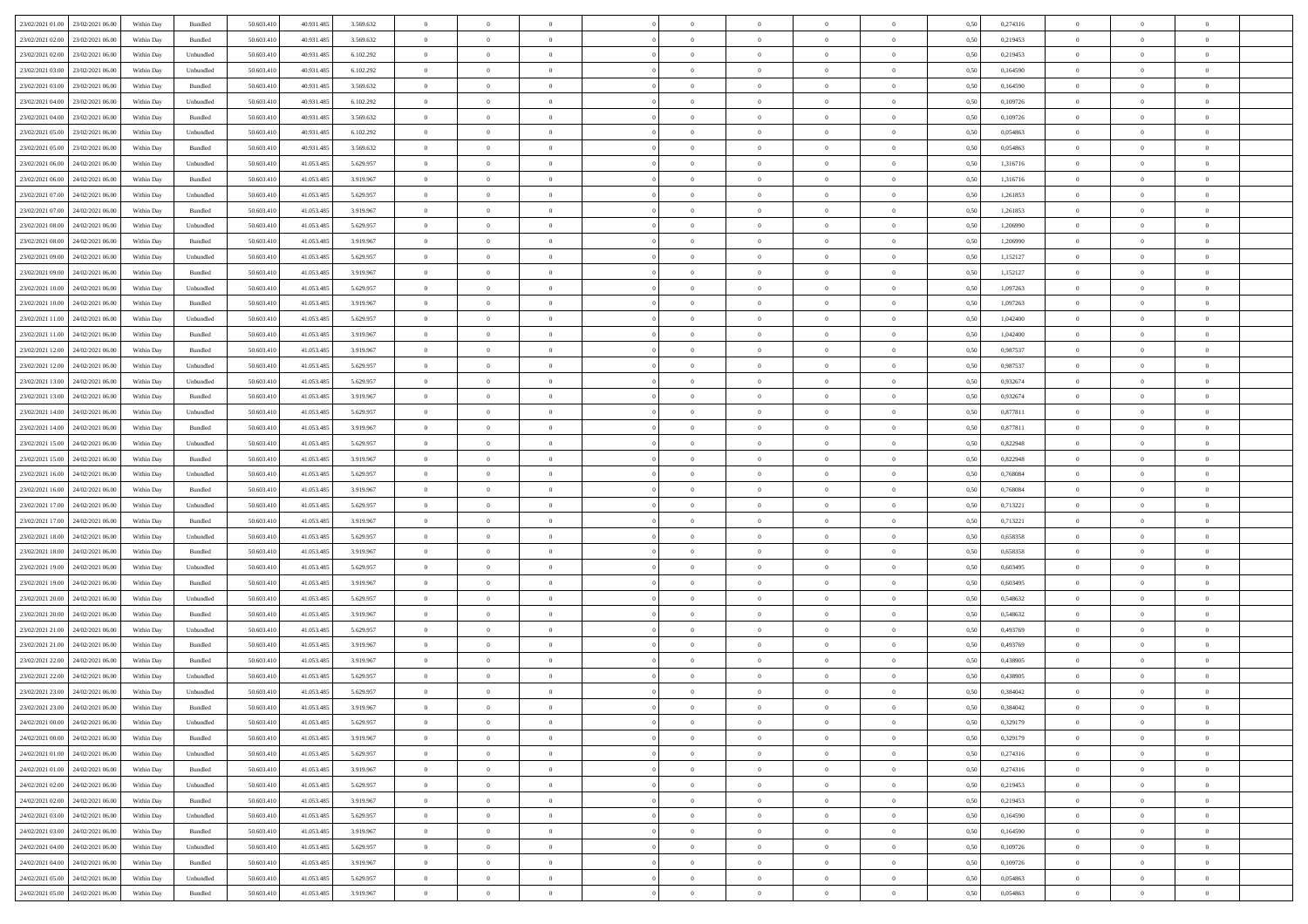| 24/02/2021 06:00 25/02/2021 06:00    | Within Day | Unbundled                   | 50.603.410 | 40.741.797 | 5.941.645 | $\overline{0}$ | $\overline{0}$ |                | $\overline{0}$ | $\theta$       |                | $\theta$       | 0,50 | 1,316716 | $\theta$       | $\theta$       | $\overline{0}$ |  |
|--------------------------------------|------------|-----------------------------|------------|------------|-----------|----------------|----------------|----------------|----------------|----------------|----------------|----------------|------|----------|----------------|----------------|----------------|--|
| 24/02/2021 06:00<br>25/02/2021 06:00 | Within Day | Bundled                     | 50.603.41  | 40.741.79  | 3.919.967 | $\bf{0}$       | $\bf{0}$       | $\bf{0}$       | $\bf{0}$       | $\overline{0}$ | $\overline{0}$ | $\bf{0}$       | 0,50 | 1,316716 | $\,$ 0 $\,$    | $\bf{0}$       | $\overline{0}$ |  |
| 24/02/2021 07:00<br>25/02/2021 06:00 | Within Day | Unbundled                   | 50.603.41  | 40.741.797 | 5.941.645 | $\overline{0}$ | $\bf{0}$       | $\overline{0}$ | $\bf{0}$       | $\bf{0}$       | $\overline{0}$ | $\bf{0}$       | 0.50 | 1,261853 | $\bf{0}$       | $\overline{0}$ | $\overline{0}$ |  |
| 24/02/2021 07:00<br>25/02/2021 06:00 | Within Day | Bundled                     | 50.603.41  | 40.741.797 | 3.919.967 | $\overline{0}$ | $\overline{0}$ | $\overline{0}$ | $\overline{0}$ | $\theta$       | $\overline{0}$ | $\bf{0}$       | 0,50 | 1,261853 | $\,$ 0 $\,$    | $\,$ 0 $\,$    | $\overline{0}$ |  |
|                                      |            |                             |            |            |           |                |                |                |                |                |                |                |      |          |                |                |                |  |
| 24/02/2021 08:00<br>25/02/2021 06.00 | Within Day | Bundled                     | 50.603.41  | 40.741.79  | 3.919.967 | $\bf{0}$       | $\overline{0}$ | $\bf{0}$       | $\overline{0}$ | $\bf{0}$       | $\overline{0}$ | $\bf{0}$       | 0,50 | 1,206990 | $\,$ 0 $\,$    | $\bf{0}$       | $\overline{0}$ |  |
| 24/02/2021 08:00<br>25/02/2021 06:00 | Within Day | Unbundled                   | 50.603.41  | 40.741.797 | 5.941.645 | $\overline{0}$ | $\bf{0}$       | $\overline{0}$ | $\bf{0}$       | $\overline{0}$ | $\overline{0}$ | $\bf{0}$       | 0.50 | 1.206990 | $\bf{0}$       | $\theta$       | $\overline{0}$ |  |
| 24/02/2021 09:00<br>25/02/2021 06:00 | Within Day | Unbundled                   | 50.603.41  | 40.741.797 | 5.941.645 | $\overline{0}$ | $\overline{0}$ | $\overline{0}$ | $\overline{0}$ | $\overline{0}$ | $\overline{0}$ | $\bf{0}$       | 0,50 | 1,152127 | $\,$ 0 $\,$    | $\theta$       | $\overline{0}$ |  |
| 24/02/2021 09:00<br>25/02/2021 06.00 | Within Day | Bundled                     | 50.603.41  | 40.741.79  | 3.919.967 | $\bf{0}$       | $\bf{0}$       | $\bf{0}$       | $\bf{0}$       | $\overline{0}$ | $\overline{0}$ | $\bf{0}$       | 0,50 | 1,152127 | $\,$ 0 $\,$    | $\bf{0}$       | $\overline{0}$ |  |
| 24/02/2021 10:00<br>25/02/2021 06:00 | Within Day | Unbundled                   | 50.603.41  | 40.741.79  | 5.941.645 | $\overline{0}$ | $\bf{0}$       | $\overline{0}$ | $\bf{0}$       | $\overline{0}$ | $\overline{0}$ | $\bf{0}$       | 0.50 | 1.097263 | $\bf{0}$       | $\overline{0}$ | $\overline{0}$ |  |
| 24/02/2021 10:00<br>25/02/2021 06:00 | Within Day | Bundled                     | 50.603.410 | 40.741.797 | 3.919.967 | $\bf{0}$       | $\bf{0}$       | $\overline{0}$ | $\overline{0}$ | $\overline{0}$ | $\overline{0}$ | $\bf{0}$       | 0,50 | 1,097263 | $\,$ 0 $\,$    | $\,$ 0 $\,$    | $\overline{0}$ |  |
|                                      |            |                             |            |            |           |                |                |                |                |                |                |                |      |          |                |                |                |  |
| 24/02/2021 11:00<br>25/02/2021 06.00 | Within Day | Unbundled                   | 50.603.41  | 40.741.79  | 5.941.645 | $\bf{0}$       | $\bf{0}$       | $\bf{0}$       | $\bf{0}$       | $\overline{0}$ | $\overline{0}$ | $\bf{0}$       | 0,50 | 1,042400 | $\,$ 0 $\,$    | $\bf{0}$       | $\overline{0}$ |  |
| 24/02/2021 11:00<br>25/02/2021 06:00 | Within Day | Bundled                     | 50.603.41  | 40.741.797 | 3.919.967 | $\overline{0}$ | $\bf{0}$       | $\overline{0}$ | $\overline{0}$ | $\overline{0}$ | $\overline{0}$ | $\bf{0}$       | 0.50 | 1.042400 | $\bf{0}$       | $\,$ 0 $\,$    | $\,$ 0         |  |
| 24/02/2021 12:00<br>25/02/2021 06:00 | Within Day | Unbundled                   | 50.603.41  | 40.741.797 | 5.941.645 | $\overline{0}$ | $\bf{0}$       | $\overline{0}$ | $\theta$       | $\theta$       | $\overline{0}$ | $\bf{0}$       | 0,50 | 0,987537 | $\,$ 0 $\,$    | $\theta$       | $\overline{0}$ |  |
| 24/02/2021 12:00<br>25/02/2021 06:00 | Within Day | Bundled                     | 50.603.41  | 40.741.79  | 3.919.967 | $\bf{0}$       | $\overline{0}$ | $\bf{0}$       | $\bf{0}$       | $\overline{0}$ | $\overline{0}$ | $\bf{0}$       | 0,50 | 0,987537 | $\,$ 0 $\,$    | $\bf{0}$       | $\overline{0}$ |  |
| 24/02/2021 13:00<br>25/02/2021 06:00 | Within Day | Bundled                     | 50.603.41  | 40.741.797 | 3.919.967 | $\overline{0}$ | $\bf{0}$       | $\overline{0}$ | $\bf{0}$       | $\overline{0}$ | $\overline{0}$ | $\bf{0}$       | 0.50 | 0.932674 | $\,$ 0 $\,$    | $\bf{0}$       | $\overline{0}$ |  |
|                                      |            |                             |            |            |           |                |                |                |                |                |                |                |      |          |                |                |                |  |
| 24/02/2021 13:00<br>25/02/2021 06:00 | Within Day | Unbundled                   | 50.603.410 | 40.741.797 | 5.941.645 | $\overline{0}$ | $\overline{0}$ | $\overline{0}$ | $\overline{0}$ | $\overline{0}$ | $\overline{0}$ | $\bf{0}$       | 0,50 | 0,932674 | $\theta$       | $\theta$       | $\overline{0}$ |  |
| 24/02/2021 14:00<br>25/02/2021 06.00 | Within Day | Unbundled                   | 50.603.41  | 40.741.79  | 5.941.645 | $\bf{0}$       | $\bf{0}$       | $\bf{0}$       | $\overline{0}$ | $\overline{0}$ | $\overline{0}$ | $\bf{0}$       | 0,50 | 0,877811 | $\,$ 0 $\,$    | $\bf{0}$       | $\overline{0}$ |  |
| 24/02/2021 14:00<br>25/02/2021 06:00 | Within Day | Bundled                     | 50.603.41  | 40.741.79  | 3.919.967 | $\overline{0}$ | $\bf{0}$       | $\overline{0}$ | $\bf{0}$       | $\overline{0}$ | $\overline{0}$ | $\bf{0}$       | 0.50 | 0.877811 | $\bf{0}$       | $\overline{0}$ | $\bf{0}$       |  |
| 24/02/2021 15:00<br>25/02/2021 06:00 | Within Day | Unbundled                   | 50.603.410 | 40.741.797 | 5.941.645 | $\bf{0}$       | $\bf{0}$       | $\overline{0}$ | $\overline{0}$ | $\overline{0}$ | $\overline{0}$ | $\bf{0}$       | 0,50 | 0,822948 | $\,$ 0 $\,$    | $\bf{0}$       | $\overline{0}$ |  |
| 24/02/2021 15:00<br>25/02/2021 06.00 | Within Day | Bundled                     | 50.603.41  | 40.741.79  | 3.919.967 | $\bf{0}$       | $\bf{0}$       | $\bf{0}$       | $\bf{0}$       | $\overline{0}$ | $\overline{0}$ | $\bf{0}$       | 0,50 | 0,822948 | $\,$ 0 $\,$    | $\bf{0}$       | $\overline{0}$ |  |
| 24/02/2021 16:00<br>25/02/2021 06:00 | Within Day | Unbundled                   | 50.603.41  | 40.741.797 | 5.941.645 | $\overline{0}$ | $\bf{0}$       | $\overline{0}$ | $\overline{0}$ | $\bf{0}$       | $\overline{0}$ | $\bf{0}$       | 0.50 | 0.768084 | $\bf{0}$       | $\overline{0}$ | $\,$ 0         |  |
|                                      |            |                             |            |            |           | $\overline{0}$ | $\overline{0}$ | $\overline{0}$ | $\overline{0}$ | $\theta$       | $\overline{0}$ |                |      |          | $\theta$       | $\theta$       | $\overline{0}$ |  |
| 24/02/2021 16:00<br>25/02/2021 06:00 | Within Day | Bundled                     | 50.603.41  | 40.741.797 | 3.919.967 |                |                |                |                |                |                | $\bf{0}$       | 0,50 | 0,768084 |                |                |                |  |
| 24/02/2021 17:00<br>25/02/2021 06.00 | Within Day | Unbundled                   | 50.603.41  | 40.741.79  | 5.941.645 | $\bf{0}$       | $\bf{0}$       | $\bf{0}$       | $\bf{0}$       | $\overline{0}$ | $\overline{0}$ | $\bf{0}$       | 0,50 | 0,713221 | $\,$ 0 $\,$    | $\bf{0}$       | $\overline{0}$ |  |
| 24/02/2021 17:00<br>25/02/2021 06:00 | Within Day | Bundled                     | 50.603.41  | 40.741.797 | 3.919.967 | $\overline{0}$ | $\bf{0}$       | $\overline{0}$ | $\bf{0}$       | $\overline{0}$ | $\overline{0}$ | $\bf{0}$       | 0.50 | 0,713221 | $\bf{0}$       | $\theta$       | $\overline{0}$ |  |
| 24/02/2021 18:00<br>25/02/2021 06:00 | Within Day | Unbundled                   | 50.603.410 | 40.741.797 | 5.941.645 | $\overline{0}$ | $\overline{0}$ | $\overline{0}$ | $\overline{0}$ | $\overline{0}$ | $\overline{0}$ | $\bf{0}$       | 0,50 | 0,658358 | $\,$ 0 $\,$    | $\theta$       | $\overline{0}$ |  |
| 24/02/2021 18:00<br>25/02/2021 06.00 | Within Day | Bundled                     | 50.603.41  | 40.741.79  | 3.919.967 | $\bf{0}$       | $\overline{0}$ | $\bf{0}$       | $\overline{0}$ | $\overline{0}$ | $\overline{0}$ | $\bf{0}$       | 0,50 | 0,658358 | $\,$ 0 $\,$    | $\bf{0}$       | $\overline{0}$ |  |
| 24/02/2021 19:00<br>25/02/2021 06:00 | Within Day | Bundled                     | 50,603.41  | 40.741.797 | 3.919.967 | $\overline{0}$ | $\bf{0}$       | $\overline{0}$ | $\bf{0}$       | $\overline{0}$ | $\overline{0}$ | $\bf{0}$       | 0.50 | 0.603495 | $\bf{0}$       | $\overline{0}$ | $\overline{0}$ |  |
| 24/02/2021 19:00<br>25/02/2021 06:00 | Within Day | Unbundled                   | 50.603.410 | 40.741.797 | 5.941.645 | $\overline{0}$ | $\bf{0}$       | $\overline{0}$ | $\overline{0}$ | $\overline{0}$ | $\overline{0}$ | $\bf{0}$       | 0,50 | 0,603495 | $\,$ 0 $\,$    | $\bf{0}$       | $\overline{0}$ |  |
|                                      |            |                             |            |            |           |                |                |                |                |                |                |                |      |          |                |                |                |  |
| 24/02/2021 20:00<br>25/02/2021 06.00 | Within Day | Unbundled                   | 50.603.41  | 40.741.79  | 5.941.645 | $\bf{0}$       | $\bf{0}$       | $\bf{0}$       | $\bf{0}$       | $\overline{0}$ | $\overline{0}$ | $\bf{0}$       | 0,50 | 0,548632 | $\,$ 0 $\,$    | $\bf{0}$       | $\overline{0}$ |  |
| 24/02/2021 20:00<br>25/02/2021 06:00 | Within Day | Bundled                     | 50.603.41  | 40.741.797 | 3.919.967 | $\overline{0}$ | $\bf{0}$       | $\overline{0}$ | $\overline{0}$ | $\bf{0}$       | $\overline{0}$ | $\bf{0}$       | 0.50 | 0.548632 | $\bf{0}$       | $\,$ 0 $\,$    | $\,$ 0         |  |
| 24/02/2021 21:00<br>25/02/2021 06:00 | Within Day | Unbundled                   | 50.603.41  | 40.741.797 | 5.941.645 | $\overline{0}$ | $\overline{0}$ | $\overline{0}$ | $\overline{0}$ | $\overline{0}$ | $\overline{0}$ | $\bf{0}$       | 0.50 | 0,493769 | $\theta$       | $\theta$       | $\overline{0}$ |  |
| 24/02/2021 21:00<br>25/02/2021 06.00 | Within Day | Bundled                     | 50.603.41  | 40.741.79  | 3.919.967 | $\bf{0}$       | $\bf{0}$       | $\bf{0}$       | $\bf{0}$       | $\overline{0}$ | $\overline{0}$ | $\bf{0}$       | 0,50 | 0,493769 | $\,$ 0 $\,$    | $\bf{0}$       | $\overline{0}$ |  |
| 24/02/2021 22:00<br>25/02/2021 06:00 | Within Day | Unbundled                   | 50.603.41  | 40.741.797 | 5.941.645 | $\overline{0}$ | $\bf{0}$       | $\overline{0}$ | $\bf{0}$       | $\overline{0}$ | $\overline{0}$ | $\bf{0}$       | 0.50 | 0.438905 | $\,$ 0 $\,$    | $\bf{0}$       | $\overline{0}$ |  |
| 24/02/2021 22.00<br>25/02/2021 06:00 | Within Dav | Bundled                     | 50.603.410 | 40.741.797 | 3.919.967 | $\overline{0}$ | $\overline{0}$ | $\overline{0}$ | $\overline{0}$ | $\overline{0}$ | $\overline{0}$ | $\bf{0}$       | 0.50 | 0,438905 | $\theta$       | $\theta$       | $\overline{0}$ |  |
| 25/02/2021 06.00                     | Within Day | Unbundled                   | 50.603.41  | 40.741.79  | 5.941.645 | $\bf{0}$       | $\bf{0}$       | $\bf{0}$       | $\bf{0}$       | $\overline{0}$ | $\overline{0}$ | $\bf{0}$       | 0,50 | 0,384042 | $\,$ 0 $\,$    | $\bf{0}$       | $\overline{0}$ |  |
| 24/02/2021 23:00                     |            |                             |            |            |           |                |                |                |                |                |                |                |      |          |                |                |                |  |
| 24/02/2021 23:00<br>25/02/2021 06:00 | Within Day | Bundled                     | 50,603.41  | 40.741.79  | 3.919.967 | $\overline{0}$ | $\bf{0}$       | $\overline{0}$ | $\bf{0}$       | $\overline{0}$ | $\overline{0}$ | $\bf{0}$       | 0.50 | 0.384042 | $\bf{0}$       | $\overline{0}$ | $\overline{0}$ |  |
| 25/02/2021 00:00<br>25/02/2021 06:00 | Within Day | Unbundled                   | 50.603.41  | 40.741.797 | 5.941.645 | $\overline{0}$ | $\overline{0}$ | $\overline{0}$ | $\overline{0}$ | $\overline{0}$ | $\overline{0}$ | $\bf{0}$       | 0.50 | 0,329179 | $\theta$       | $\theta$       | $\overline{0}$ |  |
| 25/02/2021 00:00<br>25/02/2021 06.00 | Within Day | Bundled                     | 50.603.41  | 40.741.79  | 3.919.967 | $\bf{0}$       | $\bf{0}$       | $\bf{0}$       | $\bf{0}$       | $\overline{0}$ | $\bf{0}$       | $\bf{0}$       | 0,50 | 0,329179 | $\,$ 0 $\,$    | $\bf{0}$       | $\overline{0}$ |  |
| 25/02/2021 01:00<br>25/02/2021 06:00 | Within Day | Unbundled                   | 50.603.41  | 40.741.797 | 5.941.645 | $\overline{0}$ | $\bf{0}$       | $\overline{0}$ | $\overline{0}$ | $\bf{0}$       | $\overline{0}$ | $\bf{0}$       | 0.50 | 0,274316 | $\,$ 0 $\,$    | $\,$ 0 $\,$    | $\,$ 0         |  |
| 25/02/2021 01:00<br>25/02/2021 06:00 | Within Day | Bundled                     | 50.603.41  | 40.741.797 | 3.919.967 | $\overline{0}$ | $\overline{0}$ | $\overline{0}$ | $\overline{0}$ | $\overline{0}$ | $\overline{0}$ | $\bf{0}$       | 0.5( | 0,274316 | $\theta$       | $\theta$       | $\overline{0}$ |  |
| 25/02/2021 02:00<br>25/02/2021 06.00 | Within Day | Unbundled                   | 50.603.41  | 40.741.79  | 5.941.645 | $\bf{0}$       | $\bf{0}$       | $\bf{0}$       | $\overline{0}$ | $\overline{0}$ | $\overline{0}$ | $\bf{0}$       | 0,50 | 0,219453 | $\,$ 0 $\,$    | $\bf{0}$       | $\overline{0}$ |  |
|                                      |            |                             | 50.603.41  |            |           |                |                |                |                |                |                |                |      |          |                | $\theta$       | $\overline{0}$ |  |
| 25/02/2021 02:00<br>25/02/2021 06:00 | Within Day | Bundled                     |            | 40.741.79  | 3.919.967 | $\overline{0}$ | $\bf{0}$       | $\overline{0}$ | $\bf{0}$       | $\overline{0}$ | $\overline{0}$ | $\bf{0}$       | 0.50 | 0,219453 | $\bf{0}$       |                |                |  |
| 25/02/2021 03:00<br>25/02/2021 06:00 | Within Dav | Unbundled                   | 50.603.41  | 40.741.797 | 5.941.645 | $\overline{0}$ | $\overline{0}$ | $\overline{0}$ | $\theta$       | $\theta$       | $\overline{0}$ | $\overline{0}$ | 0.5( | 0,164590 | $\theta$       | $\theta$       | $\overline{0}$ |  |
| 25/02/2021 03:00<br>25/02/2021 06:00 | Within Day | Bundled                     | 50.603.41  | 40.741.79  | 3.919.967 | $\bf{0}$       | $\bf{0}$       | $\bf{0}$       | $\bf{0}$       | $\bf{0}$       | $\overline{0}$ | $\bf{0}$       | 0,50 | 0,164590 | $\,$ 0 $\,$    | $\bf{0}$       | $\overline{0}$ |  |
| 25/02/2021 04:00 25/02/2021 06:00    | Within Day | $\ensuremath{\mathsf{Unb}}$ | 50.603.410 | 40.741.797 | 5.941.645 | $\bf{0}$       | $\theta$       |                | $\overline{0}$ |                |                |                | 0,50 | 0,109726 | $\bf{0}$       | $\bf{0}$       |                |  |
| 25/02/2021 04:00 25/02/2021 06:00    | Within Day | Bundled                     | 50.603.410 | 40.741.797 | 3.919.967 | $\overline{0}$ | $\overline{0}$ | $\Omega$       | $\theta$       | $\overline{0}$ | $\overline{0}$ | $\bf{0}$       | 0,50 | 0,109726 | $\theta$       | $\theta$       | $\overline{0}$ |  |
| 25/02/2021 05:00<br>25/02/2021 06:00 | Within Day | Bundled                     | 50.603.41  | 40.741.79  | 3.919.967 | $\overline{0}$ | $\bf{0}$       | $\overline{0}$ | $\overline{0}$ | $\bf{0}$       | $\overline{0}$ | $\bf{0}$       | 0,50 | 0,054863 | $\bf{0}$       | $\overline{0}$ | $\bf{0}$       |  |
| 25/02/2021 05:00 25/02/2021 06:00    | Within Day | Unbundled                   | 50,603.410 | 40.741.797 | 5.941.645 | $\overline{0}$ | $\bf{0}$       | $\overline{0}$ | $\overline{0}$ | $\mathbf{0}$   | $\overline{0}$ | $\,$ 0 $\,$    | 0.50 | 0.054863 | $\overline{0}$ | $\bf{0}$       | $\bf{0}$       |  |
|                                      |            |                             |            |            |           |                |                |                |                |                |                |                |      |          |                |                |                |  |
| 25/02/2021 06:00 26/02/2021 06:00    | Within Dav | Unbundled                   | 50.603.410 | 40.741.797 | 5.885.473 | $\overline{0}$ | $\overline{0}$ | $\overline{0}$ | $\overline{0}$ | $\overline{0}$ | $\overline{0}$ | $\bf{0}$       | 0,50 | 1,316716 | $\overline{0}$ | $\theta$       | $\overline{0}$ |  |
| 25/02/2021 06:00<br>26/02/2021 06:00 | Within Day | Bundled                     | 50.603.41  | 40.741.797 | 3.976.139 | $\overline{0}$ | $\bf{0}$       | $\overline{0}$ | $\overline{0}$ | $\bf{0}$       | $\overline{0}$ | $\bf{0}$       | 0,50 | 1,316716 | $\bf{0}$       | $\overline{0}$ | $\overline{0}$ |  |
| 25/02/2021 07:00<br>26/02/2021 06:00 | Within Day | Unbundled                   | 50,603.410 | 40.741.797 | 5.885.473 | $\overline{0}$ | $\bf{0}$       | $\overline{0}$ | $\overline{0}$ | $\bf{0}$       | $\overline{0}$ | $\bf{0}$       | 0.50 | 1.261853 | $\,$ 0 $\,$    | $\overline{0}$ | $\,$ 0         |  |
| 25/02/2021 07:00<br>26/02/2021 06:00 | Within Dav | Bundled                     | 50.603.410 | 40.741.797 | 3.976.139 | $\overline{0}$ | $\overline{0}$ | $\overline{0}$ | $\overline{0}$ | $\overline{0}$ | $\overline{0}$ | $\bf{0}$       | 0.50 | 1,261853 | $\overline{0}$ | $\theta$       | $\overline{0}$ |  |
| 25/02/2021 08:00<br>26/02/2021 06.00 | Within Day | Unbundled                   | 50.603.41  | 40.741.797 | 5.885.473 | $\overline{0}$ | $\overline{0}$ | $\overline{0}$ | $\overline{0}$ | $\overline{0}$ | $\overline{0}$ | $\bf{0}$       | 0,50 | 1,206990 | $\bf{0}$       | $\overline{0}$ | $\,$ 0         |  |
| 25/02/2021 08:00<br>26/02/2021 06:00 | Within Day | Bundled                     | 50,603.410 | 40.741.797 | 3.976.139 | $\overline{0}$ | $\overline{0}$ | $\overline{0}$ | $\overline{0}$ | $\overline{0}$ | $\overline{0}$ | $\bf{0}$       | 0.50 | 1.206990 | $\mathbf{0}$   | $\bf{0}$       | $\,$ 0         |  |
|                                      | Within Dav | Unbundled                   | 50.603.410 | 40.741.797 | 5.885.473 | $\overline{0}$ | $\overline{0}$ | $\overline{0}$ | $\overline{0}$ | $\overline{0}$ | $\overline{0}$ | $\bf{0}$       | 0,50 | 1,152127 | $\overline{0}$ | $\theta$       | $\overline{0}$ |  |
| 25/02/2021 09:00 26/02/2021 06:00    |            |                             |            |            |           |                |                |                |                |                |                |                |      |          |                |                |                |  |
| 25/02/2021 09:00<br>26/02/2021 06.00 | Within Day | Bundled                     | 50.603.41  | 40.741.79  | 3.976.139 | $\overline{0}$ | $\bf{0}$       | $\overline{0}$ | $\bf{0}$       | $\overline{0}$ | $\overline{0}$ | $\bf{0}$       | 0,50 | 1,152127 | $\bf{0}$       | $\overline{0}$ | $\bf{0}$       |  |
| 25/02/2021 10:00 26/02/2021 06:00    | Within Day | Unbundled                   | 50.603.410 | 40.741.797 | 5.885.473 | $\,$ 0 $\,$    | $\bf{0}$       | $\overline{0}$ | $\overline{0}$ | $\,$ 0 $\,$    | $\overline{0}$ | $\,$ 0 $\,$    | 0,50 | 1,097263 | $\overline{0}$ | $\,$ 0 $\,$    | $\,$ 0 $\,$    |  |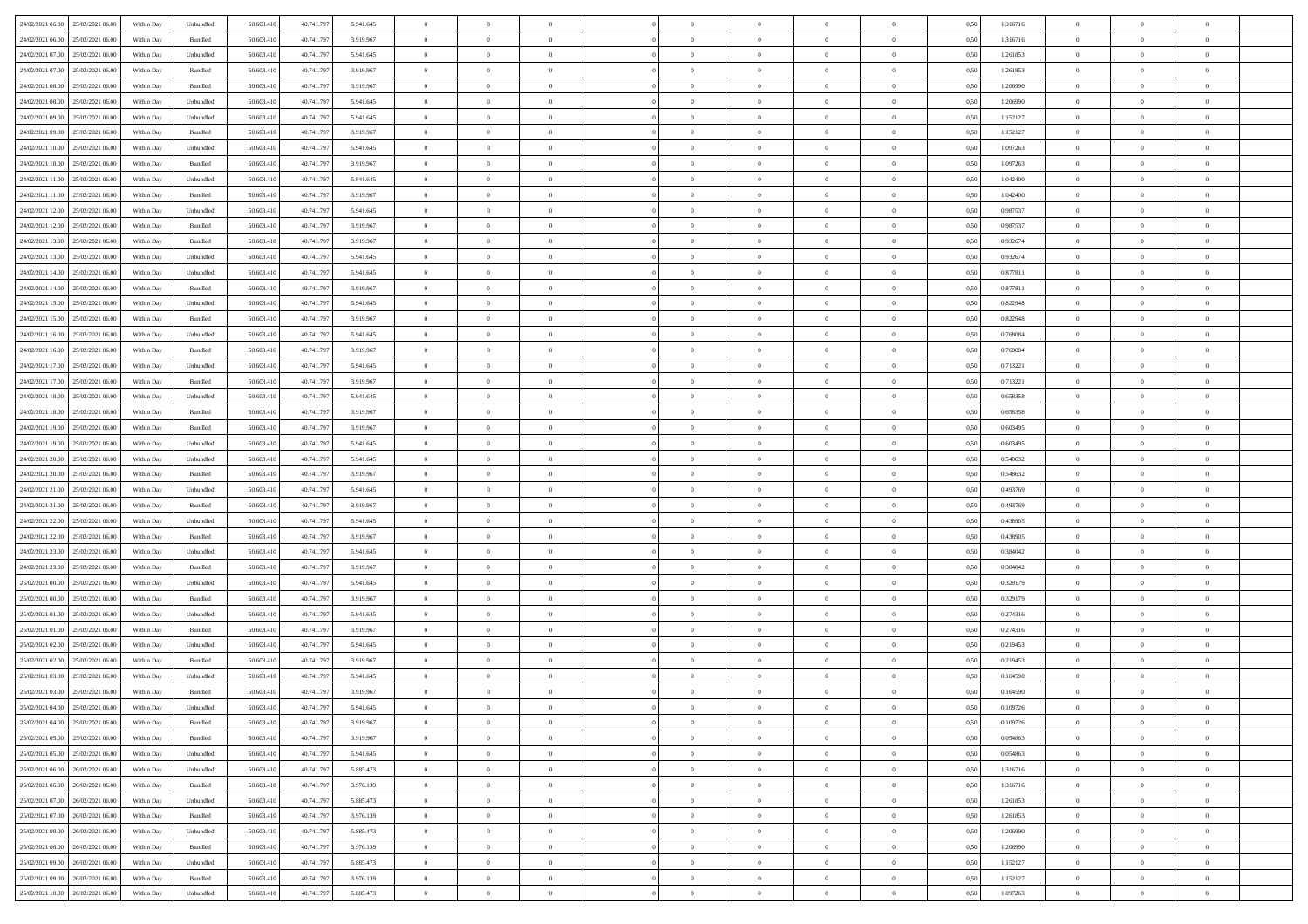|                                       |            |                    |            |            |           | $\overline{0}$ | $\overline{0}$ |                | $\overline{0}$ | $\theta$       |                | $\theta$       |      |          | $\theta$       | $\theta$       | $\theta$       |  |
|---------------------------------------|------------|--------------------|------------|------------|-----------|----------------|----------------|----------------|----------------|----------------|----------------|----------------|------|----------|----------------|----------------|----------------|--|
| 25/02/2021 10:00 26/02/2021 06:00     | Within Day | Bundled            | 50.603.410 | 40.741.797 | 3.976.139 |                |                |                |                |                |                |                | 0,50 | 1,097263 |                |                |                |  |
| 25/02/2021 11:00<br>26/02/2021 06.00  | Within Day | Unbundled          | 50.603.41  | 40.741.79  | 5.885.473 | $\bf{0}$       | $\bf{0}$       | $\bf{0}$       | $\bf{0}$       | $\overline{0}$ | $\overline{0}$ | $\bf{0}$       | 0,50 | 1,042400 | $\,$ 0 $\,$    | $\bf{0}$       | $\overline{0}$ |  |
| 25/02/2021 11:00<br>26/02/2021 06:00  | Within Day | Bundled            | 50,603,410 | 40.741.797 | 3.976.139 | $\overline{0}$ | $\bf{0}$       | $\overline{0}$ | $\bf{0}$       | $\bf{0}$       | $\overline{0}$ | $\bf{0}$       | 0.50 | 1.042400 | $\overline{0}$ | $\overline{0}$ | $\bf{0}$       |  |
| 25/02/2021 12:00<br>26/02/2021 06:00  | Within Day | Unbundled          | 50.603.410 | 40.741.797 | 5.885.473 | $\overline{0}$ | $\overline{0}$ | $\overline{0}$ | $\theta$       | $\theta$       | $\overline{0}$ | $\bf{0}$       | 0,50 | 0,987537 | $\theta$       | $\theta$       | $\overline{0}$ |  |
|                                       |            |                    |            |            |           |                |                |                |                |                |                |                |      |          |                |                |                |  |
| 25/02/2021 12:00<br>26/02/2021 06.00  | Within Day | Bundled            | 50.603.41  | 40.741.79  | 3.976.139 | $\bf{0}$       | $\overline{0}$ | $\bf{0}$       | $\overline{0}$ | $\theta$       | $\overline{0}$ | $\bf{0}$       | 0,50 | 0,987537 | $\,$ 0 $\,$    | $\bf{0}$       | $\overline{0}$ |  |
| 25/02/2021 13:00<br>26/02/2021 06:00  | Within Day | Unbundled          | 50.603.41  | 40.741.797 | 5.885.473 | $\overline{0}$ | $\overline{0}$ | $\overline{0}$ | $\bf{0}$       | $\overline{0}$ | $\theta$       | $\bf{0}$       | 0.50 | 0.932674 | $\,$ 0 $\,$    | $\theta$       | $\overline{0}$ |  |
| 25/02/2021 13:00<br>26/02/2021 06:00  | Within Day | Bundled            | 50.603.41  | 40.741.797 | 3.976.139 | $\overline{0}$ | $\overline{0}$ | $\overline{0}$ | $\overline{0}$ | $\overline{0}$ | $\overline{0}$ | $\bf{0}$       | 0,50 | 0,932674 | $\theta$       | $\theta$       | $\overline{0}$ |  |
| 25/02/2021 14:00<br>26/02/2021 06.00  | Within Day | Unbundled          | 50.603.41  | 40.741.79  | 5.885.473 | $\bf{0}$       | $\bf{0}$       | $\bf{0}$       | $\overline{0}$ | $\overline{0}$ | $\overline{0}$ | $\bf{0}$       | 0,50 | 0,877811 | $\,$ 0 $\,$    | $\bf{0}$       | $\overline{0}$ |  |
|                                       |            |                    |            |            |           |                |                |                |                |                |                |                |      |          |                |                |                |  |
| 25/02/2021 14:00<br>26/02/2021 06:00  | Within Day | Bundled            | 50.603.41  | 40.741.79  | 3.976.139 | $\overline{0}$ | $\bf{0}$       | $\overline{0}$ | $\bf{0}$       | $\overline{0}$ | $\overline{0}$ | $\bf{0}$       | 0.50 | 0.877811 | $\bf{0}$       | $\overline{0}$ | $\overline{0}$ |  |
| 25/02/2021 15:00<br>26/02/2021 06:00  | Within Day | Bundled            | 50.603.410 | 40.741.797 | 3.976.139 | $\overline{0}$ | $\bf{0}$       | $\overline{0}$ | $\overline{0}$ | $\overline{0}$ | $\overline{0}$ | $\bf{0}$       | 0,50 | 0,822948 | $\,$ 0 $\,$    | $\bf{0}$       | $\overline{0}$ |  |
| 25/02/2021 15:00<br>26/02/2021 06.00  | Within Day | Unbundled          | 50.603.41  | 40.741.79  | 5.885.473 | $\bf{0}$       | $\bf{0}$       | $\bf{0}$       | $\bf{0}$       | $\overline{0}$ | $\overline{0}$ | $\bf{0}$       | 0,50 | 0,822948 | $\,$ 0 $\,$    | $\bf{0}$       | $\overline{0}$ |  |
| 25/02/2021 16:00<br>26/02/2021 06:00  | Within Day | Unbundled          | 50.603.41  | 40.741.797 | 5.885.473 | $\overline{0}$ | $\bf{0}$       | $\overline{0}$ | $\overline{0}$ | $\bf{0}$       | $\overline{0}$ | $\bf{0}$       | 0.50 | 0.768084 | $\bf{0}$       | $\overline{0}$ | $\,$ 0         |  |
| 25/02/2021 16:00<br>26/02/2021 06:00  | Within Day | Bundled            | 50.603.41  | 40.741.797 | 3.976.139 | $\overline{0}$ | $\overline{0}$ | $\overline{0}$ | $\theta$       | $\theta$       | $\overline{0}$ | $\bf{0}$       | 0,50 | 0,768084 | $\,$ 0 $\,$    | $\theta$       | $\overline{0}$ |  |
|                                       |            |                    |            |            |           |                |                |                |                |                |                |                |      |          |                |                |                |  |
| 25/02/2021 17:00<br>26/02/2021 06.00  | Within Day | Unbundled          | 50.603.41  | 40.741.79  | 5.885.473 | $\bf{0}$       | $\overline{0}$ | $\bf{0}$       | $\overline{0}$ | $\bf{0}$       | $\overline{0}$ | $\bf{0}$       | 0,50 | 0,713221 | $\,$ 0 $\,$    | $\bf{0}$       | $\overline{0}$ |  |
| 25/02/2021 17:00<br>26/02/2021 06.00  | Within Day | Bundled            | 50.603.41  | 40.741.797 | 3.976.139 | $\overline{0}$ | $\bf{0}$       | $\overline{0}$ | $\bf{0}$       | $\overline{0}$ | $\theta$       | $\bf{0}$       | 0.50 | 0,713221 | $\,$ 0 $\,$    | $\theta$       | $\overline{0}$ |  |
| 25/02/2021 18:00<br>26/02/2021 06:00  | Within Day | Unbundled          | 50.603.410 | 40.741.797 | 5.885.473 | $\overline{0}$ | $\overline{0}$ | $\overline{0}$ | $\overline{0}$ | $\overline{0}$ | $\overline{0}$ | $\bf{0}$       | 0,50 | 0,658358 | $\theta$       | $\theta$       | $\overline{0}$ |  |
| 25/02/2021 18:00<br>26/02/2021 06.00  | Within Day | Bundled            | 50.603.41  | 40.741.79  | 3.976.139 | $\bf{0}$       | $\bf{0}$       | $\bf{0}$       | $\overline{0}$ | $\overline{0}$ | $\overline{0}$ | $\bf{0}$       | 0,50 | 0,658358 | $\,$ 0 $\,$    | $\bf{0}$       | $\overline{0}$ |  |
| 25/02/2021 19:00<br>26/02/2021 06:00  |            | Unbundled          | 50,603.41  | 40.741.79  | 5.885.473 |                | $\bf{0}$       | $\overline{0}$ |                | $\overline{0}$ | $\overline{0}$ |                | 0.50 | 0.603495 | $\bf{0}$       | $\overline{0}$ | $\bf{0}$       |  |
|                                       | Within Day |                    |            |            |           | $\overline{0}$ |                |                | $\bf{0}$       |                |                | $\bf{0}$       |      |          |                |                |                |  |
| 25/02/2021 19:00<br>26/02/2021 06:00  | Within Day | Bundled            | 50.603.410 | 40.741.797 | 3.976.139 | $\overline{0}$ | $\bf{0}$       | $\overline{0}$ | $\overline{0}$ | $\overline{0}$ | $\overline{0}$ | $\bf{0}$       | 0,50 | 0,603495 | $\,$ 0 $\,$    | $\bf{0}$       | $\overline{0}$ |  |
| 25/02/2021 20:00<br>26/02/2021 06.00  | Within Day | Unbundled          | 50.603.41  | 40.741.79  | 5.885.473 | $\bf{0}$       | $\bf{0}$       | $\bf{0}$       | $\bf{0}$       | $\overline{0}$ | $\overline{0}$ | $\bf{0}$       | 0,50 | 0,548632 | $\,$ 0 $\,$    | $\bf{0}$       | $\overline{0}$ |  |
| 25/02/2021 20:00<br>26/02/2021 06:00  | Within Day | Bundled            | 50.603.41  | 40.741.797 | 3.976.139 | $\overline{0}$ | $\bf{0}$       | $\overline{0}$ | $\overline{0}$ | $\bf{0}$       | $\overline{0}$ | $\bf{0}$       | 0.50 | 0.548632 | $\bf{0}$       | $\overline{0}$ | $\,$ 0         |  |
| 25/02/2021 21:00<br>26/02/2021 06:00  | Within Day | Unbundled          | 50.603.41  | 40.741.797 | 5.885.473 | $\overline{0}$ | $\overline{0}$ | $\overline{0}$ | $\overline{0}$ | $\theta$       | $\overline{0}$ | $\bf{0}$       | 0,50 | 0,493769 | $\theta$       | $\theta$       | $\overline{0}$ |  |
|                                       |            |                    |            |            |           |                | $\bf{0}$       |                |                | $\overline{0}$ | $\overline{0}$ |                |      |          | $\,$ 0 $\,$    | $\bf{0}$       | $\overline{0}$ |  |
| 25/02/2021 21:00<br>26/02/2021 06.00  | Within Day | Bundled            | 50.603.41  | 40.741.79  | 3.976.139 | $\bf{0}$       |                | $\bf{0}$       | $\bf{0}$       |                |                | $\bf{0}$       | 0,50 | 0,493769 |                |                |                |  |
| 25/02/2021 22.00<br>26/02/2021 06.00  | Within Day | Unbundled          | 50.603.41  | 40.741.79  | 5.885.473 | $\overline{0}$ | $\overline{0}$ | $\overline{0}$ | $\bf{0}$       | $\overline{0}$ | $\theta$       | $\bf{0}$       | 0.50 | 0.438905 | $\,$ 0 $\,$    | $\theta$       | $\overline{0}$ |  |
| 25/02/2021 22:00<br>26/02/2021 06:00  | Within Day | Bundled            | 50.603.410 | 40.741.797 | 3.976.139 | $\overline{0}$ | $\overline{0}$ | $\overline{0}$ | $\overline{0}$ | $\overline{0}$ | $\overline{0}$ | $\bf{0}$       | 0,50 | 0,438905 | $\,$ 0 $\,$    | $\theta$       | $\overline{0}$ |  |
| 25/02/2021 23:00<br>26/02/2021 06.00  | Within Day | Unbundled          | 50.603.41  | 40.741.79  | 5.885.473 | $\bf{0}$       | $\overline{0}$ | $\bf{0}$       | $\overline{0}$ | $\bf{0}$       | $\overline{0}$ | $\bf{0}$       | 0,50 | 0,384042 | $\,$ 0 $\,$    | $\bf{0}$       | $\overline{0}$ |  |
| 25/02/2021 23:00<br>26/02/2021 06:00  | Within Day | Bundled            | 50,603.41  | 40.741.797 | 3.976.139 | $\overline{0}$ | $\bf{0}$       | $\overline{0}$ | $\bf{0}$       | $\overline{0}$ | $\overline{0}$ | $\bf{0}$       | 0.50 | 0.384042 | $\bf{0}$       | $\overline{0}$ | $\overline{0}$ |  |
| 26/02/2021 00:00<br>26/02/2021 06:00  | Within Day | Unbundled          | 50.603.410 | 40.741.797 | 5.885.473 | $\overline{0}$ | $\bf{0}$       | $\overline{0}$ | $\overline{0}$ | $\overline{0}$ | $\overline{0}$ | $\bf{0}$       | 0,50 | 0,329179 | $\theta$       | $\theta$       | $\overline{0}$ |  |
|                                       |            |                    |            |            |           |                |                |                |                |                |                |                |      |          |                |                |                |  |
| 26/02/2021 00:00<br>26/02/2021 06.00  | Within Day | Bundled            | 50.603.41  | 40.741.79  | 3.976.139 | $\bf{0}$       | $\bf{0}$       | $\bf{0}$       | $\bf{0}$       | $\overline{0}$ | $\overline{0}$ | $\bf{0}$       | 0,50 | 0,329179 | $\,$ 0 $\,$    | $\bf{0}$       | $\overline{0}$ |  |
| 26/02/2021 01:00<br>26/02/2021 06:00  | Within Day | Bundled            | 50.603.41  | 40.741.797 | 3.976.139 | $\overline{0}$ | $\bf{0}$       | $\overline{0}$ | $\bf{0}$       | $\bf{0}$       | $\overline{0}$ | $\bf{0}$       | 0.50 | 0,274316 | $\bf{0}$       | $\overline{0}$ | $\,$ 0         |  |
| 26/02/2021 01:00<br>26/02/2021 06:00  | Within Day | Unbundled          | 50.603.41  | 40.741.797 | 5.885.473 | $\overline{0}$ | $\overline{0}$ | $\overline{0}$ | $\overline{0}$ | $\overline{0}$ | $\overline{0}$ | $\bf{0}$       | 0.5( | 0,274316 | $\theta$       | $\theta$       | $\overline{0}$ |  |
| 26/02/2021 02:00<br>26/02/2021 06.00  | Within Day | Unbundled          | 50.603.41  | 40.741.79  | 5.885.473 | $\bf{0}$       | $\overline{0}$ | $\bf{0}$       | $\bf{0}$       | $\overline{0}$ | $\overline{0}$ | $\bf{0}$       | 0,50 | 0,219453 | $\,$ 0 $\,$    | $\bf{0}$       | $\overline{0}$ |  |
| 26/02/2021 02:00<br>26/02/2021 06.00  |            | Bundled            | 50.603.41  | 40.741.797 | 3.976.139 | $\overline{0}$ | $\bf{0}$       | $\overline{0}$ | $\bf{0}$       | $\overline{0}$ | $\overline{0}$ | $\bf{0}$       | 0.50 | 0,219453 | $\,$ 0 $\,$    | $\bf{0}$       | $\overline{0}$ |  |
|                                       | Within Day |                    |            |            |           |                |                |                |                |                |                |                |      |          |                |                |                |  |
| 26/02/2021 03:00<br>26/02/2021 06:00  | Within Dav | Unbundled          | 50.603.41  | 40.741.797 | 5.885.473 | $\overline{0}$ | $\overline{0}$ | $\overline{0}$ | $\overline{0}$ | $\overline{0}$ | $\overline{0}$ | $\bf{0}$       | 0.50 | 0,164590 | $\theta$       | $\theta$       | $\overline{0}$ |  |
| 26/02/2021 03:00<br>26/02/2021 06.00  | Within Day | Bundled            | 50.603.41  | 40.741.79  | 3.976.139 | $\bf{0}$       | $\bf{0}$       | $\bf{0}$       | $\bf{0}$       | $\overline{0}$ | $\overline{0}$ | $\bf{0}$       | 0,50 | 0,164590 | $\,$ 0 $\,$    | $\bf{0}$       | $\overline{0}$ |  |
| 26/02/2021 04:00<br>26/02/2021 06:00  | Within Day | Unbundled          | 50,603.41  | 40.741.79  | 5.885.473 | $\overline{0}$ | $\bf{0}$       | $\overline{0}$ | $\bf{0}$       | $\overline{0}$ | $\overline{0}$ | $\bf{0}$       | 0.50 | 0.109726 | $\bf{0}$       | $\overline{0}$ | $\overline{0}$ |  |
| 26/02/2021 04:00<br>26/02/2021 06:00  | Within Dav | Bundled            | 50.603.41  | 40.741.797 | 3.976.139 | $\overline{0}$ | $\overline{0}$ | $\overline{0}$ | $\overline{0}$ | $\overline{0}$ | $\overline{0}$ | $\bf{0}$       | 0.50 | 0,109726 | $\theta$       | $\theta$       | $\overline{0}$ |  |
| 26/02/2021 05:00<br>26/02/2021 06.00  | Within Day | Unbundled          | 50.603.41  | 40.741.79  | 5.885.473 | $\bf{0}$       | $\bf{0}$       | $\bf{0}$       | $\bf{0}$       | $\overline{0}$ | $\overline{0}$ | $\bf{0}$       | 0,50 | 0,054863 | $\,$ 0 $\,$    | $\bf{0}$       | $\overline{0}$ |  |
|                                       |            |                    |            |            |           |                |                |                |                |                |                |                |      |          |                |                |                |  |
| 26/02/2021 05:00<br>26/02/2021 06.00  | Within Day | Bundled            | 50.603.41  | 40.741.797 | 3.976.139 | $\overline{0}$ | $\bf{0}$       | $\overline{0}$ | $\overline{0}$ | $\bf{0}$       | $\overline{0}$ | $\bf{0}$       | 0.50 | 0.054863 | $\,$ 0 $\,$    | $\overline{0}$ | $\,$ 0         |  |
| 26/02/2021 06:00<br>27/02/2021 06:00  | Within Dav | Bundled            | 50.603.41  | 40.601.797 | 3.976.139 | $\overline{0}$ | $\overline{0}$ | $\overline{0}$ | $\overline{0}$ | $\overline{0}$ | $\overline{0}$ | $\bf{0}$       | 0.50 | 1,316716 | $\theta$       | $\theta$       | $\overline{0}$ |  |
| 26/02/2021 06:00<br>27/02/2021 06.00  | Within Day | Unbundled          | 50.603.41  | 40.601.79  | 6.025.473 | $\bf{0}$       | $\bf{0}$       | $\bf{0}$       | $\bf{0}$       | $\overline{0}$ | $\overline{0}$ | $\bf{0}$       | 0,50 | 1,316716 | $\,$ 0 $\,$    | $\bf{0}$       | $\overline{0}$ |  |
| 26/02/2021 07:00<br>27/02/2021 06.00  | Within Day | Unbundled          | 50.603.41  | 40.601.79  | 6.025.473 | $\overline{0}$ | $\overline{0}$ | $\overline{0}$ | $\bf{0}$       | $\overline{0}$ | $\overline{0}$ | $\bf{0}$       | 0.50 | 1.261853 | $\bf{0}$       | $\theta$       | $\overline{0}$ |  |
| 26/02/2021 07:00<br>27/02/2021 06:00  | Within Day | Bundled            | 50.603.41  | 40.601.79  | 3.976.139 | $\overline{0}$ | $\overline{0}$ | $\Omega$       | $\overline{0}$ | $\theta$       | $\overline{0}$ | $\overline{0}$ | 0.5( | 1,261853 | $\theta$       | $\theta$       | $\overline{0}$ |  |
|                                       |            |                    |            |            |           |                |                |                |                |                |                |                |      |          |                |                |                |  |
| 26/02/2021 08:00<br>27/02/2021 06:00  | Within Day | Unbundled          | 50.603.41  | 40.601.79  | 6.025.473 | $\bf{0}$       | $\bf{0}$       | $\overline{0}$ | $\bf{0}$       | $\bf{0}$       | $\overline{0}$ | $\bf{0}$       | 0,50 | 1,206990 | $\overline{0}$ | $\bf{0}$       | $\overline{0}$ |  |
| $26/02/2021$ 08.00 $27/02/2021$ 06.00 | Within Day | $\mathbf B$ undled | 50.603.410 | 40.601.797 | 3.976.139 | $\bf{0}$       | $\theta$       |                | $\Omega$       |                |                |                | 0,50 | 1.206990 | $\bf{0}$       | $\overline{0}$ |                |  |
| 26/02/2021 09:00 27/02/2021 06:00     | Within Day | Unbundled          | 50.603.410 | 40.601.797 | 6.025.473 | $\overline{0}$ | $\overline{0}$ | $\overline{0}$ | $\overline{0}$ | $\overline{0}$ | $\overline{0}$ | $\bf{0}$       | 0,50 | 1,152127 | $\theta$       | $\theta$       | $\overline{0}$ |  |
| 26/02/2021 09:00<br>27/02/2021 06:00  | Within Day | Bundled            | 50.603.41  | 40.601.79  | 3.976.139 | $\overline{0}$ | $\bf{0}$       | $\overline{0}$ | $\overline{0}$ | $\bf{0}$       | $\overline{0}$ | $\bf{0}$       | 0,50 | 1,152127 | $\bf{0}$       | $\overline{0}$ | $\bf{0}$       |  |
| 26/02/2021 10:00 27/02/2021 06:00     | Within Day | Unbundled          | 50,603.410 | 40,601.797 | 6.025.473 | $\overline{0}$ | $\overline{0}$ | $\overline{0}$ | $\overline{0}$ | $\mathbf{0}$   | $\overline{0}$ | $\,$ 0 $\,$    | 0.50 | 1,097263 | $\overline{0}$ | $\bf{0}$       | $\,$ 0 $\,$    |  |
|                                       |            |                    |            |            |           |                |                |                |                |                |                |                |      |          |                |                |                |  |
| 26/02/2021 10:00 27/02/2021 06:00     | Within Day | Bundled            | 50.603.410 | 40.601.797 | 3.976.139 | $\overline{0}$ | $\overline{0}$ | $\overline{0}$ | $\overline{0}$ | $\overline{0}$ | $\overline{0}$ | $\bf{0}$       | 0,50 | 1,097263 | $\overline{0}$ | $\theta$       | $\overline{0}$ |  |
| 26/02/2021 11:00<br>27/02/2021 06:00  | Within Day | Unbundled          | 50.603.41  | 40.601.797 | 6.025.473 | $\overline{0}$ | $\bf{0}$       | $\overline{0}$ | $\overline{0}$ | $\bf{0}$       | $\overline{0}$ | $\bf{0}$       | 0,50 | 1,042400 | $\bf{0}$       | $\overline{0}$ | $\overline{0}$ |  |
| 26/02/2021 11:00 27/02/2021 06:00     | Within Day | Bundled            | 50.603.410 | 40.601.797 | 3.976.139 | $\overline{0}$ | $\bf{0}$       | $\overline{0}$ | $\overline{0}$ | $\bf{0}$       | $\overline{0}$ | $\bf{0}$       | 0.50 | 1.042400 | $\,$ 0 $\,$    | $\overline{0}$ | $\,$ 0         |  |
| 26/02/2021 12:00<br>27/02/2021 06:00  | Within Dav | Bundled            | 50.603.410 | 40.601.797 | 3.976.139 | $\overline{0}$ | $\overline{0}$ | $\overline{0}$ | $\overline{0}$ | $\overline{0}$ | $\overline{0}$ | $\bf{0}$       | 0,50 | 0,987537 | $\overline{0}$ | $\theta$       | $\overline{0}$ |  |
| 27/02/2021 06:00<br>26/02/2021 12:00  | Within Day | Unbundled          | 50.603.41  | 40.601.79  | 6.025.473 | $\overline{0}$ | $\overline{0}$ | $\overline{0}$ | $\overline{0}$ | $\overline{0}$ | $\overline{0}$ | $\bf{0}$       | 0,50 | 0,987537 | $\bf{0}$       | $\overline{0}$ | $\overline{0}$ |  |
|                                       |            |                    |            |            |           |                |                |                |                |                |                |                |      |          |                |                |                |  |
| 26/02/2021 13:00 27/02/2021 06:00     | Within Day | Unbundled          | 50,603.410 | 40.601.797 | 6.025.473 | $\overline{0}$ | $\overline{0}$ | $\overline{0}$ | $\overline{0}$ | $\overline{0}$ | $\overline{0}$ | $\bf{0}$       | 0.50 | 0.932674 | $\mathbf{0}$   | $\bf{0}$       | $\,$ 0         |  |
| 26/02/2021 13:00 27/02/2021 06:00     | Within Dav | Bundled            | 50.603.410 | 40.601.797 | 3.976.139 | $\overline{0}$ | $\overline{0}$ | $\overline{0}$ | $\overline{0}$ | $\overline{0}$ | $\overline{0}$ | $\bf{0}$       | 0,50 | 0,932674 | $\overline{0}$ | $\theta$       | $\overline{0}$ |  |
| 26/02/2021 14:00<br>27/02/2021 06:00  | Within Day | Unbundled          | 50.603.41  | 40.601.79  | 6.025.473 | $\overline{0}$ | $\bf{0}$       | $\overline{0}$ | $\bf{0}$       | $\overline{0}$ | $\overline{0}$ | $\bf{0}$       | 0,50 | 0,877811 | $\bf{0}$       | $\overline{0}$ | $\bf{0}$       |  |
| 26/02/2021 14:00 27/02/2021 06:00     | Within Day | Bundled            | 50.603.410 | 40.601.797 | 3.976.139 | $\,$ 0 $\,$    | $\bf{0}$       | $\overline{0}$ | $\overline{0}$ | $\,$ 0 $\,$    | $\overline{0}$ | $\,$ 0 $\,$    | 0,50 | 0,877811 | $\overline{0}$ | $\,$ 0 $\,$    | $\,$ 0 $\,$    |  |
|                                       |            |                    |            |            |           |                |                |                |                |                |                |                |      |          |                |                |                |  |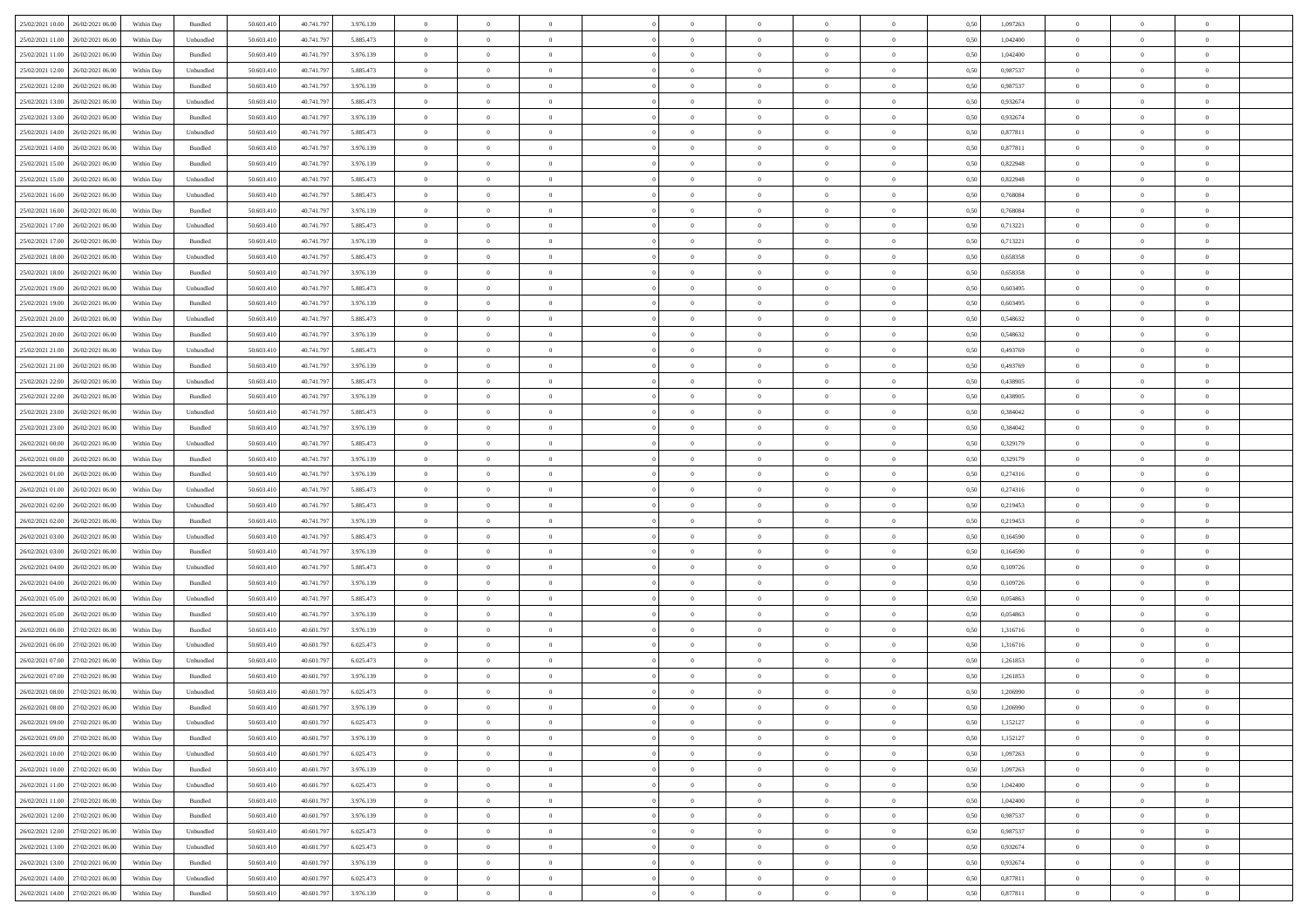| 26/02/2021 15:00 27/02/2021 06:00    | Within Day | Unbundled         | 50.603.410 | 40.601.797 | 6.025.473 | $\overline{0}$ | $\overline{0}$ |                | $\overline{0}$ | $\theta$       |                | $\theta$       | 0,50 | 0,822948 | $\theta$       | $\theta$       | $\overline{0}$ |  |
|--------------------------------------|------------|-------------------|------------|------------|-----------|----------------|----------------|----------------|----------------|----------------|----------------|----------------|------|----------|----------------|----------------|----------------|--|
| 26/02/2021 15:00<br>27/02/2021 06.00 | Within Day | Bundled           | 50.603.41  | 40.601.79  | 3.976.139 | $\bf{0}$       | $\bf{0}$       | $\bf{0}$       | $\bf{0}$       | $\overline{0}$ | $\overline{0}$ | $\bf{0}$       | 0,50 | 0,822948 | $\,$ 0 $\,$    | $\bf{0}$       | $\overline{0}$ |  |
| 26/02/2021 16:00<br>27/02/2021 06:00 | Within Day | Unbundled         | 50.603.41  | 40.601.79  | 6.025.473 | $\overline{0}$ | $\bf{0}$       | $\overline{0}$ | $\bf{0}$       | $\bf{0}$       | $\overline{0}$ | $\bf{0}$       | 0.50 | 0.768084 | $\bf{0}$       | $\overline{0}$ | $\bf{0}$       |  |
| 26/02/2021 16:00<br>27/02/2021 06:00 | Within Day | Bundled           | 50.603.41  | 40.601.797 | 3.976.139 | $\overline{0}$ | $\overline{0}$ | $\overline{0}$ | $\overline{0}$ | $\theta$       | $\overline{0}$ | $\bf{0}$       | 0,50 | 0,768084 | $\theta$       | $\theta$       | $\overline{0}$ |  |
|                                      |            |                   |            |            |           |                |                |                |                |                |                |                |      |          |                |                |                |  |
| 26/02/2021 17:00<br>27/02/2021 06.00 | Within Day | Unbundled         | 50.603.41  | 40.601.79  | 6.025.473 | $\bf{0}$       | $\overline{0}$ | $\bf{0}$       | $\overline{0}$ | $\bf{0}$       | $\overline{0}$ | $\bf{0}$       | 0,50 | 0,713221 | $\,$ 0 $\,$    | $\bf{0}$       | $\overline{0}$ |  |
| 26/02/2021 17:00<br>27/02/2021 06:00 | Within Day | Bundled           | 50.603.41  | 40.601.79  | 3.976.139 | $\overline{0}$ | $\bf{0}$       | $\overline{0}$ | $\bf{0}$       | $\overline{0}$ | $\overline{0}$ | $\bf{0}$       | 0.50 | 0,713221 | $\bf{0}$       | $\theta$       | $\overline{0}$ |  |
| 26/02/2021 18:00<br>27/02/2021 06:00 | Within Day | Unbundled         | 50.603.41  | 40.601.797 | 6.025.473 | $\overline{0}$ | $\overline{0}$ | $\overline{0}$ | $\overline{0}$ | $\overline{0}$ | $\overline{0}$ | $\bf{0}$       | 0,50 | 0,658358 | $\,$ 0 $\,$    | $\theta$       | $\overline{0}$ |  |
| 26/02/2021 18:00<br>27/02/2021 06.00 | Within Day | Bundled           | 50.603.41  | 40.601.79  | 3.976.139 | $\bf{0}$       | $\bf{0}$       | $\bf{0}$       | $\overline{0}$ | $\overline{0}$ | $\overline{0}$ | $\bf{0}$       | 0,50 | 0,658358 | $\,$ 0 $\,$    | $\bf{0}$       | $\overline{0}$ |  |
| 26/02/2021 19:00<br>27/02/2021 06:00 | Within Day | Unbundled         | 50.603.41  | 40.601.79  | 6.025.473 | $\overline{0}$ | $\bf{0}$       | $\overline{0}$ | $\bf{0}$       | $\overline{0}$ | $\overline{0}$ | $\bf{0}$       | 0.50 | 0.603495 | $\bf{0}$       | $\overline{0}$ | $\overline{0}$ |  |
| 26/02/2021 19:00<br>27/02/2021 06:00 | Within Day | Bundled           | 50.603.410 | 40.601.797 | 3.976.139 | $\overline{0}$ | $\bf{0}$       | $\overline{0}$ | $\overline{0}$ | $\overline{0}$ | $\overline{0}$ | $\bf{0}$       | 0,50 | 0,603495 | $\,$ 0 $\,$    | $\bf{0}$       | $\overline{0}$ |  |
|                                      |            |                   |            |            |           |                |                |                |                |                |                |                |      |          |                |                |                |  |
| 26/02/2021 20:00<br>27/02/2021 06.00 | Within Day | Unbundled         | 50.603.41  | 40.601.79  | 6.025.473 | $\bf{0}$       | $\bf{0}$       | $\bf{0}$       | $\bf{0}$       | $\overline{0}$ | $\overline{0}$ | $\bf{0}$       | 0,50 | 0,548632 | $\,$ 0 $\,$    | $\bf{0}$       | $\overline{0}$ |  |
| 26/02/2021 20:00<br>27/02/2021 06:00 | Within Day | Bundled           | 50.603.41  | 40.601.797 | 3.976.139 | $\overline{0}$ | $\bf{0}$       | $\overline{0}$ | $\overline{0}$ | $\overline{0}$ | $\overline{0}$ | $\bf{0}$       | 0.50 | 0.548632 | $\bf{0}$       | $\,$ 0 $\,$    | $\,$ 0         |  |
| 26/02/2021 21:00<br>27/02/2021 06:00 | Within Day | Unbundled         | 50.603.41  | 40.601.797 | 6.025.473 | $\overline{0}$ | $\overline{0}$ | $\overline{0}$ | $\theta$       | $\theta$       | $\overline{0}$ | $\bf{0}$       | 0,50 | 0,493769 | $\,$ 0 $\,$    | $\,$ 0 $\,$    | $\overline{0}$ |  |
| 26/02/2021 21:00<br>27/02/2021 06.00 | Within Day | Bundled           | 50.603.41  | 40.601.79  | 3.976.139 | $\bf{0}$       | $\overline{0}$ | $\bf{0}$       | $\bf{0}$       | $\bf{0}$       | $\overline{0}$ | $\bf{0}$       | 0,50 | 0,493769 | $\,$ 0 $\,$    | $\bf{0}$       | $\overline{0}$ |  |
| 26/02/2021 22:00<br>27/02/2021 06.00 | Within Day | Bundled           | 50.603.41  | 40.601.79  | 3.976.139 | $\overline{0}$ | $\bf{0}$       | $\overline{0}$ | $\bf{0}$       | $\overline{0}$ | $\overline{0}$ | $\bf{0}$       | 0.50 | 0.438905 | $\,$ 0 $\,$    | $\bf{0}$       | $\overline{0}$ |  |
| 26/02/2021 22:00<br>27/02/2021 06:00 | Within Day | Unbundled         | 50.603.410 | 40.601.797 | 6.025.473 | $\overline{0}$ | $\overline{0}$ | $\overline{0}$ | $\overline{0}$ | $\overline{0}$ | $\overline{0}$ | $\bf{0}$       | 0,50 | 0,438905 | $\theta$       | $\theta$       | $\overline{0}$ |  |
|                                      |            |                   |            |            |           | $\bf{0}$       | $\bf{0}$       | $\bf{0}$       | $\overline{0}$ | $\overline{0}$ | $\overline{0}$ |                |      |          | $\,$ 0 $\,$    | $\bf{0}$       | $\overline{0}$ |  |
| 26/02/2021 23:00<br>27/02/2021 06.00 | Within Day | Unbundled         | 50.603.41  | 40.601.79  | 6.025.473 |                |                |                |                |                |                | $\bf{0}$       | 0,50 | 0,384042 |                |                |                |  |
| 26/02/2021 23:00<br>27/02/2021 06:00 | Within Day | Bundled           | 50.603.41  | 40.601.79  | 3.976.139 | $\overline{0}$ | $\bf{0}$       | $\overline{0}$ | $\bf{0}$       | $\bf{0}$       | $\overline{0}$ | $\bf{0}$       | 0.50 | 0.384042 | $\bf{0}$       | $\overline{0}$ | $\bf{0}$       |  |
| 27/02/2021 00:00<br>27/02/2021 06:00 | Within Day | Unbundled         | 50.603.410 | 40.601.797 | 6.025.473 | $\bf{0}$       | $\bf{0}$       | $\overline{0}$ | $\overline{0}$ | $\overline{0}$ | $\overline{0}$ | $\bf{0}$       | 0,50 | 0,329179 | $\,$ 0 $\,$    | $\bf{0}$       | $\overline{0}$ |  |
| 27/02/2021 00:00<br>27/02/2021 06.00 | Within Day | Bundled           | 50.603.41  | 40.601.79  | 3.976.139 | $\bf{0}$       | $\bf{0}$       | $\bf{0}$       | $\bf{0}$       | $\overline{0}$ | $\overline{0}$ | $\bf{0}$       | 0,50 | 0,329179 | $\,$ 0 $\,$    | $\bf{0}$       | $\overline{0}$ |  |
| 27/02/2021 01:00<br>27/02/2021 06:00 | Within Day | Unbundled         | 50.603.41  | 40.601.797 | 6.025.473 | $\overline{0}$ | $\bf{0}$       | $\overline{0}$ | $\overline{0}$ | $\bf{0}$       | $\overline{0}$ | $\bf{0}$       | 0.50 | 0,274316 | $\bf{0}$       | $\overline{0}$ | $\,$ 0         |  |
| 27/02/2021 01:00<br>27/02/2021 06:00 | Within Day | Bundled           | 50.603.41  | 40.601.797 | 3.976.139 | $\overline{0}$ | $\overline{0}$ | $\overline{0}$ | $\overline{0}$ | $\theta$       | $\overline{0}$ | $\bf{0}$       | 0,50 | 0,274316 | $\theta$       | $\theta$       | $\overline{0}$ |  |
| 27/02/2021 02:00<br>27/02/2021 06.00 | Within Day | Unbundled         | 50.603.41  | 40.601.79  | 6.025.473 | $\bf{0}$       | $\bf{0}$       | $\bf{0}$       | $\bf{0}$       | $\overline{0}$ | $\overline{0}$ | $\bf{0}$       | 0,50 | 0,219453 | $\,$ 0 $\,$    | $\bf{0}$       | $\overline{0}$ |  |
|                                      |            |                   |            |            |           |                |                |                |                |                |                |                |      |          |                |                |                |  |
| 27/02/2021 02:00<br>27/02/2021 06:00 | Within Day | Bundled           | 50,603.41  | 40.601.79  | 3.976.139 | $\overline{0}$ | $\bf{0}$       | $\overline{0}$ | $\bf{0}$       | $\overline{0}$ | $\overline{0}$ | $\bf{0}$       | 0.50 | 0.219453 | $\bf{0}$       | $\theta$       | $\overline{0}$ |  |
| 27/02/2021 03:00<br>27/02/2021 06:00 | Within Day | Bundled           | 50.603.410 | 40.601.797 | 3.976.139 | $\overline{0}$ | $\overline{0}$ | $\overline{0}$ | $\overline{0}$ | $\overline{0}$ | $\overline{0}$ | $\bf{0}$       | 0,50 | 0,164590 | $\,$ 0 $\,$    | $\theta$       | $\overline{0}$ |  |
| 27/02/2021 03:00<br>27/02/2021 06.00 | Within Day | Unbundled         | 50.603.41  | 40.601.79  | 6.025.473 | $\bf{0}$       | $\overline{0}$ | $\bf{0}$       | $\overline{0}$ | $\overline{0}$ | $\overline{0}$ | $\bf{0}$       | 0,50 | 0,164590 | $\,$ 0 $\,$    | $\bf{0}$       | $\overline{0}$ |  |
| 27/02/2021 04:00<br>27/02/2021 06:00 | Within Day | Bundled           | 50,603.41  | 40.601.79  | 3.976.139 | $\overline{0}$ | $\bf{0}$       | $\overline{0}$ | $\bf{0}$       | $\overline{0}$ | $\overline{0}$ | $\bf{0}$       | 0.50 | 0.109726 | $\bf{0}$       | $\overline{0}$ | $\overline{0}$ |  |
| 27/02/2021 04:00<br>27/02/2021 06:00 | Within Day | Unbundled         | 50.603.410 | 40.601.797 | 6.025.473 | $\overline{0}$ | $\bf{0}$       | $\overline{0}$ | $\overline{0}$ | $\overline{0}$ | $\overline{0}$ | $\bf{0}$       | 0,50 | 0,109726 | $\theta$       | $\bf{0}$       | $\overline{0}$ |  |
| 27/02/2021 05:00<br>27/02/2021 06.00 | Within Day | Bundled           | 50.603.41  | 40.601.79  | 3.976.139 | $\bf{0}$       | $\bf{0}$       | $\bf{0}$       | $\bf{0}$       | $\overline{0}$ | $\overline{0}$ | $\bf{0}$       | 0,50 | 0,054863 | $\,$ 0 $\,$    | $\bf{0}$       | $\overline{0}$ |  |
| 27/02/2021 05:00<br>27/02/2021 06:00 | Within Day | Unbundled         | 50.603.41  | 40.601.79  | 6.025.473 | $\overline{0}$ | $\bf{0}$       | $\overline{0}$ | $\overline{0}$ | $\bf{0}$       | $\overline{0}$ | $\bf{0}$       | 0.50 | 0.054863 | $\bf{0}$       | $\,$ 0 $\,$    | $\,$ 0         |  |
|                                      |            |                   |            |            |           |                |                |                |                |                |                |                |      |          |                |                |                |  |
| 27/02/2021 06:00<br>28/02/2021 06:00 | Within Day | Bundled           | 50.603.41  | 40.601.797 | 3.976.139 | $\overline{0}$ | $\overline{0}$ | $\overline{0}$ | $\overline{0}$ | $\overline{0}$ | $\overline{0}$ | $\bf{0}$       | 0.5( | 1,316716 | $\theta$       | $\theta$       | $\overline{0}$ |  |
| 27/02/2021 06:00<br>28/02/2021 06:00 | Within Day | Unbundled         | 50.603.41  | 40.601.79  | 6.025.473 | $\bf{0}$       | $\bf{0}$       | $\bf{0}$       | $\bf{0}$       | $\overline{0}$ | $\overline{0}$ | $\bf{0}$       | 0,50 | 1,316716 | $\,$ 0 $\,$    | $\bf{0}$       | $\overline{0}$ |  |
| 27/02/2021 07:00<br>28/02/2021 06:00 | Within Day | Unbundled         | 50.603.41  | 40.601.79  | 6.025.473 | $\overline{0}$ | $\bf{0}$       | $\overline{0}$ | $\bf{0}$       | $\overline{0}$ | $\overline{0}$ | $\bf{0}$       | 0.50 | 1.261853 | $\bf{0}$       | $\bf{0}$       | $\overline{0}$ |  |
| 27/02/2021 07:00<br>28/02/2021 06:00 | Within Dav | Bundled           | 50.603.410 | 40.601.797 | 3.976.139 | $\overline{0}$ | $\overline{0}$ | $\overline{0}$ | $\overline{0}$ | $\overline{0}$ | $\overline{0}$ | $\bf{0}$       | 0.50 | 1,261853 | $\theta$       | $\theta$       | $\overline{0}$ |  |
| 27/02/2021 08:00<br>28/02/2021 06:00 | Within Day | Unbundled         | 50.603.41  | 40.601.79  | 6.025.473 | $\bf{0}$       | $\bf{0}$       | $\bf{0}$       | $\bf{0}$       | $\overline{0}$ | $\overline{0}$ | $\bf{0}$       | 0,50 | 1,206990 | $\,$ 0 $\,$    | $\bf{0}$       | $\overline{0}$ |  |
| 27/02/2021 08:00<br>28/02/2021 06:00 | Within Day | Bundled           | 50,603.41  | 40.601.79  | 3.976.139 | $\overline{0}$ | $\bf{0}$       | $\overline{0}$ | $\bf{0}$       | $\overline{0}$ | $\overline{0}$ | $\bf{0}$       | 0.50 | 1.206990 | $\bf{0}$       | $\overline{0}$ | $\overline{0}$ |  |
| 27/02/2021 09:00<br>28/02/2021 06:00 | Within Dav | Bundled           | 50.603.41  | 40.601.797 | 3.976.139 | $\overline{0}$ | $\overline{0}$ | $\overline{0}$ | $\overline{0}$ | $\overline{0}$ | $\overline{0}$ | $\bf{0}$       | 0.50 | 1,152127 | $\theta$       | $\theta$       | $\overline{0}$ |  |
| 28/02/2021 06:00                     | Within Day | Unbundled         | 50.603.41  | 40.601.79  | 6.025.473 | $\bf{0}$       | $\bf{0}$       | $\bf{0}$       | $\bf{0}$       | $\overline{0}$ | $\bf{0}$       | $\bf{0}$       | 0,50 | 1,152127 | $\,$ 0 $\,$    | $\bf{0}$       | $\overline{0}$ |  |
| 27/02/2021 09:00                     |            |                   |            |            |           |                |                |                |                |                |                |                |      |          |                |                |                |  |
| 27/02/2021 10:00<br>28/02/2021 06:00 | Within Day | Unbundled         | 50.603.41  | 40.601.797 | 6.025.473 | $\overline{0}$ | $\bf{0}$       | $\overline{0}$ | $\overline{0}$ | $\bf{0}$       | $\overline{0}$ | $\bf{0}$       | 0.50 | 1.097263 | $\bf{0}$       | $\,$ 0 $\,$    | $\,$ 0         |  |
| 27/02/2021 10:00<br>28/02/2021 06:00 | Within Dav | Bundled           | 50.603.41  | 40.601.797 | 3.976.139 | $\overline{0}$ | $\overline{0}$ | $\overline{0}$ | $\overline{0}$ | $\overline{0}$ | $\overline{0}$ | $\bf{0}$       | 0.50 | 1,097263 | $\theta$       | $\theta$       | $\overline{0}$ |  |
| 27/02/2021 11:00<br>28/02/2021 06:00 | Within Day | Unbundled         | 50.603.41  | 40.601.79  | 6.025.473 | $\bf{0}$       | $\bf{0}$       | $\bf{0}$       | $\overline{0}$ | $\overline{0}$ | $\overline{0}$ | $\bf{0}$       | 0,50 | 1,042400 | $\,$ 0 $\,$    | $\bf{0}$       | $\overline{0}$ |  |
| 27/02/2021 11:00<br>28/02/2021 06:00 | Within Day | Bundled           | 50.603.41  | 40.601.79  | 3.976.139 | $\overline{0}$ | -1             | $\overline{0}$ | 2.929400       | $\overline{0}$ | $\overline{0}$ | $\bf{0}$       | 0.50 | 1.042400 | $\bf{0}$       | $\theta$       | $\overline{0}$ |  |
| 27/02/2021 12:00<br>28/02/2021 06:00 | Within Dav | Unbundled         | 50.603.41  | 40.601.798 | 6.025.473 | $\overline{0}$ | $\overline{0}$ | $\Omega$       | $\overline{0}$ | $\theta$       | $\overline{0}$ | $\overline{0}$ | 0.5( | 0,987537 | $\theta$       | $\theta$       | $\overline{0}$ |  |
| 27/02/2021 12:00<br>28/02/2021 06:00 | Within Day | Bundled           | 50.603.41  | 40.601.798 | 3.976.138 | $\bf{0}$       | $\bf{0}$       | $\bf{0}$       | $\bf{0}$       | $\bf{0}$       | $\overline{0}$ | $\bf{0}$       | 0,50 | 0,987537 | $\,$ 0 $\,$    | $\bf{0}$       | $\overline{0}$ |  |
| 27/02/2021 13:00 28/02/2021 06:00    | Within Day | ${\sf Unbundred}$ | 50.603.410 | 40.601.798 | 6.025.473 | $\bf{0}$       | $\theta$       |                | $\overline{0}$ |                |                |                | 0,50 | 0,932674 | $\bf{0}$       | $\bf{0}$       |                |  |
|                                      |            |                   |            |            |           |                |                |                |                |                |                |                |      |          |                |                |                |  |
| 27/02/2021 13:00 28/02/2021 06:00    | Within Day | Bundled           | 50.603.410 | 40.601.798 | 3.976.138 | $\overline{0}$ | $\overline{0}$ | $\Omega$       | $\theta$       | $\overline{0}$ | $\overline{0}$ | $\bf{0}$       | 0,50 | 0,932674 | $\theta$       | $\theta$       | $\overline{0}$ |  |
| 27/02/2021 14:00<br>28/02/2021 06:00 | Within Day | Unbundled         | 50.603.41  | 40.601.798 | 6.025.473 | $\overline{0}$ | $\bf{0}$       | $\overline{0}$ | $\overline{0}$ | $\bf{0}$       | $\overline{0}$ | $\bf{0}$       | 0,50 | 0,877811 | $\bf{0}$       | $\overline{0}$ | $\bf{0}$       |  |
| 27/02/2021 14:00 28/02/2021 06:00    | Within Day | Bundled           | 50,603.410 | 40.601.798 | 3.976.138 | $\overline{0}$ | $\overline{0}$ | $\overline{0}$ | $\overline{0}$ | $\mathbf{0}$   | $\overline{0}$ | $\,$ 0 $\,$    | 0.50 | 0.877811 | $\overline{0}$ | $\bf{0}$       | $\,$ 0 $\,$    |  |
| 27/02/2021 15:00 28/02/2021 06:00    | Within Dav | Unbundled         | 50.603.410 | 40.601.798 | 6.025.473 | $\overline{0}$ | $\overline{0}$ | $\overline{0}$ | $\overline{0}$ | $\overline{0}$ | $\overline{0}$ | $\bf{0}$       | 0.50 | 0,822948 | $\overline{0}$ | $\theta$       | $\overline{0}$ |  |
| 27/02/2021 15:00<br>28/02/2021 06:00 | Within Day | Bundled           | 50.603.41  | 40.601.798 | 3.976.138 | $\overline{0}$ | $\bf{0}$       | $\overline{0}$ | $\overline{0}$ | $\bf{0}$       | $\overline{0}$ | $\bf{0}$       | 0,50 | 0,822948 | $\bf{0}$       | $\overline{0}$ | $\overline{0}$ |  |
| 27/02/2021 16:00<br>28/02/2021 06:00 | Within Day | Unbundled         | 50,603.410 | 40.601.798 | 6.025.473 | $\overline{0}$ | $\bf{0}$       | $\overline{0}$ | $\overline{0}$ | $\bf{0}$       | $\overline{0}$ | $\bf{0}$       | 0.50 | 0.768084 | $\,$ 0 $\,$    | $\overline{0}$ | $\,$ 0         |  |
|                                      | Within Dav | Bundled           | 50.603.410 | 40.601.798 | 3.976.138 | $\overline{0}$ | $\overline{0}$ | $\overline{0}$ | $\overline{0}$ | $\overline{0}$ | $\overline{0}$ | $\bf{0}$       | 0.50 | 0,768084 | $\overline{0}$ | $\theta$       | $\overline{0}$ |  |
| 27/02/2021 16:00 28/02/2021 06:00    |            |                   |            |            |           |                |                |                |                |                |                |                |      |          |                |                |                |  |
| 27/02/2021 17:00<br>28/02/2021 06:00 | Within Day | Unbundled         | 50.603.41  | 40.601.798 | 6.025.473 | $\overline{0}$ | $\overline{0}$ | $\overline{0}$ | $\overline{0}$ | $\overline{0}$ | $\overline{0}$ | $\bf{0}$       | 0,50 | 0,713221 | $\bf{0}$       | $\overline{0}$ | $\,$ 0         |  |
| 27/02/2021 17:00 28/02/2021 06:00    | Within Day | Bundled           | 50,603.410 | 40.601.798 | 3.976.138 | $\overline{0}$ | $\overline{0}$ | $\overline{0}$ | $\overline{0}$ | $\overline{0}$ | $\overline{0}$ | $\bf{0}$       | 0.50 | 0.713221 | $\mathbf{0}$   | $\bf{0}$       | $\,$ 0         |  |
| 27/02/2021 18:00 28/02/2021 06:00    | Within Dav | Unbundled         | 50.603.410 | 40.601.798 | 6.025.473 | $\overline{0}$ | $\overline{0}$ | $\overline{0}$ | $\overline{0}$ | $\overline{0}$ | $\overline{0}$ | $\bf{0}$       | 0,50 | 0,658358 | $\overline{0}$ | $\theta$       | $\overline{0}$ |  |
| 27/02/2021 18:00<br>28/02/2021 06:00 | Within Day | Bundled           | 50.603.41  | 40.601.798 | 3.976.138 | $\overline{0}$ | $\bf{0}$       | $\overline{0}$ | $\bf{0}$       | $\overline{0}$ | $\overline{0}$ | $\bf{0}$       | 0,50 | 0,658358 | $\bf{0}$       | $\,$ 0 $\,$    | $\bf{0}$       |  |
| 27/02/2021 19:00 28/02/2021 06:00    | Within Day | Bundled           | 50.603.410 | 40.601.798 | 3.976.138 | $\,$ 0 $\,$    | $\bf{0}$       | $\overline{0}$ | $\overline{0}$ | $\,$ 0 $\,$    | $\overline{0}$ | $\bf{0}$       | 0,50 | 0,603495 | $\overline{0}$ | $\,$ 0 $\,$    | $\,$ 0 $\,$    |  |
|                                      |            |                   |            |            |           |                |                |                |                |                |                |                |      |          |                |                |                |  |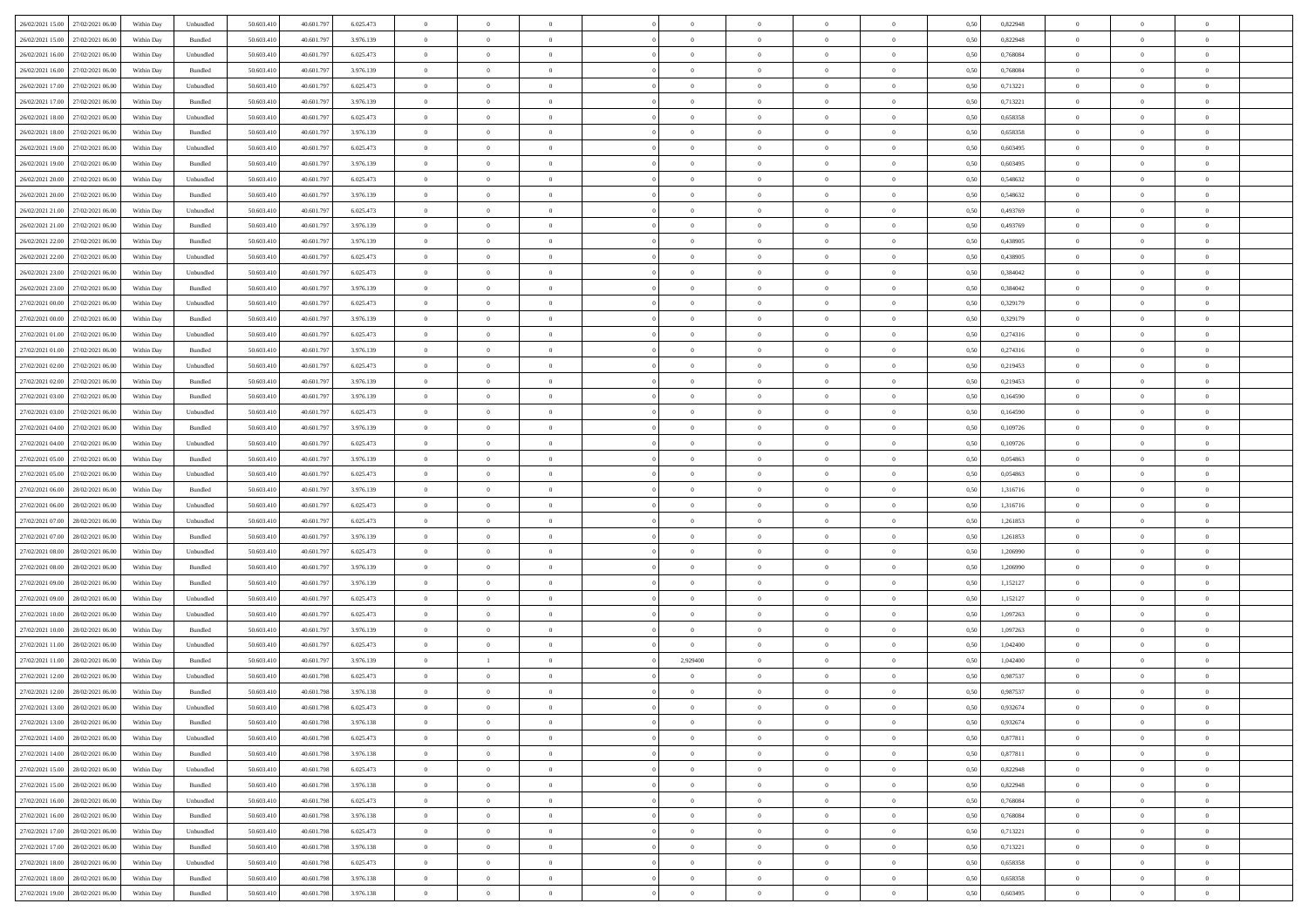| 27/02/2021 19:00 | 28/02/2021 06:00                  | Within Day | Unbundled | 50,603.410 | 40.601.798 | 6.025.473 | $\Omega$       |          |          | $\Omega$ | $\Omega$   | $\Omega$ | 0.50 | 0,603495 | $\Omega$       | $\Omega$   |
|------------------|-----------------------------------|------------|-----------|------------|------------|-----------|----------------|----------|----------|----------|------------|----------|------|----------|----------------|------------|
| 27/02/2021 20:00 | 28/02/2021 06:00                  | Within Day | Unbundled | 50,603.410 | 40.601.798 | 6.025.473 | $\Omega$       | $\Omega$ | $\Omega$ | $\Omega$ | $^{\circ}$ | $\Omega$ | 0.50 | 0.548632 | $\Omega$       | $\Omega$   |
| 27/02/2021 20:00 | 28/02/2021 06:00                  | Within Day | Bundled   | 50.603.410 | 40.601.798 | 3.976.138 | $\Omega$       |          |          | $\Omega$ | $\Omega$   |          | 0.50 | 0.548632 | $\Omega$       | $\Omega$   |
|                  | 27/02/2021 21:00 28/02/2021 06:00 | Within Day | Unbundled | 50,603.410 | 40.601.798 | 6.025.473 | $\Omega$       |          |          | $\Omega$ | $\Omega$   |          | 0.50 | 0,493769 | $\Omega$       | $\Omega$   |
|                  | 27/02/2021 21.00 28/02/2021 06.00 | Within Day | Bundled   | 50.603.410 | 40.601.798 | 3.976.138 | $\Omega$       |          |          | $\Omega$ | $\Omega$   | $\Omega$ | 0.50 | 0,493769 | $\Omega$       | $\Omega$   |
| 27/02/2021 22.00 | 28/02/2021 06:00                  | Within Day | Unbundled | 50.603.410 | 40.601.798 | 6.025.473 | $\Omega$       | $\Omega$ | $\Omega$ | $\Omega$ | $^{\circ}$ | $\Omega$ | 0.50 | 0.438905 | $\Omega$       | $\Omega$   |
| 27/02/2021 22.00 | 28/02/2021 06:00                  | Within Day | Bundled   | 50,603.410 | 40.601.798 | 3.976.138 | $\Omega$       |          |          | $\Omega$ | $\Omega$   | $\Omega$ | 0,50 | 0.438905 | $\Omega$       | $\Omega$   |
|                  | 27/02/2021 23:00 28/02/2021 06:00 | Within Day | Unbundled | 50.603.410 | 40.601.798 | 6.025.473 | $\Omega$       |          |          | $\Omega$ | $\Omega$   |          | 0.50 | 0.384042 | $\Omega$       | $\Omega$   |
|                  | 27/02/2021 23:00 28/02/2021 06:00 | Within Day | Bundled   | 50.603.410 | 40.601.798 | 3.976.138 | $\Omega$       |          |          | $\Omega$ | $\Omega$   | $\Omega$ | 0.50 | 0,384042 | $\Omega$       | $\Omega$   |
| 28/02/2021 00:00 | 28/02/2021 06:00                  | Within Day | Unbundled | 50.603.410 | 40.601.798 | 6.025.473 | $\Omega$       |          |          | $\Omega$ | $\Omega$   |          | 0.50 | 0,329179 | $\Omega$       | $\Omega$   |
|                  | 28/02/2021 00:00 28/02/2021 06:00 | Within Day | Bundled   | 50.603.410 | 40.601.798 | 3.976.138 | $\Omega$       |          |          | $\Omega$ | $\Omega$   | $\Omega$ | 0,50 | 0,329179 | $\Omega$       | $\Omega$   |
|                  | 28/02/2021 01:00 28/02/2021 06:00 | Within Day | Unbundled | 50.603.410 | 40.601.798 | 6.025.473 | $\Omega$       |          |          | $\Omega$ | $\Omega$   |          | 0.50 | 0,274316 | $\Omega$       | $\Omega$   |
|                  | 28/02/2021 01:00 28/02/2021 06:00 | Within Day | Bundled   | 50.603.410 | 40.601.798 | 3.976.138 | $\theta$       |          |          | $\Omega$ | $\Omega$   | $\Omega$ | 0,50 | 0,274316 | $\Omega$       | $\Omega$   |
| 28/02/2021 02:00 | 28/02/2021 06:00                  | Within Day | Unbundled | 50.603.410 | 40.601.798 | 6.025.473 | $\Omega$       |          |          | $\Omega$ | $\Omega$   |          | 0.50 | 0,219453 | $\Omega$       | $\Omega$   |
| 28/02/2021 02:00 | 28/02/2021 06:00                  | Within Day | Bundled   | 50.603.410 | 40.601.798 | 3.976.138 | $\Omega$       |          |          | $\Omega$ | $\Omega$   |          | 0,50 | 0,219453 | $\Omega$       | $\Omega$   |
|                  | 28/02/2021 03:00 28/02/2021 06:00 | Within Day | Unbundled | 50.603.410 | 40.601.798 | 6.025.473 | $\Omega$       |          |          | $\Omega$ |            |          | 0,50 | 0,164590 | $\Omega$       | $\Omega$   |
|                  | 28/02/2021 03:00 28/02/2021 06:00 | Within Day | Bundled   | 50.603.410 | 40.601.798 | 3.976.138 | $\theta$       |          |          | $\Omega$ | $\Omega$   | $\Omega$ | 0,50 | 0,164590 | $\Omega$       | $\theta$   |
|                  | 28/02/2021 04:00 28/02/2021 06:00 | Within Day | Unbundled | 50.603.410 | 40.601.798 | 6.025.473 | $\Omega$       |          |          | $\Omega$ | $\Omega$   |          | 0,50 | 0,109726 | $\Omega$       | $\Omega$   |
|                  | 28/02/2021 04:00 28/02/2021 06:00 | Within Day | Bundled   | 50.603.410 | 40.601.798 | 3.976.138 | $\overline{0}$ |          |          | $\Omega$ | $\Omega$   | $\Omega$ | 0,50 | 0,109726 | $\overline{0}$ | $\Omega$   |
|                  | 28/02/2021 06:00 01/03/2021 06:00 | Within Day | Unbundled | 50.603.410 | 40.601.797 | 6.374.808 | $\Omega$       |          |          |          |            |          | 0,50 | 1,316716 | $\Omega$       | $\sqrt{2}$ |
|                  | 28/02/2021 06:00 01/03/2021 06:00 | Within Dav | Bundled   | 50,603.410 | 40.601.797 | 3.626.804 | $\overline{0}$ |          |          | $\Omega$ | $\Omega$   |          | 0.50 | 1.316716 | $\overline{0}$ | $\Omega$   |

(\*) GCV used for the purpose of the conversion does not corresponding to the actual GCV of the Gas Day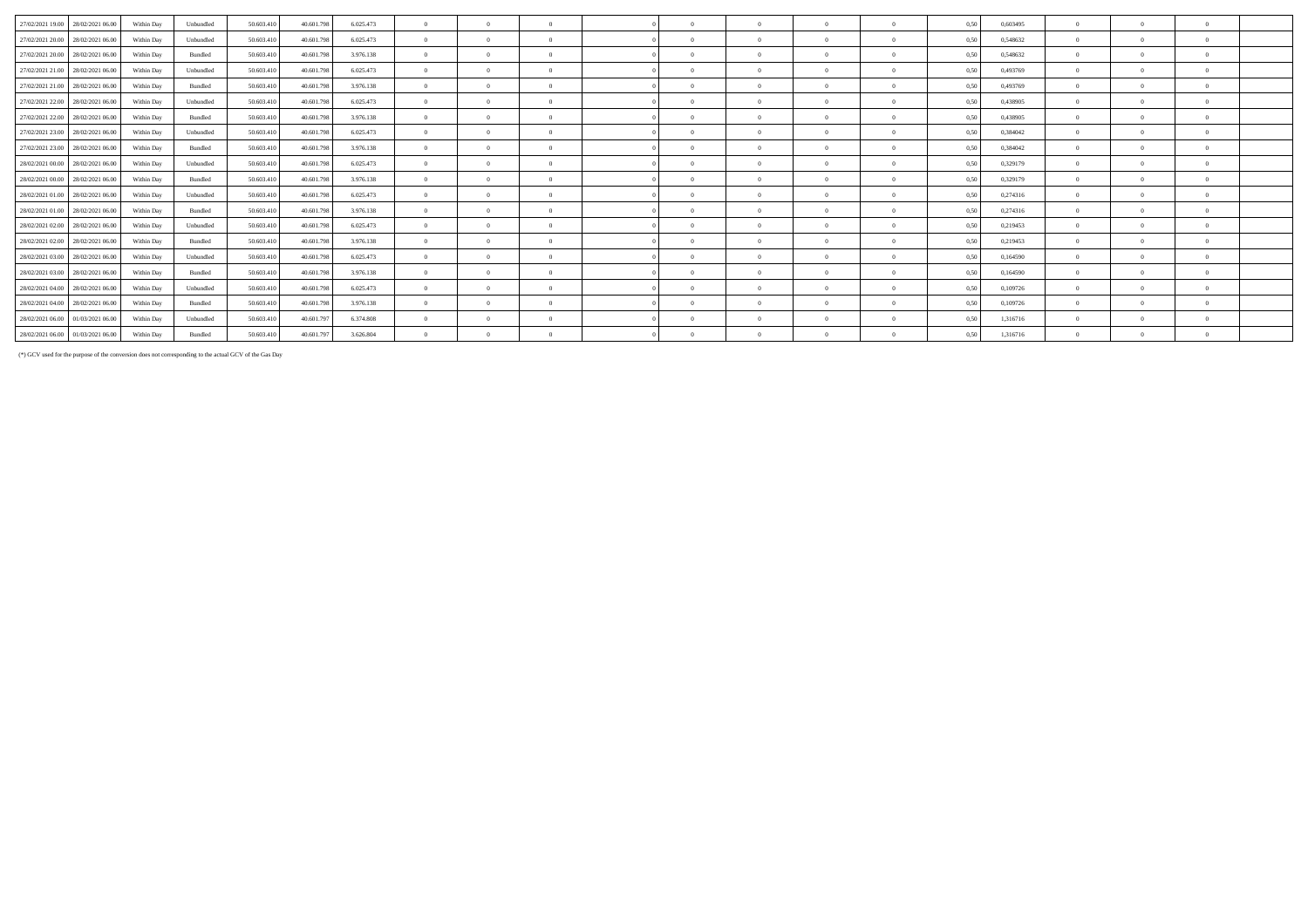## **SNAM RETE GAS**

**Transportation capacity at Entry Point interconnected with foreign pipelines**

**Update to 27/02/2021 of offered and assigned capacity in auction day-ahead and within-day**

**Thermal Year 2020/2021**

(Values in Scm/day (15° C; 1,01325 bar); Prices in c/Scm)

**Entry Point**

**TARVISIO**

|                  | Timeframe        |                     |                                 |                             |                                             |            | <b>Offered capacity</b> |                | <b>Assigned capacity</b> |                                          | Day-Ahead<br><b>Total Prices</b> |                                  |                                  |                                           |                     | <b>SRG Prices</b>       |                                  |                                  |                                       |      |
|------------------|------------------|---------------------|---------------------------------|-----------------------------|---------------------------------------------|------------|-------------------------|----------------|--------------------------|------------------------------------------|----------------------------------|----------------------------------|----------------------------------|-------------------------------------------|---------------------|-------------------------|----------------------------------|----------------------------------|---------------------------------------|------|
| From             | То               | <b>Auction type</b> | <b>Offered</b><br>capacity type | Transportati<br>on capacity | Assigned<br>capacity<br>(before<br>auction) | Firm       | Interruptible           | Firm           | Interruptible            | Interrupted<br>Capacity<br>Interruptible | Reserve price -<br>Firm          | <b>Auction premium</b><br>- Firm | Reserve price -<br>Interruptible | <b>Auction premium</b><br>- Interruptible | <b>Split factor</b> | Reserve price -<br>Firm | <b>Auction</b><br>premium - Firm | Reserve price -<br>Interruptible | Auction<br>premium -<br>Interruptible | Note |
| 01/02/2021 06:00 | 02/02/2021 06:00 | Day Ahead           | Unbundled                       | 113.000.000                 | 90.665.888                                  | 18.979.583 | $\theta$                | 972.914        | $\overline{0}$           |                                          | $\overline{0}$                   | $\Omega$                         | $\Omega$                         | $\theta$                                  | 0.50                | 0.005896                | $\overline{0}$                   | 0.005896                         | $\Omega$                              |      |
| 01/02/2021 06.00 | 02/02/2021 06.00 | Day Ahead           | Bundled                         | 113.000.000                 | 90.665.888                                  | 3.354.527  | $\overline{0}$          | 674.549        | $\overline{0}$           |                                          | 1,390213                         | $\Omega$                         | $\overline{0}$                   | $\theta$                                  | 0,50                | 0,005896                | $\overline{0}$                   | 0,005896                         | $\bf{0}$                              |      |
| 02/02/2021 06.00 | 03/02/2021 06:00 | Day Ahead           | <b>Bundled</b>                  | 113,000,000                 | 90.665.888                                  | 8,753,487  | $\overline{0}$          | $\Omega$       | $\overline{0}$           |                                          | $\Omega$                         | $\Omega$                         | $\Omega$                         | $\Omega$                                  | 0.50                | 0.005896                | $\overline{0}$                   | 0.005896                         | $\Omega$                              |      |
| 02/02/2021 06:00 | 03/02/2021 06:00 | Day Ahead           | Unbundled                       | 113.000.000                 | 90.665.888                                  | 13.580.624 | $\overline{0}$          | 591.062        | $\overline{0}$           |                                          | $\Omega$                         | $\sqrt{2}$                       | $\Omega$                         | $\theta$                                  | 0,50                | 0,005896                | $\overline{0}$                   | 0.005896                         | $\theta$                              |      |
| 03/02/2021 06:00 | 04/02/2021 06:00 | Day Ahead           | Bundled                         | 113.000.000                 | 90.665.888                                  | 8.753.487  | $\overline{0}$          | 446.610        | $\overline{0}$           |                                          | 1.390213                         | $\overline{0}$                   | $\overline{0}$                   | $\overline{0}$                            | 0,50                | 0.005896                | $\overline{0}$                   | 0.005896                         | $\bf{0}$                              |      |
| 3/02/2021 06.00  | 04/02/2021 06.00 | Day Ahead           | Unbundled                       | 113.000.000                 | 90.665.888                                  | 13.580.624 | $\overline{0}$          | 1.495.448      | $\overline{0}$           |                                          | $\overline{0}$                   | $\theta$                         | $\overline{0}$                   | $\overline{0}$                            | 0.50                | 0.005896                | $\overline{0}$                   | 0.005896                         | $\bf{0}$                              |      |
| 04/02/2021 06.00 | 05/02/2021 06.00 | Day Ahead           | Unbundled                       | 113.000.00                  | 90.665.888                                  | 13.580.624 | $\overline{0}$          | 1.256.511      | $\overline{0}$           |                                          | $\overline{0}$                   | $\sqrt{2}$                       | $\overline{0}$                   | $\overline{0}$                            | 0,50                | 0,005896                | $\overline{0}$                   | 0,005896                         | $\Omega$                              |      |
| 04/02/2021 06.00 | 05/02/2021 06.00 | Day Ahead           | Bundled                         | 113.000.000                 | 90.665.888                                  | 8.753.487  | $\theta$                | $\Omega$       | $\Omega$                 |                                          | $\Omega$                         |                                  | $\overline{0}$                   | $\Omega$                                  | 0,50                | 0,005896                | $\overline{0}$                   | 0,005896                         | $\Omega$                              |      |
| 05/02/2021 06.00 | 06/02/2021 06:00 | Day Ahead           | Unbundled                       | 113.000.000                 | 90.665.888                                  | 13.580.624 | $\overline{0}$          | $\Omega$       | $\theta$                 |                                          | $\Omega$                         | $\Omega$                         | $\Omega$                         | $\theta$                                  | 0.50                | 0.005896                | $\overline{0}$                   | 0.005896                         | $\theta$                              |      |
| 05/02/2021 06:00 | 06/02/2021 06:00 | Day Ahead           | Bundled                         | 113.000.00                  | 90.665.888                                  | 8.753.487  | $\theta$                | $\theta$       | $\theta$                 |                                          | $\Omega$                         |                                  | $\Omega$                         | $\theta$                                  | 0,50                | 0,005896                | $\theta$                         | 0,005896                         | $\Omega$                              |      |
| 06/02/2021 06:00 | 07/02/2021 06:00 | Day Ahead           | <b>Bundled</b>                  | 113,000,000                 | 90.665.888                                  | 8,753,487  | $\overline{0}$          | $\overline{0}$ | $\overline{0}$           |                                          | $\overline{0}$                   | $\theta$                         | $\theta$                         | $\overline{0}$                            | 0,50                | 0.005896                | $\overline{0}$                   | 0.005896                         | $\bf{0}$                              |      |
| 06/02/2021 06:00 | 07/02/2021 06.00 | Day Ahead           | Unbundled                       | 113.000.000                 | 90.665.888                                  | 13.580.624 | $\overline{0}$          | $\overline{0}$ | $\overline{0}$           |                                          | $\overline{0}$                   | $\Omega$                         | $\overline{0}$                   | $\overline{0}$                            | 0,50                | 0,005896                | $\overline{0}$                   | 0,005896                         | $\overline{0}$                        |      |
| 17/02/2021 06.00 | 08/02/2021 06.00 | Day Ahead           | Bundled                         | 113.000.00                  | 90.665.888                                  | 7.973.745  | $\overline{0}$          | $\Omega$       | $\overline{0}$           |                                          | $\Omega$                         |                                  | $\overline{0}$                   | $\theta$                                  | 0,50                | 0,005896                | $\overline{0}$                   | 0,005896                         | $\theta$                              |      |
| 07/02/2021 06.00 | 08/02/2021 06:00 | Day Ahead           | Unbundled                       | 113.000.000                 | 90.665.888                                  | 14.360.365 | $\overline{0}$          | $\overline{0}$ | $\overline{0}$           |                                          | $\overline{0}$                   | $\theta$                         | $\theta$                         | $\overline{0}$                            | 0,50                | 0,005896                | $\overline{0}$                   | 0.005896                         | $\theta$                              |      |
| 08/02/2021 06:00 | 09/02/2021 06.00 | Day Ahead           | Bundled                         | 113.000.000                 | 90.665.888                                  | 7.971.171  | $\theta$                | $\Omega$       | $\overline{0}$           |                                          | $\overline{0}$                   | $\Omega$                         | $\overline{0}$                   | $\Omega$                                  | 0,50                | 0,005896                | $\overline{0}$                   | 0,005896                         | $\bf{0}$                              |      |
| 08/02/2021 06:00 | 09/02/2021 06:00 | Day Ahead           | Unbundled                       | 113,000,00                  | 90.665.888                                  | 14.362.940 | $\theta$                | 375.153        | $\theta$                 |                                          | $\Omega$                         | $\Omega$                         | $\Omega$                         | $\theta$                                  | 0.50                | 0.005896                | $\theta$                         | 0.005896                         | $\Omega$                              |      |
| 09/02/2021 06:00 | 10/02/2021 06:00 | Day Ahead           | Bundled                         | 113,000,000                 | 90.665.888                                  | 8,753,487  | $\overline{0}$          | $\overline{0}$ | $\overline{0}$           |                                          | $\overline{0}$                   | $\theta$                         | $\Omega$                         | $\overline{0}$                            | 0.50                | 0.005896                | $\overline{0}$                   | 0.005896                         | $\Omega$                              |      |
| 09/02/2021 06.00 | 10/02/2021 06:00 | Day Ahead           | Unbundled                       | 113.000.000                 | 90.665.888                                  | 13.580.624 | $\overline{0}$          | 160.083        | $\overline{0}$           |                                          | $\overline{0}$                   | $\Omega$                         | $\overline{0}$                   | $\overline{0}$                            | 0,50                | 0,005896                | $\overline{0}$                   | 0,005896                         | $\bf{0}$                              |      |
| 0/02/2021 06:00  | 11/02/2021 06.00 | Day Ahead           | <b>Bundled</b>                  | 113.000.000                 | 90.665.888                                  | 8,753,487  | $\overline{0}$          | $\Omega$       | $\overline{0}$           |                                          | $\overline{0}$                   | $\Omega$                         | $\Omega$                         | $\theta$                                  | 0.50                | 0.005896                | $\overline{0}$                   | 0.005896                         | $\Omega$                              |      |
| 10/02/2021 06:00 | 11/02/2021 06.00 | Day Ahead           | ${\sf Unbundred}$               | 113.000.00                  | 90.665.888                                  | 13.580.624 | $\overline{0}$          | 528.536        | $\overline{0}$           |                                          | $\overline{0}$                   | $\Omega$                         | $\theta$                         | $\overline{0}$                            | 0,50                | 0,005896                | $\overline{0}$                   | 0,005896                         | $\Omega$                              |      |
| 11/02/2021 06:00 | 12/02/2021 06:00 | Day Ahead           | <b>Bundled</b>                  | 113.000.000                 | 90.665.888                                  | 8.753.487  | $\overline{0}$          | $\Omega$       | $\theta$                 |                                          | $\Omega$                         | $\theta$                         | $\Omega$                         | $\theta$                                  | 0,50                | 0,005896                | $\overline{0}$                   | 0,005896                         | $\Omega$                              |      |
| 1/02/2021 06:00  | 12/02/2021 06:00 | Day Ahead           | Unbundled                       | 113,000,000                 | 90.665.888                                  | 13.580.624 | $\overline{0}$          | 1.450.786      | $\theta$                 |                                          | $\Omega$                         | $\Omega$                         | $\Omega$                         | $\Omega$                                  | 0.50                | 0.005896                | $\overline{0}$                   | 0.005896                         | $\theta$                              |      |
| 12/02/2021 06.00 | 13/02/2021 06.00 | Day Ahead           | Bundled                         | 113.000.00                  | 90.665.888                                  | 8.753.487  | $\overline{0}$          | $\overline{0}$ | $\overline{0}$           |                                          | $\theta$                         | $\Omega$                         | $\overline{0}$                   | $\overline{0}$                            | 0,50                | 0,005896                | $\overline{0}$                   | 0,005896                         | $\bf{0}$                              |      |
| 12/02/2021 06:00 | 13/02/2021 06.00 | Day Ahead           | Unbundled                       | 113.000.000                 | 90.665.888                                  | 13.580.624 | $\overline{0}$          | 1.502.147      | $\overline{0}$           |                                          | $\overline{0}$                   | $\Omega$                         | $\overline{0}$                   | $\overline{0}$                            | 0,50                | 0,005896                | $\overline{0}$                   | 0,005896                         | $\Omega$                              |      |
| 3/02/2021 06.00  | 14/02/2021 06.00 | Day Ahead           | Unbundled                       | 113.000.000                 | 90.665.888                                  | 13.580.624 | $\overline{0}$          | 1.126.994      | $\overline{0}$           |                                          | $\overline{0}$                   | $\Omega$                         | $\theta$                         | $\overline{0}$                            | 0,50                | 0,005896                | $\overline{0}$                   | 0,005896                         | $\overline{0}$                        |      |
| 13/02/2021 06.00 | 14/02/2021 06.0  | Day Ahead           | Bundled                         | 113.000.00                  | 90.665.888                                  | 8.753.487  | $\overline{0}$          | $\overline{0}$ | $\overline{0}$           |                                          | $\overline{0}$                   | $\Omega$                         | $\overline{0}$                   | $\overline{0}$                            | 0,50                | 0,005896                | $\overline{0}$                   | 0,005896                         | $\bf{0}$                              |      |
| 14/02/2021 06:00 | 15/02/2021 06:00 | Day Ahead           | Bundled                         | 113,000,000                 | 90.665.888                                  | 7.973.404  | $\overline{0}$          | 2.679.661      | $\overline{0}$           |                                          | 1,390213                         | $\Omega$                         | $\Omega$                         | $\theta$                                  | 0,50                | 0.005896                | $\overline{0}$                   | 0.005896                         | $\theta$                              |      |
| 14/02/2021 06:00 | 15/02/2021 06:00 | Day Ahead           | Unbundled                       | 113.000.000                 | 90.665.888                                  | 14.360.707 | $\overline{0}$          | 1.339.134      | $\theta$                 |                                          | $\theta$                         | $\theta$                         | $\Omega$                         | $\theta$                                  | 0,50                | 0,005896                | $\overline{0}$                   | 0,005896                         | $\Omega$                              |      |
| 5/02/2021 06:00  | 16/02/2021 06.00 | Day Ahead           | Unbundled                       | 113.000.00                  | 90.665.888                                  | 14.362.940 | $\overline{0}$          | 9.279.864      | $\overline{0}$           |                                          | $\overline{0}$                   | $\Omega$                         | $\overline{0}$                   | $\overline{0}$                            | 0,50                | 0,005896                | $\overline{0}$                   | 0,005896                         | $\overline{0}$                        |      |
| 15/02/2021 06.00 | 16/02/2021 06:00 | Day Ahead           | Bundled                         | 113.000.000                 | 90.665.888                                  | 7.971.171  | 27.745.365              | 7.971.171      | $\overline{0}$           |                                          | 1,390213                         | 0,118672                         | $\overline{0}$                   | $\,$ 0                                    | 0,50                | 0,005896                | 0,059336                         | 0,005896                         | $\bf{0}$                              |      |
| 6/02/2021 06.00  | 17/02/2021 06.00 | Day Ahead           | Unbundled                       | 113.000.000                 | 90.665.888                                  | 13.580.624 | $\overline{0}$          | 1.394.960      | $\overline{0}$           |                                          | $\overline{0}$                   | $\Omega$                         | $\overline{0}$                   | $\overline{0}$                            | 0,50                | 0,005896                | $\overline{0}$                   | 0,005896                         | $\bf{0}$                              |      |
| 6/02/2021 06:00  | 17/02/2021 06.00 | Day Ahead           | Bundled                         | 113.000.00                  | 90.665.888                                  | 8.753.487  | $\overline{0}$          | 697            | $\overline{0}$           |                                          | 1,390213                         |                                  | $\Omega$                         | $\theta$                                  | 0,50                | 0,005896                | $\overline{0}$                   | 0,005896                         | $\theta$                              |      |
| 17/02/2021 06.00 | 18/02/2021 06:00 | Day Ahead           | Bundled                         | 113,000,000                 | 90.665.888                                  | 8,753,487  | $\overline{0}$          | $\Omega$       | $\overline{0}$           |                                          | $\Omega$                         | $\Omega$                         | $\Omega$                         | $\theta$                                  | 0.50                | 0.005896                | $\overline{0}$                   | 0.005896                         | $\theta$                              |      |
| 17/02/2021 06:00 | 18/02/2021 06:00 | Day Ahead           | Unbundled                       | 113.000.000                 | 90.665.888                                  | 13.580.624 | $\overline{0}$          | 1.495.448      | $\theta$                 |                                          | $\Omega$                         |                                  | $\Omega$                         | $\theta$                                  | 0,50                | 0.005896                | $\theta$                         | 0.005896                         | $\Omega$                              |      |
| 8/02/2021 06:00  | 19/02/2021 06.00 | Day Ahead           | Unbundled                       | 113.000.000                 | 90.665.888                                  | 13.580.624 | $\overline{0}$          | 1.502.147      | $\overline{0}$           |                                          | $\theta$                         | $\Omega$                         | $\overline{0}$                   | $\mathbf{0}$                              | 0,50                | 0,005896                | $\overline{0}$                   | 0,005896                         | $\Omega$                              |      |
| 18/02/2021 06:00 | 19/02/2021 06.0  | Day Ahead           | Bundled                         | 113.000.00                  | 90.665.888                                  | 8.753.487  | $\overline{0}$          | $\overline{0}$ | $\overline{0}$           |                                          | $\overline{0}$                   | $\Omega$                         | $\overline{0}$                   | $\overline{0}$                            | 0,50                | 0,005896                | $\overline{0}$                   | 0,005896                         | $\bf{0}$                              |      |
| 19/02/2021 06:00 | 20/02/2021 06:00 | Day Ahead           | Unbundled                       | 113.000.000                 | 90.665.888                                  | 13.580.624 | $\theta$                | 1.450.786      | $\Omega$                 |                                          | $\Omega$                         |                                  | $\Omega$                         | $\theta$                                  | 0,50                | 0,005896                | $\theta$                         | 0,005896                         | $\Omega$                              |      |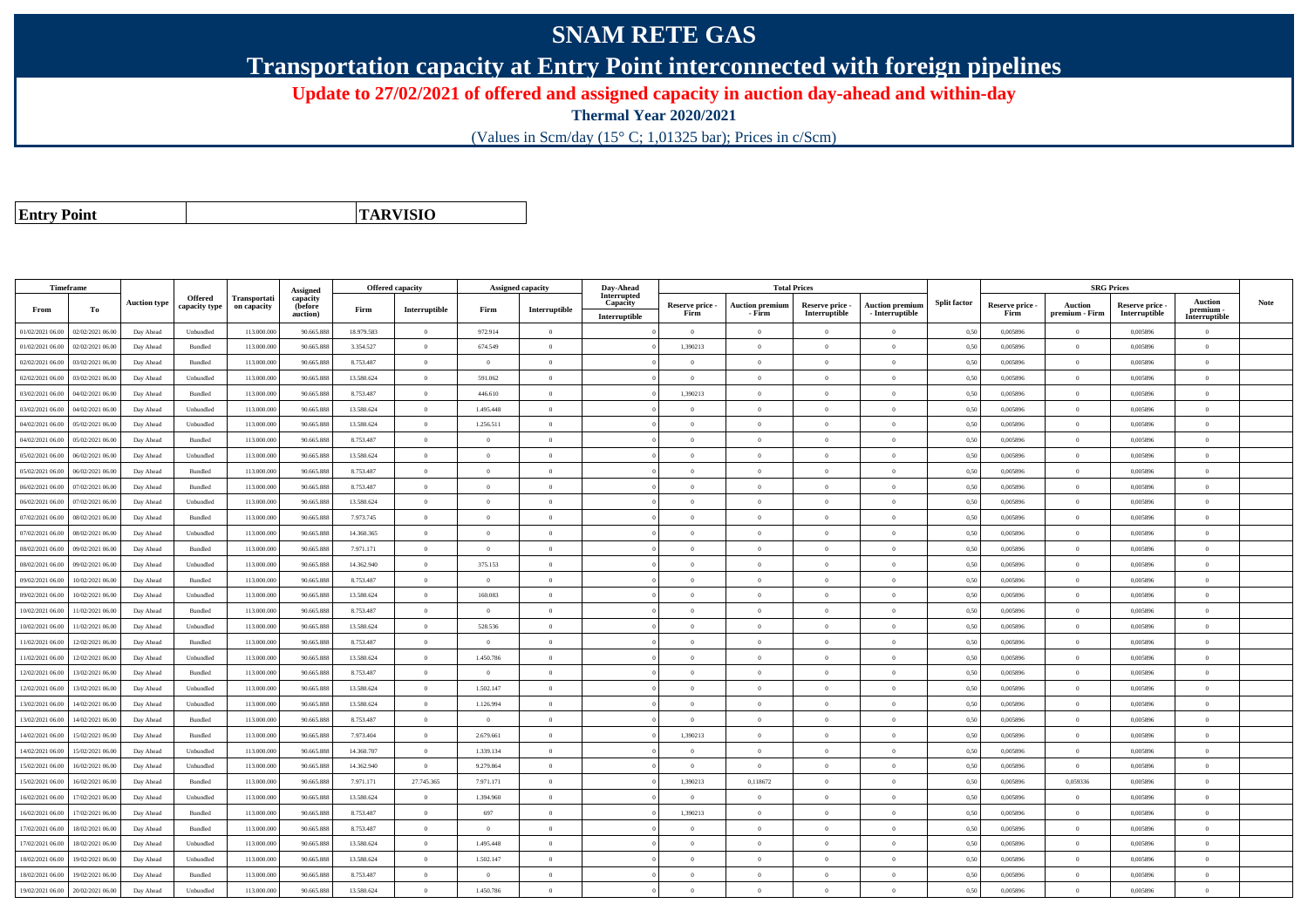| 19/02/2021 06:00 20/02/2021 06:00         | Day Ahead  | Bundled            | 113.000.000 | 90.665.888 | 8.753.487  | $\overline{0}$ | $\theta$       |                | $\overline{0}$ | $\bf{0}$       | $\overline{0}$ | $\theta$       | 0,50 | 0,005896 | $\bf{0}$       | 0,005896       | $\bf{0}$       |  |
|-------------------------------------------|------------|--------------------|-------------|------------|------------|----------------|----------------|----------------|----------------|----------------|----------------|----------------|------|----------|----------------|----------------|----------------|--|
|                                           |            |                    |             |            |            |                |                |                |                |                |                |                |      |          |                |                |                |  |
| 20/02/2021 06:00<br>21/02/2021 06:00      | Day Ahead  | Bundled            | 113.000.00  | 90.665.888 | 7.971.171  | $\overline{0}$ | $\bf{0}$       | $\overline{0}$ | $\overline{0}$ | $\,$ 0         | $\overline{0}$ | $\bf{0}$       | 0,50 | 0,005896 | $\bf{0}$       | 0,005896       | $\bf{0}$       |  |
| 20/02/2021 06:00<br>21/02/2021 06:00      | Day Ahead  | Unbundled          | 113,000,000 | 90.665.888 | 14.362.940 | $\overline{0}$ | 312.627        | $\overline{0}$ | $\overline{0}$ | $\,$ 0 $\,$    | $\overline{0}$ | $\overline{0}$ | 0.50 | 0.005896 | $\overline{0}$ | 0.005896       | $\bf{0}$       |  |
| 21/02/2021 06:00<br>22/02/2021 06:00      | Day Ahead  | Unbundled          | 113.000.000 | 90.665.888 | 14.362.940 | $\overline{0}$ | 312.627        | $\overline{0}$ | $\overline{0}$ | $\bf{0}$       | $\overline{0}$ | $\overline{0}$ | 0,50 | 0,005896 | $\overline{0}$ | 0,005896       | $\overline{0}$ |  |
| 21/02/2021 06:00<br>22/02/2021 06:00      | Day Ahead  | Bundled            | 113.000.00  | 90.665.888 | 7.971.171  | $\bf{0}$       | $\theta$       | $\overline{0}$ |                | $\,$ 0         | $\overline{0}$ | $\bf{0}$       | 0,50 | 0,005896 | $\bf{0}$       | 0,005896       | $\bf{0}$       |  |
| 22/02/2021 06:00<br>23/02/2021 06:00      | Day Ahead  | Bundled            | 113,000,000 | 90.665.888 | 7.971.171  | $\overline{0}$ | $\overline{0}$ | $\overline{0}$ | $\overline{0}$ | $\bf{0}$       | $\overline{0}$ | $\overline{0}$ | 0.50 | 0.005896 | $\overline{0}$ | 0.005896       | $\bf{0}$       |  |
| 22/02/2021 06:00<br>23/02/2021 06:00      | Day Ahead  | Unbundled          | 113.000.000 | 90.665.888 | 14.362.940 | $\overline{0}$ | 736.210        | $\overline{0}$ | $\overline{0}$ | $\bf{0}$       | $\overline{0}$ | $\overline{0}$ | 0,50 | 0,005896 | $\overline{0}$ | 0,005896       | $\bf{0}$       |  |
|                                           |            |                    |             |            |            |                |                |                |                |                |                |                |      |          |                |                |                |  |
| 23/02/2021 06:00<br>24/02/2021 06.00      | Day Ahead  | Bundled            | 113.000.00  | 90.665.888 | 8.753.487  | $\bf{0}$       | $\overline{0}$ | $\overline{0}$ | $\overline{0}$ | $\,$ 0         | $\overline{0}$ | $\bf{0}$       | 0,50 | 0,005896 | $\bf{0}$       | 0,005896       | $\bf{0}$       |  |
| 23/02/2021 06:00<br>24/02/2021 06:00      | Day Ahead  | Unbundled          | 113,000,000 | 90.665.888 | 13.580.624 | $\overline{0}$ | 1.008.642      | $\overline{0}$ | $\overline{0}$ | $\bf{0}$       | $\overline{0}$ | $\overline{0}$ | 0.50 | 0.005896 | $\overline{0}$ | 0.005896       | $\bf{0}$       |  |
| 24/02/2021 06:00<br>25/02/2021 06:00      | Day Ahead  | Unbundled          | 113.000.000 | 90.665.888 | 13.580.624 | $\overline{0}$ | 312.627        | $\overline{0}$ | $\overline{0}$ | $\bf{0}$       | $\overline{0}$ | $\bf{0}$       | 0,50 | 0,005896 | $\overline{0}$ | 0,005896       | $\bf{0}$       |  |
| 24/02/2021 06:00<br>25/02/2021 06:00      | Day Ahead  | Bundled            | 113.000.00  | 90.665.888 | 8.753.487  | $\bf{0}$       | $\overline{0}$ | $\overline{0}$ | $\overline{0}$ | $\,$ 0         | $\overline{0}$ | $\bf{0}$       | 0,50 | 0,005896 | $\bf{0}$       | 0,005896       | $\bf{0}$       |  |
| 25/02/2021 06:00<br>26/02/2021 06:00      | Day Ahead  | Unbundled          | 113,000,000 | 90.665.888 | 13.455.189 | $\overline{0}$ | 312.627        | $\overline{0}$ | $\overline{0}$ | $\,$ 0 $\,$    | $\overline{0}$ | $\overline{0}$ | 0.50 | 0.005896 | $\,$ 0 $\,$    | 0.005896       | $\bf{0}$       |  |
| 25/02/2021 06:00<br>26/02/2021 06:00      | Day Ahead  | Bundled            | 113.000.000 | 90.665.888 | 8.878.922  | $\overline{0}$ | $\overline{0}$ | $\overline{0}$ | $\overline{0}$ | $\,$ 0         | $\overline{0}$ | $\theta$       | 0,50 | 0,005896 | $\,$ 0 $\,$    | 0,005896       | $\bf{0}$       |  |
|                                           |            |                    |             |            |            |                |                |                |                |                |                |                |      |          |                |                |                |  |
| 26/02/2021 06:00<br>27/02/2021 06.00      | Day Ahead  | Unbundled          | 113.000.00  | 90.665.888 | 13.455.189 | $\overline{0}$ | $\theta$       | $\overline{0}$ | $\overline{0}$ | $\,$ 0         | $\overline{0}$ | $\bf{0}$       | 0,50 | 0,005896 | $\bf{0}$       | 0,005896       | $\bf{0}$       |  |
| 26/02/2021 06:00<br>27/02/2021 06.00      | Day Ahead  | Bundled            | 113,000,000 | 90.665.888 | 8.878.922  | $\overline{0}$ | $\overline{0}$ | $\overline{0}$ | $\overline{0}$ | $\bf{0}$       | $\overline{0}$ | $\overline{0}$ | 0.50 | 0.005896 | $\overline{0}$ | 0.005896       | $\bf{0}$       |  |
| 27/02/2021 06:00<br>28/02/2021 06:00      | Day Ahead  | Bundled            | 113.000.000 | 90.665.888 | 8.878.922  | $\overline{0}$ | $\overline{0}$ | $\overline{0}$ | $\overline{0}$ | $\bf{0}$       | $\overline{0}$ | $\overline{0}$ | 0,50 | 0,005896 | $\overline{0}$ | 0,005896       | $\bf{0}$       |  |
| 27/02/2021 06:00<br>28/02/2021 06:00      | Day Ahead  | Unbundled          | 113.000.00  | 90.665.888 | 13.455.189 | $\overline{0}$ | $\overline{0}$ | $\overline{0}$ |                | $\,$ 0         | $\overline{0}$ | $\bf{0}$       | 0,50 | 0,005896 | $\bf{0}$       | 0,005896       | $\bf{0}$       |  |
| 28/02/2021 06:00<br>01/03/2021 06:00      | Day Ahead  | Unbundled          | 113,000,000 | 90.665.888 | 14.235.272 | $\overline{0}$ | $\overline{0}$ | $\overline{0}$ | $\overline{0}$ | $\bf{0}$       | $\overline{0}$ | $\overline{0}$ | 0.50 | 0.005896 | $\,$ 0 $\,$    | 0.005896       | $\bf{0}$       |  |
| 28/02/2021 06:00<br>01/03/2021 06:00      | Day Ahead  | Bundled            | 113.000.000 | 90.665.888 | 8.098.839  | $\overline{0}$ | $\overline{0}$ | $\overline{0}$ | $\overline{0}$ | $\bf{0}$       | $\overline{0}$ | $\overline{0}$ | 0,50 | 0,005896 | $\overline{0}$ | 0,005896       | $\bf{0}$       |  |
| 02/02/2021 06.00                          | Within Day | Unbundled          | 113.000.00  | 92.313.351 | 18.006.669 | $\bf{0}$       | $\overline{0}$ | $\overline{0}$ | $\overline{0}$ | $\bf{0}$       | $\overline{0}$ | $\bf{0}$       | 0,50 | 0,589649 | $\bf{0}$       | $\overline{0}$ | $\bf{0}$       |  |
| 01/02/2021 06:00                          |            |                    |             |            |            |                |                |                |                |                |                |                |      |          |                |                |                |  |
| 01/02/2021 06:00<br>02/02/2021 06:00      | Within Day | Bundled            | 113,000,000 | 92.313.351 | 2.679.978  | $\overline{0}$ | $\overline{0}$ | $\overline{0}$ | $\overline{0}$ | $\,$ 0 $\,$    | $\overline{0}$ | $\overline{0}$ | 0.50 | 0.589649 | $\overline{0}$ | $\bf{0}$       | $\bf{0}$       |  |
| 01/02/2021 07:00<br>02/02/2021 06:00      | Within Day | Unbundled          | 113.000.000 | 92.313.351 | 17.256.391 | $\overline{0}$ | $\overline{0}$ | $\overline{0}$ | $\overline{0}$ | $\bf{0}$       | $\overline{0}$ | $\overline{0}$ | 0,50 | 0,589649 | $\,$ 0 $\,$    | $\overline{0}$ | $\,$ 0 $\,$    |  |
| 01/02/2021 07:00<br>02/02/2021 06.00      | Within Day | Bundled            | 113.000.00  | 92.313.351 | 2.568.312  | $\overline{0}$ | $\theta$       | $\overline{0}$ | $\overline{0}$ | $\,$ 0         | $\overline{0}$ | $\bf{0}$       | 0,50 | 0,589649 | $\bf{0}$       | $\overline{0}$ | $\bf{0}$       |  |
| 01/02/2021 08:00<br>02/02/2021 06:00      | Within Day | Bundled            | 113,000,000 | 92.313.35  | 2.456.646  | $\overline{0}$ | $\overline{0}$ | $\overline{0}$ | $\overline{0}$ | $\bf{0}$       | $\overline{0}$ | $\overline{0}$ | 0.50 | 0.589649 | $\bf{0}$       | $\overline{0}$ | $\bf{0}$       |  |
| 01/02/2021 08:00<br>02/02/2021 06:00      | Within Day | Unbundled          | 113.000.000 | 92.313.351 | 16.506.113 | $\overline{0}$ | $\overline{0}$ | $\overline{0}$ | $\overline{0}$ | $\bf{0}$       | $\overline{0}$ | $\overline{0}$ | 0,50 | 0,589649 | $\,0\,$        | $\overline{0}$ | $\bf{0}$       |  |
| 01/02/2021 09:00<br>02/02/2021 06.00      | Within Day | Unbundled          | 113.000.00  | 92.313.35  | 15.755.836 | $\overline{0}$ | $\theta$       | $\overline{0}$ |                | $\,$ 0         | $\overline{0}$ | $\bf{0}$       | 0,50 | 0,589649 | $\bf{0}$       | $\overline{0}$ | $\bf{0}$       |  |
|                                           |            |                    |             |            |            |                |                |                |                |                |                |                |      |          |                |                |                |  |
| 01/02/2021 09:00<br>02/02/2021 06:00      | Within Day | Bundled            | 113,000,000 | 92.313.35  | 2.344.981  | $\overline{0}$ | $\overline{0}$ | $\overline{0}$ | $\overline{0}$ | $\bf{0}$       | $\overline{0}$ | $\overline{0}$ | 0.50 | 0.589649 | $\overline{0}$ | $\overline{0}$ | $\bf{0}$       |  |
| 01/02/2021 10:00<br>02/02/2021 06:00      | Within Day | Unbundled          | 113.000.000 | 92.313.351 | 15.005.558 | $\overline{0}$ | $\overline{0}$ | $\overline{0}$ | $\overline{0}$ | $\bf{0}$       | $\overline{0}$ | $\overline{0}$ | 0,50 | 0,589649 | $\,0\,$        | $\overline{0}$ | $\bf{0}$       |  |
| 01/02/2021 10:00<br>02/02/2021 06.00      | Within Day | Bundled            | 113.000.00  | 92.313.351 | 2.233.315  | $\bf{0}$       | $\overline{0}$ | $\overline{0}$ | $\overline{0}$ | $\bf{0}$       | $\overline{0}$ | $\bf{0}$       | 0,50 | 0,589649 | $\bf{0}$       | $\overline{0}$ | $\bf{0}$       |  |
| 01/02/2021 11:00<br>02/02/2021 06:00      | Within Day | Unbundled          | 113,000,000 | 92.313.35  | 14.255.280 | $\overline{0}$ | $\bf{0}$       | $\overline{0}$ | $\overline{0}$ | $\,$ 0 $\,$    | $\overline{0}$ | $\overline{0}$ | 0.50 | 0.589649 | $\,$ 0 $\,$    | $\bf{0}$       | $\bf{0}$       |  |
| 01/02/2021 11:00<br>02/02/2021 06:00      | Within Day | Bundled            | 113.000.000 | 92.313.351 | 2.121.649  | $\overline{0}$ | $\overline{0}$ | $\overline{0}$ | $\overline{0}$ | $\overline{0}$ | $\overline{0}$ | $\overline{0}$ | 0.50 | 0.589649 | $\mathbf{0}$   | $\overline{0}$ | $\overline{0}$ |  |
| 01/02/2021 12:00<br>02/02/2021 06.00      | Within Day | Unbundled          | 113.000.00  | 92.313.35  | 13.505.002 | $\bf{0}$       | $\theta$       | $\overline{0}$ | $\overline{0}$ | $\,$ 0         | $\overline{0}$ | $\bf{0}$       | 0,50 | 0,589649 | $\bf{0}$       | $\overline{0}$ | $\bf{0}$       |  |
| 01/02/2021 12:00<br>02/02/2021 06:00      | Within Day | Bundled            | 113,000,000 | 92.313.35  | 2.009.983  | $\overline{0}$ | $\overline{0}$ | $\overline{0}$ | $\overline{0}$ | $\bf{0}$       | $\overline{0}$ | $\overline{0}$ | 0.50 | 0.589649 | $\bf{0}$       | $\overline{0}$ | $\bf{0}$       |  |
|                                           |            |                    |             |            |            |                |                |                |                |                |                |                |      |          |                |                |                |  |
| 01/02/2021 13:00<br>02/02/2021 06:00      | Within Day | Bundled            | 113.000.000 | 92.313.351 | 1.898.318  | $\overline{0}$ | $\overline{0}$ | $\Omega$       | $\Omega$       | $\overline{0}$ | $\overline{0}$ | $\overline{0}$ | 0.50 | 0.589649 | $\mathbf{0}$   | $\overline{0}$ | $\overline{0}$ |  |
| 01/02/2021 13:00<br>02/02/2021 06.00      | Within Day | Unbundled          | 113.000.00  | 92.313.351 | 12.754.724 | $\bf{0}$       | $\overline{0}$ | $\overline{0}$ | $\overline{0}$ | $\,$ 0         | $\overline{0}$ | $\bf{0}$       | 0,50 | 0,589649 | $\bf{0}$       | $\overline{0}$ | $\bf{0}$       |  |
| 01/02/2021 14:00<br>02/02/2021 06:00      | Within Day | Bundled            | 113,000,000 | 92.313.35  | 1.786.652  | $\overline{0}$ | $\overline{0}$ | $\overline{0}$ | $\overline{0}$ | $\bf{0}$       | $\overline{0}$ | $\overline{0}$ | 0.50 | 0.589649 | $\bf{0}$       | $\overline{0}$ | $\bf{0}$       |  |
| 01/02/2021 14:00<br>02/02/2021 06:00      | Within Day | Unbundled          | 113.000.000 | 92.313.351 | 12.004.446 | $\overline{0}$ | $\overline{0}$ | $\overline{0}$ | $\overline{0}$ | $\overline{0}$ | $\overline{0}$ | $\overline{0}$ | 0.50 | 0.589649 | $\mathbf{0}$   | $\overline{0}$ | $\overline{0}$ |  |
| 01/02/2021 15:00<br>02/02/2021 06.00      | Within Day | Bundled            | 113.000.00  | 92.313.351 | 1.674.986  | $\overline{0}$ | $\overline{0}$ | $\overline{0}$ | $\overline{0}$ | $\bf{0}$       | $\overline{0}$ | $\bf{0}$       | 0,50 | 0,589649 | $\bf{0}$       | $\overline{0}$ | $\bf{0}$       |  |
| 01/02/2021 15:00<br>02/02/2021 06:00      | Within Day | Unbundled          | 113,000,000 | 92.313.35  | 11.254.168 | $\overline{0}$ | $\overline{0}$ | $\overline{0}$ | $\overline{0}$ | $\,$ 0 $\,$    | $\overline{0}$ | $\overline{0}$ | 0.50 | 0.589649 | $\overline{0}$ | $\bf{0}$       | $\bf{0}$       |  |
| 01/02/2021 16:00<br>02/02/2021 06:00      | Within Day | Bundled            | 113.000.000 | 92.313.351 | 1.563.320  | $\overline{0}$ | $\overline{0}$ | $\Omega$       | $\Omega$       | $\overline{0}$ | $\overline{0}$ | $\overline{0}$ | 0.50 | 0.589649 | $\mathbf{0}$   | $\overline{0}$ | $\overline{0}$ |  |
|                                           |            |                    |             |            |            |                |                |                |                |                |                |                |      |          |                |                |                |  |
| 01/02/2021 16:00<br>02/02/2021 06.00      | Within Day | Unbundled          | 113.000.00  | 92.313.351 | 10.503.890 | $\overline{0}$ | $\overline{0}$ | $\overline{0}$ | $\overline{0}$ | $\,$ 0         | $\overline{0}$ | $\bf{0}$       | 0,50 | 0,589649 | $\bf{0}$       | $\overline{0}$ | $\bf{0}$       |  |
| 01/02/2021 17:00<br>02/02/2021 06:00      | Within Day | Unbundled          | 113,000,000 | 92.313.35  | 9.753.612  | $\overline{0}$ | 350.775        | $\overline{0}$ | $\overline{0}$ | $\bf{0}$       | $\overline{0}$ | $\overline{0}$ | 0.50 | 0.589649 | $\bf{0}$       | $\overline{0}$ | $\bf{0}$       |  |
| 01/02/2021 17:00<br>02/02/2021 06:00      | Within Day | Bundled            | 113.000.000 | 92.313.351 | 1.451.654  | $\overline{0}$ | $\Omega$       | $\Omega$       | $\Omega$       | $\bf{0}$       | $\overline{0}$ | $\theta$       | 0.50 | 0.589649 | $\mathbf{0}$   | $\overline{0}$ | $\overline{0}$ |  |
| 01/02/2021 18:00<br>02/02/2021 06:00      | Within Day | Unbundled          | 113.000.000 | 92.664.12  | 8.679.542  | $\overline{0}$ | $\,$ 0 $\,$    | $\overline{0}$ | $\bf{0}$       | $\,$ 0         | $\overline{0}$ | $\bf{0}$       | 0,50 | 0,589649 | $\bf{0}$       | $\overline{0}$ | $\bf{0}$       |  |
| $01/02/2021$ 18.00 $02/02/2021$ 06.00     | Within Day | $\mathbf B$ undled | 113.000.000 | 92.664.126 | 1.339.989  | $\bf{0}$       | $\bf{0}$       |                |                | $\theta$       |                |                | 0,50 | 0.589649 | $\overline{0}$ | $\Omega$       |                |  |
| 01/02/2021 19:00 02/02/2021 06:00         | Within Day | Bundled            | 113.000.000 | 92.664.126 | 1.228.323  | $\theta$       | $\overline{0}$ | $\theta$       | $\Omega$       | $\overline{0}$ | $\overline{0}$ | $\mathbf{0}$   | 0,50 | 0,589649 | $\theta$       | $\overline{0}$ | $\bf{0}$       |  |
| 01/02/2021 19:00<br>02/02/2021 06:00      | Within Day | Unbundled          | 113.000.00  | 92.664.126 | 7.956.247  | $\overline{0}$ | $\bf{0}$       | $\overline{0}$ | $\bf{0}$       | $\overline{0}$ | $\overline{0}$ | $\mathbf{0}$   | 0,50 | 0,589649 | $\overline{0}$ | $\bf{0}$       | $\bf{0}$       |  |
|                                           |            |                    |             |            |            |                |                |                |                |                |                |                |      |          |                |                |                |  |
| $01/02/2021$ 20.00 $02/02/2021$ 06.00     | Within Day | Unbundled          | 113,000,000 | 92.664.126 | 7.232.952  | $\overline{0}$ | $\overline{0}$ | $\overline{0}$ | $\overline{0}$ | $\overline{0}$ | $\overline{0}$ | $\mathbf{0}$   | 0.50 | 0.589649 | $\overline{0}$ | $\,$ 0 $\,$    | $\,$ 0 $\,$    |  |
| 01/02/2021 20:00 02/02/2021 06:00         | Within Dav | Bundled            | 113.000.000 | 92.664.126 | 1.116.657  | $\overline{0}$ | $\overline{0}$ | $\overline{0}$ | $\overline{0}$ | $\mathbf{0}$   | $\overline{0}$ | $\overline{0}$ | 0,50 | 0,589649 | $\theta$       | $\overline{0}$ | $\bf{0}$       |  |
| 01/02/2021 21:00<br>02/02/2021 06:00      | Within Day | Unbundled          | 113.000.000 | 92.664.126 | 6.509.656  | $\overline{0}$ | $\overline{0}$ | $\overline{0}$ | $\overline{0}$ | $\bf{0}$       | $\overline{0}$ | $\bf{0}$       | 0,50 | 0,589649 | $\overline{0}$ | $\bf{0}$       | $\bf{0}$       |  |
| 01/02/2021 21:00 02/02/2021 06:00         | Within Day | Bundled            | 113,000,000 | 92.664.126 | 1.004.991  | $\overline{0}$ | $\overline{0}$ | $\overline{0}$ | $\overline{0}$ | $\,$ 0 $\,$    | $\overline{0}$ | $\overline{0}$ | 0.50 | 0.589649 | $\overline{0}$ | $\overline{0}$ | $\bf{0}$       |  |
| 01/02/2021 22:00<br>02/02/2021 06:00      | Within Dav | Unbundled          | 113.000.000 | 92.664.126 | 5.786.361  | $\overline{0}$ | $\overline{0}$ | $\overline{0}$ | $\overline{0}$ | $\mathbf{0}$   | $\overline{0}$ | $\overline{0}$ | 0,50 | 0,589648 | $\overline{0}$ | $\overline{0}$ | $\bf{0}$       |  |
| 02/02/2021 06:00<br>01/02/2021 22:00      | Within Day | Bundled            | 113.000.00  | 92.664.126 | 893.326    | $\overline{0}$ | $\,$ 0         | $\overline{0}$ | $\bf{0}$       | $\,$ 0 $\,$    | $\overline{0}$ | $\mathbf{0}$   | 0,50 | 0,589648 | $\overline{0}$ | $\,$ 0 $\,$    | $\bf{0}$       |  |
|                                           |            |                    |             |            |            |                |                |                |                |                |                |                |      |          |                |                |                |  |
| 01/02/2021 23:00 02/02/2021 06:00         | Within Day | Unbundled          | 113,000,000 | 92.664.126 | 5.063.066  | $\overline{0}$ | $\overline{0}$ | $\overline{0}$ | $\overline{0}$ | $\,$ 0 $\,$    | $\overline{0}$ | $\mathbf{0}$   | 0.50 | 0.589649 | $\overline{0}$ | $\,$ 0 $\,$    | $\bf{0}$       |  |
| 01/02/2021 23:00 02/02/2021 06:00         | Within Dav | Bundled            | 113.000.000 | 92.664.126 | 781.660    | $\overline{0}$ | $\overline{0}$ | $\overline{0}$ | $\overline{0}$ | $\overline{0}$ | $\overline{0}$ | $\overline{0}$ | 0,50 | 0,589649 | $\overline{0}$ | $\overline{0}$ | $\bf{0}$       |  |
| 02/02/2021 00:00<br>02/02/2021 06:00      | Within Day | Unbundled          | 113.000.00  | 92.664.126 | 4.339.771  | $\overline{0}$ | $\overline{0}$ | $\overline{0}$ | $\bf{0}$       | $\bf{0}$       | $\overline{0}$ | $\bf{0}$       | 0,50 | 0,589649 | $\overline{0}$ | $\overline{0}$ | $\bf{0}$       |  |
| $02/02/2021$ $00.00$ $02/02/2021$ $06.00$ | Within Day | Bundled            | 113.000.000 | 92.664.126 | 669.994    | $\overline{0}$ | $\overline{0}$ | $\overline{0}$ | $\overline{0}$ | $\,$ 0 $\,$    | $\overline{0}$ | $\overline{0}$ | 0,50 | 0,589649 | $\,$ 0 $\,$    | $\,$ 0 $\,$    | $\bf{0}$       |  |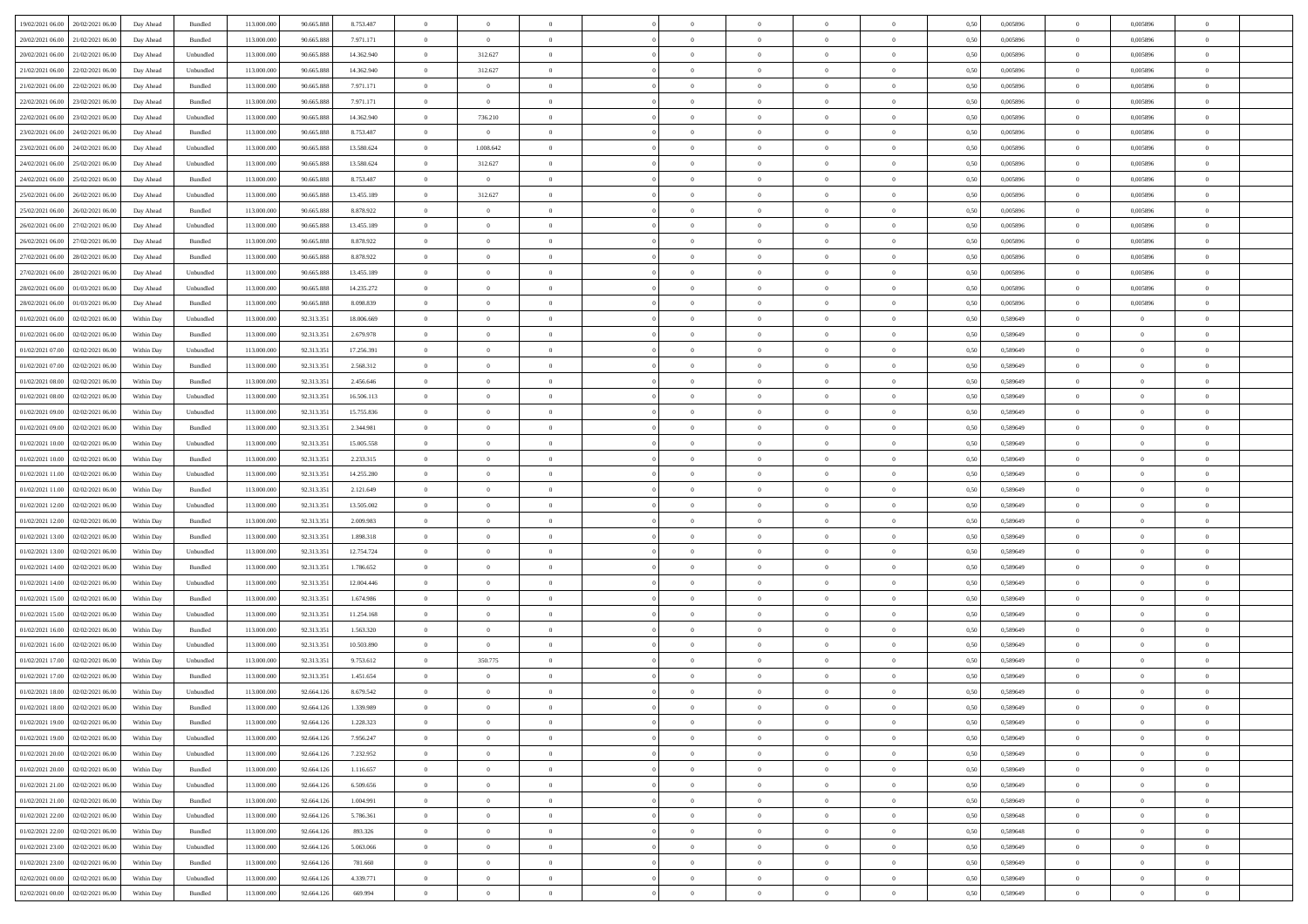| 02/02/2021 01:00 02/02/2021 06:00             | Within Day | Bundled                     | 113.000.000 | 92.664.126 | 558.328    | $\overline{0}$ | $\overline{0}$ |                | $\overline{0}$ | $\theta$       |                | $\theta$       | 0,50 | 0,589649 | $\theta$       | $\theta$       | $\overline{0}$ |  |
|-----------------------------------------------|------------|-----------------------------|-------------|------------|------------|----------------|----------------|----------------|----------------|----------------|----------------|----------------|------|----------|----------------|----------------|----------------|--|
| 02/02/2021 01:00<br>02/02/2021 06:00          | Within Day | Unbundled                   | 113.000.00  | 92.664.12  | 3.616.476  | $\bf{0}$       | $\bf{0}$       | $\bf{0}$       | $\overline{0}$ | $\overline{0}$ | $\overline{0}$ | $\bf{0}$       | 0,50 | 0,589649 | $\,$ 0 $\,$    | $\bf{0}$       | $\overline{0}$ |  |
| 02/02/2021 02:00<br>02/02/2021 06:00          | Within Day | Unbundled                   | 113,000,000 | 92.664.12  | 2.893.180  | $\overline{0}$ | $\bf{0}$       | $\overline{0}$ | $\bf{0}$       | $\bf{0}$       | $\overline{0}$ | $\bf{0}$       | 0.50 | 0.589650 | $\bf{0}$       | $\overline{0}$ | $\overline{0}$ |  |
| 02/02/2021 02:00<br>02/02/2021 06:00          | Within Day | Bundled                     | 113.000.000 | 92.664.126 | 446.663    | $\overline{0}$ | $\overline{0}$ | $\overline{0}$ | $\theta$       | $\theta$       | $\overline{0}$ | $\overline{0}$ | 0,50 | 0,589650 | $\theta$       | $\theta$       | $\overline{0}$ |  |
|                                               |            |                             |             |            |            |                |                |                |                |                |                |                |      |          |                |                |                |  |
| 02/02/2021 03:00<br>02/02/2021 06.00          | Within Day | Unbundled                   | 113.000.00  | 92.664.12  | 2.169.885  | $\overline{0}$ | $\overline{0}$ | $\bf{0}$       | $\overline{0}$ | $\theta$       | $\overline{0}$ | $\bf{0}$       | 0,50 | 0,589651 | $\,$ 0 $\,$    | $\bf{0}$       | $\overline{0}$ |  |
| 02/02/2021 03:00<br>02/02/2021 06:00          | Within Day | Bundled                     | 113,000,000 | 92.664.12  | 334.997    | $\overline{0}$ | $\overline{0}$ | $\overline{0}$ | $\bf{0}$       | $\overline{0}$ | $\theta$       | $\bf{0}$       | 0.50 | 0.589651 | $\,$ 0 $\,$    | $\theta$       | $\overline{0}$ |  |
| 02/02/2021 04:00<br>02/02/2021 06:00          | Within Day | Unbundled                   | 113.000.000 | 92.664.126 | 1.446.590  | $\overline{0}$ | $\overline{0}$ | $\overline{0}$ | $\overline{0}$ | $\overline{0}$ | $\overline{0}$ | $\bf{0}$       | 0,50 | 0,589647 | $\theta$       | $\theta$       | $\overline{0}$ |  |
| 02/02/2021 04:00<br>02/02/2021 06.00          | Within Day | Bundled                     | 113.000.00  | 92.664.12  | 223.331    | $\bf{0}$       | $\overline{0}$ | $\bf{0}$       | $\overline{0}$ | $\overline{0}$ | $\overline{0}$ | $\bf{0}$       | 0,50 | 0,589647 | $\,$ 0 $\,$    | $\bf{0}$       | $\overline{0}$ |  |
| 02/02/2021 05:00<br>02/02/2021 06:00          | Within Day | Bundled                     | 113,000,000 | 92.664.12  | 111.665    | $\overline{0}$ | $\bf{0}$       | $\overline{0}$ | $\bf{0}$       | $\overline{0}$ | $\overline{0}$ | $\bf{0}$       | 0.50 | 0.589647 | $\bf{0}$       | $\overline{0}$ | $\overline{0}$ |  |
| 02/02/2021 05:00<br>02/02/2021 06:00          | Within Day | Unbundled                   | 113.000.000 | 92.664.126 | 723.295    | $\overline{0}$ | $\bf{0}$       | $\overline{0}$ | $\overline{0}$ | $\overline{0}$ | $\overline{0}$ | $\bf{0}$       | 0,50 | 0,589647 | $\,$ 0 $\,$    | $\theta$       | $\overline{0}$ |  |
|                                               |            |                             |             |            |            |                |                |                |                |                |                |                |      |          |                |                |                |  |
| 02/02/2021 06:00<br>03/02/2021 06.00          | Within Day | Unbundled                   | 113.000.00  | 91.256.95  | 12.989.562 | $\bf{0}$       | $\overline{0}$ | $\bf{0}$       | $\bf{0}$       | $\bf{0}$       | $\overline{0}$ | $\bf{0}$       | 0,50 | 0,589649 | $\,$ 0 $\,$    | $\bf{0}$       | $\overline{0}$ |  |
| 02/02/2021 06:00<br>03/02/2021 06:00          | Within Day | Bundled                     | 113,000,000 | 91.256.950 | 8.753.486  | $\overline{0}$ | $\bf{0}$       | $\overline{0}$ | $\bf{0}$       | $\bf{0}$       | $\overline{0}$ | $\bf{0}$       | 0.50 | 0.589649 | $\bf{0}$       | $\overline{0}$ | $\bf{0}$       |  |
| 02/02/2021 07:00<br>03/02/2021 06:00          | Within Day | Unbundled                   | 113.000.000 | 91.256.950 | 12.448.330 | $\overline{0}$ | $\overline{0}$ | $\overline{0}$ | $\theta$       | $\theta$       | $\overline{0}$ | $\overline{0}$ | 0,50 | 0,589649 | $\theta$       | $\theta$       | $\overline{0}$ |  |
| 02/02/2021 07:00<br>03/02/2021 06.00          | Within Day | Bundled                     | 113.000.00  | 91.256.95  | 8.388.757  | $\bf{0}$       | $\overline{0}$ | $\bf{0}$       | $\overline{0}$ | $\theta$       | $\overline{0}$ | $\bf{0}$       | 0,50 | 0,589649 | $\,$ 0 $\,$    | $\bf{0}$       | $\overline{0}$ |  |
| 02/02/2021 08:00<br>03/02/2021 06:00          | Within Day | Unbundled                   | 113,000,000 | 91.256.95  | 11.907.098 | $\overline{0}$ | $\overline{0}$ | $\overline{0}$ | $\bf{0}$       | $\overline{0}$ | $\Omega$       | $\bf{0}$       | 0.50 | 0.589649 | $\theta$       | $\theta$       | $\overline{0}$ |  |
|                                               |            |                             |             |            |            |                |                |                |                |                |                |                |      |          |                |                |                |  |
| 02/02/2021 08:00<br>03/02/2021 06:00          | Within Day | Bundled                     | 113.000.000 | 91.256.950 | 8.024.029  | $\overline{0}$ | $\overline{0}$ | $\overline{0}$ | $\overline{0}$ | $\overline{0}$ | $\overline{0}$ | $\bf{0}$       | 0,50 | 0,589649 | $\theta$       | $\theta$       | $\overline{0}$ |  |
| 02/02/2021 09:00<br>03/02/2021 06.00          | Within Day | Unbundled                   | 113.000.00  | 91.256.95  | 11.365.866 | $\bf{0}$       | $\overline{0}$ | $\bf{0}$       | $\overline{0}$ | $\bf{0}$       | $\overline{0}$ | $\bf{0}$       | 0,50 | 0,589649 | $\,$ 0 $\,$    | $\bf{0}$       | $\overline{0}$ |  |
| 02/02/2021 09:00<br>03/02/2021 06:00          | Within Day | Bundled                     | 113,000,000 | 91.256.95  | 7.659.300  | $\overline{0}$ | $\bf{0}$       | $\overline{0}$ | $\bf{0}$       | $\overline{0}$ | $\overline{0}$ | $\bf{0}$       | 0.50 | 0.589649 | $\bf{0}$       | $\overline{0}$ | $\overline{0}$ |  |
| 02/02/2021 10:00<br>03/02/2021 06:00          | Within Day | Unbundled                   | 113.000.000 | 91.256.950 | 10.824.635 | $\overline{0}$ | $\bf{0}$       | $\overline{0}$ | $\overline{0}$ | $\overline{0}$ | $\overline{0}$ | $\bf{0}$       | 0,50 | 0,589649 | $\,$ 0 $\,$    | $\theta$       | $\overline{0}$ |  |
| 02/02/2021 10:00<br>03/02/2021 06.00          | Within Day | Bundled                     | 113.000.00  | 91.256.95  | 7.294.572  | $\bf{0}$       | $\bf{0}$       | $\bf{0}$       | $\bf{0}$       | $\overline{0}$ | $\overline{0}$ | $\bf{0}$       | 0,50 | 0,589649 | $\,$ 0 $\,$    | $\bf{0}$       | $\overline{0}$ |  |
| 02/02/2021 11:00<br>03/02/2021 06:00          | Within Day | Unbundled                   | 113,000,000 | 91.256.950 | 10.283.403 | $\overline{0}$ | $\bf{0}$       | $\overline{0}$ | $\bf{0}$       | $\bf{0}$       | $\overline{0}$ | $\bf{0}$       | 0.50 | 0.589649 | $\bf{0}$       | $\overline{0}$ | $\overline{0}$ |  |
| 02/02/2021 11:00<br>03/02/2021 06:00          | Within Day | Bundled                     | 113.000.000 | 91.256.950 | 6.929.843  | $\overline{0}$ | $\overline{0}$ | $\overline{0}$ | $\theta$       | $\theta$       | $\overline{0}$ | $\bf{0}$       | 0,50 | 0,589649 | $\theta$       | $\theta$       | $\overline{0}$ |  |
|                                               |            |                             |             |            |            |                |                |                |                |                |                |                |      |          |                |                |                |  |
| 02/02/2021 12:00<br>03/02/2021 06.00          | Within Day | Unbundled                   | 113.000.00  | 91.256.950 | 9.742.171  | $\bf{0}$       | $\overline{0}$ | $\bf{0}$       | $\overline{0}$ | $\,$ 0 $\,$    | $\overline{0}$ | $\bf{0}$       | 0,50 | 0,589649 | $\,$ 0 $\,$    | $\bf{0}$       | $\overline{0}$ |  |
| 02/02/2021 12:00<br>03/02/2021 06:00          | Within Day | Bundled                     | 113,000,000 | 91.256.95  | 6.565.114  | $\overline{0}$ | $\overline{0}$ | $\overline{0}$ | $\overline{0}$ | $\overline{0}$ | $\theta$       | $\bf{0}$       | 0.50 | 0.589649 | $\,$ 0 $\,$    | $\theta$       | $\overline{0}$ |  |
| 02/02/2021 13:00<br>03/02/2021 06:00          | Within Day | Unbundled                   | 113.000.000 | 91.256.950 | 9.200.939  | $\overline{0}$ | $\overline{0}$ | $\overline{0}$ | $\overline{0}$ | $\theta$       | $\overline{0}$ | $\bf{0}$       | 0,50 | 0,589649 | $\theta$       | $\theta$       | $\overline{0}$ |  |
| 02/02/2021 13:00<br>03/02/2021 06.00          | Within Day | Bundled                     | 113.000.00  | 91.256.95  | 6.200.386  | $\bf{0}$       | $\overline{0}$ | $\bf{0}$       | $\overline{0}$ | $\theta$       | $\overline{0}$ | $\bf{0}$       | 0,50 | 0,589649 | $\,$ 0 $\,$    | $\bf{0}$       | $\overline{0}$ |  |
| 02/02/2021 14:00<br>03/02/2021 06:00          | Within Day | Unbundled                   | 113,000,000 | 91.256.95  | 8.659.708  | $\overline{0}$ | $\overline{0}$ | $\overline{0}$ | $\bf{0}$       | $\overline{0}$ | $\overline{0}$ | $\bf{0}$       | 0.50 | 0.589649 | $\bf{0}$       | $\overline{0}$ | $\overline{0}$ |  |
| 02/02/2021 14:00<br>03/02/2021 06:00          | Within Day | Bundled                     | 113.000.000 | 91.256.950 | 5.835.657  | $\overline{0}$ | $\bf{0}$       | $\overline{0}$ | $\overline{0}$ | $\overline{0}$ | $\overline{0}$ | $\bf{0}$       | 0,50 | 0,589649 | $\theta$       | $\theta$       | $\overline{0}$ |  |
|                                               |            |                             |             |            |            |                |                |                |                |                |                |                |      |          |                |                |                |  |
| 02/02/2021 15:00<br>03/02/2021 06.00          | Within Day | Bundled                     | 113.000.00  | 91.256.95  | 5.470.929  | $\bf{0}$       | 1.284.004      | $\bf{0}$       | 1,657104       | $\overline{0}$ | $\overline{0}$ | $\bf{0}$       | 0,50 | 0,589649 | $\,$ 0 $\,$    | $\bf{0}$       | $\overline{0}$ |  |
| 02/02/2021 15:00<br>03/02/2021 06:00          | Within Day | Unbundled                   | 113,000,000 | 91.256.950 | 8.118.476  | $\overline{0}$ | 32.100         | $\overline{0}$ | $\bf{0}$       | $\bf{0}$       | $\overline{0}$ | $\bf{0}$       | 0.50 | 0.589649 | $\bf{0}$       | $\overline{0}$ | $\overline{0}$ |  |
| 02/02/2021 16:00<br>03/02/2021 06:00          | Within Day | Unbundled                   | 113.000.000 | 92.573.054 | 7.547.284  | $\overline{0}$ | $\overline{0}$ | $\overline{0}$ | $\overline{0}$ | $\overline{0}$ | $\overline{0}$ | $\bf{0}$       | 0.50 | 0.589649 | $\theta$       | $\theta$       | $\overline{0}$ |  |
| 02/02/2021 16:00<br>03/02/2021 06.00          | Within Day | Bundled                     | 113.000.00  | 92.573.054 | 3.907.796  | $\bf{0}$       | 222.747        | $\bf{0}$       | 1,657041       | $\overline{0}$ | $\overline{0}$ | $\bf{0}$       | 0,50 | 0,589649 | $\,$ 0 $\,$    | $\bf{0}$       | $\overline{0}$ |  |
| 02/02/2021 17:00<br>03/02/2021 06:00          | Within Day | Unbundled                   | 113,000,000 | 92.795.80  | 7.008.192  | $\overline{0}$ | $\overline{0}$ | $\overline{0}$ | $\overline{0}$ | $\bf{0}$       | $\Omega$       | $\bf{0}$       | 0.50 | 0.589649 | $\,$ 0 $\,$    | $\theta$       | $\overline{0}$ |  |
| 02/02/2021 17:00<br>03/02/2021 06:00          | Within Dav | Bundled                     | 113.000.000 | 92.795.801 | 3.421.831  | $\overline{0}$ | 967.655        | $\overline{0}$ | 1,657053       | $\theta$       | $\overline{0}$ | $\overline{0}$ | 0.5( | 0.589649 | $\theta$       | $\theta$       | $\overline{0}$ |  |
| 03/02/2021 06.00                              | Within Day | Unbundled                   | 113.000.00  | 93.763.456 | 6.469.101  | $\bf{0}$       | $\theta$       | $\bf{0}$       |                | $\overline{0}$ | $\overline{0}$ | $\bf{0}$       | 0,50 | 0,589649 | $\,$ 0 $\,$    | $\bf{0}$       | $\overline{0}$ |  |
| 02/02/2021 18:00                              |            |                             |             |            |            |                |                |                |                |                |                |                |      |          |                |                |                |  |
| 02/02/2021 18:00<br>03/02/2021 06:00          | Within Day | Bundled                     | 113,000,000 | 93.763.45  | 2.265.393  | $\overline{0}$ | $\bf{0}$       | $\overline{0}$ | $\bf{0}$       | $\overline{0}$ | $\overline{0}$ | $\bf{0}$       | 0.50 | 0.589649 | $\bf{0}$       | $\overline{0}$ | $\overline{0}$ |  |
| 02/02/2021 19:00<br>03/02/2021 06:00          | Within Day | Unbundled                   | 113.000.000 | 93.763.456 | 5.930.009  | $\overline{0}$ | $\overline{0}$ | $\overline{0}$ | $\overline{0}$ | $\overline{0}$ | $\overline{0}$ | $\overline{0}$ | 0.50 | 0.589649 | $\theta$       | $\theta$       | $\overline{0}$ |  |
| 02/02/2021 19:00<br>03/02/2021 06.00          | Within Day | Bundled                     | 113.000.00  | 93.763.456 | 2.076.610  | $\bf{0}$       | $\bf{0}$       | $\bf{0}$       | $\bf{0}$       | $\overline{0}$ | $\overline{0}$ | $\bf{0}$       | 0,50 | 0,589649 | $\,$ 0 $\,$    | $\bf{0}$       | $\overline{0}$ |  |
| 02/02/2021 20:00<br>03/02/2021 06:00          | Within Day | Unbundled                   | 113,000,000 | 93,763,456 | 5.390.917  | $\overline{0}$ | $\bf{0}$       | $\overline{0}$ | $\bf{0}$       | $\bf{0}$       | $\overline{0}$ | $\bf{0}$       | 0.50 | 0.589649 | $\bf{0}$       | $\overline{0}$ | $\overline{0}$ |  |
| 02/02/2021 20:00<br>03/02/2021 06:00          | Within Day | Bundled                     | 113.000.000 | 93.763.456 | 1.887.827  | $\overline{0}$ | $\overline{0}$ | $\overline{0}$ | $\overline{0}$ | $\overline{0}$ | $\overline{0}$ | $\bf{0}$       | 0.50 | 0.589649 | $\theta$       | $\theta$       | $\overline{0}$ |  |
| 02/02/2021 21:00<br>03/02/2021 06.00          | Within Day | Unbundled                   | 113.000.00  | 93.763.456 | 4.851.825  | $\bf{0}$       | $\bf{0}$       | $\bf{0}$       | $\bf{0}$       | $\overline{0}$ | $\overline{0}$ | $\bf{0}$       | 0,50 | 0,589649 | $\,$ 0 $\,$    | $\bf{0}$       | $\overline{0}$ |  |
| 03/02/2021 06:00                              |            | Bundled                     | 113,000,000 | 93.763.45  | 1.699.045  | $\overline{0}$ | $\overline{0}$ | $\overline{0}$ | $\bf{0}$       | $\overline{0}$ | $\Omega$       | $\bf{0}$       | 0.50 | 0.589649 | $\bf{0}$       | $\theta$       | $\overline{0}$ |  |
| 02/02/2021 21:00                              | Within Day |                             |             |            |            |                |                |                |                |                |                |                |      |          |                |                |                |  |
| 02/02/2021 22:00<br>03/02/2021 06:00          | Within Dav | Unbundled                   | 113.000.000 | 93.763.456 | 4.312.734  | $\overline{0}$ | $\overline{0}$ | $\Omega$       | $\overline{0}$ | $\theta$       | $\Omega$       | $\overline{0}$ | 0.5( | 0.589648 | $\theta$       | $\theta$       | $\overline{0}$ |  |
| 02/02/2021 22:00<br>03/02/2021 06:00          | Within Day | Bundled                     | 113.000.000 | 93.763.456 | 1.510.262  | $\bf{0}$       | $\bf{0}$       | $\bf{0}$       | $\bf{0}$       | $\bf{0}$       | $\overline{0}$ | $\bf{0}$       | 0,50 | 0,589648 | $\,$ 0 $\,$    | $\overline{0}$ | $\overline{0}$ |  |
| $02/02/2021\ 23.00\quad \  03/02/2021\ 06.00$ | Within Day | $\ensuremath{\mathsf{Unb}}$ | 113.000.000 | 93.763.456 | 3.773.642  | $\overline{0}$ | $\theta$       |                | $\overline{0}$ | $\bf{0}$       |                |                | 0,50 | 0.589649 | $\theta$       | $\overline{0}$ |                |  |
| 02/02/2021 23:00 03/02/2021 06:00             | Within Day | Bundled                     | 113.000.000 | 93.763.456 | 1.321.479  | $\overline{0}$ | $\overline{0}$ | $\Omega$       | $\theta$       | $\overline{0}$ | $\overline{0}$ | $\bf{0}$       | 0,50 | 0,589649 | $\theta$       | $\theta$       | $\overline{0}$ |  |
| 03/02/2021 00:00<br>03/02/2021 06:00          | Within Day | Unbundled                   | 113.000.00  | 93.763.456 | 3.234.550  | $\overline{0}$ | $\bf{0}$       | $\overline{0}$ | $\overline{0}$ | $\bf{0}$       | $\overline{0}$ | $\bf{0}$       | 0,50 | 0,589649 | $\bf{0}$       | $\overline{0}$ | $\bf{0}$       |  |
| 03/02/2021 00:00 03/02/2021 06:00             | Within Day | Bundled                     | 113,000,000 | 93,763,456 | 1.132.696  | $\overline{0}$ | $\overline{0}$ | $\overline{0}$ | $\overline{0}$ | $\mathbf{0}$   | $\overline{0}$ | $\,$ 0 $\,$    | 0.50 | 0.589649 | $\overline{0}$ | $\bf{0}$       | $\overline{0}$ |  |
|                                               |            |                             |             |            |            |                |                |                |                |                |                |                |      |          |                |                |                |  |
| 03/02/2021 01:00 03/02/2021 06:00             | Within Dav | Bundled                     | 113.000.000 | 93.763.456 | 943.913    | $\overline{0}$ | $\overline{0}$ | $\overline{0}$ | $\overline{0}$ | $\overline{0}$ | $\overline{0}$ | $\bf{0}$       | 0,50 | 0,589649 | $\overline{0}$ | $\theta$       | $\overline{0}$ |  |
| 03/02/2021 01:00<br>03/02/2021 06:00          | Within Day | Unbundled                   | 113.000.000 | 93.763.456 | 2.695.458  | $\overline{0}$ | 148.870        | $\overline{0}$ | $\overline{0}$ | $\bf{0}$       | $\overline{0}$ | $\bf{0}$       | 0,50 | 0,589649 | $\bf{0}$       | $\overline{0}$ | $\overline{0}$ |  |
| 03/02/2021 02:00 03/02/2021 06:00             | Within Day | Unbundled                   | 113,000,000 | 93.912.326 | 2.037.270  | $\overline{0}$ | $\bf{0}$       | $\overline{0}$ | $\overline{0}$ | $\bf{0}$       | $\overline{0}$ | $\bf{0}$       | 0.50 | 0.589650 | $\,$ 0 $\,$    | $\overline{0}$ | $\,$ 0         |  |
| 03/02/2021 02:00<br>03/02/2021 06:00          | Within Dav | Bundled                     | 113.000.000 | 93.912.326 | 755.131    | $\overline{0}$ | $\overline{0}$ | $\overline{0}$ | $\overline{0}$ | $\overline{0}$ | $\overline{0}$ | $\bf{0}$       | 0.50 | 0,589650 | $\overline{0}$ | $\theta$       | $\overline{0}$ |  |
| 03/02/2021 06:00<br>03/02/2021 03:00          | Within Day | Unbundled                   | 113.000.00  | 93.912.326 | 1.527.953  | $\overline{0}$ | $\overline{0}$ | $\overline{0}$ | $\overline{0}$ | $\overline{0}$ | $\overline{0}$ | $\bf{0}$       | 0,50 | 0,589651 | $\bf{0}$       | $\overline{0}$ | $\,$ 0         |  |
| 03/02/2021 03:00 03/02/2021 06:00             | Within Day | Bundled                     | 113,000,000 | 93.912.326 | 566,348    | $\overline{0}$ | $\overline{0}$ | $\overline{0}$ | $\overline{0}$ | $\overline{0}$ | $\overline{0}$ | $\bf{0}$       | 0.50 | 0.589651 | $\mathbf{0}$   | $\bf{0}$       | $\,$ 0         |  |
|                                               | Within Dav | Unbundled                   | 113.000.000 | 93.912.326 | 1.018.635  | $\overline{0}$ | $\overline{0}$ | $\overline{0}$ | $\overline{0}$ | $\overline{0}$ | $\overline{0}$ | $\bf{0}$       | 0,50 | 0,589647 | $\overline{0}$ | $\theta$       | $\overline{0}$ |  |
| 03/02/2021 04:00 03/02/2021 06:00             |            |                             |             |            |            |                |                |                |                |                |                |                |      |          |                |                |                |  |
| 03/02/2021 04:00<br>03/02/2021 06:00          | Within Day | Bundled                     | 113.000.00  | 93.912.326 | 377.565    | $\overline{0}$ | $\bf{0}$       | $\overline{0}$ | $\bf{0}$       | $\overline{0}$ | $\overline{0}$ | $\bf{0}$       | 0,50 | 0,589647 | $\bf{0}$       | $\overline{0}$ | $\bf{0}$       |  |
| 03/02/2021 05:00 03/02/2021 06:00             | Within Day | Unbundled                   | 113.000.000 | 93.912.326 | 509.317    | $\overline{0}$ | $\bf{0}$       | $\overline{0}$ | $\overline{0}$ | $\,$ 0 $\,$    | $\overline{0}$ | $\bf{0}$       | 0,50 | 0,589647 | $\overline{0}$ | $\,$ 0 $\,$    | $\,$ 0 $\,$    |  |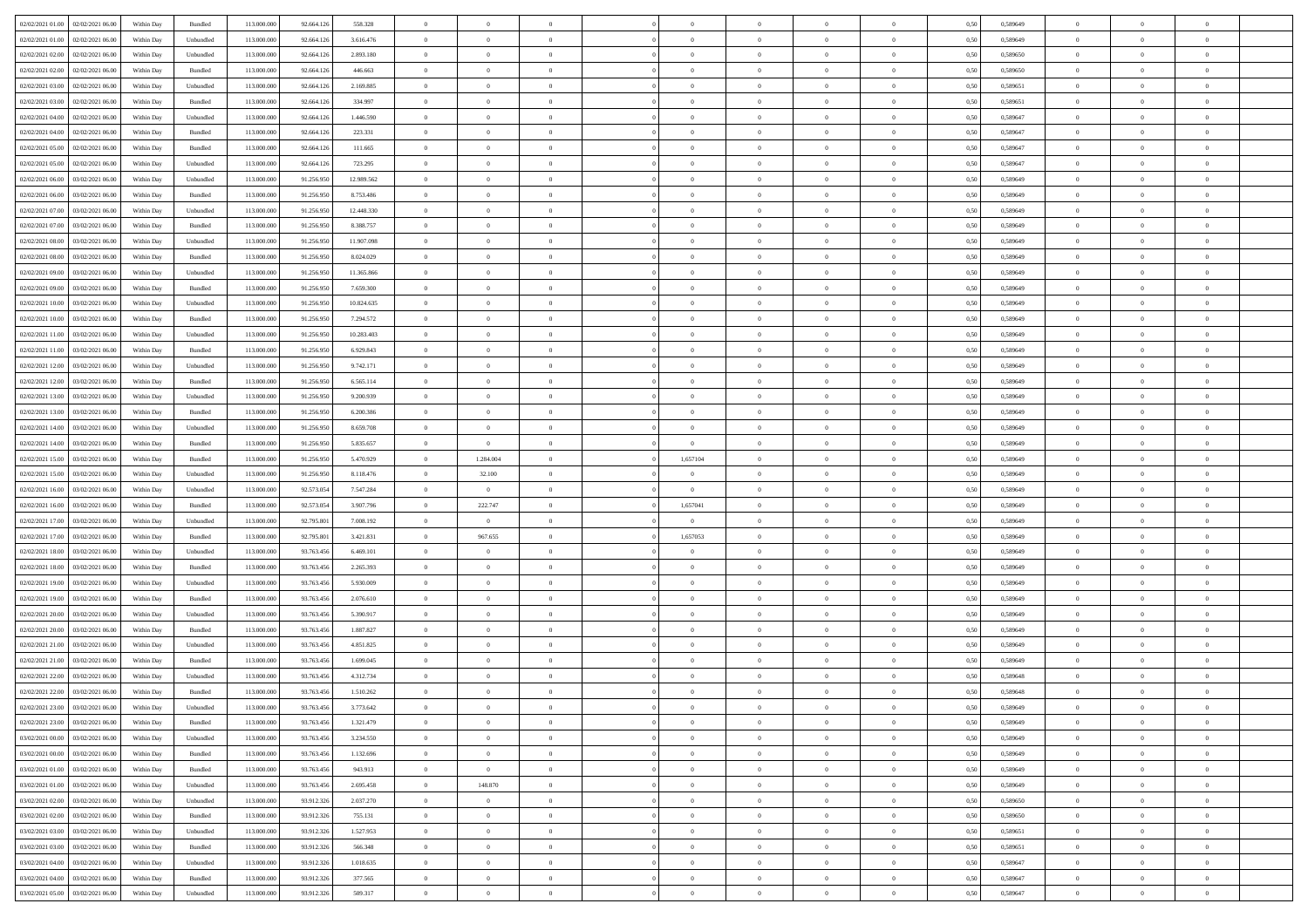| 03/02/2021 05:00 03/02/2021 06:00              | Within Day | Bundled   | 113.000.000 | 93.912.326 | 188.782    | $\overline{0}$ | $\overline{0}$ |                | $\overline{0}$ | $\theta$       |                | $\theta$       | 0,50 | 0,589647 | $\theta$       | $\theta$       | $\theta$       |  |
|------------------------------------------------|------------|-----------|-------------|------------|------------|----------------|----------------|----------------|----------------|----------------|----------------|----------------|------|----------|----------------|----------------|----------------|--|
| 03/02/2021 06:00<br>04/02/2021 06.00           | Within Day | Bundled   | 113.000.00  | 92.607.94  | 8.306.876  | $\bf{0}$       | $\bf{0}$       | $\bf{0}$       | $\overline{0}$ | $\overline{0}$ | $\overline{0}$ | $\bf{0}$       | 0,50 | 0,589649 | $\,$ 0 $\,$    | $\bf{0}$       | $\overline{0}$ |  |
| 03/02/2021 06:00<br>04/02/2021 06:00           | Within Day | Unbundled | 113,000,000 | 92.607.946 | 12.085.176 | $\overline{0}$ | 2.902.966      | $\overline{0}$ | $\bf{0}$       | $\bf{0}$       | $\overline{0}$ | $\bf{0}$       | 0.50 | 0.589649 | $\bf{0}$       | $\overline{0}$ | $\overline{0}$ |  |
| 03/02/2021 07:00<br>04/02/2021 06:00           | Within Day | Unbundled | 113.000.000 | 95.510.912 | 8.799.617  | $\overline{0}$ | $\overline{0}$ | $\overline{0}$ | $\overline{0}$ | $\theta$       | $\overline{0}$ | $\bf{0}$       | 0,50 | 0,589649 | $\theta$       | $\theta$       | $\overline{0}$ |  |
|                                                |            |           |             |            |            |                |                |                |                |                |                |                |      |          |                |                |                |  |
| 03/02/2021 07:00<br>04/02/2021 06.00           | Within Day | Bundled   | 113.000.00  | 95.510.91  | 7.960.756  | $\bf{0}$       | $\overline{0}$ | $\bf{0}$       | $\overline{0}$ | $\theta$       | $\overline{0}$ | $\bf{0}$       | 0,50 | 0,589649 | $\,$ 0 $\,$    | $\bf{0}$       | $\overline{0}$ |  |
| 03/02/2021 08:00<br>04/02/2021 06:00           | Within Day | Unbundled | 113,000,000 | 95.510.912 | 8.417.025  | $\overline{0}$ | $\overline{0}$ | $\overline{0}$ | $\bf{0}$       | $\overline{0}$ | $\theta$       | $\bf{0}$       | 0.50 | 0.589649 | $\,$ 0 $\,$    | $\theta$       | $\overline{0}$ |  |
| 03/02/2021 08:00<br>04/02/2021 06:00           | Within Day | Bundled   | 113.000.000 | 95.510.912 | 7.614.636  | $\overline{0}$ | $\overline{0}$ | $\overline{0}$ | $\overline{0}$ | $\overline{0}$ | $\overline{0}$ | $\bf{0}$       | 0,50 | 0,589649 | $\theta$       | $\theta$       | $\overline{0}$ |  |
| 03/02/2021 09:00<br>04/02/2021 06.00           | Within Day | Unbundled | 113.000.00  | 95.510.91  | 8.034.433  | $\overline{0}$ | $\bf{0}$       | $\bf{0}$       | $\overline{0}$ | $\overline{0}$ | $\overline{0}$ | $\bf{0}$       | 0,50 | 0,589649 | $\,$ 0 $\,$    | $\bf{0}$       | $\overline{0}$ |  |
| 03/02/2021 09:00<br>04/02/2021 06:00           | Within Day | Bundled   | 113,000,000 | 95.510.912 | 7.268.516  | $\overline{0}$ | $\bf{0}$       | $\overline{0}$ | $\bf{0}$       | $\overline{0}$ | $\overline{0}$ | $\bf{0}$       | 0.50 | 0.589649 | $\bf{0}$       | $\overline{0}$ | $\overline{0}$ |  |
| 03/02/2021 10:00<br>04/02/2021 06:00           | Within Day | Unbundled | 113.000.000 | 95.510.912 | 7.651.841  | $\overline{0}$ | $\bf{0}$       | $\overline{0}$ | $\overline{0}$ | $\overline{0}$ | $\overline{0}$ | $\bf{0}$       | 0,50 | 0,589649 | $\,$ 0 $\,$    | $\bf{0}$       | $\overline{0}$ |  |
|                                                |            |           |             |            |            |                |                |                |                |                |                |                |      |          |                |                |                |  |
| 03/02/2021 10:00<br>04/02/2021 06.00           | Within Day | Bundled   | 113.000.00  | 95.510.912 | 6.922.396  | $\bf{0}$       | $\overline{0}$ | $\bf{0}$       | $\bf{0}$       | $\bf{0}$       | $\overline{0}$ | $\bf{0}$       | 0,50 | 0,589649 | $\,$ 0 $\,$    | $\bf{0}$       | $\overline{0}$ |  |
| 03/02/2021 11:00<br>04/02/2021 06:00           | Within Day | Unbundled | 113,000,000 | 95.510.912 | 7.269.249  | $\overline{0}$ | $\bf{0}$       | $\overline{0}$ | $\overline{0}$ | $\bf{0}$       | $\overline{0}$ | $\bf{0}$       | 0.50 | 0.589649 | $\bf{0}$       | $\overline{0}$ | $\,$ 0         |  |
| 03/02/2021 11:00<br>04/02/2021 06:00           | Within Day | Bundled   | 113.000.000 | 95.510.912 | 6.576.277  | $\overline{0}$ | $\overline{0}$ | $\overline{0}$ | $\theta$       | $\theta$       | $\overline{0}$ | $\bf{0}$       | 0,50 | 0,589649 | $\theta$       | $\theta$       | $\overline{0}$ |  |
| 03/02/2021 12:00<br>04/02/2021 06.00           | Within Day | Bundled   | 113.000.00  | 95.510.91  | 6.230.157  | $\bf{0}$       | $\overline{0}$ | $\bf{0}$       | $\overline{0}$ | $\theta$       | $\overline{0}$ | $\bf{0}$       | 0,50 | 0,589649 | $\,$ 0 $\,$    | $\bf{0}$       | $\overline{0}$ |  |
| 03/02/2021 12:00<br>04/02/2021 06:00           | Within Day | Unbundled | 113,000,000 | 95.510.912 | 6.886.657  | $\overline{0}$ | $\overline{0}$ | $\overline{0}$ | $\bf{0}$       | $\overline{0}$ | $\theta$       | $\bf{0}$       | 0.50 | 0.589649 | $\,$ 0 $\,$    | $\theta$       | $\overline{0}$ |  |
| 03/02/2021 13:00<br>04/02/2021 06:00           |            |           | 113.000.000 |            |            | $\overline{0}$ | $\overline{0}$ | $\overline{0}$ | $\overline{0}$ | $\overline{0}$ | $\overline{0}$ |                |      |          | $\theta$       | $\theta$       | $\overline{0}$ |  |
|                                                | Within Day | Unbundled |             | 95.510.912 | 6.504.065  |                |                |                |                |                |                | $\bf{0}$       | 0,50 | 0,589649 |                |                |                |  |
| 03/02/2021 13:00<br>04/02/2021 06.00           | Within Day | Bundled   | 113.000.00  | 95.510.91  | 5.884.037  | $\bf{0}$       | $\overline{0}$ | $\bf{0}$       | $\overline{0}$ | $\bf{0}$       | $\overline{0}$ | $\bf{0}$       | 0,50 | 0,589649 | $\,$ 0 $\,$    | $\bf{0}$       | $\overline{0}$ |  |
| 03/02/2021 14:00<br>04/02/2021 06:00           | Within Day | Unbundled | 113,000,000 | 95.510.912 | 6.121.473  | $\overline{0}$ | $\bf{0}$       | $\overline{0}$ | $\bf{0}$       | $\overline{0}$ | $\overline{0}$ | $\bf{0}$       | 0.50 | 0.589649 | $\bf{0}$       | $\overline{0}$ | $\bf{0}$       |  |
| 03/02/2021 14:00<br>04/02/2021 06:00           | Within Day | Bundled   | 113.000.000 | 95.510.912 | 5.537.917  | $\overline{0}$ | $\bf{0}$       | $\overline{0}$ | $\overline{0}$ | $\overline{0}$ | $\overline{0}$ | $\bf{0}$       | 0,50 | 0,589649 | $\,$ 0 $\,$    | $\bf{0}$       | $\overline{0}$ |  |
| 03/02/2021 15:00<br>04/02/2021 06.00           | Within Day | Unbundled | 113.000.00  | 95.510.91  | 5.738.881  | $\bf{0}$       | $\bf{0}$       | $\bf{0}$       | $\bf{0}$       | $\overline{0}$ | $\overline{0}$ | $\bf{0}$       | 0,50 | 0,589649 | $\,$ 0 $\,$    | $\bf{0}$       | $\overline{0}$ |  |
| 03/02/2021 15:00<br>04/02/2021 06:00           | Within Day | Bundled   | 113,000,000 | 95.510.912 | 5.191.797  | $\overline{0}$ | $\bf{0}$       | $\overline{0}$ | $\overline{0}$ | $\bf{0}$       | $\overline{0}$ | $\bf{0}$       | 0.50 | 0.589649 | $\bf{0}$       | $\overline{0}$ | $\,$ 0         |  |
| 03/02/2021 16:00<br>04/02/2021 06:00           | Within Day | Unbundled | 113.000.000 | 95.510.912 | 5.356.289  | $\overline{0}$ | $\overline{0}$ | $\overline{0}$ | $\theta$       | $\theta$       | $\overline{0}$ | $\bf{0}$       | 0,50 | 0,589649 | $\theta$       | $\theta$       | $\overline{0}$ |  |
|                                                |            |           |             |            |            |                |                |                |                |                |                |                |      |          |                |                |                |  |
| 03/02/2021 16:00<br>04/02/2021 06.00           | Within Day | Bundled   | 113.000.00  | 95.510.91  | 4.845.677  | $\bf{0}$       | $\overline{0}$ | $\bf{0}$       | $\bf{0}$       | $\overline{0}$ | $\overline{0}$ | $\bf{0}$       | 0,50 | 0,589649 | $\,$ 0 $\,$    | $\bf{0}$       | $\overline{0}$ |  |
| 03/02/2021 17:00<br>04/02/2021 06:00           | Within Day | Unbundled | 113,000,000 | 95.510.912 | 4.973.697  | $\overline{0}$ | $\overline{0}$ | $\overline{0}$ | $\bf{0}$       | $\overline{0}$ | $\theta$       | $\bf{0}$       | 0.50 | 0.589649 | $\,$ 0 $\,$    | $\theta$       | $\overline{0}$ |  |
| 03/02/2021 17:00<br>04/02/2021 06:00           | Within Day | Bundled   | 113.000.000 | 95.510.912 | 4.499.558  | $\overline{0}$ | $\overline{0}$ | $\overline{0}$ | $\overline{0}$ | $\overline{0}$ | $\overline{0}$ | $\bf{0}$       | 0,50 | 0,589649 | $\theta$       | $\theta$       | $\overline{0}$ |  |
| 03/02/2021 18:00<br>04/02/2021 06.00           | Within Day | Unbundled | 113.000.00  | 95.510.91  | 4.591.105  | $\bf{0}$       | $\overline{0}$ | $\bf{0}$       | $\overline{0}$ | $\bf{0}$       | $\overline{0}$ | $\bf{0}$       | 0,50 | 0,589649 | $\,$ 0 $\,$    | $\bf{0}$       | $\overline{0}$ |  |
| 03/02/2021 18:00<br>04/02/2021 06:00           | Within Day | Bundled   | 113,000,000 | 95.510.912 | 4.153.438  | $\overline{0}$ | $\bf{0}$       | $\overline{0}$ | $\bf{0}$       | $\overline{0}$ | $\overline{0}$ | $\bf{0}$       | 0.50 | 0.589649 | $\bf{0}$       | $\overline{0}$ | $\overline{0}$ |  |
| 03/02/2021 19:00<br>04/02/2021 06:00           | Within Day | Unbundled | 113.000.000 | 95.510.912 | 4.208.512  | $\overline{0}$ | $\overline{0}$ | $\overline{0}$ | $\overline{0}$ | $\overline{0}$ | $\overline{0}$ | $\bf{0}$       | 0,50 | 0,589649 | $\theta$       | $\theta$       | $\overline{0}$ |  |
|                                                |            |           |             |            |            |                |                |                |                |                |                |                |      |          |                |                |                |  |
| 03/02/2021 19:00<br>04/02/2021 06.00           | Within Day | Bundled   | 113.000.00  | 95.510.91  | 3.807.318  | $\bf{0}$       | $\bf{0}$       | $\bf{0}$       | $\bf{0}$       | $\overline{0}$ | $\overline{0}$ | $\bf{0}$       | 0,50 | 0,589649 | $\,$ 0 $\,$    | $\bf{0}$       | $\overline{0}$ |  |
| 03/02/2021 20:00<br>04/02/2021 06:00           | Within Day | Unbundled | 113,000,000 | 95.510.912 | 3.825.920  | $\overline{0}$ | $\bf{0}$       | $\overline{0}$ | $\bf{0}$       | $\bf{0}$       | $\overline{0}$ | $\bf{0}$       | 0.50 | 0.589649 | $\bf{0}$       | $\overline{0}$ | $\bf{0}$       |  |
| 03/02/2021 20:00<br>04/02/2021 06:00           | Within Day | Bundled   | 113.000.000 | 95.510.912 | 3.461.198  | $\overline{0}$ | $\overline{0}$ | $\overline{0}$ | $\overline{0}$ | $\overline{0}$ | $\overline{0}$ | $\bf{0}$       | 0.50 | 0.589649 | $\theta$       | $\theta$       | $\overline{0}$ |  |
| 03/02/2021 21:00<br>04/02/2021 06.00           | Within Day | Unbundled | 113.000.00  | 95.510.91  | 3.443.328  | $\bf{0}$       | $\overline{0}$ | $\bf{0}$       | $\bf{0}$       | $\,$ 0 $\,$    | $\overline{0}$ | $\bf{0}$       | 0,50 | 0,589649 | $\,$ 0 $\,$    | $\bf{0}$       | $\overline{0}$ |  |
| 03/02/2021 21:00<br>04/02/2021 06.00           | Within Day | Bundled   | 113,000,000 | 95.510.912 | 3.115.078  | $\overline{0}$ | $\bf{0}$       | $\overline{0}$ | $\bf{0}$       | $\overline{0}$ | $\Omega$       | $\bf{0}$       | 0.50 | 0.589649 | $\,$ 0 $\,$    | $\theta$       | $\overline{0}$ |  |
| 03/02/2021 22:00<br>04/02/2021 06:00           | Within Dav | Bundled   | 113.000.000 | 95.510.912 | 2.768.958  | $\overline{0}$ | $\overline{0}$ | $\overline{0}$ | $\overline{0}$ | $\overline{0}$ | $\overline{0}$ | $\bf{0}$       | 0.50 | 0.589648 | $\theta$       | $\theta$       | $\overline{0}$ |  |
| 04/02/2021 06.00                               | Within Day | Unbundled | 113.000.00  | 95.510.91  | 3.060.736  | $\bf{0}$       | $\bf{0}$       | $\bf{0}$       | $\bf{0}$       | $\overline{0}$ | $\overline{0}$ | $\bf{0}$       | 0,50 | 0,589648 | $\,$ 0 $\,$    | $\bf{0}$       | $\overline{0}$ |  |
| 03/02/2021 22:00                               |            |           |             |            |            |                |                |                |                |                |                |                |      |          |                |                |                |  |
| 03/02/2021 23:00<br>04/02/2021 06:00           | Within Day | Unbundled | 113,000,000 | 95.510.912 | 2.678.144  | $\overline{0}$ | $\bf{0}$       | $\overline{0}$ | $\bf{0}$       | $\overline{0}$ | $\overline{0}$ | $\bf{0}$       | 0.50 | 0.589649 | $\bf{0}$       | $\overline{0}$ | $\overline{0}$ |  |
| 03/02/2021 23:00<br>04/02/2021 06:00           | Within Dav | Bundled   | 113.000.000 | 95.510.912 | 2.422.838  | $\overline{0}$ | $\overline{0}$ | $\overline{0}$ | $\overline{0}$ | $\overline{0}$ | $\overline{0}$ | $\bf{0}$       | 0.50 | 0.589649 | $\theta$       | $\theta$       | $\overline{0}$ |  |
| 04/02/2021 00:00<br>04/02/2021 06.00           | Within Day | Unbundled | 113.000.00  | 95.510.912 | 2.295.552  | $\bf{0}$       | $\bf{0}$       | $\bf{0}$       | $\bf{0}$       | $\overline{0}$ | $\overline{0}$ | $\bf{0}$       | 0,50 | 0,589649 | $\,$ 0 $\,$    | $\bf{0}$       | $\overline{0}$ |  |
| 04/02/2021 00:00<br>04/02/2021 06:00           | Within Day | Bundled   | 113,000,000 | 95.510.912 | 2.076.719  | $\overline{0}$ | $\bf{0}$       | $\overline{0}$ | $\overline{0}$ | $\bf{0}$       | $\overline{0}$ | $\bf{0}$       | 0.50 | 0.589649 | $\bf{0}$       | $\overline{0}$ | $\bf{0}$       |  |
| 04/02/2021 01:00<br>04/02/2021 06:00           | Within Dav | Unbundled | 113.000.000 | 95.510.912 | 1.912.960  | $\overline{0}$ | $\overline{0}$ | $\overline{0}$ | $\overline{0}$ | $\overline{0}$ | $\overline{0}$ | $\bf{0}$       | 0.50 | 0.589649 | $\theta$       | $\theta$       | $\overline{0}$ |  |
| 04/02/2021 01:00<br>04/02/2021 06.00           | Within Day | Bundled   | 113.000.00  | 95.510.912 | 1.730.599  | $\bf{0}$       | $\bf{0}$       | $\bf{0}$       | $\bf{0}$       | $\overline{0}$ | $\overline{0}$ | $\bf{0}$       | 0,50 | 0,589649 | $\,$ 0 $\,$    | $\bf{0}$       | $\overline{0}$ |  |
|                                                |            |           | 113,000,000 |            | 1.530.368  |                | $\overline{0}$ | $\overline{0}$ |                | $\overline{0}$ | $\Omega$       |                | 0.50 | 0.589650 | $\bf{0}$       | $\theta$       | $\overline{0}$ |  |
| 04/02/2021 02:00<br>04/02/2021 06.00           | Within Day | Unbundled |             | 95.510.91  |            | $\overline{0}$ |                |                | $\bf{0}$       |                |                | $\bf{0}$       |      |          |                |                |                |  |
| 04/02/2021 02:00<br>04/02/2021 06:00           | Within Dav | Bundled   | 113.000.000 | 95.510.912 | 1.384.479  | $\overline{0}$ | $\overline{0}$ | $\Omega$       | $\overline{0}$ | $\theta$       | $\Omega$       | $\overline{0}$ | 0.5( | 0.589650 | $\theta$       | $\theta$       | $\overline{0}$ |  |
| 04/02/2021 03:00<br>04/02/2021 06:00           | Within Day | Unbundled | 113.000.000 | 95.510.912 | 1.147.776  | $\bf{0}$       | $\bf{0}$       | $\bf{0}$       | $\bf{0}$       | $\bf{0}$       | $\overline{0}$ | $\bf{0}$       | 0,50 | 0,589651 | $\overline{0}$ | $\bf{0}$       | $\overline{0}$ |  |
| $04/02/2021\; 03.00 \qquad 04/02/2021\; 06.00$ | Within Day | Bundled   | 113.000.000 | 95.510.912 | 1.038.359  | $\bf{0}$       | $\Omega$       |                | $\Omega$       |                |                |                | 0,50 | 0.589651 | $\bf{0}$       | $\overline{0}$ |                |  |
| 04/02/2021 04:00 04/02/2021 06:00              | Within Day | Unbundled | 113.000.000 | 95.510.912 | 765.184    | $\overline{0}$ | $\overline{0}$ | $\Omega$       | $\theta$       | $\overline{0}$ | $\overline{0}$ | $\bf{0}$       | 0,50 | 0,589647 | $\theta$       | $\overline{0}$ | $\overline{0}$ |  |
| 04/02/2021 04:00<br>04/02/2021 06:00           | Within Day | Bundled   | 113.000.00  | 95.510.912 | 692.239    | $\overline{0}$ | $\bf{0}$       | $\overline{0}$ | $\overline{0}$ | $\bf{0}$       | $\overline{0}$ | $\bf{0}$       | 0,50 | 0,589647 | $\bf{0}$       | $\overline{0}$ | $\bf{0}$       |  |
| 04/02/2021 05:00 04/02/2021 06:00              | Within Day | Unbundled | 113,000,000 | 95.510.912 | 382.592    | $\overline{0}$ | $\bf{0}$       | $\overline{0}$ | $\overline{0}$ | $\mathbf{0}$   | $\overline{0}$ | $\,$ 0 $\,$    | 0.50 | 0.589647 | $\overline{0}$ | $\bf{0}$       | $\,$ 0 $\,$    |  |
|                                                |            |           |             |            |            |                |                |                |                |                |                |                |      |          |                |                |                |  |
| 04/02/2021 05:00 04/02/2021 06:00              | Within Dav | Bundled   | 113.000.000 | 95.510.912 | 346.119    | $\overline{0}$ | $\overline{0}$ | $\overline{0}$ | $\overline{0}$ | $\overline{0}$ | $\overline{0}$ | $\bf{0}$       | 0,50 | 0,589647 | $\theta$       | $\theta$       | $\overline{0}$ |  |
| 04/02/2021 06:00<br>05/02/2021 06:00           | Within Day | Unbundled | 113.000.000 | 91.922.399 | 12.324.112 | $\overline{0}$ | $\bf{0}$       | $\overline{0}$ | $\overline{0}$ | $\bf{0}$       | $\overline{0}$ | $\bf{0}$       | 0,50 | 0,589649 | $\bf{0}$       | $\overline{0}$ | $\overline{0}$ |  |
| 04/02/2021 06:00 05/02/2021 06:00              | Within Day | Bundled   | 113,000,000 | 91.922.399 | 8,753,486  | $\overline{0}$ | $\bf{0}$       | $\overline{0}$ | $\overline{0}$ | $\overline{0}$ | $\overline{0}$ | $\bf{0}$       | 0.50 | 0.589649 | $\,$ 0 $\,$    | $\overline{0}$ | $\overline{0}$ |  |
| 04/02/2021 07:00<br>05/02/2021 06:00           | Within Dav | Unbundled | 113.000.000 | 91.922.399 | 11.810.608 | $\overline{0}$ | $\overline{0}$ | $\overline{0}$ | $\overline{0}$ | $\overline{0}$ | $\overline{0}$ | $\bf{0}$       | 0,50 | 0.589649 | $\overline{0}$ | $\theta$       | $\overline{0}$ |  |
| 04/02/2021 07:00<br>05/02/2021 06:00           | Within Day | Bundled   | 113.000.00  | 91.922.399 | 8.388.757  | $\overline{0}$ | $\overline{0}$ | $\overline{0}$ | $\overline{0}$ | $\overline{0}$ | $\overline{0}$ | $\bf{0}$       | 0,50 | 0,589649 | $\bf{0}$       | $\overline{0}$ | $\,$ 0         |  |
| 04/02/2021 08:00 05/02/2021 06:00              | Within Day | Bundled   | 113,000,000 | 91.922.399 | 8.024.029  | $\overline{0}$ | $\overline{0}$ | $\overline{0}$ | $\overline{0}$ | $\overline{0}$ | $\overline{0}$ | $\bf{0}$       | 0.50 | 0.589649 | $\mathbf{0}$   | $\bf{0}$       | $\,$ 0         |  |
|                                                |            |           |             |            |            |                | $\overline{0}$ |                |                | $\overline{0}$ |                |                |      |          |                | $\theta$       | $\overline{0}$ |  |
| 04/02/2021 08:00 05/02/2021 06:00              | Within Dav | Unbundled | 113.000.000 | 91.922.399 | 11.297.103 | $\overline{0}$ |                | $\overline{0}$ | $\overline{0}$ |                | $\overline{0}$ | $\bf{0}$       | 0,50 | 0.589649 | $\overline{0}$ |                |                |  |
| 04/02/2021 09:00<br>05/02/2021 06:00           | Within Day | Unbundled | 113.000.00  | 91.922.399 | 10.783.598 | $\overline{0}$ | $\bf{0}$       | $\overline{0}$ | $\bf{0}$       | $\overline{0}$ | $\overline{0}$ | $\bf{0}$       | 0,50 | 0,589649 | $\bf{0}$       | $\,$ 0 $\,$    | $\bf{0}$       |  |
| 04/02/2021 09:00 05/02/2021 06:00              | Within Day | Bundled   | 113.000.000 | 91.922.399 | 7.659.300  | $\overline{0}$ | $\bf{0}$       | $\overline{0}$ | $\overline{0}$ | $\,$ 0 $\,$    | $\overline{0}$ | $\bf{0}$       | 0,50 | 0,589649 | $\overline{0}$ | $\,$ 0 $\,$    | $\,$ 0 $\,$    |  |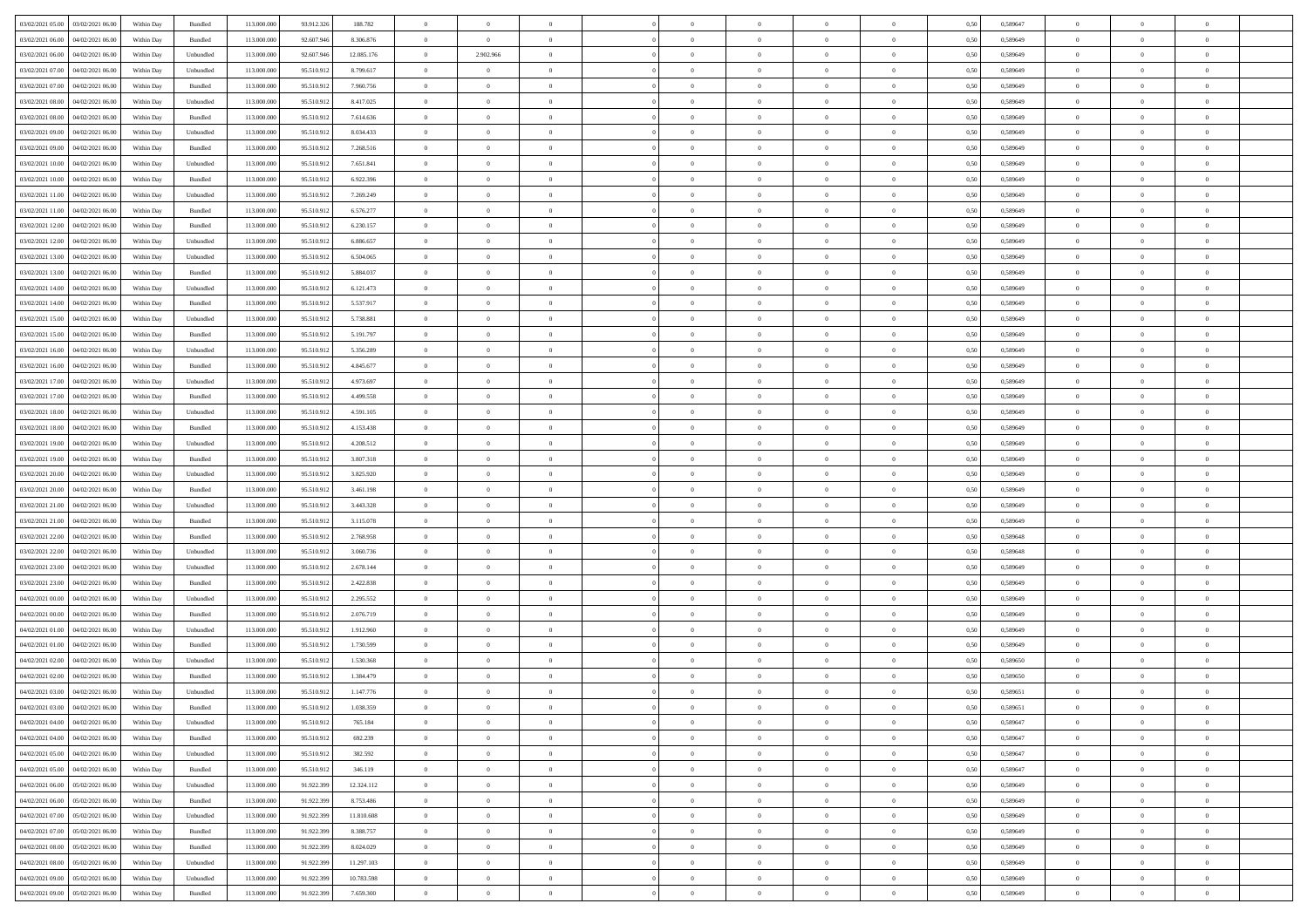|                                                            |            |                             |             |            |            | $\overline{0}$ | $\overline{0}$ |                | $\overline{0}$ | $\theta$       |                | $\theta$       |      |          | $\theta$       | $\theta$       | $\overline{0}$ |  |
|------------------------------------------------------------|------------|-----------------------------|-------------|------------|------------|----------------|----------------|----------------|----------------|----------------|----------------|----------------|------|----------|----------------|----------------|----------------|--|
| 04/02/2021 10:00 05/02/2021 06:00                          | Within Day | Unbundled                   | 113.000.000 | 91.922.399 | 10.270.094 |                |                |                |                |                |                |                | 0,50 | 0,589649 |                |                |                |  |
| 04/02/2021 10:00<br>05/02/2021 06:00                       | Within Day | Bundled                     | 113.000.00  | 91.922.39  | 7.294.572  | $\bf{0}$       | $\bf{0}$       | $\bf{0}$       | $\overline{0}$ | $\overline{0}$ | $\overline{0}$ | $\bf{0}$       | 0,50 | 0,589649 | $\,$ 0 $\,$    | $\bf{0}$       | $\overline{0}$ |  |
| 04/02/2021 11:00<br>05/02/2021 06:00                       | Within Day | Unbundled                   | 113,000,000 | 91.922.399 | 9.756.589  | $\overline{0}$ | $\bf{0}$       | $\overline{0}$ | $\bf{0}$       | $\bf{0}$       | $\overline{0}$ | $\bf{0}$       | 0.50 | 0.589649 | $\bf{0}$       | $\overline{0}$ | $\overline{0}$ |  |
| 04/02/2021 11:00<br>05/02/2021 06:00                       | Within Day | Bundled                     | 113.000.000 | 91.922.399 | 6.929.843  | $\overline{0}$ | $\overline{0}$ | $\overline{0}$ | $\theta$       | $\theta$       | $\overline{0}$ | $\bf{0}$       | 0,50 | 0,589649 | $\theta$       | $\theta$       | $\overline{0}$ |  |
|                                                            |            |                             |             |            |            |                |                |                |                |                |                |                |      |          |                |                |                |  |
| 04/02/2021 12:00<br>05/02/2021 06.00                       | Within Day | Unbundled                   | 113.000.00  | 91.922.399 | 9.243.084  | $\bf{0}$       | $\overline{0}$ | $\bf{0}$       | $\overline{0}$ | $\theta$       | $\overline{0}$ | $\bf{0}$       | 0,50 | 0,589649 | $\,$ 0 $\,$    | $\bf{0}$       | $\overline{0}$ |  |
| 04/02/2021 12:00<br>05/02/2021 06:00                       | Within Day | Bundled                     | 113,000,000 | 91.922.399 | 6.565.114  | $\overline{0}$ | $\overline{0}$ | $\overline{0}$ | $\bf{0}$       | $\overline{0}$ | $\theta$       | $\bf{0}$       | 0.50 | 0.589649 | $\,$ 0 $\,$    | $\theta$       | $\overline{0}$ |  |
| 04/02/2021 13:00<br>05/02/2021 06:00                       | Within Day | Unbundled                   | 113.000.000 | 91.922.399 | 8.729.580  | $\overline{0}$ | $\overline{0}$ | $\overline{0}$ | $\overline{0}$ | $\overline{0}$ | $\overline{0}$ | $\bf{0}$       | 0,50 | 0,589649 | $\theta$       | $\theta$       | $\overline{0}$ |  |
|                                                            |            |                             |             |            |            |                |                |                |                |                |                |                |      |          |                |                |                |  |
| 04/02/2021 13:00<br>05/02/2021 06.00                       | Within Day | Bundled                     | 113.000.00  | 91.922.399 | 6.200.386  | $\bf{0}$       | $\bf{0}$       | $\bf{0}$       | $\overline{0}$ | $\overline{0}$ | $\overline{0}$ | $\bf{0}$       | 0,50 | 0,589649 | $\,$ 0 $\,$    | $\bf{0}$       | $\overline{0}$ |  |
| 04/02/2021 14:00<br>05/02/2021 06:00                       | Within Day | Unbundled                   | 113,000,000 | 91.922.399 | 8.216.075  | $\overline{0}$ | $\bf{0}$       | $\overline{0}$ | $\bf{0}$       | $\overline{0}$ | $\overline{0}$ | $\bf{0}$       | 0.50 | 0.589649 | $\bf{0}$       | $\overline{0}$ | $\overline{0}$ |  |
| 04/02/2021 14:00<br>05/02/2021 06:00                       | Within Day | Bundled                     | 113.000.000 | 91.922.399 | 5.835.657  | $\overline{0}$ | $\bf{0}$       | $\overline{0}$ | $\overline{0}$ | $\overline{0}$ | $\overline{0}$ | $\bf{0}$       | 0,50 | 0,589649 | $\,$ 0 $\,$    | $\bf{0}$       | $\overline{0}$ |  |
| 04/02/2021 15:00<br>05/02/2021 06.00                       | Within Day | Unbundled                   | 113.000.00  | 91.922.399 | 7.702.570  | $\bf{0}$       | $\overline{0}$ | $\bf{0}$       | $\bf{0}$       | $\bf{0}$       | $\overline{0}$ | $\bf{0}$       | 0,50 | 0,589649 | $\,$ 0 $\,$    | $\bf{0}$       | $\overline{0}$ |  |
|                                                            |            |                             |             |            |            |                |                |                |                |                |                |                |      |          |                |                |                |  |
| 04/02/2021 15:00<br>05/02/2021 06:00                       | Within Day | Bundled                     | 113,000,000 | 91.922.399 | 5.470.929  | $\overline{0}$ | $\bf{0}$       | $\overline{0}$ | $\overline{0}$ | $\bf{0}$       | $\overline{0}$ | $\bf{0}$       | 0.50 | 0.589649 | $\bf{0}$       | $\overline{0}$ | $\bf{0}$       |  |
| 04/02/2021 16:00<br>05/02/2021 06:00                       | Within Day | Unbundled                   | 113.000.000 | 91.922.399 | 7.189.065  | $\overline{0}$ | $\overline{0}$ | $\overline{0}$ | $\theta$       | $\theta$       | $\overline{0}$ | $\bf{0}$       | 0,50 | 0,589649 | $\,$ 0 $\,$    | $\theta$       | $\overline{0}$ |  |
| 04/02/2021 16:00<br>05/02/2021 06.00                       | Within Day | Bundled                     | 113.000.00  | 91.922.39  | 5.106.200  | $\bf{0}$       | $\overline{0}$ | $\bf{0}$       | $\overline{0}$ | $\theta$       | $\overline{0}$ | $\bf{0}$       | 0,50 | 0,589649 | $\,$ 0 $\,$    | $\bf{0}$       | $\overline{0}$ |  |
| 04/02/2021 17:00<br>05/02/2021 06:00                       | Within Day | Unbundled                   | 113,000,000 | 91.922.399 | 6.675.561  | $\overline{0}$ | $\overline{0}$ | $\overline{0}$ | $\bf{0}$       | $\overline{0}$ | $\theta$       | $\bf{0}$       | 0.50 | 0.589649 | $\,$ 0 $\,$    | $\theta$       | $\overline{0}$ |  |
|                                                            |            |                             |             |            |            | $\overline{0}$ | $\overline{0}$ | $\overline{0}$ | $\overline{0}$ | $\overline{0}$ | $\overline{0}$ |                |      |          | $\theta$       | $\theta$       | $\overline{0}$ |  |
| 04/02/2021 17:00<br>05/02/2021 06:00                       | Within Day | Bundled                     | 113.000.000 | 91.922.399 | 4.741.471  |                |                |                |                |                |                | $\bf{0}$       | 0,50 | 0,589649 |                |                |                |  |
| 04/02/2021 18:00<br>05/02/2021 06.00                       | Within Day | Bundled                     | 113.000.00  | 91.922.39  | 4.376.743  | $\bf{0}$       | $\overline{0}$ | $\bf{0}$       | $\overline{0}$ | $\bf{0}$       | $\overline{0}$ | $\bf{0}$       | 0,50 | 0,589649 | $\,$ 0 $\,$    | $\bf{0}$       | $\overline{0}$ |  |
| 04/02/2021 18:00<br>05/02/2021 06:00                       | Within Day | Unbundled                   | 113,000,00  | 91.922.399 | 6.162.056  | $\overline{0}$ | $\bf{0}$       | $\overline{0}$ | $\bf{0}$       | $\overline{0}$ | $\overline{0}$ | $\bf{0}$       | 0.50 | 0.589649 | $\bf{0}$       | $\overline{0}$ | $\overline{0}$ |  |
| 04/02/2021 19:00<br>05/02/2021 06:00                       | Within Day | Unbundled                   | 113.000.000 | 91.922.399 | 5.648.551  | $\overline{0}$ | $\bf{0}$       | $\overline{0}$ | $\overline{0}$ | $\overline{0}$ | $\overline{0}$ | $\bf{0}$       | 0,50 | 0,589649 | $\,$ 0 $\,$    | $\bf{0}$       | $\overline{0}$ |  |
| 05/02/2021 06.00                                           | Within Day | Bundled                     | 113.000.00  | 91.922.399 | 4.012.014  | $\bf{0}$       | $\bf{0}$       | $\bf{0}$       | $\bf{0}$       | $\overline{0}$ | $\overline{0}$ | $\bf{0}$       | 0,50 | 0,589649 | $\,$ 0 $\,$    | $\bf{0}$       | $\overline{0}$ |  |
| 04/02/2021 19:00                                           |            |                             |             |            |            |                |                |                |                |                |                |                |      |          |                |                |                |  |
| 04/02/2021 20:00<br>05/02/2021 06:00                       | Within Day | Unbundled                   | 113,000,000 | 91.922.399 | 5.135.047  | $\overline{0}$ | $\bf{0}$       | $\overline{0}$ | $\overline{0}$ | $\bf{0}$       | $\overline{0}$ | $\bf{0}$       | 0.50 | 0.589649 | $\bf{0}$       | $\overline{0}$ | $\overline{0}$ |  |
| 04/02/2021 20:00<br>05/02/2021 06:00                       | Within Day | Bundled                     | 113.000.000 | 91.922.399 | 3.647.286  | $\overline{0}$ | $\overline{0}$ | $\overline{0}$ | $\theta$       | $\theta$       | $\overline{0}$ | $\bf{0}$       | 0,50 | 0,589649 | $\theta$       | $\theta$       | $\overline{0}$ |  |
| 04/02/2021 21:00<br>05/02/2021 06.00                       | Within Day | Unbundled                   | 113.000.00  | 91.922.399 | 4.621.542  | $\bf{0}$       | $\overline{0}$ | $\bf{0}$       | $\bf{0}$       | $\,$ 0 $\,$    | $\overline{0}$ | $\bf{0}$       | 0,50 | 0,589649 | $\,$ 0 $\,$    | $\bf{0}$       | $\overline{0}$ |  |
| 04/02/2021 21:00<br>05/02/2021 06:00                       |            | Bundled                     | 113,000,000 | 91.922.399 | 3.282.557  | $\overline{0}$ | $\overline{0}$ | $\overline{0}$ | $\bf{0}$       | $\overline{0}$ | $\theta$       | $\bf{0}$       | 0.50 | 0.589649 | $\,$ 0 $\,$    | $\theta$       | $\overline{0}$ |  |
|                                                            | Within Day |                             |             |            |            |                |                |                |                |                |                |                |      |          |                |                |                |  |
| 04/02/2021 22:00<br>05/02/2021 06:00                       | Within Day | Unbundled                   | 113.000.000 | 91.922.399 | 4.108.037  | $\overline{0}$ | $\overline{0}$ | $\overline{0}$ | $\overline{0}$ | $\overline{0}$ | $\overline{0}$ | $\bf{0}$       | 0,50 | 0,589648 | $\,$ 0 $\,$    | $\theta$       | $\overline{0}$ |  |
| 04/02/2021 22:00<br>05/02/2021 06.00                       | Within Day | Bundled                     | 113.000.00  | 91.922.39  | 2.917.828  | $\bf{0}$       | $\overline{0}$ | $\bf{0}$       | $\overline{0}$ | $\bf{0}$       | $\overline{0}$ | $\bf{0}$       | 0,50 | 0,589648 | $\,$ 0 $\,$    | $\bf{0}$       | $\overline{0}$ |  |
| 04/02/2021 23:00<br>05/02/2021 06:00                       | Within Day | Bundled                     | 113,000,000 | 91.922.399 | 2.553.100  | $\overline{0}$ | $\bf{0}$       | $\overline{0}$ | $\bf{0}$       | $\overline{0}$ | $\overline{0}$ | $\bf{0}$       | 0.50 | 0.589649 | $\bf{0}$       | $\overline{0}$ | $\overline{0}$ |  |
| 04/02/2021 23:00<br>05/02/2021 06:00                       | Within Day | Unbundled                   | 113.000.000 | 91.922.399 | 3.594.532  | $\overline{0}$ | $\overline{0}$ | $\overline{0}$ | $\overline{0}$ | $\overline{0}$ | $\overline{0}$ | $\bf{0}$       | 0,50 | 0,589649 | $\theta$       | $\theta$       | $\overline{0}$ |  |
|                                                            |            |                             |             |            |            |                |                |                |                |                |                |                |      |          |                |                |                |  |
| 05/02/2021 00:00<br>05/02/2021 06.00                       | Within Day | Unbundled                   | 113.000.00  | 91.922.399 | 3.081.028  | $\bf{0}$       | $\bf{0}$       | $\bf{0}$       | $\bf{0}$       | $\overline{0}$ | $\overline{0}$ | $\bf{0}$       | 0,50 | 0,589649 | $\,$ 0 $\,$    | $\bf{0}$       | $\overline{0}$ |  |
| 05/02/2021 00:00<br>05/02/2021 06:00                       | Within Day | Bundled                     | 113,000,000 | 91.922.399 | 2.188.371  | $\overline{0}$ | $\bf{0}$       | $\overline{0}$ | $\overline{0}$ | $\bf{0}$       | $\overline{0}$ | $\bf{0}$       | 0.50 | 0.589649 | $\bf{0}$       | $\overline{0}$ | $\bf{0}$       |  |
| 05/02/2021 01:00<br>05/02/2021 06:00                       | Within Day | Unbundled                   | 113.000.000 | 91.922.399 | 2.567.523  | $\overline{0}$ | $\overline{0}$ | $\overline{0}$ | $\overline{0}$ | $\overline{0}$ | $\overline{0}$ | $\bf{0}$       | 0.50 | 0.589649 | $\theta$       | $\theta$       | $\overline{0}$ |  |
| 05/02/2021 01:00<br>05/02/2021 06.00                       | Within Day | Bundled                     | 113.000.00  | 91.922.399 | 1.823.643  | $\bf{0}$       | $\overline{0}$ | $\bf{0}$       | $\bf{0}$       | $\,$ 0 $\,$    | $\overline{0}$ | $\bf{0}$       | 0,50 | 0,589649 | $\,$ 0 $\,$    | $\bf{0}$       | $\overline{0}$ |  |
|                                                            |            |                             | 113,000,000 |            |            |                |                |                |                |                | $\Omega$       |                |      |          |                | $\theta$       | $\overline{0}$ |  |
| 05/02/2021 02:00<br>05/02/2021 06:00                       | Within Day | Unbundled                   |             | 91.922.399 | 2.054.018  | $\overline{0}$ | $\bf{0}$       | $\overline{0}$ | $\bf{0}$       | $\overline{0}$ |                | $\bf{0}$       | 0.50 | 0.589650 | $\,$ 0 $\,$    |                |                |  |
| 05/02/2021 02:00<br>05/02/2021 06:00                       | Within Dav | Bundled                     | 113.000.000 | 91.922.399 | 1.458.914  | $\overline{0}$ | $\overline{0}$ | $\overline{0}$ | $\overline{0}$ | $\theta$       | $\overline{0}$ | $\bf{0}$       | 0.50 | 0,589650 | $\theta$       | $\theta$       | $\overline{0}$ |  |
| 05/02/2021 03:00<br>05/02/2021 06.00                       | Within Day | Unbundled                   | 113.000.00  | 91.922.399 | 1.540.514  | $\bf{0}$       | $\bf{0}$       | $\bf{0}$       | $\bf{0}$       | $\bf{0}$       | $\overline{0}$ | $\bf{0}$       | 0,50 | 0,589651 | $\,$ 0 $\,$    | $\bf{0}$       | $\overline{0}$ |  |
| 05/02/2021 03:00<br>05/02/2021 06:00                       | Within Day | Bundled                     | 113,000,000 | 91.922.399 | 1.094.185  | $\overline{0}$ | $\bf{0}$       | $\overline{0}$ | $\bf{0}$       | $\overline{0}$ | $\overline{0}$ | $\bf{0}$       | 0.50 | 0.589651 | $\bf{0}$       | $\overline{0}$ | $\overline{0}$ |  |
| 05/02/2021 04:00<br>05/02/2021 06:00                       | Within Day | Unbundled                   | 113.000.000 | 91.922.399 | 1.027.009  | $\overline{0}$ | $\overline{0}$ | $\overline{0}$ | $\overline{0}$ | $\overline{0}$ | $\overline{0}$ | $\bf{0}$       | 0.50 | 0.589647 | $\theta$       | $\theta$       | $\overline{0}$ |  |
|                                                            |            |                             |             |            |            |                |                |                |                |                |                |                |      |          |                |                |                |  |
| 05/02/2021 04:00<br>05/02/2021 06.00                       | Within Day | Bundled                     | 113.000.00  | 91.922.399 | 729.457    | $\bf{0}$       | $\bf{0}$       | $\bf{0}$       | $\bf{0}$       | $\overline{0}$ | $\overline{0}$ | $\bf{0}$       | 0,50 | 0,589647 | $\,$ 0 $\,$    | $\bf{0}$       | $\overline{0}$ |  |
| 05/02/2021 05:00<br>05/02/2021 06:00                       | Within Day | Bundled                     | 113,000,000 | 91.922.399 | 364.728    | $\overline{0}$ | $\bf{0}$       | $\overline{0}$ | $\overline{0}$ | $\bf{0}$       | $\overline{0}$ | $\bf{0}$       | 0.50 | 0.589647 | $\bf{0}$       | $\overline{0}$ | $\overline{0}$ |  |
| 05/02/2021 05:00<br>05/02/2021 06:00                       | Within Dav | Unbundled                   | 113.000.000 | 91.922.399 | 513,504    | $\overline{0}$ | $\overline{0}$ | $\overline{0}$ | $\overline{0}$ | $\overline{0}$ | $\overline{0}$ | $\bf{0}$       | 0.50 | 0.589647 | $\theta$       | $\theta$       | $\overline{0}$ |  |
| 05/02/2021 06:00<br>06/02/2021 06.00                       | Within Day | Unbundled                   | 113.000.00  | 90.665.888 | 13.580.624 | $\bf{0}$       | $\bf{0}$       | $\bf{0}$       | $\bf{0}$       | $\overline{0}$ | $\overline{0}$ | $\bf{0}$       | 0,50 | 0,589649 | $\,$ 0 $\,$    | $\bf{0}$       | $\overline{0}$ |  |
|                                                            |            |                             |             |            |            |                |                |                |                |                |                |                |      |          |                |                |                |  |
| 05/02/2021 06:00<br>06/02/2021 06:00                       | Within Day | Bundled                     | 113,000,000 | 90.665.888 | 8.753.486  | $\overline{0}$ | $\overline{0}$ | $\overline{0}$ | $\bf{0}$       | $\overline{0}$ | $\Omega$       | $\bf{0}$       | 0.50 | 0.589649 | $\bf{0}$       | $\theta$       | $\overline{0}$ |  |
| 05/02/2021 07:00<br>06/02/2021 06:00                       | Within Dav | Unbundled                   | 113.000.000 | 90.665.888 | 13.014.764 | $\overline{0}$ | $\overline{0}$ | $\Omega$       | $\overline{0}$ | $\theta$       | $\Omega$       | $\overline{0}$ | 0.5( | 0.589649 | $\theta$       | $\theta$       | $\overline{0}$ |  |
| 05/02/2021 07:00<br>06/02/2021 06:00                       | Within Day | Bundled                     | 113.000.000 | 90.665.888 | 8.388.757  | $\bf{0}$       | $\bf{0}$       | $\bf{0}$       | $\bf{0}$       | $\bf{0}$       | $\overline{0}$ | $\bf{0}$       | 0,50 | 0,589649 | $\,$ 0 $\,$    | $\bf{0}$       | $\overline{0}$ |  |
| ${\color{red} 05/02/2021~08.00 \quad \, 06/02/2021~06.00}$ | Within Day | $\ensuremath{\mathsf{Unb}}$ | 113.000.000 | 90.665.888 | 12.448.905 | $\overline{0}$ | $\theta$       |                | $\Omega$       |                |                |                | 0,50 | 0.589649 | $\theta$       | $\overline{0}$ |                |  |
| 05/02/2021 08:00 06/02/2021 06:00                          |            |                             |             |            |            | $\overline{0}$ | $\overline{0}$ | $\Omega$       |                | $\overline{0}$ |                |                |      |          | $\theta$       | $\theta$       | $\overline{0}$ |  |
|                                                            | Within Day | Bundled                     | 113.000.000 | 90.665.888 | 8.024.029  |                |                |                | $\theta$       |                | $\overline{0}$ | $\bf{0}$       | 0,50 | 0,589649 |                |                |                |  |
| 05/02/2021 09:00<br>06/02/2021 06:00                       | Within Day | Unbundled                   | 113.000.00  | 90.665.888 | 11.883.046 | $\overline{0}$ | $\bf{0}$       | $\overline{0}$ | $\overline{0}$ | $\bf{0}$       | $\overline{0}$ | $\bf{0}$       | 0,50 | 0,589649 | $\bf{0}$       | $\overline{0}$ | $\bf{0}$       |  |
| 05/02/2021 09:00   06/02/2021 06:00                        | Within Day | Bundled                     | 113,000,000 | 90.665.888 | 7.659.300  | $\overline{0}$ | $\bf{0}$       | $\overline{0}$ | $\overline{0}$ | $\mathbf{0}$   | $\overline{0}$ | $\,$ 0 $\,$    | 0.50 | 0.589649 | $\overline{0}$ | $\bf{0}$       | $\,$ 0 $\,$    |  |
| 05/02/2021 10:00   06/02/2021 06:00                        | Within Dav | Unbundled                   | 113.000.000 | 90.665.888 | 11.317.186 | $\overline{0}$ | $\overline{0}$ | $\overline{0}$ | $\overline{0}$ | $\overline{0}$ | $\overline{0}$ | $\bf{0}$       | 0,50 | 0.589649 | $\theta$       | $\theta$       | $\overline{0}$ |  |
|                                                            |            |                             |             |            |            |                |                |                |                |                |                |                |      |          |                |                |                |  |
| 05/02/2021 10:00<br>06/02/2021 06:00                       | Within Day | Bundled                     | 113.000.000 | 90.665.888 | 7.294.572  | $\overline{0}$ | $\bf{0}$       | $\overline{0}$ | $\overline{0}$ | $\bf{0}$       | $\overline{0}$ | $\bf{0}$       | 0,50 | 0,589649 | $\bf{0}$       | $\overline{0}$ | $\overline{0}$ |  |
| 06/02/2021 06:00<br>05/02/2021 11:00                       | Within Day | Unbundled                   | 113,000,000 | 90.665.888 | 10.751.327 | $\overline{0}$ | $\bf{0}$       | $\overline{0}$ | $\overline{0}$ | $\overline{0}$ | $\overline{0}$ | $\bf{0}$       | 0.50 | 0.589649 | $\,$ 0 $\,$    | $\theta$       | $\,$ 0         |  |
| 05/02/2021 11:00<br>06/02/2021 06:00                       | Within Dav | Bundled                     | 113.000.000 | 90.665.888 | 6.929.843  | $\overline{0}$ | $\overline{0}$ | $\overline{0}$ | $\overline{0}$ | $\overline{0}$ | $\overline{0}$ | $\bf{0}$       | 0,50 | 0.589649 | $\overline{0}$ | $\theta$       | $\overline{0}$ |  |
| 05/02/2021 12:00<br>06/02/2021 06:00                       | Within Day | Unbundled                   | 113.000.00  | 90.665.888 | 10.185.468 | $\overline{0}$ | $\overline{0}$ | $\overline{0}$ | $\overline{0}$ | $\overline{0}$ | $\overline{0}$ | $\bf{0}$       | 0,50 | 0,589649 | $\bf{0}$       | $\overline{0}$ | $\,$ 0         |  |
| 05/02/2021 12:00<br>06/02/2021 06:00                       |            | Bundled                     | 113,000,000 | 90.665.888 | 6.565.114  | $\overline{0}$ | $\overline{0}$ | $\overline{0}$ |                |                | $\overline{0}$ |                | 0.50 | 0.589649 | $\overline{0}$ | $\bf{0}$       | $\,$ 0         |  |
|                                                            | Within Day |                             |             |            |            |                |                |                | $\overline{0}$ | $\overline{0}$ |                | $\bf{0}$       |      |          |                |                |                |  |
| 05/02/2021 13:00   06/02/2021 06:00                        | Within Dav | Unbundled                   | 113.000.000 | 90.665.888 | 9.619.608  | $\overline{0}$ | $\overline{0}$ | $\overline{0}$ | $\overline{0}$ | $\overline{0}$ | $\overline{0}$ | $\bf{0}$       | 0,50 | 0.589649 | $\overline{0}$ | $\theta$       | $\overline{0}$ |  |
| 05/02/2021 13:00<br>06/02/2021 06:00                       | Within Day | Bundled                     | 113.000.00  | 90.665.888 | 6.200.386  | $\overline{0}$ | $\bf{0}$       | $\overline{0}$ | $\bf{0}$       | $\overline{0}$ | $\bf{0}$       | $\bf{0}$       | 0,50 | 0,589649 | $\bf{0}$       | $\bf{0}$       | $\bf{0}$       |  |
| 05/02/2021 14:00 06/02/2021 06:00                          | Within Day | ${\sf Unbundred}$           | 113.000.000 | 90.665.888 | 9.053.749  | $\overline{0}$ | $\bf{0}$       | $\overline{0}$ | $\overline{0}$ | $\,$ 0 $\,$    | $\overline{0}$ | $\bf{0}$       | 0,50 | 0,589649 | $\overline{0}$ | $\,$ 0 $\,$    | $\,$ 0 $\,$    |  |
|                                                            |            |                             |             |            |            |                |                |                |                |                |                |                |      |          |                |                |                |  |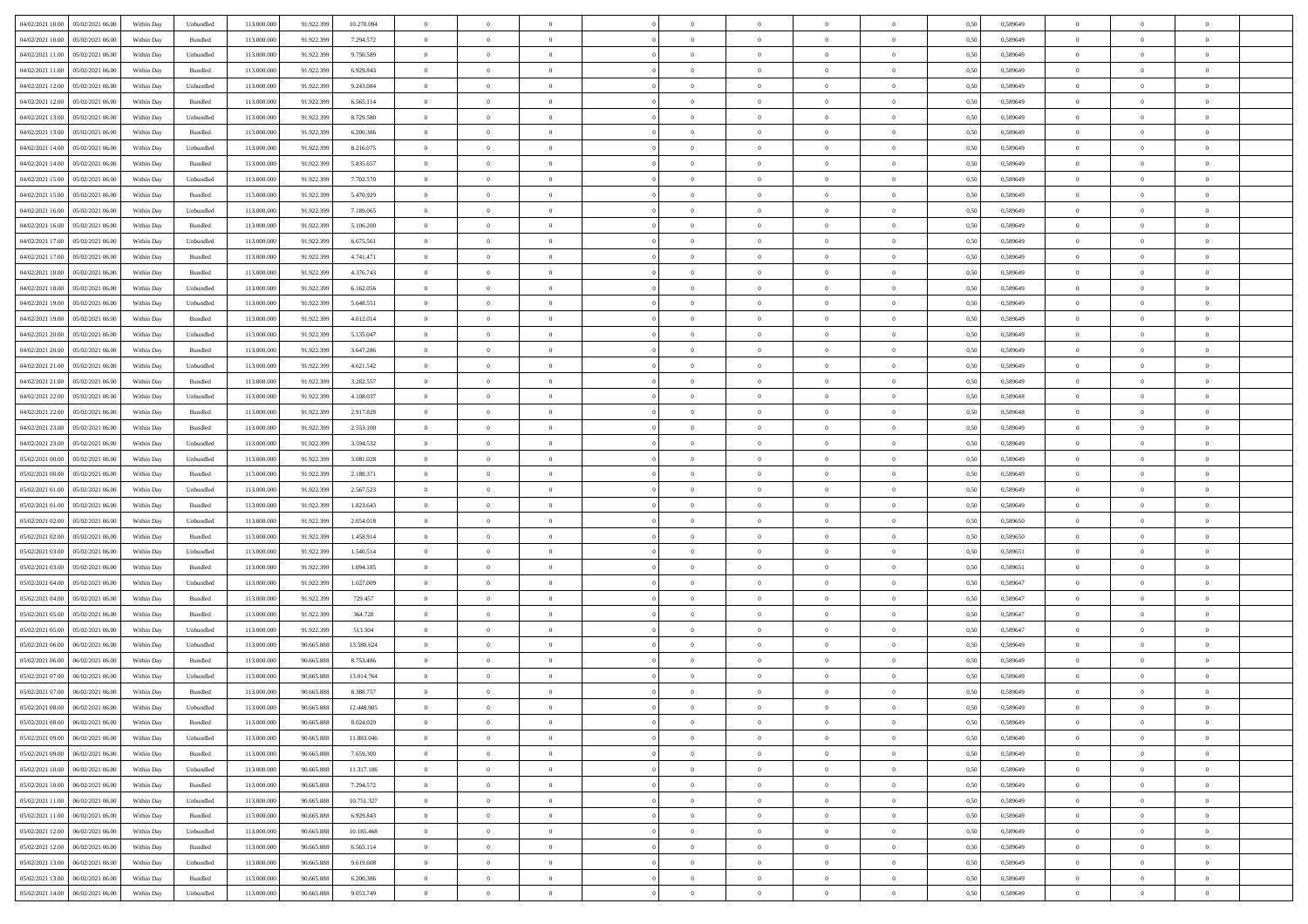| 05/02/2021 14:00   06/02/2021 06:00   |            |           | 113.000.000 |            |            | $\overline{0}$ | $\theta$       |                | $\overline{0}$ | $\theta$       |                | $\theta$       |      | 0,589649 | $\theta$       | $\theta$       | $\overline{0}$ |  |
|---------------------------------------|------------|-----------|-------------|------------|------------|----------------|----------------|----------------|----------------|----------------|----------------|----------------|------|----------|----------------|----------------|----------------|--|
|                                       | Within Day | Bundled   |             | 90.665.888 | 5.835.657  |                |                |                |                |                |                |                | 0,50 |          |                |                |                |  |
| 05/02/2021 15:00<br>06/02/2021 06.00  | Within Day | Bundled   | 113.000.00  | 90.665.88  | 5.470.929  | $\bf{0}$       | $\bf{0}$       | $\bf{0}$       | $\overline{0}$ | $\overline{0}$ | $\overline{0}$ | $\bf{0}$       | 0,50 | 0,589649 | $\,$ 0 $\,$    | $\bf{0}$       | $\overline{0}$ |  |
| 05/02/2021 15:00<br>06/02/2021 06:00  | Within Day | Unbundled | 113,000,000 | 90.665.888 | 8.487.890  | $\overline{0}$ | $\bf{0}$       | $\overline{0}$ | $\bf{0}$       | $\bf{0}$       | $\overline{0}$ | $\bf{0}$       | 0.50 | 0.589649 | $\bf{0}$       | $\overline{0}$ | $\overline{0}$ |  |
| 05/02/2021 16:00<br>06/02/2021 06:00  | Within Day | Unbundled | 113.000.000 | 90.665.888 | 7.922.030  | $\overline{0}$ | $\overline{0}$ | $\overline{0}$ | $\theta$       | $\theta$       | $\overline{0}$ | $\bf{0}$       | 0,50 | 0,589649 | $\theta$       | $\theta$       | $\overline{0}$ |  |
| 05/02/2021 16:00<br>06/02/2021 06.00  | Within Day | Bundled   | 113.000.00  | 90.665.888 | 5.106.200  | $\overline{0}$ | $\overline{0}$ | $\bf{0}$       | $\overline{0}$ | $\theta$       | $\overline{0}$ | $\bf{0}$       | 0,50 | 0,589649 | $\,$ 0 $\,$    | $\bf{0}$       | $\overline{0}$ |  |
| 05/02/2021 17:00<br>06/02/2021 06:00  |            | Unbundled | 113,000,000 | 90.665.888 | 7.356.171  | $\overline{0}$ | $\overline{0}$ | $\overline{0}$ | $\bf{0}$       | $\overline{0}$ | $\theta$       | $\bf{0}$       | 0.50 | 0.589649 | $\,$ 0 $\,$    | $\theta$       | $\overline{0}$ |  |
|                                       | Within Day |           |             |            |            |                |                |                |                |                |                |                |      |          |                |                |                |  |
| 05/02/2021 17:00<br>06/02/2021 06:00  | Within Day | Bundled   | 113.000.000 | 90.665.888 | 4.741.471  | $\overline{0}$ | $\overline{0}$ | $\overline{0}$ | $\overline{0}$ | $\overline{0}$ | $\overline{0}$ | $\bf{0}$       | 0,50 | 0,589649 | $\theta$       | $\theta$       | $\overline{0}$ |  |
| 05/02/2021 18:00<br>06/02/2021 06.00  | Within Day | Unbundled | 113.000.00  | 90.665.888 | 6.790.312  | $\overline{0}$ | $\overline{0}$ | $\bf{0}$       | $\overline{0}$ | $\overline{0}$ | $\overline{0}$ | $\bf{0}$       | 0,50 | 0,589649 | $\,$ 0 $\,$    | $\bf{0}$       | $\overline{0}$ |  |
| 05/02/2021 18:00<br>06/02/2021 06:00  | Within Day | Bundled   | 113,000,000 | 90.665.888 | 4.376.743  | $\overline{0}$ | $\bf{0}$       | $\overline{0}$ | $\bf{0}$       | $\overline{0}$ | $\overline{0}$ | $\bf{0}$       | 0.50 | 0.589649 | $\bf{0}$       | $\overline{0}$ | $\overline{0}$ |  |
| 05/02/2021 19:00<br>06/02/2021 06:00  | Within Day | Unbundled | 113.000.000 | 90.665.888 | 6.224.452  | $\overline{0}$ | $\bf{0}$       | $\overline{0}$ | $\overline{0}$ | $\overline{0}$ | $\overline{0}$ | $\bf{0}$       | 0,50 | 0,589649 | $\,$ 0 $\,$    | $\bf{0}$       | $\overline{0}$ |  |
| 05/02/2021 19:00<br>06/02/2021 06.00  | Within Day | Bundled   | 113.000.00  | 90.665.888 | 4.012.014  | $\bf{0}$       | $\overline{0}$ | $\bf{0}$       | $\bf{0}$       | $\bf{0}$       | $\overline{0}$ | $\bf{0}$       | 0,50 | 0,589649 | $\,$ 0 $\,$    | $\bf{0}$       | $\overline{0}$ |  |
| 05/02/2021 20:00<br>06/02/2021 06:00  | Within Day | Unbundled | 113,000,000 | 90.665.888 | 5.658.593  | $\overline{0}$ | $\bf{0}$       | $\overline{0}$ | $\overline{0}$ | $\bf{0}$       | $\overline{0}$ | $\bf{0}$       | 0.50 | 0.589649 | $\bf{0}$       | $\overline{0}$ | $\bf{0}$       |  |
| 05/02/2021 20:00<br>06/02/2021 06:00  | Within Day | Bundled   | 113.000.000 | 90.665.888 | 3.647.286  | $\overline{0}$ | $\overline{0}$ | $\overline{0}$ | $\theta$       | $\theta$       | $\overline{0}$ | $\bf{0}$       | 0,50 | 0,589649 | $\theta$       | $\theta$       | $\overline{0}$ |  |
|                                       |            |           |             |            |            |                |                |                |                |                |                |                |      |          |                |                |                |  |
| 05/02/2021 21:00<br>06/02/2021 06.00  | Within Day | Unbundled | 113.000.00  | 90.665.888 | 5.092.734  | $\bf{0}$       | $\overline{0}$ | $\bf{0}$       | $\overline{0}$ | $\theta$       | $\overline{0}$ | $\bf{0}$       | 0,50 | 0,589649 | $\,$ 0 $\,$    | $\bf{0}$       | $\overline{0}$ |  |
| 05/02/2021 21:00<br>06/02/2021 06:00  | Within Day | Bundled   | 113,000,000 | 90.665.888 | 3.282.557  | $\overline{0}$ | $\overline{0}$ | $\overline{0}$ | $\bf{0}$       | $\overline{0}$ | $\theta$       | $\bf{0}$       | 0.50 | 0.589649 | $\theta$       | $\theta$       | $\overline{0}$ |  |
| 05/02/2021 22:00<br>06/02/2021 06:00  | Within Day | Unbundled | 113.000.000 | 90.665.888 | 4.526.874  | $\overline{0}$ | $\overline{0}$ | $\overline{0}$ | $\overline{0}$ | $\overline{0}$ | $\overline{0}$ | $\bf{0}$       | 0,50 | 0,589648 | $\theta$       | $\theta$       | $\overline{0}$ |  |
| 05/02/2021 22:00<br>06/02/2021 06.00  | Within Day | Bundled   | 113.000.00  | 90.665.888 | 2.917.828  | $\bf{0}$       | $\overline{0}$ | $\bf{0}$       | $\overline{0}$ | $\bf{0}$       | $\overline{0}$ | $\bf{0}$       | 0,50 | 0,589648 | $\,$ 0 $\,$    | $\bf{0}$       | $\overline{0}$ |  |
| 05/02/2021 23:00<br>06/02/2021 06:00  | Within Day | Unbundled | 113,000,000 | 90.665.888 | 3.961.015  | $\overline{0}$ | $\bf{0}$       | $\overline{0}$ | $\bf{0}$       | $\overline{0}$ | $\overline{0}$ | $\bf{0}$       | 0.50 | 0.589649 | $\bf{0}$       | $\overline{0}$ | $\overline{0}$ |  |
| 05/02/2021 23:00<br>06/02/2021 06:00  | Within Day | Bundled   | 113.000.000 | 90.665.888 | 2.553.100  | $\overline{0}$ | $\bf{0}$       | $\overline{0}$ | $\overline{0}$ | $\overline{0}$ | $\overline{0}$ | $\bf{0}$       | 0,50 | 0,589649 | $\,$ 0 $\,$    | $\theta$       | $\overline{0}$ |  |
| 06/02/2021 00:00<br>06/02/2021 06.00  | Within Day | Unbundled | 113.000.00  | 90.665.888 | 3.395.156  | $\bf{0}$       | $\bf{0}$       | $\bf{0}$       | $\bf{0}$       | $\overline{0}$ | $\overline{0}$ | $\bf{0}$       | 0,50 | 0,589649 | $\,$ 0 $\,$    | $\bf{0}$       | $\overline{0}$ |  |
| 06/02/2021 00:00                      |            | Bundled   | 113,000,000 | 90.665.888 |            |                | $\bf{0}$       | $\overline{0}$ |                | $\bf{0}$       | $\overline{0}$ |                | 0.50 | 0.589649 | $\bf{0}$       | $\overline{0}$ | $\bf{0}$       |  |
| 06/02/2021 06:00                      | Within Day |           |             |            | 2.188.371  | $\overline{0}$ |                |                | $\bf{0}$       |                |                | $\bf{0}$       |      |          |                |                |                |  |
| 06/02/2021 01:00<br>06/02/2021 06:00  | Within Day | Bundled   | 113.000.000 | 90.665.888 | 1.823.643  | $\overline{0}$ | $\overline{0}$ | $\overline{0}$ | $\theta$       | $\theta$       | $\overline{0}$ | $\bf{0}$       | 0,50 | 0,589649 | $\theta$       | $\theta$       | $\overline{0}$ |  |
| 06/02/2021 01:00<br>06/02/2021 06.00  | Within Day | Unbundled | 113.000.00  | 90.665.888 | 2.829.296  | $\bf{0}$       | $\overline{0}$ | $\bf{0}$       | $\overline{0}$ | $\overline{0}$ | $\overline{0}$ | $\bf{0}$       | 0,50 | 0,589649 | $\,$ 0 $\,$    | $\bf{0}$       | $\overline{0}$ |  |
| 06/02/2021 02:00<br>06/02/2021 06:00  | Within Day | Unbundled | 113,000,000 | 90.665.888 | 2.263.437  | $\overline{0}$ | $\overline{0}$ | $\overline{0}$ | $\overline{0}$ | $\overline{0}$ | $\theta$       | $\bf{0}$       | 0.50 | 0.589650 | $\,$ 0 $\,$    | $\theta$       | $\overline{0}$ |  |
| 06/02/2021 02:00<br>06/02/2021 06:00  | Within Day | Bundled   | 113.000.000 | 90.665.888 | 1.458.914  | $\overline{0}$ | $\overline{0}$ | $\overline{0}$ | $\overline{0}$ | $\overline{0}$ | $\overline{0}$ | $\bf{0}$       | 0,50 | 0,589650 | $\theta$       | $\theta$       | $\overline{0}$ |  |
| 06/02/2021 03:00<br>06/02/2021 06.00  | Within Day | Unbundled | 113.000.00  | 90.665.888 | 1.697.578  | $\bf{0}$       | $\overline{0}$ | $\bf{0}$       | $\overline{0}$ | $\theta$       | $\overline{0}$ | $\bf{0}$       | 0,50 | 0,589651 | $\,$ 0 $\,$    | $\bf{0}$       | $\overline{0}$ |  |
| 06/02/2021 03:00<br>06/02/2021 06:00  | Within Day | Bundled   | 113,000,000 | 90.665.888 | 1.094.185  | $\overline{0}$ | $\bf{0}$       | $\overline{0}$ | $\bf{0}$       | $\overline{0}$ | $\overline{0}$ | $\bf{0}$       | 0.50 | 0.589651 | $\bf{0}$       | $\overline{0}$ | $\overline{0}$ |  |
| 06/02/2021 04:00<br>06/02/2021 06:00  | Within Day | Unbundled | 113.000.000 | 90.665.888 | 1.131.718  | $\overline{0}$ | $\overline{0}$ | $\overline{0}$ | $\overline{0}$ | $\overline{0}$ | $\overline{0}$ | $\bf{0}$       | 0,50 | 0,589647 | $\theta$       | $\theta$       | $\overline{0}$ |  |
|                                       |            |           |             |            |            |                |                |                |                |                |                |                |      |          |                |                |                |  |
| 06/02/2021 04:00<br>06/02/2021 06.00  | Within Day | Bundled   | 113.000.00  | 90.665.888 | 729.457    | $\bf{0}$       | $\bf{0}$       | $\bf{0}$       | $\bf{0}$       | $\overline{0}$ | $\overline{0}$ | $\bf{0}$       | 0,50 | 0,589647 | $\,$ 0 $\,$    | $\bf{0}$       | $\overline{0}$ |  |
| 06/02/2021 05:00<br>06/02/2021 06:00  | Within Day | Unbundled | 113,000,000 | 90.665.888 | 565,859    | $\overline{0}$ | $\bf{0}$       | $\overline{0}$ | $\bf{0}$       | $\bf{0}$       | $\overline{0}$ | $\bf{0}$       | 0.50 | 0.589647 | $\bf{0}$       | $\overline{0}$ | $\bf{0}$       |  |
| 06/02/2021 05:00<br>06/02/2021 06:00  | Within Day | Bundled   | 113.000.000 | 90.665.888 | 364,728    | $\overline{0}$ | $\overline{0}$ | $\overline{0}$ | $\overline{0}$ | $\overline{0}$ | $\overline{0}$ | $\bf{0}$       | 0.50 | 0.589647 | $\theta$       | $\theta$       | $\overline{0}$ |  |
| 06/02/2021 06:00<br>07/02/2021 06.00  | Within Day | Unbundled | 113.000.00  | 90.665.888 | 13.580.624 | $\bf{0}$       | $\overline{0}$ | $\bf{0}$       | $\bf{0}$       | $\overline{0}$ | $\overline{0}$ | $\bf{0}$       | 0,50 | 0,589649 | $\,$ 0 $\,$    | $\bf{0}$       | $\overline{0}$ |  |
| 06/02/2021 06:00<br>07/02/2021 06:00  | Within Day | Bundled   | 113,000,000 | 90.665.888 | 8.753.486  | $\overline{0}$ | $\bf{0}$       | $\overline{0}$ | $\bf{0}$       | $\overline{0}$ | $\Omega$       | $\bf{0}$       | 0.50 | 0.589649 | $\,$ 0 $\,$    | $\theta$       | $\overline{0}$ |  |
| 06/02/2021 07:00<br>07/02/2021 06:00  | Within Dav | Unbundled | 113.000.000 | 90.665.888 | 13.014.764 | $\overline{0}$ | $\overline{0}$ | $\overline{0}$ | $\overline{0}$ | $\overline{0}$ | $\overline{0}$ | $\bf{0}$       | 0.50 | 0.589649 | $\theta$       | $\theta$       | $\overline{0}$ |  |
| 06/02/2021 07:00<br>07/02/2021 06.00  | Within Day | Bundled   | 113.000.00  | 90.665.888 | 8.388.757  | $\bf{0}$       | $\bf{0}$       | $\bf{0}$       | $\overline{0}$ | $\overline{0}$ | $\overline{0}$ | $\bf{0}$       | 0,50 | 0,589649 | $\,$ 0 $\,$    | $\bf{0}$       | $\overline{0}$ |  |
| 06/02/2021 08:00<br>07/02/2021 06:00  | Within Day | Unbundled | 113,000,000 | 90.665.888 | 12.448.905 | $\overline{0}$ | $\bf{0}$       | $\overline{0}$ | $\bf{0}$       | $\overline{0}$ | $\overline{0}$ | $\bf{0}$       | 0.50 | 0.589649 | $\bf{0}$       | $\overline{0}$ | $\overline{0}$ |  |
| 06/02/2021 08:00<br>07/02/2021 06:00  | Within Dav | Bundled   | 113.000.000 | 90.665.888 | 8.024.029  | $\overline{0}$ | $\overline{0}$ | $\overline{0}$ | $\overline{0}$ | $\overline{0}$ | $\overline{0}$ | $\bf{0}$       | 0.50 | 0.589649 | $\theta$       | $\theta$       | $\overline{0}$ |  |
|                                       |            |           |             |            |            |                |                |                |                |                |                |                |      |          |                |                |                |  |
| 06/02/2021 09:00<br>07/02/2021 06.00  | Within Day | Unbundled | 113.000.00  | 90.665.888 | 11.883.046 | $\bf{0}$       | $\bf{0}$       | $\bf{0}$       | $\bf{0}$       | $\overline{0}$ | $\overline{0}$ | $\bf{0}$       | 0,50 | 0,589649 | $\,$ 0 $\,$    | $\bf{0}$       | $\overline{0}$ |  |
| 06/02/2021 09:00<br>07/02/2021 06:00  | Within Day | Bundled   | 113,000,000 | 90.665.888 | 7.659.300  | $\overline{0}$ | $\bf{0}$       | $\overline{0}$ | $\overline{0}$ | $\bf{0}$       | $\overline{0}$ | $\bf{0}$       | 0.50 | 0.589649 | $\bf{0}$       | $\overline{0}$ | $\bf{0}$       |  |
| 06/02/2021 10:00<br>07/02/2021 06:00  | Within Dav | Unbundled | 113.000.000 | 90.665.888 | 11.317.186 | $\overline{0}$ | $\overline{0}$ | $\overline{0}$ | $\overline{0}$ | $\overline{0}$ | $\overline{0}$ | $\bf{0}$       | 0.50 | 0.589649 | $\theta$       | $\theta$       | $\overline{0}$ |  |
| 06/02/2021 10:00<br>07/02/2021 06.00  | Within Day | Bundled   | 113.000.00  | 90.665.888 | 7.294.572  | $\bf{0}$       | $\bf{0}$       | $\bf{0}$       | $\bf{0}$       | $\overline{0}$ | $\overline{0}$ | $\bf{0}$       | 0,50 | 0,589649 | $\,$ 0 $\,$    | $\bf{0}$       | $\overline{0}$ |  |
| 06/02/2021 11:00<br>07/02/2021 06:00  | Within Day | Bundled   | 113,000,000 | 90.665.888 | 6.929.843  | $\overline{0}$ | $\overline{0}$ | $\overline{0}$ | $\overline{0}$ | $\overline{0}$ | $\Omega$       | $\bf{0}$       | 0.50 | 0.589649 | $\bf{0}$       | $\theta$       | $\overline{0}$ |  |
| 06/02/2021 11:00<br>07/02/2021 06:00  | Within Dav | Unbundled | 113.000.000 | 90.665.888 | 10.751.327 | $\overline{0}$ | $\overline{0}$ | $\Omega$       | $\overline{0}$ | $\theta$       | $\Omega$       | $\overline{0}$ | 0.5( | 0.589649 | $\theta$       | $\theta$       | $\overline{0}$ |  |
| 06/02/2021 12:00<br>07/02/2021 06:00  | Within Day | Unbundled | 113.000.000 | 90.665.888 | 10.185.468 | $\bf{0}$       | $\bf{0}$       | $\bf{0}$       | $\bf{0}$       | $\bf{0}$       | $\overline{0}$ | $\bf{0}$       | 0,50 | 0,589649 | $\,$ 0 $\,$    | $\bf{0}$       | $\overline{0}$ |  |
| $06/02/2021$ 12.00 $07/02/2021$ 06.00 | Within Day | Bundled   | 113.000.000 | 90.665.888 | 6.565.114  | $\bf{0}$       | $\Omega$       |                | $\Omega$       |                |                |                | 0,50 | 0.589649 | $\bf{0}$       | $\overline{0}$ |                |  |
| 06/02/2021 13:00 07/02/2021 06:00     | Within Day | Unbundled | 113.000.000 | 90.665.888 | 9.619.608  | $\overline{0}$ | $\overline{0}$ | $\Omega$       | $\theta$       | $\overline{0}$ | $\overline{0}$ | $\bf{0}$       | 0,50 | 0,589649 | $\theta$       | $\theta$       | $\overline{0}$ |  |
|                                       |            |           |             |            |            |                |                |                |                |                |                |                |      |          |                |                |                |  |
| 06/02/2021 13:00<br>07/02/2021 06:00  | Within Day | Bundled   | 113.000.00  | 90.665.888 | 6.200.386  | $\overline{0}$ | $\bf{0}$       | $\overline{0}$ | $\overline{0}$ | $\bf{0}$       | $\overline{0}$ | $\bf{0}$       | 0,50 | 0,589649 | $\bf{0}$       | $\overline{0}$ | $\bf{0}$       |  |
| 06/02/2021 14:00 07/02/2021 06:00     | Within Day | Unbundled | 113,000,000 | 90.665.888 | 9.053.749  | $\overline{0}$ | $\bf{0}$       | $\overline{0}$ | $\overline{0}$ | $\mathbf{0}$   | $\overline{0}$ | $\,$ 0 $\,$    | 0.50 | 0.589649 | $\overline{0}$ | $\bf{0}$       | $\bf{0}$       |  |
| 06/02/2021 14:00 07/02/2021 06:00     | Within Dav | Bundled   | 113.000.000 | 90.665.888 | 5.835.657  | $\overline{0}$ | $\overline{0}$ | $\overline{0}$ | $\overline{0}$ | $\overline{0}$ | $\overline{0}$ | $\bf{0}$       | 0,50 | 0.589649 | $\theta$       | $\theta$       | $\overline{0}$ |  |
| 06/02/2021 15:00<br>07/02/2021 06:00  | Within Day | Unbundled | 113.000.000 | 90.665.888 | 8.487.890  | $\overline{0}$ | $\bf{0}$       | $\overline{0}$ | $\overline{0}$ | $\bf{0}$       | $\overline{0}$ | $\bf{0}$       | 0,50 | 0,589649 | $\bf{0}$       | $\overline{0}$ | $\overline{0}$ |  |
| 07/02/2021 06:00<br>06/02/2021 15:00  | Within Day | Bundled   | 113,000,000 | 90.665.888 | 5.470.929  | $\overline{0}$ | $\bf{0}$       | $\overline{0}$ | $\overline{0}$ | $\overline{0}$ | $\overline{0}$ | $\bf{0}$       | 0.50 | 0.589649 | $\,$ 0 $\,$    | $\overline{0}$ | $\,$ 0         |  |
| 06/02/2021 16:00 07/02/2021 06:00     | Within Dav | Bundled   | 113.000.000 | 90.665.888 | 5.106.200  | $\overline{0}$ | $\overline{0}$ | $\overline{0}$ | $\overline{0}$ | $\overline{0}$ | $\overline{0}$ | $\bf{0}$       | 0,50 | 0.589649 | $\overline{0}$ | $\theta$       | $\overline{0}$ |  |
| 06/02/2021 16:00<br>07/02/2021 06:00  | Within Day | Unbundled | 113.000.00  | 90.665.888 | 7.922.030  | $\overline{0}$ | $\overline{0}$ | $\overline{0}$ | $\overline{0}$ | $\overline{0}$ | $\overline{0}$ | $\bf{0}$       | 0,50 | 0,589649 | $\bf{0}$       | $\overline{0}$ | $\,$ 0         |  |
|                                       |            |           |             |            |            |                |                |                |                |                |                |                |      |          |                |                |                |  |
| 06/02/2021 17:00 07/02/2021 06:00     | Within Day | Unbundled | 113,000,000 | 90.665.888 | 7.356.171  | $\overline{0}$ | $\overline{0}$ | $\overline{0}$ | $\overline{0}$ | $\overline{0}$ | $\overline{0}$ | $\bf{0}$       | 0.50 | 0.589649 | $\mathbf{0}$   | $\bf{0}$       | $\,$ 0         |  |
| 06/02/2021 17:00 07/02/2021 06:00     | Within Dav | Bundled   | 113.000.000 | 90.665.888 | 4.741.471  | $\overline{0}$ | $\overline{0}$ | $\overline{0}$ | $\overline{0}$ | $\overline{0}$ | $\overline{0}$ | $\bf{0}$       | 0,50 | 0.589649 | $\overline{0}$ | $\theta$       | $\overline{0}$ |  |
| 06/02/2021 18:00<br>07/02/2021 06:00  | Within Day | Unbundled | 113.000.00  | 90.665.888 | 6.790.312  | $\overline{0}$ | $\bf{0}$       | $\overline{0}$ | $\bf{0}$       | $\overline{0}$ | $\bf{0}$       | $\bf{0}$       | 0,50 | 0,589649 | $\bf{0}$       | $\,$ 0 $\,$    | $\bf{0}$       |  |
| 06/02/2021 18:00 07/02/2021 06:00     | Within Day | Bundled   | 113.000.000 | 90.665.888 | 4.376.743  | $\overline{0}$ | $\bf{0}$       | $\overline{0}$ | $\overline{0}$ | $\,$ 0 $\,$    | $\overline{0}$ | $\bf{0}$       | 0,50 | 0,589649 | $\overline{0}$ | $\,$ 0 $\,$    | $\,$ 0 $\,$    |  |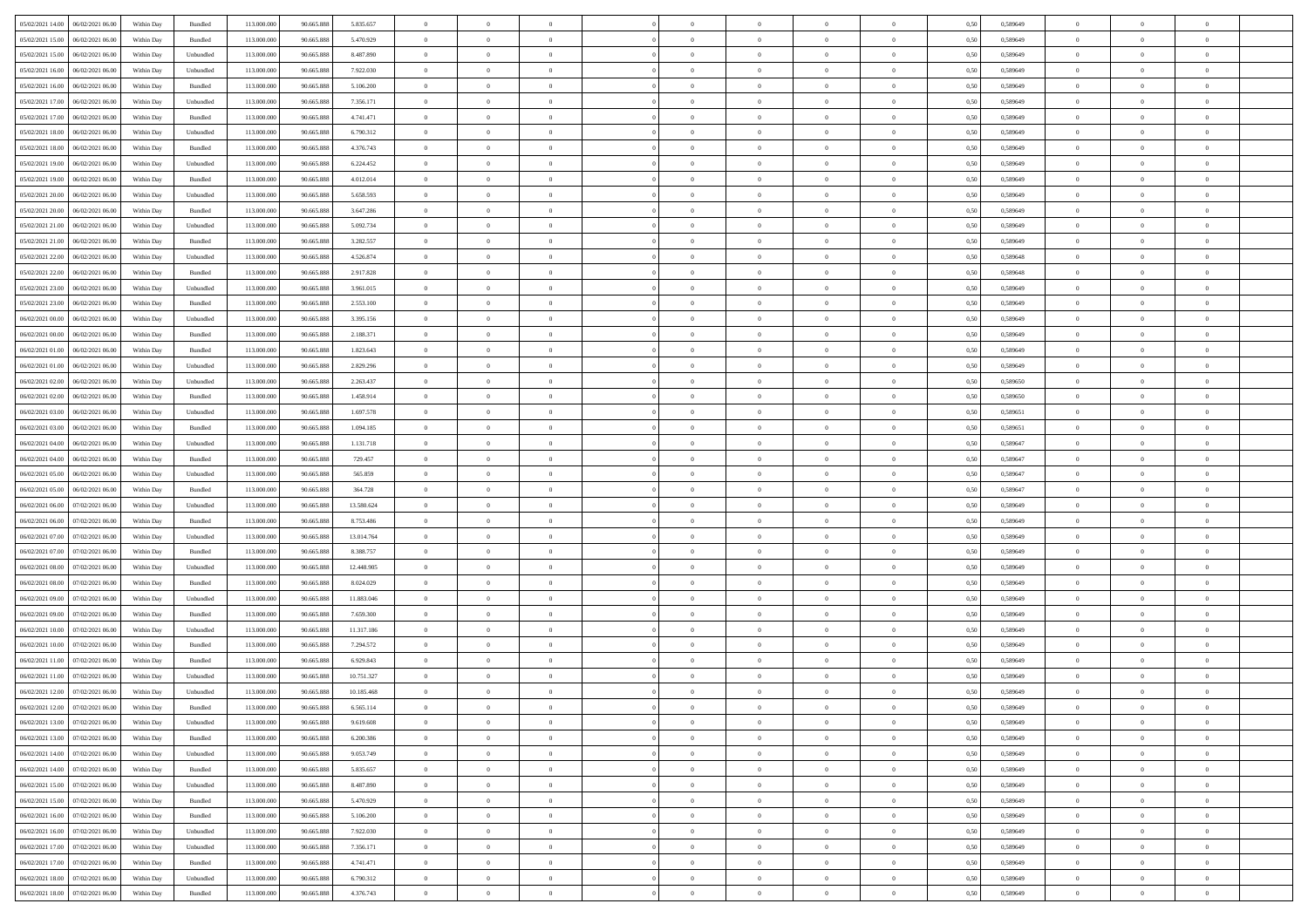| 06/02/2021 19:00 07/02/2021 06:00            | Within Day | Unbundled                   | 113.000.000 | 90.665.888 | 6.224.452  | $\overline{0}$ | $\overline{0}$ |                | $\overline{0}$ | $\theta$       |                | $\theta$       | 0,50 | 0,589649 | $\theta$       | $\theta$       | $\overline{0}$ |  |
|----------------------------------------------|------------|-----------------------------|-------------|------------|------------|----------------|----------------|----------------|----------------|----------------|----------------|----------------|------|----------|----------------|----------------|----------------|--|
| 06/02/2021 19:00<br>07/02/2021 06:00         | Within Day | Bundled                     | 113.000.00  | 90.665.888 | 4.012.014  | $\bf{0}$       | $\bf{0}$       | $\bf{0}$       | $\bf{0}$       | $\overline{0}$ | $\overline{0}$ | $\bf{0}$       | 0,50 | 0,589649 | $\,$ 0 $\,$    | $\bf{0}$       | $\overline{0}$ |  |
| 06/02/2021 20:00<br>07/02/2021 06:00         | Within Day | Unbundled                   | 113,000,000 | 90.665.888 | 5.658.593  | $\overline{0}$ | $\bf{0}$       | $\overline{0}$ | $\bf{0}$       | $\bf{0}$       | $\overline{0}$ | $\bf{0}$       | 0.50 | 0.589649 | $\bf{0}$       | $\overline{0}$ | $\overline{0}$ |  |
| 06/02/2021 20:00<br>07/02/2021 06:00         | Within Day | Bundled                     | 113.000.000 | 90.665.888 | 3.647.286  | $\overline{0}$ | $\overline{0}$ | $\overline{0}$ | $\overline{0}$ | $\theta$       | $\overline{0}$ | $\bf{0}$       | 0,50 | 0,589649 | $\theta$       | $\theta$       | $\overline{0}$ |  |
| 06/02/2021 21:00<br>07/02/2021 06.00         | Within Day | Unbundled                   | 113.000.00  | 90.665.888 | 5.092.734  | $\bf{0}$       | $\overline{0}$ | $\bf{0}$       | $\overline{0}$ | $\theta$       | $\overline{0}$ | $\bf{0}$       | 0,50 | 0,589649 | $\,$ 0 $\,$    | $\bf{0}$       | $\overline{0}$ |  |
|                                              |            |                             |             |            |            |                |                |                |                |                |                |                |      |          |                |                |                |  |
| 06/02/2021 21:00<br>07/02/2021 06:00         | Within Day | Bundled                     | 113,000,000 | 90.665.888 | 3.282.557  | $\overline{0}$ | $\bf{0}$       | $\overline{0}$ | $\bf{0}$       | $\overline{0}$ | $\theta$       | $\bf{0}$       | 0.50 | 0.589649 | $\,$ 0 $\,$    | $\theta$       | $\overline{0}$ |  |
| 06/02/2021 22:00<br>07/02/2021 06:00         | Within Day | Bundled                     | 113.000.000 | 90.665.888 | 2.917.828  | $\overline{0}$ | $\overline{0}$ | $\overline{0}$ | $\overline{0}$ | $\overline{0}$ | $\overline{0}$ | $\bf{0}$       | 0,50 | 0,589648 | $\theta$       | $\theta$       | $\overline{0}$ |  |
| 06/02/2021 22:00<br>07/02/2021 06.00         | Within Day | Unbundled                   | 113.000.00  | 90.665.888 | 4.526.874  | $\bf{0}$       | $\bf{0}$       | $\bf{0}$       | $\overline{0}$ | $\overline{0}$ | $\overline{0}$ | $\bf{0}$       | 0,50 | 0,589648 | $\,$ 0 $\,$    | $\bf{0}$       | $\overline{0}$ |  |
| 06/02/2021 23:00<br>07/02/2021 06:00         | Within Day | Unbundled                   | 113,000,000 | 90.665.888 | 3.961.015  | $\overline{0}$ | $\bf{0}$       | $\overline{0}$ | $\bf{0}$       | $\overline{0}$ | $\overline{0}$ | $\bf{0}$       | 0.50 | 0.589649 | $\bf{0}$       | $\overline{0}$ | $\overline{0}$ |  |
| 06/02/2021 23:00<br>07/02/2021 06:00         | Within Day | Bundled                     | 113.000.000 | 90.665.888 | 2.553.100  | $\overline{0}$ | $\bf{0}$       | $\overline{0}$ | $\overline{0}$ | $\overline{0}$ | $\overline{0}$ | $\bf{0}$       | 0,50 | 0,589649 | $\,$ 0 $\,$    | $\,$ 0 $\,$    | $\overline{0}$ |  |
| 07/02/2021 00:00<br>07/02/2021 06.00         | Within Day | Unbundled                   | 113.000.00  | 90.665.888 | 3.395.156  | $\bf{0}$       | $\bf{0}$       | $\bf{0}$       | $\bf{0}$       | $\overline{0}$ | $\overline{0}$ | $\bf{0}$       | 0,50 | 0,589649 | $\,$ 0 $\,$    | $\bf{0}$       | $\overline{0}$ |  |
| 07/02/2021 00:00<br>07/02/2021 06:00         | Within Day | Bundled                     | 113,000,000 | 90.665.888 | 2.188.371  | $\overline{0}$ | $\bf{0}$       | $\overline{0}$ | $\overline{0}$ | $\bf{0}$       | $\overline{0}$ | $\bf{0}$       | 0.50 | 0.589649 | $\bf{0}$       | $\,$ 0 $\,$    | $\,$ 0         |  |
|                                              |            |                             |             |            |            | $\overline{0}$ | $\overline{0}$ | $\overline{0}$ | $\theta$       | $\theta$       | $\overline{0}$ |                |      |          | $\,$ 0 $\,$    | $\theta$       |                |  |
| 07/02/2021 01:00<br>07/02/2021 06:00         | Within Day | Unbundled                   | 113.000.000 | 90.665.888 | 2.829.296  |                |                |                |                |                |                | $\bf{0}$       | 0,50 | 0,589649 |                |                | $\overline{0}$ |  |
| 07/02/2021 01:00<br>07/02/2021 06.00         | Within Day | Bundled                     | 113.000.00  | 90.665.888 | 1.823.643  | $\bf{0}$       | $\overline{0}$ | $\bf{0}$       | $\overline{0}$ | $\bf{0}$       | $\overline{0}$ | $\bf{0}$       | 0,50 | 0,589649 | $\,$ 0 $\,$    | $\bf{0}$       | $\overline{0}$ |  |
| 07/02/2021 02:00<br>07/02/2021 06:00         | Within Day | Unbundled                   | 113,000,000 | 90.665.888 | 2.263.437  | $\overline{0}$ | $\bf{0}$       | $\overline{0}$ | $\bf{0}$       | $\overline{0}$ | $\theta$       | $\bf{0}$       | 0.50 | 0.589650 | $\,$ 0 $\,$    | $\theta$       | $\overline{0}$ |  |
| 07/02/2021 02:00<br>07/02/2021 06:00         | Within Day | Bundled                     | 113.000.000 | 90.665.888 | 1.458.914  | $\overline{0}$ | $\overline{0}$ | $\overline{0}$ | $\overline{0}$ | $\overline{0}$ | $\overline{0}$ | $\bf{0}$       | 0,50 | 0,589650 | $\theta$       | $\theta$       | $\overline{0}$ |  |
| 07/02/2021 03:00<br>07/02/2021 06.00         | Within Day | Unbundled                   | 113.000.00  | 90.665.888 | 1.697.578  | $\bf{0}$       | $\bf{0}$       | $\bf{0}$       | $\overline{0}$ | $\overline{0}$ | $\overline{0}$ | $\bf{0}$       | 0,50 | 0,589651 | $\,$ 0 $\,$    | $\bf{0}$       | $\overline{0}$ |  |
| 07/02/2021 03:00<br>07/02/2021 06:00         | Within Day | Bundled                     | 113,000,000 | 90.665.888 | 1.094.185  | $\overline{0}$ | $\bf{0}$       | $\overline{0}$ | $\bf{0}$       | $\overline{0}$ | $\overline{0}$ | $\bf{0}$       | 0.50 | 0.589651 | $\bf{0}$       | $\overline{0}$ | $\overline{0}$ |  |
| 07/02/2021 04:00<br>07/02/2021 06:00         | Within Day | Unbundled                   | 113.000.000 | 90.665.888 | 1.131.718  | $\overline{0}$ | $\bf{0}$       | $\overline{0}$ | $\overline{0}$ | $\overline{0}$ | $\overline{0}$ | $\bf{0}$       | 0,50 | 0,589647 | $\,$ 0 $\,$    | $\bf{0}$       | $\overline{0}$ |  |
| 07/02/2021 04:00<br>07/02/2021 06.00         | Within Day | Bundled                     | 113.000.00  | 90.665.888 | 729.457    | $\bf{0}$       | $\bf{0}$       | $\bf{0}$       | $\bf{0}$       | $\overline{0}$ | $\overline{0}$ | $\bf{0}$       | 0,50 | 0,589647 | $\,$ 0 $\,$    | $\bf{0}$       | $\overline{0}$ |  |
|                                              |            |                             |             |            |            |                |                |                |                |                |                |                |      |          |                |                |                |  |
| 07/02/2021 05:00<br>07/02/2021 06:00         | Within Day | Unbundled                   | 113,000,000 | 90.665.888 | 565,859    | $\overline{0}$ | $\bf{0}$       | $\overline{0}$ | $\overline{0}$ | $\bf{0}$       | $\overline{0}$ | $\bf{0}$       | 0.50 | 0.589647 | $\bf{0}$       | $\overline{0}$ | $\,$ 0         |  |
| 07/02/2021 05:00<br>07/02/2021 06:00         | Within Day | Bundled                     | 113.000.000 | 90.665.888 | 364.728    | $\overline{0}$ | $\overline{0}$ | $\overline{0}$ | $\theta$       | $\theta$       | $\overline{0}$ | $\bf{0}$       | 0,50 | 0,589647 | $\theta$       | $\theta$       | $\overline{0}$ |  |
| 07/02/2021 06:00<br>08/02/2021 06:00         | Within Day | Unbundled                   | 113.000.00  | 90.665.888 | 14.360.365 | $\bf{0}$       | $\bf{0}$       | $\bf{0}$       | $\bf{0}$       | $\overline{0}$ | $\overline{0}$ | $\bf{0}$       | 0,50 | 0,589649 | $\,$ 0 $\,$    | $\bf{0}$       | $\overline{0}$ |  |
| 07/02/2021 06:00<br>08/02/2021 06:00         | Within Day | Bundled                     | 113,000,000 | 90.665.888 | 7.973.745  | $\overline{0}$ | $\bf{0}$       | $\overline{0}$ | $\bf{0}$       | $\overline{0}$ | $\theta$       | $\bf{0}$       | 0.50 | 0.589649 | $\,$ 0 $\,$    | $\theta$       | $\overline{0}$ |  |
| 07/02/2021 07:00<br>08/02/2021 06:00         | Within Day | Unbundled                   | 113.000.000 | 90.665.888 | 13.762.016 | $\overline{0}$ | $\overline{0}$ | $\overline{0}$ | $\overline{0}$ | $\overline{0}$ | $\overline{0}$ | $\bf{0}$       | 0,50 | 0,589649 | $\,$ 0 $\,$    | $\theta$       | $\overline{0}$ |  |
| 07/02/2021 07:00<br>08/02/2021 06:00         | Within Day | Bundled                     | 113.000.00  | 90.665.888 | 7.641.505  | $\bf{0}$       | $\overline{0}$ | $\bf{0}$       | $\overline{0}$ | $\bf{0}$       | $\overline{0}$ | $\bf{0}$       | 0,50 | 0,589649 | $\,$ 0 $\,$    | $\bf{0}$       | $\overline{0}$ |  |
| 07/02/2021 08:00<br>08/02/2021 06:00         | Within Day | Bundled                     | 113,000,000 | 90.665.888 | 7.309.266  | $\overline{0}$ | $\bf{0}$       | $\overline{0}$ | $\bf{0}$       | $\overline{0}$ | $\overline{0}$ | $\bf{0}$       | 0.50 | 0.589649 | $\bf{0}$       | $\overline{0}$ | $\overline{0}$ |  |
| 07/02/2021 08:00<br>08/02/2021 06:00         | Within Day | Unbundled                   | 113.000.000 | 90.665.888 | 13.163.668 | $\overline{0}$ | $\bf{0}$       | $\overline{0}$ | $\overline{0}$ | $\overline{0}$ | $\overline{0}$ | $\bf{0}$       | 0,50 | 0,589649 | $\theta$       | $\theta$       | $\overline{0}$ |  |
| 08/02/2021 06:00                             | Within Day | Unbundled                   | 113.000.00  | 90.665.888 | 12.565.319 | $\bf{0}$       | $\bf{0}$       | $\bf{0}$       | $\bf{0}$       | $\overline{0}$ | $\overline{0}$ | $\bf{0}$       | 0,50 | 0,589649 | $\,$ 0 $\,$    | $\bf{0}$       | $\overline{0}$ |  |
| 07/02/2021 09:00                             |            |                             |             |            |            |                |                |                |                |                |                |                |      |          |                |                |                |  |
| 07/02/2021 09:00<br>08/02/2021 06:00         | Within Day | Bundled                     | 113,000,000 | 90.665.888 | 6.977.027  | $\overline{0}$ | $\bf{0}$       | $\overline{0}$ | $\overline{0}$ | $\bf{0}$       | $\overline{0}$ | $\bf{0}$       | 0.50 | 0.589649 | $\bf{0}$       | $\,$ 0 $\,$    | $\,$ 0         |  |
| 07/02/2021 11:00<br>08/02/2021 06:00         | Within Day | Unbundled                   | 113.000.000 | 90.665.888 | 11.368.622 | $\overline{0}$ | $\overline{0}$ | $\overline{0}$ | $\overline{0}$ | $\overline{0}$ | $\overline{0}$ | $\bf{0}$       | 0.50 | 0.589649 | $\theta$       | $\theta$       | $\overline{0}$ |  |
| 07/02/2021 11:00<br>08/02/2021 06:00         | Within Day | Bundled                     | 113.000.00  | 90.665.888 | 6.312.548  | $\bf{0}$       | $\bf{0}$       | $\bf{0}$       | $\bf{0}$       | $\overline{0}$ | $\overline{0}$ | $\bf{0}$       | 0,50 | 0,589649 | $\,$ 0 $\,$    | $\bf{0}$       | $\overline{0}$ |  |
| 07/02/2021 12:00<br>08/02/2021 06:00         | Within Day | Unbundled                   | 113,000,000 | 90.665.888 | 10.770.273 | $\overline{0}$ | $\bf{0}$       | $\overline{0}$ | $\bf{0}$       | $\overline{0}$ | $\overline{0}$ | $\bf{0}$       | 0.50 | 0.589649 | $\,$ 0 $\,$    | $\bf{0}$       | $\overline{0}$ |  |
| 07/02/2021 12:00<br>08/02/2021 06:00         | Within Dav | Bundled                     | 113.000.000 | 90.665.888 | 5.980.309  | $\overline{0}$ | $\overline{0}$ | $\overline{0}$ | $\overline{0}$ | $\overline{0}$ | $\overline{0}$ | $\bf{0}$       | 0.50 | 0.589649 | $\theta$       | $\theta$       | $\overline{0}$ |  |
| 07/02/2021 13:00<br>08/02/2021 06:00         | Within Day | Unbundled                   | 113.000.00  | 90.665.888 | 10.171.925 | $\bf{0}$       | $\bf{0}$       | $\bf{0}$       | $\bf{0}$       | $\overline{0}$ | $\overline{0}$ | $\bf{0}$       | 0,50 | 0,589649 | $\,$ 0 $\,$    | $\bf{0}$       | $\overline{0}$ |  |
| 07/02/2021 13:00<br>08/02/2021 06:00         | Within Day | Bundled                     | 113,000,000 | 90.665.888 | 5.648.069  | $\overline{0}$ | $\bf{0}$       | $\overline{0}$ | $\bf{0}$       | $\overline{0}$ | $\overline{0}$ | $\bf{0}$       | 0.50 | 0.589649 | $\bf{0}$       | $\overline{0}$ | $\overline{0}$ |  |
| 07/02/2021 14:00<br>08/02/2021 06:00         | Within Day | Unbundled                   | 113.000.000 | 90.665.888 | 9.573.576  | $\overline{0}$ | $\overline{0}$ | $\overline{0}$ | $\overline{0}$ | $\overline{0}$ | $\overline{0}$ | $\bf{0}$       | 0.50 | 0.589649 | $\theta$       | $\theta$       | $\overline{0}$ |  |
|                                              |            |                             |             |            |            |                |                |                |                |                |                |                |      |          |                |                |                |  |
| 07/02/2021 14:00<br>08/02/2021 06:00         | Within Day | Bundled                     | 113.000.00  | 90.665.888 | 5.315.830  | $\bf{0}$       | $\bf{0}$       | $\bf{0}$       | $\bf{0}$       | $\overline{0}$ | $\overline{0}$ | $\bf{0}$       | 0,50 | 0,589649 | $\,$ 0 $\,$    | $\bf{0}$       | $\overline{0}$ |  |
| 07/02/2021 15:00<br>08/02/2021 06:00         | Within Day | Unbundled                   | 113,000,000 | 90.665.888 | 8.975.228  | $\overline{0}$ | $\bf{0}$       | $\overline{0}$ | $\overline{0}$ | $\bf{0}$       | $\overline{0}$ | $\bf{0}$       | 0.50 | 0.589649 | $\bf{0}$       | $\,$ 0 $\,$    | $\overline{0}$ |  |
| 07/02/2021 15:00<br>08/02/2021 06:00         | Within Dav | Bundled                     | 113.000.000 | 90.665.888 | 4.983.590  | $\overline{0}$ | $\overline{0}$ | $\overline{0}$ | $\overline{0}$ | $\overline{0}$ | $\overline{0}$ | $\bf{0}$       | 0.50 | 0.589649 | $\theta$       | $\theta$       | $\overline{0}$ |  |
| 07/02/2021 16:00<br>08/02/2021 06:00         | Within Day | Unbundled                   | 113.000.00  | 90.665.888 | 8.376.879  | $\bf{0}$       | $\bf{0}$       | $\bf{0}$       | $\bf{0}$       | $\overline{0}$ | $\overline{0}$ | $\bf{0}$       | 0,50 | 0,589649 | $\,$ 0 $\,$    | $\bf{0}$       | $\overline{0}$ |  |
| 07/02/2021 16:00<br>08/02/2021 06:00         | Within Day | Bundled                     | 113,000,000 | 90.665.888 | 4.651.351  | $\overline{0}$ | $\overline{0}$ | $\overline{0}$ | $\bf{0}$       | $\overline{0}$ | $\Omega$       | $\bf{0}$       | 0.50 | 0.589649 | $\bf{0}$       | $\theta$       | $\overline{0}$ |  |
| 07/02/2021 17:00<br>08/02/2021 06:00         | Within Dav | Unbundled                   | 113.000.000 | 90.665.888 | 7.778.531  | $\overline{0}$ | $\overline{0}$ | $\Omega$       | $\theta$       | $\theta$       | $\overline{0}$ | $\overline{0}$ | 0.5( | 0.589649 | $\theta$       | $\theta$       | $\overline{0}$ |  |
| 07/02/2021 17:00<br>08/02/2021 06:00         | Within Day | Bundled                     | 113.000.000 | 90.665.888 | 4.319.112  | $\bf{0}$       | $\bf{0}$       | $\bf{0}$       | $\bf{0}$       | $\bf{0}$       | $\overline{0}$ | $\bf{0}$       | 0,50 | 0,589649 | $\,$ 0 $\,$    | $\bf{0}$       | $\overline{0}$ |  |
| $07/02/2021\ 18.00 \qquad 08/02/2021\ 06.00$ | Within Day | $\ensuremath{\mathsf{Unb}}$ | 113.000.000 | 90.665.888 | 7.180.182  | $\bf{0}$       | $\theta$       |                | $\overline{0}$ |                |                |                | 0,50 | 0.589649 | $\bf{0}$       | $\overline{0}$ |                |  |
| 07/02/2021 18:00 08/02/2021 06:00            | Within Day | Bundled                     | 113.000.000 | 90.665.888 | 3.986.872  | $\overline{0}$ | $\overline{0}$ | $\Omega$       | $\theta$       | $\overline{0}$ | $\overline{0}$ | $\bf{0}$       | 0,50 | 0,589649 | $\theta$       | $\theta$       | $\overline{0}$ |  |
|                                              |            |                             |             |            |            |                |                |                |                |                |                |                |      |          |                |                |                |  |
| 07/02/2021 19:00<br>08/02/2021 06:00         | Within Day | Bundled                     | 113.000.00  | 90.665.888 | 3.654.633  | $\overline{0}$ | $\bf{0}$       | $\overline{0}$ | $\overline{0}$ | $\bf{0}$       | $\overline{0}$ | $\bf{0}$       | 0,50 | 0,589649 | $\bf{0}$       | $\overline{0}$ | $\bf{0}$       |  |
| 07/02/2021 19:00  08/02/2021 06:00           | Within Day | Unbundled                   | 113,000,000 | 90.665.888 | 6.581.834  | $\overline{0}$ | $\bf{0}$       | $\overline{0}$ | $\overline{0}$ | $\mathbf{0}$   | $\overline{0}$ | $\,$ 0 $\,$    | 0.50 | 0.589649 | $\overline{0}$ | $\bf{0}$       | $\,$ 0 $\,$    |  |
| 07/02/2021 20:00 08/02/2021 06:00            | Within Dav | Unbundled                   | 113.000.000 | 90.665.888 | 5.983.485  | $\overline{0}$ | $\overline{0}$ | $\overline{0}$ | $\overline{0}$ | $\overline{0}$ | $\overline{0}$ | $\bf{0}$       | 0,50 | 0.589649 | $\theta$       | $\theta$       | $\overline{0}$ |  |
| 07/02/2021 20:00<br>08/02/2021 06:00         | Within Day | Bundled                     | 113.000.000 | 90.665.888 | 3.322.393  | $\overline{0}$ | $\bf{0}$       | $\overline{0}$ | $\overline{0}$ | $\bf{0}$       | $\overline{0}$ | $\bf{0}$       | 0,50 | 0,589649 | $\bf{0}$       | $\overline{0}$ | $\overline{0}$ |  |
| 07/02/2021 21:00   08/02/2021 06:00          | Within Day | Unbundled                   | 113,000,000 | 90.665.888 | 5.385.136  | $\overline{0}$ | $\bf{0}$       | $\overline{0}$ | $\overline{0}$ | $\bf{0}$       | $\overline{0}$ | $\bf{0}$       | 0.50 | 0.589649 | $\,$ 0 $\,$    | $\overline{0}$ | $\,$ 0         |  |
| 07/02/2021 21:00<br>08/02/2021 06:00         | Within Dav | Bundled                     | 113.000.000 | 90.665.888 | 2.990.154  | $\overline{0}$ | $\overline{0}$ | $\overline{0}$ | $\overline{0}$ | $\overline{0}$ | $\overline{0}$ | $\bf{0}$       | 0,50 | 0.589649 | $\overline{0}$ | $\theta$       | $\overline{0}$ |  |
| 07/02/2021 22:00<br>08/02/2021 06:00         | Within Day | Unbundled                   | 113.000.00  | 90.665.888 | 4.786.788  | $\overline{0}$ | $\overline{0}$ | $\overline{0}$ | $\overline{0}$ | $\overline{0}$ | $\overline{0}$ | $\bf{0}$       | 0,50 | 0,589648 | $\bf{0}$       | $\overline{0}$ | $\,$ 0         |  |
|                                              |            |                             |             |            |            |                |                |                |                |                |                |                |      |          |                |                |                |  |
| 07/02/2021 22:00<br>08/02/2021 06:00         | Within Day | Bundled                     | 113,000,000 | 90.665.888 | 2.657.915  | $\overline{0}$ | $\overline{0}$ | $\overline{0}$ | $\overline{0}$ | $\overline{0}$ | $\overline{0}$ | $\bf{0}$       | 0.50 | 0.589648 | $\mathbf{0}$   | $\bf{0}$       | $\,$ 0         |  |
| 07/02/2021 23:00   08/02/2021 06:00          | Within Dav | Unbundled                   | 113.000.000 | 90.665.888 | 4.188.439  | $\overline{0}$ | $\overline{0}$ | $\overline{0}$ | $\overline{0}$ | $\overline{0}$ | $\overline{0}$ | $\bf{0}$       | 0,50 | 0.589649 | $\overline{0}$ | $\theta$       | $\overline{0}$ |  |
| 07/02/2021 23:00<br>08/02/2021 06:00         | Within Day | Bundled                     | 113.000.00  | 90.665.888 | 2.325.675  | $\overline{0}$ | $\bf{0}$       | $\overline{0}$ | $\bf{0}$       | $\overline{0}$ | $\overline{0}$ | $\bf{0}$       | 0,50 | 0,589649 | $\bf{0}$       | $\,0\,$        | $\bf{0}$       |  |
| 08/02/2021 00:00 08/02/2021 06:00            | Within Day | Unbundled                   | 113.000.000 | 90.665.888 | 3.590.091  | $\overline{0}$ | $\bf{0}$       | $\overline{0}$ | $\overline{0}$ | $\,$ 0 $\,$    | $\overline{0}$ | $\bf{0}$       | 0,50 | 0,589649 | $\overline{0}$ | $\,$ 0 $\,$    | $\,$ 0 $\,$    |  |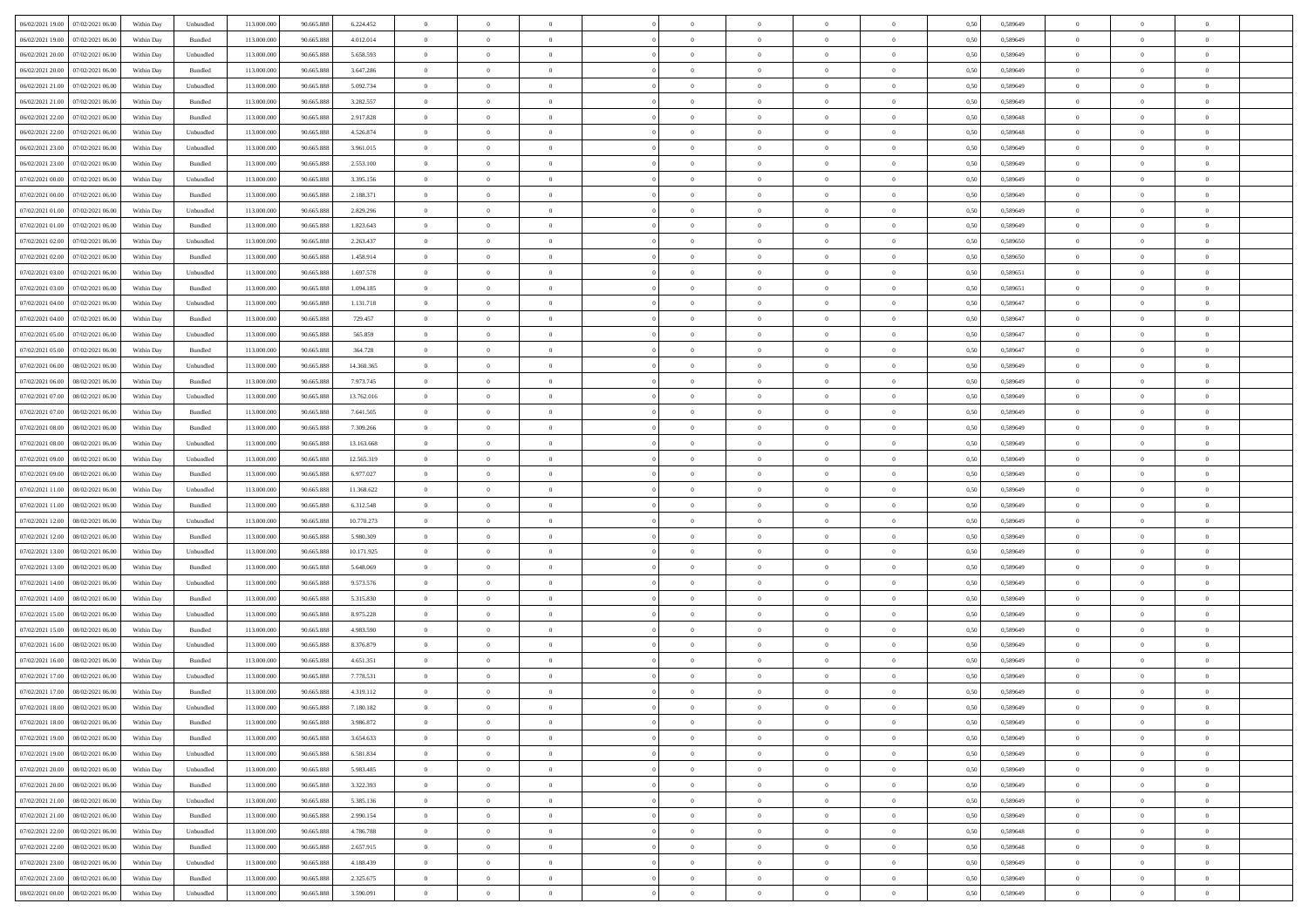| 08/02/2021 00:00 08/02/2021 06:00                       | Within Day | Bundled   | 113.000.000 | 90.665.888 | 1.993.436  | $\overline{0}$ | $\theta$       |                | $\overline{0}$ | $\theta$       |                | $\theta$       | 0,50 | 0,589649 | $\theta$       | $\theta$       | $\theta$       |  |
|---------------------------------------------------------|------------|-----------|-------------|------------|------------|----------------|----------------|----------------|----------------|----------------|----------------|----------------|------|----------|----------------|----------------|----------------|--|
| 08/02/2021 01:00<br>08/02/2021 06:00                    | Within Day | Unbundled | 113.000.00  | 90.665.88  | 2.991.742  | $\bf{0}$       | $\bf{0}$       | $\bf{0}$       | $\overline{0}$ | $\overline{0}$ | $\overline{0}$ | $\bf{0}$       | 0,50 | 0,589649 | $\,$ 0 $\,$    | $\bf{0}$       | $\overline{0}$ |  |
| 08/02/2021 01:00<br>08/02/2021 06:00                    | Within Day | Bundled   | 113,000,000 | 90.665.888 | 1.661.196  | $\overline{0}$ | $\bf{0}$       | $\overline{0}$ | $\bf{0}$       | $\bf{0}$       | $\overline{0}$ | $\bf{0}$       | 0.50 | 0.589649 | $\bf{0}$       | $\overline{0}$ | $\overline{0}$ |  |
| 08/02/2021 02:00<br>08/02/2021 06:00                    |            |           | 113.000.000 |            |            | $\overline{0}$ | $\overline{0}$ | $\overline{0}$ | $\theta$       | $\theta$       | $\overline{0}$ |                |      |          | $\theta$       | $\theta$       | $\overline{0}$ |  |
|                                                         | Within Day | Unbundled |             | 90.665.888 | 2.393.394  |                |                |                |                |                |                | $\bf{0}$       | 0,50 | 0,589650 |                |                |                |  |
| 08/02/2021 02:00<br>08/02/2021 06:00                    | Within Day | Bundled   | 113.000.00  | 90.665.888 | 1.328.957  | $\overline{0}$ | $\overline{0}$ | $\bf{0}$       | $\overline{0}$ | $\theta$       | $\overline{0}$ | $\bf{0}$       | 0,50 | 0,589650 | $\,$ 0 $\,$    | $\bf{0}$       | $\overline{0}$ |  |
| 08/02/2021 03:00<br>08/02/2021 06:00                    | Within Day | Unbundled | 113,000,000 | 90.665.888 | 1.795.045  | $\overline{0}$ | $\overline{0}$ | $\overline{0}$ | $\bf{0}$       | $\overline{0}$ | $\theta$       | $\bf{0}$       | 0.50 | 0.589651 | $\,$ 0 $\,$    | $\theta$       | $\overline{0}$ |  |
| 08/02/2021 03:00<br>08/02/2021 06:00                    | Within Day | Bundled   | 113.000.000 | 90.665.888 | 996.718    | $\overline{0}$ | $\overline{0}$ | $\overline{0}$ | $\overline{0}$ | $\overline{0}$ | $\overline{0}$ | $\bf{0}$       | 0,50 | 0,589651 | $\theta$       | $\theta$       | $\overline{0}$ |  |
|                                                         |            |           |             |            |            |                |                |                |                |                |                |                |      |          |                |                |                |  |
| 08/02/2021 04:00<br>08/02/2021 06:00                    | Within Day | Unbundled | 113.000.00  | 90.665.888 | 1.196.697  | $\overline{0}$ | $\overline{0}$ | $\bf{0}$       | $\overline{0}$ | $\overline{0}$ | $\overline{0}$ | $\bf{0}$       | 0,50 | 0,589647 | $\,$ 0 $\,$    | $\bf{0}$       | $\overline{0}$ |  |
| 08/02/2021 04:00<br>08/02/2021 06:00                    | Within Day | Bundled   | 113,000,000 | 90.665.888 | 664.478    | $\overline{0}$ | $\bf{0}$       | $\overline{0}$ | $\bf{0}$       | $\overline{0}$ | $\overline{0}$ | $\bf{0}$       | 0.50 | 0.589647 | $\bf{0}$       | $\overline{0}$ | $\overline{0}$ |  |
| 08/02/2021 05:00<br>08/02/2021 06:00                    | Within Day | Bundled   | 113.000.000 | 90.665.888 | 332.239    | $\overline{0}$ | $\bf{0}$       | $\overline{0}$ | $\overline{0}$ | $\overline{0}$ | $\overline{0}$ | $\bf{0}$       | 0,50 | 0,589647 | $\,$ 0 $\,$    | $\bf{0}$       | $\overline{0}$ |  |
| 08/02/2021 05:00<br>08/02/2021 06:00                    | Within Day | Unbundled | 113.000.00  | 90.665.888 | 598.348    | $\bf{0}$       | $\overline{0}$ | $\bf{0}$       | $\bf{0}$       | $\bf{0}$       | $\overline{0}$ | $\bf{0}$       | 0,50 | 0,589647 | $\,$ 0 $\,$    | $\bf{0}$       | $\overline{0}$ |  |
|                                                         |            |           |             |            |            |                |                |                |                |                |                |                |      |          |                |                |                |  |
| 08/02/2021 06:00<br>09/02/2021 06:00                    | Within Day | Unbundled | 113,000,000 | 91.041.041 | 13,987,787 | $\overline{0}$ | $\bf{0}$       | $\overline{0}$ | $\overline{0}$ | $\bf{0}$       | $\overline{0}$ | $\bf{0}$       | 0.50 | 0.589649 | $\bf{0}$       | $\overline{0}$ | $\bf{0}$       |  |
| 08/02/2021 06:00<br>09/02/2021 06:00                    | Within Day | Bundled   | 113.000.000 | 91.041.041 | 7.971.170  | $\overline{0}$ | $\overline{0}$ | $\overline{0}$ | $\theta$       | $\theta$       | $\overline{0}$ | $\overline{0}$ | 0,50 | 0,589649 | $\theta$       | $\theta$       | $\overline{0}$ |  |
| 08/02/2021 07:00<br>09/02/2021 06.00                    | Within Day | Unbundled | 113.000.00  | 91.041.04  | 13.404.962 | $\bf{0}$       | $\overline{0}$ | $\bf{0}$       | $\overline{0}$ | $\theta$       | $\overline{0}$ | $\bf{0}$       | 0,50 | 0,589649 | $\,$ 0 $\,$    | $\bf{0}$       | $\overline{0}$ |  |
|                                                         |            |           |             |            |            |                |                |                |                |                |                |                |      |          |                |                |                |  |
| 08/02/2021 07:00<br>09/02/2021 06:00                    | Within Day | Bundled   | 113,000,000 | 91.041.04  | 7.639.038  | $\overline{0}$ | $\overline{0}$ | $\overline{0}$ | $\bf{0}$       | $\overline{0}$ | $\Omega$       | $\bf{0}$       | 0.50 | 0.589649 | $\theta$       | $\theta$       | $\overline{0}$ |  |
| 08/02/2021 08:00<br>09/02/2021 06:00                    | Within Day | Unbundled | 113.000.000 | 91.041.041 | 12.822.138 | $\overline{0}$ | $\overline{0}$ | $\overline{0}$ | $\overline{0}$ | $\overline{0}$ | $\overline{0}$ | $\bf{0}$       | 0,50 | 0,589649 | $\theta$       | $\theta$       | $\overline{0}$ |  |
| 08/02/2021 08:00<br>09/02/2021 06.00                    | Within Day | Bundled   | 113.000.00  | 91.041.041 | 7.306.906  | $\bf{0}$       | $\overline{0}$ | $\bf{0}$       | $\overline{0}$ | $\theta$       | $\overline{0}$ | $\bf{0}$       | 0,50 | 0,589649 | $\,$ 0 $\,$    | $\bf{0}$       | $\overline{0}$ |  |
| 08/02/2021 09:00<br>09/02/2021 06:00                    | Within Day | Unbundled | 113,000,000 | 91.041.04  | 12.239.313 | $\overline{0}$ | $\bf{0}$       | $\overline{0}$ | $\bf{0}$       | $\overline{0}$ | $\overline{0}$ | $\bf{0}$       | 0.50 | 0.589649 | $\bf{0}$       | $\overline{0}$ | $\overline{0}$ |  |
|                                                         |            |           |             |            |            | $\overline{0}$ |                | $\overline{0}$ | $\overline{0}$ | $\overline{0}$ | $\overline{0}$ |                |      |          | $\,$ 0 $\,$    | $\theta$       | $\overline{0}$ |  |
| 08/02/2021 09:00<br>09/02/2021 06:00                    | Within Day | Bundled   | 113.000.000 | 91.041.041 | 6.974.774  |                | $\bf{0}$       |                |                |                |                | $\bf{0}$       | 0,50 | 0,589649 |                |                |                |  |
| 08/02/2021 10:00<br>09/02/2021 06.00                    | Within Day | Bundled   | 113.000.00  | 91.041.041 | 6.642.642  | $\bf{0}$       | $\bf{0}$       | $\bf{0}$       | $\bf{0}$       | $\overline{0}$ | $\overline{0}$ | $\bf{0}$       | 0,50 | 0,589649 | $\,$ 0 $\,$    | $\bf{0}$       | $\overline{0}$ |  |
| 08/02/2021 10:00<br>09/02/2021 06:00                    | Within Day | Unbundled | 113,000,000 | 91.041.041 | 11.656.489 | $\overline{0}$ | $\bf{0}$       | $\overline{0}$ | $\bf{0}$       | $\bf{0}$       | $\overline{0}$ | $\bf{0}$       | 0.50 | 0.589649 | $\bf{0}$       | $\overline{0}$ | $\overline{0}$ |  |
| 08/02/2021 11:00<br>09/02/2021 06:00                    | Within Day | Bundled   | 113.000.000 | 91.041.041 | 6.310.510  | $\overline{0}$ | $\overline{0}$ | $\overline{0}$ | $\theta$       | $\theta$       | $\overline{0}$ | $\bf{0}$       | 0,50 | 0,589649 | $\theta$       | $\theta$       | $\overline{0}$ |  |
|                                                         |            |           |             |            |            |                | $\overline{0}$ |                |                | $\,$ 0 $\,$    | $\overline{0}$ |                |      |          | $\,$ 0 $\,$    | $\bf{0}$       | $\overline{0}$ |  |
| 08/02/2021 11:00<br>09/02/2021 06.00                    | Within Day | Unbundled | 113.000.00  | 91.041.04  | 11.073.665 | $\bf{0}$       |                | $\bf{0}$       | $\bf{0}$       |                |                | $\bf{0}$       | 0,50 | 0,589649 |                |                |                |  |
| 08/02/2021 12:00<br>09/02/2021 06:00                    | Within Day | Bundled   | 113,000,000 | 91.041.04  | 5.978.377  | $\overline{0}$ | $\overline{0}$ | $\overline{0}$ | $\overline{0}$ | $\overline{0}$ | $\Omega$       | $\bf{0}$       | 0.50 | 0.589649 | $\bf{0}$       | $\theta$       | $\overline{0}$ |  |
| 08/02/2021 12:00<br>09/02/2021 06:00                    | Within Day | Unbundled | 113.000.000 | 91.041.041 | 10.490.840 | $\overline{0}$ | $\overline{0}$ | $\overline{0}$ | $\overline{0}$ | $\theta$       | $\overline{0}$ | $\bf{0}$       | 0,50 | 0,589649 | $\theta$       | $\theta$       | $\overline{0}$ |  |
| 08/02/2021 13:00<br>09/02/2021 06.00                    | Within Day | Bundled   | 113.000.00  | 91.041.04  | 5.646.245  | $\bf{0}$       | $\overline{0}$ | $\bf{0}$       | $\overline{0}$ | $\theta$       | $\overline{0}$ | $\bf{0}$       | 0,50 | 0,589649 | $\,$ 0 $\,$    | $\bf{0}$       | $\overline{0}$ |  |
| 09/02/2021 06:00                                        |            | Unbundled | 113,000,000 | 91.041.04  | 9.908.016  |                | $\bf{0}$       | $\overline{0}$ |                | $\overline{0}$ | $\overline{0}$ |                | 0.50 | 0.589649 | $\bf{0}$       | $\overline{0}$ | $\overline{0}$ |  |
| 08/02/2021 13:00                                        | Within Day |           |             |            |            | $\overline{0}$ |                |                | $\bf{0}$       |                |                | $\bf{0}$       |      |          |                |                |                |  |
| 08/02/2021 14:00<br>09/02/2021 06:00                    | Within Day | Unbundled | 113.000.000 | 91.041.041 | 9.325.191  | $\overline{0}$ | $\overline{0}$ | $\overline{0}$ | $\overline{0}$ | $\overline{0}$ | $\overline{0}$ | $\bf{0}$       | 0,50 | 0,589649 | $\theta$       | $\theta$       | $\overline{0}$ |  |
| 08/02/2021 14:00<br>09/02/2021 06.00                    | Within Day | Bundled   | 113.000.00  | 91.041.04  | 5.314.113  | $\bf{0}$       | $\bf{0}$       | $\bf{0}$       | $\bf{0}$       | $\overline{0}$ | $\overline{0}$ | $\bf{0}$       | 0,50 | 0,589649 | $\,$ 0 $\,$    | $\bf{0}$       | $\overline{0}$ |  |
| 08/02/2021 15:00<br>09/02/2021 06:00                    | Within Day | Unbundled | 113,000,000 | 91.041.041 | 8.742.367  | $\overline{0}$ | $\bf{0}$       | $\overline{0}$ | $\bf{0}$       | $\bf{0}$       | $\overline{0}$ | $\bf{0}$       | 0.50 | 0.589649 | $\bf{0}$       | $\overline{0}$ | $\bf{0}$       |  |
| 08/02/2021 15:00<br>09/02/2021 06:00                    | Within Day | Bundled   | 113.000.000 | 91.041.04  | 4.981.981  | $\overline{0}$ | $\overline{0}$ | $\overline{0}$ | $\overline{0}$ | $\overline{0}$ | $\overline{0}$ | $\bf{0}$       | 0.50 | 0.589649 | $\theta$       | $\theta$       | $\overline{0}$ |  |
|                                                         |            |           |             |            |            |                |                |                |                |                |                |                |      |          |                |                |                |  |
| 08/02/2021 16:00<br>09/02/2021 06.00                    | Within Day | Bundled   | 113.000.00  | 91.041.04  | 4.649.849  | $\bf{0}$       | $\overline{0}$ | $\bf{0}$       | $\bf{0}$       | $\overline{0}$ | $\overline{0}$ | $\bf{0}$       | 0,50 | 0,589649 | $\,$ 0 $\,$    | $\bf{0}$       | $\overline{0}$ |  |
| 08/02/2021 16:00<br>09/02/2021 06:00                    | Within Day | Unbundled | 113,000,000 | 91.041.041 | 8.159.542  | $\overline{0}$ | $\bf{0}$       | $\overline{0}$ | $\bf{0}$       | $\overline{0}$ | $\Omega$       | $\bf{0}$       | 0.50 | 0.589649 | $\,$ 0 $\,$    | $\theta$       | $\overline{0}$ |  |
| 08/02/2021 17:00<br>09/02/2021 06:00                    | Within Dav | Unbundled | 113.000.000 | 91.041.041 | 7.576.718  | $\overline{0}$ | $\overline{0}$ | $\overline{0}$ | $\overline{0}$ | $\overline{0}$ | $\overline{0}$ | $\overline{0}$ | 0.50 | 0.589649 | $\theta$       | $\theta$       | $\overline{0}$ |  |
| 09/02/2021 06.00                                        | Within Day | Bundled   | 113.000.00  | 91.041.04  | 4.317.717  | $\bf{0}$       | $\bf{0}$       | $\bf{0}$       | $\overline{0}$ | $\bf{0}$       | $\overline{0}$ | $\bf{0}$       | 0,50 | 0,589649 | $\,$ 0 $\,$    | $\bf{0}$       | $\overline{0}$ |  |
| 08/02/2021 17:00                                        |            |           |             |            |            |                |                |                |                |                |                |                |      |          |                |                |                |  |
| 08/02/2021 18:00<br>09/02/2021 06:00                    | Within Day | Unbundled | 113,000,000 | 91.041.04  | 6.993.893  | $\overline{0}$ | $\bf{0}$       | $\overline{0}$ | $\bf{0}$       | $\overline{0}$ | $\overline{0}$ | $\bf{0}$       | 0.50 | 0.589649 | $\bf{0}$       | $\overline{0}$ | $\overline{0}$ |  |
| 08/02/2021 18:00<br>09/02/2021 06:00                    | Within Dav | Bundled   | 113.000.000 | 91.041.04  | 3.985.585  | $\overline{0}$ | $\overline{0}$ | $\overline{0}$ | $\overline{0}$ | $\overline{0}$ | $\overline{0}$ | $\overline{0}$ | 0.50 | 0.589649 | $\theta$       | $\theta$       | $\overline{0}$ |  |
| 08/02/2021 19:00<br>09/02/2021 06.00                    | Within Day | Unbundled | 113.000.00  | 91.041.04  | 6.411.069  | $\bf{0}$       | $\bf{0}$       | $\bf{0}$       | $\bf{0}$       | $\overline{0}$ | $\overline{0}$ | $\bf{0}$       | 0,50 | 0,589649 | $\,$ 0 $\,$    | $\bf{0}$       | $\overline{0}$ |  |
| 08/02/2021 19:00<br>09/02/2021 06:00                    | Within Day | Bundled   | 113,000,000 | 91.041.041 | 3.653.453  | $\overline{0}$ | $\bf{0}$       | $\overline{0}$ | $\overline{0}$ | $\bf{0}$       | $\overline{0}$ | $\bf{0}$       | 0.50 | 0.589649 | $\bf{0}$       | $\overline{0}$ | $\overline{0}$ |  |
|                                                         |            |           |             |            |            |                |                |                |                |                |                |                |      |          |                |                |                |  |
| 08/02/2021 20:00<br>09/02/2021 06:00                    | Within Dav | Unbundled | 113.000.000 | 91.041.041 | 5.828.244  | $\overline{0}$ | $\overline{0}$ | $\overline{0}$ | $\overline{0}$ | $\overline{0}$ | $\overline{0}$ | $\bf{0}$       | 0.50 | 0.589649 | $\theta$       | $\theta$       | $\overline{0}$ |  |
| 08/02/2021 20:00<br>09/02/2021 06.00                    | Within Day | Bundled   | 113.000.00  | 91.041.041 | 3.321.321  | $\bf{0}$       | $\bf{0}$       | $\bf{0}$       | $\bf{0}$       | $\overline{0}$ | $\overline{0}$ | $\bf{0}$       | 0,50 | 0,589649 | $\,$ 0 $\,$    | $\bf{0}$       | $\overline{0}$ |  |
| 08/02/2021 21:00<br>09/02/2021 06:00                    | Within Day | Unbundled | 113,000,000 | 91.041.04  | 5.245.420  | $\overline{0}$ | $\overline{0}$ | $\overline{0}$ | $\overline{0}$ | $\overline{0}$ | $\Omega$       | $\bf{0}$       | 0.50 | 0.589649 | $\,$ 0 $\,$    | $\theta$       | $\overline{0}$ |  |
| 08/02/2021 21:00<br>09/02/2021 06:00                    | Within Dav | Bundled   | 113.000.000 | 91.041.04  | 2.989.188  | $\overline{0}$ | $\overline{0}$ | $\Omega$       | $\overline{0}$ | $\theta$       | $\Omega$       | $\overline{0}$ | 0.5( | 0.589649 | $\theta$       | $\theta$       | $\overline{0}$ |  |
|                                                         |            |           |             |            |            |                |                |                |                |                |                |                |      |          |                |                |                |  |
| 08/02/2021 22:00<br>09/02/2021 06:00                    | Within Day | Unbundled | 113.000.000 | 91.041.041 | 4.662.595  | $\bf{0}$       | $\bf{0}$       | $\overline{0}$ | $\bf{0}$       | $\bf{0}$       | $\overline{0}$ | $\bf{0}$       | 0,50 | 0,589648 | $\,$ 0 $\,$    | $\bf{0}$       | $\overline{0}$ |  |
| $08/02/2021\,\, 22.00 \quad \  \  09/02/2021\,\, 06.00$ | Within Day | Bundled   | 113.000.000 | 91.041.041 | 2.657.056  | $\overline{0}$ | $\Omega$       |                | $\Omega$       |                |                |                | 0,50 | 0.589648 | $\theta$       | $\overline{0}$ |                |  |
| 08/02/2021 23:00 09/02/2021 06:00                       | Within Day | Unbundled | 113.000.000 | 91.041.041 | 4.079.771  | $\overline{0}$ | $\overline{0}$ | $\Omega$       | $\theta$       | $\overline{0}$ | $\overline{0}$ | $\bf{0}$       | 0,50 | 0,589649 | $\theta$       | $\overline{0}$ | $\overline{0}$ |  |
| 08/02/2021 23:00<br>09/02/2021 06:00                    | Within Day | Bundled   | 113.000.00  | 91.041.041 | 2.324.924  | $\overline{0}$ | $\bf{0}$       | $\overline{0}$ | $\overline{0}$ | $\bf{0}$       | $\overline{0}$ | $\bf{0}$       | 0,50 | 0,589649 | $\bf{0}$       | $\overline{0}$ | $\bf{0}$       |  |
|                                                         |            |           |             |            |            |                |                |                |                |                |                |                |      |          |                |                |                |  |
| 09/02/2021 00:00 09/02/2021 06:00                       | Within Day | Unbundled | 113,000,000 | 91.041.041 | 3.496.946  | $\overline{0}$ | $\bf{0}$       | $\overline{0}$ | $\overline{0}$ | $\mathbf{0}$   | $\overline{0}$ | $\,$ 0 $\,$    | 0.50 | 0.589649 | $\overline{0}$ | $\bf{0}$       | $\,$ 0 $\,$    |  |
| 09/02/2021 00:00 09/02/2021 06:00                       | Within Dav | Bundled   | 113.000.000 | 91.041.041 | 1.992.792  | $\overline{0}$ | $\overline{0}$ | $\overline{0}$ | $\overline{0}$ | $\overline{0}$ | $\overline{0}$ | $\bf{0}$       | 0,50 | 0.589649 | $\overline{0}$ | $\theta$       | $\overline{0}$ |  |
| 09/02/2021 01:00<br>09/02/2021 06:00                    | Within Day | Unbundled | 113.000.000 | 91.041.041 | 2.914.122  | $\overline{0}$ | $\bf{0}$       | $\overline{0}$ | $\overline{0}$ | $\overline{0}$ | $\overline{0}$ | $\bf{0}$       | 0,50 | 0,589649 | $\bf{0}$       | $\overline{0}$ | $\overline{0}$ |  |
| 09/02/2021 01:00<br>09/02/2021 06:00                    | Within Day | Bundled   | 113,000,000 | 91.041.041 | 1.660.660  | $\overline{0}$ | $\bf{0}$       | $\overline{0}$ | $\overline{0}$ | $\bf{0}$       | $\overline{0}$ | $\bf{0}$       | 0.50 | 0.589649 | $\,$ 0 $\,$    | $\overline{0}$ | $\,$ 0         |  |
|                                                         |            |           |             |            |            |                |                |                |                |                |                |                |      |          |                |                |                |  |
| 09/02/2021 02:00<br>09/02/2021 06:00                    | Within Dav | Bundled   | 113.000.000 | 91.041.041 | 1.328.528  | $\overline{0}$ | $\overline{0}$ | $\overline{0}$ | $\overline{0}$ | $\overline{0}$ | $\overline{0}$ | $\bf{0}$       | 0,50 | 0,589650 | $\overline{0}$ | $\theta$       | $\overline{0}$ |  |
| 09/02/2021 02:00<br>09/02/2021 06:00                    | Within Day | Unbundled | 113.000.00  | 91.041.041 | 2.331.297  | $\overline{0}$ | $\overline{0}$ | $\overline{0}$ | $\overline{0}$ | $\overline{0}$ | $\overline{0}$ | $\bf{0}$       | 0,50 | 0,589650 | $\bf{0}$       | $\overline{0}$ | $\,$ 0         |  |
| 09/02/2021 03:00<br>09/02/2021 06:00                    | Within Day | Unbundled | 113,000,000 | 91.041.041 | 1.748.473  | $\overline{0}$ | $\overline{0}$ | $\overline{0}$ | $\overline{0}$ | $\overline{0}$ | $\overline{0}$ | $\bf{0}$       | 0.50 | 0.589651 | $\mathbf{0}$   | $\bf{0}$       | $\,$ 0         |  |
| 09/02/2021 03:00 09/02/2021 06:00                       | Within Dav | Bundled   | 113.000.000 | 91.041.041 | 996.396    | $\overline{0}$ | $\overline{0}$ | $\overline{0}$ | $\overline{0}$ | $\overline{0}$ | $\overline{0}$ | $\bf{0}$       | 0,50 | 0,589651 | $\overline{0}$ | $\theta$       | $\overline{0}$ |  |
|                                                         |            |           |             |            |            |                |                |                |                |                |                |                |      |          |                |                |                |  |
| 09/02/2021 04:00<br>09/02/2021 06.00                    | Within Day | Unbundled | 113.000.00  | 91.041.041 | 1.165.648  | $\overline{0}$ | $\bf{0}$       | $\overline{0}$ | $\bf{0}$       | $\overline{0}$ | $\overline{0}$ | $\bf{0}$       | 0,50 | 0,589647 | $\bf{0}$       | $\,0\,$        | $\bf{0}$       |  |
| 09/02/2021 04:00 09/02/2021 06:00                       | Within Day | Bundled   | 113.000.000 | 91.041.041 | 664.264    | $\,$ 0 $\,$    | $\bf{0}$       | $\overline{0}$ | $\overline{0}$ | $\,$ 0 $\,$    | $\overline{0}$ | $\bf{0}$       | 0,50 | 0,589647 | $\overline{0}$ | $\,$ 0 $\,$    | $\,$ 0 $\,$    |  |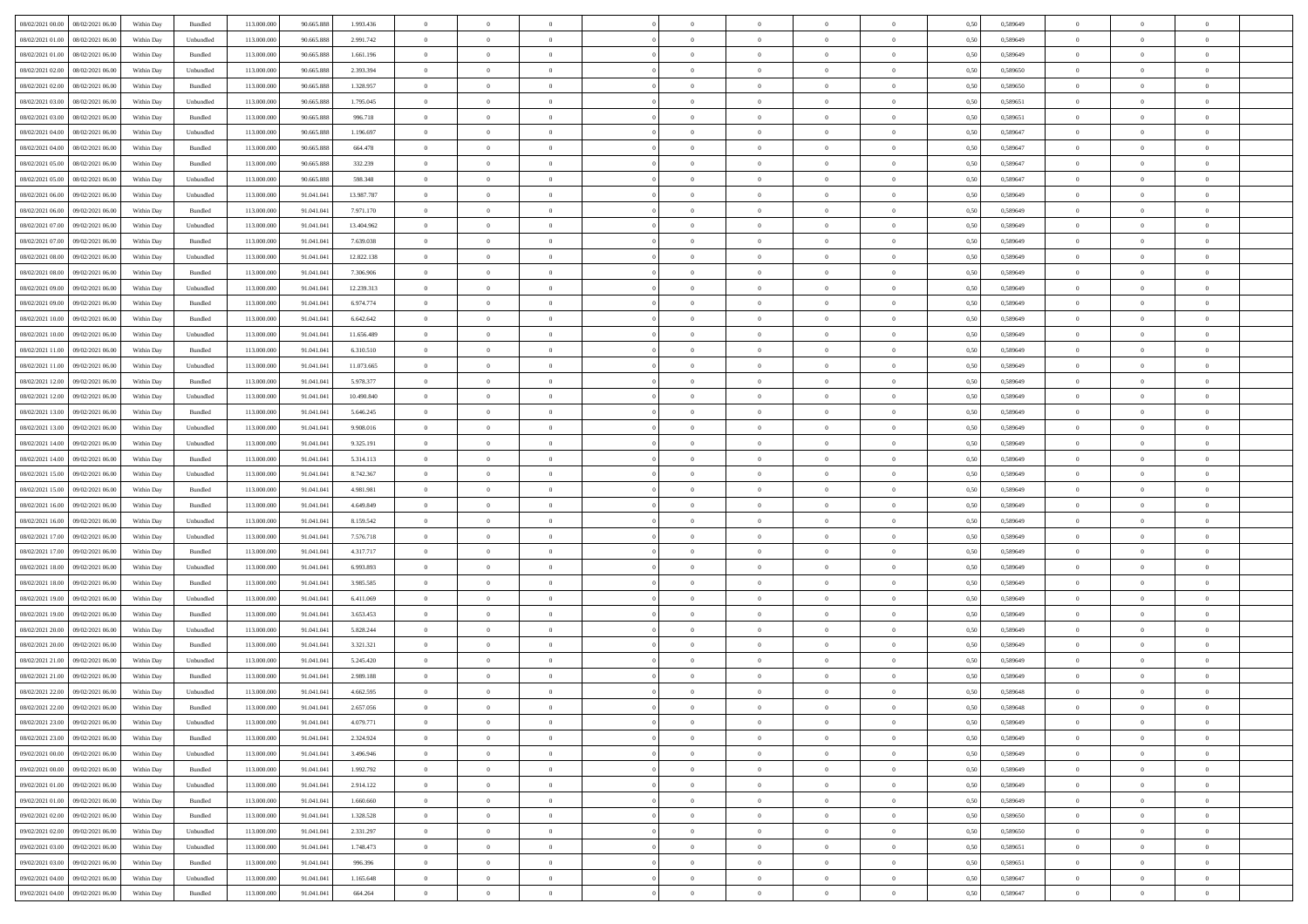| 09/02/2021 05:00<br>09/02/2021 06:00           | Within Day | Unbundled | 113.000.000 | 91.041.041 | 582.824    | $\overline{0}$ | $\theta$       |                | $\overline{0}$ | $\theta$       |                | $\theta$       | 0,50 | 0,589647 | $\theta$       | $\theta$       | $\theta$       |  |
|------------------------------------------------|------------|-----------|-------------|------------|------------|----------------|----------------|----------------|----------------|----------------|----------------|----------------|------|----------|----------------|----------------|----------------|--|
| 09/02/2021 05:00<br>09/02/2021 06.00           | Within Day | Bundled   | 113.000.00  | 91.041.04  | 332.132    | $\bf{0}$       | $\bf{0}$       | $\bf{0}$       | $\overline{0}$ | $\overline{0}$ | $\overline{0}$ | $\bf{0}$       | 0,50 | 0,589647 | $\,$ 0 $\,$    | $\bf{0}$       | $\overline{0}$ |  |
| 09/02/2021 06:00<br>10/02/2021 06:00           | Within Day | Unbundled | 113,000,000 | 90.825.971 | 13.420.541 | $\overline{0}$ | $\bf{0}$       | $\overline{0}$ | $\bf{0}$       | $\bf{0}$       | $\overline{0}$ | $\bf{0}$       | 0.50 | 0.589649 | $\bf{0}$       | $\overline{0}$ | $\overline{0}$ |  |
|                                                |            |           |             |            |            | $\overline{0}$ | $\overline{0}$ | $\overline{0}$ | $\theta$       | $\theta$       | $\overline{0}$ |                |      |          | $\theta$       | $\theta$       | $\overline{0}$ |  |
| 09/02/2021 06:00<br>10/02/2021 06:00           | Within Day | Bundled   | 113.000.000 | 90.825.971 | 8.753.486  |                |                |                |                |                |                | $\bf{0}$       | 0,50 | 0,589649 |                |                |                |  |
| 09/02/2021 07:00<br>10/02/2021 06:00           | Within Day | Unbundled | 113.000.00  | 90.825.97  | 12.861.351 | $\bf{0}$       | $\overline{0}$ | $\bf{0}$       | $\overline{0}$ | $\theta$       | $\overline{0}$ | $\bf{0}$       | 0,50 | 0,589649 | $\,$ 0 $\,$    | $\bf{0}$       | $\overline{0}$ |  |
| 09/02/2021 07:00<br>10/02/2021 06:00           | Within Day | Bundled   | 113,000,000 | 90.825.97  | 8.388.757  | $\overline{0}$ | $\overline{0}$ | $\overline{0}$ | $\bf{0}$       | $\overline{0}$ | $\theta$       | $\bf{0}$       | 0.50 | 0.589649 | $\bf{0}$       | $\theta$       | $\overline{0}$ |  |
| 09/02/2021 08:00<br>10/02/2021 06:00           | Within Day | Unbundled | 113.000.000 | 90.825.971 | 12.302.162 | $\overline{0}$ | $\overline{0}$ | $\overline{0}$ | $\overline{0}$ | $\overline{0}$ | $\overline{0}$ | $\bf{0}$       | 0,50 | 0,589649 | $\theta$       | $\theta$       | $\overline{0}$ |  |
|                                                |            |           |             |            |            |                | $\overline{0}$ |                | $\overline{0}$ | $\overline{0}$ | $\overline{0}$ |                |      |          | $\,$ 0 $\,$    | $\bf{0}$       | $\overline{0}$ |  |
| 09/02/2021 08:00<br>10/02/2021 06:00           | Within Day | Bundled   | 113.000.00  | 90.825.97  | 8.024.029  | $\bf{0}$       |                | $\bf{0}$       |                |                |                | $\bf{0}$       | 0,50 | 0,589649 |                |                |                |  |
| 09/02/2021 09:00<br>10/02/2021 06:00           | Within Day | Unbundled | 113,000,000 | 90.825.97  | 11.742.973 | $\overline{0}$ | $\bf{0}$       | $\overline{0}$ | $\bf{0}$       | $\overline{0}$ | $\overline{0}$ | $\bf{0}$       | 0.50 | 0.589649 | $\bf{0}$       | $\overline{0}$ | $\overline{0}$ |  |
| 09/02/2021 09:00<br>10/02/2021 06:00           | Within Day | Bundled   | 113.000.000 | 90.825.971 | 7.659.300  | $\overline{0}$ | $\bf{0}$       | $\overline{0}$ | $\overline{0}$ | $\overline{0}$ | $\overline{0}$ | $\bf{0}$       | 0,50 | 0,589649 | $\,$ 0 $\,$    | $\bf{0}$       | $\overline{0}$ |  |
| 09/02/2021 10:00<br>10/02/2021 06:00           | Within Day | Unbundled | 113.000.00  | 90.825.97  | 11.183.784 | $\bf{0}$       | $\overline{0}$ | $\bf{0}$       | $\bf{0}$       | $\bf{0}$       | $\overline{0}$ | $\bf{0}$       | 0,50 | 0,589649 | $\,$ 0 $\,$    | $\bf{0}$       | $\overline{0}$ |  |
| 09/02/2021 10:00<br>10/02/2021 06:00           | Within Day | Bundled   | 113,000,000 | 90.825.97  | 7.294.572  | $\overline{0}$ | $\bf{0}$       | $\overline{0}$ | $\overline{0}$ | $\bf{0}$       | $\overline{0}$ | $\bf{0}$       | 0.50 | 0.589649 | $\bf{0}$       | $\overline{0}$ | $\bf{0}$       |  |
|                                                |            |           |             |            |            |                |                |                |                |                |                |                |      |          |                |                |                |  |
| 09/02/2021 11:00<br>10/02/2021 06:00           | Within Day | Unbundled | 113.000.000 | 90.825.971 | 10.624.595 | $\overline{0}$ | $\overline{0}$ | $\overline{0}$ | $\theta$       | $\theta$       | $\overline{0}$ | $\overline{0}$ | 0,50 | 0,589649 | $\theta$       | $\theta$       | $\overline{0}$ |  |
| 09/02/2021 11:00<br>10/02/2021 06:00           | Within Day | Bundled   | 113.000.00  | 90.825.97  | 6.929.843  | $\bf{0}$       | $\overline{0}$ | $\bf{0}$       | $\overline{0}$ | $\theta$       | $\overline{0}$ | $\bf{0}$       | 0,50 | 0,589649 | $\,$ 0 $\,$    | $\bf{0}$       | $\overline{0}$ |  |
| 09/02/2021 12:00<br>10/02/2021 06:00           | Within Day | Bundled   | 113,000,000 | 90.825.97  | 6.565.114  | $\overline{0}$ | $\overline{0}$ | $\overline{0}$ | $\bf{0}$       | $\overline{0}$ | $\Omega$       | $\bf{0}$       | 0.50 | 0.589649 | $\,$ 0 $\,$    | $\theta$       | $\overline{0}$ |  |
| 09/02/2021 12:00<br>10/02/2021 06:00           | Within Day | Unbundled | 113.000.000 | 90.825.971 | 10.065.405 | $\overline{0}$ | $\overline{0}$ | $\overline{0}$ | $\overline{0}$ | $\overline{0}$ | $\overline{0}$ | $\bf{0}$       | 0,50 | 0,589649 | $\theta$       | $\theta$       | $\overline{0}$ |  |
| 09/02/2021 13:00<br>10/02/2021 06:00           | Within Day | Unbundled | 113.000.00  | 90.825.97  | 9.506.216  | $\bf{0}$       | $\overline{0}$ | $\bf{0}$       | $\overline{0}$ | $\theta$       | $\overline{0}$ | $\bf{0}$       | 0,50 | 0,589649 | $\,$ 0 $\,$    | $\bf{0}$       | $\overline{0}$ |  |
|                                                |            |           |             |            |            |                |                |                |                |                |                |                |      |          |                |                |                |  |
| 09/02/2021 13:00<br>10/02/2021 06:00           | Within Day | Bundled   | 113,000,000 | 90.825.97  | 6.200.386  | $\overline{0}$ | $\bf{0}$       | $\overline{0}$ | $\bf{0}$       | $\overline{0}$ | $\overline{0}$ | $\bf{0}$       | 0.50 | 0.589649 | $\bf{0}$       | $\overline{0}$ | $\overline{0}$ |  |
| 09/02/2021 14:00<br>10/02/2021 06:00           | Within Day | Unbundled | 113.000.000 | 90.825.971 | 8.947.027  | $\overline{0}$ | $\bf{0}$       | $\overline{0}$ | $\overline{0}$ | $\overline{0}$ | $\overline{0}$ | $\bf{0}$       | 0,50 | 0,589649 | $\,$ 0 $\,$    | $\bf{0}$       | $\overline{0}$ |  |
| 09/02/2021 14:00<br>10/02/2021 06:00           | Within Day | Bundled   | 113.000.00  | 90.825.97  | 5.835.657  | $\bf{0}$       | $\bf{0}$       | $\bf{0}$       | $\bf{0}$       | $\overline{0}$ | $\overline{0}$ | $\bf{0}$       | 0,50 | 0,589649 | $\,$ 0 $\,$    | $\bf{0}$       | $\overline{0}$ |  |
| 09/02/2021 15:00<br>10/02/2021 06:00           | Within Day | Unbundled | 113,000,000 | 90.825.97  | 8,387,838  | $\overline{0}$ | $\bf{0}$       | $\overline{0}$ | $\overline{0}$ | $\bf{0}$       | $\overline{0}$ | $\bf{0}$       | 0.50 | 0.589649 | $\bf{0}$       | $\overline{0}$ | $\bf{0}$       |  |
| 09/02/2021 15:00<br>10/02/2021 06:00           | Within Day | Bundled   | 113.000.000 | 90.825.971 | 5.470.929  | $\overline{0}$ | $\overline{0}$ | $\overline{0}$ | $\theta$       | $\theta$       | $\overline{0}$ | $\bf{0}$       | 0,50 | 0,589649 | $\theta$       | $\theta$       | $\overline{0}$ |  |
|                                                |            |           |             |            |            |                | $\overline{0}$ |                |                | $\,$ 0 $\,$    |                |                |      |          |                |                | $\overline{0}$ |  |
| 09/02/2021 16:00<br>10/02/2021 06:00           | Within Day | Unbundled | 113.000.00  | 90.825.97  | 7.828.648  | $\bf{0}$       |                | $\bf{0}$       | $\bf{0}$       |                | $\overline{0}$ | $\bf{0}$       | 0,50 | 0,589649 | $\,$ 0 $\,$    | $\bf{0}$       |                |  |
| 09/02/2021 16:00<br>10/02/2021 06:00           | Within Day | Bundled   | 113,000,000 | 90.825.97  | 5.106.200  | $\overline{0}$ | $\overline{0}$ | $\overline{0}$ | $\overline{0}$ | $\overline{0}$ | $\theta$       | $\bf{0}$       | 0.50 | 0.589649 | $\bf{0}$       | $\theta$       | $\overline{0}$ |  |
| 09/02/2021 17:00<br>10/02/2021 06:00           | Within Day | Unbundled | 113.000.000 | 90.825.971 | 7.269.459  | $\overline{0}$ | $\overline{0}$ | $\overline{0}$ | $\overline{0}$ | $\overline{0}$ | $\overline{0}$ | $\bf{0}$       | 0,50 | 0,589649 | $\theta$       | $\theta$       | $\overline{0}$ |  |
| 09/02/2021 17:00<br>10/02/2021 06:00           | Within Day | Bundled   | 113.000.00  | 90.825.97  | 4.741.471  | $\bf{0}$       | $\overline{0}$ | $\bf{0}$       | $\overline{0}$ | $\theta$       | $\overline{0}$ | $\bf{0}$       | 0,50 | 0,589649 | $\,$ 0 $\,$    | $\bf{0}$       | $\overline{0}$ |  |
| 09/02/2021 18:00<br>10/02/2021 06:00           | Within Day | Unbundled | 113,000,000 | 90.825.97  | 6.710.270  | $\overline{0}$ | $\bf{0}$       | $\overline{0}$ | $\bf{0}$       | $\overline{0}$ | $\overline{0}$ | $\bf{0}$       | 0.50 | 0.589649 | $\bf{0}$       | $\overline{0}$ | $\overline{0}$ |  |
| 09/02/2021 18:00<br>10/02/2021 06:00           | Within Day | Bundled   | 113.000.000 | 90.825.971 | 4.376.743  | $\overline{0}$ | $\overline{0}$ | $\overline{0}$ | $\overline{0}$ | $\overline{0}$ | $\overline{0}$ | $\bf{0}$       | 0,50 | 0,589649 | $\theta$       | $\theta$       | $\overline{0}$ |  |
|                                                |            |           |             |            |            |                |                |                |                |                |                |                |      |          |                |                |                |  |
| 09/02/2021 19:00<br>10/02/2021 06:00           | Within Day | Unbundled | 113.000.00  | 90.825.97  | 6.151.081  | $\bf{0}$       | $\bf{0}$       | $\bf{0}$       | $\bf{0}$       | $\overline{0}$ | $\overline{0}$ | $\bf{0}$       | 0,50 | 0,589649 | $\,$ 0 $\,$    | $\bf{0}$       | $\overline{0}$ |  |
| 09/02/2021 19:00<br>10/02/2021 06:00           | Within Day | Bundled   | 113,000,000 | 90.825.97  | 4.012.014  | $\overline{0}$ | $\overline{0}$ | $\overline{0}$ | $\bf{0}$       | $\bf{0}$       | $\overline{0}$ | $\bf{0}$       | 0.50 | 0.589649 | $\bf{0}$       | $\overline{0}$ | $\bf{0}$       |  |
| 09/02/2021 20:00<br>10/02/2021 06:00           | Within Day | Unbundled | 113.000.000 | 90.825.971 | 5.591.892  | $\overline{0}$ | 177.714        | $\overline{0}$ | $\overline{0}$ | $\overline{0}$ | $\overline{0}$ | $\bf{0}$       | 0.50 | 0.589649 | $\theta$       | $\theta$       | $\overline{0}$ |  |
| 09/02/2021 20:00<br>10/02/2021 06:00           | Within Day | Bundled   | 113.000.00  | 90.825.97  | 3.647.286  | $\bf{0}$       | $\overline{0}$ | $\bf{0}$       | $\bf{0}$       | $\overline{0}$ | $\overline{0}$ | $\bf{0}$       | 0,50 | 0,589649 | $\,$ 0 $\,$    | $\bf{0}$       | $\overline{0}$ |  |
| 09/02/2021 21:00<br>10/02/2021 06:00           | Within Day | Unbundled | 113,000,000 | 91.003.684 | 4.872.760  | $\overline{0}$ | $\bf{0}$       | $\overline{0}$ | $\bf{0}$       | $\overline{0}$ | $\Omega$       | $\bf{0}$       | 0.50 | 0.589649 | $\,$ 0 $\,$    | $\theta$       | $\overline{0}$ |  |
| 10/02/2021 06:00                               | Within Dav | Bundled   | 113.000.000 | 91.003.684 | 3.282.557  | $\overline{0}$ | $\overline{0}$ | $\overline{0}$ | $\overline{0}$ | $\overline{0}$ | $\overline{0}$ | $\overline{0}$ | 0.50 | 0.589649 | $\theta$       | $\theta$       | $\overline{0}$ |  |
| 09/02/2021 21:00                               |            |           |             |            |            |                |                |                |                |                |                |                |      |          |                |                |                |  |
| 09/02/2021 22:00<br>10/02/2021 06:00           | Within Day | Bundled   | 113.000.00  | 91.003.68  | 2.917.828  | $\bf{0}$       | $\bf{0}$       | $\bf{0}$       | $\bf{0}$       | $\bf{0}$       | $\overline{0}$ | $\bf{0}$       | 0,50 | 0,589648 | $\,$ 0 $\,$    | $\bf{0}$       | $\overline{0}$ |  |
| 09/02/2021 22.00<br>10/02/2021 06:00           | Within Day | Unbundled | 113,000,000 | 91.003.68  | 4.331.342  | $\overline{0}$ | $\bf{0}$       | $\overline{0}$ | $\bf{0}$       | $\overline{0}$ | $\overline{0}$ | $\bf{0}$       | 0.50 | 0.589648 | $\bf{0}$       | $\overline{0}$ | $\overline{0}$ |  |
| 09/02/2021 23:00<br>10/02/2021 06:00           | Within Dav | Unbundled | 113.000.000 | 91.003.684 | 3.789.924  | $\overline{0}$ | $\overline{0}$ | $\overline{0}$ | $\overline{0}$ | $\overline{0}$ | $\overline{0}$ | $\overline{0}$ | 0.50 | 0.589649 | $\theta$       | $\theta$       | $\overline{0}$ |  |
| 09/02/2021 23:00<br>10/02/2021 06:00           | Within Day | Bundled   | 113.000.00  | 91.003.68  | 2.553.100  | $\bf{0}$       | $\bf{0}$       | $\bf{0}$       | $\bf{0}$       | $\overline{0}$ | $\overline{0}$ | $\bf{0}$       | 0,50 | 0,589649 | $\,$ 0 $\,$    | $\bf{0}$       | $\overline{0}$ |  |
| $10/02/2021\ 00.00$<br>10/02/2021 06:00        | Within Day | Unbundled | 113,000,000 | 91.003.684 | 3.248.507  | $\overline{0}$ | $\bf{0}$       | $\overline{0}$ | $\overline{0}$ | $\bf{0}$       | $\overline{0}$ | $\bf{0}$       | 0.50 | 0.589649 | $\bf{0}$       | $\overline{0}$ | $\overline{0}$ |  |
|                                                |            |           |             |            |            |                |                |                |                |                |                |                |      |          |                |                |                |  |
| 10/02/2021 00:00<br>10/02/2021 06:00           | Within Dav | Bundled   | 113.000.000 | 91.003.684 | 2.188.371  | $\overline{0}$ | $\overline{0}$ | $\overline{0}$ | $\overline{0}$ | $\overline{0}$ | $\overline{0}$ | $\bf{0}$       | 0.50 | 0.589649 | $\theta$       | $\theta$       | $\overline{0}$ |  |
| 10/02/2021 01:00<br>10/02/2021 06:00           | Within Day | Unbundled | 113.000.00  | 91.003.68  | 2.707.089  | $\bf{0}$       | $\bf{0}$       | $\bf{0}$       | $\bf{0}$       | $\overline{0}$ | $\overline{0}$ | $\bf{0}$       | 0,50 | 0,589649 | $\,$ 0 $\,$    | $\bf{0}$       | $\overline{0}$ |  |
| 10/02/2021 01:00<br>10/02/2021 06:00           | Within Day | Bundled   | 113,000,000 | 91.003.68  | 1.823.643  | $\overline{0}$ | $\overline{0}$ | $\overline{0}$ | $\overline{0}$ | $\overline{0}$ | $\Omega$       | $\bf{0}$       | 0.50 | 0.589649 | $\,$ 0 $\,$    | $\theta$       | $\overline{0}$ |  |
| 10/02/2021 02:00<br>10/02/2021 06:00           | Within Dav | Unbundled | 113.000.000 | 91.003.684 | 2.165.671  | $\overline{0}$ | $\overline{0}$ | $\Omega$       | $\overline{0}$ | $\theta$       | $\Omega$       | $\overline{0}$ | 0.5( | 0.589650 | $\theta$       | $\theta$       | $\overline{0}$ |  |
| 10/02/2021 02:00<br>10/02/2021 06:00           | Within Day | Bundled   | 113.000.000 | 91.003.684 | 1.458.914  | $\bf{0}$       | $\bf{0}$       | $\overline{0}$ | $\bf{0}$       | $\bf{0}$       | $\overline{0}$ | $\bf{0}$       | 0,50 | 0,589650 | $\,$ 0 $\,$    | $\bf{0}$       | $\overline{0}$ |  |
| $10/02/2021\; 03.00 \qquad 10/02/2021\; 06.00$ |            | Bundled   | 113.000.000 | 91.003.684 | 1 094 185  |                | $\Omega$       |                | $\Omega$       |                |                |                | 0,50 | 0.589651 | $\theta$       | $\overline{0}$ |                |  |
|                                                | Within Day |           |             |            |            | $\bf{0}$       |                |                |                |                |                |                |      |          |                |                |                |  |
| 10/02/2021 03:00 10/02/2021 06:00              | Within Day | Unbundled | 113.000.000 | 91.003.684 | 1.624.253  | $\overline{0}$ | $\overline{0}$ | $\Omega$       | $\theta$       | $\overline{0}$ | $\overline{0}$ | $\bf{0}$       | 0,50 | 0,589651 | $\theta$       | $\overline{0}$ | $\overline{0}$ |  |
| 10/02/2021 04:00<br>10/02/2021 06:00           | Within Day | Unbundled | 113.000.00  | 91.003.68  | 1.082.835  | $\overline{0}$ | $\bf{0}$       | $\overline{0}$ | $\overline{0}$ | $\bf{0}$       | $\overline{0}$ | $\bf{0}$       | 0,50 | 0,589647 | $\bf{0}$       | $\overline{0}$ | $\bf{0}$       |  |
| 10/02/2021 04:00 10/02/2021 06:00              | Within Day | Bundled   | 113,000,000 | 91.003.684 | 729.457    | $\overline{0}$ | $\bf{0}$       | $\overline{0}$ | $\overline{0}$ | $\mathbf{0}$   | $\overline{0}$ | $\,$ 0 $\,$    | 0.50 | 0.589647 | $\overline{0}$ | $\bf{0}$       | $\,$ 0 $\,$    |  |
| 10/02/2021 05:00 10/02/2021 06:00              | Within Dav | Unbundled | 113.000.000 | 91.003.684 | 541.417    | $\overline{0}$ | $\overline{0}$ | $\overline{0}$ | $\overline{0}$ | $\overline{0}$ | $\overline{0}$ | $\bf{0}$       | 0,50 | 0,589647 | $\overline{0}$ | $\theta$       | $\overline{0}$ |  |
|                                                |            |           |             |            |            |                |                |                |                |                |                |                |      |          |                |                |                |  |
| 10/02/2021 05:00<br>10/02/2021 06:00           | Within Day | Bundled   | 113.000.000 | 91.003.684 | 364.728    | $\overline{0}$ | $\bf{0}$       | $\overline{0}$ | $\overline{0}$ | $\overline{0}$ | $\overline{0}$ | $\bf{0}$       | 0,50 | 0,589647 | $\bf{0}$       | $\overline{0}$ | $\overline{0}$ |  |
| 11/02/2021 06:00<br>10/02/2021 06:00           | Within Day | Unbundled | 113,000,000 | 91.194.424 | 13.052.087 | $\overline{0}$ | $\bf{0}$       | $\overline{0}$ | $\overline{0}$ | $\overline{0}$ | $\overline{0}$ | $\bf{0}$       | 0.50 | 0.589649 | $\,$ 0 $\,$    | $\overline{0}$ | $\,$ 0         |  |
| 10/02/2021 06:00<br>11/02/2021 06:00           | Within Dav | Bundled   | 113.000.000 | 91.194.424 | 8.753.486  | $\overline{0}$ | $\overline{0}$ | $\overline{0}$ | $\overline{0}$ | $\overline{0}$ | $\overline{0}$ | $\bf{0}$       | 0,50 | 0.589649 | $\overline{0}$ | $\theta$       | $\overline{0}$ |  |
| 10/02/2021 07:00<br>11/02/2021 06:00           | Within Day | Unbundled | 113.000.00  | 91.194.424 | 12.508.250 | $\overline{0}$ | $\overline{0}$ | $\overline{0}$ | $\overline{0}$ | $\overline{0}$ | $\overline{0}$ | $\bf{0}$       | 0,50 | 0,589649 | $\bf{0}$       | $\overline{0}$ | $\,$ 0         |  |
| 10/02/2021 07:00<br>11/02/2021 06:00           | Within Day | Bundled   | 113,000,000 | 91.194.424 | 8.388.757  | $\overline{0}$ | $\overline{0}$ | $\overline{0}$ | $\overline{0}$ | $\overline{0}$ | $\overline{0}$ | $\bf{0}$       | 0.50 | 0.589649 | $\mathbf{0}$   | $\bf{0}$       | $\,$ 0         |  |
| 11/02/2021 06:00                               |            |           |             |            |            |                |                |                |                |                |                |                |      |          |                |                |                |  |
| 10/02/2021 08:00                               | Within Dav | Unbundled | 113.000.000 | 91.194.424 | 11.964.413 | $\overline{0}$ | $\overline{0}$ | $\overline{0}$ | $\overline{0}$ | $\overline{0}$ | $\overline{0}$ | $\bf{0}$       | 0,50 | 0.589649 | $\overline{0}$ | $\theta$       | $\overline{0}$ |  |
| 10/02/2021 08:00<br>11/02/2021 06:00           | Within Day | Bundled   | 113.000.00  | 91.194.424 | 8.024.029  | $\overline{0}$ | $\bf{0}$       | $\overline{0}$ | $\bf{0}$       | $\overline{0}$ | $\bf{0}$       | $\bf{0}$       | 0,50 | 0,589649 | $\bf{0}$       | $\,$ 0 $\,$    | $\bf{0}$       |  |
| 10/02/2021 09:00 11/02/2021 06:00              | Within Day | Bundled   | 113.000.000 | 91.194.424 | 7.659.300  | $\overline{0}$ | $\bf{0}$       | $\overline{0}$ | $\overline{0}$ | $\,$ 0 $\,$    | $\overline{0}$ | $\bf{0}$       | 0,50 | 0,589649 | $\overline{0}$ | $\,$ 0 $\,$    | $\,$ 0 $\,$    |  |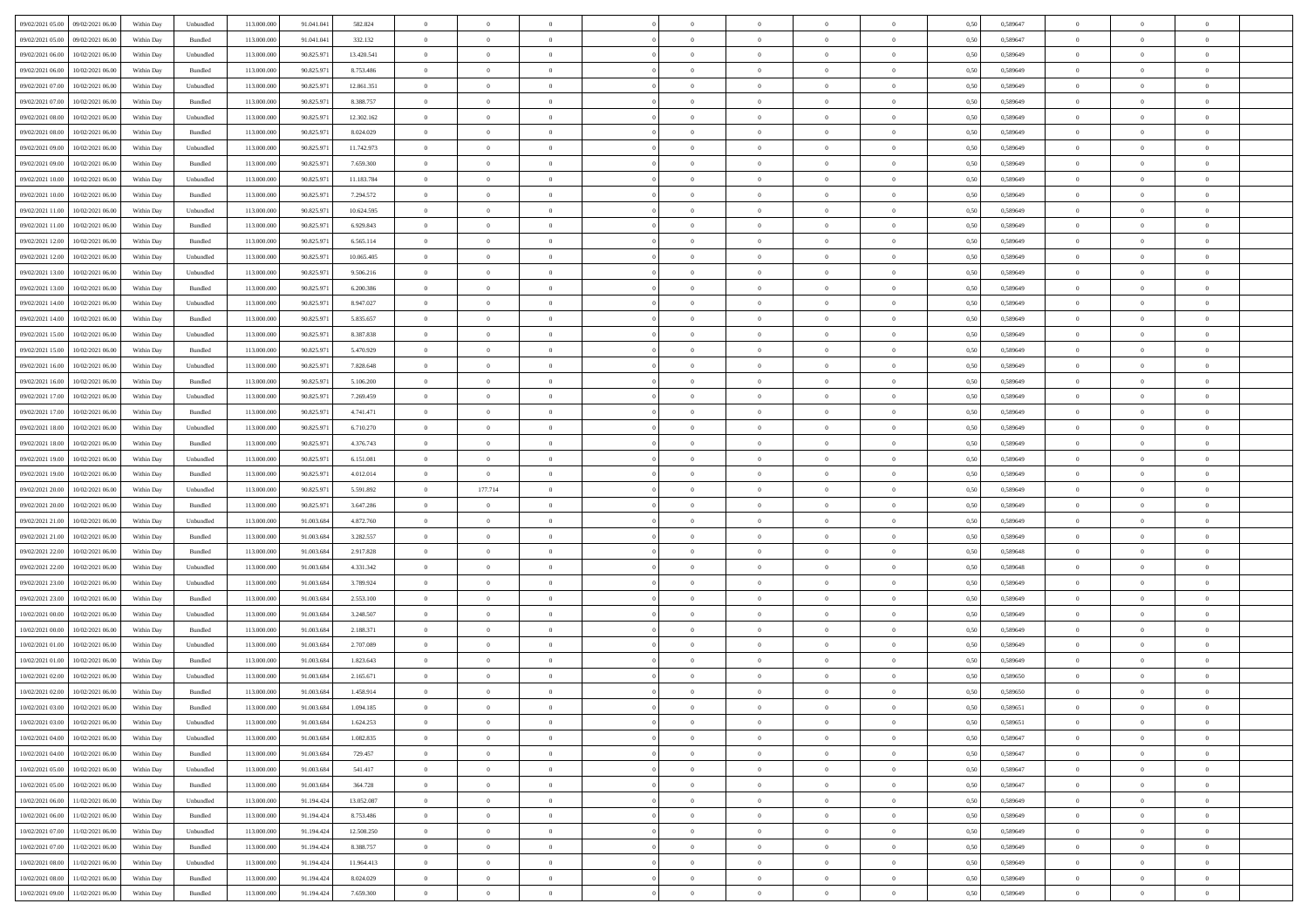|                                      |            |           |             |            |            | $\overline{0}$ | $\overline{0}$ |                | $\overline{0}$ | $\theta$       |                | $\theta$       |      |          | $\theta$       | $\theta$       | $\overline{0}$ |  |
|--------------------------------------|------------|-----------|-------------|------------|------------|----------------|----------------|----------------|----------------|----------------|----------------|----------------|------|----------|----------------|----------------|----------------|--|
| 10/02/2021 09:00 11/02/2021 06:00    | Within Day | Unbundled | 113.000.000 | 91.194.424 | 11.420.576 |                |                |                |                |                |                |                | 0,50 | 0,589649 |                |                |                |  |
| 10/02/2021 10:00<br>11/02/2021 06:00 | Within Day | Unbundled | 113.000.00  | 91.194.42  | 10.876.739 | $\bf{0}$       | $\bf{0}$       | $\bf{0}$       | $\bf{0}$       | $\overline{0}$ | $\overline{0}$ | $\bf{0}$       | 0,50 | 0,589649 | $\,$ 0 $\,$    | $\bf{0}$       | $\overline{0}$ |  |
| 10/02/2021 10:00<br>11/02/2021 06:00 | Within Day | Bundled   | 113,000,000 | 91.194.424 | 7.294.572  | $\overline{0}$ | $\bf{0}$       | $\overline{0}$ | $\bf{0}$       | $\bf{0}$       | $\overline{0}$ | $\bf{0}$       | 0.50 | 0.589649 | $\overline{0}$ | $\overline{0}$ | $\bf{0}$       |  |
| 10/02/2021 11:00<br>11/02/2021 06:00 | Within Day | Unbundled | 113.000.000 | 91.194.424 | 10.332.902 | $\overline{0}$ | $\overline{0}$ | $\overline{0}$ | $\overline{0}$ | $\theta$       | $\overline{0}$ | $\bf{0}$       | 0,50 | 0,589649 | $\,$ 0 $\,$    | $\theta$       | $\overline{0}$ |  |
|                                      |            |           |             |            |            |                |                |                |                |                |                |                |      |          |                |                |                |  |
| 10/02/2021 11:00<br>11/02/2021 06:00 | Within Day | Bundled   | 113.000.00  | 91.194.424 | 6.929.843  | $\bf{0}$       | $\overline{0}$ | $\bf{0}$       | $\overline{0}$ | $\bf{0}$       | $\overline{0}$ | $\bf{0}$       | 0,50 | 0,589649 | $\,$ 0 $\,$    | $\bf{0}$       | $\overline{0}$ |  |
| 10/02/2021 12:00<br>11/02/2021 06:00 | Within Day | Unbundled | 113,000,000 | 91.194.424 | 9.789.065  | $\overline{0}$ | $\bf{0}$       | $\overline{0}$ | $\bf{0}$       | $\overline{0}$ | $\overline{0}$ | $\bf{0}$       | 0.50 | 0.589649 | $\,$ 0 $\,$    | $\theta$       | $\overline{0}$ |  |
| 10/02/2021 12:00<br>11/02/2021 06:00 | Within Day | Bundled   | 113.000.000 | 91.194.424 | 6.565.114  | $\overline{0}$ | $\overline{0}$ | $\overline{0}$ | $\overline{0}$ | $\overline{0}$ | $\overline{0}$ | $\bf{0}$       | 0,50 | 0,589649 | $\,$ 0 $\,$    | $\theta$       | $\overline{0}$ |  |
|                                      |            |           |             |            |            |                |                |                |                |                |                |                |      |          |                |                |                |  |
| 10/02/2021 13:00<br>11/02/2021 06:00 | Within Day | Unbundled | 113.000.00  | 91.194.424 | 9.245.228  | $\bf{0}$       | $\bf{0}$       | $\bf{0}$       | $\overline{0}$ | $\overline{0}$ | $\overline{0}$ | $\bf{0}$       | 0,50 | 0,589649 | $\,$ 0 $\,$    | $\bf{0}$       | $\overline{0}$ |  |
| 10/02/2021 13:00<br>11/02/2021 06:00 | Within Day | Bundled   | 113,000,000 | 91.194.42  | 6.200.386  | $\overline{0}$ | $\bf{0}$       | $\overline{0}$ | $\bf{0}$       | $\overline{0}$ | $\overline{0}$ | $\bf{0}$       | 0.50 | 0.589649 | $\bf{0}$       | $\overline{0}$ | $\overline{0}$ |  |
| 10/02/2021 14:00<br>11/02/2021 06:00 | Within Day | Unbundled | 113.000.000 | 91.194.424 | 8.701.391  | $\bf{0}$       | $\bf{0}$       | $\overline{0}$ | $\overline{0}$ | $\overline{0}$ | $\overline{0}$ | $\bf{0}$       | 0,50 | 0,589649 | $\,$ 0 $\,$    | $\,$ 0 $\,$    | $\overline{0}$ |  |
| 10/02/2021 14:00<br>11/02/2021 06:00 | Within Day | Bundled   | 113.000.00  | 91.194.424 | 5.835.657  | $\bf{0}$       | $\bf{0}$       | $\bf{0}$       | $\bf{0}$       | $\overline{0}$ | $\overline{0}$ | $\bf{0}$       | 0,50 | 0,589649 | $\,$ 0 $\,$    | $\bf{0}$       | $\overline{0}$ |  |
|                                      |            |           | 113,000,000 | 91.194.424 |            |                |                | $\overline{0}$ |                |                | $\overline{0}$ |                |      |          |                | $\,$ 0 $\,$    | $\,$ 0         |  |
| 10/02/2021 15:00<br>11/02/2021 06:00 | Within Day | Unbundled |             |            | 8.157.554  | $\overline{0}$ | $\bf{0}$       |                | $\overline{0}$ | $\overline{0}$ |                | $\bf{0}$       | 0.50 | 0.589649 | $\bf{0}$       |                |                |  |
| 10/02/2021 15:00<br>11/02/2021 06:00 | Within Day | Bundled   | 113.000.000 | 91.194.424 | 5.470.929  | $\overline{0}$ | $\overline{0}$ | $\overline{0}$ | $\theta$       | $\theta$       | $\overline{0}$ | $\bf{0}$       | 0,50 | 0,589649 | $\,$ 0 $\,$    | $\theta$       | $\overline{0}$ |  |
| 10/02/2021 16:00<br>11/02/2021 06:00 | Within Day | Unbundled | 113.000.00  | 91.194.424 | 7.613.717  | $\bf{0}$       | $\overline{0}$ | $\bf{0}$       | $\bf{0}$       | $\overline{0}$ | $\overline{0}$ | $\bf{0}$       | 0,50 | 0,589649 | $\,$ 0 $\,$    | $\bf{0}$       | $\overline{0}$ |  |
| 10/02/2021 16:00<br>11/02/2021 06:00 | Within Day | Bundled   | 113,000,000 | 91.194.424 | 5.106.200  | $\overline{0}$ | $\bf{0}$       | $\overline{0}$ | $\bf{0}$       | $\overline{0}$ | $\theta$       | $\bf{0}$       | 0.50 | 0.589649 | $\,$ 0 $\,$    | $\theta$       | $\overline{0}$ |  |
| 10/02/2021 17:00<br>11/02/2021 06:00 | Within Day | Unbundled | 113.000.000 | 91.194.424 | 7.069.880  | $\overline{0}$ | $\overline{0}$ | $\overline{0}$ | $\overline{0}$ | $\overline{0}$ | $\overline{0}$ | $\bf{0}$       | 0,50 | 0,589649 | $\theta$       | $\theta$       | $\overline{0}$ |  |
|                                      |            |           |             |            |            |                |                |                |                |                |                |                |      |          |                |                |                |  |
| 10/02/2021 17:00<br>11/02/2021 06:00 | Within Day | Bundled   | 113.000.00  | 91.194.424 | 4.741.471  | $\bf{0}$       | $\bf{0}$       | $\bf{0}$       | $\overline{0}$ | $\overline{0}$ | $\overline{0}$ | $\bf{0}$       | 0,50 | 0,589649 | $\,$ 0 $\,$    | $\bf{0}$       | $\overline{0}$ |  |
| 10/02/2021 18:00<br>11/02/2021 06:00 | Within Day | Unbundled | 113,000,000 | 91.194.424 | 6.526.043  | $\overline{0}$ | $\bf{0}$       | $\overline{0}$ | $\bf{0}$       | $\bf{0}$       | $\overline{0}$ | $\bf{0}$       | 0.50 | 0.589649 | $\bf{0}$       | $\overline{0}$ | $\bf{0}$       |  |
| 10/02/2021 18:00<br>11/02/2021 06:00 | Within Day | Bundled   | 113.000.000 | 91.194.424 | 4.376.743  | $\overline{0}$ | $\bf{0}$       | $\overline{0}$ | $\overline{0}$ | $\overline{0}$ | $\overline{0}$ | $\bf{0}$       | 0,50 | 0,589649 | $\,$ 0 $\,$    | $\bf{0}$       | $\overline{0}$ |  |
| 10/02/2021 19:00<br>11/02/2021 06:00 | Within Day | Bundled   | 113.000.00  | 91.194.424 | 4.012.014  | $\bf{0}$       | $\bf{0}$       | $\bf{0}$       | $\bf{0}$       | $\overline{0}$ | $\overline{0}$ | $\bf{0}$       | 0,50 | 0,589649 | $\,$ 0 $\,$    | $\bf{0}$       | $\overline{0}$ |  |
|                                      |            |           | 113,000,000 |            |            |                |                |                |                |                | $\overline{0}$ |                | 0.50 |          |                |                | $\,$ 0         |  |
| 10/02/2021 19:00<br>11/02/2021 06:00 | Within Day | Unbundled |             | 91.194.424 | 5.982.206  | $\overline{0}$ | $\bf{0}$       | $\overline{0}$ | $\overline{0}$ | $\bf{0}$       |                | $\bf{0}$       |      | 0.589649 | $\bf{0}$       | $\overline{0}$ |                |  |
| 10/02/2021 20:00<br>11/02/2021 06:00 | Within Day | Unbundled | 113.000.000 | 91.194.424 | 5.438.369  | $\overline{0}$ | $\overline{0}$ | $\overline{0}$ | $\overline{0}$ | $\theta$       | $\overline{0}$ | $\bf{0}$       | 0,50 | 0,589649 | $\theta$       | $\theta$       | $\overline{0}$ |  |
| 10/02/2021 20:00<br>11/02/2021 06:00 | Within Day | Bundled   | 113.000.00  | 91.194.424 | 3.647.286  | $\bf{0}$       | $\bf{0}$       | $\bf{0}$       | $\bf{0}$       | $\overline{0}$ | $\overline{0}$ | $\bf{0}$       | 0,50 | 0,589649 | $\,$ 0 $\,$    | $\bf{0}$       | $\overline{0}$ |  |
| 10/02/2021 21:00<br>11/02/2021 06:00 | Within Day | Unbundled | 113,000,000 | 91.194.424 | 4.894.532  | $\overline{0}$ | $\bf{0}$       | $\overline{0}$ | $\bf{0}$       | $\overline{0}$ | $\theta$       | $\bf{0}$       | 0.50 | 0.589649 | $\,$ 0 $\,$    | $\overline{0}$ | $\overline{0}$ |  |
| 10/02/2021 21:00<br>11/02/2021 06:00 | Within Day | Bundled   | 113.000.000 | 91.194.424 | 3.282.557  | $\overline{0}$ | $\overline{0}$ | $\overline{0}$ | $\overline{0}$ | $\overline{0}$ | $\overline{0}$ | $\bf{0}$       | 0,50 | 0,589649 | $\,$ 0 $\,$    | $\theta$       | $\overline{0}$ |  |
|                                      |            |           |             |            |            |                |                |                |                |                |                |                |      |          |                |                |                |  |
| 10/02/2021 22:00<br>11/02/2021 06:00 | Within Day | Unbundled | 113.000.00  | 91.194.424 | 4.350.695  | $\bf{0}$       | $\overline{0}$ | $\bf{0}$       | $\overline{0}$ | $\overline{0}$ | $\overline{0}$ | $\bf{0}$       | 0,50 | 0,589648 | $\,$ 0 $\,$    | $\bf{0}$       | $\overline{0}$ |  |
| 10/02/2021 22:00<br>11/02/2021 06:00 | Within Day | Bundled   | 113,000,000 | 91.194.42  | 2.917.828  | $\overline{0}$ | $\bf{0}$       | $\overline{0}$ | $\bf{0}$       | $\overline{0}$ | $\overline{0}$ | $\bf{0}$       | 0.50 | 0.589648 | $\bf{0}$       | $\overline{0}$ | $\overline{0}$ |  |
| 10/02/2021 23:00<br>11/02/2021 06:00 | Within Day | Unbundled | 113.000.000 | 91.194.424 | 3.806.858  | $\overline{0}$ | $\bf{0}$       | $\overline{0}$ | $\overline{0}$ | $\overline{0}$ | $\overline{0}$ | $\bf{0}$       | 0,50 | 0,589649 | $\theta$       | $\bf{0}$       | $\overline{0}$ |  |
| 10/02/2021 23:00<br>11/02/2021 06:00 | Within Day | Bundled   | 113.000.00  | 91.194.424 | 2.553.100  | $\bf{0}$       | $\bf{0}$       | $\bf{0}$       | $\bf{0}$       | $\overline{0}$ | $\overline{0}$ | $\bf{0}$       | 0,50 | 0,589649 | $\,$ 0 $\,$    | $\bf{0}$       | $\overline{0}$ |  |
| 11/02/2021 00:00<br>11/02/2021 06:00 | Within Day | Unbundled | 113,000,000 | 91.194.424 | 3.263.021  | $\overline{0}$ | $\bf{0}$       | $\overline{0}$ | $\overline{0}$ | $\bf{0}$       | $\overline{0}$ | $\bf{0}$       | 0.50 | 0.589649 | $\bf{0}$       | $\,$ 0 $\,$    | $\,$ 0         |  |
|                                      |            |           |             |            |            |                |                |                |                |                |                |                |      |          |                |                |                |  |
| 11/02/2021 00:00<br>11/02/2021 06:00 | Within Day | Bundled   | 113.000.000 | 91.194.42  | 2.188.371  | $\overline{0}$ | $\overline{0}$ | $\overline{0}$ | $\overline{0}$ | $\overline{0}$ | $\overline{0}$ | $\bf{0}$       | 0.50 | 0.589649 | $\theta$       | $\theta$       | $\overline{0}$ |  |
| 11/02/2021 01:00<br>11/02/2021 06:00 | Within Day | Unbundled | 113.000.00  | 91.194.424 | 2.719.184  | $\bf{0}$       | $\bf{0}$       | $\bf{0}$       | $\bf{0}$       | $\overline{0}$ | $\overline{0}$ | $\bf{0}$       | 0,50 | 0,589649 | $\,$ 0 $\,$    | $\bf{0}$       | $\overline{0}$ |  |
| 11/02/2021 01:00<br>11/02/2021 06:00 | Within Day | Bundled   | 113,000,000 | 91.194.424 | 1.823.643  | $\overline{0}$ | $\bf{0}$       | $\overline{0}$ | $\bf{0}$       | $\overline{0}$ | $\overline{0}$ | $\bf{0}$       | 0.50 | 0.589649 | $\,$ 0 $\,$    | $\bf{0}$       | $\overline{0}$ |  |
| 11/02/2021 02:00<br>11/02/2021 06:00 | Within Dav | Unbundled | 113.000.000 | 91.194.424 | 2.175.347  | $\overline{0}$ | $\overline{0}$ | $\overline{0}$ | $\overline{0}$ | $\overline{0}$ | $\overline{0}$ | $\bf{0}$       | 0.50 | 0.589650 | $\theta$       | $\theta$       | $\overline{0}$ |  |
| 11/02/2021 06:00                     | Within Day | Bundled   | 113.000.00  | 91.194.424 | 1.458.914  | $\bf{0}$       | $\bf{0}$       | $\bf{0}$       | $\bf{0}$       | $\overline{0}$ | $\overline{0}$ | $\bf{0}$       | 0,50 | 0,589650 | $\,$ 0 $\,$    | $\bf{0}$       | $\overline{0}$ |  |
| 11/02/2021 02:00                     |            |           |             |            |            |                |                |                |                |                |                |                |      |          |                |                |                |  |
| 11/02/2021 03:00<br>11/02/2021 06:00 | Within Day | Unbundled | 113,000,000 | 91.194.424 | 1.631.510  | $\overline{0}$ | $\bf{0}$       | $\overline{0}$ | $\bf{0}$       | $\overline{0}$ | $\overline{0}$ | $\bf{0}$       | 0.50 | 0.589651 | $\bf{0}$       | $\overline{0}$ | $\bf{0}$       |  |
| 11/02/2021 03:00<br>11/02/2021 06:00 | Within Dav | Bundled   | 113.000.000 | 91.194.424 | 1.094.185  | $\overline{0}$ | $\overline{0}$ | $\overline{0}$ | $\overline{0}$ | $\overline{0}$ | $\overline{0}$ | $\bf{0}$       | 0.50 | 0.589651 | $\theta$       | $\theta$       | $\overline{0}$ |  |
| 11/02/2021 04:00<br>11/02/2021 06:00 | Within Day | Unbundled | 113.000.00  | 91.194.424 | 1.087.673  | $\bf{0}$       | $\bf{0}$       | $\bf{0}$       | $\bf{0}$       | $\overline{0}$ | $\bf{0}$       | $\bf{0}$       | 0,50 | 0,589647 | $\,$ 0 $\,$    | $\bf{0}$       | $\overline{0}$ |  |
| 11/02/2021 04:00<br>11/02/2021 06:00 | Within Day | Bundled   | 113,000,000 | 91.194.424 | 729.457    | $\overline{0}$ | $\bf{0}$       | $\overline{0}$ | $\overline{0}$ | $\bf{0}$       | $\overline{0}$ | $\bf{0}$       | 0.50 | 0.589647 | $\bf{0}$       | $\,$ 0 $\,$    | $\,$ 0         |  |
| 11/02/2021 06:00                     | Within Dav | Bundled   | 113.000.000 | 91.194.424 | 364,728    | $\overline{0}$ | $\overline{0}$ | $\overline{0}$ | $\overline{0}$ | $\overline{0}$ | $\overline{0}$ | $\bf{0}$       | 0.50 | 0.589647 | $\theta$       | $\theta$       | $\overline{0}$ |  |
| 11/02/2021 05:00                     |            |           |             |            |            |                |                |                |                |                |                |                |      |          |                |                |                |  |
| 11/02/2021 05:00<br>11/02/2021 06:00 | Within Day | Unbundled | 113.000.00  | 91.194.424 | 543.836    | $\bf{0}$       | $\bf{0}$       | $\bf{0}$       | $\bf{0}$       | $\overline{0}$ | $\overline{0}$ | $\bf{0}$       | 0,50 | 0,589647 | $\,$ 0 $\,$    | $\bf{0}$       | $\overline{0}$ |  |
| 11/02/2021 06:00<br>12/02/2021 06:00 | Within Day | Unbundled | 113,000,000 | 92.116.674 | 12.129.837 | $\overline{0}$ | $\overline{0}$ | $\overline{0}$ | $\bf{0}$       | $\overline{0}$ | $\overline{0}$ | $\bf{0}$       | 0.50 | 0.589649 | $\bf{0}$       | $\theta$       | $\overline{0}$ |  |
| 11/02/2021 06:00<br>12/02/2021 06:00 | Within Dav | Bundled   | 113.000.000 | 92.116.67  | 8,753,486  | $\overline{0}$ | $\overline{0}$ | $\overline{0}$ | $\theta$       | $\theta$       | $\overline{0}$ | $\overline{0}$ | 0.5( | 0.589649 | $\theta$       | $\theta$       | $\overline{0}$ |  |
| 11/02/2021 07:00<br>12/02/2021 06:00 | Within Day | Unbundled | 113.000.000 | 92.116.674 | 11.624.427 | $\bf{0}$       | $\bf{0}$       | $\bf{0}$       | $\bf{0}$       | $\bf{0}$       | $\overline{0}$ | $\bf{0}$       | 0,50 | 0,589649 | $\,$ 0 $\,$    | $\overline{0}$ | $\overline{0}$ |  |
| 11/02/2021 07:00 12/02/2021 06:00    |            | Bundled   | 113.000.000 |            | 8 388 757  |                |                |                |                |                |                |                |      | 0.589649 |                |                |                |  |
|                                      | Within Day |           |             | 92.116.674 |            | $\bf{0}$       | $\theta$       |                | $\overline{0}$ |                |                |                | 0,50 |          | $\bf{0}$       | $\bf{0}$       |                |  |
| 11/02/2021 08:00 12/02/2021 06:00    | Within Day | Unbundled | 113.000.000 | 92.116.674 | 11.119.017 | $\overline{0}$ | $\overline{0}$ | $\Omega$       | $\theta$       | $\overline{0}$ | $\overline{0}$ | $\bf{0}$       | 0,50 | 0,589649 | $\theta$       | $\theta$       | $\overline{0}$ |  |
| 11/02/2021 08:00<br>12/02/2021 06:00 | Within Day | Bundled   | 113.000.00  | 92.116.674 | 8.024.029  | $\overline{0}$ | $\bf{0}$       | $\overline{0}$ | $\overline{0}$ | $\bf{0}$       | $\overline{0}$ | $\bf{0}$       | 0,50 | 0,589649 | $\bf{0}$       | $\overline{0}$ | $\bf{0}$       |  |
| 11/02/2021 09:00 12/02/2021 06:00    | Within Day | Unbundled | 113,000,000 | 92.116.674 | 10.613.607 | $\overline{0}$ | $\bf{0}$       | $\overline{0}$ | $\overline{0}$ | $\mathbf{0}$   | $\overline{0}$ | $\,$ 0 $\,$    | 0.50 | 0.589649 | $\overline{0}$ | $\bf{0}$       | $\,$ 0 $\,$    |  |
| 11/02/2021 09:00 12/02/2021 06:00    | Within Dav | Bundled   | 113.000.000 | 92.116.674 | 7.659.300  | $\overline{0}$ | $\overline{0}$ | $\overline{0}$ | $\overline{0}$ | $\overline{0}$ | $\overline{0}$ | $\bf{0}$       | 0,50 | 0.589649 | $\overline{0}$ | $\theta$       | $\overline{0}$ |  |
|                                      |            |           |             |            |            |                |                |                |                |                |                |                |      |          |                |                |                |  |
| 11/02/2021 10:00<br>12/02/2021 06:00 | Within Day | Unbundled | 113.000.000 | 92.116.674 | 10.108.197 | $\overline{0}$ | $\bf{0}$       | $\overline{0}$ | $\overline{0}$ | $\bf{0}$       | $\overline{0}$ | $\bf{0}$       | 0,50 | 0,589649 | $\bf{0}$       | $\overline{0}$ | $\overline{0}$ |  |
| 12/02/2021 06:00<br>11/02/2021 10:00 | Within Day | Bundled   | 113,000,000 | 92.116.674 | 7.294.572  | $\overline{0}$ | $\bf{0}$       | $\overline{0}$ | $\overline{0}$ | $\overline{0}$ | $\overline{0}$ | $\bf{0}$       | 0.50 | 0.589649 | $\,$ 0 $\,$    | $\overline{0}$ | $\,$ 0         |  |
| 11/02/2021 11:00<br>12/02/2021 06:00 | Within Dav | Unbundled | 113.000.000 | 92.116.674 | 9.602.788  | $\overline{0}$ | $\overline{0}$ | $\overline{0}$ | $\overline{0}$ | $\overline{0}$ | $\overline{0}$ | $\bf{0}$       | 0,50 | 0.589649 | $\overline{0}$ | $\theta$       | $\overline{0}$ |  |
| 11/02/2021 11:00<br>12/02/2021 06:00 | Within Day | Bundled   | 113.000.00  | 92.116.674 | 6.929.843  | $\overline{0}$ | $\overline{0}$ | $\overline{0}$ | $\overline{0}$ | $\overline{0}$ | $\overline{0}$ | $\bf{0}$       | 0,50 | 0,589649 | $\bf{0}$       | $\overline{0}$ | $\,$ 0         |  |
|                                      |            |           |             |            |            |                |                |                |                |                |                |                |      |          |                |                |                |  |
| 11/02/2021 12:00<br>12/02/2021 06:00 | Within Day | Unbundled | 113,000,000 | 92.116.674 | 9.097.378  | $\overline{0}$ | $\overline{0}$ | $\overline{0}$ | $\overline{0}$ | $\overline{0}$ | $\overline{0}$ | $\bf{0}$       | 0.50 | 0.589649 | $\mathbf{0}$   | $\bf{0}$       | $\,$ 0         |  |
| 11/02/2021 12:00<br>12/02/2021 06:00 | Within Dav | Bundled   | 113.000.000 | 92.116.674 | 6.565.114  | $\overline{0}$ | $\overline{0}$ | $\overline{0}$ | $\overline{0}$ | $\overline{0}$ | $\overline{0}$ | $\bf{0}$       | 0,50 | 0.589649 | $\overline{0}$ | $\theta$       | $\overline{0}$ |  |
| 11/02/2021 13:00<br>12/02/2021 06:00 | Within Day | Unbundled | 113.000.00  | 92.116.674 | 8.591.968  | $\overline{0}$ | $\bf{0}$       | $\overline{0}$ | $\bf{0}$       | $\overline{0}$ | $\bf{0}$       | $\bf{0}$       | 0,50 | 0,589649 | $\bf{0}$       | $\,$ 0 $\,$    | $\bf{0}$       |  |
| 11/02/2021 13:00 12/02/2021 06:00    | Within Day | Bundled   | 113.000.000 | 92.116.674 | 6.200.386  | $\,$ 0 $\,$    | $\bf{0}$       | $\overline{0}$ | $\overline{0}$ | $\,$ 0 $\,$    | $\overline{0}$ | $\bf{0}$       | 0,50 | 0,589649 | $\overline{0}$ | $\,$ 0 $\,$    | $\,$ 0 $\,$    |  |
|                                      |            |           |             |            |            |                |                |                |                |                |                |                |      |          |                |                |                |  |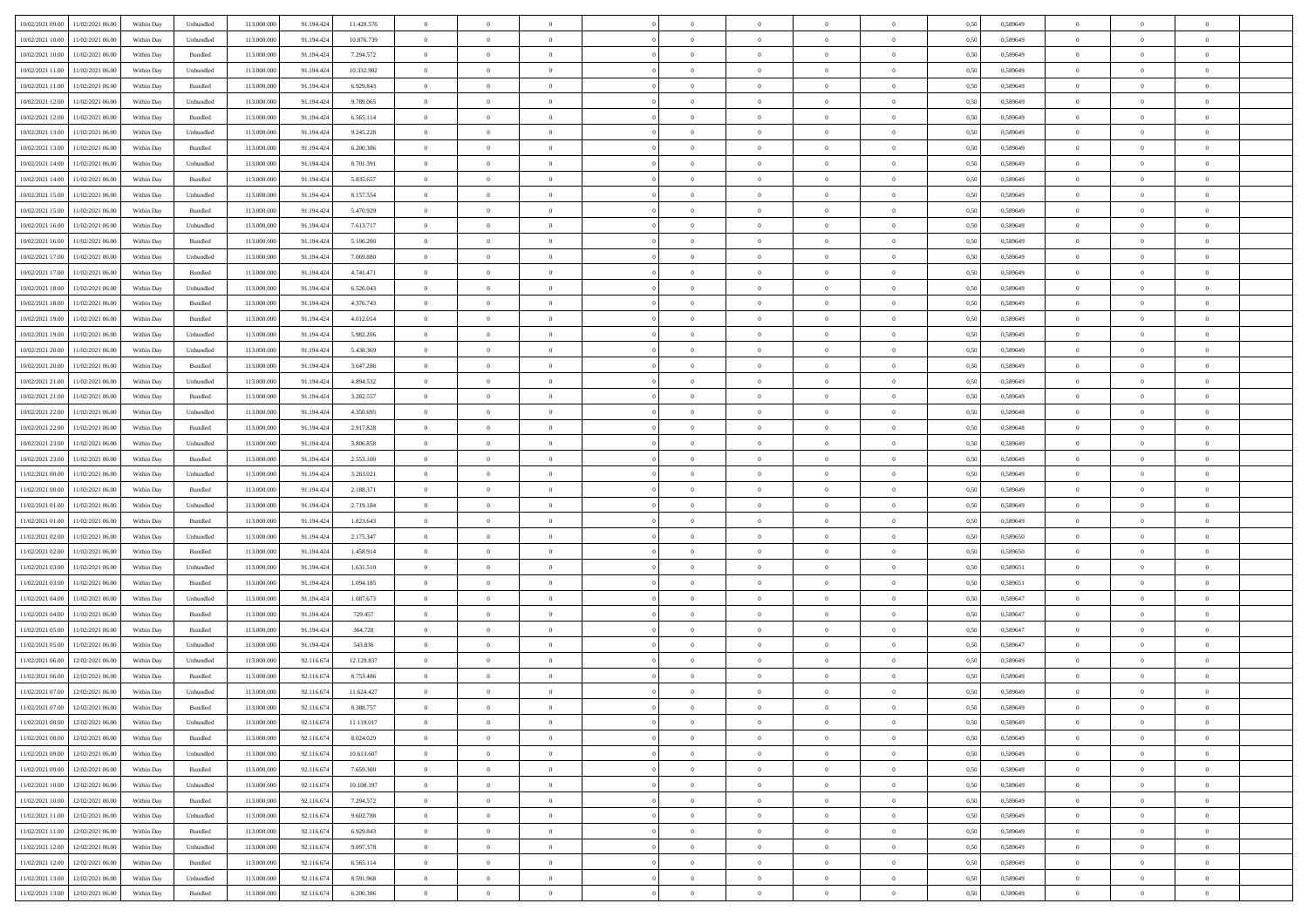|                                              |            |                    |             |            |            | $\overline{0}$ | $\overline{0}$ |                | $\overline{0}$ | $\theta$       |                | $\theta$       |      |          | $\theta$       | $\theta$       | $\overline{0}$ |  |
|----------------------------------------------|------------|--------------------|-------------|------------|------------|----------------|----------------|----------------|----------------|----------------|----------------|----------------|------|----------|----------------|----------------|----------------|--|
| 11/02/2021 14:00 12/02/2021 06:00            | Within Day | Unbundled          | 113.000.000 | 92.116.674 | 8.086.558  |                |                |                |                |                |                |                | 0,50 | 0,589649 |                |                |                |  |
| 11/02/2021 14:00<br>12/02/2021 06:00         | Within Day | Bundled            | 113.000.00  | 92.116.674 | 5.835.657  | $\bf{0}$       | $\bf{0}$       | $\bf{0}$       | $\bf{0}$       | $\overline{0}$ | $\overline{0}$ | $\bf{0}$       | 0,50 | 0,589649 | $\,$ 0 $\,$    | $\bf{0}$       | $\overline{0}$ |  |
| 11/02/2021 15:00<br>12/02/2021 06:00         | Within Day | Bundled            | 113,000,000 | 92.116.674 | 5.470.929  | $\overline{0}$ | $\bf{0}$       | $\overline{0}$ | $\bf{0}$       | $\overline{0}$ | $\overline{0}$ | $\bf{0}$       | 0.50 | 0.589649 | $\bf{0}$       | $\overline{0}$ | $\bf{0}$       |  |
| 11/02/2021 15:00<br>12/02/2021 06:00         |            |                    | 113.000.000 |            |            | $\overline{0}$ | $\overline{0}$ | $\overline{0}$ | $\overline{0}$ | $\theta$       | $\overline{0}$ |                |      |          | $\,$ 0 $\,$    | $\,$ 0 $\,$    | $\overline{0}$ |  |
|                                              | Within Day | Unbundled          |             | 92.116.674 | 7.581.148  |                |                |                |                |                |                | $\bf{0}$       | 0,50 | 0,589649 |                |                |                |  |
| 11/02/2021 16:00<br>12/02/2021 06:00         | Within Day | Unbundled          | 113.000.00  | 92.116.674 | 7.075.738  | $\bf{0}$       | $\overline{0}$ | $\bf{0}$       | $\overline{0}$ | $\bf{0}$       | $\overline{0}$ | $\bf{0}$       | 0,50 | 0,589649 | $\,$ 0 $\,$    | $\bf{0}$       | $\overline{0}$ |  |
| 11/02/2021 16:00<br>12/02/2021 06:00         | Within Day | Bundled            | 113,000,000 | 92.116.674 | 5.106.200  | $\overline{0}$ | $\bf{0}$       | $\overline{0}$ | $\bf{0}$       | $\overline{0}$ | $\overline{0}$ | $\bf{0}$       | 0.50 | 0.589649 | $\,$ 0 $\,$    | $\theta$       | $\overline{0}$ |  |
| 11/02/2021 17:00<br>12/02/2021 06:00         | Within Day | Unbundled          | 113.000.000 | 92.116.674 | 6.570.328  | $\overline{0}$ | $\overline{0}$ | $\overline{0}$ | $\overline{0}$ | $\overline{0}$ | $\overline{0}$ | $\bf{0}$       | 0,50 | 0,589649 | $\,$ 0 $\,$    | $\theta$       | $\overline{0}$ |  |
|                                              |            |                    |             |            |            |                |                |                |                |                |                |                |      |          |                |                |                |  |
| 11/02/2021 17:00<br>12/02/2021 06:00         | Within Day | Bundled            | 113.000.00  | 92.116.674 | 4.741.471  | $\bf{0}$       | $\bf{0}$       | $\bf{0}$       | $\bf{0}$       | $\overline{0}$ | $\overline{0}$ | $\bf{0}$       | 0,50 | 0,589649 | $\,$ 0 $\,$    | $\bf{0}$       | $\overline{0}$ |  |
| 11/02/2021 18:00<br>12/02/2021 06:00         | Within Day | Unbundled          | 113,000,000 | 92.116.67  | 6.064.918  | $\overline{0}$ | $\bf{0}$       | $\overline{0}$ | $\bf{0}$       | $\overline{0}$ | $\overline{0}$ | $\bf{0}$       | 0.50 | 0.589649 | $\bf{0}$       | $\overline{0}$ | $\overline{0}$ |  |
| 11/02/2021 18:00<br>12/02/2021 06:00         | Within Day | Bundled            | 113.000.000 | 92.116.674 | 4.376.743  | $\overline{0}$ | $\bf{0}$       | $\overline{0}$ | $\overline{0}$ | $\overline{0}$ | $\overline{0}$ | $\bf{0}$       | 0,50 | 0,589649 | $\,$ 0 $\,$    | $\,$ 0 $\,$    | $\overline{0}$ |  |
|                                              |            |                    |             |            |            |                |                |                |                |                |                |                |      |          |                |                |                |  |
| 11/02/2021 19:00<br>12/02/2021 06:00         | Within Day | Unbundled          | 113.000.00  | 92.116.674 | 5.559.508  | $\bf{0}$       | $\bf{0}$       | $\bf{0}$       | $\bf{0}$       | $\overline{0}$ | $\overline{0}$ | $\bf{0}$       | 0,50 | 0,589649 | $\,$ 0 $\,$    | $\bf{0}$       | $\overline{0}$ |  |
| 11/02/2021 19:00<br>12/02/2021 06:00         | Within Day | Bundled            | 113,000,000 | 92.116.674 | 4.012.014  | $\overline{0}$ | $\bf{0}$       | $\overline{0}$ | $\overline{0}$ | $\overline{0}$ | $\overline{0}$ | $\bf{0}$       | 0.50 | 0.589649 | $\bf{0}$       | $\,$ 0 $\,$    | $\,$ 0         |  |
| 11/02/2021 20:00<br>12/02/2021 06:00         | Within Day | Bundled            | 113.000.000 | 92.116.674 | 3.647.286  | $\overline{0}$ | $\bf{0}$       | $\overline{0}$ | $\theta$       | $\theta$       | $\overline{0}$ | $\bf{0}$       | 0,50 | 0,589649 | $\,$ 0 $\,$    | $\theta$       | $\overline{0}$ |  |
| 11/02/2021 20:00<br>12/02/2021 06:00         | Within Day | Unbundled          | 113.000.00  | 92.116.674 | 5.054.098  | $\bf{0}$       | $\bf{0}$       | $\bf{0}$       | $\bf{0}$       | $\overline{0}$ | $\overline{0}$ | $\bf{0}$       | 0,50 | 0,589649 | $\,$ 0 $\,$    | $\bf{0}$       | $\overline{0}$ |  |
|                                              |            |                    |             |            |            |                |                |                |                |                |                |                |      |          |                |                |                |  |
| 11/02/2021 21:00<br>12/02/2021 06:00         | Within Day | Unbundled          | 113,000,000 | 92.116.674 | 4.548.689  | $\overline{0}$ | $\bf{0}$       | $\overline{0}$ | $\bf{0}$       | $\overline{0}$ | $\overline{0}$ | $\bf{0}$       | 0.50 | 0.589649 | $\,$ 0 $\,$    | $\bf{0}$       | $\overline{0}$ |  |
| 11/02/2021 21:00<br>12/02/2021 06:00         | Within Day | Bundled            | 113.000.000 | 92.116.674 | 3.282.557  | $\overline{0}$ | $\overline{0}$ | $\overline{0}$ | $\overline{0}$ | $\overline{0}$ | $\overline{0}$ | $\bf{0}$       | 0,50 | 0,589649 | $\theta$       | $\theta$       | $\overline{0}$ |  |
| 11/02/2021 22:00<br>12/02/2021 06:00         | Within Day | Unbundled          | 113.000.00  | 92.116.674 | 4.043.279  | $\bf{0}$       | $\bf{0}$       | $\bf{0}$       | $\overline{0}$ | $\overline{0}$ | $\overline{0}$ | $\bf{0}$       | 0,50 | 0,589648 | $\,$ 0 $\,$    | $\bf{0}$       | $\overline{0}$ |  |
|                                              |            |                    |             |            |            |                |                |                |                |                |                |                |      |          |                |                |                |  |
| 11/02/2021 22:00<br>12/02/2021 06:00         | Within Day | Bundled            | 113,000,00  | 92.116.67  | 2.917.828  | $\overline{0}$ | $\bf{0}$       | $\overline{0}$ | $\bf{0}$       | $\bf{0}$       | $\overline{0}$ | $\bf{0}$       | 0.50 | 0.589648 | $\bf{0}$       | $\overline{0}$ | $\bf{0}$       |  |
| 11/02/2021 23:00<br>12/02/2021 06:00         | Within Day | Unbundled          | 113.000.000 | 92.116.674 | 3.537.869  | $\overline{0}$ | $\bf{0}$       | $\overline{0}$ | $\overline{0}$ | $\overline{0}$ | $\overline{0}$ | $\bf{0}$       | 0,50 | 0,589649 | $\,$ 0 $\,$    | $\bf{0}$       | $\overline{0}$ |  |
| 11/02/2021 23:00<br>12/02/2021 06:00         | Within Day | Bundled            | 113.000.00  | 92.116.674 | 2.553.100  | $\bf{0}$       | $\bf{0}$       | $\bf{0}$       | $\bf{0}$       | $\overline{0}$ | $\overline{0}$ | $\bf{0}$       | 0,50 | 0,589649 | $\,$ 0 $\,$    | $\bf{0}$       | $\overline{0}$ |  |
| 12/02/2021 00:00<br>12/02/2021 06:00         | Within Day | Unbundled          | 113,000,000 | 92.116.674 | 3.032.459  | $\overline{0}$ | $\bf{0}$       | $\overline{0}$ | $\overline{0}$ | $\bf{0}$       | $\overline{0}$ | $\bf{0}$       | 0.50 | 0.589649 | $\bf{0}$       | $\overline{0}$ | $\,$ 0         |  |
|                                              |            |                    |             |            |            | $\overline{0}$ | $\overline{0}$ | $\overline{0}$ | $\overline{0}$ | $\theta$       | $\overline{0}$ |                |      |          | $\theta$       | $\theta$       | $\overline{0}$ |  |
| 12/02/2021 00:00<br>12/02/2021 06:00         | Within Day | Bundled            | 113.000.000 | 92.116.674 | 2.188.371  |                |                |                |                |                |                | $\bf{0}$       | 0,50 | 0,589649 |                |                |                |  |
| 12/02/2021 01:00<br>12/02/2021 06:00         | Within Day | Unbundled          | 113.000.00  | 92.116.674 | 2.527.049  | $\bf{0}$       | $\bf{0}$       | $\bf{0}$       | $\bf{0}$       | $\overline{0}$ | $\overline{0}$ | $\bf{0}$       | 0,50 | 0,589649 | $\,$ 0 $\,$    | $\bf{0}$       | $\overline{0}$ |  |
| 12/02/2021 01:00<br>12/02/2021 06:00         | Within Day | Bundled            | 113,000,000 | 92.116.67  | 1.823.643  | $\overline{0}$ | $\bf{0}$       | $\overline{0}$ | $\bf{0}$       | $\overline{0}$ | $\overline{0}$ | $\bf{0}$       | 0.50 | 0.589649 | $\,$ 0 $\,$    | $\overline{0}$ | $\overline{0}$ |  |
| 12/02/2021 02:00<br>12/02/2021 06:00         | Within Day | Bundled            | 113.000.000 | 92.116.674 | 1.458.914  | $\overline{0}$ | $\overline{0}$ | $\overline{0}$ | $\overline{0}$ | $\overline{0}$ | $\overline{0}$ | $\bf{0}$       | 0,50 | 0,589650 | $\,$ 0 $\,$    | $\theta$       | $\overline{0}$ |  |
|                                              |            |                    |             |            |            |                |                |                |                |                | $\overline{0}$ |                |      |          |                |                |                |  |
| 12/02/2021 02:00<br>12/02/2021 06:00         | Within Day | Unbundled          | 113.000.00  | 92.116.674 | 2.021.639  | $\bf{0}$       | $\overline{0}$ | $\bf{0}$       | $\overline{0}$ | $\overline{0}$ |                | $\bf{0}$       | 0,50 | 0,589650 | $\,$ 0 $\,$    | $\bf{0}$       | $\overline{0}$ |  |
| 12/02/2021 03:00<br>12/02/2021 06:00         | Within Day | Unbundled          | 113,000,000 | 92.116.674 | 1.516.229  | $\overline{0}$ | $\bf{0}$       | $\overline{0}$ | $\bf{0}$       | $\overline{0}$ | $\overline{0}$ | $\bf{0}$       | 0.50 | 0.589651 | $\bf{0}$       | $\overline{0}$ | $\overline{0}$ |  |
| 12/02/2021 03:00<br>12/02/2021 06:00         | Within Day | Bundled            | 113.000.000 | 92.116.674 | 1.094.185  | $\overline{0}$ | $\bf{0}$       | $\overline{0}$ | $\overline{0}$ | $\overline{0}$ | $\overline{0}$ | $\bf{0}$       | 0,50 | 0,589651 | $\theta$       | $\bf{0}$       | $\overline{0}$ |  |
| 12/02/2021 04:00<br>12/02/2021 06:00         | Within Day | Unbundled          | 113.000.00  | 92.116.674 | 1.010.819  | $\bf{0}$       | $\bf{0}$       | $\bf{0}$       | $\bf{0}$       | $\overline{0}$ | $\bf{0}$       | $\bf{0}$       | 0,50 | 0,589647 | $\,$ 0 $\,$    | $\bf{0}$       | $\overline{0}$ |  |
|                                              |            | Bundled            | 113,000,000 |            |            |                | $\bf{0}$       |                |                | $\bf{0}$       | $\overline{0}$ |                | 0.50 | 0.589647 | $\bf{0}$       | $\,$ 0 $\,$    | $\,$ 0         |  |
| 12/02/2021 04:00<br>12/02/2021 06:00         | Within Day |                    |             | 92.116.674 | 729.457    | $\overline{0}$ |                | $\overline{0}$ | $\overline{0}$ |                |                | $\bf{0}$       |      |          |                |                |                |  |
| 12/02/2021 05:00<br>12/02/2021 06:00         | Within Day | Unbundled          | 113.000.000 | 92.116.674 | 505,409    | $\overline{0}$ | $\overline{0}$ | $\overline{0}$ | $\overline{0}$ | $\overline{0}$ | $\overline{0}$ | $\bf{0}$       | 0.50 | 0.589647 | $\theta$       | $\theta$       | $\overline{0}$ |  |
| 12/02/2021 05:00<br>12/02/2021 06:00         | Within Day | Bundled            | 113.000.00  | 92.116.674 | 364.728    | $\bf{0}$       | $\bf{0}$       | $\bf{0}$       | $\bf{0}$       | $\overline{0}$ | $\overline{0}$ | $\bf{0}$       | 0,50 | 0,589647 | $\,$ 0 $\,$    | $\bf{0}$       | $\overline{0}$ |  |
| 12/02/2021 06:00<br>13/02/2021 06:00         | Within Day | Unbundled          | 113,000,000 | 92.168.03: | 12.078.477 | $\overline{0}$ | $\bf{0}$       | $\overline{0}$ | $\bf{0}$       | $\overline{0}$ | $\overline{0}$ | $\bf{0}$       | 0.50 | 0.589649 | $\,$ 0 $\,$    | $\bf{0}$       | $\overline{0}$ |  |
| 12/02/2021 06:00<br>13/02/2021 06:00         | Within Dav | Bundled            | 113.000.000 | 92.168.035 | 8.753.486  | $\overline{0}$ | $\overline{0}$ | $\overline{0}$ | $\overline{0}$ | $\overline{0}$ | $\overline{0}$ | $\bf{0}$       | 0.50 | 0.589649 | $\theta$       | $\theta$       | $\overline{0}$ |  |
|                                              |            |                    |             |            |            |                |                |                |                |                |                |                |      |          |                |                |                |  |
| 12/02/2021 07:00<br>13/02/2021 06:00         | Within Day | Unbundled          | 113.000.00  | 92.168.03: | 11.575.207 | $\bf{0}$       | $\bf{0}$       | $\bf{0}$       | $\bf{0}$       | $\overline{0}$ | $\overline{0}$ | $\bf{0}$       | 0,50 | 0,589649 | $\,$ 0 $\,$    | $\bf{0}$       | $\overline{0}$ |  |
| 12/02/2021 07:00<br>13/02/2021 06:00         | Within Day | Bundled            | 113,000,000 | 92.168.03: | 8.388.757  | $\overline{0}$ | $\bf{0}$       | $\overline{0}$ | $\bf{0}$       | $\overline{0}$ | $\overline{0}$ | $\bf{0}$       | 0.50 | 0.589649 | $\bf{0}$       | $\overline{0}$ | $\overline{0}$ |  |
| 12/02/2021 08:00<br>13/02/2021 06:00         | Within Day | Unbundled          | 113.000.000 | 92.168.03: | 11.071.937 | $\overline{0}$ | $\overline{0}$ | $\overline{0}$ | $\overline{0}$ | $\overline{0}$ | $\overline{0}$ | $\bf{0}$       | 0.50 | 0.589649 | $\theta$       | $\theta$       | $\overline{0}$ |  |
| 12/02/2021 08:00<br>13/02/2021 06:00         | Within Day | Bundled            | 113.000.00  | 92.168.03: | 8.024.029  | $\bf{0}$       | $\bf{0}$       | $\bf{0}$       | $\bf{0}$       | $\overline{0}$ | $\bf{0}$       | $\bf{0}$       | 0,50 | 0,589649 | $\,$ 0 $\,$    | $\bf{0}$       | $\overline{0}$ |  |
|                                              |            |                    |             |            |            |                |                |                |                |                |                |                |      |          |                |                |                |  |
| 12/02/2021 09:00<br>13/02/2021 06:00         | Within Day | Unbundled          | 113,000,000 | 92.168.035 | 10.568.667 | $\overline{0}$ | $\bf{0}$       | $\overline{0}$ | $\overline{0}$ | $\bf{0}$       | $\overline{0}$ | $\bf{0}$       | 0.50 | 0.589649 | $\bf{0}$       | $\,$ 0 $\,$    | $\,$ 0         |  |
| 12/02/2021 09:00<br>13/02/2021 06:00         | Within Dav | Bundled            | 113.000.000 | 92.168.03: | 7.659.300  | $\overline{0}$ | $\overline{0}$ | $\overline{0}$ | $\overline{0}$ | $\overline{0}$ | $\overline{0}$ | $\bf{0}$       | 0.50 | 0.589649 | $\theta$       | $\theta$       | $\overline{0}$ |  |
| 12/02/2021 10:00<br>13/02/2021 06:00         | Within Day | Unbundled          | 113.000.00  | 92.168.03: | 10.065.397 | $\bf{0}$       | $\bf{0}$       | $\bf{0}$       | $\bf{0}$       | $\overline{0}$ | $\overline{0}$ | $\bf{0}$       | 0,50 | 0,589649 | $\,$ 0 $\,$    | $\bf{0}$       | $\overline{0}$ |  |
| 12/02/2021 10:00<br>13/02/2021 06:00         | Within Day | Bundled            | 113,000,000 | 92.168.03: | 7.294.572  | $\overline{0}$ | $\bf{0}$       | $\overline{0}$ | $\bf{0}$       | $\overline{0}$ | $\overline{0}$ | $\bf{0}$       | 0.50 | 0.589649 | $\bf{0}$       | $\theta$       | $\overline{0}$ |  |
|                                              |            |                    |             |            |            |                |                |                |                |                |                |                |      |          |                |                |                |  |
| 12/02/2021 11:00<br>13/02/2021 06:00         | Within Dav | Unbundled          | 113.000.000 | 92.168.03: | 9.562.127  | $\overline{0}$ | $\overline{0}$ | $\overline{0}$ | $\overline{0}$ | $\theta$       | $\overline{0}$ | $\overline{0}$ | 0.5( | 0.589649 | $\theta$       | $\theta$       | $\overline{0}$ |  |
| 12/02/2021 11:00<br>13/02/2021 06:00         | Within Day | Bundled            | 113.000.00  | 92.168.03: | 6.929.843  | $\bf{0}$       | $\bf{0}$       | $\bf{0}$       | $\bf{0}$       | $\bf{0}$       | $\overline{0}$ | $\bf{0}$       | 0,50 | 0,589649 | $\,$ 0 $\,$    | $\overline{0}$ | $\overline{0}$ |  |
| $12/02/2021\ 12.00 \qquad 13/02/2021\ 06.00$ | Within Day | $\mathbf B$ undled | 113.000.000 | 92.168.035 | 6.565.114  | $\bf{0}$       | $\bf{0}$       |                | $\overline{0}$ | $\bf{0}$       |                |                | 0,50 | 0.589649 | $\bf{0}$       | $\bf{0}$       |                |  |
| 12/02/2021 12:00 13/02/2021 06:00            | Within Day | Unbundled          | 113.000.000 | 92.168.035 | 9.058.858  | $\overline{0}$ | $\overline{0}$ | $\Omega$       | $\theta$       | $\theta$       | $\overline{0}$ | $\bf{0}$       | 0,50 | 0,589649 | $\theta$       | $\theta$       | $\overline{0}$ |  |
|                                              |            |                    |             |            |            |                |                |                |                |                |                |                |      |          |                |                |                |  |
| 12/02/2021 13:00<br>13/02/2021 06:00         | Within Day | Unbundled          | 113.000.00  | 92.168.03: | 8.555.588  | $\overline{0}$ | $\bf{0}$       | $\overline{0}$ | $\overline{0}$ | $\bf{0}$       | $\overline{0}$ | $\bf{0}$       | 0,50 | 0,589649 | $\bf{0}$       | $\overline{0}$ | $\bf{0}$       |  |
| 12/02/2021 13:00 13/02/2021 06:00            | Within Day | Bundled            | 113,000,000 | 92.168.035 | 6.200.386  | $\overline{0}$ | $\bf{0}$       | $\overline{0}$ | $\overline{0}$ | $\mathbf{0}$   | $\overline{0}$ | $\,$ 0 $\,$    | 0.50 | 0.589649 | $\overline{0}$ | $\bf{0}$       | $\,$ 0 $\,$    |  |
| 12/02/2021 14:00 13/02/2021 06:00            | Within Dav | Unbundled          | 113.000.000 | 92.168.035 | 8.052.318  | $\overline{0}$ | $\overline{0}$ | $\overline{0}$ | $\overline{0}$ | $\overline{0}$ | $\overline{0}$ | $\bf{0}$       | 0,50 | 0.589649 | $\theta$       | $\theta$       | $\overline{0}$ |  |
| 12/02/2021 14:00<br>13/02/2021 06:00         | Within Day | Bundled            | 113.000.000 | 92.168.035 | 5.835.657  | $\overline{0}$ | $\bf{0}$       | $\overline{0}$ | $\overline{0}$ | $\bf{0}$       | $\overline{0}$ | $\bf{0}$       | 0,50 | 0,589649 | $\bf{0}$       | $\overline{0}$ | $\overline{0}$ |  |
|                                              |            |                    |             |            |            |                |                |                |                |                |                |                |      |          |                |                |                |  |
| 12/02/2021 15:00<br>13/02/2021 06:00         | Within Day | Unbundled          | 113,000,000 | 92.168.035 | 7.549.048  | $\overline{0}$ | $\bf{0}$       | $\overline{0}$ | $\overline{0}$ | $\bf{0}$       | $\overline{0}$ | $\bf{0}$       | 0.50 | 0.589649 | $\,$ 0 $\,$    | $\overline{0}$ | $\,$ 0         |  |
| 12/02/2021 15:00<br>13/02/2021 06:00         | Within Dav | Bundled            | 113.000.000 | 92.168.035 | 5.470.929  | $\overline{0}$ | $\overline{0}$ | $\overline{0}$ | $\overline{0}$ | $\overline{0}$ | $\overline{0}$ | $\bf{0}$       | 0,50 | 0.589649 | $\overline{0}$ | $\theta$       | $\overline{0}$ |  |
| 12/02/2021 16:00<br>13/02/2021 06:00         | Within Day | Unbundled          | 113.000.00  | 92.168.035 | 7.045.778  | $\overline{0}$ | $\overline{0}$ | $\overline{0}$ | $\overline{0}$ | $\overline{0}$ | $\overline{0}$ | $\bf{0}$       | 0,50 | 0,589649 | $\bf{0}$       | $\overline{0}$ | $\,$ 0         |  |
| 12/02/2021 16:00<br>13/02/2021 06:00         |            | Bundled            | 113,000,000 | 92.168.035 | 5.106.200  | $\overline{0}$ | 119,840        | $\overline{0}$ | 1,657041       | $\bf{0}$       | $\overline{0}$ |                | 0.50 | 0.589649 | $\mathbf{0}$   | $\bf{0}$       | $\,$ 0         |  |
|                                              | Within Day |                    |             |            |            |                |                |                |                |                |                | $\bf{0}$       |      |          |                |                |                |  |
| 12/02/2021 17:00 13/02/2021 06:00            | Within Dav | Unbundled          | 113.000.000 | 92.287.875 | 6.542.508  | $\overline{0}$ | $\overline{0}$ | $\overline{0}$ | $\overline{0}$ | $\overline{0}$ | $\overline{0}$ | $\bf{0}$       | 0,50 | 0.589649 | $\overline{0}$ | $\theta$       | $\overline{0}$ |  |
| 12/02/2021 17:00<br>13/02/2021 06:00         | Within Day | Bundled            | 113.000.00  | 92.287.875 | 4.630.191  | $\overline{0}$ | 362.871        | $\overline{0}$ | 1,657053       | $\overline{0}$ | $\bf{0}$       | $\bf{0}$       | 0,50 | 0,589649 | $\bf{0}$       | $\,$ 0 $\,$    | $\bf{0}$       |  |
| 12/02/2021 18:00 13/02/2021 06:00            | Within Day | Unbundled          | 113.000.000 | 92.650.746 | 6.039.238  | $\overline{0}$ | $\overline{0}$ | $\overline{0}$ | $\overline{0}$ | $\,$ 0 $\,$    | $\overline{0}$ | $\bf{0}$       | 0,50 | 0,589649 | $\overline{0}$ | $\,$ 0 $\,$    | $\,$ 0 $\,$    |  |
|                                              |            |                    |             |            |            |                |                |                |                |                |                |                |      |          |                |                |                |  |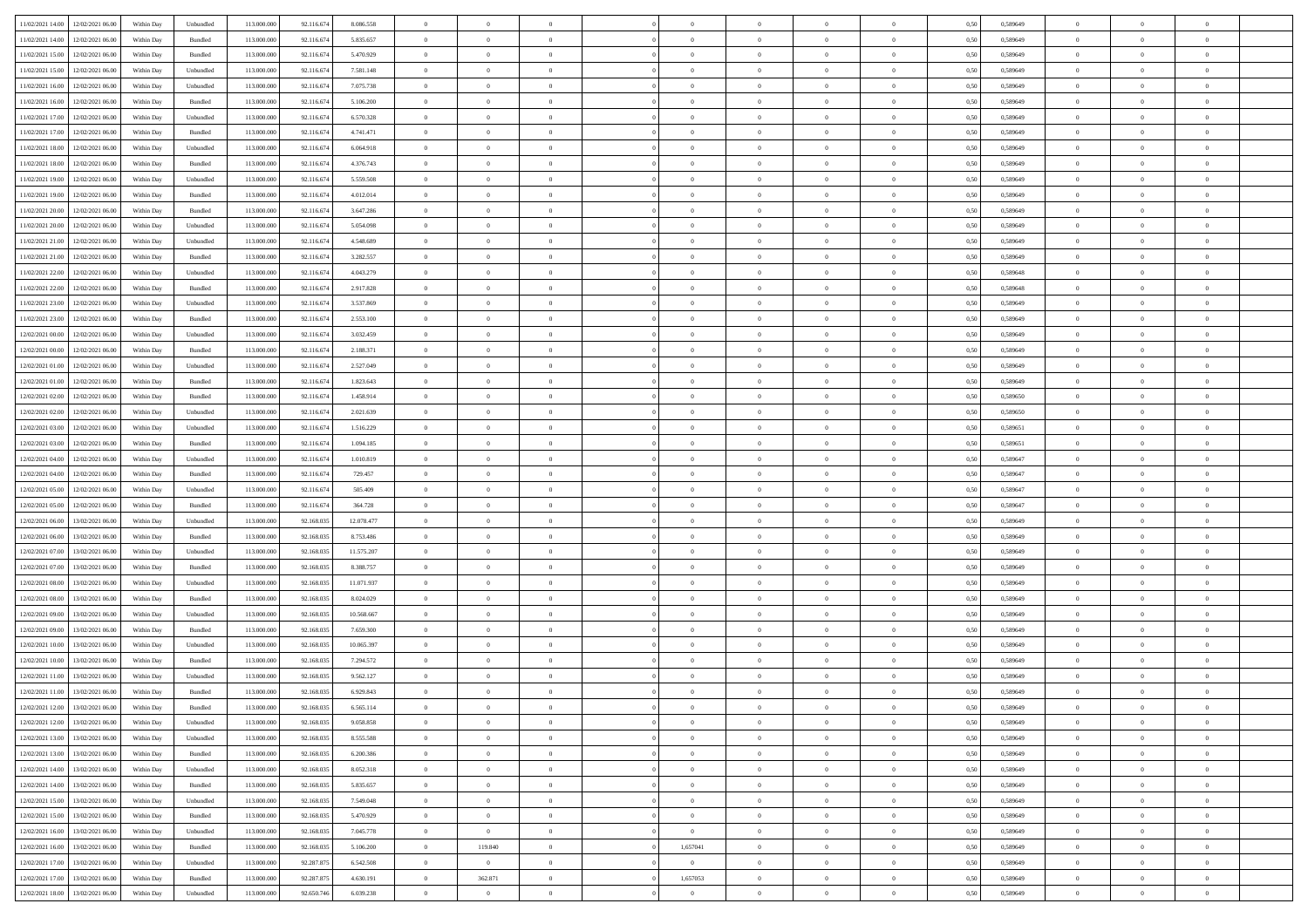| 12/02/2021 18:00 13/02/2021 06:00    | Within Day | Bundled   | 113.000.000 | 92.650.746 | 3.939.065  | $\Omega$       | $\theta$       | $\Omega$       | $\Omega$       | $\theta$       | $\theta$       | $\theta$       | 0.50 | 0,589649 | $\theta$       | $\Omega$       | $\theta$       |  |
|--------------------------------------|------------|-----------|-------------|------------|------------|----------------|----------------|----------------|----------------|----------------|----------------|----------------|------|----------|----------------|----------------|----------------|--|
| 12/02/2021 19:00<br>13/02/2021 06:00 | Within Day | Unbundled | 113.000.000 | 92.650.746 | 5.535.968  | $\overline{0}$ | $\overline{0}$ | $\overline{0}$ | $\overline{0}$ | $\theta$       | $\overline{0}$ | $\bf{0}$       | 0,50 | 0,589649 | $\theta$       | $\theta$       | $\overline{0}$ |  |
| 12/02/2021 19:00<br>13/02/2021 06:00 | Within Day | Bundled   | 113.000.000 | 92.650.746 | 3.610.809  | $\overline{0}$ | 413.812        | $\overline{0}$ | 1,657084       | $\overline{0}$ | $\overline{0}$ | $\bf{0}$       | 0,50 | 0,589649 | $\bf{0}$       | $\overline{0}$ | $\overline{0}$ |  |
| 12/02/2021 20:00<br>13/02/2021 06:00 | Within Day | Unbundled | 113.000.000 | 93,064,558 | 5.032.698  | $\overline{0}$ | $\overline{0}$ | $\overline{0}$ | $\overline{0}$ | $\overline{0}$ | $\overline{0}$ | $\overline{0}$ | 0.50 | 0.589649 | $\theta$       | $\theta$       | $\overline{0}$ |  |
| 12/02/2021 20:00<br>13/02/2021 06:00 | Within Day | Bundled   | 113.000.000 | 93.064.558 | 2.906.361  | $\overline{0}$ | 251.218        | $\overline{0}$ | 1,657104       | $\theta$       | $\overline{0}$ | $\bf{0}$       | 0,50 | 0,589649 | $\theta$       | $\theta$       | $\overline{0}$ |  |
|                                      |            |           |             |            |            |                |                |                |                |                |                |                |      |          |                |                |                |  |
| 12/02/2021 21:00<br>13/02/2021 06:00 | Within Day | Unbundled | 113.000.000 | 93.315.776 | 4.529.429  | $\overline{0}$ | $\overline{0}$ | $\overline{0}$ | $\overline{0}$ | $\bf{0}$       | $\overline{0}$ | $\bf{0}$       | 0,50 | 0,589649 | $\overline{0}$ | $\overline{0}$ | $\bf{0}$       |  |
| 12/02/2021 21:00<br>13/02/2021 06:00 | Within Day | Bundled   | 113.000.000 | 93.315.776 | 2.389.629  | $\overline{0}$ | 869.821        | $\overline{0}$ | 1,657128       | $\overline{0}$ | $\overline{0}$ | $\overline{0}$ | 0.5( | 0.589649 | $\theta$       | $\theta$       | $\overline{0}$ |  |
| 12/02/2021 22:00<br>13/02/2021 06:00 | Within Day | Bundled   | 113.000.000 | 94.185.59  | 1.350.940  | $\overline{0}$ | 121.329        | $\overline{0}$ | 1,657022       | $\overline{0}$ | $\overline{0}$ | $\bf{0}$       | 0,50 | 0,589648 | $\theta$       | $\theta$       | $\overline{0}$ |  |
| 12/02/2021 22:00<br>13/02/2021 06:00 | Within Day | Unbundled | 113.000.000 | 94.185.597 | 4.026.159  | $\overline{0}$ | $\bf{0}$       | $\overline{0}$ | $\overline{0}$ | $\overline{0}$ | $\bf{0}$       | $\bf{0}$       | 0,50 | 0,589648 | $\bf{0}$       | $\overline{0}$ | $\overline{0}$ |  |
| 12/02/2021 23:00<br>13/02/2021 06:00 | Within Day | Unbundled | 113.000.000 | 94.306.926 | 3.522.889  | $\overline{0}$ | $\overline{0}$ | $\overline{0}$ | $\overline{0}$ | $\overline{0}$ | $\overline{0}$ | $\bf{0}$       | 0.5( | 0.589649 | $\theta$       | $\theta$       | $\overline{0}$ |  |
| 12/02/2021 23:00<br>13/02/2021 06:00 | Within Day | Bundled   | 113.000.000 | 94.306.926 | 1.075.910  | $\overline{0}$ | $\overline{0}$ | $\overline{0}$ | $\overline{0}$ | $\theta$       | $\overline{0}$ | $\bf{0}$       | 0,50 | 0,589649 | $\theta$       | $\theta$       | $\overline{0}$ |  |
| 13/02/2021 00:00<br>13/02/2021 06:00 | Within Day | Unbundled | 113.000.000 | 94.306.926 | 3.019.619  | $\overline{0}$ | $\bf{0}$       | $\overline{0}$ | $\overline{0}$ | $\bf{0}$       | $\overline{0}$ | $\bf{0}$       | 0,50 | 0,589649 | $\bf{0}$       | $\overline{0}$ | $\overline{0}$ |  |
| 13/02/2021 00:00<br>13/02/2021 06:00 | Within Day | Bundled   | 113.000.000 | 94.306.926 | 922.208    | $\overline{0}$ | $\overline{0}$ | $\overline{0}$ | $\overline{0}$ | $\overline{0}$ | $\overline{0}$ | $\overline{0}$ | 0.50 | 0.589649 | $\theta$       | $\theta$       | $\overline{0}$ |  |
| 13/02/2021 01:00<br>13/02/2021 06:00 | Within Day | Unbundled | 113.000.000 | 94.306.926 | 2.516.349  | $\overline{0}$ | $\overline{0}$ | $\overline{0}$ | $\overline{0}$ | $\theta$       | $\overline{0}$ | $\bf{0}$       | 0,50 | 0,589649 | $\theta$       | $\theta$       | $\overline{0}$ |  |
| 13/02/2021 01:00<br>13/02/2021 06:00 | Within Day | Bundled   | 113.000.000 | 94.306.926 | 768.507    | $\overline{0}$ | $\bf{0}$       | $\overline{0}$ | $\overline{0}$ | $\overline{0}$ | $\overline{0}$ | $\bf{0}$       | 0,50 | 0,589649 | $\bf{0}$       | $\overline{0}$ | $\bf{0}$       |  |
| 13/02/2021 02:00<br>13/02/2021 06:00 | Within Day | Unbundled | 113.000.000 | 94.306.926 | 2.013.079  | $\overline{0}$ | $\overline{0}$ | $\overline{0}$ | $\overline{0}$ | $\overline{0}$ | $\overline{0}$ | $\overline{0}$ | 0.50 | 0.589650 | $\theta$       | $\overline{0}$ | $\overline{0}$ |  |
| 13/02/2021 02:00<br>13/02/2021 06:00 | Within Day | Bundled   | 113.000.000 | 94.306.926 | 614.805    | $\overline{0}$ | 219.119        | $\overline{0}$ | 1,657158       | $\theta$       | $\overline{0}$ | $\bf{0}$       | 0,50 | 0,589650 | $\theta$       | $\theta$       | $\overline{0}$ |  |
|                                      |            |           |             |            |            |                |                |                |                |                |                |                |      |          |                |                |                |  |
| 13/02/2021 03:00<br>13/02/2021 06:00 | Within Day | Unbundled | 113.000.000 | 94.526.045 | 1.509.809  | $\overline{0}$ | $\bf{0}$       | $\overline{0}$ | $\overline{0}$ | $\overline{0}$ | $\bf{0}$       | $\bf{0}$       | 0,50 | 0,589651 | $\bf{0}$       | $\overline{0}$ | $\overline{0}$ |  |
| 13/02/2021 03:00<br>13/02/2021 06:00 | Within Day | Bundled   | 113.000.000 | 94.526.04  | 296,764    | $\overline{0}$ | $\overline{0}$ | $\overline{0}$ | $\overline{0}$ | $\overline{0}$ | $\overline{0}$ | $\overline{0}$ | 0.5( | 0.589651 | $\theta$       | $\theta$       | $\overline{0}$ |  |
| 13/02/2021 04:00<br>13/02/2021 06:00 | Within Day | Unbundled | 113.000.000 | 94.526.045 | 1.006.539  | $\overline{0}$ | $\overline{0}$ | $\overline{0}$ | $\overline{0}$ | $\theta$       | $\overline{0}$ | $\bf{0}$       | 0,50 | 0,589647 | $\theta$       | $\theta$       | $\overline{0}$ |  |
| 13/02/2021 04:00<br>13/02/2021 06:00 | Within Day | Bundled   | 113.000.000 | 94.526.045 | 197.843    | $\overline{0}$ | $\bf{0}$       | $\overline{0}$ | $\overline{0}$ | $\bf{0}$       | $\overline{0}$ | $\bf{0}$       | 0,50 | 0,589647 | $\bf{0}$       | $\overline{0}$ | $\overline{0}$ |  |
| 13/02/2021 05:00<br>13/02/2021 06:00 | Within Day | Unbundled | 113.000.000 | 94.526.045 | 503,269    | $\overline{0}$ | $\overline{0}$ | $\overline{0}$ | $\overline{0}$ | $\overline{0}$ | $\overline{0}$ | $\overline{0}$ | 0.50 | 0.589647 | $\theta$       | $\theta$       | $\overline{0}$ |  |
| 13/02/2021 05:00<br>13/02/2021 06:00 | Within Day | Bundled   | 113.000.000 | 94.526.045 | 98.921     | $\overline{0}$ | $\overline{0}$ | $\overline{0}$ | $\overline{0}$ | $\theta$       | $\overline{0}$ | $\bf{0}$       | 0,50 | 0,589647 | $\theta$       | $\theta$       | $\overline{0}$ |  |
| 13/02/2021 06:00<br>14/02/2021 06:00 | Within Day | Unbundled | 113.000.000 | 91.792.882 | 12.453.629 | $\overline{0}$ | $\bf{0}$       | $\overline{0}$ | $\overline{0}$ | $\overline{0}$ | $\overline{0}$ | $\bf{0}$       | 0,50 | 0,589649 | $\bf{0}$       | $\overline{0}$ | $\bf{0}$       |  |
| 13/02/2021 06:00<br>14/02/2021 06:00 | Within Day | Bundled   | 113.000.000 | 91.792.882 | 8.753.486  | $\overline{0}$ | $\overline{0}$ | $\overline{0}$ | $\overline{0}$ | $\overline{0}$ | $\overline{0}$ | $\overline{0}$ | 0.5( | 0.589649 | $\theta$       | $\theta$       | $\overline{0}$ |  |
| 13/02/2021 07:00<br>14/02/2021 06:00 | Within Day | Unbundled | 113.000.000 | 91.792.882 | 11.934.728 | $\overline{0}$ | $\overline{0}$ | $\overline{0}$ | $\overline{0}$ | $\theta$       | $\overline{0}$ | $\bf{0}$       | 0,50 | 0,589649 | $\theta$       | $\theta$       | $\overline{0}$ |  |
| 13/02/2021 07:00<br>14/02/2021 06:00 | Within Day | Bundled   | 113.000.000 | 91.792.882 | 8.388.757  | $\overline{0}$ | $\bf{0}$       | $\overline{0}$ | $\overline{0}$ | $\overline{0}$ | $\bf{0}$       | $\bf{0}$       | 0,50 | 0,589649 | $\bf{0}$       | $\overline{0}$ | $\overline{0}$ |  |
| 13/02/2021 08:00<br>14/02/2021 06:00 | Within Day | Bundled   | 113.000.000 | 91.792.882 | 8.024.029  | $\overline{0}$ | $\overline{0}$ | $\overline{0}$ | $\overline{0}$ | $\overline{0}$ | $\overline{0}$ | $\overline{0}$ | 0.50 | 0.589649 | $\theta$       | $\theta$       | $\overline{0}$ |  |
| 13/02/2021 08:00<br>14/02/2021 06:00 | Within Day | Unbundled | 113.000.000 | 91.792.882 | 11.415.827 | $\overline{0}$ | $\overline{0}$ | $\overline{0}$ | $\overline{0}$ | $\theta$       | $\overline{0}$ | $\bf{0}$       | 0,50 | 0,589649 | $\theta$       | $\theta$       | $\overline{0}$ |  |
| 13/02/2021 09:00<br>14/02/2021 06:00 | Within Day | Unbundled | 113.000.000 | 91.792.882 | 10.896.926 | $\overline{0}$ | $\bf{0}$       | $\overline{0}$ | $\overline{0}$ | $\overline{0}$ | $\overline{0}$ | $\bf{0}$       | 0,50 | 0,589649 | $\bf{0}$       | $\overline{0}$ | $\overline{0}$ |  |
|                                      |            |           |             |            |            |                |                |                |                |                |                |                |      |          |                |                |                |  |
| 13/02/2021 09:00<br>14/02/2021 06:00 | Within Day | Bundled   | 113.000.000 | 91.792.882 | 7.659.300  | $\overline{0}$ | $\overline{0}$ | $\Omega$       | $\Omega$       | $\theta$       | $\theta$       | $\bf{0}$       | 0,50 | 0,589649 | $\,$ 0 $\,$    | $\overline{0}$ | $\theta$       |  |
| 13/02/2021 10:00<br>14/02/2021 06:00 | Within Day | Unbundled | 113.000.000 | 91.792.882 | 10.378.024 | $\overline{0}$ | $\overline{0}$ | $\overline{0}$ | $\overline{0}$ | $\theta$       | $\overline{0}$ | $\bf{0}$       | 0,50 | 0,589649 | $\theta$       | $\theta$       | $\overline{0}$ |  |
| 13/02/2021 10:00<br>14/02/2021 06:00 | Within Day | Bundled   | 113.000.000 | 91.792.882 | 7.294.572  | $\overline{0}$ | $\bf{0}$       | $\overline{0}$ | $\overline{0}$ | $\overline{0}$ | $\overline{0}$ | $\bf{0}$       | 0,50 | 0,589649 | $\bf{0}$       | $\overline{0}$ | $\bf{0}$       |  |
| 13/02/2021 11:00<br>14/02/2021 06:00 | Within Day | Unbundled | 113.000.000 | 91.792.882 | 9.859.123  | $\overline{0}$ | $\overline{0}$ | $\Omega$       | $\Omega$       | $\overline{0}$ | $\Omega$       | $\overline{0}$ | 0.50 | 0.589649 | $\theta$       | $\theta$       | $\theta$       |  |
| 13/02/2021 11:00<br>14/02/2021 06:00 | Within Day | Bundled   | 113.000.000 | 91.792.882 | 6.929.843  | $\overline{0}$ | $\overline{0}$ | $\overline{0}$ | $\overline{0}$ | $\theta$       | $\overline{0}$ | $\bf{0}$       | 0,50 | 0,589649 | $\theta$       | $\theta$       | $\overline{0}$ |  |
| 13/02/2021 12:00<br>14/02/2021 06:00 | Within Day | Unbundled | 113.000.000 | 91.792.882 | 9.340.222  | $\overline{0}$ | $\bf{0}$       | $\overline{0}$ | $\overline{0}$ | $\overline{0}$ | $\bf{0}$       | $\bf{0}$       | 0,50 | 0,589649 | $\bf{0}$       | $\overline{0}$ | $\overline{0}$ |  |
| 13/02/2021 12:00<br>14/02/2021 06:00 | Within Day | Bundled   | 113.000.000 | 91.792.882 | 6.565.114  | $\overline{0}$ | $\overline{0}$ | $\Omega$       | $\Omega$       | $\overline{0}$ | $\theta$       | $\overline{0}$ | 0.50 | 0.589649 | $\theta$       | $\theta$       | $\theta$       |  |
| 13/02/2021 13:00<br>14/02/2021 06:00 | Within Day | Bundled   | 113.000.000 | 91.792.882 | 6.200.386  | $\bf{0}$       | $\overline{0}$ | $\overline{0}$ | $\overline{0}$ | $\theta$       | $\overline{0}$ | $\bf{0}$       | 0,50 | 0,589649 | $\theta$       | $\theta$       | $\overline{0}$ |  |
| 13/02/2021 13:00<br>14/02/2021 06:00 | Within Day | Unbundled | 113.000.000 | 91.792.882 | 8.821.321  | $\overline{0}$ | $\bf{0}$       | $\overline{0}$ | $\overline{0}$ | $\overline{0}$ | $\overline{0}$ | $\bf{0}$       | 0,50 | 0,589649 | $\bf{0}$       | $\overline{0}$ | $\overline{0}$ |  |
| 13/02/2021 14:00<br>14/02/2021 06:00 | Within Day | Unbundled | 113.000.000 | 91.792.882 | 8.302.419  | $\overline{0}$ | $\overline{0}$ | $\overline{0}$ | $\Omega$       | $\theta$       | $\overline{0}$ | $\overline{0}$ | 0.50 | 0,589649 | $\,$ 0 $\,$    | $\overline{0}$ | $\theta$       |  |
| 13/02/2021 14:00<br>14/02/2021 06:00 | Within Day | Bundled   | 113.000.000 | 91.792.882 | 5.835.657  | $\overline{0}$ | $\overline{0}$ | $\overline{0}$ | $\overline{0}$ | $\theta$       | $\overline{0}$ | $\bf{0}$       | 0,50 | 0,589649 | $\theta$       | $\theta$       | $\overline{0}$ |  |
| 13/02/2021 15:00<br>14/02/2021 06:00 | Within Day | Unbundled | 113.000.000 | 91.792.882 | 7.783.518  | $\overline{0}$ | $\bf{0}$       | $\overline{0}$ | $\overline{0}$ | $\overline{0}$ | $\overline{0}$ | $\bf{0}$       | 0,50 | 0,589649 | $\overline{0}$ | $\overline{0}$ | $\bf{0}$       |  |
| 13/02/2021 15:00<br>14/02/2021 06:00 | Within Day | Bundled   | 113.000.000 | 91.792.882 | 5.470.929  | $\overline{0}$ | $\overline{0}$ | $\Omega$       | $\Omega$       | $\Omega$       | $\theta$       | $\overline{0}$ | 0.50 | 0.589649 | $\theta$       | $\overline{0}$ | $\theta$       |  |
| 13/02/2021 16:00<br>14/02/2021 06:00 | Within Day | Unbundled | 113.000.000 | 91.792.882 | 7.264.617  | $\bf{0}$       | $\bf{0}$       | $\overline{0}$ | $\overline{0}$ | $\bf{0}$       | $\overline{0}$ | $\bf{0}$       | 0,50 | 0,589649 | $\bf{0}$       | $\,$ 0 $\,$    | $\overline{0}$ |  |
| 13/02/2021 16:00 14/02/2021 06:00    |            |           |             |            |            |                |                |                |                |                |                |                |      |          |                |                |                |  |
|                                      | Within Day | Bundled   | 113.000.000 | 91.792.882 | 5.106.200  |                |                |                |                |                |                |                | 0,50 | 0,589649 | $\bf{0}$       | $\bf{0}$       |                |  |
| 13/02/2021 17:00 14/02/2021 06:00    | Within Day | Unbundled | 113,000,000 | 91.792.882 | 6.745.716  | $\Omega$       | $\overline{0}$ | $\Omega$       | $\Omega$       | $\Omega$       | $\theta$       | $\overline{0}$ | 0.50 | 0.589649 | $\theta$       | $\Omega$       | $\theta$       |  |
| 13/02/2021 17:00<br>14/02/2021 06:00 | Within Day | Bundled   | 113.000.000 | 91.792.882 | 4.741.471  | $\overline{0}$ | $\overline{0}$ | $\overline{0}$ | $\overline{0}$ | $\,$ 0 $\,$    | $\bf{0}$       | $\,$ 0 $\,$    | 0,50 | 0,589649 | $\,$ 0 $\,$    | $\theta$       | $\bf{0}$       |  |
| 13/02/2021 18:00<br>14/02/2021 06:00 | Within Day | Unbundled | 113.000.000 | 91.792.882 | 6.226.814  | $\overline{0}$ | 106.070        | $\overline{0}$ | $\overline{0}$ | $\overline{0}$ | $\overline{0}$ | $\bf{0}$       | 0,50 | 0,589649 | $\bf{0}$       | $\bf{0}$       | $\bf{0}$       |  |
| 13/02/2021 18:00<br>14/02/2021 06:00 | Within Day | Bundled   | 113.000.000 | 91.792.882 | 4.376.743  | $\overline{0}$ | 296.996        | $\overline{0}$ | 1,657067       | $\overline{0}$ | $\overline{0}$ | $\bf{0}$       | 0.50 | 0,589649 | $\bf{0}$       | $\theta$       | $\overline{0}$ |  |
| 13/02/2021 19:00<br>14/02/2021 06:00 | Within Day | Bundled   | 113.000.000 | 92.195.947 | 3.739.768  | $\overline{0}$ | 1.195.468      | $\overline{0}$ | 1,657084       | $\overline{0}$ | $\overline{0}$ | $\bf{0}$       | 0,50 | 0,589649 | $\,$ 0 $\,$    | $\theta$       | $\overline{0}$ |  |
| 13/02/2021 19:00<br>14/02/2021 06:00 | Within Day | Unbundled | 113.000.000 | 92.195.947 | 5.610.682  | $\overline{0}$ | $\overline{0}$ | $\overline{0}$ | $\overline{0}$ | $\overline{0}$ | $\overline{0}$ | $\bf{0}$       | 0,50 | 0,589649 | $\overline{0}$ | $\overline{0}$ | $\bf{0}$       |  |
| 13/02/2021 20:00<br>14/02/2021 06:00 | Within Day | Unbundled | 113.000.000 | 93.391.41: | 5.100.620  | $\overline{0}$ | $\overline{0}$ | $\overline{0}$ | $\overline{0}$ | $\overline{0}$ | $\overline{0}$ | $\bf{0}$       | 0.50 | 0.589649 | $\overline{0}$ | $\theta$       | $\overline{0}$ |  |
| 13/02/2021 20:00<br>14/02/2021 06:00 | Within Day | Bundled   | 113.000.000 | 93.391.415 | 2.313.000  | $\overline{0}$ | 666.194        | $\overline{0}$ | 1,657104       | $\overline{0}$ | $\overline{0}$ | $\bf{0}$       | 0,50 | 0,589649 | $\,$ 0 $\,$    | $\theta$       | $\overline{0}$ |  |
| 13/02/2021 21:00<br>14/02/2021 06:00 | Within Day | Unbundled | 113.000.000 | 94.057.608 | 4.590.558  | $\overline{0}$ | $\overline{0}$ | $\overline{0}$ | $\overline{0}$ | $\overline{0}$ | $\overline{0}$ | $\bf{0}$       | 0,50 | 0,589649 | $\bf{0}$       | $\overline{0}$ | $\bf{0}$       |  |
|                                      |            |           |             | 94.057.608 | 1.482.126  | $\overline{0}$ |                | $\overline{0}$ |                | $\overline{0}$ | $\overline{0}$ |                | 0.50 | 0.589649 | $\bf{0}$       | $\theta$       | $\theta$       |  |
| 13/02/2021 21:00<br>14/02/2021 06:00 | Within Day | Bundled   | 113.000.000 |            |            |                | 87.926         |                | 1,657128       |                |                | $\bf{0}$       |      |          |                |                |                |  |
| 13/02/2021 22:00<br>14/02/2021 06:00 | Within Day | Unbundled | 113.000.000 | 94.145.535 | 4.080.496  | $\overline{0}$ | $\bf{0}$       | $\overline{0}$ | $\overline{0}$ | $\overline{0}$ | $\overline{0}$ | $\bf{0}$       | 0,50 | 0,589648 | $\,$ 0 $\,$    | $\,$ 0 $\,$    | $\overline{0}$ |  |
| 13/02/2021 22:00 14/02/2021 06:00    | Within Day | Bundled   | 113.000.000 | 94.145.535 | 1.239.289  | $\overline{0}$ | $\bf{0}$       | $\overline{0}$ | $\overline{0}$ | $\overline{0}$ | $\overline{0}$ | $\bf{0}$       | 0,50 | 0,589648 | $\overline{0}$ | $\bf{0}$       | $\bf{0}$       |  |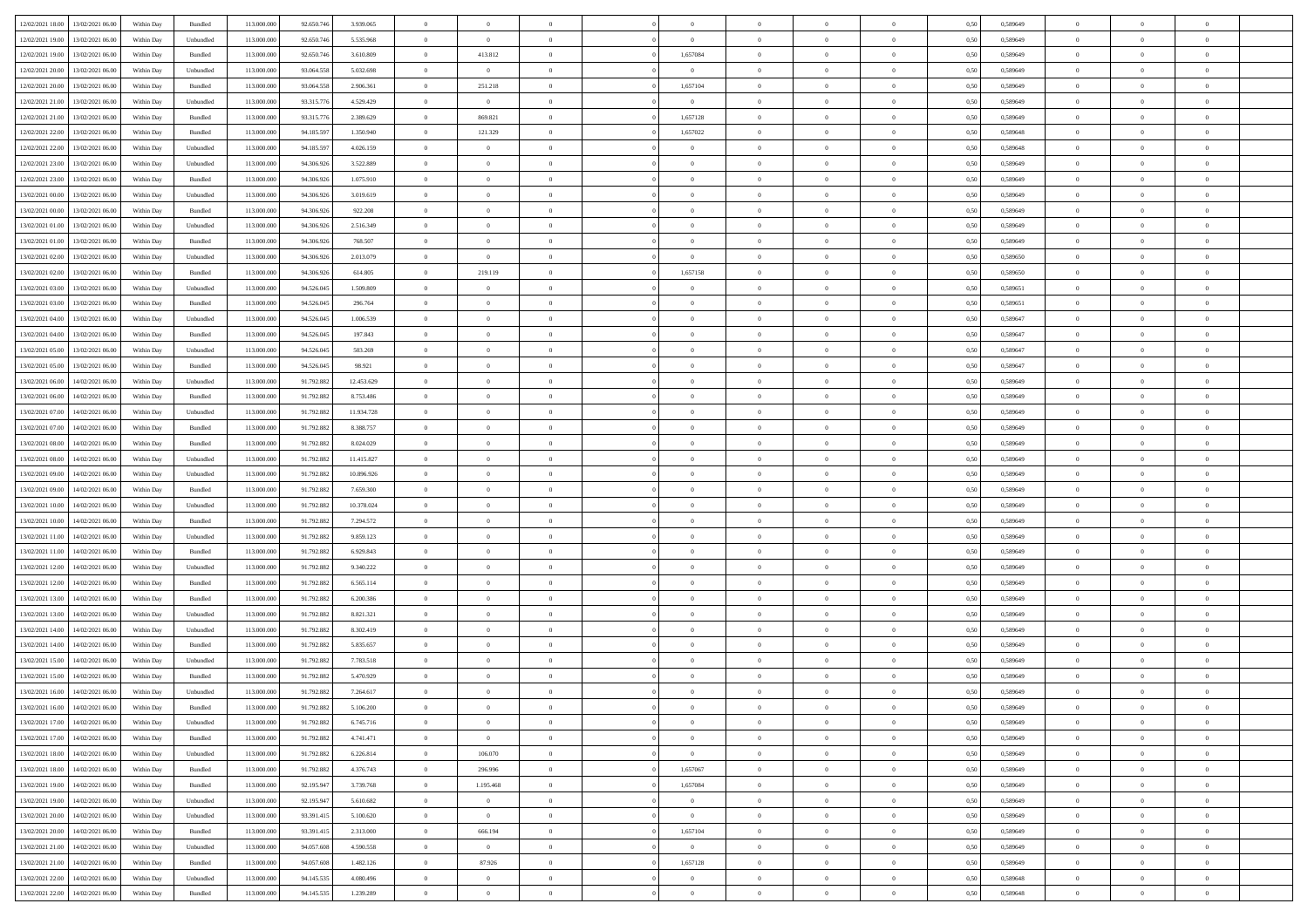| 13/02/2021 23:00                  | 14/02/2021 06:00 | Within Day | Unbundled | 113.000.000 | 94.145.535 | 3.570.434  | $\overline{0}$ | $\theta$       |                |                | $\bf{0}$       | $\overline{0}$ | $\theta$       | 0,50 | 0,589649 | $\theta$       | $\theta$       | $\overline{0}$           |  |
|-----------------------------------|------------------|------------|-----------|-------------|------------|------------|----------------|----------------|----------------|----------------|----------------|----------------|----------------|------|----------|----------------|----------------|--------------------------|--|
| 13/02/2021 23:00                  | 14/02/2021 06.00 | Within Day | Bundled   | 113.000.000 | 94.145.535 | 1.084.377  | $\overline{0}$ | 320.117        | $\overline{0}$ | 1,657041       | $\,$ 0         | $\bf{0}$       | $\bf{0}$       | 0,50 | 0,589649 | $\,$ 0 $\,$    | $\overline{0}$ | $\overline{0}$           |  |
|                                   |                  |            |           |             |            |            |                |                |                |                |                |                |                |      |          |                |                |                          |  |
| 14/02/2021 00:00                  | 14/02/2021 06:00 | Within Day | Unbundled | 113,000,000 | 94.465.652 | 3.060.372  | $\overline{0}$ | $\overline{0}$ | $\overline{0}$ | $\overline{0}$ | $\bf{0}$       | $\overline{0}$ | $\mathbf{0}$   | 0.50 | 0.589649 | $\bf{0}$       | $\overline{0}$ | $\overline{0}$           |  |
| 14/02/2021 00:00                  | 14/02/2021 06:00 | Within Day | Bundled   | 113.000.000 | 94.465.652 | 655.080    | $\overline{0}$ | 391.900        | $\overline{0}$ | 1,657067       | $\bf{0}$       | $\overline{0}$ | $\overline{0}$ | 0,50 | 0,589649 | $\theta$       | $\overline{0}$ | $\overline{0}$           |  |
| 14/02/2021 01:00                  | 14/02/2021 06.00 | Within Day | Unbundled | 113.000.000 | 94.857.552 | 2.550.310  | $\overline{0}$ | $\overline{0}$ | $\overline{0}$ | $\overline{0}$ | $\overline{0}$ | $\overline{0}$ | $\bf{0}$       | 0,50 | 0,589649 | $\,$ 0 $\,$    | $\overline{0}$ | $\overline{0}$           |  |
| 14/02/2021 01:00                  | 14/02/2021 06:00 | Within Day | Bundled   | 113,000,000 | 94.857.552 | 219.316    | $\overline{0}$ | 13.352         | $\overline{0}$ | 1,657104       | $\bf{0}$       | $\overline{0}$ | $\bf{0}$       | 0.50 | 0.589649 | $\,0\,$        | $\theta$       | $\overline{0}$           |  |
| 14/02/2021 02:00                  | 14/02/2021 06:00 | Within Day | Unbundled | 113.000.000 | 94.870.904 | 2.040.248  | $\overline{0}$ | $\overline{0}$ | $\overline{0}$ | $\overline{0}$ | $\bf{0}$       | $\overline{0}$ | $\overline{0}$ | 0,50 | 0,589650 | $\,0\,$        | $\theta$       | $\overline{0}$           |  |
| 14/02/2021 02:00                  | 14/02/2021 06.00 | Within Day | Bundled   | 113.000.000 | 94.870.904 | 164.772    | $\overline{0}$ | $\theta$       | $\overline{0}$ |                | $\,$ 0         | $\overline{0}$ | $\bf{0}$       | 0,50 | 0,589650 | $\,$ 0 $\,$    | $\overline{0}$ | $\overline{0}$           |  |
| 14/02/2021 03:00                  | 14/02/2021 06:00 | Within Day | Unbundled | 113,000,000 | 94,870,904 | 1.530.186  | $\overline{0}$ | $\overline{0}$ | $\overline{0}$ | $\overline{0}$ | $\bf{0}$       | $\overline{0}$ | $\bf{0}$       | 0.50 | 0.589651 | $\,0\,$        | $\overline{0}$ | $\overline{0}$           |  |
| 14/02/2021 03:00                  | 14/02/2021 06:00 | Within Day | Bundled   | 113.000.000 | 94.870.904 | 123.579    | $\overline{0}$ | $\overline{0}$ | $\overline{0}$ | $\overline{0}$ | $\bf{0}$       | $\overline{0}$ | $\bf{0}$       | 0,50 | 0,589651 | $\,$ 0 $\,$    | $\overline{0}$ | $\overline{0}$           |  |
| 14/02/2021 04:00                  | 14/02/2021 06.00 | Within Day | Unbundled | 113.000.000 | 94.870.904 | 1.020.124  | $\overline{0}$ | $\theta$       | $\overline{0}$ | $\overline{0}$ | $\,$ 0         | $\bf{0}$       | $\bf{0}$       | 0,50 | 0,589647 | $\,$ 0 $\,$    | $\overline{0}$ | $\overline{0}$           |  |
|                                   |                  |            | Bundled   | 113,000,000 | 94.870.904 | 82.386     |                | $\overline{0}$ | $\overline{0}$ | $\overline{0}$ |                | $\overline{0}$ |                | 0.50 | 0.589647 | $\bf{0}$       | $\overline{0}$ | $\bf{0}$                 |  |
| 14/02/2021 04:00                  | 14/02/2021 06:00 | Within Day |           |             |            |            | $\overline{0}$ |                |                |                | $\bf{0}$       |                | $\mathbf{0}$   |      |          |                |                |                          |  |
| 14/02/2021 05:00                  | 14/02/2021 06:00 | Within Day | Bundled   | 113.000.000 | 94.870.904 | 41.193     | $\overline{0}$ | $\overline{0}$ | $\overline{0}$ | $\overline{0}$ | $\bf{0}$       | $\overline{0}$ | $\overline{0}$ | 0,50 | 0,589647 | $\,$ 0 $\,$    | $\overline{0}$ | $\overline{0}$           |  |
| 14/02/2021 05:00                  | 14/02/2021 06.00 | Within Day | Unbundled | 113.000.000 | 94.870.904 | 510.062    | $\overline{0}$ | $\theta$       | $\overline{0}$ |                | $\bf{0}$       | $\overline{0}$ | $\bf{0}$       | 0,50 | 0,589647 | $\,$ 0 $\,$    | $\overline{0}$ | $\overline{0}$           |  |
| 14/02/2021 06:00                  | 15/02/2021 06:00 | Within Day | Unbundled | 113,000,000 | 94,684,683 | 13.021.572 | $\overline{0}$ | $\overline{0}$ | $\overline{0}$ | $\overline{0}$ | $\bf{0}$       | $\overline{0}$ | $\bf{0}$       | 0.50 | 0.589649 | $\,0\,$        | $\theta$       | $\overline{0}$           |  |
| 14/02/2021 06:00                  | 15/02/2021 06:00 | Within Day | Bundled   | 113.000.000 | 94.684.683 | 5.293.742  | $\overline{0}$ | $\overline{0}$ | $\overline{0}$ | $\overline{0}$ | $\bf{0}$       | $\overline{0}$ | $\overline{0}$ | 0,50 | 0,589649 | $\theta$       | $\theta$       | $\overline{0}$           |  |
| 14/02/2021 07:00                  | 15/02/2021 06.00 | Within Day | Unbundled | 113.000.000 | 94.684.683 | 12.479.007 | $\overline{0}$ | $\theta$       | $\overline{0}$ |                | $\,$ 0         | $\overline{0}$ | $\bf{0}$       | 0,50 | 0,589649 | $\,$ 0 $\,$    | $\overline{0}$ | $\overline{0}$           |  |
| 14/02/2021 07:00                  | 15/02/2021 06:00 | Within Day | Bundled   | 113,000,000 | 94,684,683 | 5.073.169  | $\overline{0}$ | $\overline{0}$ | $\overline{0}$ | $\overline{0}$ | $\bf{0}$       | $\overline{0}$ | $\bf{0}$       | 0.50 | 0.589649 | $\,0\,$        | $\overline{0}$ | $\overline{\phantom{a}}$ |  |
| 14/02/2021 08:00                  | 15/02/2021 06:00 | Within Day | Unbundled | 113.000.000 | 94.684.683 | 11.936.441 | $\overline{0}$ | $\overline{0}$ | $\overline{0}$ | $\overline{0}$ | $\,$ 0         | $\overline{0}$ | $\overline{0}$ | 0,50 | 0,589649 | $\,$ 0 $\,$    | $\theta$       | $\overline{0}$           |  |
| 14/02/2021 08:00                  | 15/02/2021 06.00 | Within Day | Bundled   | 113.000.000 | 94.684.683 | 4.852.597  | $\bf{0}$       | $\,$ 0 $\,$    | $\overline{0}$ | $\overline{0}$ | $\,$ 0         | $\bf{0}$       | $\bf{0}$       | 0,50 | 0,589649 | $\,$ 0 $\,$    | $\overline{0}$ | $\overline{0}$           |  |
| 14/02/2021 09:00                  | 15/02/2021 06:00 | Within Day | Unbundled | 113,000,000 | 94,684,683 | 11.393.876 | $\overline{0}$ | $\overline{0}$ | $\overline{0}$ | $\overline{0}$ | $\bf{0}$       | $\overline{0}$ | $\mathbf{0}$   | 0.50 | 0.589649 | $\,$ 0 $\,$    | $\overline{0}$ | $\overline{0}$           |  |
| 14/02/2021 09:00                  | 15/02/2021 06:00 | Within Day | Bundled   | 113.000.000 | 94.684.683 | 4.632.024  | $\overline{0}$ | $\overline{0}$ | $\overline{0}$ | $\overline{0}$ | $\bf{0}$       | $\overline{0}$ | $\overline{0}$ | 0,50 | 0,589649 | $\theta$       | $\overline{0}$ | $\overline{0}$           |  |
|                                   |                  |            |           |             |            |            |                |                |                |                |                |                |                |      |          |                |                |                          |  |
| 14/02/2021 11:00                  | 15/02/2021 06.00 | Within Day | Unbundled | 113.000.000 | 94.684.683 | 10.308.745 | $\overline{0}$ | $\theta$       | $\overline{0}$ | $\overline{0}$ | $\,$ 0         | $\overline{0}$ | $\bf{0}$       | 0,50 | 0,589649 | $\,$ 0 $\,$    | $\overline{0}$ | $\overline{0}$           |  |
| 14/02/2021 11:00                  | 15/02/2021 06:00 | Within Day | Bundled   | 113,000,000 | 94,684,683 | 4.190.879  | $\overline{0}$ | $\overline{0}$ | $\overline{0}$ | $\overline{0}$ | $\bf{0}$       | $\overline{0}$ | $\bf{0}$       | 0.50 | 0.589649 | $\,0\,$        | $\theta$       | $\overline{0}$           |  |
| 14/02/2021 12:00                  | 15/02/2021 06:00 | Within Day | Unbundled | 113.000.000 | 94.684.683 | 9.766.179  | $\overline{0}$ | $\theta$       | $\overline{0}$ | $\overline{0}$ | $\bf{0}$       | $\overline{0}$ | $\overline{0}$ | 0,50 | 0,589649 | $\,$ 0 $\,$    | $\theta$       | $\overline{0}$           |  |
| 14/02/2021 12:00                  | 15/02/2021 06.00 | Within Day | Bundled   | 113.000.000 | 94.684.683 | 3.970.306  | $\overline{0}$ | $\theta$       | $\overline{0}$ |                | $\bf{0}$       | $\overline{0}$ | $\bf{0}$       | 0,50 | 0,589649 | $\,$ 0 $\,$    | $\overline{0}$ | $\overline{0}$           |  |
| 14/02/2021 13:00                  | 15/02/2021 06:00 | Within Day | Unbundled | 113,000,000 | 94,684,683 | 9.223.614  | $\overline{0}$ | $\overline{0}$ | $\overline{0}$ | $\overline{0}$ | $\bf{0}$       | $\overline{0}$ | $\bf{0}$       | 0.50 | 0.589649 | $\,0\,$        | $\overline{0}$ | $\overline{0}$           |  |
| 14/02/2021 13:00                  | 15/02/2021 06:00 | Within Day | Bundled   | 113.000.000 | 94.684.683 | 3.749.734  | $\overline{0}$ | $\overline{0}$ | $\overline{0}$ | $\overline{0}$ | $\bf{0}$       | $\overline{0}$ | $\overline{0}$ | 0,50 | 0,589649 | $\theta$       | $\theta$       | $\overline{0}$           |  |
| 14/02/2021 14:00                  | 15/02/2021 06.00 | Within Day | Unbundled | 113.000.000 | 94.684.683 | 8.681.048  | $\bf{0}$       | $\overline{0}$ | $\overline{0}$ | $\overline{0}$ | $\bf{0}$       | $\bf{0}$       | $\bf{0}$       | 0,50 | 0,589649 | $\,$ 0 $\,$    | $\overline{0}$ | $\overline{0}$           |  |
| 14/02/2021 14:00                  | 15/02/2021 06:00 | Within Day | Bundled   | 113,000,000 | 94,684,683 | 3.529.161  | $\overline{0}$ | $\overline{0}$ | $\overline{0}$ | $\overline{0}$ | $\bf{0}$       | $\overline{0}$ | $\mathbf{0}$   | 0.50 | 0.589649 | $\bf{0}$       | $\overline{0}$ | $\bf{0}$                 |  |
| 14/02/2021 15:00                  | 15/02/2021 06:00 | Within Dav | Unbundled | 113.000.000 | 94.684.683 | 8.138.483  | $\overline{0}$ | $\overline{0}$ | $\overline{0}$ | $\overline{0}$ | $\overline{0}$ | $\overline{0}$ | $\overline{0}$ | 0.50 | 0.589649 | $\theta$       | $\overline{0}$ | $\overline{0}$           |  |
| 14/02/2021 15:00                  | 15/02/2021 06.00 | Within Day | Bundled   | 113.000.000 | 94.684.683 | 3.308.588  | $\overline{0}$ | $\theta$       | $\overline{0}$ |                | $\,$ 0         | $\overline{0}$ | $\bf{0}$       | 0,50 | 0,589649 | $\,$ 0 $\,$    | $\overline{0}$ | $\overline{0}$           |  |
|                                   | 15/02/2021 06:00 |            | Bundled   | 113,000,000 | 94,684,683 | 3 088,016  |                | $\overline{0}$ | $\overline{0}$ | $\overline{0}$ | $\bf{0}$       | $\overline{0}$ |                | 0.50 | 0.589649 | $\,0\,$        | $\theta$       | $\overline{0}$           |  |
| 14/02/2021 16:00                  |                  | Within Day |           |             |            |            | $\overline{0}$ |                |                |                |                |                | $\bf{0}$       |      |          |                |                |                          |  |
| 14/02/2021 16:00                  | 15/02/2021 06:00 | Within Dav | Unbundled | 113.000.000 | 94.684.683 | 7.595.917  | $\overline{0}$ | $\theta$       | $\Omega$       | $\Omega$       | $\mathbf{0}$   | $\overline{0}$ | $\overline{0}$ | 0.50 | 0.589649 | $\theta$       | $\overline{0}$ | $\overline{0}$           |  |
| 14/02/2021 17:00                  | 15/02/2021 06.00 | Within Day | Unbundled | 113.000.000 | 94.684.683 | 7.053.352  | $\overline{0}$ | $\theta$       | $\overline{0}$ |                | $\,$ 0         | $\overline{0}$ | $\bf{0}$       | 0,50 | 0,589649 | $\,$ 0 $\,$    | $\overline{0}$ | $\overline{0}$           |  |
| 14/02/2021 17:00                  | 15/02/2021 06:00 | Within Day | Bundled   | 113,000,000 | 94,684,683 | 2.867.443  | $\overline{0}$ | $\overline{0}$ | $\overline{0}$ | $\overline{0}$ | $\bf{0}$       | $\overline{0}$ | $\bf{0}$       | 0.50 | 0.589649 | $\,0\,$        | $\overline{0}$ | $\overline{0}$           |  |
| 14/02/2021 18:00                  | 15/02/2021 06:00 | Within Dav | Unbundled | 113.000.000 | 94.684.683 | 6.510.786  | $\overline{0}$ | $\mathbf{1}$   | $\overline{0}$ | $\Omega$       | $\overline{0}$ | $\overline{0}$ | $\overline{0}$ | 0.50 | 0.589649 | $\theta$       | $\overline{0}$ | $\overline{0}$           |  |
| 14/02/2021 18:00                  | 15/02/2021 06.00 | Within Day | Bundled   | 113.000.000 | 94.684.683 | 2.646.871  | $\overline{0}$ | $\overline{0}$ | $\overline{0}$ | $\overline{0}$ | $\bf{0}$       | $\bf{0}$       | $\bf{0}$       | 0,50 | 0,589649 | $\,$ 0 $\,$    | $\overline{0}$ | $\overline{0}$           |  |
| 14/02/2021 19:00                  | 15/02/2021 06:00 | Within Day | Unbundled | 113,000,000 | 94.684.684 | 5.968.219  | $\overline{0}$ | $\overline{0}$ | $\overline{0}$ | $\overline{0}$ | $\bf{0}$       | $\overline{0}$ | $\mathbf{0}$   | 0.50 | 0.589649 | $\,$ 0 $\,$    | $\overline{0}$ | $\overline{0}$           |  |
| 14/02/2021 19:00                  | 15/02/2021 06:00 | Within Dav | Bundled   | 113.000.000 | 94.684.684 | 2.426.298  | $\overline{0}$ | $\overline{0}$ | $\Omega$       | $\Omega$       | $\mathbf{0}$   | $\overline{0}$ | $\overline{0}$ | 0.50 | 0.589649 | $\theta$       | $\overline{0}$ | $\overline{0}$           |  |
| 14/02/2021 20:00                  | 15/02/2021 06.00 | Within Day | Unbundled | 113.000.000 | 94.684.684 | 5.425.654  | $\overline{0}$ | $\theta$       | $\overline{0}$ | $\overline{0}$ | $\,$ 0         | $\overline{0}$ | $\bf{0}$       | 0,50 | 0,589649 | $\,$ 0 $\,$    | $\overline{0}$ | $\overline{0}$           |  |
| 14/02/2021 20:00                  | 15/02/2021 06:00 | Within Day | Bundled   | 113,000,000 | 94.684.684 | 2.205.725  | $\overline{0}$ | $\theta$       | $\overline{0}$ | $\overline{0}$ | $\bf{0}$       | $\overline{0}$ | $\overline{0}$ | 0.50 | 0.589649 | $\,0\,$        | $\theta$       | $\overline{0}$           |  |
| 14/02/2021 21:00                  | 15/02/2021 06:00 | Within Dav | Unbundled | 113.000.000 | 94.684.684 | 4.883.089  | $\overline{0}$ | $\Omega$       | $\Omega$       | $\Omega$       | $\bf{0}$       | $\overline{0}$ | $\Omega$       | 0.50 | 0.589649 | $\theta$       | $\overline{0}$ | $\overline{0}$           |  |
| 14/02/2021 21:00                  | 15/02/2021 06:00 | Within Day | Bundled   | 113.000.000 | 94.684.684 | 1.985.153  | $\overline{0}$ | $\overline{0}$ | $\overline{0}$ | $\bf{0}$       | $\,$ 0         | $\bf{0}$       | $\bf{0}$       | 0,50 | 0,589649 | $\,$ 0 $\,$    | $\overline{0}$ | $\overline{0}$           |  |
|                                   |                  |            |           |             |            |            |                |                |                |                |                |                |                |      |          |                |                |                          |  |
| 14/02/2021 22:00                  | 15/02/2021 06:00 | Within Day | Unbundled | 113.000.000 | 94.684.684 | 4.340.523  | $\bf{0}$       | $\theta$       |                | $^{\circ}$     |                |                |                | 0,50 | 0.589648 | $\,$ 0         | $\theta$       |                          |  |
| 14/02/2021 22:00                  | 15/02/2021 06:00 | Within Day | Bundled   | 113.000.000 | 94.684.684 | 1.764.580  | $\Omega$       | $\overline{0}$ | $\Omega$       | $\Omega$       | $\mathbf{0}$   | $\overline{0}$ | $\mathbf{0}$   | 0.50 | 0,589648 | $\theta$       | $\theta$       | $\overline{0}$           |  |
| 14/02/2021 23:00                  | 15/02/2021 06:00 | Within Day | Unbundled | 113.000.000 | 94.684.684 | 3.797.958  | $\overline{0}$ | $\bf{0}$       | $\overline{0}$ | $\bf{0}$       | $\overline{0}$ | $\overline{0}$ | $\mathbf{0}$   | 0,50 | 0,589649 | $\bf{0}$       | $\overline{0}$ | $\bf{0}$                 |  |
| 14/02/2021 23:00                  | 15/02/2021 06:00 | Within Day | Bundled   | 113,000,000 | 94.684.684 | 1.544.008  | $\overline{0}$ | $\overline{0}$ | $\overline{0}$ | $\overline{0}$ | $\overline{0}$ | $\overline{0}$ | $\mathbf{0}$   | 0.50 | 0.589649 | $\overline{0}$ | $\bf{0}$       | $\bf{0}$                 |  |
| 15/02/2021 00:00                  | 15/02/2021 06:00 | Within Day | Unbundled | 113.000.000 | 94.684.684 | 3.255.392  | $\overline{0}$ | $\overline{0}$ | $\overline{0}$ | $\overline{0}$ | $\mathbf{0}$   | $\overline{0}$ | $\mathbf{0}$   | 0.50 | 0.589649 | $\overline{0}$ | $\theta$       | $\overline{0}$           |  |
| 15/02/2021 00:00                  | 15/02/2021 06:00 | Within Day | Bundled   | 113.000.000 | 94.684.684 | 1.323.435  | $\overline{0}$ | $\overline{0}$ | $\overline{0}$ | $\overline{0}$ | $\bf{0}$       | $\bf{0}$       | $\bf{0}$       | 0,50 | 0,589649 | $\bf{0}$       | $\overline{0}$ | $\overline{0}$           |  |
| 15/02/2021 01:00                  | 15/02/2021 06:00 | Within Day | Unbundled | 113,000,000 | 94.684.684 | 2.712.827  | $\overline{0}$ | $\overline{0}$ | $\overline{0}$ | $\overline{0}$ | $\bf{0}$       | $\overline{0}$ | $\mathbf{0}$   | 0.50 | 0.589649 | $\,$ 0 $\,$    | $\overline{0}$ | $\overline{0}$           |  |
| 15/02/2021 01:00                  | 15/02/2021 06:00 | Within Day | Bundled   | 113.000.000 | 94.684.684 | 1.102.862  | $\overline{0}$ | $\overline{0}$ | $\overline{0}$ | $\overline{0}$ | $\overline{0}$ | $\overline{0}$ | $\overline{0}$ | 0.50 | 0.589649 | $\overline{0}$ | $\theta$       | $\overline{0}$           |  |
| 15/02/2021 02:00                  | 15/02/2021 06:00 | Within Day | Bundled   | 113.000.000 | 94.684.684 | 882.290    | $\overline{0}$ | $\,$ 0         | $\overline{0}$ | $\bf{0}$       | $\,$ 0 $\,$    | $\bf{0}$       | $\bf{0}$       | 0,50 | 0,589650 | $\,$ 0 $\,$    | $\overline{0}$ | $\overline{0}$           |  |
| 15/02/2021 02:00                  | 15/02/2021 06:00 | Within Day | Unbundled | 113,000,000 | 94.684.684 | 2.170.261  | $\overline{0}$ | $\overline{0}$ | $\overline{0}$ | $\overline{0}$ | $\bf{0}$       | $\overline{0}$ | $\mathbf{0}$   | 0.50 | 0.589650 | $\mathbf{0}$   | $\bf{0}$       | $\overline{0}$           |  |
|                                   |                  |            |           |             |            |            |                |                |                |                |                |                |                |      |          |                |                |                          |  |
| 15/02/2021 03:00                  | 15/02/2021 06:00 | Within Day | Unbundled | 113.000.000 | 94.684.684 | 1.627.696  | $\overline{0}$ | $\overline{0}$ | $\overline{0}$ | $\overline{0}$ | $\overline{0}$ | $\overline{0}$ | $\overline{0}$ | 0,50 | 0,589651 | $\overline{0}$ | $\theta$       | $\overline{0}$           |  |
| 15/02/2021 03:00                  | 15/02/2021 06:00 | Within Day | Bundled   | 113.000.000 | 94.684.684 | 661.717    | $\overline{0}$ | 284.714        | $\overline{0}$ | 1,657248       | $\bf{0}$       | $\bf{0}$       | $\bf{0}$       | 0,50 | 0,589651 | $\bf{0}$       | $\overline{0}$ | $\bf{0}$                 |  |
| 15/02/2021 04:00 15/02/2021 06:00 |                  | Within Day | Unbundled | 113.000.000 | 94.969.398 | 1.085.130  | $\overline{0}$ | $\overline{0}$ | $\overline{0}$ | $\overline{0}$ | $\bf{0}$       | $\overline{0}$ | $\,$ 0 $\,$    | 0,50 | 0,589647 | $\overline{0}$ | $\,$ 0 $\,$    | $\,$ 0 $\,$              |  |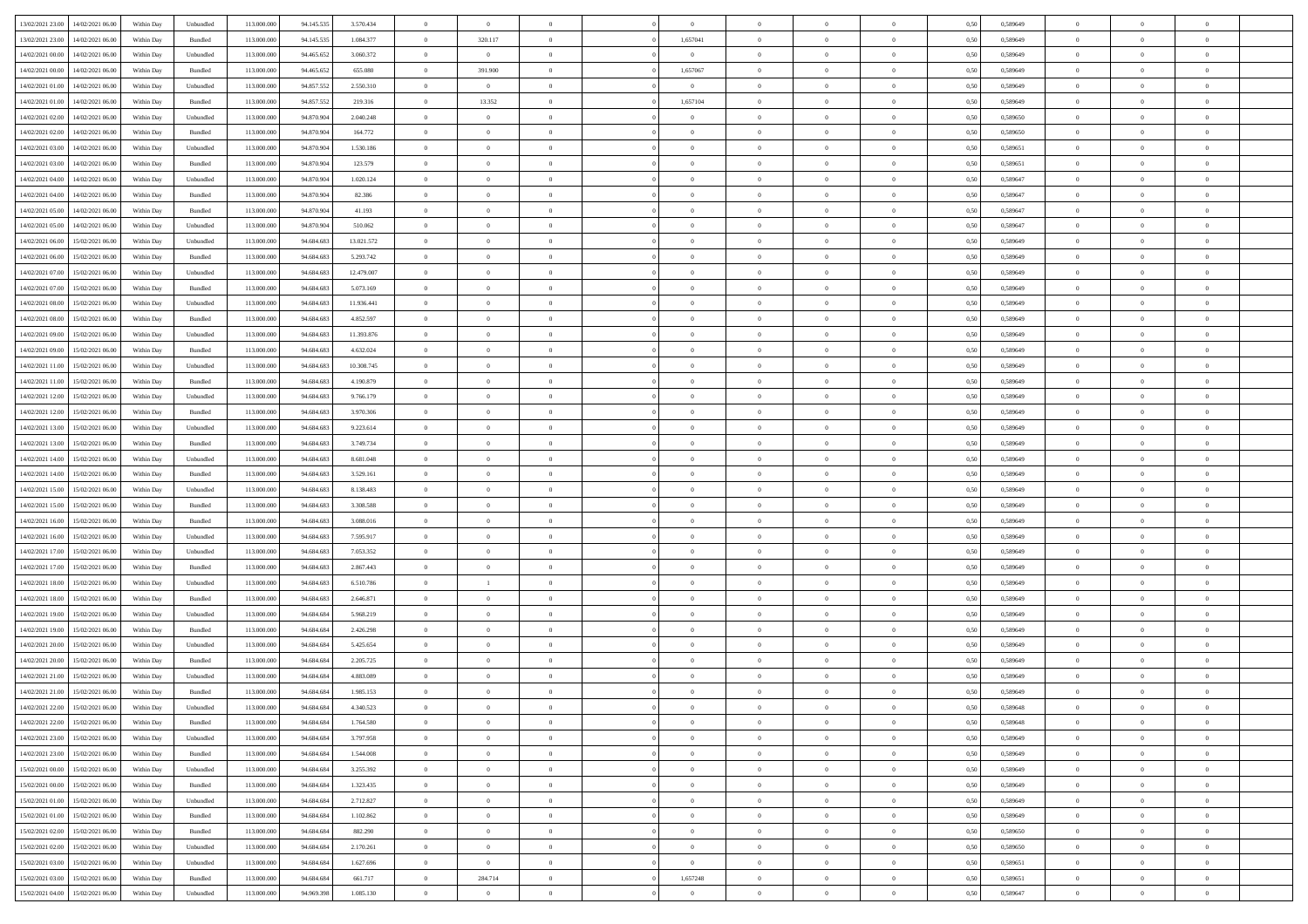| 15/02/2021 04:00<br>15/02/2021 06:00         | Within Day | Bundled   | 113.000.000 | 94.969.398  | 251.335    | $\overline{0}$ | $\overline{0}$ |                | $\overline{0}$ | $\theta$       |                | $\theta$       | 0,50 | 0,589647 | $\theta$       | $\theta$       | $\overline{0}$ |  |
|----------------------------------------------|------------|-----------|-------------|-------------|------------|----------------|----------------|----------------|----------------|----------------|----------------|----------------|------|----------|----------------|----------------|----------------|--|
| 15/02/2021 05:00<br>15/02/2021 06:00         | Within Day | Unbundled | 113.000.00  | 94.969.39   | 542.565    | $\bf{0}$       | $\bf{0}$       | $\bf{0}$       | $\bf{0}$       | $\overline{0}$ | $\overline{0}$ | $\bf{0}$       | 0,50 | 0,589647 | $\,$ 0 $\,$    | $\bf{0}$       | $\overline{0}$ |  |
| 15/02/2021 05:00<br>15/02/2021 06:00         | Within Day | Bundled   | 113,000,000 | 94.969.398  | 125.667    | $\overline{0}$ | $\bf{0}$       | $\overline{0}$ | $\bf{0}$       | $\bf{0}$       | $\overline{0}$ | $\bf{0}$       | 0.50 | 0.589647 | $\bf{0}$       | $\overline{0}$ | $\bf{0}$       |  |
|                                              |            |           |             |             |            | $\overline{0}$ |                |                |                |                |                |                |      |          | $\theta$       | $\theta$       |                |  |
| 15/02/2021 06:00<br>16/02/2021 06:00         | Within Day | Unbundled | 113.000.000 | 107.916.923 | 5.083.076  |                | $\overline{0}$ | $\overline{0}$ | $\theta$       | $\theta$       | $\overline{0}$ | $\bf{0}$       | 0,50 | 0,589649 |                |                | $\overline{0}$ |  |
| 15/02/2021 07:00<br>16/02/2021 06:00         | Within Day | Unbundled | 113.000.00  | 107.916.923 | 4.871.281  | $\bf{0}$       | $\overline{0}$ | $\bf{0}$       | $\overline{0}$ | $\theta$       | $\overline{0}$ | $\bf{0}$       | 0,50 | 0,589649 | $\,$ 0 $\,$    | $\bf{0}$       | $\overline{0}$ |  |
| 15/02/2021 08:00<br>16/02/2021 06:00         | Within Day | Unbundled | 113,000,00  | 107.916.92  | 4.659.486  | $\overline{0}$ | $\overline{0}$ | $\overline{0}$ | $\bf{0}$       | $\overline{0}$ | $\theta$       | $\bf{0}$       | 0.50 | 0.589649 | $\,$ 0 $\,$    | $\theta$       | $\overline{0}$ |  |
| 15/02/2021 09:00<br>16/02/2021 06:00         | Within Day | Unbundled | 113.000.000 | 107.916.923 | 4.447.691  | $\overline{0}$ | $\overline{0}$ | $\overline{0}$ | $\overline{0}$ | $\overline{0}$ | $\overline{0}$ | $\bf{0}$       | 0,50 | 0,589649 | $\theta$       | $\theta$       | $\overline{0}$ |  |
|                                              |            |           |             |             |            |                | $\bf{0}$       | $\bf{0}$       | $\overline{0}$ | $\overline{0}$ | $\overline{0}$ |                |      |          | $\,$ 0 $\,$    | $\bf{0}$       | $\overline{0}$ |  |
| 15/02/2021 10:00<br>16/02/2021 06:00         | Within Day | Unbundled | 113.000.00  | 107.916.92  | 4.235.896  | $\bf{0}$       |                |                |                |                |                | $\bf{0}$       | 0,50 | 0,589649 |                |                |                |  |
| 15/02/2021 11:00<br>16/02/2021 06:00         | Within Day | Unbundled | 113,000,00  | 107.916.923 | 4.024.102  | $\overline{0}$ | $\bf{0}$       | $\overline{0}$ | $\bf{0}$       | $\overline{0}$ | $\overline{0}$ | $\bf{0}$       | 0.50 | 0.589649 | $\bf{0}$       | $\overline{0}$ | $\overline{0}$ |  |
| 15/02/2021 12:00<br>16/02/2021 06:00         | Within Day | Unbundled | 113.000.000 | 107.916.923 | 3.812.307  | $\bf{0}$       | $\bf{0}$       | $\overline{0}$ | $\overline{0}$ | $\overline{0}$ | $\overline{0}$ | $\bf{0}$       | 0,50 | 0,589649 | $\,$ 0 $\,$    | $\bf{0}$       | $\overline{0}$ |  |
| 15/02/2021 13:00<br>16/02/2021 06:00         | Within Day | Unbundled | 113.000.00  | 107.916.923 | 3.600.512  | $\bf{0}$       | $\overline{0}$ | $\bf{0}$       | $\bf{0}$       | $\overline{0}$ | $\overline{0}$ | $\bf{0}$       | 0,50 | 0,589649 | $\,$ 0 $\,$    | $\bf{0}$       | $\overline{0}$ |  |
| 15/02/2021 14:00<br>16/02/2021 06:00         | Within Day | Unbundled | 113,000,000 | 107.916.923 | 3.388.717  | $\overline{0}$ | $\bf{0}$       | $\overline{0}$ | $\overline{0}$ | $\bf{0}$       | $\overline{0}$ | $\bf{0}$       | 0.50 | 0.589649 | $\bf{0}$       | $\overline{0}$ | $\,$ 0         |  |
|                                              |            |           |             |             |            |                |                |                |                |                |                |                |      |          |                |                |                |  |
| 15/02/2021 15:00<br>16/02/2021 06:00         | Within Day | Unbundled | 113.000.000 | 107.916.923 | 3.176.922  | $\overline{0}$ | $\overline{0}$ | $\overline{0}$ | $\theta$       | $\theta$       | $\overline{0}$ | $\bf{0}$       | 0,50 | 0,589649 | $\theta$       | $\theta$       | $\overline{0}$ |  |
| 15/02/2021 16:00<br>16/02/2021 06:00         | Within Day | Unbundled | 113.000.00  | 107.916.923 | 2.965.127  | $\bf{0}$       | $\overline{0}$ | $\bf{0}$       | $\overline{0}$ | $\bf{0}$       | $\overline{0}$ | $\bf{0}$       | 0,50 | 0,589649 | $\,$ 0 $\,$    | $\bf{0}$       | $\overline{0}$ |  |
| 15/02/2021 17:00<br>16/02/2021 06:00         | Within Day | Unbundled | 113,000,00  | 107.916.923 | 2.753.333  | $\overline{0}$ | $\overline{0}$ | $\overline{0}$ | $\bf{0}$       | $\overline{0}$ | $\theta$       | $\bf{0}$       | 0.50 | 0.589649 | $\,$ 0 $\,$    | $\theta$       | $\overline{0}$ |  |
| 15/02/2021 18:00<br>16/02/2021 06:00         | Within Day | Unbundled | 113.000.000 | 107.916.923 | 2.541.538  | $\overline{0}$ | $\overline{0}$ | $\overline{0}$ | $\overline{0}$ | $\overline{0}$ | $\overline{0}$ | $\bf{0}$       | 0,50 | 0,589649 | $\theta$       | $\theta$       | $\overline{0}$ |  |
| 15/02/2021 19:00<br>16/02/2021 06:00         | Within Day | Unbundled | 113.000.00  | 107.916.923 | 2.329.743  | $\bf{0}$       | $\overline{0}$ | $\bf{0}$       | $\overline{0}$ | $\overline{0}$ | $\overline{0}$ | $\bf{0}$       | 0,50 | 0,589649 | $\,$ 0 $\,$    | $\bf{0}$       | $\overline{0}$ |  |
|                                              |            |           |             |             |            |                |                |                |                |                |                |                |      |          |                |                |                |  |
| 15/02/2021 20:00<br>16/02/2021 06:00         | Within Day | Unbundled | 113,000,00  | 107.916.92  | 2.117.948  | $\overline{0}$ | $\bf{0}$       | $\overline{0}$ | $\bf{0}$       | $\overline{0}$ | $\overline{0}$ | $\bf{0}$       | 0.50 | 0.589649 | $\bf{0}$       | $\overline{0}$ | $\bf{0}$       |  |
| 15/02/2021 21:00<br>16/02/2021 06:00         | Within Day | Unbundled | 113.000.000 | 107.916.923 | 1.906.153  | $\overline{0}$ | $\bf{0}$       | $\overline{0}$ | $\overline{0}$ | $\overline{0}$ | $\overline{0}$ | $\bf{0}$       | 0,50 | 0,589649 | $\,$ 0 $\,$    | $\bf{0}$       | $\overline{0}$ |  |
| 15/02/2021 22:00<br>16/02/2021 06:00         | Within Day | Unbundled | 113.000.00  | 107.916.923 | 1.694.358  | $\bf{0}$       | $\bf{0}$       | $\bf{0}$       | $\bf{0}$       | $\overline{0}$ | $\overline{0}$ | $\bf{0}$       | 0,50 | 0,589648 | $\,$ 0 $\,$    | $\bf{0}$       | $\overline{0}$ |  |
| 15/02/2021 23:00<br>16/02/2021 06:00         | Within Day | Unbundled | 113,000,000 | 107.916.923 | 1.482.563  | $\overline{0}$ | $\bf{0}$       | $\overline{0}$ | $\overline{0}$ | $\bf{0}$       | $\overline{0}$ | $\bf{0}$       | 0.50 | 0.589649 | $\bf{0}$       | $\overline{0}$ | $\,$ 0         |  |
| 16/02/2021 00:00<br>16/02/2021 06:00         | Within Day | Unbundled | 113.000.000 | 107.916.923 | 1.270.769  | $\overline{0}$ | $\overline{0}$ | $\overline{0}$ | $\theta$       | $\theta$       | $\overline{0}$ | $\bf{0}$       | 0,50 | 0,589649 | $\theta$       | $\theta$       | $\overline{0}$ |  |
| 16/02/2021 06:00                             | Within Day | Unbundled | 113.000.00  | 107.916.923 | 1.058.974  | $\bf{0}$       | $\overline{0}$ | $\bf{0}$       | $\bf{0}$       | $\overline{0}$ | $\overline{0}$ | $\bf{0}$       | 0,50 | 0,589649 | $\,$ 0 $\,$    | $\bf{0}$       | $\overline{0}$ |  |
| 16/02/2021 01:00                             |            |           |             |             |            |                |                |                |                |                |                |                |      |          |                |                |                |  |
| 16/02/2021 02:00<br>16/02/2021 06:00         | Within Day | Unbundled | 113,000,00  | 107.916.92  | 847.179    | $\overline{0}$ | $\overline{0}$ | $\overline{0}$ | $\bf{0}$       | $\overline{0}$ | $\theta$       | $\bf{0}$       | 0.50 | 0.589650 | $\,$ 0 $\,$    | $\theta$       | $\overline{0}$ |  |
| 16/02/2021 03:00<br>16/02/2021 06:00         | Within Day | Unbundled | 113.000.000 | 107.916.923 | 635.384    | $\overline{0}$ | $\overline{0}$ | $\overline{0}$ | $\overline{0}$ | $\overline{0}$ | $\overline{0}$ | $\bf{0}$       | 0,50 | 0,589651 | $\theta$       | $\theta$       | $\overline{0}$ |  |
| 16/02/2021 04:00<br>16/02/2021 06:00         | Within Day | Unbundled | 113.000.00  | 107.916.92  | 423.589    | $\bf{0}$       | $\overline{0}$ | $\bf{0}$       | $\overline{0}$ | $\bf{0}$       | $\overline{0}$ | $\bf{0}$       | 0,50 | 0,589647 | $\,$ 0 $\,$    | $\bf{0}$       | $\overline{0}$ |  |
| 16/02/2021 05:00<br>16/02/2021 06:00         | Within Day | Unbundled | 113,000,000 | 107.916.92  | 211.794    | $\overline{0}$ | $\overline{0}$ | $\overline{0}$ | $\bf{0}$       | $\overline{0}$ | $\overline{0}$ | $\bf{0}$       | 0.50 | 0.589647 | $\bf{0}$       | $\overline{0}$ | $\overline{0}$ |  |
| 16/02/2021 06:00<br>17/02/2021 06:00         | Within Day | Unbundled | 113.000.000 | 92.061.545  | 12.185.663 | $\overline{0}$ | 4.003.861      | $\overline{0}$ | $\overline{0}$ | $\overline{0}$ | $\overline{0}$ | $\bf{0}$       | 0,50 | 0,589649 | $\theta$       | $\theta$       | $\overline{0}$ |  |
| 17/02/2021 06:00                             | Within Day | Bundled   | 113.000.00  | 92.061.545  | 8.752.789  | $\bf{0}$       | $\bf{0}$       | $\bf{0}$       | $\bf{0}$       | $\overline{0}$ | $\overline{0}$ | $\bf{0}$       | 0,50 | 0,589649 | $\,$ 0 $\,$    | $\bf{0}$       | $\overline{0}$ |  |
| 16/02/2021 06:00                             |            |           |             |             |            |                |                |                |                |                |                |                |      |          |                |                |                |  |
| 16/02/2021 07:00<br>17/02/2021 06:00         | Within Day | Unbundled | 113,000,000 | 96,065,405  | 7.840.894  | $\overline{0}$ | $\bf{0}$       | $\overline{0}$ | $\bf{0}$       | $\bf{0}$       | $\overline{0}$ | $\bf{0}$       | 0.50 | 0.589649 | $\bf{0}$       | $\overline{0}$ | $\,$ 0         |  |
| 16/02/2021 07:00<br>17/02/2021 06:00         | Within Day | Bundled   | 113.000.000 | 96.065.40   | 8,388,090  | $\overline{0}$ | $\overline{0}$ | $\overline{0}$ | $\overline{0}$ | $\overline{0}$ | $\overline{0}$ | $\bf{0}$       | 0.50 | 0.589649 | $\theta$       | $\theta$       | $\overline{0}$ |  |
| 16/02/2021 08:00<br>17/02/2021 06:00         | Within Day | Unbundled | 113.000.00  | 96.065.405  | 7.499.986  | $\bf{0}$       | $\bf{0}$       | $\bf{0}$       | $\bf{0}$       | $\overline{0}$ | $\overline{0}$ | $\bf{0}$       | 0,50 | 0,589649 | $\,$ 0 $\,$    | $\bf{0}$       | $\overline{0}$ |  |
| 16/02/2021 08:00<br>17/02/2021 06:00         | Within Day | Bundled   | 113,000,000 | 96,065,405  | 8.023.390  | $\overline{0}$ | $\bf{0}$       | $\overline{0}$ | $\bf{0}$       | $\overline{0}$ | $\theta$       | $\bf{0}$       | 0.50 | 0.589649 | $\,$ 0 $\,$    | $\theta$       | $\overline{0}$ |  |
| 16/02/2021 09:00<br>17/02/2021 06:00         | Within Dav | Unbundled | 113.000.000 | 96.065.405  | 7.159.077  | $\overline{0}$ | $\overline{0}$ | $\overline{0}$ | $\overline{0}$ | $\overline{0}$ | $\overline{0}$ | $\bf{0}$       | 0.5( | 0.589649 | $\theta$       | $\theta$       | $\overline{0}$ |  |
| 17/02/2021 06:00                             | Within Day | Bundled   | 113.000.00  | 96.065.405  | 7.658.691  | $\bf{0}$       | $\bf{0}$       | $\bf{0}$       | $\bf{0}$       | $\overline{0}$ | $\overline{0}$ | $\bf{0}$       | 0,50 | 0,589649 | $\,$ 0 $\,$    | $\bf{0}$       | $\overline{0}$ |  |
| 16/02/2021 09:00                             |            |           |             |             |            |                |                |                |                |                |                |                |      |          |                |                |                |  |
| 16/02/2021 10:00<br>17/02/2021 06:00         | Within Day | Unbundled | 113,000,000 | 96,065,405  | 6.818.169  | $\overline{0}$ | $\bf{0}$       | $\overline{0}$ | $\bf{0}$       | $\overline{0}$ | $\overline{0}$ | $\bf{0}$       | 0.50 | 0.589649 | $\bf{0}$       | $\overline{0}$ | $\overline{0}$ |  |
| 16/02/2021 10:00<br>17/02/2021 06:00         | Within Dav | Bundled   | 113.000.000 | 96.065.40   | 7.293.991  | $\overline{0}$ | $\overline{0}$ | $\overline{0}$ | $\overline{0}$ | $\overline{0}$ | $\overline{0}$ | $\bf{0}$       | 0.50 | 0.589649 | $\theta$       | $\theta$       | $\overline{0}$ |  |
| 16/02/2021 11:00<br>17/02/2021 06:00         | Within Day | Bundled   | 113.000.00  | 96.065.405  | 6.929.291  | $\bf{0}$       | $\bf{0}$       | $\bf{0}$       | $\bf{0}$       | $\overline{0}$ | $\overline{0}$ | $\bf{0}$       | 0,50 | 0,589649 | $\,$ 0 $\,$    | $\bf{0}$       | $\overline{0}$ |  |
| 16/02/2021 11:00<br>17/02/2021 06:00         | Within Day | Unbundled | 113,000,000 | 96,065,405  | 6.477.260  | $\overline{0}$ | $\bf{0}$       | $\overline{0}$ | $\overline{0}$ | $\bf{0}$       | $\overline{0}$ | $\bf{0}$       | 0.50 | 0.589649 | $\bf{0}$       | $\overline{0}$ | $\,$ 0         |  |
| 16/02/2021 12:00<br>17/02/2021 06:00         | Within Dav | Unbundled | 113.000.000 | 96.065.405  | 6.136.352  | $\overline{0}$ | $\overline{0}$ | $\overline{0}$ | $\overline{0}$ | $\overline{0}$ | $\overline{0}$ | $\bf{0}$       | 0.50 | 0.589649 | $\theta$       | $\theta$       | $\overline{0}$ |  |
|                                              |            |           |             |             |            |                |                |                |                |                |                |                |      |          |                |                |                |  |
| 16/02/2021 12:00<br>17/02/2021 06:00         | Within Day | Bundled   | 113.000.00  | 96.065.405  | 6.564.592  | $\bf{0}$       | $\bf{0}$       | $\bf{0}$       | $\bf{0}$       | $\overline{0}$ | $\overline{0}$ | $\bf{0}$       | 0,50 | 0,589649 | $\,$ 0 $\,$    | $\bf{0}$       | $\overline{0}$ |  |
| 16/02/2021 13:00<br>17/02/2021 06:00         | Within Day | Unbundled | 113,000,000 | 96,065,405  | 5.795.443  | $\overline{0}$ | $\overline{0}$ | $\overline{0}$ | $\bf{0}$       | $\overline{0}$ | $\Omega$       | $\bf{0}$       | 0.50 | 0.589649 | $\bf{0}$       | $\theta$       | $\overline{0}$ |  |
| 16/02/2021 13:00<br>17/02/2021 06:00         | Within Dav | Bundled   | 113.000.000 | 96.065.40   | 6.199.892  | $\overline{0}$ | $\overline{0}$ | $\Omega$       | $\overline{0}$ | $\theta$       | $\overline{0}$ | $\overline{0}$ | 0.5( | 0.589649 | $\theta$       | $\theta$       | $\overline{0}$ |  |
| 16/02/2021 14:00<br>17/02/2021 06:00         | Within Day | Unbundled | 113.000.000 | 96.065.405  | 5.454.535  | $\bf{0}$       | $\bf{0}$       | $\bf{0}$       | $\bf{0}$       | $\bf{0}$       | $\overline{0}$ | $\bf{0}$       | 0,50 | 0,589649 | $\overline{0}$ | $\bf{0}$       | $\overline{0}$ |  |
| $16/02/2021\ 14.00 \qquad 17/02/2021\ 06.00$ | Within Day | Bundled   | 113.000.000 | 96.065.405  | 5.835.193  | $\bf{0}$       | 818.785        |                | 1,657090       | $\theta$       |                |                | 0,50 | 0.589649 | $\bf{0}$       | $\overline{0}$ |                |  |
| 16/02/2021 15:00 17/02/2021 06:00            | Within Day | Unbundled | 113.000.000 | 96.884.191  | 5.113.626  | $\overline{0}$ | $\overline{0}$ | $\Omega$       | $\overline{0}$ | $\overline{0}$ | $\overline{0}$ | $\bf{0}$       | 0,50 | 0,589649 | $\theta$       | $\theta$       | $\overline{0}$ |  |
|                                              |            |           |             |             |            |                |                |                |                |                |                |                |      |          |                |                |                |  |
| 16/02/2021 15:00<br>17/02/2021 06:00         | Within Day | Bundled   | 113.000.00  | 96.884.19   | 4.702.882  | $\overline{0}$ | 1.099.778      | $\overline{0}$ | 1,657104       | $\bf{0}$       | $\overline{0}$ | $\bf{0}$       | 0,50 | 0,589649 | $\bf{0}$       | $\overline{0}$ | $\bf{0}$       |  |
| 16/02/2021 16:00 17/02/2021 06:00            | Within Day | Unbundled | 113,000,000 | 97,983,968  | 4.772.718  | $\overline{0}$ | $\overline{0}$ | $\overline{0}$ | $\overline{0}$ | $\mathbf{0}$   | $\overline{0}$ | $\,$ 0 $\,$    | 0.50 | 0.589649 | $\overline{0}$ | $\bf{0}$       | $\bf{0}$       |  |
| 16/02/2021 16:00 17/02/2021 06:00            | Within Day | Bundled   | 113.000.000 | 97.983.968  | 3.362.897  | $\overline{0}$ | $\overline{0}$ | $\overline{0}$ | $\overline{0}$ | $\overline{0}$ | $\overline{0}$ | $\bf{0}$       | 0,50 | 0.589649 | $\theta$       | $\theta$       | $\overline{0}$ |  |
| 16/02/2021 17:00<br>17/02/2021 06:00         | Within Day | Unbundled | 113.000.000 | 97.983.968  | 4.431.810  | $\overline{0}$ | $\bf{0}$       | $\overline{0}$ | $\overline{0}$ | $\bf{0}$       | $\overline{0}$ | $\bf{0}$       | 0,50 | 0,589649 | $\bf{0}$       | $\overline{0}$ | $\overline{0}$ |  |
| 16/02/2021 17:00<br>17/02/2021 06:00         | Within Day | Bundled   | 113,000,000 | 97.983.968  | 3.122.690  | $\overline{0}$ | $\bf{0}$       | $\overline{0}$ | $\overline{0}$ | $\overline{0}$ | $\overline{0}$ | $\bf{0}$       | 0.50 | 0.589649 | $\,$ 0 $\,$    | $\overline{0}$ | $\,$ 0         |  |
| 16/02/2021 18:00<br>17/02/2021 06:00         | Within Dav | Unbundled | 113.000.000 | 97.983.968  | 4.090.901  | $\overline{0}$ | $\overline{0}$ | $\overline{0}$ | $\overline{0}$ | $\overline{0}$ | $\overline{0}$ | $\bf{0}$       | 0,50 | 0.589649 | $\overline{0}$ | $\theta$       | $\overline{0}$ |  |
|                                              |            |           |             |             |            |                |                |                |                |                |                |                |      |          |                |                |                |  |
| 16/02/2021 18:00<br>17/02/2021 06:00         | Within Day | Bundled   | 113.000.00  | 97.983.968  | 2.882.483  | $\overline{0}$ | $\overline{0}$ | $\overline{0}$ | $\overline{0}$ | $\overline{0}$ | $\overline{0}$ | $\bf{0}$       | 0,50 | 0,589649 | $\bf{0}$       | $\overline{0}$ | $\,$ 0         |  |
| 17/02/2021 06:00<br>16/02/2021 19:00         | Within Day | Unbundled | 113,000,000 | 97.983.968  | 3.749.993  | $\overline{0}$ | $\overline{0}$ | $\overline{0}$ | $\overline{0}$ | $\overline{0}$ | $\overline{0}$ | $\bf{0}$       | 0.50 | 0.589649 | $\mathbf{0}$   | $\bf{0}$       | $\,$ 0         |  |
| 16/02/2021 19:00<br>17/02/2021 06:00         | Within Dav | Bundled   | 113.000.000 | 97.983.968  | 2.642.276  | $\overline{0}$ | 102.348        | $\overline{0}$ | 1,657084       | $\overline{0}$ | $\overline{0}$ | $\bf{0}$       | 0,50 | 0.589649 | $\overline{0}$ | $\theta$       | $\overline{0}$ |  |
| 16/02/2021 20:00<br>17/02/2021 06:00         | Within Day | Unbundled | 113.000.00  | 98.086.31   | 3.409.084  | $\overline{0}$ | $\bf{0}$       | $\overline{0}$ | $\overline{0}$ | $\bf{0}$       | $\bf{0}$       | $\bf{0}$       | 0,50 | 0,589649 | $\bf{0}$       | $\,$ 0 $\,$    | $\bf{0}$       |  |
| 16/02/2021 20:00 17/02/2021 06:00            | Within Day | Bundled   | 113.000.000 | 98.086.316  | 2.309.026  | $\overline{0}$ | 96.486         | $\overline{0}$ | 1,657104       | $\,$ 0 $\,$    | $\overline{0}$ | $\bf{0}$       | 0,50 | 0,589649 | $\overline{0}$ | $\,$ 0 $\,$    | $\,$ 0 $\,$    |  |
|                                              |            |           |             |             |            |                |                |                |                |                |                |                |      |          |                |                |                |  |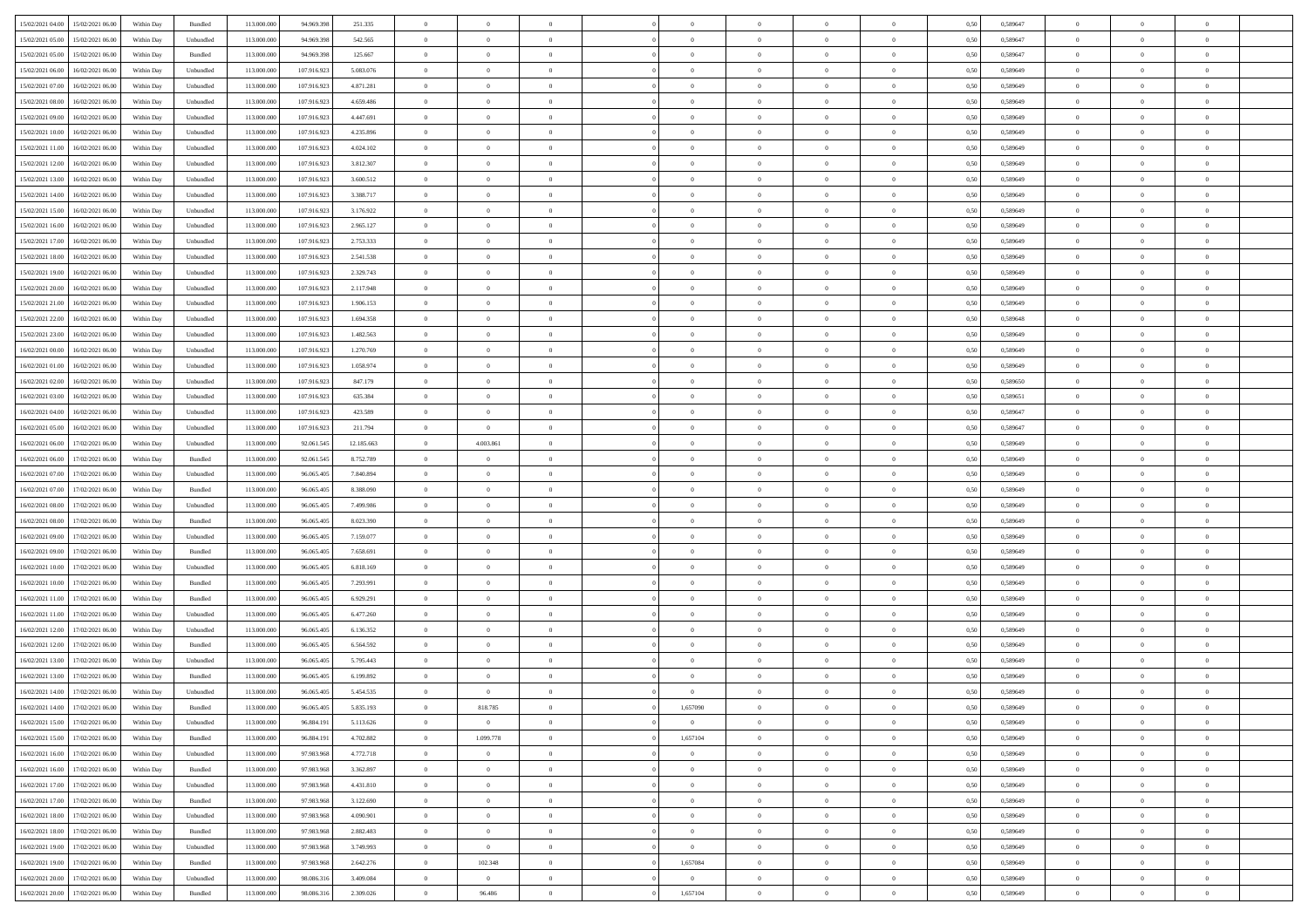| 16/02/2021 21:00 | 17/02/2021 06:00 | Within Dav | Bundled   | 113.000.000 | 98.182.803 | 1.991.285  | $\Omega$       | $\Omega$       |                | $\Omega$       | $\Omega$       | $\Omega$       | $\theta$       | 0.50 | 0,589649 | $\theta$       | $\theta$       | $\theta$       |  |
|------------------|------------------|------------|-----------|-------------|------------|------------|----------------|----------------|----------------|----------------|----------------|----------------|----------------|------|----------|----------------|----------------|----------------|--|
|                  |                  |            |           |             |            |            |                |                |                |                |                |                |                |      |          |                |                |                |  |
| 16/02/2021 21:00 | 17/02/2021 06:00 | Within Day | Unbundled | 113.000.000 | 98.182.803 | 3.068.176  | $\overline{0}$ | $\theta$       | $\overline{0}$ | $\overline{0}$ | $\bf{0}$       | $\overline{0}$ | $\overline{0}$ | 0,50 | 0,589649 | $\theta$       | $\theta$       | $\overline{0}$ |  |
| 16/02/2021 22:00 | 17/02/2021 06:00 | Within Day | Unbundled | 113.000.000 | 98.182.803 | 2.727.267  | $\overline{0}$ | $\overline{0}$ | $\overline{0}$ | $\bf{0}$       | $\bf{0}$       | $\overline{0}$ | $\bf{0}$       | 0,50 | 0,589648 | $\bf{0}$       | $\overline{0}$ | $\overline{0}$ |  |
| 16/02/2021 22:00 | 17/02/2021 06:00 | Within Dav | Bundled   | 113.000.000 | 98.182.803 | 1.770.031  | $\overline{0}$ | $\overline{0}$ | $\overline{0}$ | $\overline{0}$ | $\bf{0}$       | $\overline{0}$ | $\overline{0}$ | 0.50 | 0.589648 | $\theta$       | $\theta$       | $\overline{0}$ |  |
| 16/02/2021 23:00 | 17/02/2021 06:00 | Within Day | Unbundled | 113.000.000 | 98.182.803 | 2.386.359  | $\overline{0}$ | $\overline{0}$ | $\overline{0}$ | $\overline{0}$ | $\bf{0}$       | $\overline{0}$ | $\bf{0}$       | 0,50 | 0,589649 | $\theta$       | $\overline{0}$ | $\overline{0}$ |  |
| 16/02/2021 23:00 | 17/02/2021 06:00 | Within Day | Bundled   | 113.000.000 | 98.182.803 | 1.548.777  | $\overline{0}$ | 595.480        | $\overline{0}$ | 1,657041       | $\bf{0}$       | $\overline{0}$ | $\mathbf{0}$   | 0,50 | 0,589649 | $\bf{0}$       | $\overline{0}$ | $\bf{0}$       |  |
| 17/02/2021 00:00 | 17/02/2021 06:00 | Within Dav | Unbundled | 113.000.000 | 98.778.283 | 2.045.450  | $\overline{0}$ | $\overline{0}$ | $\overline{0}$ | $\overline{0}$ | $\bf{0}$       | $\overline{0}$ | $\overline{0}$ | 0.50 | 0.589649 | $\theta$       | $\overline{0}$ | $\overline{0}$ |  |
|                  |                  |            |           |             |            |            |                |                |                |                |                |                |                |      |          |                |                |                |  |
| 17/02/2021 00:00 | 17/02/2021 06:00 | Within Day | Bundled   | 113.000.000 | 98.778.283 | 817.111    | $\overline{0}$ | $\theta$       | $\overline{0}$ | $\overline{0}$ | $\bf{0}$       | $\overline{0}$ | $\bf{0}$       | 0,50 | 0,589649 | $\theta$       | $\theta$       | $\overline{0}$ |  |
| 17/02/2021 01:00 | 17/02/2021 06:00 | Within Day | Unbundled | 113.000.000 | 98.778.283 | 1.704.542  | $\overline{0}$ | $\overline{0}$ | $\overline{0}$ | $\overline{0}$ | $\bf{0}$       | $\overline{0}$ | $\bf{0}$       | 0,50 | 0,589649 | $\,0\,$        | $\overline{0}$ | $\overline{0}$ |  |
| 17/02/2021 01:00 | 17/02/2021 06:00 | Within Dav | Bundled   | 113.000.000 | 98.778.283 | 680,926    | $\overline{0}$ | 260.057        | $\overline{0}$ | 1,657104       | $\bf{0}$       | $\overline{0}$ | $\overline{0}$ | 0.50 | 0.589649 | $\theta$       | $\overline{0}$ | $\overline{0}$ |  |
| 17/02/2021 02:00 | 17/02/2021 06:00 | Within Day | Unbundled | 113.000.000 | 99.038.341 | 1.363.633  | $\overline{0}$ | $\theta$       | $\overline{0}$ | $\overline{0}$ | $\bf{0}$       | $\overline{0}$ | $\bf{0}$       | 0,50 | 0,589650 | $\theta$       | $\theta$       | $\overline{0}$ |  |
| 17/02/2021 02:00 | 17/02/2021 06:00 | Within Day | Bundled   | 113.000.000 | 99.038.341 | 336.695    | $\overline{0}$ | $\overline{0}$ | $\overline{0}$ | $\bf{0}$       | $\bf{0}$       | $\bf{0}$       | $\mathbf{0}$   | 0,50 | 0,589650 | $\bf{0}$       | $\overline{0}$ | $\overline{0}$ |  |
| 17/02/2021 03:00 | 17/02/2021 06:00 | Within Dav | Unbundled | 113.000.000 | 99.038.341 | 1.022.725  | $\overline{0}$ | $\overline{0}$ | $\overline{0}$ | $\overline{0}$ | $\bf{0}$       | $\overline{0}$ | $\overline{0}$ | 0.50 | 0.589651 | $\theta$       | $\theta$       | $\overline{0}$ |  |
|                  |                  |            |           |             |            |            |                |                |                |                |                |                |                |      |          |                |                |                |  |
| 17/02/2021 03:00 | 17/02/2021 06:00 | Within Day | Bundled   | 113.000.000 | 99.038.341 | 252.521    | $\overline{0}$ | 93.056         | $\overline{0}$ | 1,657248       | $\bf{0}$       | $\overline{0}$ | $\overline{0}$ | 0,50 | 0,589651 | $\theta$       | $\overline{0}$ | $\overline{0}$ |  |
| 17/02/2021 04:00 | 17/02/2021 06:00 | Within Day | Unbundled | 113.000.000 | 99.131.397 | 681.816    | $\overline{0}$ | $\overline{0}$ | $\overline{0}$ | $\bf{0}$       | $\overline{0}$ | $\overline{0}$ | $\mathbf{0}$   | 0,50 | 0,589647 | $\overline{0}$ | $\overline{0}$ | $\bf{0}$       |  |
| 17/02/2021 04:00 | 17/02/2021 06:00 | Within Dav | Bundled   | 113.000.000 | 99.131.397 | 106,310    | $\overline{0}$ | $\overline{0}$ | $\overline{0}$ | $\overline{0}$ | $\overline{0}$ | $\overline{0}$ | $\overline{0}$ | 0.50 | 0.589647 | $\theta$       | $\overline{0}$ | $\overline{0}$ |  |
| 17/02/2021 05:00 | 17/02/2021 06:00 | Within Day | Unbundled | 113.000.000 | 99.131.397 | 340.908    | $\overline{0}$ | $\theta$       | $\overline{0}$ | $\overline{0}$ | $\bf{0}$       | $\overline{0}$ | $\bf{0}$       | 0,50 | 0,589647 | $\theta$       | $\theta$       | $\overline{0}$ |  |
| 17/02/2021 05:00 | 17/02/2021 06:00 | Within Day | Bundled   | 113.000.000 | 99.131.397 | 53.155     | $\overline{0}$ | $\overline{0}$ | $\overline{0}$ | $\bf{0}$       | $\bf{0}$       | $\bf{0}$       | $\mathbf{0}$   | 0,50 | 0,589647 | $\,0\,$        | $\overline{0}$ | $\overline{0}$ |  |
| 17/02/2021 06:00 | 18/02/2021 06:00 | Within Dav | Unbundled | 113.000.000 | 92.161.336 | 12.085.176 | $\overline{0}$ | $\overline{0}$ | $\overline{0}$ | $\overline{0}$ | $\overline{0}$ | $\overline{0}$ | $\overline{0}$ | 0.50 | 0.589649 | $\theta$       | $\overline{0}$ | $\overline{0}$ |  |
| 17/02/2021 06:00 | 18/02/2021 06:00 | Within Day | Bundled   | 113.000.000 | 92.161.336 | 8.753.486  | $\overline{0}$ | 6.231.378      | $\overline{0}$ | 1,657067       | $\bf{0}$       | $\overline{0}$ | $\bf{0}$       | 0,50 | 0,589649 | $\theta$       | $\theta$       | $\overline{0}$ |  |
|                  |                  |            |           |             |            |            |                |                |                |                |                |                |                |      |          |                |                |                |  |
| 17/02/2021 07:00 | 18/02/2021 06:00 | Within Day | Bundled   | 113.000.000 | 98.392.714 | 2.417.020  | $\overline{0}$ | $\overline{0}$ | $\overline{0}$ | $\bf{0}$       | $\bf{0}$       | $\bf{0}$       | $\bf{0}$       | 0,50 | 0,589649 | $\bf{0}$       | $\overline{0}$ | $\overline{0}$ |  |
| 17/02/2021 07:00 | 18/02/2021 06:00 | Within Day | Unbundled | 113.000.000 | 98.392.714 | 11.581.627 | $\overline{0}$ | $\overline{0}$ | $\overline{0}$ | $\overline{0}$ | $\bf{0}$       | $\overline{0}$ | $\overline{0}$ | 0.50 | 0.589649 | $\theta$       | $\theta$       | $\overline{0}$ |  |
| 17/02/2021 08:00 | 18/02/2021 06:00 | Within Day | Unbundled | 113.000.000 | 98.392.714 | 11.078.078 | $\overline{0}$ | $\theta$       | $\overline{0}$ | $\overline{0}$ | $\bf{0}$       | $\overline{0}$ | $\bf{0}$       | 0,50 | 0,589649 | $\theta$       | $\overline{0}$ | $\overline{0}$ |  |
| 17/02/2021 08:00 | 18/02/2021 06:00 | Within Day | Bundled   | 113.000.000 | 98.392.714 | 2.311.932  | $\overline{0}$ | $\bf{0}$       | $\overline{0}$ | $\bf{0}$       | $\overline{0}$ | $\overline{0}$ | $\mathbf{0}$   | 0,50 | 0,589649 | $\overline{0}$ | $\overline{0}$ | $\bf{0}$       |  |
| 17/02/2021 09:00 | 18/02/2021 06:00 | Within Dav | Unbundled | 113.000.000 | 98.392.714 | 10.574.529 | $\overline{0}$ | $\overline{0}$ | $\overline{0}$ | $\overline{0}$ | $\overline{0}$ | $\overline{0}$ | $\overline{0}$ | 0.50 | 0.589649 | $\theta$       | $\overline{0}$ | $\overline{0}$ |  |
| 17/02/2021 09:00 | 18/02/2021 06:00 | Within Day | Bundled   | 113.000.000 | 98.392.714 | 2.206.844  | $\overline{0}$ | $\theta$       | $\overline{0}$ | $\overline{0}$ | $\bf{0}$       | $\overline{0}$ | $\bf{0}$       | 0,50 | 0,589649 | $\theta$       | $\theta$       | $\overline{0}$ |  |
|                  |                  |            |           |             |            |            |                |                |                |                |                |                |                |      |          |                |                |                |  |
| 17/02/2021 10:00 | 18/02/2021 06:00 | Within Day | Unbundled | 113.000.000 | 98.392.714 | 10.070.980 | $\overline{0}$ | $\overline{0}$ | $\overline{0}$ | $\bf{0}$       | $\bf{0}$       | $\bf{0}$       | $\bf{0}$       | 0,50 | 0,589649 | $\,0\,$        | $\overline{0}$ | $\overline{0}$ |  |
| 17/02/2021 10:00 | 18/02/2021 06:00 | Within Day | Bundled   | 113.000.000 | 98.392.714 | 2.101.756  | $\overline{0}$ | $\overline{0}$ | $\overline{0}$ | $\overline{0}$ | $\overline{0}$ | $\overline{0}$ | $\overline{0}$ | 0.50 | 0.589649 | $\theta$       | $\overline{0}$ | $\overline{0}$ |  |
| 17/02/2021 11:00 | 18/02/2021 06:00 | Within Day | Unbundled | 113.000.000 | 98.392.714 | 9.567.431  | $\overline{0}$ | $\theta$       | $\overline{0}$ | $\overline{0}$ | $\bf{0}$       | $\overline{0}$ | $\bf{0}$       | 0,50 | 0,589649 | $\,$ 0 $\,$    | $\theta$       | $\overline{0}$ |  |
| 17/02/2021 11:00 | 18/02/2021 06:00 | Within Day | Bundled   | 113.000.000 | 98.392.714 | 1.996.669  | $\overline{0}$ | $\overline{0}$ | $\overline{0}$ | $\bf{0}$       | $\bf{0}$       | $\bf{0}$       | $\bf{0}$       | 0,50 | 0,589649 | $\bf{0}$       | $\overline{0}$ | $\overline{0}$ |  |
| 17/02/2021 12:00 | 18/02/2021 06:00 | Within Day | Bundled   | 113.000.000 | 98.392.714 | 1.891.581  | $\overline{0}$ | $\Omega$       | $\Omega$       | $\Omega$       | $\Omega$       | $\overline{0}$ | $\overline{0}$ | 0.50 | 0.589649 | $\,0\,$        | $\theta$       | $\theta$       |  |
| 17/02/2021 12:00 | 18/02/2021 06:00 | Within Day | Unbundled | 113.000.000 | 98.392.714 | 9.063.882  | $\overline{0}$ | $\theta$       | $\overline{0}$ | $\overline{0}$ | $\bf{0}$       | $\overline{0}$ | $\bf{0}$       | 0,50 | 0,589649 | $\theta$       | $\overline{0}$ | $\overline{0}$ |  |
| 17/02/2021 13:00 | 18/02/2021 06:00 | Within Day | Bundled   | 113.000.000 | 98.392.714 | 1.786.493  | $\overline{0}$ | $\bf{0}$       | $\overline{0}$ | $\bf{0}$       | $\bf{0}$       | $\overline{0}$ | $\mathbf{0}$   | 0,50 | 0,589649 | $\overline{0}$ | $\overline{0}$ | $\bf{0}$       |  |
|                  | 18/02/2021 06:00 |            |           |             |            |            | $\overline{0}$ | $\Omega$       | $\Omega$       | $\Omega$       | $\bf{0}$       | $\overline{0}$ |                |      |          | $\theta$       | $\theta$       | $\theta$       |  |
| 17/02/2021 13:00 |                  | Within Day | Unbundled | 113.000.000 | 98.392.714 | 8.560.333  |                |                |                |                |                |                | $\overline{0}$ | 0.50 | 0.589649 |                |                |                |  |
| 17/02/2021 14:00 | 18/02/2021 06:00 | Within Day | Bundled   | 113.000.000 | 98.392.714 | 1.681.405  | $\overline{0}$ | $\theta$       | $\overline{0}$ | $\overline{0}$ | $\bf{0}$       | $\overline{0}$ | $\bf{0}$       | 0,50 | 0,589649 | $\theta$       | $\theta$       | $\overline{0}$ |  |
| 17/02/2021 14:00 | 18/02/2021 06:00 | Within Day | Unbundled | 113.000.000 | 98.392.714 | 8.056.784  | $\overline{0}$ | $\bf{0}$       | $\overline{0}$ | $\bf{0}$       | $\bf{0}$       | $\bf{0}$       | $\bf{0}$       | 0,50 | 0,589649 | $\,0\,$        | $\overline{0}$ | $\overline{0}$ |  |
| 17/02/2021 15:00 | 18/02/2021 06:00 | Within Day | Bundled   | 113.000.000 | 98.392.714 | 1.576.317  | $\overline{0}$ | 279.131        | $\Omega$       | 1,657104       | $\Omega$       | $\theta$       | $\overline{0}$ | 0.50 | 0.589649 | $\theta$       | $\theta$       | $\theta$       |  |
| 17/02/2021 15:00 | 18/02/2021 06:00 | Within Day | Unbundled | 113.000.000 | 98.392.714 | 7.553.235  | $\overline{0}$ | $\overline{0}$ | $\overline{0}$ | $\overline{0}$ | $\bf{0}$       | $\overline{0}$ | $\bf{0}$       | 0,50 | 0,589649 | $\,$ 0 $\,$    | $\theta$       | $\overline{0}$ |  |
| 17/02/2021 16:00 | 18/02/2021 06:00 | Within Day | Unbundled | 113.000.000 | 98.671.845 | 7.049.686  | $\overline{0}$ | $\bf{0}$       | $\overline{0}$ | $\bf{0}$       | $\bf{0}$       | $\bf{0}$       | $\bf{0}$       | 0,50 | 0,589649 | $\bf{0}$       | $\overline{0}$ | $\overline{0}$ |  |
| 17/02/2021 16:00 | 18/02/2021 06:00 | Within Day | Bundled   | 113.000.000 | 98.671.845 | 1.210.707  | $\overline{0}$ | 130.261        | $\overline{0}$ | 1,657041       | $\bf{0}$       | $\overline{0}$ | $\overline{0}$ | 0.50 | 0,589649 | $\,0\,$        | $\theta$       | $\theta$       |  |
| 17/02/2021 17:00 | 18/02/2021 06:00 | Within Day | Unbundled | 113.000.000 | 98.802.106 | 6.546.137  | $\overline{0}$ | $\overline{0}$ | $\overline{0}$ | $\overline{0}$ | $\bf{0}$       | $\overline{0}$ | $\bf{0}$       | 0,50 | 0,589649 | $\theta$       | $\overline{0}$ | $\overline{0}$ |  |
|                  |                  |            |           |             |            |            |                |                |                |                |                |                |                |      |          |                |                |                |  |
| 17/02/2021 17:00 | 18/02/2021 06:00 | Within Day | Bundled   | 113.000.000 | 98.802.106 | 1.003.271  | $\overline{0}$ | 148.777        | $\overline{0}$ | 1,657053       | $\bf{0}$       | $\bf{0}$       | $\mathbf{0}$   | 0,50 | 0,589649 | $\overline{0}$ | $\overline{0}$ | $\bf{0}$       |  |
| 17/02/2021 18:00 | 18/02/2021 06:00 | Within Day | Bundled   | 113.000.000 | 98.950.883 | 788,763    | $\overline{0}$ | 413.114        | $\Omega$       | 1,657067       | $\Omega$       | $\Omega$       | $\overline{0}$ | 0.50 | 0.589649 | $\theta$       | $\theta$       | $\theta$       |  |
| 17/02/2021 18:00 | 18/02/2021 06:00 | Within Day | Unbundled | 113.000.000 | 98.950.883 | 6.042.588  | $\overline{0}$ | $\bf{0}$       | $\overline{0}$ | $\overline{0}$ | $\,$ 0         | $\overline{0}$ | $\bf{0}$       | 0,50 | 0,589649 | $\,0\,$        | $\,0\,$        | $\overline{0}$ |  |
| 17/02/2021 19:00 | 18/02/2021 06:00 | Within Day | Unbundled | 113.000.000 | 99.363.998 | 5.539.039  | $\bf{0}$       | $\bf{0}$       |                |                |                |                |                | 0,50 | 0,589649 | $\bf{0}$       | $\overline{0}$ |                |  |
| 17/02/2021 19:00 | 18/02/2021 06:00 | Within Day | Bundled   | 113.000.000 | 99.363.998 | 344,345    | $\overline{0}$ | $\Omega$       | $\Omega$       | $\Omega$       | $\theta$       | $\overline{0}$ | $\overline{0}$ | 0.50 | 0.589649 | $\theta$       | $\theta$       | $\theta$       |  |
| 17/02/2021 20:00 | 18/02/2021 06:00 | Within Day | Unbundled | 113.000.000 | 99.363.998 | 5.035.490  | $\overline{0}$ | $\,$ 0         | $\overline{0}$ | $\bf{0}$       | $\,$ 0 $\,$    | $\overline{0}$ | $\mathbf{0}$   | 0,50 | 0,589649 | $\,$ 0 $\,$    | $\,$ 0 $\,$    | $\bf{0}$       |  |
| 17/02/2021 20:00 | 18/02/2021 06:00 | Within Day | Bundled   | 113.000.000 | 99.363.998 | 313.041    | $\overline{0}$ | $\overline{0}$ | $\overline{0}$ | $\overline{0}$ | $\overline{0}$ | $\overline{0}$ | $\mathbf{0}$   | 0,50 | 0,589649 | $\overline{0}$ | $\bf{0}$       | $\bf{0}$       |  |
|                  |                  |            |           |             |            |            |                |                |                |                |                |                |                |      |          |                |                |                |  |
| 17/02/2021 21:00 | 18/02/2021 06:00 | Within Day | Unbundled | 113.000.000 | 99.363.998 | 4.531.941  | $\overline{0}$ | $\overline{0}$ | $\overline{0}$ | $\overline{0}$ | $\overline{0}$ | $\overline{0}$ | $\bf{0}$       | 0.50 | 0,589649 | $\overline{0}$ | $\theta$       | $\overline{0}$ |  |
| 17/02/2021 21:00 | 18/02/2021 06:00 | Within Day | Bundled   | 113.000.000 | 99.363.998 | 281.737    | $\overline{0}$ | 281.737        | $\overline{0}$ | 1,657128       | 0,185098       | $\overline{0}$ | $\bf{0}$       | 0,50 | 0,589649 | 0,092549       | $\overline{0}$ | $\overline{0}$ |  |
| 17/02/2021 22.00 | 18/02/2021 06:00 | Within Day | Unbundled | 113.000.000 | 99.645.735 | 4.028.392  | $\overline{0}$ | $\overline{0}$ | $\overline{0}$ | $\overline{0}$ | $\overline{0}$ | $\overline{0}$ | $\mathbf{0}$   | 0,50 | 0,589648 | $\overline{0}$ | $\overline{0}$ | $\bf{0}$       |  |
| 17/02/2021 23:00 | 18/02/2021 06:00 | Within Day | Unbundled | 113.000.000 | 99.645.735 | 3.524.843  | $\overline{0}$ | $\overline{0}$ | $\overline{0}$ | $\overline{0}$ | $\overline{0}$ | $\overline{0}$ | $\bf{0}$       | 0.50 | 0.589649 | $\overline{0}$ | $\theta$       | $\overline{0}$ |  |
| 18/02/2021 00:00 | 18/02/2021 06:00 | Within Day | Unbundled | 113.000.000 | 99.645.735 | 3.021.294  | $\overline{0}$ | $\overline{0}$ | $\overline{0}$ | $\overline{0}$ | $\bf{0}$       | $\bf{0}$       | $\bf{0}$       | 0,50 | 0,589649 | $\,$ 0 $\,$    | $\overline{0}$ | $\overline{0}$ |  |
| 18/02/2021 01:00 | 18/02/2021 06:00 | Within Day | Unbundled | 113.000.000 | 99.645.735 | 2.517.745  | $\overline{0}$ | $\bf{0}$       | $\overline{0}$ | $\overline{0}$ | $\bf{0}$       | $\bf{0}$       | $\mathbf{0}$   | 0,50 | 0,589649 | $\overline{0}$ | $\overline{0}$ | $\bf{0}$       |  |
|                  |                  |            |           |             | 99.645.735 |            |                | $\overline{0}$ | $\overline{0}$ | $\Omega$       | $\overline{0}$ | $\overline{0}$ | $\overline{0}$ | 0.50 |          | $\overline{0}$ | $\theta$       | $\overline{0}$ |  |
| 18/02/2021 02:00 | 18/02/2021 06:00 | Within Day | Unbundled | 113.000.000 |            | 2.014.196  | $\overline{0}$ |                |                |                |                |                |                |      | 0,589650 |                |                |                |  |
| 18/02/2021 03:00 | 18/02/2021 06:00 | Within Day | Unbundled | 113.000.000 | 99.645.735 | 1.510.647  | $\overline{0}$ | $\bf{0}$       | $\overline{0}$ | $\overline{0}$ | $\bf{0}$       | $\bf{0}$       | $\mathbf{0}$   | 0,50 | 0,589651 | $\,$ 0 $\,$    | $\,0\,$        | $\bf{0}$       |  |
| 18/02/2021 04:00 | 18/02/2021 06:00 | Within Day | Unbundled | 113.000.000 | 99.645.735 | 1.007.098  | $\overline{0}$ | $\overline{0}$ | $\overline{0}$ | $\overline{0}$ | $\bf{0}$       | $\bf{0}$       | $\mathbf{0}$   | 0,50 | 0,589647 | $\overline{0}$ | $\bf{0}$       | $\bf{0}$       |  |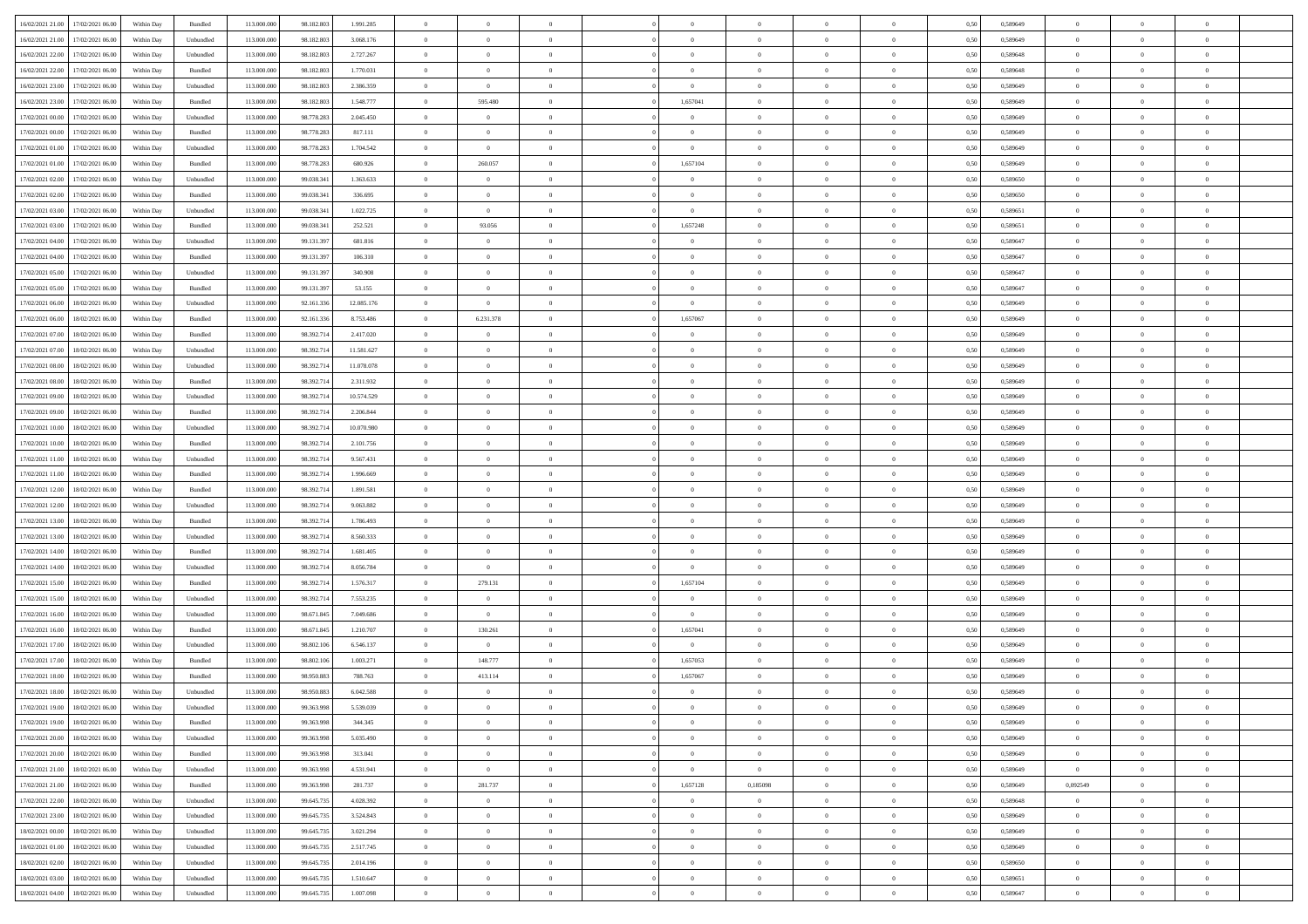| 18/02/2021 05:00<br>18/02/2021 06:00           | Within Day | Unbundled | 113.000.000 | 99.645.735 | 503.549    | $\overline{0}$ | $\overline{0}$ |                | $\overline{0}$ | $\bf{0}$       |                | $\theta$       | 0,50 | 0,589647 | $\theta$       | $\theta$       | $\overline{0}$ |  |
|------------------------------------------------|------------|-----------|-------------|------------|------------|----------------|----------------|----------------|----------------|----------------|----------------|----------------|------|----------|----------------|----------------|----------------|--|
| 18/02/2021 06:00<br>19/02/2021 06:00           | Within Day | Unbundled | 113.000.00  | 92.168.03: | 12.078.477 | $\bf{0}$       | 1.068.272      | $\bf{0}$       | $\bf{0}$       | $\overline{0}$ | $\overline{0}$ | $\bf{0}$       | 0,50 | 0,589649 | $\,$ 0 $\,$    | $\bf{0}$       | $\overline{0}$ |  |
| 18/02/2021 06:00<br>19/02/2021 06:00           | Within Day | Bundled   | 113,000,000 | 92.168.03: | 8.753.486  | $\overline{0}$ | 468.941        | $\overline{0}$ | 1,657067       | $\bf{0}$       | $\overline{0}$ | $\bf{0}$       | 0.50 | 0.589649 | $\bf{0}$       | $\overline{0}$ | $\overline{0}$ |  |
| 18/02/2021 07:00<br>19/02/2021 06:00           |            |           | 113.000.000 |            |            | $\overline{0}$ | $\overline{0}$ | $\overline{0}$ | $\overline{0}$ | $\theta$       | $\overline{0}$ |                |      |          | $\theta$       | $\theta$       | $\overline{0}$ |  |
|                                                | Within Day | Unbundled |             | 93.705.247 | 10.551.447 |                |                |                |                |                |                | $\bf{0}$       | 0,50 | 0,589649 |                |                |                |  |
| 18/02/2021 07:00<br>19/02/2021 06:00           | Within Day | Bundled   | 113.000.00  | 93.705.247 | 7.939.356  | $\overline{0}$ | $\overline{0}$ | $\bf{0}$       | $\overline{0}$ | $\theta$       | $\overline{0}$ | $\bf{0}$       | 0,50 | 0,589649 | $\,$ 0 $\,$    | $\bf{0}$       | $\overline{0}$ |  |
| 18/02/2021 08:00<br>19/02/2021 06:00           | Within Day | Bundled   | 113,000,000 | 93.705.247 | 7.594.167  | $\overline{0}$ | $\overline{0}$ | $\overline{0}$ | $\overline{0}$ | $\overline{0}$ | $\theta$       | $\bf{0}$       | 0.50 | 0.589649 | $\theta$       | $\theta$       | $\overline{0}$ |  |
| 18/02/2021 08:00<br>19/02/2021 06:00           | Within Day | Unbundled | 113.000.000 | 93.705.247 | 10.092.688 | $\overline{0}$ | $\overline{0}$ | $\overline{0}$ | $\overline{0}$ | $\overline{0}$ | $\overline{0}$ | $\bf{0}$       | 0,50 | 0,589649 | $\theta$       | $\theta$       | $\overline{0}$ |  |
|                                                |            |           |             |            |            |                |                |                |                |                |                |                |      |          |                |                |                |  |
| 18/02/2021 09:00<br>19/02/2021 06:00           | Within Day | Unbundled | 113.000.00  | 93.705.24  | 9.633.930  | $\overline{0}$ | $\overline{0}$ | $\bf{0}$       | $\overline{0}$ | $\overline{0}$ | $\overline{0}$ | $\bf{0}$       | 0,50 | 0,589649 | $\,$ 0 $\,$    | $\bf{0}$       | $\overline{0}$ |  |
| 18/02/2021 09:00<br>19/02/2021 06:00           | Within Day | Bundled   | 113,000,000 | 93.705.24  | 7.248.977  | $\overline{0}$ | $\bf{0}$       | $\overline{0}$ | $\bf{0}$       | $\overline{0}$ | $\overline{0}$ | $\bf{0}$       | 0.50 | 0.589649 | $\bf{0}$       | $\overline{0}$ | $\overline{0}$ |  |
| 18/02/2021 10:00<br>19/02/2021 06:00           | Within Day | Unbundled | 113.000.000 | 93.705.247 | 9.175.171  | $\overline{0}$ | $\bf{0}$       | $\overline{0}$ | $\overline{0}$ | $\overline{0}$ | $\overline{0}$ | $\bf{0}$       | 0,50 | 0,589649 | $\theta$       | $\theta$       | $\overline{0}$ |  |
| 18/02/2021 10:00<br>19/02/2021 06:00           | Within Day | Bundled   | 113.000.00  | 93.705.247 | 6.903.788  | $\bf{0}$       | $\overline{0}$ | $\bf{0}$       | $\overline{0}$ | $\bf{0}$       | $\overline{0}$ | $\bf{0}$       | 0,50 | 0,589649 | $\,$ 0 $\,$    | $\bf{0}$       | $\overline{0}$ |  |
|                                                |            |           |             |            |            |                |                |                |                |                |                |                |      |          |                |                |                |  |
| 18/02/2021 11:00<br>19/02/2021 06:00           | Within Day | Unbundled | 113,000,000 | 93.705.247 | 8.716.412  | $\overline{0}$ | $\bf{0}$       | $\overline{0}$ | $\bf{0}$       | $\bf{0}$       | $\overline{0}$ | $\bf{0}$       | 0.50 | 0.589649 | $\bf{0}$       | $\overline{0}$ | $\bf{0}$       |  |
| 18/02/2021 11:00<br>19/02/2021 06:00           | Within Day | Bundled   | 113.000.000 | 93.705.247 | 6.558.598  | $\overline{0}$ | $\overline{0}$ | $\overline{0}$ | $\theta$       | $\theta$       | $\overline{0}$ | $\bf{0}$       | 0,50 | 0,589649 | $\theta$       | $\theta$       | $\overline{0}$ |  |
| 18/02/2021 12:00<br>19/02/2021 06:00           | Within Day | Unbundled | 113.000.00  | 93.705.247 | 8.257.654  | $\bf{0}$       | $\overline{0}$ | $\bf{0}$       | $\overline{0}$ | $\,$ 0 $\,$    | $\overline{0}$ | $\bf{0}$       | 0,50 | 0,589649 | $\,$ 0 $\,$    | $\bf{0}$       | $\overline{0}$ |  |
|                                                |            |           |             |            |            |                |                |                |                |                |                |                |      |          |                |                |                |  |
| 18/02/2021 12:00<br>19/02/2021 06:00           | Within Day | Bundled   | 113,000,000 | 93.705.247 | 6.213.409  | $\overline{0}$ | $\overline{0}$ | $\overline{0}$ | $\bf{0}$       | $\overline{0}$ | $\Omega$       | $\bf{0}$       | 0.50 | 0.589649 | $\theta$       | $\theta$       | $\overline{0}$ |  |
| 18/02/2021 13:00<br>19/02/2021 06:00           | Within Day | Unbundled | 113.000.000 | 93.705.247 | 7.798.895  | $\overline{0}$ | $\overline{0}$ | $\overline{0}$ | $\overline{0}$ | $\theta$       | $\overline{0}$ | $\bf{0}$       | 0,50 | 0,589649 | $\theta$       | $\theta$       | $\overline{0}$ |  |
| 18/02/2021 13:00<br>19/02/2021 06:00           | Within Day | Bundled   | 113.000.00  | 93.705.247 | 5.868.219  | $\bf{0}$       | $\overline{0}$ | $\bf{0}$       | $\overline{0}$ | $\theta$       | $\overline{0}$ | $\bf{0}$       | 0,50 | 0,589649 | $\,$ 0 $\,$    | $\bf{0}$       | $\overline{0}$ |  |
| 18/02/2021 14:00<br>19/02/2021 06:00           | Within Day | Unbundled | 113,000,00  | 93.705.24  | 7.340.137  | $\overline{0}$ | $\bf{0}$       | $\overline{0}$ | $\bf{0}$       | $\overline{0}$ | $\overline{0}$ | $\bf{0}$       | 0.50 | 0.589649 | $\bf{0}$       | $\overline{0}$ | $\overline{0}$ |  |
|                                                |            |           |             |            |            | $\overline{0}$ |                | $\overline{0}$ | $\overline{0}$ | $\overline{0}$ | $\overline{0}$ |                |      |          | $\,$ 0 $\,$    | $\theta$       | $\overline{0}$ |  |
| 18/02/2021 14:00<br>19/02/2021 06:00           | Within Day | Bundled   | 113.000.000 | 93.705.247 | 5.523.030  |                | $\bf{0}$       |                |                |                |                | $\bf{0}$       | 0,50 | 0,589649 |                |                |                |  |
| 18/02/2021 15:00<br>19/02/2021 06:00           | Within Day | Unbundled | 113.000.00  | 93.705.247 | 6.881.378  | $\bf{0}$       | $\bf{0}$       | $\bf{0}$       | $\bf{0}$       | $\overline{0}$ | $\overline{0}$ | $\bf{0}$       | 0,50 | 0,589649 | $\,$ 0 $\,$    | $\bf{0}$       | $\overline{0}$ |  |
| 18/02/2021 15:00<br>19/02/2021 06:00           | Within Day | Bundled   | 113,000,000 | 93.705.247 | 5.177.841  | $\overline{0}$ | 4.027.866      | $\overline{0}$ | 1,657104       | $\overline{0}$ | $\overline{0}$ | $\bf{0}$       | 0.50 | 0.589649 | $\bf{0}$       | $\overline{0}$ | $\bf{0}$       |  |
| 18/02/2021 16:00<br>19/02/2021 06:00           | Within Day | Unbundled | 113.000.000 | 97.733.113 | 6.422.620  | $\overline{0}$ | $\overline{0}$ | $\overline{0}$ | $\overline{0}$ | $\theta$       | $\overline{0}$ | $\bf{0}$       | 0,50 | 0,589649 | $\theta$       | $\theta$       | $\overline{0}$ |  |
|                                                |            |           |             |            |            |                | $\overline{0}$ |                | $\overline{0}$ | $\theta$       | $\overline{0}$ |                |      |          | $\,$ 0 $\,$    | $\bf{0}$       | $\overline{0}$ |  |
| 18/02/2021 16:00<br>19/02/2021 06:00           | Within Day | Bundled   | 113.000.00  | 97.733.113 | 1.073.310  | $\bf{0}$       |                | $\bf{0}$       |                |                |                | $\bf{0}$       | 0,50 | 0,589649 |                |                |                |  |
| 18/02/2021 17:00<br>19/02/2021 06:00           | Within Day | Unbundled | 113,000,000 | 97.733.113 | 5.963.861  | $\overline{0}$ | $\overline{0}$ | $\overline{0}$ | $\overline{0}$ | $\overline{0}$ | $\Omega$       | $\bf{0}$       | 0.50 | 0.589649 | $\bf{0}$       | $\theta$       | $\overline{0}$ |  |
| 18/02/2021 17:00<br>19/02/2021 06:00           | Within Day | Bundled   | 113.000.000 | 97.733.113 | 996.645    | $\overline{0}$ | $\overline{0}$ | $\overline{0}$ | $\overline{0}$ | $\overline{0}$ | $\overline{0}$ | $\bf{0}$       | 0,50 | 0,589649 | $\theta$       | $\theta$       | $\overline{0}$ |  |
| 18/02/2021 18:00<br>19/02/2021 06:00           | Within Day | Bundled   | 113.000.00  | 97.733.113 | 919.980    | $\bf{0}$       | $\overline{0}$ | $\bf{0}$       | $\overline{0}$ | $\,$ 0 $\,$    | $\overline{0}$ | $\bf{0}$       | 0,50 | 0,589649 | $\,$ 0 $\,$    | $\bf{0}$       | $\overline{0}$ |  |
| 18/02/2021 18:00<br>19/02/2021 06:00           |            | Unbundled | 113,000,000 |            | 5.505.102  |                | $\bf{0}$       | $\overline{0}$ |                | $\overline{0}$ | $\overline{0}$ |                | 0.50 | 0.589649 | $\bf{0}$       | $\overline{0}$ | $\overline{0}$ |  |
|                                                | Within Day |           |             | 97.733.113 |            | $\overline{0}$ |                |                | $\bf{0}$       |                |                | $\bf{0}$       |      |          |                |                |                |  |
| 18/02/2021 19:00<br>19/02/2021 06:00           | Within Day | Unbundled | 113.000.000 | 97.733.113 | 5.046.344  | $\overline{0}$ | $\overline{0}$ | $\overline{0}$ | $\overline{0}$ | $\overline{0}$ | $\overline{0}$ | $\bf{0}$       | 0,50 | 0,589649 | $\theta$       | $\theta$       | $\overline{0}$ |  |
| 18/02/2021 19:00<br>19/02/2021 06:00           | Within Day | Bundled   | 113.000.00  | 97.733.113 | 843.315    | $\bf{0}$       | $\bf{0}$       | $\bf{0}$       | $\bf{0}$       | $\overline{0}$ | $\overline{0}$ | $\bf{0}$       | 0,50 | 0,589649 | $\,$ 0 $\,$    | $\bf{0}$       | $\overline{0}$ |  |
| 18/02/2021 20:00<br>19/02/2021 06:00           | Within Day | Unbundled | 113,000,000 | 97.733.113 | 4.587.585  | $\overline{0}$ | $\bf{0}$       | $\overline{0}$ | $\bf{0}$       | $\bf{0}$       | $\overline{0}$ | $\bf{0}$       | 0.50 | 0.589649 | $\bf{0}$       | $\overline{0}$ | $\bf{0}$       |  |
| 18/02/2021 20:00<br>19/02/2021 06:00           | Within Day | Bundled   | 113.000.000 | 97.733.113 | 766,650    | $\overline{0}$ | $\overline{0}$ | $\overline{0}$ | $\overline{0}$ | $\overline{0}$ | $\overline{0}$ | $\bf{0}$       | 0.50 | 0.589649 | $\theta$       | $\theta$       | $\overline{0}$ |  |
|                                                |            |           |             |            |            |                |                |                |                |                |                |                |      |          |                |                |                |  |
| 18/02/2021 21:00<br>19/02/2021 06:00           | Within Day | Unbundled | 113.000.00  | 97.733.113 | 4.128.827  | $\bf{0}$       | $\overline{0}$ | $\bf{0}$       | $\overline{0}$ | $\overline{0}$ | $\overline{0}$ | $\bf{0}$       | 0,50 | 0,589649 | $\,$ 0 $\,$    | $\bf{0}$       | $\overline{0}$ |  |
| 18/02/2021 21:00<br>19/02/2021 06:00           | Within Day | Bundled   | 113,000,000 | 97.733.113 | 689.985    | $\overline{0}$ | $\overline{0}$ | $\overline{0}$ | $\bf{0}$       | $\overline{0}$ | $\Omega$       | $\bf{0}$       | 0.50 | 0.589649 | $\theta$       | $\theta$       | $\overline{0}$ |  |
| 18/02/2021 22:00<br>19/02/2021 06:00           | Within Dav | Unbundled | 113.000.000 | 97.733.113 | 3.670.068  | $\overline{0}$ | $\overline{0}$ | $\overline{0}$ | $\overline{0}$ | $\theta$       | $\overline{0}$ | $\bf{0}$       | 0.50 | 0.589648 | $\theta$       | $\theta$       | $\overline{0}$ |  |
| 19/02/2021 06:00                               | Within Day | Bundled   | 113.000.00  | 97.733.113 |            | $\bf{0}$       | $\bf{0}$       | $\bf{0}$       | $\overline{0}$ | $\bf{0}$       | $\overline{0}$ | $\bf{0}$       | 0,50 | 0,589648 | $\,$ 0 $\,$    | $\bf{0}$       | $\overline{0}$ |  |
| 18/02/2021 22:00                               |            |           |             |            | 613.320    |                |                |                |                |                |                |                |      |          |                |                |                |  |
| 18/02/2021 23:00<br>19/02/2021 06:00           | Within Day | Unbundled | 113,000,000 | 97.733.113 | 3.211.310  | $\overline{0}$ | $\bf{0}$       | $\overline{0}$ | $\bf{0}$       | $\overline{0}$ | $\overline{0}$ | $\bf{0}$       | 0.50 | 0.589649 | $\bf{0}$       | $\overline{0}$ | $\overline{0}$ |  |
| 18/02/2021 23:00<br>19/02/2021 06:00           | Within Dav | Bundled   | 113.000.000 | 97.733.113 | 536,655    | $\overline{0}$ | $\overline{0}$ | $\overline{0}$ | $\overline{0}$ | $\overline{0}$ | $\overline{0}$ | $\bf{0}$       | 0.50 | 0.589649 | $\theta$       | $\theta$       | $\overline{0}$ |  |
| 19/02/2021 00:00<br>19/02/2021 06:00           | Within Day | Unbundled | 113.000.00  | 97.733.113 | 2.752.551  | $\bf{0}$       | $\bf{0}$       | $\bf{0}$       | $\bf{0}$       | $\overline{0}$ | $\overline{0}$ | $\bf{0}$       | 0,50 | 0,589649 | $\,$ 0 $\,$    | $\bf{0}$       | $\overline{0}$ |  |
| 19/02/2021 00:00<br>19/02/2021 06:00           | Within Day | Bundled   | 113,000,000 | 97.733.113 | 459,990    | $\overline{0}$ | $\bf{0}$       | $\overline{0}$ | $\bf{0}$       | $\bf{0}$       | $\overline{0}$ | $\bf{0}$       | 0.50 | 0.589649 | $\bf{0}$       | $\overline{0}$ | $\overline{0}$ |  |
|                                                |            |           |             |            |            |                |                |                |                |                |                |                |      |          |                |                |                |  |
| 19/02/2021 01:00<br>19/02/2021 06:00           | Within Dav | Unbundled | 113.000.000 | 97.733.113 | 2.293.792  | $\overline{0}$ | $\overline{0}$ | $\overline{0}$ | $\overline{0}$ | $\theta$       | $\overline{0}$ | $\bf{0}$       | 0.50 | 0.589649 | $\theta$       | $\theta$       | $\overline{0}$ |  |
| 19/02/2021 01:00<br>19/02/2021 06:00           | Within Day | Bundled   | 113.000.00  | 97.733.113 | 383.325    | $\bf{0}$       | $\bf{0}$       | $\bf{0}$       | $\bf{0}$       | $\overline{0}$ | $\overline{0}$ | $\bf{0}$       | 0,50 | 0,589649 | $\,$ 0 $\,$    | $\bf{0}$       | $\overline{0}$ |  |
| 19/02/2021 02:00<br>19/02/2021 06:00           | Within Day | Unbundled | 113,000,000 | 97.733.113 | 1.835.034  | $\overline{0}$ | $\overline{0}$ | $\overline{0}$ | $\overline{0}$ | $\overline{0}$ | $\Omega$       | $\bf{0}$       | 0.50 | 0.589650 | $\,$ 0 $\,$    | $\theta$       | $\overline{0}$ |  |
| 19/02/2021 02:00<br>19/02/2021 06:00           | Within Dav | Bundled   | 113.000.000 | 97.733.113 | 306,660    | $\overline{0}$ | $\overline{0}$ | $\Omega$       | $\overline{0}$ | $\theta$       | $\overline{0}$ | $\overline{0}$ | 0.5( | 0,589650 | $\theta$       | $\theta$       | $\overline{0}$ |  |
|                                                |            |           |             |            |            |                |                |                |                |                |                |                |      |          |                |                |                |  |
| 19/02/2021 03:00<br>19/02/2021 06:00           | Within Day | Unbundled | 113.000.000 | 97.733.113 | 1.376.275  | $\bf{0}$       | $\bf{0}$       | $\overline{0}$ | $\bf{0}$       | $\bf{0}$       | $\overline{0}$ | $\bf{0}$       | 0,50 | 0,589651 | $\overline{0}$ | $\bf{0}$       | $\overline{0}$ |  |
| $19/02/2021\; 03.00 \qquad 19/02/2021\; 06.00$ | Within Day | Bundled   | 113.000.000 | 97.733.113 | 229.995    | $\overline{0}$ | $\Omega$       |                | $\Omega$       |                |                |                | 0,50 | 0.589651 | $\theta$       | $\overline{0}$ |                |  |
| 19/02/2021 04:00 19/02/2021 06:00              | Within Day | Bundled   | 113.000.000 | 97.733.113 | 153.330    | $\overline{0}$ | $\overline{0}$ | $\Omega$       | $\theta$       | $\overline{0}$ | $\overline{0}$ | $\bf{0}$       | 0,50 | 0,589647 | $\theta$       | $\overline{0}$ | $\overline{0}$ |  |
| 19/02/2021 04:00<br>19/02/2021 06:00           | Within Day | Unbundled | 113.000.00  | 97.733.113 | 917.517    | $\overline{0}$ | $\bf{0}$       | $\overline{0}$ | $\overline{0}$ | $\bf{0}$       | $\overline{0}$ | $\bf{0}$       | 0,50 | 0,589647 | $\bf{0}$       | $\overline{0}$ | $\bf{0}$       |  |
|                                                |            |           |             |            |            |                |                |                |                |                |                |                |      |          |                |                |                |  |
| 19/02/2021 05:00 19/02/2021 06:00              | Within Day | Unbundled | 113,000,000 | 97.733.113 | 458,758    | $\overline{0}$ | $\bf{0}$       | $\overline{0}$ | $\overline{0}$ | $\mathbf{0}$   | $\overline{0}$ | $\,$ 0 $\,$    | 0.50 | 0.589647 | $\overline{0}$ | $\bf{0}$       | $\bf{0}$       |  |
| 19/02/2021 05:00 19/02/2021 06:00              | Within Dav | Bundled   | 113.000.000 | 97.733.113 | 76.665     | $\overline{0}$ | $\overline{0}$ | $\overline{0}$ | $\overline{0}$ | $\overline{0}$ | $\overline{0}$ | $\bf{0}$       | 0,50 | 0.589647 | $\overline{0}$ | $\theta$       | $\overline{0}$ |  |
| 19/02/2021 06:00<br>20/02/2021 06:00           | Within Day | Unbundled | 113.000.000 | 92.116.674 | 12.129.837 | $\overline{0}$ | $\bf{0}$       | $\overline{0}$ | $\overline{0}$ | $\bf{0}$       | $\overline{0}$ | $\bf{0}$       | 0,50 | 0,589649 | $\bf{0}$       | $\overline{0}$ | $\overline{0}$ |  |
| 20/02/2021 06:00<br>19/02/2021 06:00           | Within Day | Bundled   | 113,000,000 | 92.116.674 | 8,753,486  | $\overline{0}$ | $\bf{0}$       | $\overline{0}$ | $\overline{0}$ | $\bf{0}$       | $\overline{0}$ | $\bf{0}$       | 0.50 | 0.589649 | $\,$ 0 $\,$    | $\overline{0}$ | $\,$ 0         |  |
|                                                |            |           |             |            |            |                |                |                |                |                |                |                |      |          |                |                |                |  |
| 19/02/2021 07:00 20/02/2021 06:00              | Within Dav | Unbundled | 113.000.000 | 92.116.674 | 11.624.427 | $\overline{0}$ | $\overline{0}$ | $\overline{0}$ | $\overline{0}$ | $\overline{0}$ | $\overline{0}$ | $\bf{0}$       | 0,50 | 0.589649 | $\overline{0}$ | $\theta$       | $\overline{0}$ |  |
| 19/02/2021 07:00<br>20/02/2021 06:00           | Within Day | Bundled   | 113.000.00  | 92.116.674 | 8.388.757  | $\overline{0}$ | $\overline{0}$ | $\overline{0}$ | $\overline{0}$ | $\overline{0}$ | $\overline{0}$ | $\bf{0}$       | 0,50 | 0,589649 | $\bf{0}$       | $\overline{0}$ | $\,$ 0         |  |
| 20/02/2021 06:00<br>19/02/2021 08:00           | Within Day | Unbundled | 113,000,000 | 92.116.674 | 11.119.017 | $\overline{0}$ | $\overline{0}$ | $\overline{0}$ | $\overline{0}$ | $\overline{0}$ | $\overline{0}$ | $\bf{0}$       | 0.50 | 0.589649 | $\mathbf{0}$   | $\bf{0}$       | $\,$ 0         |  |
| 19/02/2021 08:00 20/02/2021 06:00              | Within Dav | Bundled   | 113.000.000 | 92.116.674 | 8.024.029  | $\overline{0}$ | $\overline{0}$ | $\overline{0}$ | $\overline{0}$ | $\overline{0}$ | $\overline{0}$ | $\bf{0}$       | 0,50 | 0.589649 | $\overline{0}$ | $\theta$       | $\overline{0}$ |  |
|                                                |            |           |             |            |            |                |                |                |                |                |                |                |      |          |                |                |                |  |
| 19/02/2021 09:00<br>20/02/2021 06:00           | Within Day | Bundled   | 113.000.00  | 92.116.674 | 7.659.300  | $\overline{0}$ | $\bf{0}$       | $\overline{0}$ | $\bf{0}$       | $\overline{0}$ | $\overline{0}$ | $\bf{0}$       | 0,50 | 0,589649 | $\bf{0}$       | $\,$ 0 $\,$    | $\bf{0}$       |  |
| 19/02/2021 09:00 20/02/2021 06:00              | Within Day | Unbundled | 113.000.000 | 92.116.674 | 10.613.607 | $\overline{0}$ | $\bf{0}$       | $\overline{0}$ | $\overline{0}$ | $\,$ 0 $\,$    | $\overline{0}$ | $\bf{0}$       | 0,50 | 0,589649 | $\overline{0}$ | $\,$ 0 $\,$    | $\,$ 0 $\,$    |  |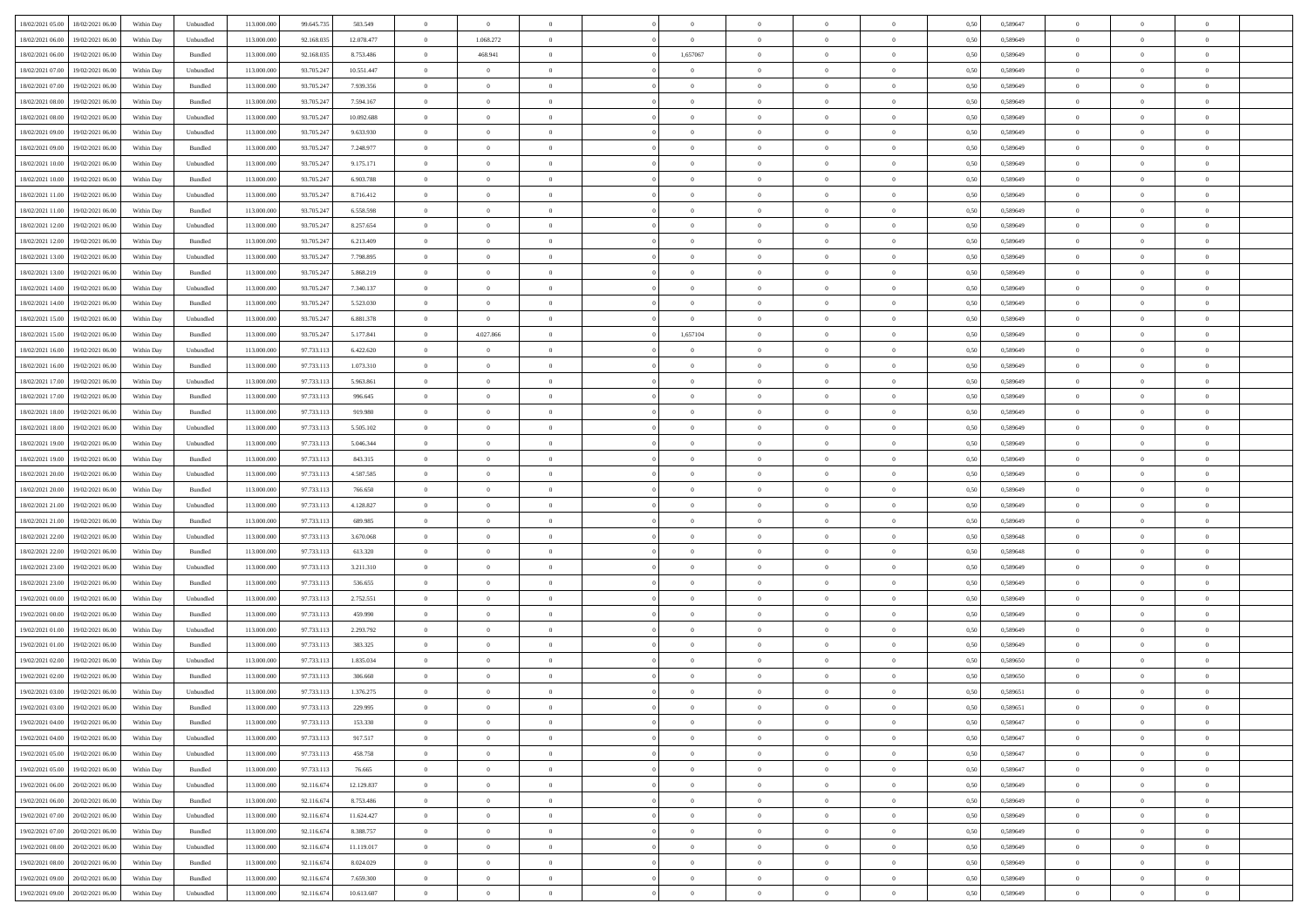|                                            |            |                             |             |            |            | $\overline{0}$ | $\overline{0}$ |                | $\overline{0}$ | $\theta$       |                | $\theta$       |      |          | $\theta$       | $\theta$       | $\overline{0}$ |  |
|--------------------------------------------|------------|-----------------------------|-------------|------------|------------|----------------|----------------|----------------|----------------|----------------|----------------|----------------|------|----------|----------------|----------------|----------------|--|
| 19/02/2021 10:00 20/02/2021 06:00          | Within Day | Unbundled                   | 113.000.000 | 92.116.674 | 10.108.197 |                |                |                |                |                |                |                | 0,50 | 0,589649 |                |                |                |  |
| 19/02/2021 10:00<br>20/02/2021 06:00       | Within Day | Bundled                     | 113.000.00  | 92.116.674 | 7.294.572  | $\bf{0}$       | $\bf{0}$       | $\bf{0}$       | $\bf{0}$       | $\overline{0}$ | $\overline{0}$ | $\bf{0}$       | 0,50 | 0,589649 | $\,$ 0 $\,$    | $\bf{0}$       | $\overline{0}$ |  |
| 19/02/2021 11:00<br>20/02/2021 06:00       | Within Day | Unbundled                   | 113,000,000 | 92.116.674 | 9.602.788  | $\overline{0}$ | $\bf{0}$       | $\overline{0}$ | $\bf{0}$       | $\bf{0}$       | $\overline{0}$ | $\bf{0}$       | 0.50 | 0.589649 | $\bf{0}$       | $\overline{0}$ | $\overline{0}$ |  |
| 19/02/2021 11:00<br>20/02/2021 06:00       | Within Day | Bundled                     | 113.000.000 | 92.116.674 | 6.929.843  | $\overline{0}$ | $\overline{0}$ | $\overline{0}$ | $\overline{0}$ | $\theta$       | $\overline{0}$ | $\bf{0}$       | 0,50 | 0,589649 | $\theta$       | $\theta$       | $\overline{0}$ |  |
|                                            |            |                             |             |            |            |                |                |                |                |                |                |                |      |          |                |                |                |  |
| 19/02/2021 12:00<br>20/02/2021 06:00       | Within Day | Unbundled                   | 113.000.00  | 92.116.674 | 9.097.378  | $\overline{0}$ | $\overline{0}$ | $\bf{0}$       | $\overline{0}$ | $\theta$       | $\overline{0}$ | $\bf{0}$       | 0,50 | 0,589649 | $\,$ 0 $\,$    | $\bf{0}$       | $\overline{0}$ |  |
| 19/02/2021 12:00<br>20/02/2021 06:00       | Within Day | Bundled                     | 113,000,000 | 92.116.674 | 6.565.114  | $\overline{0}$ | $\overline{0}$ | $\overline{0}$ | $\bf{0}$       | $\overline{0}$ | $\theta$       | $\bf{0}$       | 0.50 | 0.589649 | $\,$ 0 $\,$    | $\theta$       | $\overline{0}$ |  |
| 19/02/2021 13:00<br>20/02/2021 06:00       | Within Day | Unbundled                   | 113.000.000 | 92.116.674 | 8.591.968  | $\overline{0}$ | $\overline{0}$ | $\overline{0}$ | $\overline{0}$ | $\overline{0}$ | $\overline{0}$ | $\bf{0}$       | 0,50 | 0,589649 | $\theta$       | $\theta$       | $\overline{0}$ |  |
|                                            |            |                             |             |            |            |                |                |                |                |                |                |                |      |          |                |                |                |  |
| 19/02/2021 13:00<br>20/02/2021 06:00       | Within Day | Bundled                     | 113.000.00  | 92.116.674 | 6.200.386  | $\bf{0}$       | $\bf{0}$       | $\bf{0}$       | $\overline{0}$ | $\overline{0}$ | $\overline{0}$ | $\bf{0}$       | 0,50 | 0,589649 | $\,$ 0 $\,$    | $\bf{0}$       | $\overline{0}$ |  |
| 19/02/2021 14:00<br>20/02/2021 06:00       | Within Day | Unbundled                   | 113,000,000 | 92.116.67  | 8.086.558  | $\overline{0}$ | $\bf{0}$       | $\overline{0}$ | $\bf{0}$       | $\overline{0}$ | $\overline{0}$ | $\bf{0}$       | 0.50 | 0.589649 | $\bf{0}$       | $\overline{0}$ | $\overline{0}$ |  |
| 19/02/2021 14:00<br>20/02/2021 06:00       | Within Day | Bundled                     | 113.000.000 | 92.116.674 | 5.835.657  | $\overline{0}$ | $\bf{0}$       | $\overline{0}$ | $\overline{0}$ | $\overline{0}$ | $\overline{0}$ | $\bf{0}$       | 0,50 | 0,589649 | $\,$ 0 $\,$    | $\bf{0}$       | $\overline{0}$ |  |
| 19/02/2021 15:00<br>20/02/2021 06:00       | Within Day | Bundled                     | 113.000.00  | 92.116.674 | 5.470.929  | $\bf{0}$       | $\bf{0}$       | $\bf{0}$       | $\bf{0}$       | $\overline{0}$ | $\overline{0}$ | $\bf{0}$       | 0,50 | 0,589649 | $\,$ 0 $\,$    | $\bf{0}$       | $\overline{0}$ |  |
|                                            |            |                             |             |            |            |                |                |                |                |                |                |                |      |          |                |                |                |  |
| 19/02/2021 15:00<br>20/02/2021 06:00       | Within Day | Unbundled                   | 113,000,000 | 92.116.674 | 7.581.148  | $\overline{0}$ | $\bf{0}$       | $\overline{0}$ | $\overline{0}$ | $\bf{0}$       | $\overline{0}$ | $\bf{0}$       | 0.50 | 0.589649 | $\bf{0}$       | $\,$ 0 $\,$    | $\,$ 0         |  |
| 19/02/2021 16:00<br>20/02/2021 06:00       | Within Day | Unbundled                   | 113.000.000 | 92.116.674 | 7.075.738  | $\overline{0}$ | $\overline{0}$ | $\overline{0}$ | $\theta$       | $\theta$       | $\overline{0}$ | $\bf{0}$       | 0,50 | 0,589649 | $\,$ 0 $\,$    | $\theta$       | $\overline{0}$ |  |
| 19/02/2021 16:00<br>20/02/2021 06:00       | Within Day | Bundled                     | 113.000.00  | 92.116.674 | 5.106.200  | $\bf{0}$       | $\overline{0}$ | $\bf{0}$       | $\bf{0}$       | $\bf{0}$       | $\overline{0}$ | $\bf{0}$       | 0,50 | 0,589649 | $\,$ 0 $\,$    | $\bf{0}$       | $\overline{0}$ |  |
| 19/02/2021 17:00<br>20/02/2021 06:00       | Within Day | Unbundled                   | 113,000,000 | 92.116.674 | 6.570.328  | $\overline{0}$ | $\bf{0}$       | $\overline{0}$ | $\bf{0}$       | $\overline{0}$ | $\theta$       | $\bf{0}$       | 0.50 | 0.589649 | $\,$ 0 $\,$    | $\theta$       | $\overline{0}$ |  |
|                                            |            |                             |             |            |            | $\overline{0}$ | $\overline{0}$ | $\overline{0}$ | $\overline{0}$ | $\overline{0}$ | $\overline{0}$ |                |      |          | $\theta$       | $\theta$       | $\overline{0}$ |  |
| 19/02/2021 17:00<br>20/02/2021 06:00       | Within Day | Bundled                     | 113.000.000 | 92.116.674 | 4.741.471  |                |                |                |                |                |                | $\bf{0}$       | 0,50 | 0,589649 |                |                |                |  |
| 19/02/2021 18:00<br>20/02/2021 06:00       | Within Day | Unbundled                   | 113.000.00  | 92.116.674 | 6.064.918  | $\bf{0}$       | $\bf{0}$       | $\bf{0}$       | $\overline{0}$ | $\overline{0}$ | $\overline{0}$ | $\bf{0}$       | 0,50 | 0,589649 | $\,$ 0 $\,$    | $\bf{0}$       | $\overline{0}$ |  |
| 19/02/2021 18:00<br>20/02/2021 06:00       | Within Day | Bundled                     | 113,000,00  | 92.116.67  | 4.376.743  | $\overline{0}$ | $\bf{0}$       | $\overline{0}$ | $\bf{0}$       | $\overline{0}$ | $\overline{0}$ | $\bf{0}$       | 0.50 | 0.589649 | $\bf{0}$       | $\overline{0}$ | $\bf{0}$       |  |
| 19/02/2021 19:00<br>20/02/2021 06:00       | Within Day | Unbundled                   | 113.000.000 | 92.116.674 | 5.559.508  | $\overline{0}$ | $\bf{0}$       | $\overline{0}$ | $\overline{0}$ | $\overline{0}$ | $\overline{0}$ | $\bf{0}$       | 0,50 | 0,589649 | $\,$ 0 $\,$    | $\bf{0}$       | $\overline{0}$ |  |
| 19/02/2021 19:00<br>20/02/2021 06:00       | Within Day | Bundled                     | 113.000.00  | 92.116.674 | 4.012.014  | $\bf{0}$       | $\bf{0}$       | $\bf{0}$       | $\bf{0}$       | $\overline{0}$ | $\overline{0}$ | $\bf{0}$       | 0,50 | 0,589649 | $\,$ 0 $\,$    | $\bf{0}$       | $\overline{0}$ |  |
|                                            |            |                             |             |            |            |                |                |                |                |                |                |                |      |          |                |                |                |  |
| 19/02/2021 20:00<br>20/02/2021 06:00       | Within Day | Unbundled                   | 113,000,000 | 92.116.674 | 5.054.098  | $\overline{0}$ | $\bf{0}$       | $\overline{0}$ | $\overline{0}$ | $\bf{0}$       | $\overline{0}$ | $\bf{0}$       | 0.50 | 0.589649 | $\bf{0}$       | $\overline{0}$ | $\,$ 0         |  |
| 19/02/2021 20:00<br>20/02/2021 06:00       | Within Day | Bundled                     | 113.000.000 | 92.116.674 | 3.647.286  | $\overline{0}$ | $\overline{0}$ | $\overline{0}$ | $\overline{0}$ | $\theta$       | $\overline{0}$ | $\bf{0}$       | 0,50 | 0,589649 | $\theta$       | $\theta$       | $\overline{0}$ |  |
| 19/02/2021 21:00<br>20/02/2021 06:00       | Within Day | Unbundled                   | 113.000.00  | 92.116.674 | 4.548.689  | $\bf{0}$       | $\bf{0}$       | $\bf{0}$       | $\bf{0}$       | $\overline{0}$ | $\overline{0}$ | $\bf{0}$       | 0,50 | 0,589649 | $\,$ 0 $\,$    | $\bf{0}$       | $\overline{0}$ |  |
| 19/02/2021 21:00<br>20/02/2021 06:00       | Within Day | Bundled                     | 113,000,000 | 92.116.67  | 3.282.557  | $\overline{0}$ | $\overline{0}$ | $\overline{0}$ | $\bf{0}$       | $\overline{0}$ | $\theta$       | $\bf{0}$       | 0.50 | 0.589649 | $\,$ 0 $\,$    | $\theta$       | $\overline{0}$ |  |
|                                            |            |                             |             |            |            |                |                |                |                |                |                |                |      |          |                |                |                |  |
| 19/02/2021 22:00<br>20/02/2021 06:00       | Within Day | Unbundled                   | 113.000.000 | 92.116.674 | 4.043.279  | $\overline{0}$ | $\overline{0}$ | $\overline{0}$ | $\overline{0}$ | $\overline{0}$ | $\overline{0}$ | $\bf{0}$       | 0,50 | 0,589648 | $\,$ 0 $\,$    | $\theta$       | $\overline{0}$ |  |
| 19/02/2021 22:00<br>20/02/2021 06:00       | Within Day | Bundled                     | 113.000.00  | 92.116.674 | 2.917.828  | $\bf{0}$       | $\overline{0}$ | $\bf{0}$       | $\overline{0}$ | $\overline{0}$ | $\overline{0}$ | $\bf{0}$       | 0,50 | 0,589648 | $\,$ 0 $\,$    | $\bf{0}$       | $\overline{0}$ |  |
| 19/02/2021 23:00<br>20/02/2021 06:00       | Within Day | Unbundled                   | 113,000,000 | 92.116.674 | 3.537.869  | $\overline{0}$ | $\bf{0}$       | $\overline{0}$ | $\bf{0}$       | $\overline{0}$ | $\overline{0}$ | $\bf{0}$       | 0.50 | 0.589649 | $\bf{0}$       | $\overline{0}$ | $\overline{0}$ |  |
| 19/02/2021 23:00<br>20/02/2021 06:00       | Within Day | Bundled                     | 113.000.000 | 92.116.674 | 2.553.100  | $\overline{0}$ | $\bf{0}$       | $\overline{0}$ | $\overline{0}$ | $\overline{0}$ | $\overline{0}$ | $\bf{0}$       | 0,50 | 0,589649 | $\theta$       | $\theta$       | $\overline{0}$ |  |
|                                            |            |                             |             |            |            |                |                |                |                |                |                |                |      |          |                |                |                |  |
| 20/02/2021 00:00<br>20/02/2021 06:00       | Within Day | Unbundled                   | 113.000.00  | 92.116.674 | 3.032.459  | $\bf{0}$       | $\bf{0}$       | $\bf{0}$       | $\bf{0}$       | $\overline{0}$ | $\overline{0}$ | $\bf{0}$       | 0,50 | 0,589649 | $\,$ 0 $\,$    | $\bf{0}$       | $\overline{0}$ |  |
| 20/02/2021 00:00<br>20/02/2021 06:00       | Within Day | Bundled                     | 113,000,000 | 92.116.674 | 2.188.371  | $\overline{0}$ | $\bf{0}$       | $\overline{0}$ | $\overline{0}$ | $\bf{0}$       | $\overline{0}$ | $\bf{0}$       | 0.50 | 0.589649 | $\bf{0}$       | $\,$ 0 $\,$    | $\,$ 0         |  |
| 20/02/2021 01:00<br>20/02/2021 06:00       | Within Day | Bundled                     | 113.000.000 | 92.116.67  | 1.823.643  | $\overline{0}$ | $\overline{0}$ | $\overline{0}$ | $\overline{0}$ | $\overline{0}$ | $\overline{0}$ | $\bf{0}$       | 0.50 | 0.589649 | $\theta$       | $\theta$       | $\overline{0}$ |  |
| 20/02/2021 01:00<br>20/02/2021 06:00       | Within Day | Unbundled                   | 113.000.00  | 92.116.674 | 2.527.049  | $\bf{0}$       | $\bf{0}$       | $\bf{0}$       | $\bf{0}$       | $\overline{0}$ | $\overline{0}$ | $\bf{0}$       | 0,50 | 0,589649 | $\,$ 0 $\,$    | $\bf{0}$       | $\overline{0}$ |  |
| 20/02/2021 02:00<br>20/02/2021 06:00       |            | Unbundled                   | 113,000,000 | 92.116.674 | 2.021.639  | $\overline{0}$ | $\bf{0}$       | $\overline{0}$ | $\bf{0}$       | $\overline{0}$ | $\theta$       | $\bf{0}$       | 0.50 | 0.589650 | $\,$ 0 $\,$    | $\theta$       | $\overline{0}$ |  |
|                                            | Within Day |                             |             |            |            |                |                |                |                |                |                |                |      |          |                |                |                |  |
| 20/02/2021 02:00<br>20/02/2021 06:00       | Within Dav | Bundled                     | 113.000.000 | 92.116.674 | 1.458.914  | $\overline{0}$ | $\overline{0}$ | $\overline{0}$ | $\overline{0}$ | $\overline{0}$ | $\overline{0}$ | $\bf{0}$       | 0.5( | 0,589650 | $\theta$       | $\theta$       | $\overline{0}$ |  |
| 20/02/2021 03:00<br>20/02/2021 06:00       | Within Day | Unbundled                   | 113.000.00  | 92.116.674 | 1.516.229  | $\bf{0}$       | $\bf{0}$       | $\bf{0}$       | $\bf{0}$       | $\overline{0}$ | $\overline{0}$ | $\bf{0}$       | 0,50 | 0,589651 | $\,$ 0 $\,$    | $\bf{0}$       | $\overline{0}$ |  |
| 20/02/2021 03:00<br>20/02/2021 06:00       | Within Day | Bundled                     | 113,000,000 | 92.116.67  | 1.094.185  | $\overline{0}$ | $\bf{0}$       | $\overline{0}$ | $\bf{0}$       | $\overline{0}$ | $\overline{0}$ | $\bf{0}$       | 0.50 | 0.589651 | $\bf{0}$       | $\overline{0}$ | $\overline{0}$ |  |
| 20/02/2021 04:00<br>20/02/2021 06:00       | Within Dav | Unbundled                   | 113.000.000 | 92.116.67  | 1.010.819  | $\overline{0}$ | $\overline{0}$ | $\overline{0}$ | $\overline{0}$ | $\overline{0}$ | $\overline{0}$ | $\bf{0}$       | 0.50 | 0.589647 | $\theta$       | $\theta$       | $\overline{0}$ |  |
|                                            |            |                             |             |            |            |                |                |                |                |                |                |                |      |          |                |                |                |  |
| 20/02/2021 04:00<br>20/02/2021 06:00       | Within Day | Bundled                     | 113.000.00  | 92.116.674 | 729.457    | $\bf{0}$       | $\bf{0}$       | $\bf{0}$       | $\bf{0}$       | $\overline{0}$ | $\overline{0}$ | $\bf{0}$       | 0,50 | 0,589647 | $\,$ 0 $\,$    | $\bf{0}$       | $\overline{0}$ |  |
| 20/02/2021 05:00<br>20/02/2021 06:00       | Within Day | Unbundled                   | 113,000,000 | 92.116.674 | 505.409    | $\overline{0}$ | $\bf{0}$       | $\overline{0}$ | $\overline{0}$ | $\bf{0}$       | $\overline{0}$ | $\bf{0}$       | 0.50 | 0.589647 | $\,$ 0 $\,$    | $\overline{0}$ | $\,$ 0         |  |
| 20/02/2021 05:00<br>20/02/2021 06:00       | Within Dav | Bundled                     | 113.000.000 | 92.116.674 | 364,728    | $\overline{0}$ | $\overline{0}$ | $\overline{0}$ | $\overline{0}$ | $\overline{0}$ | $\overline{0}$ | $\bf{0}$       | 0.50 | 0.589647 | $\theta$       | $\theta$       | $\overline{0}$ |  |
| 20/02/2021 06:00<br>21/02/2021 06.00       | Within Day | Unbundled                   | 113.000.00  | 90.978.515 | 14.050.312 | $\bf{0}$       | $\bf{0}$       | $\bf{0}$       | $\bf{0}$       | $\overline{0}$ | $\overline{0}$ | $\bf{0}$       | 0,50 | 0,589649 | $\,$ 0 $\,$    | $\bf{0}$       | $\overline{0}$ |  |
| 20/02/2021 06:00<br>21/02/2021 06:00       | Within Day | Bundled                     | 113,000,000 | 90.978.51  | 7.971.170  | $\overline{0}$ | $\overline{0}$ | $\overline{0}$ | $\bf{0}$       | $\overline{0}$ | $\Omega$       | $\bf{0}$       | 0.50 | 0.589649 | $\bf{0}$       | $\theta$       | $\overline{0}$ |  |
|                                            |            |                             |             |            |            |                |                |                |                |                |                |                |      |          |                |                |                |  |
| 20/02/2021 07:00<br>21/02/2021 06:00       | Within Dav | Unbundled                   | 113.000.000 | 90.978.515 | 13,464,883 | $\overline{0}$ | $\overline{0}$ | $\Omega$       | $\theta$       | $\theta$       | $\overline{0}$ | $\overline{0}$ | 0.5( | 0.589649 | $\theta$       | $\theta$       | $\overline{0}$ |  |
| 20/02/2021 07:00<br>21/02/2021 06:00       | Within Day | Bundled                     | 113.000.000 | 90.978.515 | 7.639.038  | $\bf{0}$       | $\bf{0}$       | $\bf{0}$       | $\bf{0}$       | $\bf{0}$       | $\overline{0}$ | $\bf{0}$       | 0,50 | 0,589649 | $\overline{0}$ | $\overline{0}$ | $\overline{0}$ |  |
| $20/02/2021~08.00 \qquad 21/02/2021~06.00$ | Within Day | $\ensuremath{\mathsf{Unb}}$ | 113.000.000 | 90.978.515 | 12.879.453 | $\bf{0}$       | $\theta$       |                | $\overline{0}$ |                |                |                | 0,50 | 0.589649 | $\bf{0}$       | $\overline{0}$ |                |  |
| 20/02/2021 08:00 21/02/2021 06:00          | Within Day | Bundled                     | 113.000.000 | 90.978.515 | 7.306.906  | $\overline{0}$ | $\overline{0}$ | $\Omega$       | $\theta$       | $\overline{0}$ | $\overline{0}$ | $\bf{0}$       | 0,50 | 0,589649 | $\theta$       | $\theta$       | $\overline{0}$ |  |
|                                            |            |                             |             |            |            |                |                |                |                |                |                |                |      |          |                |                |                |  |
| 20/02/2021 09:00<br>21/02/2021 06:00       | Within Day | Unbundled                   | 113.000.00  | 90.978.515 | 12.294.023 | $\overline{0}$ | $\bf{0}$       | $\overline{0}$ | $\overline{0}$ | $\bf{0}$       | $\overline{0}$ | $\bf{0}$       | 0,50 | 0,589649 | $\bf{0}$       | $\overline{0}$ | $\bf{0}$       |  |
| 20/02/2021 09:00 21/02/2021 06:00          | Within Day | Bundled                     | 113,000,000 | 90.978.515 | 6.974.774  | $\overline{0}$ | $\bf{0}$       | $\overline{0}$ | $\overline{0}$ | $\mathbf{0}$   | $\overline{0}$ | $\,$ 0 $\,$    | 0.50 | 0.589649 | $\overline{0}$ | $\bf{0}$       | $\,$ 0 $\,$    |  |
| 20/02/2021 10:00 21/02/2021 06:00          | Within Dav | Unbundled                   | 113.000.000 | 90.978.515 | 11.708.594 | $\overline{0}$ | $\overline{0}$ | $\overline{0}$ | $\overline{0}$ | $\overline{0}$ | $\overline{0}$ | $\bf{0}$       | 0,50 | 0.589649 | $\theta$       | $\theta$       | $\overline{0}$ |  |
| 20/02/2021 10:00<br>21/02/2021 06:00       | Within Day | Bundled                     | 113.000.000 | 90.978.515 | 6.642.642  | $\overline{0}$ | $\bf{0}$       | $\overline{0}$ | $\overline{0}$ | $\overline{0}$ | $\overline{0}$ | $\bf{0}$       | 0,50 | 0,589649 | $\bf{0}$       | $\overline{0}$ | $\overline{0}$ |  |
| 20/02/2021 11:00 21/02/2021 06:00          | Within Day | Bundled                     | 113,000,000 | 90.978.515 | 6.310.510  | $\overline{0}$ | $\bf{0}$       | $\overline{0}$ | $\overline{0}$ | $\overline{0}$ | $\overline{0}$ | $\bf{0}$       | 0.50 | 0.589649 | $\,$ 0 $\,$    | $\overline{0}$ | $\,$ 0         |  |
|                                            |            |                             |             |            |            |                |                |                |                |                |                |                |      |          |                |                |                |  |
| 20/02/2021 11:00 21/02/2021 06:00          | Within Dav | Unbundled                   | 113.000.000 | 90.978.515 | 11.123.164 | $\overline{0}$ | $\overline{0}$ | $\overline{0}$ | $\overline{0}$ | $\overline{0}$ | $\overline{0}$ | $\bf{0}$       | 0,50 | 0.589649 | $\overline{0}$ | $\theta$       | $\overline{0}$ |  |
| 20/02/2021 12:00<br>21/02/2021 06:00       | Within Day | Unbundled                   | 113.000.00  | 90.978.515 | 10.537.734 | $\overline{0}$ | $\overline{0}$ | $\overline{0}$ | $\overline{0}$ | $\overline{0}$ | $\overline{0}$ | $\bf{0}$       | 0,50 | 0,589649 | $\bf{0}$       | $\overline{0}$ | $\overline{0}$ |  |
| 20/02/2021 12:00 21/02/2021 06:00          | Within Day | Bundled                     | 113,000,000 | 90.978.515 | 5.978.377  | $\overline{0}$ | $\overline{0}$ | $\overline{0}$ | $\overline{0}$ | $\overline{0}$ | $\overline{0}$ | $\bf{0}$       | 0.50 | 0.589649 | $\mathbf{0}$   | $\bf{0}$       | $\,$ 0         |  |
| 20/02/2021 13:00 21/02/2021 06:00          | Within Dav | Unbundled                   | 113.000.000 | 90.978.515 | 9.952.304  | $\overline{0}$ | $\overline{0}$ | $\overline{0}$ | $\overline{0}$ | $\overline{0}$ | $\overline{0}$ | $\bf{0}$       | 0,50 | 0.589649 | $\overline{0}$ | $\theta$       | $\overline{0}$ |  |
|                                            |            |                             |             |            |            |                |                |                |                |                |                |                |      |          |                |                |                |  |
| 20/02/2021 13:00<br>21/02/2021 06:00       | Within Day | Bundled                     | 113.000.00  | 90.978.515 | 5.646.245  | $\overline{0}$ | $\bf{0}$       | $\overline{0}$ | $\bf{0}$       | $\overline{0}$ | $\bf{0}$       | $\bf{0}$       | 0,50 | 0,589649 | $\bf{0}$       | $\,$ 0 $\,$    | $\bf{0}$       |  |
| 20/02/2021 14:00 21/02/2021 06:00          | Within Day | Unbundled                   | 113.000.000 | 90.978.515 | 9.366.875  | $\,$ 0 $\,$    | $\bf{0}$       | $\overline{0}$ | $\overline{0}$ | $\,$ 0 $\,$    | $\overline{0}$ | $\bf{0}$       | 0,50 | 0,589649 | $\overline{0}$ | $\,$ 0 $\,$    | $\,$ 0 $\,$    |  |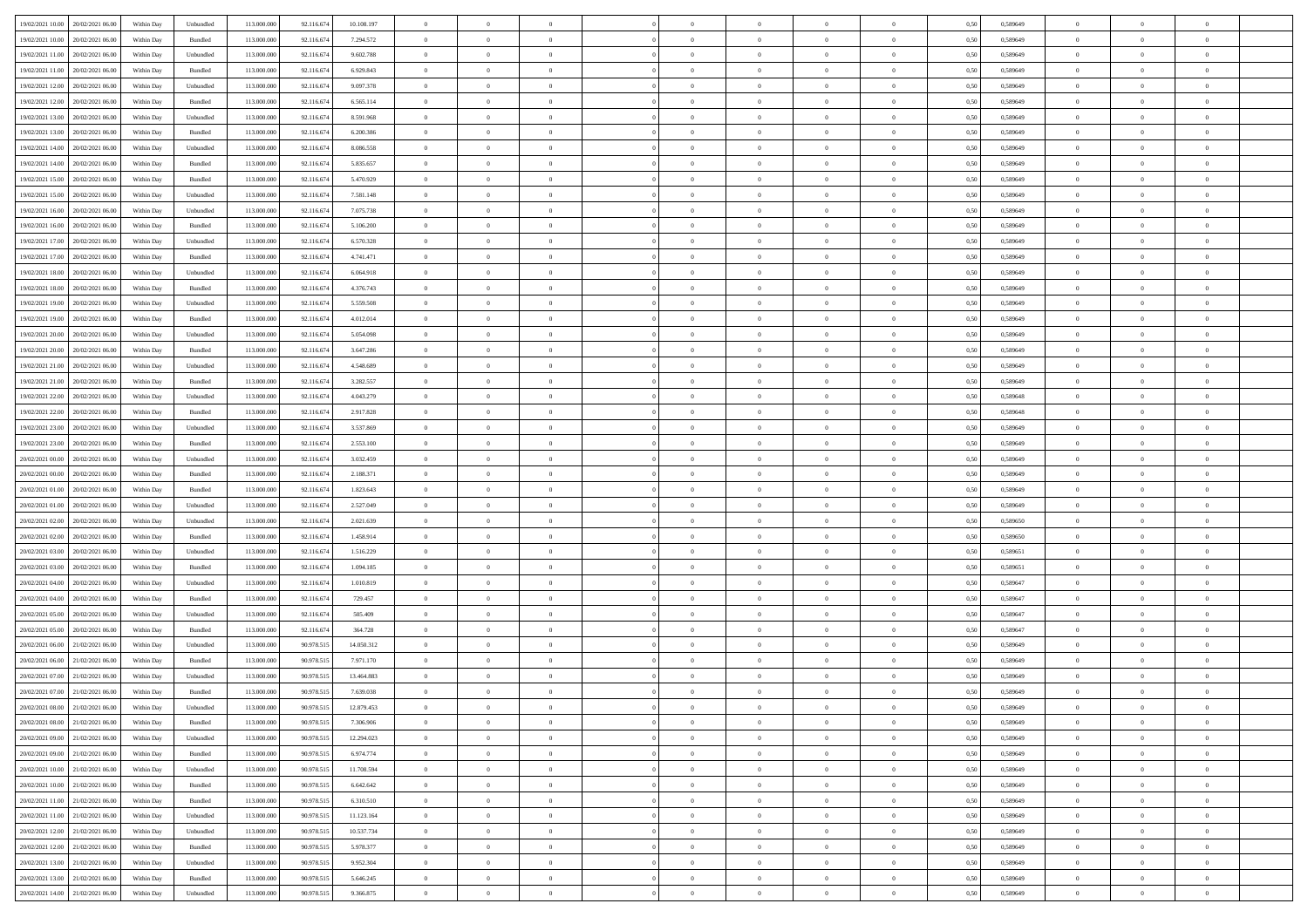|                                      |            |                    |             |            |            | $\overline{0}$ | $\overline{0}$ |                | $\overline{0}$ | $\theta$       |                | $\theta$       |      |          | $\theta$       | $\theta$       | $\overline{0}$ |  |
|--------------------------------------|------------|--------------------|-------------|------------|------------|----------------|----------------|----------------|----------------|----------------|----------------|----------------|------|----------|----------------|----------------|----------------|--|
| 20/02/2021 14:00 21/02/2021 06:00    | Within Day | Bundled            | 113.000.000 | 90.978.515 | 5.314.113  |                |                |                |                |                |                |                | 0,50 | 0,589649 |                |                |                |  |
| 20/02/2021 15:00<br>21/02/2021 06:00 | Within Day | Unbundled          | 113.000.00  | 90.978.51  | 8.781.445  | $\bf{0}$       | $\bf{0}$       | $\bf{0}$       | $\bf{0}$       | $\overline{0}$ | $\overline{0}$ | $\bf{0}$       | 0,50 | 0,589649 | $\,$ 0 $\,$    | $\bf{0}$       | $\overline{0}$ |  |
| 20/02/2021 15:00<br>21/02/2021 06:00 | Within Day | Bundled            | 113,000,000 | 90.978.515 | 4.981.981  | $\overline{0}$ | $\bf{0}$       | $\overline{0}$ | $\bf{0}$       | $\bf{0}$       | $\overline{0}$ | $\bf{0}$       | 0.50 | 0.589649 | $\bf{0}$       | $\overline{0}$ | $\overline{0}$ |  |
| 20/02/2021 16:00<br>21/02/2021 06:00 | Within Day | Unbundled          | 113.000.000 | 90.978.515 | 8.196.015  | $\overline{0}$ | $\overline{0}$ | $\overline{0}$ | $\overline{0}$ | $\theta$       | $\overline{0}$ | $\bf{0}$       | 0,50 | 0,589649 | $\theta$       | $\theta$       | $\overline{0}$ |  |
|                                      |            |                    |             |            |            |                |                |                |                |                |                |                |      |          |                |                |                |  |
| 20/02/2021 16:00<br>21/02/2021 06.00 | Within Day | Bundled            | 113.000.00  | 90.978.515 | 4.649.849  | $\bf{0}$       | $\overline{0}$ | $\bf{0}$       | $\overline{0}$ | $\bf{0}$       | $\overline{0}$ | $\bf{0}$       | 0,50 | 0,589649 | $\,$ 0 $\,$    | $\bf{0}$       | $\overline{0}$ |  |
| 20/02/2021 17:00<br>21/02/2021 06:00 | Within Day | Unbundled          | 113,000,000 | 90.978.515 | 7.610.586  | $\overline{0}$ | $\bf{0}$       | $\overline{0}$ | $\bf{0}$       | $\overline{0}$ | $\overline{0}$ | $\bf{0}$       | 0.50 | 0.589649 | $\,$ 0 $\,$    | $\theta$       | $\overline{0}$ |  |
| 20/02/2021 17:00<br>21/02/2021 06:00 | Within Day | Bundled            | 113.000.000 | 90.978.515 | 4.317.717  | $\overline{0}$ | $\overline{0}$ | $\overline{0}$ | $\overline{0}$ | $\overline{0}$ | $\overline{0}$ | $\bf{0}$       | 0,50 | 0,589649 | $\,$ 0 $\,$    | $\theta$       | $\overline{0}$ |  |
|                                      |            |                    |             |            |            |                |                |                |                |                |                |                |      |          |                |                |                |  |
| 20/02/2021 18:00<br>21/02/2021 06:00 | Within Day | Unbundled          | 113.000.00  | 90.978.51  | 7.025.156  | $\bf{0}$       | $\bf{0}$       | $\bf{0}$       | $\overline{0}$ | $\overline{0}$ | $\overline{0}$ | $\bf{0}$       | 0,50 | 0,589649 | $\,$ 0 $\,$    | $\bf{0}$       | $\overline{0}$ |  |
| 20/02/2021 18:00<br>21/02/2021 06:00 | Within Day | Bundled            | 113,000,000 | 90.978.515 | 3.985.585  | $\overline{0}$ | $\bf{0}$       | $\overline{0}$ | $\bf{0}$       | $\overline{0}$ | $\overline{0}$ | $\bf{0}$       | 0.50 | 0.589649 | $\bf{0}$       | $\overline{0}$ | $\overline{0}$ |  |
| 20/02/2021 19:00<br>21/02/2021 06:00 | Within Day | Unbundled          | 113.000.000 | 90.978.515 | 6.439.726  | $\overline{0}$ | $\bf{0}$       | $\overline{0}$ | $\overline{0}$ | $\overline{0}$ | $\overline{0}$ | $\bf{0}$       | 0,50 | 0,589649 | $\,$ 0 $\,$    | $\,$ 0 $\,$    | $\overline{0}$ |  |
| 20/02/2021 19:00<br>21/02/2021 06:00 | Within Day | Bundled            | 113.000.00  | 90.978.515 | 3.653.453  | $\bf{0}$       | $\bf{0}$       | $\bf{0}$       | $\bf{0}$       | $\overline{0}$ | $\overline{0}$ | $\bf{0}$       | 0,50 | 0,589649 | $\,$ 0 $\,$    | $\bf{0}$       | $\overline{0}$ |  |
|                                      |            |                    | 113,000,000 |            |            |                |                | $\overline{0}$ |                |                | $\overline{0}$ |                | 0.50 |          |                | $\,$ 0 $\,$    | $\,$ 0         |  |
| 20/02/2021 20:00<br>21/02/2021 06:00 | Within Day | Unbundled          |             | 90.978.515 | 5.854.297  | $\overline{0}$ | $\bf{0}$       |                | $\overline{0}$ | $\overline{0}$ |                | $\bf{0}$       |      | 0.589649 | $\bf{0}$       |                |                |  |
| 20/02/2021 20:00<br>21/02/2021 06:00 | Within Day | Bundled            | 113.000.000 | 90.978.515 | 3.321.321  | $\overline{0}$ | $\overline{0}$ | $\overline{0}$ | $\theta$       | $\theta$       | $\overline{0}$ | $\bf{0}$       | 0,50 | 0,589649 | $\,$ 0 $\,$    | $\theta$       | $\overline{0}$ |  |
| 20/02/2021 21:00<br>21/02/2021 06:00 | Within Day | Bundled            | 113.000.00  | 90.978.51  | 2.989.188  | $\bf{0}$       | $\overline{0}$ | $\bf{0}$       | $\bf{0}$       | $\bf{0}$       | $\overline{0}$ | $\bf{0}$       | 0,50 | 0,589649 | $\,$ 0 $\,$    | $\bf{0}$       | $\overline{0}$ |  |
| 20/02/2021 21:00<br>21/02/2021 06:00 | Within Day | Unbundled          | 113,000,000 | 90.978.515 | 5.268.867  | $\overline{0}$ | $\bf{0}$       | $\overline{0}$ | $\bf{0}$       | $\overline{0}$ | $\overline{0}$ | $\bf{0}$       | 0.50 | 0.589649 | $\,$ 0 $\,$    | $\bf{0}$       | $\overline{0}$ |  |
| 20/02/2021 22:00<br>21/02/2021 06:00 | Within Day | Unbundled          | 113.000.000 | 90.978.515 | 4.683.437  | $\overline{0}$ | $\overline{0}$ | $\overline{0}$ | $\overline{0}$ | $\overline{0}$ | $\overline{0}$ | $\bf{0}$       | 0,50 | 0,589648 | $\theta$       | $\theta$       | $\overline{0}$ |  |
|                                      |            |                    |             |            |            |                |                |                |                |                |                |                |      |          |                |                |                |  |
| 20/02/2021 22:00<br>21/02/2021 06.00 | Within Day | Bundled            | 113.000.00  | 90.978.51  | 2.657.056  | $\bf{0}$       | $\bf{0}$       | $\bf{0}$       | $\overline{0}$ | $\overline{0}$ | $\overline{0}$ | $\bf{0}$       | 0,50 | 0,589648 | $\,$ 0 $\,$    | $\bf{0}$       | $\overline{0}$ |  |
| 20/02/2021 23:00<br>21/02/2021 06:00 | Within Day | Unbundled          | 113,000,000 | 90.978.515 | 4 098 007  | $\overline{0}$ | $\bf{0}$       | $\overline{0}$ | $\bf{0}$       | $\overline{0}$ | $\overline{0}$ | $\bf{0}$       | 0.50 | 0.589649 | $\bf{0}$       | $\overline{0}$ | $\bf{0}$       |  |
| 20/02/2021 23:00<br>21/02/2021 06:00 | Within Day | Bundled            | 113.000.000 | 90.978.515 | 2.324.924  | $\bf{0}$       | $\bf{0}$       | $\overline{0}$ | $\overline{0}$ | $\overline{0}$ | $\overline{0}$ | $\bf{0}$       | 0,50 | 0,589649 | $\,$ 0 $\,$    | $\bf{0}$       | $\overline{0}$ |  |
| 21/02/2021 00:00<br>21/02/2021 06:00 | Within Day | Unbundled          | 113.000.00  | 90.978.51  | 3.512.578  | $\bf{0}$       | $\bf{0}$       | $\bf{0}$       | $\bf{0}$       | $\overline{0}$ | $\overline{0}$ | $\bf{0}$       | 0,50 | 0,589649 | $\,$ 0 $\,$    | $\bf{0}$       | $\overline{0}$ |  |
|                                      |            | Bundled            | 113,000,000 |            |            |                |                |                |                |                | $\overline{0}$ |                | 0.50 |          |                | $\,$ 0 $\,$    | $\,$ 0         |  |
| 21/02/2021 00:00<br>21/02/2021 06:00 | Within Day |                    |             | 90.978.515 | 1.992.792  | $\overline{0}$ | $\bf{0}$       | $\overline{0}$ | $\overline{0}$ | $\bf{0}$       |                | $\bf{0}$       |      | 0.589649 | $\bf{0}$       |                |                |  |
| 21/02/2021 01:00<br>21/02/2021 06:00 | Within Day | Unbundled          | 113.000.000 | 90.978.515 | 2.927.148  | $\overline{0}$ | $\overline{0}$ | $\overline{0}$ | $\overline{0}$ | $\theta$       | $\overline{0}$ | $\bf{0}$       | 0,50 | 0,589649 | $\theta$       | $\theta$       | $\overline{0}$ |  |
| 21/02/2021 01:00<br>21/02/2021 06.00 | Within Day | Bundled            | 113.000.00  | 90.978.515 | 1.660.660  | $\bf{0}$       | $\bf{0}$       | $\bf{0}$       | $\bf{0}$       | $\overline{0}$ | $\overline{0}$ | $\bf{0}$       | 0,50 | 0,589649 | $\,$ 0 $\,$    | $\bf{0}$       | $\overline{0}$ |  |
| 21/02/2021 02:00<br>21/02/2021 06:00 | Within Day | Bundled            | 113,000,000 | 90.978.515 | 1.328.528  | $\overline{0}$ | $\bf{0}$       | $\overline{0}$ | $\bf{0}$       | $\overline{0}$ | $\theta$       | $\bf{0}$       | 0.50 | 0.589650 | $\,$ 0 $\,$    | $\theta$       | $\overline{0}$ |  |
| 21/02/2021 02:00<br>21/02/2021 06:00 | Within Day | Unbundled          | 113.000.000 | 90.978.515 | 2.341.718  | $\overline{0}$ | $\overline{0}$ | $\overline{0}$ | $\overline{0}$ | $\overline{0}$ | $\overline{0}$ | $\bf{0}$       | 0,50 | 0,589650 | $\,$ 0 $\,$    | $\theta$       | $\overline{0}$ |  |
|                                      |            |                    |             |            |            |                |                |                |                |                |                |                |      |          |                |                |                |  |
| 21/02/2021 03:00<br>21/02/2021 06.00 | Within Day | Unbundled          | 113.000.00  | 90.978.51  | 1.756.289  | $\bf{0}$       | $\overline{0}$ | $\bf{0}$       | $\overline{0}$ | $\overline{0}$ | $\overline{0}$ | $\bf{0}$       | 0,50 | 0,589651 | $\,$ 0 $\,$    | $\bf{0}$       | $\overline{0}$ |  |
| 21/02/2021 03:00<br>21/02/2021 06:00 | Within Day | Bundled            | 113,000,000 | 90.978.515 | 996.396    | $\overline{0}$ | $\bf{0}$       | $\overline{0}$ | $\bf{0}$       | $\overline{0}$ | $\overline{0}$ | $\bf{0}$       | 0.50 | 0.589651 | $\bf{0}$       | $\overline{0}$ | $\overline{0}$ |  |
| 21/02/2021 04:00<br>21/02/2021 06:00 | Within Day | Unbundled          | 113.000.000 | 90.978.515 | 1.170.859  | $\overline{0}$ | $\bf{0}$       | $\overline{0}$ | $\overline{0}$ | $\overline{0}$ | $\overline{0}$ | $\bf{0}$       | 0,50 | 0,589647 | $\theta$       | $\bf{0}$       | $\overline{0}$ |  |
| 21/02/2021 04:00<br>21/02/2021 06:00 | Within Day | Bundled            | 113.000.00  | 90.978.51  | 664.264    | $\bf{0}$       | $\bf{0}$       | $\bf{0}$       | $\bf{0}$       | $\overline{0}$ | $\overline{0}$ | $\bf{0}$       | 0,50 | 0,589647 | $\,$ 0 $\,$    | $\bf{0}$       | $\overline{0}$ |  |
| 21/02/2021 05:00<br>21/02/2021 06:00 | Within Day | Unbundled          | 113,000,000 | 90.978.515 | 585.429    | $\overline{0}$ | $\bf{0}$       | $\overline{0}$ | $\overline{0}$ | $\bf{0}$       | $\overline{0}$ | $\bf{0}$       | 0.50 | 0.589647 | $\bf{0}$       | $\,$ 0 $\,$    | $\,$ 0         |  |
|                                      |            |                    |             |            |            |                |                |                |                |                |                |                |      |          |                |                |                |  |
| 21/02/2021 05:00<br>21/02/2021 06:00 | Within Day | Bundled            | 113.000.000 | 90.978.515 | 332.132    | $\overline{0}$ | $\overline{0}$ | $\overline{0}$ | $\overline{0}$ | $\overline{0}$ | $\overline{0}$ | $\bf{0}$       | 0.50 | 0.589647 | $\theta$       | $\theta$       | $\overline{0}$ |  |
| 21/02/2021 06:00<br>22/02/2021 06:00 | Within Day | Unbundled          | 113.000.00  | 90.978.51  | 14.050.312 | $\bf{0}$       | $\bf{0}$       | $\bf{0}$       | $\bf{0}$       | $\overline{0}$ | $\overline{0}$ | $\bf{0}$       | 0,50 | 0,589649 | $\,$ 0 $\,$    | $\bf{0}$       | $\overline{0}$ |  |
| 21/02/2021 06:00<br>22/02/2021 06:00 | Within Day | Bundled            | 113,000,000 | 90.978.515 | 7.971.170  | $\overline{0}$ | $\bf{0}$       | $\overline{0}$ | $\bf{0}$       | $\overline{0}$ | $\overline{0}$ | $\bf{0}$       | 0.50 | 0.589649 | $\,$ 0 $\,$    | $\bf{0}$       | $\overline{0}$ |  |
| 21/02/2021 07:00<br>22/02/2021 06:00 | Within Dav | Unbundled          | 113.000.000 | 90.978.515 | 13,464,883 | $\overline{0}$ | $\overline{0}$ | $\overline{0}$ | $\overline{0}$ | $\overline{0}$ | $\overline{0}$ | $\bf{0}$       | 0.50 | 0.589649 | $\theta$       | $\theta$       | $\overline{0}$ |  |
| 21/02/2021 07:00<br>22/02/2021 06:00 | Within Day | Bundled            | 113.000.00  | 90.978.515 | 7.639.038  | $\bf{0}$       | $\bf{0}$       | $\bf{0}$       | $\bf{0}$       | $\overline{0}$ | $\overline{0}$ | $\bf{0}$       | 0,50 | 0,589649 | $\,$ 0 $\,$    | $\bf{0}$       | $\overline{0}$ |  |
|                                      |            |                    |             |            |            |                |                |                |                |                |                |                |      |          |                |                |                |  |
| 21/02/2021 08:00<br>22/02/2021 06:00 | Within Day | Bundled            | 113,000,000 | 90.978.515 | 7.306.906  | $\overline{0}$ | $\bf{0}$       | $\overline{0}$ | $\bf{0}$       | $\overline{0}$ | $\overline{0}$ | $\bf{0}$       | 0.50 | 0.589649 | $\bf{0}$       | $\overline{0}$ | $\overline{0}$ |  |
| 21/02/2021 08:00<br>22/02/2021 06:00 | Within Dav | Unbundled          | 113.000.000 | 90.978.515 | 12.879.453 | $\overline{0}$ | $\overline{0}$ | $\overline{0}$ | $\overline{0}$ | $\overline{0}$ | $\overline{0}$ | $\bf{0}$       | 0.50 | 0.589649 | $\theta$       | $\theta$       | $\overline{0}$ |  |
| 21/02/2021 09:00<br>22/02/2021 06.00 | Within Day | Unbundled          | 113.000.00  | 90.978.51  | 12.294.023 | $\bf{0}$       | $\bf{0}$       | $\bf{0}$       | $\bf{0}$       | $\overline{0}$ | $\overline{0}$ | $\bf{0}$       | 0,50 | 0,589649 | $\,$ 0 $\,$    | $\bf{0}$       | $\overline{0}$ |  |
| 21/02/2021 09:00<br>22/02/2021 06:00 | Within Day | Bundled            | 113,000,000 | 90.978.515 | 6.974.774  | $\overline{0}$ | $\bf{0}$       | $\overline{0}$ | $\overline{0}$ | $\bf{0}$       | $\overline{0}$ | $\bf{0}$       | 0.50 | 0.589649 | $\bf{0}$       | $\,$ 0 $\,$    | $\,$ 0         |  |
| 21/02/2021 11:00<br>22/02/2021 06:00 | Within Dav | Unbundled          | 113.000.000 | 90.978.515 | 11.123.164 | $\overline{0}$ | $\overline{0}$ | $\overline{0}$ | $\overline{0}$ | $\overline{0}$ | $\overline{0}$ | $\bf{0}$       | 0.50 | 0.589649 | $\theta$       | $\theta$       | $\overline{0}$ |  |
|                                      |            |                    |             |            |            |                |                |                |                |                |                |                |      |          |                |                |                |  |
| 21/02/2021 11:00<br>22/02/2021 06:00 | Within Day | Bundled            | 113.000.00  | 90.978.515 | 6.310.510  | $\bf{0}$       | $\bf{0}$       | $\bf{0}$       | $\bf{0}$       | $\overline{0}$ | $\overline{0}$ | $\bf{0}$       | 0,50 | 0,589649 | $\,$ 0 $\,$    | $\bf{0}$       | $\overline{0}$ |  |
| 21/02/2021 12:00<br>22/02/2021 06:00 | Within Day | Unbundled          | 113,000,000 | 90.978.51  | 10,537,734 | $\overline{0}$ | $\bf{0}$       | $\overline{0}$ | $\bf{0}$       | $\overline{0}$ | $\overline{0}$ | $\bf{0}$       | 0.50 | 0.589649 | $\bf{0}$       | $\theta$       | $\overline{0}$ |  |
| 21/02/2021 12:00<br>22/02/2021 06:00 | Within Day | Bundled            | 113.000.000 | 90.978.515 | 5.978.377  | $\overline{0}$ | $\overline{0}$ | $\Omega$       | $\theta$       | $\theta$       | $\overline{0}$ | $\overline{0}$ | 0.5( | 0.589649 | $\theta$       | $\theta$       | $\overline{0}$ |  |
| 21/02/2021 13:00<br>22/02/2021 06:00 | Within Day | Unbundled          | 113.000.000 | 90.978.515 | 9.952.304  | $\bf{0}$       | $\bf{0}$       | $\bf{0}$       | $\bf{0}$       | $\bf{0}$       | $\overline{0}$ | $\bf{0}$       | 0,50 | 0,589649 | $\,$ 0 $\,$    | $\overline{0}$ | $\overline{0}$ |  |
| 21/02/2021 13:00 22/02/2021 06:00    |            |                    | 113.000.000 |            | 5.646.245  |                |                |                |                |                |                |                |      | 0.589649 |                |                |                |  |
|                                      | Within Day | $\mathbf B$ undled |             | 90.978.515 |            | $\bf{0}$       | $\theta$       |                | $\overline{0}$ |                |                |                | 0,50 |          | $\bf{0}$       | $\bf{0}$       |                |  |
| 21/02/2021 14:00 22/02/2021 06:00    | Within Day | Unbundled          | 113.000.000 | 90.978.515 | 9.366.875  | $\overline{0}$ | $\overline{0}$ | $\Omega$       | $\theta$       | $\overline{0}$ | $\overline{0}$ | $\bf{0}$       | 0,50 | 0,589649 | $\theta$       | $\theta$       | $\overline{0}$ |  |
| 21/02/2021 14:00<br>22/02/2021 06:00 | Within Day | Bundled            | 113.000.00  | 90.978.515 | 5.314.113  | $\overline{0}$ | $\bf{0}$       | $\overline{0}$ | $\overline{0}$ | $\bf{0}$       | $\overline{0}$ | $\bf{0}$       | 0,50 | 0,589649 | $\bf{0}$       | $\overline{0}$ | $\bf{0}$       |  |
| 21/02/2021 15:00 22/02/2021 06:00    | Within Day | Unbundled          | 113,000,000 | 90.978.515 | 8.781.445  | $\overline{0}$ | $\bf{0}$       | $\overline{0}$ | $\overline{0}$ | $\mathbf{0}$   | $\overline{0}$ | $\,$ 0 $\,$    | 0.50 | 0.589649 | $\overline{0}$ | $\bf{0}$       | $\,$ 0 $\,$    |  |
| 21/02/2021 15:00 22/02/2021 06:00    | Within Dav | Bundled            | 113.000.000 | 90.978.515 | 4.981.981  | $\overline{0}$ | $\overline{0}$ | $\overline{0}$ | $\overline{0}$ | $\overline{0}$ | $\overline{0}$ | $\bf{0}$       | 0,50 | 0.589649 | $\theta$       | $\theta$       | $\overline{0}$ |  |
|                                      |            |                    |             |            |            |                |                |                |                |                |                |                |      |          |                |                |                |  |
| 21/02/2021 16:00<br>22/02/2021 06:00 | Within Day | Unbundled          | 113.000.000 | 90.978.515 | 8.196.015  | $\overline{0}$ | $\bf{0}$       | $\overline{0}$ | $\overline{0}$ | $\overline{0}$ | $\overline{0}$ | $\bf{0}$       | 0,50 | 0,589649 | $\bf{0}$       | $\overline{0}$ | $\overline{0}$ |  |
| 21/02/2021 16:00 22/02/2021 06:00    | Within Day | Bundled            | 113,000,000 | 90.978.515 | 4.649.849  | $\overline{0}$ | $\bf{0}$       | $\overline{0}$ | $\overline{0}$ | $\overline{0}$ | $\overline{0}$ | $\bf{0}$       | 0.50 | 0.589649 | $\,$ 0 $\,$    | $\overline{0}$ | $\,$ 0         |  |
| 21/02/2021 17:00 22/02/2021 06:00    | Within Dav | Unbundled          | 113.000.000 | 90.978.515 | 7.610.586  | $\overline{0}$ | $\overline{0}$ | $\overline{0}$ | $\overline{0}$ | $\overline{0}$ | $\overline{0}$ | $\bf{0}$       | 0,50 | 0.589649 | $\overline{0}$ | $\theta$       | $\overline{0}$ |  |
| 21/02/2021 17:00<br>22/02/2021 06:00 | Within Day | Bundled            | 113.000.00  | 90.978.515 | 4.317.717  | $\overline{0}$ | $\overline{0}$ | $\overline{0}$ | $\overline{0}$ | $\overline{0}$ | $\overline{0}$ | $\bf{0}$       | 0,50 | 0,589649 | $\bf{0}$       | $\overline{0}$ | $\,$ 0         |  |
|                                      |            |                    |             |            |            |                |                |                |                |                |                |                |      |          |                |                |                |  |
| 21/02/2021 18:00 22/02/2021 06:00    | Within Day | Unbundled          | 113,000,000 | 90.978.515 | 7.025.156  | $\overline{0}$ | $\overline{0}$ | $\overline{0}$ | $\overline{0}$ | $\overline{0}$ | $\overline{0}$ | $\bf{0}$       | 0.50 | 0.589649 | $\mathbf{0}$   | $\bf{0}$       | $\,$ 0         |  |
| 21/02/2021 18:00 22/02/2021 06:00    | Within Dav | Bundled            | 113.000.000 | 90.978.515 | 3.985.585  | $\overline{0}$ | $\overline{0}$ | $\overline{0}$ | $\overline{0}$ | $\overline{0}$ | $\overline{0}$ | $\bf{0}$       | 0,50 | 0.589649 | $\overline{0}$ | $\theta$       | $\overline{0}$ |  |
| 21/02/2021 19:00<br>22/02/2021 06:00 | Within Day | Bundled            | 113.000.00  | 90.978.515 | 3.653.453  | $\overline{0}$ | $\bf{0}$       | $\overline{0}$ | $\bf{0}$       | $\overline{0}$ | $\bf{0}$       | $\bf{0}$       | 0,50 | 0,589649 | $\bf{0}$       | $\,0\,$        | $\bf{0}$       |  |
| 21/02/2021 19:00 22/02/2021 06:00    | Within Day | Unbundled          | 113.000.000 | 90.978.515 | 6.439.726  | $\,$ 0 $\,$    | $\bf{0}$       | $\overline{0}$ | $\overline{0}$ | $\,$ 0 $\,$    | $\overline{0}$ | $\bf{0}$       | 0,50 | 0,589649 | $\overline{0}$ | $\,$ 0 $\,$    | $\,$ 0 $\,$    |  |
|                                      |            |                    |             |            |            |                |                |                |                |                |                |                |      |          |                |                |                |  |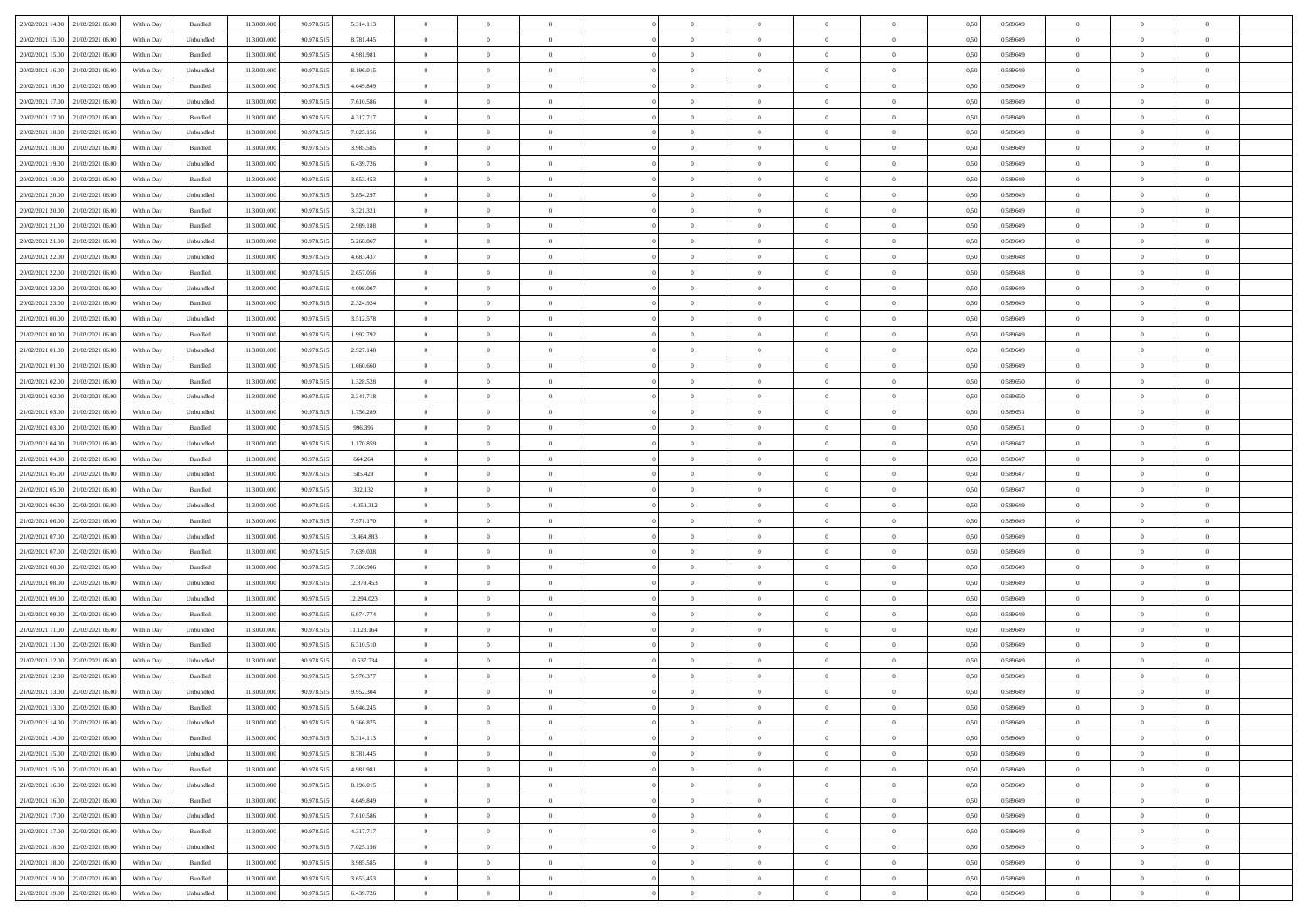| 21/02/2021 20:00 22/02/2021 06:00    | Within Day | Unbundled                   | 113.000.000 | 90.978.515 | 5.854.297  | $\overline{0}$ | $\overline{0}$ |                | $\overline{0}$ | $\theta$       |                | $\theta$       | 0,50 | 0,589649 | $\theta$       | $\theta$       | $\overline{0}$ |  |
|--------------------------------------|------------|-----------------------------|-------------|------------|------------|----------------|----------------|----------------|----------------|----------------|----------------|----------------|------|----------|----------------|----------------|----------------|--|
| 21/02/2021 20:00<br>22/02/2021 06:00 | Within Day | Bundled                     | 113.000.00  | 90.978.51  | 3.321.321  | $\bf{0}$       | $\bf{0}$       | $\bf{0}$       | $\bf{0}$       | $\overline{0}$ | $\overline{0}$ | $\bf{0}$       | 0,50 | 0,589649 | $\,$ 0 $\,$    | $\bf{0}$       | $\overline{0}$ |  |
| 21/02/2021 21:00<br>22/02/2021 06:00 | Within Day | Unbundled                   | 113,000,000 | 90.978.515 | 5.268.867  | $\overline{0}$ | $\bf{0}$       | $\overline{0}$ | $\bf{0}$       | $\bf{0}$       | $\overline{0}$ | $\bf{0}$       | 0.50 | 0.589649 | $\overline{0}$ | $\overline{0}$ | $\overline{0}$ |  |
| 21/02/2021 21:00<br>22/02/2021 06:00 |            |                             | 113.000.000 |            |            | $\overline{0}$ | $\overline{0}$ | $\overline{0}$ | $\overline{0}$ | $\theta$       | $\overline{0}$ |                |      |          | $\theta$       | $\theta$       | $\overline{0}$ |  |
|                                      | Within Day | Bundled                     |             | 90.978.515 | 2.989.188  |                |                |                |                |                |                | $\bf{0}$       | 0,50 | 0,589649 |                |                |                |  |
| 21/02/2021 22:00<br>22/02/2021 06.00 | Within Day | Unbundled                   | 113.000.00  | 90.978.515 | 4.683.437  | $\bf{0}$       | $\overline{0}$ | $\bf{0}$       | $\overline{0}$ | $\bf{0}$       | $\overline{0}$ | $\bf{0}$       | 0,50 | 0,589648 | $\,$ 0 $\,$    | $\bf{0}$       | $\overline{0}$ |  |
| 21/02/2021 22:00<br>22/02/2021 06:00 | Within Day | Bundled                     | 113,000,000 | 90.978.515 | 2.657.056  | $\overline{0}$ | $\bf{0}$       | $\overline{0}$ | $\bf{0}$       | $\overline{0}$ | $\overline{0}$ | $\bf{0}$       | 0.50 | 0.589648 | $\,$ 0 $\,$    | $\theta$       | $\overline{0}$ |  |
| 21/02/2021 23:00<br>22/02/2021 06:00 | Within Day | Unbundled                   | 113.000.000 | 90.978.515 | 4.098.007  | $\overline{0}$ | $\overline{0}$ | $\overline{0}$ | $\overline{0}$ | $\overline{0}$ | $\overline{0}$ | $\bf{0}$       | 0,50 | 0,589649 | $\theta$       | $\theta$       | $\overline{0}$ |  |
|                                      |            |                             |             |            |            |                |                |                |                |                |                |                |      |          |                |                |                |  |
| 21/02/2021 23:00<br>22/02/2021 06:00 | Within Day | Bundled                     | 113.000.00  | 90.978.51  | 2.324.924  | $\bf{0}$       | $\bf{0}$       | $\bf{0}$       | $\overline{0}$ | $\overline{0}$ | $\overline{0}$ | $\bf{0}$       | 0,50 | 0,589649 | $\,$ 0 $\,$    | $\bf{0}$       | $\overline{0}$ |  |
| 22/02/2021 00:00<br>22/02/2021 06:00 | Within Day | Unbundled                   | 113,000,000 | 90.978.515 | 3.512.578  | $\overline{0}$ | $\bf{0}$       | $\overline{0}$ | $\bf{0}$       | $\overline{0}$ | $\overline{0}$ | $\bf{0}$       | 0.50 | 0.589649 | $\bf{0}$       | $\overline{0}$ | $\overline{0}$ |  |
| 22/02/2021 00:00<br>22/02/2021 06:00 | Within Day | Bundled                     | 113.000.000 | 90.978.515 | 1.992.792  | $\bf{0}$       | $\bf{0}$       | $\overline{0}$ | $\overline{0}$ | $\overline{0}$ | $\overline{0}$ | $\bf{0}$       | 0,50 | 0,589649 | $\,$ 0 $\,$    | $\bf{0}$       | $\overline{0}$ |  |
| 22/02/2021 01:00<br>22/02/2021 06.00 | Within Day | Unbundled                   | 113.000.00  | 90.978.515 | 2.927.148  | $\bf{0}$       | $\bf{0}$       | $\bf{0}$       | $\bf{0}$       | $\overline{0}$ | $\overline{0}$ | $\bf{0}$       | 0,50 | 0,589649 | $\,$ 0 $\,$    | $\bf{0}$       | $\overline{0}$ |  |
|                                      |            |                             |             |            |            |                |                |                |                |                |                |                |      |          |                |                |                |  |
| 22/02/2021 01:00<br>22/02/2021 06:00 | Within Day | Bundled                     | 113,000,000 | 90.978.515 | 1.660,660  | $\overline{0}$ | $\bf{0}$       | $\overline{0}$ | $\overline{0}$ | $\overline{0}$ | $\overline{0}$ | $\bf{0}$       | 0.50 | 0.589649 | $\bf{0}$       | $\,$ 0 $\,$    | $\,$ 0         |  |
| 22/02/2021 02:00<br>22/02/2021 06:00 | Within Day | Unbundled                   | 113.000.000 | 90.978.515 | 2.341.718  | $\overline{0}$ | $\overline{0}$ | $\overline{0}$ | $\theta$       | $\theta$       | $\overline{0}$ | $\bf{0}$       | 0,50 | 0,589650 | $\,$ 0 $\,$    | $\theta$       | $\overline{0}$ |  |
| 22/02/2021 02:00<br>22/02/2021 06:00 | Within Day | Bundled                     | 113.000.00  | 90.978.51  | 1.328.528  | $\bf{0}$       | $\overline{0}$ | $\bf{0}$       | $\bf{0}$       | $\overline{0}$ | $\overline{0}$ | $\bf{0}$       | 0,50 | 0,589650 | $\,$ 0 $\,$    | $\bf{0}$       | $\overline{0}$ |  |
| 22/02/2021 03:00<br>22/02/2021 06:00 | Within Day | Unbundled                   | 113,000,000 | 90.978.515 | 1.756.289  | $\overline{0}$ | $\bf{0}$       | $\overline{0}$ | $\bf{0}$       | $\overline{0}$ | $\overline{0}$ | $\bf{0}$       | 0.50 | 0.589651 | $\,$ 0 $\,$    | $\theta$       | $\overline{0}$ |  |
|                                      |            |                             |             |            |            |                |                |                |                |                |                |                |      |          |                |                |                |  |
| 22/02/2021 03:00<br>22/02/2021 06:00 | Within Day | Bundled                     | 113.000.000 | 90.978.515 | 996.396    | $\overline{0}$ | $\overline{0}$ | $\overline{0}$ | $\overline{0}$ | $\overline{0}$ | $\overline{0}$ | $\bf{0}$       | 0,50 | 0,589651 | $\theta$       | $\theta$       | $\overline{0}$ |  |
| 22/02/2021 04:00<br>22/02/2021 06.00 | Within Day | Unbundled                   | 113.000.00  | 90.978.51  | 1.170.859  | $\bf{0}$       | $\bf{0}$       | $\bf{0}$       | $\overline{0}$ | $\overline{0}$ | $\overline{0}$ | $\bf{0}$       | 0,50 | 0,589647 | $\,$ 0 $\,$    | $\bf{0}$       | $\overline{0}$ |  |
| 22/02/2021 04:00<br>22/02/2021 06:00 | Within Day | Bundled                     | 113,000,000 | 90.978.515 | 664.264    | $\overline{0}$ | $\bf{0}$       | $\overline{0}$ | $\bf{0}$       | $\overline{0}$ | $\overline{0}$ | $\bf{0}$       | 0.50 | 0.589647 | $\bf{0}$       | $\overline{0}$ | $\bf{0}$       |  |
| 22/02/2021 05:00<br>22/02/2021 06:00 | Within Day | Bundled                     | 113.000.000 | 90.978.515 | 332.132    | $\overline{0}$ | $\bf{0}$       | $\overline{0}$ | $\overline{0}$ | $\overline{0}$ | $\overline{0}$ | $\bf{0}$       | 0,50 | 0,589647 | $\,$ 0 $\,$    | $\bf{0}$       | $\overline{0}$ |  |
|                                      |            |                             |             |            |            |                |                |                |                |                |                |                |      |          |                |                |                |  |
| 22/02/2021 05:00<br>22/02/2021 06.00 | Within Day | Unbundled                   | 113.000.00  | 90.978.51  | 585.429    | $\bf{0}$       | $\bf{0}$       | $\bf{0}$       | $\bf{0}$       | $\overline{0}$ | $\overline{0}$ | $\bf{0}$       | 0,50 | 0,589647 | $\,$ 0 $\,$    | $\bf{0}$       | $\overline{0}$ |  |
| 22/02/2021 06:00<br>23/02/2021 06:00 | Within Day | Unbundled                   | 113,000,000 | 91.402.098 | 13.626.729 | $\overline{0}$ | $\bf{0}$       | $\overline{0}$ | $\overline{0}$ | $\bf{0}$       | $\overline{0}$ | $\bf{0}$       | 0.50 | 0.589649 | $\bf{0}$       | $\overline{0}$ | $\,$ 0         |  |
| 22/02/2021 06:00<br>23/02/2021 06:00 | Within Day | Bundled                     | 113.000.000 | 91.402.098 | 7.971.170  | $\overline{0}$ | $\overline{0}$ | $\overline{0}$ | $\theta$       | $\theta$       | $\overline{0}$ | $\bf{0}$       | 0,50 | 0,589649 | $\theta$       | $\theta$       | $\overline{0}$ |  |
| 22/02/2021 07:00<br>23/02/2021 06.00 | Within Day | Unbundled                   | 113.000.00  | 91.402.09  | 13.058.949 | $\bf{0}$       | $\bf{0}$       | $\bf{0}$       | $\bf{0}$       | $\overline{0}$ | $\overline{0}$ | $\bf{0}$       | 0,50 | 0,589649 | $\,$ 0 $\,$    | $\bf{0}$       | $\overline{0}$ |  |
|                                      |            |                             |             |            |            |                |                |                |                |                |                |                |      |          |                |                |                |  |
| 22/02/2021 07:00<br>23/02/2021 06:00 | Within Day | Bundled                     | 113,000,000 | 91.402.098 | 7.639.038  | $\overline{0}$ | $\bf{0}$       | $\overline{0}$ | $\bf{0}$       | $\overline{0}$ | $\overline{0}$ | $\bf{0}$       | 0.50 | 0.589649 | $\,$ 0 $\,$    | $\theta$       | $\overline{0}$ |  |
| 22/02/2021 08:00<br>23/02/2021 06:00 | Within Day | Unbundled                   | 113.000.000 | 91.402.098 | 12.491.169 | $\overline{0}$ | $\overline{0}$ | $\overline{0}$ | $\overline{0}$ | $\overline{0}$ | $\overline{0}$ | $\bf{0}$       | 0,50 | 0,589649 | $\,$ 0 $\,$    | $\theta$       | $\overline{0}$ |  |
| 22/02/2021 08:00<br>23/02/2021 06.00 | Within Day | Bundled                     | 113.000.00  | 91.402.098 | 7.306.906  | $\bf{0}$       | $\overline{0}$ | $\bf{0}$       | $\overline{0}$ | $\overline{0}$ | $\overline{0}$ | $\bf{0}$       | 0,50 | 0,589649 | $\,$ 0 $\,$    | $\bf{0}$       | $\overline{0}$ |  |
| 22/02/2021 09:00<br>23/02/2021 06:00 | Within Day | Unbundled                   | 113,000,000 | 91.402.098 | 11.923.388 | $\overline{0}$ | $\bf{0}$       | $\overline{0}$ | $\bf{0}$       | $\overline{0}$ | $\overline{0}$ | $\bf{0}$       | 0.50 | 0.589649 | $\bf{0}$       | $\overline{0}$ | $\overline{0}$ |  |
| 22/02/2021 09:00<br>23/02/2021 06:00 |            |                             | 113.000.000 | 91.402.098 |            | $\overline{0}$ | $\bf{0}$       | $\overline{0}$ | $\overline{0}$ | $\overline{0}$ | $\overline{0}$ |                |      |          | $\theta$       | $\theta$       | $\overline{0}$ |  |
|                                      | Within Day | Bundled                     |             |            | 6.974.774  |                |                |                |                |                |                | $\bf{0}$       | 0,50 | 0,589649 |                |                |                |  |
| 22/02/2021 10:00<br>23/02/2021 06.00 | Within Day | Unbundled                   | 113.000.00  | 91.402.098 | 11.355.608 | $\bf{0}$       | $\bf{0}$       | $\bf{0}$       | $\bf{0}$       | $\overline{0}$ | $\overline{0}$ | $\bf{0}$       | 0,50 | 0,589649 | $\,$ 0 $\,$    | $\bf{0}$       | $\overline{0}$ |  |
| 22/02/2021 10:00<br>23/02/2021 06:00 | Within Day | Bundled                     | 113,000,000 | 91.402.098 | 6.642.642  | $\overline{0}$ | $\bf{0}$       | $\overline{0}$ | $\overline{0}$ | $\bf{0}$       | $\overline{0}$ | $\bf{0}$       | 0.50 | 0.589649 | $\bf{0}$       | $\,$ 0 $\,$    | $\,$ 0         |  |
| 22/02/2021 11:00<br>23/02/2021 06:00 | Within Day | Unbundled                   | 113.000.000 | 91.402.098 | 10.787.827 | $\overline{0}$ | $\overline{0}$ | $\overline{0}$ | $\overline{0}$ | $\overline{0}$ | $\overline{0}$ | $\bf{0}$       | 0.50 | 0.589649 | $\theta$       | $\theta$       | $\overline{0}$ |  |
| 22/02/2021 11:00<br>23/02/2021 06.00 | Within Day | Bundled                     | 113.000.00  | 91.402.09  | 6.310.510  | $\bf{0}$       | $\bf{0}$       | $\bf{0}$       | $\bf{0}$       | $\overline{0}$ | $\overline{0}$ | $\bf{0}$       | 0,50 | 0,589649 | $\,$ 0 $\,$    | $\bf{0}$       | $\overline{0}$ |  |
|                                      |            |                             |             |            |            |                |                |                |                |                |                |                |      |          |                |                |                |  |
| 22/02/2021 12:00<br>23/02/2021 06:00 | Within Day | Unbundled                   | 113,000,000 | 91.402.098 | 10.220.047 | $\overline{0}$ | $\bf{0}$       | $\overline{0}$ | $\bf{0}$       | $\overline{0}$ | $\overline{0}$ | $\bf{0}$       | 0.50 | 0.589649 | $\,$ 0 $\,$    | $\bf{0}$       | $\overline{0}$ |  |
| 22/02/2021 12:00<br>23/02/2021 06:00 | Within Dav | Bundled                     | 113.000.000 | 91.402.098 | 5.978.377  | $\overline{0}$ | $\overline{0}$ | $\overline{0}$ | $\overline{0}$ | $\overline{0}$ | $\overline{0}$ | $\bf{0}$       | 0.50 | 0.589649 | $\theta$       | $\theta$       | $\overline{0}$ |  |
| 22/02/2021 13:00<br>23/02/2021 06.00 | Within Day | Unbundled                   | 113.000.00  | 91.402.098 | 9.652.266  | $\bf{0}$       | $\bf{0}$       | $\bf{0}$       | $\bf{0}$       | $\overline{0}$ | $\overline{0}$ | $\bf{0}$       | 0,50 | 0,589649 | $\,$ 0 $\,$    | $\bf{0}$       | $\overline{0}$ |  |
| 22/02/2021 13:00<br>23/02/2021 06:00 | Within Day | Bundled                     | 113,000,000 | 91.402.098 | 5.646.245  | $\overline{0}$ | $\bf{0}$       | $\overline{0}$ | $\bf{0}$       | $\overline{0}$ | $\overline{0}$ | $\bf{0}$       | 0.50 | 0.589649 | $\bf{0}$       | $\overline{0}$ | $\overline{0}$ |  |
|                                      |            |                             |             |            |            |                |                |                |                |                |                |                |      |          |                |                |                |  |
| 22/02/2021 14:00<br>23/02/2021 06:00 | Within Day | Unbundled                   | 113.000.000 | 91.402.098 | 9.084.486  | $\overline{0}$ | $\overline{0}$ | $\overline{0}$ | $\overline{0}$ | $\overline{0}$ | $\overline{0}$ | $\bf{0}$       | 0.50 | 0.589649 | $\theta$       | $\theta$       | $\overline{0}$ |  |
| 22/02/2021 14:00<br>23/02/2021 06.00 | Within Day | Bundled                     | 113.000.00  | 91.402.09  | 5.314.113  | $\bf{0}$       | $\bf{0}$       | $\bf{0}$       | $\bf{0}$       | $\overline{0}$ | $\bf{0}$       | $\bf{0}$       | 0,50 | 0,589649 | $\,$ 0 $\,$    | $\bf{0}$       | $\overline{0}$ |  |
| 22/02/2021 15:00<br>23/02/2021 06:00 | Within Day | Bundled                     | 113,000,000 | 91.402.098 | 4.981.981  | $\overline{0}$ | $\bf{0}$       | $\overline{0}$ | $\overline{0}$ | $\bf{0}$       | $\overline{0}$ | $\bf{0}$       | 0.50 | 0.589649 | $\,$ 0 $\,$    | $\overline{0}$ | $\,$ 0         |  |
| 22/02/2021 15:00<br>23/02/2021 06:00 | Within Dav | Unbundled                   | 113.000.000 | 91.402.098 | 8.516.706  | $\overline{0}$ | $\overline{0}$ | $\overline{0}$ | $\overline{0}$ | $\overline{0}$ | $\overline{0}$ | $\bf{0}$       | 0.50 | 0.589649 | $\theta$       | $\theta$       | $\overline{0}$ |  |
| 23/02/2021 06.00                     | Within Day | Unbundled                   | 113.000.00  | 91.402.098 | 7.948.925  | $\bf{0}$       | $\bf{0}$       | $\bf{0}$       | $\bf{0}$       | $\overline{0}$ | $\overline{0}$ | $\bf{0}$       | 0,50 | 0,589649 | $\,$ 0 $\,$    | $\bf{0}$       | $\overline{0}$ |  |
| 22/02/2021 16:00                     |            |                             |             |            |            |                |                |                |                |                |                |                |      |          |                |                |                |  |
| 22/02/2021 16:00<br>23/02/2021 06:00 | Within Day | Bundled                     | 113,000,000 | 91.402.098 | 4.649.849  | $\overline{0}$ | $\overline{0}$ | $\overline{0}$ | $\bf{0}$       | $\overline{0}$ | $\overline{0}$ | $\bf{0}$       | 0.50 | 0.589649 | $\bf{0}$       | $\theta$       | $\overline{0}$ |  |
| 22/02/2021 17:00<br>23/02/2021 06:00 | Within Dav | Unbundled                   | 113.000.000 | 91.402.098 | 7.381.145  | $\overline{0}$ | $\overline{0}$ | $\Omega$       | $\theta$       | $\theta$       | $\overline{0}$ | $\overline{0}$ | 0.5( | 0.589649 | $\theta$       | $\theta$       | $\overline{0}$ |  |
| 22/02/2021 17:00<br>23/02/2021 06:00 | Within Day | Bundled                     | 113.000.000 | 91.402.098 | 4.317.717  | $\bf{0}$       | $\bf{0}$       | $\bf{0}$       | $\bf{0}$       | $\bf{0}$       | $\overline{0}$ | $\bf{0}$       | 0,50 | 0,589649 | $\,$ 0 $\,$    | $\bf{0}$       | $\overline{0}$ |  |
| 22/02/2021 18:00 23/02/2021 06:00    | Within Day | $\ensuremath{\mathsf{Unb}}$ | 113.000.000 | 91.402.098 | 6.813.364  | $\bf{0}$       | $\theta$       |                | $\overline{0}$ |                |                |                | 0,50 | 0.589649 | $\,$ 0         | $\bf{0}$       |                |  |
|                                      |            |                             |             |            |            |                |                |                |                |                |                |                |      |          |                |                |                |  |
| 22/02/2021 18:00 23/02/2021 06:00    | Within Day | Bundled                     | 113.000.000 | 91.402.098 | 3.985.585  | $\overline{0}$ | $\overline{0}$ | $\Omega$       | $\theta$       | $\overline{0}$ | $\overline{0}$ | $\bf{0}$       | 0,50 | 0,589649 | $\theta$       | $\theta$       | $\overline{0}$ |  |
| 22/02/2021 19:00<br>23/02/2021 06:00 | Within Day | Unbundled                   | 113.000.00  | 91.402.098 | 6.245.584  | $\overline{0}$ | $\bf{0}$       | $\overline{0}$ | $\overline{0}$ | $\bf{0}$       | $\overline{0}$ | $\bf{0}$       | 0,50 | 0,589649 | $\bf{0}$       | $\overline{0}$ | $\bf{0}$       |  |
| 22/02/2021 19:00 23/02/2021 06:00    | Within Day | Bundled                     | 113,000,000 | 91.402.098 | 3.653.453  | $\overline{0}$ | $\bf{0}$       | $\overline{0}$ | $\overline{0}$ | $\mathbf{0}$   | $\overline{0}$ | $\,$ 0 $\,$    | 0.50 | 0.589649 | $\overline{0}$ | $\bf{0}$       | $\,$ 0 $\,$    |  |
| 22/02/2021 20:00 23/02/2021 06:00    | Within Dav | Bundled                     | 113.000.000 | 91.402.098 | 3.321.321  | $\overline{0}$ | $\overline{0}$ | $\overline{0}$ | $\overline{0}$ | $\overline{0}$ | $\overline{0}$ | $\bf{0}$       | 0,50 | 0.589649 | $\overline{0}$ | $\theta$       | $\overline{0}$ |  |
|                                      |            |                             |             |            |            |                |                |                |                |                |                |                |      |          |                |                |                |  |
| 22/02/2021 20:00<br>23/02/2021 06:00 | Within Day | Unbundled                   | 113.000.000 | 91.402.098 | 5.677.804  | $\overline{0}$ | $\bf{0}$       | $\overline{0}$ | $\overline{0}$ | $\overline{0}$ | $\overline{0}$ | $\bf{0}$       | 0,50 | 0,589649 | $\bf{0}$       | $\overline{0}$ | $\overline{0}$ |  |
| 22/02/2021 21:00 23/02/2021 06:00    | Within Day | Unbundled                   | 113,000,000 | 91.402.098 | 5.110.023  | $\overline{0}$ | $\bf{0}$       | $\overline{0}$ | $\overline{0}$ | $\bf{0}$       | $\overline{0}$ | $\bf{0}$       | 0.50 | 0.589649 | $\,$ 0 $\,$    | $\overline{0}$ | $\,$ 0         |  |
| 22/02/2021 21:00 23/02/2021 06:00    | Within Dav | Bundled                     | 113.000.000 | 91.402.098 | 2.989.188  | $\overline{0}$ | $\overline{0}$ | $\overline{0}$ | $\overline{0}$ | $\overline{0}$ | $\overline{0}$ | $\bf{0}$       | 0,50 | 0.589649 | $\overline{0}$ | $\theta$       | $\overline{0}$ |  |
| 22/02/2021 22:00<br>23/02/2021 06:00 | Within Day | Unbundled                   | 113.000.00  | 91.402.098 | 4.542.243  | $\overline{0}$ | $\overline{0}$ | $\overline{0}$ | $\overline{0}$ | $\overline{0}$ | $\overline{0}$ | $\bf{0}$       | 0,50 | 0,589648 | $\bf{0}$       | $\overline{0}$ | $\,$ 0         |  |
|                                      |            |                             |             |            |            |                |                |                |                |                |                |                |      |          |                |                |                |  |
| 22/02/2021 22:00 23/02/2021 06:00    | Within Day | Bundled                     | 113,000,000 | 91.402.098 | 2.657.056  | $\overline{0}$ | $\overline{0}$ | $\overline{0}$ | $\overline{0}$ | $\overline{0}$ | $\overline{0}$ | $\bf{0}$       | 0.50 | 0.589648 | $\mathbf{0}$   | $\bf{0}$       | $\,$ 0         |  |
| 22/02/2021 23:00 23/02/2021 06:00    | Within Dav | Unbundled                   | 113.000.000 | 91.402.098 | 3.974.462  | $\overline{0}$ | $\overline{0}$ | $\overline{0}$ | $\overline{0}$ | $\overline{0}$ | $\overline{0}$ | $\bf{0}$       | 0,50 | 0.589649 | $\overline{0}$ | $\theta$       | $\overline{0}$ |  |
| 22/02/2021 23:00<br>23/02/2021 06:00 | Within Day | Bundled                     | 113.000.00  | 91.402.098 | 2.324.924  | $\overline{0}$ | $\bf{0}$       | $\overline{0}$ | $\bf{0}$       | $\overline{0}$ | $\bf{0}$       | $\bf{0}$       | 0,50 | 0,589649 | $\bf{0}$       | $\,$ 0 $\,$    | $\bf{0}$       |  |
| 23/02/2021 00:00 23/02/2021 06:00    | Within Day | Unbundled                   | 113.000.000 | 91.402.098 | 3.406.682  | $\,$ 0 $\,$    | $\bf{0}$       | $\overline{0}$ | $\overline{0}$ | $\,$ 0 $\,$    | $\overline{0}$ | $\bf{0}$       | 0,50 | 0,589649 | $\overline{0}$ | $\,$ 0 $\,$    | $\,$ 0 $\,$    |  |
|                                      |            |                             |             |            |            |                |                |                |                |                |                |                |      |          |                |                |                |  |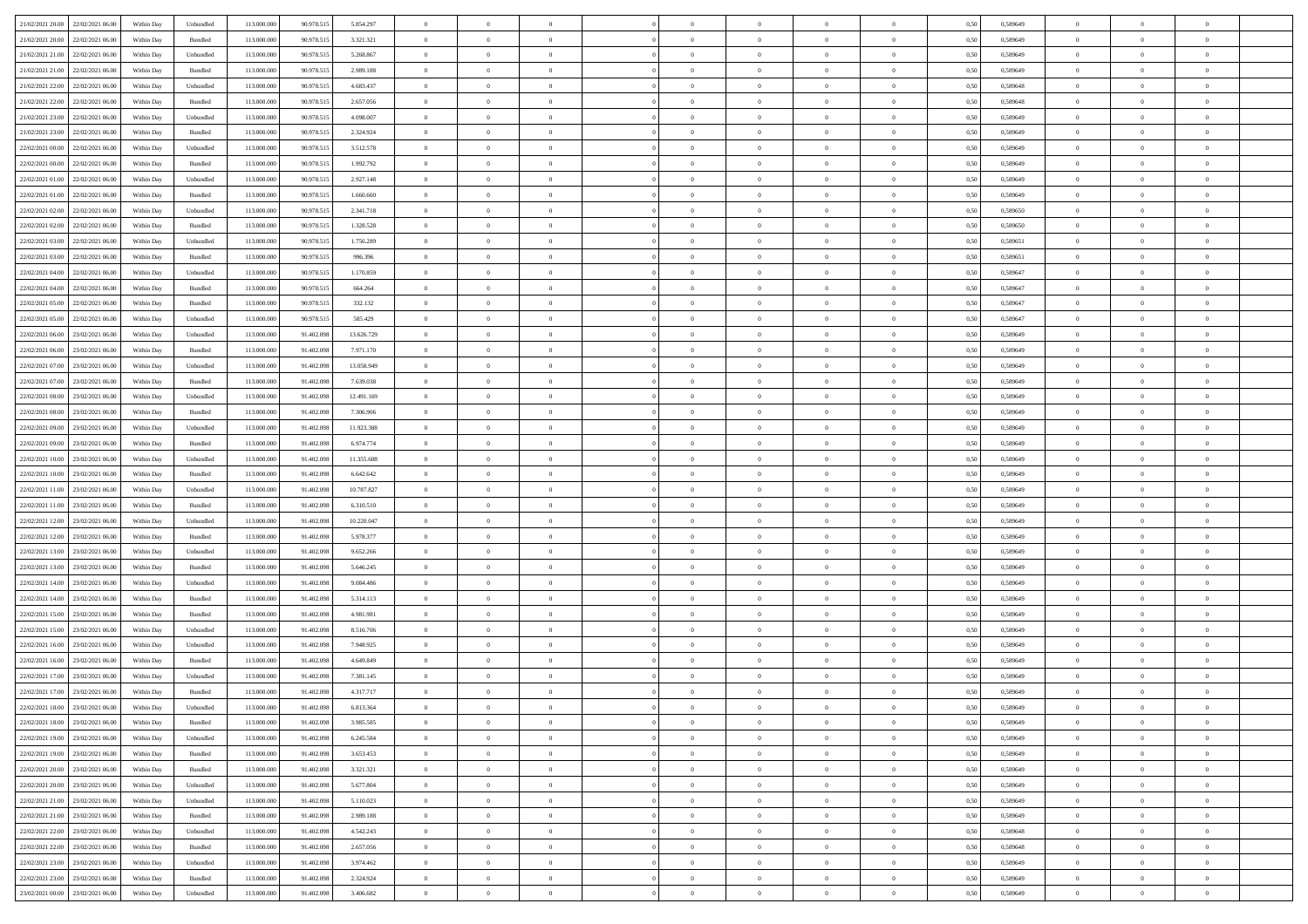| 23/02/2021 00:00 23/02/2021 06:00    | Within Day | Bundled                     | 113.000.000 | 91.402.098 | 1.992.792  | $\overline{0}$ | $\overline{0}$ |                | $\overline{0}$ | $\theta$       |                | $\theta$       | 0,50 | 0,589649 | $\theta$       | $\theta$       | $\overline{0}$ |  |
|--------------------------------------|------------|-----------------------------|-------------|------------|------------|----------------|----------------|----------------|----------------|----------------|----------------|----------------|------|----------|----------------|----------------|----------------|--|
| 23/02/2021 01:00<br>23/02/2021 06:00 | Within Day | Unbundled                   | 113.000.00  | 91.402.09  | 2.838.902  | $\bf{0}$       | $\bf{0}$       | $\bf{0}$       | $\bf{0}$       | $\overline{0}$ | $\overline{0}$ | $\bf{0}$       | 0,50 | 0,589649 | $\,$ 0 $\,$    | $\bf{0}$       | $\overline{0}$ |  |
| 23/02/2021 01:00<br>23/02/2021 06:00 | Within Day | Bundled                     | 113,000,000 | 91.402.098 | 1.660,660  | $\overline{0}$ | $\bf{0}$       | $\overline{0}$ | $\bf{0}$       | $\bf{0}$       | $\overline{0}$ | $\bf{0}$       | 0.50 | 0.589649 | $\overline{0}$ | $\overline{0}$ | $\bf{0}$       |  |
| 23/02/2021 02:00<br>23/02/2021 06:00 |            |                             | 113.000.000 |            |            | $\overline{0}$ | $\overline{0}$ | $\overline{0}$ | $\theta$       | $\theta$       | $\overline{0}$ |                |      |          | $\theta$       | $\theta$       | $\overline{0}$ |  |
|                                      | Within Day | Bundled                     |             | 91.402.098 | 1.328.528  |                |                |                |                |                |                | $\bf{0}$       | 0,50 | 0,589650 |                |                |                |  |
| 23/02/2021 02:00<br>23/02/2021 06.00 | Within Day | Unbundled                   | 113.000.00  | 91.402.098 | 2.271.121  | $\bf{0}$       | $\overline{0}$ | $\bf{0}$       | $\overline{0}$ | $\theta$       | $\overline{0}$ | $\bf{0}$       | 0,50 | 0,589650 | $\,$ 0 $\,$    | $\bf{0}$       | $\overline{0}$ |  |
| 23/02/2021 03:00<br>23/02/2021 06:00 | Within Day | Unbundled                   | 113,000,000 | 91.402.098 | 1.703.341  | $\overline{0}$ | $\overline{0}$ | $\overline{0}$ | $\bf{0}$       | $\overline{0}$ | $\theta$       | $\bf{0}$       | 0.50 | 0.589651 | $\,$ 0 $\,$    | $\theta$       | $\overline{0}$ |  |
| 23/02/2021 03:00<br>23/02/2021 06:00 | Within Day | Bundled                     | 113.000.000 | 91.402.098 | 996.396    | $\overline{0}$ | $\overline{0}$ | $\overline{0}$ | $\overline{0}$ | $\overline{0}$ | $\overline{0}$ | $\bf{0}$       | 0,50 | 0,589651 | $\theta$       | $\theta$       | $\overline{0}$ |  |
|                                      |            |                             |             |            |            |                |                |                |                |                |                |                |      |          |                |                |                |  |
| 23/02/2021 04:00<br>23/02/2021 06.00 | Within Day | Unbundled                   | 113.000.00  | 91.402.098 | 1.135.560  | $\bf{0}$       | $\bf{0}$       | $\bf{0}$       | $\overline{0}$ | $\overline{0}$ | $\overline{0}$ | $\bf{0}$       | 0,50 | 0,589647 | $\,$ 0 $\,$    | $\bf{0}$       | $\overline{0}$ |  |
| 23/02/2021 04:00<br>23/02/2021 06:00 | Within Day | Bundled                     | 113,000,000 | 91.402.098 | 664.264    | $\overline{0}$ | $\bf{0}$       | $\overline{0}$ | $\bf{0}$       | $\overline{0}$ | $\overline{0}$ | $\bf{0}$       | 0.50 | 0.589647 | $\bf{0}$       | $\overline{0}$ | $\overline{0}$ |  |
| 23/02/2021 05:00<br>23/02/2021 06:00 | Within Day | Unbundled                   | 113.000.000 | 91.402.098 | 567.780    | $\overline{0}$ | $\bf{0}$       | $\overline{0}$ | $\overline{0}$ | $\overline{0}$ | $\overline{0}$ | $\bf{0}$       | 0,50 | 0,589647 | $\,$ 0 $\,$    | $\bf{0}$       | $\overline{0}$ |  |
| 23/02/2021 05:00<br>23/02/2021 06.00 | Within Day | Bundled                     | 113.000.00  | 91.402.098 | 332.132    | $\bf{0}$       | $\overline{0}$ | $\bf{0}$       | $\bf{0}$       | $\overline{0}$ | $\overline{0}$ | $\bf{0}$       | 0,50 | 0,589647 | $\,$ 0 $\,$    | $\bf{0}$       | $\overline{0}$ |  |
|                                      |            |                             |             |            |            |                |                |                |                |                |                |                |      |          |                |                |                |  |
| 23/02/2021 06:00<br>24/02/2021 06:00 | Within Day | Unbundled                   | 113,000,000 | 91.674.530 | 12.571.981 | $\overline{0}$ | $\bf{0}$       | $\overline{0}$ | $\overline{0}$ | $\bf{0}$       | $\overline{0}$ | $\bf{0}$       | 0.50 | 0.589649 | $\bf{0}$       | $\overline{0}$ | $\,$ 0         |  |
| 23/02/2021 06:00<br>24/02/2021 06:00 | Within Day | Bundled                     | 113.000.000 | 91.674.530 | 8.753.486  | $\overline{0}$ | $\overline{0}$ | $\overline{0}$ | $\theta$       | $\theta$       | $\overline{0}$ | $\bf{0}$       | 0,50 | 0,589649 | $\,$ 0 $\,$    | $\theta$       | $\overline{0}$ |  |
| 23/02/2021 07:00<br>24/02/2021 06.00 | Within Day | Unbundled                   | 113.000.00  | 91.674.53  | 12.048.149 | $\bf{0}$       | $\overline{0}$ | $\bf{0}$       | $\overline{0}$ | $\bf{0}$       | $\overline{0}$ | $\bf{0}$       | 0,50 | 0,589649 | $\,$ 0 $\,$    | $\bf{0}$       | $\overline{0}$ |  |
| 23/02/2021 07:00<br>24/02/2021 06.00 | Within Day | Bundled                     | 113,000,000 | 91.674.530 | 8.388.757  | $\overline{0}$ | $\overline{0}$ | $\overline{0}$ | $\bf{0}$       | $\overline{0}$ | $\theta$       | $\bf{0}$       | 0.50 | 0.589649 | $\,$ 0 $\,$    | $\theta$       | $\overline{0}$ |  |
|                                      |            |                             |             |            |            |                |                |                |                |                |                |                |      |          |                |                |                |  |
| 23/02/2021 08:00<br>24/02/2021 06:00 | Within Day | Unbundled                   | 113.000.000 | 91.674.530 | 11.524.316 | $\overline{0}$ | $\overline{0}$ | $\overline{0}$ | $\overline{0}$ | $\overline{0}$ | $\overline{0}$ | $\bf{0}$       | 0,50 | 0,589649 | $\theta$       | $\theta$       | $\overline{0}$ |  |
| 23/02/2021 08:00<br>24/02/2021 06.00 | Within Day | Bundled                     | 113.000.00  | 91.674.530 | 8.024.029  | $\bf{0}$       | $\bf{0}$       | $\bf{0}$       | $\overline{0}$ | $\overline{0}$ | $\overline{0}$ | $\bf{0}$       | 0,50 | 0,589649 | $\,$ 0 $\,$    | $\bf{0}$       | $\overline{0}$ |  |
| 23/02/2021 09:00<br>24/02/2021 06:00 | Within Day | Unbundled                   | 113,000,000 | 91.674.530 | 11.000.483 | $\overline{0}$ | $\bf{0}$       | $\overline{0}$ | $\bf{0}$       | $\overline{0}$ | $\overline{0}$ | $\bf{0}$       | 0.50 | 0.589649 | $\bf{0}$       | $\overline{0}$ | $\bf{0}$       |  |
| 23/02/2021 09:00<br>24/02/2021 06:00 | Within Day | Bundled                     | 113.000.000 | 91.674.530 | 7.659.300  | $\overline{0}$ | $\bf{0}$       | $\overline{0}$ | $\overline{0}$ | $\overline{0}$ | $\overline{0}$ | $\bf{0}$       | 0,50 | 0,589649 | $\,$ 0 $\,$    | $\bf{0}$       | $\overline{0}$ |  |
|                                      |            |                             |             |            |            |                |                |                |                |                |                |                |      |          |                |                |                |  |
| 23/02/2021 10:00<br>24/02/2021 06.00 | Within Day | Unbundled                   | 113.000.00  | 91.674.530 | 10.476.651 | $\bf{0}$       | $\bf{0}$       | $\bf{0}$       | $\bf{0}$       | $\overline{0}$ | $\overline{0}$ | $\bf{0}$       | 0,50 | 0,589649 | $\,$ 0 $\,$    | $\bf{0}$       | $\overline{0}$ |  |
| 23/02/2021 10:00<br>24/02/2021 06:00 | Within Day | Bundled                     | 113,000,000 | 91.674.530 | 7.294.572  | $\overline{0}$ | $\bf{0}$       | $\overline{0}$ | $\overline{0}$ | $\bf{0}$       | $\overline{0}$ | $\bf{0}$       | 0.50 | 0.589649 | $\bf{0}$       | $\overline{0}$ | $\,$ 0         |  |
| 23/02/2021 11:00<br>24/02/2021 06:00 | Within Day | Unbundled                   | 113.000.000 | 91.674.530 | 9.952.818  | $\overline{0}$ | $\overline{0}$ | $\overline{0}$ | $\theta$       | $\theta$       | $\overline{0}$ | $\bf{0}$       | 0,50 | 0,589649 | $\theta$       | $\theta$       | $\overline{0}$ |  |
| 23/02/2021 11:00<br>24/02/2021 06.00 | Within Day | Bundled                     | 113.000.00  | 91.674.530 | 6.929.843  | $\bf{0}$       | $\bf{0}$       | $\bf{0}$       | $\bf{0}$       | $\overline{0}$ | $\overline{0}$ | $\bf{0}$       | 0,50 | 0,589649 | $\,$ 0 $\,$    | $\bf{0}$       | $\overline{0}$ |  |
|                                      |            |                             |             |            |            |                |                |                |                |                |                |                |      |          |                |                |                |  |
| 23/02/2021 12:00<br>24/02/2021 06.00 | Within Day | Bundled                     | 113,000,000 | 91.674.530 | 6.565.114  | $\overline{0}$ | $\overline{0}$ | $\overline{0}$ | $\bf{0}$       | $\overline{0}$ | $\theta$       | $\bf{0}$       | 0.50 | 0.589649 | $\,$ 0 $\,$    | $\theta$       | $\overline{0}$ |  |
| 23/02/2021 12:00<br>24/02/2021 06:00 | Within Day | Unbundled                   | 113.000.000 | 91.674.530 | 9.428.986  | $\overline{0}$ | $\overline{0}$ | $\overline{0}$ | $\overline{0}$ | $\overline{0}$ | $\overline{0}$ | $\bf{0}$       | 0,50 | 0,589649 | $\,$ 0 $\,$    | $\theta$       | $\overline{0}$ |  |
| 23/02/2021 13:00<br>24/02/2021 06.00 | Within Day | Unbundled                   | 113.000.00  | 91.674.530 | 8.905.153  | $\bf{0}$       | $\overline{0}$ | $\bf{0}$       | $\overline{0}$ | $\bf{0}$       | $\overline{0}$ | $\bf{0}$       | 0,50 | 0,589649 | $\,$ 0 $\,$    | $\bf{0}$       | $\overline{0}$ |  |
| 23/02/2021 13:00<br>24/02/2021 06:00 | Within Day | Bundled                     | 113,000,000 | 91.674.530 | 6.200.386  | $\overline{0}$ | $\bf{0}$       | $\overline{0}$ | $\bf{0}$       | $\overline{0}$ | $\overline{0}$ | $\bf{0}$       | 0.50 | 0.589649 | $\bf{0}$       | $\overline{0}$ | $\overline{0}$ |  |
| 23/02/2021 14:00<br>24/02/2021 06:00 |            |                             | 113.000.000 |            |            | $\overline{0}$ | $\bf{0}$       | $\overline{0}$ | $\overline{0}$ | $\overline{0}$ | $\overline{0}$ |                |      |          | $\theta$       | $\theta$       | $\overline{0}$ |  |
|                                      | Within Day | Unbundled                   |             | 91.674.530 | 8.381.321  |                |                |                |                |                |                | $\bf{0}$       | 0,50 | 0,589649 |                |                |                |  |
| 23/02/2021 14:00<br>24/02/2021 06.00 | Within Day | Bundled                     | 113.000.00  | 91.674.530 | 5.835.657  | $\bf{0}$       | $\bf{0}$       | $\bf{0}$       | $\bf{0}$       | $\overline{0}$ | $\overline{0}$ | $\bf{0}$       | 0,50 | 0,589649 | $\,$ 0 $\,$    | $\bf{0}$       | $\overline{0}$ |  |
| 23/02/2021 15:00<br>24/02/2021 06:00 | Within Day | Unbundled                   | 113,000,000 | 91.674.530 | 7.857.488  | $\overline{0}$ | $\bf{0}$       | $\overline{0}$ | $\bf{0}$       | $\bf{0}$       | $\overline{0}$ | $\bf{0}$       | 0.50 | 0.589649 | $\bf{0}$       | $\overline{0}$ | $\,$ 0         |  |
| 23/02/2021 15:00<br>24/02/2021 06:00 | Within Day | Bundled                     | 113.000.000 | 91.674.530 | 5.470.929  | $\overline{0}$ | $\overline{0}$ | $\overline{0}$ | $\overline{0}$ | $\overline{0}$ | $\overline{0}$ | $\bf{0}$       | 0.50 | 0.589649 | $\theta$       | $\theta$       | $\overline{0}$ |  |
| 23/02/2021 16:00<br>24/02/2021 06.00 | Within Day | Unbundled                   | 113.000.00  | 91.674.530 | 7.333.655  | $\bf{0}$       | $\overline{0}$ | $\bf{0}$       | $\bf{0}$       | $\overline{0}$ | $\overline{0}$ | $\bf{0}$       | 0,50 | 0,589649 | $\,$ 0 $\,$    | $\bf{0}$       | $\overline{0}$ |  |
|                                      |            |                             |             |            |            |                |                |                |                |                |                |                |      |          |                |                |                |  |
| 23/02/2021 16:00<br>24/02/2021 06.00 | Within Day | Bundled                     | 113,000,000 | 91.674.530 | 5.106.200  | $\overline{0}$ | $\bf{0}$       | $\overline{0}$ | $\bf{0}$       | $\overline{0}$ | $\overline{0}$ | $\bf{0}$       | 0.50 | 0.589649 | $\,$ 0 $\,$    | $\theta$       | $\overline{0}$ |  |
| 23/02/2021 17:00<br>24/02/2021 06:00 | Within Dav | Unbundled                   | 113.000.000 | 91.674.530 | 6.809.823  | $\overline{0}$ | $\overline{0}$ | $\overline{0}$ | $\overline{0}$ | $\overline{0}$ | $\overline{0}$ | $\bf{0}$       | 0.50 | 0.589649 | $\theta$       | $\theta$       | $\overline{0}$ |  |
| 23/02/2021 17:00<br>24/02/2021 06.00 | Within Day | Bundled                     | 113.000.00  | 91.674.530 | 4.741.471  | $\bf{0}$       | $\bf{0}$       | $\bf{0}$       | $\bf{0}$       | $\overline{0}$ | $\overline{0}$ | $\bf{0}$       | 0,50 | 0,589649 | $\,$ 0 $\,$    | $\bf{0}$       | $\overline{0}$ |  |
| 23/02/2021 18:00<br>24/02/2021 06:00 | Within Day | Unbundled                   | 113,000,000 | 91.674.530 | 6.285.990  | $\overline{0}$ | $\bf{0}$       | $\overline{0}$ | $\bf{0}$       | $\overline{0}$ | $\overline{0}$ | $\bf{0}$       | 0.50 | 0.589649 | $\bf{0}$       | $\overline{0}$ | $\overline{0}$ |  |
|                                      |            |                             |             |            |            |                |                |                |                |                |                |                |      |          |                |                |                |  |
| 23/02/2021 18:00<br>24/02/2021 06:00 | Within Dav | Bundled                     | 113.000.000 | 91.674.530 | 4.376.743  | $\overline{0}$ | $\overline{0}$ | $\overline{0}$ | $\overline{0}$ | $\overline{0}$ | $\overline{0}$ | $\bf{0}$       | 0.50 | 0.589649 | $\theta$       | $\theta$       | $\overline{0}$ |  |
| 23/02/2021 19:00<br>24/02/2021 06.00 | Within Day | Unbundled                   | 113.000.00  | 91.674.530 | 5.762.158  | $\bf{0}$       | $\bf{0}$       | $\bf{0}$       | $\bf{0}$       | $\overline{0}$ | $\overline{0}$ | $\bf{0}$       | 0,50 | 0,589649 | $\,$ 0 $\,$    | $\bf{0}$       | $\overline{0}$ |  |
| 23/02/2021 19:00<br>24/02/2021 06.00 | Within Day | Bundled                     | 113,000,000 | 91.674.530 | 4.012.014  | $\overline{0}$ | $\bf{0}$       | $\overline{0}$ | $\overline{0}$ | $\bf{0}$       | $\overline{0}$ | $\bf{0}$       | 0.50 | 0.589649 | $\,$ 0 $\,$    | $\overline{0}$ | $\,$ 0         |  |
| 23/02/2021 20:00<br>24/02/2021 06:00 | Within Dav | Unbundled                   | 113.000.000 | 91.674.530 | 5.238.325  | $\overline{0}$ | $\overline{0}$ | $\overline{0}$ | $\overline{0}$ | $\overline{0}$ | $\overline{0}$ | $\bf{0}$       | 0.50 | 0.589649 | $\theta$       | $\theta$       | $\overline{0}$ |  |
| 23/02/2021 20:00<br>24/02/2021 06.00 | Within Day | Bundled                     | 113.000.00  | 91.674.530 | 3.647.286  | $\bf{0}$       | $\bf{0}$       | $\bf{0}$       | $\bf{0}$       | $\overline{0}$ | $\overline{0}$ | $\bf{0}$       | 0,50 | 0,589649 | $\,$ 0 $\,$    | $\bf{0}$       | $\overline{0}$ |  |
|                                      |            |                             |             |            |            |                |                |                |                |                |                |                |      |          |                |                |                |  |
| 23/02/2021 21:00<br>24/02/2021 06.00 | Within Day | Unbundled                   | 113,000,00  | 91.674.53  | 4.714.493  | $\overline{0}$ | $\overline{0}$ | $\overline{0}$ | $\bf{0}$       | $\overline{0}$ | $\Omega$       | $\bf{0}$       | 0.50 | 0.589649 | $\bf{0}$       | $\theta$       | $\overline{0}$ |  |
| 23/02/2021 21:00<br>24/02/2021 06:00 | Within Dav | Bundled                     | 113.000.000 | 91.674.530 | 3.282.557  | $\overline{0}$ | $\overline{0}$ | $\Omega$       | $\overline{0}$ | $\theta$       | $\overline{0}$ | $\overline{0}$ | 0.5( | 0.589649 | $\theta$       | $\theta$       | $\overline{0}$ |  |
| 23/02/2021 22:00<br>24/02/2021 06:00 | Within Day | Bundled                     | 113.000.000 | 91.674.530 | 2.917.828  | $\bf{0}$       | $\bf{0}$       | $\bf{0}$       | $\bf{0}$       | $\bf{0}$       | $\overline{0}$ | $\bf{0}$       | 0,50 | 0,589648 | $\overline{0}$ | $\bf{0}$       | $\overline{0}$ |  |
| 23/02/2021 22:00 24/02/2021 06:00    | Within Day | $\ensuremath{\mathsf{Unb}}$ | 113.000.000 | 91.674.530 | 4 190 660  | $\bf{0}$       | $\Omega$       |                | $\Omega$       |                |                |                | 0,50 | 0.589648 | $\bf{0}$       | $\overline{0}$ |                |  |
|                                      |            |                             |             |            |            |                |                |                |                |                |                |                |      |          |                |                |                |  |
| 23/02/2021 23:00 24/02/2021 06:00    | Within Day | Unbundled                   | 113.000.000 | 91.674.530 | 3.666.827  | $\overline{0}$ | $\overline{0}$ | $\Omega$       | $\theta$       | $\overline{0}$ | $\overline{0}$ | $\bf{0}$       | 0,50 | 0,589649 | $\theta$       | $\theta$       | $\overline{0}$ |  |
| 23/02/2021 23:00<br>24/02/2021 06:00 | Within Day | Bundled                     | 113.000.00  | 91.674.530 | 2.553.100  | $\overline{0}$ | $\bf{0}$       | $\overline{0}$ | $\overline{0}$ | $\bf{0}$       | $\overline{0}$ | $\bf{0}$       | 0,50 | 0,589649 | $\bf{0}$       | $\overline{0}$ | $\bf{0}$       |  |
| 24/02/2021 00:00 24/02/2021 06:00    | Within Day | Unbundled                   | 113,000,000 | 91.674.530 | 3.142.995  | $\overline{0}$ | $\bf{0}$       | $\overline{0}$ | $\overline{0}$ | $\mathbf{0}$   | $\overline{0}$ | $\,$ 0 $\,$    | 0.50 | 0.589649 | $\overline{0}$ | $\bf{0}$       | $\,$ 0 $\,$    |  |
| 24/02/2021 00:00 24/02/2021 06:00    | Within Dav | Bundled                     | 113.000.000 | 91.674.530 | 2.188.371  | $\overline{0}$ | $\overline{0}$ | $\overline{0}$ | $\overline{0}$ | $\overline{0}$ | $\overline{0}$ | $\bf{0}$       | 0,50 | 0.589649 | $\overline{0}$ | $\theta$       | $\overline{0}$ |  |
|                                      |            |                             |             |            |            |                |                |                |                |                |                |                |      |          |                |                |                |  |
| 24/02/2021 01:00<br>24/02/2021 06:00 | Within Day | Unbundled                   | 113.000.000 | 91.674.530 | 2.619.162  | $\overline{0}$ | $\bf{0}$       | $\overline{0}$ | $\overline{0}$ | $\overline{0}$ | $\overline{0}$ | $\bf{0}$       | 0,50 | 0,589649 | $\bf{0}$       | $\overline{0}$ | $\overline{0}$ |  |
| 24/02/2021 06:00<br>24/02/2021 01:00 | Within Day | Bundled                     | 113,000,000 | 91.674.530 | 1.823.643  | $\overline{0}$ | $\bf{0}$       | $\overline{0}$ | $\overline{0}$ | $\overline{0}$ | $\overline{0}$ | $\bf{0}$       | 0.50 | 0.589649 | $\,$ 0 $\,$    | $\overline{0}$ | $\,$ 0         |  |
| 24/02/2021 02:00 24/02/2021 06:00    | Within Dav | Unbundled                   | 113.000.000 | 91.674.530 | 2.095.330  | $\overline{0}$ | $\overline{0}$ | $\overline{0}$ | $\overline{0}$ | $\overline{0}$ | $\overline{0}$ | $\bf{0}$       | 0,50 | 0,589650 | $\overline{0}$ | $\theta$       | $\overline{0}$ |  |
| 24/02/2021 02:00<br>24/02/2021 06:00 | Within Day | Bundled                     | 113.000.00  | 91.674.530 | 1.458.914  | $\overline{0}$ | $\overline{0}$ | $\overline{0}$ | $\overline{0}$ | $\overline{0}$ | $\overline{0}$ | $\bf{0}$       | 0,50 | 0,589650 | $\bf{0}$       | $\overline{0}$ | $\,$ 0         |  |
| 24/02/2021 03:00 24/02/2021 06:00    |            | Unbundled                   | 113,000,000 | 91.674.530 |            | $\overline{0}$ | $\overline{0}$ |                |                |                | $\overline{0}$ |                | 0.50 | 0.589651 | $\mathbf{0}$   | $\bf{0}$       | $\,$ 0         |  |
|                                      | Within Day |                             |             |            | 1.571.497  |                |                | $\overline{0}$ | $\overline{0}$ | $\overline{0}$ |                | $\bf{0}$       |      |          |                |                |                |  |
| 24/02/2021 03:00 24/02/2021 06:00    | Within Dav | Bundled                     | 113.000.000 | 91.674.530 | 1.094.185  | $\overline{0}$ | $\overline{0}$ | $\overline{0}$ | $\overline{0}$ | $\overline{0}$ | $\overline{0}$ | $\bf{0}$       | 0,50 | 0,589651 | $\overline{0}$ | $\theta$       | $\overline{0}$ |  |
| 24/02/2021 04:00<br>24/02/2021 06.00 | Within Day | Unbundled                   | 113.000.00  | 91.674.530 | 1.047.665  | $\overline{0}$ | $\bf{0}$       | $\overline{0}$ | $\bf{0}$       | $\overline{0}$ | $\overline{0}$ | $\bf{0}$       | 0,50 | 0,589647 | $\bf{0}$       | $\,0\,$        | $\bf{0}$       |  |
| 24/02/2021 04:00 24/02/2021 06:00    | Within Day | Bundled                     | 113.000.000 | 91.674.530 | 729.457    | $\,$ 0 $\,$    | $\bf{0}$       | $\overline{0}$ | $\overline{0}$ | $\,$ 0 $\,$    | $\overline{0}$ | $\bf{0}$       | 0,50 | 0,589647 | $\overline{0}$ | $\,$ 0 $\,$    | $\,$ 0 $\,$    |  |
|                                      |            |                             |             |            |            |                |                |                |                |                |                |                |      |          |                |                |                |  |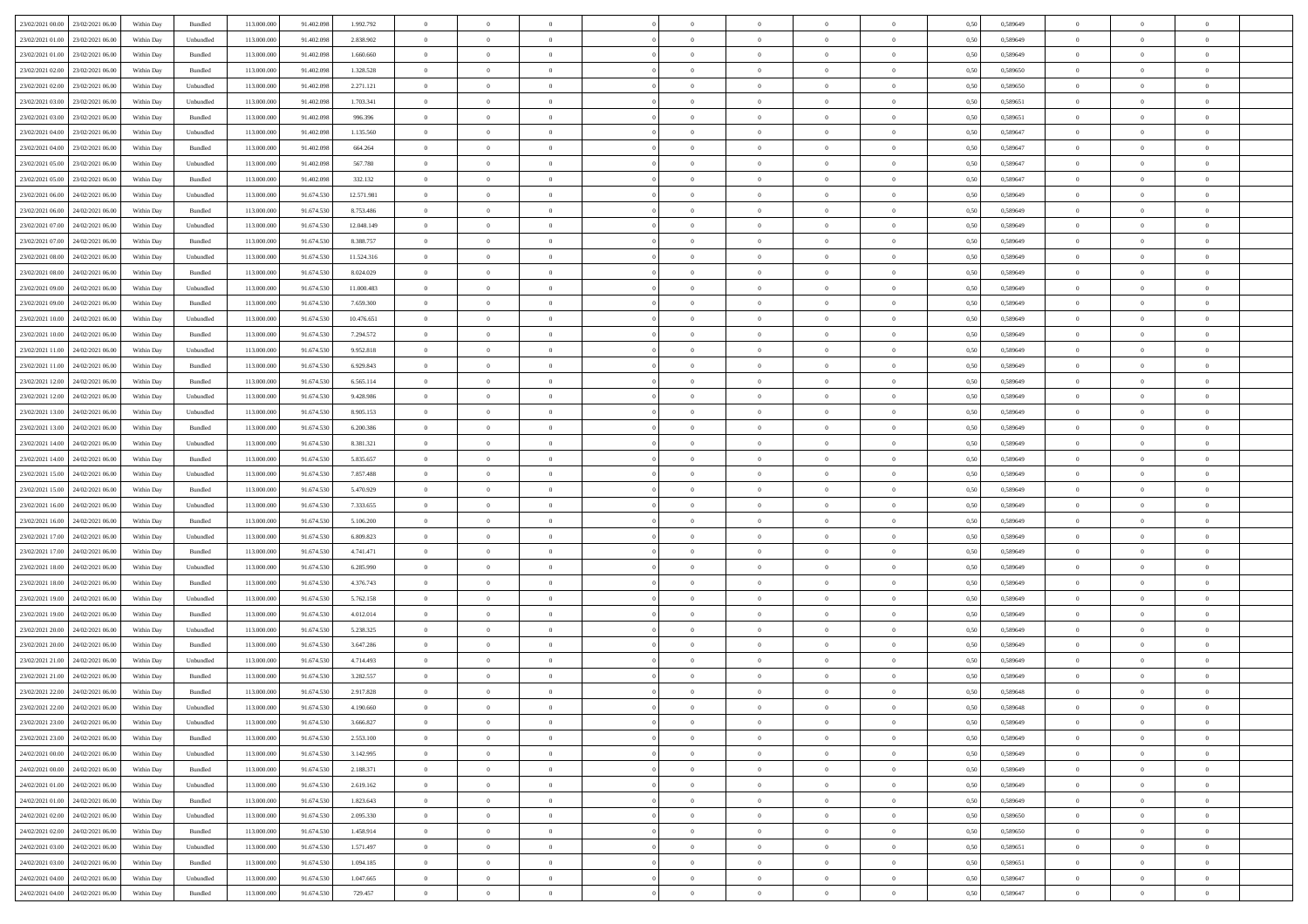| 24/02/2021 05:00 24/02/2021 06:00    | Within Day | Unbundled                   | 113.000.000 | 91.674.530 | 523.832    | $\overline{0}$ | $\overline{0}$ |                | $\overline{0}$ | $\theta$       |                | $\theta$       | 0,50 | 0,589647 | $\theta$       | $\theta$       | $\overline{0}$ |  |
|--------------------------------------|------------|-----------------------------|-------------|------------|------------|----------------|----------------|----------------|----------------|----------------|----------------|----------------|------|----------|----------------|----------------|----------------|--|
| 24/02/2021 05:00<br>24/02/2021 06.00 | Within Day | Bundled                     | 113.000.00  | 91.674.530 | 364.728    | $\bf{0}$       | $\bf{0}$       | $\bf{0}$       | $\bf{0}$       | $\overline{0}$ | $\overline{0}$ | $\bf{0}$       | 0,50 | 0,589647 | $\,$ 0 $\,$    | $\bf{0}$       | $\overline{0}$ |  |
| 24/02/2021 06:00<br>25/02/2021 06:00 | Within Day | Unbundled                   | 113,000,000 | 90.978.515 | 13.267.996 | $\overline{0}$ | $\bf{0}$       | $\overline{0}$ | $\bf{0}$       | $\bf{0}$       | $\overline{0}$ | $\bf{0}$       | 0.50 | 0.589649 | $\bf{0}$       | $\overline{0}$ | $\overline{0}$ |  |
| 24/02/2021 06:00<br>25/02/2021 06:00 | Within Day | Bundled                     | 113.000.000 | 90.978.515 | 8.753.486  | $\overline{0}$ | $\overline{0}$ | $\overline{0}$ | $\theta$       | $\theta$       | $\overline{0}$ | $\bf{0}$       | 0,50 | 0,589649 | $\theta$       | $\theta$       | $\overline{0}$ |  |
|                                      |            |                             |             |            |            |                |                |                |                |                |                |                |      |          |                |                |                |  |
| 24/02/2021 07:00<br>25/02/2021 06.00 | Within Day | Unbundled                   | 113.000.00  | 90.978.515 | 12.715.163 | $\bf{0}$       | $\overline{0}$ | $\bf{0}$       | $\overline{0}$ | $\theta$       | $\overline{0}$ | $\bf{0}$       | 0,50 | 0,589649 | $\,$ 0 $\,$    | $\bf{0}$       | $\overline{0}$ |  |
| 24/02/2021 07:00<br>25/02/2021 06:00 | Within Day | Bundled                     | 113,000,000 | 90.978.515 | 8.388.757  | $\overline{0}$ | $\bf{0}$       | $\overline{0}$ | $\bf{0}$       | $\overline{0}$ | $\theta$       | $\bf{0}$       | 0.50 | 0.589649 | $\,$ 0 $\,$    | $\theta$       | $\overline{0}$ |  |
| 24/02/2021 08:00<br>25/02/2021 06:00 | Within Day | Bundled                     | 113.000.000 | 90.978.515 | 8.024.029  | $\overline{0}$ | $\overline{0}$ | $\overline{0}$ | $\overline{0}$ | $\overline{0}$ | $\overline{0}$ | $\bf{0}$       | 0,50 | 0,589649 | $\,$ 0 $\,$    | $\theta$       | $\overline{0}$ |  |
| 24/02/2021 08:00<br>25/02/2021 06.00 | Within Day | Unbundled                   | 113.000.00  | 90.978.51  | 12.162.330 | $\bf{0}$       | $\bf{0}$       | $\bf{0}$       | $\overline{0}$ | $\overline{0}$ | $\overline{0}$ | $\bf{0}$       | 0,50 | 0,589649 | $\,$ 0 $\,$    | $\bf{0}$       | $\overline{0}$ |  |
| 24/02/2021 09:00<br>25/02/2021 06:00 | Within Day | Unbundled                   | 113,000,000 | 90.978.515 | 11.609.497 | $\overline{0}$ | $\bf{0}$       | $\overline{0}$ | $\bf{0}$       | $\overline{0}$ | $\overline{0}$ | $\bf{0}$       | 0.50 | 0.589649 | $\bf{0}$       | $\overline{0}$ | $\overline{0}$ |  |
| 24/02/2021 09:00<br>25/02/2021 06:00 | Within Day | Bundled                     | 113.000.000 | 90.978.515 | 7.659.300  | $\overline{0}$ | $\bf{0}$       | $\overline{0}$ | $\overline{0}$ | $\overline{0}$ | $\overline{0}$ | $\bf{0}$       | 0,50 | 0,589649 | $\,$ 0 $\,$    | $\,$ 0 $\,$    | $\overline{0}$ |  |
|                                      |            |                             |             |            |            |                |                |                |                |                |                |                |      |          |                |                |                |  |
| 24/02/2021 10:00<br>25/02/2021 06.00 | Within Day | Unbundled                   | 113.000.00  | 90.978.515 | 11.056.664 | $\bf{0}$       | $\bf{0}$       | $\bf{0}$       | $\bf{0}$       | $\overline{0}$ | $\overline{0}$ | $\bf{0}$       | 0,50 | 0,589649 | $\,$ 0 $\,$    | $\bf{0}$       | $\overline{0}$ |  |
| 24/02/2021 10:00<br>25/02/2021 06:00 | Within Day | Bundled                     | 113,000,000 | 90.978.515 | 7.294.572  | $\overline{0}$ | $\bf{0}$       | $\overline{0}$ | $\overline{0}$ | $\bf{0}$       | $\overline{0}$ | $\bf{0}$       | 0.50 | 0.589649 | $\bf{0}$       | $\,$ 0 $\,$    | $\,$ 0         |  |
| 24/02/2021 11:00<br>25/02/2021 06:00 | Within Day | Unbundled                   | 113.000.000 | 90.978.515 | 10.503.830 | $\overline{0}$ | $\overline{0}$ | $\overline{0}$ | $\theta$       | $\theta$       | $\overline{0}$ | $\bf{0}$       | 0,50 | 0,589649 | $\,$ 0 $\,$    | $\theta$       | $\overline{0}$ |  |
| 24/02/2021 11:00<br>25/02/2021 06:00 | Within Day | Bundled                     | 113.000.00  | 90.978.51  | 6.929.843  | $\bf{0}$       | $\overline{0}$ | $\bf{0}$       | $\overline{0}$ | $\bf{0}$       | $\overline{0}$ | $\bf{0}$       | 0,50 | 0,589649 | $\,$ 0 $\,$    | $\bf{0}$       | $\overline{0}$ |  |
| 24/02/2021 12:00<br>25/02/2021 06:00 | Within Day | Unbundled                   | 113,000,000 | 90.978.515 | 9.950.997  | $\overline{0}$ | $\bf{0}$       | $\overline{0}$ | $\bf{0}$       | $\overline{0}$ | $\theta$       | $\bf{0}$       | 0.50 | 0.589649 | $\,$ 0 $\,$    | $\theta$       | $\overline{0}$ |  |
|                                      |            |                             |             |            |            |                |                |                |                |                |                |                |      |          |                |                |                |  |
| 24/02/2021 12:00<br>25/02/2021 06:00 | Within Day | Bundled                     | 113.000.000 | 90.978.515 | 6.565.114  | $\overline{0}$ | $\overline{0}$ | $\overline{0}$ | $\overline{0}$ | $\overline{0}$ | $\overline{0}$ | $\bf{0}$       | 0,50 | 0,589649 | $\theta$       | $\theta$       | $\overline{0}$ |  |
| 24/02/2021 13:00<br>25/02/2021 06.00 | Within Day | Bundled                     | 113.000.00  | 90.978.51  | 6.200.386  | $\bf{0}$       | $\bf{0}$       | $\bf{0}$       | $\overline{0}$ | $\overline{0}$ | $\overline{0}$ | $\bf{0}$       | 0,50 | 0,589649 | $\,$ 0 $\,$    | $\bf{0}$       | $\overline{0}$ |  |
| 24/02/2021 13:00<br>25/02/2021 06:00 | Within Day | Unbundled                   | 113,000,00  | 90.978.515 | 9.398.164  | $\overline{0}$ | $\bf{0}$       | $\overline{0}$ | $\bf{0}$       | $\overline{0}$ | $\overline{0}$ | $\bf{0}$       | 0.50 | 0.589649 | $\bf{0}$       | $\overline{0}$ | $\overline{0}$ |  |
| 24/02/2021 14:00<br>25/02/2021 06:00 | Within Day | Unbundled                   | 113.000.000 | 90.978.515 | 8.845.331  | $\overline{0}$ | $\bf{0}$       | $\overline{0}$ | $\overline{0}$ | $\overline{0}$ | $\overline{0}$ | $\bf{0}$       | 0,50 | 0,589649 | $\,$ 0 $\,$    | $\bf{0}$       | $\overline{0}$ |  |
| 24/02/2021 14:00<br>25/02/2021 06.00 | Within Day | Bundled                     | 113.000.00  | 90.978.51  | 5.835.657  | $\bf{0}$       | $\bf{0}$       | $\bf{0}$       | $\bf{0}$       | $\overline{0}$ | $\overline{0}$ | $\bf{0}$       | 0,50 | 0,589649 | $\,$ 0 $\,$    | $\bf{0}$       | $\overline{0}$ |  |
| 24/02/2021 15:00<br>25/02/2021 06:00 | Within Day | Unbundled                   | 113,000,000 | 90.978.515 | 8.292.498  | $\overline{0}$ | $\bf{0}$       | $\overline{0}$ | $\overline{0}$ | $\bf{0}$       | $\overline{0}$ | $\bf{0}$       | 0.50 | 0.589649 | $\bf{0}$       | $\overline{0}$ | $\,$ 0         |  |
| 24/02/2021 15:00<br>25/02/2021 06:00 | Within Day | Bundled                     | 113.000.000 | 90.978.515 | 5.470.929  | $\overline{0}$ | $\overline{0}$ | $\overline{0}$ | $\overline{0}$ | $\theta$       | $\overline{0}$ | $\bf{0}$       | 0,50 | 0,589649 | $\theta$       | $\theta$       | $\overline{0}$ |  |
|                                      |            |                             |             |            |            |                |                |                |                |                |                |                |      |          |                |                |                |  |
| 24/02/2021 16:00<br>25/02/2021 06.00 | Within Day | Unbundled                   | 113.000.00  | 90.978.515 | 7.739.664  | $\bf{0}$       | $\bf{0}$       | $\bf{0}$       | $\bf{0}$       | $\overline{0}$ | $\overline{0}$ | $\bf{0}$       | 0,50 | 0,589649 | $\,$ 0 $\,$    | $\bf{0}$       | $\overline{0}$ |  |
| 24/02/2021 16:00<br>25/02/2021 06:00 | Within Day | Bundled                     | 113,000,000 | 90.978.515 | 5.106.200  | $\overline{0}$ | $\bf{0}$       | $\overline{0}$ | $\bf{0}$       | $\overline{0}$ | $\theta$       | $\bf{0}$       | 0.50 | 0.589649 | $\,$ 0 $\,$    | $\theta$       | $\overline{0}$ |  |
| 24/02/2021 17:00<br>25/02/2021 06:00 | Within Day | Unbundled                   | 113.000.000 | 90.978.515 | 7.186.831  | $\overline{0}$ | $\overline{0}$ | $\overline{0}$ | $\overline{0}$ | $\overline{0}$ | $\overline{0}$ | $\bf{0}$       | 0,50 | 0,589649 | $\,$ 0 $\,$    | $\theta$       | $\overline{0}$ |  |
| 24/02/2021 17:00<br>25/02/2021 06.00 | Within Day | Bundled                     | 113.000.00  | 90.978.51  | 4.741.471  | $\bf{0}$       | $\overline{0}$ | $\bf{0}$       | $\overline{0}$ | $\overline{0}$ | $\overline{0}$ | $\bf{0}$       | 0,50 | 0,589649 | $\,$ 0 $\,$    | $\bf{0}$       | $\overline{0}$ |  |
| 24/02/2021 18:00<br>25/02/2021 06:00 | Within Day | Unbundled                   | 113,000,000 | 90.978.515 | 6.633.998  | $\overline{0}$ | $\bf{0}$       | $\overline{0}$ | $\bf{0}$       | $\overline{0}$ | $\overline{0}$ | $\bf{0}$       | 0.50 | 0.589649 | $\bf{0}$       | $\overline{0}$ | $\overline{0}$ |  |
| 24/02/2021 18:00<br>25/02/2021 06:00 | Within Day | Bundled                     | 113.000.000 | 90.978.515 | 4.376.743  | $\overline{0}$ | $\bf{0}$       | $\overline{0}$ | $\overline{0}$ | $\overline{0}$ | $\overline{0}$ | $\bf{0}$       | 0,50 | 0,589649 | $\theta$       | $\theta$       | $\overline{0}$ |  |
|                                      |            |                             |             |            |            |                |                |                |                |                |                |                |      |          |                |                |                |  |
| 24/02/2021 19:00<br>25/02/2021 06.00 | Within Day | Bundled                     | 113.000.00  | 90.978.51  | 4.012.014  | $\bf{0}$       | $\bf{0}$       | $\bf{0}$       | $\bf{0}$       | $\overline{0}$ | $\overline{0}$ | $\bf{0}$       | 0,50 | 0,589649 | $\,$ 0 $\,$    | $\bf{0}$       | $\overline{0}$ |  |
| 24/02/2021 19:00<br>25/02/2021 06:00 | Within Day | Unbundled                   | 113,000,000 | 90.978.515 | 6.081.165  | $\overline{0}$ | $\bf{0}$       | $\overline{0}$ | $\overline{0}$ | $\bf{0}$       | $\overline{0}$ | $\bf{0}$       | 0.50 | 0.589649 | $\bf{0}$       | $\,$ 0 $\,$    | $\,$ 0         |  |
| 24/02/2021 20:00<br>25/02/2021 06:00 | Within Day | Unbundled                   | 113.000.000 | 90.978.515 | 5.528.332  | $\overline{0}$ | $\overline{0}$ | $\overline{0}$ | $\overline{0}$ | $\overline{0}$ | $\overline{0}$ | $\bf{0}$       | 0.50 | 0.589649 | $\theta$       | $\theta$       | $\overline{0}$ |  |
| 24/02/2021 20:00<br>25/02/2021 06.00 | Within Day | Bundled                     | 113.000.00  | 90.978.515 | 3.647.286  | $\bf{0}$       | $\bf{0}$       | $\bf{0}$       | $\bf{0}$       | $\overline{0}$ | $\overline{0}$ | $\bf{0}$       | 0,50 | 0,589649 | $\,$ 0 $\,$    | $\bf{0}$       | $\overline{0}$ |  |
| 24/02/2021 21:00<br>25/02/2021 06:00 | Within Day | Unbundled                   | 113,000,000 | 90.978.515 | 4.975.498  | $\overline{0}$ | $\bf{0}$       | $\overline{0}$ | $\bf{0}$       | $\overline{0}$ | $\overline{0}$ | $\bf{0}$       | 0.50 | 0.589649 | $\,$ 0 $\,$    | $\bf{0}$       | $\overline{0}$ |  |
| 24/02/2021 21:00<br>25/02/2021 06:00 | Within Dav | Bundled                     | 113.000.000 | 90.978.515 | 3.282.557  | $\overline{0}$ | $\overline{0}$ | $\overline{0}$ | $\overline{0}$ | $\overline{0}$ | $\overline{0}$ | $\bf{0}$       | 0.50 | 0.589649 | $\theta$       | $\theta$       | $\overline{0}$ |  |
| 25/02/2021 06.00                     | Within Day | Unbundled                   | 113.000.00  | 90.978.51  | 4.422.665  | $\bf{0}$       | $\bf{0}$       | $\bf{0}$       | $\bf{0}$       | $\overline{0}$ | $\overline{0}$ | $\bf{0}$       | 0,50 | 0,589648 | $\,$ 0 $\,$    | $\bf{0}$       | $\overline{0}$ |  |
| 24/02/2021 22.00                     |            |                             |             |            |            |                |                |                |                |                |                |                |      |          |                |                |                |  |
| 24/02/2021 22:00<br>25/02/2021 06:00 | Within Day | Bundled                     | 113,000,000 | 90.978.515 | 2.917.828  | $\overline{0}$ | $\bf{0}$       | $\overline{0}$ | $\bf{0}$       | $\overline{0}$ | $\overline{0}$ | $\bf{0}$       | 0.50 | 0.589648 | $\bf{0}$       | $\overline{0}$ | $\overline{0}$ |  |
| 24/02/2021 23:00<br>25/02/2021 06:00 | Within Dav | Unbundled                   | 113.000.000 | 90.978.515 | 3.869.832  | $\overline{0}$ | $\overline{0}$ | $\overline{0}$ | $\overline{0}$ | $\overline{0}$ | $\overline{0}$ | $\bf{0}$       | 0.50 | 0.589649 | $\theta$       | $\theta$       | $\overline{0}$ |  |
| 24/02/2021 23:00<br>25/02/2021 06.00 | Within Day | Bundled                     | 113.000.00  | 90.978.51  | 2.553.100  | $\bf{0}$       | $\bf{0}$       | $\bf{0}$       | $\bf{0}$       | $\overline{0}$ | $\overline{0}$ | $\bf{0}$       | 0,50 | 0,589649 | $\,$ 0 $\,$    | $\bf{0}$       | $\overline{0}$ |  |
| 25/02/2021 00:00<br>25/02/2021 06:00 | Within Day | Unbundled                   | 113,000,000 | 90.978.515 | 3.316.999  | $\overline{0}$ | $\bf{0}$       | $\overline{0}$ | $\overline{0}$ | $\bf{0}$       | $\overline{0}$ | $\bf{0}$       | 0.50 | 0.589649 | $\bf{0}$       | $\,$ 0 $\,$    | $\overline{0}$ |  |
| 25/02/2021 00:00<br>25/02/2021 06:00 | Within Dav | Bundled                     | 113.000.000 | 90.978.515 | 2.188.371  | $\overline{0}$ | $\overline{0}$ | $\overline{0}$ | $\overline{0}$ | $\overline{0}$ | $\overline{0}$ | $\bf{0}$       | 0.50 | 0.589649 | $\theta$       | $\theta$       | $\overline{0}$ |  |
| 25/02/2021 01:00<br>25/02/2021 06.00 | Within Day | Unbundled                   | 113.000.00  | 90.978.515 | 2.764.166  | $\bf{0}$       | $\bf{0}$       | $\bf{0}$       | $\bf{0}$       | $\overline{0}$ | $\overline{0}$ | $\bf{0}$       | 0,50 | 0,589649 | $\,$ 0 $\,$    | $\bf{0}$       | $\overline{0}$ |  |
|                                      |            |                             | 113,000,000 | 90.978.515 |            |                | $\overline{0}$ |                |                |                |                |                |      |          |                | $\theta$       | $\overline{0}$ |  |
| 25/02/2021 01:00<br>25/02/2021 06:00 | Within Day | Bundled                     |             |            | 1.823.643  | $\overline{0}$ |                | $\overline{0}$ | $\bf{0}$       | $\overline{0}$ | $\overline{0}$ | $\bf{0}$       | 0.50 | 0.589649 | $\bf{0}$       |                |                |  |
| 25/02/2021 02:00<br>25/02/2021 06:00 | Within Dav | Unbundled                   | 113.000.000 | 90.978.515 | 2.211.332  | $\overline{0}$ | $\overline{0}$ | $\Omega$       | $\theta$       | $\theta$       | $\overline{0}$ | $\overline{0}$ | 0.5( | 0.589650 | $\theta$       | $\theta$       | $\overline{0}$ |  |
| 25/02/2021 02:00<br>25/02/2021 06:00 | Within Day | Bundled                     | 113.000.000 | 90.978.515 | 1.458.914  | $\bf{0}$       | $\bf{0}$       | $\bf{0}$       | $\bf{0}$       | $\bf{0}$       | $\overline{0}$ | $\bf{0}$       | 0,50 | 0,589650 | $\,$ 0 $\,$    | $\bf{0}$       | $\overline{0}$ |  |
| 25/02/2021 03:00 25/02/2021 06:00    | Within Day | $\ensuremath{\mathsf{Unb}}$ | 113.000.000 | 90.978.515 | 1.658.499  | $\bf{0}$       | $\theta$       |                | $\overline{0}$ |                |                |                | 0,50 | 0.589651 | $\bf{0}$       | $\bf{0}$       |                |  |
| 25/02/2021 03:00 25/02/2021 06:00    | Within Day | Bundled                     | 113.000.000 | 90.978.515 | 1.094.185  | $\overline{0}$ | $\overline{0}$ | $\Omega$       | $\theta$       | $\overline{0}$ | $\overline{0}$ | $\bf{0}$       | 0,50 | 0,589651 | $\theta$       | $\theta$       | $\overline{0}$ |  |
| 25/02/2021 04:00<br>25/02/2021 06:00 | Within Day | Unbundled                   | 113.000.00  | 90.978.515 | 1.105.666  | $\overline{0}$ | $\bf{0}$       | $\overline{0}$ | $\overline{0}$ | $\bf{0}$       | $\overline{0}$ | $\bf{0}$       | 0,50 | 0,589647 | $\bf{0}$       | $\overline{0}$ | $\bf{0}$       |  |
| 25/02/2021 04:00 25/02/2021 06:00    | Within Day | Bundled                     | 113,000,000 | 90.978.515 | 729.457    | $\overline{0}$ | $\bf{0}$       | $\overline{0}$ | $\overline{0}$ | $\mathbf{0}$   | $\overline{0}$ | $\,$ 0 $\,$    | 0.50 | 0.589647 | $\overline{0}$ | $\bf{0}$       | $\,$ 0 $\,$    |  |
|                                      |            |                             |             |            |            |                |                |                |                |                |                |                |      |          |                |                |                |  |
| 25/02/2021 05:00 25/02/2021 06:00    | Within Dav | Bundled                     | 113.000.000 | 90.978.515 | 364.728    | $\overline{0}$ | $\overline{0}$ | $\overline{0}$ | $\overline{0}$ | $\overline{0}$ | $\overline{0}$ | $\bf{0}$       | 0,50 | 0.589647 | $\overline{0}$ | $\theta$       | $\overline{0}$ |  |
| 25/02/2021 05:00<br>25/02/2021 06:00 | Within Day | Unbundled                   | 113.000.000 | 90.978.515 | 552.833    | $\overline{0}$ | $\bf{0}$       | $\overline{0}$ | $\overline{0}$ | $\overline{0}$ | $\overline{0}$ | $\bf{0}$       | 0,50 | 0,589647 | $\bf{0}$       | $\overline{0}$ | $\overline{0}$ |  |
| 25/02/2021 06:00<br>26/02/2021 06:00 | Within Day | Unbundled                   | 113,000,000 | 90.978.515 | 13.142.561 | $\overline{0}$ | $\bf{0}$       | $\overline{0}$ | $\overline{0}$ | $\overline{0}$ | $\overline{0}$ | $\bf{0}$       | 0.50 | 0.589649 | $\,$ 0 $\,$    | $\overline{0}$ | $\,$ 0         |  |
| 25/02/2021 06:00<br>26/02/2021 06:00 | Within Dav | Bundled                     | 113.000.000 | 90.978.515 | 8.878.921  | $\overline{0}$ | $\overline{0}$ | $\overline{0}$ | $\overline{0}$ | $\overline{0}$ | $\overline{0}$ | $\bf{0}$       | 0,50 | 0.589649 | $\overline{0}$ | $\theta$       | $\overline{0}$ |  |
| 25/02/2021 07:00<br>26/02/2021 06.00 | Within Day | Unbundled                   | 113.000.00  | 90.978.515 | 12.594.955 | $\overline{0}$ | $\overline{0}$ | $\overline{0}$ | $\overline{0}$ | $\overline{0}$ | $\overline{0}$ | $\bf{0}$       | 0,50 | 0,589649 | $\bf{0}$       | $\overline{0}$ | $\,$ 0         |  |
| 25/02/2021 07:00<br>26/02/2021 06:00 | Within Day | Bundled                     | 113,000,000 | 90.978.515 | 8.508.966  | $\overline{0}$ | $\overline{0}$ | $\overline{0}$ | $\overline{0}$ | $\overline{0}$ | $\overline{0}$ | $\bf{0}$       | 0.50 | 0.589649 | $\mathbf{0}$   | $\bf{0}$       | $\,$ 0         |  |
|                                      |            |                             |             |            |            |                |                |                |                |                |                |                |      |          |                |                |                |  |
| 25/02/2021 08:00 26/02/2021 06:00    | Within Dav | Unbundled                   | 113.000.000 | 90.978.515 | 12.047.348 | $\overline{0}$ | $\overline{0}$ | $\overline{0}$ | $\overline{0}$ | $\overline{0}$ | $\overline{0}$ | $\bf{0}$       | 0,50 | 0.589649 | $\overline{0}$ | $\theta$       | $\overline{0}$ |  |
| 25/02/2021 08:00<br>26/02/2021 06.00 | Within Day | Bundled                     | 113.000.00  | 90.978.515 | 8.139.011  | $\overline{0}$ | $\bf{0}$       | $\overline{0}$ | $\bf{0}$       | $\overline{0}$ | $\bf{0}$       | $\bf{0}$       | 0,50 | 0,589649 | $\bf{0}$       | $\,$ 0 $\,$    | $\bf{0}$       |  |
| 25/02/2021 09:00 26/02/2021 06:00    | Within Day | Unbundled                   | 113.000.000 | 90.978.515 | 11.499.741 | $\overline{0}$ | $\bf{0}$       | $\overline{0}$ | $\overline{0}$ | $\,$ 0 $\,$    | $\overline{0}$ | $\bf{0}$       | 0,50 | 0,589649 | $\overline{0}$ | $\,$ 0 $\,$    | $\,$ 0 $\,$    |  |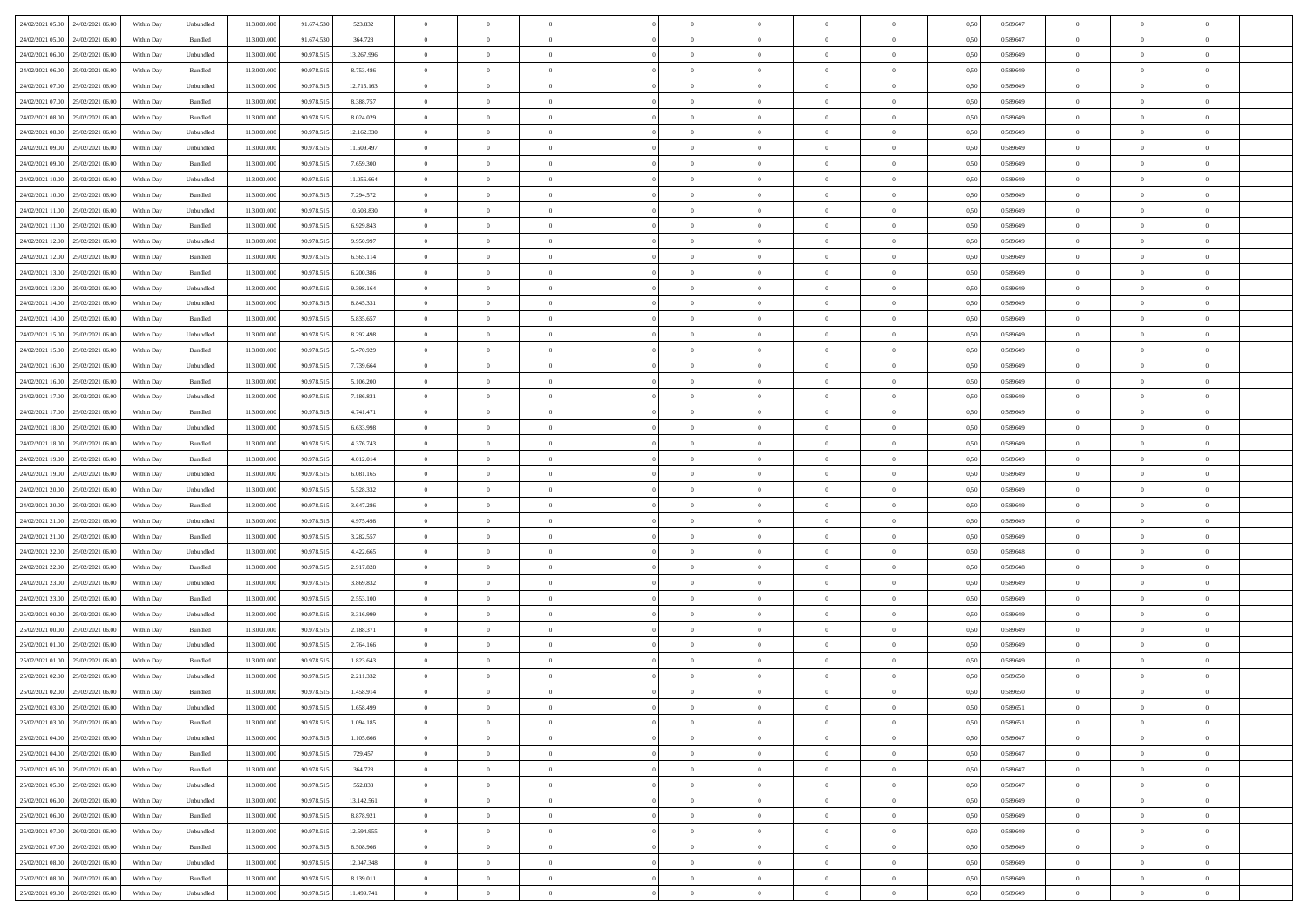|                                      |            |           |             |            |            | $\overline{0}$ | $\theta$       |                | $\overline{0}$ | $\theta$       |                | $\theta$       |      |          | $\theta$       | $\theta$       | $\theta$       |  |
|--------------------------------------|------------|-----------|-------------|------------|------------|----------------|----------------|----------------|----------------|----------------|----------------|----------------|------|----------|----------------|----------------|----------------|--|
| 25/02/2021 09:00 26/02/2021 06:00    | Within Day | Bundled   | 113.000.000 | 90.978.515 | 7.769.056  |                |                |                |                |                |                |                | 0,50 | 0,589649 |                |                |                |  |
| 25/02/2021 10:00<br>26/02/2021 06.00 | Within Day | Unbundled | 113.000.00  | 90.978.51  | 10.952.134 | $\bf{0}$       | $\bf{0}$       | $\bf{0}$       | $\bf{0}$       | $\overline{0}$ | $\overline{0}$ | $\bf{0}$       | 0,50 | 0,589649 | $\,$ 0 $\,$    | $\bf{0}$       | $\overline{0}$ |  |
| 25/02/2021 10:00<br>26/02/2021 06:00 | Within Day | Bundled   | 113,000,000 | 90.978.515 | 7.399.101  | $\overline{0}$ | $\bf{0}$       | $\overline{0}$ | $\bf{0}$       | $\bf{0}$       | $\overline{0}$ | $\bf{0}$       | 0.50 | 0.589649 | $\bf{0}$       | $\overline{0}$ | $\overline{0}$ |  |
| 25/02/2021 11:00<br>26/02/2021 06:00 | Within Day | Unbundled | 113.000.000 | 90.978.515 | 10.404.528 | $\overline{0}$ | $\overline{0}$ | $\overline{0}$ | $\theta$       | $\theta$       | $\overline{0}$ | $\bf{0}$       | 0,50 | 0,589649 | $\theta$       | $\theta$       | $\overline{0}$ |  |
|                                      |            |           |             |            |            |                |                |                |                |                |                |                |      |          |                |                |                |  |
| 25/02/2021 11:00<br>26/02/2021 06.00 | Within Day | Bundled   | 113.000.00  | 90.978.515 | 7.029.146  | $\overline{0}$ | $\overline{0}$ | $\bf{0}$       | $\overline{0}$ | $\theta$       | $\overline{0}$ | $\bf{0}$       | 0,50 | 0,589649 | $\,$ 0 $\,$    | $\bf{0}$       | $\overline{0}$ |  |
| 25/02/2021 12:00<br>26/02/2021 06:00 | Within Day | Unbundled | 113,000,000 | 90.978.515 | 9.856.921  | $\overline{0}$ | $\overline{0}$ | $\overline{0}$ | $\bf{0}$       | $\overline{0}$ | $\theta$       | $\bf{0}$       | 0.50 | 0.589649 | $\,$ 0 $\,$    | $\theta$       | $\overline{0}$ |  |
| 25/02/2021 12:00<br>26/02/2021 06:00 | Within Day | Bundled   | 113.000.000 | 90.978.515 | 6.659.191  | $\overline{0}$ | $\overline{0}$ | $\overline{0}$ | $\overline{0}$ | $\overline{0}$ | $\overline{0}$ | $\bf{0}$       | 0,50 | 0,589649 | $\theta$       | $\theta$       | $\overline{0}$ |  |
|                                      |            |           |             |            |            |                |                |                |                |                |                |                |      |          |                |                |                |  |
| 25/02/2021 13:00<br>26/02/2021 06.00 | Within Day | Unbundled | 113.000.00  | 90.978.51  | 9.309.314  | $\overline{0}$ | $\overline{0}$ | $\bf{0}$       | $\overline{0}$ | $\overline{0}$ | $\overline{0}$ | $\bf{0}$       | 0,50 | 0,589649 | $\,$ 0 $\,$    | $\bf{0}$       | $\overline{0}$ |  |
| 25/02/2021 13:00<br>26/02/2021 06:00 | Within Day | Bundled   | 113,000,000 | 90.978.515 | 6.289.236  | $\overline{0}$ | $\bf{0}$       | $\overline{0}$ | $\bf{0}$       | $\overline{0}$ | $\overline{0}$ | $\bf{0}$       | 0.50 | 0.589649 | $\bf{0}$       | $\overline{0}$ | $\overline{0}$ |  |
| 25/02/2021 14:00<br>26/02/2021 06:00 | Within Day | Unbundled | 113.000.000 | 90.978.515 | 8.761.707  | $\overline{0}$ | $\bf{0}$       | $\overline{0}$ | $\overline{0}$ | $\overline{0}$ | $\overline{0}$ | $\bf{0}$       | 0,50 | 0,589649 | $\,$ 0 $\,$    | $\bf{0}$       | $\overline{0}$ |  |
| 25/02/2021 14:00<br>26/02/2021 06.00 | Within Day | Bundled   | 113.000.00  | 90.978.515 | 5.919.281  | $\bf{0}$       | $\overline{0}$ | $\bf{0}$       | $\bf{0}$       | $\overline{0}$ | $\overline{0}$ | $\bf{0}$       | 0,50 | 0,589649 | $\,$ 0 $\,$    | $\bf{0}$       | $\overline{0}$ |  |
|                                      |            |           |             |            |            |                |                |                |                |                |                |                |      |          |                |                |                |  |
| 25/02/2021 15:00<br>26/02/2021 06:00 | Within Day | Bundled   | 113,000,000 | 90.978.515 | 5.549.325  | $\overline{0}$ | $\bf{0}$       | $\overline{0}$ | $\overline{0}$ | $\bf{0}$       | $\overline{0}$ | $\bf{0}$       | 0.50 | 0.589649 | $\bf{0}$       | $\overline{0}$ | $\,$ 0         |  |
| 25/02/2021 15:00<br>26/02/2021 06:00 | Within Day | Unbundled | 113.000.000 | 90.978.515 | 8.214.101  | $\overline{0}$ | $\overline{0}$ | $\overline{0}$ | $\theta$       | $\theta$       | $\overline{0}$ | $\bf{0}$       | 0,50 | 0,589649 | $\theta$       | $\theta$       | $\overline{0}$ |  |
| 25/02/2021 16:00<br>26/02/2021 06.00 | Within Day | Unbundled | 113.000.00  | 90.978.51  | 7.666.494  | $\bf{0}$       | $\overline{0}$ | $\bf{0}$       | $\overline{0}$ | $\theta$       | $\overline{0}$ | $\bf{0}$       | 0,50 | 0,589649 | $\,$ 0 $\,$    | $\bf{0}$       | $\overline{0}$ |  |
| 25/02/2021 16:00<br>26/02/2021 06.00 | Within Day | Bundled   | 113,000,000 | 90.978.515 | 5.179.370  | $\overline{0}$ | $\overline{0}$ | $\overline{0}$ | $\bf{0}$       | $\overline{0}$ | $\theta$       | $\bf{0}$       | 0.50 | 0.589649 | $\,$ 0 $\,$    | $\theta$       | $\overline{0}$ |  |
|                                      |            |           |             |            |            | $\overline{0}$ | $\overline{0}$ | $\overline{0}$ | $\overline{0}$ | $\overline{0}$ | $\overline{0}$ |                |      |          | $\theta$       | $\theta$       | $\overline{0}$ |  |
| 25/02/2021 17:00<br>26/02/2021 06:00 | Within Day | Unbundled | 113.000.000 | 90.978.515 | 7.118.887  |                |                |                |                |                |                | $\bf{0}$       | 0,50 | 0,589649 |                |                |                |  |
| 25/02/2021 17:00<br>26/02/2021 06.00 | Within Day | Bundled   | 113.000.00  | 90.978.51  | 4.809.415  | $\bf{0}$       | $\overline{0}$ | $\bf{0}$       | $\overline{0}$ | $\bf{0}$       | $\overline{0}$ | $\bf{0}$       | 0,50 | 0,589649 | $\,$ 0 $\,$    | $\bf{0}$       | $\overline{0}$ |  |
| 25/02/2021 18:00<br>26/02/2021 06:00 | Within Day | Unbundled | 113,000,000 | 90.978.51: | 6.571.280  | $\overline{0}$ | $\bf{0}$       | $\overline{0}$ | $\bf{0}$       | $\overline{0}$ | $\overline{0}$ | $\bf{0}$       | 0.50 | 0.589649 | $\bf{0}$       | $\overline{0}$ | $\bf{0}$       |  |
| 25/02/2021 18:00<br>26/02/2021 06:00 | Within Day | Bundled   | 113.000.000 | 90.978.515 | 4.439.460  | $\overline{0}$ | $\bf{0}$       | $\overline{0}$ | $\overline{0}$ | $\overline{0}$ | $\overline{0}$ | $\bf{0}$       | 0,50 | 0,589649 | $\,$ 0 $\,$    | $\theta$       | $\overline{0}$ |  |
| 26/02/2021 06.00                     | Within Day | Unbundled | 113.000.00  | 90.978.51  | 6.023.674  | $\bf{0}$       | $\bf{0}$       | $\bf{0}$       | $\bf{0}$       | $\overline{0}$ | $\overline{0}$ | $\bf{0}$       | 0,50 | 0,589649 | $\,$ 0 $\,$    | $\bf{0}$       | $\overline{0}$ |  |
| 25/02/2021 19:00                     |            |           |             |            |            |                |                |                |                |                |                |                |      |          |                |                |                |  |
| 25/02/2021 19:00<br>26/02/2021 06:00 | Within Day | Bundled   | 113,000,000 | 90.978.515 | 4.069.505  | $\overline{0}$ | $\bf{0}$       | $\overline{0}$ | $\overline{0}$ | $\bf{0}$       | $\overline{0}$ | $\bf{0}$       | 0.50 | 0.589649 | $\bf{0}$       | $\overline{0}$ | $\,$ 0         |  |
| 25/02/2021 20:00<br>26/02/2021 06:00 | Within Day | Unbundled | 113.000.000 | 90.978.515 | 5.476.067  | $\overline{0}$ | $\overline{0}$ | $\overline{0}$ | $\theta$       | $\theta$       | $\overline{0}$ | $\bf{0}$       | 0,50 | 0,589649 | $\theta$       | $\theta$       | $\overline{0}$ |  |
| 25/02/2021 20:00<br>26/02/2021 06.00 | Within Day | Bundled   | 113.000.00  | 90.978.515 | 3.699.550  | $\bf{0}$       | $\overline{0}$ | $\bf{0}$       | $\bf{0}$       | $\,$ 0 $\,$    | $\overline{0}$ | $\bf{0}$       | 0,50 | 0,589649 | $\,$ 0 $\,$    | $\bf{0}$       | $\overline{0}$ |  |
| 25/02/2021 21:00<br>26/02/2021 06:00 |            | Unbundled | 113,000,000 | 90.978.51  | 4.928.460  | $\overline{0}$ | $\overline{0}$ | $\overline{0}$ | $\bf{0}$       | $\overline{0}$ | $\theta$       | $\bf{0}$       | 0.50 | 0.589649 | $\,$ 0 $\,$    | $\theta$       | $\overline{0}$ |  |
|                                      | Within Day |           |             |            |            |                |                |                |                |                |                |                |      |          |                |                |                |  |
| 25/02/2021 21:00<br>26/02/2021 06:00 | Within Day | Bundled   | 113.000.000 | 90.978.515 | 3.329.595  | $\overline{0}$ | $\overline{0}$ | $\overline{0}$ | $\overline{0}$ | $\overline{0}$ | $\overline{0}$ | $\bf{0}$       | 0,50 | 0,589649 | $\theta$       | $\theta$       | $\overline{0}$ |  |
| 25/02/2021 22:00<br>26/02/2021 06.00 | Within Day | Unbundled | 113.000.00  | 90.978.51  | 4.380.853  | $\bf{0}$       | $\overline{0}$ | $\bf{0}$       | $\overline{0}$ | $\bf{0}$       | $\overline{0}$ | $\bf{0}$       | 0,50 | 0,589648 | $\,$ 0 $\,$    | $\bf{0}$       | $\overline{0}$ |  |
| 25/02/2021 22.00<br>26/02/2021 06:00 | Within Day | Bundled   | 113,000,000 | 90.978.515 | 2.959.640  | $\overline{0}$ | $\bf{0}$       | $\overline{0}$ | $\bf{0}$       | $\overline{0}$ | $\overline{0}$ | $\bf{0}$       | 0.50 | 0.589648 | $\bf{0}$       | $\overline{0}$ | $\overline{0}$ |  |
| 25/02/2021 23:00<br>26/02/2021 06:00 | Within Day | Unbundled | 113.000.000 | 90.978.515 | 3.833.247  | $\overline{0}$ | $\overline{0}$ | $\overline{0}$ | $\overline{0}$ | $\overline{0}$ | $\overline{0}$ | $\bf{0}$       | 0,50 | 0,589649 | $\theta$       | $\theta$       | $\overline{0}$ |  |
|                                      |            |           |             |            |            |                |                |                |                |                |                |                |      |          |                |                |                |  |
| 25/02/2021 23:00<br>26/02/2021 06.00 | Within Day | Bundled   | 113.000.00  | 90.978.515 | 2.589.685  | $\bf{0}$       | $\bf{0}$       | $\bf{0}$       | $\bf{0}$       | $\overline{0}$ | $\overline{0}$ | $\bf{0}$       | 0,50 | 0,589649 | $\,$ 0 $\,$    | $\bf{0}$       | $\overline{0}$ |  |
| 26/02/2021 00:00<br>26/02/2021 06:00 | Within Day | Unbundled | 113,000,000 | 90.978.515 | 3.285.640  | $\overline{0}$ | $\bf{0}$       | $\overline{0}$ | $\overline{0}$ | $\bf{0}$       | $\overline{0}$ | $\bf{0}$       | 0.50 | 0.589649 | $\bf{0}$       | $\overline{0}$ | $\,$ 0         |  |
| 26/02/2021 00:00<br>26/02/2021 06:00 | Within Day | Bundled   | 113.000.000 | 90.978.515 | 2.219.730  | $\overline{0}$ | $\overline{0}$ | $\overline{0}$ | $\overline{0}$ | $\overline{0}$ | $\overline{0}$ | $\bf{0}$       | 0.50 | 0.589649 | $\theta$       | $\theta$       | $\overline{0}$ |  |
| 26/02/2021 01:00<br>26/02/2021 06.00 | Within Day | Bundled   | 113.000.00  | 90.978.51  | 1.849.775  | $\bf{0}$       | $\overline{0}$ | $\bf{0}$       | $\bf{0}$       | $\,$ 0 $\,$    | $\overline{0}$ | $\bf{0}$       | 0,50 | 0,589649 | $\,$ 0 $\,$    | $\bf{0}$       | $\overline{0}$ |  |
|                                      |            |           | 113,000,000 |            | 2.738.033  |                |                |                |                |                | $\theta$       |                | 0.50 |          |                | $\theta$       | $\overline{0}$ |  |
| 26/02/2021 01:00<br>26/02/2021 06.00 | Within Day | Unbundled |             | 90.978.515 |            | $\overline{0}$ | $\bf{0}$       | $\overline{0}$ | $\bf{0}$       | $\overline{0}$ |                | $\bf{0}$       |      | 0.589649 | $\,$ 0 $\,$    |                |                |  |
| 26/02/2021 02:00<br>26/02/2021 06:00 | Within Dav | Unbundled | 113.000.000 | 90.978.515 | 2.190.426  | $\overline{0}$ | $\overline{0}$ | $\overline{0}$ | $\overline{0}$ | $\overline{0}$ | $\overline{0}$ | $\bf{0}$       | 0.50 | 0,589650 | $\theta$       | $\theta$       | $\overline{0}$ |  |
| 26/02/2021 02:00<br>26/02/2021 06.00 | Within Day | Bundled   | 113.000.00  | 90.978.515 | 1.479.820  | $\bf{0}$       | $\bf{0}$       | $\bf{0}$       | $\bf{0}$       | $\overline{0}$ | $\overline{0}$ | $\bf{0}$       | 0,50 | 0,589650 | $\,$ 0 $\,$    | $\bf{0}$       | $\overline{0}$ |  |
| 26/02/2021 03:00<br>26/02/2021 06:00 | Within Day | Unbundled | 113,000,000 | 90.978.515 | 1.642.820  | $\overline{0}$ | $\bf{0}$       | $\overline{0}$ | $\bf{0}$       | $\overline{0}$ | $\overline{0}$ | $\bf{0}$       | 0.50 | 0.589651 | $\bf{0}$       | $\overline{0}$ | $\overline{0}$ |  |
| 26/02/2021 03:00<br>26/02/2021 06:00 | Within Dav | Bundled   | 113.000.000 | 90.978.515 | 1.109.865  | $\overline{0}$ | $\overline{0}$ | $\overline{0}$ | $\overline{0}$ | $\overline{0}$ | $\overline{0}$ | $\bf{0}$       | 0.50 | 0.589651 | $\theta$       | $\theta$       | $\overline{0}$ |  |
|                                      |            |           |             |            |            |                |                |                |                |                |                |                |      |          |                |                |                |  |
| 26/02/2021 04:00<br>26/02/2021 06.00 | Within Day | Unbundled | 113.000.00  | 90.978.51  | 1.095.213  | $\bf{0}$       | $\bf{0}$       | $\bf{0}$       | $\bf{0}$       | $\overline{0}$ | $\overline{0}$ | $\bf{0}$       | 0,50 | 0,589647 | $\,$ 0 $\,$    | $\bf{0}$       | $\overline{0}$ |  |
| 26/02/2021 04:00<br>26/02/2021 06.00 | Within Day | Bundled   | 113,000,000 | 90.978.515 | 739,910    | $\overline{0}$ | $\bf{0}$       | $\overline{0}$ | $\overline{0}$ | $\bf{0}$       | $\overline{0}$ | $\bf{0}$       | 0.50 | 0.589647 | $\bf{0}$       | $\overline{0}$ | $\bf{0}$       |  |
| 26/02/2021 05:00<br>26/02/2021 06:00 | Within Dav | Unbundled | 113.000.000 | 90.978.515 | 547,606    | $\overline{0}$ | $\overline{0}$ | $\overline{0}$ | $\overline{0}$ | $\overline{0}$ | $\overline{0}$ | $\bf{0}$       | 0.50 | 0.589647 | $\theta$       | $\theta$       | $\overline{0}$ |  |
| 26/02/2021 05:00<br>26/02/2021 06.00 | Within Day | Bundled   | 113.000.00  | 90.978.515 | 369.955    | $\bf{0}$       | $\bf{0}$       | $\bf{0}$       | $\bf{0}$       | $\overline{0}$ | $\overline{0}$ | $\bf{0}$       | 0,50 | 0,589647 | $\,$ 0 $\,$    | $\bf{0}$       | $\overline{0}$ |  |
|                                      |            |           |             |            |            |                |                |                |                |                |                |                |      |          |                |                |                |  |
| 26/02/2021 06:00<br>27/02/2021 06.00 | Within Day | Bundled   | 113,000,000 | 90.665.888 | 8.878.921  | $\overline{0}$ | $\overline{0}$ | $\overline{0}$ | $\bf{0}$       | $\overline{0}$ | $\Omega$       | $\bf{0}$       | 0.50 | 0.589649 | $\bf{0}$       | $\theta$       | $\overline{0}$ |  |
| 26/02/2021 06:00<br>27/02/2021 06:00 | Within Dav | Unbundled | 113.000.000 | 90.665.888 | 13.455.189 | $\overline{0}$ | $\overline{0}$ | $\Omega$       | $\overline{0}$ | $\theta$       | $\Omega$       | $\overline{0}$ | 0.5( | 0.589649 | $\theta$       | $\theta$       | $\overline{0}$ |  |
| 26/02/2021 07:00<br>27/02/2021 06:00 | Within Day | Unbundled | 113.000.000 | 90.665.888 | 12.894.556 | $\bf{0}$       | $\bf{0}$       | $\bf{0}$       | $\bf{0}$       | $\bf{0}$       | $\overline{0}$ | $\bf{0}$       | 0,50 | 0,589649 | $\overline{0}$ | $\bf{0}$       | $\overline{0}$ |  |
| 26/02/2021 07:00 27/02/2021 06:00    | Within Day | Bundled   | 113.000.000 | 90.665.888 | 8.508.966  | $\bf{0}$       | $\theta$       |                | $\Omega$       |                |                |                | 0,50 | 0.589649 | $\bf{0}$       | $\overline{0}$ |                |  |
| 26/02/2021 08:00 27/02/2021 06:00    | Within Day | Unbundled | 113.000.000 | 90.665.888 | 12.333.923 | $\overline{0}$ | $\overline{0}$ | $\Omega$       | $\theta$       | $\overline{0}$ | $\overline{0}$ | $\bf{0}$       | 0,50 | 0,589649 | $\theta$       | $\theta$       | $\overline{0}$ |  |
|                                      |            |           |             |            |            |                |                |                |                |                |                |                |      |          |                |                |                |  |
| 26/02/2021 08:00<br>27/02/2021 06:00 | Within Day | Bundled   | 113.000.00  | 90.665.888 | 8.139.011  | $\overline{0}$ | $\bf{0}$       | $\overline{0}$ | $\overline{0}$ | $\bf{0}$       | $\overline{0}$ | $\bf{0}$       | 0,50 | 0,589649 | $\bf{0}$       | $\overline{0}$ | $\bf{0}$       |  |
| 26/02/2021 09:00 27/02/2021 06:00    | Within Day | Unbundled | 113,000,000 | 90.665.888 | 11.773.290 | $\overline{0}$ | $\bf{0}$       | $\overline{0}$ | $\overline{0}$ | $\mathbf{0}$   | $\overline{0}$ | $\,$ 0 $\,$    | 0.50 | 0.589649 | $\overline{0}$ | $\bf{0}$       | $\,$ 0 $\,$    |  |
| 26/02/2021 09:00 27/02/2021 06:00    | Within Dav | Bundled   | 113.000.000 | 90.665.888 | 7.769.056  | $\overline{0}$ | $\overline{0}$ | $\overline{0}$ | $\overline{0}$ | $\overline{0}$ | $\overline{0}$ | $\bf{0}$       | 0,50 | 0.589649 | $\theta$       | $\theta$       | $\overline{0}$ |  |
| 26/02/2021 10:00<br>27/02/2021 06:00 | Within Day | Unbundled | 113.000.000 | 90.665.888 | 11.212.657 | $\overline{0}$ | $\bf{0}$       | $\overline{0}$ | $\overline{0}$ | $\bf{0}$       | $\overline{0}$ | $\bf{0}$       | 0,50 | 0,589649 | $\bf{0}$       | $\overline{0}$ | $\overline{0}$ |  |
|                                      |            |           |             |            |            |                |                |                |                |                |                |                |      |          |                |                |                |  |
| 27/02/2021 06:00<br>26/02/2021 10:00 | Within Day | Bundled   | 113,000,000 | 90.665.888 | 7.399.101  | $\overline{0}$ | $\bf{0}$       | $\overline{0}$ | $\overline{0}$ | $\overline{0}$ | $\overline{0}$ | $\bf{0}$       | 0.50 | 0.589649 | $\,$ 0 $\,$    | $\overline{0}$ | $\,$ 0         |  |
| 26/02/2021 11:00 27/02/2021 06:00    | Within Dav | Unbundled | 113.000.000 | 90.665.888 | 10.652.024 | $\overline{0}$ | $\overline{0}$ | $\overline{0}$ | $\overline{0}$ | $\overline{0}$ | $\overline{0}$ | $\bf{0}$       | 0,50 | 0.589649 | $\overline{0}$ | $\theta$       | $\overline{0}$ |  |
| 26/02/2021 11:00<br>27/02/2021 06:00 | Within Day | Bundled   | 113.000.00  | 90.665.888 | 7.029.146  | $\overline{0}$ | $\overline{0}$ | $\overline{0}$ | $\overline{0}$ | $\overline{0}$ | $\overline{0}$ | $\bf{0}$       | 0,50 | 0,589649 | $\bf{0}$       | $\overline{0}$ | $\,$ 0         |  |
| 26/02/2021 12:00 27/02/2021 06:00    | Within Day | Bundled   | 113,000,000 | 90.665.888 | 6.659.191  | $\overline{0}$ | $\overline{0}$ | $\overline{0}$ | $\overline{0}$ | $\overline{0}$ | $\overline{0}$ | $\bf{0}$       | 0.50 | 0.589649 | $\mathbf{0}$   | $\bf{0}$       | $\,$ 0         |  |
|                                      |            |           |             |            |            |                |                |                |                |                |                |                |      |          |                |                |                |  |
| 26/02/2021 12:00 27/02/2021 06:00    | Within Dav | Unbundled | 113.000.000 | 90.665.888 | 10.091.391 | $\overline{0}$ | $\overline{0}$ | $\overline{0}$ | $\overline{0}$ | $\overline{0}$ | $\overline{0}$ | $\bf{0}$       | 0,50 | 0.589649 | $\overline{0}$ | $\theta$       | $\overline{0}$ |  |
| 26/02/2021 13:00<br>27/02/2021 06:00 | Within Day | Unbundled | 113.000.00  | 90.665.888 | 9.530.758  | $\overline{0}$ | $\bf{0}$       | $\overline{0}$ | $\bf{0}$       | $\overline{0}$ | $\overline{0}$ | $\bf{0}$       | 0,50 | 0,589649 | $\bf{0}$       | $\,$ 0 $\,$    | $\bf{0}$       |  |
| 26/02/2021 13:00 27/02/2021 06:00    | Within Day | Bundled   | 113.000.000 | 90.665.888 | 6.289.236  | $\overline{0}$ | $\bf{0}$       | $\overline{0}$ | $\overline{0}$ | $\,$ 0 $\,$    | $\overline{0}$ | $\bf{0}$       | 0,50 | 0,589649 | $\overline{0}$ | $\,$ 0 $\,$    | $\,$ 0 $\,$    |  |
|                                      |            |           |             |            |            |                |                |                |                |                |                |                |      |          |                |                |                |  |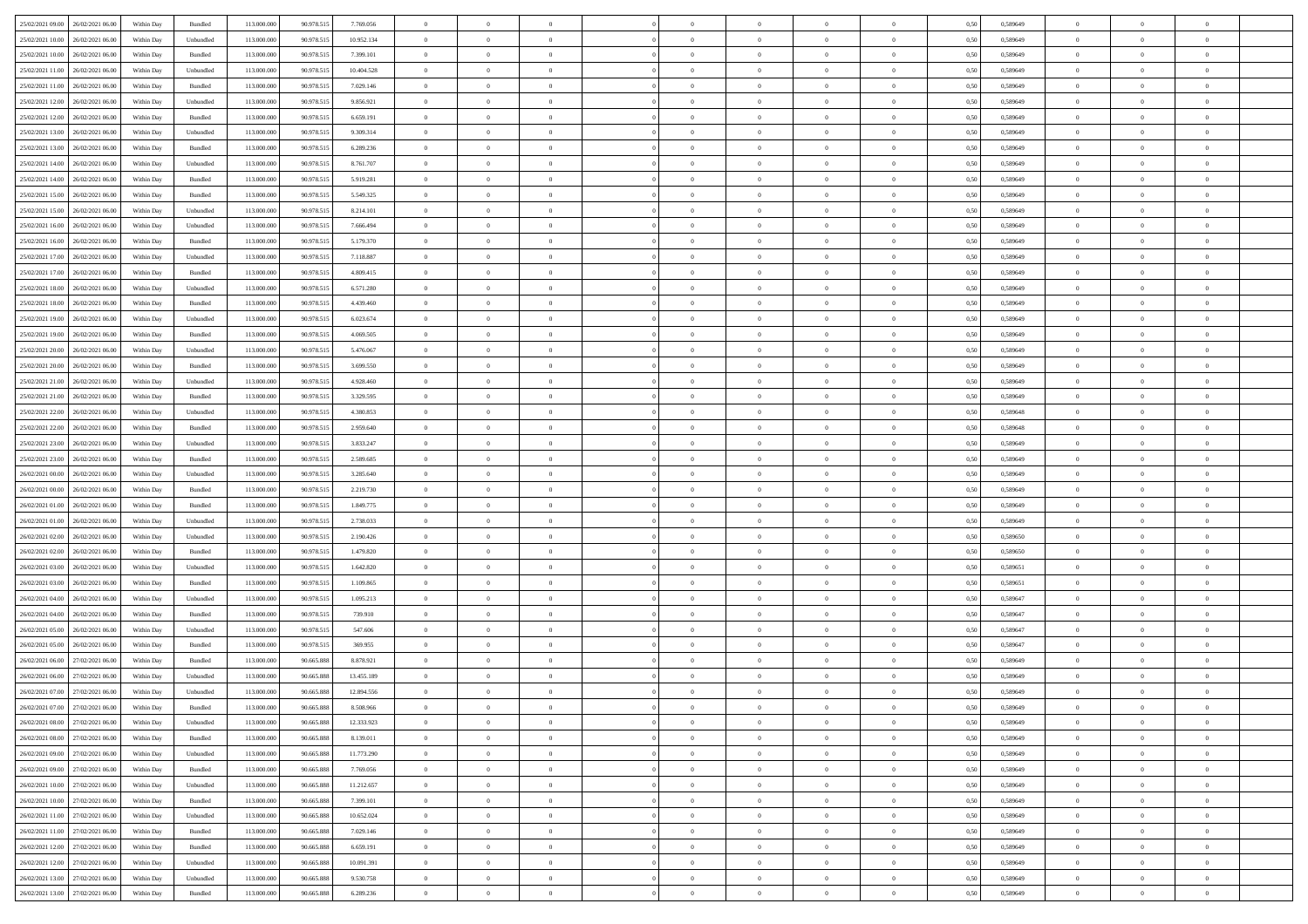| 26/02/2021 14:00 27/02/2021 06:00    | Within Day | Unbundled                   | 113.000.000 | 90.665.888 | 8.970.126  | $\overline{0}$ | $\overline{0}$ |                | $\overline{0}$ | $\theta$       |                | $\theta$       | 0,50 | 0,589649 | $\theta$       | $\theta$       | $\overline{0}$ |  |
|--------------------------------------|------------|-----------------------------|-------------|------------|------------|----------------|----------------|----------------|----------------|----------------|----------------|----------------|------|----------|----------------|----------------|----------------|--|
| 26/02/2021 14:00<br>27/02/2021 06.00 | Within Day | Bundled                     | 113.000.00  | 90.665.888 | 5.919.281  | $\bf{0}$       | $\bf{0}$       | $\bf{0}$       | $\bf{0}$       | $\overline{0}$ | $\overline{0}$ | $\bf{0}$       | 0,50 | 0,589649 | $\,$ 0 $\,$    | $\bf{0}$       | $\overline{0}$ |  |
| 26/02/2021 15:00<br>27/02/2021 06:00 | Within Day | Unbundled                   | 113,000,000 | 90.665.888 | 8.409.493  | $\overline{0}$ | $\bf{0}$       | $\overline{0}$ | $\bf{0}$       | $\bf{0}$       | $\overline{0}$ | $\bf{0}$       | 0.50 | 0.589649 | $\bf{0}$       | $\overline{0}$ | $\overline{0}$ |  |
| 26/02/2021 15:00<br>27/02/2021 06:00 |            |                             | 113.000.000 |            |            | $\overline{0}$ | $\overline{0}$ | $\overline{0}$ | $\theta$       | $\theta$       | $\overline{0}$ |                |      |          | $\theta$       | $\theta$       | $\overline{0}$ |  |
|                                      | Within Day | Bundled                     |             | 90.665.888 | 5.549.325  |                |                |                |                |                |                | $\bf{0}$       | 0,50 | 0,589649 |                |                |                |  |
| 26/02/2021 16:00<br>27/02/2021 06.00 | Within Day | Unbundled                   | 113.000.00  | 90.665.888 | 7.848.860  | $\bf{0}$       | $\overline{0}$ | $\bf{0}$       | $\overline{0}$ | $\bf{0}$       | $\overline{0}$ | $\bf{0}$       | 0,50 | 0,589649 | $\,$ 0 $\,$    | $\bf{0}$       | $\overline{0}$ |  |
| 26/02/2021 16:00<br>27/02/2021 06:00 | Within Day | Bundled                     | 113,000,000 | 90.665.888 | 5.179.370  | $\overline{0}$ | $\bf{0}$       | $\overline{0}$ | $\bf{0}$       | $\overline{0}$ | $\overline{0}$ | $\bf{0}$       | 0.50 | 0.589649 | $\,$ 0 $\,$    | $\theta$       | $\overline{0}$ |  |
| 26/02/2021 17:00<br>27/02/2021 06:00 | Within Day | Unbundled                   | 113.000.000 | 90.665.888 | 7.288.227  | $\overline{0}$ | $\overline{0}$ | $\overline{0}$ | $\overline{0}$ | $\overline{0}$ | $\overline{0}$ | $\bf{0}$       | 0,50 | 0,589649 | $\,$ 0 $\,$    | $\theta$       | $\overline{0}$ |  |
|                                      |            |                             |             |            |            |                |                |                |                |                |                |                |      |          |                |                |                |  |
| 26/02/2021 17:00<br>27/02/2021 06.00 | Within Day | Bundled                     | 113.000.00  | 90.665.888 | 4.809.415  | $\bf{0}$       | $\bf{0}$       | $\bf{0}$       | $\overline{0}$ | $\overline{0}$ | $\overline{0}$ | $\bf{0}$       | 0,50 | 0,589649 | $\,$ 0 $\,$    | $\bf{0}$       | $\overline{0}$ |  |
| 26/02/2021 18:00<br>27/02/2021 06:00 | Within Day | Unbundled                   | 113,000,000 | 90.665.888 | 6.727.594  | $\overline{0}$ | $\bf{0}$       | $\overline{0}$ | $\bf{0}$       | $\overline{0}$ | $\overline{0}$ | $\bf{0}$       | 0.50 | 0.589649 | $\bf{0}$       | $\overline{0}$ | $\overline{0}$ |  |
| 26/02/2021 18:00<br>27/02/2021 06:00 | Within Day | Bundled                     | 113.000.000 | 90.665.888 | 4.439.460  | $\bf{0}$       | $\bf{0}$       | $\overline{0}$ | $\overline{0}$ | $\overline{0}$ | $\overline{0}$ | $\bf{0}$       | 0,50 | 0,589649 | $\,$ 0 $\,$    | $\,$ 0 $\,$    | $\overline{0}$ |  |
| 26/02/2021 19:00<br>27/02/2021 06.00 | Within Day | Unbundled                   | 113.000.00  | 90.665.888 | 6.166.961  | $\bf{0}$       | $\bf{0}$       | $\bf{0}$       | $\bf{0}$       | $\overline{0}$ | $\overline{0}$ | $\bf{0}$       | 0,50 | 0,589649 | $\,$ 0 $\,$    | $\bf{0}$       | $\overline{0}$ |  |
|                                      |            |                             |             |            |            |                |                |                |                |                |                |                |      |          |                |                |                |  |
| 26/02/2021 19:00<br>27/02/2021 06:00 | Within Day | Bundled                     | 113,000,000 | 90.665.888 | 4.069.505  | $\overline{0}$ | $\bf{0}$       | $\overline{0}$ | $\overline{0}$ | $\overline{0}$ | $\overline{0}$ | $\bf{0}$       | 0.50 | 0.589649 | $\bf{0}$       | $\,$ 0 $\,$    | $\,$ 0         |  |
| 26/02/2021 20:00<br>27/02/2021 06:00 | Within Day | Unbundled                   | 113.000.000 | 90.665.888 | 5.606.328  | $\overline{0}$ | $\overline{0}$ | $\overline{0}$ | $\theta$       | $\theta$       | $\overline{0}$ | $\bf{0}$       | 0,50 | 0,589649 | $\,$ 0 $\,$    | $\theta$       | $\overline{0}$ |  |
| 26/02/2021 20:00<br>27/02/2021 06.00 | Within Day | Bundled                     | 113.000.00  | 90.665.888 | 3.699.550  | $\bf{0}$       | $\overline{0}$ | $\bf{0}$       | $\bf{0}$       | $\bf{0}$       | $\overline{0}$ | $\bf{0}$       | 0,50 | 0,589649 | $\,$ 0 $\,$    | $\bf{0}$       | $\overline{0}$ |  |
| 26/02/2021 21:00<br>27/02/2021 06:00 | Within Day | Unbundled                   | 113,000,000 | 90.665.888 | 5.045.695  | $\overline{0}$ | $\bf{0}$       | $\overline{0}$ | $\bf{0}$       | $\overline{0}$ | $\overline{0}$ | $\bf{0}$       | 0.50 | 0.589649 | $\,$ 0 $\,$    | $\theta$       | $\overline{0}$ |  |
| 26/02/2021 21:00<br>27/02/2021 06:00 | Within Day | Bundled                     | 113.000.000 | 90.665.888 | 3.329.595  | $\overline{0}$ | $\overline{0}$ | $\overline{0}$ | $\overline{0}$ | $\overline{0}$ | $\overline{0}$ | $\bf{0}$       | 0,50 | 0,589649 | $\theta$       | $\theta$       | $\overline{0}$ |  |
|                                      |            |                             |             |            |            |                |                |                |                |                |                |                |      |          |                |                |                |  |
| 26/02/2021 22:00<br>27/02/2021 06.00 | Within Day | Bundled                     | 113.000.00  | 90.665.888 | 2.959.640  | $\bf{0}$       | $\bf{0}$       | $\bf{0}$       | $\overline{0}$ | $\overline{0}$ | $\overline{0}$ | $\bf{0}$       | 0,50 | 0,589648 | $\,$ 0 $\,$    | $\bf{0}$       | $\overline{0}$ |  |
| 26/02/2021 22:00<br>27/02/2021 06:00 | Within Day | Unbundled                   | 113,000,000 | 90.665.888 | 4.485,063  | $\overline{0}$ | $\bf{0}$       | $\overline{0}$ | $\bf{0}$       | $\overline{0}$ | $\overline{0}$ | $\bf{0}$       | 0.50 | 0.589648 | $\bf{0}$       | $\overline{0}$ | $\bf{0}$       |  |
| 26/02/2021 23:00<br>27/02/2021 06:00 | Within Day | Unbundled                   | 113.000.000 | 90.665.888 | 3.924.430  | $\overline{0}$ | $\bf{0}$       | $\overline{0}$ | $\overline{0}$ | $\overline{0}$ | $\overline{0}$ | $\bf{0}$       | 0,50 | 0,589649 | $\,$ 0 $\,$    | $\bf{0}$       | $\overline{0}$ |  |
| 26/02/2021 23:00<br>27/02/2021 06.00 | Within Day | Bundled                     | 113.000.00  | 90.665.888 | 2.589.685  | $\bf{0}$       | $\bf{0}$       | $\bf{0}$       | $\bf{0}$       | $\overline{0}$ | $\overline{0}$ | $\bf{0}$       | 0,50 | 0,589649 | $\,$ 0 $\,$    | $\bf{0}$       | $\overline{0}$ |  |
|                                      |            |                             |             |            |            |                |                |                |                |                |                |                |      |          |                |                |                |  |
| 27/02/2021 00:00<br>27/02/2021 06:00 | Within Day | Unbundled                   | 113,000,000 | 90.665.888 | 3.363.797  | $\overline{0}$ | $\bf{0}$       | $\overline{0}$ | $\overline{0}$ | $\bf{0}$       | $\overline{0}$ | $\bf{0}$       | 0.50 | 0.589649 | $\bf{0}$       | $\overline{0}$ | $\,$ 0         |  |
| 27/02/2021 00:00<br>27/02/2021 06:00 | Within Day | Bundled                     | 113.000.000 | 90.665.888 | 2.219.730  | $\overline{0}$ | $\overline{0}$ | $\overline{0}$ | $\theta$       | $\theta$       | $\overline{0}$ | $\bf{0}$       | 0,50 | 0,589649 | $\theta$       | $\theta$       | $\overline{0}$ |  |
| 27/02/2021 01:00<br>27/02/2021 06.00 | Within Day | Unbundled                   | 113.000.00  | 90.665.888 | 2.803.164  | $\bf{0}$       | $\bf{0}$       | $\bf{0}$       | $\bf{0}$       | $\overline{0}$ | $\overline{0}$ | $\bf{0}$       | 0,50 | 0,589649 | $\,$ 0 $\,$    | $\bf{0}$       | $\overline{0}$ |  |
| 27/02/2021 01:00<br>27/02/2021 06:00 | Within Day | Bundled                     | 113,000,000 | 90.665.888 | 1.849.775  | $\overline{0}$ | $\bf{0}$       | $\overline{0}$ | $\bf{0}$       | $\overline{0}$ | $\overline{0}$ | $\bf{0}$       | 0.50 | 0.589649 | $\,$ 0 $\,$    | $\theta$       | $\overline{0}$ |  |
| 27/02/2021 02:00<br>27/02/2021 06:00 | Within Day | Unbundled                   | 113.000.000 | 90.665.888 | 2.242.531  | $\overline{0}$ | $\overline{0}$ | $\overline{0}$ | $\overline{0}$ | $\overline{0}$ | $\overline{0}$ | $\bf{0}$       | 0,50 | 0,589650 | $\,$ 0 $\,$    | $\theta$       | $\overline{0}$ |  |
|                                      |            |                             |             |            |            |                |                |                |                |                |                |                |      |          |                |                |                |  |
| 27/02/2021 02:00<br>27/02/2021 06.00 | Within Day | Bundled                     | 113.000.00  | 90.665.888 | 1.479.820  | $\bf{0}$       | $\overline{0}$ | $\bf{0}$       | $\overline{0}$ | $\overline{0}$ | $\overline{0}$ | $\bf{0}$       | 0,50 | 0,589650 | $\,$ 0 $\,$    | $\bf{0}$       | $\overline{0}$ |  |
| 27/02/2021 03:00<br>27/02/2021 06:00 | Within Day | Bundled                     | 113,000,000 | 90.665.888 | 1.109.865  | $\overline{0}$ | $\bf{0}$       | $\overline{0}$ | $\bf{0}$       | $\overline{0}$ | $\overline{0}$ | $\bf{0}$       | 0.50 | 0.589651 | $\bf{0}$       | $\overline{0}$ | $\overline{0}$ |  |
| 27/02/2021 03:00<br>27/02/2021 06:00 | Within Day | Unbundled                   | 113.000.000 | 90.665.888 | 1.681.898  | $\overline{0}$ | $\bf{0}$       | $\overline{0}$ | $\overline{0}$ | $\overline{0}$ | $\overline{0}$ | $\bf{0}$       | 0,50 | 0,589651 | $\theta$       | $\theta$       | $\overline{0}$ |  |
| 27/02/2021 04:00<br>27/02/2021 06.00 | Within Day | Bundled                     | 113.000.00  | 90.665.888 | 739.910    | $\bf{0}$       | $\bf{0}$       | $\bf{0}$       | $\bf{0}$       | $\overline{0}$ | $\overline{0}$ | $\bf{0}$       | 0,50 | 0,589647 | $\,$ 0 $\,$    | $\bf{0}$       | $\overline{0}$ |  |
|                                      |            |                             |             |            |            |                |                |                |                |                |                |                |      |          |                |                |                |  |
| 27/02/2021 04:00<br>27/02/2021 06:00 | Within Day | Unbundled                   | 113,000,000 | 90.665.888 | 1.121.265  | $\overline{0}$ | $\bf{0}$       | $\overline{0}$ | $\overline{0}$ | $\bf{0}$       | $\overline{0}$ | $\bf{0}$       | 0.50 | 0.589647 | $\bf{0}$       | $\,$ 0 $\,$    | $\,$ 0         |  |
| 27/02/2021 05:00<br>27/02/2021 06:00 | Within Day | Bundled                     | 113.000.000 | 90.665.888 | 369.955    | $\overline{0}$ | $\overline{0}$ | $\overline{0}$ | $\overline{0}$ | $\overline{0}$ | $\overline{0}$ | $\bf{0}$       | 0.50 | 0.589647 | $\theta$       | $\theta$       | $\overline{0}$ |  |
| 27/02/2021 05:00<br>27/02/2021 06.00 | Within Day | Unbundled                   | 113.000.00  | 90.665.888 | 560.632    | $\bf{0}$       | $\bf{0}$       | $\bf{0}$       | $\bf{0}$       | $\overline{0}$ | $\overline{0}$ | $\bf{0}$       | 0,50 | 0,589647 | $\,$ 0 $\,$    | $\bf{0}$       | $\overline{0}$ |  |
| 27/02/2021 06:00<br>28/02/2021 06:00 | Within Day | Bundled                     | 113,000,000 | 90.665.888 | 8.878.921  | $\overline{0}$ | $\bf{0}$       | $\overline{0}$ | $\bf{0}$       | $\overline{0}$ | $\overline{0}$ | $\bf{0}$       | 0.50 | 0.589649 | $\,$ 0 $\,$    | $\bf{0}$       | $\overline{0}$ |  |
| 27/02/2021 06:00<br>28/02/2021 06:00 | Within Dav | Unbundled                   | 113.000.000 | 90.665.888 | 13.455.189 | $\overline{0}$ | $\overline{0}$ | $\overline{0}$ | $\overline{0}$ | $\overline{0}$ | $\overline{0}$ | $\bf{0}$       | 0.50 | 0.589649 | $\theta$       | $\theta$       | $\overline{0}$ |  |
|                                      |            |                             |             |            |            |                |                |                |                |                |                |                |      |          |                |                |                |  |
| 27/02/2021 07:00<br>28/02/2021 06:00 | Within Day | Unbundled                   | 113.000.00  | 90.665.888 | 12.894.556 | $\bf{0}$       | $\bf{0}$       | $\bf{0}$       | $\bf{0}$       | $\overline{0}$ | $\overline{0}$ | $\bf{0}$       | 0,50 | 0,589649 | $\,$ 0 $\,$    | $\bf{0}$       | $\overline{0}$ |  |
| 27/02/2021 07:00<br>28/02/2021 06:00 | Within Day | Bundled                     | 113,000,000 | 90.665.888 | 8.508.966  | $\overline{0}$ | $\bf{0}$       | $\overline{0}$ | $\bf{0}$       | $\overline{0}$ | $\overline{0}$ | $\bf{0}$       | 0.50 | 0.589649 | $\bf{0}$       | $\overline{0}$ | $\overline{0}$ |  |
| 27/02/2021 08:00<br>28/02/2021 06:00 | Within Dav | Unbundled                   | 113.000.000 | 90.665.888 | 12.333.923 | $\overline{0}$ | $\overline{0}$ | $\overline{0}$ | $\overline{0}$ | $\overline{0}$ | $\overline{0}$ | $\bf{0}$       | 0.50 | 0.589649 | $\theta$       | $\theta$       | $\overline{0}$ |  |
| 27/02/2021 08:00<br>28/02/2021 06:00 | Within Day | Bundled                     | 113.000.00  | 90.665.888 | 8.139.011  | $\bf{0}$       | $\bf{0}$       | $\bf{0}$       | $\bf{0}$       | $\overline{0}$ | $\overline{0}$ | $\bf{0}$       | 0,50 | 0,589649 | $\,$ 0 $\,$    | $\bf{0}$       | $\overline{0}$ |  |
|                                      |            |                             |             |            |            |                |                |                |                |                |                |                |      |          |                |                |                |  |
| 27/02/2021 09:00<br>28/02/2021 06:00 | Within Day | Bundled                     | 113,000,000 | 90.665.888 | 7.769.056  | $\overline{0}$ | $\bf{0}$       | $\overline{0}$ | $\overline{0}$ | $\bf{0}$       | $\overline{0}$ | $\bf{0}$       | 0.50 | 0.589649 | $\bf{0}$       | $\,$ 0 $\,$    | $\overline{0}$ |  |
| 27/02/2021 09:00<br>28/02/2021 06:00 | Within Dav | Unbundled                   | 113.000.000 | 90.665.888 | 11.773.290 | $\overline{0}$ | $\overline{0}$ | $\overline{0}$ | $\overline{0}$ | $\overline{0}$ | $\overline{0}$ | $\bf{0}$       | 0.50 | 0.589649 | $\theta$       | $\theta$       | $\overline{0}$ |  |
| 27/02/2021 10:00<br>28/02/2021 06:00 | Within Day | Unbundled                   | 113.000.00  | 90.665.888 | 11.212.657 | $\bf{0}$       | $\bf{0}$       | $\bf{0}$       | $\bf{0}$       | $\overline{0}$ | $\overline{0}$ | $\bf{0}$       | 0,50 | 0,589649 | $\,$ 0 $\,$    | $\bf{0}$       | $\overline{0}$ |  |
| 27/02/2021 10:00<br>28/02/2021 06:00 | Within Day | Bundled                     | 113,000,000 | 90.665.888 | 7.399.101  | $\overline{0}$ | $\bf{0}$       | $\overline{0}$ | $\bf{0}$       | $\overline{0}$ | $\overline{0}$ | $\bf{0}$       | 0.50 | 0.589649 | $\bf{0}$       | $\theta$       | $\overline{0}$ |  |
| 27/02/2021 11:00<br>28/02/2021 06:00 | Within Dav | Unbundled                   | 113.000.000 | 90.665.888 | 10.652.024 | $\overline{0}$ | $\overline{0}$ | $\Omega$       | $\overline{0}$ | $\theta$       | $\overline{0}$ | $\overline{0}$ | 0.5( | 0.589649 | $\theta$       | $\theta$       | $\overline{0}$ |  |
|                                      |            |                             |             |            |            |                |                |                |                |                |                |                |      |          |                |                |                |  |
| 27/02/2021 11:00<br>28/02/2021 06:00 | Within Day | Bundled                     | 113.000.000 | 90.665.888 | 7.029.146  | $\bf{0}$       | $\overline{2}$ | $\bf{0}$       | 1,657058       | $\bf{0}$       | $\overline{0}$ | $\bf{0}$       | 0,50 | 0,589649 | $\,$ 0 $\,$    | $\overline{0}$ | $\overline{0}$ |  |
| 27/02/2021 12:00 28/02/2021 06:00    | Within Day | $\ensuremath{\mathsf{Unb}}$ | 113.000.000 | 90.665.889 | 10 091 391 | $\bf{0}$       | $\bf{0}$       |                | $\Omega$       | $\bf{0}$       |                |                | 0,50 | 0.589649 | $\bf{0}$       | $\bf{0}$       |                |  |
| 27/02/2021 12:00 28/02/2021 06:00    | Within Day | Bundled                     | 113.000.000 | 90.665.889 | 6.659.189  | $\overline{0}$ | $\theta$       | $\Omega$       | $\theta$       | $\overline{0}$ | $\overline{0}$ | $\bf{0}$       | 0,50 | 0,589649 | $\theta$       | $\theta$       | $\overline{0}$ |  |
| 27/02/2021 13:00<br>28/02/2021 06:00 | Within Day | Unbundled                   | 113.000.00  | 90.665.889 | 9.530.758  | $\overline{0}$ | $\bf{0}$       | $\overline{0}$ | $\overline{0}$ | $\bf{0}$       | $\overline{0}$ | $\bf{0}$       | 0,50 | 0,589649 | $\bf{0}$       | $\overline{0}$ | $\bf{0}$       |  |
|                                      |            | Bundled                     | 113,000,000 | 90,665,889 |            |                |                |                |                |                | $\overline{0}$ |                | 0.50 | 0.589649 | $\overline{0}$ |                |                |  |
| 27/02/2021 13:00 28/02/2021 06:00    | Within Day |                             |             |            | 6.289.234  | $\overline{0}$ | $\bf{0}$       | $\overline{0}$ | $\overline{0}$ | $\mathbf{0}$   |                | $\,$ 0 $\,$    |      |          |                | $\bf{0}$       | $\overline{0}$ |  |
| 27/02/2021 14:00 28/02/2021 06:00    | Within Dav | Unbundled                   | 113.000.000 | 90.665.889 | 8.970.126  | $\overline{0}$ | $\overline{0}$ | $\overline{0}$ | $\overline{0}$ | $\overline{0}$ | $\overline{0}$ | $\bf{0}$       | 0,50 | 0.589649 | $\theta$       | $\theta$       | $\overline{0}$ |  |
| 27/02/2021 14:00<br>28/02/2021 06:00 | Within Day | Bundled                     | 113.000.000 | 90.665.889 | 5.919.279  | $\overline{0}$ | $\bf{0}$       | $\overline{0}$ | $\overline{0}$ | $\bf{0}$       | $\overline{0}$ | $\bf{0}$       | 0,50 | 0,589649 | $\bf{0}$       | $\overline{0}$ | $\overline{0}$ |  |
| 27/02/2021 15:00<br>28/02/2021 06:00 | Within Day | Unbundled                   | 113,000,000 | 90,665,889 | 8.409.493  | $\overline{0}$ | $\bf{0}$       | $\overline{0}$ | $\overline{0}$ | $\overline{0}$ | $\overline{0}$ | $\bf{0}$       | 0.50 | 0.589649 | $\,$ 0 $\,$    | $\overline{0}$ | $\,$ 0         |  |
| 27/02/2021 15:00<br>28/02/2021 06:00 | Within Dav | Bundled                     | 113.000.000 | 90.665.889 | 5.549.324  | $\overline{0}$ | $\overline{0}$ | $\overline{0}$ | $\overline{0}$ | $\overline{0}$ | $\overline{0}$ | $\bf{0}$       | 0,50 | 0.589649 | $\overline{0}$ | $\theta$       | $\overline{0}$ |  |
|                                      |            |                             |             |            |            |                |                |                |                |                |                |                |      |          |                |                |                |  |
| 27/02/2021 16:00<br>28/02/2021 06:00 | Within Day | Unbundled                   | 113.000.00  | 90.665.889 | 7.848.860  | $\overline{0}$ | $\overline{0}$ | $\overline{0}$ | $\overline{0}$ | $\overline{0}$ | $\overline{0}$ | $\bf{0}$       | 0,50 | 0,589649 | $\bf{0}$       | $\overline{0}$ | $\,$ 0         |  |
| 27/02/2021 16:00 28/02/2021 06:00    | Within Day | Bundled                     | 113,000,000 | 90,665,889 | 5.179.369  | $\overline{0}$ | $\overline{0}$ | $\overline{0}$ | $\overline{0}$ | $\overline{0}$ | $\overline{0}$ | $\bf{0}$       | 0.50 | 0.589649 | $\mathbf{0}$   | $\bf{0}$       | $\,$ 0         |  |
| 27/02/2021 17:00 28/02/2021 06:00    | Within Dav | Unbundled                   | 113.000.000 | 90.665.889 | 7.288.227  | $\overline{0}$ | $\overline{0}$ | $\overline{0}$ | $\overline{0}$ | $\overline{0}$ | $\overline{0}$ | $\bf{0}$       | 0,50 | 0.589649 | $\overline{0}$ | $\theta$       | $\overline{0}$ |  |
| 27/02/2021 17:00<br>28/02/2021 06:00 | Within Day | Bundled                     | 113.000.00  | 90.665.889 | 4.809.414  | $\overline{0}$ | $\bf{0}$       | $\overline{0}$ | $\bf{0}$       | $\overline{0}$ | $\bf{0}$       | $\bf{0}$       | 0,50 | 0,589649 | $\bf{0}$       | $\,$ 0 $\,$    | $\bf{0}$       |  |
|                                      |            |                             |             |            |            |                |                |                |                |                |                |                |      |          |                |                |                |  |
| 27/02/2021 18:00 28/02/2021 06:00    | Within Day | Unbundled                   | 113.000.000 | 90.665.889 | 6.727.594  | $\overline{0}$ | $\bf{0}$       | $\overline{0}$ | $\overline{0}$ | $\,$ 0 $\,$    | $\overline{0}$ | $\bf{0}$       | 0,50 | 0,589649 | $\overline{0}$ | $\,$ 0 $\,$    | $\,$ 0 $\,$    |  |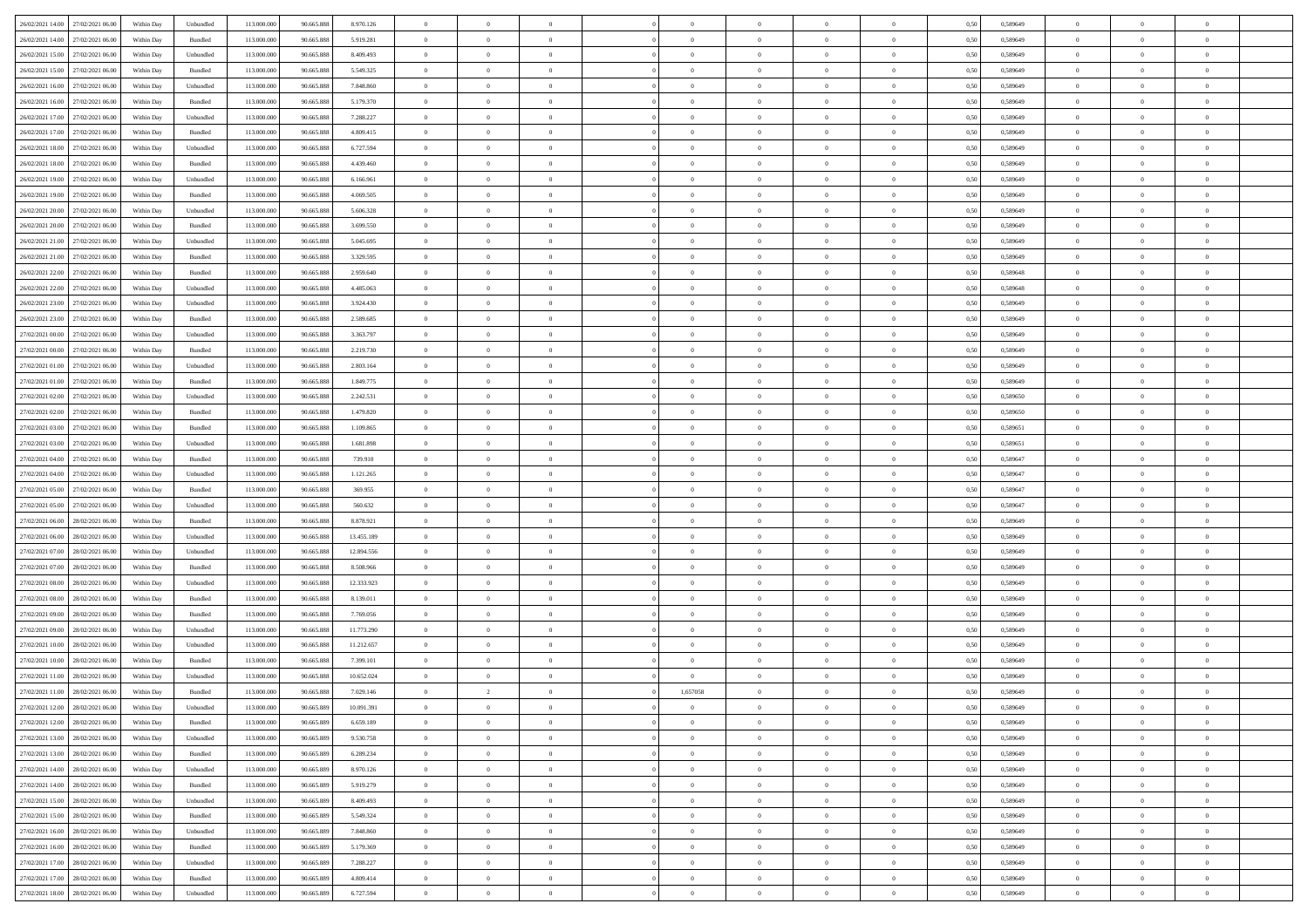| 27/02/2021 18:00                  | 28/02/2021 06:00 | Within Day | Bundled   | 113,000,000 | 90,665,889 | 4.439.459  | $\Omega$       | $\theta$ | $\Omega$ | $\sqrt{2}$ | $\theta$ | $\Omega$ | $\Omega$     | 0,50 | 0,589649 | $\Omega$       |              |  |
|-----------------------------------|------------------|------------|-----------|-------------|------------|------------|----------------|----------|----------|------------|----------|----------|--------------|------|----------|----------------|--------------|--|
| 27/02/2021 19:00                  | 28/02/2021 06:00 | Within Day | Bundled   | 113,000,000 | 90.665.889 | 4.069.504  | $\theta$       | $\theta$ | $\Omega$ | $\sqrt{2}$ | $\theta$ | $\Omega$ |              | 0,50 | 0.589649 | $\Omega$       |              |  |
| 27/02/2021 19:00                  | 28/02/2021 06:00 | Within Day | Unbundled | 113,000,000 | 90.665.889 | 6.166.961  | $\Omega$       | $\Omega$ | $\Omega$ |            | $\Omega$ |          |              | 0,50 | 0,589649 | $^{\circ}$     |              |  |
| 27/02/2021 20:00                  | 28/02/2021 06:00 | Within Day | Unbundled | 113,000,000 | 90.665.889 | 5.606.328  | $\Omega$       | $\Omega$ | $\Omega$ |            | $\Omega$ |          |              | 0.50 | 0.589649 | $^{\circ}$     |              |  |
| 27/02/2021 20:00                  | 28/02/2021 06:00 | Within Day | Bundled   | 113.000.000 | 90.665.889 | 3.699.549  | $\Omega$       | $\Omega$ | $\Omega$ | $\sqrt{2}$ | $\theta$ | $\Omega$ | $\mathbf{a}$ | 0,50 | 0,589649 | $\Omega$       |              |  |
| 27/02/2021 21:00                  | 28/02/2021 06:00 | Within Day | Unbundled | 113.000.000 | 90.665.889 | 5.045.695  | $\Omega$       | $\Omega$ | $\Omega$ | $\Omega$   | $\Omega$ | $\Omega$ |              | 0,50 | 0.589649 | $^{\circ}$     |              |  |
| 27/02/2021 21:00                  | 28/02/2021 06:00 | Within Day | Bundled   | 113,000,000 | 90.665.889 | 3.329.594  | $\theta$       | $\Omega$ | $\Omega$ | $\Omega$   | $\theta$ | $\Omega$ | $\Omega$     | 0,50 | 0.589649 | $\Omega$       |              |  |
| 27/02/2021 22.00                  | 28/02/2021 06:00 | Within Day | Unbundled | 113.000.000 | 90.665.889 | 4.485.063  | $\Omega$       | $\Omega$ | $\Omega$ | $\Omega$   | - 0      |          |              | 0,50 | 0,589648 | $^{\circ}$     |              |  |
| 27/02/2021 22.00                  | 28/02/2021 06:00 | Within Day | Bundled   | 113,000,000 | 90.665.889 | 2.959.639  | $\Omega$       | $\theta$ | $\Omega$ | $\sqrt{2}$ | $\theta$ | $\Omega$ | $\Omega$     | 0,50 | 0.589648 | $\Omega$       | $\mathbf{a}$ |  |
| 27/02/2021 23:00                  | 28/02/2021 06:00 | Within Day | Unbundled | 113,000,000 | 90.665.889 | 3.924.430  | $\overline{0}$ | $\theta$ | $\Omega$ | $\sqrt{2}$ | $\theta$ | $\Omega$ | $\mathbf{a}$ | 0,50 | 0.589649 | $\overline{0}$ | $\sqrt{2}$   |  |
| 27/02/2021 23:00                  | 28/02/2021 06:00 | Within Day | Bundled   | 113,000,000 | 90.665.889 | 2.589.684  | $\Omega$       | $\Omega$ | $\Omega$ | $\Omega$   | $\theta$ | $\Omega$ |              | 0,50 | 0.589649 | $^{\circ}$     |              |  |
| 28/02/2021 00:00                  | 28/02/2021 06:00 | Within Dav | Unbundled | 113,000,000 | 90,665,889 | 3.363.797  | $\theta$       | $\Omega$ | $\Omega$ |            | $\Omega$ |          |              | 0.50 | 0.589649 | $\Omega$       |              |  |
| 28/02/2021 00:00                  | 28/02/2021 06:00 | Within Day | Bundled   | 113,000,000 | 90.665.889 | 2.219.729  | $\Omega$       | $\Omega$ | $\Omega$ | $\sqrt{2}$ | - 0      | $\Omega$ |              | 0,50 | 0.589649 | $\Omega$       |              |  |
| 28/02/2021 01:00                  | 28/02/2021 06:00 | Within Day | Unbundled | 113,000,000 | 90.665.889 | 2.803.164  | $\Omega$       | $\Omega$ | $\Omega$ | $\sqrt{2}$ | $\Omega$ | $\Omega$ |              | 0.50 | 0.589649 | $^{\circ}$     |              |  |
| 28/02/2021 01:00 28/02/2021 06:00 |                  | Within Day | Bundled   | 113,000,000 | 90.665.889 | 1.849.774  | $\Omega$       | $\theta$ | $\Omega$ | $\sqrt{2}$ | $\Omega$ | $\Omega$ | $\Omega$     | 0.50 | 0.589649 | $^{\circ}$     |              |  |
| 28/02/2021 02:00                  | 28/02/2021 06:00 | Within Day | Unbundled | 113,000,000 | 90.665.889 | 2.242.531  | $\Omega$       | $\Omega$ | $\Omega$ | $\Omega$   | $\theta$ | $\Omega$ | $\Omega$     | 0,50 | 0.589650 | $\overline{0}$ |              |  |
| 28/02/2021 02:00                  | 28/02/2021 06:00 | Within Dav | Bundled   | 113,000,000 | 90.665.889 | 1.479.819  | $\theta$       | $\Omega$ | $\Omega$ |            | $\Omega$ | $\Omega$ |              | 0.50 | 0.589650 | $\Omega$       |              |  |
| 28/02/2021 03:00                  | 28/02/2021 06:00 | Within Dav | Unbundled | 113,000,000 | 90.665.889 | 1.681.898  | $\Omega$       | $\Omega$ | $\Omega$ | $\Omega$   | $\theta$ | $\Omega$ | $\Omega$     | 0,50 | 0.589651 | $\Omega$       |              |  |
| 28/02/2021 03:00                  | 28/02/2021 06:00 | Within Day | Bundled   | 113,000,000 | 90.665.889 | 1.109.864  | $\Omega$       | $\Omega$ | $\Omega$ | $\sqrt{2}$ | $\theta$ | $\Omega$ |              | 0,50 | 0.589651 | $\Omega$       |              |  |
| 28/02/2021 04:00                  | 28/02/2021 06:00 | Within Day | Unbundled | 113,000,000 | 90.665.889 | 1.121.265  | $\Omega$       | $\theta$ | $\Omega$ | $\sqrt{2}$ | $\theta$ | $\Omega$ |              | 0.50 | 0.589647 | $\Omega$       |              |  |
| 28/02/2021 04:00                  | 28/02/2021 06:00 | Within Day | Bundled   | 113.000.000 | 90.665.889 | 739.909    | $\Omega$       | $\Omega$ | $\Omega$ | $\Omega$   | $\Omega$ |          |              | 0,50 | 0.589647 | $\Omega$       |              |  |
| 28/02/2021 06:00                  | 01/03/2021 06:00 | Within Day | Unbundled | 113.000.000 | 90.665.888 | 14.235.271 | $\Omega$       | $\Omega$ | $\Omega$ |            | - 0      |          |              | 0.50 | 0.589649 | $^{\circ}$     |              |  |
| 28/02/2021 06:00 01/03/2021 06:00 |                  | Within Day | Bundled   | 113.000.000 | 90.665.888 | 8.098.838  | $\Omega$       | $\Omega$ | $\Omega$ |            | $\Omega$ |          |              | 0,50 | 0.589649 | $\Omega$       |              |  |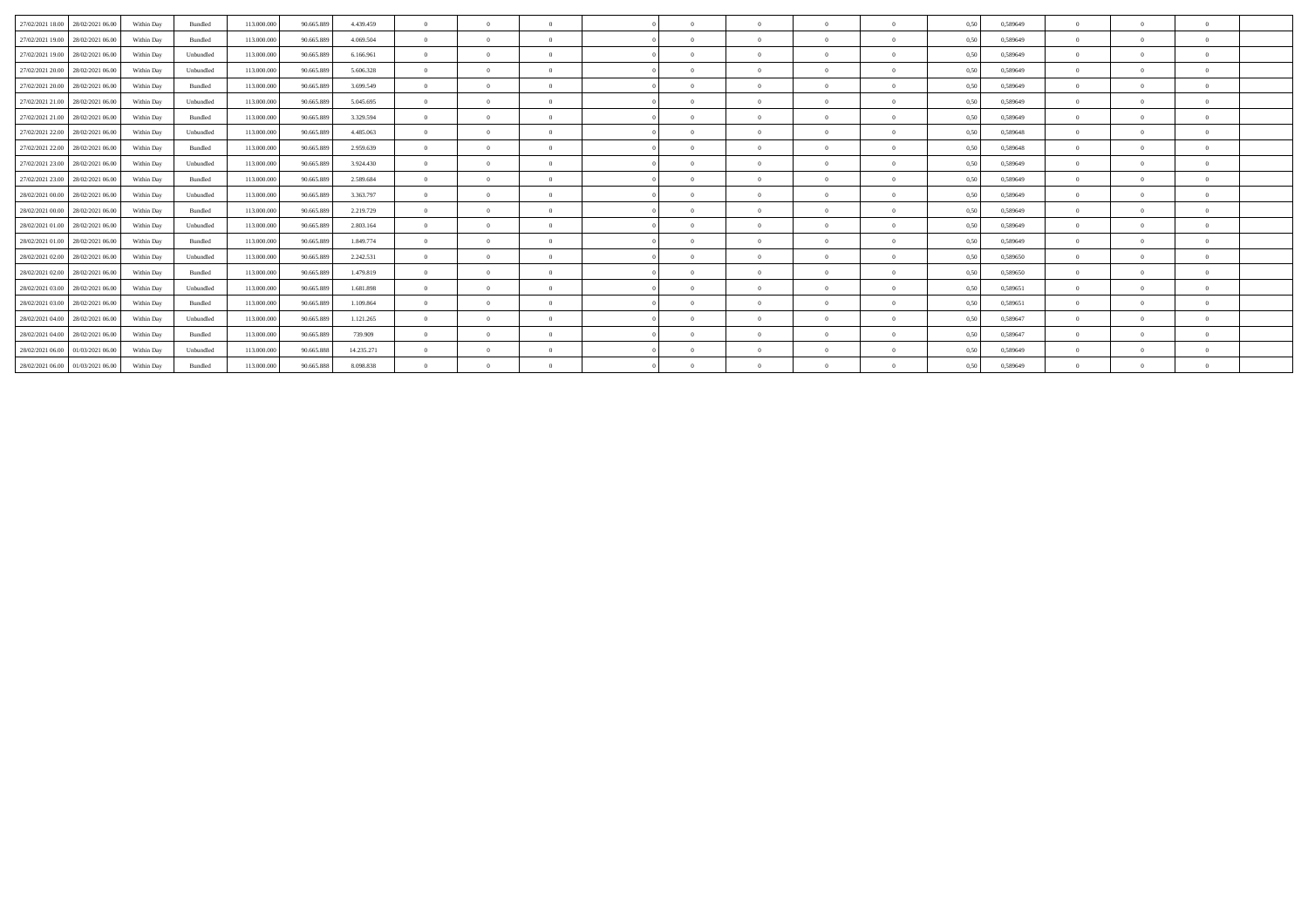## **SNAM RETE GAS**

**Transportation capacity at Entry Point interconnected with foreign pipelines**

**Update to 27/02/2021 of offered and assigned capacity in auction day-ahead and within-day**

**Thermal Year 2020/2021**

(Values in Ncm/day (0° C; 1,01325 bar) - 1 Scm=0,94794378 Ncm; Prices in c/Ncm)

**Entry Point**

**TARVISIO**

| Timeframe        |                  |                     |                          |                                    | Assigned                        | <b>Offered capacity</b> |                |                | <b>Assigned capacity</b> | Day-Ahead                                |                         |                                  | <b>Total Prices</b>              |                                           |                     |                         | <b>SRG Prices</b>         |                                  |                                              |             |
|------------------|------------------|---------------------|--------------------------|------------------------------------|---------------------------------|-------------------------|----------------|----------------|--------------------------|------------------------------------------|-------------------------|----------------------------------|----------------------------------|-------------------------------------------|---------------------|-------------------------|---------------------------|----------------------------------|----------------------------------------------|-------------|
| From             | To               | <b>Auction type</b> | Offered<br>capacity type | <b>Transportati</b><br>on capacity | capacity<br>(before<br>auction) | Firm                    | Interruptible  | Firm           | Interruptible            | Interrupted<br>Capacity<br>Interruptible | Reserve price -<br>Firm | <b>Auction premium</b><br>- Firm | Reserve price -<br>Interruptible | <b>Auction premium</b><br>- Interruptible | <b>Split factor</b> | Reserve price -<br>Firm | Auction<br>premium - Firm | Reserve price -<br>Interruptible | <b>Auction</b><br>premium -<br>Interruptible | <b>Note</b> |
| 01/02/2021 06:00 | 02/02/2021 06:00 | Day Ahead           | Unbundled                | 119.205.38                         | 95.644.79                       | 20.021.845              | $\overline{0}$ | 1.026.341      | $\overline{0}$           |                                          | $\overline{0}$          | $\bf{0}$                         | $\overline{0}$                   | $\bf{0}$                                  | 0,50                | 0,005590                | $\theta$                  | 0,005590                         | $\overline{0}$                               |             |
| 01/02/2021 06.00 | 02/02/2021 06:00 | Day Ahead           | Bundled                  | 119.205.382                        | 95.644.79                       | 3.538.740               | $\overline{0}$ | 711.592        | $\Omega$                 |                                          | 1,317843                | $\Omega$                         | $\Omega$                         | $\theta$                                  | 0,50                | 0.005590                | $\overline{0}$            | 0.005590                         | $\theta$                                     |             |
| 02/02/2021 06:00 | 03/02/2021 06.00 | Day Ahead           | Bundled                  | 119.205.38                         | 95.644.79                       | 9.234.184               | $\overline{0}$ | $\overline{0}$ | $\overline{0}$           |                                          | $\overline{0}$          | $\Omega$                         | $\overline{0}$                   | $\overline{0}$                            | 0,50                | 0,005590                | $\overline{0}$            | 0,005590                         | $\overline{0}$                               |             |
| 02/02/2021 06:00 | 03/02/2021 06.00 | Day Ahead           | Unbundled                | 119.205.382                        | 95.644.794                      | 14.326.402              | $\overline{0}$ | 623.520        | $\overline{0}$           |                                          | $\overline{0}$          | $\theta$                         | $\overline{0}$                   | $\bf{0}$                                  | 0,50                | 0,005590                | $\overline{0}$            | 0,005590                         | $\theta$                                     |             |
| 03/02/2021 06:00 | 04/02/2021 06.00 | Day Ahead           | Bundled                  | 119.205.382                        | 95.644.79                       | 9.234.184               | $\overline{0}$ | 471.136        | $\overline{0}$           |                                          | 1.317843                | $\theta$                         | $\overline{0}$                   | $\overline{0}$                            | 0.50                | 0.005590                | $\overline{0}$            | 0.005590                         | $\overline{0}$                               |             |
| 03/02/2021 06.0  | 04/02/2021 06.0  | Day Ahead           | Unbundled                | 119.205.38                         | 95.644.79                       | 14.326.402              | $\overline{0}$ | 1.577.570      | $\overline{0}$           |                                          | $\Omega$                |                                  | $\Omega$                         | $\overline{0}$                            | 0.50                | 0,005590                | $\overline{0}$            | 0,005590                         | $\Omega$                                     |             |
| 04/02/2021 06:00 | 05/02/2021 06.00 | Day Ahead           | Unbundled                | 119.205.382                        | 95.644.794                      | 14.326.402              | $\overline{0}$ | 1.325.512      | $\overline{0}$           |                                          | $\overline{0}$          | $\theta$                         | $\overline{0}$                   | $\overline{0}$                            | 0.50                | 0.005590                | $\overline{0}$            | 0.005590                         | $\overline{0}$                               |             |
| 04/02/2021 06:00 | 05/02/2021 06:00 | Day Ahead           | Bundled                  | 119.205.382                        | 95.644.794                      | 9.234.184               | $\overline{0}$ | $\overline{0}$ | $\overline{0}$           |                                          | $\overline{0}$          | $\Omega$                         | $\overline{0}$                   | $\overline{0}$                            | 0,50                | 0,005590                | $\overline{0}$            | 0,005590                         | $\overline{0}$                               |             |
| 05/02/2021 06:00 | 06/02/2021 06.00 | Day Ahead           | Unbundled                | 119.205.382                        | 95.644.794                      | 14.326.402              | $\overline{0}$ | $\Omega$       | $\theta$                 |                                          | $\Omega$                |                                  | $\Omega$                         | $\overline{0}$                            | 0,50                | 0,005590                | $\Omega$                  | 0,005590                         | $\theta$                                     |             |
| 05/02/2021 06:00 | 06/02/2021 06.0  | Day Ahead           | Bundled                  | 119.205.382                        | 95.644.79                       | 9.234.184               | $\overline{0}$ | $\overline{0}$ | $\overline{0}$           |                                          | $\overline{0}$          | $\Omega$                         | $\overline{0}$                   | $\bf{0}$                                  | 0,50                | 0,005590                | $\overline{0}$            | 0,005590                         | $\overline{0}$                               |             |
| 06/02/2021 06:00 | 07/02/2021 06.00 | Day Ahead           | Bundled                  | 119.205.382                        | 95.644.794                      | 9.234.184               | $\overline{0}$ | $\overline{0}$ | $\overline{0}$           |                                          | $\overline{0}$          | $\theta$                         | $\overline{0}$                   | $\overline{0}$                            | 0,50                | 0,005590                | $\overline{0}$            | 0,005590                         | $\overline{0}$                               |             |
| 06/02/2021 06:00 | 07/02/2021 06.00 | Day Ahead           | Unbundled                | 119.205.382                        | 95.644.794                      | 14.326.402              | $\overline{0}$ | $\theta$       | $\overline{0}$           |                                          | $\theta$                | $\theta$                         | $\theta$                         | $\overline{0}$                            | 0.50                | 0.005590                | $\overline{0}$            | 0.005590                         | $\theta$                                     |             |
| 07/02/2021 06:00 | 08/02/2021 06.0  | Day Ahead           | Bundled                  | 119.205.38                         | 95.644.79                       | 8.411.622               | $\overline{0}$ | $\overline{0}$ | $\overline{0}$           |                                          | $\overline{0}$          | $\theta$                         | $\overline{0}$                   | $\overline{0}$                            | 0,50                | 0,005590                | $\Omega$                  | 0,005590                         | $\theta$                                     |             |
| 07/02/2021 06:00 | 08/02/2021 06:00 | Day Ahead           | Unbundled                | 119.205.382                        | 95.644.794                      | 15.148.963              | $\overline{0}$ | $\theta$       | $\Omega$                 |                                          | $\theta$                | $\Omega$                         | $\Omega$                         | $\theta$                                  | 0,50                | 0,005590                | $\overline{0}$            | 0.005590                         | $\theta$                                     |             |
| 08/02/2021 06:00 | 09/02/2021 06:00 | Day Ahead           | Bundled                  | 119.205.382                        | 95.644.79                       | 8 408 907               | $\overline{0}$ | $\Omega$       | $\Omega$                 |                                          | $\theta$                | $\theta$                         | $\theta$                         | $\overline{0}$                            | 0.50                | 0.005590                | $\overline{0}$            | 0.005590                         | $\theta$                                     |             |
| 08/02/2021 06:00 | 09/02/2021 06.0  | Day Ahead           | Unbundled                | 119.205.38                         | 95.644.79                       | 15.151.679              | $\overline{0}$ | 395.754        | $\theta$                 |                                          | $\overline{0}$          |                                  | $\overline{0}$                   | $\overline{0}$                            | 0.50                | 0,005590                | $\overline{0}$            | 0,005590                         | $\overline{0}$                               |             |
| 09/02/2021 06:00 | 10/02/2021 06:00 | Day Ahead           | Bundled                  | 119.205.382                        | 95.644.794                      | 9.234.184               | $\overline{0}$ | $\overline{0}$ | $\overline{0}$           |                                          | $\overline{0}$          | $\Omega$                         | $\overline{0}$                   | $\overline{0}$                            | 0,50                | 0,005590                | $\overline{0}$            | 0,005590                         | $\overline{0}$                               |             |
| 09/02/2021 06:00 | 10/02/2021 06:00 | Day Ahead           | Unbundled                | 119.205.382                        | 95.644.794                      | 14.326.402              | $\overline{0}$ | 168.874        | $\overline{0}$           |                                          | $\overline{0}$          | $\bf{0}$                         | $\overline{0}$                   | $\overline{0}$                            | 0,50                | 0,005590                | $\overline{0}$            | 0,005590                         | $\overline{0}$                               |             |
| 10/02/2021 06:00 | 1/02/2021 06.00  | Day Ahead           | Bundled                  | 119.205.38                         | 95.644.79                       | 9.234.184               | $\overline{0}$ | $\Omega$       | $\overline{0}$           |                                          | $\Omega$                | $\Omega$                         | $\overline{0}$                   | $\overline{0}$                            | 0,50                | 0,005590                | $\overline{0}$            | 0,005590                         | $\Omega$                                     |             |
| 10/02/2021 06:00 | 11/02/2021 06:00 | Day Ahead           | Unbundled                | 119.205.382                        | 95.644.79                       | 14.326.402              | $\overline{0}$ | 557.560        | $\overline{0}$           |                                          | $\theta$                | $\Omega$                         | $\Omega$                         | $\overline{0}$                            | 0.50                | 0.005590                | $\overline{0}$            | 0.005590                         | $\theta$                                     |             |
| 11/02/2021 06:00 | 12/02/2021 06:00 | Day Ahead           | Bundled                  | 119.205.382                        | 95.644.794                      | 9.234.184               | $\overline{0}$ | $\theta$       | $\overline{0}$           |                                          | $\overline{0}$          | $\theta$                         | $\overline{0}$                   | $\overline{0}$                            | 0,50                | 0,005590                | $\Omega$                  | 0,005590                         | $\overline{0}$                               |             |
| 11/02/2021 06:00 | 12/02/2021 06:00 | Day Ahead           | Unbundled                | 119.205.382                        | 95.644.794                      | 14.326.402              | $\overline{0}$ | 1.530.456      | $\Omega$                 |                                          | $\Omega$                | $\Omega$                         | $\Omega$                         | $\theta$                                  | 0.50                | 0.005590                | $\Omega$                  | 0.005590                         | $\theta$                                     |             |
| 12/02/2021 06:00 | 13/02/2021 06:00 | Day Ahead           | Bundled                  | 119.205.382                        | 95.644.794                      | 9.234.184               | $\overline{0}$ | $\overline{0}$ | $\overline{0}$           |                                          | $\Omega$                | $\theta$                         | $\overline{0}$                   | $\overline{0}$                            | 0.50                | 0,005590                | $\overline{0}$            | 0.005590                         | $\overline{0}$                               |             |
| 12/02/2021 06:00 | 13/02/2021 06:00 | Day Ahead           | Unbundled                | 119.205.382                        | 95.644.794                      | 14.326.402              | $\overline{0}$ | 1.584.637      | $\overline{0}$           |                                          | $\overline{0}$          | $\theta$                         | $\overline{0}$                   | $\overline{0}$                            | 0,50                | 0.005590                | $\overline{0}$            | 0.005590                         | $\overline{0}$                               |             |
| 13/02/2021 06:00 | 14/02/2021 06:00 | Day Ahead           | Unbundled                | 119.205.382                        | 95.644.79                       | 14.326.402              | $\overline{0}$ | 1.188.883      | $\overline{0}$           |                                          | $\overline{0}$          | $\theta$                         | $\overline{0}$                   | $\overline{0}$                            | 0.50                | 0.005590                | $\overline{0}$            | 0.005590                         | $\overline{0}$                               |             |
| 13/02/2021 06:00 | 14/02/2021 06.00 | Day Ahead           | Bundled                  | 119.205.382                        | 95.644.79                       | 9.234.184               | $\overline{0}$ | $\overline{0}$ | $\overline{0}$           |                                          | $\overline{0}$          | $\Omega$                         | $\overline{0}$                   | $\overline{0}$                            | 0.50                | 0,005590                | $\Omega$                  | 0,005590                         | $\theta$                                     |             |
| 14/02/2021 06:00 | 15/02/2021 06.00 | Day Ahead           | Bundled                  | 119.205.382                        | 95.644.794                      | 8.411.263               | $\overline{0}$ | 2.826.814      | $\overline{0}$           |                                          | 1,317843                | $\Omega$                         | $\overline{0}$                   | $\overline{0}$                            | 0,50                | 0,005590                | $\Omega$                  | 0,005590                         | $\theta$                                     |             |
| 14/02/2021 06:00 | 15/02/2021 06:00 | Day Ahead           | Unbundled                | 119.205.382                        | 95.644.79                       | 15.149.324              | $\overline{0}$ | 1.412.672      | $\overline{0}$           |                                          | $\Omega$                | $\theta$                         | $\Omega$                         | $\overline{0}$                            | 0,50                | 0,005590                | $\Omega$                  | 0.005590                         | $\overline{0}$                               |             |
| 15/02/2021 06:00 | 16/02/2021 06.00 | Day Ahead           | Unbundled                | 119.205.38                         | 95.644.79                       | 15.151.679              | $\overline{0}$ | 9.789.467      | $\overline{0}$           |                                          | $\overline{0}$          | $\theta$                         | $\overline{0}$                   | $\overline{0}$                            | 0,50                | 0,005590                | $\overline{0}$            | 0,005590                         | $\overline{0}$                               |             |
| 15/02/2021 06:00 | 16/02/2021 06:00 | Day Ahead           | Bundled                  | 119.205.382                        | 95.644.794                      | 8.408.907               | 29.268.998     | 8.408.907      | $\overline{0}$           |                                          | 1.317843                | 0,112494                         | $\theta$                         | $\overline{0}$                            | 0.50                | 0.005590                | 0.056247                  | 0.005590                         | $\theta$                                     |             |
| 16/02/2021 06:00 | 17/02/2021 06:00 | Day Ahead           | Unbundled                | 119.205.382                        | 95.644.794                      | 14.326.402              | $\overline{0}$ | 1.471.564      | $\overline{0}$           |                                          | $\overline{0}$          | $\Omega$                         | $\overline{0}$                   | $\bf{0}$                                  | 0,50                | 0,005590                | $\overline{0}$            | 0,005590                         | $\overline{0}$                               |             |
| 16/02/2021 06:00 | 7/02/2021 06.0   | Day Ahead           | Bundled                  | 119.205.38                         | 95.644.79                       | 9.234.184               | $\overline{0}$ | 735            | $\Omega$                 |                                          | 1,317843                |                                  | $\theta$                         | $\bf{0}$                                  | 0.50                | 0,005590                | $\theta$                  | 0.005590                         | $\theta$                                     |             |
| 17/02/2021 06:00 | 18/02/2021 06:00 | Day Ahead           | Bundled                  | 119.205.382                        | 95.644.79                       | 9.234.184               | $\overline{0}$ | $\overline{0}$ | $\overline{0}$           |                                          | $\overline{0}$          | $\Omega$                         | $\overline{0}$                   | $\bf{0}$                                  | 0.50                | 0.005590                | $\overline{0}$            | 0.005590                         | $\theta$                                     |             |
| 17/02/2021 06:00 | 18/02/2021 06:00 | Day Ahead           | Unbundled                | 119.205.38                         | 95.644.794                      | 14.326.402              | $\overline{0}$ | 1.577.570      | $\overline{0}$           |                                          | $\overline{0}$          | $\theta$                         | $\overline{0}$                   | $\overline{0}$                            | 0,50                | 0,005590                | $\overline{0}$            | 0,005590                         | $\overline{0}$                               |             |
| 18/02/2021 06:00 | 19/02/2021 06:00 | Day Ahead           | Unbundled                | 119.205.382                        | 95.644.794                      | 14.326.402              | $\overline{0}$ | 1.584.637      | $\overline{0}$           |                                          | $\theta$                | $\Omega$                         | $\overline{0}$                   | $\overline{0}$                            | 0,50                | 0,005590                | $\Omega$                  | 0,005590                         | $\Omega$                                     |             |
| 18/02/2021 06:00 | 19/02/2021 06.0  | Day Ahead           | Bundled                  | 119.205.382                        | 95.644.79                       | 9.234.184               | $\overline{0}$ | $\overline{0}$ | $\overline{0}$           |                                          | $\overline{0}$          | $\Omega$                         | $\overline{0}$                   | $\overline{0}$                            | 0,50                | 0,005590                | $\overline{0}$            | 0,005590                         | $\overline{0}$                               |             |
| 19/02/2021 06:00 | 20/02/2021 06:00 | Day Ahead           | Unbundled                | 119.205.382                        | 95.644.794                      | 14.326.402              | $\theta$       | 1.530.456      | $\Omega$                 |                                          | $\Omega$                |                                  | $\Omega$                         | $\theta$                                  | 0,50                | 0,005590                | $\overline{0}$            | 0.005590                         | $\theta$                                     |             |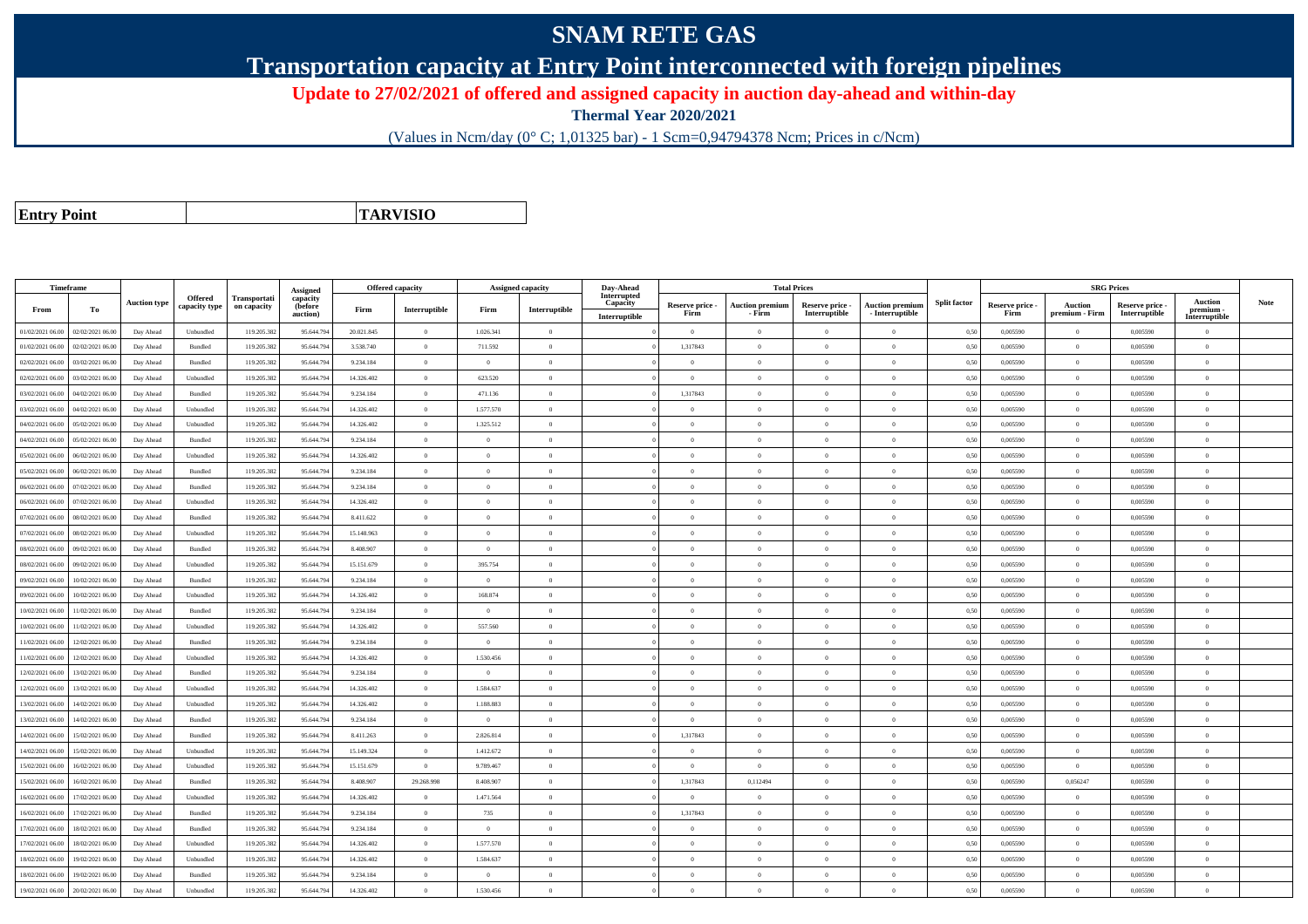| 19/02/2021 06:00 20/02/2021 06:00    | Day Ahead  | Bundled   | 119.205.382 | 95.644.79  | 9.234.184  | $\Omega$       | $\overline{0}$ |                | $\Omega$       | $\theta$       | $\Omega$       | $\theta$       | 0,50 | 0,005590 | $\theta$       | 0,005590       | $\theta$       |  |
|--------------------------------------|------------|-----------|-------------|------------|------------|----------------|----------------|----------------|----------------|----------------|----------------|----------------|------|----------|----------------|----------------|----------------|--|
| 20/02/2021 06:00<br>21/02/2021 06:00 | Day Ahead  | Bundled   | 119.205.382 | 95.644.79  | 8.408.907  | $\overline{0}$ | $\overline{0}$ | $\overline{0}$ | $\overline{0}$ | $\theta$       | $\overline{0}$ | $\bf{0}$       | 0,50 | 0,005590 | $\theta$       | 0,005590       | $\overline{0}$ |  |
| 20/02/2021 06:00<br>21/02/2021 06:00 | Day Ahead  | Unbundled | 119.205.382 | 95.644.794 | 15.151.679 | $\overline{0}$ | 329.795        | $\overline{0}$ | $\overline{0}$ | $\overline{0}$ | $\bf{0}$       | $\bf{0}$       | 0,50 | 0,005590 | $\overline{0}$ | 0.005590       | $\overline{0}$ |  |
| 21/02/2021 06:00<br>22/02/2021 06:00 | Day Ahead  | Unbundled | 119.205.382 | 95.644.79  | 15.151.679 | $\overline{0}$ | 329.795        | $\overline{0}$ | $\overline{0}$ | $\overline{0}$ | $\overline{0}$ | $\overline{0}$ | 0.50 | 0.005590 | $\overline{0}$ | 0.005590       | $\overline{0}$ |  |
| 21/02/2021 06:00<br>22/02/2021 06:00 | Day Ahead  | Bundled   | 119.205.382 | 95.644.79  | 8.408.907  | $\overline{0}$ | $\overline{0}$ | $\overline{0}$ | $\overline{0}$ | $\theta$       | $\overline{0}$ | $\bf{0}$       | 0,50 | 0,005590 | $\theta$       | 0,005590       | $\overline{0}$ |  |
| 22/02/2021 06:00<br>23/02/2021 06:00 | Day Ahead  | Bundled   | 119.205.382 | 95.644.794 | 8.408.907  | $\overline{0}$ | $\overline{0}$ | $\overline{0}$ | $\overline{0}$ | $\overline{0}$ | $\overline{0}$ | $\bf{0}$       | 0,50 | 0,005590 | $\overline{0}$ | 0,005590       | $\bf{0}$       |  |
| 22/02/2021 06:00<br>23/02/2021 06:00 | Day Ahead  | Unbundled | 119.205.382 | 95.644.79  | 15.151.679 | $\overline{0}$ | 776.639        | $\overline{0}$ | $\overline{0}$ | $\overline{0}$ | $\overline{0}$ | $\bf{0}$       | 0.5( | 0,005590 | $\overline{0}$ | 0.005590       | $\overline{0}$ |  |
|                                      |            |           |             |            |            |                |                |                |                |                |                |                |      |          |                |                |                |  |
| 23/02/2021 06:00<br>24/02/2021 06:00 | Day Ahead  | Bundled   | 119.205.382 | 95.644.79  | 9.234.184  | $\overline{0}$ | $\overline{0}$ | $\overline{0}$ | $\overline{0}$ | $\theta$       | $\overline{0}$ | $\bf{0}$       | 0,50 | 0,005590 | $\theta$       | 0,005590       | $\overline{0}$ |  |
| 23/02/2021 06:00<br>24/02/2021 06.00 | Day Ahead  | Unbundled | 119.205.382 | 95.644.794 | 14.326.402 | $\overline{0}$ | 1.064.031      | $\overline{0}$ | $\overline{0}$ | $\overline{0}$ | $\bf{0}$       | $\bf{0}$       | 0,50 | 0,005590 | $\overline{0}$ | 0,005590       | $\overline{0}$ |  |
| 24/02/2021 06:00<br>25/02/2021 06:00 | Day Ahead  | Unbundled | 119.205.38  | 95.644.79  | 14.326.402 | $\overline{0}$ | 329.795        | $\overline{0}$ | $\overline{0}$ | $\overline{0}$ | $\overline{0}$ | $\bf{0}$       | 0.5( | 0,005590 | $\overline{0}$ | 0,005590       | $\overline{0}$ |  |
| 24/02/2021 06:00<br>25/02/2021 06:00 | Day Ahead  | Bundled   | 119.205.382 | 95.644.794 | 9.234.184  | $\overline{0}$ | $\overline{0}$ | $\overline{0}$ | $\overline{0}$ | $\theta$       | $\overline{0}$ | $\bf{0}$       | 0,50 | 0,005590 | $\,$ 0 $\,$    | 0,005590       | $\overline{0}$ |  |
| 25/02/2021 06:00<br>26/02/2021 06.00 | Day Ahead  | Unbundled | 119.205.382 | 95.644.794 | 14.194.079 | $\overline{0}$ | 329.795        | $\overline{0}$ | $\overline{0}$ | $\overline{0}$ | $\overline{0}$ | $\bf{0}$       | 0,50 | 0,005590 | $\overline{0}$ | 0,005590       | $\overline{0}$ |  |
| 25/02/2021 06:00<br>26/02/2021 06:00 | Day Ahead  | Bundled   | 119.205.382 | 95.644.79  | 9.366.507  | $\overline{0}$ | $\overline{0}$ | $\overline{0}$ | $\overline{0}$ | $\overline{0}$ | $\overline{0}$ | $\overline{0}$ | 0.5( | 0.005590 | $\theta$       | 0.005590       | $\overline{0}$ |  |
| 26/02/2021 06:00<br>27/02/2021 06:00 | Day Ahead  | Unbundled | 119.205.382 | 95.644.79  | 14.194.079 | $\overline{0}$ | $\overline{0}$ | $\overline{0}$ | $\overline{0}$ | $\theta$       | $\overline{0}$ | $\bf{0}$       | 0,50 | 0,005590 | $\theta$       | 0,005590       | $\overline{0}$ |  |
| 26/02/2021 06:00<br>27/02/2021 06.00 | Day Ahead  | Bundled   | 119.205.382 | 95.644.794 | 9.366.507  | $\overline{0}$ | $\bf{0}$       | $\overline{0}$ | $\overline{0}$ | $\overline{0}$ | $\overline{0}$ | $\bf{0}$       | 0,50 | 0,005590 | $\overline{0}$ | 0,005590       | $\bf{0}$       |  |
| 27/02/2021 06:00<br>28/02/2021 06:00 | Day Ahead  | Bundled   | 119.205.382 | 95.644.79  | 9.366.507  | $\overline{0}$ | $\overline{0}$ | $\overline{0}$ | $\overline{0}$ | $\overline{0}$ | $\overline{0}$ | $\overline{0}$ | 0.5( | 0.005590 | $\overline{0}$ | 0,005590       | $\overline{0}$ |  |
| 27/02/2021 06:00<br>28/02/2021 06:00 | Day Ahead  | Unbundled | 119.205.382 | 95.644.79  | 14.194.079 | $\overline{0}$ | $\overline{0}$ | $\overline{0}$ | $\overline{0}$ | $\theta$       | $\overline{0}$ | $\bf{0}$       | 0,50 | 0,005590 | $\theta$       | 0,005590       | $\overline{0}$ |  |
| 28/02/2021 06:00<br>01/03/2021 06:00 | Day Ahead  | Unbundled | 119.205.38  | 95.644.794 | 15.017.000 | $\overline{0}$ | $\bf{0}$       | $\overline{0}$ | $\overline{0}$ | $\overline{0}$ | $\bf{0}$       | $\bf{0}$       | 0,50 | 0,005590 | $\overline{0}$ | 0.005590       | $\overline{0}$ |  |
| 28/02/2021 06:00<br>01/03/2021 06:00 | Day Ahead  | Bundled   | 119.205.38  | 95.644.79  | 8.543.586  | $\overline{0}$ | $\overline{0}$ | $\overline{0}$ | $\overline{0}$ | $\overline{0}$ | $\overline{0}$ | $\bf{0}$       | 0.5( | 0,005590 | $\overline{0}$ | 0,005590       | $\overline{0}$ |  |
| 01/02/2021 06:00<br>02/02/2021 06:00 | Within Day | Unbundled | 119.205.382 | 97.382.728 | 18.995.503 | $\overline{0}$ | $\overline{0}$ | $\overline{0}$ | $\overline{0}$ | $\theta$       | $\overline{0}$ | $\bf{0}$       | 0,50 | 0,558954 | $\theta$       | $\theta$       | $\overline{0}$ |  |
|                                      |            |           |             |            |            |                |                |                |                |                |                |                |      |          |                |                |                |  |
| 01/02/2021 06:00<br>02/02/2021 06:00 | Within Day | Bundled   | 119.205.382 | 97.382.728 | 2.827.149  | $\overline{0}$ | $\bf{0}$       | $\overline{0}$ | $\overline{0}$ | $\overline{0}$ | $\overline{0}$ | $\bf{0}$       | 0,50 | 0,558954 | $\bf{0}$       | $\overline{0}$ | $\overline{0}$ |  |
| 01/02/2021 07:00<br>02/02/2021 06:00 | Within Day | Unbundled | 119.205.382 | 97.382.728 | 18.204.024 | $\overline{0}$ | $\overline{0}$ | $\overline{0}$ | $\overline{0}$ | $\overline{0}$ | $\overline{0}$ | $\overline{0}$ | 0.50 | 0.558954 | $\theta$       | $\overline{0}$ | $\overline{0}$ |  |
| 01/02/2021 07:00<br>02/02/2021 06:00 | Within Day | Bundled   | 119.205.382 | 97.382.728 | 2.709.351  | $\overline{0}$ | $\theta$       | $\overline{0}$ | $\overline{0}$ | $\theta$       | $\overline{0}$ | $\bf{0}$       | 0,50 | 0,558954 | $\theta$       | $\theta$       | $\overline{0}$ |  |
| 01/02/2021 08:00<br>02/02/2021 06:00 | Within Day | Bundled   | 119.205.382 | 97.382.728 | 2.591.552  | $\overline{0}$ | $\bf{0}$       | $\overline{0}$ | $\overline{0}$ | $\overline{0}$ | $\overline{0}$ | $\bf{0}$       | 0,50 | 0,558954 | $\bf{0}$       | $\overline{0}$ | $\bf{0}$       |  |
| 01/02/2021 08:00<br>02/02/2021 06:00 | Within Day | Unbundled | 119.205.382 | 97.382.728 | 17.412.544 | $\overline{0}$ | $\overline{0}$ | $\overline{0}$ | $\overline{0}$ | $\overline{0}$ | $\overline{0}$ | $\overline{0}$ | 0.5( | 0.558954 | $\theta$       | $\theta$       | $\overline{0}$ |  |
| 01/02/2021 09:00<br>02/02/2021 06:00 | Within Day | Unbundled | 119.205.382 | 97.382.728 | 16.621.066 | $\overline{0}$ | $\overline{0}$ | $\overline{0}$ | $\overline{0}$ | $\theta$       | $\overline{0}$ | $\bf{0}$       | 0,50 | 0,558954 | $\theta$       | $\theta$       | $\overline{0}$ |  |
| 01/02/2021 09:00<br>02/02/2021 06:00 | Within Day | Bundled   | 119.205.38  | 97.382.728 | 2.473.755  | $\overline{0}$ | $\bf{0}$       | $\overline{0}$ | $\overline{0}$ | $\overline{0}$ | $\bf{0}$       | $\bf{0}$       | 0,50 | 0,558954 | $\bf{0}$       | $\bf{0}$       | $\overline{0}$ |  |
| 01/02/2021 10:00<br>02/02/2021 06:00 | Within Day | Unbundled | 119.205.38  | 97.382.728 | 15.829.586 | $\overline{0}$ | $\overline{0}$ | $\overline{0}$ | $\overline{0}$ | $\overline{0}$ | $\overline{0}$ | $\overline{0}$ | 0.5( | 0.558954 | $\theta$       | $\theta$       | $\overline{0}$ |  |
| 01/02/2021 10:00<br>02/02/2021 06:00 | Within Day | Bundled   | 119.205.382 | 97.382.728 | 2.355.957  | $\bf{0}$       | $\overline{0}$ | $\overline{0}$ | $\overline{0}$ | $\theta$       | $\overline{0}$ | $\bf{0}$       | 0,50 | 0,558954 | $\theta$       | $\theta$       | $\overline{0}$ |  |
| 01/02/2021 11:00<br>02/02/2021 06:00 | Within Day | Unbundled | 119.205.38  | 97.382.728 | 15.038.107 | $\overline{0}$ | $\bf{0}$       | $\overline{0}$ | $\overline{0}$ | $\overline{0}$ | $\overline{0}$ | $\bf{0}$       | 0,50 | 0,558954 | $\bf{0}$       | $\overline{0}$ | $\overline{0}$ |  |
| 01/02/2021 11:00<br>02/02/2021 06.00 | Within Day | Bundled   | 119.205.38  | 97.382.728 | 2.238.159  | $\overline{0}$ | $\overline{0}$ | $\Omega$       | $\Omega$       | $\theta$       | $\theta$       | $\overline{0}$ | 0.50 | 0,558954 | $\,$ 0 $\,$    | $\overline{0}$ | $\theta$       |  |
| 01/02/2021 12:00<br>02/02/2021 06:00 | Within Day | Unbundled | 119.205.382 | 97.382.728 | 14.246.628 | $\overline{0}$ | $\overline{0}$ | $\overline{0}$ | $\overline{0}$ | $\theta$       | $\overline{0}$ | $\bf{0}$       | 0,50 | 0,558954 | $\theta$       | $\theta$       | $\overline{0}$ |  |
| 01/02/2021 12:00<br>02/02/2021 06:00 | Within Day | Bundled   | 119.205.382 | 97.382.728 | 2.120.361  | $\overline{0}$ | $\bf{0}$       | $\overline{0}$ | $\overline{0}$ | $\overline{0}$ | $\overline{0}$ | $\bf{0}$       | 0,50 | 0,558954 | $\bf{0}$       | $\overline{0}$ | $\bf{0}$       |  |
| 01/02/2021 13:00<br>02/02/2021 06.00 | Within Day | Bundled   | 119.205.382 | 97.382.728 | 2.002.564  | $\overline{0}$ | $\overline{0}$ | $\Omega$       | $\Omega$       | $\overline{0}$ | $\theta$       | $\overline{0}$ | 0.50 | 0.558954 | $\theta$       | $\theta$       | $\theta$       |  |
| 01/02/2021 13:00<br>02/02/2021 06:00 | Within Day | Unbundled | 119.205.382 | 97.382.728 | 13.455.148 | $\bf{0}$       | $\overline{0}$ | $\overline{0}$ | $\overline{0}$ | $\theta$       | $\overline{0}$ | $\bf{0}$       | 0,50 | 0,558954 | $\theta$       | $\theta$       | $\overline{0}$ |  |
|                                      |            |           |             |            |            |                |                |                |                |                |                |                |      |          |                |                |                |  |
| 01/02/2021 14:00<br>02/02/2021 06:00 | Within Day | Bundled   | 119.205.38  | 97.382.728 | 1.884.766  | $\overline{0}$ | $\bf{0}$       | $\overline{0}$ | $\overline{0}$ | $\overline{0}$ | $\bf{0}$       | $\bf{0}$       | 0,50 | 0,558954 | $\bf{0}$       | $\overline{0}$ | $\overline{0}$ |  |
| 01/02/2021 14:00<br>02/02/2021 06.00 | Within Day | Unbundled | 119.205.382 | 97.382.72  | 12.663.669 | $\overline{0}$ | $\overline{0}$ | $\Omega$       | $\Omega$       | $\Omega$       | $\theta$       | $\overline{0}$ | 0.50 | 0.558954 | $\,$ 0 $\,$    | $\theta$       | $\theta$       |  |
| 01/02/2021 15:00<br>02/02/2021 06:00 | Within Day | Bundled   | 119.205.382 | 97.382.728 | 1.766.968  | $\bf{0}$       | $\overline{0}$ | $\overline{0}$ | $\overline{0}$ | $\theta$       | $\overline{0}$ | $\bf{0}$       | 0,50 | 0,558954 | $\theta$       | $\theta$       | $\overline{0}$ |  |
| 01/02/2021 15:00<br>02/02/2021 06:00 | Within Day | Unbundled | 119.205.382 | 97.382.728 | 11.872.189 | $\overline{0}$ | $\bf{0}$       | $\overline{0}$ | $\overline{0}$ | $\overline{0}$ | $\overline{0}$ | $\bf{0}$       | 0,50 | 0,558954 | $\bf{0}$       | $\overline{0}$ | $\overline{0}$ |  |
| 01/02/2021 16:00<br>02/02/2021 06.00 | Within Day | Bundled   | 119.205.382 | 97.382.728 | 1.649.170  | $\overline{0}$ | $\overline{0}$ | $\overline{0}$ | $\Omega$       | $\theta$       | $\theta$       | $\overline{0}$ | 0.50 | 0,558954 | $\,$ 0 $\,$    | $\theta$       | $\theta$       |  |
| 01/02/2021 16:00<br>02/02/2021 06:00 | Within Day | Unbundled | 119.205.38  | 97.382.728 | 11.080.710 | $\bf{0}$       | $\overline{0}$ | $\overline{0}$ | $\overline{0}$ | $\theta$       | $\overline{0}$ | $\bf{0}$       | 0,50 | 0,558954 | $\theta$       | $\theta$       | $\overline{0}$ |  |
| 01/02/2021 17:00<br>02/02/2021 06:00 | Within Day | Unbundled | 119.205.382 | 97.382.728 | 10.289.230 | $\overline{0}$ | 370.038        | $\overline{0}$ | $\overline{0}$ | $\bf{0}$       | $\overline{0}$ | $\bf{0}$       | 0,50 | 0,558954 | $\bf{0}$       | $\overline{0}$ | $\bf{0}$       |  |
| 01/02/2021 17:00<br>02/02/2021 06.00 | Within Day | Bundled   | 119.205.38  | 97.382.72  | 1.531.371  | $\overline{0}$ | $\Omega$       | $\Omega$       | $\Omega$       | $\Omega$       | $\theta$       | $\overline{0}$ | 0.50 | 0.558954 | $\theta$       | $\overline{0}$ | $\theta$       |  |
| 01/02/2021 18:00<br>02/02/2021 06:00 | Within Day | Unbundled | 119.205.382 | 97.752.765 | 9.156.178  | $\overline{0}$ | $\bf{0}$       | $\overline{0}$ | $\overline{0}$ | $\bf{0}$       | $\overline{0}$ | $\bf{0}$       | 0,50 | 0,558954 | $\bf{0}$       | $\,$ 0 $\,$    | $\overline{0}$ |  |
| 01/02/2021 18:00 02/02/2021 06:00    | Within Day | Bundled   | 119.205.382 | 97.752.765 | 1.413.574  | $\bf{0}$       |                |                |                |                |                |                | 0,50 | 0,558954 | $\bf{0}$       | $\bf{0}$       |                |  |
| 01/02/2021 19:00 02/02/2021 06:00    | Within Day | Bundled   | 119.205.382 | 97.752.765 | 1.295.776  | $\Omega$       | $\overline{0}$ | $\Omega$       | $\Omega$       | $\Omega$       | $\theta$       | $\overline{0}$ | 0.50 | 0.558954 | $\theta$       | $\Omega$       | $\theta$       |  |
| 01/02/2021 19:00<br>02/02/2021 06:00 | Within Day | Unbundled | 119.205.382 | 97.752.765 | 8.393.163  | $\overline{0}$ | $\overline{0}$ | $\overline{0}$ | $\overline{0}$ | $\,$ 0 $\,$    | $\overline{0}$ | $\,$ 0 $\,$    | 0,50 | 0,558954 | $\,$ 0 $\,$    | $\theta$       | $\bf{0}$       |  |
| 01/02/2021 20:00 02/02/2021 06:00    | Within Day | Unbundled | 119.205.382 | 97.752.765 | 7.630.149  | $\overline{0}$ | $\overline{0}$ | $\overline{0}$ | $\overline{0}$ | $\overline{0}$ | $\overline{0}$ | $\bf{0}$       | 0,50 | 0,558954 | $\overline{0}$ | $\bf{0}$       | $\overline{0}$ |  |
| 02/02/2021 06:00<br>01/02/2021 20:00 | Within Day | Bundled   | 119.205.382 | 97.752.765 | 1.177.978  | $\overline{0}$ | $\overline{0}$ | $\overline{0}$ | $\overline{0}$ | $\overline{0}$ | $\overline{0}$ | $\bf{0}$       | 0.50 | 0,558954 | $\bf{0}$       | $\theta$       | $\overline{0}$ |  |
| 01/02/2021 21:00<br>02/02/2021 06:00 | Within Day | Unbundled | 119.205.382 | 97.752.765 | 6.867.133  | $\overline{0}$ | $\overline{0}$ | $\overline{0}$ | $\overline{0}$ | $\overline{0}$ | $\overline{0}$ | $\bf{0}$       | 0,50 | 0,558955 | $\,$ 0 $\,$    | $\theta$       | $\overline{0}$ |  |
|                                      |            |           |             |            |            |                |                |                |                |                |                |                |      |          |                |                |                |  |
| 01/02/2021 21:00 02/02/2021 06:00    | Within Day | Bundled   | 119.205.382 | 97.752.765 | 1.060.180  | $\overline{0}$ | $\overline{0}$ | $\overline{0}$ | $\overline{0}$ | $\overline{0}$ | $\overline{0}$ | $\bf{0}$       | 0,50 | 0,558955 | $\overline{0}$ | $\overline{0}$ | $\overline{0}$ |  |
| 01/02/2021 22:00<br>02/02/2021 06:00 | Within Day | Unbundled | 119.205.382 | 97.752.765 | 6.104.118  | $\overline{0}$ | $\overline{0}$ | $\overline{0}$ | $\overline{0}$ | $\overline{0}$ | $\overline{0}$ | $\bf{0}$       | 0.50 | 0.558954 | $\overline{0}$ | $\theta$       | $\overline{0}$ |  |
| 01/02/2021 22:00<br>02/02/2021 06:00 | Within Day | Bundled   | 119.205.382 | 97.752.765 | 942.383    | $\overline{0}$ | $\bf{0}$       | $\overline{0}$ | $\overline{0}$ | $\overline{0}$ | $\overline{0}$ | $\bf{0}$       | 0,50 | 0,558954 | $\,$ 0 $\,$    | $\theta$       | $\overline{0}$ |  |
| 02/02/2021 06:00<br>01/02/2021 23:00 | Within Day | Unbundled | 119.205.382 | 97.752.765 | 5.341.104  | $\overline{0}$ | $\bf{0}$       | $\overline{0}$ | $\overline{0}$ | $\overline{0}$ | $\overline{0}$ | $\bf{0}$       | 0,50 | 0,558954 | $\bf{0}$       | $\overline{0}$ | $\bf{0}$       |  |
| 01/02/2021 23:00<br>02/02/2021 06:00 | Within Day | Bundled   | 119.205.382 | 97.752.765 | 824.585    | $\overline{0}$ | $\overline{0}$ | $\overline{0}$ | $\overline{0}$ | $\overline{0}$ | $\overline{0}$ | $\bf{0}$       | 0.50 | 0.558954 | $\overline{0}$ | $\theta$       | $\overline{0}$ |  |
| 02/02/2021 00:00<br>02/02/2021 06:00 | Within Day | Unbundled | 119.205.382 | 97.752.765 | 4.578.089  | $\overline{0}$ | $\bf{0}$       | $\overline{0}$ | $\overline{0}$ | $\bf{0}$       | $\bf{0}$       | $\bf{0}$       | 0,50 | 0,558954 | $\,$ 0 $\,$    | $\,$ 0 $\,$    | $\bf{0}$       |  |
| 02/02/2021 00:00 02/02/2021 06:00    | Within Day | Bundled   | 119.205.382 | 97.752.765 | 706.787    | $\overline{0}$ | $\bf{0}$       | $\overline{0}$ | $\overline{0}$ | $\overline{0}$ | $\overline{0}$ | $\bf{0}$       | 0,50 | 0,558954 | $\overline{0}$ | $\bf{0}$       | $\overline{0}$ |  |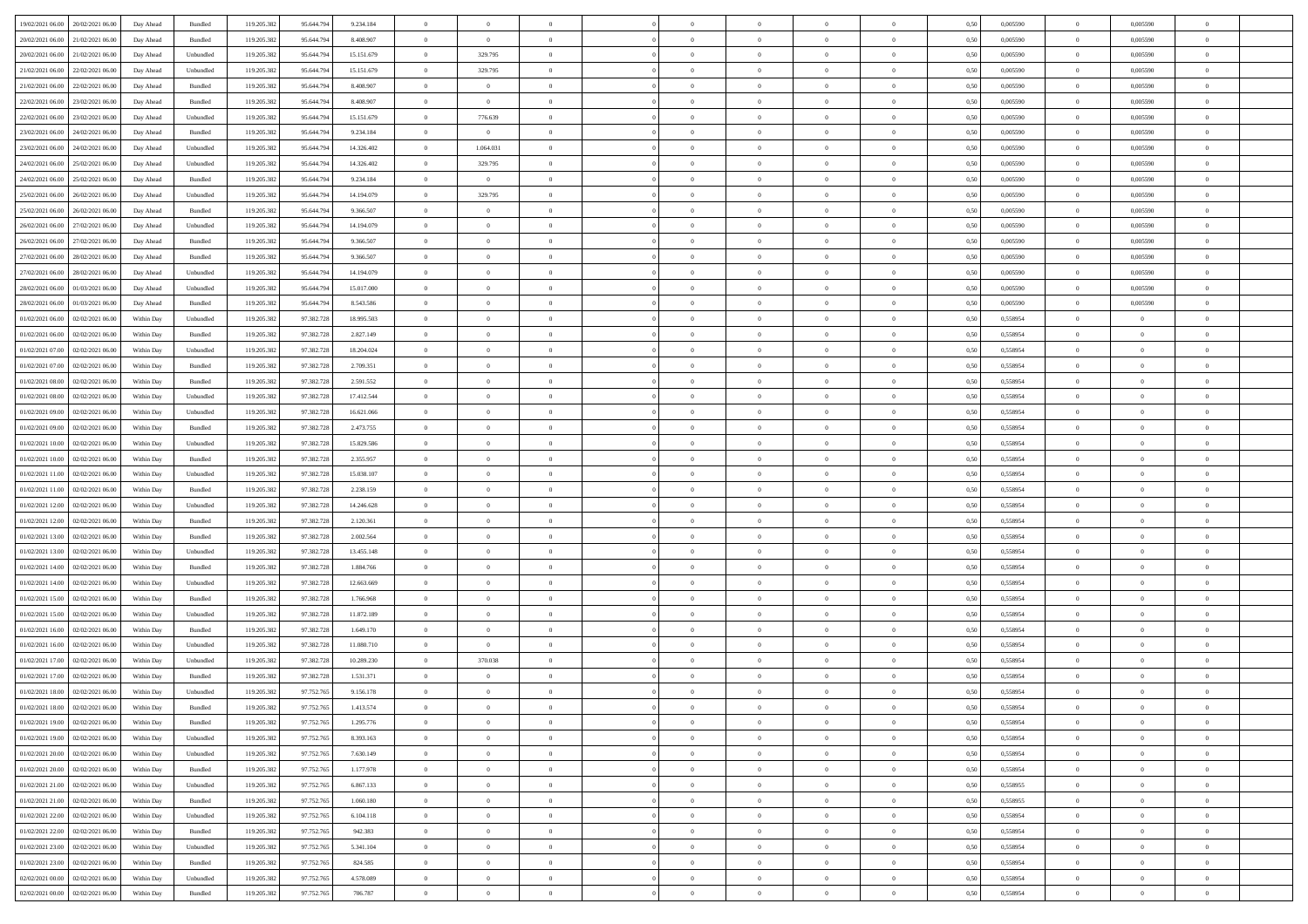| 02/02/2021 01:00 02/02/2021 06:00     | Within Day | Bundled                     | 119.205.382 | 97.752.765 | 588.989    | $\overline{0}$                   | $\overline{0}$ |                | $\overline{0}$ | $\theta$       |                | $\theta$       | 0,50 | 0,558954 | $\theta$                   | $\theta$                      | $\overline{0}$          |  |
|---------------------------------------|------------|-----------------------------|-------------|------------|------------|----------------------------------|----------------|----------------|----------------|----------------|----------------|----------------|------|----------|----------------------------|-------------------------------|-------------------------|--|
| 02/02/2021 01:00<br>02/02/2021 06:00  | Within Day | Unbundled                   | 119.205.38  | 97.752.76  | 3.815.074  | $\bf{0}$                         | $\bf{0}$       | $\bf{0}$       | $\overline{0}$ | $\overline{0}$ | $\overline{0}$ | $\bf{0}$       | 0,50 | 0,558954 | $\,$ 0 $\,$                | $\bf{0}$                      | $\overline{0}$          |  |
| 02/02/2021 02:00<br>02/02/2021 06:00  | Within Day | Unbundled                   | 119.205.382 | 97.752.765 | 3.052.059  | $\overline{0}$                   | $\bf{0}$       | $\overline{0}$ | $\bf{0}$       | $\bf{0}$       | $\overline{0}$ | $\bf{0}$       | 0.50 | 0.558955 | $\bf{0}$                   | $\overline{0}$                | $\overline{0}$          |  |
| 02/02/2021 02:00<br>02/02/2021 06:00  |            |                             | 119.205.382 |            |            | $\overline{0}$                   | $\overline{0}$ | $\overline{0}$ | $\theta$       | $\theta$       | $\overline{0}$ |                |      |          | $\theta$                   | $\theta$                      | $\overline{0}$          |  |
|                                       | Within Day | Bundled                     |             | 97.752.765 | 471.191    |                                  |                |                |                |                |                | $\bf{0}$       | 0,50 | 0,558955 |                            |                               |                         |  |
| 02/02/2021 03:00<br>02/02/2021 06.00  | Within Day | Unbundled                   | 119.205.38  | 97.752.76  | 2.289.044  | $\bf{0}$                         | $\overline{0}$ | $\bf{0}$       | $\overline{0}$ | $\theta$       | $\overline{0}$ | $\bf{0}$       | 0,50 | 0,558956 | $\,$ 0 $\,$                | $\bf{0}$                      | $\overline{0}$          |  |
| 02/02/2021 03:00<br>02/02/2021 06:00  | Within Day | Bundled                     | 119,205.38  | 97.752.765 | 353.393    | $\overline{0}$                   | $\overline{0}$ | $\overline{0}$ | $\bf{0}$       | $\overline{0}$ | $\theta$       | $\bf{0}$       | 0.50 | 0.558956 | $\,$ 0 $\,$                | $\theta$                      | $\overline{0}$          |  |
| 02/02/2021 04:00<br>02/02/2021 06:00  | Within Day | Unbundled                   | 119.205.382 | 97.752.765 | 1.526.029  | $\overline{0}$                   | $\overline{0}$ | $\overline{0}$ | $\overline{0}$ | $\overline{0}$ | $\overline{0}$ | $\bf{0}$       | 0,50 | 0,558952 | $\theta$                   | $\theta$                      | $\overline{0}$          |  |
|                                       |            |                             |             |            |            |                                  |                |                |                |                |                |                |      |          |                            |                               |                         |  |
| 02/02/2021 04:00<br>02/02/2021 06.00  | Within Day | Bundled                     | 119.205.38  | 97.752.76  | 235.595    | $\bf{0}$                         | $\bf{0}$       | $\bf{0}$       | $\overline{0}$ | $\overline{0}$ | $\overline{0}$ | $\bf{0}$       | 0,50 | 0,558952 | $\,$ 0 $\,$                | $\bf{0}$                      | $\overline{0}$          |  |
| 02/02/2021 05:00<br>02/02/2021 06:00  | Within Day | Bundled                     | 119,205.38  | 97.752.765 | 117.797    | $\overline{0}$                   | $\bf{0}$       | $\overline{0}$ | $\bf{0}$       | $\overline{0}$ | $\overline{0}$ | $\bf{0}$       | 0.50 | 0.558952 | $\bf{0}$                   | $\overline{0}$                | $\overline{0}$          |  |
| 02/02/2021 05:00<br>02/02/2021 06:00  | Within Day | Unbundled                   | 119.205.382 | 97.752.765 | 763.015    | $\overline{0}$                   | $\bf{0}$       | $\overline{0}$ | $\overline{0}$ | $\overline{0}$ | $\overline{0}$ | $\bf{0}$       | 0,50 | 0,558952 | $\,$ 0 $\,$                | $\bf{0}$                      | $\overline{0}$          |  |
| 02/02/2021 06:00<br>03/02/2021 06.00  | Within Day | Unbundled                   | 119.205.38  | 96.268.31  | 13.702.882 | $\bf{0}$                         | $\overline{0}$ | $\bf{0}$       | $\bf{0}$       | $\bf{0}$       | $\overline{0}$ | $\bf{0}$       | 0,50 | 0,558954 | $\,$ 0 $\,$                | $\bf{0}$                      | $\overline{0}$          |  |
|                                       |            |                             |             |            |            |                                  |                |                |                |                |                |                |      |          |                            |                               |                         |  |
| 02/02/2021 06:00<br>03/02/2021 06:00  | Within Day | Bundled                     | 119.205.382 | 96.268.31: | 9.234.183  | $\overline{0}$                   | $\bf{0}$       | $\overline{0}$ | $\overline{0}$ | $\bf{0}$       | $\overline{0}$ | $\bf{0}$       | 0.50 | 0.558954 | $\bf{0}$                   | $\overline{0}$                | $\bf{0}$                |  |
| 02/02/2021 07:00<br>03/02/2021 06:00  | Within Day | Unbundled                   | 119.205.38  | 96.268.315 | 13.131.929 | $\overline{0}$                   | $\overline{0}$ | $\overline{0}$ | $\theta$       | $\theta$       | $\overline{0}$ | $\bf{0}$       | 0,50 | 0,558954 | $\,$ 0 $\,$                | $\theta$                      | $\overline{0}$          |  |
| 02/02/2021 07:00<br>03/02/2021 06.00  | Within Day | Bundled                     | 119.205.38  | 96.268.31  | 8.849.425  | $\bf{0}$                         | $\overline{0}$ | $\bf{0}$       | $\overline{0}$ | $\theta$       | $\overline{0}$ | $\bf{0}$       | 0,50 | 0,558954 | $\,$ 0 $\,$                | $\bf{0}$                      | $\overline{0}$          |  |
|                                       |            |                             |             |            |            |                                  |                |                |                |                |                |                |      |          |                            |                               |                         |  |
| 02/02/2021 08:00<br>03/02/2021 06:00  | Within Day | Unbundled                   | 119,205.38  | 96.268.31: | 12.560.975 | $\overline{0}$                   | $\overline{0}$ | $\overline{0}$ | $\bf{0}$       | $\overline{0}$ | $\theta$       | $\bf{0}$       | 0.50 | 0.558954 | $\,$ 0 $\,$                | $\theta$                      | $\overline{0}$          |  |
| 02/02/2021 08:00<br>03/02/2021 06:00  | Within Day | Bundled                     | 119.205.382 | 96.268.315 | 8.464.668  | $\overline{0}$                   | $\overline{0}$ | $\overline{0}$ | $\overline{0}$ | $\overline{0}$ | $\overline{0}$ | $\bf{0}$       | 0,50 | 0,558954 | $\theta$                   | $\theta$                      | $\overline{0}$          |  |
| 02/02/2021 09:00<br>03/02/2021 06.00  | Within Day | Unbundled                   | 119.205.38  | 96.268.31  | 11.990.021 | $\bf{0}$                         | $\overline{0}$ | $\bf{0}$       | $\overline{0}$ | $\bf{0}$       | $\overline{0}$ | $\bf{0}$       | 0,50 | 0,558954 | $\,$ 0 $\,$                | $\bf{0}$                      | $\overline{0}$          |  |
| 02/02/2021 09:00<br>03/02/2021 06:00  | Within Day | Bundled                     | 119,205.38  | 96.268.31: | 8.079.910  | $\overline{0}$                   | $\bf{0}$       | $\overline{0}$ | $\bf{0}$       | $\overline{0}$ | $\overline{0}$ | $\bf{0}$       | 0.50 | 0.558954 | $\bf{0}$                   | $\overline{0}$                | $\overline{0}$          |  |
|                                       |            |                             |             |            |            | $\overline{0}$                   |                | $\overline{0}$ | $\overline{0}$ | $\overline{0}$ | $\overline{0}$ |                |      |          | $\,$ 0 $\,$                |                               |                         |  |
| 02/02/2021 10:00<br>03/02/2021 06:00  | Within Day | Unbundled                   | 119.205.382 | 96.268.315 | 11.419.069 |                                  | $\bf{0}$       |                |                |                |                | $\bf{0}$       | 0,50 | 0,558954 |                            | $\bf{0}$                      | $\overline{0}$          |  |
| 02/02/2021 10:00<br>03/02/2021 06.00  | Within Day | Bundled                     | 119.205.38  | 96.268.31  | 7.695.153  | $\bf{0}$                         | $\bf{0}$       | $\bf{0}$       | $\bf{0}$       | $\overline{0}$ | $\overline{0}$ | $\bf{0}$       | 0,50 | 0,558954 | $\,$ 0 $\,$                | $\bf{0}$                      | $\overline{0}$          |  |
| 02/02/2021 11:00<br>03/02/2021 06:00  | Within Day | Unbundled                   | 119.205.382 | 96.268.315 | 10.848.115 | $\overline{0}$                   | $\bf{0}$       | $\overline{0}$ | $\overline{0}$ | $\bf{0}$       | $\overline{0}$ | $\bf{0}$       | 0.50 | 0.558954 | $\bf{0}$                   | $\overline{0}$                | $\overline{0}$          |  |
| 02/02/2021 11:00<br>03/02/2021 06:00  | Within Day | Bundled                     | 119.205.382 | 96.268.315 | 7.310.395  | $\overline{0}$                   | $\overline{0}$ | $\overline{0}$ | $\theta$       | $\theta$       | $\overline{0}$ | $\bf{0}$       | 0,50 | 0,558954 | $\theta$                   | $\theta$                      | $\overline{0}$          |  |
|                                       |            |                             |             |            |            |                                  | $\overline{0}$ |                |                | $\,$ 0 $\,$    | $\overline{0}$ |                |      |          | $\,$ 0 $\,$                | $\bf{0}$                      | $\overline{0}$          |  |
| 02/02/2021 12:00<br>03/02/2021 06.00  | Within Day | Unbundled                   | 119.205.38  | 96.268.31  | 10.277.161 | $\bf{0}$                         |                | $\bf{0}$       | $\bf{0}$       |                |                | $\bf{0}$       | 0,50 | 0,558954 |                            |                               |                         |  |
| 02/02/2021 12:00<br>03/02/2021 06:00  | Within Day | Bundled                     | 119,205.38  | 96.268.31: | 6.925.636  | $\overline{0}$                   | $\overline{0}$ | $\overline{0}$ | $\bf{0}$       | $\overline{0}$ | $\theta$       | $\bf{0}$       | 0.50 | 0.558954 | $\,$ 0 $\,$                | $\theta$                      | $\overline{0}$          |  |
| 02/02/2021 13:00<br>03/02/2021 06:00  | Within Day | Unbundled                   | 119.205.382 | 96.268.315 | 9.706.207  | $\overline{0}$                   | $\overline{0}$ | $\overline{0}$ | $\overline{0}$ | $\overline{0}$ | $\overline{0}$ | $\bf{0}$       | 0,50 | 0,558954 | $\theta$                   | $\theta$                      | $\overline{0}$          |  |
| 02/02/2021 13:00<br>03/02/2021 06.00  | Within Day | Bundled                     | 119.205.38  | 96.268.31  | 6.540.879  | $\bf{0}$                         | $\overline{0}$ | $\bf{0}$       | $\overline{0}$ | $\bf{0}$       | $\overline{0}$ | $\bf{0}$       | 0,50 | 0,558954 | $\,$ 0 $\,$                | $\bf{0}$                      | $\overline{0}$          |  |
| 02/02/2021 14:00<br>03/02/2021 06:00  |            | Unbundled                   | 119,205.38  | 96.268.31: | 9.135.255  |                                  | $\bf{0}$       | $\overline{0}$ |                | $\overline{0}$ | $\overline{0}$ |                | 0.50 | 0.558954 | $\bf{0}$                   | $\overline{0}$                | $\overline{0}$          |  |
|                                       | Within Day |                             |             |            |            | $\overline{0}$                   |                |                | $\bf{0}$       |                |                | $\bf{0}$       |      |          |                            |                               |                         |  |
| 02/02/2021 14:00<br>03/02/2021 06:00  | Within Day | Bundled                     | 119.205.382 | 96.268.315 | 6.156.121  | $\overline{0}$                   | $\bf{0}$       | $\overline{0}$ | $\overline{0}$ | $\overline{0}$ | $\overline{0}$ | $\bf{0}$       | 0,50 | 0,558954 | $\theta$                   | $\theta$                      | $\overline{0}$          |  |
| 02/02/2021 15:00<br>03/02/2021 06.00  | Within Day | Bundled                     | 119.205.38  | 96.268.31  | 5.771.364  | $\bf{0}$                         | 1.354.515      | $\bf{0}$       | 1,570841       | $\overline{0}$ | $\overline{0}$ | $\bf{0}$       | 0,50 | 0,558954 | $\,$ 0 $\,$                | $\bf{0}$                      | $\overline{0}$          |  |
| 02/02/2021 15:00<br>03/02/2021 06:00  | Within Day | Unbundled                   | 119.205.382 | 96.268.31: | 8.564.301  | $\overline{0}$                   | 33.863         | $\overline{0}$ | $\overline{0}$ | $\bf{0}$       | $\overline{0}$ | $\bf{0}$       | 0.50 | 0.558954 | $\bf{0}$                   | $\overline{0}$                | $\bf{0}$                |  |
| 02/02/2021 16:00<br>03/02/2021 06:00  | Within Day | Unbundled                   | 119.205.382 | 97.656.692 | 7.961.742  | $\overline{0}$                   | $\overline{0}$ | $\overline{0}$ | $\overline{0}$ | $\overline{0}$ | $\overline{0}$ | $\bf{0}$       | 0.50 | 0.558954 | $\theta$                   | $\theta$                      | $\overline{0}$          |  |
|                                       |            |                             |             |            |            |                                  |                |                |                |                |                |                |      |          |                            |                               |                         |  |
| 02/02/2021 16:00<br>03/02/2021 06.00  | Within Day | Bundled                     | 119.205.38  | 97.656.692 | 4.122.392  | $\bf{0}$                         | 234.979        | $\bf{0}$       | 1,570782       | $\overline{0}$ | $\overline{0}$ | $\bf{0}$       | 0,50 | 0,558954 | $\,$ 0 $\,$                | $\bf{0}$                      | $\overline{0}$          |  |
| 02/02/2021 17:00<br>03/02/2021 06:00  | Within Day | Unbundled                   | 119,205.38  | 97.891.671 | 7.393.046  | $\overline{0}$                   | $\overline{0}$ | $\overline{0}$ | $\bf{0}$       | $\overline{0}$ | $\Omega$       | $\bf{0}$       | 0.50 | 0.558954 | $\,$ 0 $\,$                | $\bf{0}$                      | $\overline{0}$          |  |
| 02/02/2021 17:00<br>03/02/2021 06:00  | Within Dav | Bundled                     | 119.205.382 | 97.891.671 | 3.609.740  | $\overline{0}$                   | 1.020.794      | $\overline{0}$ | 1,570793       | $\overline{0}$ | $\overline{0}$ | $\bf{0}$       | 0.5( | 0,558954 | $\theta$                   | $\theta$                      | $\overline{0}$          |  |
| 02/02/2021 18:00<br>03/02/2021 06.00  | Within Day | Unbundled                   | 119.205.38  | 98.912.465 | 6.824.351  | $\bf{0}$                         | $\theta$       | $\bf{0}$       |                | $\overline{0}$ | $\overline{0}$ | $\bf{0}$       | 0,50 | 0,558954 | $\,$ 0 $\,$                | $\bf{0}$                      | $\overline{0}$          |  |
|                                       |            |                             |             |            |            |                                  |                |                |                |                |                |                |      |          |                            |                               |                         |  |
| 02/02/2021 18:00<br>03/02/2021 06:00  | Within Day | Bundled                     | 119,205.38  | 98.912.46  | 2.389.797  | $\overline{0}$                   | $\bf{0}$       | $\overline{0}$ | $\bf{0}$       | $\overline{0}$ | $\overline{0}$ | $\bf{0}$       | 0.50 | 0.558954 | $\bf{0}$                   | $\overline{0}$                | $\overline{0}$          |  |
| 02/02/2021 19:00<br>03/02/2021 06:00  | Within Day | Unbundled                   | 119.205.38  | 98.912.46  | 6.255.655  | $\overline{0}$                   | $\overline{0}$ | $\overline{0}$ | $\overline{0}$ | $\overline{0}$ | $\overline{0}$ | $\bf{0}$       | 0.50 | 0,558954 | $\theta$                   | $\theta$                      | $\overline{0}$          |  |
| 02/02/2021 19:00<br>03/02/2021 06.00  | Within Day | Bundled                     | 119.205.38  | 98.912.46  | 2.190.647  | $\bf{0}$                         | $\bf{0}$       | $\bf{0}$       | $\bf{0}$       | $\overline{0}$ | $\overline{0}$ | $\bf{0}$       | 0,50 | 0,558954 | $\,$ 0 $\,$                | $\bf{0}$                      | $\overline{0}$          |  |
| 02/02/2021 20:00<br>03/02/2021 06:00  | Within Day | Unbundled                   | 119.205.382 | 98.912.465 | 5.686.959  | $\overline{0}$                   | $\bf{0}$       | $\overline{0}$ | $\overline{0}$ | $\bf{0}$       | $\overline{0}$ | $\bf{0}$       | 0.50 | 0.558954 | $\bf{0}$                   | $\overline{0}$                | $\overline{0}$          |  |
|                                       |            |                             |             |            |            |                                  |                |                |                |                |                |                |      |          |                            |                               |                         |  |
| 02/02/2021 20:00<br>03/02/2021 06:00  | Within Day | Bundled                     | 119.205.382 | 98.912.465 | 1.991.497  | $\overline{0}$                   | $\overline{0}$ | $\overline{0}$ | $\overline{0}$ | $\overline{0}$ | $\overline{0}$ | $\bf{0}$       | 0.50 | 0,558954 | $\theta$                   | $\theta$                      | $\overline{0}$          |  |
| 02/02/2021 21:00<br>03/02/2021 06.00  | Within Day | Unbundled                   | 119.205.38  | 98.912.465 | 5.118.262  | $\bf{0}$                         | $\bf{0}$       | $\bf{0}$       | $\bf{0}$       | $\overline{0}$ | $\overline{0}$ | $\bf{0}$       | 0,50 | 0,558955 | $\,$ 0 $\,$                | $\bf{0}$                      | $\overline{0}$          |  |
| 02/02/2021 21:00<br>03/02/2021 06:00  | Within Day | Bundled                     | 119.205.382 | 98.912.46  | 1.792.348  | $\overline{0}$                   | $\overline{0}$ | $\overline{0}$ | $\bf{0}$       | $\overline{0}$ | $\Omega$       | $\bf{0}$       | 0.50 | 0.558955 | $\bf{0}$                   | $\theta$                      | $\overline{0}$          |  |
| 02/02/2021 22:00<br>03/02/2021 06:00  | Within Dav | Unbundled                   | 119.205.38  | 98.912.46  | 4.549.567  | $\overline{0}$                   | $\overline{0}$ | $\Omega$       | $\overline{0}$ | $\theta$       | $\Omega$       | $\overline{0}$ | 0.5( | 0,558954 | $\theta$                   | $\theta$                      | $\overline{0}$          |  |
|                                       |            |                             |             |            |            |                                  |                |                |                |                |                |                |      |          |                            |                               |                         |  |
| 02/02/2021 22:00<br>03/02/2021 06:00  | Within Day | Bundled                     | 119.205.382 | 98.912.465 | 1.593.198  | $\bf{0}$                         | $\bf{0}$       | $\bf{0}$       | $\bf{0}$       | $\bf{0}$       | $\overline{0}$ | $\bf{0}$       | 0,50 | 0,558954 | $\overline{0}$             | $\overline{0}$                | $\overline{0}$          |  |
| $02/02/2021$ 23.00 $03/02/2021$ 06.00 | Within Day | $\ensuremath{\mathsf{Unb}}$ | 119.205.382 | 98.912.465 | 3 980 871  | $\overline{0}$                   | $\theta$       |                | $\overline{0}$ | $\bf{0}$       |                |                | 0,50 | 0.558954 | $\theta$                   | $\overline{0}$                |                         |  |
| 02/02/2021 23:00 03/02/2021 06:00     | Within Day | Bundled                     | 119.205.382 | 98.912.465 | 1.394.048  | $\overline{0}$                   | $\overline{0}$ | $\Omega$       | $\theta$       | $\overline{0}$ | $\overline{0}$ | $\bf{0}$       | 0,50 | 0,558954 | $\theta$                   | $\theta$                      | $\overline{0}$          |  |
| 03/02/2021 00:00<br>03/02/2021 06:00  | Within Day | Unbundled                   | 119.205.38  | 98.912.465 | 3.412.175  | $\overline{0}$                   | $\bf{0}$       | $\overline{0}$ | $\overline{0}$ | $\bf{0}$       | $\overline{0}$ | $\bf{0}$       | 0,50 | 0,558954 | $\bf{0}$                   | $\overline{0}$                | $\bf{0}$                |  |
|                                       |            |                             |             |            |            |                                  |                |                |                |                |                |                |      |          |                            |                               |                         |  |
| 03/02/2021 00:00 03/02/2021 06:00     | Within Day | Bundled                     | 119.205.382 | 98.912.465 | 1.194.898  | $\overline{0}$                   | $\overline{0}$ | $\overline{0}$ | $\overline{0}$ | $\mathbf{0}$   | $\overline{0}$ | $\,$ 0 $\,$    | 0.50 | 0.558954 | $\overline{0}$             | $\bf{0}$                      | $\bf{0}$                |  |
| 03/02/2021 01:00 03/02/2021 06:00     | Within Day | Bundled                     | 119.205.382 | 98.912.465 | 995.748    | $\overline{0}$                   | $\overline{0}$ | $\overline{0}$ | $\overline{0}$ | $\overline{0}$ | $\overline{0}$ | $\bf{0}$       | 0,50 | 0,558954 | $\overline{0}$             | $\theta$                      | $\overline{0}$          |  |
| 03/02/2021 01:00<br>03/02/2021 06:00  | Within Day | Unbundled                   | 119.205.382 | 98.912.465 | 2.843.479  | $\overline{0}$                   | 157.045        | $\overline{0}$ | $\overline{0}$ | $\bf{0}$       | $\overline{0}$ | $\bf{0}$       | 0,50 | 0,558954 | $\bf{0}$                   | $\overline{0}$                | $\overline{0}$          |  |
| 03/02/2021 02:00 03/02/2021 06:00     | Within Day | Unbundled                   | 119.205.382 | 99,069.510 | 2.149.146  | $\overline{0}$                   | $\bf{0}$       | $\overline{0}$ | $\overline{0}$ | $\bf{0}$       | $\overline{0}$ | $\bf{0}$       | 0.50 | 0.558955 | $\,$ 0 $\,$                | $\overline{0}$                | $\,$ 0                  |  |
|                                       |            |                             |             |            |            |                                  |                |                |                |                |                |                |      |          |                            |                               |                         |  |
| 03/02/2021 02:00<br>03/02/2021 06:00  | Within Dav | Bundled                     | 119.205.382 | 99.069.510 | 796,599    | $\overline{0}$                   | $\overline{0}$ | $\overline{0}$ | $\overline{0}$ | $\overline{0}$ | $\overline{0}$ | $\bf{0}$       | 0.50 | 0,558955 | $\overline{0}$             | $\theta$                      | $\overline{0}$          |  |
| 03/02/2021 06:00<br>03/02/2021 03:00  | Within Day | Unbundled                   | 119.205.38  | 99.069.510 | 1.611.860  | $\overline{0}$                   | $\overline{0}$ | $\overline{0}$ | $\overline{0}$ | $\overline{0}$ | $\overline{0}$ | $\bf{0}$       | 0,50 | 0,558956 | $\bf{0}$                   | $\overline{0}$                | $\,$ 0                  |  |
| 03/02/2021 03:00 03/02/2021 06:00     | Within Day | Bundled                     | 119.205.382 | 99,069.510 | 597.449    | $\overline{0}$                   | $\overline{0}$ | $\overline{0}$ | $\overline{0}$ | $\overline{0}$ | $\overline{0}$ | $\bf{0}$       | 0.50 | 0.558956 | $\mathbf{0}$               | $\bf{0}$                      | $\,$ 0                  |  |
| 03/02/2021 04:00 03/02/2021 06:00     | Within Dav | Unbundled                   | 119.205.382 | 99.069.510 | 1.074.573  | $\overline{0}$                   | $\overline{0}$ | $\overline{0}$ | $\overline{0}$ | $\overline{0}$ | $\overline{0}$ | $\bf{0}$       | 0,50 | 0,558952 | $\overline{0}$             | $\theta$                      | $\overline{0}$          |  |
|                                       |            |                             |             |            |            |                                  |                |                |                |                |                |                |      |          |                            |                               |                         |  |
|                                       |            |                             |             |            |            |                                  |                |                |                |                |                |                |      |          |                            |                               |                         |  |
| 03/02/2021 04:00<br>03/02/2021 06:00  | Within Day | Bundled                     | 119.205.38  | 99.069.510 | 398.299    | $\overline{0}$<br>$\overline{0}$ | $\bf{0}$       | $\overline{0}$ | $\overline{0}$ | $\overline{0}$ | $\overline{0}$ | $\bf{0}$       | 0,50 | 0,558952 | $\bf{0}$<br>$\overline{0}$ | $\overline{0}$<br>$\,$ 0 $\,$ | $\bf{0}$<br>$\,$ 0 $\,$ |  |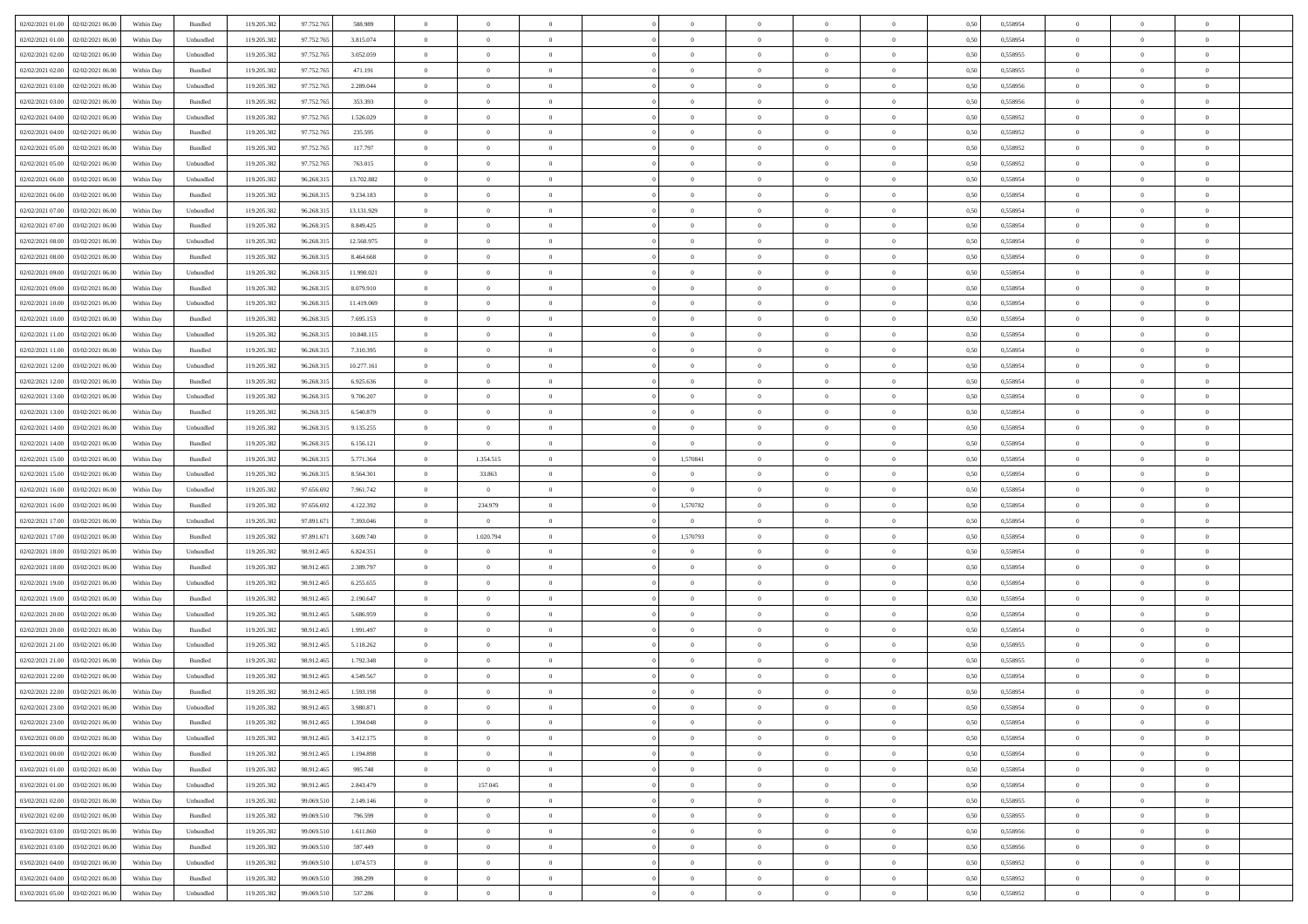| 03/02/2021 05:00 03/02/2021 06:00              | Within Day | Bundled            | 119.205.382 | 99.069.510  | 199.149    | $\overline{0}$ | $\overline{0}$ |                | $\overline{0}$ | $\theta$       |                | $\theta$       | 0,50 | 0,558952 | $\theta$       | $\theta$       | $\theta$       |  |
|------------------------------------------------|------------|--------------------|-------------|-------------|------------|----------------|----------------|----------------|----------------|----------------|----------------|----------------|------|----------|----------------|----------------|----------------|--|
| 03/02/2021 06:00<br>04/02/2021 06.00           | Within Day | Bundled            | 119.205.38  | 97.693.500  | 8.763.047  | $\bf{0}$       | $\bf{0}$       | $\bf{0}$       | $\bf{0}$       | $\overline{0}$ | $\overline{0}$ | $\bf{0}$       | 0,50 | 0,558954 | $\,$ 0 $\,$    | $\bf{0}$       | $\overline{0}$ |  |
| 03/02/2021 06:00<br>04/02/2021 06:00           | Within Day | Unbundled          | 119.205.382 | 97,693,500  | 12.748.832 | $\overline{0}$ | 3.062.382      | $\overline{0}$ | $\bf{0}$       | $\bf{0}$       | $\overline{0}$ | $\bf{0}$       | 0.50 | 0.558954 | $\bf{0}$       | $\overline{0}$ | $\overline{0}$ |  |
| 03/02/2021 07:00<br>04/02/2021 06:00           | Within Day | Unbundled          | 119.205.382 | 100.755.882 | 9.282.847  | $\overline{0}$ | $\overline{0}$ | $\overline{0}$ | $\theta$       | $\theta$       | $\overline{0}$ | $\bf{0}$       | 0,50 | 0,558954 | $\theta$       | $\theta$       | $\overline{0}$ |  |
| 03/02/2021 07:00<br>04/02/2021 06.00           | Within Day | Bundled            | 119.205.38  | 100.755.882 | 8.397.920  | $\bf{0}$       | $\overline{0}$ | $\bf{0}$       | $\overline{0}$ | $\theta$       | $\overline{0}$ | $\bf{0}$       | 0,50 | 0,558954 | $\,$ 0 $\,$    | $\bf{0}$       | $\overline{0}$ |  |
|                                                |            |                    |             |             |            |                |                |                |                |                |                |                |      |          |                |                |                |  |
| 03/02/2021 08:00<br>04/02/2021 06:00           | Within Day | Unbundled          | 119.205.38  | 100.755.882 | 8.879.245  | $\overline{0}$ | $\overline{0}$ | $\overline{0}$ | $\bf{0}$       | $\overline{0}$ | $\theta$       | $\bf{0}$       | 0.50 | 0.558954 | $\,$ 0 $\,$    | $\theta$       | $\overline{0}$ |  |
| 03/02/2021 08:00<br>04/02/2021 06:00           | Within Day | Bundled            | 119.205.38  | 100.755.882 | 8.032.793  | $\overline{0}$ | $\overline{0}$ | $\overline{0}$ | $\overline{0}$ | $\overline{0}$ | $\overline{0}$ | $\bf{0}$       | 0,50 | 0,558954 | $\theta$       | $\theta$       | $\overline{0}$ |  |
| 03/02/2021 09:00<br>04/02/2021 06.00           | Within Day | Unbundled          | 119.205.38  | 100.755.88  | 8.475.643  | $\bf{0}$       | $\bf{0}$       | $\bf{0}$       | $\overline{0}$ | $\overline{0}$ | $\overline{0}$ | $\bf{0}$       | 0,50 | 0,558954 | $\,$ 0 $\,$    | $\bf{0}$       | $\overline{0}$ |  |
| 03/02/2021 09:00<br>04/02/2021 06:00           | Within Day | Bundled            | 119,205.38  | 100.755.882 | 7.667.666  | $\overline{0}$ | $\bf{0}$       | $\overline{0}$ | $\bf{0}$       | $\overline{0}$ | $\overline{0}$ | $\bf{0}$       | 0.50 | 0.558954 | $\bf{0}$       | $\overline{0}$ | $\overline{0}$ |  |
| 03/02/2021 10:00<br>04/02/2021 06:00           | Within Day | Unbundled          | 119.205.382 | 100.755.882 | 8.072.041  | $\overline{0}$ | $\bf{0}$       | $\overline{0}$ | $\overline{0}$ | $\overline{0}$ | $\overline{0}$ | $\bf{0}$       | 0,50 | 0,558954 | $\,$ 0 $\,$    | $\bf{0}$       | $\overline{0}$ |  |
| 03/02/2021 10:00<br>04/02/2021 06.00           | Within Day | Bundled            | 119.205.38  | 100.755.882 | 7.302.539  | $\bf{0}$       | $\overline{0}$ | $\bf{0}$       | $\bf{0}$       | $\bf{0}$       | $\overline{0}$ | $\bf{0}$       | 0,50 | 0,558954 | $\,$ 0 $\,$    | $\bf{0}$       | $\overline{0}$ |  |
|                                                |            |                    |             |             |            |                |                |                |                |                |                |                |      |          |                |                |                |  |
| 03/02/2021 11:00<br>04/02/2021 06:00           | Within Day | Unbundled          | 119.205.382 | 100.755.882 | 7.668.439  | $\overline{0}$ | $\bf{0}$       | $\overline{0}$ | $\overline{0}$ | $\bf{0}$       | $\overline{0}$ | $\bf{0}$       | 0.50 | 0.558954 | $\bf{0}$       | $\overline{0}$ | $\,$ 0         |  |
| 03/02/2021 11:00<br>04/02/2021 06:00           | Within Day | Bundled            | 119.205.38  | 100.755.882 | 6.937.412  | $\overline{0}$ | $\overline{0}$ | $\overline{0}$ | $\theta$       | $\theta$       | $\overline{0}$ | $\bf{0}$       | 0,50 | 0,558954 | $\theta$       | $\theta$       | $\overline{0}$ |  |
| 03/02/2021 12:00<br>04/02/2021 06.00           | Within Day | Bundled            | 119.205.38  | 100.755.88  | 6.572.285  | $\bf{0}$       | $\overline{0}$ | $\bf{0}$       | $\overline{0}$ | $\bf{0}$       | $\overline{0}$ | $\bf{0}$       | 0,50 | 0,558954 | $\,$ 0 $\,$    | $\bf{0}$       | $\overline{0}$ |  |
| 03/02/2021 12:00<br>04/02/2021 06:00           | Within Day | Unbundled          | 119.205.38  | 100.755.882 | 7.264.837  | $\overline{0}$ | $\bf{0}$       | $\overline{0}$ | $\bf{0}$       | $\overline{0}$ | $\theta$       | $\bf{0}$       | 0.50 | 0.558954 | $\,$ 0 $\,$    | $\theta$       | $\overline{0}$ |  |
| 03/02/2021 13:00<br>04/02/2021 06:00           | Within Day | Unbundled          | 119.205.382 | 100.755.882 | 6.861.235  | $\overline{0}$ | $\overline{0}$ | $\overline{0}$ | $\overline{0}$ | $\overline{0}$ | $\overline{0}$ | $\bf{0}$       | 0,50 | 0,558954 | $\theta$       | $\theta$       | $\overline{0}$ |  |
| 03/02/2021 13:00<br>04/02/2021 06.00           | Within Day | Bundled            | 119.205.38  | 100.755.882 | 6.207.158  | $\bf{0}$       | $\bf{0}$       | $\bf{0}$       | $\overline{0}$ | $\bf{0}$       | $\overline{0}$ | $\bf{0}$       | 0,50 | 0,558954 | $\,$ 0 $\,$    | $\bf{0}$       | $\overline{0}$ |  |
| 03/02/2021 14:00<br>04/02/2021 06:00           | Within Day | Unbundled          | 119.205.38  | 100.755.882 | 6.457.633  | $\overline{0}$ | $\bf{0}$       | $\overline{0}$ | $\bf{0}$       | $\overline{0}$ | $\overline{0}$ | $\bf{0}$       | 0.50 | 0.558954 | $\bf{0}$       | $\overline{0}$ | $\overline{0}$ |  |
| 03/02/2021 14:00<br>04/02/2021 06:00           |            |                    | 119.205.382 |             |            | $\overline{0}$ | $\bf{0}$       | $\overline{0}$ | $\overline{0}$ | $\overline{0}$ | $\overline{0}$ |                |      |          | $\,$ 0 $\,$    | $\bf{0}$       | $\overline{0}$ |  |
|                                                | Within Day | Bundled            |             | 100.755.882 | 5.842.031  |                |                |                |                |                |                | $\bf{0}$       | 0,50 | 0,558954 |                |                |                |  |
| 03/02/2021 15:00<br>04/02/2021 06.00           | Within Day | Unbundled          | 119.205.38  | 100.755.882 | 6.054.031  | $\bf{0}$       | $\bf{0}$       | $\bf{0}$       | $\bf{0}$       | $\overline{0}$ | $\overline{0}$ | $\bf{0}$       | 0,50 | 0,558954 | $\,$ 0 $\,$    | $\bf{0}$       | $\overline{0}$ |  |
| 03/02/2021 15:00<br>04/02/2021 06:00           | Within Day | Bundled            | 119.205.382 | 100.755.882 | 5.476.904  | $\overline{0}$ | $\bf{0}$       | $\overline{0}$ | $\overline{0}$ | $\bf{0}$       | $\overline{0}$ | $\bf{0}$       | 0.50 | 0.558954 | $\bf{0}$       | $\overline{0}$ | $\,$ 0         |  |
| 03/02/2021 16:00<br>04/02/2021 06:00           | Within Day | Unbundled          | 119.205.38  | 100.755.882 | 5.650.429  | $\overline{0}$ | $\overline{0}$ | $\overline{0}$ | $\theta$       | $\theta$       | $\overline{0}$ | $\bf{0}$       | 0,50 | 0,558954 | $\theta$       | $\theta$       | $\overline{0}$ |  |
| 03/02/2021 16:00<br>04/02/2021 06.00           | Within Day | Bundled            | 119.205.38  | 100.755.882 | 5.111.777  | $\bf{0}$       | $\overline{0}$ | $\bf{0}$       | $\bf{0}$       | $\,$ 0 $\,$    | $\overline{0}$ | $\bf{0}$       | 0,50 | 0,558954 | $\,$ 0 $\,$    | $\bf{0}$       | $\overline{0}$ |  |
| 03/02/2021 17:00<br>04/02/2021 06:00           | Within Day | Unbundled          | 119.205.38  | 100.755.882 | 5.246.827  | $\overline{0}$ | $\bf{0}$       | $\overline{0}$ | $\bf{0}$       | $\overline{0}$ | $\theta$       | $\bf{0}$       | 0.50 | 0.558954 | $\,$ 0 $\,$    | $\theta$       | $\overline{0}$ |  |
| 03/02/2021 17:00<br>04/02/2021 06:00           | Within Day | Bundled            | 119.205.38  | 100.755.882 | 4.746.651  | $\overline{0}$ | $\overline{0}$ | $\overline{0}$ | $\overline{0}$ | $\overline{0}$ | $\overline{0}$ | $\bf{0}$       | 0,50 | 0,558954 | $\theta$       | $\theta$       | $\overline{0}$ |  |
| 03/02/2021 18:00<br>04/02/2021 06.00           | Within Day | Unbundled          | 119.205.38  | 100.755.88  | 4.843.225  | $\bf{0}$       | $\overline{0}$ | $\bf{0}$       | $\overline{0}$ | $\bf{0}$       | $\overline{0}$ | $\bf{0}$       | 0,50 | 0,558954 | $\,$ 0 $\,$    | $\bf{0}$       | $\overline{0}$ |  |
|                                                |            |                    |             |             |            |                |                |                |                |                |                |                |      |          |                |                |                |  |
| 03/02/2021 18:00<br>04/02/2021 06:00           | Within Day | Bundled            | 119,205.38  | 100.755.882 | 4.381.524  | $\overline{0}$ | $\bf{0}$       | $\overline{0}$ | $\bf{0}$       | $\overline{0}$ | $\overline{0}$ | $\bf{0}$       | 0.50 | 0.558954 | $\bf{0}$       | $\overline{0}$ | $\overline{0}$ |  |
| 03/02/2021 19:00<br>04/02/2021 06:00           | Within Day | Unbundled          | 119.205.382 | 100.755.882 | 4.439.622  | $\overline{0}$ | $\bf{0}$       | $\overline{0}$ | $\overline{0}$ | $\overline{0}$ | $\overline{0}$ | $\bf{0}$       | 0,50 | 0,558954 | $\theta$       | $\theta$       | $\overline{0}$ |  |
| 03/02/2021 19:00<br>04/02/2021 06.00           | Within Day | Bundled            | 119.205.38  | 100.755.882 | 4.016.396  | $\bf{0}$       | $\bf{0}$       | $\bf{0}$       | $\bf{0}$       | $\overline{0}$ | $\overline{0}$ | $\bf{0}$       | 0,50 | 0,558954 | $\,$ 0 $\,$    | $\bf{0}$       | $\overline{0}$ |  |
| 03/02/2021 20:00<br>04/02/2021 06:00           | Within Day | Unbundled          | 119.205.38  | 100.755.882 | 4.036.020  | $\overline{0}$ | $\bf{0}$       | $\overline{0}$ | $\bf{0}$       | $\bf{0}$       | $\overline{0}$ | $\bf{0}$       | 0.50 | 0.558954 | $\bf{0}$       | $\overline{0}$ | $\,$ 0         |  |
| 03/02/2021 20:00<br>04/02/2021 06:00           | Within Day | Bundled            | 119.205.38  | 100.755.882 | 3.651.269  | $\overline{0}$ | $\overline{0}$ | $\overline{0}$ | $\overline{0}$ | $\overline{0}$ | $\overline{0}$ | $\bf{0}$       | 0.50 | 0,558954 | $\theta$       | $\theta$       | $\overline{0}$ |  |
| 03/02/2021 21:00<br>04/02/2021 06.00           | Within Day | Unbundled          | 119.205.38  | 100.755.882 | 3.632.418  | $\bf{0}$       | $\overline{0}$ | $\bf{0}$       | $\bf{0}$       | $\,$ 0 $\,$    | $\overline{0}$ | $\bf{0}$       | 0,50 | 0,558955 | $\,$ 0 $\,$    | $\bf{0}$       | $\overline{0}$ |  |
| 03/02/2021 21:00<br>04/02/2021 06.00           | Within Day | Bundled            | 119.205.38  | 100.755.882 | 3.286.142  | $\overline{0}$ | $\bf{0}$       | $\overline{0}$ | $\bf{0}$       | $\overline{0}$ | $\Omega$       | $\bf{0}$       | 0.50 | 0.558955 | $\,$ 0 $\,$    | $\bf{0}$       | $\overline{0}$ |  |
| 03/02/2021 22:00<br>04/02/2021 06:00           | Within Dav | Bundled            | 119.205.382 | 100.755.882 | 2.921.015  | $\overline{0}$ | $\overline{0}$ | $\overline{0}$ | $\overline{0}$ | $\theta$       | $\overline{0}$ | $\bf{0}$       | 0.5( | 0,558954 | $\theta$       | $\theta$       | $\overline{0}$ |  |
|                                                |            |                    |             |             |            |                |                |                |                |                |                |                |      |          |                |                |                |  |
| 03/02/2021 22:00<br>04/02/2021 06.00           | Within Day | Unbundled          | 119.205.38  | 100.755.882 | 3.228.816  | $\bf{0}$       | $\bf{0}$       | $\bf{0}$       | $\bf{0}$       | $\bf{0}$       | $\overline{0}$ | $\bf{0}$       | 0,50 | 0,558954 | $\,$ 0 $\,$    | $\bf{0}$       | $\overline{0}$ |  |
| 03/02/2021 23:00<br>04/02/2021 06:00           | Within Day | Unbundled          | 119.205.38  | 100.755.882 | 2.825.214  | $\overline{0}$ | $\bf{0}$       | $\overline{0}$ | $\bf{0}$       | $\overline{0}$ | $\overline{0}$ | $\bf{0}$       | 0.50 | 0.558954 | $\bf{0}$       | $\overline{0}$ | $\overline{0}$ |  |
| 03/02/2021 23:00<br>04/02/2021 06:00           | Within Day | Bundled            | 119.205.38  | 100.755.882 | 2.555.888  | $\overline{0}$ | $\overline{0}$ | $\overline{0}$ | $\overline{0}$ | $\overline{0}$ | $\overline{0}$ | $\bf{0}$       | 0.50 | 0,558954 | $\theta$       | $\theta$       | $\overline{0}$ |  |
| 04/02/2021 00:00<br>04/02/2021 06.00           | Within Day | Unbundled          | 119.205.38  | 100.755.88  | 2.421.612  | $\bf{0}$       | $\bf{0}$       | $\bf{0}$       | $\bf{0}$       | $\overline{0}$ | $\overline{0}$ | $\bf{0}$       | 0,50 | 0,558954 | $\,$ 0 $\,$    | $\bf{0}$       | $\overline{0}$ |  |
| 04/02/2021 00:00<br>04/02/2021 06:00           | Within Day | Bundled            | 119.205.382 | 100.755.882 | 2.190.762  | $\overline{0}$ | $\bf{0}$       | $\overline{0}$ | $\overline{0}$ | $\bf{0}$       | $\overline{0}$ | $\bf{0}$       | 0.50 | 0.558954 | $\bf{0}$       | $\overline{0}$ | $\overline{0}$ |  |
| 04/02/2021 01:00<br>04/02/2021 06:00           | Within Dav | Unbundled          | 119.205.382 | 100.755.882 | 2.018.010  | $\overline{0}$ | $\overline{0}$ | $\overline{0}$ | $\overline{0}$ | $\overline{0}$ | $\overline{0}$ | $\bf{0}$       | 0.50 | 0,558954 | $\theta$       | $\theta$       | $\overline{0}$ |  |
| 04/02/2021 01:00<br>04/02/2021 06.00           | Within Day | Bundled            | 119.205.38  | 100.755.882 | 1.825.635  | $\bf{0}$       | $\bf{0}$       | $\bf{0}$       | $\bf{0}$       | $\overline{0}$ | $\overline{0}$ | $\bf{0}$       | 0,50 | 0,558954 | $\,$ 0 $\,$    | $\bf{0}$       | $\overline{0}$ |  |
| 04/02/2021 02:00<br>04/02/2021 06.00           | Within Day | Unbundled          | 119.205.38  | 100.755.882 | 1.614.408  | $\overline{0}$ | $\overline{0}$ | $\overline{0}$ | $\bf{0}$       | $\overline{0}$ | $\Omega$       | $\bf{0}$       | 0.50 | 0.558955 | $\bf{0}$       | $\theta$       | $\overline{0}$ |  |
| 04/02/2021 06:00                               | Within Dav | Bundled            | 119.205.38  | 100.755.882 | 1.460.507  | $\overline{0}$ | $\overline{0}$ | $\Omega$       |                | $\theta$       | $\overline{0}$ | $\overline{0}$ | 0.5( | 0,558955 | $\theta$       | $\theta$       | $\overline{0}$ |  |
| 04/02/2021 02:00                               |            |                    |             |             |            |                |                |                | $\overline{0}$ |                |                |                |      |          |                |                |                |  |
| 04/02/2021 03:00<br>04/02/2021 06:00           | Within Day | Unbundled          | 119.205.382 | 100.755.882 | 1.210.806  | $\bf{0}$       | $\bf{0}$       | $\bf{0}$       | $\bf{0}$       | $\bf{0}$       | $\overline{0}$ | $\bf{0}$       | 0,50 | 0,558956 | $\overline{0}$ | $\overline{0}$ | $\overline{0}$ |  |
| $04/02/2021\; 03.00 \qquad 04/02/2021\; 06.00$ | Within Day | $\mathbf B$ undled | 119.205.382 | 100.755.882 | 1.095.380  | $\bf{0}$       | $\Omega$       |                | $\Omega$       |                |                |                | 0,50 | 0.558956 | $\bf{0}$       | $\overline{0}$ |                |  |
| 04/02/2021 04:00 04/02/2021 06:00              | Within Day | Unbundled          | 119.205.382 | 100.755.882 | 807.204    | $\overline{0}$ | $\overline{0}$ | $\Omega$       | $\theta$       | $\overline{0}$ | $\overline{0}$ | $\bf{0}$       | 0,50 | 0,558952 | $\theta$       | $\overline{0}$ | $\overline{0}$ |  |
| 04/02/2021 04:00<br>04/02/2021 06:00           | Within Day | Bundled            | 119.205.38  | 100.755.882 | 730.253    | $\overline{0}$ | $\bf{0}$       | $\overline{0}$ | $\overline{0}$ | $\bf{0}$       | $\overline{0}$ | $\bf{0}$       | 0,50 | 0,558952 | $\bf{0}$       | $\overline{0}$ | $\bf{0}$       |  |
| 04/02/2021 05:00 04/02/2021 06:00              | Within Day | Unbundled          | 119.205.382 | 100.755.882 | 403.602    | $\overline{0}$ | $\bf{0}$       | $\overline{0}$ | $\overline{0}$ | $\mathbf{0}$   | $\overline{0}$ | $\,$ 0 $\,$    | 0.50 | 0.558952 | $\overline{0}$ | $\bf{0}$       | $\,$ 0 $\,$    |  |
| 04/02/2021 05:00 04/02/2021 06:00              | Within Dav | Bundled            | 119.205.382 | 100.755.882 | 365.126    | $\overline{0}$ | $\overline{0}$ | $\overline{0}$ | $\overline{0}$ | $\overline{0}$ | $\overline{0}$ | $\bf{0}$       | 0,50 | 0,558952 | $\overline{0}$ | $\theta$       | $\overline{0}$ |  |
| 04/02/2021 06:00<br>05/02/2021 06:00           | Within Day | Unbundled          | 119.205.382 | 96.970.307  | 13.000.889 | $\overline{0}$ | $\bf{0}$       | $\overline{0}$ | $\overline{0}$ | $\bf{0}$       | $\overline{0}$ | $\bf{0}$       | 0,50 | 0,558954 | $\bf{0}$       | $\overline{0}$ | $\overline{0}$ |  |
|                                                |            |                    |             |             |            |                |                |                |                |                |                |                |      |          |                |                |                |  |
| 04/02/2021 06:00 05/02/2021 06:00              | Within Day | Bundled            | 119.205.382 | 96.970.307  | 9.234.183  | $\overline{0}$ | $\bf{0}$       | $\overline{0}$ | $\overline{0}$ | $\overline{0}$ | $\overline{0}$ | $\bf{0}$       | 0.50 | 0.558954 | $\,$ 0 $\,$    | $\overline{0}$ | $\overline{0}$ |  |
| 04/02/2021 07:00<br>05/02/2021 06:00           | Within Dav | Unbundled          | 119.205.382 | 96.970.307  | 12.459.186 | $\overline{0}$ | $\overline{0}$ | $\overline{0}$ | $\overline{0}$ | $\overline{0}$ | $\overline{0}$ | $\bf{0}$       | 0.50 | 0,558954 | $\overline{0}$ | $\theta$       | $\overline{0}$ |  |
| 05/02/2021 06:00<br>04/02/2021 07:00           | Within Day | Bundled            | 119.205.38  | 96.970.307  | 8.849.425  | $\overline{0}$ | $\overline{0}$ | $\overline{0}$ | $\overline{0}$ | $\overline{0}$ | $\overline{0}$ | $\bf{0}$       | 0,50 | 0,558954 | $\bf{0}$       | $\overline{0}$ | $\,$ 0         |  |
| 04/02/2021 08:00 05/02/2021 06:00              | Within Day | Bundled            | 119.205.382 | 96.970.307  | 8.464.668  | $\overline{0}$ | $\overline{0}$ | $\overline{0}$ | $\overline{0}$ | $\overline{0}$ | $\overline{0}$ | $\bf{0}$       | 0.50 | 0.558954 | $\mathbf{0}$   | $\bf{0}$       | $\,$ 0         |  |
| 04/02/2021 08:00 05/02/2021 06:00              | Within Dav | Unbundled          | 119.205.382 | 96.970.307  | 11.917.482 | $\overline{0}$ | $\overline{0}$ | $\overline{0}$ | $\overline{0}$ | $\overline{0}$ | $\overline{0}$ | $\bf{0}$       | 0,50 | 0,558954 | $\overline{0}$ | $\theta$       | $\overline{0}$ |  |
| 04/02/2021 09:00<br>05/02/2021 06:00           | Within Day | Unbundled          | 119.205.38  | 96.970.30   | 11.375.778 | $\overline{0}$ | $\bf{0}$       | $\overline{0}$ | $\bf{0}$       | $\overline{0}$ | $\bf{0}$       | $\bf{0}$       | 0,50 | 0,558954 | $\bf{0}$       | $\,0\,$        | $\bf{0}$       |  |
| 04/02/2021 09:00 05/02/2021 06:00              | Within Day | Bundled            | 119.205.382 | 96.970.307  | 8.079.910  | $\overline{0}$ | $\bf{0}$       | $\overline{0}$ | $\overline{0}$ | $\,$ 0 $\,$    | $\overline{0}$ | $\bf{0}$       | 0,50 | 0,558954 | $\overline{0}$ | $\,$ 0 $\,$    | $\,$ 0 $\,$    |  |
|                                                |            |                    |             |             |            |                |                |                |                |                |                |                |      |          |                |                |                |  |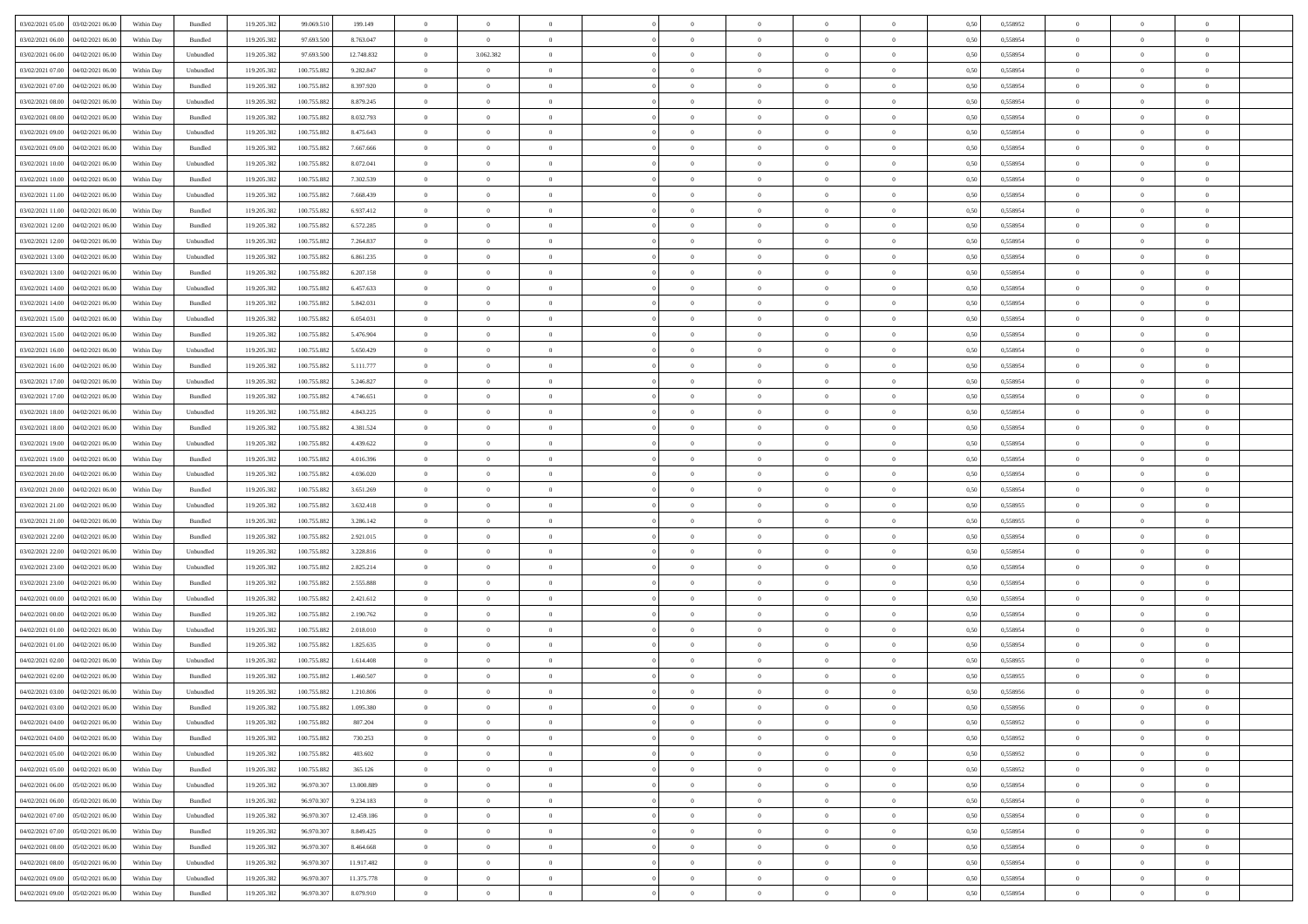|                                                |            |                             |             |            |            | $\overline{0}$ | $\overline{0}$ |                | $\overline{0}$ | $\theta$       |                | $\theta$       |      |          | $\theta$       | $\theta$       | $\theta$       |  |
|------------------------------------------------|------------|-----------------------------|-------------|------------|------------|----------------|----------------|----------------|----------------|----------------|----------------|----------------|------|----------|----------------|----------------|----------------|--|
| 04/02/2021 10:00 05/02/2021 06:00              | Within Day | Unbundled                   | 119.205.382 | 96.970.307 | 10.834.075 |                |                |                |                |                |                |                | 0,50 | 0,558954 |                |                |                |  |
| 04/02/2021 10:00<br>05/02/2021 06:00           | Within Day | Bundled                     | 119.205.38  | 96.970.30  | 7.695.153  | $\bf{0}$       | $\bf{0}$       | $\bf{0}$       | $\bf{0}$       | $\overline{0}$ | $\overline{0}$ | $\bf{0}$       | 0,50 | 0,558954 | $\,$ 0 $\,$    | $\bf{0}$       | $\overline{0}$ |  |
| 04/02/2021 11:00<br>05/02/2021 06:00           | Within Day | Unbundled                   | 119.205.382 | 96.970.30  | 10.292.371 | $\overline{0}$ | $\bf{0}$       | $\overline{0}$ | $\bf{0}$       | $\bf{0}$       | $\overline{0}$ | $\bf{0}$       | 0.50 | 0.558954 | $\bf{0}$       | $\overline{0}$ | $\overline{0}$ |  |
| 04/02/2021 11:00<br>05/02/2021 06:00           | Within Day | Bundled                     | 119.205.382 | 96.970.307 | 7.310.395  | $\overline{0}$ | $\overline{0}$ | $\overline{0}$ | $\theta$       | $\theta$       | $\overline{0}$ | $\bf{0}$       | 0,50 | 0,558954 | $\theta$       | $\theta$       | $\overline{0}$ |  |
| 04/02/2021 12:00<br>05/02/2021 06.00           | Within Day | Unbundled                   | 119.205.38  | 96.970.30  | 9.750.667  | $\bf{0}$       | $\overline{0}$ | $\bf{0}$       | $\overline{0}$ | $\theta$       | $\overline{0}$ | $\bf{0}$       | 0,50 | 0,558954 | $\,$ 0 $\,$    | $\bf{0}$       | $\overline{0}$ |  |
|                                                |            |                             |             |            |            |                |                |                |                |                |                |                |      |          |                |                |                |  |
| 04/02/2021 12:00<br>05/02/2021 06:00           | Within Day | Bundled                     | 119,205.38  | 96.970.30  | 6.925.636  | $\overline{0}$ | $\overline{0}$ | $\overline{0}$ | $\bf{0}$       | $\overline{0}$ | $\theta$       | $\bf{0}$       | 0.50 | 0.558954 | $\,$ 0 $\,$    | $\theta$       | $\overline{0}$ |  |
| 04/02/2021 13:00<br>05/02/2021 06:00           | Within Day | Unbundled                   | 119.205.382 | 96.970.307 | 9.208.964  | $\overline{0}$ | $\overline{0}$ | $\overline{0}$ | $\overline{0}$ | $\overline{0}$ | $\overline{0}$ | $\bf{0}$       | 0,50 | 0,558954 | $\theta$       | $\theta$       | $\overline{0}$ |  |
| 04/02/2021 13:00<br>05/02/2021 06.00           | Within Day | Bundled                     | 119.205.38  | 96.970.30  | 6.540.879  | $\bf{0}$       | $\bf{0}$       | $\bf{0}$       | $\overline{0}$ | $\overline{0}$ | $\overline{0}$ | $\bf{0}$       | 0,50 | 0,558954 | $\,$ 0 $\,$    | $\bf{0}$       | $\overline{0}$ |  |
| 04/02/2021 14:00<br>05/02/2021 06:00           | Within Day | Unbundled                   | 119,205.38  | 96.970.30  | 8.667.260  | $\overline{0}$ | $\bf{0}$       | $\overline{0}$ | $\bf{0}$       | $\overline{0}$ | $\overline{0}$ | $\bf{0}$       | 0.50 | 0.558954 | $\bf{0}$       | $\overline{0}$ | $\overline{0}$ |  |
| 04/02/2021 14:00<br>05/02/2021 06:00           | Within Day | Bundled                     | 119.205.382 | 96.970.307 | 6.156.121  | $\overline{0}$ | $\bf{0}$       | $\overline{0}$ | $\overline{0}$ | $\overline{0}$ | $\overline{0}$ | $\bf{0}$       | 0,50 | 0,558954 | $\,$ 0 $\,$    | $\bf{0}$       | $\overline{0}$ |  |
| 04/02/2021 15:00<br>05/02/2021 06.00           | Within Day | Unbundled                   | 119.205.38  | 96.970.30  | 8.125.556  | $\bf{0}$       | $\overline{0}$ | $\bf{0}$       | $\bf{0}$       | $\bf{0}$       | $\overline{0}$ | $\bf{0}$       | 0,50 | 0,558954 | $\,$ 0 $\,$    | $\bf{0}$       | $\overline{0}$ |  |
| 04/02/2021 15:00<br>05/02/2021 06:00           | Within Day | Bundled                     | 119.205.382 | 96.970.30  | 5.771.364  | $\overline{0}$ | $\bf{0}$       | $\overline{0}$ | $\overline{0}$ | $\bf{0}$       | $\overline{0}$ | $\bf{0}$       | 0.50 | 0.558954 | $\bf{0}$       | $\overline{0}$ | $\,$ 0         |  |
|                                                |            |                             |             |            |            | $\overline{0}$ | $\overline{0}$ | $\overline{0}$ | $\theta$       | $\theta$       | $\overline{0}$ |                |      |          | $\,$ 0 $\,$    | $\theta$       |                |  |
| 04/02/2021 16:00<br>05/02/2021 06:00           | Within Day | Unbundled                   | 119.205.38  | 96.970.307 | 7.583.852  |                |                |                |                |                |                | $\bf{0}$       | 0,50 | 0,558954 |                |                | $\overline{0}$ |  |
| 04/02/2021 16:00<br>05/02/2021 06.00           | Within Day | Bundled                     | 119.205.38  | 96.970.30  | 5.386.606  | $\bf{0}$       | $\overline{0}$ | $\bf{0}$       | $\overline{0}$ | $\bf{0}$       | $\overline{0}$ | $\bf{0}$       | 0,50 | 0,558954 | $\,$ 0 $\,$    | $\bf{0}$       | $\overline{0}$ |  |
| 04/02/2021 17:00<br>05/02/2021 06:00           | Within Day | Unbundled                   | 119,205.38  | 96.970.30  | 7.042.149  | $\overline{0}$ | $\bf{0}$       | $\overline{0}$ | $\bf{0}$       | $\overline{0}$ | $\theta$       | $\bf{0}$       | 0.50 | 0.558954 | $\,$ 0 $\,$    | $\theta$       | $\overline{0}$ |  |
| 04/02/2021 17:00<br>05/02/2021 06:00           | Within Day | Bundled                     | 119.205.382 | 96.970.307 | 5.001.848  | $\overline{0}$ | $\overline{0}$ | $\overline{0}$ | $\overline{0}$ | $\overline{0}$ | $\overline{0}$ | $\bf{0}$       | 0,50 | 0,558954 | $\theta$       | $\theta$       | $\overline{0}$ |  |
| 04/02/2021 18:00<br>05/02/2021 06.00           | Within Day | Bundled                     | 119.205.38  | 96.970.30  | 4.617.091  | $\bf{0}$       | $\bf{0}$       | $\bf{0}$       | $\overline{0}$ | $\bf{0}$       | $\overline{0}$ | $\bf{0}$       | 0,50 | 0,558954 | $\,$ 0 $\,$    | $\bf{0}$       | $\overline{0}$ |  |
| 04/02/2021 18:00<br>05/02/2021 06:00           | Within Day | Unbundled                   | 119,205.38  | 96.970.30  | 6.500.445  | $\overline{0}$ | $\bf{0}$       | $\overline{0}$ | $\bf{0}$       | $\overline{0}$ | $\overline{0}$ | $\bf{0}$       | 0.50 | 0.558954 | $\bf{0}$       | $\overline{0}$ | $\overline{0}$ |  |
| 04/02/2021 19:00<br>05/02/2021 06:00           | Within Day | Unbundled                   | 119.205.382 | 96.970.307 | 5.958.741  | $\overline{0}$ | $\bf{0}$       | $\overline{0}$ | $\overline{0}$ | $\overline{0}$ | $\overline{0}$ | $\bf{0}$       | 0,50 | 0,558954 | $\,$ 0 $\,$    | $\bf{0}$       | $\overline{0}$ |  |
| 05/02/2021 06.00                               | Within Day | Bundled                     |             | 96.970.30  | 4.232.333  | $\bf{0}$       | $\bf{0}$       | $\bf{0}$       | $\bf{0}$       | $\overline{0}$ | $\overline{0}$ | $\bf{0}$       | 0,50 | 0,558954 | $\,$ 0 $\,$    | $\bf{0}$       | $\overline{0}$ |  |
| 04/02/2021 19:00                               |            |                             | 119.205.38  |            |            |                |                |                |                |                |                |                |      |          |                |                |                |  |
| 04/02/2021 20:00<br>05/02/2021 06:00           | Within Day | Unbundled                   | 119.205.382 | 96.970.307 | 5.417.037  | $\overline{0}$ | $\bf{0}$       | $\overline{0}$ | $\overline{0}$ | $\bf{0}$       | $\overline{0}$ | $\bf{0}$       | 0.50 | 0.558954 | $\bf{0}$       | $\overline{0}$ | $\overline{0}$ |  |
| 04/02/2021 20:00<br>05/02/2021 06:00           | Within Day | Bundled                     | 119.205.382 | 96.970.307 | 3.847.576  | $\overline{0}$ | $\overline{0}$ | $\overline{0}$ | $\overline{0}$ | $\theta$       | $\overline{0}$ | $\bf{0}$       | 0,50 | 0,558954 | $\theta$       | $\theta$       | $\overline{0}$ |  |
| 04/02/2021 21:00<br>05/02/2021 06.00           | Within Day | Unbundled                   | 119.205.38  | 96.970.30  | 4.875.333  | $\bf{0}$       | $\bf{0}$       | $\bf{0}$       | $\bf{0}$       | $\overline{0}$ | $\overline{0}$ | $\bf{0}$       | 0,50 | 0,558955 | $\,$ 0 $\,$    | $\bf{0}$       | $\overline{0}$ |  |
| 04/02/2021 21:00<br>05/02/2021 06:00           | Within Day | Bundled                     | 119,205.38  | 96.970.30  | 3.462.818  | $\overline{0}$ | $\bf{0}$       | $\overline{0}$ | $\bf{0}$       | $\overline{0}$ | $\theta$       | $\bf{0}$       | 0.50 | 0.558955 | $\,$ 0 $\,$    | $\theta$       | $\overline{0}$ |  |
| 04/02/2021 22:00<br>05/02/2021 06:00           | Within Day | Unbundled                   | 119.205.382 | 96.970.307 | 4.333.629  | $\overline{0}$ | $\overline{0}$ | $\overline{0}$ | $\overline{0}$ | $\overline{0}$ | $\overline{0}$ | $\bf{0}$       | 0,50 | 0,558954 | $\,$ 0 $\,$    | $\theta$       | $\overline{0}$ |  |
| 04/02/2021 22:00<br>05/02/2021 06.00           | Within Day | Bundled                     | 119.205.38  | 96.970.30  | 3.078.060  | $\bf{0}$       | $\overline{0}$ | $\bf{0}$       | $\overline{0}$ | $\bf{0}$       | $\overline{0}$ | $\bf{0}$       | 0,50 | 0,558954 | $\,$ 0 $\,$    | $\bf{0}$       | $\overline{0}$ |  |
| 04/02/2021 23:00<br>05/02/2021 06:00           | Within Day | Bundled                     | 119,205.38  | 96.970.30  | 2.693.303  | $\overline{0}$ | $\bf{0}$       | $\overline{0}$ | $\bf{0}$       | $\overline{0}$ | $\overline{0}$ | $\bf{0}$       | 0.50 | 0.558954 | $\bf{0}$       | $\overline{0}$ | $\overline{0}$ |  |
| 04/02/2021 23:00<br>05/02/2021 06:00           |            |                             | 119.205.382 | 96.970.307 |            | $\overline{0}$ | $\bf{0}$       | $\overline{0}$ | $\overline{0}$ | $\overline{0}$ | $\overline{0}$ |                |      |          | $\theta$       | $\theta$       | $\overline{0}$ |  |
|                                                | Within Day | Unbundled                   |             |            | 3.791.925  |                |                |                |                |                |                | $\bf{0}$       | 0,50 | 0,558954 |                |                |                |  |
| 05/02/2021 00:00<br>05/02/2021 06.00           | Within Day | Unbundled                   | 119.205.38  | 96.970.30  | 3.250.222  | $\bf{0}$       | $\bf{0}$       | $\bf{0}$       | $\bf{0}$       | $\overline{0}$ | $\overline{0}$ | $\bf{0}$       | 0,50 | 0,558954 | $\,$ 0 $\,$    | $\bf{0}$       | $\overline{0}$ |  |
| 05/02/2021 00:00<br>05/02/2021 06:00           | Within Day | Bundled                     | 119.205.382 | 96.970.30  | 2.308.545  | $\overline{0}$ | $\bf{0}$       | $\overline{0}$ | $\bf{0}$       | $\bf{0}$       | $\overline{0}$ | $\bf{0}$       | 0.50 | 0.558954 | $\bf{0}$       | $\overline{0}$ | $\bf{0}$       |  |
| 05/02/2021 01:00<br>05/02/2021 06:00           | Within Day | Unbundled                   | 119.205.382 | 96.970.307 | 2.708.518  | $\overline{0}$ | $\overline{0}$ | $\overline{0}$ | $\overline{0}$ | $\overline{0}$ | $\overline{0}$ | $\bf{0}$       | 0.50 | 0.558954 | $\theta$       | $\theta$       | $\overline{0}$ |  |
| 05/02/2021 01:00<br>05/02/2021 06.00           | Within Day | Bundled                     | 119.205.38  | 96.970.30  | 1.923.788  | $\bf{0}$       | $\overline{0}$ | $\bf{0}$       | $\bf{0}$       | $\overline{0}$ | $\overline{0}$ | $\bf{0}$       | 0,50 | 0,558954 | $\,$ 0 $\,$    | $\bf{0}$       | $\overline{0}$ |  |
| 05/02/2021 02:00<br>05/02/2021 06:00           | Within Day | Unbundled                   | 119,205.38  | 96.970.30  | 2.166.814  | $\overline{0}$ | $\bf{0}$       | $\overline{0}$ | $\bf{0}$       | $\overline{0}$ | $\overline{0}$ | $\bf{0}$       | 0.50 | 0.558955 | $\,$ 0 $\,$    | $\bf{0}$       | $\overline{0}$ |  |
| 05/02/2021 02:00<br>05/02/2021 06:00           | Within Dav | Bundled                     | 119.205.382 | 96.970.307 | 1.539.030  | $\overline{0}$ | $\overline{0}$ | $\overline{0}$ | $\overline{0}$ | $\overline{0}$ | $\overline{0}$ | $\bf{0}$       | 0.50 | 0,558955 | $\theta$       | $\theta$       | $\overline{0}$ |  |
| 05/02/2021 03:00<br>05/02/2021 06.00           | Within Day | Unbundled                   | 119.205.38  | 96.970.30  | 1.625.111  | $\bf{0}$       | $\bf{0}$       | $\bf{0}$       | $\bf{0}$       | $\overline{0}$ | $\overline{0}$ | $\bf{0}$       | 0,50 | 0,558956 | $\,$ 0 $\,$    | $\bf{0}$       | $\overline{0}$ |  |
| 05/02/2021 03:00<br>05/02/2021 06:00           | Within Day | Bundled                     | 119,205.38  | 96.970.30  | 1.154.272  | $\overline{0}$ | $\bf{0}$       | $\overline{0}$ | $\bf{0}$       | $\overline{0}$ | $\overline{0}$ | $\bf{0}$       | 0.50 | 0.558956 | $\bf{0}$       | $\overline{0}$ | $\overline{0}$ |  |
|                                                |            |                             |             |            |            |                |                |                |                |                |                |                |      |          |                |                |                |  |
| 05/02/2021 04:00<br>05/02/2021 06:00           | Within Day | Unbundled                   | 119.205.38  | 96.970.307 | 1.083.407  | $\overline{0}$ | $\overline{0}$ | $\overline{0}$ | $\overline{0}$ | $\overline{0}$ | $\overline{0}$ | $\bf{0}$       | 0.50 | 0,558952 | $\theta$       | $\theta$       | $\overline{0}$ |  |
| 05/02/2021 04:00<br>05/02/2021 06.00           | Within Day | Bundled                     | 119.205.38  | 96.970.30  | 769.515    | $\bf{0}$       | $\bf{0}$       | $\bf{0}$       | $\bf{0}$       | $\overline{0}$ | $\overline{0}$ | $\bf{0}$       | 0,50 | 0,558952 | $\,$ 0 $\,$    | $\bf{0}$       | $\overline{0}$ |  |
| 05/02/2021 05:00<br>05/02/2021 06:00           | Within Day | Bundled                     | 119.205.382 | 96.970.30  | 384,757    | $\overline{0}$ | $\bf{0}$       | $\overline{0}$ | $\overline{0}$ | $\bf{0}$       | $\overline{0}$ | $\bf{0}$       | 0.50 | 0.558952 | $\,$ 0 $\,$    | $\overline{0}$ | $\overline{0}$ |  |
| 05/02/2021 05:00<br>05/02/2021 06:00           | Within Day | Unbundled                   | 119.205.382 | 96.970.307 | 541.703    | $\overline{0}$ | $\overline{0}$ | $\overline{0}$ | $\overline{0}$ | $\overline{0}$ | $\overline{0}$ | $\bf{0}$       | 0.50 | 0,558952 | $\theta$       | $\theta$       | $\overline{0}$ |  |
| 05/02/2021 06:00<br>06/02/2021 06.00           | Within Day | Unbundled                   | 119.205.38  | 95.644.79  | 14.326.402 | $\bf{0}$       | $\bf{0}$       | $\bf{0}$       | $\bf{0}$       | $\overline{0}$ | $\overline{0}$ | $\bf{0}$       | 0,50 | 0,558954 | $\,$ 0 $\,$    | $\bf{0}$       | $\overline{0}$ |  |
| 05/02/2021 06:00<br>06/02/2021 06:00           | Within Day | Bundled                     | 119.205.382 | 95.644.79  | 9.234.183  | $\overline{0}$ | $\overline{0}$ | $\overline{0}$ | $\bf{0}$       | $\overline{0}$ | $\Omega$       | $\bf{0}$       | 0.50 | 0.558954 | $\bf{0}$       | $\theta$       | $\overline{0}$ |  |
| 05/02/2021 07:00<br>06/02/2021 06:00           | Within Dav | Unbundled                   | 119.205.38  | 95.644.79  | 13.729.468 | $\overline{0}$ | $\overline{0}$ | $\Omega$       | $\overline{0}$ | $\theta$       | $\overline{0}$ | $\overline{0}$ | 0.5( | 0,558954 | $\theta$       | $\theta$       | $\overline{0}$ |  |
| 05/02/2021 07:00<br>06/02/2021 06:00           | Within Day | Bundled                     | 119.205.382 | 95.644.79  | 8.849.425  | $\bf{0}$       | $\bf{0}$       | $\bf{0}$       | $\bf{0}$       | $\bf{0}$       | $\overline{0}$ | $\bf{0}$       | 0,50 | 0,558954 | $\overline{0}$ | $\bf{0}$       | $\overline{0}$ |  |
| $05/02/2021\; 08.00 \qquad 06/02/2021\; 06.00$ | Within Day | $\ensuremath{\mathsf{Unb}}$ | 119.205.382 | 95.644.794 | 13.132.535 | $\bf{0}$       | $\theta$       |                | $\Omega$       |                |                |                | 0,50 | 0.558954 | $\theta$       | $\overline{0}$ |                |  |
|                                                |            |                             |             |            |            |                |                |                |                |                |                |                |      |          |                |                |                |  |
| 05/02/2021 08:00 06/02/2021 06:00              | Within Day | Bundled                     | 119.205.382 | 95.644.794 | 8.464.668  | $\overline{0}$ | $\overline{0}$ | $\Omega$       | $\theta$       | $\overline{0}$ | $\overline{0}$ | $\bf{0}$       | 0,50 | 0,558954 | $\theta$       | $\theta$       | $\overline{0}$ |  |
| 05/02/2021 09:00<br>06/02/2021 06:00           | Within Day | Unbundled                   | 119.205.38  | 95.644.79  | 12.535.602 | $\overline{0}$ | $\bf{0}$       | $\overline{0}$ | $\overline{0}$ | $\bf{0}$       | $\overline{0}$ | $\bf{0}$       | 0,50 | 0,558954 | $\bf{0}$       | $\overline{0}$ | $\bf{0}$       |  |
| 05/02/2021 09:00   06/02/2021 06:00            | Within Day | Bundled                     | 119.205.382 | 95.644.794 | 8.079.910  | $\overline{0}$ | $\bf{0}$       | $\overline{0}$ | $\overline{0}$ | $\mathbf{0}$   | $\overline{0}$ | $\,$ 0 $\,$    | 0.50 | 0.558954 | $\overline{0}$ | $\bf{0}$       | $\,$ 0 $\,$    |  |
| 05/02/2021 10:00   06/02/2021 06:00            | Within Dav | Unbundled                   | 119.205.382 | 95.644.794 | 11.938.668 | $\overline{0}$ | $\overline{0}$ | $\overline{0}$ | $\overline{0}$ | $\overline{0}$ | $\overline{0}$ | $\bf{0}$       | 0,50 | 0,558954 | $\theta$       | $\theta$       | $\overline{0}$ |  |
| 05/02/2021 10:00<br>06/02/2021 06:00           | Within Day | Bundled                     | 119.205.382 | 95.644.794 | 7.695.153  | $\overline{0}$ | $\bf{0}$       | $\overline{0}$ | $\overline{0}$ | $\overline{0}$ | $\overline{0}$ | $\bf{0}$       | 0,50 | 0,558954 | $\bf{0}$       | $\overline{0}$ | $\overline{0}$ |  |
| 06/02/2021 06:00<br>05/02/2021 11:00           | Within Day | Unbundled                   | 119.205.382 | 95.644.794 | 11.341.735 | $\overline{0}$ | $\bf{0}$       | $\overline{0}$ | $\overline{0}$ | $\overline{0}$ | $\overline{0}$ | $\bf{0}$       | 0.50 | 0.558954 | $\,$ 0 $\,$    | $\theta$       | $\,$ 0         |  |
| 05/02/2021 11:00<br>06/02/2021 06:00           | Within Dav | Bundled                     | 119.205.382 | 95.644.794 | 7.310.395  | $\overline{0}$ | $\overline{0}$ | $\overline{0}$ | $\overline{0}$ | $\overline{0}$ | $\overline{0}$ | $\bf{0}$       | 0.50 | 0,558954 | $\overline{0}$ | $\theta$       | $\overline{0}$ |  |
|                                                |            |                             |             |            |            |                |                |                |                |                |                |                |      |          |                |                |                |  |
| 05/02/2021 12:00<br>06/02/2021 06:00           | Within Day | Unbundled                   | 119.205.38  | 95.644.79  | 10.744.802 | $\overline{0}$ | $\overline{0}$ | $\overline{0}$ | $\overline{0}$ | $\overline{0}$ | $\overline{0}$ | $\bf{0}$       | 0,50 | 0,558954 | $\bf{0}$       | $\overline{0}$ | $\,$ 0         |  |
| 05/02/2021 12:00<br>06/02/2021 06:00           | Within Day | Bundled                     | 119.205.382 | 95.644.794 | 6.925.636  | $\overline{0}$ | $\overline{0}$ | $\overline{0}$ | $\overline{0}$ | $\overline{0}$ | $\overline{0}$ | $\bf{0}$       | 0.50 | 0.558954 | $\mathbf{0}$   | $\bf{0}$       | $\,$ 0         |  |
| 05/02/2021 13:00   06/02/2021 06:00            | Within Dav | Unbundled                   | 119.205.382 | 95.644.794 | 10.147.868 | $\overline{0}$ | $\overline{0}$ | $\overline{0}$ | $\overline{0}$ | $\overline{0}$ | $\overline{0}$ | $\bf{0}$       | 0,50 | 0,558954 | $\overline{0}$ | $\theta$       | $\overline{0}$ |  |
| 05/02/2021 13:00<br>06/02/2021 06:00           | Within Day | Bundled                     | 119.205.38  | 95.644.79  | 6.540.879  | $\overline{0}$ | $\bf{0}$       | $\overline{0}$ | $\bf{0}$       | $\overline{0}$ | $\bf{0}$       | $\bf{0}$       | 0,50 | 0,558954 | $\bf{0}$       | $\bf{0}$       | $\bf{0}$       |  |
| 05/02/2021 14:00 06/02/2021 06:00              | Within Day | Unbundled                   | 119.205.382 | 95.644.794 | 9.550.935  | $\overline{0}$ | $\bf{0}$       | $\overline{0}$ | $\overline{0}$ | $\,$ 0 $\,$    | $\overline{0}$ | $\bf{0}$       | 0,50 | 0,558954 | $\overline{0}$ | $\,$ 0 $\,$    | $\,$ 0 $\,$    |  |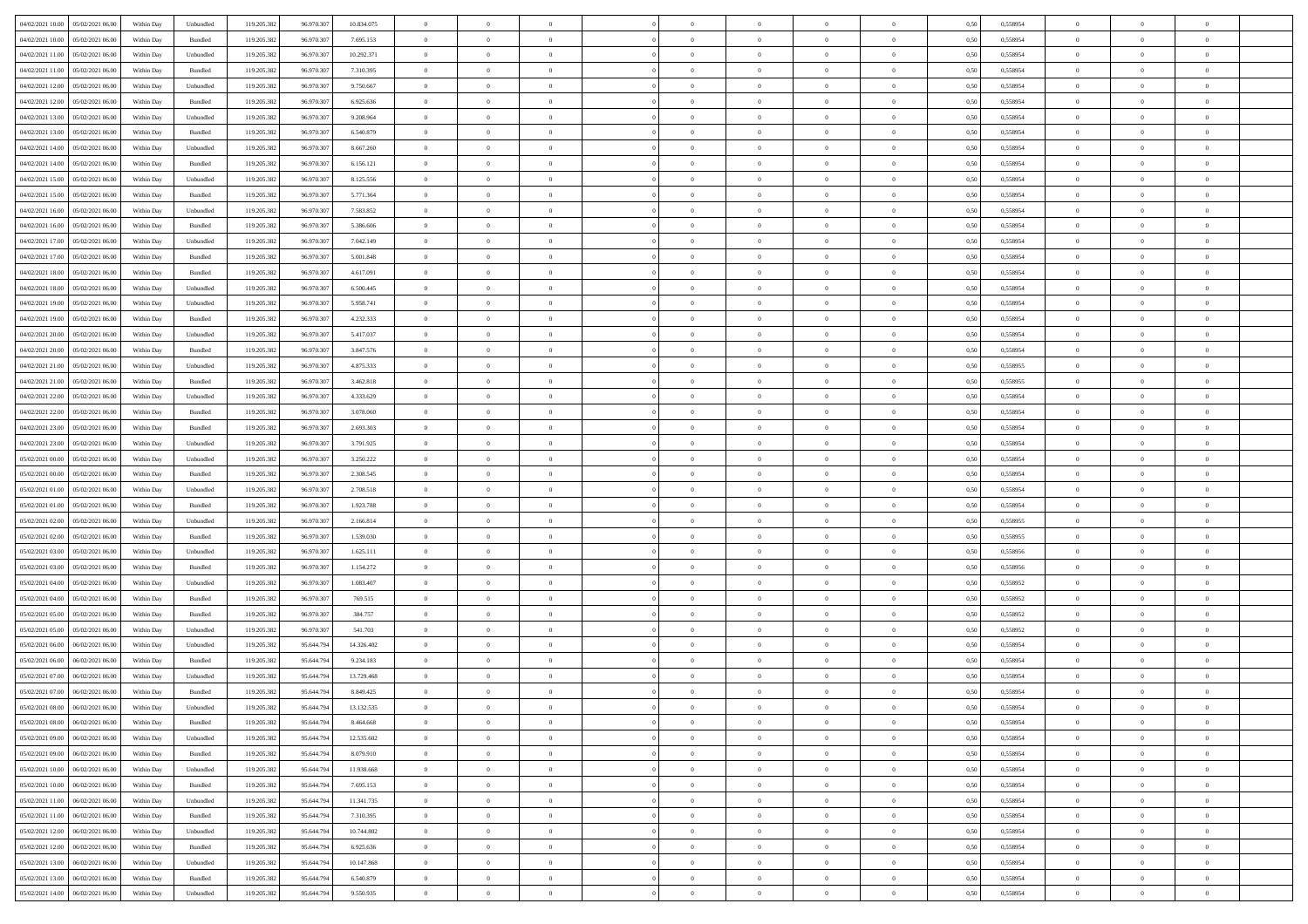| 05/02/2021 14:00   06/02/2021 06:00   | Within Day | Bundled   | 119.205.382 | 95.644.794 | 6.156.121  | $\overline{0}$ | $\overline{0}$ |                | $\overline{0}$ | $\theta$       |                | $\theta$       | 0,50 | 0,558954 | $\theta$       | $\theta$       | $\overline{0}$ |  |
|---------------------------------------|------------|-----------|-------------|------------|------------|----------------|----------------|----------------|----------------|----------------|----------------|----------------|------|----------|----------------|----------------|----------------|--|
|                                       |            |           |             |            |            |                |                |                |                |                |                |                |      |          |                |                |                |  |
| 05/02/2021 15:00<br>06/02/2021 06.00  | Within Day | Bundled   | 119.205.38  | 95.644.79  | 5.771.364  | $\bf{0}$       | $\bf{0}$       | $\bf{0}$       | $\overline{0}$ | $\overline{0}$ | $\overline{0}$ | $\bf{0}$       | 0,50 | 0,558954 | $\,$ 0 $\,$    | $\bf{0}$       | $\overline{0}$ |  |
| 05/02/2021 15:00<br>06/02/2021 06:00  | Within Day | Unbundled | 119.205.382 | 95.644.794 | 8.954.001  | $\overline{0}$ | $\bf{0}$       | $\overline{0}$ | $\bf{0}$       | $\bf{0}$       | $\overline{0}$ | $\bf{0}$       | 0.50 | 0.558954 | $\bf{0}$       | $\overline{0}$ | $\overline{0}$ |  |
| 05/02/2021 16:00<br>06/02/2021 06:00  | Within Day | Unbundled | 119.205.382 | 95.644.794 | 8.357.067  | $\overline{0}$ | $\overline{0}$ | $\overline{0}$ | $\theta$       | $\theta$       | $\overline{0}$ | $\bf{0}$       | 0,50 | 0,558954 | $\theta$       | $\theta$       | $\overline{0}$ |  |
| 05/02/2021 16:00<br>06/02/2021 06.00  | Within Day | Bundled   | 119.205.38  | 95.644.79  | 5.386.606  | $\bf{0}$       | $\overline{0}$ | $\bf{0}$       | $\overline{0}$ | $\theta$       | $\overline{0}$ | $\bf{0}$       | 0,50 | 0,558954 | $\,$ 0 $\,$    | $\bf{0}$       | $\overline{0}$ |  |
| 05/02/2021 17:00<br>06/02/2021 06:00  |            | Unbundled | 119,205.38  | 95.644.79  | 7.760.134  | $\overline{0}$ | $\overline{0}$ | $\overline{0}$ | $\bf{0}$       | $\overline{0}$ | $\theta$       | $\bf{0}$       | 0.50 | 0.558954 | $\,$ 0 $\,$    | $\theta$       | $\overline{0}$ |  |
|                                       | Within Day |           |             |            |            |                |                |                |                |                |                |                |      |          |                |                |                |  |
| 05/02/2021 17:00<br>06/02/2021 06:00  | Within Day | Bundled   | 119.205.382 | 95.644.794 | 5.001.848  | $\overline{0}$ | $\overline{0}$ | $\overline{0}$ | $\overline{0}$ | $\overline{0}$ | $\overline{0}$ | $\bf{0}$       | 0,50 | 0,558954 | $\theta$       | $\theta$       | $\overline{0}$ |  |
| 05/02/2021 18:00<br>06/02/2021 06.00  | Within Day | Unbundled | 119.205.38  | 95.644.79  | 7.163.201  | $\bf{0}$       | $\bf{0}$       | $\bf{0}$       | $\overline{0}$ | $\overline{0}$ | $\overline{0}$ | $\bf{0}$       | 0,50 | 0,558954 | $\,$ 0 $\,$    | $\bf{0}$       | $\overline{0}$ |  |
| 05/02/2021 18:00<br>06/02/2021 06:00  | Within Day | Bundled   | 119,205.38  | 95.644.79  | 4.617.091  | $\overline{0}$ | $\bf{0}$       | $\overline{0}$ | $\bf{0}$       | $\overline{0}$ | $\overline{0}$ | $\bf{0}$       | 0.50 | 0.558954 | $\bf{0}$       | $\overline{0}$ | $\overline{0}$ |  |
| 05/02/2021 19:00<br>06/02/2021 06:00  | Within Day | Unbundled | 119.205.382 | 95.644.794 | 6.566.267  | $\overline{0}$ | $\bf{0}$       | $\overline{0}$ | $\overline{0}$ | $\overline{0}$ | $\overline{0}$ | $\bf{0}$       | 0,50 | 0,558954 | $\,$ 0 $\,$    | $\,$ 0 $\,$    | $\overline{0}$ |  |
| 05/02/2021 19:00<br>06/02/2021 06.00  | Within Day | Bundled   | 119.205.38  | 95.644.79  | 4.232.333  | $\bf{0}$       | $\overline{0}$ | $\bf{0}$       | $\bf{0}$       | $\bf{0}$       | $\overline{0}$ | $\bf{0}$       | 0,50 | 0,558954 | $\,$ 0 $\,$    | $\bf{0}$       | $\overline{0}$ |  |
| 05/02/2021 20:00<br>06/02/2021 06:00  | Within Day | Unbundled | 119.205.382 | 95.644.794 | 5.969.334  | $\overline{0}$ | $\bf{0}$       | $\overline{0}$ | $\overline{0}$ | $\bf{0}$       | $\overline{0}$ | $\bf{0}$       | 0.50 | 0.558954 | $\bf{0}$       | $\overline{0}$ | $\,$ 0         |  |
| 05/02/2021 20:00<br>06/02/2021 06:00  | Within Day | Bundled   | 119.205.38  | 95.644.794 | 3.847.576  | $\overline{0}$ | $\overline{0}$ | $\overline{0}$ | $\theta$       | $\theta$       | $\overline{0}$ | $\bf{0}$       | 0,50 | 0,558954 | $\,$ 0 $\,$    | $\theta$       | $\overline{0}$ |  |
|                                       |            |           |             |            |            |                |                |                |                |                |                |                |      |          |                |                |                |  |
| 05/02/2021 21:00<br>06/02/2021 06.00  | Within Day | Unbundled | 119.205.38  | 95.644.79  | 5.372.401  | $\bf{0}$       | $\overline{0}$ | $\bf{0}$       | $\overline{0}$ | $\bf{0}$       | $\overline{0}$ | $\bf{0}$       | 0,50 | 0,558955 | $\,$ 0 $\,$    | $\bf{0}$       | $\overline{0}$ |  |
| 05/02/2021 21:00<br>06/02/2021 06:00  | Within Day | Bundled   | 119.205.382 | 95.644.794 | 3.462.818  | $\overline{0}$ | $\bf{0}$       | $\overline{0}$ | $\bf{0}$       | $\overline{0}$ | $\theta$       | $\bf{0}$       | 0.50 | 0.558955 | $\,$ 0 $\,$    | $\theta$       | $\overline{0}$ |  |
| 05/02/2021 22:00<br>06/02/2021 06:00  | Within Day | Unbundled | 119.205.382 | 95.644.794 | 4.775.467  | $\overline{0}$ | $\overline{0}$ | $\overline{0}$ | $\overline{0}$ | $\overline{0}$ | $\overline{0}$ | $\bf{0}$       | 0,50 | 0,558954 | $\theta$       | $\theta$       | $\overline{0}$ |  |
| 05/02/2021 22:00<br>06/02/2021 06.00  | Within Day | Bundled   | 119.205.38  | 95.644.79  | 3.078.060  | $\bf{0}$       | $\bf{0}$       | $\bf{0}$       | $\overline{0}$ | $\bf{0}$       | $\overline{0}$ | $\bf{0}$       | 0,50 | 0,558954 | $\,$ 0 $\,$    | $\bf{0}$       | $\overline{0}$ |  |
| 05/02/2021 23:00<br>06/02/2021 06:00  | Within Day | Unbundled | 119,205.38  | 95.644.79  | 4.178.534  | $\overline{0}$ | $\bf{0}$       | $\overline{0}$ | $\bf{0}$       | $\overline{0}$ | $\overline{0}$ | $\bf{0}$       | 0.50 | 0.558954 | $\bf{0}$       | $\overline{0}$ | $\overline{0}$ |  |
| 05/02/2021 23:00<br>06/02/2021 06:00  | Within Day | Bundled   | 119.205.382 | 95.644.794 | 2.693.303  | $\overline{0}$ | $\bf{0}$       | $\overline{0}$ | $\overline{0}$ | $\overline{0}$ | $\overline{0}$ | $\bf{0}$       | 0,50 | 0,558954 | $\,$ 0 $\,$    | $\bf{0}$       | $\overline{0}$ |  |
| 06/02/2021 00:00<br>06/02/2021 06.00  | Within Day | Unbundled | 119.205.38  | 95.644.79  | 3.581.601  | $\bf{0}$       | $\bf{0}$       | $\bf{0}$       | $\bf{0}$       | $\overline{0}$ | $\overline{0}$ | $\bf{0}$       | 0,50 | 0,558954 | $\,$ 0 $\,$    | $\bf{0}$       | $\overline{0}$ |  |
| 06/02/2021 00:00                      |            | Bundled   |             | 95.644.794 | 2.308.545  |                | $\bf{0}$       | $\overline{0}$ |                | $\bf{0}$       | $\overline{0}$ |                | 0.50 | 0.558954 | $\bf{0}$       | $\overline{0}$ | $\overline{0}$ |  |
| 06/02/2021 06:00                      | Within Day |           | 119.205.382 |            |            | $\overline{0}$ |                |                | $\overline{0}$ |                |                | $\bf{0}$       |      |          |                |                |                |  |
| 06/02/2021 01:00<br>06/02/2021 06:00  | Within Day | Bundled   | 119.205.382 | 95.644.794 | 1.923.788  | $\overline{0}$ | $\overline{0}$ | $\overline{0}$ | $\theta$       | $\theta$       | $\overline{0}$ | $\bf{0}$       | 0,50 | 0,558954 | $\theta$       | $\theta$       | $\overline{0}$ |  |
| 06/02/2021 01:00<br>06/02/2021 06.00  | Within Day | Unbundled | 119.205.38  | 95.644.79  | 2.984.666  | $\bf{0}$       | $\bf{0}$       | $\bf{0}$       | $\bf{0}$       | $\overline{0}$ | $\overline{0}$ | $\bf{0}$       | 0,50 | 0,558954 | $\,$ 0 $\,$    | $\bf{0}$       | $\overline{0}$ |  |
| 06/02/2021 02:00<br>06/02/2021 06:00  | Within Day | Unbundled | 119,205.38  | 95.644.79  | 2.387.733  | $\overline{0}$ | $\bf{0}$       | $\overline{0}$ | $\bf{0}$       | $\overline{0}$ | $\theta$       | $\bf{0}$       | 0.50 | 0.558955 | $\,$ 0 $\,$    | $\theta$       | $\overline{0}$ |  |
| 06/02/2021 02:00<br>06/02/2021 06:00  | Within Day | Bundled   | 119.205.382 | 95.644.794 | 1.539.030  | $\overline{0}$ | $\overline{0}$ | $\overline{0}$ | $\overline{0}$ | $\overline{0}$ | $\overline{0}$ | $\bf{0}$       | 0,50 | 0,558955 | $\theta$       | $\theta$       | $\overline{0}$ |  |
| 06/02/2021 03:00<br>06/02/2021 06.00  | Within Day | Unbundled | 119.205.38  | 95.644.79  | 1.790.800  | $\bf{0}$       | $\overline{0}$ | $\bf{0}$       | $\overline{0}$ | $\bf{0}$       | $\overline{0}$ | $\bf{0}$       | 0,50 | 0,558956 | $\,$ 0 $\,$    | $\bf{0}$       | $\overline{0}$ |  |
| 06/02/2021 03:00<br>06/02/2021 06:00  | Within Day | Bundled   | 119,205.38  | 95.644.79  | 1.154.272  | $\overline{0}$ | $\bf{0}$       | $\overline{0}$ | $\bf{0}$       | $\overline{0}$ | $\overline{0}$ | $\bf{0}$       | 0.50 | 0.558956 | $\bf{0}$       | $\overline{0}$ | $\overline{0}$ |  |
| 06/02/2021 04:00<br>06/02/2021 06:00  | Within Day | Unbundled | 119.205.382 | 95.644.794 | 1.193.866  | $\overline{0}$ | $\bf{0}$       | $\overline{0}$ | $\overline{0}$ | $\overline{0}$ | $\overline{0}$ | $\bf{0}$       | 0,50 | 0,558952 | $\theta$       | $\theta$       | $\overline{0}$ |  |
|                                       |            |           |             |            |            |                |                |                |                |                |                |                |      |          |                |                |                |  |
| 06/02/2021 04:00<br>06/02/2021 06.00  | Within Day | Bundled   | 119.205.38  | 95.644.79  | 769.515    | $\bf{0}$       | $\bf{0}$       | $\bf{0}$       | $\bf{0}$       | $\overline{0}$ | $\overline{0}$ | $\bf{0}$       | 0,50 | 0,558952 | $\,$ 0 $\,$    | $\bf{0}$       | $\overline{0}$ |  |
| 06/02/2021 05:00<br>06/02/2021 06:00  | Within Day | Unbundled | 119.205.382 | 95.644.794 | 596,933    | $\overline{0}$ | $\bf{0}$       | $\overline{0}$ | $\bf{0}$       | $\bf{0}$       | $\overline{0}$ | $\bf{0}$       | 0.50 | 0.558952 | $\bf{0}$       | $\overline{0}$ | $\,$ 0         |  |
| 06/02/2021 05:00<br>06/02/2021 06:00  | Within Day | Bundled   | 119.205.382 | 95.644.79  | 384,757    | $\overline{0}$ | $\overline{0}$ | $\overline{0}$ | $\overline{0}$ | $\overline{0}$ | $\overline{0}$ | $\bf{0}$       | 0.50 | 0,558952 | $\theta$       | $\theta$       | $\overline{0}$ |  |
| 06/02/2021 06:00<br>07/02/2021 06.00  | Within Day | Unbundled | 119.205.38  | 95.644.79  | 14.326.402 | $\bf{0}$       | $\overline{0}$ | $\bf{0}$       | $\bf{0}$       | $\,$ 0 $\,$    | $\overline{0}$ | $\bf{0}$       | 0,50 | 0,558954 | $\,$ 0 $\,$    | $\bf{0}$       | $\overline{0}$ |  |
| 06/02/2021 06:00<br>07/02/2021 06:00  | Within Day | Bundled   | 119.205.382 | 95.644.79  | 9.234.183  | $\overline{0}$ | $\bf{0}$       | $\overline{0}$ | $\bf{0}$       | $\overline{0}$ | $\overline{0}$ | $\bf{0}$       | 0.50 | 0.558954 | $\,$ 0 $\,$    | $\bf{0}$       | $\overline{0}$ |  |
| 06/02/2021 07:00<br>07/02/2021 06:00  | Within Dav | Unbundled | 119.205.382 | 95.644.794 | 13.729.468 | $\overline{0}$ | $\overline{0}$ | $\overline{0}$ | $\overline{0}$ | $\overline{0}$ | $\overline{0}$ | $\bf{0}$       | 0.5( | 0,558954 | $\theta$       | $\theta$       | $\overline{0}$ |  |
| 06/02/2021 07:00<br>07/02/2021 06.00  | Within Day | Bundled   | 119.205.38  | 95.644.79  | 8.849.425  | $\bf{0}$       | $\bf{0}$       | $\bf{0}$       | $\bf{0}$       | $\bf{0}$       | $\overline{0}$ | $\bf{0}$       | 0,50 | 0,558954 | $\,$ 0 $\,$    | $\bf{0}$       | $\overline{0}$ |  |
| 06/02/2021 08:00<br>07/02/2021 06:00  | Within Day | Unbundled | 119,205.38  | 95.644.79  | 13.132.535 | $\overline{0}$ | $\bf{0}$       | $\overline{0}$ | $\bf{0}$       | $\overline{0}$ | $\overline{0}$ | $\bf{0}$       | 0.50 | 0.558954 | $\bf{0}$       | $\overline{0}$ | $\overline{0}$ |  |
| 06/02/2021 08:00<br>07/02/2021 06:00  | Within Dav | Bundled   | 119.205.38  | 95.644.79  | 8.464.668  | $\overline{0}$ | $\overline{0}$ | $\overline{0}$ | $\overline{0}$ | $\overline{0}$ | $\overline{0}$ | $\bf{0}$       | 0.50 | 0,558954 | $\theta$       | $\theta$       | $\overline{0}$ |  |
|                                       |            |           |             |            |            |                |                |                |                |                |                |                |      |          |                |                |                |  |
| 06/02/2021 09:00<br>07/02/2021 06.00  | Within Day | Unbundled | 119.205.38  | 95.644.79  | 12.535.602 | $\bf{0}$       | $\bf{0}$       | $\bf{0}$       | $\bf{0}$       | $\overline{0}$ | $\overline{0}$ | $\bf{0}$       | 0,50 | 0,558954 | $\,$ 0 $\,$    | $\bf{0}$       | $\overline{0}$ |  |
| 06/02/2021 09:00<br>07/02/2021 06:00  | Within Day | Bundled   | 119.205.382 | 95.644.794 | 8.079.910  | $\overline{0}$ | $\bf{0}$       | $\overline{0}$ | $\overline{0}$ | $\bf{0}$       | $\overline{0}$ | $\bf{0}$       | 0.50 | 0.558954 | $\bf{0}$       | $\overline{0}$ | $\overline{0}$ |  |
| 06/02/2021 10:00<br>07/02/2021 06:00  | Within Dav | Unbundled | 119.205.382 | 95.644.79  | 11.938.668 | $\overline{0}$ | $\overline{0}$ | $\overline{0}$ | $\overline{0}$ | $\overline{0}$ | $\overline{0}$ | $\bf{0}$       | 0.50 | 0,558954 | $\theta$       | $\theta$       | $\overline{0}$ |  |
| 06/02/2021 10:00<br>07/02/2021 06.00  | Within Day | Bundled   | 119.205.38  | 95.644.79  | 7.695.153  | $\bf{0}$       | $\bf{0}$       | $\bf{0}$       | $\bf{0}$       | $\overline{0}$ | $\overline{0}$ | $\bf{0}$       | 0,50 | 0,558954 | $\,$ 0 $\,$    | $\bf{0}$       | $\overline{0}$ |  |
| 06/02/2021 11:00<br>07/02/2021 06:00  | Within Day | Bundled   | 119,205.38  | 95.644.79  | 7.310.395  | $\overline{0}$ | $\overline{0}$ | $\overline{0}$ | $\bf{0}$       | $\overline{0}$ | $\Omega$       | $\bf{0}$       | 0.50 | 0.558954 | $\bf{0}$       | $\theta$       | $\overline{0}$ |  |
| 06/02/2021 11:00<br>07/02/2021 06:00  | Within Dav | Unbundled | 119.205.38  | 95.644.79  | 11.341.735 | $\overline{0}$ | $\overline{0}$ | $\Omega$       | $\overline{0}$ | $\theta$       | $\overline{0}$ | $\overline{0}$ | 0.5( | 0,558954 | $\theta$       | $\theta$       | $\overline{0}$ |  |
| 06/02/2021 12:00<br>07/02/2021 06:00  | Within Day | Unbundled | 119.205.382 | 95.644.79  | 10.744.802 | $\bf{0}$       | $\bf{0}$       | $\bf{0}$       | $\bf{0}$       | $\bf{0}$       | $\overline{0}$ | $\bf{0}$       | 0,50 | 0,558954 | $\,$ 0 $\,$    | $\bf{0}$       | $\overline{0}$ |  |
| $06/02/2021$ 12.00 $07/02/2021$ 06.00 | Within Day | Bundled   | 119.205.382 | 95.644.794 | 6.925.636  | $\bf{0}$       | $\theta$       |                | $\overline{0}$ |                |                |                | 0,50 | 0.558954 | $\bf{0}$       | $\overline{0}$ |                |  |
| 06/02/2021 13:00 07/02/2021 06:00     | Within Day | Unbundled | 119.205.382 | 95.644.794 | 10.147.868 | $\overline{0}$ | $\overline{0}$ | $\Omega$       | $\theta$       | $\overline{0}$ | $\overline{0}$ | $\bf{0}$       | 0,50 | 0,558954 | $\theta$       | $\theta$       | $\overline{0}$ |  |
|                                       |            |           |             |            |            |                |                |                |                |                |                |                |      |          |                |                |                |  |
| 06/02/2021 13:00<br>07/02/2021 06:00  | Within Day | Bundled   | 119.205.38  | 95.644.79  | 6.540.879  | $\overline{0}$ | $\bf{0}$       | $\overline{0}$ | $\overline{0}$ | $\bf{0}$       | $\overline{0}$ | $\bf{0}$       | 0,50 | 0,558954 | $\bf{0}$       | $\overline{0}$ | $\bf{0}$       |  |
| 06/02/2021 14:00 07/02/2021 06:00     | Within Day | Unbundled | 119.205.382 | 95.644.794 | 9.550.935  | $\overline{0}$ | $\bf{0}$       | $\overline{0}$ | $\overline{0}$ | $\mathbf{0}$   | $\overline{0}$ | $\,$ 0 $\,$    | 0.50 | 0.558954 | $\overline{0}$ | $\bf{0}$       | $\,$ 0 $\,$    |  |
| 06/02/2021 14:00 07/02/2021 06:00     | Within Day | Bundled   | 119.205.382 | 95.644.794 | 6.156.121  | $\overline{0}$ | $\overline{0}$ | $\overline{0}$ | $\overline{0}$ | $\overline{0}$ | $\overline{0}$ | $\bf{0}$       | 0,50 | 0,558954 | $\theta$       | $\theta$       | $\overline{0}$ |  |
| 06/02/2021 15:00<br>07/02/2021 06:00  | Within Day | Unbundled | 119.205.382 | 95.644.794 | 8.954.001  | $\overline{0}$ | $\bf{0}$       | $\overline{0}$ | $\overline{0}$ | $\bf{0}$       | $\overline{0}$ | $\bf{0}$       | 0,50 | 0,558954 | $\bf{0}$       | $\overline{0}$ | $\overline{0}$ |  |
| 06/02/2021 15:00 07/02/2021 06:00     | Within Day | Bundled   | 119.205.382 | 95.644.794 | 5.771.364  | $\overline{0}$ | $\bf{0}$       | $\overline{0}$ | $\overline{0}$ | $\bf{0}$       | $\overline{0}$ | $\bf{0}$       | 0.50 | 0.558954 | $\,$ 0 $\,$    | $\overline{0}$ | $\,$ 0         |  |
| 06/02/2021 16:00 07/02/2021 06:00     | Within Dav | Bundled   | 119.205.382 | 95.644.794 | 5.386.606  | $\overline{0}$ | $\overline{0}$ | $\overline{0}$ | $\overline{0}$ | $\overline{0}$ | $\overline{0}$ | $\bf{0}$       | 0.50 | 0,558954 | $\overline{0}$ | $\theta$       | $\overline{0}$ |  |
| 06/02/2021 16:00<br>07/02/2021 06:00  | Within Day | Unbundled | 119.205.38  | 95.644.79  | 8.357.067  | $\overline{0}$ | $\overline{0}$ | $\overline{0}$ | $\overline{0}$ | $\overline{0}$ | $\overline{0}$ | $\bf{0}$       | 0,50 | 0,558954 | $\bf{0}$       | $\overline{0}$ | $\,$ 0         |  |
|                                       |            |           |             |            |            |                |                |                |                |                |                |                |      |          |                |                |                |  |
| 06/02/2021 17:00 07/02/2021 06:00     | Within Day | Unbundled | 119.205.382 | 95.644.794 | 7.760.134  | $\overline{0}$ | $\overline{0}$ | $\overline{0}$ | $\overline{0}$ | $\overline{0}$ | $\overline{0}$ | $\bf{0}$       | 0.50 | 0.558954 | $\mathbf{0}$   | $\bf{0}$       | $\,$ 0         |  |
| 06/02/2021 17:00 07/02/2021 06:00     | Within Dav | Bundled   | 119.205.382 | 95.644.794 | 5.001.848  | $\overline{0}$ | $\overline{0}$ | $\overline{0}$ | $\overline{0}$ | $\overline{0}$ | $\overline{0}$ | $\bf{0}$       | 0,50 | 0,558954 | $\overline{0}$ | $\theta$       | $\overline{0}$ |  |
| 06/02/2021 18:00<br>07/02/2021 06:00  | Within Day | Unbundled | 119.205.38  | 95.644.79  | 7.163.201  | $\overline{0}$ | $\bf{0}$       | $\overline{0}$ | $\bf{0}$       | $\overline{0}$ | $\overline{0}$ | $\bf{0}$       | 0,50 | 0,558954 | $\bf{0}$       | $\,$ 0 $\,$    | $\bf{0}$       |  |
| 06/02/2021 18:00 07/02/2021 06:00     | Within Day | Bundled   | 119.205.382 | 95.644.794 | 4.617.091  | $\overline{0}$ | $\bf{0}$       | $\overline{0}$ | $\overline{0}$ | $\,$ 0 $\,$    | $\overline{0}$ | $\bf{0}$       | 0,50 | 0,558954 | $\overline{0}$ | $\,$ 0 $\,$    | $\,$ 0 $\,$    |  |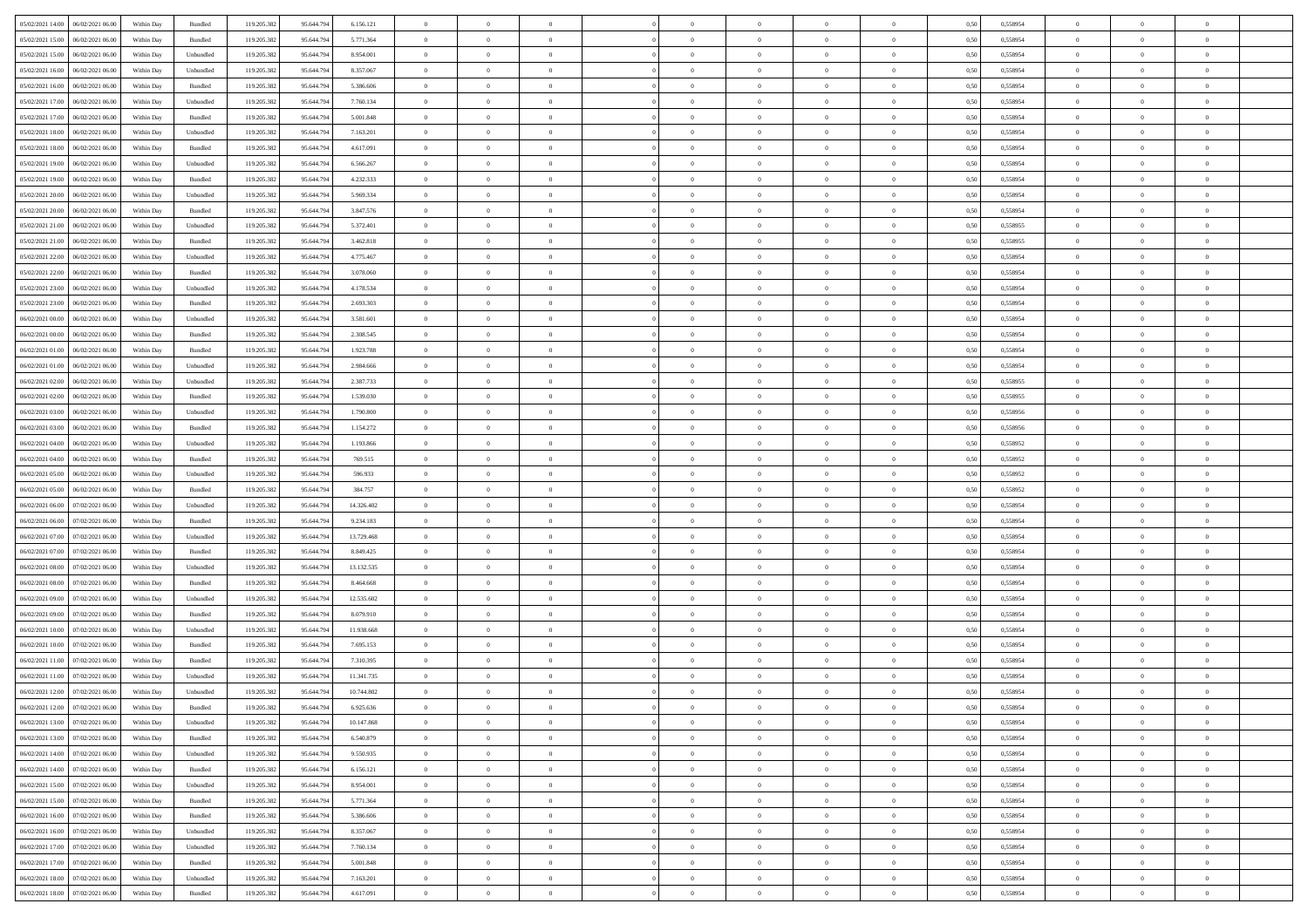|                                              |            |                             |             |            |            | $\overline{0}$ | $\overline{0}$ |                | $\overline{0}$ | $\theta$       |                | $\theta$       |      |          | $\theta$       | $\theta$       | $\overline{0}$ |  |
|----------------------------------------------|------------|-----------------------------|-------------|------------|------------|----------------|----------------|----------------|----------------|----------------|----------------|----------------|------|----------|----------------|----------------|----------------|--|
| 06/02/2021 19:00 07/02/2021 06:00            | Within Day | Unbundled                   | 119.205.382 | 95.644.794 | 6.566.267  |                |                |                |                |                |                |                | 0,50 | 0,558954 |                |                |                |  |
| 06/02/2021 19:00<br>07/02/2021 06:00         | Within Day | Bundled                     | 119.205.38  | 95.644.79  | 4.232.333  | $\bf{0}$       | $\bf{0}$       | $\bf{0}$       | $\bf{0}$       | $\overline{0}$ | $\overline{0}$ | $\bf{0}$       | 0,50 | 0,558954 | $\,$ 0 $\,$    | $\bf{0}$       | $\overline{0}$ |  |
| 06/02/2021 20:00<br>07/02/2021 06:00         | Within Day | Unbundled                   | 119.205.382 | 95.644.794 | 5.969.334  | $\overline{0}$ | $\bf{0}$       | $\overline{0}$ | $\bf{0}$       | $\bf{0}$       | $\overline{0}$ | $\bf{0}$       | 0.50 | 0.558954 | $\bf{0}$       | $\overline{0}$ | $\overline{0}$ |  |
| 06/02/2021 20:00<br>07/02/2021 06:00         | Within Day | Bundled                     | 119.205.382 | 95.644.794 | 3.847.576  | $\overline{0}$ | $\overline{0}$ | $\overline{0}$ | $\overline{0}$ | $\theta$       | $\overline{0}$ | $\bf{0}$       | 0,50 | 0,558954 | $\theta$       | $\theta$       | $\overline{0}$ |  |
| 06/02/2021 21:00<br>07/02/2021 06.00         | Within Day | Unbundled                   | 119.205.38  | 95.644.79  | 5.372.401  | $\bf{0}$       | $\overline{0}$ | $\bf{0}$       | $\overline{0}$ | $\theta$       | $\overline{0}$ | $\bf{0}$       | 0,50 | 0,558955 | $\,$ 0 $\,$    | $\bf{0}$       | $\overline{0}$ |  |
|                                              |            |                             |             |            |            |                |                |                |                |                | $\theta$       |                |      |          |                |                |                |  |
| 06/02/2021 21:00<br>07/02/2021 06:00         | Within Day | Bundled                     | 119.205.382 | 95.644.794 | 3.462.818  | $\overline{0}$ | $\bf{0}$       | $\overline{0}$ | $\bf{0}$       | $\overline{0}$ |                | $\bf{0}$       | 0.50 | 0.558955 | $\,$ 0 $\,$    | $\theta$       | $\overline{0}$ |  |
| 06/02/2021 22:00<br>07/02/2021 06:00         | Within Day | Bundled                     | 119.205.382 | 95.644.794 | 3.078.060  | $\overline{0}$ | $\overline{0}$ | $\overline{0}$ | $\overline{0}$ | $\overline{0}$ | $\overline{0}$ | $\bf{0}$       | 0,50 | 0,558954 | $\,$ 0 $\,$    | $\theta$       | $\overline{0}$ |  |
| 06/02/2021 22:00<br>07/02/2021 06.00         | Within Day | Unbundled                   | 119.205.38  | 95.644.79  | 4.775.467  | $\bf{0}$       | $\bf{0}$       | $\bf{0}$       | $\overline{0}$ | $\overline{0}$ | $\overline{0}$ | $\bf{0}$       | 0,50 | 0,558954 | $\,$ 0 $\,$    | $\bf{0}$       | $\overline{0}$ |  |
| 06/02/2021 23:00<br>07/02/2021 06:00         | Within Day | Unbundled                   | 119,205.38  | 95.644.79  | 4.178.534  | $\overline{0}$ | $\bf{0}$       | $\overline{0}$ | $\bf{0}$       | $\overline{0}$ | $\overline{0}$ | $\bf{0}$       | 0.50 | 0.558954 | $\bf{0}$       | $\overline{0}$ | $\overline{0}$ |  |
| 06/02/2021 23:00<br>07/02/2021 06:00         | Within Day | Bundled                     | 119.205.382 | 95.644.794 | 2.693.303  | $\overline{0}$ | $\bf{0}$       | $\overline{0}$ | $\overline{0}$ | $\overline{0}$ | $\overline{0}$ | $\bf{0}$       | 0,50 | 0,558954 | $\,$ 0 $\,$    | $\,$ 0 $\,$    | $\overline{0}$ |  |
| 07/02/2021 00:00<br>07/02/2021 06.00         | Within Day | Unbundled                   | 119.205.38  | 95.644.79  | 3.581.601  | $\bf{0}$       | $\bf{0}$       | $\bf{0}$       | $\bf{0}$       | $\overline{0}$ | $\overline{0}$ | $\bf{0}$       | 0,50 | 0,558954 | $\,$ 0 $\,$    | $\bf{0}$       | $\overline{0}$ |  |
| 07/02/2021 00:00<br>07/02/2021 06:00         | Within Day | Bundled                     | 119.205.382 | 95.644.794 | 2.308.545  | $\overline{0}$ | $\bf{0}$       | $\overline{0}$ | $\overline{0}$ | $\bf{0}$       | $\overline{0}$ | $\bf{0}$       | 0.50 | 0.558954 | $\bf{0}$       | $\,$ 0 $\,$    | $\,$ 0         |  |
|                                              |            |                             |             |            |            | $\overline{0}$ |                |                |                |                |                |                |      |          |                | $\theta$       |                |  |
| 07/02/2021 01:00<br>07/02/2021 06:00         | Within Day | Unbundled                   | 119.205.38  | 95.644.794 | 2.984.666  |                | $\overline{0}$ | $\overline{0}$ | $\theta$       | $\theta$       | $\overline{0}$ | $\bf{0}$       | 0,50 | 0,558954 | $\,$ 0 $\,$    |                | $\overline{0}$ |  |
| 07/02/2021 01:00<br>07/02/2021 06.00         | Within Day | Bundled                     | 119.205.38  | 95.644.79  | 1.923.788  | $\bf{0}$       | $\overline{0}$ | $\bf{0}$       | $\bf{0}$       | $\bf{0}$       | $\overline{0}$ | $\bf{0}$       | 0,50 | 0,558954 | $\,$ 0 $\,$    | $\bf{0}$       | $\overline{0}$ |  |
| 07/02/2021 02:00<br>07/02/2021 06:00         | Within Day | Unbundled                   | 119.205.382 | 95.644.794 | 2.387.733  | $\overline{0}$ | $\bf{0}$       | $\overline{0}$ | $\bf{0}$       | $\overline{0}$ | $\theta$       | $\bf{0}$       | 0.50 | 0.558955 | $\,$ 0 $\,$    | $\theta$       | $\overline{0}$ |  |
| 07/02/2021 02:00<br>07/02/2021 06:00         | Within Day | Bundled                     | 119.205.382 | 95.644.794 | 1.539.030  | $\overline{0}$ | $\overline{0}$ | $\overline{0}$ | $\overline{0}$ | $\overline{0}$ | $\overline{0}$ | $\bf{0}$       | 0,50 | 0,558955 | $\theta$       | $\theta$       | $\overline{0}$ |  |
| 07/02/2021 03:00<br>07/02/2021 06.00         | Within Day | Unbundled                   | 119.205.38  | 95.644.79  | 1.790.800  | $\bf{0}$       | $\bf{0}$       | $\bf{0}$       | $\overline{0}$ | $\bf{0}$       | $\overline{0}$ | $\bf{0}$       | 0,50 | 0,558956 | $\,$ 0 $\,$    | $\bf{0}$       | $\overline{0}$ |  |
| 07/02/2021 03:00<br>07/02/2021 06:00         | Within Day | Bundled                     | 119,205.38  | 95.644.79  | 1.154.272  | $\overline{0}$ | $\bf{0}$       | $\overline{0}$ | $\bf{0}$       | $\overline{0}$ | $\overline{0}$ | $\bf{0}$       | 0.50 | 0.558956 | $\bf{0}$       | $\overline{0}$ | $\overline{0}$ |  |
| 07/02/2021 04:00<br>07/02/2021 06:00         | Within Day | Unbundled                   | 119.205.382 | 95.644.794 | 1.193.866  | $\overline{0}$ | $\bf{0}$       | $\overline{0}$ | $\overline{0}$ | $\overline{0}$ | $\overline{0}$ | $\bf{0}$       | 0,50 | 0,558952 | $\,$ 0 $\,$    | $\bf{0}$       | $\overline{0}$ |  |
|                                              |            |                             |             |            |            |                |                |                |                |                |                |                |      |          |                |                |                |  |
| 07/02/2021 04:00<br>07/02/2021 06.00         | Within Day | Bundled                     | 119.205.38  | 95.644.79  | 769.515    | $\bf{0}$       | $\bf{0}$       | $\bf{0}$       | $\bf{0}$       | $\overline{0}$ | $\overline{0}$ | $\bf{0}$       | 0,50 | 0,558952 | $\,$ 0 $\,$    | $\bf{0}$       | $\overline{0}$ |  |
| 07/02/2021 05:00<br>07/02/2021 06:00         | Within Day | Unbundled                   | 119.205.382 | 95.644.794 | 596.933    | $\overline{0}$ | $\bf{0}$       | $\overline{0}$ | $\overline{0}$ | $\bf{0}$       | $\overline{0}$ | $\bf{0}$       | 0.50 | 0.558952 | $\bf{0}$       | $\overline{0}$ | $\overline{0}$ |  |
| 07/02/2021 05:00<br>07/02/2021 06:00         | Within Day | Bundled                     | 119.205.382 | 95.644.794 | 384.757    | $\overline{0}$ | $\overline{0}$ | $\overline{0}$ | $\theta$       | $\theta$       | $\overline{0}$ | $\bf{0}$       | 0,50 | 0,558952 | $\theta$       | $\theta$       | $\overline{0}$ |  |
| 07/02/2021 06:00<br>08/02/2021 06:00         | Within Day | Unbundled                   | 119.205.38  | 95.644.79  | 15.148.963 | $\bf{0}$       | $\bf{0}$       | $\bf{0}$       | $\bf{0}$       | $\overline{0}$ | $\overline{0}$ | $\bf{0}$       | 0,50 | 0,558954 | $\,$ 0 $\,$    | $\bf{0}$       | $\overline{0}$ |  |
| 07/02/2021 06:00<br>08/02/2021 06:00         | Within Day | Bundled                     | 119,205.38  | 95.644.79  | 8.411.622  | $\overline{0}$ | $\bf{0}$       | $\overline{0}$ | $\bf{0}$       | $\overline{0}$ | $\theta$       | $\bf{0}$       | 0.50 | 0.558954 | $\,$ 0 $\,$    | $\theta$       | $\overline{0}$ |  |
| 07/02/2021 07:00<br>08/02/2021 06:00         | Within Day | Unbundled                   | 119.205.382 | 95.644.794 | 14.517.755 | $\overline{0}$ | $\overline{0}$ | $\overline{0}$ | $\overline{0}$ | $\overline{0}$ | $\overline{0}$ | $\bf{0}$       | 0,50 | 0,558954 | $\,$ 0 $\,$    | $\theta$       | $\overline{0}$ |  |
| 07/02/2021 07:00<br>08/02/2021 06:00         | Within Day | Bundled                     | 119.205.38  | 95.644.79  | 8.061.137  | $\bf{0}$       | $\overline{0}$ | $\bf{0}$       | $\overline{0}$ | $\bf{0}$       | $\overline{0}$ | $\bf{0}$       | 0,50 | 0,558954 | $\,$ 0 $\,$    | $\bf{0}$       | $\overline{0}$ |  |
|                                              |            |                             |             |            |            |                |                |                |                |                |                |                |      |          |                |                |                |  |
| 07/02/2021 08:00<br>08/02/2021 06:00         | Within Day | Bundled                     | 119,205.38  | 95.644.79  | 7.710.653  | $\overline{0}$ | $\bf{0}$       | $\overline{0}$ | $\bf{0}$       | $\overline{0}$ | $\overline{0}$ | $\bf{0}$       | 0.50 | 0.558954 | $\bf{0}$       | $\overline{0}$ | $\overline{0}$ |  |
| 07/02/2021 08:00<br>08/02/2021 06:00         | Within Day | Unbundled                   | 119.205.382 | 95.644.794 | 13.886.549 | $\overline{0}$ | $\bf{0}$       | $\overline{0}$ | $\overline{0}$ | $\overline{0}$ | $\overline{0}$ | $\bf{0}$       | 0,50 | 0,558954 | $\theta$       | $\theta$       | $\overline{0}$ |  |
| 07/02/2021 09:00<br>08/02/2021 06:00         | Within Day | Unbundled                   | 119.205.38  | 95.644.79  | 13.255.342 | $\bf{0}$       | $\bf{0}$       | $\bf{0}$       | $\bf{0}$       | $\overline{0}$ | $\overline{0}$ | $\bf{0}$       | 0,50 | 0,558954 | $\,$ 0 $\,$    | $\bf{0}$       | $\overline{0}$ |  |
| 07/02/2021 09:00<br>08/02/2021 06:00         | Within Day | Bundled                     | 119.205.382 | 95.644.79  | 7.360.170  | $\overline{0}$ | $\bf{0}$       | $\overline{0}$ | $\overline{0}$ | $\bf{0}$       | $\overline{0}$ | $\bf{0}$       | 0.50 | 0.558954 | $\bf{0}$       | $\,$ 0 $\,$    | $\,$ 0         |  |
| 07/02/2021 11:00<br>08/02/2021 06:00         | Within Day | Unbundled                   | 119.205.382 | 95.644.79  | 11.992.929 | $\overline{0}$ | $\overline{0}$ | $\overline{0}$ | $\overline{0}$ | $\overline{0}$ | $\overline{0}$ | $\bf{0}$       | 0.50 | 0.558954 | $\theta$       | $\theta$       | $\overline{0}$ |  |
| 07/02/2021 11:00<br>08/02/2021 06:00         | Within Day | Bundled                     | 119.205.38  | 95.644.79  | 6.659.201  | $\bf{0}$       | $\bf{0}$       | $\bf{0}$       | $\bf{0}$       | $\overline{0}$ | $\overline{0}$ | $\bf{0}$       | 0,50 | 0,558954 | $\,$ 0 $\,$    | $\bf{0}$       | $\overline{0}$ |  |
| 07/02/2021 12:00<br>08/02/2021 06:00         | Within Day | Unbundled                   | 119.205.382 | 95.644.794 | 11.361.721 | $\overline{0}$ | $\bf{0}$       | $\overline{0}$ | $\bf{0}$       | $\overline{0}$ | $\overline{0}$ | $\bf{0}$       | 0.50 | 0.558954 | $\,$ 0 $\,$    | $\bf{0}$       | $\overline{0}$ |  |
|                                              |            |                             |             |            |            |                |                |                |                |                |                |                |      |          |                |                |                |  |
| 07/02/2021 12:00<br>08/02/2021 06:00         | Within Dav | Bundled                     | 119.205.382 | 95.644.79  | 6.308.717  | $\overline{0}$ | $\overline{0}$ | $\overline{0}$ | $\overline{0}$ | $\overline{0}$ | $\overline{0}$ | $\bf{0}$       | 0.50 | 0,558954 | $\theta$       | $\theta$       | $\overline{0}$ |  |
| 07/02/2021 13:00<br>08/02/2021 06:00         | Within Day | Unbundled                   | 119.205.38  | 95.644.79  | 10.730.515 | $\bf{0}$       | $\bf{0}$       | $\bf{0}$       | $\bf{0}$       | $\overline{0}$ | $\overline{0}$ | $\bf{0}$       | 0,50 | 0,558954 | $\,$ 0 $\,$    | $\bf{0}$       | $\overline{0}$ |  |
| 07/02/2021 13:00<br>08/02/2021 06:00         | Within Day | Bundled                     | 119,205.38  | 95.644.79  | 5.958.232  | $\overline{0}$ | $\bf{0}$       | $\overline{0}$ | $\bf{0}$       | $\overline{0}$ | $\overline{0}$ | $\bf{0}$       | 0.50 | 0.558954 | $\bf{0}$       | $\overline{0}$ | $\overline{0}$ |  |
| 07/02/2021 14:00<br>08/02/2021 06:00         | Within Day | Unbundled                   | 119.205.38  | 95.644.79  | 10.099.308 | $\overline{0}$ | $\overline{0}$ | $\overline{0}$ | $\overline{0}$ | $\overline{0}$ | $\overline{0}$ | $\bf{0}$       | 0.50 | 0,558954 | $\theta$       | $\theta$       | $\overline{0}$ |  |
| 07/02/2021 14:00<br>08/02/2021 06:00         | Within Day | Bundled                     | 119.205.38  | 95.644.79  | 5.607.748  | $\bf{0}$       | $\bf{0}$       | $\bf{0}$       | $\bf{0}$       | $\overline{0}$ | $\overline{0}$ | $\bf{0}$       | 0,50 | 0,558954 | $\,$ 0 $\,$    | $\bf{0}$       | $\overline{0}$ |  |
| 07/02/2021 15:00<br>08/02/2021 06:00         | Within Day | Unbundled                   | 119.205.382 | 95.644.794 | 9.468.102  | $\overline{0}$ | $\bf{0}$       | $\overline{0}$ | $\overline{0}$ | $\bf{0}$       | $\overline{0}$ | $\bf{0}$       | 0.50 | 0.558954 | $\bf{0}$       | $\,$ 0 $\,$    | $\overline{0}$ |  |
| 07/02/2021 15:00<br>08/02/2021 06:00         | Within Day | Bundled                     | 119.205.382 | 95.644.794 | 5.257.263  | $\overline{0}$ | $\overline{0}$ | $\overline{0}$ | $\overline{0}$ | $\overline{0}$ | $\overline{0}$ | $\bf{0}$       | 0.50 | 0,558954 | $\theta$       | $\theta$       | $\overline{0}$ |  |
| 07/02/2021 16:00<br>08/02/2021 06:00         | Within Day | Unbundled                   | 119.205.38  | 95.644.79  | 8.836.894  | $\bf{0}$       | $\bf{0}$       | $\bf{0}$       | $\bf{0}$       | $\overline{0}$ | $\overline{0}$ | $\bf{0}$       | 0,50 | 0,558954 | $\,$ 0 $\,$    | $\bf{0}$       | $\overline{0}$ |  |
|                                              |            |                             |             |            |            |                | $\overline{0}$ |                |                |                |                |                |      |          |                | $\theta$       | $\overline{0}$ |  |
| 07/02/2021 16:00<br>08/02/2021 06:00         | Within Day | Bundled                     | 119.205.382 | 95.644.79  | 4.906.779  | $\overline{0}$ |                | $\overline{0}$ | $\bf{0}$       | $\overline{0}$ | $\overline{0}$ | $\bf{0}$       | 0.50 | 0.558954 | $\bf{0}$       |                |                |  |
| 07/02/2021 17:00<br>08/02/2021 06:00         | Within Dav | Unbundled                   | 119.205.38  | 95.644.79  | 8.205.688  | $\overline{0}$ | $\overline{0}$ | $\overline{0}$ | $\theta$       | $\theta$       | $\overline{0}$ | $\overline{0}$ | 0.5( | 0,558954 | $\theta$       | $\theta$       | $\overline{0}$ |  |
| 07/02/2021 17:00<br>08/02/2021 06:00         | Within Day | Bundled                     | 119.205.382 | 95.644.79  | 4.556.296  | $\bf{0}$       | $\bf{0}$       | $\bf{0}$       | $\bf{0}$       | $\bf{0}$       | $\overline{0}$ | $\bf{0}$       | 0,50 | 0,558954 | $\,$ 0 $\,$    | $\overline{0}$ | $\overline{0}$ |  |
| $07/02/2021\ 18.00 \qquad 08/02/2021\ 06.00$ | Within Day | $\ensuremath{\mathsf{Unb}}$ | 119.205.382 | 95.644.794 | 7.574.481  | $\bf{0}$       | $\theta$       |                | $\overline{0}$ |                |                |                | 0,50 | 0.558954 | $\bf{0}$       | $\overline{0}$ |                |  |
| 07/02/2021 18:00 08/02/2021 06:00            | Within Day | Bundled                     | 119.205.382 | 95.644.794 | 4.205.811  | $\overline{0}$ | $\overline{0}$ | $\Omega$       | $\theta$       | $\overline{0}$ | $\overline{0}$ | $\bf{0}$       | 0,50 | 0,558954 | $\theta$       | $\theta$       | $\overline{0}$ |  |
| 07/02/2021 19:00<br>08/02/2021 06:00         | Within Day | Bundled                     | 119.205.38  | 95.644.79  | 3.855.327  | $\overline{0}$ | $\bf{0}$       | $\overline{0}$ | $\overline{0}$ | $\bf{0}$       | $\overline{0}$ | $\bf{0}$       | 0,50 | 0,558954 | $\bf{0}$       | $\overline{0}$ | $\bf{0}$       |  |
| 07/02/2021 19:00   08/02/2021 06:00          | Within Day | Unbundled                   | 119.205.382 | 95.644.794 | 6.943.275  | $\overline{0}$ | $\bf{0}$       | $\overline{0}$ | $\overline{0}$ | $\mathbf{0}$   | $\overline{0}$ | $\,$ 0 $\,$    | 0.50 | 0.558954 | $\overline{0}$ | $\bf{0}$       | $\overline{0}$ |  |
| 07/02/2021 20:00  08/02/2021 06:00           | Within Dav | Unbundled                   | 119.205.382 | 95.644.794 | 6.312.067  | $\overline{0}$ | $\overline{0}$ | $\overline{0}$ | $\overline{0}$ | $\overline{0}$ | $\overline{0}$ | $\bf{0}$       | 0,50 | 0,558954 | $\theta$       | $\theta$       | $\overline{0}$ |  |
|                                              |            |                             |             |            |            |                |                |                |                |                |                |                |      |          |                |                |                |  |
| 07/02/2021 20:00<br>08/02/2021 06:00         | Within Day | Bundled                     | 119.205.382 | 95.644.794 | 3.504.842  | $\overline{0}$ | $\bf{0}$       | $\overline{0}$ | $\overline{0}$ | $\bf{0}$       | $\overline{0}$ | $\bf{0}$       | 0,50 | 0,558954 | $\bf{0}$       | $\overline{0}$ | $\overline{0}$ |  |
| 07/02/2021 21:00   08/02/2021 06:00          | Within Day | Unbundled                   | 119.205.382 | 95.644.794 | 5.680.860  | $\overline{0}$ | $\bf{0}$       | $\overline{0}$ | $\overline{0}$ | $\bf{0}$       | $\overline{0}$ | $\bf{0}$       | 0.50 | 0.558955 | $\,$ 0 $\,$    | $\overline{0}$ | $\,$ 0         |  |
| 07/02/2021 21:00<br>08/02/2021 06:00         | Within Dav | Bundled                     | 119.205.382 | 95.644.794 | 3.154.358  | $\overline{0}$ | $\overline{0}$ | $\overline{0}$ | $\overline{0}$ | $\overline{0}$ | $\overline{0}$ | $\bf{0}$       | 0.50 | 0,558955 | $\overline{0}$ | $\theta$       | $\overline{0}$ |  |
| 07/02/2021 22.00<br>08/02/2021 06:00         | Within Day | Unbundled                   | 119.205.38  | 95.644.79  | 5.049.654  | $\overline{0}$ | $\overline{0}$ | $\overline{0}$ | $\overline{0}$ | $\overline{0}$ | $\overline{0}$ | $\bf{0}$       | 0,50 | 0,558954 | $\bf{0}$       | $\overline{0}$ | $\overline{0}$ |  |
| 07/02/2021 22:00<br>08/02/2021 06:00         | Within Day | Bundled                     | 119.205.382 | 95.644.794 | 2.803.874  | $\overline{0}$ | $\overline{0}$ | $\overline{0}$ | $\overline{0}$ | $\overline{0}$ | $\overline{0}$ | $\bf{0}$       | 0.50 | 0.558954 | $\mathbf{0}$   | $\bf{0}$       | $\,$ 0         |  |
| 07/02/2021 23:00   08/02/2021 06:00          | Within Dav | Unbundled                   | 119.205.382 | 95.644.794 | 4.418.447  | $\overline{0}$ | $\overline{0}$ | $\overline{0}$ | $\overline{0}$ | $\overline{0}$ | $\overline{0}$ | $\bf{0}$       | 0,50 | 0,558954 | $\overline{0}$ | $\theta$       | $\overline{0}$ |  |
|                                              |            |                             |             |            |            |                |                |                |                |                |                |                |      |          |                |                |                |  |
| 07/02/2021 23:00<br>08/02/2021 06:00         | Within Day | Bundled                     | 119.205.38  | 95.644.79  | 2.453.389  | $\overline{0}$ | $\bf{0}$       | $\overline{0}$ | $\bf{0}$       | $\overline{0}$ | $\overline{0}$ | $\bf{0}$       | 0,50 | 0,558954 | $\bf{0}$       | $\,0\,$        | $\bf{0}$       |  |
| 08/02/2021 00:00 08/02/2021 06:00            | Within Day | Unbundled                   | 119.205.382 | 95.644.794 | 3.787.240  | $\overline{0}$ | $\bf{0}$       | $\overline{0}$ | $\overline{0}$ | $\,$ 0 $\,$    | $\overline{0}$ | $\bf{0}$       | 0,50 | 0,558954 | $\overline{0}$ | $\,$ 0 $\,$    | $\,$ 0 $\,$    |  |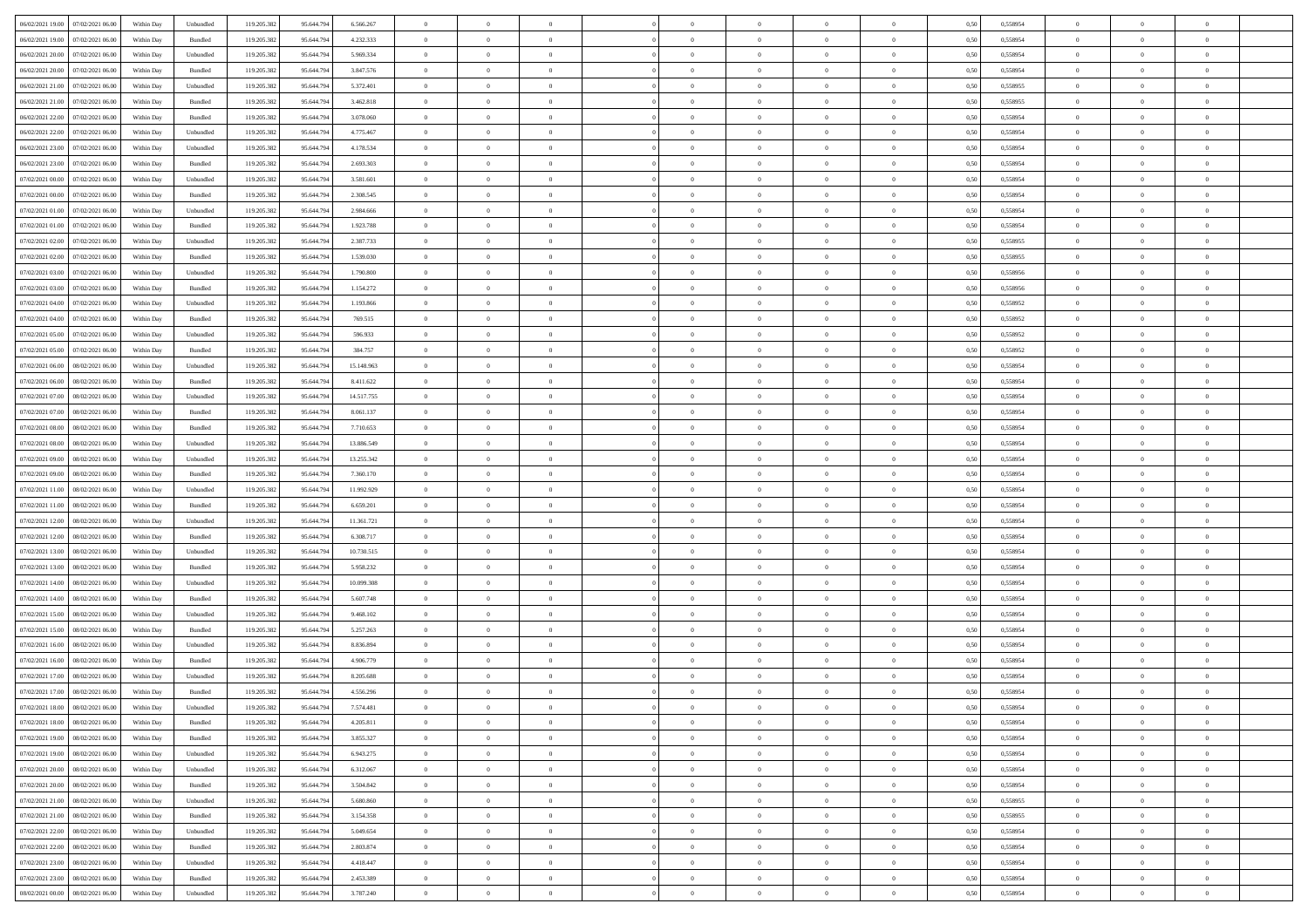| 08/02/2021 00:00 08/02/2021 06:00            | Within Day | Bundled   | 119.205.382 | 95.644.794 | 2.102.905  | $\overline{0}$ | $\theta$       |                | $\overline{0}$ | $\theta$       |                | $\theta$       | 0,50 | 0,558954 | $\theta$       | $\theta$       | $\theta$       |  |
|----------------------------------------------|------------|-----------|-------------|------------|------------|----------------|----------------|----------------|----------------|----------------|----------------|----------------|------|----------|----------------|----------------|----------------|--|
| 08/02/2021 01:00<br>08/02/2021 06:00         | Within Day | Unbundled | 119.205.38  | 95.644.79  | 3.156.033  | $\bf{0}$       | $\bf{0}$       | $\bf{0}$       | $\overline{0}$ | $\overline{0}$ | $\overline{0}$ | $\bf{0}$       | 0,50 | 0,558954 | $\,$ 0 $\,$    | $\bf{0}$       | $\overline{0}$ |  |
| 08/02/2021 01:00<br>08/02/2021 06:00         | Within Day | Bundled   | 119.205.382 | 95.644.794 | 1.752.420  | $\overline{0}$ | $\bf{0}$       | $\overline{0}$ | $\bf{0}$       | $\bf{0}$       | $\overline{0}$ | $\bf{0}$       | 0.50 | 0.558954 | $\bf{0}$       | $\overline{0}$ | $\overline{0}$ |  |
| 08/02/2021 02:00<br>08/02/2021 06:00         | Within Day | Unbundled | 119.205.382 | 95.644.794 | 2.524.827  | $\overline{0}$ | $\overline{0}$ | $\overline{0}$ | $\theta$       | $\theta$       | $\overline{0}$ | $\bf{0}$       | 0,50 | 0,558955 | $\theta$       | $\theta$       | $\overline{0}$ |  |
| 08/02/2021 02:00<br>08/02/2021 06:00         | Within Day | Bundled   | 119.205.38  | 95.644.79  | 1.401.937  | $\bf{0}$       | $\overline{0}$ | $\bf{0}$       | $\overline{0}$ | $\theta$       | $\overline{0}$ | $\bf{0}$       | 0,50 | 0,558955 | $\,$ 0 $\,$    | $\bf{0}$       | $\overline{0}$ |  |
|                                              |            |           |             |            |            |                |                |                |                |                |                |                |      |          |                |                |                |  |
| 08/02/2021 03:00<br>08/02/2021 06:00         | Within Day | Unbundled | 119,205.38  | 95.644.794 | 1.893.620  | $\overline{0}$ | $\overline{0}$ | $\overline{0}$ | $\bf{0}$       | $\overline{0}$ | $\theta$       | $\bf{0}$       | 0.50 | 0.558956 | $\,$ 0 $\,$    | $\theta$       | $\overline{0}$ |  |
| 08/02/2021 03:00<br>08/02/2021 06:00         | Within Day | Bundled   | 119.205.38  | 95.644.794 | 1.051.453  | $\overline{0}$ | $\overline{0}$ | $\overline{0}$ | $\overline{0}$ | $\overline{0}$ | $\overline{0}$ | $\bf{0}$       | 0,50 | 0,558956 | $\theta$       | $\theta$       | $\overline{0}$ |  |
| 08/02/2021 04:00<br>08/02/2021 06:00         | Within Day | Unbundled | 119.205.38  | 95.644.79  | 1.262.413  | $\overline{0}$ | $\overline{0}$ | $\bf{0}$       | $\overline{0}$ | $\overline{0}$ | $\overline{0}$ | $\bf{0}$       | 0,50 | 0,558952 | $\,$ 0 $\,$    | $\bf{0}$       | $\overline{0}$ |  |
| 08/02/2021 04:00<br>08/02/2021 06:00         | Within Day | Bundled   | 119,205.38  | 95.644.79  | 700.968    | $\overline{0}$ | $\bf{0}$       | $\overline{0}$ | $\bf{0}$       | $\overline{0}$ | $\overline{0}$ | $\bf{0}$       | 0.50 | 0.558952 | $\bf{0}$       | $\overline{0}$ | $\overline{0}$ |  |
| 08/02/2021 05:00<br>08/02/2021 06:00         | Within Day | Bundled   | 119.205.382 | 95.644.794 | 350.484    | $\overline{0}$ | $\bf{0}$       | $\overline{0}$ | $\overline{0}$ | $\overline{0}$ | $\overline{0}$ | $\bf{0}$       | 0,50 | 0,558952 | $\,$ 0 $\,$    | $\bf{0}$       | $\overline{0}$ |  |
| 08/02/2021 05:00<br>08/02/2021 06:00         | Within Day | Unbundled | 119.205.38  | 95.644.79  | 631.206    | $\bf{0}$       | $\overline{0}$ | $\bf{0}$       | $\bf{0}$       | $\bf{0}$       | $\overline{0}$ | $\bf{0}$       | 0,50 | 0,558952 | $\,$ 0 $\,$    | $\bf{0}$       | $\overline{0}$ |  |
| 08/02/2021 06:00                             |            | Unbundled |             | 96,040,549 | 14.755.925 |                | $\bf{0}$       | $\overline{0}$ |                | $\bf{0}$       | $\overline{0}$ |                | 0.50 | 0.558954 | $\bf{0}$       | $\overline{0}$ | $\bf{0}$       |  |
| 09/02/2021 06:00                             | Within Day |           | 119.205.382 |            |            | $\overline{0}$ |                |                | $\overline{0}$ |                |                | $\bf{0}$       |      |          |                |                |                |  |
| 08/02/2021 06:00<br>09/02/2021 06:00         | Within Day | Bundled   | 119.205.38  | 96.040.549 | 8.408.906  | $\overline{0}$ | $\overline{0}$ | $\overline{0}$ | $\theta$       | $\theta$       | $\overline{0}$ | $\bf{0}$       | 0,50 | 0,558954 | $\theta$       | $\theta$       | $\overline{0}$ |  |
| 08/02/2021 07:00<br>09/02/2021 06.00         | Within Day | Unbundled | 119.205.38  | 96.040.549 | 14.141.094 | $\bf{0}$       | $\overline{0}$ | $\bf{0}$       | $\overline{0}$ | $\theta$       | $\overline{0}$ | $\bf{0}$       | 0,50 | 0,558954 | $\,$ 0 $\,$    | $\bf{0}$       | $\overline{0}$ |  |
| 08/02/2021 07:00<br>09/02/2021 06:00         | Within Day | Bundled   | 119,205.38  | 96,040,549 | 8.058.535  | $\overline{0}$ | $\overline{0}$ | $\overline{0}$ | $\bf{0}$       | $\overline{0}$ | $\Omega$       | $\bf{0}$       | 0.50 | 0.558954 | $\,$ 0 $\,$    | $\theta$       | $\overline{0}$ |  |
| 08/02/2021 08:00<br>09/02/2021 06:00         | Within Day | Unbundled | 119.205.382 | 96.040.549 | 13.526.264 | $\overline{0}$ | $\overline{0}$ | $\overline{0}$ | $\overline{0}$ | $\overline{0}$ | $\overline{0}$ | $\bf{0}$       | 0,50 | 0,558954 | $\theta$       | $\theta$       | $\overline{0}$ |  |
| 08/02/2021 08:00<br>09/02/2021 06.00         | Within Day | Bundled   | 119.205.38  | 96.040.549 | 7.708.164  | $\bf{0}$       | $\overline{0}$ | $\bf{0}$       | $\overline{0}$ | $\theta$       | $\overline{0}$ | $\bf{0}$       | 0,50 | 0,558954 | $\,$ 0 $\,$    | $\bf{0}$       | $\overline{0}$ |  |
| 08/02/2021 09:00<br>09/02/2021 06:00         | Within Day | Unbundled | 119,205.38  | 96.040.549 | 12.911.433 | $\overline{0}$ | $\bf{0}$       | $\overline{0}$ | $\bf{0}$       | $\overline{0}$ | $\overline{0}$ | $\bf{0}$       | 0.50 | 0.558954 | $\bf{0}$       | $\overline{0}$ | $\overline{0}$ |  |
| 08/02/2021 09:00<br>09/02/2021 06:00         | Within Day | Bundled   | 119.205.382 | 96.040.549 | 7.357.793  | $\overline{0}$ | $\bf{0}$       | $\overline{0}$ | $\overline{0}$ | $\overline{0}$ | $\overline{0}$ | $\bf{0}$       | 0,50 | 0,558954 | $\,$ 0 $\,$    | $\bf{0}$       | $\overline{0}$ |  |
|                                              |            |           |             |            |            |                |                |                |                |                |                |                |      |          |                |                |                |  |
| 08/02/2021 10:00<br>09/02/2021 06.00         | Within Day | Bundled   | 119.205.38  | 96.040.549 | 7.007.422  | $\bf{0}$       | $\bf{0}$       | $\bf{0}$       | $\bf{0}$       | $\overline{0}$ | $\overline{0}$ | $\bf{0}$       | 0,50 | 0,558954 | $\,$ 0 $\,$    | $\bf{0}$       | $\overline{0}$ |  |
| 08/02/2021 10:00<br>09/02/2021 06:00         | Within Day | Unbundled | 119.205.382 | 96,040,549 | 12.296.604 | $\overline{0}$ | $\bf{0}$       | $\overline{0}$ | $\bf{0}$       | $\bf{0}$       | $\overline{0}$ | $\bf{0}$       | 0.50 | 0.558954 | $\bf{0}$       | $\overline{0}$ | $\overline{0}$ |  |
| 08/02/2021 11:00<br>09/02/2021 06:00         | Within Day | Bundled   | 119.205.382 | 96.040.549 | 6.657.051  | $\overline{0}$ | $\overline{0}$ | $\overline{0}$ | $\theta$       | $\theta$       | $\overline{0}$ | $\bf{0}$       | 0,50 | 0,558954 | $\theta$       | $\theta$       | $\overline{0}$ |  |
| 08/02/2021 11:00<br>09/02/2021 06.00         | Within Day | Unbundled | 119.205.38  | 96.040.549 | 11.681.774 | $\bf{0}$       | $\overline{0}$ | $\bf{0}$       | $\bf{0}$       | $\,$ 0 $\,$    | $\overline{0}$ | $\bf{0}$       | 0,50 | 0,558954 | $\,$ 0 $\,$    | $\bf{0}$       | $\overline{0}$ |  |
| 08/02/2021 12:00<br>09/02/2021 06:00         | Within Day | Bundled   | 119,205.38  | 96,040,549 | 6.306.679  | $\overline{0}$ | $\overline{0}$ | $\overline{0}$ | $\bf{0}$       | $\overline{0}$ | $\theta$       | $\bf{0}$       | 0.50 | 0.558954 | $\bf{0}$       | $\theta$       | $\overline{0}$ |  |
| 08/02/2021 12:00<br>09/02/2021 06:00         | Within Day | Unbundled | 119.205.382 | 96.040.549 | 11.066.943 | $\overline{0}$ | $\overline{0}$ | $\overline{0}$ | $\overline{0}$ | $\overline{0}$ | $\overline{0}$ | $\bf{0}$       | 0,50 | 0,558954 | $\theta$       | $\theta$       | $\overline{0}$ |  |
| 08/02/2021 13:00<br>09/02/2021 06.00         | Within Day | Bundled   | 119.205.38  | 96.040.549 | 5.956.308  | $\bf{0}$       | $\overline{0}$ | $\bf{0}$       | $\overline{0}$ | $\bf{0}$       | $\overline{0}$ | $\bf{0}$       | 0,50 | 0,558954 | $\,$ 0 $\,$    | $\bf{0}$       | $\overline{0}$ |  |
|                                              |            |           |             |            |            |                |                |                |                |                |                |                |      |          |                |                |                |  |
| 08/02/2021 13:00<br>09/02/2021 06:00         | Within Day | Unbundled | 119,205.38  | 96,040,549 | 10.452.114 | $\overline{0}$ | $\bf{0}$       | $\overline{0}$ | $\bf{0}$       | $\overline{0}$ | $\overline{0}$ | $\bf{0}$       | 0.50 | 0.558954 | $\bf{0}$       | $\overline{0}$ | $\overline{0}$ |  |
| 08/02/2021 14:00<br>09/02/2021 06:00         | Within Day | Unbundled | 119.205.382 | 96.040.549 | 9.837.283  | $\overline{0}$ | $\overline{0}$ | $\overline{0}$ | $\overline{0}$ | $\overline{0}$ | $\overline{0}$ | $\bf{0}$       | 0,50 | 0,558954 | $\theta$       | $\theta$       | $\overline{0}$ |  |
| 08/02/2021 14:00<br>09/02/2021 06.00         | Within Day | Bundled   | 119.205.38  | 96.040.549 | 5.605.937  | $\bf{0}$       | $\bf{0}$       | $\bf{0}$       | $\bf{0}$       | $\overline{0}$ | $\overline{0}$ | $\bf{0}$       | 0,50 | 0,558954 | $\,$ 0 $\,$    | $\bf{0}$       | $\overline{0}$ |  |
| 08/02/2021 15:00<br>09/02/2021 06:00         | Within Day | Unbundled | 119.205.382 | 96,040,549 | 9.222.453  | $\overline{0}$ | $\bf{0}$       | $\overline{0}$ | $\bf{0}$       | $\bf{0}$       | $\overline{0}$ | $\bf{0}$       | 0.50 | 0.558954 | $\bf{0}$       | $\overline{0}$ | $\overline{0}$ |  |
| 08/02/2021 15:00<br>09/02/2021 06:00         | Within Day | Bundled   | 119.205.382 | 96.040.549 | 5.255.566  | $\overline{0}$ | $\overline{0}$ | $\overline{0}$ | $\overline{0}$ | $\overline{0}$ | $\overline{0}$ | $\bf{0}$       | 0.50 | 0.558954 | $\theta$       | $\theta$       | $\overline{0}$ |  |
| 08/02/2021 16:00<br>09/02/2021 06.00         | Within Day | Bundled   | 119.205.38  | 96.040.549 | 4.905.195  | $\bf{0}$       | $\overline{0}$ | $\bf{0}$       | $\bf{0}$       | $\,$ 0 $\,$    | $\overline{0}$ | $\bf{0}$       | 0,50 | 0,558954 | $\,$ 0 $\,$    | $\bf{0}$       | $\overline{0}$ |  |
| 08/02/2021 16:00<br>09/02/2021 06:00         | Within Day | Unbundled | 119.205.382 | 96,040,549 | 8.607.622  | $\overline{0}$ | $\bf{0}$       | $\overline{0}$ | $\bf{0}$       | $\overline{0}$ | $\Omega$       | $\bf{0}$       | 0.50 | 0.558954 | $\,$ 0 $\,$    | $\theta$       | $\overline{0}$ |  |
| 08/02/2021 17:00<br>09/02/2021 06:00         | Within Dav | Unbundled | 119.205.382 | 96.040.549 | 7.992.793  | $\overline{0}$ | $\overline{0}$ | $\overline{0}$ | $\overline{0}$ | $\theta$       | $\overline{0}$ | $\bf{0}$       | 0.5( | 0,558954 | $\theta$       | $\theta$       | $\overline{0}$ |  |
|                                              |            |           |             |            |            |                |                |                |                |                |                |                |      |          |                |                |                |  |
| 08/02/2021 17:00<br>09/02/2021 06.00         | Within Day | Bundled   | 119.205.38  | 96.040.549 | 4.554.824  | $\bf{0}$       | $\bf{0}$       | $\bf{0}$       | $\overline{0}$ | $\bf{0}$       | $\overline{0}$ | $\bf{0}$       | 0,50 | 0,558954 | $\,$ 0 $\,$    | $\bf{0}$       | $\overline{0}$ |  |
| 08/02/2021 18:00<br>09/02/2021 06:00         | Within Day | Unbundled | 119,205.38  | 96,040,549 | 7.377.962  | $\overline{0}$ | $\bf{0}$       | $\overline{0}$ | $\bf{0}$       | $\overline{0}$ | $\overline{0}$ | $\bf{0}$       | 0.50 | 0.558954 | $\bf{0}$       | $\overline{0}$ | $\overline{0}$ |  |
| 08/02/2021 18:00<br>09/02/2021 06:00         | Within Dav | Bundled   | 119.205.38  | 96.040.549 | 4.204.453  | $\overline{0}$ | $\overline{0}$ | $\overline{0}$ | $\overline{0}$ | $\overline{0}$ | $\overline{0}$ | $\bf{0}$       | 0.50 | 0,558954 | $\theta$       | $\theta$       | $\overline{0}$ |  |
| 08/02/2021 19:00<br>09/02/2021 06.00         | Within Day | Unbundled | 119.205.38  | 96.040.549 | 6.763.132  | $\bf{0}$       | $\bf{0}$       | $\bf{0}$       | $\bf{0}$       | $\overline{0}$ | $\overline{0}$ | $\bf{0}$       | 0,50 | 0,558954 | $\,$ 0 $\,$    | $\bf{0}$       | $\overline{0}$ |  |
| 08/02/2021 19:00<br>09/02/2021 06:00         | Within Day | Bundled   | 119.205.382 | 96,040,549 | 3.854.082  | $\overline{0}$ | $\bf{0}$       | $\overline{0}$ | $\bf{0}$       | $\bf{0}$       | $\overline{0}$ | $\bf{0}$       | 0.50 | 0.558954 | $\bf{0}$       | $\overline{0}$ | $\overline{0}$ |  |
| 08/02/2021 20:00<br>09/02/2021 06:00         | Within Dav | Unbundled | 119.205.382 | 96.040.549 | 6.148.301  | $\overline{0}$ | $\overline{0}$ | $\overline{0}$ | $\overline{0}$ | $\overline{0}$ | $\overline{0}$ | $\bf{0}$       | 0.50 | 0,558954 | $\theta$       | $\theta$       | $\overline{0}$ |  |
| 08/02/2021 20:00<br>09/02/2021 06.00         | Within Day | Bundled   | 119.205.38  | 96.040.549 | 3.503.711  | $\bf{0}$       | $\bf{0}$       | $\bf{0}$       | $\bf{0}$       | $\overline{0}$ | $\overline{0}$ | $\bf{0}$       | 0,50 | 0,558954 | $\,$ 0 $\,$    | $\bf{0}$       | $\overline{0}$ |  |
| 08/02/2021 21:00<br>09/02/2021 06:00         | Within Day | Unbundled | 119.205.382 | 96,040,549 | 5.533.472  | $\overline{0}$ | $\overline{0}$ | $\overline{0}$ | $\bf{0}$       | $\overline{0}$ | $\Omega$       | $\bf{0}$       | 0.50 | 0.558955 | $\,$ 0 $\,$    | $\theta$       | $\overline{0}$ |  |
| 08/02/2021 21:00<br>09/02/2021 06:00         | Within Dav | Bundled   | 119.205.38  | 96.040.549 | 3.153.339  | $\overline{0}$ | $\overline{0}$ | $\Omega$       | $\overline{0}$ | $\theta$       | $\Omega$       | $\overline{0}$ | 0.5( | 0,558955 | $\theta$       | $\theta$       | $\overline{0}$ |  |
|                                              |            |           |             |            |            |                |                |                |                |                |                |                |      |          |                |                |                |  |
| 08/02/2021 22:00<br>09/02/2021 06:00         | Within Day | Unbundled | 119.205.382 | 96.040.549 | 4.918.641  | $\bf{0}$       | $\bf{0}$       | $\overline{0}$ | $\bf{0}$       | $\bf{0}$       | $\overline{0}$ | $\bf{0}$       | 0,50 | 0,558954 | $\overline{0}$ | $\bf{0}$       | $\overline{0}$ |  |
| $08/02/2021\ 22.00 \qquad 09/02/2021\ 06.00$ | Within Day | Bundled   | 119.205.382 | 96.040.549 | 2.802.968  | $\overline{0}$ | $\Omega$       |                | $\Omega$       |                |                |                | 0,50 | 0.558954 | $\theta$       | $\overline{0}$ |                |  |
| 08/02/2021 23:00 09/02/2021 06:00            | Within Day | Unbundled | 119.205.382 | 96.040.549 | 4.303.811  | $\overline{0}$ | $\theta$       | $\overline{0}$ | $\theta$       | $\overline{0}$ | $\overline{0}$ | $\bf{0}$       | 0,50 | 0,558954 | $\theta$       | $\theta$       | $\overline{0}$ |  |
| 08/02/2021 23:00<br>09/02/2021 06:00         | Within Day | Bundled   | 119.205.38  | 96.040.549 | 2.452.597  | $\overline{0}$ | $\bf{0}$       | $\overline{0}$ | $\overline{0}$ | $\bf{0}$       | $\overline{0}$ | $\bf{0}$       | 0,50 | 0,558954 | $\bf{0}$       | $\overline{0}$ | $\bf{0}$       |  |
| 09/02/2021 00:00 09/02/2021 06:00            | Within Day | Unbundled | 119.205.382 | 96,040.549 | 3.688.980  | $\overline{0}$ | $\bf{0}$       | $\overline{0}$ | $\overline{0}$ | $\mathbf{0}$   | $\overline{0}$ | $\,$ 0 $\,$    | 0.50 | 0.558954 | $\overline{0}$ | $\bf{0}$       | $\,$ 0 $\,$    |  |
| 09/02/2021 00:00 09/02/2021 06:00            | Within Day | Bundled   | 119.205.382 | 96.040.549 | 2.102.226  | $\overline{0}$ | $\overline{0}$ | $\overline{0}$ | $\overline{0}$ | $\overline{0}$ | $\overline{0}$ | $\bf{0}$       | 0,50 | 0,558954 | $\overline{0}$ | $\theta$       | $\overline{0}$ |  |
| 09/02/2021 01:00<br>09/02/2021 06:00         | Within Day | Unbundled | 119.205.382 | 96.040.549 | 3.074.151  | $\overline{0}$ | $\bf{0}$       | $\overline{0}$ | $\overline{0}$ | $\overline{0}$ | $\overline{0}$ | $\bf{0}$       | 0,50 | 0,558954 | $\bf{0}$       | $\overline{0}$ | $\overline{0}$ |  |
|                                              |            |           |             |            |            |                |                |                |                |                |                |                |      |          |                |                |                |  |
| 09/02/2021 01:00<br>09/02/2021 06:00         | Within Day | Bundled   | 119.205.382 | 96,040,549 | 1.751.855  | $\overline{0}$ | $\bf{0}$       | $\overline{0}$ | $\overline{0}$ | $\overline{0}$ | $\overline{0}$ | $\bf{0}$       | 0.50 | 0.558954 | $\,$ 0 $\,$    | $\overline{0}$ | $\,$ 0         |  |
| 09/02/2021 02:00<br>09/02/2021 06:00         | Within Dav | Bundled   | 119.205.382 | 96.040.549 | 1.401.484  | $\overline{0}$ | $\overline{0}$ | $\overline{0}$ | $\overline{0}$ | $\overline{0}$ | $\overline{0}$ | $\bf{0}$       | 0.50 | 0,558955 | $\overline{0}$ | $\theta$       | $\overline{0}$ |  |
| 09/02/2021 02:00<br>09/02/2021 06:00         | Within Day | Unbundled | 119.205.38  | 96.040.549 | 2.459.320  | $\overline{0}$ | $\overline{0}$ | $\overline{0}$ | $\overline{0}$ | $\overline{0}$ | $\overline{0}$ | $\bf{0}$       | 0,50 | 0,558955 | $\bf{0}$       | $\overline{0}$ | $\,$ 0         |  |
| 09/02/2021 03:00<br>09/02/2021 06:00         | Within Day | Unbundled | 119.205.382 | 96,040,549 | 1.844.490  | $\overline{0}$ | $\overline{0}$ | $\overline{0}$ | $\overline{0}$ | $\overline{0}$ | $\overline{0}$ | $\bf{0}$       | 0.50 | 0.558956 | $\mathbf{0}$   | $\bf{0}$       | $\,$ 0         |  |
| 09/02/2021 03:00 09/02/2021 06:00            | Within Dav | Bundled   | 119.205.382 | 96.040.549 | 1.051.113  | $\overline{0}$ | $\overline{0}$ | $\overline{0}$ | $\overline{0}$ | $\overline{0}$ | $\overline{0}$ | $\bf{0}$       | 0,50 | 0,558956 | $\overline{0}$ | $\theta$       | $\overline{0}$ |  |
| 09/02/2021 04:00<br>09/02/2021 06.00         | Within Day | Unbundled | 119.205.38  | 96.040.549 | 1.229.659  | $\overline{0}$ | $\bf{0}$       | $\overline{0}$ | $\bf{0}$       | $\overline{0}$ | $\overline{0}$ | $\bf{0}$       | 0,50 | 0,558952 | $\bf{0}$       | $\,$ 0 $\,$    | $\bf{0}$       |  |
|                                              |            |           |             |            |            |                |                |                |                |                |                |                |      |          |                |                |                |  |
| 09/02/2021 04:00 09/02/2021 06:00            | Within Day | Bundled   | 119.205.382 | 96.040.549 | 700.742    | $\,$ 0 $\,$    | $\bf{0}$       | $\overline{0}$ | $\overline{0}$ | $\,$ 0 $\,$    | $\overline{0}$ | $\bf{0}$       | 0,50 | 0,558952 | $\overline{0}$ | $\,$ 0 $\,$    | $\,$ 0 $\,$    |  |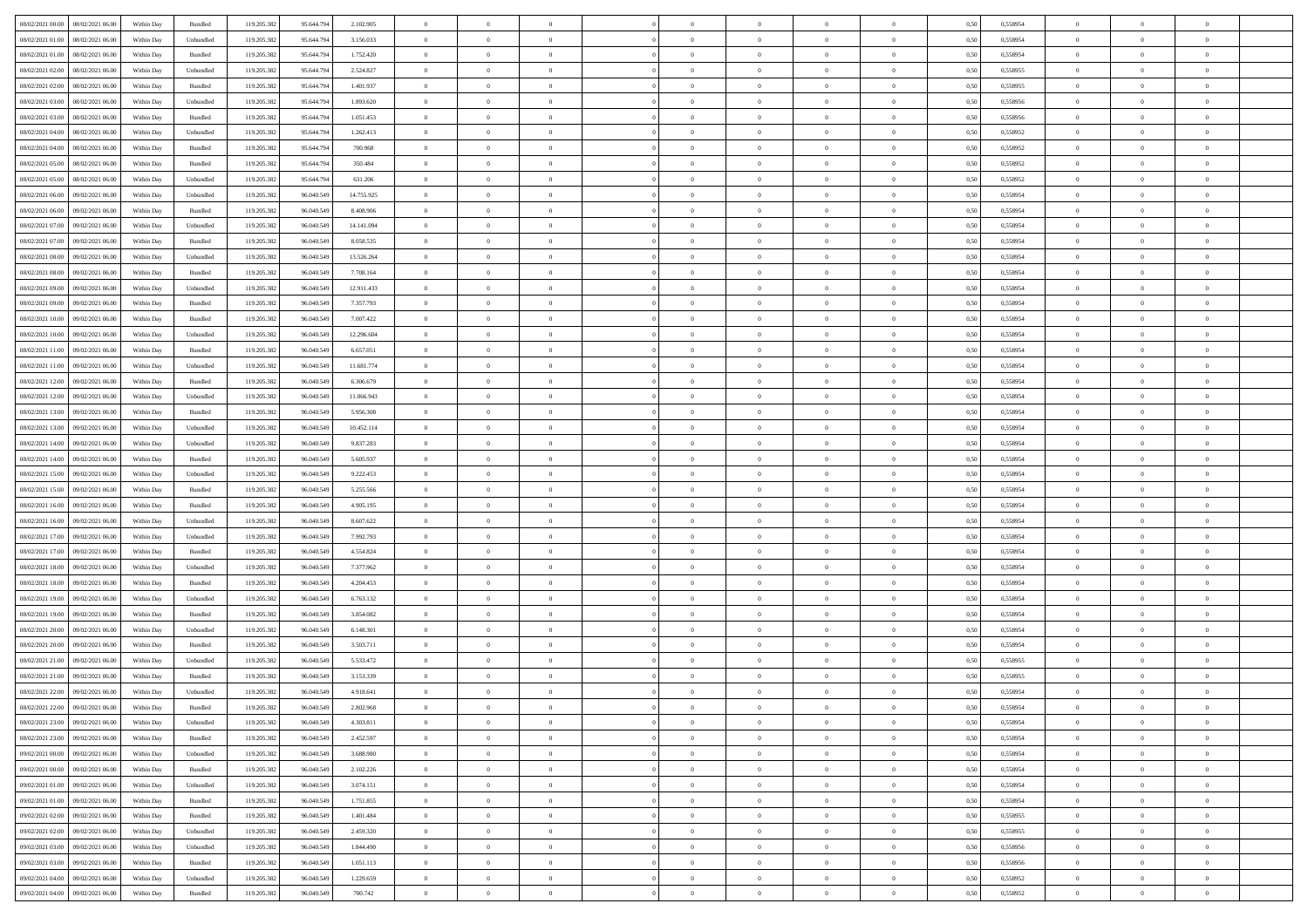| 09/02/2021 05:00<br>09/02/2021 06:00           | Within Day | Unbundled | 119.205.382 | 96.040.549 | 614.830    | $\overline{0}$ | $\overline{0}$ |                | $\overline{0}$ | $\theta$       |                | $\theta$       | 0,50 | 0,558952 | $\theta$       | $\theta$       | $\theta$       |  |
|------------------------------------------------|------------|-----------|-------------|------------|------------|----------------|----------------|----------------|----------------|----------------|----------------|----------------|------|----------|----------------|----------------|----------------|--|
| 09/02/2021 05:00<br>09/02/2021 06.00           | Within Day | Bundled   | 119.205.38  | 96.040.549 | 350.371    | $\bf{0}$       | $\bf{0}$       | $\bf{0}$       | $\bf{0}$       | $\overline{0}$ | $\overline{0}$ | $\bf{0}$       | 0,50 | 0,558952 | $\,$ 0 $\,$    | $\bf{0}$       | $\overline{0}$ |  |
| 09/02/2021 06:00<br>10/02/2021 06:00           | Within Day | Unbundled | 119.205.382 | 95.813.668 | 14.157.528 | $\overline{0}$ | $\bf{0}$       | $\overline{0}$ | $\bf{0}$       | $\bf{0}$       | $\overline{0}$ | $\bf{0}$       | 0.50 | 0.558954 | $\bf{0}$       | $\overline{0}$ | $\overline{0}$ |  |
| 09/02/2021 06:00<br>10/02/2021 06:00           | Within Day | Bundled   | 119.205.382 | 95.813.668 | 9.234.183  | $\overline{0}$ | $\overline{0}$ | $\overline{0}$ | $\theta$       | $\theta$       | $\overline{0}$ | $\bf{0}$       | 0,50 | 0,558954 | $\theta$       | $\theta$       | $\overline{0}$ |  |
| 09/02/2021 07:00<br>10/02/2021 06:00           | Within Day | Unbundled | 119.205.38  | 95.813.66  | 13.567.631 | $\bf{0}$       | $\overline{0}$ | $\bf{0}$       | $\overline{0}$ | $\theta$       | $\overline{0}$ | $\bf{0}$       | 0,50 | 0,558954 | $\,$ 0 $\,$    | $\bf{0}$       | $\overline{0}$ |  |
| 09/02/2021 07:00<br>10/02/2021 06:00           | Within Day | Bundled   | 119,205.38  | 95.813.668 | 8.849.425  | $\overline{0}$ | $\overline{0}$ | $\overline{0}$ | $\bf{0}$       | $\overline{0}$ | $\theta$       | $\bf{0}$       | 0.50 | 0.558954 | $\,$ 0 $\,$    | $\theta$       | $\overline{0}$ |  |
| 09/02/2021 08:00<br>10/02/2021 06:00           | Within Day | Unbundled | 119.205.382 | 95.813.668 | 12.977.734 | $\overline{0}$ | $\overline{0}$ | $\overline{0}$ | $\overline{0}$ | $\overline{0}$ | $\overline{0}$ | $\bf{0}$       | 0,50 | 0,558954 | $\theta$       | $\theta$       | $\overline{0}$ |  |
|                                                |            |           |             |            |            |                |                |                |                |                |                |                |      |          |                |                |                |  |
| 09/02/2021 08:00<br>10/02/2021 06:00           | Within Day | Bundled   | 119.205.38  | 95.813.66  | 8.464.668  | $\bf{0}$       | $\bf{0}$       | $\bf{0}$       | $\overline{0}$ | $\overline{0}$ | $\overline{0}$ | $\bf{0}$       | 0,50 | 0,558954 | $\,$ 0 $\,$    | $\bf{0}$       | $\overline{0}$ |  |
| 09/02/2021 09:00<br>10/02/2021 06:00           | Within Day | Unbundled | 119,205.38  | 95.813.668 | 12,387,837 | $\overline{0}$ | $\bf{0}$       | $\overline{0}$ | $\bf{0}$       | $\overline{0}$ | $\overline{0}$ | $\bf{0}$       | 0.50 | 0.558954 | $\bf{0}$       | $\overline{0}$ | $\overline{0}$ |  |
| 09/02/2021 09:00<br>10/02/2021 06:00           | Within Day | Bundled   | 119.205.382 | 95.813.668 | 8.079.910  | $\overline{0}$ | $\bf{0}$       | $\overline{0}$ | $\overline{0}$ | $\overline{0}$ | $\overline{0}$ | $\bf{0}$       | 0,50 | 0,558954 | $\,$ 0 $\,$    | $\bf{0}$       | $\overline{0}$ |  |
| 09/02/2021 10:00<br>10/02/2021 06:00           | Within Day | Unbundled | 119.205.38  | 95.813.66  | 11.797.940 | $\bf{0}$       | $\overline{0}$ | $\bf{0}$       | $\bf{0}$       | $\bf{0}$       | $\overline{0}$ | $\bf{0}$       | 0,50 | 0,558954 | $\,$ 0 $\,$    | $\bf{0}$       | $\overline{0}$ |  |
| 09/02/2021 10:00<br>10/02/2021 06:00           | Within Day | Bundled   | 119.205.382 | 95.813.668 | 7.695.153  | $\overline{0}$ | $\bf{0}$       | $\overline{0}$ | $\overline{0}$ | $\bf{0}$       | $\overline{0}$ | $\bf{0}$       | 0.50 | 0.558954 | $\bf{0}$       | $\overline{0}$ | $\bf{0}$       |  |
| 09/02/2021 11:00<br>10/02/2021 06:00           | Within Day | Unbundled | 119.205.38  | 95.813.668 | 11.208.043 | $\overline{0}$ | $\overline{0}$ | $\overline{0}$ | $\theta$       | $\theta$       | $\overline{0}$ | $\bf{0}$       | 0,50 | 0,558954 | $\theta$       | $\theta$       | $\overline{0}$ |  |
| 09/02/2021 11:00<br>10/02/2021 06:00           | Within Day | Bundled   | 119.205.38  | 95.813.66  | 7.310.395  | $\bf{0}$       | $\overline{0}$ | $\bf{0}$       | $\overline{0}$ | $\bf{0}$       | $\overline{0}$ | $\bf{0}$       | 0,50 | 0,558954 | $\,$ 0 $\,$    | $\bf{0}$       | $\overline{0}$ |  |
| 09/02/2021 12:00<br>10/02/2021 06:00           | Within Day | Bundled   | 119,205.38  | 95.813.668 | 6.925.636  | $\overline{0}$ | $\overline{0}$ | $\overline{0}$ | $\bf{0}$       | $\overline{0}$ | $\theta$       | $\bf{0}$       | 0.50 | 0.558954 | $\,$ 0 $\,$    | $\theta$       | $\overline{0}$ |  |
| 09/02/2021 12:00<br>10/02/2021 06:00           | Within Day | Unbundled | 119.205.382 | 95.813.668 | 10.618.146 | $\overline{0}$ | $\overline{0}$ | $\overline{0}$ | $\overline{0}$ | $\overline{0}$ | $\overline{0}$ | $\bf{0}$       | 0,50 | 0,558954 | $\theta$       | $\theta$       | $\overline{0}$ |  |
|                                                |            |           |             |            |            |                |                |                |                |                |                |                |      |          |                |                |                |  |
| 09/02/2021 13:00<br>10/02/2021 06:00           | Within Day | Unbundled | 119.205.38  | 95.813.66  | 10.028.249 | $\bf{0}$       | $\overline{0}$ | $\bf{0}$       | $\overline{0}$ | $\bf{0}$       | $\overline{0}$ | $\bf{0}$       | 0,50 | 0,558954 | $\,$ 0 $\,$    | $\bf{0}$       | $\overline{0}$ |  |
| 09/02/2021 13:00<br>10/02/2021 06:00           | Within Day | Bundled   | 119,205.38  | 95.813.668 | 6.540.879  | $\overline{0}$ | $\bf{0}$       | $\overline{0}$ | $\bf{0}$       | $\overline{0}$ | $\overline{0}$ | $\bf{0}$       | 0.50 | 0.558954 | $\bf{0}$       | $\overline{0}$ | $\overline{0}$ |  |
| 09/02/2021 14:00<br>10/02/2021 06:00           | Within Day | Unbundled | 119.205.382 | 95.813.668 | 9.438.352  | $\bf{0}$       | $\bf{0}$       | $\overline{0}$ | $\overline{0}$ | $\overline{0}$ | $\overline{0}$ | $\bf{0}$       | 0,50 | 0,558954 | $\,$ 0 $\,$    | $\bf{0}$       | $\overline{0}$ |  |
| 09/02/2021 14:00<br>10/02/2021 06:00           | Within Day | Bundled   | 119.205.38  | 95.813.66  | 6.156.121  | $\bf{0}$       | $\bf{0}$       | $\bf{0}$       | $\bf{0}$       | $\overline{0}$ | $\overline{0}$ | $\bf{0}$       | 0,50 | 0,558954 | $\,$ 0 $\,$    | $\bf{0}$       | $\overline{0}$ |  |
| 09/02/2021 15:00<br>10/02/2021 06:00           | Within Day | Unbundled | 119.205.382 | 95.813.668 | 8.848.455  | $\overline{0}$ | $\bf{0}$       | $\overline{0}$ | $\overline{0}$ | $\bf{0}$       | $\overline{0}$ | $\bf{0}$       | 0.50 | 0.558954 | $\bf{0}$       | $\overline{0}$ | $\,$ 0         |  |
| 09/02/2021 15:00<br>10/02/2021 06:00           | Within Day | Bundled   | 119.205.382 | 95.813.668 | 5.771.364  | $\overline{0}$ | $\overline{0}$ | $\overline{0}$ | $\theta$       | $\theta$       | $\overline{0}$ | $\bf{0}$       | 0,50 | 0,558954 | $\theta$       | $\theta$       | $\overline{0}$ |  |
| 09/02/2021 16:00<br>10/02/2021 06:00           | Within Day | Unbundled | 119.205.38  | 95.813.66  | 8.258.557  | $\bf{0}$       | $\overline{0}$ | $\bf{0}$       | $\bf{0}$       | $\,$ 0 $\,$    | $\overline{0}$ | $\bf{0}$       | 0,50 | 0,558954 | $\,$ 0 $\,$    | $\bf{0}$       | $\overline{0}$ |  |
| 09/02/2021 16:00<br>10/02/2021 06:00           | Within Day | Bundled   | 119,205.38  | 95.813.668 | 5.386.606  | $\overline{0}$ | $\overline{0}$ | $\overline{0}$ | $\bf{0}$       | $\overline{0}$ | $\theta$       | $\bf{0}$       | 0.50 | 0.558954 | $\,$ 0 $\,$    | $\theta$       | $\overline{0}$ |  |
| 09/02/2021 17:00<br>10/02/2021 06:00           | Within Day | Unbundled | 119.205.382 | 95.813.668 | 7.668.660  | $\overline{0}$ | $\overline{0}$ | $\overline{0}$ | $\overline{0}$ | $\overline{0}$ | $\overline{0}$ | $\bf{0}$       | 0,50 | 0,558954 | $\theta$       | $\theta$       | $\overline{0}$ |  |
| 10/02/2021 06:00                               | Within Day | Bundled   | 119.205.38  | 95.813.66  | 5.001.848  | $\bf{0}$       | $\overline{0}$ | $\bf{0}$       | $\overline{0}$ | $\bf{0}$       | $\overline{0}$ | $\bf{0}$       | 0,50 | 0,558954 | $\,$ 0 $\,$    | $\bf{0}$       | $\overline{0}$ |  |
| 09/02/2021 17:00                               |            |           |             |            |            |                |                |                |                |                |                |                |      |          |                |                |                |  |
| 09/02/2021 18:00<br>10/02/2021 06:00           | Within Day | Unbundled | 119,205.38  | 95.813.668 | 7.078.764  | $\overline{0}$ | $\bf{0}$       | $\overline{0}$ | $\bf{0}$       | $\overline{0}$ | $\overline{0}$ | $\bf{0}$       | 0.50 | 0.558954 | $\bf{0}$       | $\overline{0}$ | $\overline{0}$ |  |
| 09/02/2021 18:00<br>10/02/2021 06:00           | Within Day | Bundled   | 119.205.382 | 95.813.668 | 4.617.091  | $\overline{0}$ | $\overline{0}$ | $\overline{0}$ | $\overline{0}$ | $\overline{0}$ | $\overline{0}$ | $\bf{0}$       | 0,50 | 0,558954 | $\theta$       | $\theta$       | $\overline{0}$ |  |
| 09/02/2021 19:00<br>10/02/2021 06:00           | Within Day | Unbundled | 119.205.38  | 95.813.66  | 6.488.867  | $\bf{0}$       | $\bf{0}$       | $\bf{0}$       | $\bf{0}$       | $\overline{0}$ | $\overline{0}$ | $\bf{0}$       | 0,50 | 0,558954 | $\,$ 0 $\,$    | $\bf{0}$       | $\overline{0}$ |  |
| 09/02/2021 19:00<br>10/02/2021 06:00           | Within Day | Bundled   | 119.205.382 | 95.813.668 | 4.232.333  | $\overline{0}$ | $\overline{0}$ | $\overline{0}$ | $\bf{0}$       | $\bf{0}$       | $\overline{0}$ | $\bf{0}$       | 0.50 | 0.558954 | $\bf{0}$       | $\overline{0}$ | $\bf{0}$       |  |
| 09/02/2021 20:00<br>10/02/2021 06:00           | Within Day | Unbundled | 119.205.382 | 95,813,668 | 5.898.970  | $\overline{0}$ | 187.473        | $\overline{0}$ | $\overline{0}$ | $\overline{0}$ | $\overline{0}$ | $\bf{0}$       | 0.50 | 0.558954 | $\theta$       | $\theta$       | $\overline{0}$ |  |
| 09/02/2021 20:00<br>10/02/2021 06:00           | Within Day | Bundled   | 119.205.38  | 95.813.66  | 3.847.576  | $\bf{0}$       | $\overline{0}$ | $\bf{0}$       | $\bf{0}$       | $\,$ 0 $\,$    | $\overline{0}$ | $\bf{0}$       | 0,50 | 0,558954 | $\,$ 0 $\,$    | $\bf{0}$       | $\overline{0}$ |  |
| 09/02/2021 21:00<br>10/02/2021 06:00           | Within Day | Unbundled | 119.205.382 | 96,001.140 | 5.140.347  | $\overline{0}$ | $\bf{0}$       | $\overline{0}$ | $\bf{0}$       | $\overline{0}$ | $\Omega$       | $\bf{0}$       | 0.50 | 0.558955 | $\,$ 0 $\,$    | $\theta$       | $\overline{0}$ |  |
| 09/02/2021 21:00<br>10/02/2021 06:00           | Within Dav | Bundled   | 119.205.382 | 96.001.140 | 3.462.818  | $\overline{0}$ | $\overline{0}$ | $\overline{0}$ | $\overline{0}$ | $\overline{0}$ | $\overline{0}$ | $\bf{0}$       | 0.5( | 0,558955 | $\theta$       | $\theta$       | $\overline{0}$ |  |
| 09/02/2021 22:00<br>10/02/2021 06:00           | Within Day | Bundled   | 119.205.38  | 96.001.140 | 3.078.060  | $\bf{0}$       | $\bf{0}$       | $\bf{0}$       | $\bf{0}$       | $\bf{0}$       | $\overline{0}$ | $\bf{0}$       | 0,50 | 0,558954 | $\,$ 0 $\,$    | $\bf{0}$       | $\overline{0}$ |  |
| 09/02/2021 22.00<br>10/02/2021 06:00           | Within Day | Unbundled | 119,205.38  | 96.001.140 | 4.569.197  | $\overline{0}$ | $\bf{0}$       | $\overline{0}$ | $\bf{0}$       | $\overline{0}$ | $\overline{0}$ | $\bf{0}$       | 0.50 | 0.558954 | $\bf{0}$       | $\overline{0}$ | $\overline{0}$ |  |
| 09/02/2021 23:00<br>10/02/2021 06:00           | Within Dav | Unbundled | 119.205.38  | 96.001.140 | 3.998.047  | $\overline{0}$ | $\overline{0}$ | $\overline{0}$ | $\overline{0}$ | $\overline{0}$ | $\overline{0}$ | $\bf{0}$       | 0.50 | 0,558954 | $\theta$       | $\theta$       | $\overline{0}$ |  |
|                                                |            |           |             |            |            |                |                |                |                |                |                |                |      |          |                |                |                |  |
| 09/02/2021 23:00<br>10/02/2021 06:00           | Within Day | Bundled   | 119.205.38  | 96.001.14  | 2.693.303  | $\bf{0}$       | $\bf{0}$       | $\bf{0}$       | $\bf{0}$       | $\overline{0}$ | $\overline{0}$ | $\bf{0}$       | 0,50 | 0,558954 | $\,$ 0 $\,$    | $\bf{0}$       | $\overline{0}$ |  |
| $10/02/2021\ 00.00$<br>10/02/2021 06:00        | Within Day | Unbundled | 119.205.38  | 96,001.140 | 3.426.898  | $\overline{0}$ | $\bf{0}$       | $\overline{0}$ | $\overline{0}$ | $\bf{0}$       | $\overline{0}$ | $\bf{0}$       | 0.50 | 0.558954 | $\bf{0}$       | $\overline{0}$ | $\overline{0}$ |  |
| 10/02/2021 00:00<br>10/02/2021 06:00           | Within Dav | Bundled   | 119.205.382 | 96.001.140 | 2.308.545  | $\overline{0}$ | $\overline{0}$ | $\overline{0}$ | $\overline{0}$ | $\overline{0}$ | $\overline{0}$ | $\bf{0}$       | 0.50 | 0,558954 | $\theta$       | $\theta$       | $\overline{0}$ |  |
| 10/02/2021 01:00<br>10/02/2021 06:00           | Within Day | Unbundled | 119.205.38  | 96.001.140 | 2.855.748  | $\bf{0}$       | $\bf{0}$       | $\bf{0}$       | $\bf{0}$       | $\overline{0}$ | $\overline{0}$ | $\bf{0}$       | 0,50 | 0,558954 | $\,$ 0 $\,$    | $\bf{0}$       | $\overline{0}$ |  |
| 10/02/2021 01:00<br>10/02/2021 06:00           | Within Day | Bundled   | 119.205.382 | 96.001.140 | 1.923.788  | $\overline{0}$ | $\overline{0}$ | $\overline{0}$ | $\bf{0}$       | $\overline{0}$ | $\Omega$       | $\bf{0}$       | 0.50 | 0.558954 | $\,$ 0 $\,$    | $\theta$       | $\overline{0}$ |  |
| 10/02/2021 02:00<br>10/02/2021 06:00           | Within Dav | Unbundled | 119.205.38  | 96.001.140 | 2.284.599  | $\overline{0}$ | $\overline{0}$ | $\Omega$       | $\overline{0}$ | $\theta$       | $\overline{0}$ | $\overline{0}$ | 0.5( | 0,558955 | $\theta$       | $\theta$       | $\overline{0}$ |  |
| 10/02/2021 02:00<br>10/02/2021 06:00           | Within Day | Bundled   | 119.205.382 | 96.001.140 | 1.539.030  | $\bf{0}$       | $\bf{0}$       | $\overline{0}$ | $\bf{0}$       | $\bf{0}$       | $\overline{0}$ | $\bf{0}$       | 0,50 | 0,558955 | $\overline{0}$ | $\bf{0}$       | $\overline{0}$ |  |
| $10/02/2021\; 03.00 \qquad 10/02/2021\; 06.00$ | Within Day | Bundled   | 119.205.382 | 96.001.140 | 1.154.272  | $\bf{0}$       | $\Omega$       |                | $\Omega$       |                |                |                | 0,50 | 0.558956 | $\theta$       | $\overline{0}$ |                |  |
| 10/02/2021 03:00 10/02/2021 06:00              | Within Day | Unbundled | 119.205.382 | 96.001.140 | 1.713.449  | $\overline{0}$ | $\overline{0}$ | $\Omega$       | $\theta$       | $\overline{0}$ | $\overline{0}$ | $\bf{0}$       | 0,50 | 0,558956 | $\theta$       | $\overline{0}$ | $\overline{0}$ |  |
| 10/02/2021 04:00<br>10/02/2021 06:00           | Within Day | Unbundled | 119.205.38  | 96.001.140 | 1.142.299  | $\overline{0}$ | $\bf{0}$       | $\overline{0}$ | $\overline{0}$ | $\bf{0}$       | $\overline{0}$ | $\bf{0}$       | 0,50 | 0,558952 | $\bf{0}$       | $\overline{0}$ | $\bf{0}$       |  |
|                                                |            |           |             |            |            |                |                |                |                |                |                |                |      |          |                |                |                |  |
| 10/02/2021 04:00 10/02/2021 06:00              | Within Day | Bundled   | 119.205.382 | 96.001.140 | 769.515    | $\overline{0}$ | $\bf{0}$       | $\overline{0}$ | $\overline{0}$ | $\mathbf{0}$   | $\overline{0}$ | $\,$ 0 $\,$    | 0.50 | 0.558952 | $\overline{0}$ | $\bf{0}$       | $\,$ 0 $\,$    |  |
| 10/02/2021 05:00 10/02/2021 06:00              | Within Dav | Unbundled | 119.205.382 | 96.001.140 | 571.149    | $\overline{0}$ | $\overline{0}$ | $\overline{0}$ | $\overline{0}$ | $\overline{0}$ | $\overline{0}$ | $\bf{0}$       | 0.50 | 0,558952 | $\overline{0}$ | $\theta$       | $\overline{0}$ |  |
| 10/02/2021 05:00<br>10/02/2021 06:00           | Within Day | Bundled   | 119.205.382 | 96.001.140 | 384.757    | $\overline{0}$ | $\bf{0}$       | $\overline{0}$ | $\overline{0}$ | $\bf{0}$       | $\overline{0}$ | $\bf{0}$       | 0,50 | 0,558952 | $\bf{0}$       | $\overline{0}$ | $\overline{0}$ |  |
| 11/02/2021 06:00<br>10/02/2021 06:00           | Within Day | Unbundled | 119.205.382 | 96.202.355 | 13,768,841 | $\overline{0}$ | $\bf{0}$       | $\overline{0}$ | $\overline{0}$ | $\bf{0}$       | $\overline{0}$ | $\bf{0}$       | 0.50 | 0.558954 | $\,$ 0 $\,$    | $\overline{0}$ | $\,$ 0         |  |
| 10/02/2021 06:00<br>11/02/2021 06:00           | Within Dav | Bundled   | 119.205.382 | 96.202.355 | 9.234.183  | $\overline{0}$ | $\overline{0}$ | $\overline{0}$ | $\overline{0}$ | $\overline{0}$ | $\overline{0}$ | $\bf{0}$       | 0.50 | 0,558954 | $\overline{0}$ | $\theta$       | $\overline{0}$ |  |
| 10/02/2021 07:00<br>11/02/2021 06:00           | Within Day | Unbundled | 119.205.38  | 96.202.355 | 13.195.139 | $\overline{0}$ | $\overline{0}$ | $\overline{0}$ | $\overline{0}$ | $\overline{0}$ | $\overline{0}$ | $\bf{0}$       | 0,50 | 0,558954 | $\bf{0}$       | $\overline{0}$ | $\overline{0}$ |  |
| 10/02/2021 07:00<br>11/02/2021 06:00           | Within Day | Bundled   | 119.205.382 | 96.202.355 | 8.849.425  | $\overline{0}$ | $\overline{0}$ | $\overline{0}$ | $\overline{0}$ | $\overline{0}$ | $\overline{0}$ | $\bf{0}$       | 0.50 | 0.558954 | $\mathbf{0}$   | $\bf{0}$       | $\,$ 0         |  |
| 10/02/2021 08:00<br>11/02/2021 06:00           | Within Dav | Unbundled | 119.205.382 | 96.202.355 | 12.621.437 | $\overline{0}$ | $\overline{0}$ | $\overline{0}$ | $\overline{0}$ | $\overline{0}$ | $\overline{0}$ | $\bf{0}$       | 0,50 | 0,558954 | $\overline{0}$ | $\theta$       | $\overline{0}$ |  |
| 10/02/2021 08:00<br>11/02/2021 06:00           | Within Day | Bundled   | 119.205.38  | 96.202.355 | 8.464.668  | $\overline{0}$ | $\bf{0}$       | $\overline{0}$ | $\bf{0}$       | $\overline{0}$ | $\bf{0}$       | $\bf{0}$       | 0,50 | 0,558954 | $\bf{0}$       | $\,0\,$        | $\bf{0}$       |  |
|                                                |            |           |             |            |            |                |                |                |                |                |                |                |      |          |                |                |                |  |
| 10/02/2021 09:00 11/02/2021 06:00              | Within Day | Bundled   | 119.205.382 | 96.202.355 | 8.079.910  | $\overline{0}$ | $\bf{0}$       | $\overline{0}$ | $\overline{0}$ | $\,$ 0 $\,$    | $\overline{0}$ | $\bf{0}$       | 0,50 | 0,558954 | $\overline{0}$ | $\,$ 0 $\,$    | $\,$ 0 $\,$    |  |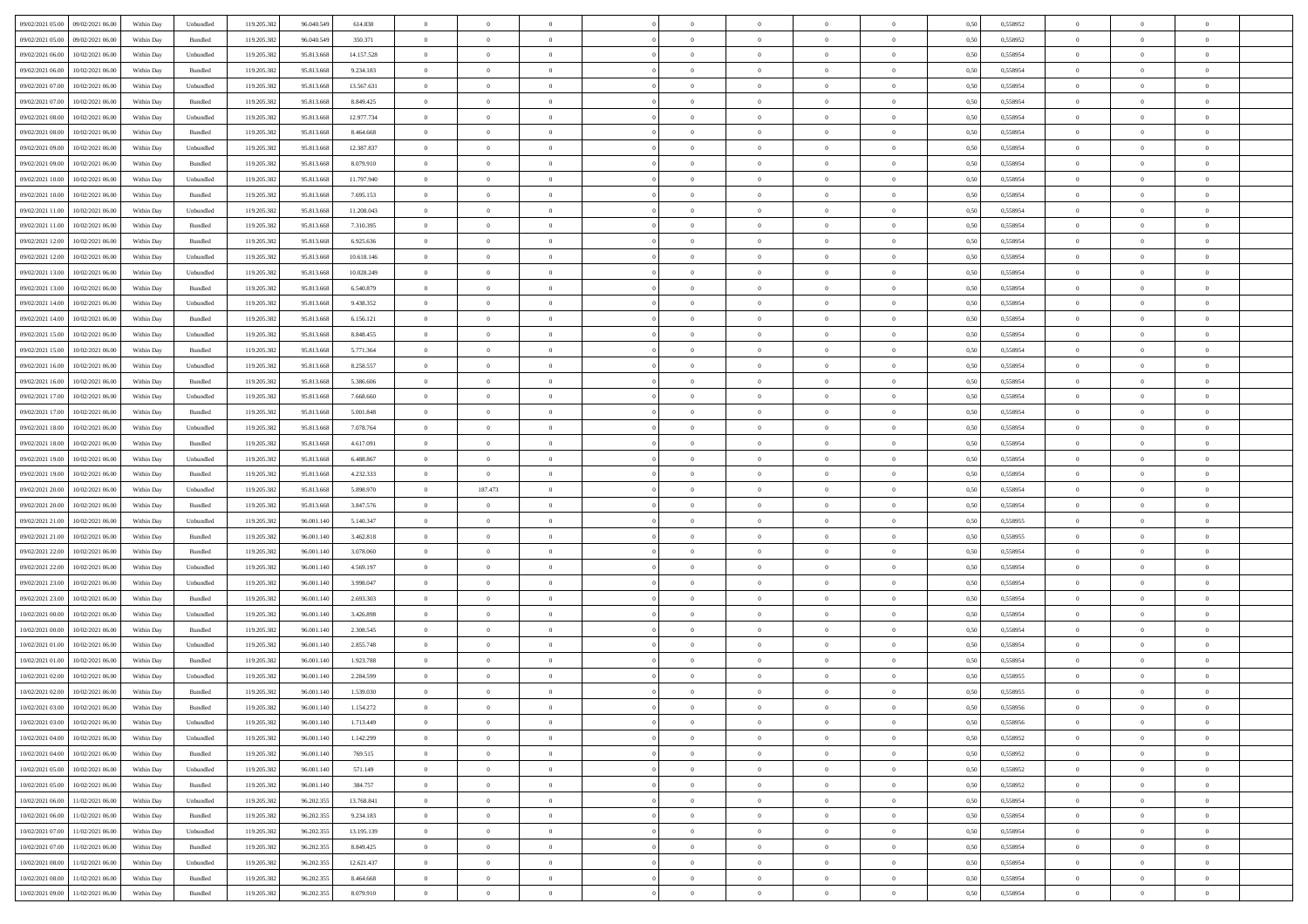| 10/02/2021 09:00 11/02/2021 06:00    | Within Day | Unbundled          | 119.205.382 | 96.202.355 | 12.047.736 | $\overline{0}$ | $\overline{0}$ |                | $\overline{0}$ | $\theta$       |                | $\theta$       | 0,50 | 0,558954 | $\theta$       | $\theta$       | $\overline{0}$ |  |
|--------------------------------------|------------|--------------------|-------------|------------|------------|----------------|----------------|----------------|----------------|----------------|----------------|----------------|------|----------|----------------|----------------|----------------|--|
|                                      |            |                    |             |            |            |                |                |                |                |                |                |                |      |          |                |                |                |  |
| 10/02/2021 10:00<br>11/02/2021 06:00 | Within Day | Unbundled          | 119.205.38  | 96.202.35: | 11.474.034 | $\bf{0}$       | $\bf{0}$       | $\bf{0}$       | $\bf{0}$       | $\overline{0}$ | $\overline{0}$ | $\bf{0}$       | 0,50 | 0,558954 | $\,$ 0 $\,$    | $\bf{0}$       | $\overline{0}$ |  |
| 10/02/2021 10:00<br>11/02/2021 06:00 | Within Day | Bundled            | 119.205.382 | 96.202.35  | 7.695.153  | $\overline{0}$ | $\bf{0}$       | $\overline{0}$ | $\bf{0}$       | $\bf{0}$       | $\overline{0}$ | $\bf{0}$       | 0.50 | 0.558954 | $\overline{0}$ | $\overline{0}$ | $\bf{0}$       |  |
| 10/02/2021 11:00<br>11/02/2021 06:00 | Within Day | Unbundled          | 119.205.382 | 96.202.355 | 10.900.332 | $\overline{0}$ | $\overline{0}$ | $\overline{0}$ | $\overline{0}$ | $\theta$       | $\overline{0}$ | $\bf{0}$       | 0,50 | 0,558954 | $\theta$       | $\theta$       | $\overline{0}$ |  |
| 10/02/2021 11:00<br>11/02/2021 06:00 | Within Day | Bundled            | 119.205.38  | 96.202.35: | 7.310.395  | $\bf{0}$       | $\overline{0}$ | $\bf{0}$       | $\overline{0}$ | $\bf{0}$       | $\overline{0}$ | $\bf{0}$       | 0,50 | 0,558954 | $\,$ 0 $\,$    | $\bf{0}$       | $\overline{0}$ |  |
| 10/02/2021 12:00<br>11/02/2021 06:00 | Within Day | Unbundled          | 119.205.382 | 96.202.35  | 10.326.630 | $\overline{0}$ | $\bf{0}$       | $\overline{0}$ | $\bf{0}$       | $\overline{0}$ | $\overline{0}$ | $\bf{0}$       | 0.50 | 0.558954 | $\,$ 0 $\,$    | $\theta$       | $\overline{0}$ |  |
| 10/02/2021 12:00<br>11/02/2021 06:00 |            |                    | 119.205.382 |            |            | $\overline{0}$ | $\overline{0}$ | $\overline{0}$ | $\overline{0}$ | $\overline{0}$ | $\overline{0}$ |                |      |          | $\theta$       | $\theta$       | $\overline{0}$ |  |
|                                      | Within Day | Bundled            |             | 96.202.355 | 6.925.636  |                |                |                |                |                |                | $\bf{0}$       | 0,50 | 0,558954 |                |                |                |  |
| 10/02/2021 13:00<br>11/02/2021 06:00 | Within Day | Unbundled          | 119.205.38  | 96.202.35: | 9.752.929  | $\bf{0}$       | $\bf{0}$       | $\bf{0}$       | $\overline{0}$ | $\overline{0}$ | $\overline{0}$ | $\bf{0}$       | 0,50 | 0,558954 | $\,$ 0 $\,$    | $\bf{0}$       | $\overline{0}$ |  |
| 10/02/2021 13:00<br>11/02/2021 06:00 | Within Day | Bundled            | 119,205.38  | 96.202.35  | 6.540.879  | $\overline{0}$ | $\bf{0}$       | $\overline{0}$ | $\bf{0}$       | $\overline{0}$ | $\overline{0}$ | $\bf{0}$       | 0.50 | 0.558954 | $\bf{0}$       | $\overline{0}$ | $\overline{0}$ |  |
| 10/02/2021 14:00<br>11/02/2021 06:00 | Within Day | Unbundled          | 119.205.382 | 96.202.355 | 9.179.227  | $\bf{0}$       | $\bf{0}$       | $\overline{0}$ | $\overline{0}$ | $\overline{0}$ | $\overline{0}$ | $\bf{0}$       | 0,50 | 0,558954 | $\,$ 0 $\,$    | $\,$ 0 $\,$    | $\overline{0}$ |  |
| 10/02/2021 14:00<br>11/02/2021 06:00 | Within Day | Bundled            | 119.205.38  | 96.202.355 | 6.156.121  | $\bf{0}$       | $\bf{0}$       | $\bf{0}$       | $\bf{0}$       | $\overline{0}$ | $\overline{0}$ | $\bf{0}$       | 0,50 | 0,558954 | $\,$ 0 $\,$    | $\bf{0}$       | $\overline{0}$ |  |
| 10/02/2021 15:00<br>11/02/2021 06:00 | Within Day | Unbundled          | 119.205.382 | 96.202.35  | 8.605.525  | $\overline{0}$ | $\bf{0}$       | $\overline{0}$ | $\overline{0}$ | $\overline{0}$ | $\overline{0}$ | $\bf{0}$       | 0.50 | 0.558954 | $\bf{0}$       | $\,$ 0 $\,$    | $\,$ 0         |  |
| 10/02/2021 15:00<br>11/02/2021 06:00 | Within Day | Bundled            | 119.205.382 | 96.202.355 | 5.771.364  | $\overline{0}$ | $\overline{0}$ | $\overline{0}$ | $\theta$       | $\theta$       | $\overline{0}$ | $\bf{0}$       | 0,50 | 0,558954 | $\,$ 0 $\,$    | $\theta$       | $\overline{0}$ |  |
|                                      |            |                    |             |            |            |                | $\overline{0}$ |                |                | $\overline{0}$ | $\overline{0}$ |                |      |          | $\,$ 0 $\,$    | $\bf{0}$       | $\overline{0}$ |  |
| 10/02/2021 16:00<br>11/02/2021 06:00 | Within Day | Unbundled          | 119.205.38  | 96.202.35: | 8.031.823  | $\bf{0}$       |                | $\bf{0}$       | $\bf{0}$       |                |                | $\bf{0}$       | 0,50 | 0,558954 |                |                |                |  |
| 10/02/2021 16:00<br>11/02/2021 06:00 | Within Day | Bundled            | 119.205.382 | 96.202.35  | 5.386.606  | $\overline{0}$ | $\bf{0}$       | $\overline{0}$ | $\bf{0}$       | $\overline{0}$ | $\overline{0}$ | $\bf{0}$       | 0.50 | 0.558954 | $\,$ 0 $\,$    | $\bf{0}$       | $\overline{0}$ |  |
| 10/02/2021 17:00<br>11/02/2021 06:00 | Within Day | Unbundled          | 119.205.382 | 96.202.355 | 7.458.122  | $\overline{0}$ | $\overline{0}$ | $\overline{0}$ | $\overline{0}$ | $\overline{0}$ | $\overline{0}$ | $\bf{0}$       | 0,50 | 0,558954 | $\theta$       | $\theta$       | $\overline{0}$ |  |
| 10/02/2021 17:00<br>11/02/2021 06:00 | Within Day | Bundled            | 119.205.38  | 96.202.35: | 5.001.848  | $\bf{0}$       | $\bf{0}$       | $\bf{0}$       | $\overline{0}$ | $\overline{0}$ | $\overline{0}$ | $\bf{0}$       | 0,50 | 0,558954 | $\,$ 0 $\,$    | $\bf{0}$       | $\overline{0}$ |  |
| 10/02/2021 18:00<br>11/02/2021 06:00 | Within Day | Unbundled          | 119,205.38  | 96.202.35  | 6.884.420  | $\overline{0}$ | $\bf{0}$       | $\overline{0}$ | $\bf{0}$       | $\bf{0}$       | $\overline{0}$ | $\bf{0}$       | 0.50 | 0.558954 | $\bf{0}$       | $\overline{0}$ | $\bf{0}$       |  |
| 10/02/2021 18:00<br>11/02/2021 06:00 | Within Day | Bundled            | 119.205.382 | 96.202.355 | 4.617.091  | $\overline{0}$ | $\bf{0}$       | $\overline{0}$ | $\overline{0}$ | $\overline{0}$ | $\overline{0}$ | $\bf{0}$       | 0,50 | 0,558954 | $\,$ 0 $\,$    | $\bf{0}$       | $\overline{0}$ |  |
| 10/02/2021 19:00<br>11/02/2021 06:00 | Within Day | Bundled            | 119.205.38  | 96.202.35: | 4.232.333  | $\bf{0}$       | $\bf{0}$       | $\bf{0}$       | $\bf{0}$       | $\overline{0}$ | $\overline{0}$ | $\bf{0}$       | 0,50 | 0,558954 | $\,$ 0 $\,$    | $\bf{0}$       | $\overline{0}$ |  |
| 10/02/2021 19:00<br>11/02/2021 06:00 | Within Day | Unbundled          | 119.205.382 | 96.202.35  | 6.310.718  | $\overline{0}$ | $\bf{0}$       | $\overline{0}$ | $\overline{0}$ | $\bf{0}$       | $\overline{0}$ | $\bf{0}$       | 0.50 | 0.558954 | $\bf{0}$       | $\overline{0}$ | $\,$ 0         |  |
|                                      |            |                    |             |            |            |                |                |                |                |                |                |                |      |          |                |                |                |  |
| 10/02/2021 20:00<br>11/02/2021 06:00 | Within Day | Unbundled          | 119.205.382 | 96.202.355 | 5.737.016  | $\overline{0}$ | $\overline{0}$ | $\overline{0}$ | $\overline{0}$ | $\theta$       | $\overline{0}$ | $\bf{0}$       | 0,50 | 0,558954 | $\theta$       | $\theta$       | $\overline{0}$ |  |
| 10/02/2021 20:00<br>11/02/2021 06:00 | Within Day | Bundled            | 119.205.38  | 96.202.355 | 3.847.576  | $\bf{0}$       | $\bf{0}$       | $\bf{0}$       | $\bf{0}$       | $\overline{0}$ | $\overline{0}$ | $\bf{0}$       | 0,50 | 0,558954 | $\,$ 0 $\,$    | $\bf{0}$       | $\overline{0}$ |  |
| 10/02/2021 21:00<br>11/02/2021 06:00 | Within Day | Unbundled          | 119,205.38  | 96.202.35  | 5.163.315  | $\overline{0}$ | $\bf{0}$       | $\overline{0}$ | $\bf{0}$       | $\overline{0}$ | $\overline{0}$ | $\bf{0}$       | 0.50 | 0.558955 | $\,$ 0 $\,$    | $\theta$       | $\overline{0}$ |  |
| 10/02/2021 21:00<br>11/02/2021 06:00 | Within Day | Bundled            | 119.205.382 | 96.202.355 | 3.462.818  | $\overline{0}$ | $\overline{0}$ | $\overline{0}$ | $\overline{0}$ | $\overline{0}$ | $\overline{0}$ | $\bf{0}$       | 0,50 | 0,558955 | $\,$ 0 $\,$    | $\theta$       | $\overline{0}$ |  |
| 10/02/2021 22:00<br>11/02/2021 06:00 | Within Day | Unbundled          | 119.205.38  | 96.202.35: | 4.589.613  | $\bf{0}$       | $\overline{0}$ | $\bf{0}$       | $\overline{0}$ | $\overline{0}$ | $\overline{0}$ | $\bf{0}$       | 0,50 | 0,558954 | $\,$ 0 $\,$    | $\bf{0}$       | $\overline{0}$ |  |
| 10/02/2021 22:00<br>11/02/2021 06:00 | Within Day | Bundled            | 119,205.38  | 96.202.35  | 3.078.060  | $\overline{0}$ | $\bf{0}$       | $\overline{0}$ | $\bf{0}$       | $\overline{0}$ | $\overline{0}$ | $\bf{0}$       | 0.50 | 0.558954 | $\bf{0}$       | $\overline{0}$ | $\overline{0}$ |  |
| 10/02/2021 23:00<br>11/02/2021 06:00 | Within Day | Unbundled          | 119.205.382 | 96.202.355 | 4.015.911  | $\overline{0}$ | $\bf{0}$       | $\overline{0}$ | $\overline{0}$ | $\overline{0}$ | $\overline{0}$ | $\bf{0}$       | 0,50 | 0,558954 | $\theta$       | $\bf{0}$       | $\overline{0}$ |  |
| 11/02/2021 06:00                     | Within Day | Bundled            |             | 96.202.355 | 2.693.303  | $\bf{0}$       | $\bf{0}$       | $\bf{0}$       | $\bf{0}$       | $\overline{0}$ | $\overline{0}$ | $\bf{0}$       | 0,50 | 0,558954 | $\,$ 0 $\,$    | $\bf{0}$       | $\overline{0}$ |  |
| 10/02/2021 23:00                     |            |                    | 119.205.38  |            |            |                |                |                |                |                |                |                |      |          |                |                |                |  |
| 11/02/2021 00:00<br>11/02/2021 06:00 | Within Day | Unbundled          | 119.205.382 | 96.202.35  | 3.442.209  | $\overline{0}$ | $\bf{0}$       | $\overline{0}$ | $\overline{0}$ | $\bf{0}$       | $\overline{0}$ | $\bf{0}$       | 0.50 | 0.558954 | $\bf{0}$       | $\,$ 0 $\,$    | $\,$ 0         |  |
| 11/02/2021 00:00<br>11/02/2021 06:00 | Within Day | Bundled            | 119.205.382 | 96.202.35  | 2.308.545  | $\overline{0}$ | $\overline{0}$ | $\overline{0}$ | $\overline{0}$ | $\overline{0}$ | $\overline{0}$ | $\bf{0}$       | 0.50 | 0.558954 | $\theta$       | $\theta$       | $\overline{0}$ |  |
| 11/02/2021 01:00<br>11/02/2021 06:00 | Within Day | Unbundled          | 119.205.38  | 96.202.35: | 2.868.508  | $\bf{0}$       | $\bf{0}$       | $\bf{0}$       | $\bf{0}$       | $\overline{0}$ | $\overline{0}$ | $\bf{0}$       | 0,50 | 0,558954 | $\,$ 0 $\,$    | $\bf{0}$       | $\overline{0}$ |  |
| 11/02/2021 01:00<br>11/02/2021 06:00 | Within Day | Bundled            | 119.205.382 | 96.202.35  | 1.923.788  | $\overline{0}$ | $\bf{0}$       | $\overline{0}$ | $\bf{0}$       | $\overline{0}$ | $\overline{0}$ | $\bf{0}$       | 0.50 | 0.558954 | $\,$ 0 $\,$    | $\bf{0}$       | $\overline{0}$ |  |
| 11/02/2021 02:00<br>11/02/2021 06:00 | Within Dav | Unbundled          | 119.205.382 | 96.202.355 | 2.294.806  | $\overline{0}$ | $\overline{0}$ | $\overline{0}$ | $\overline{0}$ | $\overline{0}$ | $\overline{0}$ | $\bf{0}$       | 0.50 | 0,558955 | $\theta$       | $\theta$       | $\overline{0}$ |  |
| 11/02/2021 02:00<br>11/02/2021 06:00 | Within Day | Bundled            | 119.205.38  | 96.202.35: | 1.539.030  | $\bf{0}$       | $\bf{0}$       | $\bf{0}$       | $\bf{0}$       | $\overline{0}$ | $\overline{0}$ | $\bf{0}$       | 0,50 | 0,558955 | $\,$ 0 $\,$    | $\bf{0}$       | $\overline{0}$ |  |
| 11/02/2021 03:00<br>11/02/2021 06:00 | Within Day | Unbundled          | 119,205.38  | 96.202.35  | 1.721.104  | $\overline{0}$ | $\bf{0}$       | $\overline{0}$ | $\bf{0}$       | $\overline{0}$ | $\overline{0}$ | $\bf{0}$       | 0.50 | 0.558956 | $\bf{0}$       | $\overline{0}$ | $\overline{0}$ |  |
| 11/02/2021 03:00<br>11/02/2021 06:00 | Within Dav | Bundled            | 119.205.38  | 96.202.35  | 1.154.272  | $\overline{0}$ | $\overline{0}$ | $\overline{0}$ | $\overline{0}$ | $\overline{0}$ | $\overline{0}$ | $\bf{0}$       | 0.50 | 0,558956 | $\theta$       | $\theta$       | $\overline{0}$ |  |
|                                      |            |                    |             |            |            |                |                |                |                |                |                |                |      |          |                |                |                |  |
| 11/02/2021 04:00<br>11/02/2021 06:00 | Within Day | Unbundled          | 119.205.38  | 96.202.35: | 1.147.402  | $\bf{0}$       | $\bf{0}$       | $\bf{0}$       | $\bf{0}$       | $\overline{0}$ | $\overline{0}$ | $\bf{0}$       | 0,50 | 0,558952 | $\,$ 0 $\,$    | $\bf{0}$       | $\overline{0}$ |  |
| 11/02/2021 04:00<br>11/02/2021 06:00 | Within Day | Bundled            | 119.205.382 | 96.202.35  | 769.515    | $\overline{0}$ | $\bf{0}$       | $\overline{0}$ | $\overline{0}$ | $\bf{0}$       | $\overline{0}$ | $\bf{0}$       | 0.50 | 0.558952 | $\,$ 0 $\,$    | $\,$ 0 $\,$    | $\,$ 0         |  |
| 11/02/2021 05:00<br>11/02/2021 06:00 | Within Dav | Bundled            | 119.205.382 | 96.202.355 | 384,757    | $\overline{0}$ | $\overline{0}$ | $\overline{0}$ | $\overline{0}$ | $\overline{0}$ | $\overline{0}$ | $\bf{0}$       | 0.50 | 0,558952 | $\theta$       | $\theta$       | $\overline{0}$ |  |
| 11/02/2021 05:00<br>11/02/2021 06:00 | Within Day | Unbundled          | 119.205.38  | 96.202.355 | 573.701    | $\bf{0}$       | $\bf{0}$       | $\bf{0}$       | $\bf{0}$       | $\overline{0}$ | $\overline{0}$ | $\bf{0}$       | 0,50 | 0,558952 | $\,$ 0 $\,$    | $\bf{0}$       | $\overline{0}$ |  |
| 11/02/2021 06:00<br>12/02/2021 06:00 | Within Day | Unbundled          | 119.205.382 | 97.175.250 | 12.795.946 | $\overline{0}$ | $\overline{0}$ | $\overline{0}$ | $\bf{0}$       | $\overline{0}$ | $\overline{0}$ | $\bf{0}$       | 0.50 | 0.558954 | $\bf{0}$       | $\theta$       | $\overline{0}$ |  |
| 11/02/2021 06:00<br>12/02/2021 06:00 | Within Day | Bundled            | 119.205.382 | 97.175.250 | 9.234.183  | $\overline{0}$ | $\overline{0}$ | $\overline{0}$ | $\theta$       | $\theta$       | $\overline{0}$ | $\overline{0}$ | 0.5( | 0,558954 | $\theta$       | $\theta$       | $\overline{0}$ |  |
| 11/02/2021 07:00<br>12/02/2021 06:00 | Within Day | Unbundled          | 119.205.382 | 97.175.250 | 12.262.781 | $\bf{0}$       | $\bf{0}$       | $\bf{0}$       | $\bf{0}$       | $\bf{0}$       | $\overline{0}$ | $\bf{0}$       | 0,50 | 0,558954 | $\overline{0}$ | $\bf{0}$       | $\overline{0}$ |  |
| 11/02/2021 07:00 12/02/2021 06:00    | Within Day | $\mathbf B$ undled | 119.205.382 | 97.175.250 | 8.849.425  | $\bf{0}$       | $\theta$       |                | $\overline{0}$ |                |                |                | 0,50 | 0.558954 | $\bf{0}$       | $\overline{0}$ |                |  |
| 11/02/2021 08:00 12/02/2021 06:00    |            |                    |             |            |            | $\overline{0}$ | $\overline{0}$ | $\Omega$       |                | $\overline{0}$ |                |                |      |          | $\theta$       | $\theta$       | $\overline{0}$ |  |
|                                      | Within Day | Unbundled          | 119.205.382 | 97.175.250 | 11.729.616 |                |                |                | $\theta$       |                | $\overline{0}$ | $\bf{0}$       | 0,50 | 0,558954 |                |                |                |  |
| 11/02/2021 08:00<br>12/02/2021 06:00 | Within Day | Bundled            | 119.205.38  | 97.175.250 | 8.464.668  | $\overline{0}$ | $\bf{0}$       | $\overline{0}$ | $\overline{0}$ | $\bf{0}$       | $\overline{0}$ | $\bf{0}$       | 0,50 | 0,558954 | $\bf{0}$       | $\overline{0}$ | $\bf{0}$       |  |
| 11/02/2021 09:00 12/02/2021 06:00    | Within Day | Unbundled          | 119.205.382 | 97.175.250 | 11.196.452 | $\overline{0}$ | $\bf{0}$       | $\overline{0}$ | $\overline{0}$ | $\mathbf{0}$   | $\overline{0}$ | $\,$ 0 $\,$    | 0.50 | 0.558954 | $\overline{0}$ | $\bf{0}$       | $\,$ 0 $\,$    |  |
| 11/02/2021 09:00 12/02/2021 06:00    | Within Dav | Bundled            | 119.205.382 | 97.175.250 | 8.079.910  | $\overline{0}$ | $\overline{0}$ | $\overline{0}$ | $\overline{0}$ | $\overline{0}$ | $\overline{0}$ | $\bf{0}$       | 0,50 | 0,558954 | $\overline{0}$ | $\theta$       | $\overline{0}$ |  |
| 11/02/2021 10:00<br>12/02/2021 06:00 | Within Day | Unbundled          | 119.205.382 | 97.175.250 | 10.663.287 | $\overline{0}$ | $\bf{0}$       | $\overline{0}$ | $\overline{0}$ | $\bf{0}$       | $\overline{0}$ | $\bf{0}$       | 0,50 | 0,558954 | $\bf{0}$       | $\overline{0}$ | $\overline{0}$ |  |
| 12/02/2021 06:00<br>11/02/2021 10:00 | Within Day | Bundled            | 119.205.382 | 97.175.250 | 7.695.153  | $\overline{0}$ | $\bf{0}$       | $\overline{0}$ | $\overline{0}$ | $\overline{0}$ | $\overline{0}$ | $\bf{0}$       | 0.50 | 0.558954 | $\,$ 0 $\,$    | $\overline{0}$ | $\,$ 0         |  |
| 11/02/2021 11:00<br>12/02/2021 06:00 | Within Dav | Unbundled          | 119.205.382 | 97.175.250 | 10.130.124 | $\overline{0}$ | $\overline{0}$ | $\overline{0}$ | $\overline{0}$ | $\overline{0}$ | $\overline{0}$ | $\bf{0}$       | 0.50 | 0,558954 | $\overline{0}$ | $\theta$       | $\overline{0}$ |  |
| 11/02/2021 11:00<br>12/02/2021 06:00 | Within Day | Bundled            | 119.205.38  | 97.175.250 | 7.310.395  | $\overline{0}$ | $\overline{0}$ | $\overline{0}$ | $\overline{0}$ | $\overline{0}$ | $\overline{0}$ | $\bf{0}$       | 0,50 | 0,558954 | $\bf{0}$       | $\overline{0}$ | $\overline{0}$ |  |
|                                      |            |                    |             |            |            |                |                |                |                |                |                |                |      |          |                |                |                |  |
| 11/02/2021 12:00<br>12/02/2021 06:00 | Within Day | Unbundled          | 119.205.382 | 97.175.250 | 9.596.959  | $\overline{0}$ | $\overline{0}$ | $\overline{0}$ | $\overline{0}$ | $\overline{0}$ | $\overline{0}$ | $\bf{0}$       | 0.50 | 0.558954 | $\mathbf{0}$   | $\bf{0}$       | $\,$ 0         |  |
| 11/02/2021 12:00<br>12/02/2021 06:00 | Within Dav | Bundled            | 119.205.382 | 97.175.250 | 6.925.636  | $\overline{0}$ | $\overline{0}$ | $\overline{0}$ | $\overline{0}$ | $\overline{0}$ | $\overline{0}$ | $\bf{0}$       | 0,50 | 0,558954 | $\overline{0}$ | $\theta$       | $\overline{0}$ |  |
| 11/02/2021 13:00<br>12/02/2021 06:00 | Within Day | Unbundled          | 119.205.38  | 97.175.250 | 9.063.795  | $\overline{0}$ | $\bf{0}$       | $\overline{0}$ | $\bf{0}$       | $\overline{0}$ | $\overline{0}$ | $\bf{0}$       | 0,50 | 0,558954 | $\bf{0}$       | $\,$ 0 $\,$    | $\bf{0}$       |  |
| 11/02/2021 13:00 12/02/2021 06:00    | Within Day | Bundled            | 119.205.382 | 97.175.250 | 6.540.879  | $\,$ 0 $\,$    | $\bf{0}$       | $\overline{0}$ | $\overline{0}$ | $\,$ 0 $\,$    | $\overline{0}$ | $\bf{0}$       | 0,50 | 0,558954 | $\overline{0}$ | $\,$ 0 $\,$    | $\,$ 0 $\,$    |  |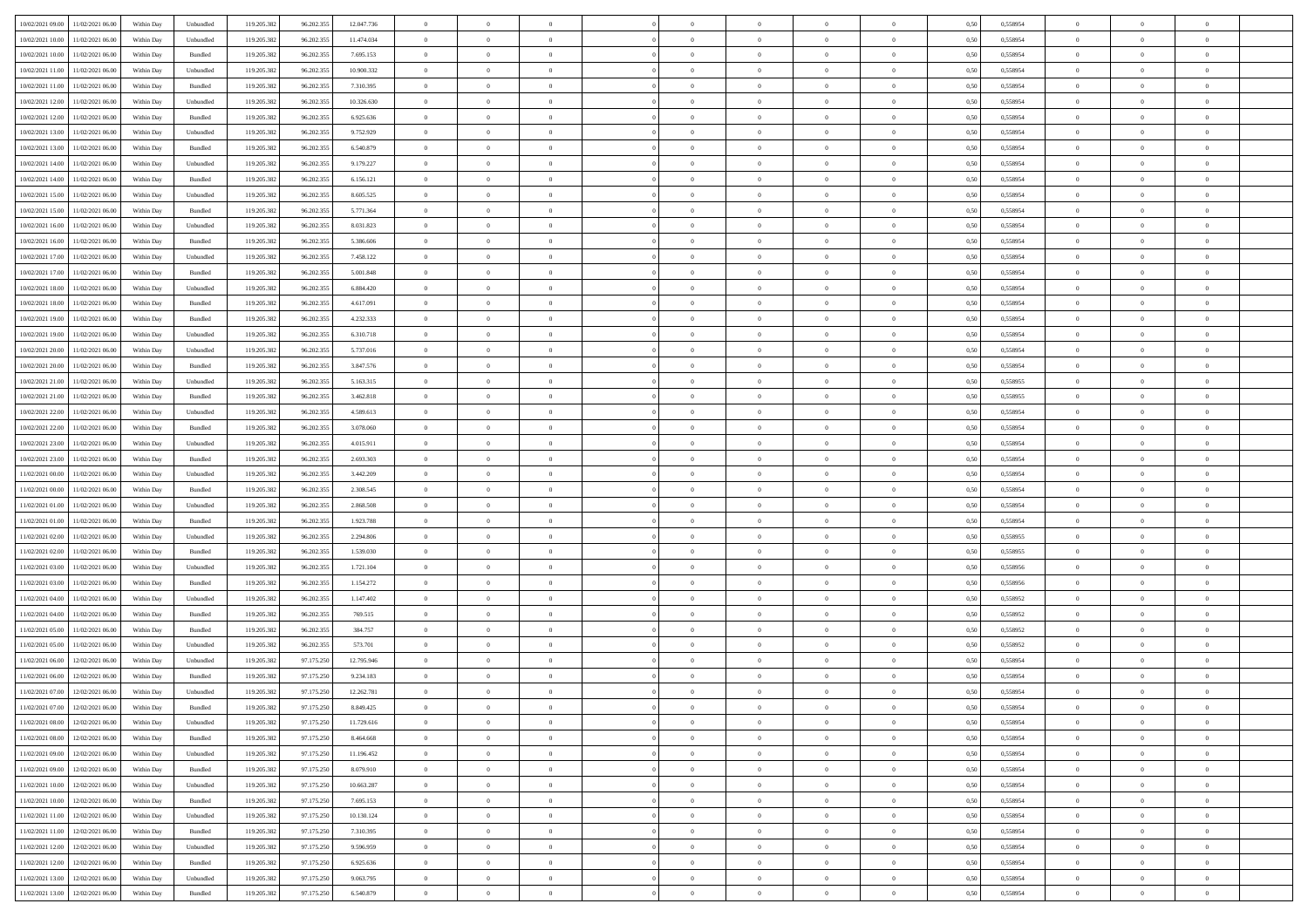| 11/02/2021 14:00 12/02/2021 06:00            | Within Day | Unbundled | 119.205.382 | 97.175.250 | 8.530.630  | $\overline{0}$ | $\overline{0}$   |                | $\overline{0}$ | $\theta$       |                | $\theta$       | 0,50 | 0,558954 | $\theta$       | $\theta$       | $\overline{0}$ |  |
|----------------------------------------------|------------|-----------|-------------|------------|------------|----------------|------------------|----------------|----------------|----------------|----------------|----------------|------|----------|----------------|----------------|----------------|--|
|                                              |            |           |             |            |            |                |                  |                |                |                |                |                |      |          |                |                |                |  |
| 11/02/2021 14:00<br>12/02/2021 06:00         | Within Day | Bundled   | 119.205.38  | 97.175.25  | 6.156.121  | $\bf{0}$       | $\bf{0}$         | $\bf{0}$       | $\bf{0}$       | $\overline{0}$ | $\overline{0}$ | $\bf{0}$       | 0,50 | 0,558954 | $\,$ 0 $\,$    | $\bf{0}$       | $\overline{0}$ |  |
| 11/02/2021 15:00<br>12/02/2021 06:00         | Within Day | Bundled   | 119.205.382 | 97.175.250 | 5.771.364  | $\overline{0}$ | $\bf{0}$         | $\overline{0}$ | $\bf{0}$       | $\overline{0}$ | $\overline{0}$ | $\bf{0}$       | 0.50 | 0.558954 | $\bf{0}$       | $\overline{0}$ | $\overline{0}$ |  |
| 11/02/2021 15:00<br>12/02/2021 06:00         | Within Day | Unbundled | 119.205.382 | 97.175.250 | 7.997.466  | $\overline{0}$ | $\overline{0}$   | $\overline{0}$ | $\overline{0}$ | $\theta$       | $\overline{0}$ | $\bf{0}$       | 0,50 | 0,558954 | $\theta$       | $\theta$       | $\overline{0}$ |  |
| 11/02/2021 16:00<br>12/02/2021 06:00         | Within Day | Unbundled | 119.205.38  | 97.175.25  | 7.464.301  | $\bf{0}$       | $\overline{0}$   | $\bf{0}$       | $\overline{0}$ | $\bf{0}$       | $\overline{0}$ | $\bf{0}$       | 0,50 | 0,558954 | $\,$ 0 $\,$    | $\bf{0}$       | $\overline{0}$ |  |
| 11/02/2021 16:00<br>12/02/2021 06:00         | Within Day | Bundled   | 119.205.382 | 97.175.250 | 5.386,606  | $\overline{0}$ | $\bf{0}$         | $\overline{0}$ | $\bf{0}$       | $\overline{0}$ | $\overline{0}$ | $\bf{0}$       | 0.50 | 0.558954 | $\,$ 0 $\,$    | $\theta$       | $\overline{0}$ |  |
|                                              |            |           |             |            |            | $\overline{0}$ | $\overline{0}$   | $\overline{0}$ | $\overline{0}$ | $\overline{0}$ | $\overline{0}$ |                |      |          |                | $\theta$       |                |  |
| 11/02/2021 17:00<br>12/02/2021 06:00         | Within Day | Unbundled | 119.205.382 | 97.175.250 | 6.931.137  |                |                  |                |                |                |                | $\bf{0}$       | 0,50 | 0,558954 | $\,$ 0 $\,$    |                | $\overline{0}$ |  |
| 11/02/2021 17:00<br>12/02/2021 06:00         | Within Day | Bundled   | 119.205.38  | 97.175.25  | 5.001.848  | $\bf{0}$       | $\bf{0}$         | $\bf{0}$       | $\bf{0}$       | $\overline{0}$ | $\overline{0}$ | $\bf{0}$       | 0,50 | 0,558954 | $\,$ 0 $\,$    | $\bf{0}$       | $\overline{0}$ |  |
| 11/02/2021 18:00<br>12/02/2021 06:00         | Within Day | Unbundled | 119,205.38  | 97.175.250 | 6.397.972  | $\overline{0}$ | $\bf{0}$         | $\overline{0}$ | $\bf{0}$       | $\overline{0}$ | $\overline{0}$ | $\bf{0}$       | 0.50 | 0.558954 | $\bf{0}$       | $\overline{0}$ | $\overline{0}$ |  |
| 11/02/2021 18:00<br>12/02/2021 06:00         | Within Day | Bundled   | 119.205.382 | 97.175.250 | 4.617.091  | $\overline{0}$ | $\bf{0}$         | $\overline{0}$ | $\overline{0}$ | $\overline{0}$ | $\overline{0}$ | $\bf{0}$       | 0,50 | 0,558954 | $\,$ 0 $\,$    | $\bf{0}$       | $\overline{0}$ |  |
| 11/02/2021 19:00<br>12/02/2021 06:00         | Within Day | Unbundled | 119.205.38  | 97.175.25  | 5.864.808  | $\bf{0}$       | $\bf{0}$         | $\bf{0}$       | $\bf{0}$       | $\overline{0}$ | $\overline{0}$ | $\bf{0}$       | 0,50 | 0,558954 | $\,$ 0 $\,$    | $\bf{0}$       | $\overline{0}$ |  |
| 11/02/2021 19:00<br>12/02/2021 06:00         | Within Day | Bundled   | 119.205.382 | 97.175.250 | 4.232.333  | $\overline{0}$ | $\bf{0}$         | $\overline{0}$ | $\overline{0}$ | $\overline{0}$ | $\overline{0}$ | $\bf{0}$       | 0.50 | 0.558954 | $\bf{0}$       | $\,$ 0 $\,$    | $\,$ 0         |  |
| 11/02/2021 20:00<br>12/02/2021 06:00         | Within Day | Bundled   | 119.205.38  | 97.175.250 | 3.847.576  | $\overline{0}$ | $\overline{0}$   | $\overline{0}$ | $\theta$       | $\theta$       | $\overline{0}$ | $\bf{0}$       | 0,50 | 0,558954 | $\,$ 0 $\,$    | $\theta$       | $\overline{0}$ |  |
| 11/02/2021 20:00<br>12/02/2021 06:00         | Within Day | Unbundled | 119.205.38  | 97.175.25  | 5.331.643  | $\bf{0}$       | $\bf{0}$         | $\bf{0}$       | $\bf{0}$       | $\overline{0}$ | $\overline{0}$ | $\bf{0}$       | 0,50 | 0,558954 | $\,$ 0 $\,$    | $\bf{0}$       | $\overline{0}$ |  |
|                                              |            |           |             |            |            |                |                  |                |                |                |                |                |      |          |                |                |                |  |
| 11/02/2021 21:00<br>12/02/2021 06:00         | Within Day | Unbundled | 119.205.382 | 97.175.250 | 4.798.480  | $\overline{0}$ | $\bf{0}$         | $\overline{0}$ | $\bf{0}$       | $\overline{0}$ | $\overline{0}$ | $\bf{0}$       | 0.50 | 0.558955 | $\,$ 0 $\,$    | $\bf{0}$       | $\overline{0}$ |  |
| 11/02/2021 21:00<br>12/02/2021 06:00         | Within Day | Bundled   | 119.205.382 | 97.175.250 | 3.462.818  | $\overline{0}$ | $\overline{0}$   | $\overline{0}$ | $\overline{0}$ | $\overline{0}$ | $\overline{0}$ | $\bf{0}$       | 0,50 | 0,558955 | $\theta$       | $\theta$       | $\overline{0}$ |  |
| 11/02/2021 22:00<br>12/02/2021 06:00         | Within Day | Unbundled | 119.205.38  | 97.175.25  | 4.265.315  | $\bf{0}$       | $\bf{0}$         | $\bf{0}$       | $\overline{0}$ | $\overline{0}$ | $\overline{0}$ | $\bf{0}$       | 0,50 | 0,558954 | $\,$ 0 $\,$    | $\bf{0}$       | $\overline{0}$ |  |
| 11/02/2021 22:00<br>12/02/2021 06:00         | Within Day | Bundled   | 119,205.38  | 97.175.250 | 3.078.060  | $\overline{0}$ | $\bf{0}$         | $\overline{0}$ | $\bf{0}$       | $\bf{0}$       | $\overline{0}$ | $\bf{0}$       | 0.50 | 0.558954 | $\bf{0}$       | $\overline{0}$ | $\overline{0}$ |  |
| 11/02/2021 23:00<br>12/02/2021 06:00         | Within Day | Unbundled | 119.205.382 | 97.175.250 | 3.732.151  | $\bf{0}$       | $\bf{0}$         | $\overline{0}$ | $\overline{0}$ | $\overline{0}$ | $\overline{0}$ | $\bf{0}$       | 0,50 | 0,558954 | $\,$ 0 $\,$    | $\bf{0}$       | $\overline{0}$ |  |
| 11/02/2021 23:00<br>12/02/2021 06:00         | Within Day | Bundled   | 119.205.38  | 97.175.250 | 2.693.303  | $\bf{0}$       | $\bf{0}$         | $\bf{0}$       | $\bf{0}$       | $\overline{0}$ | $\overline{0}$ | $\bf{0}$       | 0,50 | 0,558954 | $\,$ 0 $\,$    | $\bf{0}$       | $\overline{0}$ |  |
| 12/02/2021 00:00<br>12/02/2021 06:00         | Within Day | Unbundled | 119.205.382 | 97.175.250 | 3.198.986  | $\overline{0}$ | $\bf{0}$         | $\overline{0}$ | $\overline{0}$ | $\bf{0}$       | $\overline{0}$ | $\bf{0}$       | 0.50 | 0.558954 | $\bf{0}$       | $\overline{0}$ | $\,$ 0         |  |
| 12/02/2021 00:00<br>12/02/2021 06:00         | Within Day | Bundled   | 119.205.382 | 97.175.250 | 2.308.545  | $\overline{0}$ | $\overline{0}$   | $\overline{0}$ | $\overline{0}$ | $\theta$       | $\overline{0}$ | $\bf{0}$       | 0,50 | 0,558954 | $\theta$       | $\theta$       | $\overline{0}$ |  |
|                                              |            |           |             |            |            |                |                  |                |                |                |                |                |      |          |                |                |                |  |
| 12/02/2021 01:00<br>12/02/2021 06:00         | Within Day | Unbundled | 119.205.38  | 97.175.250 | 2.665.822  | $\bf{0}$       | $\bf{0}$         | $\bf{0}$       | $\bf{0}$       | $\overline{0}$ | $\overline{0}$ | $\bf{0}$       | 0,50 | 0,558954 | $\,$ 0 $\,$    | $\bf{0}$       | $\overline{0}$ |  |
| 12/02/2021 01:00<br>12/02/2021 06:00         | Within Day | Bundled   | 119.205.382 | 97.175.250 | 1.923.788  | $\overline{0}$ | $\bf{0}$         | $\overline{0}$ | $\bf{0}$       | $\overline{0}$ | $\overline{0}$ | $\bf{0}$       | 0.50 | 0.558954 | $\bf{0}$       | $\theta$       | $\overline{0}$ |  |
| 12/02/2021 02:00<br>12/02/2021 06:00         | Within Day | Bundled   | 119.205.382 | 97.175.250 | 1.539.030  | $\overline{0}$ | $\overline{0}$   | $\overline{0}$ | $\overline{0}$ | $\overline{0}$ | $\overline{0}$ | $\bf{0}$       | 0,50 | 0,558955 | $\,$ 0 $\,$    | $\theta$       | $\overline{0}$ |  |
| 12/02/2021 02:00<br>12/02/2021 06:00         | Within Day | Unbundled | 119.205.38  | 97.175.25  | 2.132.657  | $\bf{0}$       | $\overline{0}$   | $\bf{0}$       | $\overline{0}$ | $\overline{0}$ | $\overline{0}$ | $\bf{0}$       | 0,50 | 0,558955 | $\,$ 0 $\,$    | $\bf{0}$       | $\overline{0}$ |  |
| 12/02/2021 03:00<br>12/02/2021 06:00         | Within Day | Unbundled | 119,205.38  | 97.175.250 | 1.599.493  | $\overline{0}$ | $\bf{0}$         | $\overline{0}$ | $\bf{0}$       | $\overline{0}$ | $\overline{0}$ | $\bf{0}$       | 0.50 | 0.558956 | $\bf{0}$       | $\overline{0}$ | $\overline{0}$ |  |
| 12/02/2021 03:00<br>12/02/2021 06:00         | Within Day | Bundled   | 119.205.382 | 97.175.250 | 1.154.272  | $\overline{0}$ | $\bf{0}$         | $\overline{0}$ | $\overline{0}$ | $\overline{0}$ | $\overline{0}$ | $\bf{0}$       | 0,50 | 0,558956 | $\theta$       | $\bf{0}$       | $\overline{0}$ |  |
| 12/02/2021 04:00<br>12/02/2021 06:00         | Within Day | Unbundled | 119.205.38  | 97.175.250 | 1.066.328  | $\bf{0}$       | $\bf{0}$         | $\bf{0}$       | $\bf{0}$       | $\overline{0}$ | $\overline{0}$ | $\bf{0}$       | 0,50 | 0,558952 | $\,$ 0 $\,$    | $\bf{0}$       | $\overline{0}$ |  |
| 12/02/2021 04:00<br>12/02/2021 06:00         | Within Day | Bundled   | 119.205.382 | 97.175.250 | 769.515    | $\overline{0}$ | $\bf{0}$         | $\overline{0}$ | $\overline{0}$ | $\bf{0}$       | $\overline{0}$ | $\bf{0}$       | 0.50 | 0.558952 | $\bf{0}$       | $\,$ 0 $\,$    | $\,$ 0         |  |
|                                              |            |           |             |            |            |                | $\overline{0}$   |                |                | $\overline{0}$ |                |                |      |          | $\theta$       | $\theta$       | $\overline{0}$ |  |
| 12/02/2021 05:00<br>12/02/2021 06:00         | Within Day | Unbundled | 119.205.382 | 97.175.250 | 533.163    | $\overline{0}$ |                  | $\overline{0}$ | $\overline{0}$ |                | $\overline{0}$ | $\bf{0}$       | 0.50 | 0,558952 |                |                |                |  |
| 12/02/2021 05:00<br>12/02/2021 06:00         | Within Day | Bundled   | 119.205.38  | 97.175.250 | 384.757    | $\bf{0}$       | $\bf{0}$         | $\bf{0}$       | $\bf{0}$       | $\overline{0}$ | $\overline{0}$ | $\bf{0}$       | 0,50 | 0,558952 | $\,$ 0 $\,$    | $\bf{0}$       | $\overline{0}$ |  |
| 12/02/2021 06:00<br>13/02/2021 06:00         | Within Day | Unbundled | 119.205.382 | 97.229.432 | 12.741.765 | $\overline{0}$ | $\bf{0}$         | $\overline{0}$ | $\bf{0}$       | $\overline{0}$ | $\overline{0}$ | $\bf{0}$       | 0.50 | 0.558954 | $\,$ 0 $\,$    | $\bf{0}$       | $\overline{0}$ |  |
| 12/02/2021 06:00<br>13/02/2021 06:00         | Within Dav | Bundled   | 119.205.382 | 97.229.432 | 9.234.183  | $\overline{0}$ | $\overline{0}$   | $\overline{0}$ | $\overline{0}$ | $\overline{0}$ | $\overline{0}$ | $\bf{0}$       | 0.50 | 0,558954 | $\theta$       | $\theta$       | $\overline{0}$ |  |
| 12/02/2021 07:00<br>13/02/2021 06:00         | Within Day | Unbundled | 119.205.38  | 97.229.432 | 12.210.858 | $\bf{0}$       | $\bf{0}$         | $\bf{0}$       | $\bf{0}$       | $\overline{0}$ | $\overline{0}$ | $\bf{0}$       | 0,50 | 0,558954 | $\,$ 0 $\,$    | $\bf{0}$       | $\overline{0}$ |  |
| 12/02/2021 07:00<br>13/02/2021 06:00         | Within Day | Bundled   | 119,205.38  | 97.229.432 | 8.849.425  | $\overline{0}$ | $\bf{0}$         | $\overline{0}$ | $\bf{0}$       | $\overline{0}$ | $\overline{0}$ | $\bf{0}$       | 0.50 | 0.558954 | $\bf{0}$       | $\overline{0}$ | $\overline{0}$ |  |
| 12/02/2021 08:00<br>13/02/2021 06:00         | Within Day | Unbundled | 119.205.38  | 97.229.432 | 11.679.951 | $\overline{0}$ | $\overline{0}$   | $\overline{0}$ | $\overline{0}$ | $\overline{0}$ | $\overline{0}$ | $\bf{0}$       | 0.50 | 0,558954 | $\theta$       | $\theta$       | $\overline{0}$ |  |
| 12/02/2021 08:00<br>13/02/2021 06:00         | Within Day | Bundled   | 119.205.38  | 97.229.432 | 8.464.668  | $\bf{0}$       | $\bf{0}$         | $\bf{0}$       | $\bf{0}$       | $\overline{0}$ | $\bf{0}$       | $\bf{0}$       | 0,50 | 0,558954 | $\,$ 0 $\,$    | $\bf{0}$       | $\overline{0}$ |  |
| 12/02/2021 09:00<br>13/02/2021 06:00         | Within Day | Unbundled | 119.205.382 | 97.229.432 | 11.149.044 | $\overline{0}$ | $\bf{0}$         | $\overline{0}$ | $\overline{0}$ | $\bf{0}$       | $\overline{0}$ | $\bf{0}$       | 0.50 | 0.558954 | $\bf{0}$       | $\,$ 0 $\,$    | $\,$ 0         |  |
|                                              |            |           |             |            |            |                |                  |                |                |                |                |                |      |          |                |                |                |  |
| 12/02/2021 09:00<br>13/02/2021 06:00         | Within Dav | Bundled   | 119.205.382 | 97.229.432 | 8.079.910  | $\overline{0}$ | $\overline{0}$   | $\overline{0}$ | $\overline{0}$ | $\overline{0}$ | $\overline{0}$ | $\bf{0}$       | 0.50 | 0.558954 | $\theta$       | $\theta$       | $\overline{0}$ |  |
| 12/02/2021 10:00<br>13/02/2021 06:00         | Within Day | Unbundled | 119.205.38  | 97.229.432 | 10.618.137 | $\bf{0}$       | $\bf{0}$         | $\bf{0}$       | $\bf{0}$       | $\overline{0}$ | $\overline{0}$ | $\bf{0}$       | 0,50 | 0,558954 | $\,$ 0 $\,$    | $\bf{0}$       | $\overline{0}$ |  |
| 12/02/2021 10:00<br>13/02/2021 06:00         | Within Day | Bundled   | 119.205.382 | 97.229.432 | 7.695.153  | $\overline{0}$ | $\bf{0}$         | $\overline{0}$ | $\bf{0}$       | $\overline{0}$ | $\overline{0}$ | $\bf{0}$       | 0.50 | 0.558954 | $\bf{0}$       | $\theta$       | $\overline{0}$ |  |
| 12/02/2021 11:00<br>13/02/2021 06:00         | Within Dav | Unbundled | 119.205.38  | 97.229.432 | 10.087.230 | $\overline{0}$ | $\overline{0}$   | $\overline{0}$ | $\overline{0}$ | $\theta$       | $\overline{0}$ | $\overline{0}$ | 0.5( | 0,558954 | $\theta$       | $\theta$       | $\overline{0}$ |  |
| 12/02/2021 11:00<br>13/02/2021 06:00         | Within Day | Bundled   | 119.205.38  | 97.229.432 | 7.310.395  | $\bf{0}$       | $\bf{0}$         | $\bf{0}$       | $\bf{0}$       | $\bf{0}$       | $\overline{0}$ | $\bf{0}$       | 0,50 | 0,558954 | $\,$ 0 $\,$    | $\bf{0}$       | $\overline{0}$ |  |
| $12/02/2021\ 12.00 \qquad 13/02/2021\ 06.00$ | Within Day | Bundled   | 119.205.382 | 97.229.432 | 6.925.636  | $\bf{0}$       | $\boldsymbol{0}$ |                | $\overline{0}$ | $\bf{0}$       |                |                | 0,50 | 0.558954 | $\bf{0}$       | $\bf{0}$       |                |  |
| 12/02/2021 12:00 13/02/2021 06:00            | Within Day | Unbundled | 119.205.382 | 97.229.432 | 9.556.324  | $\overline{0}$ | $\overline{0}$   | $\Omega$       | $\theta$       | $\overline{0}$ | $\overline{0}$ | $\bf{0}$       | 0,50 | 0,558954 | $\theta$       | $\theta$       | $\overline{0}$ |  |
| 12/02/2021 13:00<br>13/02/2021 06:00         | Within Day | Unbundled | 119.205.38  | 97.229.432 | 9.025.417  | $\overline{0}$ | $\bf{0}$         | $\overline{0}$ | $\overline{0}$ | $\bf{0}$       | $\overline{0}$ | $\bf{0}$       | 0,50 | 0,558954 | $\bf{0}$       | $\overline{0}$ | $\bf{0}$       |  |
|                                              |            |           |             |            |            |                |                  |                |                |                |                |                |      |          |                |                |                |  |
| 12/02/2021 13:00 13/02/2021 06:00            | Within Day | Bundled   | 119.205.382 | 97.229.432 | 6.540.879  | $\overline{0}$ | $\bf{0}$         | $\overline{0}$ | $\overline{0}$ | $\mathbf{0}$   | $\overline{0}$ | $\,$ 0 $\,$    | 0.50 | 0.558954 | $\overline{0}$ | $\bf{0}$       | $\,$ 0 $\,$    |  |
| 12/02/2021 14:00 13/02/2021 06:00            | Within Dav | Unbundled | 119.205.382 | 97.229.432 | 8.494.510  | $\overline{0}$ | $\overline{0}$   | $\overline{0}$ | $\overline{0}$ | $\overline{0}$ | $\overline{0}$ | $\bf{0}$       | 0,50 | 0,558954 | $\overline{0}$ | $\theta$       | $\overline{0}$ |  |
| 12/02/2021 14:00<br>13/02/2021 06:00         | Within Day | Bundled   | 119.205.382 | 97.229.432 | 6.156.121  | $\overline{0}$ | $\bf{0}$         | $\overline{0}$ | $\overline{0}$ | $\bf{0}$       | $\overline{0}$ | $\bf{0}$       | 0,50 | 0,558954 | $\bf{0}$       | $\overline{0}$ | $\overline{0}$ |  |
| 12/02/2021 15:00<br>13/02/2021 06:00         | Within Day | Unbundled | 119.205.382 | 97.229.432 | 7.963.603  | $\overline{0}$ | $\bf{0}$         | $\overline{0}$ | $\overline{0}$ | $\bf{0}$       | $\overline{0}$ | $\bf{0}$       | 0.50 | 0.558954 | $\,$ 0 $\,$    | $\overline{0}$ | $\,$ 0         |  |
| 12/02/2021 15:00<br>13/02/2021 06:00         | Within Dav | Bundled   | 119.205.382 | 97.229.432 | 5.771.364  | $\overline{0}$ | $\overline{0}$   | $\overline{0}$ | $\overline{0}$ | $\overline{0}$ | $\overline{0}$ | $\bf{0}$       | 0.50 | 0,558954 | $\overline{0}$ | $\theta$       | $\overline{0}$ |  |
| 12/02/2021 16:00<br>13/02/2021 06:00         | Within Day | Unbundled | 119.205.38  | 97.229.432 | 7.432.696  | $\overline{0}$ | $\overline{0}$   | $\overline{0}$ | $\overline{0}$ | $\overline{0}$ | $\overline{0}$ | $\bf{0}$       | 0,50 | 0,558954 | $\bf{0}$       | $\overline{0}$ | $\overline{0}$ |  |
| 12/02/2021 16:00<br>13/02/2021 06:00         | Within Day | Bundled   | 119.205.382 | 97.229.432 | 5.386.606  | $\overline{0}$ | 126.421          | $\overline{0}$ | 1,570782       | $\overline{0}$ | $\overline{0}$ | $\bf{0}$       | 0.50 | 0.558954 | $\mathbf{0}$   | $\bf{0}$       | $\,$ 0         |  |
| 12/02/2021 17:00 13/02/2021 06:00            | Within Dav | Unbundled | 119.205.382 | 97.355.853 | 6.901.789  | $\overline{0}$ | $\overline{0}$   | $\overline{0}$ | $\overline{0}$ | $\overline{0}$ | $\overline{0}$ | $\bf{0}$       | 0,50 | 0,558954 | $\overline{0}$ | $\theta$       | $\overline{0}$ |  |
|                                              |            |           |             |            |            |                |                  |                |                |                |                |                |      |          |                |                |                |  |
| 12/02/2021 17:00<br>13/02/2021 06:00         | Within Day | Bundled   | 119.205.38  | 97.355.853 | 4.884.457  | $\overline{0}$ | 382.798          | $\overline{0}$ | 1,570793       | $\overline{0}$ | $\bf{0}$       | $\bf{0}$       | 0,50 | 0,558954 | $\bf{0}$       | $\,$ 0 $\,$    | $\bf{0}$       |  |
| 12/02/2021 18:00 13/02/2021 06:00            | Within Day | Unbundled | 119.205.382 | 97.738.651 | 6.370.882  | $\,$ 0 $\,$    | $\overline{0}$   | $\overline{0}$ | $\overline{0}$ | $\,$ 0 $\,$    | $\overline{0}$ | $\bf{0}$       | 0,50 | 0,558954 | $\overline{0}$ | $\,$ 0 $\,$    | $\,$ 0 $\,$    |  |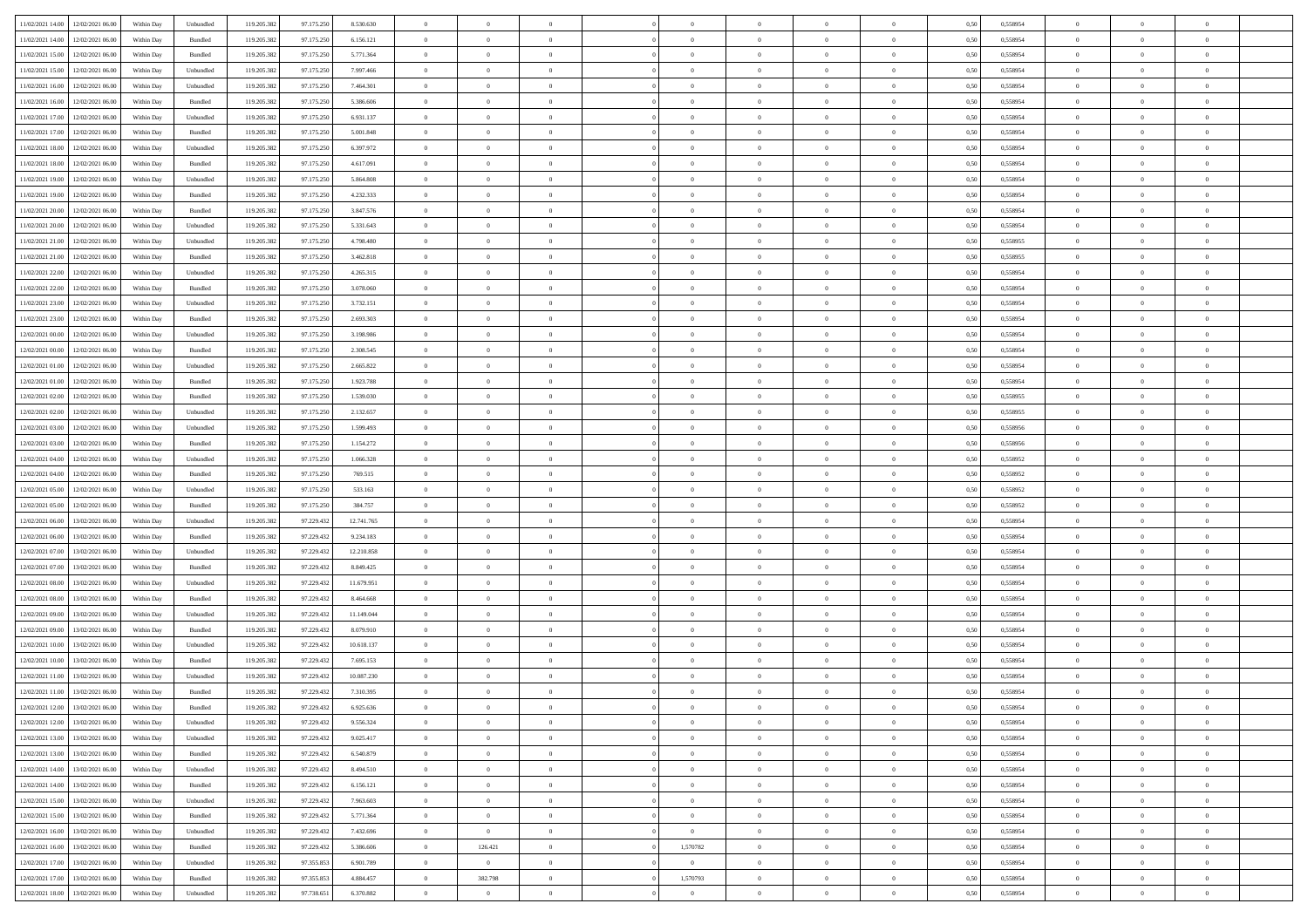| 12/02/2021 18:00 | 13/02/2021 06:00                  | Within Day | Bundled            | 119.205.382 | 97.738.651 | 4.155.378  | $\overline{0}$ | $\theta$       |                | $\overline{0}$ | $\bf{0}$       | $\overline{0}$ | $\theta$       | 0,50 | 0,558954 | $\theta$       | $\theta$       | $\theta$                 |  |
|------------------|-----------------------------------|------------|--------------------|-------------|------------|------------|----------------|----------------|----------------|----------------|----------------|----------------|----------------|------|----------|----------------|----------------|--------------------------|--|
| 12/02/2021 19:00 | 13/02/2021 06:00                  | Within Day | Unbundled          | 119.205.382 | 97.738.651 | 5.839.975  | $\overline{0}$ | $\bf{0}$       | $\overline{0}$ | $\overline{0}$ | $\,$ 0         | $\bf{0}$       | $\bf{0}$       | 0,50 | 0,558954 | $\,$ 0 $\,$    | $\overline{0}$ | $\overline{0}$           |  |
|                  |                                   |            |                    |             |            |            |                |                |                |                |                |                |                |      |          |                |                |                          |  |
| 12/02/2021 19:00 | 13/02/2021 06:00                  | Within Day | Bundled            | 119.205.382 | 97.738.651 | 3.809.096  | $\overline{0}$ | 436.536        | $\overline{0}$ | 1,570822       | $\bf{0}$       | $\overline{0}$ | $\mathbf{0}$   | 0.50 | 0.558954 | $\bf{0}$       | $\overline{0}$ | $\overline{0}$           |  |
| 12/02/2021 20:00 | 13/02/2021 06:00                  | Within Day | Unbundled          | 119.205.382 | 98.175.187 | 5.309.068  | $\overline{0}$ | $\overline{0}$ | $\overline{0}$ | $\overline{0}$ | $\bf{0}$       | $\overline{0}$ | $\overline{0}$ | 0,50 | 0,558954 | $\theta$       | $\overline{0}$ | $\overline{0}$           |  |
| 12/02/2021 20:00 | 13/02/2021 06.00                  | Within Day | Bundled            | 119.205.382 | 98.175.187 | 3.065.963  | $\overline{0}$ | 265.014        | $\overline{0}$ | 1,570841       | $\overline{0}$ | $\overline{0}$ | $\bf{0}$       | 0,50 | 0,558954 | $\,$ 0 $\,$    | $\overline{0}$ | $\overline{0}$           |  |
| 12/02/2021 21:00 | 13/02/2021 06:00                  | Within Day | Unbundled          | 119.205.382 | 98,440.201 | 4.778.162  | $\overline{0}$ | $\overline{0}$ | $\overline{0}$ | $\overline{0}$ | $\,$ 0         | $\overline{0}$ | $\bf{0}$       | 0.50 | 0.558955 | $\,0\,$        | $\theta$       | $\overline{0}$           |  |
| 12/02/2021 21:00 | 13/02/2021 06:00                  | Within Day | Bundled            | 119.205.382 | 98.440.201 | 2.520.855  | $\overline{0}$ | 917.587        | $\overline{0}$ | 1,570864       | $\bf{0}$       | $\overline{0}$ | $\overline{0}$ | 0,50 | 0,558955 | $\theta$       | $\theta$       | $\overline{0}$           |  |
| 12/02/2021 22:00 | 13/02/2021 06.00                  | Within Day | Bundled            | 119.205.382 | 99.357.788 | 1.425.127  | $\overline{0}$ | 127.992        | $\overline{0}$ | 1,570764       | $\bf{0}$       | $\overline{0}$ | $\bf{0}$       | 0,50 | 0,558954 | $\,$ 0 $\,$    | $\overline{0}$ | $\overline{0}$           |  |
| 12/02/2021 22:00 | 13/02/2021 06:00                  | Within Day | Unbundled          | 119.205.382 | 99.357.788 | 4.247.255  | $\overline{0}$ | $\overline{0}$ | $\overline{0}$ | $\overline{0}$ | $\bf{0}$       | $\overline{0}$ | $\bf{0}$       | 0.50 | 0.558954 | $\,0\,$        | $\overline{0}$ | $\overline{0}$           |  |
| 12/02/2021 23:00 | 13/02/2021 06:00                  | Within Day | Unbundled          | 119.205.382 | 99.485.780 | 3.716.348  | $\overline{0}$ | $\overline{0}$ | $\overline{0}$ | $\overline{0}$ | $\,$ 0         | $\overline{0}$ | $\bf{0}$       | 0,50 | 0,558954 | $\,$ 0 $\,$    | $\theta$       | $\overline{0}$           |  |
| 12/02/2021 23:00 | 13/02/2021 06.00                  | Within Day | Bundled            | 119.205.382 | 99.485.780 | 1.134.993  | $\bf{0}$       | $\theta$       | $\overline{0}$ | $\overline{0}$ | $\,$ 0         | $\overline{0}$ | $\bf{0}$       | 0,50 | 0,558954 | $\,$ 0 $\,$    | $\overline{0}$ | $\overline{0}$           |  |
|                  |                                   |            |                    |             |            |            |                |                |                |                |                |                |                |      |          |                |                |                          |  |
| 13/02/2021 00:00 | 13/02/2021 06:00                  | Within Day | Unbundled          | 119.205.382 | 99.485.780 | 3.185.441  | $\overline{0}$ | $\overline{0}$ | $\overline{0}$ | $\overline{0}$ | $\bf{0}$       | $\overline{0}$ | $\mathbf{0}$   | 0.50 | 0.558954 | $\bf{0}$       | $\overline{0}$ | $\bf{0}$                 |  |
| 13/02/2021 00:00 | 13/02/2021 06:00                  | Within Day | Bundled            | 119.205.382 | 99.485.780 | 972.851    | $\overline{0}$ | $\overline{0}$ | $\overline{0}$ | $\overline{0}$ | $\bf{0}$       | $\overline{0}$ | $\overline{0}$ | 0,50 | 0,558954 | $\,$ 0 $\,$    | $\overline{0}$ | $\overline{0}$           |  |
| 13/02/2021 01:00 | 13/02/2021 06.00                  | Within Day | Unbundled          | 119.205.382 | 99.485.780 | 2.654.534  | $\overline{0}$ | $\theta$       | $\overline{0}$ | $\overline{0}$ | $\overline{0}$ | $\overline{0}$ | $\bf{0}$       | 0,50 | 0,558954 | $\,$ 0 $\,$    | $\overline{0}$ | $\overline{0}$           |  |
| 13/02/2021 01:00 | 13/02/2021 06:00                  | Within Day | Bundled            | 119.205.382 | 99.485.780 | 810,709    | $\overline{0}$ | $\overline{0}$ | $\overline{0}$ | $\overline{0}$ | $\,$ 0         | $\theta$       | $\bf{0}$       | 0.50 | 0.558954 | $\,0\,$        | $\theta$       | $\overline{0}$           |  |
| 13/02/2021 02:00 | 13/02/2021 06:00                  | Within Day | Unbundled          | 119.205.382 | 99.485.780 | 2.123.627  | $\overline{0}$ | $\overline{0}$ | $\overline{0}$ | $\overline{0}$ | $\bf{0}$       | $\overline{0}$ | $\overline{0}$ | 0,50 | 0,558955 | $\theta$       | $\theta$       | $\overline{0}$           |  |
| 13/02/2021 02:00 | 13/02/2021 06.00                  | Within Day | Bundled            | 119.205.382 | 99.485.780 | 648.567    | $\overline{0}$ | 231.152        | $\overline{0}$ | 1,570892       | $\bf{0}$       | $\overline{0}$ | $\bf{0}$       | 0,50 | 0,558955 | $\,$ 0 $\,$    | $\overline{0}$ | $\overline{0}$           |  |
| 13/02/2021 03:00 | 13/02/2021 06:00                  | Within Day | Unbundled          | 119.205.382 | 99.716.932 | 1.592.720  | $\overline{0}$ | $\overline{0}$ | $\overline{0}$ | $\overline{0}$ | $\bf{0}$       | $\overline{0}$ | $\bf{0}$       | 0.50 | 0.558956 | $\,0\,$        | $\overline{0}$ | $\overline{\phantom{a}}$ |  |
| 13/02/2021 03:00 | 13/02/2021 06:00                  | Within Day | Bundled            | 119.205.382 | 99.716.932 | 313.061    | $\overline{0}$ | $\overline{0}$ | $\overline{0}$ | $\overline{0}$ | $\bf{0}$       | $\overline{0}$ | $\overline{0}$ | 0,50 | 0,558956 | $\,$ 0 $\,$    | $\theta$       | $\overline{0}$           |  |
| 13/02/2021 04:00 | 13/02/2021 06.00                  | Within Day | Unbundled          | 119.205.382 | 99.716.932 | 1.061.813  | $\bf{0}$       | $\overline{0}$ | $\overline{0}$ | $\overline{0}$ | $\,$ 0         | $\bf{0}$       | $\bf{0}$       | 0,50 | 0,558952 | $\,$ 0 $\,$    | $\overline{0}$ | $\overline{0}$           |  |
|                  |                                   |            |                    |             |            |            |                |                |                |                |                |                |                |      |          |                |                |                          |  |
| 13/02/2021 04:00 | 13/02/2021 06:00                  | Within Day | Bundled            | 119.205.382 | 99.716.932 | 208,708    | $\overline{0}$ | $\overline{0}$ | $\overline{0}$ | $\overline{0}$ | $\bf{0}$       | $\overline{0}$ | $\mathbf{0}$   | 0.50 | 0.558952 | $\bf{0}$       | $\overline{0}$ | $\overline{0}$           |  |
| 13/02/2021 05:00 | 13/02/2021 06:00                  | Within Day | Unbundled          | 119.205.382 | 99.716.932 | 530.906    | $\overline{0}$ | $\overline{0}$ | $\overline{0}$ | $\overline{0}$ | $\bf{0}$       | $\overline{0}$ | $\overline{0}$ | 0,50 | 0,558952 | $\theta$       | $\overline{0}$ | $\overline{0}$           |  |
| 13/02/2021 05:00 | 13/02/2021 06.00                  | Within Day | Bundled            | 119.205.382 | 99.716.932 | 104.353    | $\overline{0}$ | $\theta$       | $\overline{0}$ | $\overline{0}$ | $\,$ 0         | $\overline{0}$ | $\bf{0}$       | 0,50 | 0,558952 | $\,$ 0 $\,$    | $\overline{0}$ | $\overline{0}$           |  |
| 13/02/2021 06:00 | 14/02/2021 06:00                  | Within Day | Unbundled          | 119.205.382 | 96.833.677 | 13.137.519 | $\overline{0}$ | $\overline{0}$ | $\overline{0}$ | $\overline{0}$ | $\bf{0}$       | $\overline{0}$ | $\bf{0}$       | 0.50 | 0.558954 | $\,0\,$        | $\theta$       | $\overline{0}$           |  |
| 13/02/2021 06:00 | 14/02/2021 06:00                  | Within Day | Bundled            | 119.205.382 | 96.833.677 | 9.234.183  | $\overline{0}$ | $\theta$       | $\overline{0}$ | $\overline{0}$ | $\bf{0}$       | $\overline{0}$ | $\overline{0}$ | 0,50 | 0,558954 | $\theta$       | $\theta$       | $\overline{0}$           |  |
| 13/02/2021 07:00 | 14/02/2021 06.00                  | Within Day | Unbundled          | 119.205.382 | 96.833.677 | 12.590.122 | $\overline{0}$ | $\theta$       | $\overline{0}$ |                | $\bf{0}$       | $\overline{0}$ | $\bf{0}$       | 0,50 | 0,558954 | $\,$ 0 $\,$    | $\overline{0}$ | $\overline{0}$           |  |
| 13/02/2021 07:00 | 14/02/2021 06:00                  | Within Day | Bundled            | 119.205.382 | 96.833.67  | 8.849.425  | $\overline{0}$ | $\overline{0}$ | $\overline{0}$ | $\overline{0}$ | $\bf{0}$       | $\overline{0}$ | $\bf{0}$       | 0.50 | 0.558954 | $\,0\,$        | $\overline{0}$ | $\overline{0}$           |  |
| 13/02/2021 08:00 | 14/02/2021 06:00                  | Within Day | Bundled            | 119.205.382 | 96.833.677 | 8.464.668  | $\overline{0}$ | $\overline{0}$ | $\overline{0}$ | $\overline{0}$ | $\,$ 0         | $\overline{0}$ | $\overline{0}$ | 0,50 | 0,558954 | $\theta$       | $\theta$       | $\overline{0}$           |  |
| 13/02/2021 08:00 | 14/02/2021 06.00                  | Within Day | Unbundled          | 119.205.382 | 96.833.677 | 12.042.726 | $\bf{0}$       | $\overline{0}$ | $\overline{0}$ | $\overline{0}$ | $\bf{0}$       | $\bf{0}$       | $\bf{0}$       | 0,50 | 0,558954 | $\,$ 0 $\,$    | $\overline{0}$ | $\overline{0}$           |  |
|                  |                                   |            |                    |             |            |            |                |                |                |                |                |                |                |      |          |                |                |                          |  |
| 13/02/2021 09:00 | 14/02/2021 06:00                  | Within Day | Unbundled          | 119.205.382 | 96.833.677 | 11.495.329 | $\overline{0}$ | $\overline{0}$ | $\overline{0}$ | $\overline{0}$ | $\bf{0}$       | $\overline{0}$ | $\mathbf{0}$   | 0.50 | 0.558954 | $\bf{0}$       | $\overline{0}$ | $\bf{0}$                 |  |
| 13/02/2021 09:00 | 14/02/2021 06:00                  | Within Dav | Bundled            | 119.205.382 | 96.833.677 | 8.079.910  | $\overline{0}$ | $\overline{0}$ | $\theta$       | $\overline{0}$ | $\mathbf{0}$   | $\overline{0}$ | $\overline{0}$ | 0.50 | 0,558954 | $\theta$       | $\overline{0}$ | $\overline{0}$           |  |
| 13/02/2021 10:00 | 14/02/2021 06.00                  | Within Day | Unbundled          | 119.205.382 | 96.833.677 | 10.947.932 | $\overline{0}$ | $\theta$       | $\overline{0}$ |                | $\,$ 0         | $\overline{0}$ | $\bf{0}$       | 0,50 | 0,558954 | $\,$ 0 $\,$    | $\overline{0}$ | $\overline{0}$           |  |
| 13/02/2021 10:00 | 14/02/2021 06:00                  | Within Day | Bundled            | 119.205.382 | 96.833.677 | 7.695.153  | $\overline{0}$ | $\overline{0}$ | $\overline{0}$ | $\overline{0}$ | $\bf{0}$       | $\overline{0}$ | $\bf{0}$       | 0.50 | 0.558954 | $\,0\,$        | $\theta$       | $\overline{0}$           |  |
| 13/02/2021 11:00 | 14/02/2021 06:00                  | Within Dav | Unbundled          | 119.205.382 | 96.833.677 | 10.400.536 | $\overline{0}$ | $\theta$       | $\Omega$       | $\Omega$       | $\mathbf{0}$   | $\overline{0}$ | $\overline{0}$ | 0.50 | 0,558954 | $\theta$       | $\overline{0}$ | $\overline{0}$           |  |
| 13/02/2021 11:00 | 14/02/2021 06.00                  | Within Day | Bundled            | 119.205.382 | 96.833.677 | 7.310.395  | $\overline{0}$ | $\theta$       | $\overline{0}$ |                | $\,$ 0         | $\overline{0}$ | $\bf{0}$       | 0,50 | 0,558954 | $\,$ 0 $\,$    | $\overline{0}$ | $\overline{0}$           |  |
| 13/02/2021 12:00 | 14/02/2021 06:00                  | Within Day | Unbundled          | 119.205.382 | 96.833.677 | 9.853.139  | $\overline{0}$ | $\overline{0}$ | $\overline{0}$ | $\overline{0}$ | $\bf{0}$       | $\overline{0}$ | $\bf{0}$       | 0.50 | 0.558954 | $\,0\,$        | $\overline{0}$ | $\overline{0}$           |  |
| 13/02/2021 12:00 | 14/02/2021 06:00                  | Within Dav | Bundled            | 119.205.382 | 96.833.677 | 6.925.636  | $\overline{0}$ | $\overline{0}$ | $\overline{0}$ | $\Omega$       | $\mathbf{0}$   | $\overline{0}$ | $\overline{0}$ | 0.50 | 0,558954 | $\theta$       | $\overline{0}$ | $\overline{0}$           |  |
| 13/02/2021 13:00 | 14/02/2021 06.00                  | Within Day | Bundled            | 119.205.382 | 96.833.677 | 6.540.879  | $\bf{0}$       | $\overline{0}$ | $\overline{0}$ | $\overline{0}$ | $\bf{0}$       | $\bf{0}$       | $\bf{0}$       | 0,50 | 0,558954 | $\,$ 0 $\,$    | $\overline{0}$ | $\overline{0}$           |  |
| 13/02/2021 13:00 | 14/02/2021 06:00                  | Within Day | Unbundled          | 119.205.382 | 96.833.677 | 9.305.743  | $\overline{0}$ | $\overline{0}$ | $\overline{0}$ | $\overline{0}$ | $\bf{0}$       | $\overline{0}$ | $\mathbf{0}$   | 0.50 | 0.558954 | $\,$ 0 $\,$    | $\overline{0}$ | $\overline{0}$           |  |
|                  |                                   |            |                    |             |            |            |                |                |                |                |                |                |                |      |          |                |                |                          |  |
| 13/02/2021 14:00 | 14/02/2021 06:00                  | Within Dav | Unbundled          | 119.205.382 | 96.833.677 | 8.758.345  | $\overline{0}$ | $\overline{0}$ | $\Omega$       | $\Omega$       | $\mathbf{0}$   | $\overline{0}$ | $\overline{0}$ | 0.50 | 0,558954 | $\theta$       | $\overline{0}$ | $\overline{0}$           |  |
| 13/02/2021 14:00 | 14/02/2021 06.00                  | Within Day | Bundled            | 119.205.382 | 96.833.677 | 6.156.121  | $\overline{0}$ | $\theta$       | $\overline{0}$ | $\overline{0}$ | $\,$ 0         | $\overline{0}$ | $\bf{0}$       | 0,50 | 0,558954 | $\,$ 0 $\,$    | $\overline{0}$ | $\overline{0}$           |  |
| 13/02/2021 15:00 | 14/02/2021 06:00                  | Within Day | Unbundled          | 119.205.382 | 96.833.677 | 8.210.949  | $\overline{0}$ | $\theta$       | $\overline{0}$ | $\overline{0}$ | $\bf{0}$       | $\overline{0}$ | $\overline{0}$ | 0.50 | 0.558954 | $\,0\,$        | $\theta$       | $\overline{0}$           |  |
| 13/02/2021 15:00 | 14/02/2021 06:00                  | Within Dav | Bundled            | 119.205.382 | 96.833.677 | 5.771.364  | $\overline{0}$ | $\Omega$       | $\Omega$       | $\Omega$       | $\bf{0}$       | $\overline{0}$ | $\Omega$       | 0.50 | 0,558954 | $\theta$       | $\overline{0}$ | $\overline{0}$           |  |
| 13/02/2021 16:00 | 14/02/2021 06:00                  | Within Day | Unbundled          | 119.205.382 | 96.833.677 | 7.663.553  | $\bf{0}$       | $\,$ 0 $\,$    | $\overline{0}$ | $\overline{0}$ | $\,$ 0         | $\overline{0}$ | $\bf{0}$       | 0,50 | 0,558954 | $\,$ 0 $\,$    | $\overline{0}$ | $\overline{0}$           |  |
| 13/02/2021 16:00 | 14/02/2021 06:00                  | Within Day | $\mathbf B$ undled | 119.205.382 | 96.833.677 | 5.386.606  | $\bf{0}$       | $\theta$       |                |                |                |                |                | 0,50 | 0.558954 | $\,$ 0         | $\theta$       |                          |  |
| 13/02/2021 17:00 | 14/02/2021 06:00                  | Within Day | Unbundled          | 119.205.382 | 96.833.677 | 7.116.156  | $\Omega$       | $\overline{0}$ | $\overline{0}$ | $\Omega$       | $\mathbf{0}$   | $\overline{0}$ | $\mathbf{0}$   | 0.50 | 0,558954 | $\theta$       | $\theta$       | $\overline{0}$           |  |
| 13/02/2021 17:00 | 14/02/2021 06:00                  | Within Day | Bundled            | 119.205.382 | 96.833.677 | 5.001.848  | $\overline{0}$ | $\overline{0}$ | $\overline{0}$ | $\bf{0}$       | $\overline{0}$ | $\overline{0}$ | $\mathbf{0}$   | 0,50 | 0,558954 | $\bf{0}$       | $\overline{0}$ | $\bf{0}$                 |  |
| 13/02/2021 18:00 | 14/02/2021 06:00                  | Within Day | Unbundled          | 119.205.382 | 96.833.677 | 6.568.759  | $\overline{0}$ | 111.895        | $\overline{0}$ | $\overline{0}$ | $\bf{0}$       | $\overline{0}$ | $\mathbf{0}$   | 0.50 | 0.558954 | $\overline{0}$ | $\bf{0}$       | $\bf{0}$                 |  |
|                  |                                   |            |                    |             |            |            |                |                |                |                |                |                |                |      |          |                |                |                          |  |
| 13/02/2021 18:00 | 14/02/2021 06:00                  | Within Dav | Bundled            | 119.205.382 | 96.833.677 | 4.617.091  | $\overline{0}$ | 313.306        | $\overline{0}$ | 1,570807       | $\mathbf{0}$   | $\overline{0}$ | $\mathbf{0}$   | 0.50 | 0,558954 | $\overline{0}$ | $\theta$       | $\overline{0}$           |  |
| 13/02/2021 19:00 | 14/02/2021 06:00                  | Within Day | Bundled            | 119.205.382 | 97.258.876 | 3.945.137  | $\bf{0}$       | 1.261.117      | $\overline{0}$ | 1,570822       | $\bf{0}$       | $\bf{0}$       | $\bf{0}$       | 0,50 | 0,558954 | $\bf{0}$       | $\overline{0}$ | $\overline{0}$           |  |
| 13/02/2021 19:00 | 14/02/2021 06:00                  | Within Day | Unbundled          | 119.205.382 | 97.258.876 | 5.918.792  | $\overline{0}$ | $\overline{0}$ | $\overline{0}$ | $\overline{0}$ | $\bf{0}$       | $\overline{0}$ | $\mathbf{0}$   | 0.50 | 0.558954 | $\,$ 0 $\,$    | $\overline{0}$ | $\overline{0}$           |  |
| 13/02/2021 20:00 | 14/02/2021 06:00                  | Within Day | Unbundled          | 119.205.382 | 98.519.993 | 5.380.720  | $\overline{0}$ | $\overline{0}$ | $\overline{0}$ | $\overline{0}$ | $\overline{0}$ | $\overline{0}$ | $\overline{0}$ | 0.50 | 0,558954 | $\overline{0}$ | $\theta$       | $\overline{0}$           |  |
| 13/02/2021 20:00 | 14/02/2021 06:00                  | Within Day | Bundled            | 119.205.382 | 98.519.993 | 2.440.018  | $\overline{0}$ | 702.778        | $\overline{0}$ | 1,570841       | $\bf{0}$       | $\overline{0}$ | $\bf{0}$       | 0,50 | 0,558954 | $\,$ 0 $\,$    | $\overline{0}$ | $\overline{0}$           |  |
| 13/02/2021 21:00 | 14/02/2021 06:00                  | Within Day | Unbundled          | 119.205.382 | 99.222.770 | 4.842.648  | $\overline{0}$ | $\sim$ 0       | $\overline{0}$ | $\overline{0}$ | $\bf{0}$       | $\overline{0}$ | $\mathbf{0}$   | 0.50 | 0.558955 | $\mathbf{0}$   | $\bf{0}$       | $\overline{0}$           |  |
| 13/02/2021 21:00 | 14/02/2021 06:00                  | Within Dav | Bundled            | 119.205.382 | 99.222.770 | 1.563.517  | $\overline{0}$ | 92.754         | $\overline{0}$ | 1,570864       | $\overline{0}$ | $\overline{0}$ | $\overline{0}$ | 0,50 | 0,558955 | $\overline{0}$ | $\theta$       | $\overline{0}$           |  |
| 13/02/2021 22:00 | 14/02/2021 06.00                  | Within Day | Unbundled          | 119.205.382 | 99.315.526 | 4.304.576  | $\overline{0}$ | $\bf{0}$       | $\overline{0}$ | $\bf{0}$       | $\bf{0}$       | $\overline{0}$ | $\bf{0}$       | 0,50 | 0,558954 | $\bf{0}$       | $\overline{0}$ | $\bf{0}$                 |  |
|                  |                                   |            |                    |             |            |            |                |                |                |                |                |                |                |      |          |                |                |                          |  |
|                  | 13/02/2021 22:00 14/02/2021 06:00 | Within Day | Bundled            | 119.205.382 | 99.315.526 | 1.307.344  | $\overline{0}$ | $\overline{0}$ | $\overline{0}$ | $\overline{0}$ | $\bf{0}$       | $\overline{0}$ | $\,$ 0 $\,$    | 0,50 | 0,558954 | $\overline{0}$ | $\,$ 0 $\,$    | $\,$ 0 $\,$              |  |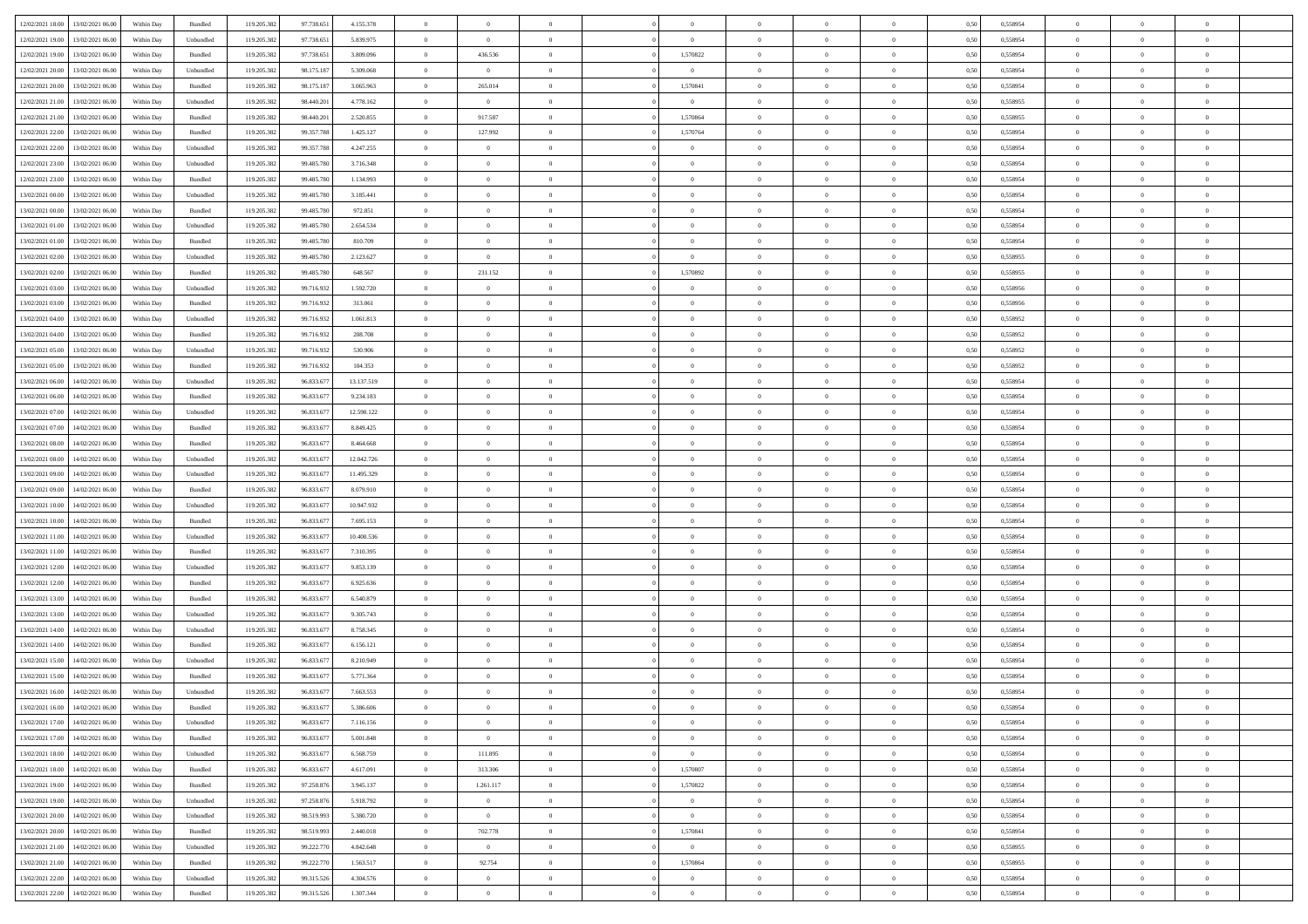| 13/02/2021 23:00                  | 14/02/2021 06:00 | Within Day | Unbundled | 119.205.382 | 99.315.526  | 3.766.504  | $\overline{0}$ | $\theta$       |                | $\overline{0}$ | $\bf{0}$       | $\overline{0}$ | $\theta$       | 0,50 | 0,558954 | $\theta$       | $\theta$       | $\overline{0}$           |  |
|-----------------------------------|------------------|------------|-----------|-------------|-------------|------------|----------------|----------------|----------------|----------------|----------------|----------------|----------------|------|----------|----------------|----------------|--------------------------|--|
| 13/02/2021 23:00                  | 14/02/2021 06.00 | Within Day | Bundled   | 119.205.382 | 99.315.526  | 1.143.925  | $\overline{0}$ | 337.696        | $\overline{0}$ | 1,570782       | $\,$ 0         | $\bf{0}$       | $\bf{0}$       | 0,50 | 0,558954 | $\,$ 0 $\,$    | $\overline{0}$ | $\overline{0}$           |  |
|                                   |                  |            |           |             |             |            |                |                |                |                |                |                |                |      |          |                |                |                          |  |
| 14/02/2021 00:00                  | 14/02/2021 06:00 | Within Day | Unbundled | 119.205.382 | 99.653.222  | 3.228.432  | $\overline{0}$ | $\overline{0}$ | $\overline{0}$ | $\overline{0}$ | $\bf{0}$       | $\overline{0}$ | $\mathbf{0}$   | 0.50 | 0.558954 | $\bf{0}$       | $\overline{0}$ | $\overline{0}$           |  |
| 14/02/2021 00:00                  | 14/02/2021 06:00 | Within Day | Bundled   | 119.205.382 | 99.653.222  | 691.054    | $\overline{0}$ | 413.421        | $\overline{0}$ | 1,570807       | $\bf{0}$       | $\overline{0}$ | $\overline{0}$ | 0,50 | 0,558954 | $\theta$       | $\overline{0}$ | $\overline{0}$           |  |
| 14/02/2021 01:00                  | 14/02/2021 06.00 | Within Day | Unbundled | 119.205.382 | 100.066.643 | 2.690.360  | $\overline{0}$ | $\overline{0}$ | $\overline{0}$ | $\overline{0}$ | $\overline{0}$ | $\overline{0}$ | $\bf{0}$       | 0,50 | 0,558954 | $\,$ 0 $\,$    | $\overline{0}$ | $\overline{0}$           |  |
| 14/02/2021 01:00                  | 14/02/2021 06:00 | Within Day | Bundled   | 119.205.382 | 100,066,643 | 231.360    | $\overline{0}$ | 14.085         | $\overline{0}$ | 1,570841       | $\bf{0}$       | $\overline{0}$ | $\bf{0}$       | 0.50 | 0.558954 | $\,0\,$        | $\theta$       | $\overline{0}$           |  |
| 14/02/2021 02:00                  | 14/02/2021 06:00 | Within Day | Unbundled | 119.205.382 | 100.080.728 | 2.152.288  | $\overline{0}$ | $\overline{0}$ | $\overline{0}$ | $\overline{0}$ | $\bf{0}$       | $\overline{0}$ | $\overline{0}$ | 0,50 | 0,558955 | $\theta$       | $\theta$       | $\overline{0}$           |  |
| 14/02/2021 02:00                  | 14/02/2021 06.00 | Within Day | Bundled   | 119.205.382 | 100.080.728 | 173.820    | $\overline{0}$ | $\theta$       | $\overline{0}$ |                | $\,$ 0         | $\overline{0}$ | $\bf{0}$       | 0,50 | 0,558955 | $\,$ 0 $\,$    | $\overline{0}$ | $\overline{0}$           |  |
| 14/02/2021 03:00                  | 14/02/2021 06:00 | Within Day | Unbundled | 119.205.382 | 100.080.728 | 1.614.216  | $\overline{0}$ | $\overline{0}$ | $\overline{0}$ | $\overline{0}$ | $\bf{0}$       | $\overline{0}$ | $\bf{0}$       | 0.50 | 0.558956 | $\,0\,$        | $\overline{0}$ | $\overline{0}$           |  |
| 14/02/2021 03:00                  | 14/02/2021 06:00 | Within Day | Bundled   | 119.205.382 | 100.080.728 | 130.365    | $\overline{0}$ | $\overline{0}$ | $\overline{0}$ | $\overline{0}$ | $\bf{0}$       | $\overline{0}$ | $\bf{0}$       | 0,50 | 0,558956 | $\,$ 0 $\,$    | $\overline{0}$ | $\overline{0}$           |  |
| 14/02/2021 04:00                  | 14/02/2021 06.00 | Within Day | Unbundled | 119.205.382 | 100.080.728 | 1.076.144  | $\overline{0}$ | $\theta$       | $\overline{0}$ | $\overline{0}$ | $\,$ 0         | $\overline{0}$ | $\bf{0}$       | 0,50 | 0,558952 | $\,$ 0 $\,$    | $\overline{0}$ | $\overline{0}$           |  |
|                                   |                  |            | Bundled   |             | 100.080.728 | 86.910     |                | $\overline{0}$ | $\overline{0}$ | $\overline{0}$ |                | $\overline{0}$ |                | 0.50 | 0.558952 | $\bf{0}$       | $\overline{0}$ | $\bf{0}$                 |  |
| 14/02/2021 04:00                  | 14/02/2021 06:00 | Within Day |           | 119.205.382 |             |            | $\overline{0}$ |                |                |                | $\bf{0}$       |                | $\mathbf{0}$   |      |          |                |                |                          |  |
| 14/02/2021 05:00                  | 14/02/2021 06:00 | Within Day | Bundled   | 119.205.382 | 100.080.728 | 43.455     | $\overline{0}$ | $\overline{0}$ | $\overline{0}$ | $\overline{0}$ | $\bf{0}$       | $\overline{0}$ | $\overline{0}$ | 0,50 | 0,558952 | $\,$ 0 $\,$    | $\overline{0}$ | $\overline{0}$           |  |
| 14/02/2021 05:00                  | 14/02/2021 06.00 | Within Day | Unbundled | 119.205.382 | 100.080.728 | 538.072    | $\overline{0}$ | $\theta$       | $\overline{0}$ |                | $\overline{0}$ | $\overline{0}$ | $\bf{0}$       | 0,50 | 0,558952 | $\,$ 0 $\,$    | $\overline{0}$ | $\overline{0}$           |  |
| 14/02/2021 06:00                  | 15/02/2021 06:00 | Within Day | Unbundled | 119.205.382 | 99.884.281  | 13,736,650 | $\overline{0}$ | $\overline{0}$ | $\overline{0}$ | $\overline{0}$ | $\,$ 0         | $\theta$       | $\bf{0}$       | 0.50 | 0.558954 | $\,0\,$        | $\theta$       | $\overline{0}$           |  |
| 14/02/2021 06:00                  | 15/02/2021 06:00 | Within Day | Bundled   | 119.205.382 | 99.884.281  | 5.584.447  | $\overline{0}$ | $\overline{0}$ | $\overline{0}$ | $\overline{0}$ | $\bf{0}$       | $\overline{0}$ | $\overline{0}$ | 0,50 | 0,558954 | $\theta$       | $\theta$       | $\overline{0}$           |  |
| 14/02/2021 07:00                  | 15/02/2021 06.00 | Within Day | Unbundled | 119.205.382 | 99.884.281  | 13.164.290 | $\overline{0}$ | $\theta$       | $\overline{0}$ |                | $\,$ 0         | $\overline{0}$ | $\bf{0}$       | 0,50 | 0,558954 | $\,$ 0 $\,$    | $\overline{0}$ | $\overline{0}$           |  |
| 14/02/2021 07:00                  | 15/02/2021 06:00 | Within Day | Bundled   | 119.205.382 | 99.884.281  | 5.351.761  | $\overline{0}$ | $\overline{0}$ | $\overline{0}$ | $\overline{0}$ | $\bf{0}$       | $\overline{0}$ | $\bf{0}$       | 0.50 | 0.558954 | $\,0\,$        | $\overline{0}$ | $\overline{\phantom{a}}$ |  |
| 14/02/2021 08:00                  | 15/02/2021 06:00 | Within Day | Unbundled | 119.205.382 | 99.884.281  | 12.591.929 | $\overline{0}$ | $\overline{0}$ | $\overline{0}$ | $\overline{0}$ | $\,$ 0         | $\overline{0}$ | $\overline{0}$ | 0,50 | 0,558954 | $\,$ 0 $\,$    | $\theta$       | $\overline{0}$           |  |
| 14/02/2021 08:00                  | 15/02/2021 06.00 | Within Day | Bundled   | 119.205.382 | 99.884.281  | 5.119.077  | $\bf{0}$       | $\,$ 0 $\,$    | $\overline{0}$ | $\overline{0}$ | $\,$ 0         | $\bf{0}$       | $\bf{0}$       | 0,50 | 0,558954 | $\,$ 0 $\,$    | $\overline{0}$ | $\overline{0}$           |  |
| 14/02/2021 09:00                  | 15/02/2021 06:00 | Within Day | Unbundled | 119.205.382 | 99.884.281  | 12.019.569 | $\overline{0}$ | $\overline{0}$ | $\overline{0}$ | $\overline{0}$ | $\bf{0}$       | $\overline{0}$ | $\mathbf{0}$   | 0.50 | 0.558954 | $\,$ 0 $\,$    | $\overline{0}$ | $\overline{\phantom{a}}$ |  |
| 14/02/2021 09:00                  | 15/02/2021 06:00 | Within Day | Bundled   | 119.205.382 | 99.884.281  | 4.886.391  | $\overline{0}$ | $\overline{0}$ | $\overline{0}$ | $\overline{0}$ | $\bf{0}$       | $\overline{0}$ | $\overline{0}$ | 0,50 | 0,558954 | $\theta$       | $\overline{0}$ | $\overline{0}$           |  |
|                                   |                  |            |           |             |             |            |                |                |                |                |                |                |                |      |          |                |                |                          |  |
| 14/02/2021 11:00                  | 15/02/2021 06.00 | Within Day | Unbundled | 119.205.382 | 99.884.281  | 10.874.849 | $\overline{0}$ | $\theta$       | $\overline{0}$ | $\overline{0}$ | $\,$ 0         | $\overline{0}$ | $\bf{0}$       | 0,50 | 0,558954 | $\,$ 0 $\,$    | $\overline{0}$ | $\overline{0}$           |  |
| 14/02/2021 11:00                  | 15/02/2021 06:00 | Within Day | Bundled   | 119.205.382 | 99.884.281  | 4.421.021  | $\overline{0}$ | $\overline{0}$ | $\overline{0}$ | $\overline{0}$ | $\bf{0}$       | $\overline{0}$ | $\bf{0}$       | 0.50 | 0.558954 | $\,0\,$        | $\theta$       | $\overline{0}$           |  |
| 14/02/2021 12:00                  | 15/02/2021 06:00 | Within Day | Unbundled | 119.205.382 | 99.884.281  | 10.302.488 | $\overline{0}$ | $\overline{0}$ | $\overline{0}$ | $\overline{0}$ | $\bf{0}$       | $\overline{0}$ | $\overline{0}$ | 0,50 | 0,558954 | $\theta$       | $\theta$       | $\overline{0}$           |  |
| 14/02/2021 12:00                  | 15/02/2021 06.00 | Within Day | Bundled   | 119.205.382 | 99.884.281  | 4.188.335  | $\overline{0}$ | $\theta$       | $\overline{0}$ |                | $\bf{0}$       | $\overline{0}$ | $\bf{0}$       | 0,50 | 0,558954 | $\,$ 0 $\,$    | $\overline{0}$ | $\overline{0}$           |  |
| 14/02/2021 13:00                  | 15/02/2021 06:00 | Within Day | Unbundled | 119.205.382 | 99.884.281  | 9.730.128  | $\overline{0}$ | $\overline{0}$ | $\overline{0}$ | $\overline{0}$ | $\bf{0}$       | $\overline{0}$ | $\bf{0}$       | 0.50 | 0.558954 | $\,0\,$        | $\overline{0}$ | $\overline{0}$           |  |
| 14/02/2021 13:00                  | 15/02/2021 06:00 | Within Day | Bundled   | 119.205.382 | 99.884.281  | 3.955.650  | $\overline{0}$ | $\overline{0}$ | $\overline{0}$ | $\overline{0}$ | $\bf{0}$       | $\overline{0}$ | $\overline{0}$ | 0,50 | 0,558954 | $\theta$       | $\theta$       | $\overline{0}$           |  |
| 14/02/2021 14:00                  | 15/02/2021 06.00 | Within Day | Unbundled | 119.205.382 | 99.884.281  | 9.157.767  | $\bf{0}$       | $\overline{0}$ | $\overline{0}$ | $\overline{0}$ | $\bf{0}$       | $\bf{0}$       | $\bf{0}$       | 0,50 | 0,558954 | $\,$ 0 $\,$    | $\overline{0}$ | $\overline{0}$           |  |
| 14/02/2021 14:00                  | 15/02/2021 06:00 | Within Day | Bundled   | 119.205.382 | 99.884.281  | 3.722.964  | $\overline{0}$ | $\overline{0}$ | $\overline{0}$ | $\overline{0}$ | $\bf{0}$       | $\overline{0}$ | $\mathbf{0}$   | 0.50 | 0.558954 | $\bf{0}$       | $\overline{0}$ | $\bf{0}$                 |  |
| 14/02/2021 15:00                  | 15/02/2021 06:00 | Within Dav | Unbundled | 119.205.382 | 99.884.281  | 8.585.407  | $\overline{0}$ | $\overline{0}$ | $\overline{0}$ | $\overline{0}$ | $\mathbf{0}$   | $\overline{0}$ | $\overline{0}$ | 0.50 | 0,558954 | $\theta$       | $\overline{0}$ | $\overline{0}$           |  |
| 14/02/2021 15:00                  | 15/02/2021 06.00 | Within Day | Bundled   | 119.205.382 | 99.884.281  | 3.490.279  | $\overline{0}$ | $\theta$       | $\overline{0}$ | $\overline{0}$ | $\bf{0}$       | $\overline{0}$ | $\bf{0}$       | 0,50 | 0,558954 | $\,$ 0 $\,$    | $\overline{0}$ | $\overline{0}$           |  |
|                                   | 15/02/2021 06:00 |            | Bundled   |             |             | 3.257.594  |                | $\overline{0}$ | $\overline{0}$ | $\overline{0}$ | $\bf{0}$       | $\overline{0}$ |                | 0.50 | 0.558954 | $\,0\,$        | $\theta$       | $\overline{0}$           |  |
| 14/02/2021 16:00                  |                  | Within Day |           | 119.205.382 | 99.884.281  |            | $\overline{0}$ |                |                |                |                |                | $\bf{0}$       |      |          |                |                |                          |  |
| 14/02/2021 16:00                  | 15/02/2021 06:00 | Within Dav | Unbundled | 119.205.382 | 99.884.281  | 8.013.046  | $\overline{0}$ | $\theta$       | $\Omega$       | $\Omega$       | $\mathbf{0}$   | $\overline{0}$ | $\overline{0}$ | 0.50 | 0,558954 | $\theta$       | $\overline{0}$ | $\overline{0}$           |  |
| 14/02/2021 17:00                  | 15/02/2021 06.00 | Within Day | Unbundled | 119.205.382 | 99.884.281  | 7.440.686  | $\overline{0}$ | $\theta$       | $\overline{0}$ |                | $\,$ 0         | $\overline{0}$ | $\bf{0}$       | 0,50 | 0,558954 | $\,$ 0 $\,$    | $\overline{0}$ | $\overline{0}$           |  |
| 14/02/2021 17:00                  | 15/02/2021 06:00 | Within Day | Bundled   | 119.205.382 | 99.884.281  | 3.024.908  | $\overline{0}$ | $\overline{0}$ | $\overline{0}$ | $\overline{0}$ | $\bf{0}$       | $\overline{0}$ | $\bf{0}$       | 0.50 | 0.558954 | $\,0\,$        | $\overline{0}$ | $\overline{0}$           |  |
| 14/02/2021 18:00                  | 15/02/2021 06:00 | Within Dav | Unbundled | 119.205.382 | 99.884.281  | 6.868.325  | $\overline{0}$ | $\mathbf{1}$   | $\overline{0}$ | $\Omega$       | $\mathbf{0}$   | $\overline{0}$ | $\overline{0}$ | 0.50 | 0,558954 | $\theta$       | $\overline{0}$ | $\overline{0}$           |  |
| 14/02/2021 18:00                  | 15/02/2021 06.00 | Within Day | Bundled   | 119.205.382 | 99.884.281  | 2.792.224  | $\overline{0}$ | $\overline{0}$ | $\overline{0}$ | $\overline{0}$ | $\bf{0}$       | $\bf{0}$       | $\bf{0}$       | 0,50 | 0,558954 | $\,$ 0 $\,$    | $\overline{0}$ | $\overline{0}$           |  |
| 14/02/2021 19:00                  | 15/02/2021 06:00 | Within Day | Unbundled | 119.205.382 | 99.884.282  | 6.295.963  | $\overline{0}$ | $\overline{0}$ | $\overline{0}$ | $\overline{0}$ | $\bf{0}$       | $\overline{0}$ | $\mathbf{0}$   | 0.50 | 0.558954 | $\,$ 0 $\,$    | $\overline{0}$ | $\overline{0}$           |  |
| 14/02/2021 19:00                  | 15/02/2021 06:00 | Within Dav | Bundled   | 119.205.382 | 99.884.282  | 2.559.538  | $\overline{0}$ | $\overline{0}$ | $\Omega$       | $\Omega$       | $\mathbf{0}$   | $\overline{0}$ | $\overline{0}$ | 0.50 | 0,558954 | $\theta$       | $\overline{0}$ | $\overline{0}$           |  |
| 14/02/2021 20:00                  | 15/02/2021 06.00 | Within Day | Unbundled | 119.205.382 | 99.884.282  | 5.723.603  | $\overline{0}$ | $\theta$       | $\overline{0}$ | $\overline{0}$ | $\,$ 0         | $\overline{0}$ | $\bf{0}$       | 0,50 | 0,558954 | $\,$ 0 $\,$    | $\overline{0}$ | $\overline{0}$           |  |
| 14/02/2021 20:00                  | 15/02/2021 06:00 | Within Day | Bundled   | 119.205.382 | 99.884.282  | 2.326.852  | $\overline{0}$ | $\overline{0}$ | $\overline{0}$ | $\overline{0}$ | $\bf{0}$       | $\overline{0}$ | $\overline{0}$ | 0.50 | 0.558954 | $\,0\,$        | $\theta$       | $\overline{0}$           |  |
| 14/02/2021 21:00                  | 15/02/2021 06:00 | Within Dav | Unbundled | 119.205.382 | 99.884.282  | 5.151.243  | $\overline{0}$ | $\Omega$       | $\Omega$       | $\Omega$       | $\bf{0}$       | $\overline{0}$ | $\Omega$       | 0.50 | 0,558955 | $\theta$       | $\overline{0}$ | $\overline{0}$           |  |
| 14/02/2021 21:00                  | 15/02/2021 06:00 | Within Day | Bundled   | 119.205.382 | 99.884.282  | 2.094.167  | $\overline{0}$ | $\overline{0}$ | $\overline{0}$ | $\bf{0}$       | $\,$ 0         | $\bf{0}$       | $\bf{0}$       | 0,50 | 0,558955 | $\,$ 0 $\,$    | $\overline{0}$ | $\overline{0}$           |  |
|                                   |                  |            |           |             |             |            |                |                |                |                |                |                |                |      |          |                |                |                          |  |
| 14/02/2021 22:00                  | 15/02/2021 06:00 | Within Day | Unbundled | 119.205.382 | 99.884.282  | 4.578.882  | $\bf{0}$       | $\theta$       |                | $^{\circ}$     |                |                |                | 0,50 | 0.558954 | $\,$ 0         | $\theta$       |                          |  |
| 14/02/2021 22:00                  | 15/02/2021 06:00 | Within Day | Bundled   | 119.205.382 | 99.884.282  | 1.861.482  | $\Omega$       | $\overline{0}$ | $\overline{0}$ | $\Omega$       | $\mathbf{0}$   | $\overline{0}$ | $\mathbf{0}$   | 0.50 | 0,558954 | $\theta$       | $\theta$       | $\overline{0}$           |  |
| 14/02/2021 23:00                  | 15/02/2021 06:00 | Within Day | Unbundled | 119.205.382 | 99.884.282  | 4.006.522  | $\overline{0}$ | $\bf{0}$       | $\overline{0}$ | $\bf{0}$       | $\overline{0}$ | $\overline{0}$ | $\mathbf{0}$   | 0,50 | 0,558954 | $\overline{0}$ | $\overline{0}$ | $\bf{0}$                 |  |
| 14/02/2021 23:00                  | 15/02/2021 06:00 | Within Day | Bundled   | 119.205.382 | 99.884.282  | 1.628.797  | $\overline{0}$ | $\overline{0}$ | $\overline{0}$ | $\overline{0}$ | $\overline{0}$ | $\overline{0}$ | $\mathbf{0}$   | 0.50 | 0.558954 | $\overline{0}$ | $\bf{0}$       | $\bf{0}$                 |  |
| 15/02/2021 00:00                  | 15/02/2021 06:00 | Within Day | Unbundled | 119.205.382 | 99.884.282  | 3.434.161  | $\overline{0}$ | $\overline{0}$ | $\overline{0}$ | $\overline{0}$ | $\mathbf{0}$   | $\overline{0}$ | $\mathbf{0}$   | 0.50 | 0,558954 | $\overline{0}$ | $\theta$       | $\overline{0}$           |  |
| 15/02/2021 00:00                  | 15/02/2021 06:00 | Within Day | Bundled   | 119.205.382 | 99.884.282  | 1.396.111  | $\overline{0}$ | $\overline{0}$ | $\overline{0}$ | $\overline{0}$ | $\bf{0}$       | $\bf{0}$       | $\bf{0}$       | 0,50 | 0,558954 | $\bf{0}$       | $\overline{0}$ | $\overline{0}$           |  |
| 15/02/2021 01:00                  | 15/02/2021 06:00 | Within Day | Unbundled | 119.205.382 | 99.884.282  | 2.861.802  | $\overline{0}$ | $\overline{0}$ | $\overline{0}$ | $\overline{0}$ | $\bf{0}$       | $\overline{0}$ | $\mathbf{0}$   | 0.50 | 0.558954 | $\,$ 0 $\,$    | $\overline{0}$ | $\overline{0}$           |  |
| 15/02/2021 01:00                  | 15/02/2021 06:00 | Within Day | Bundled   | 119.205.382 | 99.884.282  | 1.163.426  | $\overline{0}$ | $\overline{0}$ | $\overline{0}$ | $\overline{0}$ | $\overline{0}$ | $\overline{0}$ | $\overline{0}$ | 0.50 | 0,558954 | $\overline{0}$ | $\theta$       | $\overline{0}$           |  |
| 15/02/2021 02:00                  | 15/02/2021 06:00 | Within Day | Bundled   | 119.205.382 | 99.884.282  | 930.741    | $\overline{0}$ | $\,$ 0         | $\overline{0}$ | $\bf{0}$       | $\,$ 0 $\,$    | $\bf{0}$       | $\bf{0}$       | 0,50 | 0,558955 | $\,$ 0 $\,$    | $\overline{0}$ | $\overline{0}$           |  |
| 15/02/2021 02:00                  | 15/02/2021 06:00 | Within Day | Unbundled | 119.205.382 |             | 2.289.441  | $\overline{0}$ | $\overline{0}$ |                | $\overline{0}$ | $\bf{0}$       | $\overline{0}$ |                | 0.50 | 0.558955 | $\mathbf{0}$   | $\bf{0}$       | $\overline{0}$           |  |
|                                   |                  |            |           |             | 99.884.282  |            |                |                | $\overline{0}$ |                |                |                | $\mathbf{0}$   |      |          |                |                |                          |  |
| 15/02/2021 03:00                  | 15/02/2021 06:00 | Within Day | Unbundled | 119.205.382 | 99.884.282  | 1.717.081  | $\overline{0}$ | $\overline{0}$ | $\overline{0}$ | $\overline{0}$ | $\overline{0}$ | $\overline{0}$ | $\overline{0}$ | 0,50 | 0,558956 | $\overline{0}$ | $\theta$       | $\overline{0}$           |  |
| 15/02/2021 03:00                  | 15/02/2021 06:00 | Within Day | Bundled   | 119.205.382 | 99.884.282  | 698.055    | $\overline{0}$ | 300.349        | $\overline{0}$ | 1,570978       | $\bf{0}$       | $\bf{0}$       | $\bf{0}$       | 0,50 | 0,558956 | $\bf{0}$       | $\overline{0}$ | $\bf{0}$                 |  |
| 15/02/2021 04:00 15/02/2021 06:00 |                  | Within Day | Unbundled | 119.205.382 | 100.184.631 | 1.144.720  | $\overline{0}$ | $\overline{0}$ | $\overline{0}$ | $\overline{0}$ | $\bf{0}$       | $\overline{0}$ | $\,$ 0 $\,$    | 0,50 | 0,558952 | $\overline{0}$ | $\,$ 0 $\,$    | $\,$ 0 $\,$              |  |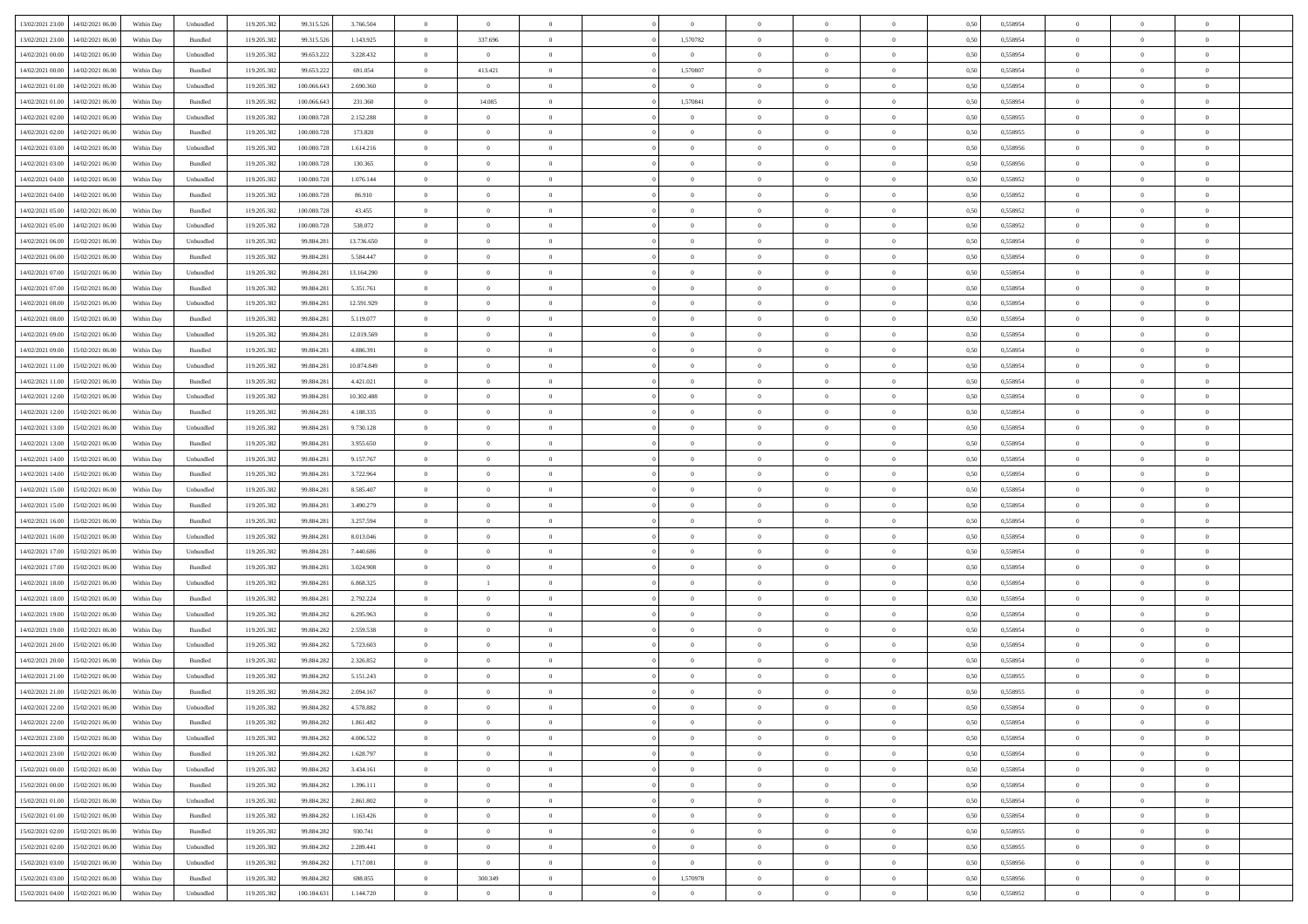| 15/02/2021 04:00<br>15/02/2021 06:00         |            |           | 119.205.382 |             |            | $\overline{0}$ | $\theta$       |                | $\overline{0}$ | $\theta$       |                | $\theta$       |      | 0,558952 | $\theta$       | $\theta$       | $\overline{0}$ |  |
|----------------------------------------------|------------|-----------|-------------|-------------|------------|----------------|----------------|----------------|----------------|----------------|----------------|----------------|------|----------|----------------|----------------|----------------|--|
|                                              | Within Day | Bundled   |             | 100.184.631 | 265.137    |                |                |                |                |                |                |                | 0,50 |          |                |                |                |  |
| 15/02/2021 05:00<br>15/02/2021 06:00         | Within Day | Unbundled | 119.205.38  | 100.184.63  | 572.360    | $\bf{0}$       | $\bf{0}$       | $\bf{0}$       | $\bf{0}$       | $\overline{0}$ | $\overline{0}$ | $\bf{0}$       | 0,50 | 0,558952 | $\,$ 0 $\,$    | $\bf{0}$       | $\overline{0}$ |  |
| 15/02/2021 05:00<br>15/02/2021 06:00         | Within Day | Bundled   | 119.205.382 | 100.184.63  | 132.568    | $\overline{0}$ | $\bf{0}$       | $\overline{0}$ | $\bf{0}$       | $\bf{0}$       | $\overline{0}$ | $\bf{0}$       | 0.50 | 0.558952 | $\bf{0}$       | $\overline{0}$ | $\overline{0}$ |  |
| 15/02/2021 06:00<br>16/02/2021 06:00         | Within Day | Unbundled | 119.205.382 | 113.843.168 | 5.362.213  | $\overline{0}$ | $\overline{0}$ | $\overline{0}$ | $\theta$       | $\theta$       | $\overline{0}$ | $\bf{0}$       | 0,50 | 0,558954 | $\theta$       | $\theta$       | $\overline{0}$ |  |
| 15/02/2021 07:00<br>16/02/2021 06:00         | Within Day | Unbundled | 119.205.38  | 113.843.16  | 5.138.787  | $\overline{0}$ | $\overline{0}$ | $\bf{0}$       | $\overline{0}$ | $\theta$       | $\overline{0}$ | $\bf{0}$       | 0,50 | 0,558954 | $\,$ 0 $\,$    | $\bf{0}$       | $\overline{0}$ |  |
| 15/02/2021 08:00<br>16/02/2021 06:00         |            | Unbundled | 119.205.38  | 113,843,168 | 4.915.361  | $\overline{0}$ | $\overline{0}$ | $\overline{0}$ | $\bf{0}$       | $\overline{0}$ | $\theta$       | $\bf{0}$       | 0.50 | 0.558954 | $\,$ 0 $\,$    | $\theta$       | $\overline{0}$ |  |
|                                              | Within Day |           |             |             |            |                |                |                |                |                |                |                |      |          |                |                |                |  |
| 15/02/2021 09:00<br>16/02/2021 06:00         | Within Day | Unbundled | 119.205.38  | 113.843.168 | 4.691.935  | $\overline{0}$ | $\overline{0}$ | $\overline{0}$ | $\overline{0}$ | $\overline{0}$ | $\overline{0}$ | $\bf{0}$       | 0,50 | 0,558954 | $\theta$       | $\theta$       | $\overline{0}$ |  |
| 15/02/2021 10:00<br>16/02/2021 06:00         | Within Day | Unbundled | 119.205.38  | 113.843.16  | 4.468.510  | $\overline{0}$ | $\overline{0}$ | $\bf{0}$       | $\overline{0}$ | $\overline{0}$ | $\overline{0}$ | $\bf{0}$       | 0,50 | 0,558954 | $\,$ 0 $\,$    | $\bf{0}$       | $\overline{0}$ |  |
| 15/02/2021 11:00<br>16/02/2021 06:00         | Within Day | Unbundled | 119.205.38  | 113,843,168 | 4.245.085  | $\overline{0}$ | $\bf{0}$       | $\overline{0}$ | $\bf{0}$       | $\overline{0}$ | $\overline{0}$ | $\bf{0}$       | 0.50 | 0.558954 | $\bf{0}$       | $\overline{0}$ | $\overline{0}$ |  |
| 15/02/2021 12:00<br>16/02/2021 06:00         | Within Day | Unbundled | 119.205.382 | 113.843.168 | 4.021.659  | $\overline{0}$ | $\bf{0}$       | $\overline{0}$ | $\overline{0}$ | $\overline{0}$ | $\overline{0}$ | $\bf{0}$       | 0,50 | 0,558954 | $\,$ 0 $\,$    | $\bf{0}$       | $\overline{0}$ |  |
| 15/02/2021 13:00<br>16/02/2021 06:00         | Within Day | Unbundled | 119.205.38  | 113.843.16  | 3.798.234  | $\bf{0}$       | $\overline{0}$ | $\bf{0}$       | $\bf{0}$       | $\overline{0}$ | $\overline{0}$ | $\bf{0}$       | 0,50 | 0,558954 | $\,$ 0 $\,$    | $\bf{0}$       | $\overline{0}$ |  |
| 15/02/2021 14:00<br>16/02/2021 06:00         | Within Day | Unbundled | 119.205.38  | 113,843,168 | 3.574.808  | $\overline{0}$ | $\bf{0}$       | $\overline{0}$ | $\overline{0}$ | $\bf{0}$       | $\overline{0}$ | $\bf{0}$       | 0.50 | 0.558954 | $\bf{0}$       | $\overline{0}$ | $\,$ 0         |  |
| 15/02/2021 15:00<br>16/02/2021 06:00         | Within Day | Unbundled | 119.205.38  | 113.843.168 | 3.351.382  | $\overline{0}$ | $\overline{0}$ | $\overline{0}$ | $\theta$       | $\theta$       | $\overline{0}$ | $\bf{0}$       | 0,50 | 0,558954 | $\theta$       | $\theta$       | $\overline{0}$ |  |
|                                              |            |           |             |             |            |                |                |                |                |                |                |                |      |          |                |                |                |  |
| 15/02/2021 16:00<br>16/02/2021 06:00         | Within Day | Unbundled | 119.205.38  | 113.843.16  | 3.127.957  | $\bf{0}$       | $\overline{0}$ | $\bf{0}$       | $\overline{0}$ | $\bf{0}$       | $\overline{0}$ | $\bf{0}$       | 0,50 | 0,558954 | $\,$ 0 $\,$    | $\bf{0}$       | $\overline{0}$ |  |
| 15/02/2021 17:00<br>16/02/2021 06:00         | Within Day | Unbundled | 119.205.38  | 113,843,168 | 2.904.532  | $\overline{0}$ | $\overline{0}$ | $\overline{0}$ | $\bf{0}$       | $\overline{0}$ | $\theta$       | $\bf{0}$       | 0.50 | 0.558954 | $\theta$       | $\theta$       | $\overline{0}$ |  |
| 15/02/2021 18:00<br>16/02/2021 06:00         | Within Day | Unbundled | 119.205.382 | 113.843.168 | 2.681.106  | $\overline{0}$ | $\overline{0}$ | $\overline{0}$ | $\overline{0}$ | $\overline{0}$ | $\overline{0}$ | $\bf{0}$       | 0,50 | 0,558954 | $\theta$       | $\theta$       | $\overline{0}$ |  |
| 15/02/2021 19:00<br>16/02/2021 06:00         | Within Day | Unbundled | 119.205.38  | 113.843.16  | 2.457.681  | $\bf{0}$       | $\overline{0}$ | $\bf{0}$       | $\overline{0}$ | $\bf{0}$       | $\overline{0}$ | $\bf{0}$       | 0,50 | 0,558954 | $\,$ 0 $\,$    | $\bf{0}$       | $\overline{0}$ |  |
| 15/02/2021 20:00<br>16/02/2021 06:00         | Within Day | Unbundled | 119.205.38  | 113,843,168 | 2.234.255  | $\overline{0}$ | $\bf{0}$       | $\overline{0}$ | $\bf{0}$       | $\overline{0}$ | $\overline{0}$ | $\bf{0}$       | 0.50 | 0.558954 | $\bf{0}$       | $\overline{0}$ | $\overline{0}$ |  |
| 15/02/2021 21:00<br>16/02/2021 06:00         | Within Day | Unbundled | 119.205.382 | 113.843.168 | 2.010.829  | $\overline{0}$ | $\bf{0}$       | $\overline{0}$ | $\overline{0}$ | $\overline{0}$ | $\overline{0}$ | $\bf{0}$       | 0,50 | 0,558955 | $\,$ 0 $\,$    | $\bf{0}$       | $\overline{0}$ |  |
| 15/02/2021 22:00<br>16/02/2021 06:00         | Within Day | Unbundled | 119.205.38  | 113.843.16  | 1.787.403  | $\bf{0}$       | $\bf{0}$       | $\bf{0}$       | $\bf{0}$       | $\overline{0}$ | $\overline{0}$ | $\bf{0}$       | 0,50 | 0,558954 | $\,$ 0 $\,$    | $\bf{0}$       | $\overline{0}$ |  |
|                                              |            |           |             | 113,843,168 | 1.563.978  |                |                | $\overline{0}$ |                |                | $\overline{0}$ |                | 0.50 | 0.558954 |                |                | $\,$ 0         |  |
| 15/02/2021 23:00<br>16/02/2021 06:00         | Within Day | Unbundled | 119.205.38  |             |            | $\overline{0}$ | $\bf{0}$       |                | $\overline{0}$ | $\bf{0}$       |                | $\bf{0}$       |      |          | $\bf{0}$       | $\overline{0}$ |                |  |
| 16/02/2021 00:00<br>16/02/2021 06:00         | Within Day | Unbundled | 119.205.38  | 113.843.168 | 1.340.553  | $\overline{0}$ | $\overline{0}$ | $\overline{0}$ | $\theta$       | $\theta$       | $\overline{0}$ | $\bf{0}$       | 0,50 | 0,558954 | $\theta$       | $\theta$       | $\overline{0}$ |  |
| 16/02/2021 01:00<br>16/02/2021 06:00         | Within Day | Unbundled | 119.205.38  | 113.843.16  | 1.117.127  | $\bf{0}$       | $\overline{0}$ | $\bf{0}$       | $\bf{0}$       | $\,$ 0 $\,$    | $\overline{0}$ | $\bf{0}$       | 0,50 | 0,558954 | $\,$ 0 $\,$    | $\bf{0}$       | $\overline{0}$ |  |
| 16/02/2021 02:00<br>16/02/2021 06:00         | Within Day | Unbundled | 119.205.38  | 113,843,168 | 893.702    | $\overline{0}$ | $\overline{0}$ | $\overline{0}$ | $\bf{0}$       | $\overline{0}$ | $\theta$       | $\bf{0}$       | 0.50 | 0.558955 | $\,$ 0 $\,$    | $\theta$       | $\overline{0}$ |  |
| 16/02/2021 03:00<br>16/02/2021 06:00         | Within Day | Unbundled | 119.205.382 | 113.843.168 | 670.276    | $\overline{0}$ | $\overline{0}$ | $\overline{0}$ | $\overline{0}$ | $\overline{0}$ | $\overline{0}$ | $\bf{0}$       | 0,50 | 0,558956 | $\theta$       | $\theta$       | $\overline{0}$ |  |
| 16/02/2021 04:00<br>16/02/2021 06:00         | Within Day | Unbundled | 119.205.38  | 113.843.16  | 446.850    | $\bf{0}$       | $\overline{0}$ | $\bf{0}$       | $\overline{0}$ | $\bf{0}$       | $\overline{0}$ | $\bf{0}$       | 0,50 | 0,558952 | $\,$ 0 $\,$    | $\bf{0}$       | $\overline{0}$ |  |
| 16/02/2021 05:00<br>16/02/2021 06:00         | Within Day | Unbundled | 119,205.38  | 113,843,168 | 223.425    | $\overline{0}$ | $\overline{0}$ | $\overline{0}$ | $\bf{0}$       | $\overline{0}$ | $\overline{0}$ | $\bf{0}$       | 0.50 | 0.558952 | $\bf{0}$       | $\overline{0}$ | $\overline{0}$ |  |
| 16/02/2021 06:00<br>17/02/2021 06:00         | Within Day | Unbundled | 119.205.382 | 97.117.094  | 12.854.837 | $\overline{0}$ | 4.223.733      | $\overline{0}$ | $\overline{0}$ | $\overline{0}$ | $\overline{0}$ | $\bf{0}$       | 0,50 | 0,558954 | $\theta$       | $\theta$       | $\overline{0}$ |  |
| 16/02/2021 06:00<br>17/02/2021 06:00         | Within Day | Bundled   | 119.205.38  | 97.117.09   | 9.233.447  | $\bf{0}$       | $\bf{0}$       | $\bf{0}$       | $\bf{0}$       | $\overline{0}$ | $\overline{0}$ | $\bf{0}$       | 0,50 | 0,558954 | $\,$ 0 $\,$    | $\bf{0}$       | $\overline{0}$ |  |
|                                              |            |           |             |             |            |                |                |                |                |                |                |                |      |          |                |                |                |  |
| 16/02/2021 07:00<br>17/02/2021 06:00         | Within Day | Unbundled | 119.205.382 | 101.340.825 | 8.271.476  | $\overline{0}$ | $\bf{0}$       | $\overline{0}$ | $\bf{0}$       | $\bf{0}$       | $\overline{0}$ | $\bf{0}$       | 0.50 | 0.558954 | $\bf{0}$       | $\overline{0}$ | $\,$ 0         |  |
| 16/02/2021 07:00<br>17/02/2021 06:00         | Within Day | Bundled   | 119.205.38  | 101.340.825 | 8.848.721  | $\overline{0}$ | $\overline{0}$ | $\overline{0}$ | $\overline{0}$ | $\overline{0}$ | $\overline{0}$ | $\bf{0}$       | 0.50 | 0.558954 | $\theta$       | $\theta$       | $\overline{0}$ |  |
| 16/02/2021 08:00<br>17/02/2021 06:00         | Within Day | Unbundled | 119.205.38  | 101.340.825 | 7.911.847  | $\bf{0}$       | $\overline{0}$ | $\bf{0}$       | $\bf{0}$       | $\overline{0}$ | $\overline{0}$ | $\bf{0}$       | 0,50 | 0,558954 | $\,$ 0 $\,$    | $\bf{0}$       | $\overline{0}$ |  |
| 16/02/2021 08:00<br>17/02/2021 06:00         | Within Day | Bundled   | 119.205.38  | 101.340.825 | 8.463.994  | $\overline{0}$ | $\bf{0}$       | $\overline{0}$ | $\bf{0}$       | $\overline{0}$ | $\overline{0}$ | $\bf{0}$       | 0.50 | 0.558954 | $\,$ 0 $\,$    | $\theta$       | $\overline{0}$ |  |
| 16/02/2021 09:00<br>17/02/2021 06:00         | Within Dav | Unbundled | 119.205.38  | 101.340.825 | 7.552.217  | $\overline{0}$ | $\overline{0}$ | $\overline{0}$ | $\overline{0}$ | $\theta$       | $\overline{0}$ | $\bf{0}$       | 0.5( | 0,558954 | $\theta$       | $\theta$       | $\overline{0}$ |  |
| 16/02/2021 09:00<br>17/02/2021 06.00         | Within Day | Bundled   | 119.205.38  | 101.340.825 | 8.079.267  | $\bf{0}$       | $\bf{0}$       | $\bf{0}$       | $\bf{0}$       | $\overline{0}$ | $\overline{0}$ | $\bf{0}$       | 0,50 | 0,558954 | $\,$ 0 $\,$    | $\bf{0}$       | $\overline{0}$ |  |
| 16/02/2021 10:00<br>17/02/2021 06:00         | Within Day | Unbundled | 119.205.38  | 101.340.825 | 7.192.588  | $\overline{0}$ | $\bf{0}$       | $\overline{0}$ | $\bf{0}$       | $\overline{0}$ | $\overline{0}$ | $\bf{0}$       | 0.50 | 0.558954 | $\bf{0}$       | $\overline{0}$ | $\overline{0}$ |  |
| 16/02/2021 10:00<br>17/02/2021 06:00         | Within Dav | Bundled   | 119.205.38  | 101.340.825 | 7.694.540  | $\overline{0}$ | $\overline{0}$ | $\overline{0}$ | $\overline{0}$ | $\overline{0}$ | $\overline{0}$ | $\bf{0}$       | 0.50 | 0,558954 | $\theta$       | $\theta$       | $\overline{0}$ |  |
| 17/02/2021 06:00                             | Within Day | Bundled   |             | 101.340.825 | 7.309.812  | $\bf{0}$       | $\bf{0}$       | $\bf{0}$       | $\bf{0}$       | $\overline{0}$ | $\overline{0}$ | $\bf{0}$       | 0,50 | 0,558954 | $\,$ 0 $\,$    | $\bf{0}$       | $\overline{0}$ |  |
| 16/02/2021 11:00                             |            |           | 119.205.38  |             |            |                |                |                |                |                |                |                |      |          |                |                |                |  |
| 16/02/2021 11:00<br>17/02/2021 06:00         | Within Day | Unbundled | 119.205.382 | 101.340.825 | 6.832.958  | $\overline{0}$ | $\bf{0}$       | $\overline{0}$ | $\overline{0}$ | $\bf{0}$       | $\overline{0}$ | $\bf{0}$       | 0.50 | 0.558954 | $\bf{0}$       | $\overline{0}$ | $\,$ 0         |  |
| 16/02/2021 12:00<br>17/02/2021 06:00         | Within Dav | Unbundled | 119.205.38  | 101.340.825 | 6.473.329  | $\overline{0}$ | $\overline{0}$ | $\overline{0}$ | $\overline{0}$ | $\overline{0}$ | $\overline{0}$ | $\bf{0}$       | 0.50 | 0,558954 | $\theta$       | $\theta$       | $\overline{0}$ |  |
| 16/02/2021 12:00<br>17/02/2021 06:00         | Within Day | Bundled   | 119.205.38  | 101.340.825 | 6.925.086  | $\bf{0}$       | $\bf{0}$       | $\bf{0}$       | $\bf{0}$       | $\overline{0}$ | $\overline{0}$ | $\bf{0}$       | 0,50 | 0,558954 | $\,$ 0 $\,$    | $\bf{0}$       | $\overline{0}$ |  |
| 16/02/2021 13:00<br>17/02/2021 06:00         | Within Day | Unbundled | 119.205.38  | 101.340.825 | 6.113.699  | $\overline{0}$ | $\overline{0}$ | $\overline{0}$ | $\bf{0}$       | $\overline{0}$ | $\Omega$       | $\bf{0}$       | 0.50 | 0.558954 | $\,$ 0 $\,$    | $\theta$       | $\overline{0}$ |  |
| 16/02/2021 13:00<br>17/02/2021 06:00         | Within Dav | Bundled   | 119.205.38  | 101.340.825 | 6.540.358  | $\overline{0}$ | $\overline{0}$ | $\Omega$       | $\overline{0}$ | $\theta$       | $\overline{0}$ | $\overline{0}$ | 0.5( | 0,558954 | $\theta$       | $\theta$       | $\overline{0}$ |  |
| 16/02/2021 14:00<br>17/02/2021 06:00         | Within Day | Unbundled | 119.205.38  | 101.340.825 | 5.754.070  | $\bf{0}$       | $\bf{0}$       | $\bf{0}$       | $\bf{0}$       | $\bf{0}$       | $\overline{0}$ | $\bf{0}$       | 0,50 | 0,558954 | $\overline{0}$ | $\overline{0}$ | $\overline{0}$ |  |
| $16/02/2021\ 14.00 \qquad 17/02/2021\ 06.00$ | Within Day | Bundled   | 119.205.382 | 101.340.825 | 6.155.632  | $\bf{0}$       | 863.748        |                | 1,570828       |                |                |                | 0,50 | 0.558954 | $\theta$       | $\overline{0}$ |                |  |
| 16/02/2021 15:00 17/02/2021 06:00            | Within Day | Unbundled | 119.205.382 | 102.204.575 | 5.394.440  | $\overline{0}$ | $\overline{0}$ | $\Omega$       | $\overline{0}$ | $\overline{0}$ | $\overline{0}$ | $\bf{0}$       | 0,50 | 0,558954 | $\theta$       | $\theta$       | $\overline{0}$ |  |
|                                              |            |           |             |             |            |                |                |                |                |                |                |                |      |          |                |                |                |  |
| 16/02/2021 15:00<br>17/02/2021 06:00         | Within Day | Bundled   | 119.205.38  | 102.204.57  | 4.961.140  | $\overline{0}$ | 1.160.172      | $\overline{0}$ | 1,570841       | $\bf{0}$       | $\overline{0}$ | $\bf{0}$       | 0,50 | 0,558954 | $\bf{0}$       | $\overline{0}$ | $\bf{0}$       |  |
| 16/02/2021 16:00 17/02/2021 06:00            | Within Day | Unbundled | 119.205.382 | 103.364.746 | 5.034.811  | $\overline{0}$ | $\overline{0}$ | $\overline{0}$ | $\overline{0}$ | $\mathbf{0}$   | $\overline{0}$ | $\,$ 0 $\,$    | 0.50 | 0.558954 | $\overline{0}$ | $\bf{0}$       | $\bf{0}$       |  |
| 16/02/2021 16:00 17/02/2021 06:00            | Within Day | Bundled   | 119.205.382 | 103.364.746 | 3.547.570  | $\overline{0}$ | $\overline{0}$ | $\overline{0}$ | $\overline{0}$ | $\overline{0}$ | $\overline{0}$ | $\bf{0}$       | 0,50 | 0,558954 | $\overline{0}$ | $\theta$       | $\overline{0}$ |  |
| 16/02/2021 17:00<br>17/02/2021 06:00         | Within Day | Unbundled | 119.205.382 | 103.364.746 | 4.675.182  | $\overline{0}$ | $\bf{0}$       | $\overline{0}$ | $\overline{0}$ | $\bf{0}$       | $\overline{0}$ | $\bf{0}$       | 0,50 | 0,558954 | $\bf{0}$       | $\overline{0}$ | $\overline{0}$ |  |
| 16/02/2021 17:00<br>17/02/2021 06:00         | Within Day | Bundled   | 119.205.382 | 103.364.746 | 3.294.172  | $\overline{0}$ | $\bf{0}$       | $\overline{0}$ | $\overline{0}$ | $\bf{0}$       | $\overline{0}$ | $\bf{0}$       | 0.50 | 0.558954 | $\,$ 0 $\,$    | $\overline{0}$ | $\overline{0}$ |  |
| 16/02/2021 18:00<br>17/02/2021 06:00         | Within Dav | Unbundled | 119.205.382 | 103.364.746 | 4.315.552  | $\overline{0}$ | $\overline{0}$ | $\overline{0}$ | $\overline{0}$ | $\overline{0}$ | $\overline{0}$ | $\bf{0}$       | 0.50 | 0,558954 | $\overline{0}$ | $\theta$       | $\overline{0}$ |  |
| 16/02/2021 18:00<br>17/02/2021 06:00         | Within Day | Bundled   | 119.205.38  | 103.364.746 | 3.040.774  | $\overline{0}$ | $\overline{0}$ | $\overline{0}$ | $\overline{0}$ | $\overline{0}$ | $\overline{0}$ | $\bf{0}$       | 0,50 | 0,558954 | $\bf{0}$       | $\overline{0}$ | $\,$ 0         |  |
| 17/02/2021 06:00                             |            | Unbundled | 119.205.382 | 103.364.746 | 3.955.923  | $\overline{0}$ | $\overline{0}$ | $\overline{0}$ |                |                | $\overline{0}$ |                | 0.50 | 0.558954 | $\mathbf{0}$   | $\bf{0}$       | $\,$ 0         |  |
| 16/02/2021 19:00                             | Within Day |           |             |             |            |                |                |                | $\overline{0}$ | $\overline{0}$ |                | $\bf{0}$       |      |          |                |                |                |  |
| 16/02/2021 19:00<br>17/02/2021 06:00         | Within Dav | Bundled   | 119.205.382 | 103.364.746 | 2.787.376  | $\overline{0}$ | 107.968        | $\overline{0}$ | 1,570822       | $\overline{0}$ | $\overline{0}$ | $\bf{0}$       | 0,50 | 0,558954 | $\overline{0}$ | $\theta$       | $\overline{0}$ |  |
| 16/02/2021 20:00<br>17/02/2021 06:00         | Within Day | Unbundled | 119.205.38  | 103.472.714 | 3.596.293  | $\overline{0}$ | $\bf{0}$       | $\overline{0}$ | $\overline{0}$ | $\bf{0}$       | $\bf{0}$       | $\bf{0}$       | 0,50 | 0,558954 | $\bf{0}$       | $\,$ 0 $\,$    | $\bf{0}$       |  |
| 16/02/2021 20:00 17/02/2021 06:00            | Within Day | Bundled   | 119.205.382 | 103.472.714 | 2.435.826  | $\overline{0}$ | 101.785        | $\overline{0}$ | 1,570841       | $\,$ 0 $\,$    | $\overline{0}$ | $\bf{0}$       | 0,50 | 0,558954 | $\overline{0}$ | $\,$ 0 $\,$    | $\,$ 0 $\,$    |  |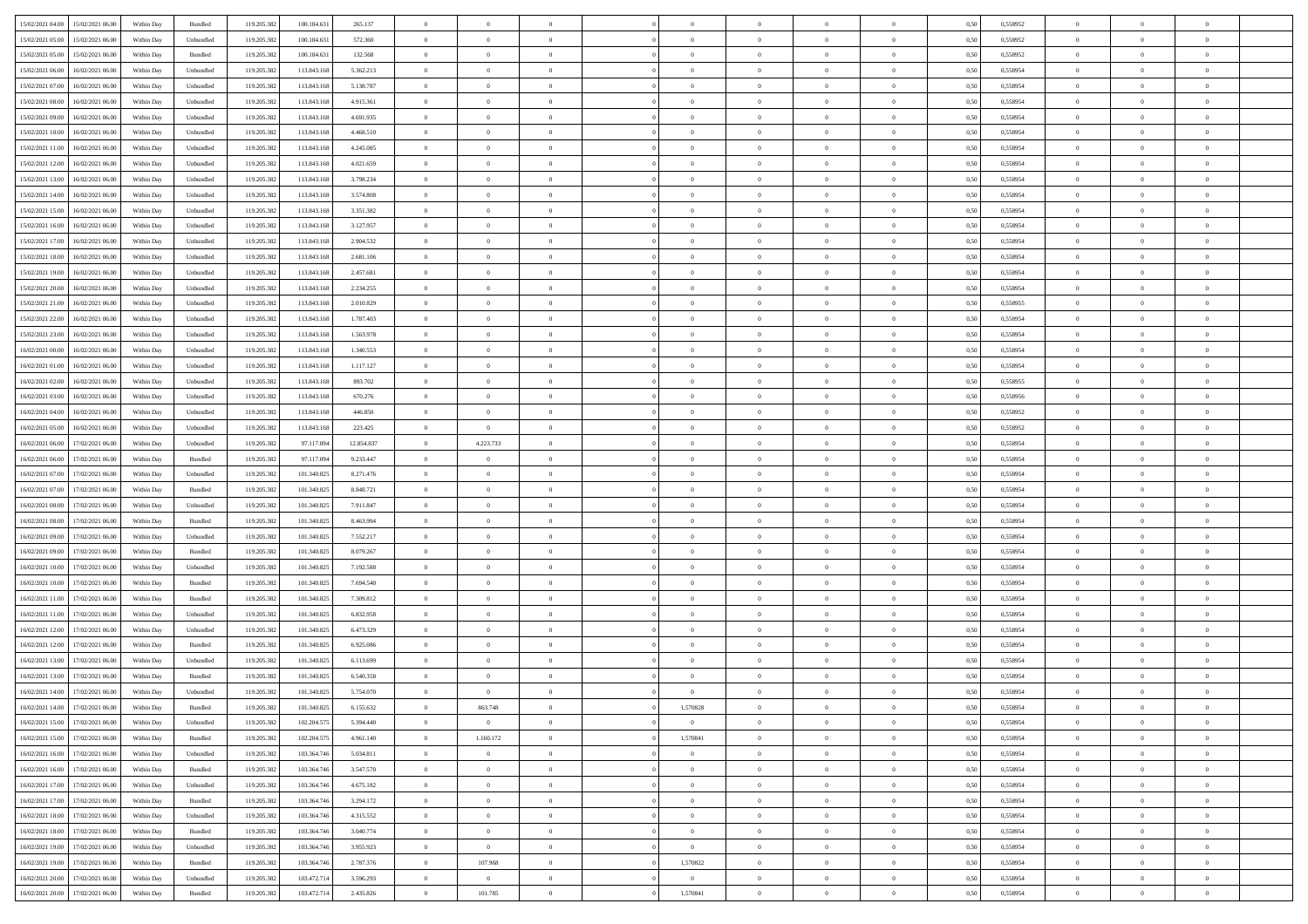| 16/02/2021 21:00 | 17/02/2021 06:00 | Within Day | Bundled   | 119.205.382 | 103.574.500 | 2.100.636  | $\Omega$       | $\Omega$       |                | $\Omega$       | $\Omega$       | $\Omega$       | $\theta$       | 0,50 | 0,558955 | $\theta$       | $\theta$       | $\theta$       |  |
|------------------|------------------|------------|-----------|-------------|-------------|------------|----------------|----------------|----------------|----------------|----------------|----------------|----------------|------|----------|----------------|----------------|----------------|--|
|                  |                  |            |           |             |             |            |                |                |                |                |                |                |                |      |          |                |                |                |  |
| 16/02/2021 21:00 | 17/02/2021 06:00 | Within Day | Unbundled | 119.205.382 | 103.574.500 | 3.236.665  | $\overline{0}$ | $\theta$       | $\overline{0}$ | $\overline{0}$ | $\bf{0}$       | $\overline{0}$ | $\overline{0}$ | 0,50 | 0,558955 | $\theta$       | $\theta$       | $\overline{0}$ |  |
| 16/02/2021 22:00 | 17/02/2021 06:00 | Within Day | Unbundled | 119.205.382 | 103.574.500 | 2.877.035  | $\overline{0}$ | $\overline{0}$ | $\overline{0}$ | $\bf{0}$       | $\bf{0}$       | $\bf{0}$       | $\bf{0}$       | 0,50 | 0,558954 | $\bf{0}$       | $\overline{0}$ | $\overline{0}$ |  |
| 16/02/2021 22:00 | 17/02/2021 06:00 | Within Dav | Bundled   | 119.205.382 | 103.574.500 | 1.867.232  | $\overline{0}$ | $\overline{0}$ | $\overline{0}$ | $\overline{0}$ | $\bf{0}$       | $\overline{0}$ | $\overline{0}$ | 0.50 | 0.558954 | $\theta$       | $\theta$       | $\overline{0}$ |  |
| 16/02/2021 23:00 | 17/02/2021 06:00 | Within Day | Unbundled | 119.205.382 | 103.574.500 | 2.517.406  | $\overline{0}$ | $\overline{0}$ | $\overline{0}$ | $\overline{0}$ | $\bf{0}$       | $\overline{0}$ | $\bf{0}$       | 0,50 | 0,558954 | $\theta$       | $\overline{0}$ | $\overline{0}$ |  |
| 16/02/2021 23:00 | 17/02/2021 06:00 | Within Day | Bundled   | 119.205.382 | 103.574.500 | 1.633.828  | $\overline{0}$ | 628.181        | $\overline{0}$ | 1,570782       | $\bf{0}$       | $\overline{0}$ | $\mathbf{0}$   | 0,50 | 0,558954 | $\bf{0}$       | $\overline{0}$ | $\bf{0}$       |  |
| 17/02/2021 00:00 | 17/02/2021 06:00 | Within Dav | Unbundled | 119.205.382 | 104.202.681 | 2.157.776  | $\overline{0}$ | $\overline{0}$ | $\overline{0}$ | $\overline{0}$ | $\bf{0}$       | $\overline{0}$ | $\overline{0}$ | 0.50 | 0,558954 | $\theta$       | $\overline{0}$ | $\overline{0}$ |  |
|                  |                  |            |           |             |             |            |                |                |                |                |                |                |                |      |          |                |                |                |  |
| 17/02/2021 00:00 | 17/02/2021 06:00 | Within Day | Bundled   | 119.205.382 | 104.202.681 | 861.983    | $\overline{0}$ | $\theta$       | $\overline{0}$ | $\overline{0}$ | $\bf{0}$       | $\overline{0}$ | $\bf{0}$       | 0,50 | 0,558954 | $\theta$       | $\theta$       | $\overline{0}$ |  |
| 17/02/2021 01:00 | 17/02/2021 06:00 | Within Day | Unbundled | 119.205.382 | 104.202.681 | 1.798.147  | $\overline{0}$ | $\bf{0}$       | $\overline{0}$ | $\bf{0}$       | $\bf{0}$       | $\bf{0}$       | $\bf{0}$       | 0,50 | 0,558954 | $\,0\,$        | $\overline{0}$ | $\overline{0}$ |  |
| 17/02/2021 01:00 | 17/02/2021 06:00 | Within Dav | Bundled   | 119.205.382 | 104.202.681 | 718,319    | $\overline{0}$ | 274.338        | $\overline{0}$ | 1,570841       | $\bf{0}$       | $\overline{0}$ | $\overline{0}$ | 0.50 | 0,558954 | $\theta$       | $\overline{0}$ | $\overline{0}$ |  |
| 17/02/2021 02:00 | 17/02/2021 06:00 | Within Day | Unbundled | 119.205.382 | 104.477.020 | 1.438.517  | $\overline{0}$ | $\theta$       | $\overline{0}$ | $\overline{0}$ | $\bf{0}$       | $\overline{0}$ | $\bf{0}$       | 0,50 | 0,558955 | $\theta$       | $\theta$       | $\overline{0}$ |  |
| 17/02/2021 02:00 | 17/02/2021 06:00 | Within Day | Bundled   | 119.205.382 | 104.477.020 | 355.185    | $\overline{0}$ | $\overline{0}$ | $\overline{0}$ | $\bf{0}$       | $\bf{0}$       | $\bf{0}$       | $\mathbf{0}$   | 0,50 | 0,558955 | $\bf{0}$       | $\overline{0}$ | $\overline{0}$ |  |
| 17/02/2021 03:00 | 17/02/2021 06:00 | Within Day | Unbundled | 119.205.382 | 104.477.020 | 1.078.888  | $\overline{0}$ | $\overline{0}$ | $\overline{0}$ | $\overline{0}$ | $\bf{0}$       | $\overline{0}$ | $\overline{0}$ | 0.50 | 0.558956 | $\theta$       | $\theta$       | $\overline{0}$ |  |
|                  |                  |            |           |             |             |            | $\overline{0}$ |                | $\overline{0}$ |                | $\bf{0}$       | $\overline{0}$ | $\overline{0}$ |      |          | $\theta$       | $\overline{0}$ | $\overline{0}$ |  |
| 17/02/2021 03:00 | 17/02/2021 06:00 | Within Day | Bundled   | 119.205.382 | 104.477.020 | 266.388    |                | 98.166         |                | 1,570978       |                |                |                | 0,50 | 0,558956 |                |                |                |  |
| 17/02/2021 04:00 | 17/02/2021 06:00 | Within Day | Unbundled | 119.205.382 | 104.575.186 | 719.258    | $\overline{0}$ | $\overline{0}$ | $\overline{0}$ | $\bf{0}$       | $\overline{0}$ | $\overline{0}$ | $\mathbf{0}$   | 0,50 | 0,558952 | $\overline{0}$ | $\overline{0}$ | $\bf{0}$       |  |
| 17/02/2021 04:00 | 17/02/2021 06:00 | Within Dav | Bundled   | 119.205.382 | 104.575.186 | 112.148    | $\overline{0}$ | $\overline{0}$ | $\overline{0}$ | $\overline{0}$ | $\overline{0}$ | $\overline{0}$ | $\overline{0}$ | 0.50 | 0,558952 | $\theta$       | $\overline{0}$ | $\overline{0}$ |  |
| 17/02/2021 05:00 | 17/02/2021 06:00 | Within Day | Unbundled | 119.205.382 | 104.575.186 | 359.629    | $\overline{0}$ | $\theta$       | $\overline{0}$ | $\overline{0}$ | $\bf{0}$       | $\overline{0}$ | $\bf{0}$       | 0,50 | 0,558952 | $\theta$       | $\theta$       | $\overline{0}$ |  |
| 17/02/2021 05:00 | 17/02/2021 06:00 | Within Day | Bundled   | 119.205.382 | 104.575.186 | 56.074     | $\overline{0}$ | $\overline{0}$ | $\overline{0}$ | $\bf{0}$       | $\bf{0}$       | $\bf{0}$       | $\mathbf{0}$   | 0,50 | 0,558952 | $\,0\,$        | $\overline{0}$ | $\overline{0}$ |  |
| 17/02/2021 06:00 | 18/02/2021 06:00 | Within Dav | Unbundled | 119.205.382 | 97.222.365  | 12.748.832 | $\overline{0}$ | $\overline{0}$ | $\overline{0}$ | $\overline{0}$ | $\overline{0}$ | $\overline{0}$ | $\overline{0}$ | 0.50 | 0,558954 | $\theta$       | $\overline{0}$ | $\overline{0}$ |  |
| 17/02/2021 06:00 | 18/02/2021 06:00 | Within Day | Bundled   | 119.205.382 | 97.222.365  | 9.234.183  | $\overline{0}$ | 6.573.573      | $\overline{0}$ | 1,570807       | $\bf{0}$       | $\overline{0}$ | $\bf{0}$       | 0,50 | 0,558954 | $\theta$       | $\theta$       | $\overline{0}$ |  |
|                  |                  |            |           |             |             |            |                |                |                |                |                |                |                |      |          |                |                |                |  |
| 17/02/2021 07:00 | 18/02/2021 06:00 | Within Day | Bundled   | 119.205.382 | 103.795.938 | 2.549.750  | $\overline{0}$ | $\overline{0}$ | $\overline{0}$ | $\bf{0}$       | $\bf{0}$       | $\bf{0}$       | $\bf{0}$       | 0,50 | 0,558954 | $\bf{0}$       | $\overline{0}$ | $\overline{0}$ |  |
| 17/02/2021 07:00 | 18/02/2021 06:00 | Within Day | Unbundled | 119.205.382 | 103.795.938 | 12.217.631 | $\overline{0}$ | $\overline{0}$ | $\overline{0}$ | $\overline{0}$ | $\bf{0}$       | $\overline{0}$ | $\overline{0}$ | 0.50 | 0.558954 | $\theta$       | $\overline{0}$ | $\overline{0}$ |  |
| 17/02/2021 08:00 | 18/02/2021 06:00 | Within Day | Unbundled | 119.205.382 | 103.795.938 | 11.686.429 | $\overline{0}$ | $\theta$       | $\overline{0}$ | $\overline{0}$ | $\bf{0}$       | $\overline{0}$ | $\bf{0}$       | 0,50 | 0,558954 | $\theta$       | $\overline{0}$ | $\overline{0}$ |  |
| 17/02/2021 08:00 | 18/02/2021 06:00 | Within Day | Bundled   | 119.205.382 | 103.795.938 | 2.438.891  | $\overline{0}$ | $\bf{0}$       | $\overline{0}$ | $\bf{0}$       | $\overline{0}$ | $\overline{0}$ | $\mathbf{0}$   | 0,50 | 0,558954 | $\overline{0}$ | $\overline{0}$ | $\bf{0}$       |  |
| 17/02/2021 09:00 | 18/02/2021 06:00 | Within Dav | Unbundled | 119.205.382 | 103.795.938 | 11.155.228 | $\overline{0}$ | $\overline{0}$ | $\overline{0}$ | $\overline{0}$ | $\overline{0}$ | $\overline{0}$ | $\overline{0}$ | 0.50 | 0,558954 | $\theta$       | $\overline{0}$ | $\overline{0}$ |  |
| 17/02/2021 09:00 | 18/02/2021 06:00 | Within Day | Bundled   | 119.205.382 | 103.795.938 | 2.328.033  | $\overline{0}$ | $\theta$       | $\overline{0}$ | $\overline{0}$ | $\bf{0}$       | $\overline{0}$ | $\bf{0}$       | 0,50 | 0,558954 | $\theta$       | $\theta$       | $\overline{0}$ |  |
| 17/02/2021 10:00 | 18/02/2021 06:00 | Within Day | Unbundled | 119.205.382 | 103.795.938 | 10.624.027 | $\overline{0}$ | $\overline{0}$ | $\overline{0}$ | $\bf{0}$       | $\bf{0}$       | $\bf{0}$       | $\bf{0}$       | 0,50 | 0,558954 | $\,0\,$        | $\overline{0}$ | $\overline{0}$ |  |
|                  | 18/02/2021 06:00 |            | Bundled   | 119.205.382 | 103.795.938 | 2.217.174  | $\overline{0}$ | $\overline{0}$ | $\overline{0}$ | $\overline{0}$ | $\overline{0}$ | $\overline{0}$ | $\overline{0}$ | 0.50 | 0,558954 | $\theta$       | $\overline{0}$ | $\overline{0}$ |  |
| 17/02/2021 10:00 |                  | Within Day |           |             |             |            |                |                |                |                |                |                |                |      |          |                |                |                |  |
| 17/02/2021 11:00 | 18/02/2021 06:00 | Within Day | Unbundled | 119.205.382 | 103.795.938 | 10.092.825 | $\overline{0}$ | $\theta$       | $\overline{0}$ | $\overline{0}$ | $\bf{0}$       | $\overline{0}$ | $\bf{0}$       | 0,50 | 0,558954 | $\,$ 0 $\,$    | $\theta$       | $\overline{0}$ |  |
| 17/02/2021 11:00 | 18/02/2021 06:00 | Within Day | Bundled   | 119.205.382 | 103.795.938 | 2.106.316  | $\overline{0}$ | $\overline{0}$ | $\overline{0}$ | $\bf{0}$       | $\bf{0}$       | $\bf{0}$       | $\bf{0}$       | 0,50 | 0,558954 | $\bf{0}$       | $\overline{0}$ | $\overline{0}$ |  |
| 17/02/2021 12:00 | 18/02/2021 06:00 | Within Day | Bundled   | 119.205.382 | 103.795.938 | 1.995.457  | $\overline{0}$ | $\Omega$       | $\overline{0}$ | $\Omega$       | $\Omega$       | $\overline{0}$ | $\overline{0}$ | 0,50 | 0,558954 | $\,0\,$        | $\theta$       | $\theta$       |  |
| 17/02/2021 12:00 | 18/02/2021 06:00 | Within Day | Unbundled | 119.205.382 | 103.795.938 | 9.561.624  | $\overline{0}$ | $\theta$       | $\overline{0}$ | $\overline{0}$ | $\bf{0}$       | $\overline{0}$ | $\bf{0}$       | 0,50 | 0,558954 | $\theta$       | $\overline{0}$ | $\overline{0}$ |  |
| 17/02/2021 13:00 | 18/02/2021 06:00 | Within Day | Bundled   | 119.205.382 | 103.795.938 | 1.884.598  | $\overline{0}$ | $\bf{0}$       | $\overline{0}$ | $\bf{0}$       | $\bf{0}$       | $\overline{0}$ | $\mathbf{0}$   | 0,50 | 0,558954 | $\bf{0}$       | $\overline{0}$ | $\bf{0}$       |  |
| 17/02/2021 13:00 | 18/02/2021 06:00 | Within Day | Unbundled | 119.205.382 | 103.795.938 | 9.030.423  | $\overline{0}$ | $\Omega$       | $\Omega$       | $\Omega$       | $\bf{0}$       | $\overline{0}$ | $\overline{0}$ | 0.50 | 0.558954 | $\,0\,$        | $\theta$       | $\theta$       |  |
| 17/02/2021 14:00 | 18/02/2021 06:00 | Within Day | Bundled   | 119.205.382 | 103.795.938 | 1.773.739  | $\overline{0}$ | $\theta$       | $\overline{0}$ | $\overline{0}$ | $\bf{0}$       | $\overline{0}$ | $\bf{0}$       | 0,50 | 0,558954 | $\theta$       | $\theta$       | $\overline{0}$ |  |
|                  |                  |            |           |             |             |            |                |                |                |                |                |                |                |      |          |                |                |                |  |
| 17/02/2021 14:00 | 18/02/2021 06:00 | Within Day | Unbundled | 119.205.382 | 103.795.938 | 8.499.221  | $\overline{0}$ | $\bf{0}$       | $\overline{0}$ | $\bf{0}$       | $\bf{0}$       | $\bf{0}$       | $\bf{0}$       | 0,50 | 0,558954 | $\,0\,$        | $\overline{0}$ | $\overline{0}$ |  |
| 17/02/2021 15:00 | 18/02/2021 06:00 | Within Day | Bundled   | 119.205.382 | 103.795.938 | 1.662.880  | $\overline{0}$ | 294.459        | $\Omega$       | 1,570841       | $\Omega$       | $\theta$       | $\overline{0}$ | 0.50 | 0.558954 | $\,$ 0 $\,$    | $\theta$       | $\theta$       |  |
| 17/02/2021 15:00 | 18/02/2021 06:00 | Within Day | Unbundled | 119.205.382 | 103.795.938 | 7.968.020  | $\overline{0}$ | $\overline{0}$ | $\overline{0}$ | $\overline{0}$ | $\bf{0}$       | $\overline{0}$ | $\bf{0}$       | 0,50 | 0,558954 | $\,$ 0 $\,$    | $\theta$       | $\overline{0}$ |  |
| 17/02/2021 16:00 | 18/02/2021 06:00 | Within Day | Unbundled | 119.205.382 | 104.090.398 | 7.436.819  | $\overline{0}$ | $\overline{0}$ | $\overline{0}$ | $\bf{0}$       | $\bf{0}$       | $\bf{0}$       | $\bf{0}$       | 0,50 | 0,558954 | $\bf{0}$       | $\overline{0}$ | $\overline{0}$ |  |
| 17/02/2021 16:00 | 18/02/2021 06:00 | Within Day | Bundled   | 119.205.382 | 104.090.398 | 1.277.193  | $\overline{0}$ | 137.414        | $\overline{0}$ | 1,570782       | $\Omega$       | $\overline{0}$ | $\overline{0}$ | 0.50 | 0,558954 | $\,0\,$        | $\theta$       | $\theta$       |  |
| 17/02/2021 17:00 | 18/02/2021 06:00 | Within Day | Unbundled | 119.205.382 | 104.227.812 | 6.905.617  | $\overline{0}$ | $\overline{0}$ | $\overline{0}$ | $\overline{0}$ | $\bf{0}$       | $\overline{0}$ | $\bf{0}$       | 0,50 | 0,558954 | $\,$ 0 $\,$    | $\overline{0}$ | $\overline{0}$ |  |
| 17/02/2021 17:00 | 18/02/2021 06:00 | Within Day | Bundled   | 119.205.382 | 104.227.812 | 1.058.366  | $\overline{0}$ | 156.947        | $\overline{0}$ | 1,570793       | $\bf{0}$       | $\bf{0}$       | $\mathbf{0}$   | 0,50 | 0,558954 | $\bf{0}$       | $\overline{0}$ | $\bf{0}$       |  |
| 17/02/2021 18:00 | 18/02/2021 06:00 | Within Day | Bundled   | 119.205.382 | 104.384.75  | 832.078    | $\overline{0}$ | 435.800        | $\Omega$       | 1,570807       | $\Omega$       | $\overline{0}$ | $\overline{0}$ | 0.50 | 0.558954 | $\theta$       | $\theta$       | $\theta$       |  |
|                  |                  |            |           |             |             |            |                |                |                |                |                |                |                |      |          |                |                |                |  |
| 17/02/2021 18:00 | 18/02/2021 06:00 | Within Day | Unbundled | 119.205.382 | 104.384.759 | 6.374.416  | $\overline{0}$ | $\bf{0}$       | $\overline{0}$ | $\overline{0}$ | $\,$ 0         | $\overline{0}$ | $\bf{0}$       | 0,50 | 0,558954 | $\,0\,$        | $\,$ 0 $\,$    | $\overline{0}$ |  |
| 17/02/2021 19:00 | 18/02/2021 06:00 | Within Day | Unbundled | 119.205.382 | 104.820.560 | 5.843.215  | $\bf{0}$       | $\bf{0}$       |                |                |                |                |                | 0,50 | 0,558954 | $\bf{0}$       | $\overline{0}$ |                |  |
| 17/02/2021 19:00 | 18/02/2021 06:00 | Within Day | Bundled   | 119.205.382 | 104.820.560 | 363,255    | $\overline{0}$ | $\Omega$       | $\Omega$       | $\Omega$       | $\theta$       | $\overline{0}$ | $\overline{0}$ | 0.50 | 0.558954 | $\theta$       | $\theta$       | $\theta$       |  |
| 17/02/2021 20:00 | 18/02/2021 06:00 | Within Day | Unbundled | 119.205.382 | 104.820.560 | 5.312.013  | $\overline{0}$ | $\overline{0}$ | $\overline{0}$ | $\bf{0}$       | $\,$ 0 $\,$    | $\overline{0}$ | $\mathbf{0}$   | 0,50 | 0,558954 | $\,$ 0 $\,$    | $\,$ 0 $\,$    | $\bf{0}$       |  |
| 17/02/2021 20:00 | 18/02/2021 06:00 | Within Day | Bundled   | 119.205.382 | 104.820.560 | 330.232    | $\overline{0}$ | $\overline{0}$ | $\overline{0}$ | $\overline{0}$ | $\overline{0}$ | $\overline{0}$ | $\mathbf{0}$   | 0,50 | 0,558954 | $\overline{0}$ | $\bf{0}$       | $\bf{0}$       |  |
| 17/02/2021 21:00 | 18/02/2021 06:00 | Within Day | Unbundled | 119.205.382 | 104.820.560 | 4.780.812  | $\bf{0}$       | $\overline{0}$ | $\overline{0}$ | $\overline{0}$ | $\overline{0}$ | $\overline{0}$ | $\bf{0}$       | 0.50 | 0,558955 | $\bf{0}$       | $\theta$       | $\overline{0}$ |  |
| 17/02/2021 21:00 | 18/02/2021 06:00 | Within Day | Bundled   | 119.205.382 | 104.820.560 | 297.209    | $\overline{0}$ | 297.209        | $\overline{0}$ | 1,570864       | 0,175462       | $\overline{0}$ | $\bf{0}$       | 0,50 | 0,558955 | 0,087731       | $\overline{0}$ | $\overline{0}$ |  |
|                  |                  |            |           |             |             |            |                |                |                |                |                |                |                |      |          |                |                |                |  |
| 17/02/2021 22.00 | 18/02/2021 06:00 | Within Day | Unbundled | 119.205.382 | 105.117.769 | 4.249.611  | $\overline{0}$ | $\overline{0}$ | $\overline{0}$ | $\overline{0}$ | $\overline{0}$ | $\overline{0}$ | $\mathbf{0}$   | 0,50 | 0,558954 | $\overline{0}$ | $\overline{0}$ | $\bf{0}$       |  |
| 17/02/2021 23:00 | 18/02/2021 06:00 | Within Day | Unbundled | 119.205.382 | 105.117.769 | 3.718.409  | $\overline{0}$ | $\overline{0}$ | $\overline{0}$ | $\overline{0}$ | $\overline{0}$ | $\overline{0}$ | $\bf{0}$       | 0.50 | 0.558954 | $\overline{0}$ | $\theta$       | $\overline{0}$ |  |
| 18/02/2021 00:00 | 18/02/2021 06:00 | Within Day | Unbundled | 119.205.382 | 105.117.769 | 3.187.208  | $\overline{0}$ | $\overline{0}$ | $\overline{0}$ | $\overline{0}$ | $\bf{0}$       | $\bf{0}$       | $\bf{0}$       | 0,50 | 0,558954 | $\,$ 0 $\,$    | $\theta$       | $\overline{0}$ |  |
| 18/02/2021 01:00 | 18/02/2021 06:00 | Within Day | Unbundled | 119.205.382 | 105.117.769 | 2.656.007  | $\overline{0}$ | $\bf{0}$       | $\overline{0}$ | $\overline{0}$ | $\overline{0}$ | $\bf{0}$       | $\mathbf{0}$   | 0,50 | 0,558954 | $\overline{0}$ | $\overline{0}$ | $\bf{0}$       |  |
| 18/02/2021 02:00 | 18/02/2021 06:00 | Within Day | Unbundled | 119.205.382 | 105,117.76  | 2.124.805  | $\overline{0}$ | $\overline{0}$ | $\overline{0}$ | $\Omega$       | $\overline{0}$ | $\overline{0}$ | $\overline{0}$ | 0.50 | 0,558955 | $\overline{0}$ | $\theta$       | $\overline{0}$ |  |
| 18/02/2021 03:00 | 18/02/2021 06:00 | Within Day | Unbundled | 119.205.382 | 105.117.769 | 1.593.604  | $\overline{0}$ | $\bf{0}$       | $\overline{0}$ | $\overline{0}$ | $\bf{0}$       | $\bf{0}$       | $\mathbf{0}$   | 0,50 | 0,558956 | $\,$ 0 $\,$    | $\,$ 0 $\,$    | $\bf{0}$       |  |
| 18/02/2021 04:00 | 18/02/2021 06:00 | Within Day | Unbundled | 119.205.382 | 105.117.769 | 1.062.403  | $\overline{0}$ | $\overline{0}$ | $\overline{0}$ | $\overline{0}$ | $\bf{0}$       | $\bf{0}$       | $\mathbf{0}$   | 0,50 | 0,558952 | $\overline{0}$ | $\bf{0}$       | $\bf{0}$       |  |
|                  |                  |            |           |             |             |            |                |                |                |                |                |                |                |      |          |                |                |                |  |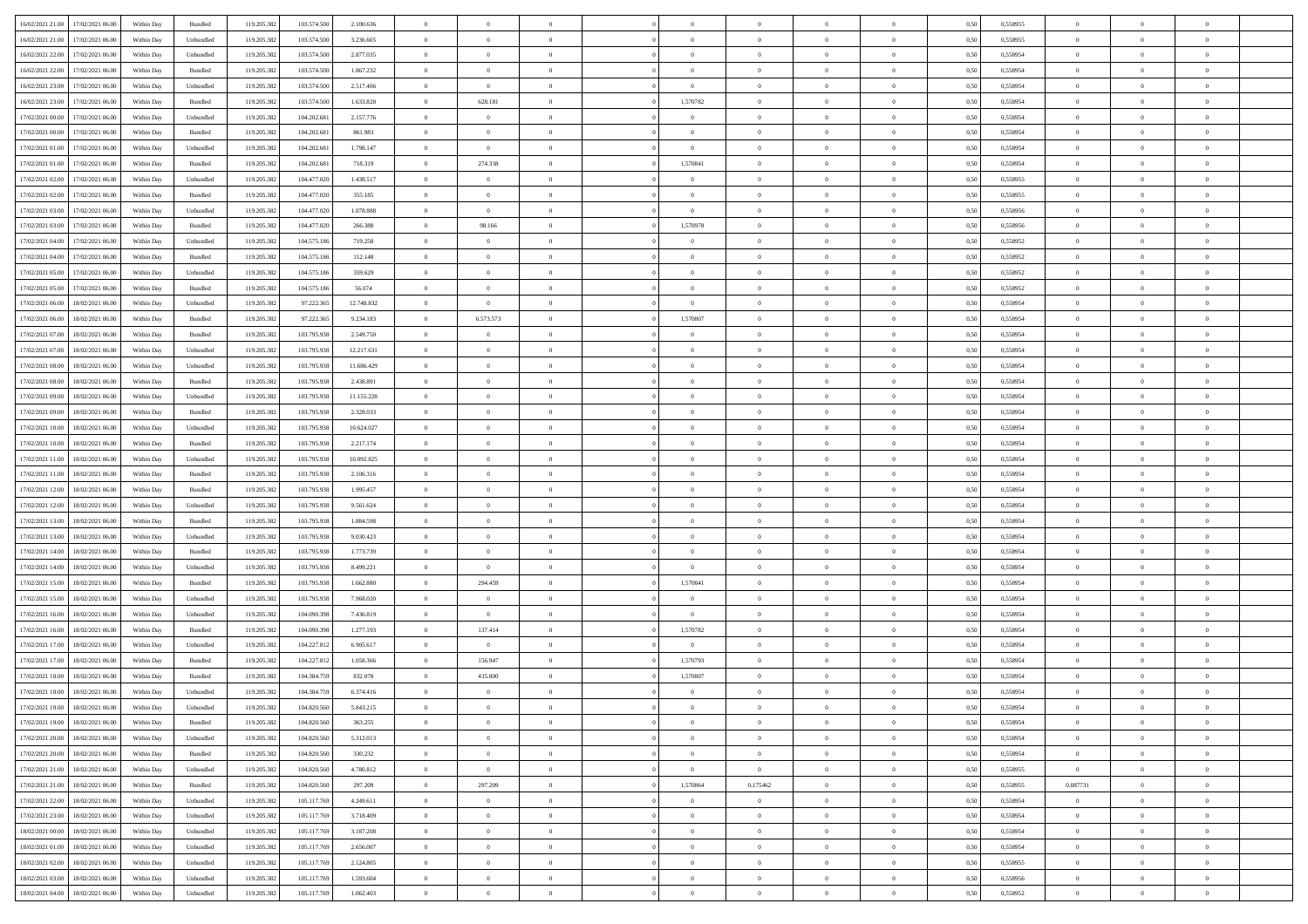|                                                |            |                   |             |             |            | $\overline{0}$ | $\overline{0}$ |                | $\overline{0}$ | $\bf{0}$       |                | $\theta$       |      |          | $\theta$       | $\theta$       | $\overline{0}$ |  |
|------------------------------------------------|------------|-------------------|-------------|-------------|------------|----------------|----------------|----------------|----------------|----------------|----------------|----------------|------|----------|----------------|----------------|----------------|--|
| 18/02/2021 05:00<br>18/02/2021 06:00           | Within Day | Unbundled         | 119.205.382 | 105.117.769 | 531.201    |                |                |                |                |                |                |                | 0,50 | 0,558952 |                |                |                |  |
| 18/02/2021 06:00<br>19/02/2021 06:00           | Within Day | Unbundled         | 119.205.38  | 97.229.432  | 12.741.765 | $\bf{0}$       | 1.126.936      | $\bf{0}$       | $\bf{0}$       | $\bf{0}$       | $\overline{0}$ | $\bf{0}$       | 0,50 | 0,558954 | $\,$ 0 $\,$    | $\bf{0}$       | $\overline{0}$ |  |
| 18/02/2021 06:00<br>19/02/2021 06:00           | Within Day | Bundled           | 119.205.382 | 97.229.432  | 9.234.183  | $\overline{0}$ | 494.693        | $\overline{0}$ | 1,570807       | $\bf{0}$       | $\overline{0}$ | $\bf{0}$       | 0.50 | 0.558954 | $\bf{0}$       | $\overline{0}$ | $\overline{0}$ |  |
| 18/02/2021 07:00<br>19/02/2021 06:00           | Within Day | Unbundled         | 119.205.382 | 98.851.060  | 11.130.878 | $\overline{0}$ | $\overline{0}$ | $\overline{0}$ | $\overline{0}$ | $\theta$       | $\overline{0}$ | $\bf{0}$       | 0,50 | 0,558954 | $\theta$       | $\theta$       | $\overline{0}$ |  |
| 18/02/2021 07:00<br>19/02/2021 06:00           | Within Day | Bundled           | 119.205.38  | 98.851.06   | 8.375.345  | $\bf{0}$       | $\theta$       | $\bf{0}$       | $\overline{0}$ | $\theta$       | $\overline{0}$ | $\bf{0}$       | 0,50 | 0,558954 | $\,$ 0 $\,$    | $\bf{0}$       | $\overline{0}$ |  |
|                                                |            |                   |             |             |            |                |                |                |                |                | $\theta$       |                |      |          |                |                |                |  |
| 18/02/2021 08:00<br>19/02/2021 06:00           | Within Day | Bundled           | 119,205.38  | 98.851.060  | 8.011.200  | $\overline{0}$ | $\overline{0}$ | $\overline{0}$ | $\bf{0}$       | $\overline{0}$ |                | $\bf{0}$       | 0.50 | 0.558954 | $\bf{0}$       | $\theta$       | $\overline{0}$ |  |
| 18/02/2021 08:00<br>19/02/2021 06:00           | Within Day | Unbundled         | 119.205.382 | 98.851.060  | 10.646.927 | $\overline{0}$ | $\overline{0}$ | $\overline{0}$ | $\overline{0}$ | $\overline{0}$ | $\overline{0}$ | $\bf{0}$       | 0,50 | 0,558954 | $\theta$       | $\theta$       | $\overline{0}$ |  |
| 18/02/2021 09:00<br>19/02/2021 06:00           | Within Day | Unbundled         | 119.205.38  | 98.851.06   | 10.162.976 | $\overline{0}$ | $\overline{0}$ | $\bf{0}$       | $\overline{0}$ | $\overline{0}$ | $\overline{0}$ | $\bf{0}$       | 0,50 | 0,558954 | $\,$ 0 $\,$    | $\bf{0}$       | $\overline{0}$ |  |
| 18/02/2021 09:00<br>19/02/2021 06:00           | Within Day | Bundled           | 119,205.38  | 98.851.06   | 7.647.054  | $\overline{0}$ | $\bf{0}$       | $\overline{0}$ | $\bf{0}$       | $\overline{0}$ | $\overline{0}$ | $\bf{0}$       | 0.50 | 0.558954 | $\bf{0}$       | $\overline{0}$ | $\overline{0}$ |  |
| 18/02/2021 10:00<br>19/02/2021 06:00           | Within Day | Unbundled         | 119.205.382 | 98.851.060  | 9.679.024  | $\overline{0}$ | $\bf{0}$       | $\overline{0}$ | $\overline{0}$ | $\overline{0}$ | $\overline{0}$ | $\bf{0}$       | 0,50 | 0,558954 | $\,$ 0 $\,$    | $\theta$       | $\overline{0}$ |  |
| 18/02/2021 10:00<br>19/02/2021 06:00           | Within Day | Bundled           | 119.205.38  | 98.851.06   | 7.282.909  | $\bf{0}$       | $\overline{0}$ | $\bf{0}$       | $\overline{0}$ | $\bf{0}$       | $\overline{0}$ | $\bf{0}$       | 0,50 | 0,558954 | $\,$ 0 $\,$    | $\bf{0}$       | $\overline{0}$ |  |
| 18/02/2021 11:00<br>19/02/2021 06:00           | Within Day | Unbundled         | 119.205.382 | 98.851.060  | 9.195.073  | $\overline{0}$ | $\bf{0}$       | $\overline{0}$ | $\bf{0}$       | $\bf{0}$       | $\overline{0}$ | $\bf{0}$       | 0.50 | 0.558954 | $\bf{0}$       | $\overline{0}$ | $\bf{0}$       |  |
| 18/02/2021 11:00<br>19/02/2021 06:00           | Within Day | Bundled           | 119.205.38  | 98.851.060  | 6.918.763  | $\overline{0}$ | $\overline{0}$ | $\overline{0}$ | $\theta$       | $\theta$       | $\overline{0}$ | $\bf{0}$       | 0,50 | 0,558954 | $\theta$       | $\theta$       | $\overline{0}$ |  |
|                                                |            |                   |             |             |            |                |                |                |                |                |                |                |      |          |                |                |                |  |
| 18/02/2021 12:00<br>19/02/2021 06:00           | Within Day | Unbundled         | 119.205.38  | 98.851.06   | 8.711.122  | $\bf{0}$       | $\overline{0}$ | $\bf{0}$       | $\overline{0}$ | $\bf{0}$       | $\overline{0}$ | $\bf{0}$       | 0,50 | 0,558954 | $\bf{0}$       | $\bf{0}$       | $\overline{0}$ |  |
| 18/02/2021 12:00<br>19/02/2021 06:00           | Within Day | Bundled           | 119.205.382 | 98.851.060  | 6.554.618  | $\overline{0}$ | $\overline{0}$ | $\overline{0}$ | $\bf{0}$       | $\overline{0}$ | $\theta$       | $\bf{0}$       | 0.50 | 0.558954 | $\theta$       | $\theta$       | $\overline{0}$ |  |
| 18/02/2021 13:00<br>19/02/2021 06:00           | Within Day | Unbundled         | 119.205.382 | 98.851.060  | 8.227.170  | $\overline{0}$ | $\overline{0}$ | $\overline{0}$ | $\overline{0}$ | $\theta$       | $\overline{0}$ | $\bf{0}$       | 0,50 | 0,558954 | $\theta$       | $\theta$       | $\overline{0}$ |  |
| 18/02/2021 13:00<br>19/02/2021 06:00           | Within Day | Bundled           | 119.205.38  | 98.851.06   | 6.190.472  | $\bf{0}$       | $\overline{0}$ | $\bf{0}$       | $\overline{0}$ | $\theta$       | $\overline{0}$ | $\bf{0}$       | 0,50 | 0,558954 | $\,$ 0 $\,$    | $\bf{0}$       | $\overline{0}$ |  |
| 18/02/2021 14:00<br>19/02/2021 06:00           | Within Day | Unbundled         | 119,205.38  | 98.851.060  | 7.743.220  | $\overline{0}$ | $\bf{0}$       | $\overline{0}$ | $\bf{0}$       | $\overline{0}$ | $\overline{0}$ | $\bf{0}$       | 0.50 | 0.558954 | $\bf{0}$       | $\overline{0}$ | $\overline{0}$ |  |
| 18/02/2021 14:00<br>19/02/2021 06:00           | Within Day | Bundled           | 119.205.382 | 98.851.060  | 5.826.327  | $\overline{0}$ | $\bf{0}$       | $\overline{0}$ | $\overline{0}$ | $\overline{0}$ | $\overline{0}$ | $\bf{0}$       | 0,50 | 0,558954 | $\,$ 0 $\,$    | $\theta$       | $\overline{0}$ |  |
| 18/02/2021 15:00<br>19/02/2021 06:00           | Within Day | Unbundled         | 119.205.38  | 98.851.06   | 7.259.268  | $\bf{0}$       | $\bf{0}$       | $\bf{0}$       | $\bf{0}$       | $\overline{0}$ | $\overline{0}$ | $\bf{0}$       | 0,50 | 0,558954 | $\,$ 0 $\,$    | $\bf{0}$       | $\overline{0}$ |  |
|                                                |            |                   |             |             |            |                |                |                |                |                |                |                |      |          |                |                |                |  |
| 18/02/2021 15:00<br>19/02/2021 06:00           | Within Day | Bundled           | 119.205.382 | 98.851.060  | 5.462.182  | $\overline{0}$ | 4.249.056      | $\overline{0}$ | 1,570841       | $\overline{0}$ | $\overline{0}$ | $\bf{0}$       | 0.50 | 0.558954 | $\bf{0}$       | $\overline{0}$ | $\overline{0}$ |  |
| 18/02/2021 16:00<br>19/02/2021 06:00           | Within Day | Unbundled         | 119.205.382 | 103.100.115 | 6.775.317  | $\overline{0}$ | $\overline{0}$ | $\overline{0}$ | $\overline{0}$ | $\theta$       | $\overline{0}$ | $\bf{0}$       | 0,50 | 0,558954 | $\theta$       | $\theta$       | $\overline{0}$ |  |
| 18/02/2021 16:00<br>19/02/2021 06:00           | Within Day | Bundled           | 119.205.38  | 103.100.11  | 1.132.251  | $\bf{0}$       | $\overline{0}$ | $\bf{0}$       | $\overline{0}$ | $\theta$       | $\overline{0}$ | $\bf{0}$       | 0,50 | 0,558954 | $\,$ 0 $\,$    | $\bf{0}$       | $\overline{0}$ |  |
| 18/02/2021 17:00<br>19/02/2021 06:00           | Within Day | Unbundled         | 119.205.38  | 103,100.11  | 6.291.366  | $\overline{0}$ | $\overline{0}$ | $\overline{0}$ | $\overline{0}$ | $\overline{0}$ | $\theta$       | $\bf{0}$       | 0.50 | 0.558954 | $\bf{0}$       | $\theta$       | $\overline{0}$ |  |
| 18/02/2021 17:00<br>19/02/2021 06:00           | Within Day | Bundled           | 119.205.38  | 103.100.115 | 1.051.376  | $\overline{0}$ | $\overline{0}$ | $\overline{0}$ | $\overline{0}$ | $\overline{0}$ | $\overline{0}$ | $\bf{0}$       | 0,50 | 0,558954 | $\theta$       | $\theta$       | $\overline{0}$ |  |
| 18/02/2021 18:00<br>19/02/2021 06:00           | Within Day | Bundled           | 119.205.38  | 103.100.11  | 970.501    | $\bf{0}$       | $\overline{0}$ | $\bf{0}$       | $\overline{0}$ | $\bf{0}$       | $\overline{0}$ | $\bf{0}$       | 0,50 | 0,558954 | $\,$ 0 $\,$    | $\bf{0}$       | $\overline{0}$ |  |
| 18/02/2021 18:00<br>19/02/2021 06:00           | Within Day | Unbundled         | 119,205.38  | 103.100.11: | 5.807.414  | $\overline{0}$ | $\bf{0}$       | $\overline{0}$ | $\bf{0}$       | $\overline{0}$ | $\overline{0}$ | $\bf{0}$       | 0.50 | 0.558954 | $\bf{0}$       | $\overline{0}$ | $\overline{0}$ |  |
| 18/02/2021 19:00<br>19/02/2021 06:00           | Within Day | Unbundled         | 119.205.382 | 103.100.115 | 5.323.463  | $\overline{0}$ | $\overline{0}$ | $\overline{0}$ | $\overline{0}$ | $\overline{0}$ | $\overline{0}$ | $\bf{0}$       | 0,50 | 0,558954 | $\theta$       | $\theta$       | $\overline{0}$ |  |
| 19/02/2021 06:00                               | Within Day | Bundled           |             | 103.100.11  | 889.626    | $\bf{0}$       | $\bf{0}$       | $\bf{0}$       | $\bf{0}$       | $\overline{0}$ | $\overline{0}$ | $\bf{0}$       | 0,50 | 0,558954 | $\,$ 0 $\,$    | $\bf{0}$       | $\overline{0}$ |  |
| 18/02/2021 19:00                               |            |                   | 119.205.38  |             |            |                |                |                |                |                |                |                |      |          |                |                |                |  |
| 18/02/2021 20:00<br>19/02/2021 06:00           | Within Day | Unbundled         | 119.205.38  | 103,100,115 | 4.839.512  | $\overline{0}$ | $\bf{0}$       | $\overline{0}$ | $\bf{0}$       | $\bf{0}$       | $\overline{0}$ | $\bf{0}$       | 0.50 | 0.558954 | $\bf{0}$       | $\overline{0}$ | $\overline{0}$ |  |
| 18/02/2021 20:00<br>19/02/2021 06:00           | Within Day | Bundled           | 119.205.38  | 103.100.11  | 808,750    | $\overline{0}$ | $\overline{0}$ | $\overline{0}$ | $\overline{0}$ | $\overline{0}$ | $\overline{0}$ | $\bf{0}$       | 0.50 | 0.558954 | $\theta$       | $\theta$       | $\overline{0}$ |  |
| 18/02/2021 21:00<br>19/02/2021 06:00           | Within Day | Unbundled         | 119.205.38  | 103.100.11: | 4.355.561  | $\bf{0}$       | $\overline{0}$ | $\bf{0}$       | $\bf{0}$       | $\,$ 0 $\,$    | $\overline{0}$ | $\bf{0}$       | 0,50 | 0,558955 | $\,$ 0 $\,$    | $\bf{0}$       | $\overline{0}$ |  |
| 18/02/2021 21:00<br>19/02/2021 06:00           | Within Day | Bundled           | 119.205.38  | 103,100,115 | 727.875    | $\overline{0}$ | $\bf{0}$       | $\overline{0}$ | $\bf{0}$       | $\overline{0}$ | $\Omega$       | $\bf{0}$       | 0.50 | 0.558955 | $\,$ 0 $\,$    | $\theta$       | $\overline{0}$ |  |
| 18/02/2021 22:00<br>19/02/2021 06:00           | Within Dav | Unbundled         | 119.205.38  | 103.100.115 | 3.871.609  | $\overline{0}$ | $\overline{0}$ | $\overline{0}$ | $\overline{0}$ | $\theta$       | $\overline{0}$ | $\bf{0}$       | 0.50 | 0,558954 | $\theta$       | $\theta$       | $\overline{0}$ |  |
| 18/02/2021 22:00<br>19/02/2021 06:00           | Within Day | Bundled           | 119.205.38  | 103.100.11  | 647.000    | $\bf{0}$       | $\bf{0}$       | $\bf{0}$       | $\overline{0}$ | $\bf{0}$       | $\overline{0}$ | $\bf{0}$       | 0,50 | 0,558954 | $\,$ 0 $\,$    | $\bf{0}$       | $\overline{0}$ |  |
| 18/02/2021 23:00<br>19/02/2021 06:00           | Within Day | Unbundled         | 119.205.38  | 103.100.11: | 3.387.659  | $\overline{0}$ | $\bf{0}$       | $\overline{0}$ | $\bf{0}$       | $\overline{0}$ | $\overline{0}$ | $\bf{0}$       | 0.50 | 0.558954 | $\bf{0}$       | $\overline{0}$ | $\overline{0}$ |  |
| 18/02/2021 23:00<br>19/02/2021 06:00           | Within Dav | Bundled           | 119.205.38  | 103.100.11  | 566.125    | $\overline{0}$ | $\overline{0}$ | $\overline{0}$ | $\overline{0}$ | $\overline{0}$ | $\overline{0}$ | $\bf{0}$       | 0.50 | 0,558954 | $\theta$       | $\theta$       | $\overline{0}$ |  |
|                                                |            |                   |             |             |            |                |                |                |                |                |                |                |      |          |                |                |                |  |
| 19/02/2021 00:00<br>19/02/2021 06:00           | Within Day | Unbundled         | 119.205.38  | 103.100.11: | 2.903.707  | $\bf{0}$       | $\bf{0}$       | $\bf{0}$       | $\bf{0}$       | $\overline{0}$ | $\overline{0}$ | $\bf{0}$       | 0,50 | 0,558954 | $\,$ 0 $\,$    | $\bf{0}$       | $\overline{0}$ |  |
| 19/02/2021 00:00<br>19/02/2021 06:00           | Within Day | Bundled           | 119.205.382 | 103,100,115 | 485.250    | $\overline{0}$ | $\bf{0}$       | $\overline{0}$ | $\bf{0}$       | $\bf{0}$       | $\overline{0}$ | $\bf{0}$       | 0.50 | 0.558954 | $\bf{0}$       | $\overline{0}$ | $\overline{0}$ |  |
| 19/02/2021 01:00<br>19/02/2021 06:00           | Within Dav | Unbundled         | 119.205.38  | 103.100.11: | 2.419.755  | $\overline{0}$ | $\overline{0}$ | $\overline{0}$ | $\overline{0}$ | $\theta$       | $\overline{0}$ | $\bf{0}$       | 0.50 | 0,558954 | $\theta$       | $\theta$       | $\overline{0}$ |  |
| 19/02/2021 01:00<br>19/02/2021 06:00           | Within Day | Bundled           | 119.205.38  | 103.100.11  | 404.375    | $\bf{0}$       | $\bf{0}$       | $\bf{0}$       | $\bf{0}$       | $\overline{0}$ | $\overline{0}$ | $\bf{0}$       | 0,50 | 0,558954 | $\,$ 0 $\,$    | $\bf{0}$       | $\overline{0}$ |  |
| 19/02/2021 02:00<br>19/02/2021 06:00           | Within Day | Unbundled         | 119.205.38  | 103.100.11: | 1.935.805  | $\overline{0}$ | $\overline{0}$ | $\overline{0}$ | $\bf{0}$       | $\theta$       | $\Omega$       | $\bf{0}$       | 0.50 | 0.558955 | $\,$ 0 $\,$    | $\theta$       | $\overline{0}$ |  |
| 19/02/2021 02:00<br>19/02/2021 06:00           | Within Dav | Bundled           | 119.205.38  | 103.100.11: | 323,500    | $\overline{0}$ | $\overline{0}$ | $\Omega$       | $\overline{0}$ | $\theta$       | $\overline{0}$ | $\overline{0}$ | 0.5( | 0,558955 | $\theta$       | $\theta$       | $\overline{0}$ |  |
| 19/02/2021 03:00<br>19/02/2021 06:00           | Within Day | Unbundled         | 119.205.38  | 103.100.11: | 1.451.853  | $\bf{0}$       | $\bf{0}$       | $\overline{0}$ | $\bf{0}$       | $\bf{0}$       | $\overline{0}$ | $\bf{0}$       | 0,50 | 0,558956 | $\overline{0}$ | $\bf{0}$       | $\overline{0}$ |  |
| $19/02/2021\; 03.00 \qquad 19/02/2021\; 06.00$ | Within Day | Bundled           | 119.205.382 | 103.100.115 | 242.625    | $\overline{0}$ |                |                | $\Omega$       |                |                |                | 0,50 | 0.558956 | $\theta$       | $\overline{0}$ |                |  |
| 19/02/2021 04:00 19/02/2021 06:00              | Within Day | Bundled           | 119.205.382 | 103.100.115 | 161.750    | $\overline{0}$ | $\overline{0}$ | $\Omega$       | $\theta$       | $\overline{0}$ | $\overline{0}$ | $\bf{0}$       | 0,50 | 0,558952 | $\theta$       | $\theta$       | $\overline{0}$ |  |
|                                                |            |                   |             |             |            |                |                |                |                |                |                |                |      |          |                |                |                |  |
| 19/02/2021 04:00<br>19/02/2021 06:00           | Within Day | Unbundled         | 119.205.38  | 103.100.11: | 967.902    | $\overline{0}$ | $\bf{0}$       | $\overline{0}$ | $\overline{0}$ | $\bf{0}$       | $\overline{0}$ | $\bf{0}$       | 0,50 | 0,558952 | $\bf{0}$       | $\overline{0}$ | $\bf{0}$       |  |
| 19/02/2021 05:00 19/02/2021 06:00              | Within Day | Unbundled         | 119.205.382 | 103.100.115 | 483.951    | $\overline{0}$ | $\overline{0}$ | $\overline{0}$ | $\overline{0}$ | $\mathbf{0}$   | $\overline{0}$ | $\,$ 0 $\,$    | 0.50 | 0.558952 | $\overline{0}$ | $\bf{0}$       | $\bf{0}$       |  |
| 19/02/2021 05:00 19/02/2021 06:00              | Within Dav | Bundled           | 119.205.382 | 103.100.115 | 80.875     | $\overline{0}$ | $\overline{0}$ | $\overline{0}$ | $\overline{0}$ | $\overline{0}$ | $\overline{0}$ | $\bf{0}$       | 0.50 | 0,558952 | $\overline{0}$ | $\theta$       | $\overline{0}$ |  |
| 19/02/2021 06:00<br>20/02/2021 06:00           | Within Day | Unbundled         | 119.205.382 | 97.175.250  | 12.795.946 | $\overline{0}$ | $\bf{0}$       | $\overline{0}$ | $\overline{0}$ | $\bf{0}$       | $\overline{0}$ | $\bf{0}$       | 0,50 | 0,558954 | $\bf{0}$       | $\overline{0}$ | $\overline{0}$ |  |
| 20/02/2021 06:00<br>19/02/2021 06:00           | Within Day | Bundled           | 119.205.382 | 97.175.250  | 9.234.183  | $\overline{0}$ | $\bf{0}$       | $\overline{0}$ | $\overline{0}$ | $\bf{0}$       | $\overline{0}$ | $\bf{0}$       | 0.50 | 0.558954 | $\,$ 0 $\,$    | $\overline{0}$ | $\,$ 0         |  |
| 19/02/2021 07:00 20/02/2021 06:00              | Within Dav | Unbundled         | 119.205.382 | 97.175.250  | 12.262.781 | $\overline{0}$ | $\overline{0}$ | $\overline{0}$ | $\overline{0}$ | $\overline{0}$ | $\overline{0}$ | $\bf{0}$       | 0.50 | 0,558954 | $\overline{0}$ | $\theta$       | $\overline{0}$ |  |
| 19/02/2021 07:00<br>20/02/2021 06:00           | Within Day | Bundled           | 119.205.38  | 97.175.250  | 8.849.425  | $\overline{0}$ | $\overline{0}$ | $\overline{0}$ | $\overline{0}$ | $\overline{0}$ | $\overline{0}$ | $\bf{0}$       | 0,50 | 0,558954 | $\bf{0}$       | $\overline{0}$ | $\,$ 0         |  |
|                                                |            |                   |             |             |            |                |                |                |                |                |                |                |      |          |                |                |                |  |
| 20/02/2021 06:00<br>19/02/2021 08:00           | Within Day | Unbundled         | 119.205.382 | 97.175.250  | 11.729.616 | $\overline{0}$ | $\overline{0}$ | $\overline{0}$ | $\overline{0}$ | $\overline{0}$ | $\overline{0}$ | $\bf{0}$       | 0.50 | 0.558954 | $\mathbf{0}$   | $\bf{0}$       | $\,$ 0         |  |
| 19/02/2021 08:00 20/02/2021 06:00              | Within Dav | Bundled           | 119.205.382 | 97.175.250  | 8.464.668  | $\overline{0}$ | $\overline{0}$ | $\overline{0}$ | $\overline{0}$ | $\overline{0}$ | $\overline{0}$ | $\bf{0}$       | 0,50 | 0,558954 | $\overline{0}$ | $\theta$       | $\overline{0}$ |  |
| 19/02/2021 09:00<br>20/02/2021 06:00           | Within Day | Bundled           | 119.205.38  | 97.175.250  | 8.079.910  | $\overline{0}$ | $\bf{0}$       | $\overline{0}$ | $\bf{0}$       | $\overline{0}$ | $\overline{0}$ | $\bf{0}$       | 0,50 | 0,558954 | $\bf{0}$       | $\,$ 0 $\,$    | $\bf{0}$       |  |
| 19/02/2021 09:00 20/02/2021 06:00              | Within Day | ${\sf Unbundred}$ | 119.205.382 | 97.175.250  | 11.196.452 | $\overline{0}$ | $\bf{0}$       | $\overline{0}$ | $\overline{0}$ | $\,$ 0 $\,$    | $\overline{0}$ | $\bf{0}$       | 0,50 | 0,558954 | $\overline{0}$ | $\,$ 0 $\,$    | $\,$ 0 $\,$    |  |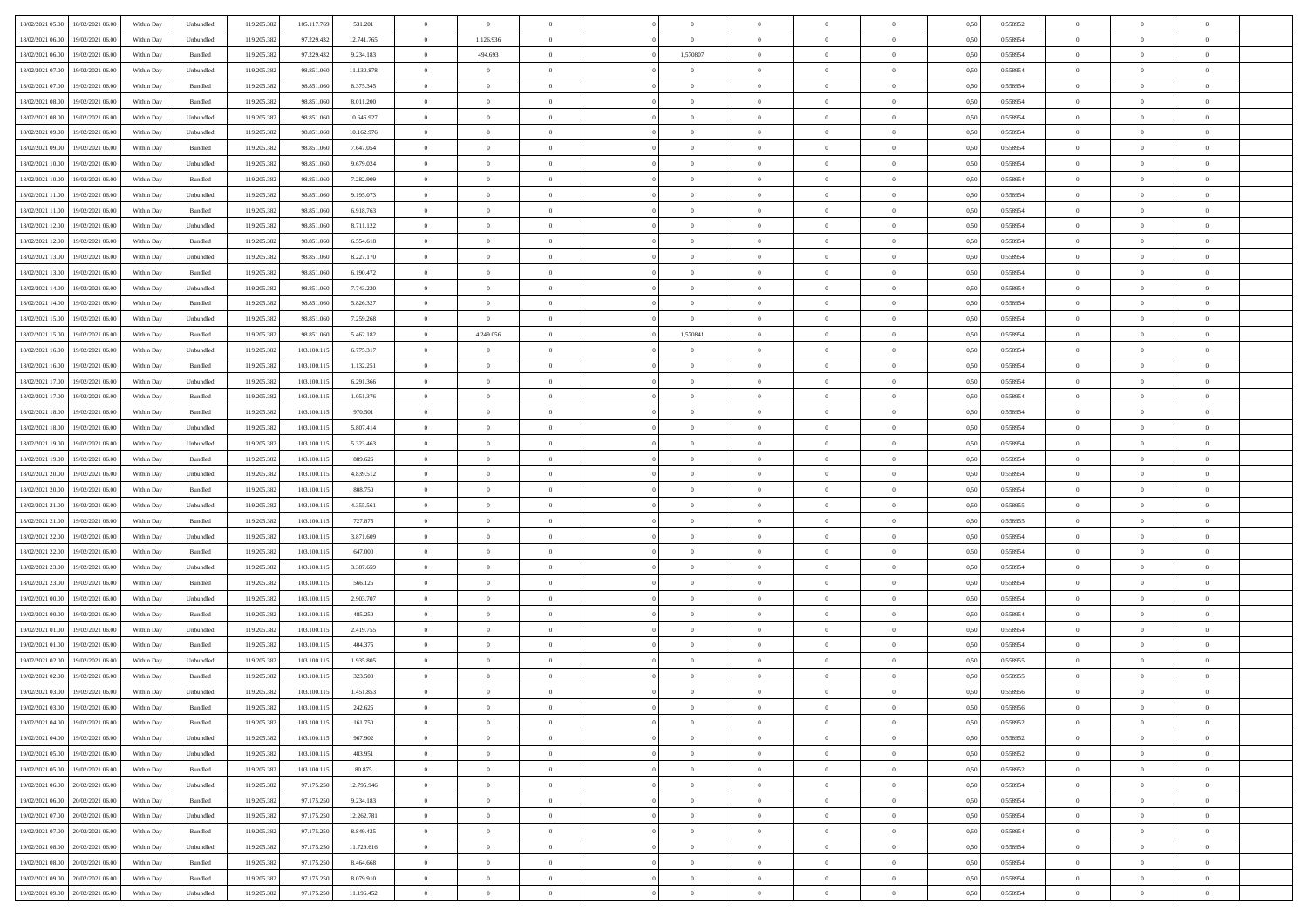| 19/02/2021 10:00 20/02/2021 06:00          | Within Day | Unbundled                   | 119.205.382 | 97.175.250 | 10.663.287 | $\overline{0}$ | $\overline{0}$ |                | $\overline{0}$ | $\theta$       |                | $\theta$       | 0,50 | 0,558954 | $\theta$       | $\theta$       | $\overline{0}$ |  |
|--------------------------------------------|------------|-----------------------------|-------------|------------|------------|----------------|----------------|----------------|----------------|----------------|----------------|----------------|------|----------|----------------|----------------|----------------|--|
|                                            |            |                             |             |            |            |                |                |                |                |                |                |                |      |          |                |                |                |  |
| 19/02/2021 10:00<br>20/02/2021 06:00       | Within Day | Bundled                     | 119.205.38  | 97.175.25  | 7.695.153  | $\bf{0}$       | $\bf{0}$       | $\bf{0}$       | $\bf{0}$       | $\overline{0}$ | $\overline{0}$ | $\bf{0}$       | 0,50 | 0,558954 | $\,$ 0 $\,$    | $\bf{0}$       | $\overline{0}$ |  |
| 19/02/2021 11:00<br>20/02/2021 06:00       | Within Day | Unbundled                   | 119.205.382 | 97.175.250 | 10.130.124 | $\overline{0}$ | $\bf{0}$       | $\overline{0}$ | $\bf{0}$       | $\bf{0}$       | $\overline{0}$ | $\bf{0}$       | 0.50 | 0.558954 | $\bf{0}$       | $\overline{0}$ | $\overline{0}$ |  |
| 19/02/2021 11:00<br>20/02/2021 06:00       | Within Day | Bundled                     | 119.205.382 | 97.175.250 | 7.310.395  | $\overline{0}$ | $\overline{0}$ | $\overline{0}$ | $\overline{0}$ | $\theta$       | $\overline{0}$ | $\bf{0}$       | 0,50 | 0,558954 | $\theta$       | $\theta$       | $\overline{0}$ |  |
|                                            |            |                             |             |            |            |                |                |                |                |                |                |                |      |          |                |                |                |  |
| 19/02/2021 12:00<br>20/02/2021 06:00       | Within Day | Unbundled                   | 119.205.38  | 97.175.250 | 9.596.959  | $\bf{0}$       | $\overline{0}$ | $\bf{0}$       | $\overline{0}$ | $\theta$       | $\overline{0}$ | $\bf{0}$       | 0,50 | 0,558954 | $\,$ 0 $\,$    | $\bf{0}$       | $\overline{0}$ |  |
| 19/02/2021 12:00<br>20/02/2021 06:00       | Within Day | Bundled                     | 119,205.38  | 97.175.250 | 6.925.636  | $\overline{0}$ | $\overline{0}$ | $\overline{0}$ | $\bf{0}$       | $\overline{0}$ | $\theta$       | $\bf{0}$       | 0.50 | 0.558954 | $\,$ 0 $\,$    | $\theta$       | $\overline{0}$ |  |
| 19/02/2021 13:00<br>20/02/2021 06:00       | Within Day | Unbundled                   | 119.205.382 | 97.175.250 | 9.063.795  | $\overline{0}$ | $\overline{0}$ | $\overline{0}$ | $\overline{0}$ | $\overline{0}$ | $\overline{0}$ | $\bf{0}$       | 0,50 | 0,558954 | $\theta$       | $\theta$       | $\overline{0}$ |  |
| 19/02/2021 13:00<br>20/02/2021 06:00       | Within Day | Bundled                     | 119.205.38  | 97.175.25  | 6.540.879  | $\bf{0}$       | $\bf{0}$       | $\bf{0}$       | $\overline{0}$ | $\overline{0}$ | $\overline{0}$ | $\bf{0}$       | 0,50 | 0,558954 | $\,$ 0 $\,$    | $\bf{0}$       | $\overline{0}$ |  |
| 20/02/2021 06:00                           |            | Unbundled                   | 119,205.38  | 97.175.250 | 8.530.630  |                |                |                |                |                | $\overline{0}$ |                |      |          |                |                |                |  |
| 19/02/2021 14:00                           | Within Day |                             |             |            |            | $\overline{0}$ | $\bf{0}$       | $\overline{0}$ | $\bf{0}$       | $\overline{0}$ |                | $\bf{0}$       | 0.50 | 0.558954 | $\bf{0}$       | $\overline{0}$ | $\overline{0}$ |  |
| 19/02/2021 14:00<br>20/02/2021 06:00       | Within Day | Bundled                     | 119.205.382 | 97.175.250 | 6.156.121  | $\bf{0}$       | $\bf{0}$       | $\overline{0}$ | $\overline{0}$ | $\overline{0}$ | $\overline{0}$ | $\bf{0}$       | 0,50 | 0,558954 | $\,$ 0 $\,$    | $\bf{0}$       | $\overline{0}$ |  |
| 19/02/2021 15:00<br>20/02/2021 06:00       | Within Day | Bundled                     | 119.205.38  | 97.175.250 | 5.771.364  | $\bf{0}$       | $\bf{0}$       | $\bf{0}$       | $\bf{0}$       | $\overline{0}$ | $\overline{0}$ | $\bf{0}$       | 0,50 | 0,558954 | $\,$ 0 $\,$    | $\bf{0}$       | $\overline{0}$ |  |
| 19/02/2021 15:00<br>20/02/2021 06:00       | Within Day | Unbundled                   | 119.205.382 | 97.175.250 | 7.997.466  | $\overline{0}$ | $\bf{0}$       | $\overline{0}$ | $\overline{0}$ | $\bf{0}$       | $\overline{0}$ | $\bf{0}$       | 0.50 | 0.558954 | $\bf{0}$       | $\overline{0}$ | $\,$ 0         |  |
| 19/02/2021 16:00<br>20/02/2021 06:00       | Within Day | Unbundled                   | 119.205.382 | 97.175.250 | 7.464.301  | $\overline{0}$ | $\overline{0}$ | $\overline{0}$ | $\theta$       | $\theta$       | $\overline{0}$ | $\bf{0}$       | 0,50 | 0,558954 | $\,$ 0 $\,$    | $\theta$       | $\overline{0}$ |  |
|                                            |            |                             |             |            |            |                |                |                |                |                |                |                |      |          |                |                |                |  |
| 19/02/2021 16:00<br>20/02/2021 06:00       | Within Day | Bundled                     | 119.205.38  | 97.175.25  | 5.386.606  | $\bf{0}$       | $\overline{0}$ | $\bf{0}$       | $\bf{0}$       | $\bf{0}$       | $\overline{0}$ | $\bf{0}$       | 0,50 | 0,558954 | $\,$ 0 $\,$    | $\bf{0}$       | $\overline{0}$ |  |
| 19/02/2021 17:00<br>20/02/2021 06:00       | Within Day | Unbundled                   | 119,205.38  | 97.175.250 | 6.931.137  | $\overline{0}$ | $\bf{0}$       | $\overline{0}$ | $\bf{0}$       | $\overline{0}$ | $\theta$       | $\bf{0}$       | 0.50 | 0.558954 | $\,$ 0 $\,$    | $\theta$       | $\overline{0}$ |  |
| 19/02/2021 17:00<br>20/02/2021 06:00       | Within Day | Bundled                     | 119.205.382 | 97.175.250 | 5.001.848  | $\overline{0}$ | $\overline{0}$ | $\overline{0}$ | $\overline{0}$ | $\overline{0}$ | $\overline{0}$ | $\bf{0}$       | 0,50 | 0,558954 | $\theta$       | $\theta$       | $\overline{0}$ |  |
| 19/02/2021 18:00<br>20/02/2021 06:00       | Within Day | Unbundled                   | 119.205.38  | 97.175.25  | 6.397.972  | $\bf{0}$       | $\bf{0}$       | $\bf{0}$       | $\overline{0}$ | $\overline{0}$ | $\overline{0}$ | $\bf{0}$       | 0,50 | 0,558954 | $\,$ 0 $\,$    | $\bf{0}$       | $\overline{0}$ |  |
| 19/02/2021 18:00<br>20/02/2021 06:00       | Within Day | Bundled                     | 119,205.38  | 97.175.250 | 4.617.091  | $\overline{0}$ | $\bf{0}$       | $\overline{0}$ | $\bf{0}$       | $\overline{0}$ | $\overline{0}$ | $\bf{0}$       | 0.50 | 0.558954 | $\bf{0}$       | $\overline{0}$ | $\overline{0}$ |  |
|                                            |            |                             |             |            |            |                |                |                |                |                |                |                |      |          |                |                |                |  |
| 19/02/2021 19:00<br>20/02/2021 06:00       | Within Day | Unbundled                   | 119.205.382 | 97.175.250 | 5.864.808  | $\bf{0}$       | $\bf{0}$       | $\overline{0}$ | $\overline{0}$ | $\overline{0}$ | $\overline{0}$ | $\bf{0}$       | 0,50 | 0,558954 | $\,$ 0 $\,$    | $\bf{0}$       | $\overline{0}$ |  |
| 19/02/2021 19:00<br>20/02/2021 06:00       | Within Day | Bundled                     | 119.205.38  | 97.175.250 | 4.232.333  | $\bf{0}$       | $\bf{0}$       | $\bf{0}$       | $\bf{0}$       | $\overline{0}$ | $\overline{0}$ | $\bf{0}$       | 0,50 | 0,558954 | $\,$ 0 $\,$    | $\bf{0}$       | $\overline{0}$ |  |
| 19/02/2021 20:00<br>20/02/2021 06:00       | Within Day | Unbundled                   | 119.205.382 | 97.175.250 | 5.331.643  | $\overline{0}$ | $\bf{0}$       | $\overline{0}$ | $\overline{0}$ | $\bf{0}$       | $\overline{0}$ | $\bf{0}$       | 0.50 | 0.558954 | $\bf{0}$       | $\overline{0}$ | $\,$ 0         |  |
| 19/02/2021 20:00<br>20/02/2021 06:00       | Within Day | Bundled                     | 119.205.382 | 97.175.250 | 3.847.576  | $\overline{0}$ | $\overline{0}$ | $\overline{0}$ | $\overline{0}$ | $\theta$       | $\overline{0}$ | $\bf{0}$       | 0,50 | 0,558954 | $\theta$       | $\theta$       | $\overline{0}$ |  |
| 20/02/2021 06:00                           | Within Day | Unbundled                   | 119.205.38  | 97.175.250 | 4.798.480  | $\bf{0}$       | $\bf{0}$       | $\bf{0}$       | $\bf{0}$       | $\overline{0}$ | $\overline{0}$ | $\bf{0}$       | 0,50 | 0,558955 | $\,$ 0 $\,$    | $\bf{0}$       | $\overline{0}$ |  |
| 19/02/2021 21:00                           |            |                             |             |            |            |                |                |                |                |                |                |                |      |          |                |                |                |  |
| 19/02/2021 21:00<br>20/02/2021 06:00       | Within Day | Bundled                     | 119,205.38  | 97.175.250 | 3.462.818  | $\overline{0}$ | $\bf{0}$       | $\overline{0}$ | $\bf{0}$       | $\overline{0}$ | $\theta$       | $\bf{0}$       | 0.50 | 0.558955 | $\,$ 0 $\,$    | $\theta$       | $\overline{0}$ |  |
| 19/02/2021 22:00<br>20/02/2021 06:00       | Within Day | Unbundled                   | 119.205.382 | 97.175.250 | 4.265.315  | $\overline{0}$ | $\overline{0}$ | $\overline{0}$ | $\overline{0}$ | $\overline{0}$ | $\overline{0}$ | $\bf{0}$       | 0,50 | 0,558954 | $\,$ 0 $\,$    | $\theta$       | $\overline{0}$ |  |
| 19/02/2021 22:00<br>20/02/2021 06:00       | Within Day | Bundled                     | 119.205.38  | 97.175.25  | 3.078.060  | $\bf{0}$       | $\overline{0}$ | $\bf{0}$       | $\overline{0}$ | $\overline{0}$ | $\overline{0}$ | $\bf{0}$       | 0,50 | 0,558954 | $\,$ 0 $\,$    | $\bf{0}$       | $\overline{0}$ |  |
| 19/02/2021 23:00<br>20/02/2021 06:00       | Within Day | Unbundled                   | 119,205.38  | 97.175.250 | 3.732.151  | $\overline{0}$ | $\bf{0}$       | $\overline{0}$ | $\bf{0}$       | $\overline{0}$ | $\overline{0}$ | $\bf{0}$       | 0.50 | 0.558954 | $\bf{0}$       | $\overline{0}$ | $\overline{0}$ |  |
| 19/02/2021 23:00<br>20/02/2021 06:00       | Within Day | Bundled                     | 119.205.382 | 97.175.250 | 2.693.303  | $\overline{0}$ | $\bf{0}$       | $\overline{0}$ | $\overline{0}$ | $\overline{0}$ | $\overline{0}$ | $\bf{0}$       | 0,50 | 0,558954 | $\theta$       | $\theta$       | $\overline{0}$ |  |
|                                            |            |                             |             |            |            |                |                |                |                |                |                |                |      |          |                |                |                |  |
| 20/02/2021 00:00<br>20/02/2021 06:00       | Within Day | Unbundled                   | 119.205.38  | 97.175.250 | 3.198.986  | $\bf{0}$       | $\bf{0}$       | $\bf{0}$       | $\bf{0}$       | $\overline{0}$ | $\overline{0}$ | $\bf{0}$       | 0,50 | 0,558954 | $\,$ 0 $\,$    | $\bf{0}$       | $\overline{0}$ |  |
| 20/02/2021 00:00<br>20/02/2021 06:00       | Within Day | Bundled                     | 119.205.382 | 97.175.250 | 2.308.545  | $\overline{0}$ | $\bf{0}$       | $\overline{0}$ | $\overline{0}$ | $\bf{0}$       | $\overline{0}$ | $\bf{0}$       | 0.50 | 0.558954 | $\bf{0}$       | $\overline{0}$ | $\,$ 0         |  |
| 20/02/2021 01:00<br>20/02/2021 06:00       | Within Day | Bundled                     | 119.205.382 | 97.175.250 | 1.923.788  | $\overline{0}$ | $\overline{0}$ | $\overline{0}$ | $\overline{0}$ | $\overline{0}$ | $\overline{0}$ | $\bf{0}$       | 0.50 | 0.558954 | $\theta$       | $\theta$       | $\overline{0}$ |  |
| 20/02/2021 01:00<br>20/02/2021 06:00       | Within Day | Unbundled                   | 119.205.38  | 97.175.25  | 2.665.822  | $\bf{0}$       | $\bf{0}$       | $\bf{0}$       | $\bf{0}$       | $\overline{0}$ | $\overline{0}$ | $\bf{0}$       | 0,50 | 0,558954 | $\,$ 0 $\,$    | $\bf{0}$       | $\overline{0}$ |  |
| 20/02/2021 02:00<br>20/02/2021 06:00       |            | Unbundled                   | 119.205.382 | 97.175.250 | 2.132.657  | $\overline{0}$ | $\bf{0}$       | $\overline{0}$ | $\bf{0}$       | $\overline{0}$ | $\overline{0}$ | $\bf{0}$       | 0.50 | 0.558955 | $\,$ 0 $\,$    | $\bf{0}$       | $\overline{0}$ |  |
|                                            | Within Day |                             |             |            |            |                |                |                |                |                |                |                |      |          |                |                |                |  |
| 20/02/2021 02:00<br>20/02/2021 06:00       | Within Dav | Bundled                     | 119.205.382 | 97.175.250 | 1.539.030  | $\overline{0}$ | $\overline{0}$ | $\overline{0}$ | $\overline{0}$ | $\overline{0}$ | $\overline{0}$ | $\bf{0}$       | 0.5( | 0,558955 | $\theta$       | $\theta$       | $\overline{0}$ |  |
| 20/02/2021 03:00<br>20/02/2021 06:00       | Within Day | Unbundled                   | 119.205.38  | 97.175.25  | 1.599.493  | $\bf{0}$       | $\bf{0}$       | $\bf{0}$       | $\bf{0}$       | $\overline{0}$ | $\overline{0}$ | $\bf{0}$       | 0,50 | 0,558956 | $\,$ 0 $\,$    | $\bf{0}$       | $\overline{0}$ |  |
| 20/02/2021 03:00<br>20/02/2021 06:00       | Within Day | Bundled                     | 119,205.38  | 97.175.250 | 1.154.272  | $\overline{0}$ | $\bf{0}$       | $\overline{0}$ | $\bf{0}$       | $\overline{0}$ | $\overline{0}$ | $\bf{0}$       | 0.50 | 0.558956 | $\bf{0}$       | $\overline{0}$ | $\overline{0}$ |  |
| 20/02/2021 04:00<br>20/02/2021 06:00       | Within Dav | Unbundled                   | 119.205.38  | 97.175.250 | 1.066.328  | $\overline{0}$ | $\overline{0}$ | $\overline{0}$ | $\overline{0}$ | $\overline{0}$ | $\overline{0}$ | $\bf{0}$       | 0.50 | 0,558952 | $\theta$       | $\theta$       | $\overline{0}$ |  |
| 20/02/2021 04:00<br>20/02/2021 06:00       | Within Day | Bundled                     | 119.205.38  | 97.175.25  | 769.515    | $\bf{0}$       | $\bf{0}$       | $\bf{0}$       | $\bf{0}$       | $\overline{0}$ | $\overline{0}$ | $\bf{0}$       | 0,50 | 0,558952 | $\,$ 0 $\,$    | $\bf{0}$       | $\overline{0}$ |  |
|                                            |            |                             |             |            |            |                |                |                |                |                |                |                |      |          |                |                |                |  |
| 20/02/2021 05:00<br>20/02/2021 06:00       | Within Day | Unbundled                   | 119.205.382 | 97.175.250 | 533.163    | $\overline{0}$ | $\bf{0}$       | $\overline{0}$ | $\overline{0}$ | $\bf{0}$       | $\overline{0}$ | $\bf{0}$       | 0.50 | 0.558952 | $\,$ 0 $\,$    | $\overline{0}$ | $\,$ 0         |  |
| 20/02/2021 05:00<br>20/02/2021 06:00       | Within Dav | Bundled                     | 119.205.382 | 97.175.250 | 384,757    | $\overline{0}$ | $\overline{0}$ | $\overline{0}$ | $\overline{0}$ | $\overline{0}$ | $\overline{0}$ | $\bf{0}$       | 0.50 | 0,558952 | $\theta$       | $\theta$       | $\overline{0}$ |  |
| 20/02/2021 06:00<br>21/02/2021 06.00       | Within Day | Unbundled                   | 119.205.38  | 95.974.589 | 14.821.883 | $\bf{0}$       | $\bf{0}$       | $\bf{0}$       | $\bf{0}$       | $\overline{0}$ | $\overline{0}$ | $\bf{0}$       | 0,50 | 0,558954 | $\,$ 0 $\,$    | $\bf{0}$       | $\overline{0}$ |  |
| 20/02/2021 06:00<br>21/02/2021 06:00       | Within Day | Bundled                     | 119.205.382 | 95.974.589 | 8,408,906  | $\overline{0}$ | $\overline{0}$ | $\overline{0}$ | $\bf{0}$       | $\overline{0}$ | $\Omega$       | $\bf{0}$       | 0.50 | 0.558954 | $\bf{0}$       | $\theta$       | $\overline{0}$ |  |
| 20/02/2021 07:00<br>21/02/2021 06:00       | Within Dav | Unbundled                   | 119.205.38  | 95.974.589 | 14.204.305 | $\overline{0}$ | $\overline{0}$ | $\Omega$       | $\theta$       | $\theta$       | $\overline{0}$ | $\overline{0}$ | 0.5( | 0,558954 | $\theta$       | $\theta$       | $\overline{0}$ |  |
|                                            |            |                             |             |            |            |                |                |                |                |                |                |                |      |          |                |                |                |  |
| 20/02/2021 07:00<br>21/02/2021 06:00       | Within Day | Bundled                     | 119.205.382 | 95.974.589 | 8.058.535  | $\bf{0}$       | $\bf{0}$       | $\bf{0}$       | $\bf{0}$       | $\bf{0}$       | $\overline{0}$ | $\bf{0}$       | 0,50 | 0,558954 | $\,$ 0 $\,$    | $\overline{0}$ | $\overline{0}$ |  |
| $20/02/2021~08.00 \qquad 21/02/2021~06.00$ | Within Day | $\ensuremath{\mathsf{Unb}}$ | 119.205.382 | 95.974.589 | 13.586.727 | $\bf{0}$       | $\theta$       |                | $\overline{0}$ |                |                |                | 0,50 | 0.558954 | $\bf{0}$       | $\overline{0}$ |                |  |
| 20/02/2021 08:00 21/02/2021 06:00          | Within Day | Bundled                     | 119.205.382 | 95.974.589 | 7.708.164  | $\overline{0}$ | $\overline{0}$ | $\Omega$       | $\theta$       | $\overline{0}$ | $\overline{0}$ | $\bf{0}$       | 0,50 | 0,558954 | $\theta$       | $\theta$       | $\overline{0}$ |  |
| 20/02/2021 09:00<br>21/02/2021 06:00       | Within Day | Unbundled                   | 119.205.38  | 95.974.589 | 12.969.148 | $\overline{0}$ | $\bf{0}$       | $\overline{0}$ | $\overline{0}$ | $\bf{0}$       | $\overline{0}$ | $\bf{0}$       | 0,50 | 0,558954 | $\bf{0}$       | $\overline{0}$ | $\bf{0}$       |  |
| 20/02/2021 09:00 21/02/2021 06:00          | Within Day | Bundled                     | 119.205.382 | 95.974.589 | 7.357.793  | $\overline{0}$ | $\bf{0}$       | $\overline{0}$ | $\overline{0}$ | $\mathbf{0}$   | $\overline{0}$ | $\,$ 0 $\,$    | 0.50 | 0.558954 | $\overline{0}$ | $\bf{0}$       | $\,$ 0 $\,$    |  |
|                                            |            |                             |             |            |            |                |                |                |                |                |                |                |      |          |                |                |                |  |
| 20/02/2021 10:00 21/02/2021 06:00          | Within Dav | Unbundled                   | 119.205.382 | 95.974.589 | 12.351.570 | $\overline{0}$ | $\overline{0}$ | $\overline{0}$ | $\overline{0}$ | $\overline{0}$ | $\overline{0}$ | $\bf{0}$       | 0,50 | 0,558954 | $\theta$       | $\theta$       | $\overline{0}$ |  |
| 20/02/2021 10:00<br>21/02/2021 06:00       | Within Day | Bundled                     | 119.205.382 | 95.974.589 | 7.007.422  | $\overline{0}$ | $\bf{0}$       | $\overline{0}$ | $\overline{0}$ | $\bf{0}$       | $\overline{0}$ | $\bf{0}$       | 0,50 | 0,558954 | $\bf{0}$       | $\overline{0}$ | $\overline{0}$ |  |
| 20/02/2021 11:00 21/02/2021 06:00          | Within Day | Bundled                     | 119.205.382 | 95.974.589 | 6.657.051  | $\overline{0}$ | $\bf{0}$       | $\overline{0}$ | $\overline{0}$ | $\overline{0}$ | $\overline{0}$ | $\bf{0}$       | 0.50 | 0.558954 | $\,$ 0 $\,$    | $\overline{0}$ | $\,$ 0         |  |
| 20/02/2021 11:00 21/02/2021 06:00          | Within Dav | Unbundled                   | 119.205.382 | 95.974.589 | 11.733.991 | $\overline{0}$ | $\overline{0}$ | $\overline{0}$ | $\overline{0}$ | $\overline{0}$ | $\overline{0}$ | $\bf{0}$       | 0.50 | 0,558954 | $\overline{0}$ | $\theta$       | $\overline{0}$ |  |
| 20/02/2021 12:00<br>21/02/2021 06:00       | Within Day | Unbundled                   | 119.205.38  | 95.974.589 | 11.116.412 | $\overline{0}$ | $\overline{0}$ | $\overline{0}$ | $\overline{0}$ | $\overline{0}$ | $\overline{0}$ | $\bf{0}$       | 0,50 | 0,558954 | $\bf{0}$       | $\overline{0}$ | $\overline{0}$ |  |
|                                            |            |                             |             |            |            |                |                |                |                |                |                |                |      |          |                |                |                |  |
| 20/02/2021 12:00 21/02/2021 06:00          | Within Day | Bundled                     | 119.205.382 | 95.974.589 | 6.306.679  | $\overline{0}$ | $\overline{0}$ | $\overline{0}$ | $\overline{0}$ | $\overline{0}$ | $\overline{0}$ | $\bf{0}$       | 0.50 | 0.558954 | $\mathbf{0}$   | $\bf{0}$       | $\,$ 0         |  |
| 20/02/2021 13:00 21/02/2021 06:00          | Within Dav | Unbundled                   | 119.205.382 | 95.974.589 | 10.498.834 | $\overline{0}$ | $\overline{0}$ | $\overline{0}$ | $\overline{0}$ | $\overline{0}$ | $\overline{0}$ | $\bf{0}$       | 0,50 | 0,558954 | $\overline{0}$ | $\theta$       | $\overline{0}$ |  |
| 20/02/2021 13:00<br>21/02/2021 06:00       | Within Day | Bundled                     | 119.205.38  | 95.974.589 | 5.956.308  | $\overline{0}$ | $\bf{0}$       | $\overline{0}$ | $\bf{0}$       | $\overline{0}$ | $\overline{0}$ | $\bf{0}$       | 0,50 | 0,558954 | $\bf{0}$       | $\,$ 0 $\,$    | $\bf{0}$       |  |
| 20/02/2021 14:00 21/02/2021 06:00          | Within Day | Unbundled                   | 119.205.382 | 95.974.589 | 9.881.256  | $\overline{0}$ | $\bf{0}$       | $\overline{0}$ | $\overline{0}$ | $\,$ 0 $\,$    | $\overline{0}$ | $\bf{0}$       | 0,50 | 0,558954 | $\overline{0}$ | $\,$ 0 $\,$    | $\,$ 0 $\,$    |  |
|                                            |            |                             |             |            |            |                |                |                |                |                |                |                |      |          |                |                |                |  |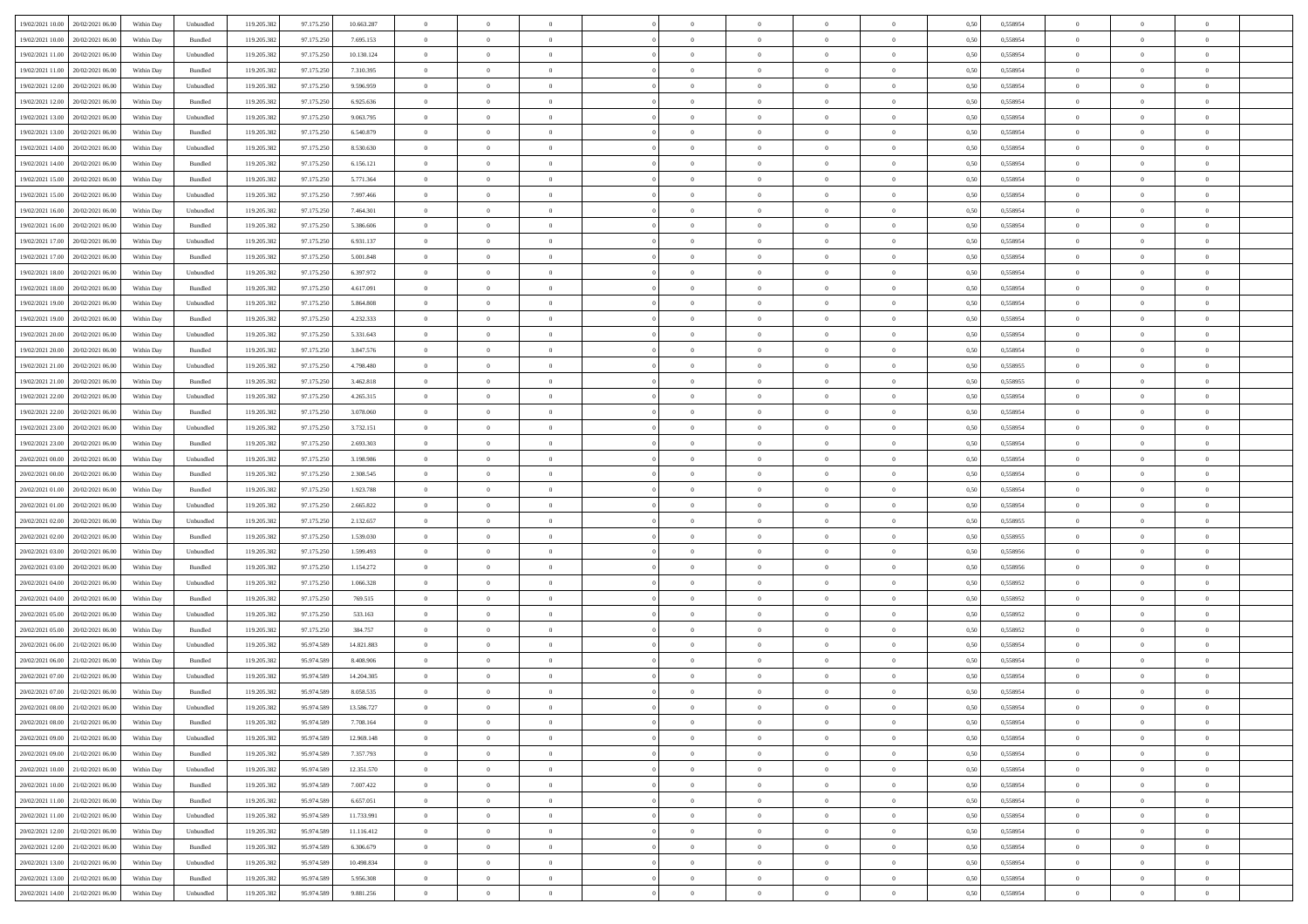| 20/02/2021 14:00 21/02/2021 06:00    | Within Day | Bundled            | 119.205.382 | 95.974.589 | 5.605.937  | $\overline{0}$ | $\overline{0}$ |                | $\overline{0}$ | $\theta$       |                | $\theta$       | 0,50 | 0,558954 | $\theta$       | $\theta$       | $\overline{0}$ |  |
|--------------------------------------|------------|--------------------|-------------|------------|------------|----------------|----------------|----------------|----------------|----------------|----------------|----------------|------|----------|----------------|----------------|----------------|--|
|                                      |            |                    |             |            |            |                |                |                |                |                |                |                |      |          |                |                |                |  |
| 20/02/2021 15:00<br>21/02/2021 06:00 | Within Day | Unbundled          | 119.205.38  | 95.974.589 | 9.263.677  | $\bf{0}$       | $\bf{0}$       | $\bf{0}$       | $\bf{0}$       | $\overline{0}$ | $\overline{0}$ | $\bf{0}$       | 0,50 | 0,558954 | $\,$ 0 $\,$    | $\bf{0}$       | $\overline{0}$ |  |
| 20/02/2021 15:00<br>21/02/2021 06:00 | Within Day | Bundled            | 119.205.382 | 95.974.589 | 5.255.566  | $\overline{0}$ | $\bf{0}$       | $\overline{0}$ | $\bf{0}$       | $\overline{0}$ | $\overline{0}$ | $\bf{0}$       | 0.50 | 0.558954 | $\bf{0}$       | $\overline{0}$ | $\bf{0}$       |  |
| 20/02/2021 16:00<br>21/02/2021 06:00 | Within Day | Unbundled          | 119.205.382 | 95.974.589 | 8.646.098  | $\overline{0}$ | $\overline{0}$ | $\overline{0}$ | $\theta$       | $\theta$       | $\overline{0}$ | $\bf{0}$       | 0,50 | 0,558954 | $\theta$       | $\theta$       | $\overline{0}$ |  |
| 20/02/2021 16:00<br>21/02/2021 06.00 | Within Day | Bundled            | 119.205.38  | 95.974.589 | 4.905.195  | $\bf{0}$       | $\overline{0}$ | $\bf{0}$       | $\overline{0}$ | $\bf{0}$       | $\overline{0}$ | $\bf{0}$       | 0,50 | 0,558954 | $\,$ 0 $\,$    | $\bf{0}$       | $\overline{0}$ |  |
| 20/02/2021 17:00<br>21/02/2021 06:00 | Within Day | Unbundled          | 119.205.382 | 95.974.589 | 8.028.520  | $\overline{0}$ | $\bf{0}$       | $\overline{0}$ | $\bf{0}$       | $\overline{0}$ | $\overline{0}$ | $\bf{0}$       | 0.50 | 0.558954 | $\,$ 0 $\,$    | $\theta$       | $\overline{0}$ |  |
| 20/02/2021 17:00<br>21/02/2021 06:00 |            |                    | 119.205.382 |            |            | $\overline{0}$ | $\overline{0}$ | $\overline{0}$ | $\overline{0}$ | $\overline{0}$ | $\overline{0}$ |                |      |          | $\theta$       | $\theta$       | $\overline{0}$ |  |
|                                      | Within Day | Bundled            |             | 95.974.589 | 4.554.824  |                |                |                |                |                |                | $\bf{0}$       | 0,50 | 0,558954 |                |                |                |  |
| 20/02/2021 18:00<br>21/02/2021 06:00 | Within Day | Unbundled          | 119.205.38  | 95.974.589 | 7.410.942  | $\bf{0}$       | $\bf{0}$       | $\bf{0}$       | $\overline{0}$ | $\overline{0}$ | $\overline{0}$ | $\bf{0}$       | 0,50 | 0,558954 | $\,$ 0 $\,$    | $\bf{0}$       | $\overline{0}$ |  |
| 20/02/2021 18:00<br>21/02/2021 06:00 | Within Day | Bundled            | 119,205.38  | 95.974.589 | 4.204.453  | $\overline{0}$ | $\bf{0}$       | $\overline{0}$ | $\bf{0}$       | $\overline{0}$ | $\overline{0}$ | $\bf{0}$       | 0.50 | 0.558954 | $\bf{0}$       | $\overline{0}$ | $\overline{0}$ |  |
| 20/02/2021 19:00<br>21/02/2021 06:00 | Within Day | Unbundled          | 119.205.382 | 95.974.589 | 6.793.363  | $\bf{0}$       | $\bf{0}$       | $\overline{0}$ | $\overline{0}$ | $\overline{0}$ | $\overline{0}$ | $\bf{0}$       | 0,50 | 0,558954 | $\,$ 0 $\,$    | $\,$ 0 $\,$    | $\overline{0}$ |  |
| 20/02/2021 19:00<br>21/02/2021 06:00 | Within Day | Bundled            | 119.205.38  | 95.974.589 | 3.854.082  | $\bf{0}$       | $\bf{0}$       | $\bf{0}$       | $\bf{0}$       | $\overline{0}$ | $\overline{0}$ | $\bf{0}$       | 0,50 | 0,558954 | $\,$ 0 $\,$    | $\bf{0}$       | $\overline{0}$ |  |
| 20/02/2021 20:00<br>21/02/2021 06:00 | Within Day | Unbundled          | 119.205.382 | 95.974.589 | 6.175.785  | $\overline{0}$ | $\bf{0}$       | $\overline{0}$ | $\overline{0}$ | $\overline{0}$ | $\overline{0}$ | $\bf{0}$       | 0.50 | 0.558954 | $\bf{0}$       | $\,$ 0 $\,$    | $\,$ 0         |  |
| 20/02/2021 20:00<br>21/02/2021 06:00 | Within Day | Bundled            | 119.205.382 | 95.974.589 | 3.503.711  | $\overline{0}$ | $\overline{0}$ | $\overline{0}$ | $\theta$       | $\theta$       | $\overline{0}$ | $\bf{0}$       | 0,50 | 0,558954 | $\,$ 0 $\,$    | $\theta$       | $\overline{0}$ |  |
|                                      |            |                    |             |            |            |                | $\overline{0}$ |                |                | $\overline{0}$ | $\overline{0}$ |                |      |          | $\,$ 0 $\,$    | $\bf{0}$       | $\overline{0}$ |  |
| 20/02/2021 21:00<br>21/02/2021 06:00 | Within Day | Bundled            | 119.205.38  | 95.974.589 | 3.153.339  | $\bf{0}$       |                | $\bf{0}$       | $\bf{0}$       |                |                | $\bf{0}$       | 0,50 | 0,558955 |                |                |                |  |
| 20/02/2021 21:00<br>21/02/2021 06:00 | Within Day | Unbundled          | 119.205.382 | 95.974.589 | 5.558.206  | $\overline{0}$ | $\bf{0}$       | $\overline{0}$ | $\bf{0}$       | $\overline{0}$ | $\overline{0}$ | $\bf{0}$       | 0.50 | 0.558955 | $\,$ 0 $\,$    | $\bf{0}$       | $\overline{0}$ |  |
| 20/02/2021 22:00<br>21/02/2021 06:00 | Within Day | Unbundled          | 119.205.382 | 95.974.589 | 4.940.627  | $\overline{0}$ | $\overline{0}$ | $\overline{0}$ | $\overline{0}$ | $\overline{0}$ | $\overline{0}$ | $\bf{0}$       | 0,50 | 0,558954 | $\theta$       | $\theta$       | $\overline{0}$ |  |
| 20/02/2021 22:00<br>21/02/2021 06.00 | Within Day | Bundled            | 119.205.38  | 95.974.589 | 2.802.968  | $\bf{0}$       | $\bf{0}$       | $\bf{0}$       | $\overline{0}$ | $\overline{0}$ | $\overline{0}$ | $\bf{0}$       | 0,50 | 0,558954 | $\,$ 0 $\,$    | $\bf{0}$       | $\overline{0}$ |  |
| 20/02/2021 23:00<br>21/02/2021 06:00 | Within Day | Unbundled          | 119,205.38  | 95.974.589 | 4.323.049  | $\overline{0}$ | $\bf{0}$       | $\overline{0}$ | $\bf{0}$       | $\bf{0}$       | $\overline{0}$ | $\bf{0}$       | 0.50 | 0.558954 | $\bf{0}$       | $\overline{0}$ | $\bf{0}$       |  |
| 20/02/2021 23:00<br>21/02/2021 06:00 | Within Day | Bundled            | 119.205.382 | 95.974.589 | 2.452.597  | $\overline{0}$ | $\bf{0}$       | $\overline{0}$ | $\overline{0}$ | $\overline{0}$ | $\overline{0}$ | $\bf{0}$       | 0,50 | 0,558954 | $\,$ 0 $\,$    | $\bf{0}$       | $\overline{0}$ |  |
| 21/02/2021 00:00<br>21/02/2021 06:00 | Within Day | Unbundled          | 119.205.38  | 95.974.589 | 3.705.471  | $\bf{0}$       | $\bf{0}$       | $\bf{0}$       | $\bf{0}$       | $\overline{0}$ | $\overline{0}$ | $\bf{0}$       | 0,50 | 0,558954 | $\,$ 0 $\,$    | $\bf{0}$       | $\overline{0}$ |  |
| 21/02/2021 00:00<br>21/02/2021 06:00 | Within Day | Bundled            | 119.205.382 | 95.974.589 | 2.102.226  | $\overline{0}$ | $\bf{0}$       | $\overline{0}$ | $\overline{0}$ | $\bf{0}$       | $\overline{0}$ | $\bf{0}$       | 0.50 | 0.558954 | $\bf{0}$       | $\overline{0}$ | $\,$ 0         |  |
|                                      |            |                    |             |            |            |                |                |                |                |                |                |                |      |          |                |                |                |  |
| 21/02/2021 01:00<br>21/02/2021 06:00 | Within Day | Unbundled          | 119.205.382 | 95.974.589 | 3.087.892  | $\overline{0}$ | $\overline{0}$ | $\overline{0}$ | $\theta$       | $\theta$       | $\overline{0}$ | $\bf{0}$       | 0,50 | 0,558954 | $\theta$       | $\theta$       | $\overline{0}$ |  |
| 21/02/2021 01:00<br>21/02/2021 06:00 | Within Day | Bundled            | 119.205.38  | 95.974.589 | 1.751.855  | $\bf{0}$       | $\bf{0}$       | $\bf{0}$       | $\bf{0}$       | $\overline{0}$ | $\overline{0}$ | $\bf{0}$       | 0,50 | 0,558954 | $\,$ 0 $\,$    | $\bf{0}$       | $\overline{0}$ |  |
| 21/02/2021 02:00<br>21/02/2021 06:00 | Within Day | Bundled            | 119,205.38  | 95.974.589 | 1.401.484  | $\overline{0}$ | $\bf{0}$       | $\overline{0}$ | $\bf{0}$       | $\overline{0}$ | $\overline{0}$ | $\bf{0}$       | 0.50 | 0.558955 | $\,$ 0 $\,$    | $\theta$       | $\overline{0}$ |  |
| 21/02/2021 02:00<br>21/02/2021 06:00 | Within Day | Unbundled          | 119.205.382 | 95.974.589 | 2.470.313  | $\overline{0}$ | $\overline{0}$ | $\overline{0}$ | $\overline{0}$ | $\overline{0}$ | $\overline{0}$ | $\bf{0}$       | 0,50 | 0,558955 | $\,$ 0 $\,$    | $\theta$       | $\overline{0}$ |  |
| 21/02/2021 03:00<br>21/02/2021 06.00 | Within Day | Unbundled          | 119.205.38  | 95.974.589 | 1.852.735  | $\bf{0}$       | $\overline{0}$ | $\bf{0}$       | $\overline{0}$ | $\overline{0}$ | $\overline{0}$ | $\bf{0}$       | 0,50 | 0,558956 | $\,$ 0 $\,$    | $\bf{0}$       | $\overline{0}$ |  |
| 21/02/2021 03:00<br>21/02/2021 06:00 | Within Day | Bundled            | 119,205.38  | 95.974.589 | 1.051.113  | $\overline{0}$ | $\bf{0}$       | $\overline{0}$ | $\bf{0}$       | $\overline{0}$ | $\overline{0}$ | $\bf{0}$       | 0.50 | 0.558956 | $\bf{0}$       | $\overline{0}$ | $\overline{0}$ |  |
| 21/02/2021 04:00<br>21/02/2021 06:00 | Within Day | Unbundled          | 119.205.382 | 95.974.589 | 1.235.157  | $\overline{0}$ | $\bf{0}$       | $\overline{0}$ | $\overline{0}$ | $\overline{0}$ | $\overline{0}$ | $\bf{0}$       | 0,50 | 0,558952 | $\theta$       | $\theta$       | $\overline{0}$ |  |
| 21/02/2021 04:00<br>21/02/2021 06:00 | Within Day | Bundled            | 119.205.38  | 95.974.589 | 700.742    | $\bf{0}$       | $\bf{0}$       | $\bf{0}$       | $\bf{0}$       | $\overline{0}$ | $\overline{0}$ | $\bf{0}$       | 0,50 | 0,558952 | $\,$ 0 $\,$    | $\bf{0}$       | $\overline{0}$ |  |
|                                      |            |                    |             |            |            |                |                |                |                |                |                |                |      |          |                |                |                |  |
| 21/02/2021 05:00<br>21/02/2021 06:00 | Within Day | Unbundled          | 119.205.382 | 95.974.589 | 617.578    | $\overline{0}$ | $\bf{0}$       | $\overline{0}$ | $\overline{0}$ | $\bf{0}$       | $\overline{0}$ | $\bf{0}$       | 0.50 | 0.558952 | $\bf{0}$       | $\,$ 0 $\,$    | $\,$ 0         |  |
| 21/02/2021 05:00<br>21/02/2021 06:00 | Within Day | Bundled            | 119.205.382 | 95.974.589 | 350,371    | $\overline{0}$ | $\overline{0}$ | $\overline{0}$ | $\overline{0}$ | $\overline{0}$ | $\overline{0}$ | $\bf{0}$       | 0.50 | 0,558952 | $\theta$       | $\theta$       | $\overline{0}$ |  |
| 21/02/2021 06:00<br>22/02/2021 06:00 | Within Day | Unbundled          | 119.205.38  | 95.974.589 | 14.821.883 | $\bf{0}$       | $\bf{0}$       | $\bf{0}$       | $\bf{0}$       | $\overline{0}$ | $\overline{0}$ | $\bf{0}$       | 0,50 | 0,558954 | $\,$ 0 $\,$    | $\bf{0}$       | $\overline{0}$ |  |
| 21/02/2021 06:00<br>22/02/2021 06:00 | Within Day | Bundled            | 119.205.382 | 95.974.589 | 8,408,906  | $\overline{0}$ | $\bf{0}$       | $\overline{0}$ | $\bf{0}$       | $\overline{0}$ | $\overline{0}$ | $\bf{0}$       | 0.50 | 0.558954 | $\,$ 0 $\,$    | $\bf{0}$       | $\overline{0}$ |  |
| 21/02/2021 07:00<br>22/02/2021 06:00 | Within Dav | Unbundled          | 119.205.382 | 95.974.589 | 14.204.305 | $\overline{0}$ | $\overline{0}$ | $\overline{0}$ | $\overline{0}$ | $\overline{0}$ | $\overline{0}$ | $\bf{0}$       | 0.50 | 0,558954 | $\theta$       | $\theta$       | $\overline{0}$ |  |
| 21/02/2021 07:00<br>22/02/2021 06:00 | Within Day | Bundled            | 119.205.38  | 95.974.589 | 8.058.535  | $\bf{0}$       | $\bf{0}$       | $\bf{0}$       | $\bf{0}$       | $\overline{0}$ | $\overline{0}$ | $\bf{0}$       | 0,50 | 0,558954 | $\,$ 0 $\,$    | $\bf{0}$       | $\overline{0}$ |  |
| 21/02/2021 08:00<br>22/02/2021 06:00 | Within Day | Bundled            | 119,205.38  | 95.974.589 | 7.708.164  | $\overline{0}$ | $\bf{0}$       | $\overline{0}$ | $\bf{0}$       | $\overline{0}$ | $\overline{0}$ | $\bf{0}$       | 0.50 | 0.558954 | $\bf{0}$       | $\overline{0}$ | $\overline{0}$ |  |
| 21/02/2021 08:00<br>22/02/2021 06:00 | Within Dav | Unbundled          | 119.205.38  | 95.974.589 | 13.586.727 | $\overline{0}$ | $\overline{0}$ | $\overline{0}$ | $\overline{0}$ | $\overline{0}$ | $\overline{0}$ | $\bf{0}$       | 0.50 | 0,558954 | $\theta$       | $\theta$       | $\overline{0}$ |  |
| 22/02/2021 06.00                     | Within Day | Unbundled          |             | 95.974.589 | 12.969.148 | $\bf{0}$       | $\bf{0}$       | $\bf{0}$       | $\bf{0}$       | $\overline{0}$ | $\overline{0}$ | $\bf{0}$       | 0,50 | 0,558954 | $\,$ 0 $\,$    | $\bf{0}$       | $\overline{0}$ |  |
| 21/02/2021 09:00                     |            |                    | 119.205.38  |            |            |                |                |                |                |                |                |                |      |          |                |                |                |  |
| 21/02/2021 09:00<br>22/02/2021 06:00 | Within Day | Bundled            | 119.205.382 | 95.974.589 | 7.357.793  | $\overline{0}$ | $\bf{0}$       | $\overline{0}$ | $\overline{0}$ | $\bf{0}$       | $\overline{0}$ | $\bf{0}$       | 0.50 | 0.558954 | $\,$ 0 $\,$    | $\,$ 0 $\,$    | $\,$ 0         |  |
| 21/02/2021 11:00<br>22/02/2021 06:00 | Within Dav | Unbundled          | 119.205.382 | 95.974.589 | 11.733.991 | $\overline{0}$ | $\overline{0}$ | $\overline{0}$ | $\overline{0}$ | $\overline{0}$ | $\overline{0}$ | $\bf{0}$       | 0.50 | 0.558954 | $\theta$       | $\theta$       | $\overline{0}$ |  |
| 21/02/2021 11:00<br>22/02/2021 06:00 | Within Day | Bundled            | 119.205.38  | 95.974.589 | 6.657.051  | $\bf{0}$       | $\bf{0}$       | $\bf{0}$       | $\bf{0}$       | $\overline{0}$ | $\overline{0}$ | $\bf{0}$       | 0,50 | 0,558954 | $\,$ 0 $\,$    | $\bf{0}$       | $\overline{0}$ |  |
| 21/02/2021 12:00<br>22/02/2021 06:00 | Within Day | Unbundled          | 119.205.382 | 95.974.589 | 11.116.412 | $\overline{0}$ | $\bf{0}$       | $\overline{0}$ | $\bf{0}$       | $\overline{0}$ | $\overline{0}$ | $\bf{0}$       | 0.50 | 0.558954 | $\bf{0}$       | $\theta$       | $\overline{0}$ |  |
| 21/02/2021 12:00<br>22/02/2021 06:00 | Within Day | Bundled            | 119.205.382 | 95.974.589 | 6,306,679  | $\overline{0}$ | $\overline{0}$ | $\overline{0}$ | $\theta$       | $\theta$       | $\overline{0}$ | $\overline{0}$ | 0.5( | 0,558954 | $\theta$       | $\theta$       | $\overline{0}$ |  |
| 21/02/2021 13:00<br>22/02/2021 06:00 | Within Day | Unbundled          | 119.205.382 | 95.974.589 | 10.498.834 | $\bf{0}$       | $\bf{0}$       | $\bf{0}$       | $\bf{0}$       | $\bf{0}$       | $\overline{0}$ | $\bf{0}$       | 0,50 | 0,558954 | $\overline{0}$ | $\overline{0}$ | $\overline{0}$ |  |
| 21/02/2021 13:00 22/02/2021 06:00    | Within Day | $\mathbf B$ undled | 119.205.382 | 95.974.589 | 5.956.308  | $\bf{0}$       | $\theta$       |                | $\overline{0}$ |                |                |                | 0,50 | 0.558954 | $\bf{0}$       | $\bf{0}$       |                |  |
| 21/02/2021 14:00 22/02/2021 06:00    | Within Day | Unbundled          | 119.205.382 | 95.974.589 | 9.881.256  | $\overline{0}$ | $\overline{0}$ | $\Omega$       | $\theta$       | $\overline{0}$ | $\overline{0}$ | $\bf{0}$       | 0,50 | 0,558954 | $\theta$       | $\theta$       | $\overline{0}$ |  |
|                                      |            |                    |             |            |            |                |                |                |                |                |                |                |      |          |                |                |                |  |
| 21/02/2021 14:00<br>22/02/2021 06:00 | Within Day | Bundled            | 119.205.38  | 95.974.589 | 5.605.937  | $\overline{0}$ | $\bf{0}$       | $\overline{0}$ | $\overline{0}$ | $\bf{0}$       | $\overline{0}$ | $\bf{0}$       | 0,50 | 0,558954 | $\bf{0}$       | $\overline{0}$ | $\bf{0}$       |  |
| 21/02/2021 15:00 22/02/2021 06:00    | Within Day | Unbundled          | 119.205.382 | 95.974.589 | 9.263.677  | $\overline{0}$ | $\bf{0}$       | $\overline{0}$ | $\overline{0}$ | $\mathbf{0}$   | $\overline{0}$ | $\,$ 0 $\,$    | 0.50 | 0.558954 | $\overline{0}$ | $\bf{0}$       | $\,$ 0 $\,$    |  |
| 21/02/2021 15:00 22/02/2021 06:00    | Within Dav | Bundled            | 119.205.382 | 95.974.589 | 5.255.566  | $\overline{0}$ | $\overline{0}$ | $\overline{0}$ | $\overline{0}$ | $\overline{0}$ | $\overline{0}$ | $\bf{0}$       | 0,50 | 0,558954 | $\overline{0}$ | $\theta$       | $\overline{0}$ |  |
| 21/02/2021 16:00<br>22/02/2021 06:00 | Within Day | Unbundled          | 119.205.382 | 95.974.589 | 8.646.098  | $\overline{0}$ | $\bf{0}$       | $\overline{0}$ | $\overline{0}$ | $\overline{0}$ | $\overline{0}$ | $\bf{0}$       | 0,50 | 0,558954 | $\bf{0}$       | $\overline{0}$ | $\overline{0}$ |  |
| 21/02/2021 16:00 22/02/2021 06:00    | Within Day | Bundled            | 119.205.382 | 95.974.589 | 4.905.195  | $\overline{0}$ | $\bf{0}$       | $\overline{0}$ | $\overline{0}$ | $\overline{0}$ | $\overline{0}$ | $\bf{0}$       | 0.50 | 0.558954 | $\,$ 0 $\,$    | $\overline{0}$ | $\,$ 0         |  |
| 21/02/2021 17:00 22/02/2021 06:00    | Within Dav | Unbundled          | 119.205.382 | 95.974.589 | 8.028.520  | $\overline{0}$ | $\overline{0}$ | $\overline{0}$ | $\overline{0}$ | $\overline{0}$ | $\overline{0}$ | $\bf{0}$       | 0.50 | 0,558954 | $\overline{0}$ | $\theta$       | $\overline{0}$ |  |
| 22/02/2021 06:00<br>21/02/2021 17:00 | Within Day | Bundled            | 119.205.38  | 95.974.589 | 4.554.824  | $\overline{0}$ | $\overline{0}$ | $\overline{0}$ | $\overline{0}$ | $\overline{0}$ | $\overline{0}$ | $\bf{0}$       | 0,50 | 0,558954 | $\bf{0}$       | $\overline{0}$ | $\,$ 0         |  |
| 21/02/2021 18:00 22/02/2021 06:00    |            |                    |             |            |            |                |                |                |                |                |                |                |      |          |                |                |                |  |
|                                      | Within Day | Unbundled          | 119.205.382 | 95.974.589 | 7.410.942  | $\overline{0}$ | $\overline{0}$ | $\overline{0}$ | $\overline{0}$ | $\overline{0}$ | $\overline{0}$ | $\bf{0}$       | 0.50 | 0.558954 | $\mathbf{0}$   | $\bf{0}$       | $\,$ 0         |  |
| 21/02/2021 18:00 22/02/2021 06:00    | Within Dav | Bundled            | 119.205.382 | 95.974.589 | 4.204.453  | $\overline{0}$ | $\overline{0}$ | $\overline{0}$ | $\overline{0}$ | $\overline{0}$ | $\overline{0}$ | $\bf{0}$       | 0,50 | 0,558954 | $\overline{0}$ | $\theta$       | $\overline{0}$ |  |
| 21/02/2021 19:00<br>22/02/2021 06:00 | Within Day | Bundled            | 119.205.38  | 95.974.589 | 3.854.082  | $\overline{0}$ | $\bf{0}$       | $\overline{0}$ | $\bf{0}$       | $\overline{0}$ | $\bf{0}$       | $\bf{0}$       | 0,50 | 0,558954 | $\bf{0}$       | $\,$ 0 $\,$    | $\bf{0}$       |  |
| 21/02/2021 19:00 22/02/2021 06:00    | Within Day | ${\sf Unbundred}$  | 119.205.382 | 95.974.589 | 6.793.363  | $\overline{0}$ | $\bf{0}$       | $\overline{0}$ | $\overline{0}$ | $\,$ 0 $\,$    | $\overline{0}$ | $\bf{0}$       | 0,50 | 0,558954 | $\overline{0}$ | $\,$ 0 $\,$    | $\,$ 0 $\,$    |  |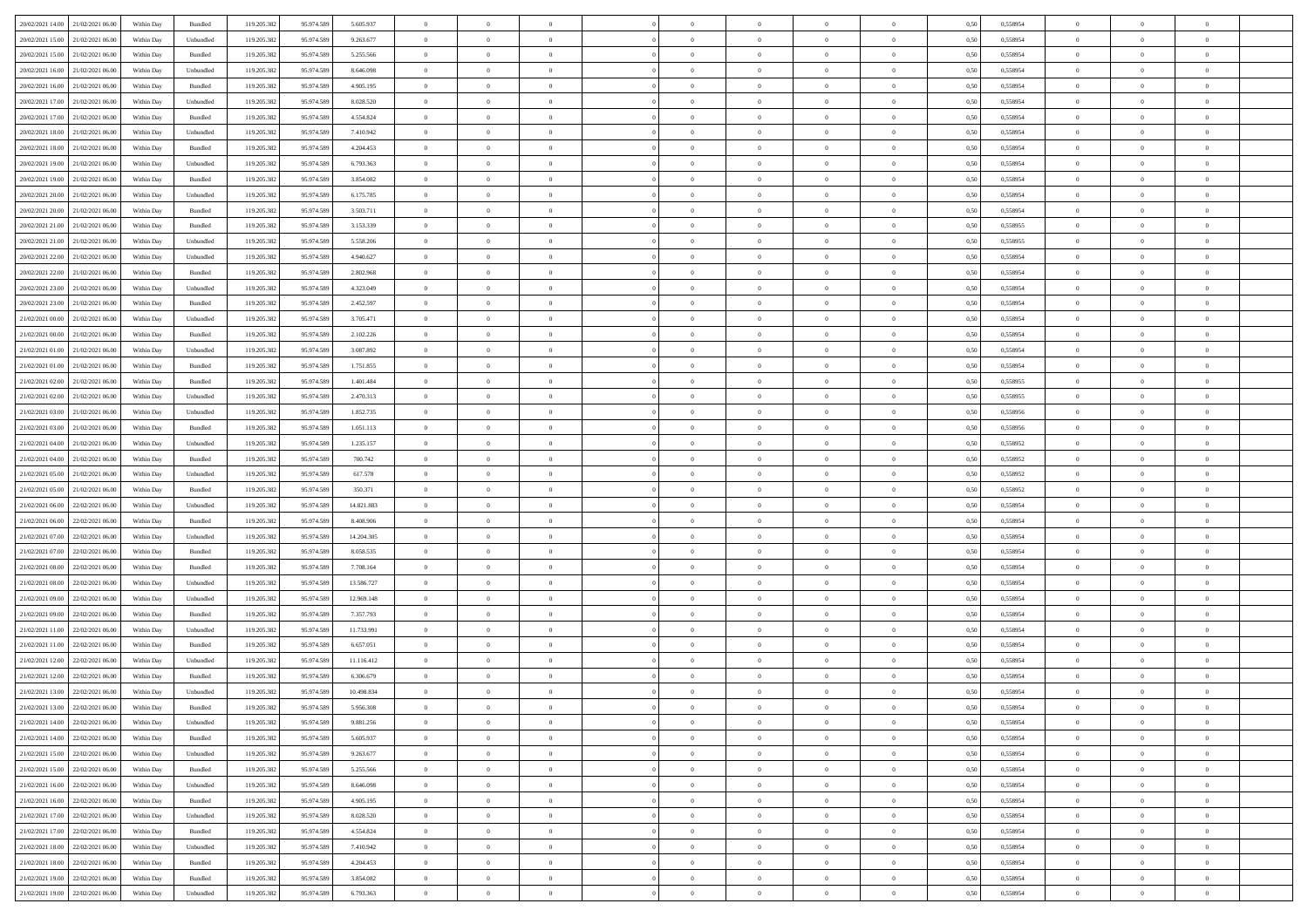| 21/02/2021 20:00 22/02/2021 06:00    |            |                             | 119.205.382 |            | 6.175.785  | $\overline{0}$ | $\overline{0}$ |                | $\overline{0}$ | $\theta$       |                | $\theta$       |      | 0,558954 | $\theta$       | $\theta$       | $\overline{0}$ |  |
|--------------------------------------|------------|-----------------------------|-------------|------------|------------|----------------|----------------|----------------|----------------|----------------|----------------|----------------|------|----------|----------------|----------------|----------------|--|
|                                      | Within Day | Unbundled                   |             | 95.974.589 |            |                |                |                |                |                |                |                | 0,50 |          |                |                |                |  |
| 21/02/2021 20:00<br>22/02/2021 06:00 | Within Day | Bundled                     | 119.205.38  | 95.974.589 | 3.503.711  | $\bf{0}$       | $\bf{0}$       | $\bf{0}$       | $\bf{0}$       | $\overline{0}$ | $\overline{0}$ | $\bf{0}$       | 0,50 | 0,558954 | $\,$ 0 $\,$    | $\bf{0}$       | $\overline{0}$ |  |
| 21/02/2021 21:00<br>22/02/2021 06:00 | Within Day | Unbundled                   | 119.205.382 | 95.974.589 | 5.558.206  | $\overline{0}$ | $\bf{0}$       | $\overline{0}$ | $\bf{0}$       | $\overline{0}$ | $\overline{0}$ | $\bf{0}$       | 0.50 | 0.558955 | $\bf{0}$       | $\overline{0}$ | $\bf{0}$       |  |
| 21/02/2021 21:00<br>22/02/2021 06:00 | Within Day | Bundled                     | 119.205.382 | 95.974.589 | 3.153.339  | $\overline{0}$ | $\overline{0}$ | $\overline{0}$ | $\overline{0}$ | $\theta$       | $\overline{0}$ | $\bf{0}$       | 0,50 | 0,558955 | $\theta$       | $\theta$       | $\overline{0}$ |  |
| 21/02/2021 22:00<br>22/02/2021 06.00 | Within Day | Unbundled                   | 119.205.38  | 95.974.589 | 4.940.627  | $\bf{0}$       | $\overline{0}$ | $\bf{0}$       | $\overline{0}$ | $\bf{0}$       | $\overline{0}$ | $\bf{0}$       | 0,50 | 0,558954 | $\,$ 0 $\,$    | $\bf{0}$       | $\overline{0}$ |  |
| 21/02/2021 22:00<br>22/02/2021 06:00 |            | Bundled                     | 119,205.38  | 95.974.589 | 2.802.968  | $\overline{0}$ | $\bf{0}$       | $\overline{0}$ | $\bf{0}$       | $\overline{0}$ | $\overline{0}$ | $\bf{0}$       | 0.50 | 0.558954 | $\,$ 0 $\,$    | $\theta$       | $\overline{0}$ |  |
|                                      | Within Day |                             |             |            |            |                |                |                |                |                |                |                |      |          |                |                |                |  |
| 21/02/2021 23:00<br>22/02/2021 06:00 | Within Day | Unbundled                   | 119.205.382 | 95.974.589 | 4.323.049  | $\overline{0}$ | $\overline{0}$ | $\overline{0}$ | $\overline{0}$ | $\overline{0}$ | $\overline{0}$ | $\bf{0}$       | 0,50 | 0,558954 | $\,$ 0 $\,$    | $\theta$       | $\overline{0}$ |  |
| 21/02/2021 23:00<br>22/02/2021 06:00 | Within Day | Bundled                     | 119.205.38  | 95.974.589 | 2.452.597  | $\bf{0}$       | $\bf{0}$       | $\bf{0}$       | $\bf{0}$       | $\overline{0}$ | $\overline{0}$ | $\bf{0}$       | 0,50 | 0,558954 | $\,$ 0 $\,$    | $\bf{0}$       | $\overline{0}$ |  |
| 22/02/2021 00:00<br>22/02/2021 06:00 | Within Day | Unbundled                   | 119,205.38  | 95.974.589 | 3.705.471  | $\overline{0}$ | $\bf{0}$       | $\overline{0}$ | $\bf{0}$       | $\overline{0}$ | $\overline{0}$ | $\bf{0}$       | 0.50 | 0.558954 | $\bf{0}$       | $\overline{0}$ | $\overline{0}$ |  |
| 22/02/2021 00:00<br>22/02/2021 06:00 | Within Day | Bundled                     | 119.205.382 | 95.974.589 | 2.102.226  | $\overline{0}$ | $\bf{0}$       | $\overline{0}$ | $\overline{0}$ | $\overline{0}$ | $\overline{0}$ | $\bf{0}$       | 0,50 | 0,558954 | $\,$ 0 $\,$    | $\,$ 0 $\,$    | $\overline{0}$ |  |
| 22/02/2021 01:00<br>22/02/2021 06:00 | Within Day | Unbundled                   | 119.205.38  | 95.974.589 | 3.087.892  | $\bf{0}$       | $\bf{0}$       | $\bf{0}$       | $\bf{0}$       | $\overline{0}$ | $\overline{0}$ | $\bf{0}$       | 0,50 | 0,558954 | $\,$ 0 $\,$    | $\bf{0}$       | $\overline{0}$ |  |
| 22/02/2021 01:00<br>22/02/2021 06:00 | Within Day | Bundled                     | 119.205.382 | 95.974.589 | 1.751.855  | $\overline{0}$ | $\bf{0}$       | $\overline{0}$ | $\overline{0}$ | $\overline{0}$ | $\overline{0}$ | $\bf{0}$       | 0.50 | 0.558954 | $\bf{0}$       | $\,$ 0 $\,$    | $\,$ 0         |  |
| 22/02/2021 02:00<br>22/02/2021 06:00 | Within Day | Unbundled                   | 119.205.382 | 95.974.589 | 2.470.313  | $\overline{0}$ | $\bf{0}$       | $\overline{0}$ | $\theta$       | $\theta$       | $\overline{0}$ | $\bf{0}$       | 0,50 | 0,558955 | $\,$ 0 $\,$    | $\theta$       | $\overline{0}$ |  |
|                                      |            |                             |             |            |            |                |                |                |                |                | $\overline{0}$ |                |      |          |                |                |                |  |
| 22/02/2021 02:00<br>22/02/2021 06:00 | Within Day | Bundled                     | 119.205.38  | 95.974.589 | 1.401.484  | $\bf{0}$       | $\overline{0}$ | $\bf{0}$       | $\bf{0}$       | $\overline{0}$ |                | $\bf{0}$       | 0,50 | 0,558955 | $\,$ 0 $\,$    | $\bf{0}$       | $\overline{0}$ |  |
| 22/02/2021 03:00<br>22/02/2021 06:00 | Within Day | Unbundled                   | 119,205.38  | 95.974.589 | 1.852.735  | $\overline{0}$ | $\bf{0}$       | $\overline{0}$ | $\bf{0}$       | $\overline{0}$ | $\overline{0}$ | $\bf{0}$       | 0.50 | 0.558956 | $\,$ 0 $\,$    | $\bf{0}$       | $\overline{0}$ |  |
| 22/02/2021 03:00<br>22/02/2021 06:00 | Within Day | Bundled                     | 119.205.382 | 95.974.589 | 1.051.113  | $\overline{0}$ | $\overline{0}$ | $\overline{0}$ | $\overline{0}$ | $\overline{0}$ | $\overline{0}$ | $\bf{0}$       | 0,50 | 0,558956 | $\theta$       | $\theta$       | $\overline{0}$ |  |
| 22/02/2021 04:00<br>22/02/2021 06:00 | Within Day | Unbundled                   | 119.205.38  | 95.974.589 | 1.235.157  | $\bf{0}$       | $\bf{0}$       | $\bf{0}$       | $\overline{0}$ | $\overline{0}$ | $\overline{0}$ | $\bf{0}$       | 0,50 | 0,558952 | $\,$ 0 $\,$    | $\bf{0}$       | $\overline{0}$ |  |
| 22/02/2021 04:00<br>22/02/2021 06:00 | Within Day | Bundled                     | 119,205.38  | 95.974.589 | 700.742    | $\overline{0}$ | $\bf{0}$       | $\overline{0}$ | $\bf{0}$       | $\bf{0}$       | $\overline{0}$ | $\bf{0}$       | 0.50 | 0.558952 | $\bf{0}$       | $\overline{0}$ | $\bf{0}$       |  |
| 22/02/2021 05:00<br>22/02/2021 06:00 | Within Day | Bundled                     | 119.205.382 | 95.974.589 | 350.371    | $\overline{0}$ | $\bf{0}$       | $\overline{0}$ | $\overline{0}$ | $\overline{0}$ | $\overline{0}$ | $\bf{0}$       | 0,50 | 0,558952 | $\,$ 0 $\,$    | $\bf{0}$       | $\overline{0}$ |  |
| 22/02/2021 05:00<br>22/02/2021 06:00 | Within Day | Unbundled                   | 119.205.38  | 95.974.589 | 617.578    | $\bf{0}$       | $\bf{0}$       | $\bf{0}$       | $\bf{0}$       | $\overline{0}$ | $\overline{0}$ | $\bf{0}$       | 0,50 | 0,558952 | $\,$ 0 $\,$    | $\bf{0}$       | $\overline{0}$ |  |
| 22/02/2021 06:00<br>23/02/2021 06:00 | Within Day | Unbundled                   | 119.205.382 | 96.421.433 | 14.375.039 | $\overline{0}$ | $\bf{0}$       | $\overline{0}$ | $\overline{0}$ | $\,$ 0 $\,$    | $\overline{0}$ | $\bf{0}$       | 0.50 | 0.558954 | $\bf{0}$       | $\,$ 0 $\,$    | $\,$ 0         |  |
|                                      |            |                             |             |            |            |                |                |                |                |                |                |                |      |          |                |                |                |  |
| 22/02/2021 06:00<br>23/02/2021 06:00 | Within Day | Bundled                     | 119.205.382 | 96.421.433 | 8.408.906  | $\overline{0}$ | $\overline{0}$ | $\overline{0}$ | $\overline{0}$ | $\theta$       | $\overline{0}$ | $\bf{0}$       | 0,50 | 0,558954 | $\theta$       | $\theta$       | $\overline{0}$ |  |
| 22/02/2021 07:00<br>23/02/2021 06.00 | Within Day | Unbundled                   | 119.205.38  | 96.421.433 | 13.776.080 | $\bf{0}$       | $\bf{0}$       | $\bf{0}$       | $\bf{0}$       | $\overline{0}$ | $\overline{0}$ | $\bf{0}$       | 0,50 | 0,558954 | $\,$ 0 $\,$    | $\bf{0}$       | $\overline{0}$ |  |
| 22/02/2021 07:00<br>23/02/2021 06:00 | Within Day | Bundled                     | 119,205.38  | 96.421.43  | 8.058.535  | $\overline{0}$ | $\bf{0}$       | $\overline{0}$ | $\bf{0}$       | $\overline{0}$ | $\overline{0}$ | $\bf{0}$       | 0.50 | 0.558954 | $\bf{0}$       | $\theta$       | $\overline{0}$ |  |
| 22/02/2021 08:00<br>23/02/2021 06:00 | Within Day | Unbundled                   | 119.205.382 | 96.421.433 | 13.177.120 | $\overline{0}$ | $\overline{0}$ | $\overline{0}$ | $\overline{0}$ | $\overline{0}$ | $\overline{0}$ | $\bf{0}$       | 0,50 | 0,558954 | $\,$ 0 $\,$    | $\theta$       | $\overline{0}$ |  |
| 22/02/2021 08:00<br>23/02/2021 06.00 | Within Day | Bundled                     | 119.205.38  | 96.421.43  | 7.708.164  | $\bf{0}$       | $\overline{0}$ | $\bf{0}$       | $\overline{0}$ | $\overline{0}$ | $\overline{0}$ | $\bf{0}$       | 0,50 | 0,558954 | $\,$ 0 $\,$    | $\bf{0}$       | $\overline{0}$ |  |
| 22/02/2021 09:00<br>23/02/2021 06:00 | Within Day | Unbundled                   | 119,205.38  | 96.421.433 | 12.578.159 | $\overline{0}$ | $\bf{0}$       | $\overline{0}$ | $\bf{0}$       | $\overline{0}$ | $\overline{0}$ | $\bf{0}$       | 0.50 | 0.558954 | $\bf{0}$       | $\overline{0}$ | $\overline{0}$ |  |
| 22/02/2021 09:00<br>23/02/2021 06:00 | Within Day | Bundled                     | 119.205.382 | 96.421.433 | 7.357.793  | $\overline{0}$ | $\bf{0}$       | $\overline{0}$ | $\overline{0}$ | $\overline{0}$ | $\overline{0}$ | $\bf{0}$       | 0,50 | 0,558954 | $\theta$       | $\theta$       | $\overline{0}$ |  |
| 22/02/2021 10:00<br>23/02/2021 06.00 | Within Day | Unbundled                   | 119.205.38  | 96.421.433 | 11.979.200 | $\bf{0}$       | $\bf{0}$       | $\bf{0}$       | $\bf{0}$       | $\overline{0}$ | $\overline{0}$ | $\bf{0}$       | 0,50 | 0,558954 | $\,$ 0 $\,$    | $\bf{0}$       | $\overline{0}$ |  |
|                                      |            |                             |             |            |            |                |                |                |                |                |                |                |      |          |                |                |                |  |
| 22/02/2021 10:00<br>23/02/2021 06:00 | Within Day | Bundled                     | 119.205.382 | 96.421.433 | 7.007.422  | $\overline{0}$ | $\bf{0}$       | $\overline{0}$ | $\overline{0}$ | $\overline{0}$ | $\overline{0}$ | $\bf{0}$       | 0.50 | 0.558954 | $\bf{0}$       | $\,$ 0 $\,$    | $\,$ 0         |  |
| 22/02/2021 11:00<br>23/02/2021 06:00 | Within Day | Unbundled                   | 119.205.382 | 96.421.433 | 11.380.239 | $\overline{0}$ | $\overline{0}$ | $\overline{0}$ | $\overline{0}$ | $\overline{0}$ | $\overline{0}$ | $\bf{0}$       | 0.50 | 0,558954 | $\theta$       | $\theta$       | $\overline{0}$ |  |
| 22/02/2021 11:00<br>23/02/2021 06:00 | Within Day | Bundled                     | 119.205.38  | 96.421.43  | 6.657.051  | $\bf{0}$       | $\bf{0}$       | $\bf{0}$       | $\bf{0}$       | $\overline{0}$ | $\overline{0}$ | $\bf{0}$       | 0,50 | 0,558954 | $\,$ 0 $\,$    | $\bf{0}$       | $\overline{0}$ |  |
| 22/02/2021 12:00<br>23/02/2021 06:00 | Within Day | Unbundled                   | 119,205.38  | 96.421.433 | 10.781.280 | $\overline{0}$ | $\bf{0}$       | $\overline{0}$ | $\bf{0}$       | $\overline{0}$ | $\overline{0}$ | $\bf{0}$       | 0.50 | 0.558954 | $\bf{0}$       | $\bf{0}$       | $\overline{0}$ |  |
| 22/02/2021 12:00<br>23/02/2021 06:00 | Within Dav | Bundled                     | 119.205.382 | 96.421.433 | 6,306,679  | $\overline{0}$ | $\overline{0}$ | $\overline{0}$ | $\overline{0}$ | $\overline{0}$ | $\overline{0}$ | $\bf{0}$       | 0.5( | 0,558954 | $\theta$       | $\theta$       | $\overline{0}$ |  |
| 22/02/2021 13:00<br>23/02/2021 06.00 | Within Day | Unbundled                   | 119.205.38  | 96.421.433 | 10.182.319 | $\bf{0}$       | $\bf{0}$       | $\bf{0}$       | $\bf{0}$       | $\overline{0}$ | $\overline{0}$ | $\bf{0}$       | 0,50 | 0,558954 | $\,$ 0 $\,$    | $\bf{0}$       | $\overline{0}$ |  |
| 22/02/2021 13:00<br>23/02/2021 06:00 | Within Day | Bundled                     | 119,205.38  | 96.421.43  | 5.956.308  | $\overline{0}$ | $\bf{0}$       | $\overline{0}$ | $\bf{0}$       | $\overline{0}$ | $\overline{0}$ | $\bf{0}$       | 0.50 | 0.558954 | $\bf{0}$       | $\overline{0}$ | $\overline{0}$ |  |
| 22/02/2021 14:00<br>23/02/2021 06:00 | Within Day | Unbundled                   | 119.205.38  | 96.421.433 | 9.583.359  | $\overline{0}$ | $\overline{0}$ | $\overline{0}$ | $\overline{0}$ | $\overline{0}$ | $\overline{0}$ | $\bf{0}$       | 0.50 | 0,558954 | $\theta$       | $\theta$       | $\overline{0}$ |  |
| 22/02/2021 14:00<br>23/02/2021 06.00 | Within Day | Bundled                     | 119.205.38  | 96.421.43  | 5.605.937  | $\bf{0}$       | $\bf{0}$       | $\bf{0}$       | $\bf{0}$       | $\overline{0}$ | $\overline{0}$ | $\bf{0}$       | 0,50 | 0,558954 | $\,$ 0 $\,$    | $\bf{0}$       | $\overline{0}$ |  |
|                                      |            |                             |             |            |            |                |                |                |                |                |                |                |      |          |                |                |                |  |
| 22/02/2021 15:00<br>23/02/2021 06:00 | Within Day | Bundled                     | 119.205.382 | 96.421.433 | 5.255.566  | $\overline{0}$ | $\bf{0}$       | $\overline{0}$ | $\overline{0}$ | $\bf{0}$       | $\overline{0}$ | $\bf{0}$       | 0.50 | 0.558954 | $\,$ 0 $\,$    | $\,$ 0 $\,$    | $\,$ 0         |  |
| 22/02/2021 15:00<br>23/02/2021 06:00 | Within Dav | Unbundled                   | 119.205.382 | 96.421.433 | 8.984.400  | $\overline{0}$ | $\overline{0}$ | $\overline{0}$ | $\overline{0}$ | $\overline{0}$ | $\overline{0}$ | $\bf{0}$       | 0.50 | 0,558954 | $\theta$       | $\theta$       | $\overline{0}$ |  |
| 22/02/2021 16:00<br>23/02/2021 06.00 | Within Day | Unbundled                   | 119.205.38  | 96.421.433 | 8.385.439  | $\bf{0}$       | $\bf{0}$       | $\bf{0}$       | $\bf{0}$       | $\overline{0}$ | $\overline{0}$ | $\bf{0}$       | 0,50 | 0,558954 | $\,$ 0 $\,$    | $\bf{0}$       | $\overline{0}$ |  |
| 22/02/2021 16:00<br>23/02/2021 06:00 | Within Day | Bundled                     | 119.205.382 | 96.421.43  | 4.905.195  | $\overline{0}$ | $\bf{0}$       | $\overline{0}$ | $\bf{0}$       | $\overline{0}$ | $\overline{0}$ | $\bf{0}$       | 0.50 | 0.558954 | $\bf{0}$       | $\theta$       | $\overline{0}$ |  |
| 22/02/2021 17:00<br>23/02/2021 06:00 | Within Day | Unbundled                   | 119.205.38  | 96.421.433 | 7.786.480  | $\overline{0}$ | $\overline{0}$ | $\overline{0}$ | $\theta$       | $\theta$       | $\overline{0}$ | $\overline{0}$ | 0.5( | 0,558954 | $\theta$       | $\theta$       | $\overline{0}$ |  |
| 22/02/2021 17:00<br>23/02/2021 06:00 | Within Day | Bundled                     | 119.205.382 | 96.421.433 | 4.554.824  | $\bf{0}$       | $\bf{0}$       | $\bf{0}$       | $\bf{0}$       | $\bf{0}$       | $\overline{0}$ | $\bf{0}$       | 0,50 | 0,558954 | $\overline{0}$ | $\overline{0}$ | $\overline{0}$ |  |
| 22/02/2021 18:00 23/02/2021 06:00    | Within Day | $\ensuremath{\mathsf{Unb}}$ | 119.205.382 | 96.421.433 | 7.187.519  | $\bf{0}$       | $\bf{0}$       |                | $\overline{0}$ | $\bf{0}$       |                |                | 0,50 | 0.558954 | $\,$ 0         | $\bf{0}$       |                |  |
| 22/02/2021 18:00 23/02/2021 06:00    | Within Day | Bundled                     | 119.205.382 | 96.421.433 | 4.204.453  | $\overline{0}$ | $\overline{0}$ | $\Omega$       | $\theta$       | $\overline{0}$ | $\overline{0}$ | $\bf{0}$       | 0,50 | 0,558954 | $\theta$       | $\theta$       | $\overline{0}$ |  |
|                                      |            |                             |             |            |            |                |                |                |                |                |                |                |      |          |                |                |                |  |
| 22/02/2021 19:00<br>23/02/2021 06:00 | Within Day | Unbundled                   | 119.205.38  | 96.421.433 | 6.588.560  | $\overline{0}$ | $\bf{0}$       | $\overline{0}$ | $\overline{0}$ | $\bf{0}$       | $\overline{0}$ | $\bf{0}$       | 0,50 | 0,558954 | $\bf{0}$       | $\overline{0}$ | $\bf{0}$       |  |
| 22/02/2021 19:00 23/02/2021 06:00    | Within Day | Bundled                     | 119.205.382 | 96.421.433 | 3.854.082  | $\overline{0}$ | $\bf{0}$       | $\overline{0}$ | $\overline{0}$ | $\mathbf{0}$   | $\overline{0}$ | $\,$ 0 $\,$    | 0.50 | 0.558954 | $\overline{0}$ | $\bf{0}$       | $\bf{0}$       |  |
| 22/02/2021 20:00 23/02/2021 06:00    | Within Dav | Bundled                     | 119.205.382 | 96.421.433 | 3.503.711  | $\overline{0}$ | $\overline{0}$ | $\overline{0}$ | $\overline{0}$ | $\overline{0}$ | $\overline{0}$ | $\bf{0}$       | 0,50 | 0,558954 | $\overline{0}$ | $\theta$       | $\overline{0}$ |  |
| 22/02/2021 20:00<br>23/02/2021 06:00 | Within Day | Unbundled                   | 119.205.382 | 96.421.433 | 5.989.600  | $\overline{0}$ | $\bf{0}$       | $\overline{0}$ | $\overline{0}$ | $\bf{0}$       | $\overline{0}$ | $\bf{0}$       | 0,50 | 0,558954 | $\bf{0}$       | $\overline{0}$ | $\overline{0}$ |  |
| 22/02/2021 21:00 23/02/2021 06:00    | Within Day | Unbundled                   | 119.205.382 | 96.421.433 | 5.390.639  | $\overline{0}$ | $\bf{0}$       | $\overline{0}$ | $\overline{0}$ | $\bf{0}$       | $\overline{0}$ | $\bf{0}$       | 0.50 | 0.558955 | $\,$ 0 $\,$    | $\overline{0}$ | $\,$ 0         |  |
| 22/02/2021 21:00 23/02/2021 06:00    | Within Dav | Bundled                     | 119.205.382 | 96.421.433 | 3.153.339  | $\overline{0}$ | $\overline{0}$ | $\overline{0}$ | $\overline{0}$ | $\overline{0}$ | $\overline{0}$ | $\bf{0}$       | 0.50 | 0,558955 | $\overline{0}$ | $\theta$       | $\overline{0}$ |  |
| 22/02/2021 22:00<br>23/02/2021 06:00 | Within Day | Unbundled                   | 119.205.38  | 96.421.433 | 4.791.680  | $\overline{0}$ | $\overline{0}$ | $\overline{0}$ | $\overline{0}$ | $\overline{0}$ | $\overline{0}$ | $\bf{0}$       | 0,50 | 0,558954 | $\bf{0}$       | $\overline{0}$ | $\,$ 0         |  |
| 22/02/2021 22:00 23/02/2021 06:00    |            | Bundled                     | 119.205.382 |            | 2.802.968  | $\overline{0}$ | $\overline{0}$ |                |                | $\overline{0}$ | $\overline{0}$ |                | 0.50 | 0.558954 | $\mathbf{0}$   | $\bf{0}$       | $\,$ 0         |  |
|                                      | Within Day |                             |             | 96.421.433 |            |                |                | $\overline{0}$ | $\overline{0}$ |                |                | $\bf{0}$       |      |          |                |                |                |  |
| 22/02/2021 23:00 23/02/2021 06:00    | Within Dav | Unbundled                   | 119.205.382 | 96.421.433 | 4.192.719  | $\overline{0}$ | $\overline{0}$ | $\overline{0}$ | $\overline{0}$ | $\overline{0}$ | $\overline{0}$ | $\bf{0}$       | 0,50 | 0,558954 | $\overline{0}$ | $\theta$       | $\overline{0}$ |  |
| 22/02/2021 23:00<br>23/02/2021 06:00 | Within Day | Bundled                     | 119.205.38  | 96.421.433 | 2.452.597  | $\overline{0}$ | $\bf{0}$       | $\overline{0}$ | $\bf{0}$       | $\overline{0}$ | $\overline{0}$ | $\bf{0}$       | 0,50 | 0,558954 | $\bf{0}$       | $\,$ 0 $\,$    | $\bf{0}$       |  |
| 23/02/2021 00:00 23/02/2021 06:00    | Within Day | Unbundled                   | 119.205.382 | 96.421.433 | 3.593.760  | $\,$ 0 $\,$    | $\bf{0}$       | $\overline{0}$ | $\overline{0}$ | $\,$ 0 $\,$    | $\overline{0}$ | $\bf{0}$       | 0,50 | 0,558954 | $\overline{0}$ | $\,$ 0 $\,$    | $\,$ 0 $\,$    |  |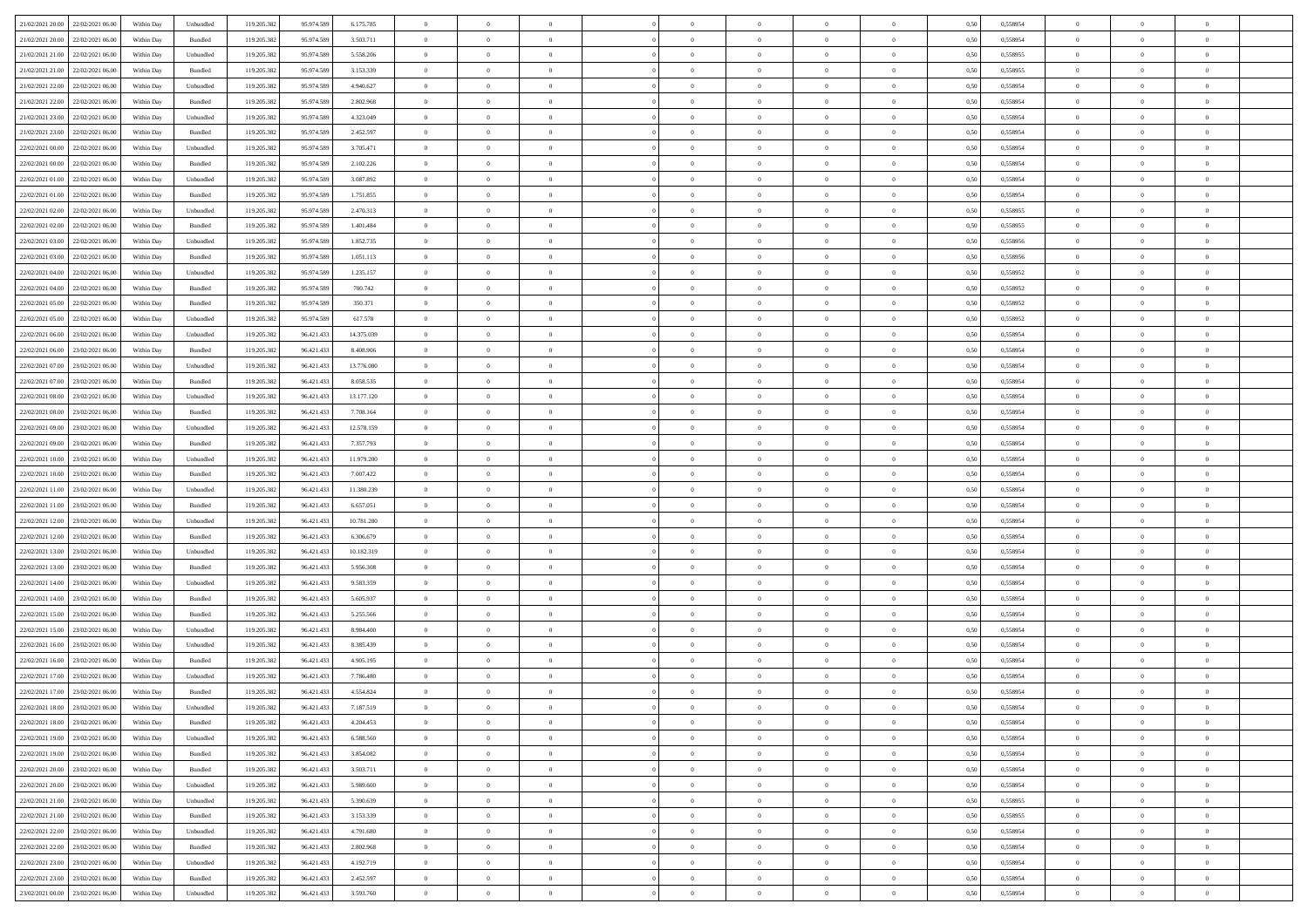| 23/02/2021 00:00 23/02/2021 06:00 |                                   | Within Day | Bundled   | 119.205.382 | 96.421.433 | 2.102.226  | $\overline{0}$ | $\theta$       |                | $\overline{0}$ | $\bf{0}$       | $\overline{0}$ | $\theta$       | 0,50 | 0,558954 | $\theta$       | $\theta$       | $\overline{0}$           |  |
|-----------------------------------|-----------------------------------|------------|-----------|-------------|------------|------------|----------------|----------------|----------------|----------------|----------------|----------------|----------------|------|----------|----------------|----------------|--------------------------|--|
|                                   |                                   |            |           |             |            |            | $\overline{0}$ |                |                |                |                |                |                |      |          |                |                |                          |  |
| 23/02/2021 01:00                  | 23/02/2021 06.00                  | Within Day | Unbundled | 119.205.382 | 96.421.433 | 2.994.800  |                | $\overline{0}$ | $\overline{0}$ | $\overline{0}$ | $\,$ 0         | $\overline{0}$ | $\bf{0}$       | 0,50 | 0,558954 | $\,$ 0 $\,$    | $\overline{0}$ | $\overline{0}$           |  |
| 23/02/2021 01:00                  | 23/02/2021 06:00                  | Within Day | Bundled   | 119.205.382 | 96.421.433 | 1.751.855  | $\overline{0}$ | $\overline{0}$ | $\overline{0}$ | $\overline{0}$ | $\bf{0}$       | $\overline{0}$ | $\mathbf{0}$   | 0.50 | 0.558954 | $\,$ 0 $\,$    | $\overline{0}$ | $\overline{0}$           |  |
| 23/02/2021 02:00                  | 23/02/2021 06:00                  | Within Day | Bundled   | 119.205.382 | 96.421.433 | 1.401.484  | $\overline{0}$ | $\overline{0}$ | $\overline{0}$ | $\overline{0}$ | $\bf{0}$       | $\overline{0}$ | $\overline{0}$ | 0,50 | 0,558955 | $\,$ 0 $\,$    | $\overline{0}$ | $\overline{0}$           |  |
| 23/02/2021 02:00                  | 23/02/2021 06.00                  | Within Day | Unbundled | 119.205.382 | 96.421.433 | 2.395.839  | $\overline{0}$ | $\theta$       | $\overline{0}$ |                | $\,$ 0         | $\overline{0}$ | $\bf{0}$       | 0,50 | 0,558955 | $\,$ 0 $\,$    | $\overline{0}$ | $\overline{0}$           |  |
| 23/02/2021 03:00                  | 23/02/2021 06:00                  | Within Day | Unbundled | 119.205.382 | 96.421.433 | 1.796.880  | $\overline{0}$ | $\overline{0}$ | $\overline{0}$ | $\overline{0}$ | $\bf{0}$       | $\overline{0}$ | $\bf{0}$       | 0.50 | 0.558956 | $\,0\,$        | $\theta$       | $\overline{0}$           |  |
| 23/02/2021 03:00                  | 23/02/2021 06:00                  | Within Day | Bundled   | 119.205.382 | 96.421.433 | 1.051.113  | $\overline{0}$ | $\overline{0}$ | $\overline{0}$ | $\overline{0}$ | $\,$ 0         | $\overline{0}$ | $\overline{0}$ | 0,50 | 0,558956 | $\theta$       | $\theta$       | $\overline{0}$           |  |
| 23/02/2021 04:00                  | 23/02/2021 06.00                  | Within Day | Unbundled | 119.205.382 | 96.421.433 | 1.197.919  | $\overline{0}$ | $\theta$       | $\overline{0}$ |                | $\,$ 0         | $\bf{0}$       | $\bf{0}$       | 0,50 | 0,558952 | $\,$ 0 $\,$    | $\overline{0}$ | $\overline{0}$           |  |
|                                   |                                   |            |           |             |            |            |                |                |                |                |                |                |                |      |          |                |                |                          |  |
| 23/02/2021 04:00                  | 23/02/2021 06:00                  | Within Day | Bundled   | 119.205.382 | 96.421.433 | 700.742    | $\overline{0}$ | $\overline{0}$ | $\overline{0}$ | $\overline{0}$ | $\bf{0}$       | $\overline{0}$ | $\bf{0}$       | 0.50 | 0.558952 | $\,0\,$        | $\overline{0}$ | $\overline{0}$           |  |
| 23/02/2021 05:00                  | 23/02/2021 06:00                  | Within Day | Unbundled | 119.205.382 | 96.421.433 | 598.960    | $\overline{0}$ | $\overline{0}$ | $\overline{0}$ | $\overline{0}$ | $\bf{0}$       | $\overline{0}$ | $\bf{0}$       | 0,50 | 0,558952 | $\,$ 0 $\,$    | $\theta$       | $\overline{0}$           |  |
| 23/02/2021 05:00                  | 23/02/2021 06.00                  | Within Day | Bundled   | 119.205.382 | 96.421.433 | 350.371    | $\bf{0}$       | $\theta$       | $\overline{0}$ | $\overline{0}$ | $\,$ 0         | $\bf{0}$       | $\bf{0}$       | 0,50 | 0,558952 | $\,$ 0 $\,$    | $\overline{0}$ | $\overline{0}$           |  |
| 23/02/2021 06:00                  | 24/02/2021 06:00                  | Within Day | Unbundled | 119.205.382 | 96,708,826 | 13.262.370 | $\overline{0}$ | $\overline{0}$ | $\overline{0}$ | $\overline{0}$ | $\bf{0}$       | $\overline{0}$ | $\mathbf{0}$   | 0.50 | 0.558954 | $\,$ 0 $\,$    | $\overline{0}$ | $\bf{0}$                 |  |
| 23/02/2021 06:00                  | 24/02/2021 06.00                  | Within Day | Bundled   | 119.205.382 | 96.708.826 | 9.234.183  | $\overline{0}$ | $\overline{0}$ | $\overline{0}$ | $\overline{0}$ | $\bf{0}$       | $\overline{0}$ | $\overline{0}$ | 0,50 | 0,558954 | $\,$ 0 $\,$    | $\overline{0}$ | $\overline{0}$           |  |
| 23/02/2021 07:00                  | 24/02/2021 06.00                  | Within Day | Unbundled | 119.205.382 | 96.708.826 | 12.709.772 | $\overline{0}$ | $\theta$       | $\overline{0}$ |                | $\,$ 0         | $\overline{0}$ | $\bf{0}$       | 0,50 | 0,558954 | $\,$ 0 $\,$    | $\overline{0}$ | $\overline{0}$           |  |
| 23/02/2021 07:00                  | 24/02/2021 06:00                  | Within Day | Bundled   | 119.205.382 | 96,708.826 | 8.849.425  | $\overline{0}$ | $\overline{0}$ | $\overline{0}$ | $\overline{0}$ | $\bf{0}$       | $\overline{0}$ | $\bf{0}$       | 0.50 | 0.558954 | $\,0\,$        | $\theta$       | $\overline{0}$           |  |
|                                   |                                   |            |           |             |            |            | $\overline{0}$ | $\overline{0}$ | $\overline{0}$ | $\overline{0}$ |                | $\overline{0}$ | $\overline{0}$ |      |          | $\theta$       | $\theta$       | $\overline{0}$           |  |
| 23/02/2021 08:00                  | 24/02/2021 06.00                  | Within Day | Unbundled | 119.205.382 | 96.708.826 | 12.157.172 |                |                |                |                | $\bf{0}$       |                |                | 0,50 | 0,558954 |                |                |                          |  |
| 23/02/2021 08:00                  | 24/02/2021 06.00                  | Within Day | Bundled   | 119.205.382 | 96.708.826 | 8.464.668  | $\overline{0}$ | $\theta$       | $\overline{0}$ |                | $\,$ 0         | $\overline{0}$ | $\bf{0}$       | 0,50 | 0,558954 | $\,$ 0 $\,$    | $\overline{0}$ | $\overline{0}$           |  |
| 23/02/2021 09:00                  | 24/02/2021 06:00                  | Within Day | Unbundled | 119.205.382 | 96,708.826 | 11.604.573 | $\overline{0}$ | $\overline{0}$ | $\overline{0}$ | $\overline{0}$ | $\bf{0}$       | $\overline{0}$ | $\bf{0}$       | 0.50 | 0.558954 | $\,0\,$        | $\overline{0}$ | $\overline{\phantom{a}}$ |  |
| 23/02/2021 09:00                  | 24/02/2021 06.00                  | Within Day | Bundled   | 119.205.382 | 96.708.826 | 8.079.910  | $\overline{0}$ | $\overline{0}$ | $\overline{0}$ | $\overline{0}$ | $\bf{0}$       | $\overline{0}$ | $\bf{0}$       | 0,50 | 0,558954 | $\,$ 0 $\,$    | $\theta$       | $\overline{0}$           |  |
| 23/02/2021 10:00                  | 24/02/2021 06.00                  | Within Day | Unbundled | 119.205.382 | 96.708.826 | 11.051.975 | $\bf{0}$       | $\,$ 0 $\,$    | $\overline{0}$ | $\overline{0}$ | $\,$ 0         | $\bf{0}$       | $\bf{0}$       | 0,50 | 0,558954 | $\,$ 0 $\,$    | $\overline{0}$ | $\overline{0}$           |  |
| 23/02/2021 10:00                  | 24/02/2021 06:00                  | Within Day | Bundled   | 119.205.382 | 96,708.826 | 7.695.153  | $\overline{0}$ | $\overline{0}$ | $\overline{0}$ | $\overline{0}$ | $\bf{0}$       | $\overline{0}$ | $\mathbf{0}$   | 0.50 | 0.558954 | $\,$ 0 $\,$    | $\overline{0}$ | $\overline{0}$           |  |
| 23/02/2021 11:00                  | 24/02/2021 06.00                  | Within Day | Unbundled | 119.205.382 | 96.708.826 | 10.499.376 | $\overline{0}$ | $\overline{0}$ | $\overline{0}$ | $\overline{0}$ | $\bf{0}$       | $\overline{0}$ | $\overline{0}$ | 0,50 | 0,558954 | $\theta$       | $\overline{0}$ | $\overline{0}$           |  |
|                                   |                                   |            |           |             |            |            |                |                |                |                |                |                |                |      |          |                |                |                          |  |
| 23/02/2021 11:00                  | 24/02/2021 06.00                  | Within Day | Bundled   | 119.205.382 | 96.708.826 | 7.310.395  | $\overline{0}$ | $\theta$       | $\overline{0}$ | $\overline{0}$ | $\,$ 0         | $\overline{0}$ | $\bf{0}$       | 0,50 | 0,558954 | $\,$ 0 $\,$    | $\overline{0}$ | $\overline{0}$           |  |
| 23/02/2021 12:00                  | 24/02/2021 06:00                  | Within Day | Bundled   | 119.205.382 | 96,708.826 | 6.925.636  | $\overline{0}$ | $\overline{0}$ | $\overline{0}$ | $\overline{0}$ | $\bf{0}$       | $\overline{0}$ | $\bf{0}$       | 0.50 | 0.558954 | $\,0\,$        | $\theta$       | $\overline{0}$           |  |
| 23/02/2021 12:00                  | 24/02/2021 06:00                  | Within Day | Unbundled | 119.205.382 | 96.708.826 | 9.946.778  | $\overline{0}$ | $\overline{0}$ | $\overline{0}$ | $\overline{0}$ | $\,$ 0         | $\overline{0}$ | $\overline{0}$ | 0,50 | 0,558954 | $\,$ 0 $\,$    | $\theta$       | $\overline{0}$           |  |
| 23/02/2021 13:00                  | 24/02/2021 06.00                  | Within Day | Unbundled | 119.205.382 | 96.708.826 | 9.394.178  | $\overline{0}$ | $\theta$       | $\overline{0}$ |                | $\bf{0}$       | $\overline{0}$ | $\bf{0}$       | 0,50 | 0,558954 | $\,$ 0 $\,$    | $\overline{0}$ | $\overline{0}$           |  |
| 23/02/2021 13:00                  | 24/02/2021 06:00                  | Within Day | Bundled   | 119.205.382 | 96,708.826 | 6.540.879  | $\overline{0}$ | $\overline{0}$ | $\overline{0}$ | $\overline{0}$ | $\bf{0}$       | $\overline{0}$ | $\bf{0}$       | 0.50 | 0.558954 | $\,0\,$        | $\overline{0}$ | $\overline{0}$           |  |
| 23/02/2021 14:00                  | 24/02/2021 06:00                  | Within Day | Unbundled | 119.205.382 | 96.708.826 | 8.841.580  | $\overline{0}$ | $\overline{0}$ | $\overline{0}$ | $\overline{0}$ | $\bf{0}$       | $\overline{0}$ | $\bf{0}$       | 0,50 | 0,558954 | $\,$ 0 $\,$    | $\theta$       | $\overline{0}$           |  |
| 23/02/2021 14:00                  | 24/02/2021 06.00                  | Within Day | Bundled   | 119.205.382 | 96.708.826 | 6.156.121  | $\bf{0}$       | $\overline{0}$ | $\overline{0}$ | $\overline{0}$ | $\bf{0}$       | $\bf{0}$       | $\bf{0}$       | 0,50 | 0,558954 | $\,$ 0 $\,$    | $\overline{0}$ | $\overline{0}$           |  |
|                                   | 24/02/2021 06:00                  |            | Unbundled | 119.205.382 | 96,708.826 | 8.288.981  |                | $\overline{0}$ |                |                |                | $\overline{0}$ |                | 0.50 | 0.558954 | $\,$ 0 $\,$    |                |                          |  |
| 23/02/2021 15:00                  |                                   | Within Day |           |             |            |            | $\overline{0}$ |                | $\overline{0}$ | $\overline{0}$ | $\bf{0}$       |                | $\mathbf{0}$   |      |          |                | $\overline{0}$ | $\bf{0}$                 |  |
| 23/02/2021 15:00                  | 24/02/2021 06:00                  | Within Dav | Bundled   | 119.205.382 | 96.708.826 | 5.771.364  | $\overline{0}$ | $\overline{0}$ | $\overline{0}$ | $\overline{0}$ | $\mathbf{0}$   | $\overline{0}$ | $\overline{0}$ | 0.50 | 0,558954 | $\theta$       | $\overline{0}$ | $\overline{0}$           |  |
| 23/02/2021 16:00                  | 24/02/2021 06.00                  | Within Day | Unbundled | 119.205.382 | 96.708.826 | 7.736.382  | $\overline{0}$ | $\theta$       | $\overline{0}$ |                | $\,$ 0         | $\overline{0}$ | $\bf{0}$       | 0,50 | 0,558954 | $\,$ 0 $\,$    | $\overline{0}$ | $\overline{0}$           |  |
| 23/02/2021 16:00                  | 24/02/2021 06:00                  | Within Day | Bundled   | 119.205.382 | 96,708.826 | 5.386,606  | $\overline{0}$ | $\overline{0}$ | $\overline{0}$ | $\overline{0}$ | $\bf{0}$       | $\overline{0}$ | $\bf{0}$       | 0.50 | 0.558954 | $\,0\,$        | $\theta$       | $\overline{0}$           |  |
| 23/02/2021 17:00                  | 24/02/2021 06:00                  | Within Dav | Unbundled | 119.205.382 | 96.708.826 | 7.183.784  | $\overline{0}$ | $\overline{0}$ | $\Omega$       | $\Omega$       | $\mathbf{0}$   | $\overline{0}$ | $\overline{0}$ | 0.50 | 0,558954 | $\theta$       | $\overline{0}$ | $\overline{0}$           |  |
| 23/02/2021 17:00                  | 24/02/2021 06.00                  | Within Day | Bundled   | 119.205.382 | 96.708.826 | 5.001.848  | $\overline{0}$ | $\theta$       | $\overline{0}$ |                | $\,$ 0         | $\overline{0}$ | $\bf{0}$       | 0,50 | 0,558954 | $\,$ 0 $\,$    | $\overline{0}$ | $\overline{0}$           |  |
| 23/02/2021 18:00                  | 24/02/2021 06:00                  | Within Day | Unbundled | 119.205.382 | 96,708.826 | 6.631.184  | $\overline{0}$ | $\overline{0}$ | $\overline{0}$ | $\overline{0}$ | $\bf{0}$       | $\overline{0}$ | $\bf{0}$       | 0.50 | 0.558954 | $\,0\,$        | $\overline{0}$ | $\overline{0}$           |  |
| 23/02/2021 18:00                  | 24/02/2021 06:00                  | Within Dav | Bundled   | 119.205.382 | 96.708.826 | 4.617.091  | $\overline{0}$ | $\overline{0}$ | $\overline{0}$ | $\overline{0}$ | $\overline{0}$ | $\overline{0}$ | $\overline{0}$ | 0.50 | 0,558954 | $\theta$       | $\overline{0}$ | $\overline{0}$           |  |
|                                   | 24/02/2021 06.00                  | Within Day | Unbundled |             | 96.708.826 | 6.078.586  | $\overline{0}$ | $\overline{0}$ | $\overline{0}$ | $\overline{0}$ | $\bf{0}$       | $\bf{0}$       | $\bf{0}$       | 0,50 | 0,558954 | $\,$ 0 $\,$    | $\overline{0}$ | $\overline{0}$           |  |
| 23/02/2021 19:00                  |                                   |            |           | 119.205.382 |            |            |                |                |                |                |                |                |                |      |          |                |                |                          |  |
| 23/02/2021 19:00                  | 24/02/2021 06:00                  | Within Day | Bundled   | 119.205.382 | 96,708.826 | 4.232.333  | $\overline{0}$ | $\overline{0}$ | $\overline{0}$ | $\overline{0}$ | $\bf{0}$       | $\overline{0}$ | $\mathbf{0}$   | 0.50 | 0.558954 | $\,$ 0 $\,$    | $\overline{0}$ | $\overline{0}$           |  |
| 23/02/2021 20:00                  | 24/02/2021 06:00                  | Within Dav | Unbundled | 119.205.382 | 96.708.826 | 5.525.987  | $\overline{0}$ | $\overline{0}$ | $\Omega$       | $\Omega$       | $\mathbf{0}$   | $\overline{0}$ | $\overline{0}$ | 0.50 | 0,558954 | $\theta$       | $\overline{0}$ | $\overline{0}$           |  |
| 23/02/2021 20:00                  | 24/02/2021 06.00                  | Within Day | Bundled   | 119.205.382 | 96.708.826 | 3.847.576  | $\overline{0}$ | $\overline{0}$ | $\overline{0}$ | $\overline{0}$ | $\,$ 0         | $\bf{0}$       | $\bf{0}$       | 0,50 | 0,558954 | $\,$ 0 $\,$    | $\overline{0}$ | $\overline{0}$           |  |
| 23/02/2021 21:00                  | 24/02/2021 06:00                  | Within Day | Unbundled | 119.205.382 | 96,708.826 | 4.973.389  | $\overline{0}$ | $\overline{0}$ | $\overline{0}$ | $\overline{0}$ | $\bf{0}$       | $\overline{0}$ | $\overline{0}$ | 0.50 | 0.558955 | $\,0\,$        | $\theta$       | $\overline{0}$           |  |
| 23/02/2021 21:00                  | 24/02/2021 06:00                  | Within Dav | Bundled   | 119.205.382 | 96.708.826 | 3.462.818  | $\overline{0}$ | $\Omega$       | $\Omega$       | $\Omega$       | $\bf{0}$       | $\overline{0}$ | $\overline{0}$ | 0.50 | 0,558955 | $\theta$       | $\overline{0}$ | $\overline{0}$           |  |
| 23/02/2021 22:00                  | 24/02/2021 06:00                  | Within Day | Bundled   | 119.205.382 | 96.708.826 | 3.078.060  | $\overline{0}$ | $\overline{0}$ | $\overline{0}$ | $\bf{0}$       | $\,$ 0         | $\bf{0}$       | $\bf{0}$       | 0,50 | 0,558954 | $\,$ 0 $\,$    | $\overline{0}$ | $\overline{0}$           |  |
| 23/02/2021 22:00                  | 24/02/2021 06:00                  | Within Day | Unbundled | 119.205.382 | 96.708.826 | 4.420.790  | $\bf{0}$       | $\theta$       |                |                |                |                |                | 0,50 | 0.558954 | $\,$ 0         | $\theta$       |                          |  |
| 23/02/2021 23:00 24/02/2021 06:00 |                                   | Within Day | Unbundled | 119.205.382 | 96.708.826 | 3.868.190  | $\Omega$       | $\overline{0}$ | $\overline{0}$ | $\Omega$       | $\mathbf{0}$   | $\overline{0}$ | $\mathbf{0}$   | 0.50 | 0,558954 | $\theta$       | $\theta$       | $\overline{0}$           |  |
|                                   |                                   |            |           |             |            |            |                |                |                |                |                |                |                |      |          |                |                |                          |  |
| 23/02/2021 23:00                  | 24/02/2021 06:00                  | Within Day | Bundled   | 119.205.382 | 96.708.826 | 2.693.303  | $\overline{0}$ | $\bf{0}$       | $\overline{0}$ | $\bf{0}$       | $\overline{0}$ | $\overline{0}$ | $\mathbf{0}$   | 0,50 | 0,558954 | $\overline{0}$ | $\overline{0}$ | $\bf{0}$                 |  |
| 24/02/2021 00:00                  | 24/02/2021 06:00                  | Within Day | Unbundled | 119.205.382 | 96,708,826 | 3.315.592  | $\overline{0}$ | $\overline{0}$ | $\overline{0}$ | $\overline{0}$ | $\overline{0}$ | $\overline{0}$ | $\mathbf{0}$   | 0.50 | 0.558954 | $\overline{0}$ | $\bf{0}$       | $\bf{0}$                 |  |
| 24/02/2021 00:00                  | 24/02/2021 06:00                  | Within Day | Bundled   | 119.205.382 | 96.708.826 | 2.308.545  | $\overline{0}$ | $\overline{0}$ | $\overline{0}$ | $\overline{0}$ | $\mathbf{0}$   | $\overline{0}$ | $\mathbf{0}$   | 0.50 | 0,558954 | $\overline{0}$ | $\theta$       | $\overline{0}$           |  |
| 24/02/2021 01:00                  | 24/02/2021 06:00                  | Within Day | Unbundled | 119.205.382 | 96.708.826 | 2.762.993  | $\overline{0}$ | $\overline{0}$ | $\overline{0}$ | $\overline{0}$ | $\bf{0}$       | $\bf{0}$       | $\bf{0}$       | 0,50 | 0,558954 | $\bf{0}$       | $\overline{0}$ | $\overline{0}$           |  |
| 24/02/2021 01:00                  | 24/02/2021 06:00                  | Within Day | Bundled   | 119.205.382 | 96,708,826 | 1.923.788  | $\overline{0}$ | $\overline{0}$ | $\overline{0}$ | $\overline{0}$ | $\bf{0}$       | $\overline{0}$ | $\mathbf{0}$   | 0.50 | 0.558954 | $\,$ 0 $\,$    | $\overline{0}$ | $\overline{0}$           |  |
| 24/02/2021 02:00                  | 24/02/2021 06:00                  | Within Day | Unbundled | 119.205.382 | 96.708.826 | 2.210.395  | $\overline{0}$ | $\overline{0}$ | $\overline{0}$ | $\overline{0}$ | $\overline{0}$ | $\overline{0}$ | $\overline{0}$ | 0.50 | 0,558955 | $\overline{0}$ | $\theta$       | $\overline{0}$           |  |
| 24/02/2021 02:00                  | 24/02/2021 06:00                  | Within Day | Bundled   | 119.205.382 | 96.708.826 | 1.539.030  | $\overline{0}$ | $\,$ 0         | $\overline{0}$ | $\bf{0}$       | $\,$ 0 $\,$    | $\overline{0}$ | $\bf{0}$       | 0,50 | 0,558955 | $\,$ 0 $\,$    | $\overline{0}$ | $\overline{0}$           |  |
|                                   |                                   |            |           |             |            |            |                |                |                |                |                |                |                |      |          |                |                |                          |  |
| 24/02/2021 03:00                  | 24/02/2021 06:00                  | Within Day | Unbundled | 119.205.382 | 96,708,826 | 1.657.796  | $\overline{0}$ | $\overline{0}$ | $\overline{0}$ | $\overline{0}$ | $\bf{0}$       | $\overline{0}$ | $\mathbf{0}$   | 0.50 | 0.558956 | $\mathbf{0}$   | $\bf{0}$       | $\overline{0}$           |  |
| 24/02/2021 03:00                  | 24/02/2021 06:00                  | Within Day | Bundled   | 119.205.382 | 96.708.826 | 1.154.272  | $\overline{0}$ | $\overline{0}$ | $\overline{0}$ | $\overline{0}$ | $\overline{0}$ | $\overline{0}$ | $\overline{0}$ | 0,50 | 0,558956 | $\overline{0}$ | $\theta$       | $\overline{0}$           |  |
| 24/02/2021 04:00                  | 24/02/2021 06.00                  | Within Day | Unbundled | 119.205.382 | 96.708.826 | 1.105.197  | $\overline{0}$ | $\overline{0}$ | $\overline{0}$ | $\bf{0}$       | $\bf{0}$       | $\bf{0}$       | $\bf{0}$       | 0,50 | 0,558952 | $\bf{0}$       | $\overline{0}$ | $\bf{0}$                 |  |
|                                   | 24/02/2021 04:00 24/02/2021 06:00 | Within Day | Bundled   | 119.205.382 | 96.708.826 | 769.515    | $\overline{0}$ | $\,$ 0 $\,$    | $\overline{0}$ | $\overline{0}$ | $\bf{0}$       | $\overline{0}$ | $\,$ 0 $\,$    | 0,50 | 0,558952 | $\overline{0}$ | $\,$ 0 $\,$    | $\,$ 0 $\,$              |  |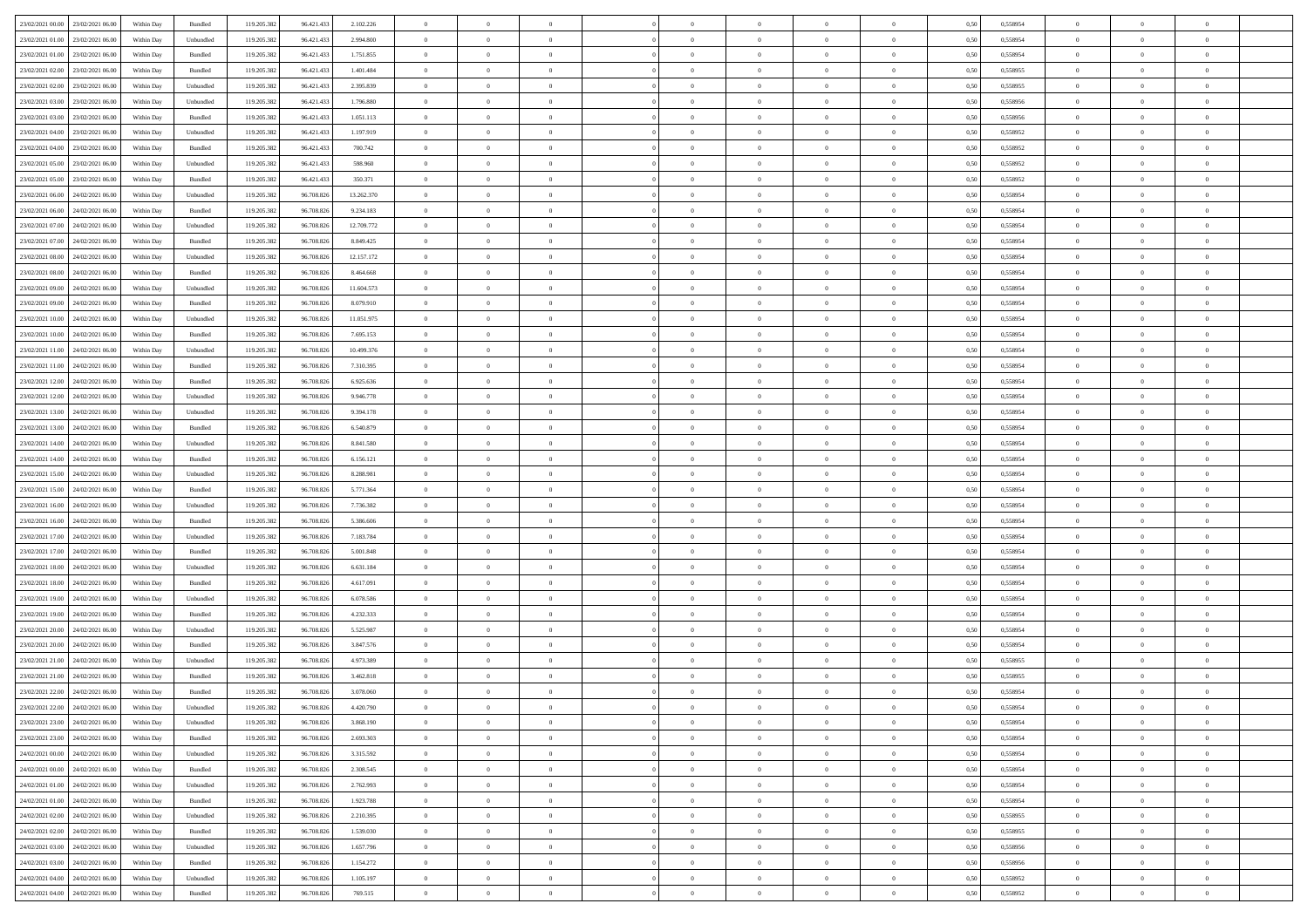| 24/02/2021 05:00 24/02/2021 06:00    | Within Day | Unbundled                   | 119.205.382 | 96.708.826 | 552.598    | $\overline{0}$ | $\overline{0}$ |                | $\overline{0}$ | $\theta$       |                | $\theta$       | 0,50 | 0,558952 | $\theta$       | $\theta$       | $\overline{0}$ |  |
|--------------------------------------|------------|-----------------------------|-------------|------------|------------|----------------|----------------|----------------|----------------|----------------|----------------|----------------|------|----------|----------------|----------------|----------------|--|
| 24/02/2021 05:00<br>24/02/2021 06.00 | Within Day | Bundled                     | 119.205.38  | 96.708.826 | 384.757    | $\bf{0}$       | $\bf{0}$       | $\bf{0}$       | $\bf{0}$       | $\overline{0}$ | $\overline{0}$ | $\bf{0}$       | 0,50 | 0,558952 | $\,$ 0 $\,$    | $\bf{0}$       | $\overline{0}$ |  |
| 24/02/2021 06:00<br>25/02/2021 06:00 | Within Day | Unbundled                   | 119.205.382 | 95.974.589 | 13,996,606 | $\overline{0}$ | $\bf{0}$       | $\overline{0}$ | $\bf{0}$       | $\bf{0}$       | $\overline{0}$ | $\bf{0}$       | 0.50 | 0.558954 | $\bf{0}$       | $\overline{0}$ | $\overline{0}$ |  |
| 24/02/2021 06:00<br>25/02/2021 06:00 |            |                             | 119.205.382 | 95.974.589 |            | $\overline{0}$ | $\overline{0}$ | $\overline{0}$ | $\theta$       | $\theta$       | $\overline{0}$ |                |      |          | $\theta$       | $\theta$       | $\overline{0}$ |  |
|                                      | Within Day | Bundled                     |             |            | 9.234.183  |                |                |                |                |                |                | $\bf{0}$       | 0,50 | 0,558954 |                |                |                |  |
| 24/02/2021 07:00<br>25/02/2021 06.00 | Within Day | Unbundled                   | 119.205.38  | 95.974.589 | 13.413.415 | $\bf{0}$       | $\overline{0}$ | $\bf{0}$       | $\overline{0}$ | $\bf{0}$       | $\overline{0}$ | $\bf{0}$       | 0,50 | 0,558954 | $\,$ 0 $\,$    | $\bf{0}$       | $\overline{0}$ |  |
| 24/02/2021 07:00<br>25/02/2021 06:00 | Within Day | Bundled                     | 119.205.382 | 95.974.589 | 8.849.425  | $\overline{0}$ | $\bf{0}$       | $\overline{0}$ | $\bf{0}$       | $\overline{0}$ | $\theta$       | $\bf{0}$       | 0.50 | 0.558954 | $\,$ 0 $\,$    | $\theta$       | $\overline{0}$ |  |
| 24/02/2021 08:00<br>25/02/2021 06:00 | Within Day | Bundled                     | 119.205.382 | 95.974.589 | 8.464.668  | $\overline{0}$ | $\overline{0}$ | $\overline{0}$ | $\overline{0}$ | $\overline{0}$ | $\overline{0}$ | $\bf{0}$       | 0,50 | 0,558954 | $\,$ 0 $\,$    | $\theta$       | $\overline{0}$ |  |
|                                      |            |                             |             |            |            |                |                |                |                |                |                |                |      |          |                |                |                |  |
| 24/02/2021 08:00<br>25/02/2021 06.00 | Within Day | Unbundled                   | 119.205.38  | 95.974.589 | 12.830.223 | $\bf{0}$       | $\bf{0}$       | $\bf{0}$       | $\overline{0}$ | $\overline{0}$ | $\overline{0}$ | $\bf{0}$       | 0,50 | 0,558954 | $\,$ 0 $\,$    | $\bf{0}$       | $\overline{0}$ |  |
| 24/02/2021 09:00<br>25/02/2021 06:00 | Within Day | Unbundled                   | 119,205.38  | 95.974.589 | 12.247.031 | $\overline{0}$ | $\bf{0}$       | $\overline{0}$ | $\bf{0}$       | $\overline{0}$ | $\overline{0}$ | $\bf{0}$       | 0.50 | 0.558954 | $\bf{0}$       | $\overline{0}$ | $\overline{0}$ |  |
| 24/02/2021 09:00<br>25/02/2021 06:00 | Within Day | Bundled                     | 119.205.382 | 95.974.589 | 8.079.910  | $\overline{0}$ | $\bf{0}$       | $\overline{0}$ | $\overline{0}$ | $\overline{0}$ | $\overline{0}$ | $\bf{0}$       | 0,50 | 0,558954 | $\,$ 0 $\,$    | $\,$ 0 $\,$    | $\overline{0}$ |  |
| 24/02/2021 10:00<br>25/02/2021 06.00 | Within Day | Unbundled                   | 119.205.38  | 95.974.589 | 11.663.839 | $\bf{0}$       | $\bf{0}$       | $\bf{0}$       | $\bf{0}$       | $\overline{0}$ | $\overline{0}$ | $\bf{0}$       | 0,50 | 0,558954 | $\,$ 0 $\,$    | $\bf{0}$       | $\overline{0}$ |  |
|                                      |            |                             |             |            |            |                |                |                |                |                |                |                |      |          |                |                |                |  |
| 24/02/2021 10:00<br>25/02/2021 06:00 | Within Day | Bundled                     | 119.205.382 | 95.974.589 | 7.695.153  | $\overline{0}$ | $\bf{0}$       | $\overline{0}$ | $\overline{0}$ | $\bf{0}$       | $\overline{0}$ | $\bf{0}$       | 0.50 | 0.558954 | $\bf{0}$       | $\,$ 0 $\,$    | $\,$ 0         |  |
| 24/02/2021 11:00<br>25/02/2021 06:00 | Within Day | Unbundled                   | 119.205.38  | 95.974.589 | 11.080.647 | $\overline{0}$ | $\overline{0}$ | $\overline{0}$ | $\theta$       | $\theta$       | $\overline{0}$ | $\bf{0}$       | 0,50 | 0,558954 | $\,$ 0 $\,$    | $\theta$       | $\overline{0}$ |  |
| 24/02/2021 11:00<br>25/02/2021 06:00 | Within Day | Bundled                     | 119.205.38  | 95.974.589 | 7.310.395  | $\bf{0}$       | $\overline{0}$ | $\bf{0}$       | $\bf{0}$       | $\bf{0}$       | $\overline{0}$ | $\bf{0}$       | 0,50 | 0,558954 | $\,$ 0 $\,$    | $\bf{0}$       | $\overline{0}$ |  |
|                                      |            |                             |             |            |            |                |                |                |                |                |                |                |      |          |                |                |                |  |
| 24/02/2021 12:00<br>25/02/2021 06:00 | Within Day | Unbundled                   | 119,205.38  | 95.974.589 | 10.497.455 | $\overline{0}$ | $\bf{0}$       | $\overline{0}$ | $\bf{0}$       | $\overline{0}$ | $\overline{0}$ | $\bf{0}$       | 0.50 | 0.558954 | $\,$ 0 $\,$    | $\theta$       | $\overline{0}$ |  |
| 24/02/2021 12:00<br>25/02/2021 06:00 | Within Day | Bundled                     | 119.205.382 | 95.974.589 | 6.925.636  | $\overline{0}$ | $\overline{0}$ | $\overline{0}$ | $\overline{0}$ | $\overline{0}$ | $\overline{0}$ | $\bf{0}$       | 0,50 | 0,558954 | $\theta$       | $\theta$       | $\overline{0}$ |  |
| 24/02/2021 13:00<br>25/02/2021 06.00 | Within Day | Bundled                     | 119.205.38  | 95.974.589 | 6.540.879  | $\bf{0}$       | $\bf{0}$       | $\bf{0}$       | $\overline{0}$ | $\overline{0}$ | $\overline{0}$ | $\bf{0}$       | 0,50 | 0,558954 | $\,$ 0 $\,$    | $\bf{0}$       | $\overline{0}$ |  |
| 24/02/2021 13:00<br>25/02/2021 06:00 | Within Day | Unbundled                   | 119,205.38  | 95.974.589 | 9.914.263  | $\overline{0}$ | $\bf{0}$       | $\overline{0}$ | $\bf{0}$       | $\overline{0}$ | $\overline{0}$ | $\bf{0}$       | 0.50 | 0.558954 | $\bf{0}$       | $\overline{0}$ | $\overline{0}$ |  |
|                                      |            |                             |             |            |            | $\overline{0}$ |                | $\overline{0}$ | $\overline{0}$ | $\overline{0}$ | $\overline{0}$ |                |      |          | $\,$ 0 $\,$    |                |                |  |
| 24/02/2021 14:00<br>25/02/2021 06:00 | Within Day | Unbundled                   | 119.205.382 | 95.974.589 | 9.331.071  |                | $\bf{0}$       |                |                |                |                | $\bf{0}$       | 0,50 | 0,558954 |                | $\bf{0}$       | $\overline{0}$ |  |
| 24/02/2021 14:00<br>25/02/2021 06.00 | Within Day | Bundled                     | 119.205.38  | 95.974.589 | 6.156.121  | $\bf{0}$       | $\bf{0}$       | $\bf{0}$       | $\bf{0}$       | $\overline{0}$ | $\overline{0}$ | $\bf{0}$       | 0,50 | 0,558954 | $\,$ 0 $\,$    | $\bf{0}$       | $\overline{0}$ |  |
| 24/02/2021 15:00<br>25/02/2021 06:00 | Within Day | Unbundled                   | 119.205.382 | 95.974.589 | 8,747,880  | $\overline{0}$ | $\bf{0}$       | $\overline{0}$ | $\overline{0}$ | $\bf{0}$       | $\overline{0}$ | $\bf{0}$       | 0.50 | 0.558954 | $\bf{0}$       | $\overline{0}$ | $\,$ 0         |  |
| 24/02/2021 15:00<br>25/02/2021 06:00 | Within Day | Bundled                     | 119.205.382 | 95.974.589 | 5.771.364  | $\overline{0}$ | $\overline{0}$ | $\overline{0}$ | $\theta$       | $\theta$       | $\overline{0}$ | $\bf{0}$       | 0,50 | 0,558954 | $\theta$       | $\theta$       | $\overline{0}$ |  |
| 24/02/2021 16:00<br>25/02/2021 06.00 | Within Day | Unbundled                   | 119.205.38  | 95.974.589 | 8.164.687  | $\bf{0}$       | $\bf{0}$       | $\bf{0}$       | $\bf{0}$       | $\overline{0}$ | $\overline{0}$ | $\bf{0}$       | 0,50 | 0,558954 | $\,$ 0 $\,$    | $\bf{0}$       | $\overline{0}$ |  |
|                                      |            |                             |             |            |            |                |                |                |                |                |                |                |      |          |                |                |                |  |
| 24/02/2021 16:00<br>25/02/2021 06:00 | Within Day | Bundled                     | 119,205.38  | 95.974.589 | 5.386,606  | $\overline{0}$ | $\bf{0}$       | $\overline{0}$ | $\bf{0}$       | $\overline{0}$ | $\theta$       | $\bf{0}$       | 0.50 | 0.558954 | $\,$ 0 $\,$    | $\theta$       | $\overline{0}$ |  |
| 24/02/2021 17:00<br>25/02/2021 06:00 | Within Day | Unbundled                   | 119.205.382 | 95.974.589 | 7.581.495  | $\overline{0}$ | $\overline{0}$ | $\overline{0}$ | $\overline{0}$ | $\overline{0}$ | $\overline{0}$ | $\bf{0}$       | 0,50 | 0,558954 | $\,$ 0 $\,$    | $\theta$       | $\overline{0}$ |  |
| 24/02/2021 17:00<br>25/02/2021 06.00 | Within Day | Bundled                     | 119.205.38  | 95.974.589 | 5.001.848  | $\bf{0}$       | $\overline{0}$ | $\bf{0}$       | $\overline{0}$ | $\overline{0}$ | $\overline{0}$ | $\bf{0}$       | 0,50 | 0,558954 | $\,$ 0 $\,$    | $\bf{0}$       | $\overline{0}$ |  |
| 24/02/2021 18:00<br>25/02/2021 06:00 | Within Day | Unbundled                   | 119,205.38  | 95.974.589 | 6.998.303  | $\overline{0}$ | $\bf{0}$       | $\overline{0}$ | $\bf{0}$       | $\overline{0}$ | $\overline{0}$ | $\bf{0}$       | 0.50 | 0.558954 | $\bf{0}$       | $\overline{0}$ | $\overline{0}$ |  |
|                                      |            |                             |             |            |            |                |                |                |                |                |                |                |      |          |                |                |                |  |
| 24/02/2021 18:00<br>25/02/2021 06:00 | Within Day | Bundled                     | 119.205.382 | 95.974.589 | 4.617.091  | $\overline{0}$ | $\bf{0}$       | $\overline{0}$ | $\overline{0}$ | $\overline{0}$ | $\overline{0}$ | $\bf{0}$       | 0,50 | 0,558954 | $\theta$       | $\theta$       | $\overline{0}$ |  |
| 24/02/2021 19:00<br>25/02/2021 06.00 | Within Day | Bundled                     | 119.205.38  | 95.974.589 | 4.232.333  | $\bf{0}$       | $\bf{0}$       | $\bf{0}$       | $\bf{0}$       | $\overline{0}$ | $\overline{0}$ | $\bf{0}$       | 0,50 | 0,558954 | $\,$ 0 $\,$    | $\bf{0}$       | $\overline{0}$ |  |
| 24/02/2021 19:00<br>25/02/2021 06:00 | Within Day | Unbundled                   | 119.205.382 | 95.974.589 | 6.415.111  | $\overline{0}$ | $\bf{0}$       | $\overline{0}$ | $\overline{0}$ | $\bf{0}$       | $\overline{0}$ | $\bf{0}$       | 0.50 | 0.558954 | $\bf{0}$       | $\,$ 0 $\,$    | $\,$ 0         |  |
| 24/02/2021 20:00<br>25/02/2021 06:00 | Within Day | Unbundled                   | 119.205.382 | 95.974.589 | 5.831.920  | $\overline{0}$ | $\overline{0}$ | $\overline{0}$ | $\overline{0}$ | $\overline{0}$ | $\overline{0}$ | $\bf{0}$       | 0.50 | 0.558954 | $\theta$       | $\theta$       | $\overline{0}$ |  |
|                                      |            |                             |             |            |            |                |                |                |                |                |                |                |      |          |                |                |                |  |
| 24/02/2021 20:00<br>25/02/2021 06.00 | Within Day | Bundled                     | 119.205.38  | 95.974.589 | 3.847.576  | $\bf{0}$       | $\bf{0}$       | $\bf{0}$       | $\bf{0}$       | $\overline{0}$ | $\overline{0}$ | $\bf{0}$       | 0,50 | 0,558954 | $\,$ 0 $\,$    | $\bf{0}$       | $\overline{0}$ |  |
| 24/02/2021 21:00<br>25/02/2021 06:00 | Within Day | Unbundled                   | 119.205.382 | 95.974.589 | 5.248.727  | $\overline{0}$ | $\bf{0}$       | $\overline{0}$ | $\bf{0}$       | $\overline{0}$ | $\overline{0}$ | $\bf{0}$       | 0.50 | 0.558955 | $\bf{0}$       | $\bf{0}$       | $\overline{0}$ |  |
| 24/02/2021 21:00<br>25/02/2021 06:00 | Within Dav | Bundled                     | 119.205.382 | 95.974.589 | 3.462.818  | $\overline{0}$ | $\overline{0}$ | $\overline{0}$ | $\overline{0}$ | $\overline{0}$ | $\overline{0}$ | $\bf{0}$       | 0.50 | 0,558955 | $\theta$       | $\theta$       | $\overline{0}$ |  |
| 24/02/2021 22.00<br>25/02/2021 06.00 | Within Day | Unbundled                   | 119.205.38  | 95.974.589 | 4.665.535  | $\bf{0}$       | $\bf{0}$       | $\bf{0}$       | $\bf{0}$       | $\overline{0}$ | $\overline{0}$ | $\bf{0}$       | 0,50 | 0,558954 | $\,$ 0 $\,$    | $\bf{0}$       | $\overline{0}$ |  |
| 24/02/2021 22:00<br>25/02/2021 06:00 |            | Bundled                     | 119,205.38  | 95.974.589 | 3.078.060  |                | $\bf{0}$       | $\overline{0}$ |                | $\overline{0}$ | $\overline{0}$ |                | 0.50 | 0.558954 | $\bf{0}$       | $\overline{0}$ | $\overline{0}$ |  |
|                                      | Within Day |                             |             |            |            | $\overline{0}$ |                |                | $\bf{0}$       |                |                | $\bf{0}$       |      |          |                |                |                |  |
| 24/02/2021 23:00<br>25/02/2021 06:00 | Within Day | Unbundled                   | 119.205.38  | 95.974.589 | 4.082.343  | $\overline{0}$ | $\overline{0}$ | $\overline{0}$ | $\overline{0}$ | $\overline{0}$ | $\overline{0}$ | $\bf{0}$       | 0.50 | 0,558954 | $\theta$       | $\theta$       | $\overline{0}$ |  |
| 24/02/2021 23:00<br>25/02/2021 06.00 | Within Day | Bundled                     | 119.205.38  | 95.974.589 | 2.693.303  | $\bf{0}$       | $\bf{0}$       | $\bf{0}$       | $\bf{0}$       | $\overline{0}$ | $\overline{0}$ | $\bf{0}$       | 0,50 | 0,558954 | $\,$ 0 $\,$    | $\bf{0}$       | $\overline{0}$ |  |
| 25/02/2021 00:00<br>25/02/2021 06:00 | Within Day | Unbundled                   | 119.205.382 | 95.974.589 | 3.499.152  | $\overline{0}$ | $\bf{0}$       | $\overline{0}$ | $\overline{0}$ | $\bf{0}$       | $\overline{0}$ | $\bf{0}$       | 0.50 | 0.558954 | $\,$ 0 $\,$    | $\,$ 0 $\,$    | $\overline{0}$ |  |
| 25/02/2021 00:00<br>25/02/2021 06:00 | Within Dav | Bundled                     | 119.205.382 | 95.974.589 | 2.308.545  | $\overline{0}$ | $\overline{0}$ | $\overline{0}$ | $\overline{0}$ | $\overline{0}$ | $\overline{0}$ | $\bf{0}$       | 0.50 | 0,558954 | $\theta$       | $\theta$       | $\overline{0}$ |  |
|                                      |            |                             |             |            |            |                |                |                |                |                |                |                |      |          |                |                |                |  |
| 25/02/2021 01:00<br>25/02/2021 06.00 | Within Day | Unbundled                   | 119.205.38  | 95.974.589 | 2.915.960  | $\bf{0}$       | $\bf{0}$       | $\bf{0}$       | $\bf{0}$       | $\overline{0}$ | $\overline{0}$ | $\bf{0}$       | 0,50 | 0,558954 | $\,$ 0 $\,$    | $\bf{0}$       | $\overline{0}$ |  |
| 25/02/2021 01:00<br>25/02/2021 06:00 | Within Day | Bundled                     | 119.205.382 | 95.974.589 | 1.923.788  | $\overline{0}$ | $\bf{0}$       | $\overline{0}$ | $\bf{0}$       | $\overline{0}$ | $\overline{0}$ | $\bf{0}$       | 0.50 | 0.558954 | $\bf{0}$       | $\theta$       | $\overline{0}$ |  |
| 25/02/2021 02:00<br>25/02/2021 06:00 | Within Dav | Unbundled                   | 119.205.38  | 95.974.589 | 2.332.767  | $\overline{0}$ | $\overline{0}$ | $\Omega$       | $\theta$       | $\theta$       | $\overline{0}$ | $\overline{0}$ | 0.5( | 0,558955 | $\theta$       | $\theta$       | $\overline{0}$ |  |
| 25/02/2021 02:00<br>25/02/2021 06:00 | Within Day | Bundled                     | 119.205.382 | 95.974.589 | 1.539.030  | $\bf{0}$       | $\bf{0}$       | $\bf{0}$       | $\bf{0}$       | $\bf{0}$       | $\overline{0}$ | $\bf{0}$       | 0,50 | 0,558955 | $\,$ 0 $\,$    | $\overline{0}$ | $\overline{0}$ |  |
| 25/02/2021 03:00 25/02/2021 06:00    |            |                             |             |            | 1.749.575  |                |                |                |                |                |                |                |      |          |                |                |                |  |
|                                      | Within Day | $\ensuremath{\mathsf{Unb}}$ | 119.205.382 | 95.974.589 |            | $\bf{0}$       | $\theta$       |                | $\overline{0}$ |                |                |                | 0,50 | 0.558956 | $\bf{0}$       | $\bf{0}$       |                |  |
| 25/02/2021 03:00 25/02/2021 06:00    | Within Day | Bundled                     | 119.205.382 | 95.974.589 | 1.154.272  | $\overline{0}$ | $\overline{0}$ | $\Omega$       | $\theta$       | $\overline{0}$ | $\overline{0}$ | $\bf{0}$       | 0,50 | 0,558956 | $\theta$       | $\theta$       | $\overline{0}$ |  |
| 25/02/2021 04:00<br>25/02/2021 06:00 | Within Day | Unbundled                   | 119.205.38  | 95.974.589 | 1.166.384  | $\overline{0}$ | $\bf{0}$       | $\overline{0}$ | $\overline{0}$ | $\bf{0}$       | $\overline{0}$ | $\bf{0}$       | 0,50 | 0,558952 | $\bf{0}$       | $\overline{0}$ | $\bf{0}$       |  |
| 25/02/2021 04:00 25/02/2021 06:00    | Within Day | Bundled                     | 119.205.382 | 95.974.589 | 769.515    | $\overline{0}$ | $\bf{0}$       | $\overline{0}$ | $\overline{0}$ | $\mathbf{0}$   | $\overline{0}$ | $\,$ 0 $\,$    | 0.50 | 0.558952 | $\overline{0}$ | $\bf{0}$       | $\,$ 0 $\,$    |  |
| 25/02/2021 05:00 25/02/2021 06:00    | Within Dav | Bundled                     | 119.205.382 | 95.974.589 | 384.757    | $\overline{0}$ | $\overline{0}$ | $\overline{0}$ | $\overline{0}$ | $\overline{0}$ | $\overline{0}$ | $\bf{0}$       | 0.50 | 0,558952 | $\overline{0}$ | $\theta$       | $\overline{0}$ |  |
|                                      |            |                             |             |            |            |                |                |                |                |                |                |                |      |          |                |                |                |  |
| 25/02/2021 05:00<br>25/02/2021 06:00 | Within Day | Unbundled                   | 119.205.382 | 95.974.589 | 583.192    | $\overline{0}$ | $\bf{0}$       | $\overline{0}$ | $\overline{0}$ | $\overline{0}$ | $\overline{0}$ | $\bf{0}$       | 0,50 | 0,558952 | $\bf{0}$       | $\overline{0}$ | $\overline{0}$ |  |
| 25/02/2021 06:00<br>26/02/2021 06:00 | Within Day | Unbundled                   | 119.205.382 | 95.974.589 | 13.864.283 | $\overline{0}$ | $\bf{0}$       | $\overline{0}$ | $\overline{0}$ | $\overline{0}$ | $\overline{0}$ | $\bf{0}$       | 0.50 | 0.558954 | $\,$ 0 $\,$    | $\overline{0}$ | $\,$ 0         |  |
| 25/02/2021 06:00<br>26/02/2021 06:00 | Within Dav | Bundled                     | 119.205.382 | 95.974.589 | 9.366.506  | $\overline{0}$ | $\overline{0}$ | $\overline{0}$ | $\overline{0}$ | $\overline{0}$ | $\overline{0}$ | $\bf{0}$       | 0.50 | 0,558954 | $\overline{0}$ | $\theta$       | $\overline{0}$ |  |
|                                      |            |                             |             |            |            |                | $\overline{0}$ |                |                | $\overline{0}$ |                |                |      |          | $\bf{0}$       | $\overline{0}$ | $\,$ 0         |  |
| 25/02/2021 07:00<br>26/02/2021 06.00 | Within Day | Unbundled                   | 119.205.38  | 95.974.589 | 13.286.605 | $\overline{0}$ |                | $\overline{0}$ | $\overline{0}$ |                | $\overline{0}$ | $\bf{0}$       | 0,50 | 0,558954 |                |                |                |  |
| 25/02/2021 07:00<br>26/02/2021 06:00 | Within Day | Bundled                     | 119.205.382 | 95.974.589 | 8.976.235  | $\overline{0}$ | $\overline{0}$ | $\overline{0}$ | $\overline{0}$ | $\overline{0}$ | $\overline{0}$ | $\bf{0}$       | 0.50 | 0.558954 | $\mathbf{0}$   | $\bf{0}$       | $\,$ 0         |  |
| 25/02/2021 08:00 26/02/2021 06:00    | Within Dav | Unbundled                   | 119.205.382 | 95.974.589 | 12.708.927 | $\overline{0}$ | $\overline{0}$ | $\overline{0}$ | $\overline{0}$ | $\overline{0}$ | $\overline{0}$ | $\bf{0}$       | 0,50 | 0,558954 | $\overline{0}$ | $\theta$       | $\overline{0}$ |  |
| 25/02/2021 08:00<br>26/02/2021 06.00 | Within Day | Bundled                     | 119.205.38  | 95.974.589 | 8.585.964  | $\overline{0}$ | $\bf{0}$       | $\overline{0}$ | $\bf{0}$       | $\overline{0}$ | $\bf{0}$       | $\bf{0}$       | 0,50 | 0,558954 | $\bf{0}$       | $\,$ 0 $\,$    | $\bf{0}$       |  |
|                                      |            |                             |             |            |            |                |                |                |                |                |                |                |      |          |                |                |                |  |
| 25/02/2021 09:00 26/02/2021 06:00    | Within Day | Unbundled                   | 119.205.382 | 95.974.589 | 12.131.248 | $\overline{0}$ | $\bf{0}$       | $\overline{0}$ | $\overline{0}$ | $\,$ 0 $\,$    | $\overline{0}$ | $\bf{0}$       | 0,50 | 0,558954 | $\overline{0}$ | $\,$ 0 $\,$    | $\,$ 0 $\,$    |  |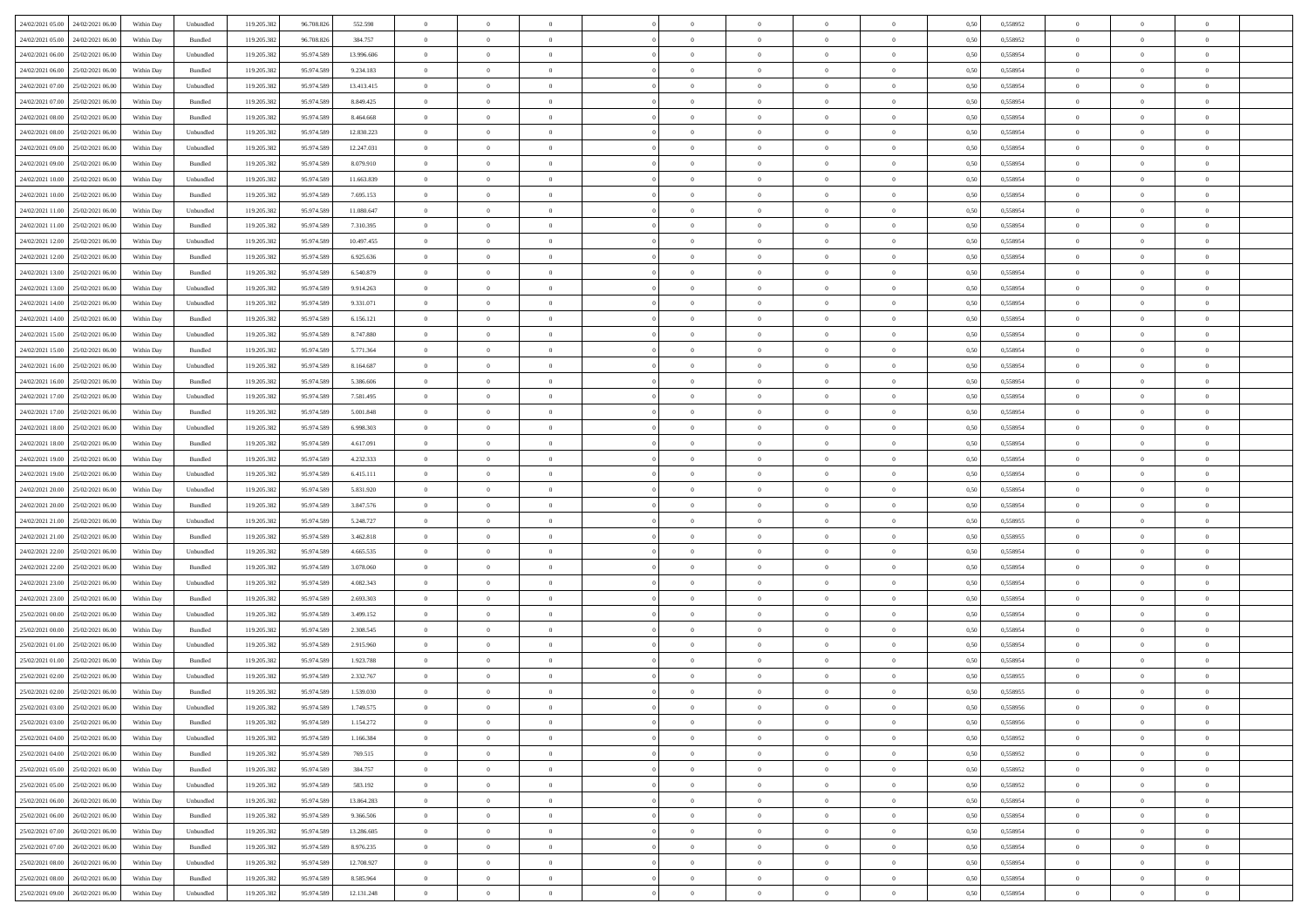| 25/02/2021 09:00 26/02/2021 06:00    | Within Day | Bundled   | 119.205.382 | 95.974.589 | 8.195.693  | $\overline{0}$ | $\overline{0}$ |                | $\overline{0}$ | $\theta$       |                | $\theta$       | 0,50 | 0,558954 | $\theta$       | $\theta$       | $\theta$       |  |
|--------------------------------------|------------|-----------|-------------|------------|------------|----------------|----------------|----------------|----------------|----------------|----------------|----------------|------|----------|----------------|----------------|----------------|--|
|                                      |            |           |             |            |            |                |                |                |                |                |                |                |      |          |                |                |                |  |
| 25/02/2021 10:00<br>26/02/2021 06.00 | Within Day | Unbundled | 119.205.38  | 95.974.589 | 11.553.569 | $\bf{0}$       | $\bf{0}$       | $\bf{0}$       | $\bf{0}$       | $\overline{0}$ | $\overline{0}$ | $\bf{0}$       | 0,50 | 0,558954 | $\,$ 0 $\,$    | $\bf{0}$       | $\overline{0}$ |  |
| 25/02/2021 10:00<br>26/02/2021 06:00 | Within Day | Bundled   | 119.205.382 | 95.974.589 | 7.805.422  | $\overline{0}$ | $\bf{0}$       | $\overline{0}$ | $\bf{0}$       | $\bf{0}$       | $\overline{0}$ | $\bf{0}$       | 0.50 | 0.558954 | $\overline{0}$ | $\overline{0}$ | $\overline{0}$ |  |
| 25/02/2021 11:00<br>26/02/2021 06:00 | Within Day | Unbundled | 119.205.382 | 95.974.589 | 10.975.891 | $\overline{0}$ | $\overline{0}$ | $\overline{0}$ | $\theta$       | $\theta$       | $\overline{0}$ | $\bf{0}$       | 0,50 | 0,558954 | $\theta$       | $\theta$       | $\overline{0}$ |  |
|                                      |            |           |             |            |            |                |                |                |                |                |                |                |      |          |                |                |                |  |
| 25/02/2021 11:00<br>26/02/2021 06.00 | Within Day | Bundled   | 119.205.38  | 95.974.589 | 7.415.151  | $\bf{0}$       | $\overline{0}$ | $\bf{0}$       | $\overline{0}$ | $\theta$       | $\overline{0}$ | $\bf{0}$       | 0,50 | 0,558954 | $\,$ 0 $\,$    | $\bf{0}$       | $\overline{0}$ |  |
| 25/02/2021 12:00<br>26/02/2021 06:00 | Within Day | Unbundled | 119,205.38  | 95.974.589 | 10.398.213 | $\overline{0}$ | $\bf{0}$       | $\overline{0}$ | $\bf{0}$       | $\overline{0}$ | $\theta$       | $\bf{0}$       | 0.50 | 0.558954 | $\,$ 0 $\,$    | $\theta$       | $\overline{0}$ |  |
| 25/02/2021 12:00<br>26/02/2021 06:00 | Within Day | Bundled   | 119.205.382 | 95.974.589 | 7.024.880  | $\overline{0}$ | $\overline{0}$ | $\overline{0}$ | $\overline{0}$ | $\overline{0}$ | $\overline{0}$ | $\bf{0}$       | 0,50 | 0,558954 | $\theta$       | $\theta$       | $\overline{0}$ |  |
| 25/02/2021 13:00<br>26/02/2021 06.00 | Within Day | Unbundled | 119.205.38  | 95.974.589 | 9.820.534  | $\bf{0}$       | $\bf{0}$       | $\bf{0}$       | $\overline{0}$ | $\overline{0}$ | $\overline{0}$ | $\bf{0}$       | 0,50 | 0,558954 | $\,$ 0 $\,$    | $\bf{0}$       | $\overline{0}$ |  |
| 25/02/2021 13:00<br>26/02/2021 06:00 | Within Day | Bundled   | 119,205.38  | 95.974.589 | 6.634.609  | $\overline{0}$ | $\bf{0}$       | $\overline{0}$ | $\bf{0}$       | $\overline{0}$ | $\overline{0}$ | $\bf{0}$       | 0.50 | 0.558954 | $\bf{0}$       | $\overline{0}$ | $\overline{0}$ |  |
|                                      |            |           |             |            |            |                |                |                |                |                |                |                |      |          |                |                |                |  |
| 25/02/2021 14:00<br>26/02/2021 06:00 | Within Day | Unbundled | 119.205.382 | 95.974.589 | 9.242.855  | $\overline{0}$ | $\bf{0}$       | $\overline{0}$ | $\overline{0}$ | $\overline{0}$ | $\overline{0}$ | $\bf{0}$       | 0,50 | 0,558954 | $\,$ 0 $\,$    | $\bf{0}$       | $\overline{0}$ |  |
| 25/02/2021 14:00<br>26/02/2021 06.00 | Within Day | Bundled   | 119.205.38  | 95.974.589 | 6.244.338  | $\bf{0}$       | $\overline{0}$ | $\bf{0}$       | $\bf{0}$       | $\overline{0}$ | $\overline{0}$ | $\bf{0}$       | 0,50 | 0,558954 | $\,$ 0 $\,$    | $\bf{0}$       | $\overline{0}$ |  |
| 25/02/2021 15:00<br>26/02/2021 06:00 | Within Day | Bundled   | 119.205.382 | 95.974.589 | 5.854,066  | $\overline{0}$ | $\bf{0}$       | $\overline{0}$ | $\overline{0}$ | $\bf{0}$       | $\overline{0}$ | $\bf{0}$       | 0.50 | 0.558954 | $\bf{0}$       | $\overline{0}$ | $\,$ 0         |  |
| 25/02/2021 15:00<br>26/02/2021 06:00 | Within Day | Unbundled | 119.205.38  | 95.974.589 | 8.665.177  | $\overline{0}$ | $\overline{0}$ | $\overline{0}$ | $\theta$       | $\theta$       | $\overline{0}$ | $\bf{0}$       | 0,50 | 0,558954 | $\,$ 0 $\,$    | $\theta$       | $\overline{0}$ |  |
|                                      |            |           |             |            |            |                | $\overline{0}$ |                | $\overline{0}$ |                | $\overline{0}$ |                |      |          | $\,$ 0 $\,$    | $\bf{0}$       | $\overline{0}$ |  |
| 25/02/2021 16:00<br>26/02/2021 06.00 | Within Day | Unbundled | 119.205.38  | 95.974.589 | 8.087.499  | $\bf{0}$       |                | $\bf{0}$       |                | $\bf{0}$       |                | $\bf{0}$       | 0,50 | 0,558954 |                |                |                |  |
| 25/02/2021 16:00<br>26/02/2021 06.00 | Within Day | Bundled   | 119.205.382 | 95.974.589 | 5.463.794  | $\overline{0}$ | $\bf{0}$       | $\overline{0}$ | $\bf{0}$       | $\overline{0}$ | $\theta$       | $\bf{0}$       | 0.50 | 0.558954 | $\,$ 0 $\,$    | $\theta$       | $\overline{0}$ |  |
| 25/02/2021 17:00<br>26/02/2021 06:00 | Within Day | Unbundled | 119.205.382 | 95.974.589 | 7.509.820  | $\overline{0}$ | $\overline{0}$ | $\overline{0}$ | $\overline{0}$ | $\overline{0}$ | $\overline{0}$ | $\bf{0}$       | 0,50 | 0,558954 | $\theta$       | $\theta$       | $\overline{0}$ |  |
| 25/02/2021 17:00<br>26/02/2021 06.00 | Within Day | Bundled   | 119.205.38  | 95.974.589 | 5.073.523  | $\bf{0}$       | $\bf{0}$       | $\bf{0}$       | $\overline{0}$ | $\overline{0}$ | $\overline{0}$ | $\bf{0}$       | 0,50 | 0,558954 | $\,$ 0 $\,$    | $\bf{0}$       | $\overline{0}$ |  |
| 25/02/2021 18:00<br>26/02/2021 06:00 | Within Day | Unbundled | 119,205.38  | 95.974.589 | 6.932.141  | $\overline{0}$ | $\bf{0}$       | $\overline{0}$ | $\bf{0}$       | $\overline{0}$ | $\overline{0}$ | $\bf{0}$       | 0.50 | 0.558954 | $\bf{0}$       | $\overline{0}$ | $\overline{0}$ |  |
|                                      |            |           |             |            |            |                |                |                |                |                |                |                |      |          |                |                |                |  |
| 25/02/2021 18:00<br>26/02/2021 06:00 | Within Day | Bundled   | 119.205.382 | 95.974.589 | 4.683.252  | $\overline{0}$ | $\bf{0}$       | $\overline{0}$ | $\overline{0}$ | $\overline{0}$ | $\overline{0}$ | $\bf{0}$       | 0,50 | 0,558954 | $\,$ 0 $\,$    | $\bf{0}$       | $\overline{0}$ |  |
| 25/02/2021 19:00<br>26/02/2021 06.00 | Within Day | Unbundled | 119.205.38  | 95.974.589 | 6.354.463  | $\bf{0}$       | $\bf{0}$       | $\bf{0}$       | $\bf{0}$       | $\overline{0}$ | $\overline{0}$ | $\bf{0}$       | 0,50 | 0,558954 | $\,$ 0 $\,$    | $\bf{0}$       | $\overline{0}$ |  |
| 25/02/2021 19:00<br>26/02/2021 06:00 | Within Day | Bundled   | 119.205.382 | 95.974.589 | 4.292.981  | $\overline{0}$ | $\bf{0}$       | $\overline{0}$ | $\overline{0}$ | $\bf{0}$       | $\overline{0}$ | $\bf{0}$       | 0.50 | 0.558954 | $\bf{0}$       | $\overline{0}$ | $\,$ 0         |  |
| 25/02/2021 20:00<br>26/02/2021 06:00 | Within Day | Unbundled | 119.205.382 | 95.974.589 | 5.776.785  | $\overline{0}$ | $\overline{0}$ | $\overline{0}$ | $\theta$       | $\theta$       | $\overline{0}$ | $\bf{0}$       | 0,50 | 0,558954 | $\theta$       | $\theta$       | $\overline{0}$ |  |
| 25/02/2021 20:00<br>26/02/2021 06.00 | Within Day | Bundled   | 119.205.38  | 95.974.589 | 3.902.710  | $\bf{0}$       | $\bf{0}$       | $\bf{0}$       | $\bf{0}$       | $\overline{0}$ | $\overline{0}$ | $\bf{0}$       | 0,50 | 0,558954 | $\,$ 0 $\,$    | $\bf{0}$       | $\overline{0}$ |  |
|                                      |            |           |             |            |            |                |                |                |                |                |                |                |      |          |                |                |                |  |
| 25/02/2021 21:00<br>26/02/2021 06:00 | Within Day | Unbundled | 119,205.38  | 95.974.589 | 5.199.106  | $\overline{0}$ | $\bf{0}$       | $\overline{0}$ | $\bf{0}$       | $\overline{0}$ | $\theta$       | $\bf{0}$       | 0.50 | 0.558955 | $\,$ 0 $\,$    | $\theta$       | $\overline{0}$ |  |
| 25/02/2021 21:00<br>26/02/2021 06:00 | Within Day | Bundled   | 119.205.382 | 95.974.589 | 3.512.439  | $\overline{0}$ | $\overline{0}$ | $\overline{0}$ | $\overline{0}$ | $\overline{0}$ | $\overline{0}$ | $\bf{0}$       | 0,50 | 0,558955 | $\theta$       | $\theta$       | $\overline{0}$ |  |
| 25/02/2021 22:00<br>26/02/2021 06.00 | Within Day | Unbundled | 119.205.38  | 95.974.589 | 4.621.427  | $\bf{0}$       | $\overline{0}$ | $\bf{0}$       | $\overline{0}$ | $\overline{0}$ | $\overline{0}$ | $\bf{0}$       | 0,50 | 0,558954 | $\,$ 0 $\,$    | $\bf{0}$       | $\overline{0}$ |  |
| 25/02/2021 22.00<br>26/02/2021 06:00 | Within Day | Bundled   | 119,205.38  | 95.974.589 | 3.122.168  | $\overline{0}$ | $\bf{0}$       | $\overline{0}$ | $\bf{0}$       | $\overline{0}$ | $\overline{0}$ | $\bf{0}$       | 0.50 | 0.558954 | $\bf{0}$       | $\overline{0}$ | $\overline{0}$ |  |
| 25/02/2021 23:00<br>26/02/2021 06:00 | Within Day | Unbundled | 119.205.382 | 95.974.589 | 4.043.749  | $\overline{0}$ | $\overline{0}$ | $\overline{0}$ | $\overline{0}$ | $\overline{0}$ | $\overline{0}$ | $\bf{0}$       | 0,50 | 0,558954 | $\theta$       | $\theta$       | $\overline{0}$ |  |
| 25/02/2021 23:00<br>26/02/2021 06.00 | Within Day | Bundled   | 119.205.38  | 95.974.589 | 2.731.897  | $\bf{0}$       | $\bf{0}$       | $\bf{0}$       | $\bf{0}$       | $\overline{0}$ | $\overline{0}$ | $\bf{0}$       | 0,50 | 0,558954 | $\,$ 0 $\,$    | $\bf{0}$       | $\overline{0}$ |  |
|                                      |            |           |             |            |            |                |                |                |                |                |                |                |      |          |                |                |                |  |
| 26/02/2021 00:00<br>26/02/2021 06:00 | Within Day | Unbundled | 119.205.382 | 95.974.589 | 3.466.071  | $\overline{0}$ | $\bf{0}$       | $\overline{0}$ | $\overline{0}$ | $\bf{0}$       | $\overline{0}$ | $\bf{0}$       | 0.50 | 0.558954 | $\bf{0}$       | $\overline{0}$ | $\,$ 0         |  |
| 26/02/2021 00:00<br>26/02/2021 06:00 | Within Day | Bundled   | 119.205.382 | 95.974.589 | 2.341.626  | $\overline{0}$ | $\overline{0}$ | $\overline{0}$ | $\overline{0}$ | $\overline{0}$ | $\overline{0}$ | $\bf{0}$       | 0.50 | 0.558954 | $\theta$       | $\theta$       | $\overline{0}$ |  |
| 26/02/2021 01:00<br>26/02/2021 06.00 | Within Day | Bundled   | 119.205.38  | 95.974.589 | 1.951.355  | $\bf{0}$       | $\bf{0}$       | $\bf{0}$       | $\bf{0}$       | $\overline{0}$ | $\overline{0}$ | $\bf{0}$       | 0,50 | 0,558954 | $\,$ 0 $\,$    | $\bf{0}$       | $\overline{0}$ |  |
| 26/02/2021 01:00<br>26/02/2021 06.00 | Within Day | Unbundled | 119.205.382 | 95.974.589 | 2.888.392  | $\overline{0}$ | $\bf{0}$       | $\overline{0}$ | $\bf{0}$       | $\overline{0}$ | $\overline{0}$ | $\bf{0}$       | 0.50 | 0.558954 | $\,$ 0 $\,$    | $\bf{0}$       | $\overline{0}$ |  |
| 26/02/2021 02:00<br>26/02/2021 06:00 | Within Dav | Unbundled | 119.205.382 | 95.974.589 | 2.310.713  | $\overline{0}$ | $\overline{0}$ | $\overline{0}$ | $\overline{0}$ | $\overline{0}$ | $\overline{0}$ | $\bf{0}$       | 0.5( | 0,558955 | $\theta$       | $\theta$       | $\overline{0}$ |  |
| 26/02/2021 02:00<br>26/02/2021 06.00 | Within Day | Bundled   | 119.205.38  | 95.974.589 | 1.561.084  | $\bf{0}$       | $\bf{0}$       | $\bf{0}$       | $\bf{0}$       | $\overline{0}$ | $\overline{0}$ | $\bf{0}$       | 0,50 | 0,558955 | $\,$ 0 $\,$    | $\bf{0}$       | $\overline{0}$ |  |
|                                      |            |           |             |            |            |                |                |                |                |                |                |                |      |          |                |                |                |  |
| 26/02/2021 03:00<br>26/02/2021 06:00 | Within Day | Unbundled | 119,205.38  | 95.974.589 | 1.733.035  | $\overline{0}$ | $\bf{0}$       | $\overline{0}$ | $\bf{0}$       | $\overline{0}$ | $\overline{0}$ | $\bf{0}$       | 0.50 | 0.558956 | $\bf{0}$       | $\overline{0}$ | $\overline{0}$ |  |
| 26/02/2021 03:00<br>26/02/2021 06:00 | Within Dav | Bundled   | 119.205.38  | 95.974.589 | 1.170.813  | $\overline{0}$ | $\overline{0}$ | $\overline{0}$ | $\overline{0}$ | $\overline{0}$ | $\overline{0}$ | $\bf{0}$       | 0.50 | 0,558956 | $\theta$       | $\theta$       | $\overline{0}$ |  |
| 26/02/2021 04:00<br>26/02/2021 06.00 | Within Day | Unbundled | 119.205.38  | 95.974.589 | 1.155.356  | $\bf{0}$       | $\bf{0}$       | $\bf{0}$       | $\bf{0}$       | $\overline{0}$ | $\overline{0}$ | $\bf{0}$       | 0,50 | 0,558952 | $\,$ 0 $\,$    | $\bf{0}$       | $\overline{0}$ |  |
| 26/02/2021 04:00<br>26/02/2021 06.00 | Within Day | Bundled   | 119.205.382 | 95.974.589 | 780.542    | $\overline{0}$ | $\bf{0}$       | $\overline{0}$ | $\overline{0}$ | $\bf{0}$       | $\overline{0}$ | $\bf{0}$       | 0.50 | 0.558952 | $\,$ 0 $\,$    | $\overline{0}$ | $\,$ 0         |  |
| 26/02/2021 05:00<br>26/02/2021 06:00 | Within Dav | Unbundled | 119.205.382 | 95.974.589 | 577.678    | $\overline{0}$ | $\overline{0}$ | $\overline{0}$ | $\overline{0}$ | $\overline{0}$ | $\overline{0}$ | $\bf{0}$       | 0.50 | 0,558952 | $\theta$       | $\theta$       | $\overline{0}$ |  |
|                                      |            |           |             |            |            |                |                |                |                |                | $\overline{0}$ |                |      |          |                |                |                |  |
| 26/02/2021 05:00<br>26/02/2021 06.00 | Within Day | Bundled   | 119.205.38  | 95.974.589 | 390.271    | $\bf{0}$       | $\bf{0}$       | $\bf{0}$       | $\bf{0}$       | $\overline{0}$ |                | $\bf{0}$       | 0,50 | 0,558952 | $\,$ 0 $\,$    | $\bf{0}$       | $\overline{0}$ |  |
| 26/02/2021 06:00<br>27/02/2021 06.00 | Within Day | Bundled   | 119.205.382 | 95.644.79  | 9.366.506  | $\overline{0}$ | $\overline{0}$ | $\overline{0}$ | $\bf{0}$       | $\overline{0}$ | $\Omega$       | $\bf{0}$       | 0.50 | 0.558954 | $\bf{0}$       | $\theta$       | $\overline{0}$ |  |
| 26/02/2021 06:00<br>27/02/2021 06:00 | Within Dav | Unbundled | 119.205.38  | 95.644.79  | 14.194.079 | $\overline{0}$ | $\overline{0}$ | $\Omega$       | $\theta$       | $\theta$       | $\overline{0}$ | $\overline{0}$ | 0.5( | 0,558954 | $\theta$       | $\theta$       | $\overline{0}$ |  |
| 26/02/2021 07:00<br>27/02/2021 06:00 | Within Day | Unbundled | 119.205.382 | 95.644.79  | 13.602.659 | $\bf{0}$       | $\bf{0}$       | $\bf{0}$       | $\bf{0}$       | $\bf{0}$       | $\overline{0}$ | $\bf{0}$       | 0,50 | 0,558954 | $\overline{0}$ | $\bf{0}$       | $\overline{0}$ |  |
| 26/02/2021 07:00 27/02/2021 06:00    | Within Day | Bundled   | 119.205.382 | 95.644.794 | 8.976.235  | $\bf{0}$       | $\theta$       |                | $\Omega$       |                |                |                | 0,50 | 0.558954 | $\bf{0}$       | $\overline{0}$ |                |  |
| 26/02/2021 08:00 27/02/2021 06:00    | Within Day | Unbundled | 119.205.382 | 95.644.794 | 13.011.239 | $\overline{0}$ | $\overline{0}$ | $\Omega$       | $\theta$       | $\overline{0}$ | $\overline{0}$ | $\bf{0}$       | 0,50 | 0,558954 | $\theta$       | $\theta$       | $\overline{0}$ |  |
|                                      |            |           |             |            |            |                |                |                |                |                |                |                |      |          |                |                |                |  |
| 26/02/2021 08:00<br>27/02/2021 06:00 | Within Day | Bundled   | 119.205.38  | 95.644.79  | 8.585.964  | $\overline{0}$ | $\bf{0}$       | $\overline{0}$ | $\overline{0}$ | $\bf{0}$       | $\overline{0}$ | $\bf{0}$       | 0,50 | 0,558954 | $\bf{0}$       | $\overline{0}$ | $\bf{0}$       |  |
| 26/02/2021 09:00 27/02/2021 06:00    | Within Day | Unbundled | 119.205.382 | 95.644.794 | 12.419.819 | $\overline{0}$ | $\bf{0}$       | $\overline{0}$ | $\overline{0}$ | $\mathbf{0}$   | $\overline{0}$ | $\,$ 0 $\,$    | 0.50 | 0.558954 | $\overline{0}$ | $\bf{0}$       | $\,$ 0 $\,$    |  |
| 26/02/2021 09:00 27/02/2021 06:00    | Within Dav | Bundled   | 119.205.382 | 95.644.794 | 8.195.693  | $\overline{0}$ | $\overline{0}$ | $\overline{0}$ | $\overline{0}$ | $\overline{0}$ | $\overline{0}$ | $\bf{0}$       | 0,50 | 0,558954 | $\theta$       | $\theta$       | $\overline{0}$ |  |
| 26/02/2021 10:00<br>27/02/2021 06:00 | Within Day | Unbundled | 119.205.382 | 95.644.794 | 11.828.399 | $\overline{0}$ | $\bf{0}$       | $\overline{0}$ | $\overline{0}$ | $\bf{0}$       | $\overline{0}$ | $\bf{0}$       | 0,50 | 0,558954 | $\bf{0}$       | $\overline{0}$ | $\overline{0}$ |  |
| 27/02/2021 06:00<br>26/02/2021 10:00 | Within Day | Bundled   | 119.205.382 | 95.644.794 | 7.805.422  | $\overline{0}$ | $\bf{0}$       | $\overline{0}$ | $\overline{0}$ | $\overline{0}$ | $\overline{0}$ | $\bf{0}$       | 0.50 | 0.558954 | $\,$ 0 $\,$    | $\overline{0}$ | $\,$ 0         |  |
|                                      |            |           |             |            |            |                |                |                |                |                |                |                |      |          |                |                |                |  |
| 26/02/2021 11:00 27/02/2021 06:00    | Within Dav | Unbundled | 119.205.382 | 95.644.794 | 11.236.979 | $\overline{0}$ | $\overline{0}$ | $\overline{0}$ | $\overline{0}$ | $\overline{0}$ | $\overline{0}$ | $\bf{0}$       | 0.50 | 0,558954 | $\overline{0}$ | $\theta$       | $\overline{0}$ |  |
| 26/02/2021 11:00<br>27/02/2021 06:00 | Within Day | Bundled   | 119.205.38  | 95.644.79  | 7.415.151  | $\overline{0}$ | $\overline{0}$ | $\overline{0}$ | $\overline{0}$ | $\overline{0}$ | $\overline{0}$ | $\bf{0}$       | 0,50 | 0,558954 | $\bf{0}$       | $\overline{0}$ | $\,$ 0         |  |
| 26/02/2021 12:00 27/02/2021 06:00    | Within Day | Bundled   | 119.205.382 | 95.644.794 | 7.024.880  | $\overline{0}$ | $\overline{0}$ | $\overline{0}$ | $\overline{0}$ | $\overline{0}$ | $\overline{0}$ | $\bf{0}$       | 0.50 | 0.558954 | $\mathbf{0}$   | $\bf{0}$       | $\,$ 0         |  |
| 26/02/2021 12:00 27/02/2021 06:00    | Within Dav | Unbundled | 119.205.382 | 95.644.794 | 10.645.559 | $\overline{0}$ | $\overline{0}$ | $\overline{0}$ | $\overline{0}$ | $\overline{0}$ | $\overline{0}$ | $\bf{0}$       | 0,50 | 0,558954 | $\overline{0}$ | $\theta$       | $\overline{0}$ |  |
| 26/02/2021 13:00<br>27/02/2021 06:00 | Within Day | Unbundled | 119.205.38  | 95.644.79  | 10.054.138 | $\overline{0}$ | $\bf{0}$       | $\overline{0}$ | $\bf{0}$       | $\overline{0}$ | $\bf{0}$       | $\bf{0}$       | 0,50 | 0,558954 | $\bf{0}$       | $\,$ 0 $\,$    | $\bf{0}$       |  |
|                                      |            |           |             |            |            |                |                | $\overline{0}$ |                | $\,$ 0 $\,$    | $\overline{0}$ |                |      | 0,558954 | $\overline{0}$ | $\,$ 0 $\,$    | $\,$ 0 $\,$    |  |
| 26/02/2021 13:00 27/02/2021 06:00    | Within Day | Bundled   | 119.205.382 | 95.644.794 | 6.634.609  | $\,$ 0 $\,$    | $\bf{0}$       |                | $\overline{0}$ |                |                | $\bf{0}$       | 0,50 |          |                |                |                |  |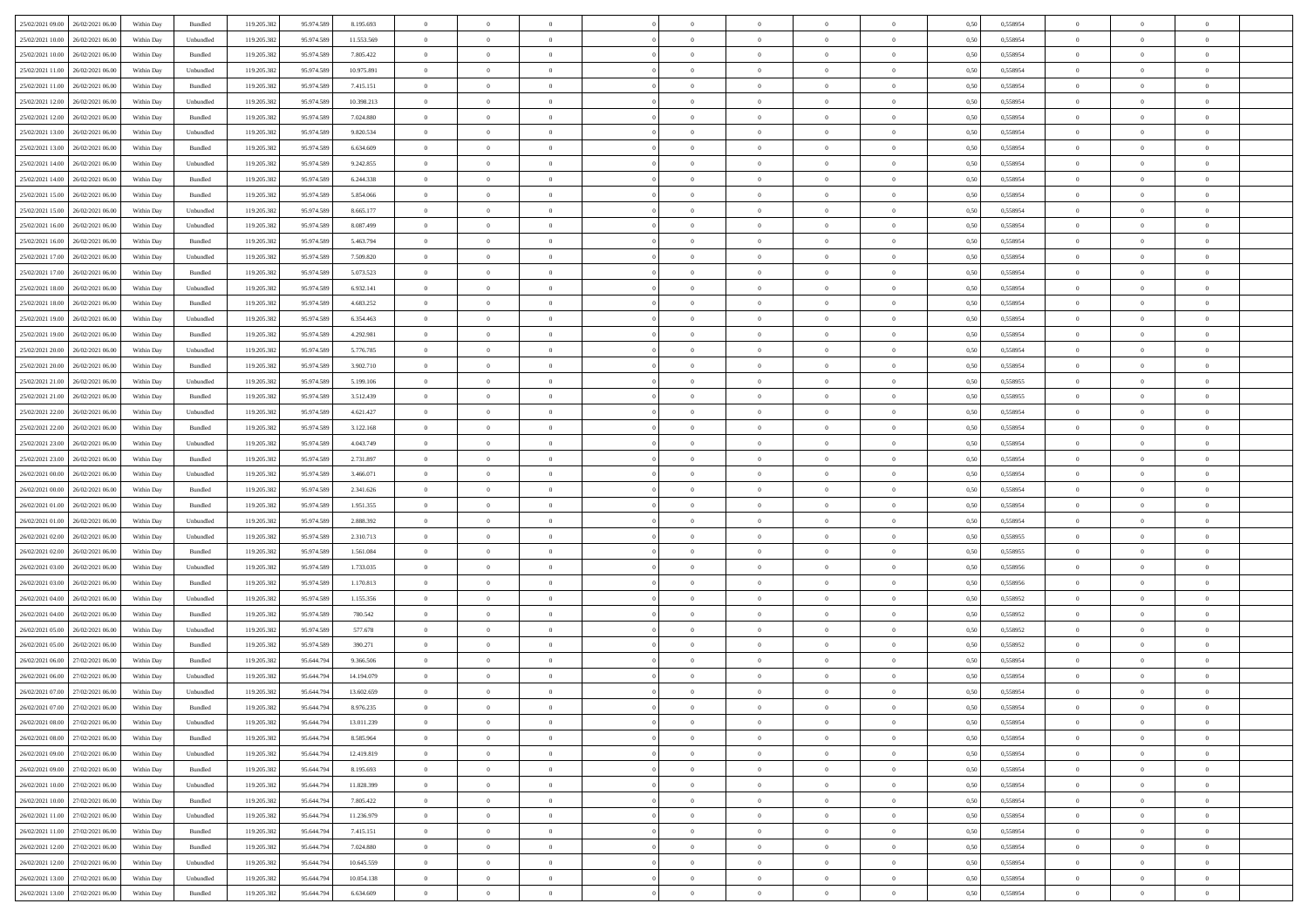|                                      |            |                             |             |            |            | $\overline{0}$ | $\overline{0}$ |                | $\overline{0}$ | $\theta$       |                | $\theta$       |      |          | $\theta$       | $\theta$       | $\overline{0}$ |  |
|--------------------------------------|------------|-----------------------------|-------------|------------|------------|----------------|----------------|----------------|----------------|----------------|----------------|----------------|------|----------|----------------|----------------|----------------|--|
| 26/02/2021 14:00 27/02/2021 06:00    | Within Day | Unbundled                   | 119.205.382 | 95.644.794 | 9.462.719  |                |                |                |                |                |                |                | 0,50 | 0,558954 |                |                |                |  |
| 26/02/2021 14:00<br>27/02/2021 06.00 | Within Day | Bundled                     | 119.205.38  | 95.644.79  | 6.244.338  | $\bf{0}$       | $\bf{0}$       | $\bf{0}$       | $\bf{0}$       | $\overline{0}$ | $\overline{0}$ | $\bf{0}$       | 0,50 | 0,558954 | $\,$ 0 $\,$    | $\bf{0}$       | $\overline{0}$ |  |
| 26/02/2021 15:00<br>27/02/2021 06:00 | Within Day | Unbundled                   | 119.205.382 | 95.644.794 | 8.871.299  | $\overline{0}$ | $\bf{0}$       | $\overline{0}$ | $\bf{0}$       | $\overline{0}$ | $\overline{0}$ | $\bf{0}$       | 0.50 | 0.558954 | $\bf{0}$       | $\overline{0}$ | $\overline{0}$ |  |
| 26/02/2021 15:00<br>27/02/2021 06:00 | Within Day | Bundled                     | 119.205.382 | 95.644.794 | 5.854.066  | $\overline{0}$ | $\overline{0}$ | $\overline{0}$ | $\overline{0}$ | $\theta$       | $\overline{0}$ | $\bf{0}$       | 0,50 | 0,558954 | $\theta$       | $\,$ 0 $\,$    | $\overline{0}$ |  |
|                                      |            |                             |             |            |            |                |                |                |                |                |                |                |      |          |                |                |                |  |
| 26/02/2021 16:00<br>27/02/2021 06.00 | Within Day | Unbundled                   | 119.205.38  | 95.644.79  | 8.279.879  | $\bf{0}$       | $\overline{0}$ | $\bf{0}$       | $\overline{0}$ | $\bf{0}$       | $\overline{0}$ | $\bf{0}$       | 0,50 | 0,558954 | $\,$ 0 $\,$    | $\bf{0}$       | $\overline{0}$ |  |
| 26/02/2021 16:00<br>27/02/2021 06:00 | Within Day | Bundled                     | 119.205.382 | 95.644.79  | 5.463.794  | $\overline{0}$ | $\bf{0}$       | $\overline{0}$ | $\bf{0}$       | $\overline{0}$ | $\overline{0}$ | $\bf{0}$       | 0.50 | 0.558954 | $\,$ 0 $\,$    | $\theta$       | $\overline{0}$ |  |
| 26/02/2021 17:00<br>27/02/2021 06:00 | Within Day | Unbundled                   | 119.205.382 | 95.644.794 | 7.688.459  | $\overline{0}$ | $\overline{0}$ | $\overline{0}$ | $\overline{0}$ | $\overline{0}$ | $\overline{0}$ | $\bf{0}$       | 0,50 | 0,558954 | $\,$ 0 $\,$    | $\theta$       | $\overline{0}$ |  |
| 26/02/2021 17:00<br>27/02/2021 06.00 | Within Day | Bundled                     | 119.205.38  | 95.644.79  | 5.073.523  | $\bf{0}$       | $\bf{0}$       | $\bf{0}$       | $\bf{0}$       | $\overline{0}$ | $\overline{0}$ | $\bf{0}$       | 0,50 | 0,558954 | $\,$ 0 $\,$    | $\bf{0}$       | $\overline{0}$ |  |
|                                      |            |                             |             |            |            |                |                |                |                |                |                |                |      |          |                |                |                |  |
| 26/02/2021 18:00<br>27/02/2021 06:00 | Within Day | Unbundled                   | 119,205.38  | 95.644.79  | 7.097.039  | $\overline{0}$ | $\bf{0}$       | $\overline{0}$ | $\bf{0}$       | $\overline{0}$ | $\overline{0}$ | $\bf{0}$       | 0.50 | 0.558954 | $\bf{0}$       | $\overline{0}$ | $\overline{0}$ |  |
| 26/02/2021 18:00<br>27/02/2021 06:00 | Within Day | Bundled                     | 119.205.382 | 95.644.794 | 4.683.252  | $\overline{0}$ | $\bf{0}$       | $\overline{0}$ | $\overline{0}$ | $\overline{0}$ | $\overline{0}$ | $\bf{0}$       | 0,50 | 0,558954 | $\,$ 0 $\,$    | $\,$ 0 $\,$    | $\overline{0}$ |  |
| 26/02/2021 19:00<br>27/02/2021 06.00 | Within Day | Unbundled                   | 119.205.38  | 95.644.79  | 6.505.619  | $\bf{0}$       | $\bf{0}$       | $\bf{0}$       | $\bf{0}$       | $\overline{0}$ | $\overline{0}$ | $\bf{0}$       | 0,50 | 0,558954 | $\,$ 0 $\,$    | $\bf{0}$       | $\overline{0}$ |  |
| 26/02/2021 19:00<br>27/02/2021 06:00 | Within Day | Bundled                     | 119.205.382 | 95.644.794 | 4.292.981  | $\overline{0}$ | $\bf{0}$       | $\overline{0}$ | $\overline{0}$ | $\overline{0}$ | $\overline{0}$ | $\bf{0}$       | 0.50 | 0.558954 | $\bf{0}$       | $\,$ 0 $\,$    | $\,$ 0         |  |
| 26/02/2021 20:00<br>27/02/2021 06:00 | Within Day | Unbundled                   | 119.205.38  | 95.644.794 | 5.914.199  | $\overline{0}$ | $\bf{0}$       | $\overline{0}$ | $\theta$       | $\theta$       | $\overline{0}$ | $\bf{0}$       | 0,50 | 0,558954 | $\,$ 0 $\,$    | $\theta$       | $\overline{0}$ |  |
|                                      |            |                             |             |            |            |                |                |                |                |                |                |                |      |          |                |                |                |  |
| 26/02/2021 20:00<br>27/02/2021 06.00 | Within Day | Bundled                     | 119.205.38  | 95.644.79  | 3.902.710  | $\bf{0}$       | $\overline{0}$ | $\bf{0}$       | $\bf{0}$       | $\overline{0}$ | $\overline{0}$ | $\bf{0}$       | 0,50 | 0,558954 | $\,$ 0 $\,$    | $\bf{0}$       | $\overline{0}$ |  |
| 26/02/2021 21:00<br>27/02/2021 06:00 | Within Day | Unbundled                   | 119.205.382 | 95.644.794 | 5.322.779  | $\overline{0}$ | $\bf{0}$       | $\overline{0}$ | $\bf{0}$       | $\overline{0}$ | $\overline{0}$ | $\bf{0}$       | 0.50 | 0.558955 | $\,$ 0 $\,$    | $\bf{0}$       | $\overline{0}$ |  |
| 26/02/2021 21:00<br>27/02/2021 06:00 | Within Day | Bundled                     | 119.205.382 | 95.644.794 | 3.512.439  | $\overline{0}$ | $\overline{0}$ | $\overline{0}$ | $\overline{0}$ | $\overline{0}$ | $\overline{0}$ | $\bf{0}$       | 0,50 | 0,558955 | $\theta$       | $\theta$       | $\overline{0}$ |  |
| 26/02/2021 22:00<br>27/02/2021 06.00 | Within Day | Bundled                     | 119.205.38  | 95.644.79  | 3.122.168  | $\bf{0}$       | $\bf{0}$       | $\bf{0}$       | $\overline{0}$ | $\overline{0}$ | $\overline{0}$ | $\bf{0}$       | 0,50 | 0,558954 | $\,$ 0 $\,$    | $\bf{0}$       | $\overline{0}$ |  |
|                                      |            |                             |             |            |            |                |                |                |                |                |                |                |      |          |                |                |                |  |
| 26/02/2021 22:00<br>27/02/2021 06:00 | Within Day | Unbundled                   | 119,205.38  | 95.644.79  | 4.731.360  | $\overline{0}$ | $\bf{0}$       | $\overline{0}$ | $\bf{0}$       | $\bf{0}$       | $\overline{0}$ | $\bf{0}$       | 0.50 | 0.558954 | $\bf{0}$       | $\overline{0}$ | $\overline{0}$ |  |
| 26/02/2021 23:00<br>27/02/2021 06:00 | Within Day | Unbundled                   | 119.205.382 | 95.644.794 | 4.139.940  | $\overline{0}$ | $\bf{0}$       | $\overline{0}$ | $\overline{0}$ | $\overline{0}$ | $\overline{0}$ | $\bf{0}$       | 0,50 | 0,558954 | $\,$ 0 $\,$    | $\bf{0}$       | $\overline{0}$ |  |
| 26/02/2021 23:00<br>27/02/2021 06.00 | Within Day | Bundled                     | 119.205.38  | 95.644.79  | 2.731.897  | $\bf{0}$       | $\bf{0}$       | $\bf{0}$       | $\bf{0}$       | $\overline{0}$ | $\overline{0}$ | $\bf{0}$       | 0,50 | 0,558954 | $\,$ 0 $\,$    | $\bf{0}$       | $\overline{0}$ |  |
| 27/02/2021 00:00<br>27/02/2021 06:00 | Within Day | Unbundled                   | 119.205.382 | 95.644.794 | 3.548.520  | $\overline{0}$ | $\bf{0}$       | $\overline{0}$ | $\overline{0}$ | $\bf{0}$       | $\overline{0}$ | $\bf{0}$       | 0.50 | 0.558954 | $\bf{0}$       | $\overline{0}$ | $\,$ 0         |  |
| 27/02/2021 00:00<br>27/02/2021 06:00 | Within Day | Bundled                     | 119.205.382 | 95.644.794 | 2.341.626  | $\overline{0}$ | $\overline{0}$ | $\overline{0}$ | $\theta$       | $\theta$       | $\overline{0}$ | $\bf{0}$       | 0,50 | 0,558954 | $\theta$       | $\theta$       | $\overline{0}$ |  |
|                                      |            |                             |             |            |            |                | $\bf{0}$       |                |                | $\overline{0}$ | $\overline{0}$ |                |      |          | $\,$ 0 $\,$    | $\bf{0}$       | $\overline{0}$ |  |
| 27/02/2021 01:00<br>27/02/2021 06.00 | Within Day | Unbundled                   | 119.205.38  | 95.644.79  | 2.957.099  | $\bf{0}$       |                | $\bf{0}$       | $\bf{0}$       |                |                | $\bf{0}$       | 0,50 | 0,558954 |                |                |                |  |
| 27/02/2021 01:00<br>27/02/2021 06:00 | Within Day | Bundled                     | 119,205.38  | 95.644.79  | 1.951.355  | $\overline{0}$ | $\bf{0}$       | $\overline{0}$ | $\bf{0}$       | $\overline{0}$ | $\overline{0}$ | $\bf{0}$       | 0.50 | 0.558954 | $\,$ 0 $\,$    | $\theta$       | $\overline{0}$ |  |
| 27/02/2021 02:00<br>27/02/2021 06:00 | Within Day | Unbundled                   | 119.205.382 | 95.644.794 | 2.365.679  | $\overline{0}$ | $\overline{0}$ | $\overline{0}$ | $\overline{0}$ | $\overline{0}$ | $\overline{0}$ | $\bf{0}$       | 0,50 | 0,558955 | $\,$ 0 $\,$    | $\theta$       | $\overline{0}$ |  |
| 27/02/2021 02:00<br>27/02/2021 06.00 | Within Day | Bundled                     | 119.205.38  | 95.644.79  | 1.561.084  | $\bf{0}$       | $\overline{0}$ | $\bf{0}$       | $\overline{0}$ | $\overline{0}$ | $\overline{0}$ | $\bf{0}$       | 0,50 | 0,558955 | $\,$ 0 $\,$    | $\bf{0}$       | $\overline{0}$ |  |
| 27/02/2021 03:00<br>27/02/2021 06:00 | Within Day | Bundled                     | 119,205.38  | 95.644.79  | 1.170.813  | $\overline{0}$ | $\bf{0}$       | $\overline{0}$ | $\bf{0}$       | $\overline{0}$ | $\overline{0}$ | $\bf{0}$       | 0.50 | 0.558956 | $\bf{0}$       | $\overline{0}$ | $\overline{0}$ |  |
| 27/02/2021 03:00<br>27/02/2021 06:00 | Within Day | Unbundled                   | 119.205.382 | 95.644.794 | 1.774.259  | $\overline{0}$ | $\bf{0}$       | $\overline{0}$ | $\overline{0}$ | $\overline{0}$ | $\overline{0}$ | $\bf{0}$       | 0,50 | 0,558956 | $\theta$       | $\bf{0}$       | $\overline{0}$ |  |
|                                      |            |                             |             |            |            |                |                |                |                |                |                |                |      |          |                |                |                |  |
| 27/02/2021 04:00<br>27/02/2021 06.00 | Within Day | Bundled                     | 119.205.38  | 95.644.79  | 780.542    | $\bf{0}$       | $\bf{0}$       | $\bf{0}$       | $\bf{0}$       | $\overline{0}$ | $\overline{0}$ | $\bf{0}$       | 0,50 | 0,558952 | $\,$ 0 $\,$    | $\bf{0}$       | $\overline{0}$ |  |
| 27/02/2021 04:00<br>27/02/2021 06:00 | Within Day | Unbundled                   | 119.205.382 | 95.644.794 | 1.182.839  | $\overline{0}$ | $\bf{0}$       | $\overline{0}$ | $\overline{0}$ | $\overline{0}$ | $\overline{0}$ | $\bf{0}$       | 0.50 | 0.558952 | $\bf{0}$       | $\,$ 0 $\,$    | $\,$ 0         |  |
| 27/02/2021 05:00<br>27/02/2021 06:00 | Within Day | Bundled                     | 119.205.382 | 95.644.79  | 390.271    | $\overline{0}$ | $\overline{0}$ | $\overline{0}$ | $\overline{0}$ | $\overline{0}$ | $\overline{0}$ | $\bf{0}$       | 0.50 | 0,558952 | $\theta$       | $\theta$       | $\overline{0}$ |  |
| 27/02/2021 05:00<br>27/02/2021 06.00 | Within Day | Unbundled                   | 119.205.38  | 95.644.79  | 591.419    | $\bf{0}$       | $\bf{0}$       | $\bf{0}$       | $\bf{0}$       | $\overline{0}$ | $\overline{0}$ | $\bf{0}$       | 0,50 | 0,558952 | $\,$ 0 $\,$    | $\bf{0}$       | $\overline{0}$ |  |
| 27/02/2021 06:00<br>28/02/2021 06:00 |            | Bundled                     | 119.205.382 | 95.644.794 | 9.366.506  | $\overline{0}$ | $\bf{0}$       | $\overline{0}$ | $\bf{0}$       | $\overline{0}$ | $\overline{0}$ | $\bf{0}$       | 0.50 | 0.558954 | $\,$ 0 $\,$    | $\bf{0}$       | $\overline{0}$ |  |
|                                      | Within Day |                             |             |            |            |                |                |                |                |                |                |                |      |          |                |                |                |  |
| 27/02/2021 06:00<br>28/02/2021 06:00 | Within Dav | Unbundled                   | 119.205.382 | 95.644.794 | 14.194.079 | $\overline{0}$ | $\overline{0}$ | $\overline{0}$ | $\overline{0}$ | $\overline{0}$ | $\overline{0}$ | $\bf{0}$       | 0.50 | 0,558954 | $\theta$       | $\theta$       | $\overline{0}$ |  |
| 27/02/2021 07:00<br>28/02/2021 06:00 | Within Day | Unbundled                   | 119.205.38  | 95.644.79  | 13.602.659 | $\bf{0}$       | $\bf{0}$       | $\bf{0}$       | $\bf{0}$       | $\overline{0}$ | $\overline{0}$ | $\bf{0}$       | 0,50 | 0,558954 | $\,$ 0 $\,$    | $\bf{0}$       | $\overline{0}$ |  |
| 27/02/2021 07:00<br>28/02/2021 06:00 | Within Day | Bundled                     | 119,205.38  | 95.644.79  | 8.976.235  | $\overline{0}$ | $\bf{0}$       | $\overline{0}$ | $\bf{0}$       | $\overline{0}$ | $\overline{0}$ | $\bf{0}$       | 0.50 | 0.558954 | $\bf{0}$       | $\overline{0}$ | $\overline{0}$ |  |
| 27/02/2021 08:00<br>28/02/2021 06:00 | Within Dav | Unbundled                   | 119.205.38  | 95.644.79  | 13.011.239 | $\overline{0}$ | $\overline{0}$ | $\overline{0}$ | $\overline{0}$ | $\overline{0}$ | $\overline{0}$ | $\bf{0}$       | 0.50 | 0,558954 | $\theta$       | $\theta$       | $\overline{0}$ |  |
| 27/02/2021 08:00<br>28/02/2021 06:00 | Within Day | Bundled                     | 119.205.38  | 95.644.79  | 8.585.964  | $\bf{0}$       | $\bf{0}$       | $\bf{0}$       | $\bf{0}$       | $\overline{0}$ | $\bf{0}$       | $\bf{0}$       | 0,50 | 0,558954 | $\,$ 0 $\,$    | $\bf{0}$       | $\overline{0}$ |  |
|                                      |            |                             |             |            |            |                |                |                |                |                |                |                |      |          |                |                |                |  |
| 27/02/2021 09:00<br>28/02/2021 06:00 | Within Day | Bundled                     | 119.205.382 | 95.644.794 | 8.195.693  | $\overline{0}$ | $\bf{0}$       | $\overline{0}$ | $\overline{0}$ | $\bf{0}$       | $\overline{0}$ | $\bf{0}$       | 0.50 | 0.558954 | $\,$ 0 $\,$    | $\,$ 0 $\,$    | $\overline{0}$ |  |
| 27/02/2021 09:00<br>28/02/2021 06:00 | Within Dav | Unbundled                   | 119.205.382 | 95.644.79  | 12.419.819 | $\overline{0}$ | $\overline{0}$ | $\overline{0}$ | $\overline{0}$ | $\overline{0}$ | $\overline{0}$ | $\bf{0}$       | 0.50 | 0,558954 | $\theta$       | $\theta$       | $\overline{0}$ |  |
| 27/02/2021 10:00<br>28/02/2021 06:00 | Within Day | Unbundled                   | 119.205.38  | 95.644.79  | 11.828.399 | $\bf{0}$       | $\bf{0}$       | $\bf{0}$       | $\bf{0}$       | $\overline{0}$ | $\overline{0}$ | $\bf{0}$       | 0,50 | 0,558954 | $\,$ 0 $\,$    | $\bf{0}$       | $\overline{0}$ |  |
| 27/02/2021 10:00<br>28/02/2021 06:00 | Within Day | Bundled                     | 119.205.382 | 95.644.79  | 7.805.422  | $\overline{0}$ | $\bf{0}$       | $\overline{0}$ | $\bf{0}$       | $\overline{0}$ | $\overline{0}$ | $\bf{0}$       | 0.50 | 0.558954 | $\bf{0}$       | $\bf{0}$       | $\overline{0}$ |  |
| 27/02/2021 11:00<br>28/02/2021 06:00 | Within Dav | Unbundled                   | 119.205.38  | 95.644.79  | 11.236.979 | $\overline{0}$ | $\overline{0}$ | $\overline{0}$ | $\overline{0}$ | $\theta$       | $\overline{0}$ | $\overline{0}$ | 0.5( | 0,558954 | $\theta$       | $\theta$       | $\overline{0}$ |  |
|                                      |            |                             |             |            |            |                | $\overline{2}$ |                |                |                |                |                |      |          |                |                |                |  |
| 27/02/2021 11:00<br>28/02/2021 06:00 | Within Day | Bundled                     | 119.205.382 | 95.644.79  | 7.415.151  | $\bf{0}$       |                | $\bf{0}$       | 1,570798       | $\overline{0}$ | $\overline{0}$ | $\bf{0}$       | 0,50 | 0,558954 | $\,$ 0 $\,$    | $\overline{0}$ | $\overline{0}$ |  |
| 27/02/2021 12:00 28/02/2021 06:00    | Within Day | $\ensuremath{\mathsf{Unb}}$ | 119.205.382 | 95.644.796 | 10.645.559 | $\bf{0}$       | $\bf{0}$       |                | $\overline{0}$ | $\bf{0}$       |                |                | 0,50 | 0.558954 | $\bf{0}$       | $\,$ 0         |                |  |
| 27/02/2021 12:00 28/02/2021 06:00    | Within Day | Bundled                     | 119.205.382 | 95.644.796 | 7.024.878  | $\overline{0}$ | $\overline{0}$ | $\Omega$       | $\theta$       | $\overline{0}$ | $\overline{0}$ | $\bf{0}$       | 0,50 | 0,558954 | $\theta$       | $\theta$       | $\overline{0}$ |  |
| 27/02/2021 13:00<br>28/02/2021 06:00 | Within Day | Unbundled                   | 119.205.38  | 95.644.79  | 10.054.138 | $\overline{0}$ | $\bf{0}$       | $\overline{0}$ | $\overline{0}$ | $\bf{0}$       | $\overline{0}$ | $\bf{0}$       | 0,50 | 0,558954 | $\bf{0}$       | $\overline{0}$ | $\bf{0}$       |  |
| 27/02/2021 13:00 28/02/2021 06:00    | Within Day | Bundled                     | 119.205.382 | 95.644.796 | 6.634.607  | $\overline{0}$ | $\bf{0}$       | $\overline{0}$ | $\overline{0}$ | $\mathbf{0}$   | $\overline{0}$ | $\,$ 0 $\,$    | 0.50 | 0.558954 | $\overline{0}$ | $\bf{0}$       | $\,$ 0 $\,$    |  |
|                                      |            |                             |             |            |            |                |                |                |                |                |                |                |      |          |                |                |                |  |
| 27/02/2021 14:00 28/02/2021 06:00    | Within Dav | Unbundled                   | 119.205.382 | 95.644.796 | 9.462.719  | $\overline{0}$ | $\overline{0}$ | $\overline{0}$ | $\overline{0}$ | $\overline{0}$ | $\overline{0}$ | $\bf{0}$       | 0,50 | 0,558954 | $\theta$       | $\theta$       | $\overline{0}$ |  |
| 27/02/2021 14:00<br>28/02/2021 06:00 | Within Day | Bundled                     | 119.205.382 | 95.644.79  | 6.244.336  | $\overline{0}$ | $\bf{0}$       | $\overline{0}$ | $\overline{0}$ | $\bf{0}$       | $\overline{0}$ | $\bf{0}$       | 0,50 | 0,558954 | $\bf{0}$       | $\overline{0}$ | $\overline{0}$ |  |
| 27/02/2021 15:00<br>28/02/2021 06:00 | Within Day | Unbundled                   | 119.205.382 | 95.644.796 | 8.871.299  | $\overline{0}$ | $\bf{0}$       | $\overline{0}$ | $\overline{0}$ | $\overline{0}$ | $\overline{0}$ | $\bf{0}$       | 0.50 | 0.558954 | $\,$ 0 $\,$    | $\overline{0}$ | $\,$ 0         |  |
| 27/02/2021 15:00<br>28/02/2021 06:00 | Within Dav | Bundled                     | 119.205.382 | 95.644.796 | 5.854.064  | $\overline{0}$ | $\overline{0}$ | $\overline{0}$ | $\overline{0}$ | $\overline{0}$ | $\overline{0}$ | $\bf{0}$       | 0.50 | 0,558954 | $\overline{0}$ | $\theta$       | $\overline{0}$ |  |
| 27/02/2021 16:00<br>28/02/2021 06:00 | Within Day | Unbundled                   | 119.205.38  | 95.644.79  | 8.279.879  | $\overline{0}$ | $\overline{0}$ | $\overline{0}$ | $\overline{0}$ | $\overline{0}$ | $\overline{0}$ | $\bf{0}$       | 0,50 | 0,558954 | $\bf{0}$       | $\overline{0}$ | $\,$ 0         |  |
|                                      |            |                             |             |            |            |                |                |                |                |                |                |                |      |          |                |                |                |  |
| 27/02/2021 16:00 28/02/2021 06:00    | Within Day | Bundled                     | 119.205.382 | 95.644.796 | 5.463.793  | $\overline{0}$ | $\overline{0}$ | $\overline{0}$ | $\overline{0}$ | $\overline{0}$ | $\overline{0}$ | $\bf{0}$       | 0.50 | 0.558954 | $\mathbf{0}$   | $\bf{0}$       | $\,$ 0         |  |
| 27/02/2021 17:00 28/02/2021 06:00    | Within Dav | Unbundled                   | 119.205.382 | 95.644.796 | 7.688.459  | $\overline{0}$ | $\overline{0}$ | $\overline{0}$ | $\overline{0}$ | $\overline{0}$ | $\overline{0}$ | $\bf{0}$       | 0,50 | 0,558954 | $\overline{0}$ | $\theta$       | $\overline{0}$ |  |
| 27/02/2021 17:00<br>28/02/2021 06:00 | Within Day | Bundled                     | 119.205.38  | 95.644.79  | 5.073.522  | $\overline{0}$ | $\bf{0}$       | $\overline{0}$ | $\bf{0}$       | $\overline{0}$ | $\bf{0}$       | $\bf{0}$       | 0,50 | 0,558954 | $\bf{0}$       | $\,$ 0 $\,$    | $\bf{0}$       |  |
| 27/02/2021 18:00 28/02/2021 06:00    | Within Day | Unbundled                   | 119.205.382 | 95.644.796 | 7.097.039  | $\overline{0}$ | $\bf{0}$       | $\overline{0}$ | $\overline{0}$ | $\,$ 0 $\,$    | $\overline{0}$ | $\bf{0}$       | 0,50 | 0,558954 | $\overline{0}$ | $\,$ 0 $\,$    | $\,$ 0 $\,$    |  |
|                                      |            |                             |             |            |            |                |                |                |                |                |                |                |      |          |                |                |                |  |